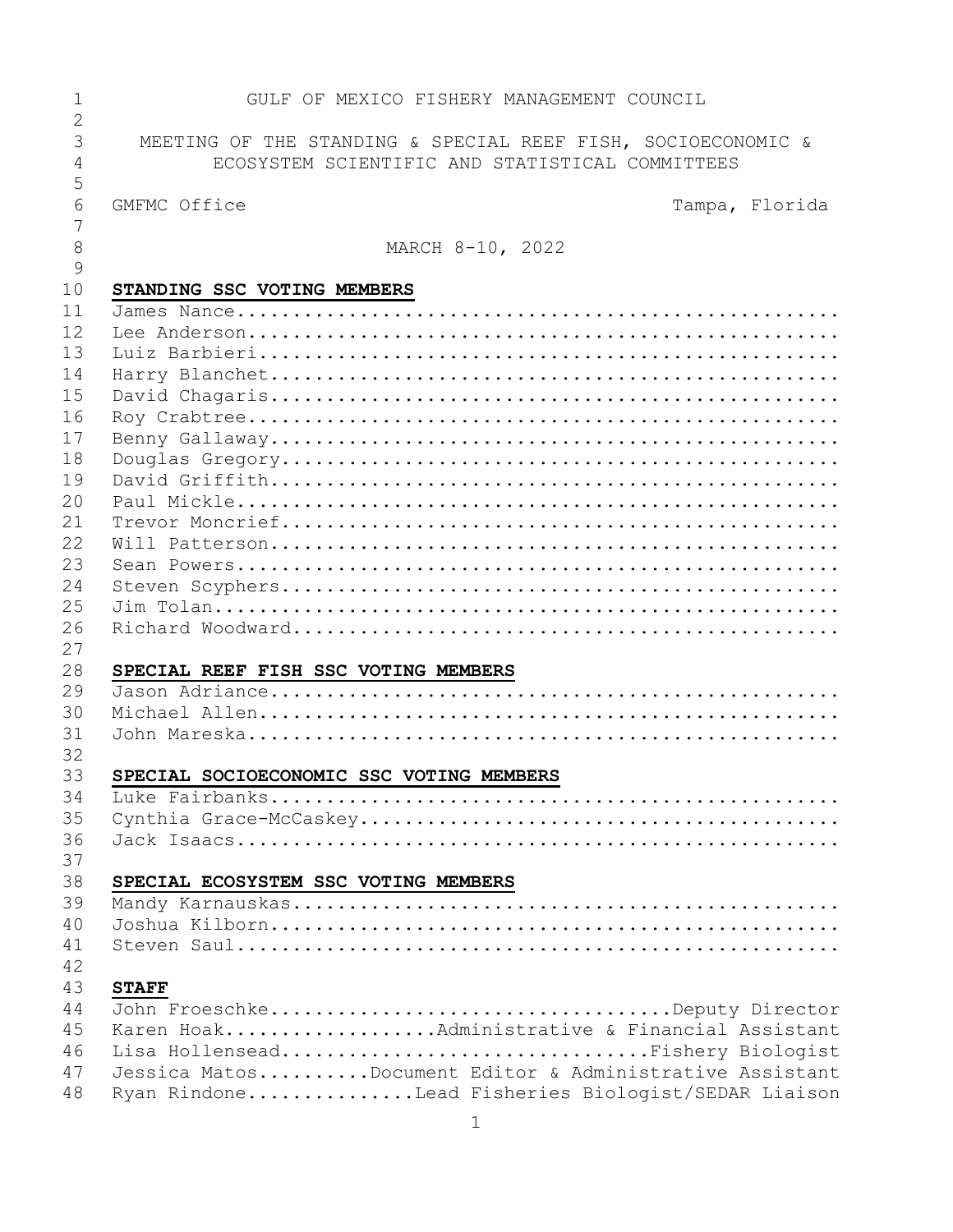| $\mathbf{1}$   |                    | Carrie SimmonsExecutive Director            |
|----------------|--------------------|---------------------------------------------|
| 2              |                    | Carly SomersetFisheries Outreach Specialist |
| 3              |                    |                                             |
| $\overline{4}$ | OTHER PARTICIPANTS |                                             |
| 5              |                    |                                             |
| 6              |                    |                                             |
| 7              |                    | Eric BrazerReef Fish Shareholders Alliance  |
| 8              |                    |                                             |
| 9              |                    |                                             |
| 10             |                    |                                             |
| 11             |                    |                                             |
| 12             |                    |                                             |
| 13             |                    |                                             |
| 14             |                    |                                             |
| 15             |                    |                                             |
| 16             |                    |                                             |
| 17             |                    |                                             |
| 18             |                    |                                             |
| 19             |                    |                                             |
| 20             |                    |                                             |
| 21             |                    |                                             |
| 22             |                    |                                             |
| 23             |                    |                                             |
| 24             |                    |                                             |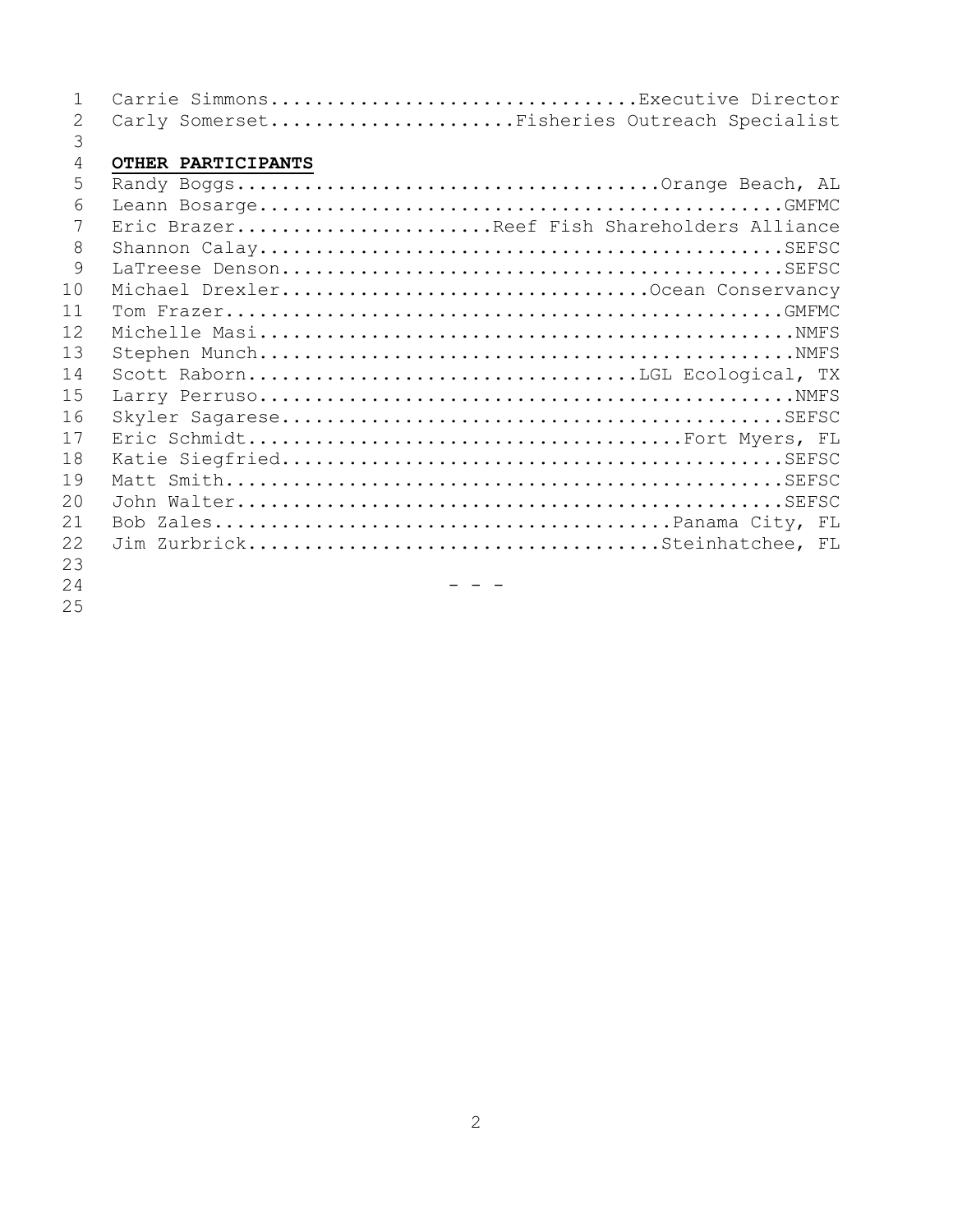| TABLE OF CONTENTS                                                                                          |
|------------------------------------------------------------------------------------------------------------|
|                                                                                                            |
|                                                                                                            |
|                                                                                                            |
|                                                                                                            |
|                                                                                                            |
|                                                                                                            |
| Approval of Verbatim Minutes and Meeting Summary: January 11-13,                                           |
|                                                                                                            |
|                                                                                                            |
| Selection of SSC Representative for the April 4-7, 2022, Gulf<br>Council Meeting in Gulf Shores, Alabama10 |
|                                                                                                            |
| Review: Estimating Absolute Abundance of Red Snapper off                                                   |
|                                                                                                            |
| Presentation: Study Design11                                                                               |
| Presentation: Response to Peer Review and SSC Comments.11                                                  |
| Presentation: Revised Estimate of Absolute Abundance11                                                     |
|                                                                                                            |
|                                                                                                            |
| Review: Terms of Reference for SEDAR 64: Southeastern U.S.                                                 |
| Yellowtail Snapper Assessment46                                                                            |
|                                                                                                            |
| Review: Terms of Reference for SEDAR 85: Gulf of Mexico                                                    |
| Yellowedge Grouper Operational Assessment48                                                                |
| Discussion of Results of Post-Stratification Analysis by SEFSC,                                            |
| FWC, and GRSC Teams for Florida Absolute Abundance Data60                                                  |
|                                                                                                            |
| Review: Gulf of Mexico Red Grouper Interim Analysis: Health                                                |
|                                                                                                            |
|                                                                                                            |
|                                                                                                            |
|                                                                                                            |
| Review: Characterizing Fleet Behavior Using Analysis of Vessel                                             |
|                                                                                                            |
|                                                                                                            |
| Review and Discussion: National Academies of Sciences Report on                                            |
| the Impacts of Limited Access Privilege Programs in Mixed-Use                                              |
|                                                                                                            |
| Evaluation: Updated SEFSC Catch Analysis for Gulf of Mexico Red                                            |
| Snapper Using the Great Red Snapper Count185                                                               |
|                                                                                                            |
|                                                                                                            |
|                                                                                                            |
| Evaluation: Updated SEFSC Catch Analysis for Gulf of Mexico Red                                            |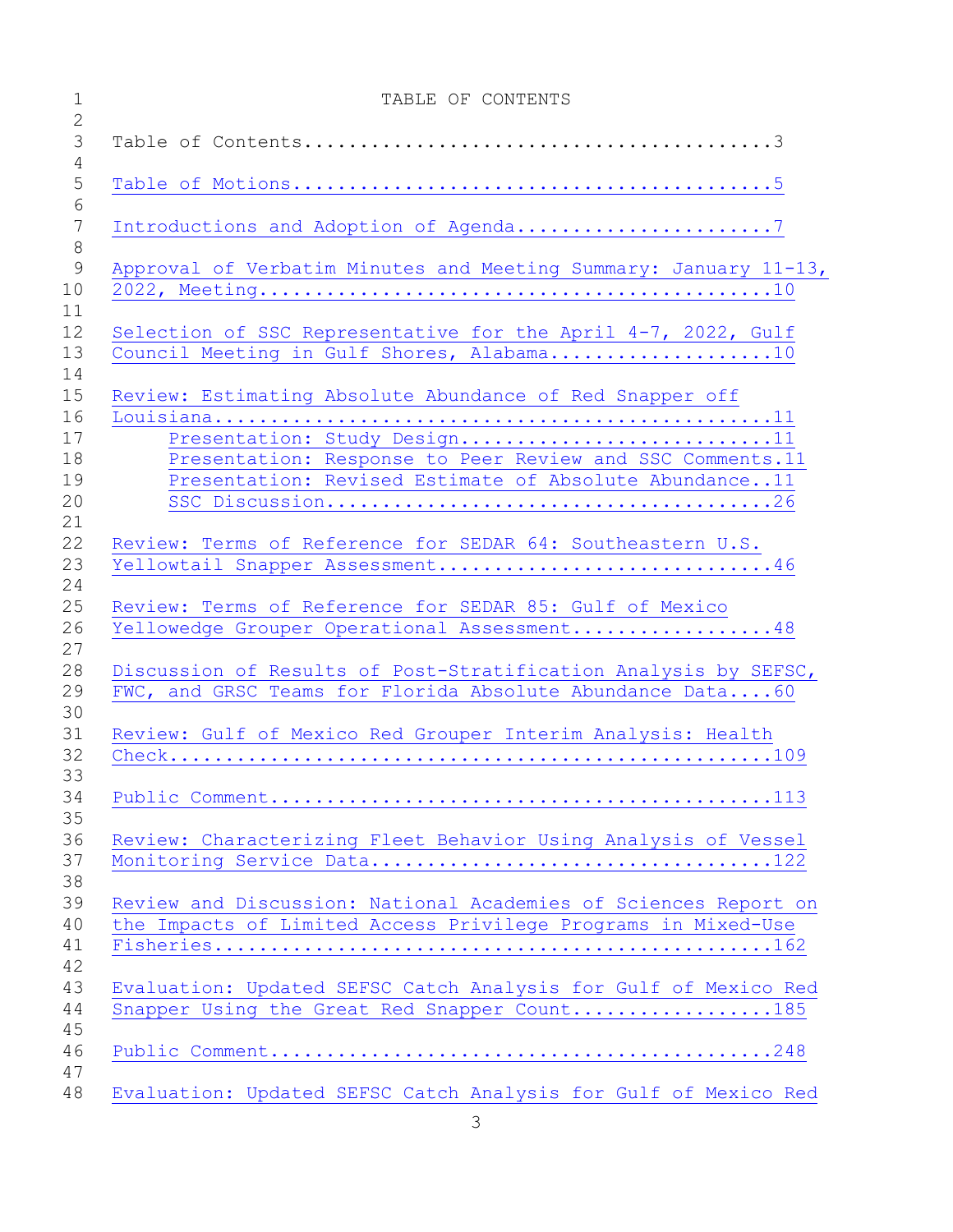|     | Snapper Using the Great Red Snapper Count254                   |
|-----|----------------------------------------------------------------|
|     |                                                                |
| 3   | Review: An Update on the Development of Brown and White Shrimp |
| 4   |                                                                |
| 5   |                                                                |
| 6   |                                                                |
|     |                                                                |
| 8   |                                                                |
| - 9 |                                                                |
| 10  |                                                                |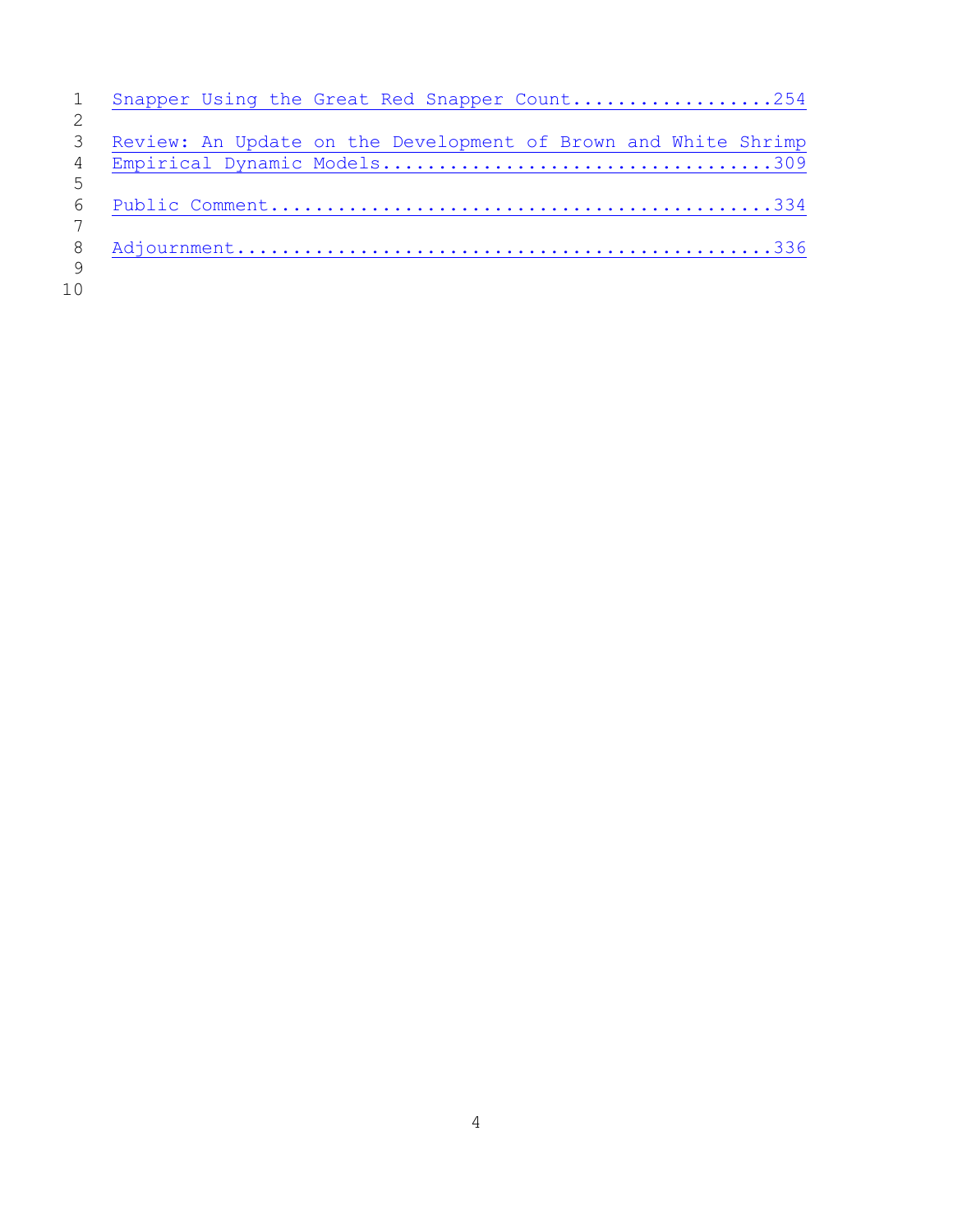# <span id="page-4-0"></span>1 TABLE OF MOTIONS  $\frac{2}{3}$ 3 [PAGE 75:](#page-74-0) Motion that the SSC agrees that the post-stratification<br>4 analysis for the State of Florida is appropriate and should be analysis for the State of Florida is appropriate and should be 5 included in the overall estimate of age-two-plus red snapper in 6 the Gulf of Mexico informed by the finalized GRSC data and random<br>7 forest design. The motion carried on page 80. forest design. [The motion carried on page 80.](#page-79-0) 8 9 [PAGE 87:](#page-86-0) Motion that the SSC agrees that the post-stratification<br>10 analysis for the State of Texas is appropriate and should be 10 analysis for the State of Texas is appropriate and should be<br>11 included in the overall estimate of age-two-plus red snapper in 11 included in the overall estimate of age-two-plus red snapper in<br>12 the Gulf of Mexico informed by the finalized GRSC data and random 12 the Gulf of Mexico informed by the finalized GRSC data and random<br>13 forest design. The motion failed on page 91. forest design. [The motion failed on page 91.](#page-90-0)  $\frac{14}{15}$ 15 [PAGE](#page-102-0) 103: Motion that the SSC decided the LGL red snapper<br>16 abundance study for Louisiana would be an improvement over using 16 abundance study for Louisiana would be an improvement over using<br>17 the Louisiana data in the GRSC study for conducting subsequent 17 the Louisiana data in the GRSC study for conducting subsequent<br>18 catch analyses. The motion carried on page 108. [The motion carried on page 108.](#page-107-0)  $\begin{array}{c} 19 \\ 20 \end{array}$ 20 [PAGE 154:](#page-153-0) Motion that the SSC supports and recommends further<br>21 developing and expanding the use of spatial fishery modeling and 21 developing and expanding the use of spatial fishery modeling and<br>22 complementary analyses along the lines of that presented by Drs. 22 complementary analyses along the lines of that presented by Drs.<br>23 Perruso and O'Farrell to understand the social and economic 23 Perruso and O'Farrell to understand the social and economic<br>24 implications of fisheries disruptions and other abrupt changes. 24 implications of fisheries disruptions and other abrupt changes.<br>25 The SSC also recommends further exploring direct pathways to 25 The SSC also recommends further exploring direct pathways to<br>26 integrate these models and similar types of social and economic 26 integrate these models and similar types of social and economic<br>27 data into stock assessments and management processes. The motion 27 data into stock assessments and management processes. The motion<br>28 carried on page 159. [carried on page 159.](#page-158-0) 29<br>30 30 [PAGE 159:](#page-153-0) Motion that the SSC requests that in instances when<br>31 these spatial fishery modeling analyses are used to inform 31 these spatial fishery modeling analyses are used to inform<br>32 management alternatives in fishery management plan amendments, management alternatives in fishery management plan amendments, 33 that these analyses be reviewed by the SSC prior to council<br>34 consideration. The motion carried on page 162. [The motion carried on page 162.](#page-161-1) 35<br>36 36 [PAGE 169:](#page-168-0) Motion that the SSC agrees with the recommendations<br>37 from the National Academies of Science report on the use of Limited from the National Academies of Science report on the use of Limited 38 Access Privileges Programs (LAPP) in mixed-use fisheries. The<br>39 motion carried on page 185. [motion carried on page 185.](#page-183-0) 40 41 [PAGE 255:](#page-254-0) Motion that the SSC finds the catch analysis developed<br>42 by the SEFSC informed by age-two-plus red snapper abundance data 42 by the SEFSC informed by age-two-plus red snapper abundance data<br>43 from the GRSC for Texas, Alabama, Mississippi, post-stratification 43 from the GRSC for Texas, Alabama, Mississippi, post-stratification<br>44 abundance data for Florida, and the LGL red snapper abundance data abundance data for Florida, and the LGL red snapper abundance data 45 for Louisiana is the BSIA for abundance information and useful for 46 development of OFL and ABC recommendations. The motion carried on<br>47 page 262. [page 262.](#page-261-0) 48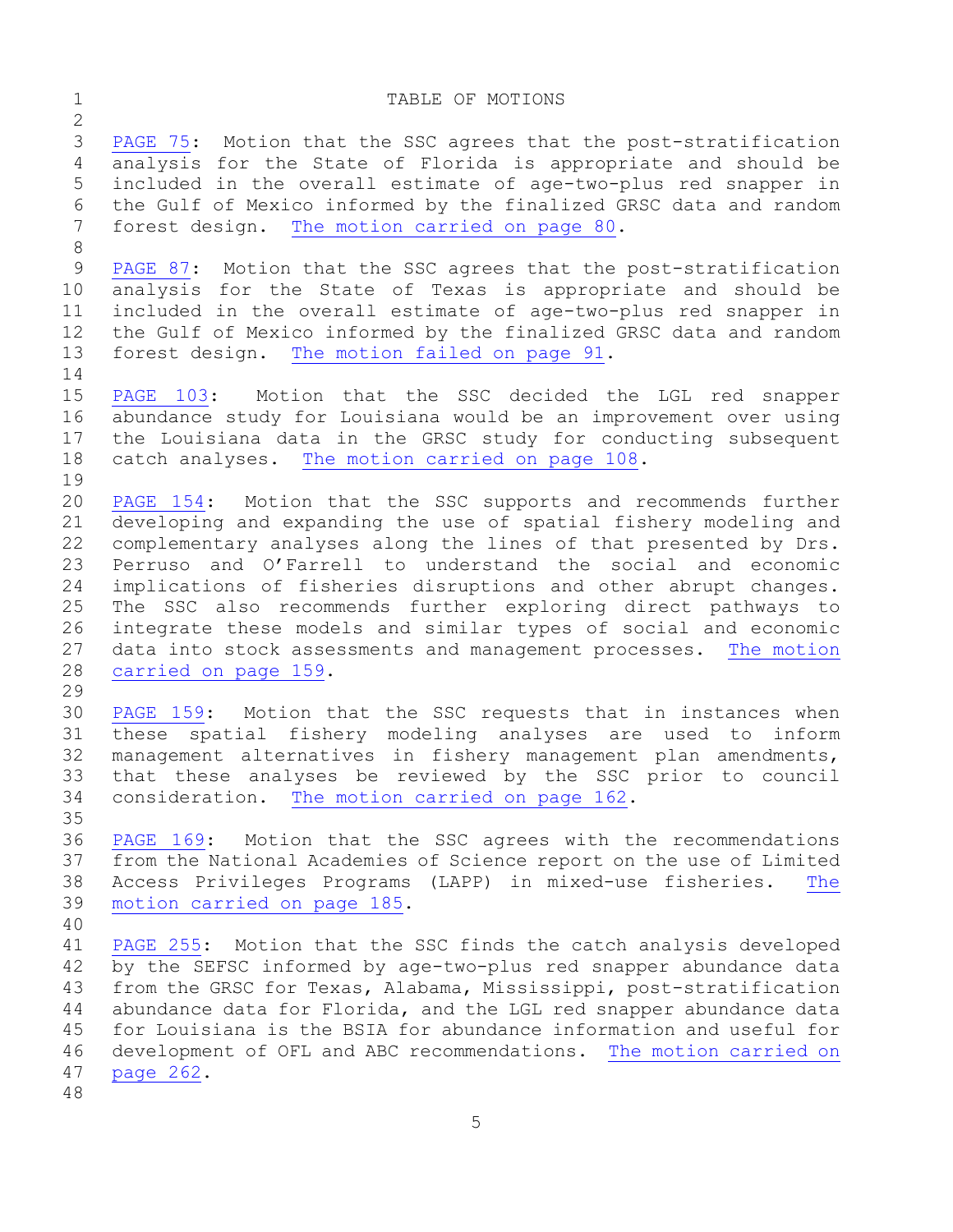$\frac{1}{2}$ 2 [PAGE 270:](#page-269-0) Motion that the SSC accepts the SEFSC catch analysis<br>3 and establishes an OFL based on the ensemble analysis using the 3 and establishes an OFL based on the ensemble analysis using the<br>4 five-year average of 18.91 million pounds whole weight. The motion 4 five-year average of 18.91 million pounds whole weight. The motion<br>5 carried on page 279. [carried on page 279.](#page-278-0) 6<br>7 7 [PAGE 291:](#page-290-0) Motion that the SSC approves an ABC of 16.31 million<br>8 pounds whole weight of red snapper based on the five-year average 8 pounds whole weight of red snapper based on the five-year average<br>9 using the ensemble approach and a  $P^*$  of 0.3. The motion carried 9 using the ensemble approach and a  $P*$  of 0.3. [The motion carried](#page-306-0) 10 on page 307.

- [on page 307.](#page-306-0)
- 11<br>12
- 13

 $12$  - - -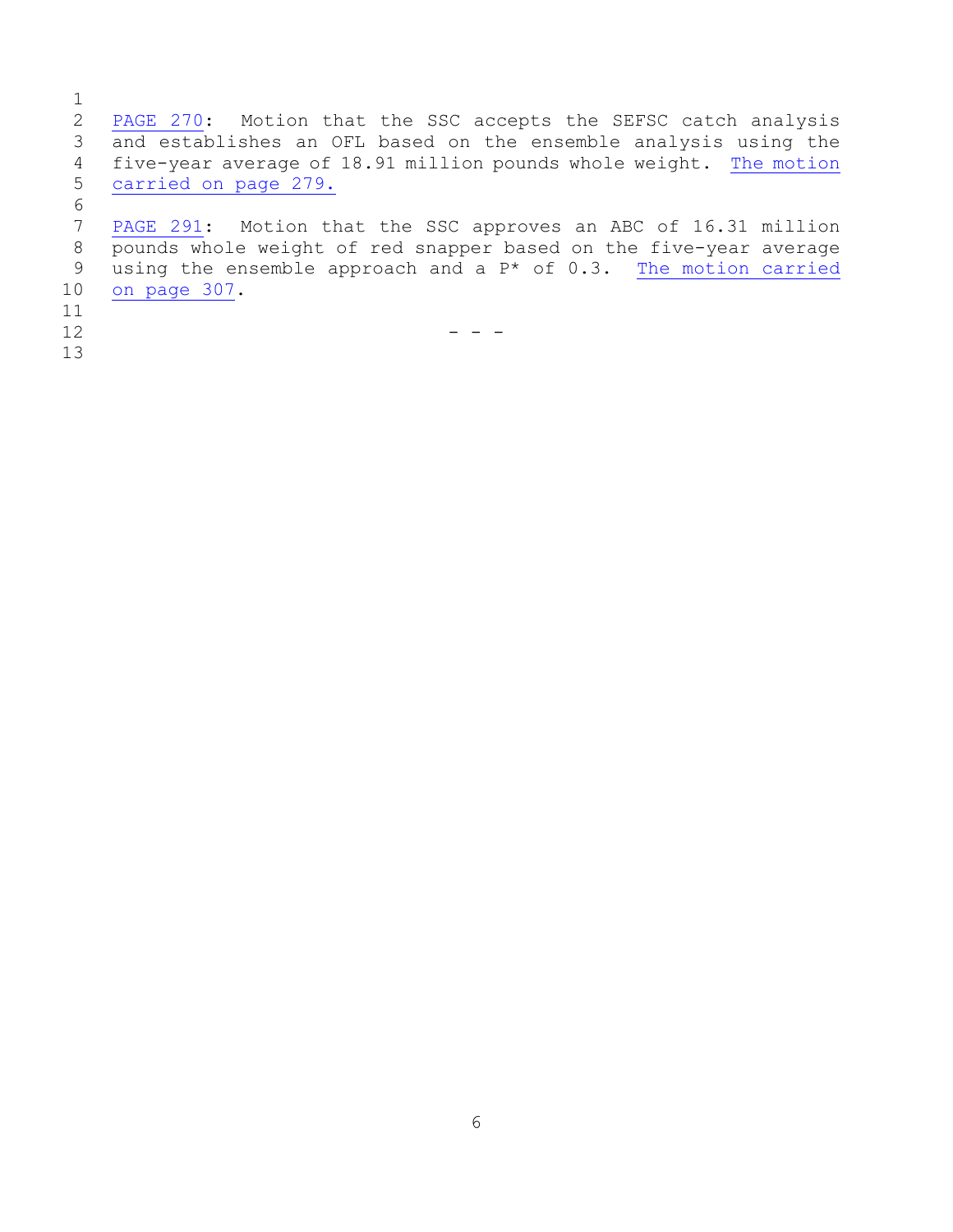1 The Meeting of the Gulf of Mexico Fishery Management Council<br>2 Standing and Special Reef Fish, Special Socioeconomic & Special 2 Standing and Special Reef Fish, Special Socioeconomic & Special 3 Ecosystem Scientific and Statistical Committees convened on<br>4 Tuesday morning, March 8, 2022, and was called to order by Chairman 4 Tuesday morning, March 8, 2022, and was called to order by Chairman 5 Jim Nance.

#### <span id="page-6-0"></span>7 **INTRODUCTIONS** 8 **ADOPTION OF AGENDA**

 $\frac{9}{10}$ 10 **CHAIRMAN JIM NANCE:** Good morning, my name is Jim Nance, and I am<br>11 the chair for the Scientific and Statistical Committee of the Gulf 11 the chair for the Scientific and Statistical Committee of the Gulf<br>12 of Mexico Fishery Management Council. We appreciate your 12 of Mexico Fishery Management Council.<br>13 attendance on this webinar and input in thi attendance on this webinar and input in this meeting. Representing 14 the council is Dr. Tom Frazer.

 $15$ <br> $16$ 16 Council Staff in attendance include Carrie Simmons, John<br>17 Froeschke, Ryan-Rindone, Lisa-Hollensead, Jessica-Matos, and-Karen 17 Froeschke, Ryan Rindone, Lisa Hollensead, Jessica Matos, and Karen<br>18 Hoak. Motice of this meeting was provided to the Federal 18 Hoak. Motice of this meeting was provided to the Federal<br>19 Register, sent via email to subscribers of the council's press 19 Register, sent via email to subscribers of the council's press<br>20 release email list, and was posted on the council's website. release email list, and was posted on the council's website.

6<br>7

21<br>22 22 This week's meeting will include the following topics: Review of<br>23 the Absolute Abundance of Red Snapper in Louisiana; Discussion of 23 the Absolute Abundance of Red Snapper in Louisiana; Discussion of<br>24 Post-Stratification Results by the Southeast Fisheries Science 24 Post-Stratification Results by the Southeast Fisheries Science<br>25 Center; FWC and Great Red Snapper Count Team of Florida Absolute 25 Center; FWC and Great Red Snapper Count Team of Florida Absolute<br>26 Abundance Data; Review of the Gulf of Mexico Red Grouper Interim 26 Abundance Data; Review of the Gulf of Mexico Red Grouper Interim<br>27 Analysis as a health check; Review of Terms of Reference for SEDAR Analysis as a health check; Review of Terms of Reference for SEDAR 28 64, which is Southeast U.S. Yellowtail Snapper Update; Review of<br>29 Terms of Reference for SEDAR 85, Gulf of Mexico Yellowedge Grouper 29 Terms of Reference for SEDAR 85, Gulf of Mexico Yellowedge Grouper<br>30 Operational Assessment; Review of Characterizing Fleet Behavior 30 Operational Assessment; Review of Characterizing Fleet Behavior<br>31 Using an Analysis of Vessel Monitoring System Data; Review and 31 Using an Analysis of Vessel Monitoring System Data; Review and<br>32 Discussion of the National Academies of Sciences Report on the 32 Discussion of the National Academies of Sciences Report on the<br>33 Impacts of Limited-Access Privilege Programs in Mixed-Use 33 Impacts of Limited-Access Privilege Programs in Mixed-Use 34 Fisheries; Evaluation and Update of the Southeast Fisheries<br>35 Science Center Catch Analysis of Gulf of Mexico Red Snapper, Using 35 Science Center Catch Analysis of Gulf of Mexico Red Snapper, Using<br>36 the Great Red Snapper Count; and Review and Update of the 36 the Great Red Snapper Count; and Review and Update of the<br>37 Development and White and Brown Shrimp Empirical Dynamic Models. Development and White and Brown Shrimp Empirical Dynamic Models.

38<br>39 39 This webinar is open to the public and is being streamed live and<br>40 recorded. A summary of the meeting and minutes will be produced 40 recorded. A summary of the meeting and minutes will be produced<br>41 and made available to the public on the council's website. and made available to the public on the council's website.

42 43 For the purpose of voice identification and to ensure you are able<br>44 to mute and unmute your line, please identify yourself by stating to mute and unmute your line, please identify yourself by stating 45 your full name when your name is called for attendance. Once you 46 have identified yourself, please re-mute your line. To signal you<br>47 wish to speak during the meeting, please use the raise-your-hand 47 wish to speak during the meeting, please use the raise-your-hand<br>48 function, and the staff will display your name. Please remember function, and the staff will display your name. Please remember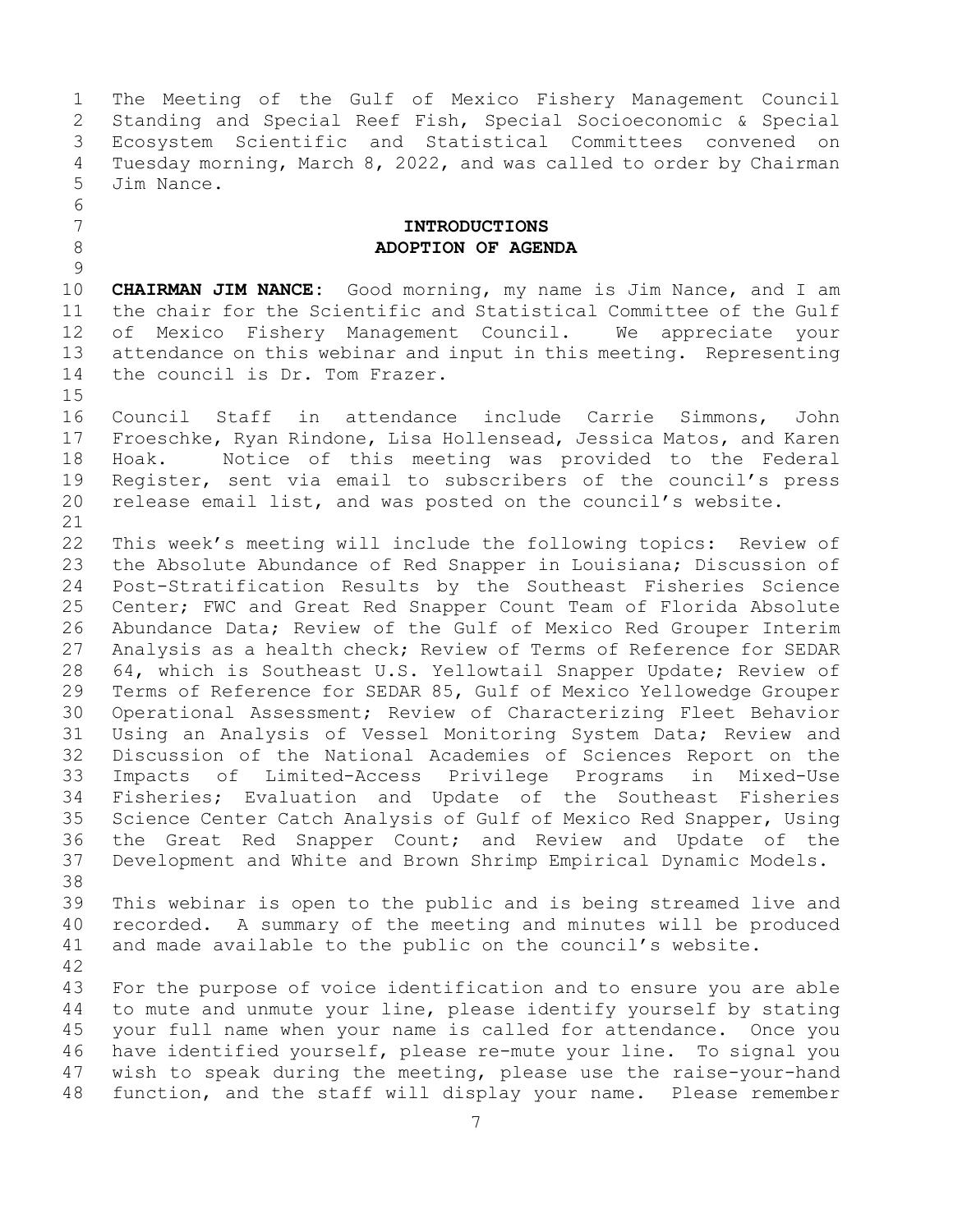| 1               | to identify yourself before speaking and also to re-mute your line |
|-----------------|--------------------------------------------------------------------|
| 2               | each time you finish speaking. We'll go ahead and take care of     |
| 3               | that now, Jessica.                                                 |
| 4               |                                                                    |
| 5<br>6          | MS. JESSICA MATOS: Okay. Lee Anderson. Luiz Barbieri.              |
| $7\phantom{.0}$ | DR. LUIZ BARBIERI: Luiz Barbieri.                                  |
| $8\,$           |                                                                    |
| $\mathsf 9$     | MS. MATOS: Dave Chagaris.                                          |
| 10              |                                                                    |
| 11              | DR. DAVID CHAGARIS: David Chagaris.                                |
| 12<br>13        |                                                                    |
| 14              | MS. MATOS: Thank you. Roy Crabtree.                                |
| 15              | DR. ROY CRABTREE: Roy Crabtree.                                    |
| 16              |                                                                    |
| 17              | MS. MATOS: Benny Gallaway.                                         |
| 18              |                                                                    |
| 19              | DR. BENNY GALLAWAY: Benny Gallaway.                                |
| 20              |                                                                    |
| 21              | MS. MATOS: Thank you. Doug Gregory.                                |
| 22<br>23        |                                                                    |
| 24              | MR. DOUGLAS GREGORY: Douglas Gregory.                              |
| 25              | MS. MATOS: David Griffith.                                         |
| 26              |                                                                    |
| 27              | DR. DAVID GRIFFITH: David Griffith.                                |
| 28              |                                                                    |
| 29              | MS. MATOS: Paul Mickle.                                            |
| 30              |                                                                    |
| 31              | DR. PAUL MICKLE: Paul Mickle.                                      |
| 32<br>33        | MS. MATOS:<br>Trevor Moncrief.                                     |
| 34              |                                                                    |
| 35              | MR. TREVOR MONCRIEF: Trevor Moncrief.                              |
| 36              |                                                                    |
| 37              | MS. MATOS: Jim Nance.                                              |
| 38              |                                                                    |
| 39              | <b>CHAIRMAN NANCE:</b> Jim Nance.                                  |
| 40              |                                                                    |
| 41              | MS. MATOS: Will Patterson.                                         |
| 42<br>43        | DR. WILL PATTERSON: Will Patterson.                                |
| 44              |                                                                    |
| 45              | MS. MATOS: Sean Powers. Steven Scyphers.                           |
| 46              |                                                                    |
| 47              | DR. STEVEN SCYPHERS: Steven Scyphers.                              |
| 48              |                                                                    |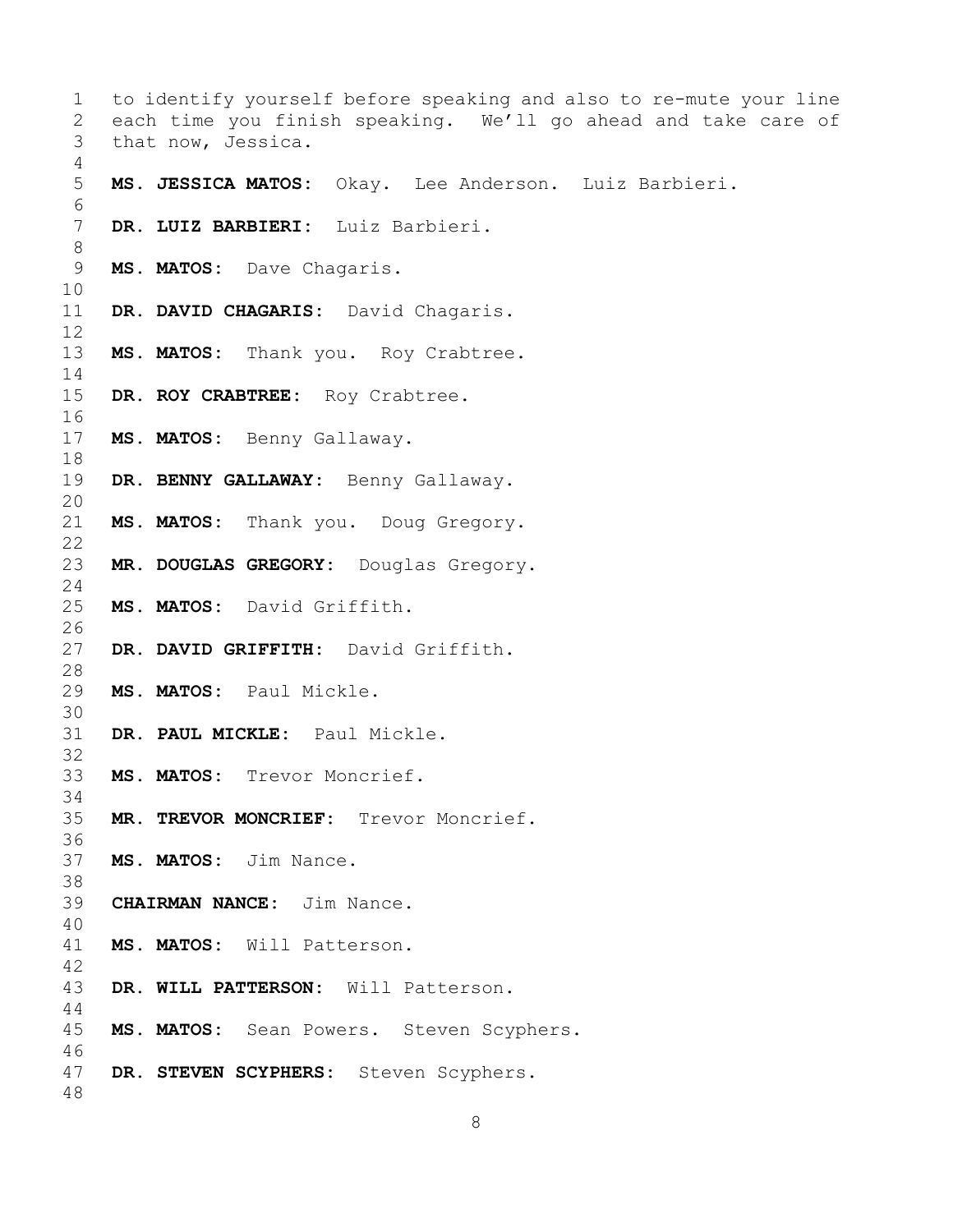| $\mathbf 1$    | MS. MATOS: Jim Tolan.                             |
|----------------|---------------------------------------------------|
| 2              |                                                   |
| 3              | DR. JIM TOLAN: Jim Tolan.                         |
| 4              |                                                   |
| 5              | MS. MATOS: Rich Woodward.                         |
| 6              |                                                   |
| $7\phantom{.}$ | DR. RICH WOODWARD: Rich Woodward.                 |
| 8              |                                                   |
| 9              | MS. MATOS: Jason Adriance.                        |
| 10             |                                                   |
| 11             | MR. JASON ADRIANCE: Jason Adriance.               |
| 12             |                                                   |
| 13             | MS. MATOS: Mike Allen.                            |
| 14             |                                                   |
| 15             | DR. MICHAEL ALLEN: Mike Allen.                    |
| 16             |                                                   |
| 17             | MS. MATOS: John Mareska.                          |
| 18             |                                                   |
| 19             | MR. JOHN MARESKA: John Mareska.                   |
| 20             |                                                   |
| 21             | MS. MATOS: Luke Fairbanks.                        |
| 22             |                                                   |
| 23             | DR. LUKE FAIRBANKS: Luke Fairbanks.               |
| 24             |                                                   |
| 25             | MS. MATOS: Cindy Grace-McCaskey.                  |
| 26             |                                                   |
| 27             |                                                   |
| 28             | DR. CYNTHIA GRACE-MCCASKEY: Cindy Grace-McCaskey. |
|                |                                                   |
| 29             | MS. MATOS: Jack Isaacs.                           |
| 30             |                                                   |
| 31             | DR. JACK ISAACS: Jack Isaacs.                     |
| 32             |                                                   |
|                | 33 MS. MATOS: Mandy Karnauskas.                   |
| 34             |                                                   |
| 35             | DR. MANDY KARNAUSKAS: Mandy Karnauskas.           |
| 36             |                                                   |
| 37             | MS. MATOS: Thank you. Josh Kilborn.               |
| 38             |                                                   |
| 39             | DR. JOSH KILBORN: Josh Kilborn.                   |
| 40             |                                                   |
| 41             | MS. MATOS: Steven Saul.                           |
| 42             |                                                   |
| 43             | DR. STEVEN SAUL: Steve Saul.                      |
| 44             |                                                   |
| 45             | MS. MATOS: Tom Frazer.                            |
| 46             |                                                   |
| 47             | DR. TOM FRAZER: Tom Frazer.                       |
| 48             |                                                   |
|                |                                                   |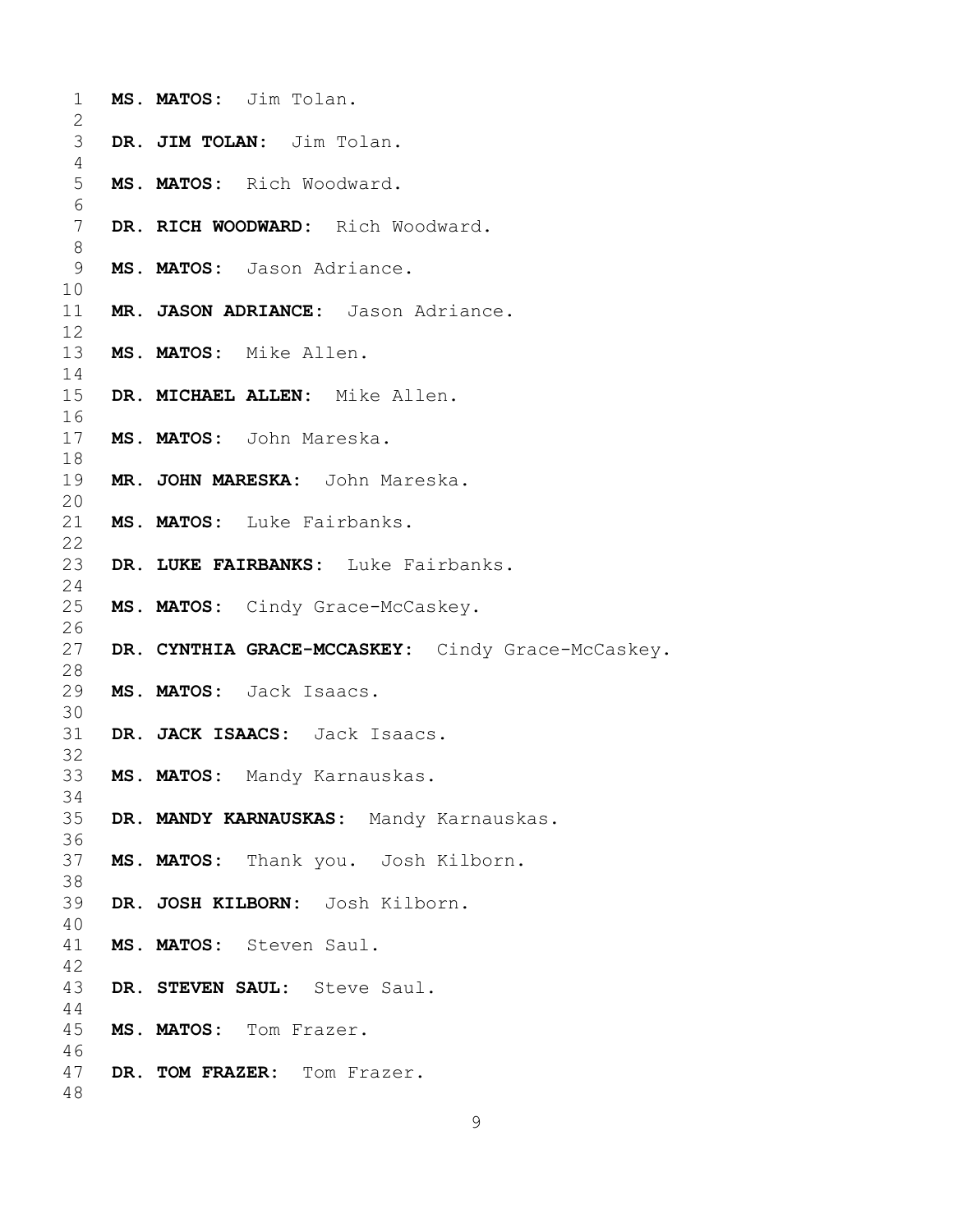1 **MS. MATOS:** Thank you.

 $\frac{2}{3}$ 3 **CHAIRMAN NANCE:** Thank you. I will go ahead, and each of us have 100 alooked over the agenda. Any changes to the agenda? Hearing none, looked over the agenda. Any changes to the agenda? Hearing none, 5 do we have a motion to adopt the agenda?

6<br>7 DR. BARBIERI: So moved, Mr. Chairman.

## <span id="page-9-0"></span>8 9 **APPROVAL OF VERBATIM MINUTES AND MEETING SUMMARY: JANUARY 11-13,**  10 **2022, MEETING**

11<br>12 12 **CHAIRMAN NANCE:** Do we have a second? Thank you. Is anyone in 13 opposition? Hearing none, the agenda is adopted, as posted. We 14 have all looked at the minutes and the meeting summary from our<br>15 January 11 through 13 meeting. Any changes to the minutes or the 15 January 11 through 13 meeting. Any changes to the minutes or the<br>16 meeting summary? Hearing none, do I have a motion to adopt the 16 meeting summary? Hearing none, do I have a motion to adopt the<br>17 minutes and the meeting summary? minutes and the meeting summary?

18<br>19 DR. CRABTREE: So moved.

20<br>21 DR. BARBIERI: Second.

### <span id="page-9-1"></span> $\begin{array}{c} 22 \\ 23 \end{array}$ 23 **SELECTION OF AN SSC REPRESENTATIVE FOR THE APRIL 4-7, 2022, GULF**  24 **COUNCIL MEETING IN GULF SHORES, ALABAMA**

 $\frac{25}{26}$ 26 **CHAIRMAN NANCE:** Thank you. Any opposition to approving the<br>27 minutes or the meeting summary? Hearing no opposition, those minutes or the meeting summary? Hearing no opposition, those 28 meeting minutes and the meeting summary are approved. Selection<br>29 of an SSC Representative for the April 4 through 7 meeting of the 29 of an SSC Representative for the April 4 through 7 meeting of the<br>30 Gulf of Mexico Fishery Management Council in Gulf Shores, Alabama, 30 Gulf of Mexico Fishery Management Council in Gulf Shores, Alabama,<br>31 do we have any volunteers on the SSC to attend that meeting? do we have any volunteers on the SSC to attend that meeting? 32

- 33 **MR. RYAN RINDONE:** Not all at once.
- 34<br>35 35 **CHAIRMAN NANCE:** Hearing none, I will be happy to go to it. I wanted to give others an opportunity to go, if they wish, but I 37 will be happy to represent the council in Gulf Shores the first 38 part of April. Thank you. Each one of us can have the opportunity,<br>39 and I don't want to take all of it, but certainly you're welcome 39 and I don't want to take all of it, but certainly you're welcome<br>40 to be able to present this to the council, and so thank you, but 40 to be able to present this to the council, and so thank you, but<br>41 I will be happy to go do that in Gulf Shores. I will be happy to go do that in Gulf Shores.

42 43 Ryan, let's go ahead and -- I think, in my mind, we'll do the scope<br>44 of work before each thing, instead of doing the whole scope of of work before each thing, instead of doing the whole scope of 45 work, and does that sound good?

46<br>47 MR. RINDONE: You got it.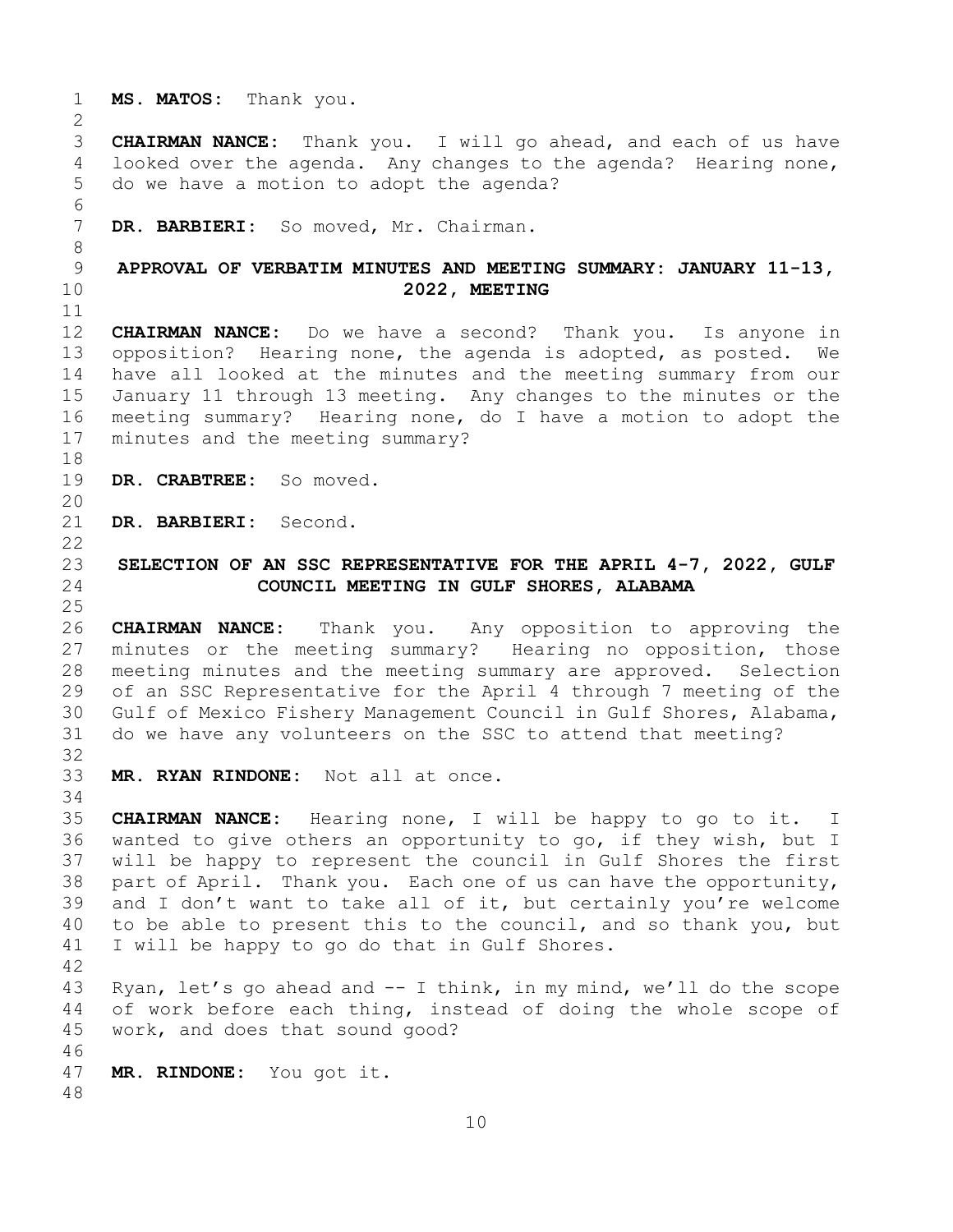1 **CHAIRMAN NANCE:** Okay, and so let's go ahead and do the scope of 2 work for Item Number V, which is the Review of Estimating Absolute<br>3 Abundance of Red Snapper off Louisiana, and we have Dr. Scott 3 Abundance of Red Snapper off Louisiana, and we have Dr. Scott<br>4 Raborn here, and he'll be presenting, and, Ryan, go ahead and give Raborn here, and he'll be presenting, and, Ryan, go ahead and give 5 that overview of the scope of work, please.

### <span id="page-10-0"></span>7 **REVIEW: ESTIMATING ABSOLUTE ABUNDANCE OF RED SNAPPER OFF**  8 **LOUISIANA**

6<br>7

37

 $\frac{9}{10}$ 10 **MR. RINDONE:** Yes, sir. Thank you, Dr. Raborn, for coming back,<br>11 and he'll be presenting today the study design associated with LGL 11 and he'll be presenting today the study design associated with LGL<br>12 Ecological Research Associates' work to generate an estimate of Ecological Research Associates' work to generate an estimate of 13 absolute abundance of red snapper off Louisiana, and this study 14 was funded directly by the State of Louisiana, through the<br>15 Department of Wildlife and Fisheries. Department of Wildlife and Fisheries.

16<br>17 17 The LGL team will also present their responses to the peer review<br>18 and SSC comments made during the initial review of this project at 18 and SSC comments made during the initial review of this project at<br>19 the SSC's September 2021 meeting. The team will then present a 19 the SSC's September 2021 meeting. The team will then present a<br>20 revised estimate of absolute abundance for red snapper off revised estimate of absolute abundance for red snapper off 21 Louisiana, included an updated variance estimate, and you guys<br>22 should evaluate all this information and make any recommendations 22 should evaluate all this information and make any recommendations<br>23 to the council about the integration of this study in the near-23 to the council about the integration of this study in the near-<br>24 term and recommendations for future consideration of the data, as 24 term and recommendations for future consideration of the data, as<br>25 an example perhaps, for SEDAR 74. an example perhaps, for SEDAR 74.

26<br>27 The SSC may also consider whether to use the state-specific 28 estimate as a proxy for the estimate for Louisiana from the Great<br>29 Red Snapper Count, which is being considered for revising catch 29 Red Snapper Count, which is being considered for revising catch<br>30 advice later in this meeting. Mr. Chair. advice later in this meeting. Mr. Chair.

31<br>32 32 **CHAIRMAN NANCE:** Thank you. Dr. Gallaway, I know you're on the 33 line, and, if you wish to butt-in or anything during the<br>34 presentation, just raise your hand, and Jessica will inform me, 34 presentation, just raise your hand, and Jessica will inform me,<br>35 but I will go ahead and turn the time over to Scott now, at this 35 but I will go ahead and turn the time over to Scott now, at this 36 time. time.

### <span id="page-10-2"></span><span id="page-10-1"></span>38 **PRESENTATION: STUDY DESIGN** 39 **PRESENTATION: RESPONSE TO PEER REVIEW AND SSC COMMENTS** 40 **PRESENTATION: REVISED ESTIMATE OF ABSOLUTE ABUNDANCE**

<span id="page-10-3"></span>41<br>42 DR. SCOTT RABORN: Thank you, Mr. Chairman.

43 MR. RINDONE: Dr. Raborn, if I can jump in, just so that everybody 45 knows, this is the same file is -- The presentation for the study 46 design, the response to comments, and the revised estimates, and<br>47 so it's all the same file. When you click on it, it all comes up 47 so it's all the same file. When you click on it, it all comes up<br>48 with the same title slide. with the same title slide.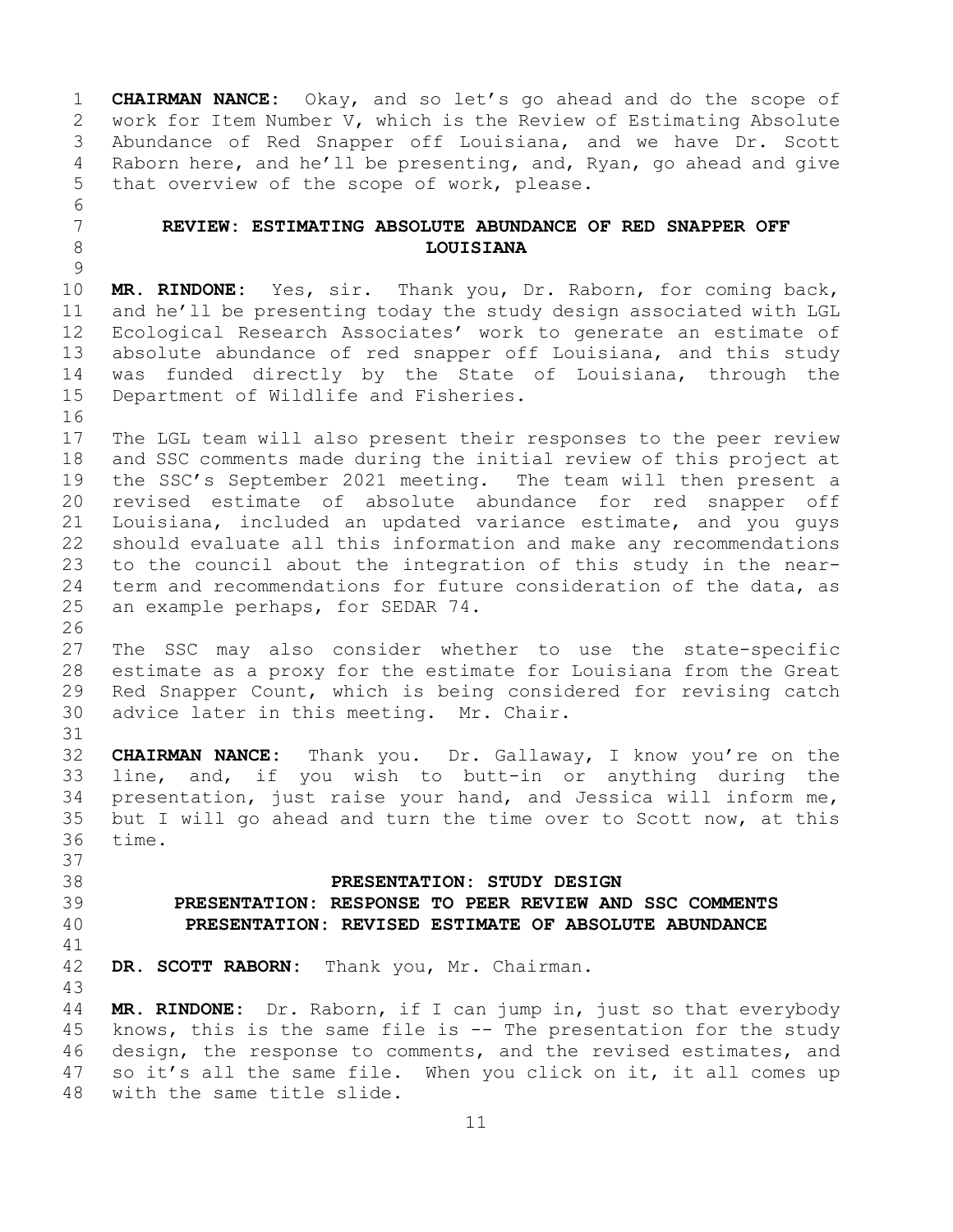$\frac{1}{2}$ 2 **DR. RABORN:** All of these agenda items sort of bled together, and<br>3 I hope to cover all the major concerns with this one presentation, 3 I hope to cover all the major concerns with this one presentation,<br>4 but, if anybody has any specific questions about the response to but, if anybody has any specific questions about the response to 5 peer-review comments, we're supposed to have that file up, and we 6 can switch over and look at that too, after this initial<br>7 presentation is over. presentation is over.

8 9 Most of the SSC comments and criticisms had to do with the<br>10 vaqueness of the study design, or sampling approach, and how this 10 vagueness of the study design, or sampling approach, and how this<br>11 was incorporated into the modeling, and so that's what I hope to 11 was incorporated into the modeling, and so that's what I hope to<br>12 achieve with this presentation, and so I want to clearly describe achieve with this presentation, and so I want to clearly describe 13 the study design, explain how it came about, and our rationale 14 regarding our final approach, and, along the way, I will try to<br>15 highlight what we think the major potential -- How we avoid these 15 highlight what we think the major potential -- How we avoid these<br>16 major potential biases and what the SSC's concerns were. major potential biases and what the SSC's concerns were.

 $\begin{array}{c} 17 \\ 18 \end{array}$ 18 Ultimately, this study was designed for a model-based inference of<br>19 red snapper abundance, based on the field surveys from two separate 19 red snapper abundance, based on the field surveys from two separate<br>20 responses. One was from the hydroacoustic surveys, and that gave responses. One was from the hydroacoustic surveys, and that gave 21 us estimates of total fish density, and the other was the use of<br>22 submerged rotating cameras to help us apportion this total fish 22 submerged rotating cameras to help us apportion this total fish<br>23 density across species, and so everything that was red snapper 23 density across species, and so everything that was red snapper<br>24 versus everything that wasn't, and it's essentially a binomial 24 versus everything that wasn't, and it's essentially a binomial response. response.

26<br>27 Then, along the way, we collected age, length, and growth, at the 28 same sites chosen to estimate these -- To take our hydroacoustic<br>29 and SRV surveys, the vertical hook-and-line sampling, and that was 29 and SRV surveys, the vertical hook-and-line sampling, and that was<br>30 for the discrete habitat types, which is artificial reefs and 30 for the discrete habitat types, which is artificial reefs and<br>31 platforms and natural banks, and then we used bottom longlines for 31 platforms and natural banks, and then we used bottom longlines for<br>32 the uncharacterized bottom. the uncharacterized bottom.

33<br>34 34 In our sampling design, our primary objective, obviously, was to<br>35 make our samples representative of the population, but, also, to 35 make our samples representative of the population, but, also, to<br>36 do that while coming in within budget, and, in order to do that, do that while coming in within budget, and, in order to do that, 37 we had to make some sacrifices with respect to the randomness of 38 some of the site selection for some of the habitat types, and I<br>39 have it highlighted in red, because this was a major criticism 39 have it highlighted in red, because this was a major criticism<br>40 from the SSC, and so we'll proceed to show how we don't think this 40 from the SSC, and so we'll proceed to show how we don't think this<br>41 was a problem, in terms of biasing the overall estimate. was a problem, in terms of biasing the overall estimate.

42 43 One of the reasons we don't think this is because, even though<br>44 some of these sites were not selected at random, none of our site some of these sites were not selected at random, none of our site 45 selections were informative. We didn't choose any site based on 46 our preconceived idea of where the red snapper densities would be<br>47 high or low, and, if that's the case, there's nothing that can fix 47 high or low, and, if that's the case, there's nothing that can fix<br>48 that, really. that, really.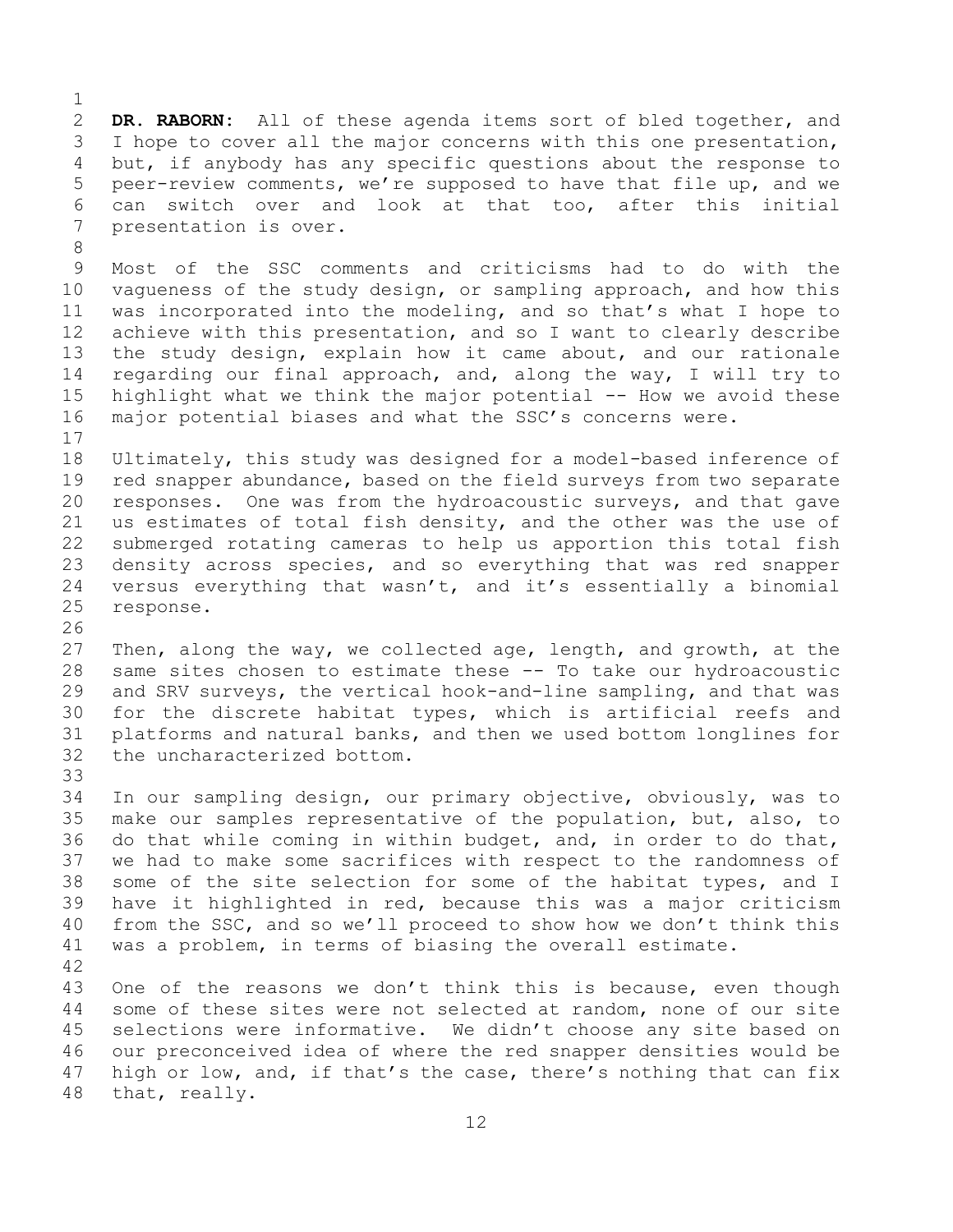$\frac{1}{2}$ 2 During the process, some of these sites were not selected as<br>3 random, as I said, and they were selected purposely to make sure 3 random, as I said, and they were selected purposely to make sure<br>4 that we represented certain habitats opportunistically, to reduce that we represented certain habitats opportunistically, to reduce 5 costs, and I will explain why that's not a problem. 6<br>7 7 First, how we stratified, our initial stratification scheme, we<br>8 had three longitudinal regions of western Louisiana, central, and 8 had three longitudinal regions of western Louisiana, central, and<br>9 east, and, ultimately, three depth zones of ten to twenty-five 9 east, and, ultimately, three depth zones of ten to twenty-five<br>10 meters, twenty-five to forty-five meters, and forty-five to 150 10 meters, twenty-five to forty-five meters, and forty-five to 150<br>11 meters. meters. 12<br>13 Initially, five habitat types were selected of standing platforms, 14 natural banks, pipeline crossings. Though they weren't ultimately<br>15 used in the final analysis, they did affect our choosing of the 15 used in the final analysis, they did affect our choosing of the<br>16 other two habitat types, the remaining two, of artificial reefs 16 other two habitat types, the remaining two, of artificial reefs<br>17 and uncharacterized bottom. and uncharacterized bottom. 18<br>19 19 At each site, we took both hydroacoustic and SRV samples at each<br>20 ten-meter vertical depth bin, and so, at each site, we had multiple 20 ten-meter vertical depth bin, and so, at each site, we had multiple<br>21 observations, for most of them. Some of the shallow sites only 21 observations, for most of them. Some of the shallow sites only<br>22 had one depth bin, but just about all of the sites had multiple 22 had one depth bin, but just about all of the sites had multiple<br>23 depth bins, and this was another issue pointed out when we first 23 depth bins, and this was another issue pointed out when we first<br>24 presented these results, that we were collecting multiple 24 presented these results, that we were collecting multiple<br>25 observations at a given site, and therefore opening ourselves up 25 observations at a given site, and therefore opening ourselves up<br>26 to pseudoreplication and autocorrelation and so on and so forth, 26 to pseudoreplication and autocorrelation and so on and so forth,<br>27 but I will show how this issue was dealt with during the model 27 but I will show how this issue was dealt with during the model<br>28 specification. specification. 29<br>30 30 Hook-and-line sampling, of course, we couldn't parse that into the<br>31 vertical depth bins, and, though we sampled at each depth bin, and 31 vertical depth bins, and, though we sampled at each depth bin, and<br>32 this is sort of a categorical variable, ultimately, it was turned this is sort of a categorical variable, ultimately, it was turned 33 into a continuous variable, by measuring the distance from the<br>34 bottom to the center of each depth bin, and we call this continuous 34 bottom to the center of each depth bin, and we call this continuous<br>35 variable meters from the bottom, or MFB. variable meters from the bottom, or MFB. 36 37 One of the things that was requested from the SSC, the last time 38 we presented, was a table showing how sites were allocated across<br>39 the different strata, and so, on the far left column, I have them 39 the different strata, and so, on the far left column, I have them<br>40 separated by the west, central, and east, and then shallow, mid, 40 separated by the west, central, and east, and then shallow, mid,<br>41 and deep, and across the top is across habitat types, and that's 41 and deep, and across the top is across habitat types, and that's<br>42 the number of sites chosen within each of those stratum, or 42 the number of sites chosen within each of those stratum, or<br>43 categorical variable combinations, and so there were no artificial 43 categorical variable combinations, and so there were no artificial<br>44 reefs that we could find in the shallowest zone, the ten to twentyreefs that we could find in the shallowest zone, the ten to twenty-45 five meters, and then only in the deepest zone were there natural 46 banks. 47 For the other habitat types, they occurred in all regions and depth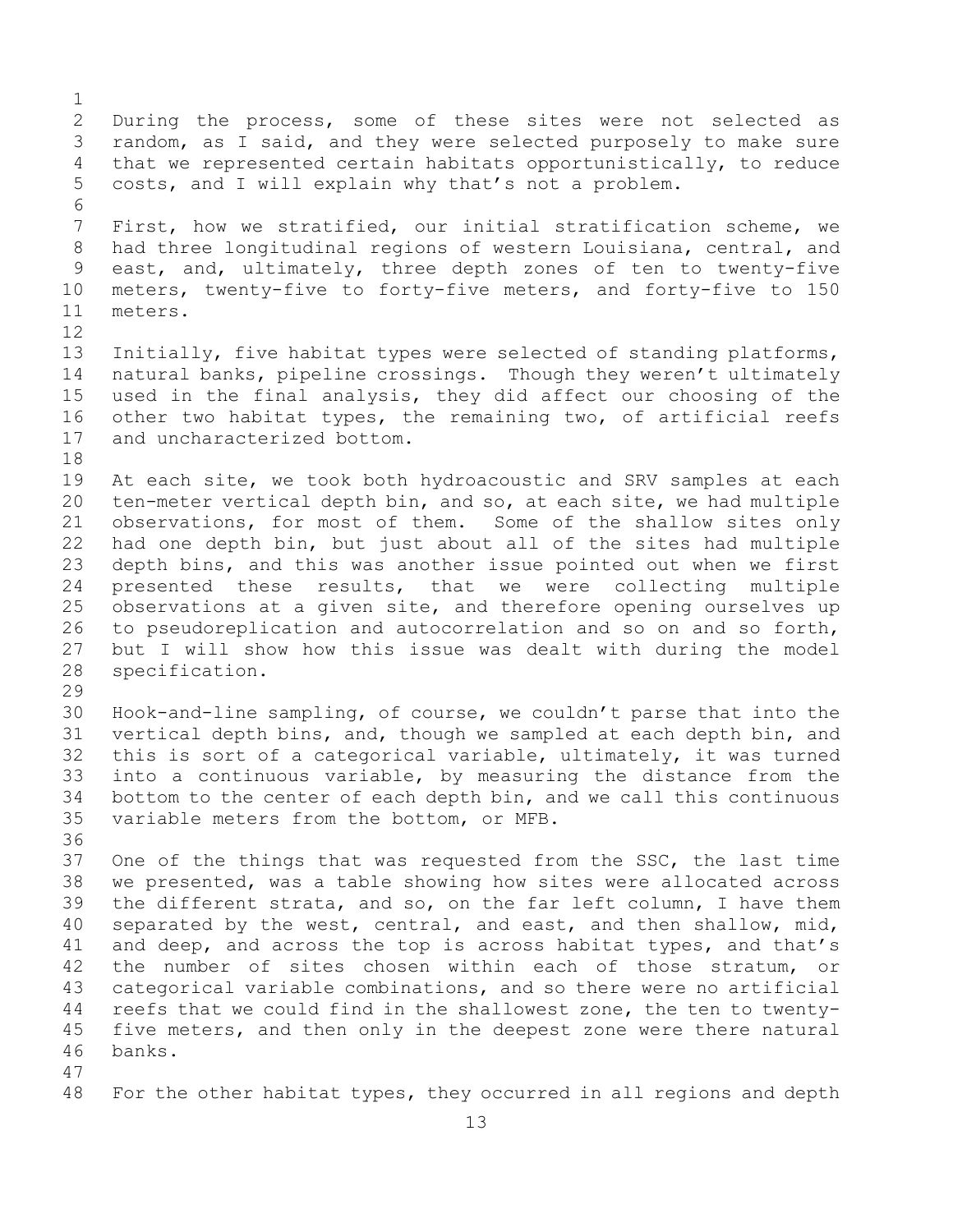1 zones, and you can see how many sites were chosen in each of those.<br>2 There were more platforms chosen than anything else, because we 2 There were more platforms chosen than anything else, because we<br>3 augmented our 2020 sampling with platforms that we had sampled 3 augmented our 2020 sampling with platforms that we had sampled during a BOEM -- An investigation that we did for BOEM back in 5 2017 and 2018. 6<br>7 7 Here is how they finally broke out, and this is the allocation of<br>8 sites, and I won't pause on this very long, and I believe you all 8 sites, and I won't pause on this very long, and I believe you all<br>9 have copies of this presentation, and you can ask me about it later 9 have copies of this presentation, and you can ask me about it later<br>10 if you want, and so I will just move on. if you want, and so I will just move on. 11<br>12 12 Site selection, this is the universe of platforms available in<br>13 2020, and then the red dots are the sites that were chosen to 13 2020, and then the red dots are the sites that were chosen to 14 sample, and so, for platform selection, this was a stratified<br>15 random sample of the platforms that were out there, and the number 15 random sample of the platforms that were out there, and the number<br>16 of platforms within each of these strata was apportioned based on 16 of platforms within each of these strata was apportioned based on<br>17 how many platforms in the universe occurred in that particular 17 how many platforms in the universe occurred in that particular stratum.  $\begin{array}{c} 19 \\ 20 \end{array}$ 20 The same with natural banks, and, as I said, all of them occurred<br>21 in the deepest depth zone, and so we initially chose a natural 21 in the deepest depth zone, and so we initially chose a natural<br>22 bank, two in both the west and central region, and one in the east. 22 bank, two in both the west and central region, and one in the east.<br>23 We randomly chose those, and then, off of that, we randomly chose 23 We randomly chose those, and then, off of that, we randomly chose<br>24 two other sites, and so we sampled three sites in proximity to the 24 two other sites, and so we sampled three sites in proximity to the<br>25 initial random selection. The blue areas are the universe of 25 initial random selection. The blue areas are the universe of<br>26 natural banks, and the reds are the sites that were chosen -- That 26 natural banks, and the reds are the sites that were chosen -- That<br>27 we chose to sample. we chose to sample. 28<br>29 29 The pipeline crossings, essentially, they chose a transect, or a<br>30 pipeline, that traversed all the different depth zones, for each 30 pipeline, that traversed all the different depth zones, for each<br>31 of the regions, and so here's a UCB slide, but you can see these 31 of the regions, and so here's a UCB slide, but you can see these<br>32 red slides that go across each of the middle of the zones, and red slides that go across each of the middle of the zones, and 33 those are the pipelines that were chosen to sample, and, along<br>34 those pipelines, and I will back up to the universe of pipeline 34 those pipelines, and I will back up to the universe of pipeline<br>35 crossings, along those pipelines, we randomly selected sites on 35 crossings, along those pipelines, we randomly selected sites on<br>36 that transect to sample pipeline crossings. that transect to sample pipeline crossings. 37 38 Then, off of these pipeline crossings, in proximity to this, we<br>39 wanted to make sure that we captured the range, or the mixture, of 39 wanted to make sure that we captured the range, or the mixture, of<br>40 substrates that were out there, and so here is a coverage of the 40 substrates that were out there, and so here is a coverage of the<br>41 different substrate types that we had available, and I will talk 41 different substrate types that we had available, and I will talk<br>42 more about this later, but it turns out that it wasn't resolute 42 more about this later, but it turns out that it wasn't resolute<br>43 enough, and it was too coarse to really predict what was going to 43 enough, and it was too coarse to really predict what was going to<br>44 be there at a particular site, but we did use it to choose where be there at a particular site, but we did use it to choose where 45 we were going to put the uncharacterized bottom sites. 46<br>47 47 Coming off of the selection of pipeline crossings, that had<br>48 influence on where we chose to sample uncharacterized bottom, and influence on where we chose to sample uncharacterized bottom, and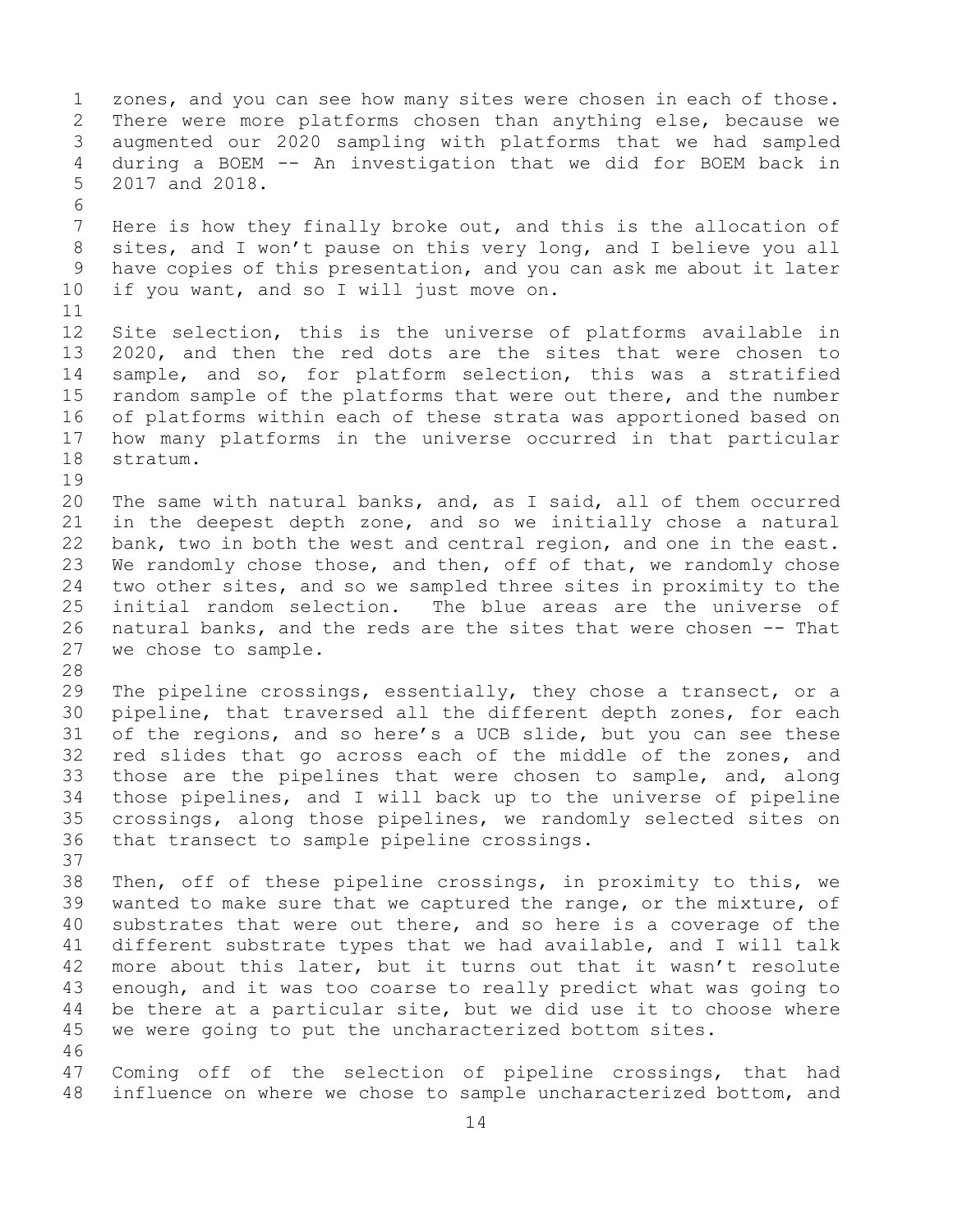1 so that's why they're sort of clustered close to the pipeline<br>2 crossings, and so you could say that uncharacterized bottom was 2 crossings, and so you could say that uncharacterized bottom was<br>3 chosen opportunistically and purposely placed on a variety of 3 chosen opportunistically and purposely placed on a variety of<br>4 substrate types. substrate types. 5

6 Then, also, in relation to the pipeline crossings, to reduce costs<br>7 and travel time, artificial reefs were chosen in proximity to where 7 and travel time, artificial reefs were chosen in proximity to where<br>8 those crossing sites occurred, and then, once they were chosen, 8 those crossing sites occurred, and then, once they were chosen,<br>9 sites were -- Once the initial artificial reef was chosen, then 9 sites were -- Once the initial artificial reef was chosen, then<br>10 more sites were chosen in proximity to that, and they look really 10 more sites were chosen in proximity to that, and they look really<br>11 close together, because it's pulled back, but they were chosen at 11 close together, because it's pulled back, but they were chosen at random distances. random distances.

13

14 It may occur to you that the non-randomness of the site selection<br>15 would bias our results, but we're going to rely on a fisheries 15 would bias our results, but we're going to rely on a fisheries<br>16 approach to this, and it requires a -- I mean, for some of this, 16 approach to this, and it requires a -- I mean, for some of this,<br>17 for some of you, this is a review, and you don't need it, and for 17 for some of you, this is a review, and you don't need it, and for<br>18 others we do need to review how to choose an inferential framework 18 others we do need to review how to choose an inferential framework<br>19 from survey data, and so I'm just going to briefly go through this. from survey data, and so I'm just going to briefly go through this. 20<br>21

21 When you're trying to extrapolate an estimate from a survey to a<br>22 population, you can use one of two approaches, and the first 22 population, you can use one of two approaches, and the first<br>23 approach was championed by J. Neyman and E. Pearson, and this is 23 approach was championed by J. Neyman and E. Pearson, and this is  $24$  a design-based inference, and the second was championed by R.A. 24 a design-based inference, and the second was championed by R.A.<br>25 Fisher, and it was a model-based inference, and the distinction 25 Fisher, and it was a model-based inference, and the distinction<br>26 between these two, and how these two approaches are related to the 26 between these two, and how these two approaches are related to the<br>27 model specification, is often omitted, and we were quilty of that 27 model specification, is often omitted, and we were guilty of that<br>28 the last time we presented our results, and so that's something 28 the last time we presented our results, and so that's something<br>29 that I hope to rectify. that I hope to rectify.

30<br>31 31 First, I want to review the design-based inference, and so, with<br>32 a design-based inference, the values of the sampling units 32 a design-based inference, the values of the sampling units<br>33 themselves are fixed, and so the uncertainty in your estimate comes 33 themselves are fixed, and so the uncertainty in your estimate comes<br>34 from the randomization of your sample selection, and so, if you 34 from the randomization of your sample selection, and so, if you<br>35 use anything other than a simple random design, it has to be 35 use anything other than a simple random design, it has to be<br>36 incorporated into your estimation process, to get a design unbiased 36 incorporated into your estimation process, to get a design unbiased<br>37 estimate, such as a systematic sampling design or a stratified 37 estimate, such as a systematic sampling design or a stratified<br>38 random sampling design, but, nevertheless, you still get an 38 random sampling design, but, nevertheless, you still get an<br>39 unbiased -- A design unbiased estimate, as long as you incorporate 39 unbiased -- A design unbiased estimate, as long as you incorporate<br>40 important selection strata into that estimate. important selection strata into that estimate.

41<br>42 42 The researcher is really not really worried about what is causing<br>43 the response to change from one site to the next, whether it's 43 the response to change from one site to the next, whether it's<br>44 physical or chemical variables or distance to a fishing port or 44 physical or chemical variables or distance to a fishing port or 45 whatever. As long as it was sampled randomly along this range of 46 influences, you're still going to get an unbiased estimate, but<br>47 the problem is you have to have enough samples to make sure you 47 the problem is you have to have enough samples to make sure you<br>48 cover that range of all the influences that are going to impact cover that range of all the influences that are going to impact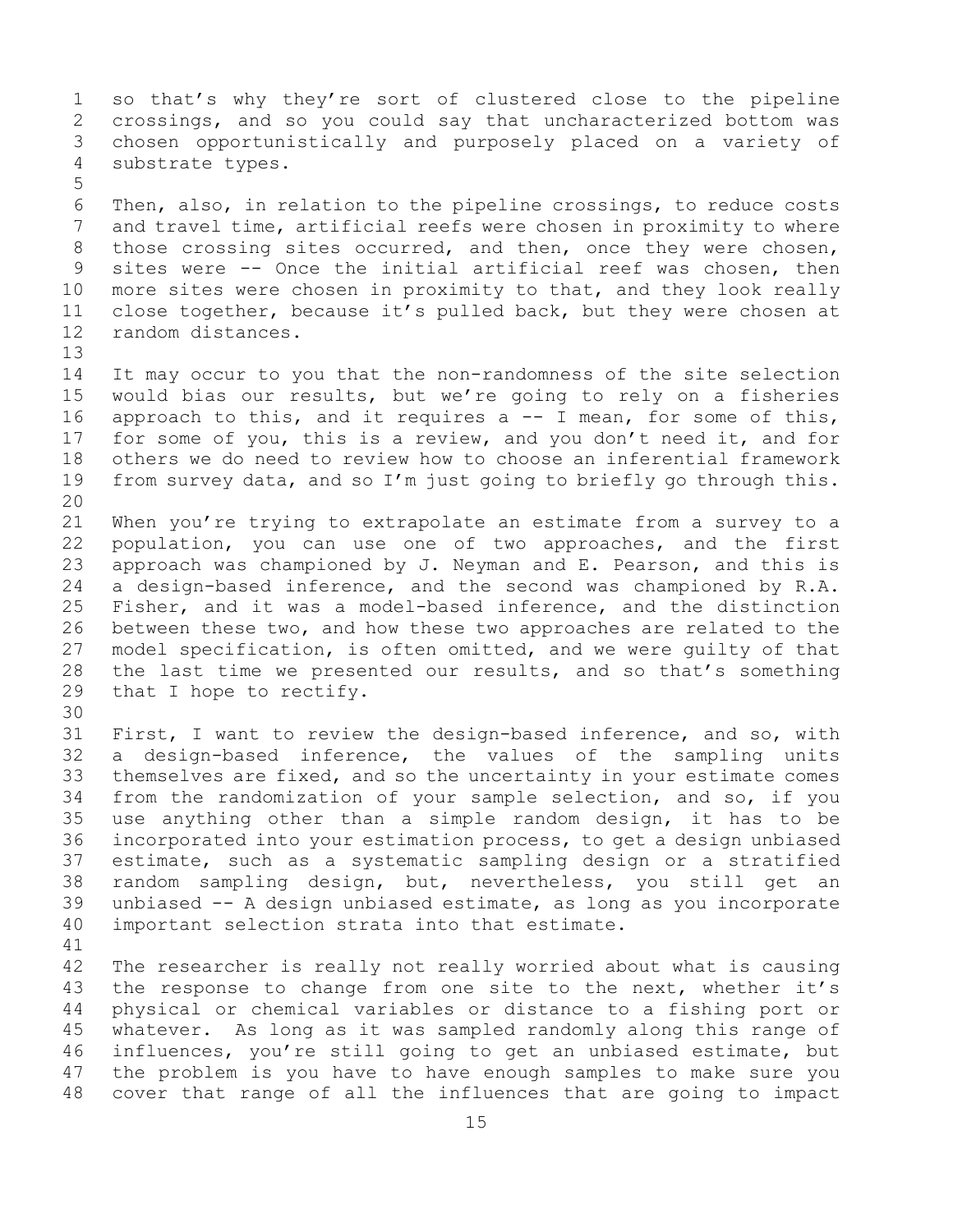1 the response, and so that's a design unbiased inference.  $\frac{2}{3}$ 3 A model-based inference, the sample selection is held fixed, and<br>4 vou're assuming that the randomness is coming from a stochastic you're assuming that the randomness is coming from a stochastic 5 process at that site itself. In other words, if you repeatedly 6 sampled at that site, you're going to get a different answer each<br>7 time, and you're trving to account for what is controlling the 7 time, and you're trying to account for what is controlling the change in that response. change in that response.  $\frac{9}{10}$ 10 With a model-based inference, you can still get an unbiased<br>11 inference, and you can still extrapolate the survey data to a 11 inference, and you can still extrapolate the survey data to a<br>12 population inference, as long as you meet certain conditions, and 12 population inference, as long as you meet certain conditions, and<br>13 that's what Fisher's argument was, and that's what I will go over that's what Fisher's argument was, and that's what I will go over 14 now.  $15$ <br> $16$ 16 The first thing you have to do is formulate a statistical model<br>17 that has all the terms that are ecological important that describe 17 that has all the terms that are ecological important that describe<br>18 the system and their interactions and all of the terms that were 18 the system and their interactions and all of the terms that were<br>19 important, all the strata that were important, in the selection 19 important, all the strata that were important, in the selection<br>20 process, just like you do in a design-based inference. You 20 process, just like you do in a design-based inference. You<br>21 stratify by depth zone, and you need to have that in the model and 21 stratify by depth zone, and you need to have that in the model and 22 so forth. so forth.  $\frac{23}{24}$ 24 Once you have your model specification determined, then you have<br>25 to assume some sort of parametric distribution for error term, 25 to assume some sort of parametric distribution for error term,<br>26 which generates a random dependent variable, and that can be a 26 which generates a random dependent variable, and that can be a<br>27 normal distribution or a binomial distribution or Poisson, or so normal distribution or a binomial distribution or Poisson, or so 28 on and so forth, and I will review what distributions we chose for<br>29 our models in a moment, but, finally, you have specified a model, 29 our models in a moment, but, finally, you have specified a model,<br>30 and you have chosen an appropriate parametric distribution, but 30 and you have chosen an appropriate parametric distribution, but<br>31 now you have to meet what Fisher called his conditionality 31 now you have to meet what Fisher called his conditionality<br>32 principle, if you want it to be a model unbiased estimate. principle, if you want it to be a model unbiased estimate. 33<br>34 34 That conditionality principle can be compromised under three<br>35 circumstances, and one is, like I said, if your sampling units 35 circumstances, and one is, like I said, if your sampling units<br>36 were stratified before selection, and this deviates substantially 36 were stratified before selection, and this deviates substantially<br>37 from the simple random sampling design, these strata need to be from the simple random sampling design, these strata need to be 38 included in the model, and so the second one is that sometimes,<br>39 invariably, in ecological studies, units are clustered in groups, 39 invariably, in ecological studies, units are clustered in groups,<br>40 and it compromises the independence of each sampling unit, or 40 and it compromises the independence of each sampling unit, or<br>41 experimental unit, and you have to somehow account for this 41 experimental unit, and you have to somehow account for this<br>42 correlation among observations, and, in our study, this happened 42 correlation among observations, and, in our study, this happened<br>43 because we sampled multiple times at a given site, or a platform, 43 because we sampled multiple times at a given site, or a platform,<br>44 and, well, this is okay, as long as you include a random effect to and, well, this is okay, as long as you include a random effect to 45 account for this correlation, which we did. 46<br>47 47 Then, finally, as I said before, if your selection of sampling<br>48 units is influenced by the unit values themselves, if you select units is influenced by the unit values themselves, if you select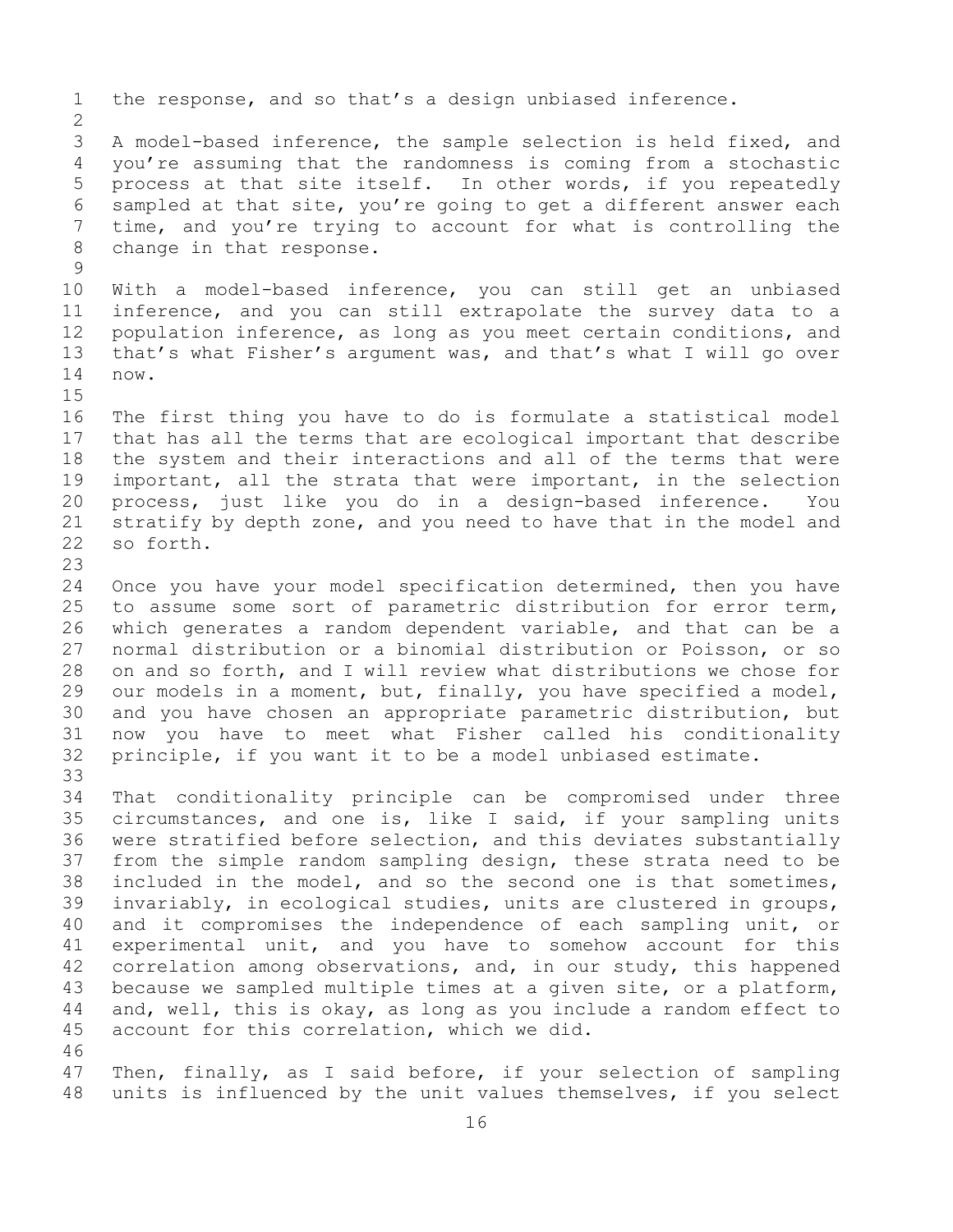1 sites based on what you think the response is going to be there,<br>2 then it's informed sampling, and it's very difficult to fix, but 2 then it's informed sampling, and it's very difficult to fix, but<br>3 this didn't happen. this didn't happen. 4 5 The advantages of a design-based inference are you can avoid the 6 subjectivity that comes with making these assumptions about the 7 response distribution, whether it was a Poisson or an overdispersed<br>8 Poisson or whatnot, and you don't have to worry about all the 8 Poisson or whatnot, and you don't have to worry about all the<br>9 myriad of possible model specifications and correct conditioning 9 myriad of possible model specifications and correct conditioning<br>10 on all the selection and design variables. on all the selection and design variables. 11<br>12 12 A lot of times, when you try to account for these random effects<br>13 in a model, it just swallows degrees of freedom, and you can't in a model, it just swallows degrees of freedom, and you can't 14 create enough model complexity to accurately represent what you're<br>15 trving to represent, and then, if you unknowingly leave out some 15 trying to represent, and then, if you unknowingly leave out some<br>16 important auxiliary variable, an extraneous nuisance variable, 16 important auxiliary variable, an extraneous nuisance variable,<br>17 then you can get a biased estimate, and so that's the advantages 17 then you can get a biased estimate, and so that's the advantages<br>18 of a design-based inference. of a design-based inference. 19<br>20 20 The disadvantage is that you can't always do empirical random<br>21 sampling, and, even if you can, you can't have enough samples that 21 sampling, and, even if you can, you can't have enough samples that<br>22 completely capture the range of everything that could be possibly 22 completely capture the range of everything that could be possibly<br>23 controlling your response, and it doesn't allow you to look at 23 controlling your response, and it doesn't allow you to look at<br>24 your important auxiliary variables or any particular interactions 24 your important auxiliary variables or any particular interactions<br>25 that you might be interested in, and so we didn't really have a 25 that you might be interested in, and so we didn't really have a<br>26 choice, and we had to use a model-based inference, and so that's 26 choice, and we had to use a model-based inference, and so that's 27 what we did. what we did. 28<br>29 29 Now, I will go over the model specifications in a moment, and so<br>30 our premise hinges upon the fact that we had an appropriate model 30 our premise hinges upon the fact that we had an appropriate model<br>31 specification, but, before that, there is a few more things that 31 specification, but, before that, there is a few more things that<br>32 I need to make note of, in terms of post-processing the data, and I need to make note of, in terms of post-processing the data, and 33 the first thing is that our pipeline crossing idea didn't work<br>34 out, and, basically, how this went down was that we first used 34 out, and, basically, how this went down was that we first used<br>35 pipeline crossings as sort of like standing platforms, and we 35 pipeline crossings as sort of like standing platforms, and we<br>36 wanted to make sure we captured that, and, as long as you include 36 wanted to make sure we captured that, and, as long as you include<br>37 that as a strata, a factor in your model, it's fine, but a platform 37 that as a strata, a factor in your model, it's fine, but a platform<br>38 -- We have a better handle on it. -- We have a better handle on it. 39 40 I mean, when you show up and you see the platform there, it's<br>41 there, and you tie up to it and you sample it, but, over these 41 there, and you tie up to it and you sample it, but, over these<br>42 pipeline crossings, we got the coordinates from BSEE, or BOEM, and 42 pipeline crossings, we got the coordinates from BSEE, or BOEM, and<br>43 it was clear that some of them were still buried underneath the 43 it was clear that some of them were still buried underneath the<br>44 substrate, and others weren't, and so it turns out that it was a substrate, and others weren't, and so it turns out that it was a 45 more intractable variable than we initially conceived, and we 46 weren't going to be able to treat it as we did say an artificial<br>47 reef or a platform. reef or a platform. 48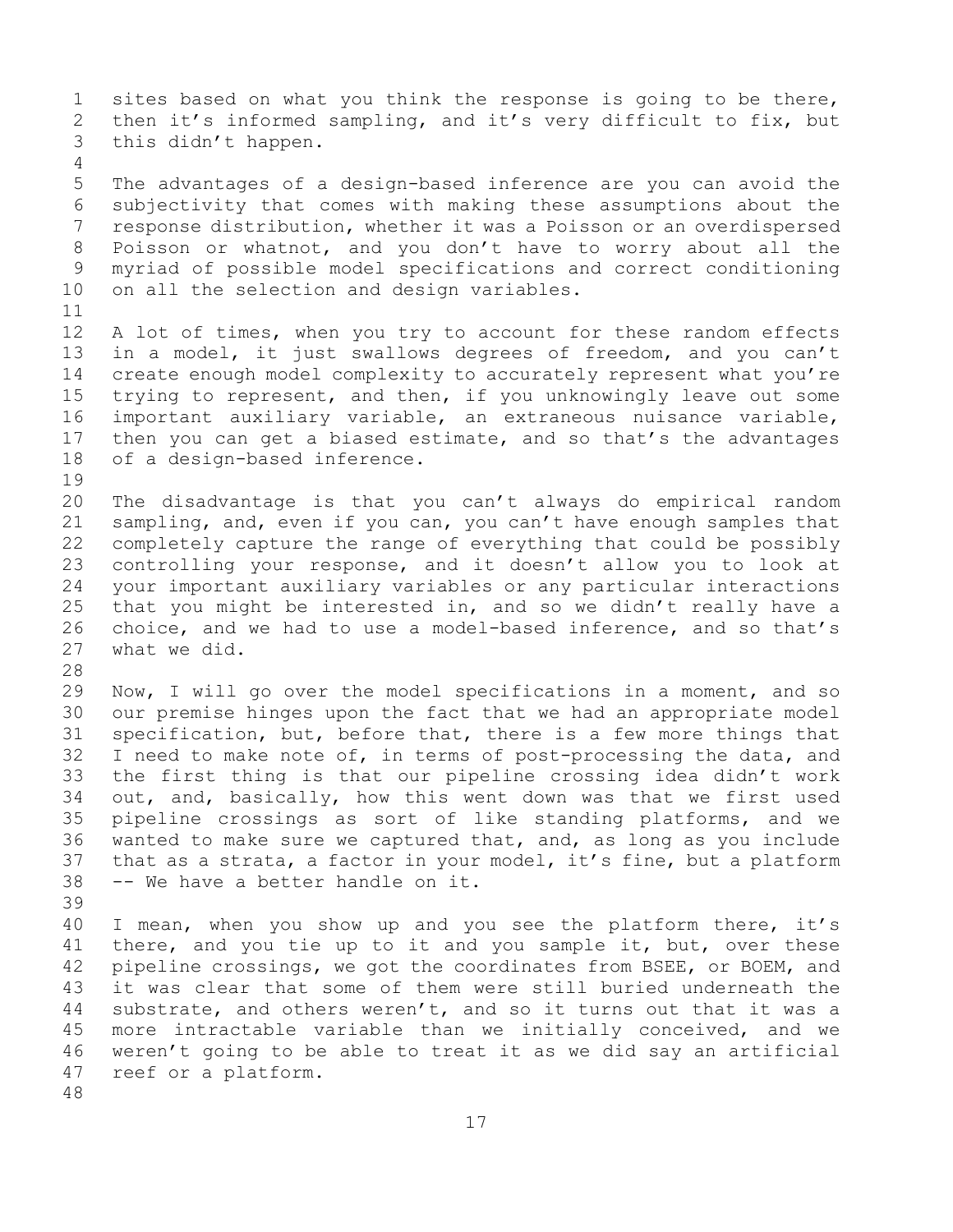1 Another thing is we noticed that, when we finally got out into the<br>2 field, some of the sites that we had chosen were less than 400 2 field, some of the sites that we had chosen were less than 400<br>3 meters apart, and, at some point, sites become too close together 3 meters apart, and, at some point, sites become too close together<br>4 to be considered independent, and, based on a survey of the to be considered independent, and, based on a survey of the 5 literature, it seems like anything greater than 400 meters apart 6 could be considered an independent sample, based on other reef<br>7 fish studies, and so there were some artificial reef sites that 7 fish studies, and so there were some artificial reef sites that<br>8 were less than 400 meters apart, and we had to combine them, and 8 were less than 400 meters apart, and we had to combine them, and<br>9 so that reduced sample size for that particular habitat type a 9 so that reduced sample size for that particular habitat type a<br>10 little bit, and then, finally, there was one platform that was 10 little bit, and then, finally, there was one platform that was<br>11 less than 400 meters from an artificial reef site, and so we 11 less than 400 meters from an artificial reef site, and so we<br>12 deleted that one, because we had more platforms than we did deleted that one, because we had more platforms than we did 13 artificial reefs, and so that's how we addressed that issue.  $\frac{14}{15}$ 15 Now I will go into the model specification, and, first, I will<br>16 review the independent variables and then go into the model 16 review the independent variables and then go into the model<br>17 specification, and so, in the final models, we used all the 17 specification, and so, in the final models, we used all the<br>18 stratifying variables that we just mentioned. We used the habitat 18 stratifying variables that we just mentioned. We used the habitat<br>19 types, sans the pipeline, and we used the continuous variable of 19 types, sans the pipeline, and we used the continuous variable of<br>20 meters to the bottom, and then we used dissolved oxygen and 20 meters to the bottom, and then we used dissolved oxygen and 21 salinity. salinity.  $\begin{array}{c} 22 \\ 23 \end{array}$ 23 Site was -- These were all fixed effects, these first three<br>24 bullets, and site was included as a random effect, which we let 24 bullets, and site was included as a random effect, which we let<br>25 the intercept vary randomly around, and this helped to control for 25 the intercept vary randomly around, and this helped to control for<br>26 the pseudoreplication aspect. Platform complexity was sort of 26 the pseudoreplication aspect. Platform complexity was sort of<br>27 intractable as well, because you don't know how complex a platform intractable as well, because you don't know how complex a platform 28 is underneath and how many crossbeams there are, and so we really couldn't get a handle on that. couldn't get a handle on that. 30<br>31 31 Then, ultimately, substrate type was not used, because it was just<br>32 too coarse to tell us what the substrate was at an individual site. too coarse to tell us what the substrate was at an individual site, 33 and, from the map, the coverage that we used, it might say sand,<br>34 but, really, it could easily be mud or whatever, and we just didn't 34 but, really, it could easily be mud or whatever, and we just didn't<br>35 know, and it turns out that it didn't explain much of the variance 35 know, and it turns out that it didn't explain much of the variance<br>36 in the models at all, and so, ultimately, we didn't use substrate 36 in the models at all, and so, ultimately, we didn't use substrate<br>37 type. type. 38<br>39 39 Then temperature was colinear with dissolved oxygen and salinity,<br>40 to the point of unacceptability, and I would also reason that, if 40 to the point of unacceptability, and I would also reason that, if<br>41 you're trying to capture the effects of this physical and chemical 41 you're trying to capture the effects of this physical and chemical<br>42 variables, dissolved oxygen and salinity is probably better to do 42 variables, dissolved oxygen and salinity is probably better to do<br>43 that, if you're looking at the influence of the Mississippi River, 43 that, if you're looking at the influence of the Mississippi River,<br>44 say, in the eastern part of Louisiana, or hypoxia, and so, say, in the eastern part of Louisiana, or hypoxia, and so, 45 ultimately, temperature wasn't used, because of collinearity. 46<br>47

47 I hate to do this to you, but I reported this model specification<br>48 as R code, and I did that because what we wound up using was a as R code, and I did that because what we wound up using was a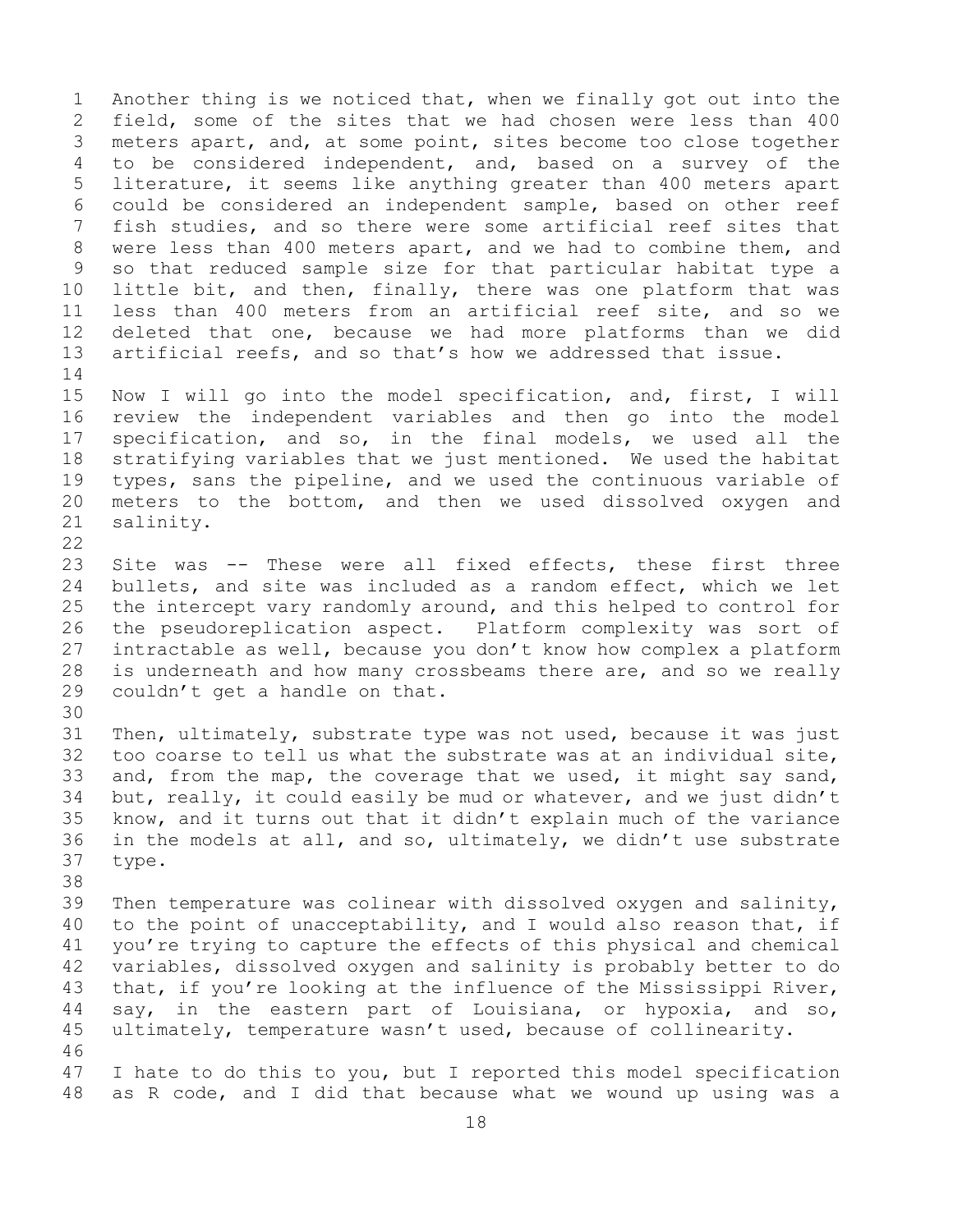1 generalized additive mix model, and these things become harder to<br>2 write out in equation form, as you're used to seeing, and there 2 write out in equation form, as you're used to seeing, and there<br>3 are a few people listening, or watching this, that will understand 3 are a few people listening, or watching this, that will understand<br>4 this R code and would want to see the specifics, but, for those of this R code and would want to see the specifics, but, for those of 5 you who don't, I will just walk through each piece of it.

6<br>7 7 Basically, what this is saying is that the proportion of red<br>8 snapper at a given site was distributed as a generalized additive 8 snapper at a given site was distributed as a generalized additive<br>9 model, where RS is the number, actual number, of red snapper that 9 model, where RS is the number, actual number, of red snapper that<br>10 we observed on the SRV camera at a particular depth bin divided by 10 we observed on the SRV camera at a particular depth bin divided by<br>11 the total number of fish that we observed on the SRV camera at a 11 the total number of fish that we observed on the SRV camera at a<br>12 particular depth bin, and that was equal to the factor region, the 12 particular depth bin, and that was equal to the factor region, the<br>13 three of east, west, and central, and the factor depth zone, three of east, west, and central, and the factor depth zone, 14 habitat type, and then this next term of S(dissolved oxygen) is a<br>15 spline function for dissolved oxygen, and this spline was basically 15 spline function for dissolved oxygen, and this spline was basically<br>16 a thin-plate regression spline, and its complexity was controlled 16 a thin-plate regression spline, and its complexity was controlled<br>17 with the k equals five and the m equals one parameters. with the k equals five and the m equals one parameters.

18<br>19 19 The bs equals tp indicates that it was a thin-plate regression<br>20 split, and the k equals five limits the degrees of freedom to no 20 split, and the k equals five limits the degrees of freedom to no<br>21 more than four, one minus k, and so it limits the complexity of 21 more than four, one minus k, and so it limits the complexity of<br>22 that spline, and then the m equals one controls how you penalize 22 that spline, and then the m equals one controls how you penalize<br>23 that spline, and so the model is trying to make this line wiggly 23 that spline, and so the model is trying to make this line wiggly<br>24 enough to fit the response to this covariate, but it doesn't -- It 24 enough to fit the response to this covariate, but it doesn't  $-$  It<br>25 penalizes it if it becomes too wiggly, if you will, and so it tries 25 penalizes it if it becomes too wiggly, if you will, and so it tries<br>26 to maximize the restricted maximum likelihood to do this. 26 to maximize the restricted maximum likelihood to do this.

 $\frac{27}{28}$ 28 I know that's a little bit hypertechnical for some people, and not<br>29 others, but, nevertheless, that's how we fit each of those 29 others, but, nevertheless, that's how we fit each of those<br>30 covariates, and, using the m equals one, it tells it to penalize 30 covariates, and, using the m equals one, it tells it to penalize<br>31 the first derivative, and it helps with something called 31 the first derivative, and it helps with something called<br>32 concurvity, which is sort of tantamount to collinearity, and I concurvity, which is sort of tantamount to collinearity, and I 33 will discuss that later.

34<br>35 35 Then we used the same -- We entered the same term for salinity,<br>36 and we used a thin-plate regression spline for salinity and for 36 and we used a thin-plate regression spline for salinity and for<br>37 meters from the bottom, but we interacted meters from the bottom meters from the bottom, but we interacted meters from the bottom 38 with habitat type, figuring that how the proportion of red snapper<br>39 in the water column might change depending on what habitat type 39 in the water column might change depending on what habitat type<br>40 you were in, and then, finally, site was entered as a random 40 you were in, and then, finally, site was entered as a random<br>41 intercept, and this random effect of site controls for multiple 41 intercept, and this random effect of site controls for multiple<br>42 observations at a given site, and, moreover, the literature shows 42 observations at a given site, and, moreover, the literature shows<br>43 that, when you enter the effect of multiple observations, if they 43 that, when you enter the effect of multiple observations, if they<br>44 are, for lack of a better term, in a row, as you go down the water are, for lack of a better term, in a row, as you go down the water 45 column, as we did with the MFB term, this also helps to control 46 for correlation in the errors, and so, between these two, you've<br>47 got a pretty good handle on controlling for pseudoreplication or 47 got a pretty good handle on controlling for pseudoreplication or autocorrelation.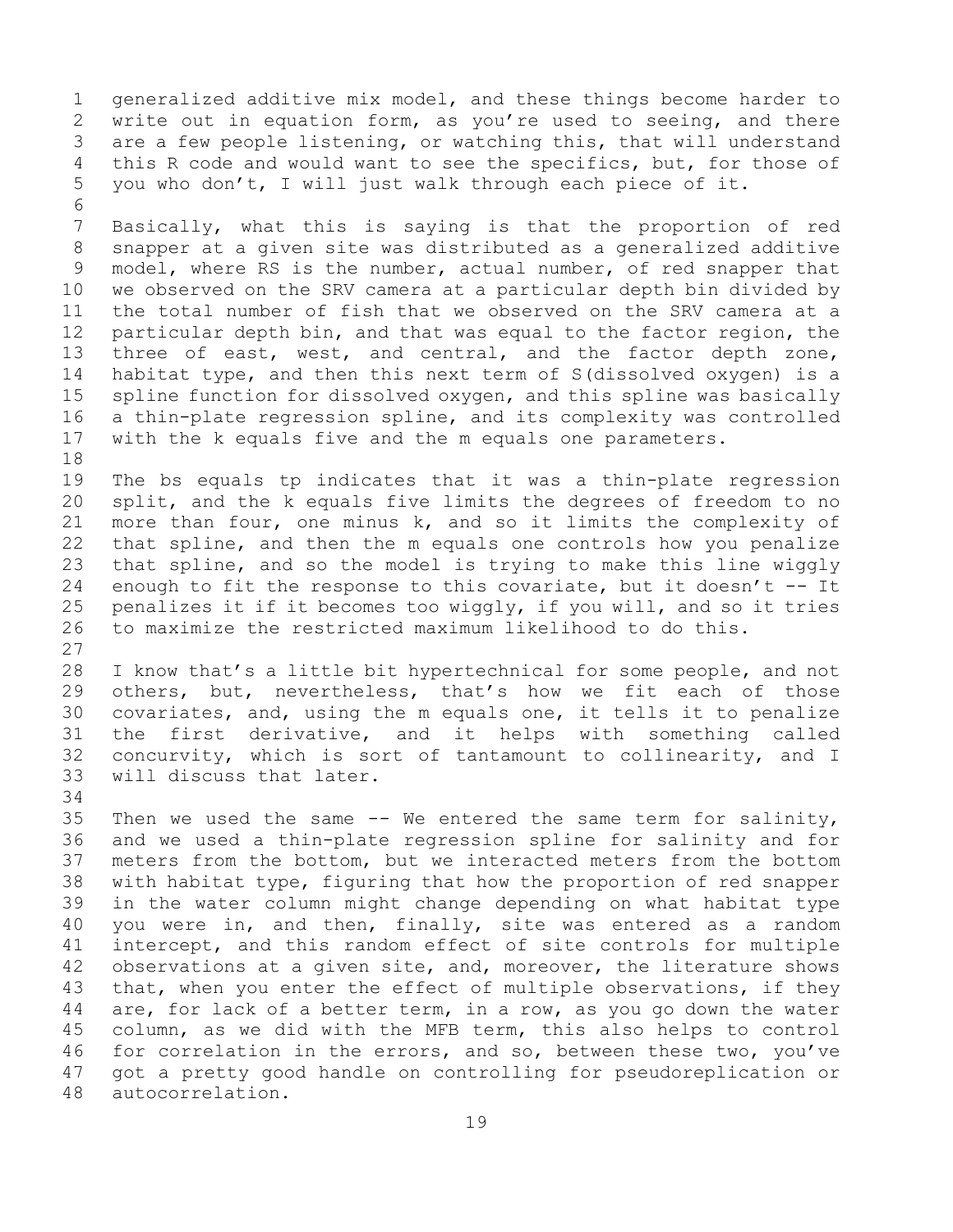$\frac{1}{2}$ 2 The proportion of red snapper at a given site was a binomial<br>3 response, which uses a logic function, and weights indicates the 3 response, which uses a logic function, and weights indicates the<br>4 total, and then the rest is just particulars of the algorithm. total, and then the rest is just particulars of the algorithm. 5 6 We used the same model specification for total fish density, and<br>7 I think there was a typo in the report. When I copied this model 7 I think there was a typo in the report. When I copied this model<br>8 over, or the text over, I think I didn't change it to "TFD" in the 8 over, or the text over, I think I didn't change it to "TFD" in the<br>9 report, and so apologies, but this -- The only thing different 9 report, and so apologies, but this -- The only thing different<br>10 here would be the type of distribution we chose for the response, 10 here would be the type of distribution we chose for the response,<br>11 and so this is -- Total fish density is fish per cubic meter, and 11 and so this is -- Total fish density is fish per cubic meter, and<br>12 we used a Tweedie distribution to represent this response. Other 12 we used a Tweedie distribution to represent this response. Other<br>13 than that, everything is the same as the other model. than that, everything is the same as the other model.  $\frac{14}{15}$ 15 We fit these models to the data, and then we conditioned them upon<br>16 setting the random effect of site to zero, as opposed to 16 setting the random effect of site to zero, as opposed to<br>17 integrating across all sites, and so we're drawing a broad 17 integrating across all sites, and so we're drawing a broad<br>18 inference, and, as Statistician Stroope describes it, we're 18 inference, and, as Statistician Stroope describes it, we're<br>19 drawing a broad conditional inference, which is basically equal to 19 drawing a broad conditional inference, which is basically equal to<br>20 the median of the marginal distribution across these sites, as 20 the median of the marginal distribution across these sites, as<br>21 opposed to, if you integrate across all the sites, average across 21 opposed to, if you integrate across all the sites, average across<br>22 them, you would be -- That's kind of nuanced, but nevertheless. them, you would be -- That's kind of nuanced, but nevertheless. 23 24 Then we use the average values of the covariates at each of the<br>25 combination of strata, including the depth bins, and so the average 25 combination of strata, including the depth bins, and so the average<br>26 is all batched in an average salinity, average meters from the 26 is all batched in an average salinity, average meters from the<br>27 bottom, and so on, and then we predict, off of this average matrix, bottom, and so on, and then we predict, off of this average matrix, 28 and we get our results. 29<br>30 30 This figure shows the change, and we converted total fish density,<br>31 or we multiplied total fish density times the proportion of that 31 or we multiplied total fish density times the proportion of that<br>32 density with red snapper, and then we converted that density to density with red snapper, and then we converted that density to 33 meters squared, cubic meters to 100 meters squared, and that is<br>34 what is reported on the Y-axis, and on the X-axis is meters from 34 what is reported on the Y-axis, and on the X-axis is meters from<br>35 the bottom, separated by the depth zones and the habitat types, 35 the bottom, separated by the depth zones and the habitat types,<br>36 and, in general, you see a decline as you move away from meters 36 and, in general, you see a decline as you move away from meters<br>37 from the bottom, where they generally peak at around five to from the bottom, where they generally peak at around five to 38 fifteen to twenty meters off the bottom, depending on which depth<br>39 zone or habitat type you're in. zone or habitat type you're in. 40 41 If you sum across these, the depth bins, you get our final<br>42 estimate, which is a bit hard to see maybe in the presentation, 42 estimate, which is a bit hard to see maybe in the presentation,<br>43 but I think it came out to be 8.4 million, and so 8.4 million 43 but I think it came out to be 8.4 million, and so 8.4 million<br>44 across the entire study, ranging from about six to eleven million, across the entire study, ranging from about six to eleven million, 45 and another thing to note is that, if you look at the density of 46 red snapper per hundred meters squared, that's in that first column<br>47 of numbers, and you can see the yellow bars to indicate magnitude,

47 of numbers, and you can see the yellow bars to indicate magnitude,<br>48 and that's how the density is distributed across habitat types, and that's how the density is distributed across habitat types,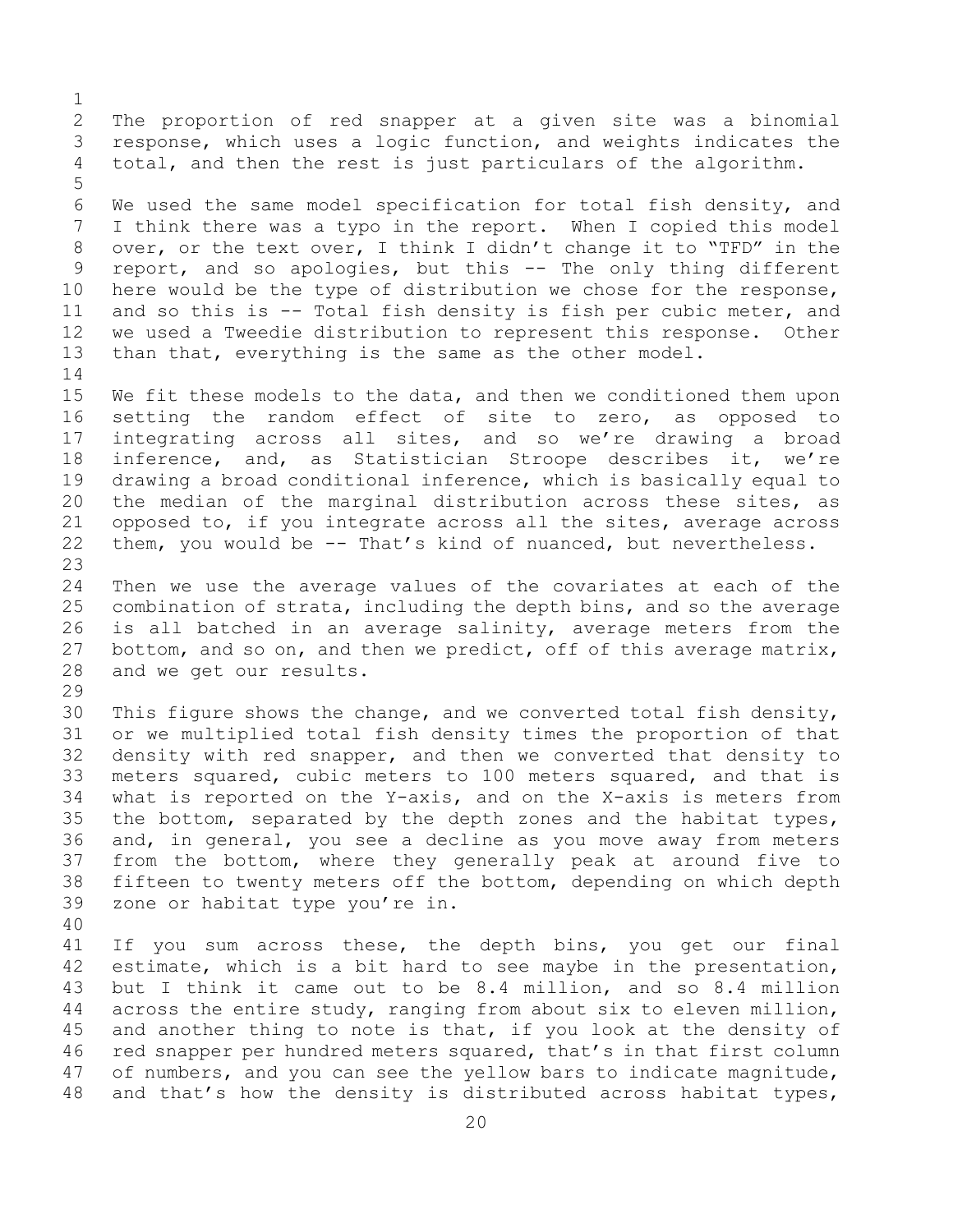1 depth zones, and regions.  $\frac{2}{3}$ 3 You can see the highest densities of red snapper is on platforms<br>4 on artificial reefs, and the lowest is on natural banks and on artificial reefs, and the lowest is on natural banks and 5 uncharacterized bottoms, but, once you multiply those densities 6 times the amount of habitat that exists, you get a very different<br>7 answer in the verv far-right list of numbers, where most of the 7 answer in the very far-right list of numbers, where most of the<br>8 fish are occurring over uncharacterized bottom, and so we've got 8 fish are occurring over uncharacterized bottom, and so we've got<br>9 7.4 million is what we estimate for uncharacterized bottom across 9 7.4 million is what we estimate for uncharacterized bottom across<br>10 all of the strata. all of the strata. 11<br>12 12 If you average the values across all the regions and the depth<br>13 zones for uncharacterized bottom, I come up with 183 red snapper zones for uncharacterized bottom, I come up with 183 red snapper 14 per kilometer squared, which is exactly what the Great Red Snapper<br>15 Count came out to be, and I thought that was an interesting 15 Count came out to be, and I thought that was an interesting<br>16 artifact. artifact.  $\begin{array}{c} 17 \\ 18 \end{array}$ 18 The difference between the two numbers then ultimately was the<br>19 amount of habitat that was estimated for each study. The biggest 19 amount of habitat that was estimated for each study. The biggest<br>20 discrepancy is the natural banks, and the Great Red Snapper Count 20 discrepancy is the natural banks, and the Great Red Snapper Count<br>21 was however many times greater, in terms of density for natural 21 was however many times greater, in terms of density for natural<br>22 banks, but one explanation for that could be that a lot of the 22 banks, but one explanation for that could be that a lot of the<br>23 natural banks that they extrapolated from in Texas are in the ideal 23 natural banks that they extrapolated from in Texas are in the ideal<br>24 red snapper depth zone, whereas the natural banks in Louisiana are 24 red snapper depth zone, whereas the natural banks in Louisiana are<br>25 right on the shelf edge, and so outside of the range of their 25 right on the shelf edge, and so outside of the range of their<br>26 maximum depth. maximum depth.  $\frac{27}{28}$ 28 That is the final numbers that we came up with, and things that we<br>29 didn't talk about, or I didn't cover in this presentation, and, 29 didn't talk about, or I didn't cover in this presentation, and,<br>30 the last time we presented, the SSC talked about how SRV may 30 the last time we presented, the SSC talked about how SRV may<br>31 inaccurately represent the apportionment of species, and we can 31 inaccurately represent the apportionment of species, and we can<br>32 talk about that if vou like, but, also, thev talked about how our talk about that if you like, but, also, they talked about how our 33 age and growth estimates might be biased, because of hook<br>34 selectivity, and that may be true, and I can't say that didn't 34 selectivity, and that may be true, and I can't say that didn't  $35$  happen. happen. 36<br>37 When I look at  $-$ - Is there a way that I can switch over to the 38 report? If we could go down to some of the length and age plots<br>39 and the results, when I look at -- I will wait until you get to 39 and the results, when I look at  $--$  I will wait until you get to 40 those plots. those plots. 41<br>42 42 When I look at hook selectivity studies, and I looked at Patterson<br>43 in 2012, I believe, and Campbell a few years later, and more 43 in 2012, I believe, and Campbell a few years later, and more<br>44 recently, and I apologize to the scientist for the most recent recently, and I apologize to the scientist for the most recent 45 selectivity paper on red snapper, but I can't think of the name, 46 but they all -- Once you convert them to total length, they all<br>47 show that -- They all use a Number 9 or Number 8/0 hook, and I 47 show that -- They all use a Number 9 or Number 8/0 hook, and I<br>48 know that hooks are not the same across companies, but just the know that hooks are not the same across companies, but just the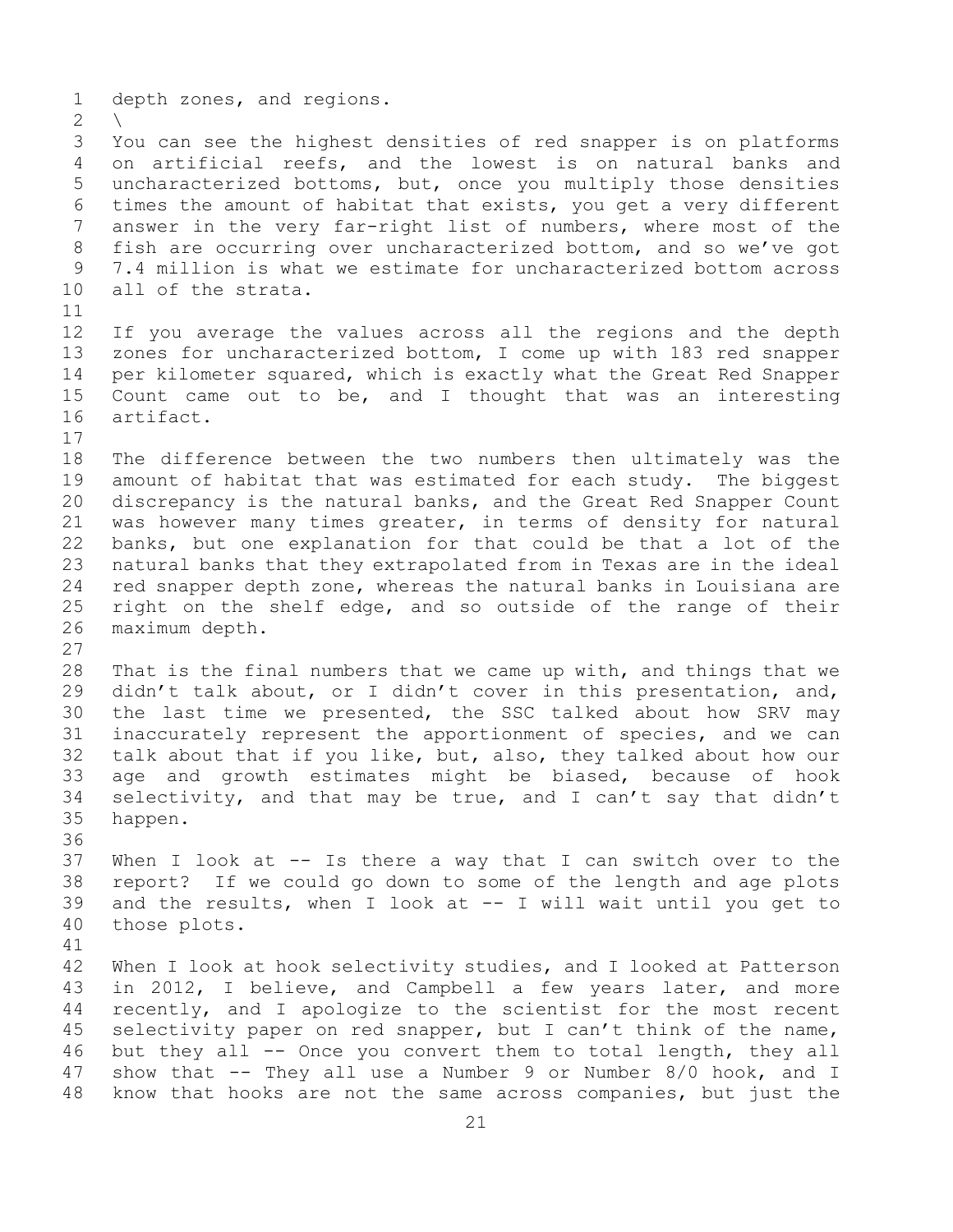1 number doesn't mean that it's all standardized, but, still, they<br>2 all show that there are most selective for around the average size 2 all show that there are most selective for around the average size<br>3 of age-two red snapper, and we used the size-8 hook and then a 3 of age-two red snapper, and we used the size-8 hook and then a<br>4 size even smaller, a size-6 hook, and so, if it was just based on size even smaller, a size-6 hook, and so, if it was just based on 5 hook selectivity, you could say that our age and length 6 distributions are biased low, and, if it were just talking about<br>7 natural banks in the deepest water out there, I could buy this, 7 natural banks in the deepest water out there, I could buy this,<br>8 that this was the true age composition and the true length 8 that this was the true age composition and the true length<br>9 composition, but, if we could go to the platform side. composition, but, if we could go to the platform side.

10<br>11 11 If you're going to see age-two red snapper, you would expect to<br>12 see them on standing platforms, and they just -- The threes are see them on standing platforms, and they just -- The threes are 13 there, and the fours are there, and the fives are there, but then 14 it just drops off at age-two.

 $15$ <br> $16$ 16 Like I said, if our hook selectivity were greatest for age-two,<br>17 then what is the deal? How did that compare? Is there just a 17 then what is the deal? How did that compare? Is there just a<br>18 missing cohort, or -- I mean, but hook selectivity is a context 18 missing cohort, or -- I mean, but hook selectivity is a context<br>19 selectivity curve, and it just tells you how well it's going to 19 selectivity curve, and it just tells you how well it's going to<br>20 retain a fish, given that two different sizes bite the hook, and 20 retain a fish, given that two different sizes bite the hook, and<br>21 it doesn't tell you anything about availability, and you can't 21 it doesn't tell you anything about availability, and you can't<br>22 apply it to the population, and so age-two red snapper were closer 22 apply it to the population, and so age-two red snapper were closer<br>23 into the platform, and they're just not going to be as available 23 into the platform, and they're just not going to be as available<br>24 to be caught with hook-and-line, and so this indeed may be biased 24 to be caught with hook-and-line, and so this indeed may be biased<br>25 high, in terms of age and size for standing platforms, but, on the 25 high, in terms of age and size for standing platforms, but, on the<br>26 other hand, standing platforms weren't the majority of the fish 26 other hand, standing platforms weren't the majority of the fish<br>27 that were caught, or that were estimated to be in the State of that were caught, or that were estimated to be in the State of 28 Louisiana over this uncharacterized bottom.

29<br>30 30 With that, I think I will just open it up to questions, Mr.<br>31 Chairman, and I can -- Like I said, I can switch over to the 31 Chairman, and I can  $--$  Like I said, I can switch over to the 32 comments presentation that we submitted to the State of Louisiana, comments presentation that we submitted to the State of Louisiana, 33 if someone has a particular question on that slide there or the report.

35<br>36 36 **CHAIRMAN NANCE:** Thank you very much for that presentation. It was excellent. Luiz, you had a comment?

- 38<br>39 39 **DR. BARBIERI:** Thank you, Mr. Chairman. Scott, just real quickly, 40 just a clarification, and, in Slide 10 of the presentation, when<br>41 you have the allocation of sites and the sampling allocation, just 41 you have the allocation of sites and the sampling allocation, just<br>42 to clarify my understanding, open bottom is UCB? to clarify my understanding, open bottom is UCB?
- 43 DR. RABORN: Yes, that's UCB, and I apologize.
- 46 **DR. BARBIERI:** Okay. Thank you.

45

47 48 **CHAIRMAN NANCE:** Okay. Thank you. Any discussion on the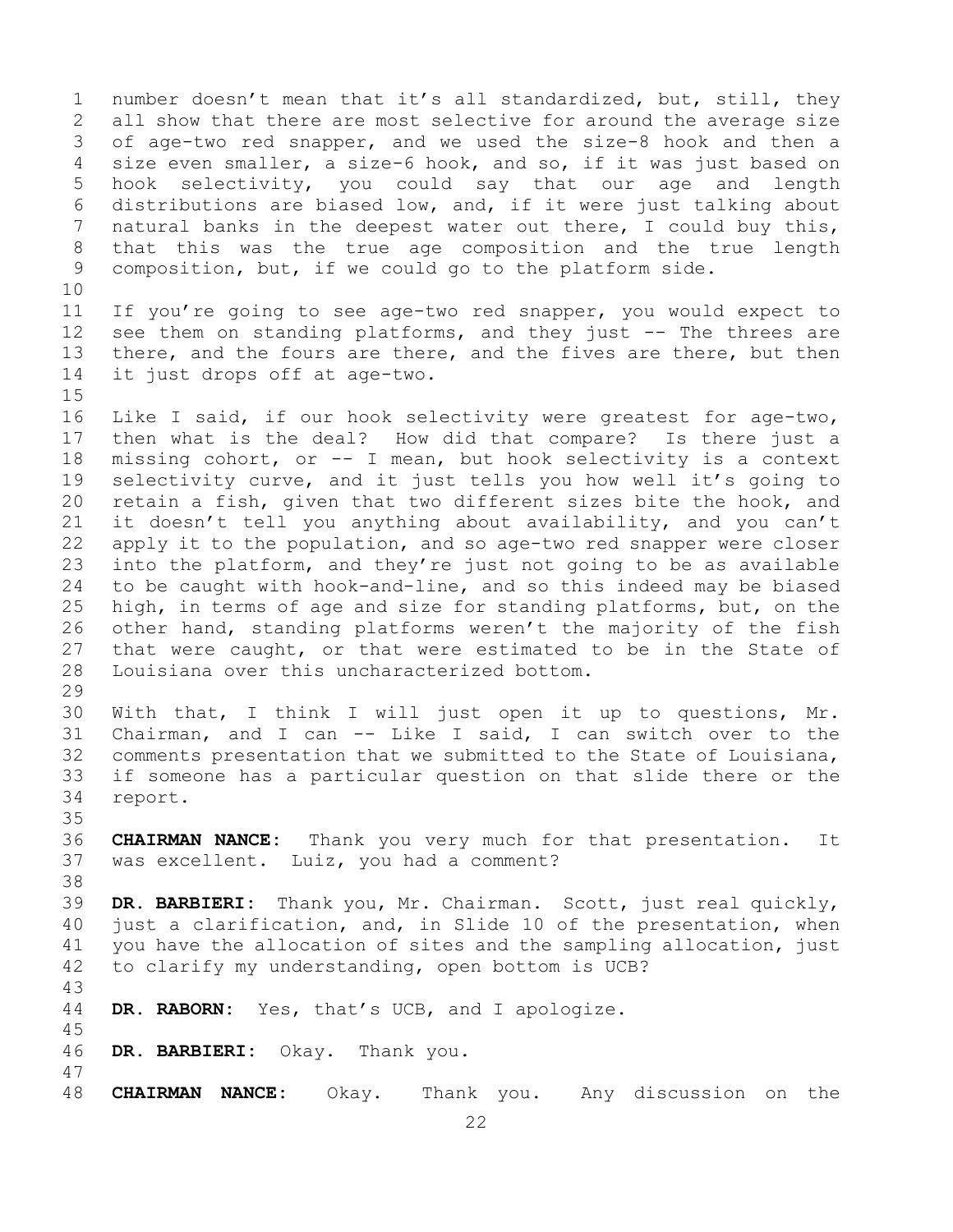1 presentation? If you have a specific question -- We've each had<br>2 the opportunity to look over reviewer comments and response to 2 the opportunity to look over reviewer comments and response to<br>3 those, and so, if you have a particular question on that, and I'm 3 those, and so, if you have a particular question on that, and I'm<br>4 not going to go over those one-by-one, but, if you have a specific not going to go over those one-by-one, but, if you have a specific 5 comment on those, or a question, please ask, and then we'll go 6 into discussion. Sean, please. 7 8 **DR. POWERS:** On this allocation of sites, did you all increase the<br>9 number of sites between the reports, or is this still 108 sites? number of sites between the reports, or is this still 108 sites? 10<br>11 11 **DR. RABORN:** This was the initial allocation of sites, and this<br>12 number got reduced because sites were combined, and, in particular, number got reduced because sites were combined, and, in particular, 13 one platform was dropped.  $\frac{14}{15}$ 15 **DR. POWERS:** Okay, and so that's 130 sites there, and my math might<br>16 be off a little bit, and so there were sites that were -- What was 16 be off a little bit, and so there were sites that were -- What was<br>17 the original pool, this, and then you couldn't hit all of those 17 the original pool, this, and then you couldn't hit all of those<br>18 sites? sites?  $\begin{array}{c} 19 \\ 20 \end{array}$ DR. RABORN: No, and the original pool was that, and we sampled 21 all of those, and then some of those sites were combined, because<br>22 they were too close together, and I failed to mention that we 22 they were too close together, and I failed to mention that we  $23$  paired the  $$ paired the -- $\frac{24}{25}$ 25 **DR. POWERS:** I've got you, and so that's the discrepancy in the 26 number. It would be more, because, post hoc, you all decided that 26 number. It would be more, because, post hoc, you all decided that<br>27 the sites were too close together. the sites were too close together. 28<br>29 DR. RABORN: Yes. 30<br>31 31 **DR. POWERS:** I've got you, and you went over that, but I just didn't make that connection, and sorry about that, and so, in the 33 model approach you had, you said it's important to put all the<br>34 factors in, as well as their interaction, and so were you able to 34 factors in, as well as their interaction, and so were you able to<br>35 -- Some of these sample sizes in the different strata were fairly 35 -- Some of these sample sizes in the different strata were fairly<br>36 low, and were you able to get all the interactions in the model? low, and were you able to get all the interactions in the model? 37 I mean, you can show the R code again for the model, but I was 38 just wondering which interactions did you put in the model? 39 40 **DR. RABORN:** It would have been nice to get an interaction of all habitat type, depth zone, and region, but it just -- Like you said, 41 habitat type, depth zone, and region, but it just -- Like you said,<br>42 the data are too sparse, and so we chose to interact meters from 42 the data are too sparse, and so we chose to interact meters from<br>43 the bottom with habitat type, because we figured that red snapper 43 the bottom with habitat type, because we figured that red snapper<br>44 -- Total fish density and proportion for red snapper both would -- Total fish density and proportion for red snapper both would 45 change differently along the vertical depth distribution for say 46 a platform than it would the open bottom. 47 DR. POWERS: So how that affect your statement that, in the model-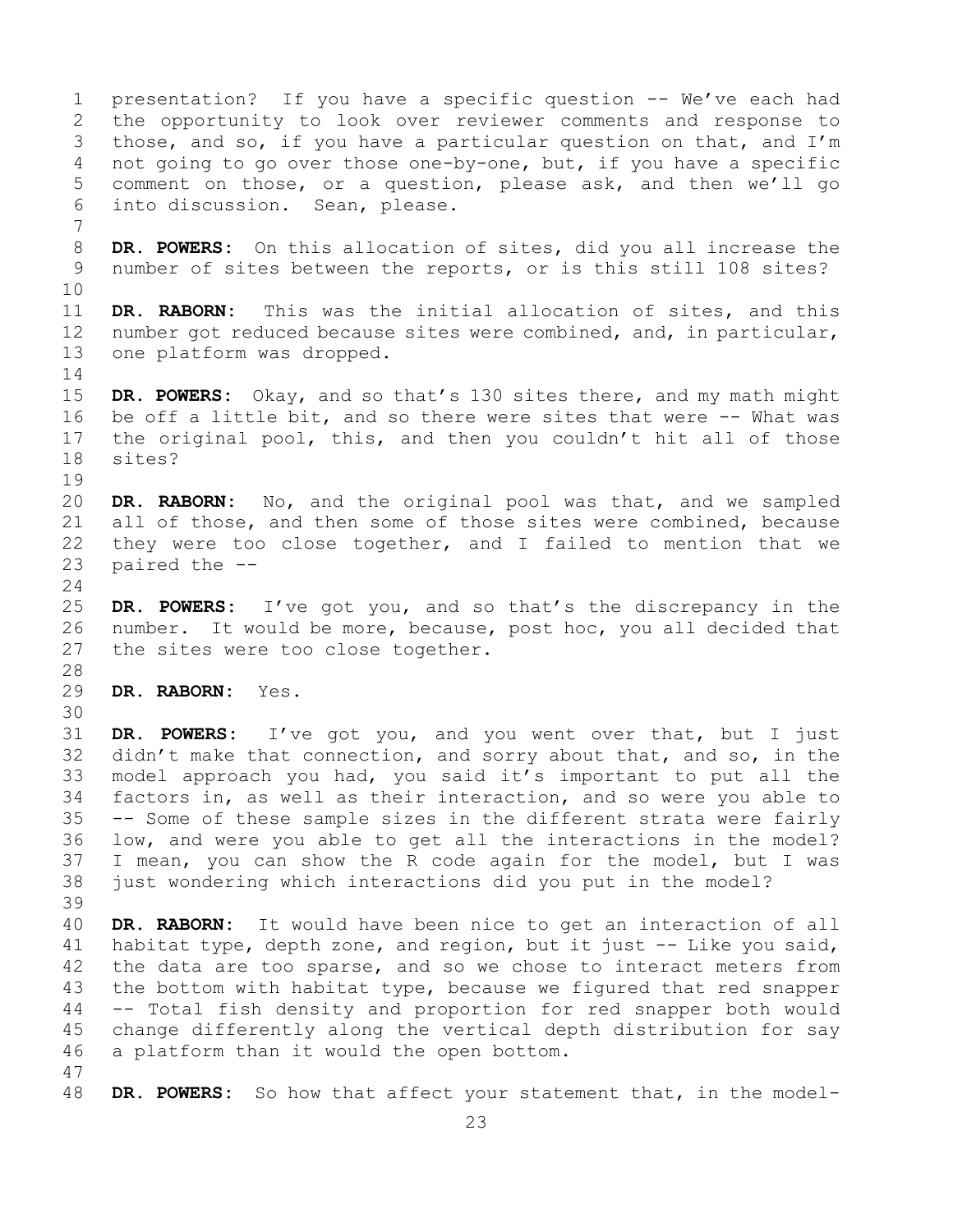1 based inference that you all chose to do, that one of the cautions<br>2 is to include all of those interactions? is to include all of those interactions?

3 DR. RABORN: Well, you don't -- I mean, you certainly have to 5 include the stratum that you used, and you have to include 6 important interactions, and we included the most important<br>7 interaction that we could include, and you try and use the greatest 7 interaction that we could include, and you try and use the greatest<br>8 model complexity that the data will allow, but you can't --8 model complexity that the data will allow, but you can't  $-$ -<br>9 Sometimes you just can't include every interaction, and one of the 9 Sometimes you just can't include every interaction, and one of the<br>10 things that limited us was your sample size to parameter ratio, 10 things that limited us was your sample size to parameter ratio,<br>11 and the absolute lowest you can go on that ratio is three, and so 11 and the absolute lowest you can go on that ratio is three, and so<br>12 ours was three-point-something for one model, and four for the 12 ours was three-point-something for one model, and four for the<br>13 other, and I can't remember, but we couldn't add any further other, and I can't remember, but we couldn't add any further 14 interactions. For one, it wasn't significant for some of them,<br>15 and, two, adding it just increased the model complexity too much. and, two, adding it just increased the model complexity too much.

16<br>17 17 If you look in the report, at how well the model fit the data, and<br>18 all the different diagnostic tools you would use, such as 18 all the different diagnostic tools you would use, such as<br>19 overdispersion, zero inflation, or just fit overall, if you had 19 overdispersion, zero inflation, or just fit overall, if you had<br>20 missed -- If we had missed some important interaction, or 20 missed -- If we had missed some important interaction, or<br>21 misspecified a term, it would show up in some of those -- More 21 misspecified a term, it would show up in some of those -- More<br>22 than likely, it would show up in one of those diagnostics, and all 22 than likely, it would show up in one of those diagnostics, and all<br>23 those diagnostics seem to look pretty good. those diagnostics seem to look pretty good.

 $\frac{24}{25}$ 25 **DR. POWERS:** So one more, and so the big discrepancy, and I haven't 26 been able to compare all the revised numbers to the Great Red<br>27 Snapper Count, is on the natural bank, right? Snapper Count, is on the natural bank, right?

28<br>29 29 **DR. RABORN:** Yes, I believe so, that that was the biggest -- Can<br>30 we go to the report? There's a table. If you go to the discussion, 30 we go to the report? There's a table. If you go to the discussion,<br>31 there is a comparison of these numbers to the Great Red Snapper 31 there is a comparison of these numbers to the Great Red Snapper<br>32 Count, and so vou see that we compare our estimates of how much Count, and so you see that we compare our estimates of how much 33 the amount of habitat, what's out there for each, and so did our<br>34 numbers differ because we estimated a different amount of habitat, 34 numbers differ because we estimated a different amount of habitat,<br>35 or did they differ because we estimated different density? or did they differ because we estimated different density?

36<br>37 You will notice, like I said, for uncharacterized bottom, we came 38 up with the exact same density that you rounded, 183 per kilometer<br>39 squared, and so you came up with 9.7 million, and we came up with 39 squared, and so you came up with 9.7 million, and we came up with<br>40 7.4 million, but that's just a function of how much habitat you 40 7.4 million, but that's just a function of how much habitat you<br>41 estimated to be out there, and so it looks to me like the greatest 41 estimated to be out there, and so it looks to me like the greatest<br>42 discrepancy is the natural banks estimate. discrepancy is the natural banks estimate.

43 DR. POWERS: Okay, and your CVs, or your estimate, did they change 45 between the report, the first draft and this draft?

46<br>47 47 **DR. RABORN:** It's still pretty close to about 14 percent, and these<br>48 CVs are -- As I described in the report, they were point-wise CVs are  $-$ - As I described in the report, they were point-wise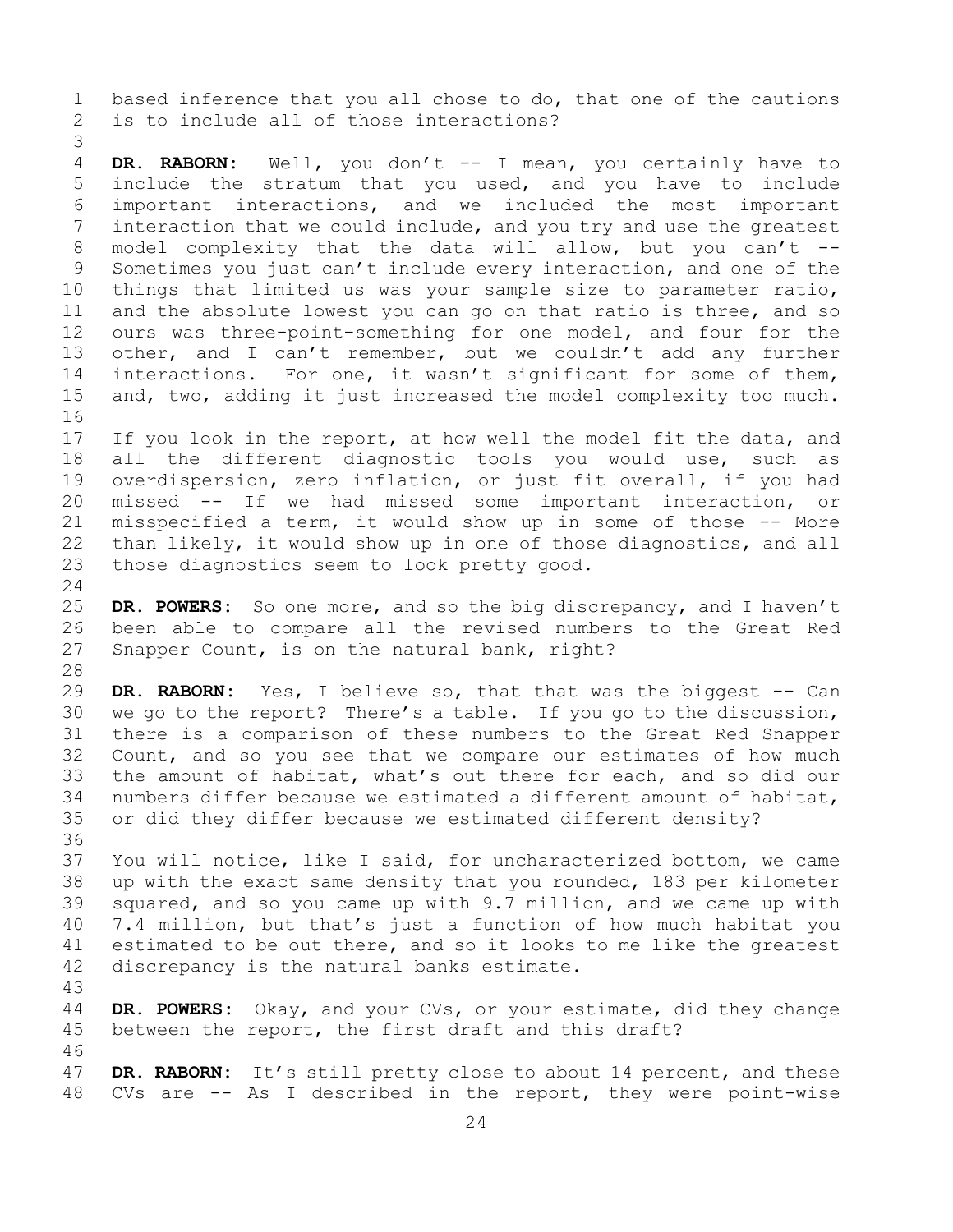1 confidence intervals, as opposed to simultaneous, but, as the<br>2 literature points out, the guy that wrote the package for R and 2 literature points out, the guy that wrote the package for R and<br>3 another statistician point out, this is based on a Bayesian 3 another statistician point out, this is based on a Bayesian<br>4 posterior matrix, and you don't interpret it in the traditional posterior matrix, and you don't interpret it in the traditional 5 way that a frequentist would interpret it.

6<br>7 7 It has better coverage, what they call across-the-function<br>8 coverage, and so, across the range of dissolved oxygen or 8 coverage, and so, across the range of dissolved oxygen or<br>9 temperature or whatever, a 95 percent confidence interval, even 9 temperature or whatever, a 95 percent confidence interval, even<br>10 though it is a point-wise estimate, it's still going to more or 10 though it is a point-wise estimate, it's still going to more or<br>11 less cover 95 percent of the observations, although there may be 11 less cover 95 percent of the observations, although there may be<br>12 clusters of areas where that's not true, but, over the whole, it clusters of areas where that's not true, but, over the whole, it 13 is. Because we used the average, you're going to have the best 14 estimate towards the average for those covariates, and so I feel<br>15 like this is a reasonable estimate of uncertainty. like this is a reasonable estimate of uncertainty.

16<br>17 DR. POWERS: Okay. Thanks.

18<br>19 19 **DR. RABORN:** It's certainly a minimum estimate of uncertainty, and<br>20 I wouldn't call it a maximum estimate, and I didn't mention the I wouldn't call it a maximum estimate, and I didn't mention the 21 mark-recaptures and how they related to our modeled estimates,<br>22 but, if you look in the report -but, if you look in the report  $-$ -

 $\frac{23}{24}$ DR. POWERS: The mark and recapture was only for the platforms?

 $\frac{25}{26}$ 26 **DR. RABORN:** It was for the platforms and the artificial reef. On<br>27 the left side, see that I've got two colored columns there, and on the left side, see that I've got two colored columns there, and on 28 the right is the modeled estimated from the hydroacoustic and SRV<br>29 surveys, and, on the left, we've got various mark-recapture sites 29 surveys, and, on the left, we've got various mark-recapture sites<br>30 for each of those strata combinations, and I took the geometric 30 for each of those strata combinations, and I took the geometric<br>31 mean across those, and I felt that was more comparable, if we're 31 mean across those, and I felt that was more comparable, if we're<br>32 qetting a median of the marginal distributions from the model, and getting a median of the marginal distributions from the model, and 33 I'm not 100 percent on that, but that seemed to make sense to me.

34<br>35 35 In the middle, I just gave the ratio of the highest estimate to<br>36 the lowest estimate between the two, and the highest ratio there the lowest estimate between the two, and the highest ratio there 37 looks like it was 3.4, but it was within an order of magnitude, 38 and some of them were spot-on. Given that the mark-recapture<br>39 estimates were pretty similar to our model output, and given that 39 estimates were pretty similar to our model output, and given that<br>40 our UCB estimates were very similar to what was estimated for the 40 our UCB estimates were very similar to what was estimated for the<br>41 Great Red Snapper Count, we're starting to get in the ballpark, I 41 Great Red Snapper Count, we're starting to get in the ballpark, I<br>42 think. think.

43

- DR. POWERS: Okay. Thanks.
- 46 **CHAIRMAN NANCE:** Thank you, Sean. Josh.
- 47 DR. KILBORN: Thank you. Great presentation so far. I know you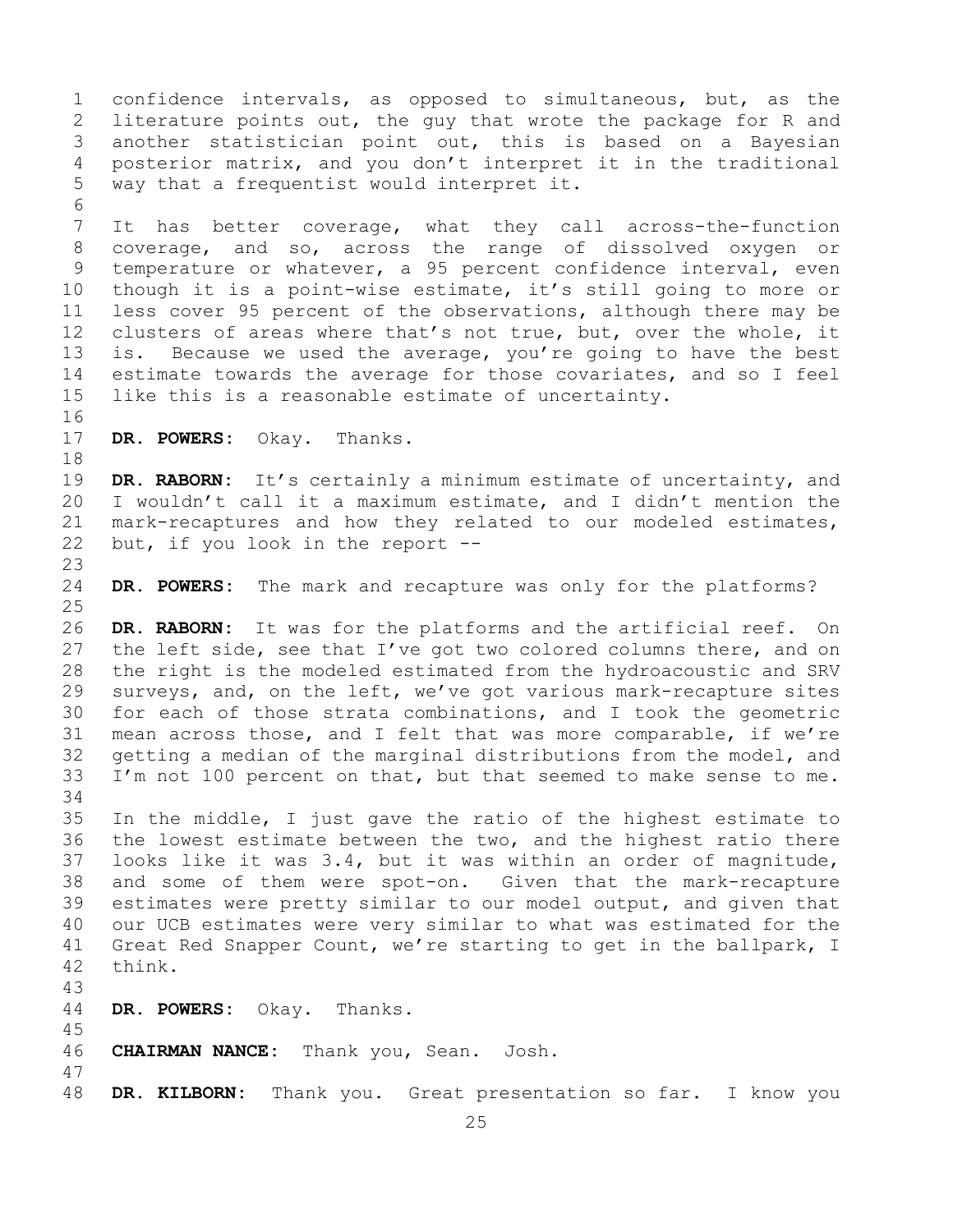1 already covered this, but I guess I'm confused, and I was hoping<br>2 that you could kind of walk me through the meters from bottom 2 that you could kind of walk me through the meters from bottom<br>3 variable again and why you chose to use that, as opposed to just 3 variable again and why you chose to use that, as opposed to just<br>4 the depth at the site or something like that. the depth at the site or something like that.

6 **DR. RABORN:** Well, the depth at a given site -- The total depth at 7 a given site was handled with the depth zone, and we binned the<br>8 influence of total bottom depth into three depth zones, but that's 8 influence of total bottom depth into three depth zones, but that's<br>9 separate from how the fish may distribute themselves throughout 9 separate from how the fish may distribute themselves throughout<br>10 the vertical column, right, and so we had to sample that discretely 10 the vertical column, right, and so we had to sample that discretely<br>11 at ten-meter depth bins, and I think five meters would have been 11 at ten-meter depth bins, and I think five meters would have been<br>12 better, but we did ten-meter depth bins, but, if you include that better, but we did ten-meter depth bins, but, if you include that 13 as a categorical variable, some of those sites had ten or eleven 14 depth bins, and there is a parameter for each one of those, and so<br>15 vou just crank up the number of parameters that vou have to 15 you just crank up the number of parameters that you have to estimate.

 $17$ <br> $18$ 18 Then sometimes, even though we got an estimate for hydroacoustics<br>19 at a given depth bin, we didn't have a value from the SRV data, 19 at a given depth bin, we didn't have a value from the SRV data,<br>20 and so vou would have had to just borrow the value above it or 20 and so you would have had to just borrow the value above it or<br>21 beneath it and apply it, and I felt like it was better to just 21 beneath it and apply it, and I felt like it was better to just<br>22 treat this as a continuous variable, and it solved the -- It 22 treat this as a continuous variable, and it solved the -- It<br>23 reduced the number of parameters that we had to estimate, and it 23 reduced the number of parameters that we had to estimate, and it<br>24 solved the inconsistency in simultaneously observing fish in the 24 solved the inconsistency in simultaneously observing fish in the<br>25 SRV and the hydroacoustics issue, and so that was my rationale. SRV and the hydroacoustics issue, and so that was my rationale.

- 26<br>27 DR. KILBORN: Thank you.
- 

<span id="page-25-0"></span>39

5

28<br>29 29 **CHAIRMAN NANCE:** Any other questions or comments on the 30 presentation and the report? Okay. Let's go ahead, and, from the<br>31 SSC, we need to have a discussion, and we need to evaluate the 31 SSC, we need to have a discussion, and we need to evaluate the<br>32 information presented, and we need to make recommendations to the information presented, and we need to make recommendations to the 33 council about the integration of this study in the near-term and<br>34 future considerations of this data, and then we also need to 34 future considerations of this data, and then we also need to<br>35 consider whether to use this data as a proxy for the estimate of 35 consider whether to use this data as a proxy for the estimate of<br>36 Iouisiana, which is being considered for our estimation of Louisiana, which is being considered for our estimation of 37 abundance, and so, SSC members, we need to have discussion on those 38 topics. I will open the floor up for discussion. Roy.

#### 40 **SSC DISCUSSION**

41<br>42 42 DR. CRABTREE: Well, I mean, there are substantial differences in<br>43 the estimates, for sure, and it looks like it's the -- If I 43 the estimates, for sure, and it looks like it's the -- If I<br>44 understand it properly, it's the difference in catch rates over understand it properly, it's the difference in catch rates over 45 the natural banks, but also on the artificial reefs and platforms. 46<br>47 47 Now, there's a whole host of issues with random versus the model<br>48 inference and how well all of that is met that really I don't feel inference and how well all of that is met that really I don't feel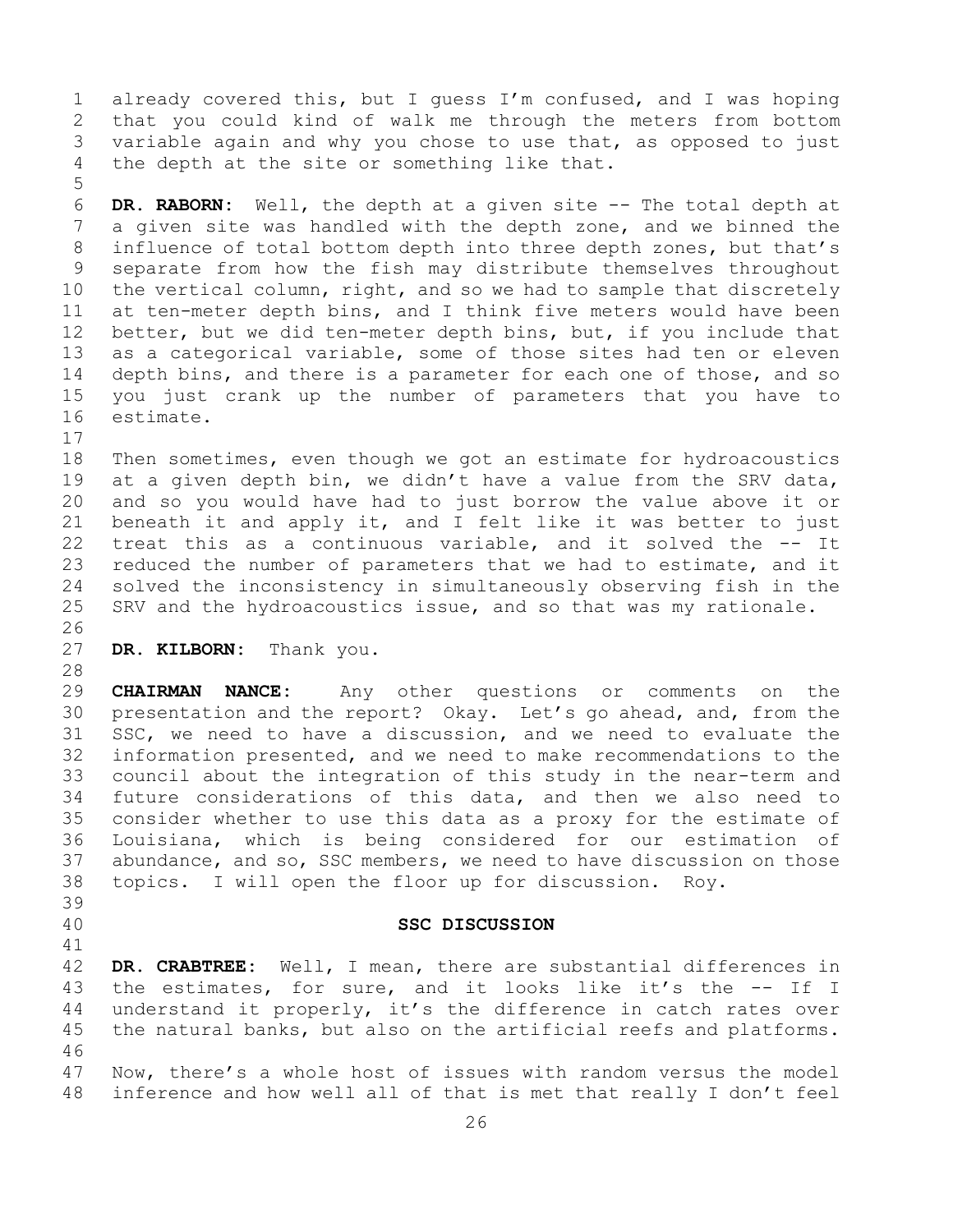1 like I have the expertise to reach conclusions on that, and then,<br>2 with the Stunz study, you have the problem that they are, I quess, 2 with the Stunz study, you have the problem that they are, I guess,<br>3 imputing data from Texas areas, which may or may not very well 3 imputing data from Texas areas, which may or may not very well<br>4 reflect the catch rates in Louisiana. reflect the catch rates in Louisiana. 5

6 I am not sure how to reconcile this, and certainly it's desirable<br>7 to have the catch rates estimated from Louisiana, as opposed to 7 to have the catch rates estimated from Louisiana, as opposed to<br>8 imputing from Texas, and so that's the main advantage that I see 8 imputing from Texas, and so that's the main advantage that I see<br>9 with what Scott has presented to us, but there, obviously, are 9 with what Scott has presented to us, but there, obviously, are<br>10 more complicated issues, in terms of the approaches in the two 10 more complicated issues, in terms of the approaches in the two<br>11 studies and how the strata were determined and those kinds of 11 studies and how the strata were determined and those kinds of<br>12 things that I can't really reach a very firm conclusion about it, things that I can't really reach a very firm conclusion about it, 13 but, to me, this is just part of the overall uncertainty that we 14 are faced with when trying to figure out what to do with this<br>15 absolute abundance estimate, because, clearly, this gives us cause 15 absolute abundance estimate, because, clearly, this gives us cause<br>16 to believe that, at least for Louisiana, the Stunz study may be 16 to believe that, at least for Louisiana, the Stunz study may be 17 overestimating abundance. overestimating abundance.

- 18<br>19 19 I don't know if that's the case or not, but this certainly<br>20 indicates that, and then, later, we'll get into the discussion of 20 indicates that, and then, later, we'll get into the discussion of  $21$  some of the things the Center did, and  $P^*$  and looking at the 21 some of the things the Center did, and  $P^*$  and looking at the 22 uncertainty, but this is the sort of uncertainty that I don't 22 uncertainty, but this is the sort of uncertainty that I don't<br>23 believe is incorporated in any of that, and I think, as our 23 believe is incorporated in any of that, and I think, as our<br>24 discussion goes along, that's really going to be the heart of this 24 discussion goes along, that's really going to be the heart of this<br>25 issue, because I don't know that we're going to be able to resolve 25 issue, because I don't know that we're going to be able to resolve<br>26 a lot of these questions, and then we have this very large and, to 26 a lot of these questions, and then we have this very large and, to<br>27 some extent, unquantified amount of uncertainty, and how do we some extent, unquantified amount of uncertainty, and how do we 28 factor that into where we go from here and into whatever advice we<br>29 qive the council? give the council?
- 30<br>31

CHAIRMAN NANCE: Scott, to that point, please?

32

45

33 **DR. RABORN:** Thank you, Dr. Crabtree. Keep in mind that any 34 problems from the non-random nature of our sampling would have<br>35 affected our platform estimates the least, because the platform 35 affected our platform estimates the least, because the platform<br>36 estimates were truly a stratified random sample, and it would have estimates were truly a stratified random sample, and it would have 37 affected the uncharacterized bottom estimates the most, because, 38 for them, that's where we use the most opportunistic sampling.<br>39 The uncharacterized bottom estimates were identical to the Great 39 The uncharacterized bottom estimates were identical to the Great<br>40 Red Snapper Count. Red Snapper Count.

- 41<br>42 DR. CRABTREE: What about the natural bottom?
- 43 DR. RABORN: The natural banks?
- 46 **DR. CRABTREE:** Yes, the natural banks.
- 47 DR. RABORN: They also suffered from a non-random -- No, we did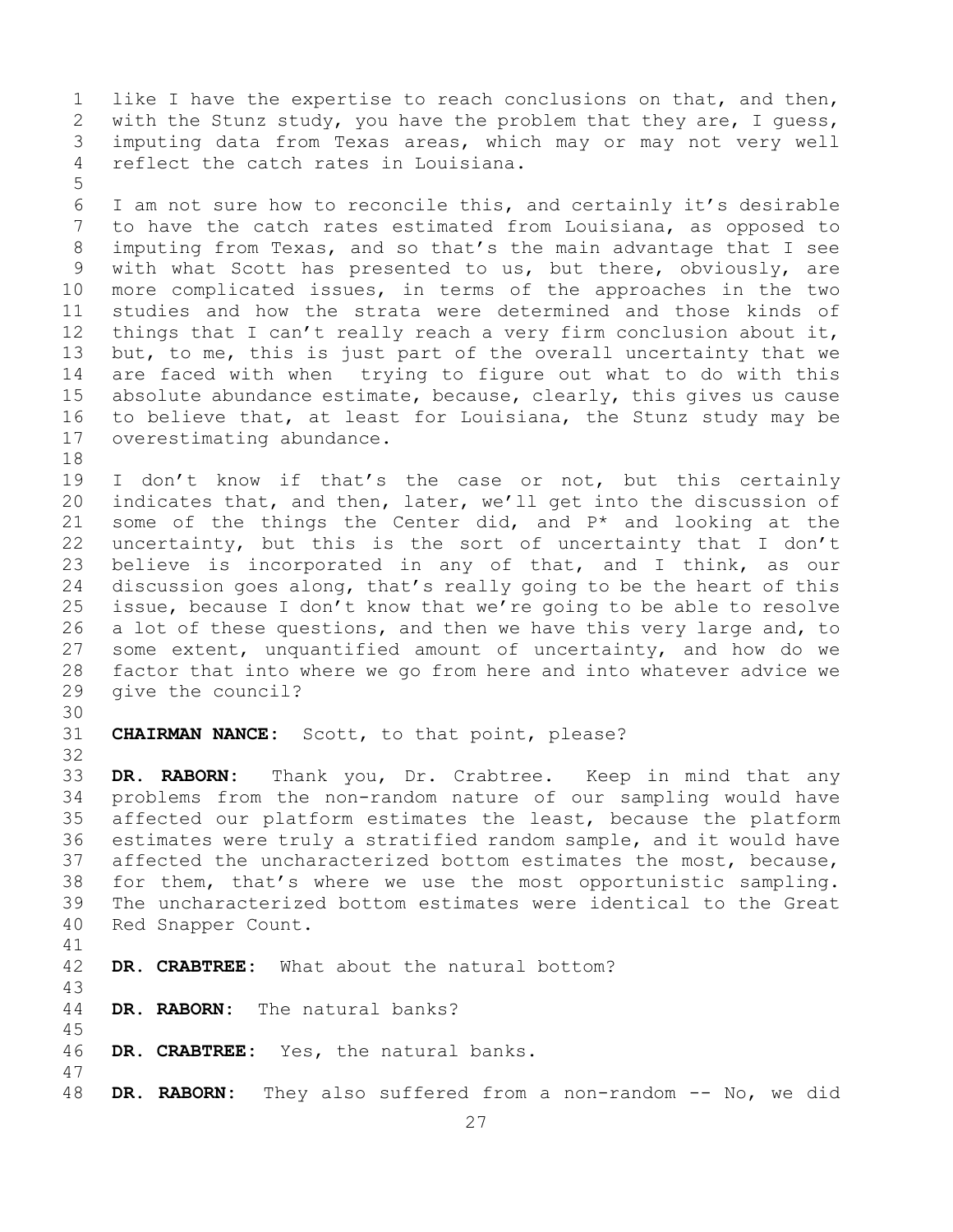1 sample them randomly, and that's right. I was thinking of<br>2 artificial reefs, and those were sampled randomly, and the sites 2 artificial reefs, and those were sampled randomly, and the sites<br>3 were chosen randomly, and then adjacent sites were chosen off of 3 were chosen randomly, and then adjacent sites were chosen off of<br>4 that, at random approximate distances, but, like I said, our best that, at random approximate distances, but, like I said, our best 5 explanation for why those two numbers differ -- I think the amount 6 of habitat type may have been different, but the biggest difference<br>7 was the density, and, as I recall, the Great Red Snapper Count is 7 was the density, and, as I recall, the Great Red Snapper Count is<br>8 basing the densities on natural banks in the ideal depth zones for 8 basing the densities on natural banks in the ideal depth zones for<br>9 red snapper, and so thirty to say ninety meters, and I can't 9 red snapper, and so thirty to say ninety meters, and I can't<br>10 remember, but all of our natural banks occur right on the shelf 10 remember, but all of our natural banks occur right on the shelf<br>11 edge, in the deepest zone we had, which is getting out of the range 11 edge, in the deepest zone we had, which is getting out of the range<br>12 of red snapper depths, and so you would expect our densities to be of red snapper depths, and so you would expect our densities to be 13 lower on natural banks than you would say on natural banks that 14 were further inshore.

 $15$ <br> $16$ 16 **CHAIRMAN NANCE:** To that point, Scott, are there natural banks<br>17 closer in depth that were not sampled? closer in depth that were not sampled?

18<br>19 19 **DR. RABORN:** No, and we sampled the universe, and we chose the 20 universe  $-$ - I showed the universe, and we can look at the 21 presentation again and show that map, and it's toward the 21 presentation again and show that map, and it's toward the 22 beginning. That's it right there. beginning. That's it right there.

 $\frac{23}{24}$ 24 That is the universe of natural banks within Louisiana, and the<br>25 pink triangles are the ones that were sampled, and the blue 25 pink triangles are the ones that were sampled, and the blue<br>26 represents unsampled natural banks, but you can see how they're 26 represents unsampled natural banks, but you can see how they're<br>27 all located out in the deepest areas. all located out in the deepest areas.

28<br>29 29 **DR. CRABTREE:** What is the depth of the deepest area? Exactly what range are you talking?

31<br>32 DR. RABORN: It was forty-five to 150, but all of those are out 33 there beyond  $-$  I can't remember the average depth, but they're on 34 the edge of that depth range. Meters. Sorry. the edge of that depth range. Meters. Sorry.

35<br>36 CHAIRMAN NANCE: It looks like they're in the hundred-meter range.

37

38 **DR. RABORN:** Yes.

39 40 **CHAIRMAN NANCE:** Okay. Sean, please.

41<br>42 42 DR. POWERS: So two things. One, Roy brought up a point that I<br>43 agree with. I can't comment too much on the model-based approach, 43 agree with. I can't comment too much on the model-based approach,<br>44 because that is not my expertise, and did any of the reviewers of because that is not my expertise, and did any of the reviewers of 45 the report have that expertise and familiarity? We know the Great 46 Red Snapper Count had a few statisticians on that peer review, and<br>47 a little bit of that is has this statistical approach gotten the 47 a little bit of that is has this statistical approach gotten the<br>48 review that it needed, is one of the questions, and so, of the review that it needed, is one of the questions, and so, of the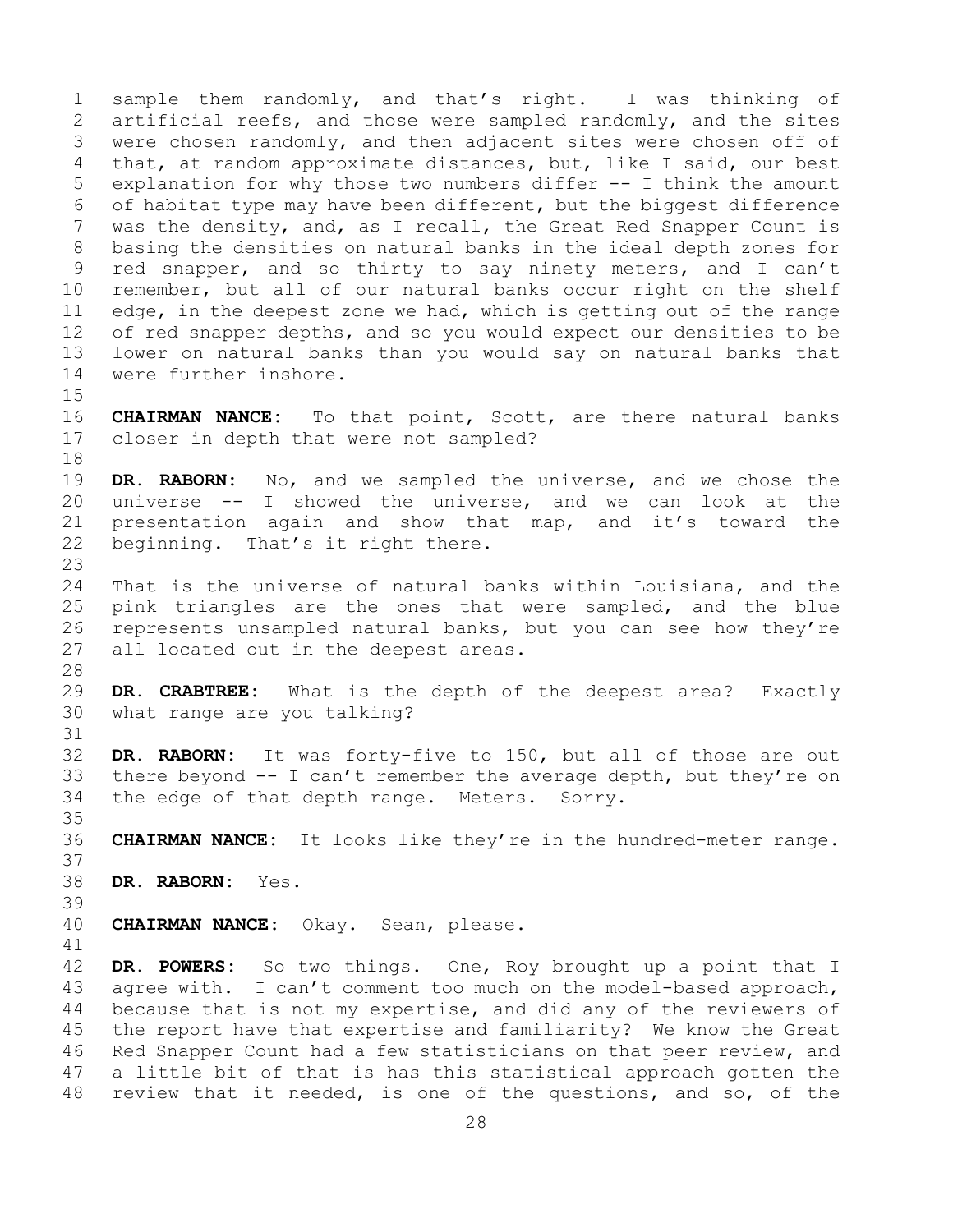1 reviewers, and I forget which reviewers that Louisiana chose, was<br>2 there anybody that was very familiar with these approaches? there anybody that was very familiar with these approaches? 3 CHAIRMAN NANCE: Scott, please. 5 6 **DR. RABORN:** I can't say exactly, Sean, but I do know that this is 7 something that we all need to be more conscious of, and we weren't<br>8 in our initial round, but, if you look at the papers I'm citing 8 in our initial round, but, if you look at the papers I'm citing<br>9 that bring this issue to light, the earliest is 2018, and I think 9 that bring this issue to light, the earliest is 2018, and I think<br>10 Fisher was so dominant in promoting the model-based inference that 10 Fisher was so dominant in promoting the model-based inference that<br>11 the difference between the two just sort of got lost for some of 11 the difference between the two just sort of got lost for some of<br>12 us, but, nevertheless, I tried to lay it out as well as I could, us, but, nevertheless, I tried to lay it out as well as I could, 13 and we'll try to publish this, and we'll see what the reviewers 14 have to say.  $15$ <br> $16$ 16 **DR. POWERS:** Okay. That is fair, and it's just stratified random<br>17 and all of that, and, I mean, I can wrap my brains around this, 17 and all of that, and, I mean, I can wrap my brains around this,<br>18 and the model inference is -- It made sense, but I don't know 18 and the model inference is -- It made sense, but I don't know<br>19 enough about the nuts and bolts and how you extrapolate the 19 enough about the nuts and bolts and how you extrapolate the<br>20 findings and whether that was correct. findings and whether that was correct. 21<br>22 22 The natural banks, and maybe this is more of a question for John<br>23 Walter or somebody like that, and I thought that area supported a 23 Walter or somebody like that, and I thought that area supported a<br>24 decent fishery, and those densities, or catch rates, that you all 24 decent fishery, and those densities, or catch rates, that you all<br>25 suggest don't seem to agree with that, and do we know what the 25 suggest don't seem to agree with that, and do we know what the<br>26 landings in those areas are on the natural banks, because I 26 landings in those areas are on the natural banks, because I<br>27 understand Texas natural banks are more productive, but I thought understand Texas natural banks are more productive, but I thought 28 the ones off Louisiana were quite productive too, and so do we<br>29 have any idea on that? have any idea on that? 30<br>31 31 **CHAIRMAN NANCE:** I don't see any hands on that, Sean. 32 33 **DR. POWERS:** Okay. That might be something that we try to look 34 at, to reconcile, similar to the way we're looking at Florida and<br>35 other regions, to figure out if the numbers are making sense with 35 other regions, to figure out if the numbers are making sense with<br>36 what the fishery has been telling us. what the fishery has been telling us. 37 38 **CHAIRMAN NANCE:** John, please. I see your hand up. 39 40 **DR. JOHN WALTER:** Thanks, Sean. Good morning. It's probably not<br>41 the easiest for me to touch on it right now, without the figures, 41 the easiest for me to touch on it right now, without the figures,<br>42 but what I can do is pull in the figures from Chris's work, where 42 but what I can do is pull in the figures from Chris's work, where<br>43 we put the commercial fishery into space, and see what the landings 43 we put the commercial fishery into space, and see what the landings<br>44 are in those natural banks kind of far offshore, or people can are in those natural banks kind of far offshore, or people can 45 refer to that paper on their own, but I will return to that, and 46 so remind me when I talk about the commercial and recreational<br>47 catch rates in space. Thanks. catch rates in space. 48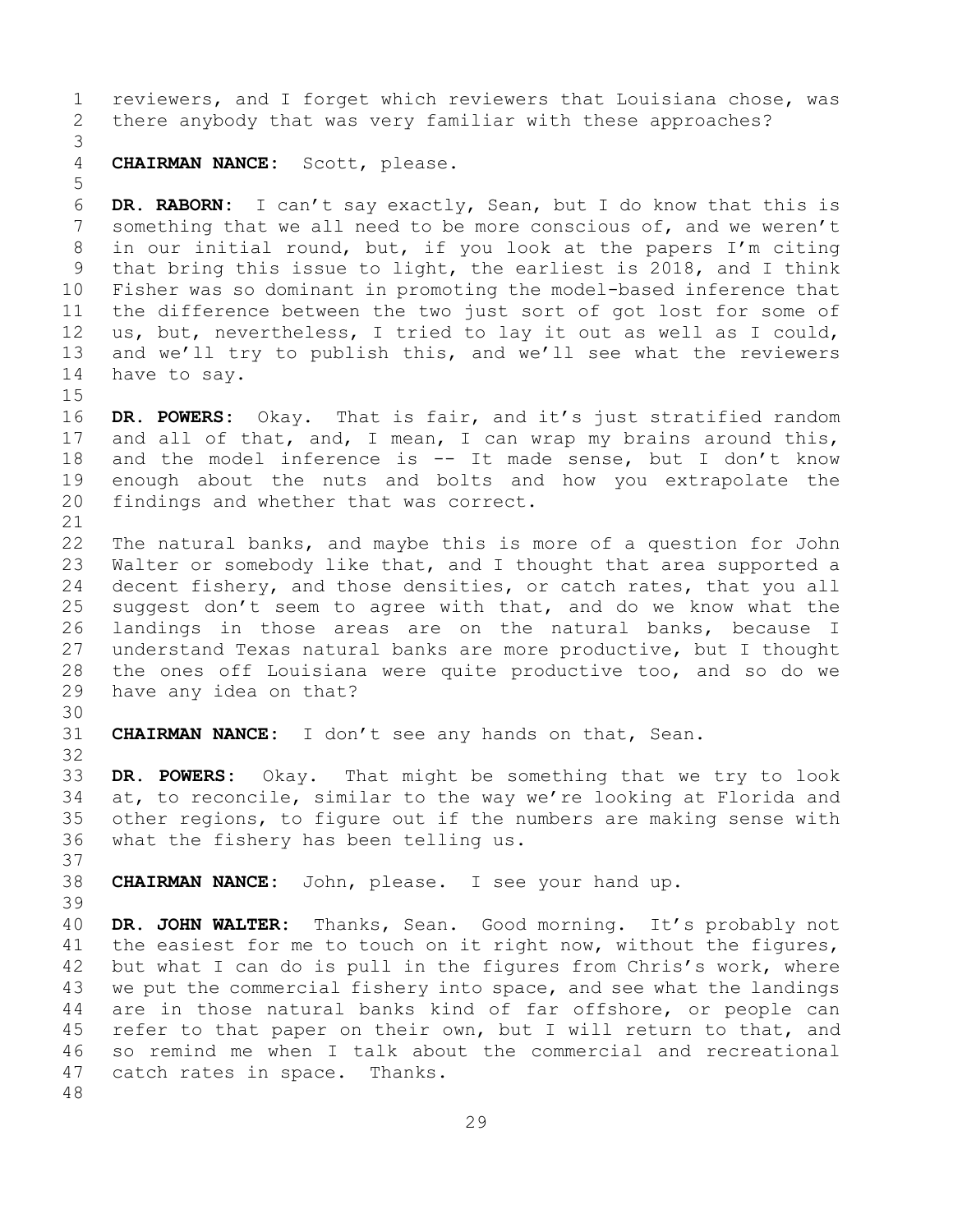1 **DR. POWERS:** Mandy's study showed fairly high catch rates there,<br>2 and not as high, again, as off of Texas, but she had, if I remember, 2 and not as high, again, as off of Texas, but she had, if I remember,<br>3 in her heat map, she had some pretty good catch rates in those 3 in her heat map, she had some pretty good catch rates in those areas.

6 **CHAIRMAN NANCE:** From my recollection also, the natural banks are<br>7 nearer shore in Texas, and so a little shallower depth range. 7 nearer shore in Texas, and so a little shallower depth range.<br>8 Thanks, Sean, for those questions. Luiz. Thanks, Sean, for those questions. Luiz.

 $\frac{9}{10}$ 10 **DR. BARBIERI:** Thank you, Mr. Chairman. Scott, thank you for 11 walking us through all of this so carefully, because this model-<br>12 based approach -- I have to admit that I'm not that familiar with 12 based approach -- I have to admit that I'm not that familiar with<br>13 it either, and, of course, I've heard about it, and this compared it either, and, of course, I've heard about it, and this compared 14 to the design-based inference approach, but I am not that familiar<br>15 with how to use this in a context like this, where vou're trving 15 with how to use this in a context like this, where you're trying<br>16 to come up with an absolute abundance estimate, but I think that 16 to come up with an absolute abundance estimate, but I think that<br>17 your main points, to me, were clear, and I think you addressed a 17 your main points, to me, were clear, and I think you addressed a<br>18 lot of our concerns. lot of our concerns.

5

19<br>20 20 I mean, a study of this magnitude, that faces this many challenges,<br>21 will have some issues, right, but I think that -- I like the fact 21 will have some issues, right, but I think that  $-$ - I like the fact 22 that you were very upfront about what the challenges were and how 22 that you were very upfront about what the challenges were and how<br>23 you quys tried to address it, and so, in many ways, I feel that 23 you guys tried to address it, and so, in many ways, I feel that<br>24 this estimate is a good one at this point, and Roy brought this 24 this estimate is a good one at this point, and Roy brought this<br>25 up, and I tend to agree, that the fact that this was focused on 25 up, and I tend to agree, that the fact that this was focused on<br>26 sampling Louisiana habitats directly, and get those density 26 sampling Louisiana habitats directly, and get those density<br>27 estimates and all the other information that you guys collected, 27 estimates and all the other information that you guys collected,<br>28 to me makes it a superior study, and not to hammer on the Great 28 to me makes it a superior study, and not to hammer on the Great<br>29 Red Snapper Count, and they did what they could, given the 29 Red Snapper Count, and they did what they could, given the<br>30 conditions that they were faced with, and the development of the 30 conditions that they were faced with, and the development of the<br>31 study, but, here, we have a focused study directed at Louisiana, 31 study, but, here, we have a focused study directed at Louisiana,<br>32 that did direct sampling there, and I think the methodologies that that did direct sampling there, and I think the methodologies that 33 you went through, to me, satisfied a lot of my questions, a lot of 34 my issues. my issues.

35<br>36 It won't address everything, but I think, if I were to kind of put 37 out there what my opinion is, it's that this is a more credible 38 estimate at this point, and so I will leave it at that, Mr.<br>39 Chairman. Chairman.

40

CHAIRMAN NANCE: Luiz, thank you. Josh, please.

42 43 **DR. KILBORN:** Thank you. In thinking about this model-based<br>44 approach, and how it may or may not be subjected to the problems approach, and how it may or may not be subjected to the problems 45 of the randomization of the sampling, I am wondering about 46 information content, and, specifically, the fact that the<br>47 unconsolidated bottom type and the platforms are by far the most 47 unconsolidated bottom type and the platforms are by far the most<br>48 sampled areas, and so they have the best information pertaining to sampled areas, and so they have the best information pertaining to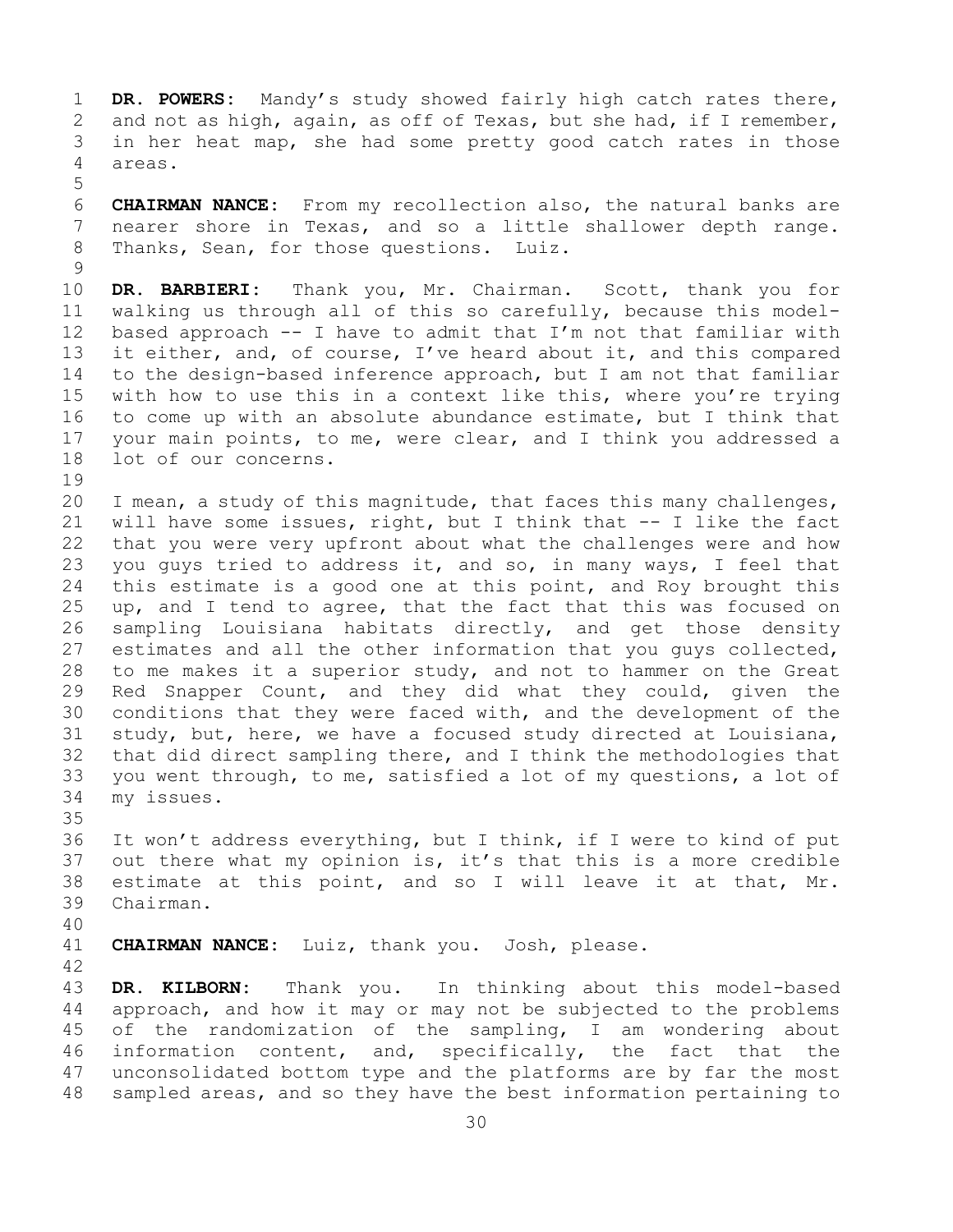1 them, based on your observations.

 $\frac{2}{3}$ 3 Then, when you kind of go through everything, and when you showed<br>4 us that Table 6 with the predicted red snapper densities, based on us that Table 6 with the predicted red snapper densities, based on 5 the habitat type, region, and depth zone and all that kind of 6 stuff, we can see that the platforms had the most information, but<br>7 the unconsolidated bottom was numerically driving the estimations. 7 the unconsolidated bottom was numerically driving the estimations,<br>8 and so I am still a little uneasy with that issue, because I do 8 and so I am still a little uneasy with that issue, because I do<br>9 kind of still feel like the information that's going into the model 9 kind of still feel like the information that's going into the model<br>10 is not necessarily fully representative of this system that you're 10 is not necessarily fully representative of this system that you're<br>11 trying to capture. trying to capture.

12<br>13 I think one of the big problems that I had with the Great Red 14 Snapper Count was the unconsolidated bottom habitat type, because<br>15 I just feel like that is being overestimated, Gulf-wide in that 15 I just feel like that is being overestimated, Gulf-wide in that<br>16 case, but I think, in both cases, the maps are not great, right, 16 case, but I think, in both cases, the maps are not great, right,<br>17 and so there is a little bit of, I don't know, overestimation, I 17 and so there is a little bit of, I don't know, overestimation, I<br>18 think, that's going on in that particular strata, and so I think 18 think, that's going on in that particular strata, and so I think<br>19 that's affecting a lot of the results, and we're getting bigger 19 that's affecting a lot of the results, and we're getting bigger<br>20 numbers than we expected, because we don't really understand the numbers than we expected, because we don't really understand the 21 unconsolidated bottom type as well as we think we do.

 $\begin{array}{c} 22 \\ 23 \end{array}$ 23 I guess I'm just saying that I'm a little concerned about those<br>24 things, and I do agree with what Luiz just said regarding how I 24 things, and I do agree with what Luiz just said regarding how I<br>25 absolutely feel a lot better now about what was being presented 25 absolutely feel a lot better now about what was being presented<br>26 today, versus our first look at this study, and I do think this is 26 today, versus our first look at this study, and I do think this is<br>27 actually a lot better than I initially thought, but I am still a actually a lot better than I initially thought, but I am still a 28 little concerned about the over-effort, on the platforms in<br>29 particular, and I don't know if anybody has any follow-up comments 29 particular, and I don't know if anybody has any follow-up comments<br>30 on that, but that was what I had to say. Thank you. on that, but that was what I had to say. Thank you.

31<br>32

**CHAIRMAN NANCE:** Thank you. Scott, any --

33<br>34 34 **DR. RABORN:** The fact that the study was not balanced is one of 35 the things that you use a model-based inference for, is to control 35 the things that you use a model-based inference for, is to control<br>36 for an unbalanced study, and we could have not used the BOEM for an unbalanced study, and we could have not used the BOEM 37 platforms, but we had that information, and we might as well use 38 it, and so I don't -- Yes, there is more -- There are more samples<br>39 on platforms, but there is also more platforms than there are 39 on platforms, but there is also more platforms than there are<br>40 artificial reefs, or natural banks, and there are more samples 40 artificial reefs, or natural banks, and there are more samples<br>41 over uncharacterized bottom, but the same is true, and, even still, 41 over uncharacterized bottom, but the same is true, and, even still,<br>42 we sampled such a small fraction of the uncharacterized bottom, or 42 we sampled such a small fraction of the uncharacterized bottom, or<br>43 the open bottom, as we sometimes call it, in both studies, and we 43 the open bottom, as we sometimes call it, in both studies, and we<br>44 need to look at this as a first approximation, and we need need to look at this as a first approximation, and we need 45 subsequent surveys in later years, and we can use what we learned 46 from both of these studies to help design these better.

47 DR. KILBORN: Can I follow-up on that, real quick?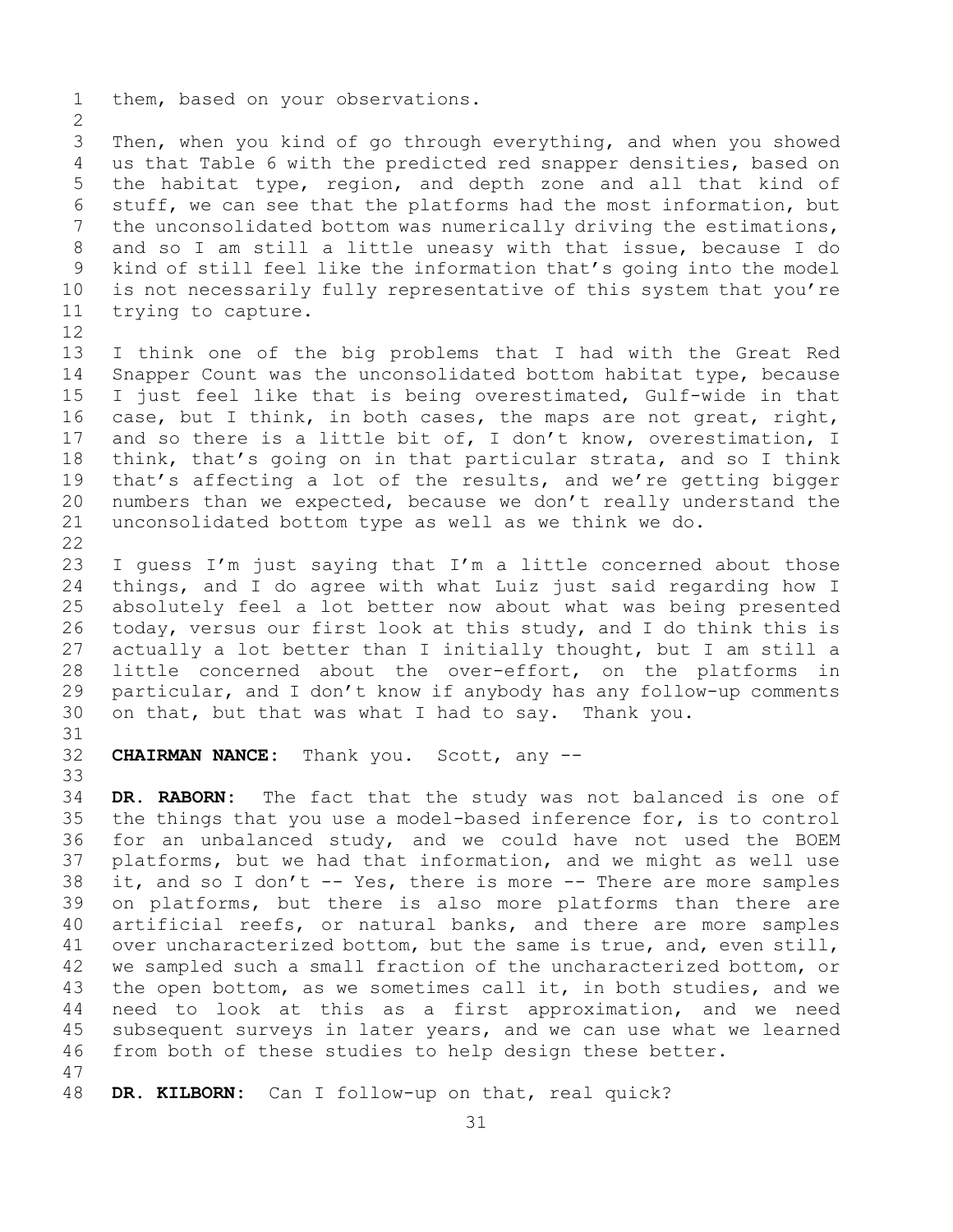$\frac{1}{2}$ 2 **CHAIRMAN NANCE:** Yes, please, Josh. Thank you. 3 DR. KILBORN: I'm just curious, and do you think that, if the 5 unconsolidated bottom type were more heavily sampled, and I'm just 6 asking you to shoot from the hip here, do you think the numbers would go up or down on that particular habitat? 8<br>9 9 **DR. RABORN:** I can shoot from the hip, but it would be in a random<br>10 direction. direction. 11<br>12 DR. KILBORN: No worries. I just feel like, with such an 13 underestimated habitat type, and for something that was under 14 sampled, given of how much of it exists, and for how numerically<br>15 dominant it becomes in the final estimate, I think that's where 15 dominant it becomes in the final estimate, I think that's where<br>16 I'm having a big disconnect with not just this study, but both of 16 I'm having a big disconnect with not just this study, but both of<br>17 the studies that did this absolute abundance stuff. the studies that did this absolute abundance stuff. 18<br>19 DR. RABORN: Well, yes. Given that we came up with the same 20 estimate as what the Great Red Snapper estimated for Louisiana -- 21 I man, that doesn't prove anything, but it sure is better than if<br>22 one was ten-times bigger than the other, you know? one was ten-times bigger than the other, you know?  $\frac{23}{24}$ DR. KILBORN: Sure.  $\frac{25}{26}$ 26 DR. RABORN: If all of our estimates lined up with every habitat<br>27 type, we wouldn't even be talking about it right now, and we would type, we wouldn't even be talking about it right now, and we would 28 just accept it and move on, but, because the natural banks are so<br>29 different, we're having this discussion, but, anyway, the two 29 different, we're having this discussion, but, anyway, the two<br>30 estimates were the same. estimates were the same. 31<br>32 Let's say that  $--$  That means that, if our estimates are not right, 33 89 percent of the population is over this unconsolidated bottom,<br>34 which is more or less unavailable to the recreational and 34 which is more or less unavailable to the recreational and<br>35 commercial fisheries, and it's sort of a built-in marine protected 35 commercial fisheries, and it's sort of a built-in marine protected<br>36 area of a source population, and it would certainly help explain area of a source population, and it would certainly help explain 37 why maybe we saw such a quick recovery, or relatively quick 38 recovery, of this fishery, if you had this source population out<br>39 there, and you restricted fishing, and, all of a sudden, they 39 there, and you restricted fishing, and, all of a sudden, they<br>40 bounce back. bounce back. 41<br>42 CHAIRMAN NANCE: Thank you. Roy, please. 43 DR. CRABTREE: I mean, I agree that it's the estimate on the 45 uncharacterized bottom that really is the surprising part of it, 46 and it does sort of explain some things, like how could we have<br>47 fished the stock down so far and then had these big recruitments 47 fished the stock down so far and then had these big recruitments<br>48 occur. occur.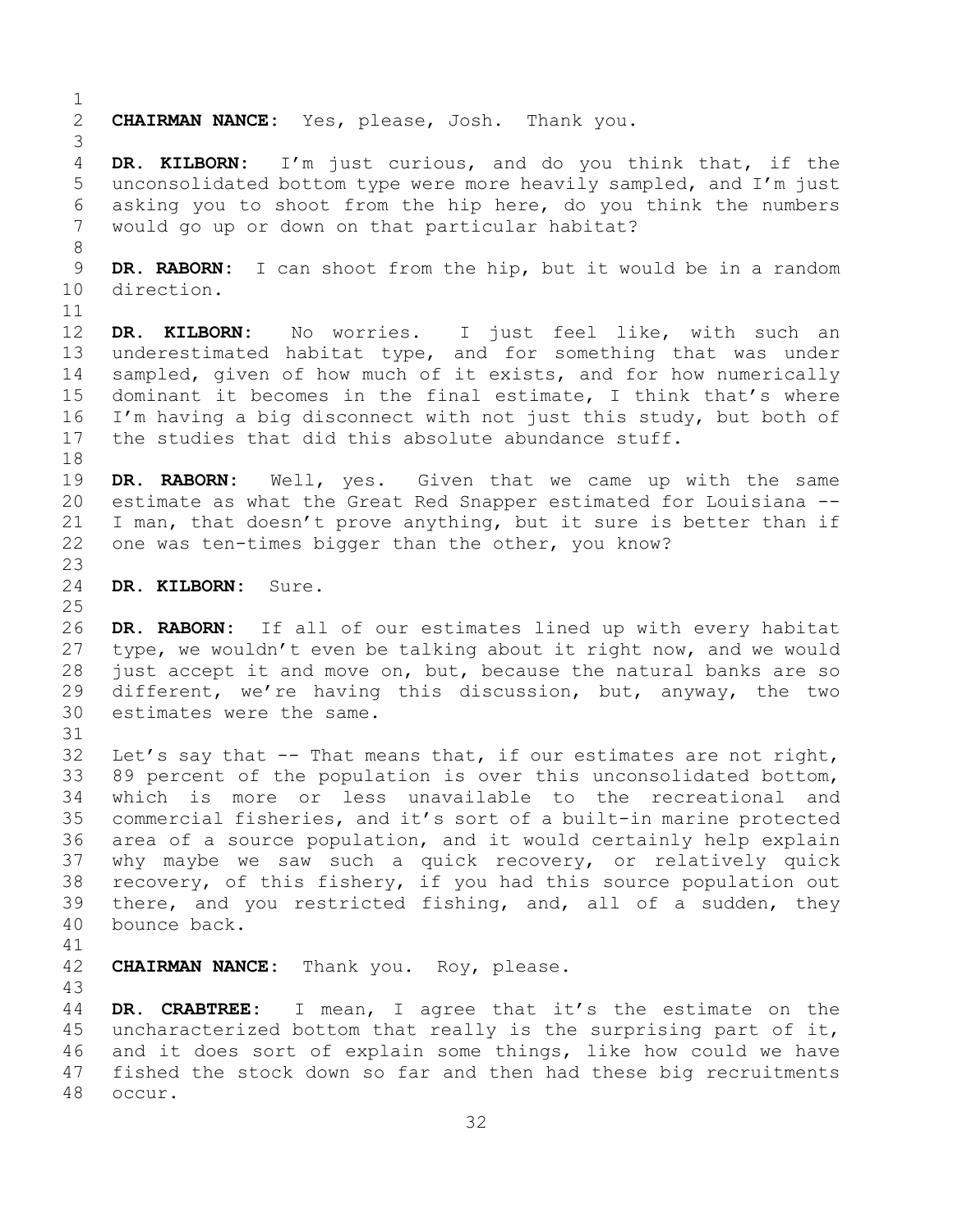$\frac{1}{2}$ 2 Of course, I look at it and think, well, how could we have<br>3 essentially collapsed the stock off of Florida like we did if there 3 essentially collapsed the stock off of Florida like we did if there<br>4 are so many fish out there that weren't subject to the fishery, are so many fish out there that weren't subject to the fishery, 5 and so I have a hard time reconciling, in my mind, this idea of 6 having all these fish on the uncharacterized bottom with the<br>7 historical way the fishery has responded to fishing mortality over 7 historical way the fishery has responded to fishing mortality over<br>8 the last hundred years or so. Going back to the natural banks, 8 the last hundred years or so. Going back to the natural banks,<br>9 and so is all of the estimates from the Stunz study -- Is that all 9 and so is all of the estimates from the Stunz study -- Is that all<br>10 from Texas, and then it's imputed into the Louisiana and their 10 from Texas, and then it's imputed into the Louisiana and their<br>11 estimate? estimate? 12 13 **DR. RABORN:** No, and their estimate is all imputed from Texas, and 14 our estimate is strictly based on natural banks sampled in Louisiana. 16<br>17 17 **DR. CRABTREE:** Right, and, in the Stunz estimate, are all the 18 estimates for all the habitat types based on Texas data, or did<br>19 they have a mix of some things? they have a mix of some things? 20 21 **DR. RABORN:** I would rather than somebody from the Great Red<br>22 Snapper Count answer that one. Snapper Count answer that one.  $\frac{23}{24}$ 24 **DR. CRABTREE:** Okay.  $\frac{25}{26}$ 26 **CHAIRMAN NANCE:** Sean or Will, do you have any -- I don't know if Greg is on or not. 28<br>29 29 **DR. POWERS:** I know it's a mix. I don't know what exactly was 30 done, but I know there was some Louisiana data, and I want to say<br>31 for the platforms, that was used, but the banks, I believe, was 31 for the platforms, that was used, but the banks, I believe, was<br>32 all imputed, but I think Greg might be in the audience. all imputed, but I think Greg might be in the audience. 33<br>34 DR. GREG STUNZ: Mr. Chairman, can you hear me? 35<br>36 CHAIRMAN NANCE: Yes, please. Thank you, Greq. 37 38 **DR. STUNZ:** Thank you for allowing me to join in, and the answer 39 is, yes, it was a mix. Steve Murawski sampled the uncharacterized<br>40 bottom there, as well as natural banks. Now, it wasn't as much as 40 bottom there, as well as natural banks. Now, it wasn't as much as<br>41 we would have liked to have had, because of the situations there 41 we would have liked to have had, because of the situations there<br>42 with Dr. Cowan, and thus the imputation, but it wasn't completely 42 with Dr. Cowan, and thus the imputation, but it wasn't completely<br>43 no sampling, and we did have real samples in Louisiana on natural 43 no sampling, and we did have real samples in Louisiana on natural<br>44 banks and uncharacterized bottom. banks and uncharacterized bottom. 45 46 **CHAIRMAN NANCE:** Thank you, Greg. I appreciate that input. Roy, anything else? Okay. David. 48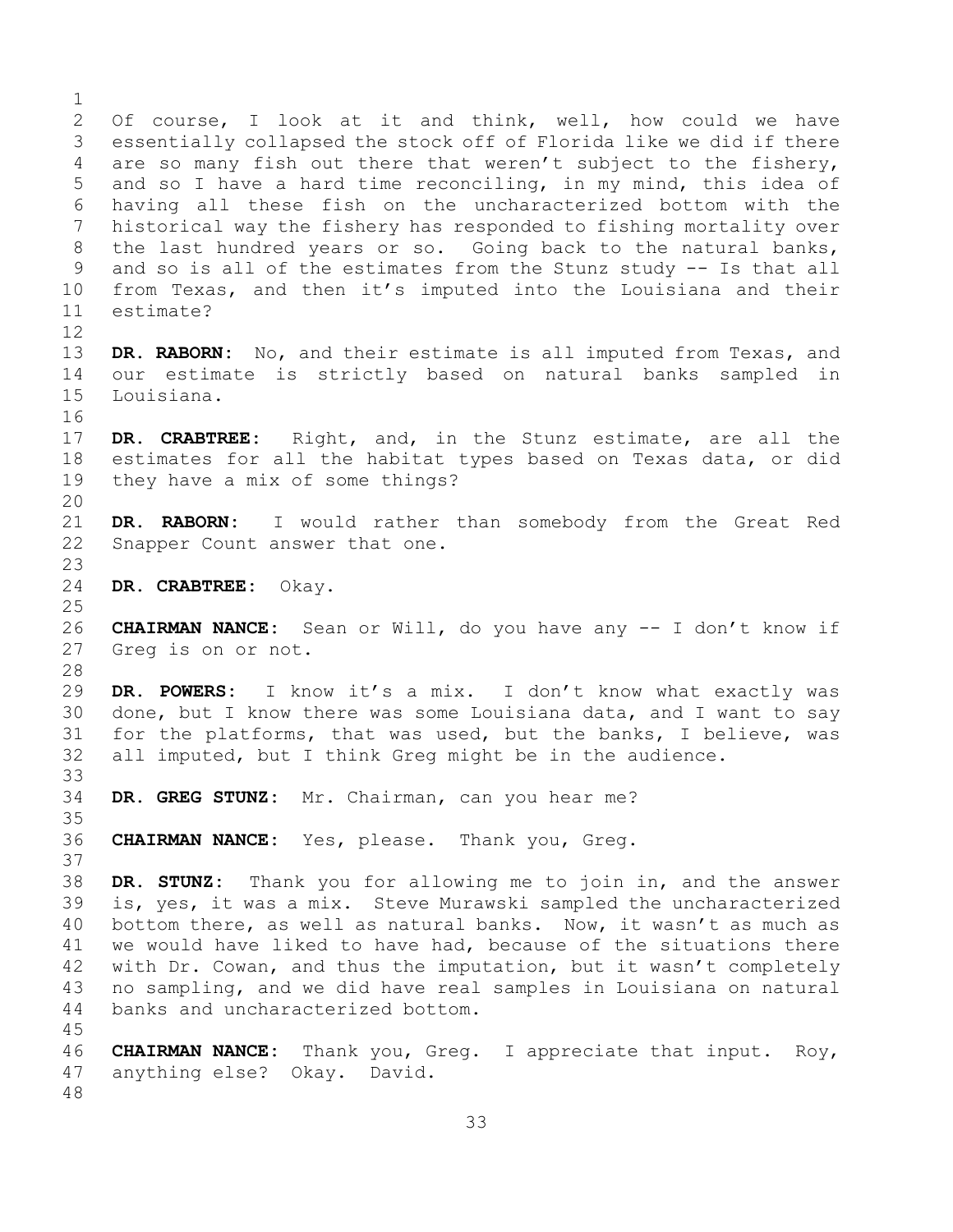1 **DR. GRIFFITH:** Thank you, Mr. Chairman, and thanks, Scott, for 2 your presentation. I was just wondering, and, first of all, I<br>3 would like John -- If he could share that paper he was referring 3 would like John -- If he could share that paper he was referring<br>4 to with the SSC, I would appreciate that. Then I also agree with to with the SSC, I would appreciate that. Then I also agree with 5 what Luiz said about this being kind of a more focused, granular 6 study than the Great Red Snapper Count, kind of for Louisiana 7 anyway, but I was -- My main thing is, a few years ago, when I was<br>8 interviewing fishermen, they were saying that the red snapper 8 interviewing fishermen, they were saying that the red snapper<br>9 population had really rebounded quite substantially, and they were 9 population had really rebounded quite substantially, and they were<br>10 -- Essentially, if they didn't have quota, they would have to fish 10 -- Essentially, if they didn't have quota, they would have to fish  $11$  through the population to get to other species. through the population to get to other species.

12<br>13 I was just wondering if there has been any more recent information 14 from commercial fishermen, from their just knowledge about the<br>15 stocks and what thev feel, and whether or not there's anvbody who 15 stocks and what they feel, and whether or not there's anybody who<br>16 could share that with us. Thanks. could share that with us. Thanks.

 $\begin{array}{c} 17 \\ 18 \end{array}$ 18 **CHAIRMAN NANCE:** Thank you, David. Mandy, please. Sorry. Trevor<br>19 first. I'm sorry, Trevor, that I skipped you. Trevor. first. I'm sorry, Trevor, that I skipped you. Trevor.

20<br>21 21 **MR. MONCRIEF:** It's all good. Thank you, Mr. Chair. I think we're 22 going back and forth here, and these are certainly good points<br>23 being made that probably need to be taken into account, and I had 23 being made that probably need to be taken into account, and I had<br>24 a question on essentially trying to get this one moving forward, 24 a question on essentially trying to get this one moving forward,<br>25 and just to give me an idea of really what we're talking about 25 and just to give me an idea of really what we're talking about<br>26 here, and is there any possibility of an integration between these 26 here, and is there any possibility of an integration between these<br>27 approaches, or is it solidified one or the other, completely? approaches, or is it solidified one or the other, completely?

28<br>29 29 **CHAIRMAN NANCE:** From my perspective, Trevor, right now, there<br>30 wouldn't be any mixing of the two, and we haven't had a chance to 30 wouldn't be any mixing of the two, and we haven't had a chance to<br>31 look at that. Right now, we have an estimate from the Great Red 31 look at that. Right now, we have an estimate from the Great Red<br>32 Snapper Count that gives us the Louisiana value, and we also have Snapper Count that gives us the Louisiana value, and we also have 33 this estimate from LGL, which gives us a value for Louisiana.

34<br>35 35 As has been pointed out, it's  $--$  I think the main difference is,<br>36 from the amount of magnitude, is that uncharacterized bottom, and 36 from the amount of magnitude, is that uncharacterized bottom, and<br>37 that really is -- Uncharacterized bottom is a hard one to be able that really is -- Uncharacterized bottom is a hard one to be able 38 to sample and things like that, and so, anyway, I think that's 39 where most of this is coming from. Go ahead, Trevor. where most of this is coming from. Go ahead, Trevor.

40 41 **MR. MONCRIEF:** From the natural banks side of things as well, with<br>42 the catch rates and everything else, and I was just trying to think 42 the catch rates and everything else, and I was just trying to think<br>43 of, as we progress with this, to make sure we have all the options 43 of, as we progress with this, to make sure we have all the options<br>44 on the table, but, if it is one or the other, and that's how on the table, but, if it is one or the other, and that's how 45 everybody feels, then I will keep that in mind.

46<br>47 47 **CHAIRMAN NANCE:** Thank you. Right now, Trevor, we haven't had the<br>48 opportunity to do a mixing of the two, which I certainly appreciate opportunity to do a mixing of the two, which I certainly appreciate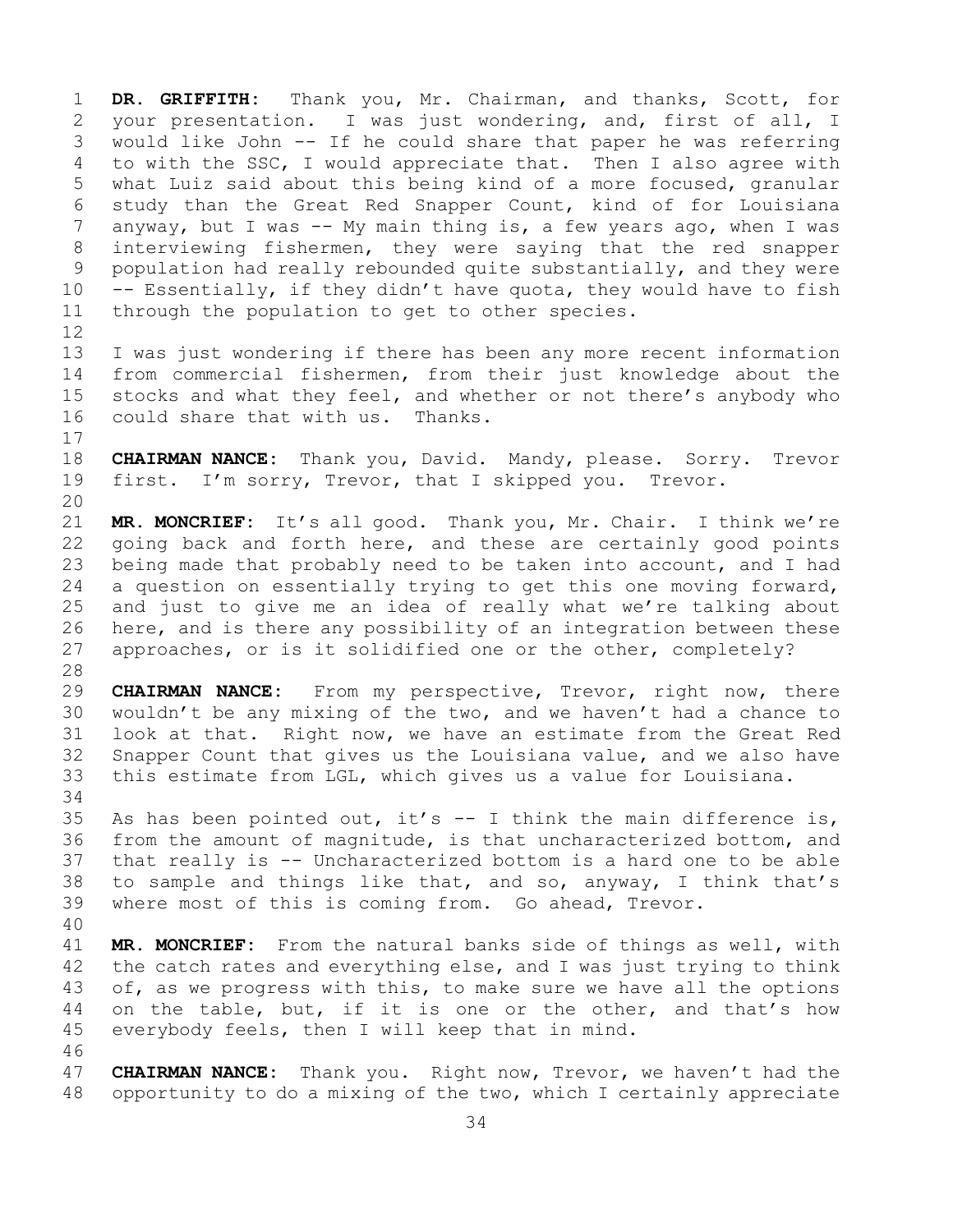1 that question, but we certainly have had the opportunity to look<br>2 at how each of these studies produce their estimates, and so I 2 at how each of these studies produce their estimates, and so I<br>3 think that's where we need to dwell right now. Rov, to that point? think that's where we need to dwell right now. Roy, to that point? 4 5 **DR. CRABTREE:** Well, it's coming back to the studies. 6<br>7 7 **CHAIRMAN NANCE:** Okay. 8<br>9 9 **DR. CRABTREE:** Scott, when you did your estimates, some were at 10 the beginning of the season, before the season, 10 the beginning of the season, before the season, after the season,<br>11 and I know, off of Alabama, with some of the stuff that Sean has 11 and I know, off of Alabama, with some of the stuff that Sean has<br>12 done, before season and after season, you see real differences, done, before season and after season, you see real differences, 13 because it's fished down, and did you take that into account, and 14 then, when you look at Stunz versus some of these differences,<br>15 could any of it be accounted for by differences in when the samples 15 could any of it be accounted for by differences in when the samples<br>16 were taken, relative to when the season is? were taken, relative to when the season is?  $\begin{array}{c} 17 \\ 18 \end{array}$ 18 **DR. RABORN:** We did not take season into account, and we sampled<br>19 across the season. Of course, that's going to impact your platform 19 across the season. Of course, that's going to impact your platform<br>20 estimates the most, and then, subsequent to that, the artificial

20 estimates the most, and then, subsequent to that, the artificial reefs, and you may be on to something, and I don't  $-$ - But, no, we 21 reefs, and you may be on to something, and I don't  $--$  But, no, we<br>22 haven't taken that into account. We just didn't have the degrees 22 haven't taken that into account. We just didn't have the degrees<br>23 of freedom, and we made it as complex as we could make it and get 23 of freedom, and we made it as complex as we could make it and get<br>24 the best model diagnostics that we could get. the best model diagnostics that we could get.

 $\frac{25}{26}$ 26 DR. CRABTREE: Sean, I know you're on, and, correct me if I'm<br>27 wrong, but, I mean, that's a big issue off of at least Alabama and wrong, but, I mean, that's a big issue off of at least Alabama and 28 the Panhandle, where you've looked at those things, right?

29<br>30 30 **DR. POWERS:** It can affect the artificial reef numbers really, and<br>31 you're right, and, I mean, our sampling before and after the 31 you're right, and, I mean, our sampling before and after the<br>32 season, on artificial reefs, changes by 20 or 24 percent. season, on artificial reefs, changes by 20 or 24 percent.

33<br>34 CHAIRMAN NANCE: Thank you. Mandy, please.

35<br>36 DR. KARNAUSKAS: Thank you, Mr. Chair. Sean brought up, earlier, 37 the 2017 paper that we did, and how some of these numbers compare 38 with that, and so I just ran some quick comparisons that I wanted<br>39 to throw out, just as sort of a comparison. to throw out, just as sort of a comparison.

40

41 The catch rates for the offshore banks, Texas versus Louisiana,<br>42 they are a little bit lower for the offshore Louisiana than they 42 they are a little bit lower for the offshore Louisiana than they<br>43 are in Texas, according to that paper. I also summed up the 43 are in Texas, according to that paper. I also summed up the<br>44 percentage of relative abundance by habitat, for just Louisiana, percentage of relative abundance by habitat, for just Louisiana, 45 and I came up with 9 percent of the abundance on platforms, and 46 just under 5 percent for artificial reefs, and remember that those<br>47 numbers were borrowed from Alabama, and we didn't have sampling in 47 numbers were borrowed from Alabama, and we didn't have sampling in<br>48 Iouisiana, and so it wouldn't surprise me if those are kind of Louisiana, and so it wouldn't surprise me if those are kind of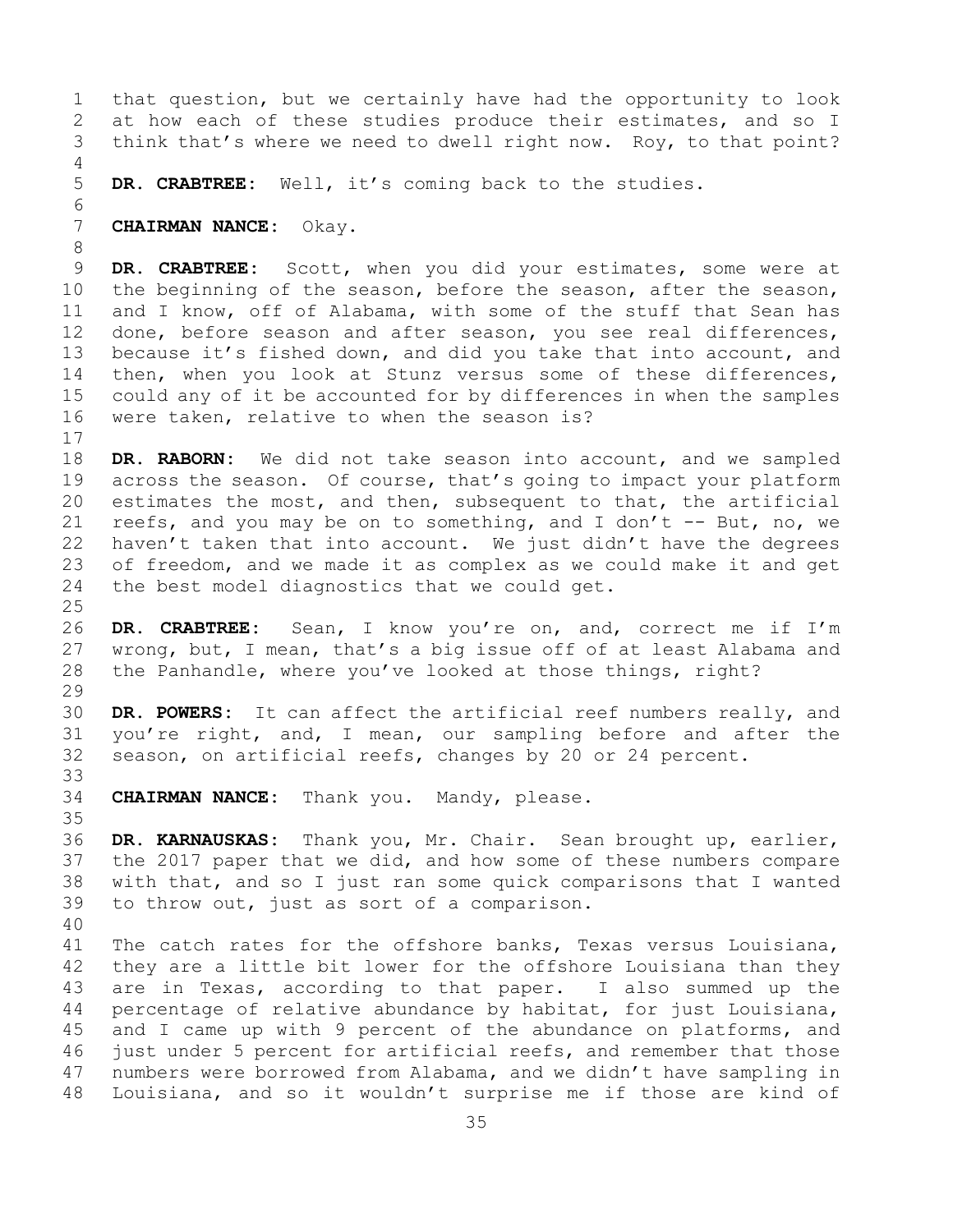1 overestimated.

 $\frac{2}{3}$ 3 Then the remaining 86 percent would be in other, and we did not<br>4 have natural banks versus UCB, and we categorized it based on the have natural banks versus UCB, and we categorized it based on the 5 rock versus mud habitats from the UsSEABED, and so I don't have a 6 direct comparison for the natural banks, but I think it's<br>7 noteworthy that the platform estimate of 9 percent -- We got almost 7 noteworthy that the platform estimate of 9 percent -- We got almost<br>8 exactly the same number, based on the 2017 paper, and so, from my 8 exactly the same number, based on the 2017 paper, and so, from my<br>9 perspective, these numbers appear to be in the ballpark of what we 9 perspective, these numbers appear to be in the ballpark of what we<br>10 qot in that previous study. got in that previous study.

11<br>12

13

CHAIRMAN NANCE: Thank you, Mandy. Harry.

14 **MR. BLANCHET:** To Trevor's point about looking at the two, I don't 15 know if anyone has actually sat down with the two datasets and<br>16 tried to do a comparison, but I think that the idea of using the 16 tried to do a comparison, but I think that the idea of using the<br>17 two, the Great Red Snapper Count plus this set of information, 17 two, the Great Red Snapper Count plus this set of information,<br>18 probably has some merit, and it's not going to be as simple as it 18 probably has some merit, and it's not going to be as simple as it<br>19 sounds, because there are differences in technique between the two 19 sounds, because there are differences in technique between the two<br>20 programs, but it is worthy of exploration. programs, but it is worthy of exploration.

21<br>22 22 I don't know how much time and effort people have to be able to do<br>23 that, but I think that it would be both scientifically interesting 23 that, but I think that it would be both scientifically interesting<br>24 and perhaps important to management. and perhaps important to management.

 $\frac{25}{26}$ 26 The point that Roy had made regarding the before and after-season<br>27 densities, in Louisiana, I think that that would more influence densities, in Louisiana, I think that that would more influence 28 what we would see in the southeastern, and maybe some of the<br>29 central, region than what we would see in the southwest part of 29 central, region than what we would see in the southwest part of<br>30 the state, just because so much of the red snapper effort is 30 the state, just because so much of the red snapper effort is<br>31 focused essentially in that southeast part of the state, and it 31 focused essentially in that southeast part of the state, and it<br>32 does apply across the state, but it is much more diffuse and less does apply across the state, but it is much more diffuse and less 33 high in volume in the western part of the state. Thank you.

34<br>35 35 **CHAIRMAN NANCE:** Thank you, Harry. Benny, I am hearing that you 36 want to say something, and your hand is not raising, I guess, but<br>37 if you have some input, please go ahead. Benny, it sounds like if you have some input, please go ahead. Benny, it sounds like 38 you -- I am going to go on to Will, but when you get --

39

DR. GALLAWAY: How about now?

41<br>42 CHAIRMAN NANCE: There you go. Go ahead, Benny.

43

DR. GALLAWAY: I was just wanting to reinforce what Harry had to 45 say. If you look at the points of access to go offshore, and the 46 distribution of platforms, overfishing, or fishing through the<br>47 season, is a factor in some areas, but not all. There's a lot of 47 season, is a factor in some areas, but not all. There's a lot of<br>48 platforms that are very difficult to reach, but you don't have to platforms that are very difficult to reach, but you don't have to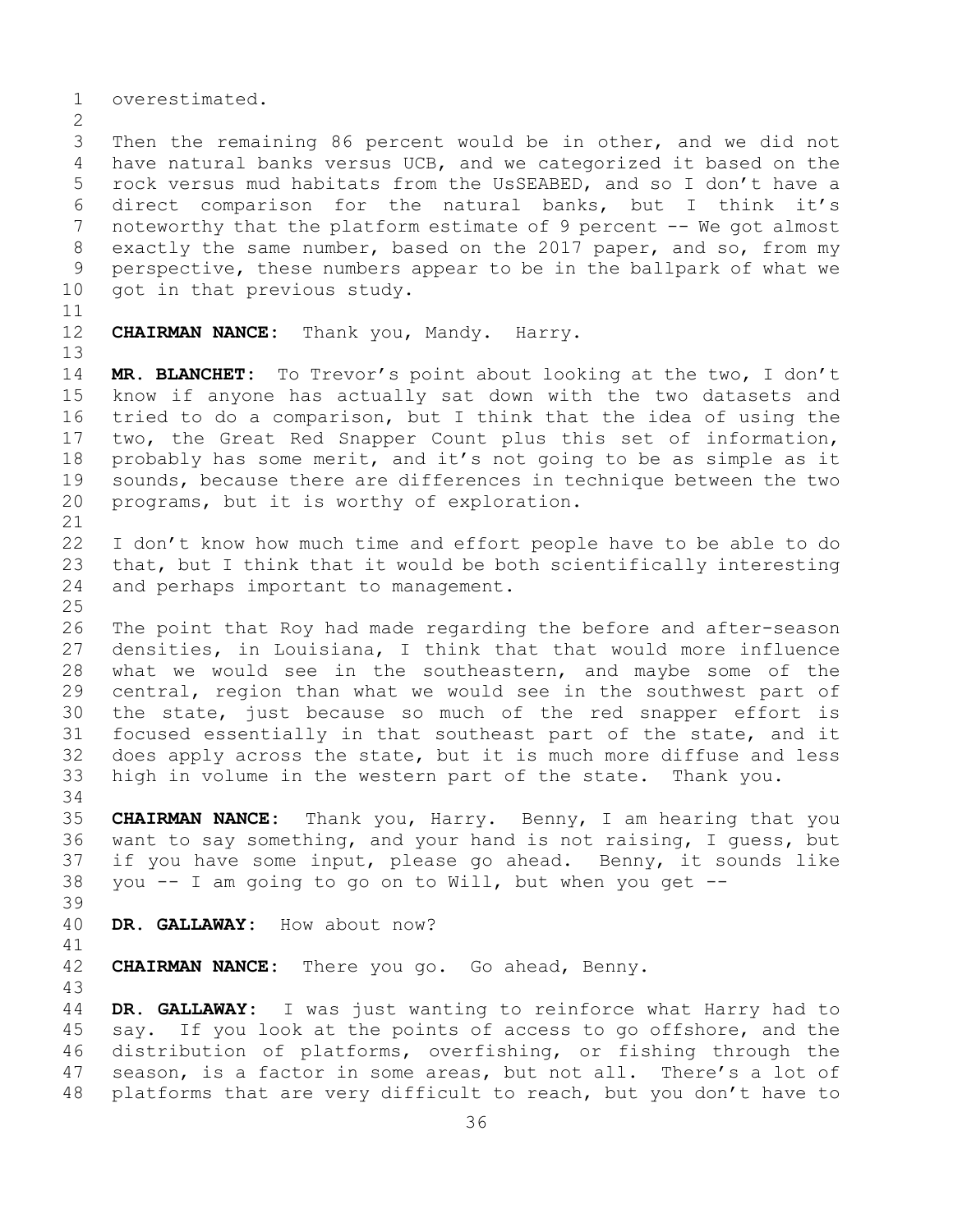1 go that far to get good snapper catches.  $\frac{2}{3}$ 3 Two, I wanted to make sure that we recognized Sonnier Banks is<br>4 somewhat shallower than the shelf-edge banks, and it's between somewhat shallower than the shelf-edge banks, and it's between 5 forty-five and a hundred meters, and so we did have one shallower 6 site, which did have good catches, and so those two points -- I<br>7 just wanted to make sure that evervone was aware of those. Thanks. just wanted to make sure that everyone was aware of those. Thanks. 8 CHAIRMAN NANCE: Thank you, Benny. Will Patterson, please. 10<br>11 11 **DR. PATTERSON:** Thanks, Jim. Thanks, Scott, for the presentation<br>12 and clarifying some of the questions that we had previously and and clarifying some of the questions that we had previously and 13 then the reanalysis, and there has obviously been some really solid 14 discussion here, talking about the various issues.  $15$ <br> $16$ 16 One thing about design-based versus model-based approaches is,<br>17 with the model-based, obviously, you can put a random effect to 17 with the model-based, obviously, you can put a random effect to<br>18 control for samples that might have some relatedness, and there 18 control for samples that might have some relatedness, and there<br>19 are other types of biases, and maybe you have a confounding factor 19 are other types of biases, and maybe you have a confounding factor<br>20 that you can pull out and try to account for that variance in your 20 that you can pull out and try to account for that variance in your<br>21 model, but, in both cases, the assumption is that your samples, 21 model, but, in both cases, the assumption is that your samples,<br>22 the data themselves, are unbiased, and the design-based, where you 22 the data themselves, are unbiased, and the design-based, where you<br>23 take a random sample, you try to control for that by having that 23 take a random sample, you try to control for that by having that<br>24 random sample, and it's still not clear to me -- Although there 24 random sample, and it's still not clear to me -- Although there<br>25 wasn't a design here that's been mentioned, it's still unclear to 25 wasn't a design here that's been mentioned, it's still unclear to<br>26 me how the sample sites were actually selected. me how the sample sites were actually selected.  $\frac{27}{28}$ 28 In the revised report, or this addendum, it talks about that they<br>29 weren't selected purposefully, or I quess that means they weren't 29 weren't selected purposefully, or I guess that means they weren't<br>30 selected to have high versus low red snapper, some perception of 30 selected to have high versus low red snapper, some perception of<br>31 how many snapper might be there, but I still don't have a sense of 31 how many snapper might be there, but I still don't have a sense of 32 how that selection was done. how that selection was done. 33<br>34 34 In the RFP, the original call for proposals to fund this, there is<br>35 actually some language in it that specifies 106 sites, and it's 35 actually some language in it that specifies 106 sites, and it's<br>36 not clear to me whether LGL was provided these 106 sites and said 36 not clear to me whether LGL was provided these 106 sites and said<br>37 this is -- That you must sample these 106 sites, how the state this is -- That you must sample these 106 sites, how the state 38 selected those 106 sites, and were those specific sites, or was<br>39 that just generally the thinking was that we could afford to sample 39 that just generally the thinking was that we could afford to sample<br>40 106 sites, or to pay somebody to sample 106, and so I don't know 40 106 sites, or to pay somebody to sample 106, and so I don't know<br>41 where that 106 comes from, or came from, and is it -- Were those 41 where that 106 comes from, or came from, and is it  $-$  Were those 42 specific sites, and how did the state actually estimate those 106, 42 specific sites, and how did the state actually estimate those 106,<br>43 and then how was that modified to get to the hundred-and-twenty-43 and then how was that modified to get to the hundred-and-twenty-<br>44 some-odd sites that LGL actually sampled? some-odd sites that LGL actually sampled? 45 46 Then, lastly, this idea of selection and how that was done  $-$ - If 47 it wasn't done randomly, and it wasn't done purposefully, then I

47 it wasn't done randomly, and it wasn't done purposefully, then I<br>48 don't understand how that was actually done. don't understand how that was actually done.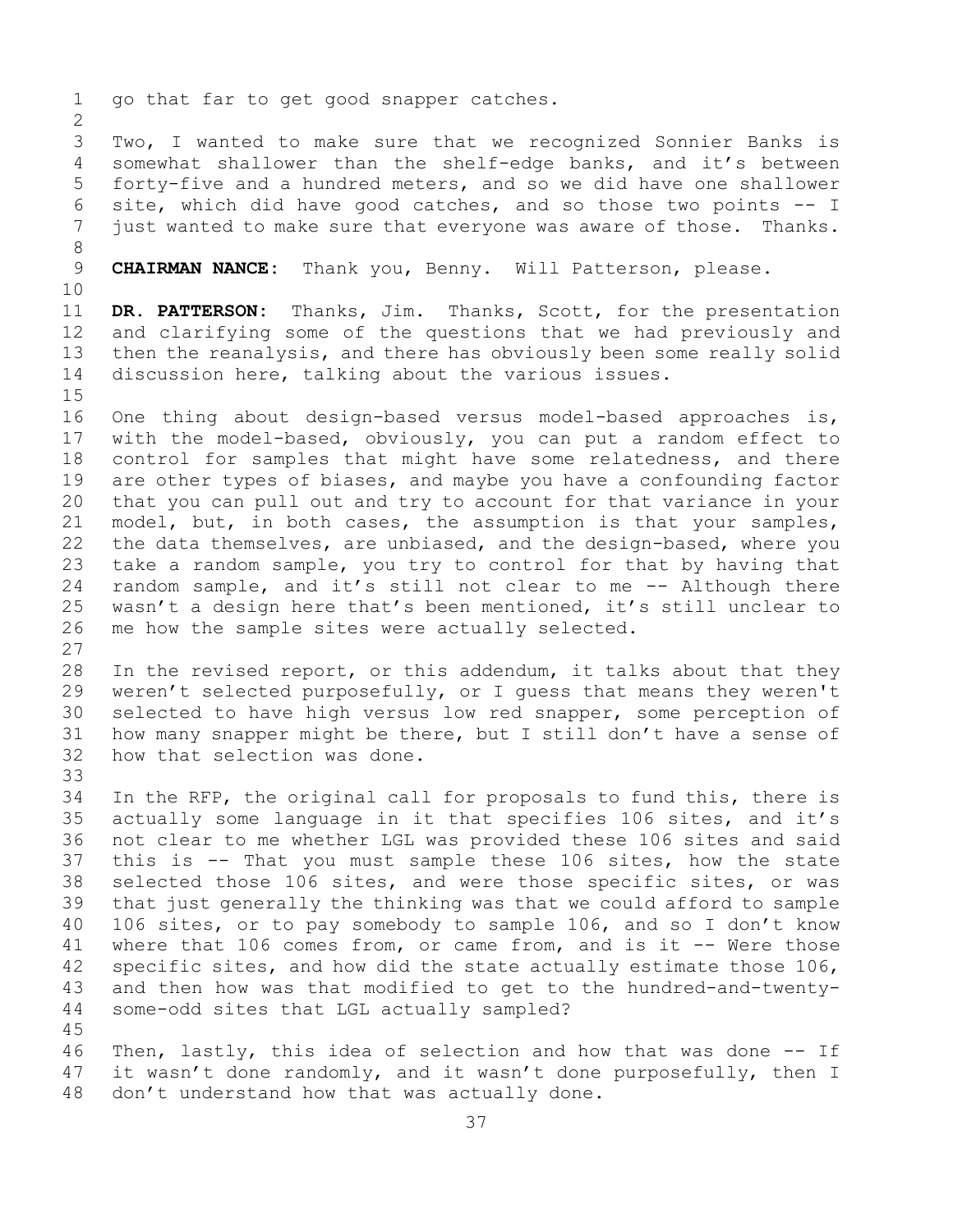$\frac{1}{2}$ CHAIRMAN NANCE: Scott, please. 3 DR. RABORN: Well, as I pointed out, and I thought I was clear, 5 but, for the uncharacterized bottom, they were selected 6 purposefully and opportunistically, based off of where we selected<br>7 the pipeline crossing sites, and so, in that sense, it wasn't 7 the pipeline crossing sites, and so, in that sense, it wasn't<br>8 random. It turns out that the purpose aspect of it had to do with 8 random. It turns out that the purpose aspect of it had to do with<br>9 substrate type, but, since that wasn't a good metric, we weren't 9 substrate type, but, since that wasn't a good metric, we weren't<br>10 really sure, and it's kind of tantamount to randomly sampling, I 10 really sure, and it's kind of tantamount to randomly sampling, I<br>11 suppose. suppose. 12<br>13 How the initial sites were chosen opportunistically, I wasn't 14 involved in that, and I can't speak to it, but, nevertheless,<br>15 that's how it turned out, and I've gone through how you can still 15 that's how it turned out, and I've gone through how you can still<br>16 qet an unbiased estimate with a model-based inference. As long as 16 get an unbiased estimate with a model-based inference. As long as<br>17 you specify the model correctly, and you condition it correctly, 17 you specify the model correctly, and you condition it correctly,<br>18 all the most important variables. As far as why there is less 18 all the most important variables. As far as why there is less<br>19 samples in the model, ultimately, it's like I said, and it's 19 samples in the model, ultimately, it's like I said, and it's<br>20 because, in post-processing, we combined some of those sites 20 because, in post-processing, we combined some of those sites<br>21 together, because they were too close together. together, because they were too close together.  $\begin{array}{c} 22 \\ 23 \end{array}$ CHAIRMAN NANCE: Thanks, Scott. Will, any follow-up?  $\frac{24}{25}$ 25 **DR. PATTERSON:** Well, can Benny answer the question then of where<br>26 the 106 came from? It's still confusing to me how these were 26 the 106 came from? It's still confusing to me how these were<br>27 selected. selected. 28<br>29 CHAIRMAN NANCE: Benny, any information on that, please? 30<br>31 31 **DR. GALLAWAY:** Let me point out that we had several meetings with Louisiana, presenting the results of our BOEM studies and other 33 studies that we had done, as they were in the planning process for<br>34 this study, and so information used to select sites would 34 this study, and so information used to select sites would<br>35 undoubtedly take that information into account. The 106 sites 35 undoubtedly take that information into account. The 106 sites<br>36 were selected by the state, based on information they had, were selected by the state, based on information they had, 37 including the information that we gave them in face-to-face 38 meetings describing our previous studies. 39 40 The difference between 106 and 130, I think, comes from the 106<br>41 were samples to be collected during the field study, during the 41 were samples to be collected during the field study, during the<br>42 course of the study, whereas we added platforms from the BOEM 42 course of the study, whereas we added platforms from the BOEM<br>43 study, data from platforms, to round out the sample size, and so, 43 study, data from platforms, to round out the sample size, and so,<br>44 other than that I don't know how to answer you. Thanks. other than that I don't know how to answer you. Thanks. 45 46 **CHAIRMAN NANCE:** Thank you, Benny. No more hands up, and we're 47 going to take a -- John. 48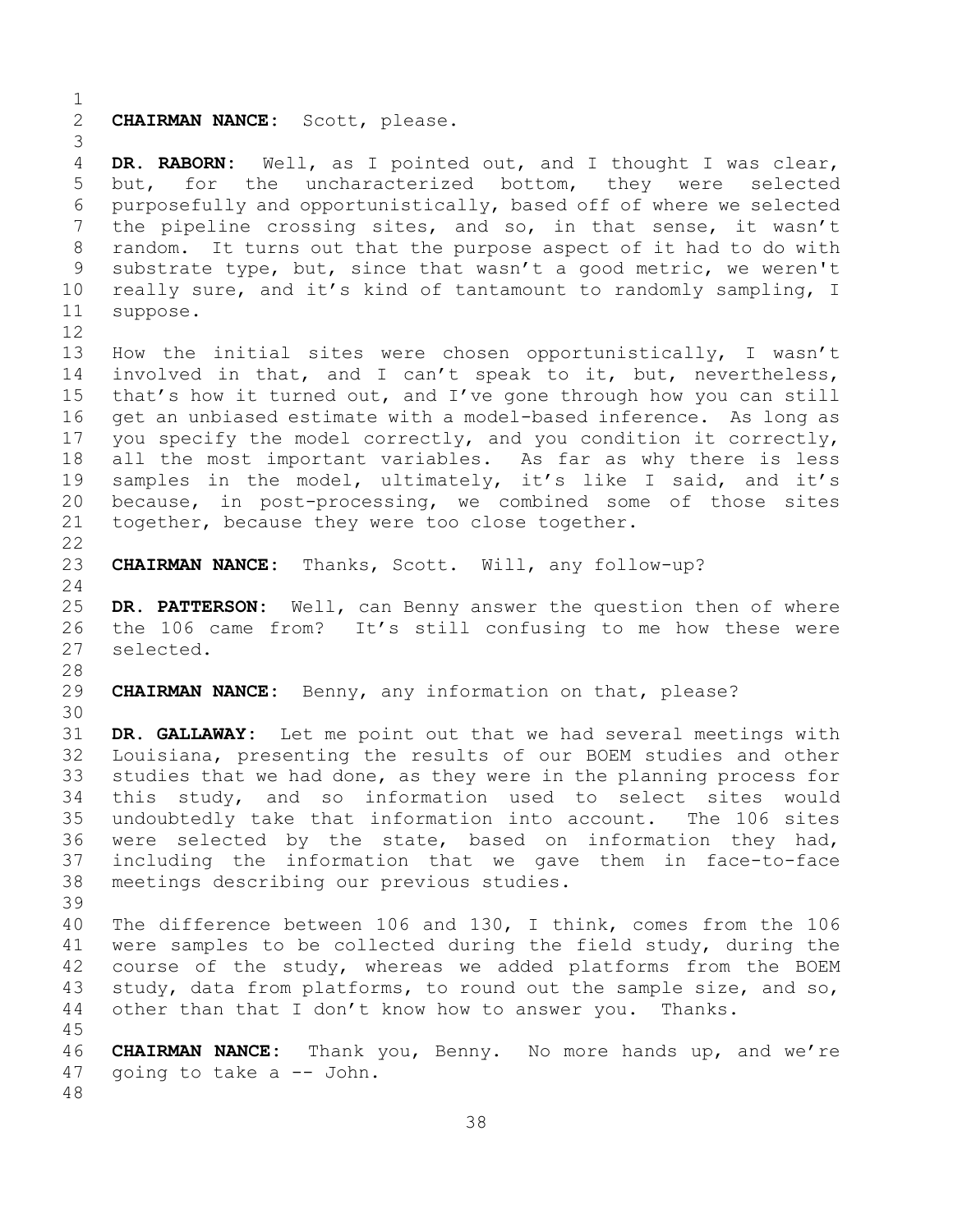1 **MR. MARESKA:** I guess this question is directed at Benny, and it 2 goes back to sample site selection, and so, on page 7 of the<br>3 report, it indicates that there were 147 single-pipe caissons that 3 report, it indicates that there were 147 single-pipe caissons that<br>4 were not sampled as part of this study, and are they part of the were not sampled as part of this study, and are they part of the 5 821 petroleum platforms, or were they purposefully excluded?

6<br>7 7 **DR. GALLAWAY:** They were purposefully excluded, and those are<br>8 single-pipe caissons, and we were looking at multiple-leg 8 single-pipe caissons, and we were looking at multiple-leg<br>9 structures, and I believe that's correct. By correct, I believe 9 structures, and I believe that's correct. By correct, I believe<br>10 I answered your question, and, if I didn't, please -- I will 10 I answered your question, and, if I didn't, please -- I will<br>11 elaborate, if you need more information. elaborate, if you need more information.

12<br>13 MR. MARESKA: Okay, and so then those 147 single-pipe caissons 14 were not incorporated into your estimate then either?

- $15$ <br> $16$ DR. GALLAWAY: That is correct.
- $\begin{array}{c} 17 \\ 18 \end{array}$ MR. MARESKA: Thank you.

 $\begin{array}{c} 19 \\ 20 \end{array}$ DR. GALLAWAY: Then they weren't in the BOEM study either.

21<br>22 22 **CHAIRMAN NANCE:** Okay. I appreciate the discussion. We're going 23 to go ahead and take a  $-$  Sean, go ahead. Then we're going to 24 take a  $$ take a --

 $\frac{25}{26}$ 26 **DR. POWERS:** I'm sorry, and I'm messing up the break, but it was just a follow-on to Will's because I thought I had it understood 28 that the slides suggested that you sampled from the pool of all<br>29 available platform sites, and that doesn't match the answer that 29 available platform sites, and that doesn't match the answer that<br>30 you just gave Will, and that's to Scott, and so is the argument 30 you just gave Will, and that's to Scott, and so is the argument<br>31 that they're representative, even though they're not random, or 31 that they're representative, even though they're not random, or<br>32 are vou just arquing that they were unbiased, and there was no 32 are you just arguing that they were unbiased, and there was no<br>33 reason to think that there were high or low populations, and so 33 reason to think that there were high or low populations, and so<br>34 now I'm a little confused, because what I got from your 34 now I'm a little confused, because what I got from your<br>35 presentation was there was randomness. presentation was there was randomness.

36<br>37 DR. GALLAWAY: On the platforms, we did not include caissons in 38 the platforms, as definition. Caissons are the single-pipe<br>39 structures, most of which are old and in shallow water, and so we 39 structures, most of which are old and in shallow water, and so we<br>40 did not include them in the study, and that was a conscious 40 did not include them in the study, and that was a conscious<br>41 decision that we made. We did not consider them to be platforms. decision that we made. We did not consider them to be platforms.

42 43 DR. POWERS: That's fine, and thanks for that clarification, but<br>44 I was getting back to the broader question that Will had asked I was getting back to the broader question that Will had asked 45 about how exactly were the platforms or the individual natural 46 banks  $-$  I assume there was a universe, and they were pulled from<br>47 that universe, and so I quess are you arquing that they're just 47 that universe, and so I guess are you arguing that they're just<br>48 representative or that they were in some kind of random-ish representative or that they were in some kind of random-ish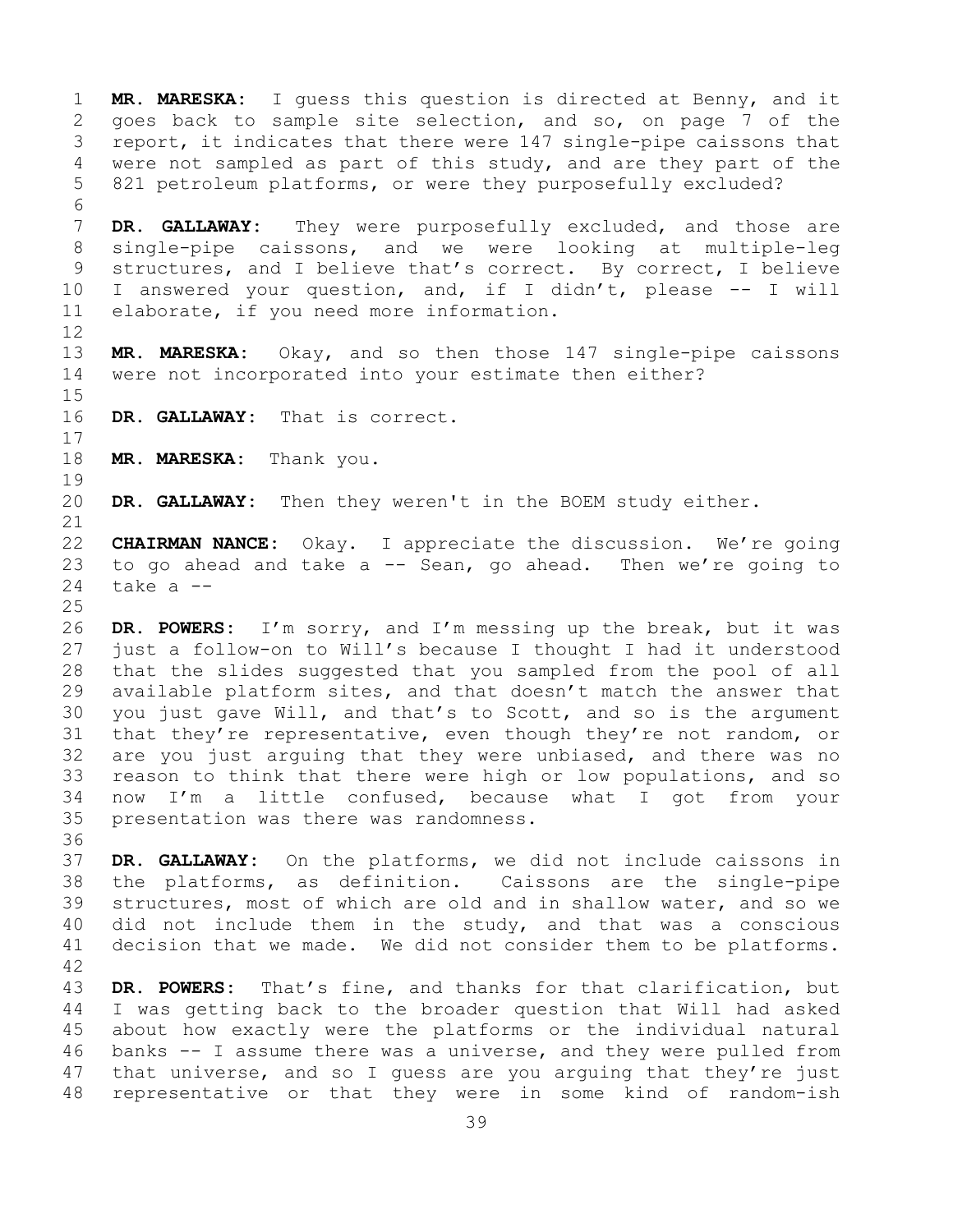1 fashion, and that's more to Scott.  $\frac{2}{3}$ 3 **DR. GALLAWAY:** Are we still discussing caissons, or are we discussing the platforms that we did sample? 5 6 **DR. POWERS:** I am talking about the sampling plan in general and 7 how the platforms -- I understand you didn't do single caissons,<br>8 but how the platforms were chosen. but how the platforms were chosen.  $\frac{9}{10}$ CHAIRMAN NANCE: Scott, to that point, please? 11<br>12 DR. RABORN: The platforms were absolutely chosen in a stratified 13 random manner, and samples are apportioned to each stratum based 14 on the universe of platforms that were there, not including<br>15 caissons, of course, but, again -- So, for platforms, this issue 15 caissons, of course, but, again -- So, for platforms, this issue<br>16 of non-random sampling doesn't apply, and it applies to other 16 of non-random sampling doesn't apply, and it applies to other<br>17 habitat types, as I discussed, and it applies to uncharacterized 17 habitat types, as I discussed, and it applies to uncharacterized<br>18 bottom, which rendered the same densities as the Great Red Snapper 18 bottom, which rendered the same densities as the Great Red Snapper<br>19 Count, and it applies to artificial reefs, but, there again, we're 19 Count, and it applies to artificial reefs, but, there again, we're  $20$  starting to  $$ starting to  $-$ -21<br>22 22 As I said, as long as we specified our model correctly, and we<br>23 condition them correctly, and it doesn't matter, and it doesn't 23 condition them correctly, and it doesn't matter, and it doesn't<br>24 suffer from what would happen if we just went and took a raw 24 suffer from what would happen if we just went and took a raw<br>25 average of those values from non-random samples, which is a problem 25 average of those values from non-random samples, which is a problem<br>26 for a design-based estimate. It's going to give you a biased 26 for a design-based estimate. It's going to give you a biased<br>27 answer, but that's not what we did, and so this question has been answer, but that's not what we did, and so this question has been 28 asked and answered over and over again. 29<br>30 30 **CHAIRMAN NANCE:** Thank you, Scott. Let's go ahead and take a break, and we'll come back at  $-$ -32 33 **DR. KILBORN:** Mr. Chair, can I ask a question about the random sampling again? I'm sorry. 35<br>36 36 **CHAIRMAN NANCE:** Go ahead, Josh. 37 38 **DR. KILBORN:** Can we look at the slide that shows the platform<br>39 sites that were selected versus the entire universe of platforms? 39 sites that were selected versus the entire universe of platforms?<br>40 I am confused about what you mean by stratified in general, 40 I am confused about what you mean by stratified in general,<br>41 because, if you look at the number of black dots in the upper-left 41 because, if you look at the number of black dots in the upper-left<br>42 strata, versus the one directly below it, there appears to be more 42 strata, versus the one directly below it, there appears to be more<br>43 in the upper strata, but there are the same number of red dots in 43 in the upper strata, but there are the same number of red dots in<br>44 both that were selected, and so there doesn't appear to be a both that were selected, and so there doesn't appear to be a 45 proportional allocation based on the proportion of total samples, 46 or proportion of total platforms, available in each strata, and so<br>47 I don't understand what vou mean by the stratified aspect of vour 47 I don't understand what you mean by the stratified aspect of your<br>48 randomness. 48 randomness.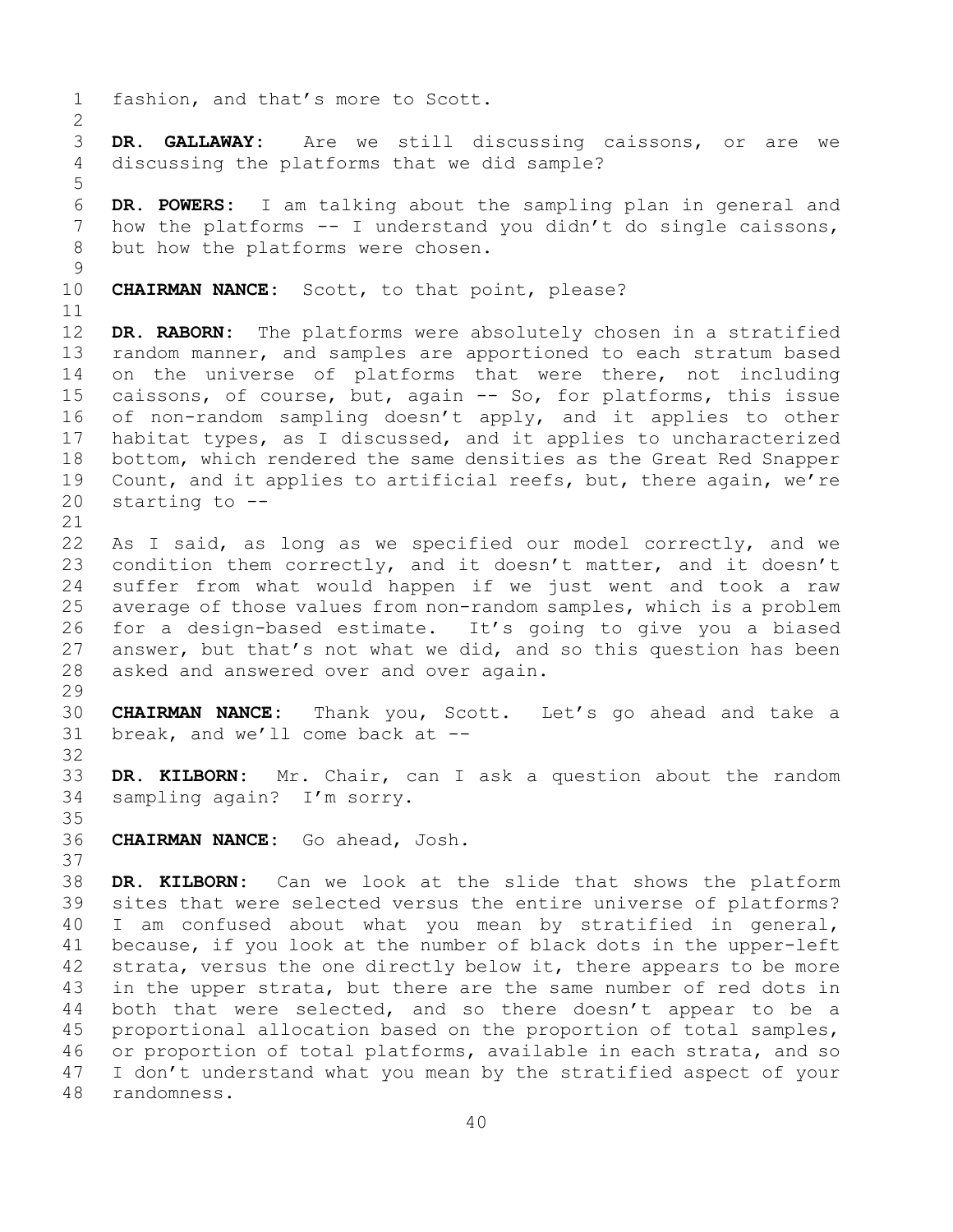$\frac{1}{2}$ 2 I think the question that people are asking about what does random<br>3 mean is did you use a random number generator, or did you throw 3 mean is did you use a random number generator, or did you throw<br>4 darts at a board, or something like that, and so could you please darts at a board, or something like that, and so could you please 5 elaborate on that?

6<br>7 7 **DR. RABORN:** We used a ping-pong table. No, but seriously, yes,<br>8 we did use a random number generator, and the platforms within 8 we did use a random number generator, and the platforms within<br>9 each of those stratum were selected randomly, with a random number 9 each of those stratum were selected randomly, with a random number<br>10 generator. Because of rounding errors, sometimes you get -- You 10 generator. Because of rounding errors, sometimes you get -- You<br>11 should have had four platforms in a stratum, but you only had 11 should have had four platforms in a stratum, but you only had<br>12 three, because you can't sample 3.6 platforms. I don't see the three, because you can't sample 3.6 platforms. I don't see the 13 issue that you're talking about, based on that slide. Now, the 14 depth zones shifted a little between the BOEM study and the 2020<br>15 study, but, in both cases, the platforms were selected at random 15 study, but, in both cases, the platforms were selected at random<br>16 and stratified by region and depth zone. and stratified by region and depth zone.

 $\frac{17}{18}$ 18 **DR. KILBORN:** But how was the number of sites to be chosen in each reqion set? region set?

20<br>21 DR. RABORN: That probably had to do with budgetary constraints.

 $\begin{array}{c} 22 \\ 23 \end{array}$ 23 **DR. KILBORN:** So that's why this is not a stratified random<br>24 sampling, in my opinion. sampling, in my opinion.

 $\frac{25}{26}$ 26 **DR. RABORN:** Okay. Well, then how do you -- I mean, so you're saying that you should have based it on the variance?

28<br>29 29 **DR. KILBORN:** Well, I mean, I would say that you would look at the 30 total number of platforms available and take the proportion that<br>31 are available in each strata and then select, of the total number 31 are available in each strata and then select, of the total number<br>32 of sites vou plan to choose, an equal number of proportional -- An of sites you plan to choose, an equal number of proportional -- An 33 equal proportion of values.

34<br>35 DR. RABORN: But that's what we did.

45

36<br>37 DR. KILBORN: Well, but it doesn't appear -- It doesn't seem to be 38 that way.

39 40 **DR. GALLAWAY:** Each black dot does not necessarily represent a 41 single platform. That can be a field of platforms, and maybe<br>42 vou're familiar with the Buccaneer Gas and Oil Field, where there 42 you're familiar with the Buccaneer Gas and Oil Field, where there<br>43 were thirteen platforms, which would show up as probably two dots 43 were thirteen platforms, which would show up as probably two dots<br>44 on a map like this. on a map like this.

46 **DR. KILBORN:** Okay, and so that makes a difference. I wasn't aware of that. 48

41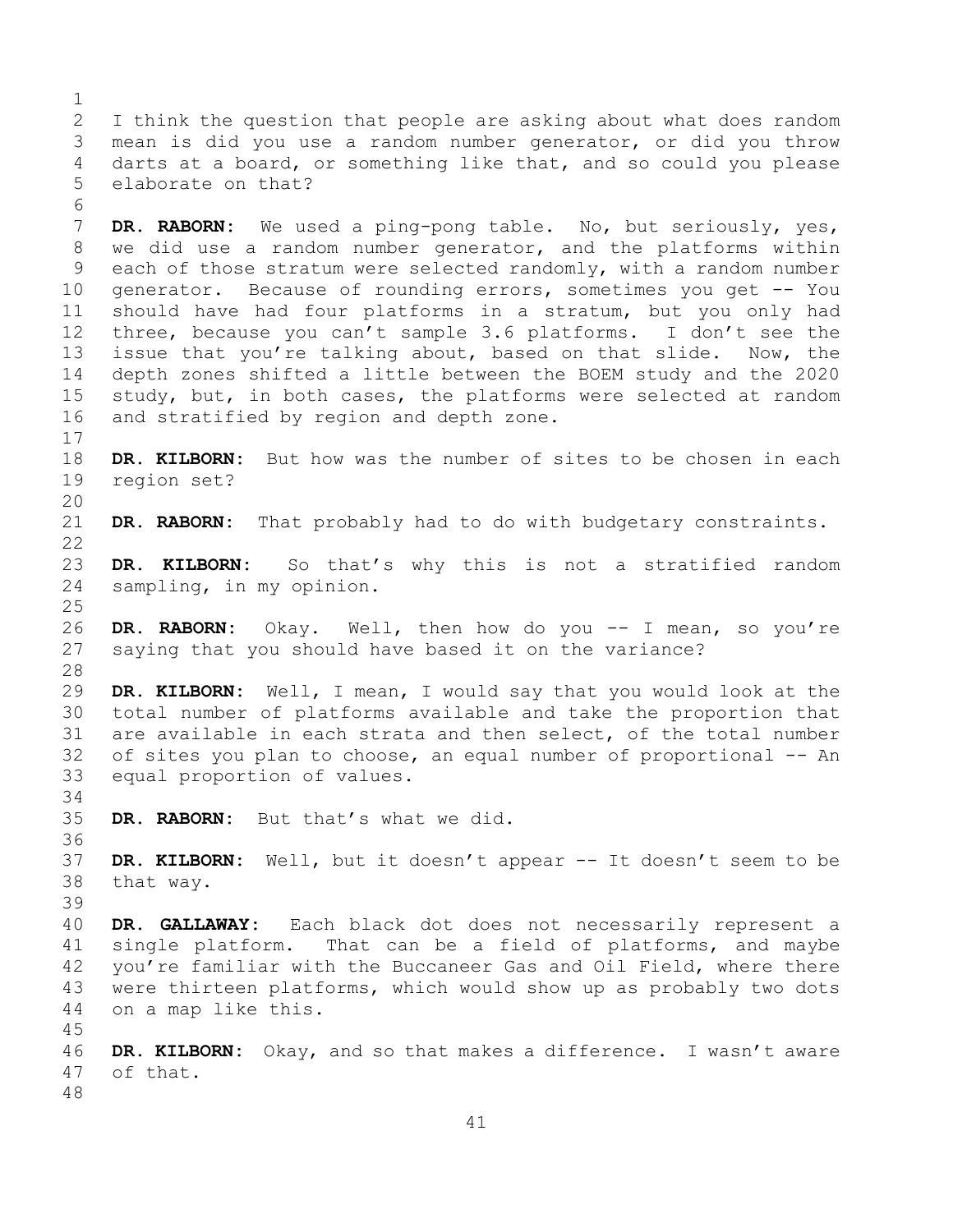1 **DR. GALLAWAY:** I'm sorry that I didn't catch on sooner to what the question was. 3 DR. KILBORN: Okay. Thank you. 5 6 **CHAIRMAN NANCE:** Josh, thanks for that question. Let's go ahead 7 and take a break until five after eleven, and, when we come back,<br>8 we need to move forward on recommendations, as far as using this 8 we need to move forward on recommendations, as far as using this<br>9 study in the future. Thank you. study in the future. Thank you. 10<br>11 (Whereupon, a brief recess was taken.) 12<br>13 CHAIRMAN NANCE: Sorry, gang. We took a longer break than I 14 thought we would, and let's go ahead and gather back up here, and<br>15 then we'll start again. then we'll start again. 16<br>17 17 I wanted to just say, from my perspective, for Scott and Benny,<br>18 the presentation you gave, the reanalysis, I really appreciate 18 the presentation you gave, the reanalysis, I really appreciate<br>19 that, and I think you have done an excellent job today presenting 19 that, and I think you have done an excellent job today presenting<br>20 that, and it was clear and concise, and, while there are still 20 that, and it was clear and concise, and, while there are still<br>21 questions that are coming up, I don't think there's any issue with 21 questions that are coming up, I don't think there's any issue with  $22$  what was presented today and what was done. what was presented today and what was done. 23 DR. RABORN: Thank you, Mr. Chair.  $\frac{25}{26}$ 26 **CHAIRMAN NANCE:** I am certainly not an expert in the model-based,<br>27 and so I'm a little bit unfamiliar with that, over my years, and and so I'm a little bit unfamiliar with that, over my years, and 28 I'm more with the other, but, anyway, I think there is  $-$ - Certainly 29 we understand what was done. we understand what was done. 30<br>31 31 DR. GALLAWAY: You can see why Scott did it as well, and not me.<br>32 I'm in the same boat as you. Thanks. I'm in the same boat as you. Thanks. 33<br>34 34 **CHAIRMAN NANCE:** Okay. Great. Thanks, Benny. Let's go ahead and 35 I think, from my perspective also, is what this does is gives us<br>36 an additional estimate of snapper that are found off of Louisiana, an additional estimate of snapper that are found off of Louisiana, 37 and it's different, and it's not better than or not worse than 38 what the Great Red Snapper Count gives us, but it just gives us a<br>39 different amount of red snapper available in each of these areas 39 different amount of red snapper available in each of these areas<br>40 off of Louisiana. off of Louisiana. 41<br>42 42 I guess, in moving forward, what do we want to do with this data?<br>43 One thing we talked about last time is we do have an analysis by 43 One thing we talked about last time is we do have an analysis by<br>44 the Southeast Fisheries Science Center that's going to be presented the Southeast Fisheries Science Center that's going to be presented 45 to us on Wednesday and Thursday which incorporates the Great Red 46 Snapper Count and gives us OFL and ABC for different scenarios<br>47 with that, and do we want to include -- The Center, last time,

47 with that, and do we want to include -- The Center, last time,<br>48 said that it would be willing to, and able to, put these numbers said that it would be willing to, and able to, put these numbers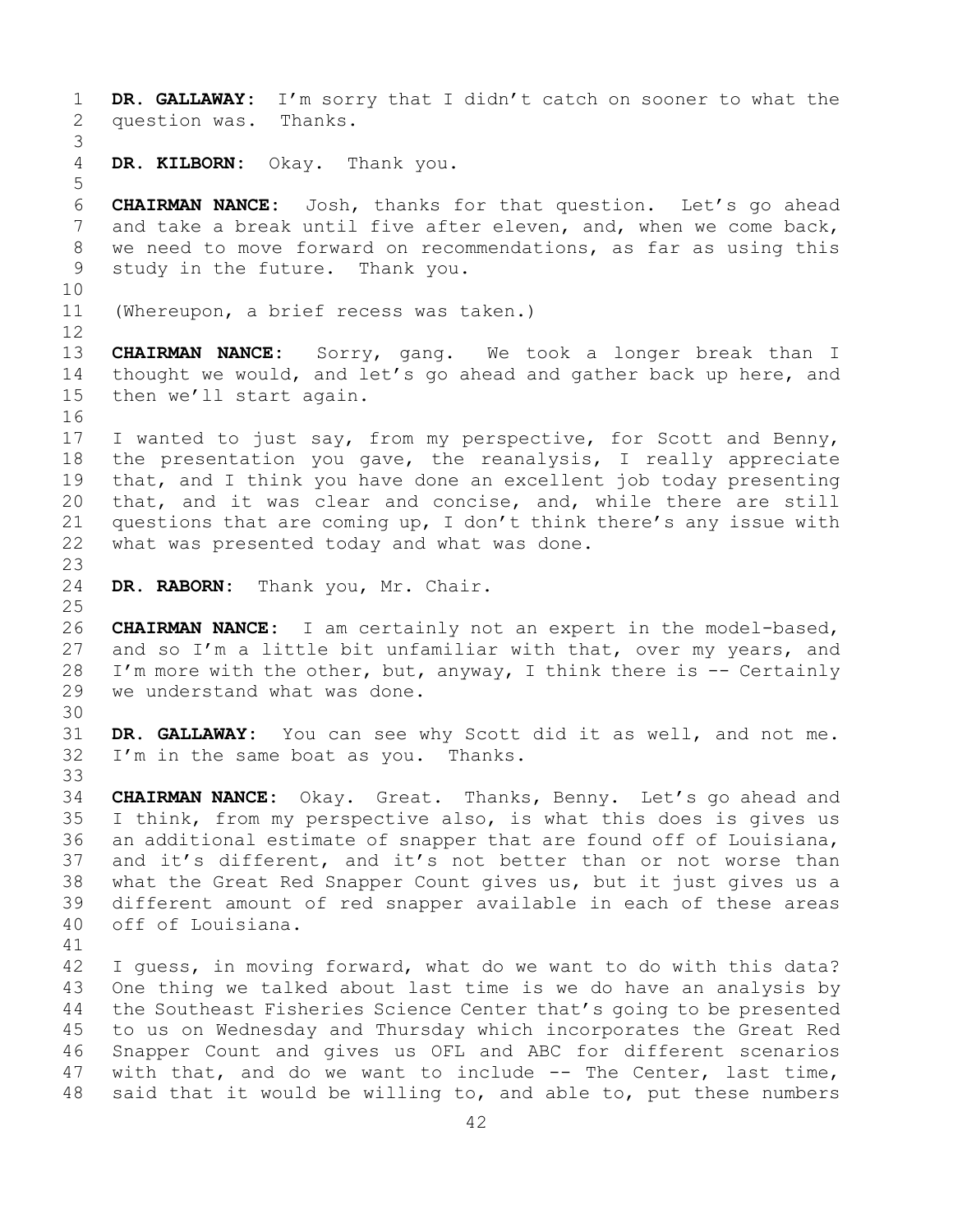1 from this study into that analysis and give us another scenario<br>2 that we can look at on Wednesday and Thursday. that we can look at on Wednesday and Thursday. 3 I am looking for -- I don't want to make a Jim Nance decision here, 5 and I'm looking for direction in do we want to do that, and we 6 need a motion to do that, and we'll do that, but we just need<br>7 consensus, and I would like to hear from the SSC, please. Luiz. consensus, and I would like to hear from the SSC, please. Luiz. 8<br>9 9 DR. BARBIERI: Thank you, Mr. Chairman. I don't disagree with<br>10 that direction there that you gave us, and I think it would be 10 that direction there that you gave us, and I think it would be<br>11 good to have those numbers available for us, and we already have 11 good to have those numbers available for us, and we already have<br>12 the numbers that use the other estimate for Louisiana, and that's the numbers that use the other estimate for Louisiana, and that's 13 part of our briefing book already in there, and so adding this one 14 will give us the option to have that discussion more explicitly on<br>15 Thursdav, and I think that would help us with the decision-making. Thursday, and I think that would help us with the decision-making. 16<br>17 17 I, personally, do not think that we need a motion, and this is<br>18 something that I think that Dr. Crabtree brought this up during 18 something that I think that Dr. Crabtree brought this up during<br>19 his motion at the January meeting, asking the Center whether their 19 his motion at the January meeting, asking the Center whether their<br>20 process, their software or their spreadsheet, whatever they are process, their software or their spreadsheet, whatever they are 21 using to produce those estimates, would be flexible enough to<br>22 incorporate this number after this review, and I believe that they 22 incorporate this number after this review, and I believe that they<br>23 said, yes, that would be the case, and so, in my view, it's just 23 said, yes, that would be the case, and so, in my view, it's just<br>24 a matter of us confirming with the Center that they can plug this 24 a matter of us confirming with the Center that they can plug this<br>25 number in and bring us an estimate as of Thursday. number in and bring us an estimate as of Thursday. 26<br>27 **CHAIRMAN NANCE:** Thank you. Jim. 28<br>29 DR. TOLAN: Thank you, Mr. Chairman. I completely yield to Dr. 30 Barbieri. He just covered everything that I was going to say, and<br>31 I welcome these numbers being incorporated, if the Science Center 31 I welcome these numbers being incorporated, if the Science Center<br>32 could do it that quickly, and I would love to see another option could do it that quickly, and I would love to see another option 33 for OFL and ABC, based on the second set of numbers, and, like you<br>34 were saying, it's not a better set, and it's not a worse set, but 34 were saying, it's not a better set, and it's not a worse set, but<br>35 it's just a more Louisiana-centric set of numbers, and I applaud 35 it's just a more Louisiana-centric set of numbers, and I applaud<br>36 the folks at LGL for the presentation, but I would welcome that, the folks at LGL for the presentation, but I would welcome that, 37 and I really think it can be handled by a consensus, and doesn't 38 really need a motion, but that's just my opinion. Thank you. 39 40 **CHAIRMAN NANCE:** Okay. Thank you. I guess you've heard what I<br>41 have to say, that we would ask the Center to incorporate these new 41 have to say, that we would ask the Center to incorporate these new<br>42 analyses in. Katie. analyses in. Katie. 43 DR. KATIE SIEGFRIED: The thing that I wanted to say here is just 45 what we were anticipating, from the discussion and the sets of 46 runs that Matt would perform, it would be a step-wise version, and<br>47 what he has provided now is the current Great Red Snapper Count

47 what he has provided now is the current Great Red Snapper Count<br>48 and then the full post-stratification. and then the full post-stratification.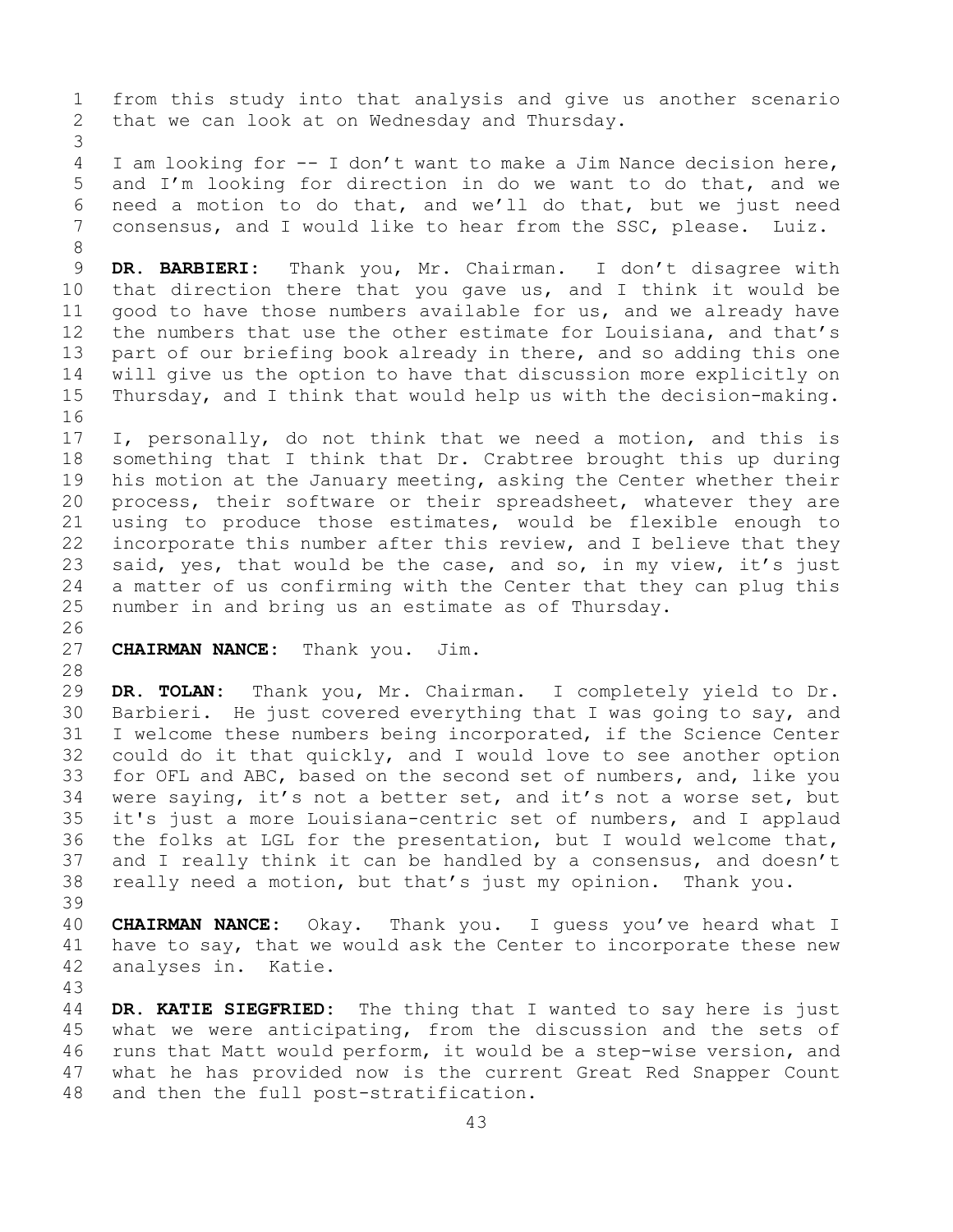$\frac{1}{2}$ 2 What we were waiting to hear is whether the SSC thought the LGL<br>3 numbers should be substituted for the Louisiana numbers in the 3 numbers should be substituted for the Louisiana numbers in the<br>4 runs, and so, if you could follow me on this, and, if you just runs, and so, if you could follow me on this, and, if you just 5 want a separate, but parallel, set of runs, we're going to end up 6 with a very large number of runs for Matt to do, if there's not a<br>7 decision about whether LGL is supposed to replace the Louisiana 7 decision about whether LGL is supposed to replace the Louisiana<br>8 values from the Great Red Snapper Count. values from the Great Red Snapper Count.

 $\begin{array}{c} 9 \\ 10 \end{array}$ 10 It just adds an extra parallel set of everything that's going to<br>11 be running, if that decision isn't made, basically now, and it's 11 be running, if that decision isn't made, basically now, and it's<br>12 not a different methodology, and it's not -- Like there's not going not a different methodology, and it's not -- Like there's not going 13 to be some new version of the model that we're going to run with 14 LGL numbers, but everybody can probably infer the scale that we'll<br>15 achieve. If the numbers go down, the ABC and OFL advice will go 15 achieve. If the numbers go down, the ABC and OFL advice will go<br>16 down, and so it's not some sort of model-based approach that we 16 down, and so it's not some sort of model-based approach that we<br>17 need to verify, and so it would be great if we could not overwork 17 need to verify, and so it would be great if we could not overwork<br>18 Matt on Wednesday and Thursday. Matt on Wednesday and Thursday.

 $\begin{array}{c} 19 \\ 20 \end{array}$ 20 **CHAIRMAN NANCE:** What I am suggesting is that we replace the Great<br>21 Red Snapper Count numbers in Louisiana with the LGL numbers from 21 Red Snapper Count numbers in Louisiana with the LGL numbers from<br>22 Louisiana, and that would be a separate run that we would do, and 22 Louisiana, and that would be a separate run that we would do, and<br>23 the OFL and ABC presented to us on Wednesday and Thursday with 23 the OFL and ABC presented to us on Wednesday and Thursday with<br>24 those analyses, and so it would just be an extra run. Ryan. those analyses, and so it would just be an extra run. Ryan.

 $\frac{25}{26}$ 26 **MR. RINDONE:** Thanks, Mr. Chair. I am just thinking about what After lunch today, we're supposed to have a 28 discussion about the post-stratification analysis, and so I wonder<br>29 if the SSC was willing to make a decision about whether or not to if the SSC was willing to make a decision about whether or not to 30 apply that post-stratification, if that could be a binary decision,<br>31 and, again, that would be up to you quys. and, again, that would be up to you guys. 32

33 Then that would remove a set of runs that would be necessary, and<br>34 so, right now, you have post-stratified and not post-stratified, 34 so, right now, you have post-stratified and not post-stratified,<br>35 and, if we add in the LGL component, we go from two sets to four 35 and, if we add in the LGL component, we go from two sets to four<br>36 sets, because you have LGL post-stratified and LGL not postsets, because you have LGL post-stratified and LGL not post-37 stratified, compared to GRSC post-stratified and not post-38 stratified, and so, if you decide whether or not you want to use<br>39 this post-stratification analysis, then you can eliminate the non-39 this post-stratification analysis, then you can eliminate the non-<br>40 post-stratified set, if that's what you wanted to do. If you 40 post-stratified set, if that's what you wanted to do.<br>41 decided that you didn't want to use the post-stratificatio 41 decided that you didn't want to use the post-stratification, then<br>42 you have the other one, and so you get back down to Matt only 42 you have the other one, and so you get back down to Matt only<br>43 having to do two sets of work instead of what is now being looked 43 having to do two sets of work instead of what is now being looked<br>44 at as four sets of work, and does that make sense? at as four sets of work, and does that make sense? 45

46 Katie, I don't know about timing on this, but is this a decision<br>47 that could be withheld, perhaps, until after -- Like as far as 47 that could be withheld, perhaps, until after  $-$ - Like as far as  $48$  like which runs to do, and is that a decision that could be withheld like which runs to do, and is that a decision that could be withheld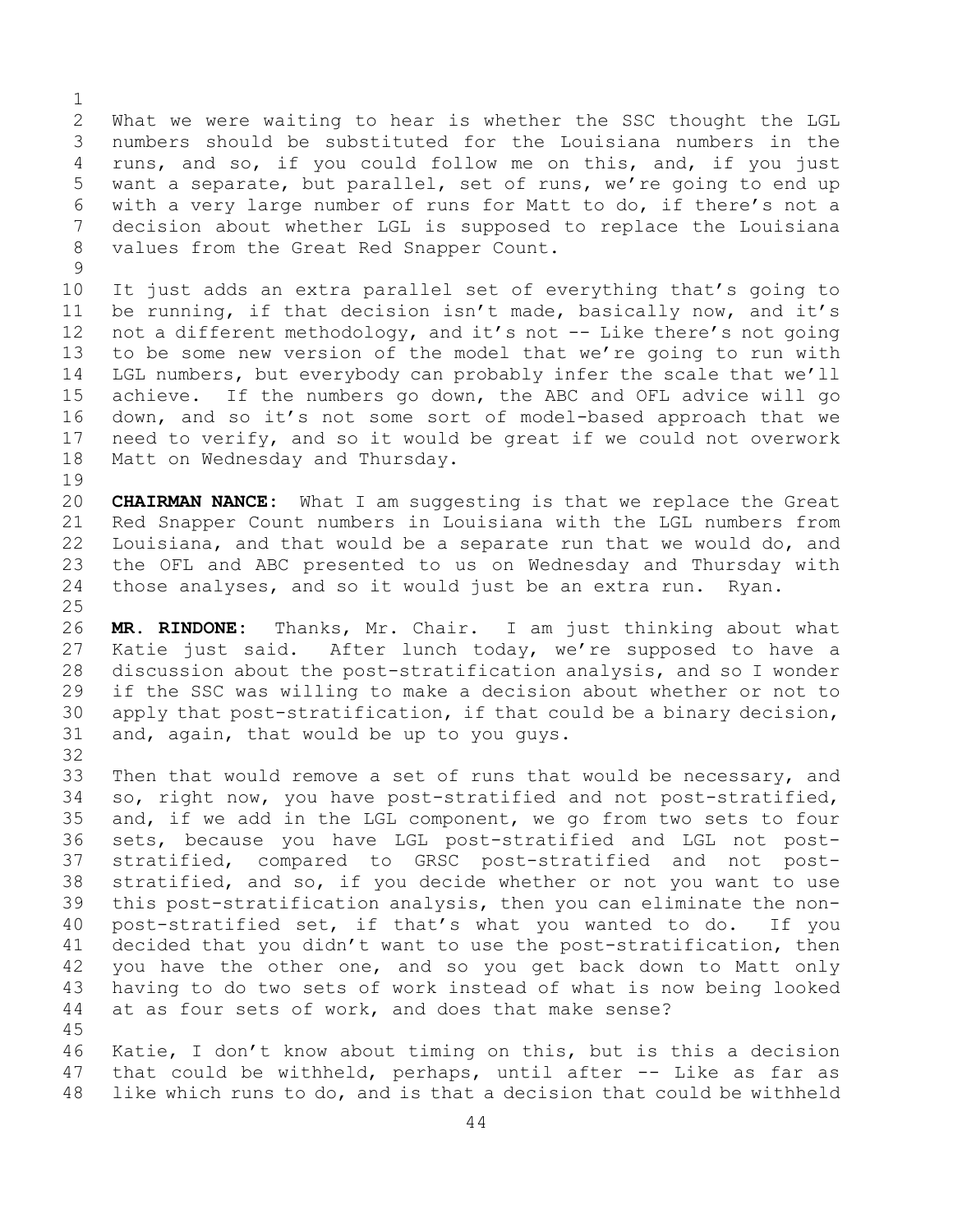1 until after we review that post-stratification analysis after 2 lunch.

3 CHAIRMAN NANCE: Go ahead, Katie.

6 **DR. SIEGFRIED:** Absolutely, Ryan, and I think that's actually 7 preferable, and it's even more complicated than the way that you<br>8 described, in that there are assumptions by state that need to be 8 described, in that there are assumptions by state that need to be<br>9 discussed, and we've actually had some discussion with some state 9 discussed, and we've actually had some discussion with some state<br>10 folks about whether the assumptions in that post-stratification 10 folks about whether the assumptions in that post-stratification<br>11 are okay for each state, and so it could be something like Texas 11 are okay for each state, and so it could be something like Texas<br>12 and Florida post-stratification, but not the other states post-12 and Florida post-stratification, but not the other states post-<br>13 stratification, and, granted, Louisiana would be pulled out if it stratification, and, granted, Louisiana would be pulled out if it 14 was LGL, but it becomes a lot more complicated, and so I'm trying<br>15 to eliminate that extra set of runs, Rvan, that vou're talking 15 to eliminate that extra set of runs, Ryan, that you're talking<br>16 about, and it would probably make sense to maybe draw up a 16 about, and it would probably make sense to maybe draw up a<br>17 spreadsheet of the potential runs after the post-stratification 17 spreadsheet of the potential runs after the post-stratification<br>18 discussion. discussion.

19<br>20 20 **MR. RINDONE:** Okay, and so I have budgeted it looks like about 21 two-hours-and-forty-five minutes for that post-stratification<br>22 discussion, and, Mr. Chair, we're supposed to have us a lunchbreak 22 discussion, and, Mr. Chair, we're supposed to have us a lunchbreak<br>23 at noon, and so I think I would -- Just for the sake of pace and 23 at noon, and so I think I would -- Just for the sake of pace and<br>24 discussion and everything, I think it's probably not a good idea 24 discussion and everything, I think it's probably not a good idea<br>25 to try to start that now and then bisect it with lunch and then 25 to try to start that now and then bisect it with lunch and then<br>26 try to continue after lunch, and so it's your pleasure insofar as 26 try to continue after lunch, and so it's your pleasure insofar as<br>27 what to do about that. I definitely don't want to get a picture 27 what to do about that. I definitely don't want to get a picture<br>28 of Matt with Band-Aids on the tips of his fingers, and so the best 28 of Matt with Band-Aids on the tips of his fingers, and so the best<br>29 way to move forward with that is at your pleasure. way to move forward with that is at your pleasure.

30<br>31 31 **CHAIRMAN NANCE:** I guess, before we move on though, I want to ask 32 the SSC if there is any issue, from any member of the SSC, with<br>33 utilizing the LGL data in an analysis that would be presented to 33 utilizing the LGL data in an analysis that would be presented to<br>34 us on Wednesday and Thursday, just to give us a different scenario, 34 us on Wednesday and Thursday, just to give us a different scenario,<br>35 if you will? if you will?

36<br>37

5

37 Hearing none, we will utilize -- We will have the Center, and we'll<br>38 qive the Center, after we do the post-stratification analysis, to 38 give the Center, after we do the post-stratification analysis, to<br>39 come up with the different scenarios that we would like to see, 39 come up with the different scenarios that we would like to see,<br>40 but, as far as from the SSC then, we're going to use the data from 40 but, as far as from the SSC then, we're going to use the data from<br>41 Louisiana, from the Great Red Snapper Count, and we'll utilize 41 Louisiana, from the Great Red Snapper Count, and we'll utilize<br>42 that in one of the scenarios, and we will also use the LGL data to 42 that in one of the scenarios, and we will also use the LGL data to<br>43 replace the red snapper data from the Great Red Snapper Count, and 43 replace the red snapper data from the Great Red Snapper Count, and<br>44 we'll use that Louisiana data in also some of the analyses. we'll use that Louisiana data in also some of the analyses.

45

46 We'll go ahead and end that discussion now, and, to take us to<br>47 lunch, Rvan, let's go ahead and, if we can, we can do -- Let's do 47 lunch, Ryan, let's go ahead and, if we can, we can do -- Let's do<br>48 those terms of reference for SEDAR 64 and SEDAR 85. We will do those terms of reference for SEDAR 64 and SEDAR 85. We will do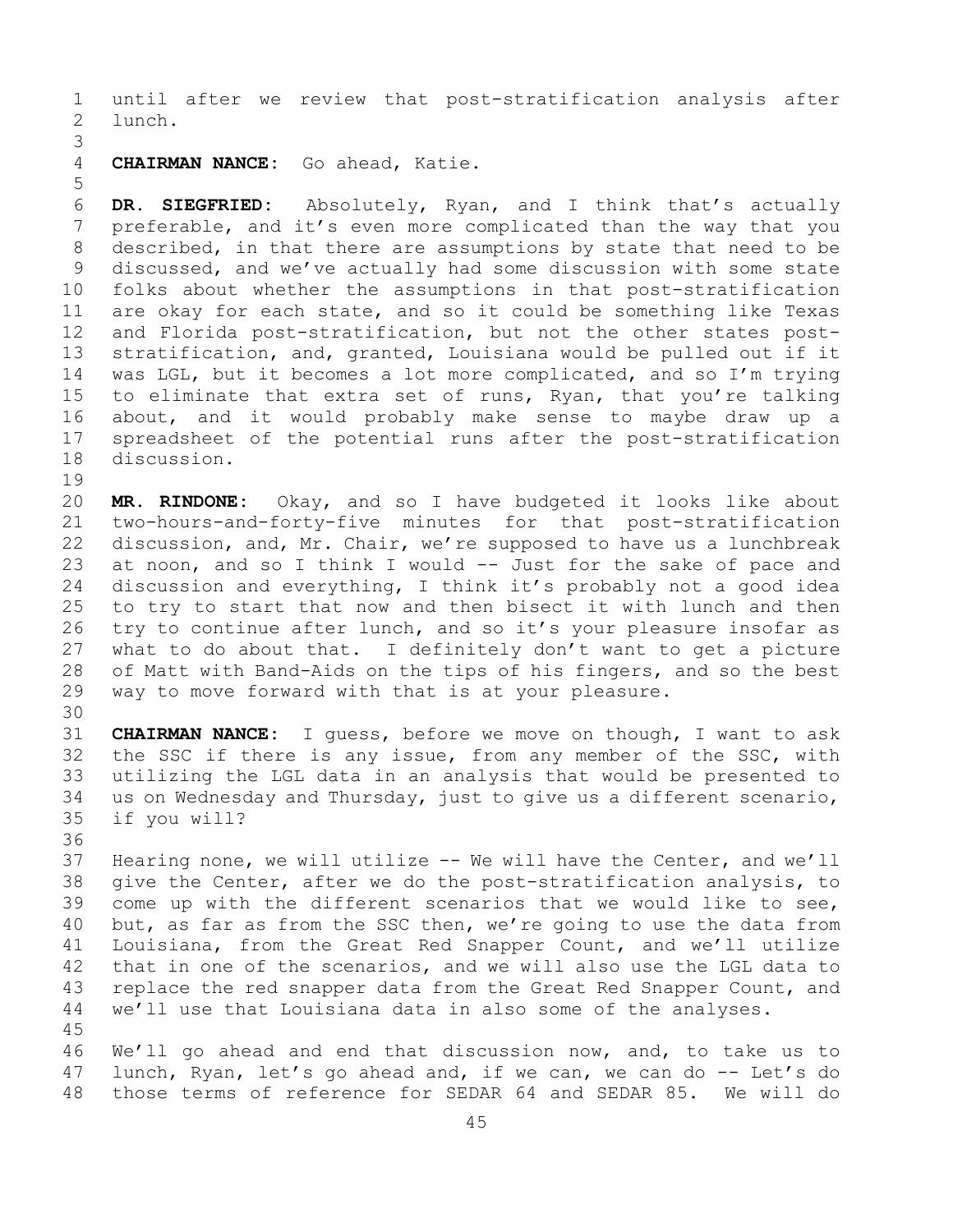1 those now, and that will take us to lunch, 12:00, and then we'll<br>2 have Katie's presentation right after lunch. Katie, is that okay? have Katie's presentation right after lunch. Katie, is that okay? 3 DR. SIEGFRIED: Yes, that works for me. Thank you. 5 6 **CHAIRMAN NANCE:** Thank you. 7 8 **REVIEW: TERMS OF REFERENCE FOR SEDAR 64: SOUTHEASTERN U.S.** 9 **YELLOWTAIL SNAPPER OPERATIONAL ASSESSMENT** 10<br>11 11 **MR. RINDONE:** All right, and so we have terms of reference for an 12 update run for SEDAR 64, which looked at southeastern U.S.<br>13 vellowtail snapper through 2017, and the stock assessment found vellowtail snapper through 2017, and the stock assessment found 14 that the stock was healthy and not overfished or undergoing<br>15 overfishing, and it incorporated recreational catch and effort 15 overfishing, and it incorporated recreational catch and effort<br>16 from MRIP-FES. from MRIP-FES.  $\begin{array}{c} 17 \\ 18 \end{array}$ 18 At its December 2021 meeting, the South Atlantic Council had<br>19 discussed the age of the projections, acknowledging that the 19 discussed the age of the projections, acknowledging that the<br>20 proposed catch limits would likely not take effect until 2023, at 20 proposed catch limits would likely not take effect until 2023, at<br>21 which point the projections were going to be six years old, and 21 which point the projections were going to be six years old, and<br>22 neither this SSC nor the South Atlantic's SSC recommends using 22 neither this SSC nor the South Atlantic's SSC recommends using<br>23 projections beyond five years, due to the uncertainty at that point 23 projections beyond five years, due to the uncertainty at that point<br>24 and beyond. and beyond.  $\frac{25}{26}$ 26 Considerate of this, the South Atlantic Council requested that FWC<br>27 update the yellowtail assessment with data through 2020, and the 27 update the yellowtail assessment with data through 2020, and the<br>28 Gulf Council mirrored this motion at its January 2022 meeting, and 28 Gulf Council mirrored this motion at its January 2022 meeting, and<br>29 so we have these terms of reference for you quys to look at, and 29 so we have these terms of reference for you guys to look at, and<br>30 Luiz and his crew will be cited to take this on, once we get these 30 Luiz and his crew will be cited to take this on, once we get these<br>31 approved, and, clerically, what will happen is the Gulf Council 31 approved, and, clerically, what will happen is the Gulf Council<br>32 will send a letter acknowledging the need, et cetera, and the South will send a letter acknowledging the need, et cetera, and the South 33 Atlantic will send an extremely similar letter, to which the terms<br>34 of reference will be appended, since their approval process will 34 of reference will be appended, since their approval process will<br>35 happen on Friday, and our meeting will end on Thursday. happen on Friday, and our meeting will end on Thursday. 36<br>37 37 Up on the screen now, you have the latest, greatest, most-recent<br>38 version of the terms of reference, and this would update the model 38 version of the terms of reference, and this would update the model<br>39 using data -- To include data from 2018 through 2022, and it would 39 using data -- To include data from 2018 through 2022, and it would<br>40 also evaluate a couple of potential issues, and so the 2017 40 also evaluate a couple of potential issues, and so the 2017<br>41 recreational data for MRIP, especially for the Gulf, are several 41 recreational data for MRIP, especially for the Gulf, are several<br>42 times higher than that for the surrounding years. The recreational 42 times higher than that for the surrounding years. The recreational<br>43 landings for 2017 are several times higher than for the surrounding 43 landings for 2017 are several times higher than for the surrounding<br>44 vears, and so, to the degree to which it's possible, the analysts years, and so, to the degree to which it's possible, the analysts 45 will take a look at that and see if there's anything that sticks<br>46 out. out. 47 Gratefully, the Southeast Regional Office has already done a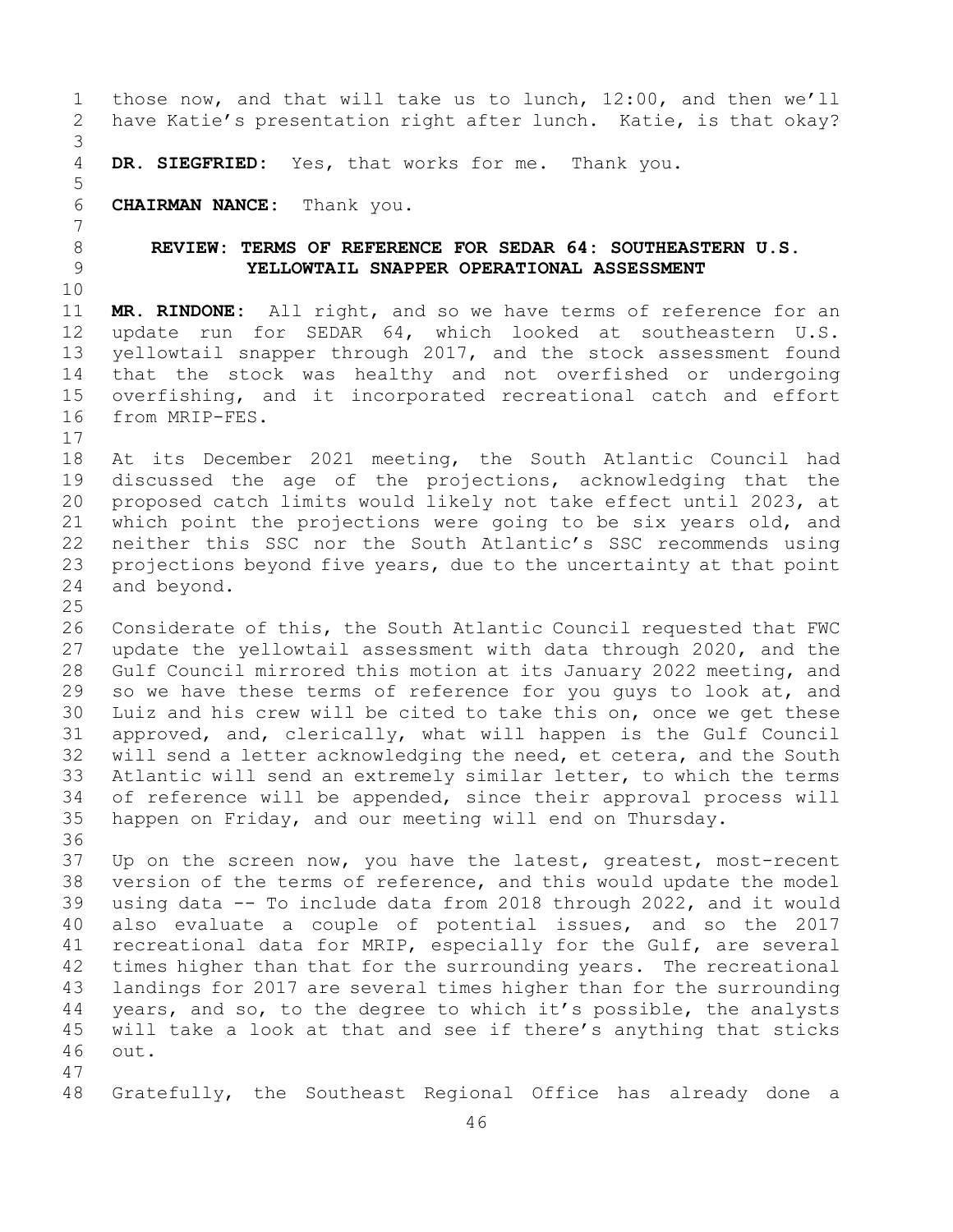1 preliminary analysis of the APAIS intercepts, which has been<br>2 provided, and so any assistance that needs to be done, like with 2 provided, and so any assistance that needs to be done, like with<br>3 webinars or calls or anything, Luiz, just tell your team that, 3 webinars or calls or anything, Luiz, just tell your team that,<br>4 whatever needs to be done, we'll work it out. whatever needs to be done, we'll work it out. 5 6 Also, the South Atlantic has added to evaluate the potential issues<br>7 with the 2020 MRIP recreational landings data, due to the COVID-7 with the 2020 MRIP recreational landings data, due to the COVID-<br>8 19 pandemic, and this is just to the extent to which any 8 19 pandemic, and this is just to the extent to which any<br>9 peculiarities with that year's data can be interpreted. peculiarities with that year's data can be interpreted. 10<br>11 11 After that, we'll scroll on down, and so we have our standard<br>12 evaluation of status determination criteria, and these are based 12 evaluation of status determination criteria, and these are based<br>13 on the South Atlantic's SDC for vellowtail snapper, since the on the South Atlantic's SDC for yellowtail snapper, since the 14 majority of the stock occurs within their jurisdiction, and then,<br>15 insofar as the projections are concerned, they're being asked for 15 insofar as the projections are concerned, they're being asked for<br>16 in pounds whole weight annually for five years, using the constant 16 in pounds whole weight annually for five years, using the constant<br>17 fishing mortality and under constant catch scenarios for both three 17 fishing mortality and under constant catch scenarios for both three<br>18 and five years and at an equilibrium yield, once estimated. It 18 and five years and at an equilibrium yield, once estimated. It<br>19 looks like vou have a hand from Jason. looks like you have a hand from Jason. 20<br>21 CHAIRMAN NANCE: Jason, please.  $\begin{array}{c} 22 \\ 23 \end{array}$ 23 **MR. ADRIANCE:** Ryan, can you remind me of the timeline, and I guess<br>24 it would be of the data workshop, and I am just curious why it's 24 it would be of the data workshop, and I am just curious why it's<br>25 2020 landings instead of 2021, and I assume that's a timing issue? 2020 landings instead of 2021, and I assume that's a timing issue? 26<br>27 MR. RINDONE: Yes, it's a timing issue, and there is not actually 28 going to be a data workshop for this, and this is going to be done<br>29 almost completely in-house by FWC, and, if there is somebody that 29 almost completely in-house by FWC, and, if there is somebody that<br>30 they need to reach out to, they will document whatever 30 they need to reach out to, they will document whatever<br>31 communications occur in the stock assessment report, so it's all 31 communications occur in the stock assessment report, so it's all<br>32 part of the record, but this will be run similar to how update 32 part of the record, but this will be run similar to how update<br>33 assessments used to be done under SEDAR, where it's just done by 33 assessments used to be done under SEDAR, where it's just done by<br>34 the analytical body, and so the goal is to have this processed in 34 the analytical body, and so the goal is to have this processed in<br>35 as timely a fashion as possible. as timely a fashion as possible.

36<br>37 That said, 2020 data, at this point, should be finalized, and so 38 use of 2021 data would imply the use of preliminary data that may<br>39 not be exactly the same, once they're finalized, and so that's why 39 not be exactly the same, once they're finalized, and so that's why<br>40 we're just going through 2020, and go ahead, Luiz. we're just going through 2020, and go ahead, Luiz.

41<br>42 42 **DR. BARBIERI:** Thank you, Ryan, and, Jason, to that point, just to 43 add a little bit to what Ryan just brought up, there's also the<br>44 issue that we had to, remember, basically cancel the data workshop issue that we had to, remember, basically cancel the data workshop 45 for mutton snapper and basically disrupt the timeline for 46 completion of that assessment, because we had to redirect resources<br>47 that yellowtail addressed, and so we're trying to get this done as 47 that yellowtail addressed, and so we're trying to get this done as<br>48 soon as possible, to not cause a major delay on mutton snapper and soon as possible, to not cause a major delay on mutton snapper and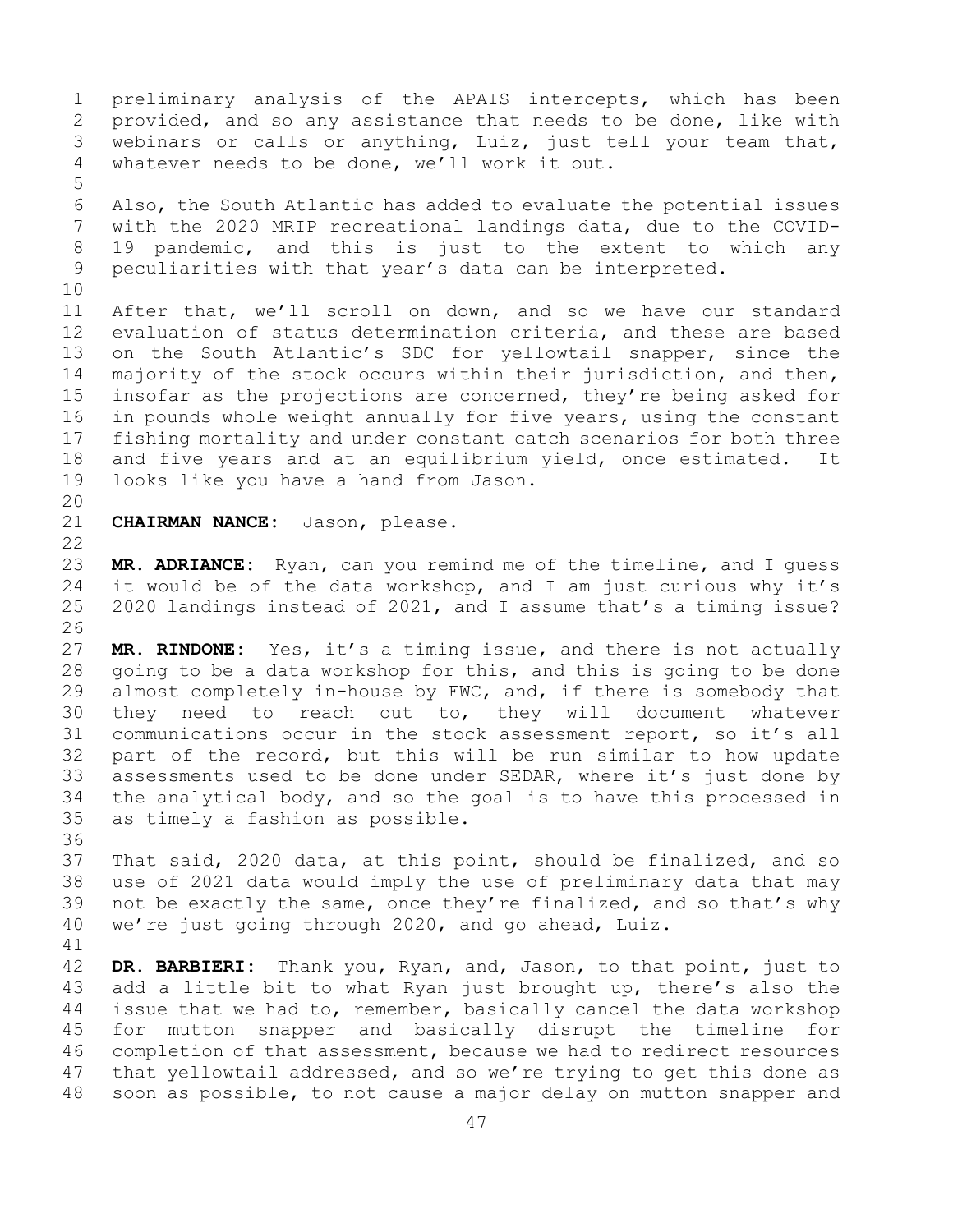1 not have this have a trickle-down effect, an impact, on the timing<br>2 for hogfish as well, which is next in line. The idea is to expedite 2 for hogfish as well, which is next in line. The idea is to expedite<br>3 and do this as soon as possible, before the 2021 data are 3 and do this as soon as possible, before the 2021 data are<br>4 finalized. finalized. 5 6 **CHAIRMAN NANCE:** Doug Gregory, please. 7 8 **MR. GREGORY:** Thank you, Mr. Chair. I am not sure if I remember<br>9 this correctly, but, looking at the OY line, under Item Number 2, 9 this correctly, but, looking at the OY line, under Item Number 2,<br>10 I think the two councils have different P\* analyses, and, if so, 10 I think the two councils have different  $P^*$  analyses, and, if so, 11 shouldn't this specify that the South Atlantic Council  $P^*$  analysis 11 shouldn't this specify that the South Atlantic Council  $P^*$  analysis<br>12 be followed, or something like that, or -- I'm not sure where to be followed, or something like that, or  $-$ - I'm not sure where to 13 go with this, but I just remember some discussion at the last 14 review workshop.  $15$ <br> $16$ 16 **MR. RINDONE:** Doug, we can say based on the SAFMC P\* analysis 17 there, just for specificity. there, just for specificity. 18<br>19 MR. GREGORY: Thank you. 20<br>21 21 **CHAIRMAN NANCE:** Thanks for bringing that up, Doug. Any other<br>22 comments or changes or questions? Okay, Ryan. comments or changes or questions? Okay, Ryan. 23 24 **MR. RINDONE:** All right. We'll add that small edit there and 25 polish this thing up and send it back to the South Atlantic Council<br>26 for their Executive Committee to approve prior to the end of their 26 for their Executive Committee to approve prior to the end of their<br>27 meeting, which is also going on this week, and we will get those meeting, which is also going on this week, and we will get those 28 letters out to the FWC and make sure to throw in there that Luiz<br>29 is singularly responsible for doing all of this. is singularly responsible for doing all of this. 30<br>31 31 **CHAIRMAN NANCE:** Okay. Thank you. Let's go ahead and do SEDAR 85, Gulf of Mexico Yellowedge Grouper Operational Assessment. 33<br>34 34 **REVIEW: TERMS OF REFERENCE FOR SEDAR 85: GULF OF MEXICO**  35 **YELLOWEDGE GROUPER OPERATIONAL ASSESSMENT** 36<br>37 MR. RINDONE: All right. The last time we assessed yellowedge 38 grouper, it was finished up in February of 2011, using data through<br>39 2009, and it found that the stock, at the time, was not overfished 39 2009, and it found that the stock, at the time, was not overfished<br>40 or undergoing overfishing, and clearly this one has got some dust 40 or undergoing overfishing, and clearly this one has got some dust<br>41 on it, and so the council has been talking about trving to get 41 on it, and so the council has been talking about trying to get<br>42 vellowedge grouper updated for quite some time, since back when 42 yellowedge grouper updated for quite some time, since back when<br>43 Mr. Gregory was the Executive Director and Dr. Crabtree was still 43 Mr. Gregory was the Executive Director and Dr. Crabtree was still<br>44 the Regional Administrator, and so this has been a long time the Regional Administrator, and so this has been a long time 45 coming, and I think Roy just sprouted another gray hair over that. 46<br>47 47 This one is just overdue to be reassessed, and it's an important<br>48 commercial fishery, and it has an emerging recreational component, commercial fishery, and it has an emerging recreational component,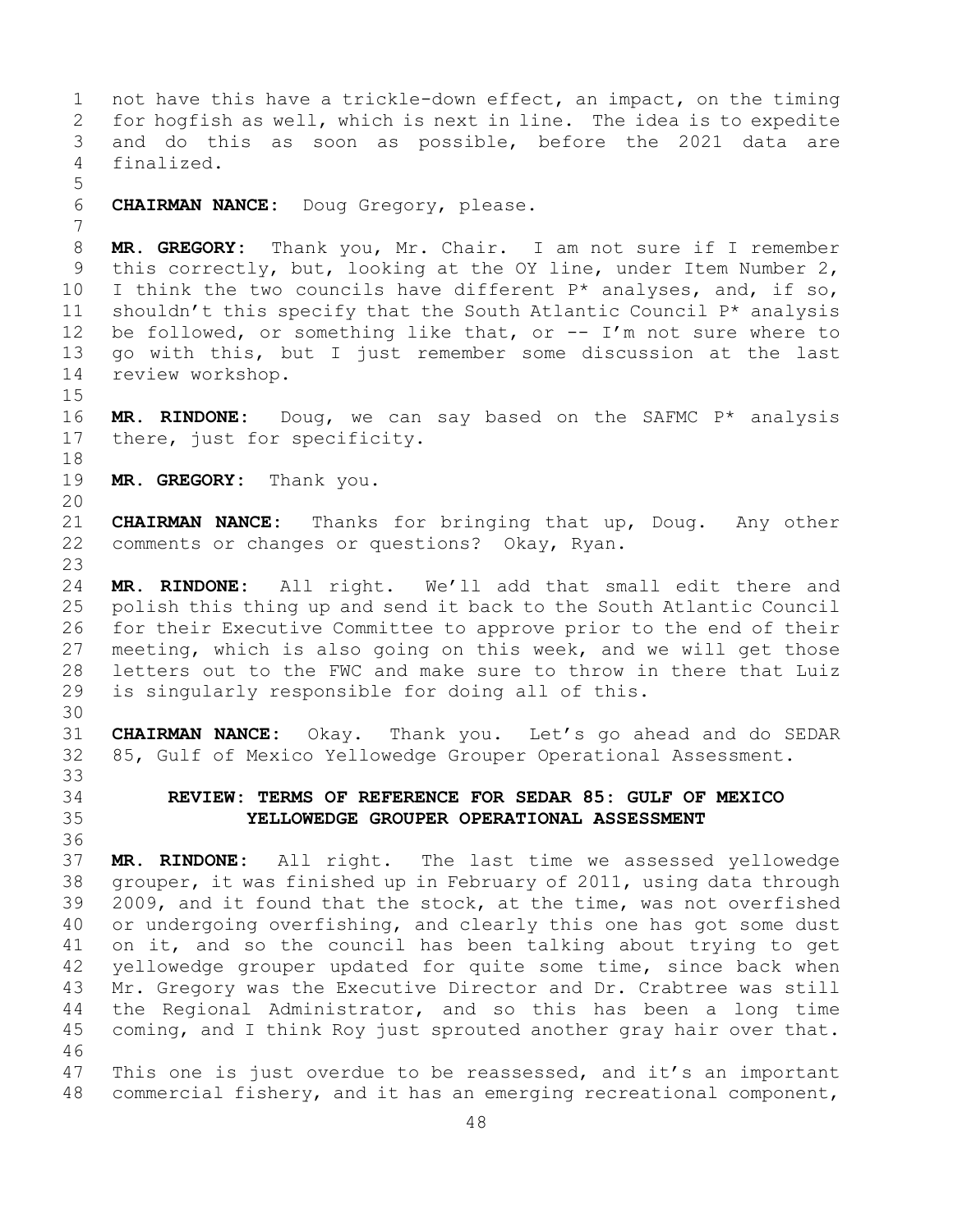1 as recreational vessels are developed with an increased capability<br>2 for fishing further offshore and with better bottom-sounding 2 for fishing further offshore and with better bottom-sounding<br>3 technology and better fishing tactics, and so more of the stock is 3 technology and better fishing tactics, and so more of the stock is<br>4 becoming accessible to the recreational fishing as well, and so becoming accessible to the recreational fishing as well, and so 5 it's time that we took another look at this.

6<br>7 7 **DR. CRABTREE:** When we got the assessment last time around, did we<br>8 actually derive a catch level from that assessment, because my 8 actually derive a catch level from that assessment, because my<br>9 memory was that it was really uncertain, and I can't remember if 9 memory was that it was really uncertain, and I can't remember if<br>10 we actually got an ABC out of the assessment or not. we actually got an ABC out of the assessment or not.

11<br>12 MR. RINDONE: So the yellowedge grouper is included in the 13 deepwater grouper stock complex, and so it's folded in as part of 14 that. I would have to go back and review precisely how that was<br>15 done, and, if you give me a second, I can pull up the SSC's review. done, and, if you give me a second, I can pull up the SSC's review.

16<br>17 17 **DR. CRABTREE:** That's okay, and my memory is that it wasn't based<br>18 on the assessment, but I could be wrong. on the assessment, but I could be wrong.

 $\begin{array}{c} 19 \\ 20 \end{array}$ 20 **CHAIRMAN NANCE:** Carrie.

21<br>22 22 **EXECUTIVE DIRECTOR CARRIE SIMMONS:** Thank you, Mr. Chair, and I<br>23 just had a question about Number 3, and I quess Ryan is going to 23 just had a question about Number 3, and I guess Ryan is going to<br>24 qet to that, and I jumped ahead while he was looking up something 24 get to that, and I jumped ahead while he was looking up something<br>25 else, but, on the red tide and the impacts of red tide for 25 else, but, on the red tide and the impacts of red tide for<br>26 vellowedge grouper, do we have information that vellowedge grouper 26 yellowedge grouper, do we have information that yellowedge grouper<br>27 are in fact impacted, juveniles I assume, by red tide, because are in fact impacted, juveniles I assume, by red tide, because 28 those are  $-$ - Those guys are pretty deep, and I'm not even sure we 29 know where the juveniles are. know where the juveniles are.

30<br>31 31 **MR. RINDONE:** With the consideration for red tide, it's to the extent possible, and so there may not be any data to evaluate the 33 effect of red tide on yellowedge grouper. If we treat it similarly<br>34 as we did scamp, there really isn't a measurable effect on scamp 34 as we did scamp, there really isn't a measurable effect on scamp<br>35 for red tide, and scamp were also a deeper-water grouper species, 35 for red tide, and scamp were also a deeper-water grouper species,<br>36 and so it is entirely plausible that there is a negligible effect, 36 and so it is entirely plausible that there is a negligible effect,<br>37 or an undetectable effect, here, in which case it would simply be or an undetectable effect, here, in which case it would simply be 38 noted as such, that there was no scientific literature, or pending<br>39 survey data, that suggests an effect, and then that term of 39 survey data, that suggests an effect, and then that term of<br>40 reference would be able to be considered satisfied. Not being 40 reference would be able to be considered satisfied. Not being<br>41 able to find an answer is an answer within itself, and does that 41 able to find an answer is an answer within itself, and does that 42 clear that up? clear that up?

43

**EXECUTIVE DIRECTOR SIMMONS:** Yes, and so it's not a heavy lift, 45 but it's just confirming that there isn't any impacts, to make 46 sure that that's not available in the literature or anything, and<br>47 so it's not a heavy lift for the Science Center, I quess is what 47 so it's not a heavy lift for the Science Center, I guess is what  $48$  I'm asking. I'm asking.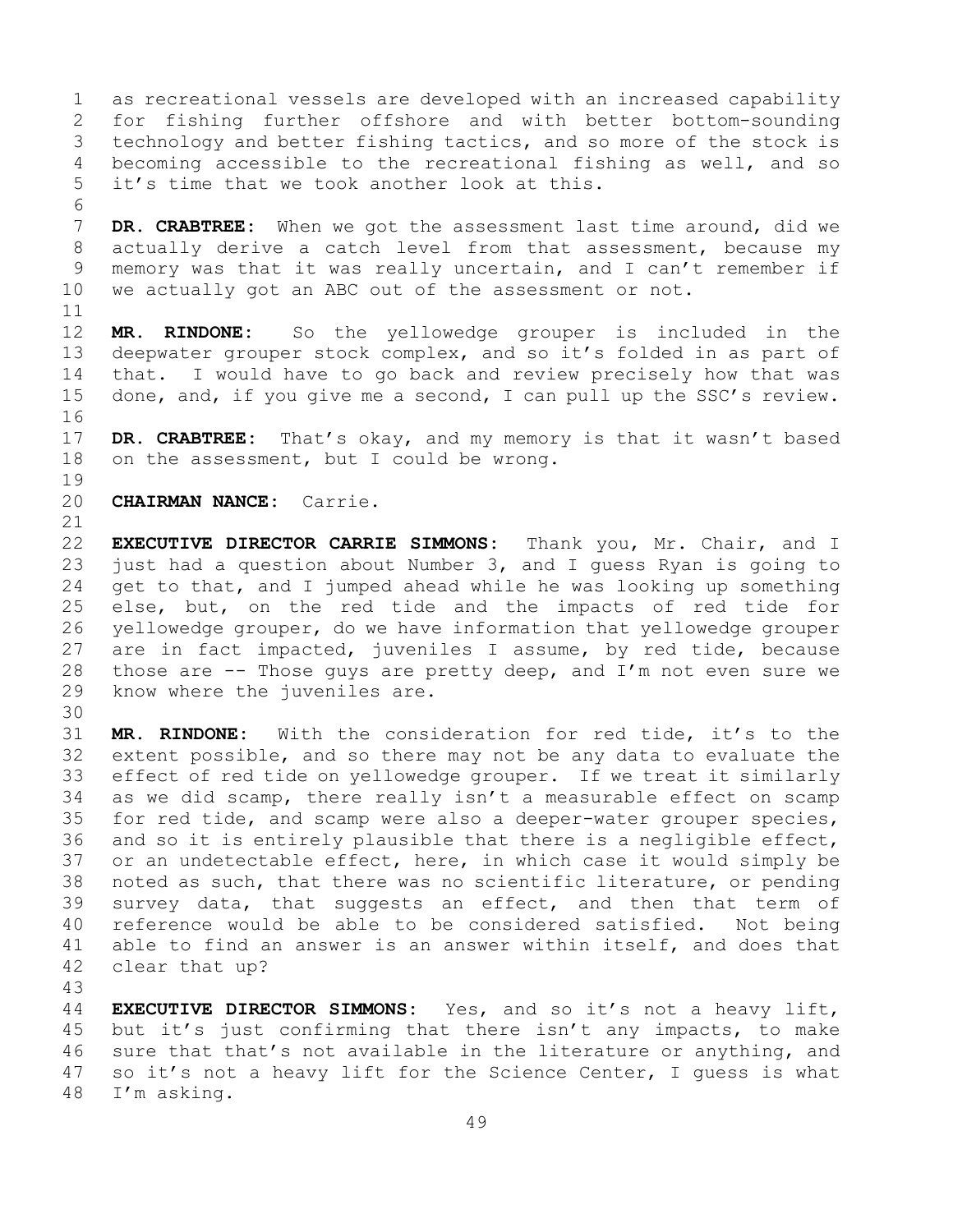$\frac{1}{2}$ 2 **MR. RINDONE:** To our knowledge, this is well within the bounds of what they can do, and I will let them speak to that. what they can do, and I will let them speak to that. 4 5 **CHAIRMAN NANCE:** Katie, anything to add there, or John? 6<br>7 7 **DR. SIEGFRIED:** Sure. Thank you, Mr. Chair, and I think that Ryan<br>8 and Skyler -- Skyler would be the one on the hook for this 8 and Skyler -- Skyler would be the one on the hook for this<br>9 assessment, and you've talked about this, right, Ryan? assessment, and you've talked about this, right, Ryan? 10<br>11 11 **MR. RINDONE:** Yes, and Skyler and I had generally the same conversation that I just had with Dr. Simmons, that it's likely 13 there aren't any information, but, because it's a grouper species, 14 because it occurs in an area in which red tide is known to have<br>15 occurred in the past, and, of course, those two things, exclusive 15 occurred in the past, and, of course, those two things, exclusive<br>16 of each other -- It doesn't automatically mean that there is an 16 of each other -- It doesn't automatically mean that there is an<br>17 effect. If there's no data to suggest an effect, then we can't 17 effect. If there's no data to suggest an effect, then we can't<br>18 just assume one for the sake of it. just assume one for the sake of it. 19<br>20 20 **DR. SIEGFRIED:** Right. 21<br>22 MR. RINDONE: It may just be that it's undetectable, or undefined.  $\frac{23}{24}$ 24 **DR. SIEGFRIED:** I think the reasoning behind it is that Skyler is very well versed in the literature and any information about red 26 tide, and so it wasn't a heavy lift, but we don't -- As Ryan said,<br>27 we don't anticipate anything major for this particular TOR, but we we don't anticipate anything major for this particular TOR, but we 28 just wanted to cover it, in case there was something we hadn't  $29$  seen before, and I just saw Dave raise his hand. seen before, and I just saw Dave raise his hand. 30<br>31 31 **CHAIRMAN NANCE:** Perfect, and I think it's good to have it in there, just to make sure that individuals know that it's covered, 33 if available. John. 34<br>35 35 **MR. MARESKA:** I will defer to Dave Chagaris, if his comment was related to the red tide, and then you can come back to me. 37 38 **CHAIRMAN NANCE:** Okay. Perfect. David, please. 39 40 **DR. CHAGARIS:** I mean, I think Ryan is correct. From our ecosystem<br>41 model, we don't see a lot of red tide effects, or really any on 41 model, we don't see a lot of red tide effects, or really any on<br>42 the deepwater species, except for maybe in 2005, and so we could 42 the deepwater species, except for maybe in 2005, and so we could<br>43 definitely take a look at that, just like we did for gag, but I 43 definitely take a look at that, just like we did for gag, but I<br>44 will also mention that we don't have juvenile vellowedge grouper will also mention that we don't have juvenile yellowedge grouper 45 in the ecosystem model, and so, if there is a particular life 46 stage, younger life stage, we aren't capturing that in the model,<br>47 but, as far as the adults go, they typically are distributed deeper 47 but, as far as the adults go, they typically are distributed deeper<br>48 than where those severe red tides occur. than where those severe red tides occur.

50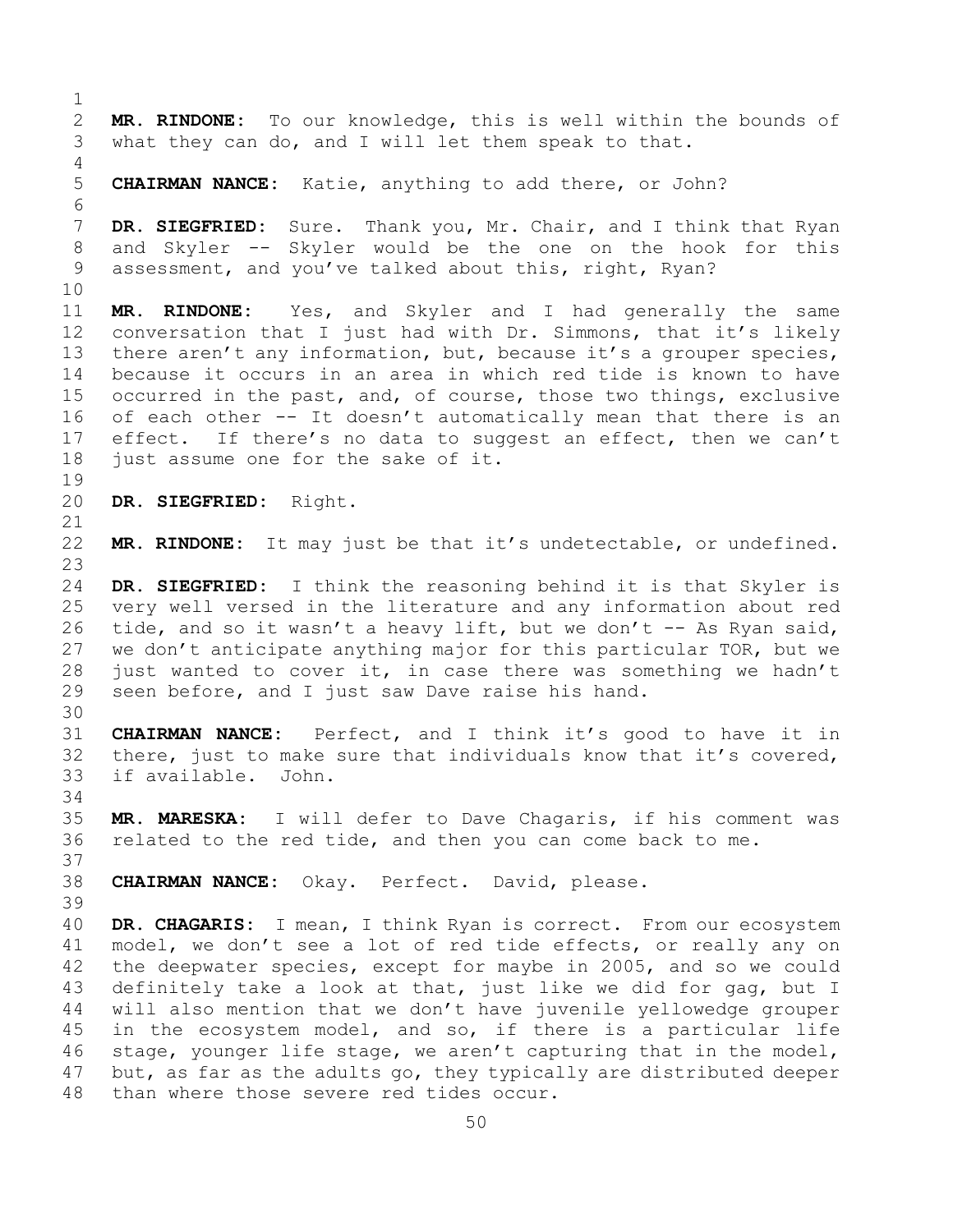$\frac{1}{2}$ 2 **CHAIRMAN NANCE:** Okay. Thank you, David. John. 3 MR. MARESKA: Thank you, Mr. Chairman. I had noticed, in the 5 yellowtail snapper, that they specified the version of SS, and I 6 was just wondering if this will be run in the original version or 7 using the updated version, and then my second question is do we<br>8 need to review the available bottom longline data for this species, 8 need to review the available bottom longline data for this species,<br>9 and so I think we looked at that information for red grouper, and 9 and so I think we looked at that information for red grouper, and<br>10 I looked at -- I went back and looked at vellowedge grouper, and 10 I looked at -- I went back and looked at yellowedge grouper, and<br>11 there is two indices, and there is a bottom longline east and a 11 there is two indices, and there is a bottom longline east and a<br>12 west index, particularly as it relates to the year 2020. west index, particularly as it relates to the year 2020. 13 14 **MR. RINDONE:** Katie, can you speak to the SS version?  $15$ <br> $16$ 16 **DR. SIEGFRIED:** The SS version will be updated to the newest<br>17 version, but, as is standard, when the old version was used, it 17 version, but, as is standard, when the old version was used, it<br>18 will show a step-wise model-building table, to show that there's 18 will show a step-wise model-building table, to show that there's<br>19 not an effect of switching to the newest version. not an effect of switching to the newest version. 20<br>21 21 **CHAIRMAN NANCE:** Okay. Thank you. Did that address your question, John?  $\frac{23}{24}$ 24 **MR. MARESKA:** That answered one question, and I guess the second<br>25 question was specific to the bottom longline index, and so I'm not 25 question was specific to the bottom longline index, and so I'm not<br>26 sure how much data would be available for the vear 2020, for the 26 sure how much data would be available for the year 2020, for the<br>27 index for vellowedge grouper, and so is that something that we index for yellowedge grouper, and so is that something that we 28 need to look at, or are zeroes just going to go into place there,<br>29 and can the model handle that, because the terminal year is going 29 and can the model handle that, because the terminal year is going<br>30 to be 2021 for this. to be 2021 for this. 31<br>32 CHAIRMAN NANCE: Katie, please. 33<br>34 34 **DR. SIEGFRIED:** We don't have that run available right at this 35 moment, but what we've done in the past, and I think this was most<br>36 recently for red grouper, is we looked at, and then also for red recently for red grouper, is we looked at, and then also for red 37 snapper, a reduced area index, so that we could see if the signal 38 from 2020 was impacted, and, in general, it has been impacted, but<br>39 that would be something that we would investigate during the 39 that would be something that we would investigate during the<br>40 process of getting the data together, and I don't have that ready 40 process of getting the data together, and I don't have that ready<br>41 for you to take a look at the regular model for the bottom longline 41 for you to take a look at the regular model for the bottom longline<br>42 at this time, but that is what we would do as the assessment 42 at this time, but that is what we would do as the assessment<br>43 proceeded. 43 proceeded. 44 45 **CHAIRMAN NANCE:** I think that's similar to what we've done in the 46 past too, isn't it? 47

DR. SIEGFRIED: Yes, and we've taken the areas that were sampled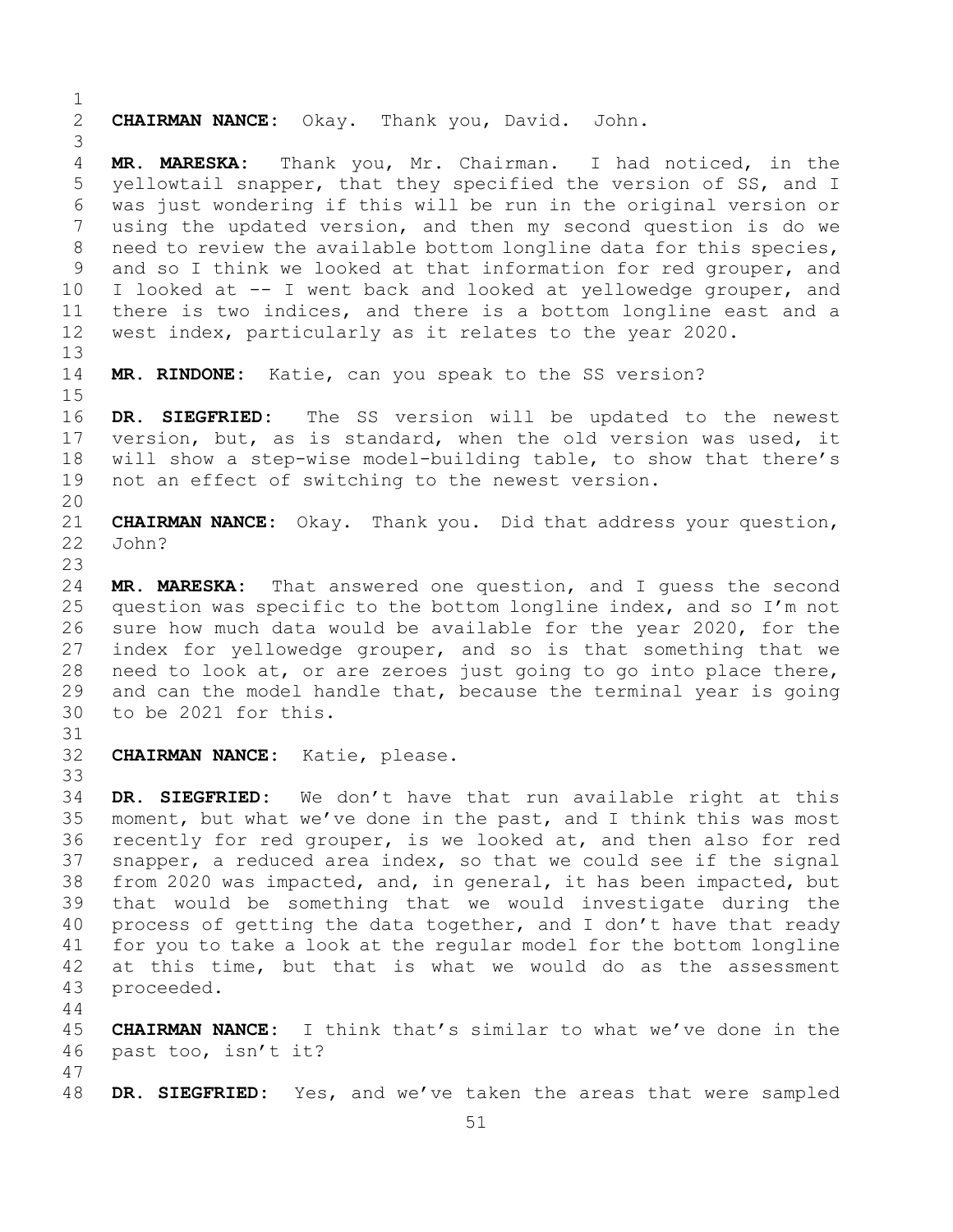1 during 2020 and run the entire standardization back in time, to<br>2 look at the impact of that reduced area, and then presented that, 2 look at the impact of that reduced area, and then presented that,<br>3 or considered that, as to whether 2020 was a reliable year. If 3 or considered that, as to whether 2020 was a reliable year. If<br>4 it's not a reliable year, there is a few options that we can take, it's not a reliable year, there is a few options that we can take, 5 either to use the reduced area or eliminate 2020 or do some sort 6 of averaging approach, but that's certainly something that we would<br>7 consider. 7 consider. 8<br>9 **CHAIRMAN NANCE:** Okay. Thank you. Trevor. 10<br>11 11 **MR. MONCRIEF:** Thank you, Mr. Chair. I wanted to bring up what 12 Ryan had mentioned in the beginning of this agenda item, the<br>13 potential increase in the recreational targeting of this fishery potential increase in the recreational targeting of this fishery 14 across time, especially since the last time this species was<br>15 assessed. assessed. 16<br>17 17 I know there's a line in there that's fairly general, and it says<br>18 to document changes in MRIP data pre and post calibration, and I'm 18 to document changes in MRIP data pre and post calibration, and I'm<br>19 assuming those magnitude of changes are just directly related to 19 assuming those magnitude of changes are just directly related to<br>20 CHTS and FES, and I was wondering if we need to include in here 20 CHTS and FES, and I was wondering if we need to include in here<br>21 some specific line about the examination of maybe targeted species 21 some specific line about the examination of maybe targeted species<br>22 that are associated with this fleet within the MRIP data and 22 that are associated with this fleet within the MRIP data and<br>23 everything else, just to try to get an idea of the magnitude of 23 everything else, just to try to get an idea of the magnitude of<br>24 the increase of recreational targeting, or recreational effort, 24 the increase of recreational targeting, or recreational effort,<br>25 for this fishery, and at least it might be able to inform some 25 for this fishery, and at least it might be able to inform some<br>26 sort of sensitivity analysis at the end of the assessment, but 26 sort of sensitivity analysis at the end of the assessment, but<br>27 that's just something that kind of came to my mind, because I think that's just something that kind of came to my mind, because I think 28 that's something that has changed with this fishery in the last<br>29 decade, for sure. decade, for sure. 30<br>31 CHAIRMAN NANCE: Katie, please. 32 33 **DR. SIEGFRIED:** A really nice thing that the recreational folks at 34 the Center have been doing is providing a new formatted working<br>35 paper that shows all those details year-by-year, intercepts and 35 paper that shows all those details year-by-year, intercepts and<br>36 effort data and all of the things that we've been lacking in the effort data and all of the things that we've been lacking in the 37 years before to make those comparisons, Trevor, and so I think 38 that that working paper that will be provided will be really<br>39 helpful to look at what you're considering. If I may, Mr. Chair, 39 helpful to look at what you're considering. If I may, Mr. Chair,<br>40 can I address some of the other MRIP topics, while we're on that 40 can I address some of the other MRIP topics, while we're on that 41 subject? subject?  $42$ <br> $43$ 43 **CHAIRMAN NANCE:** Yes. 44 45 **DR. SIEGFRIED:** Thank you, and so I wanted to make sure of the

46 intent of some of these, and I did discuss them with Ryan, but I<br>47 wanted the SSC to weigh-in too, and the MRIP data bullet there, 47 wanted the SSC to weigh-in too, and the MRIP data bullet there,<br>48 for Number 2, both pre and post-calibration, and we have both the for Number 2, both pre and post-calibration, and we have both the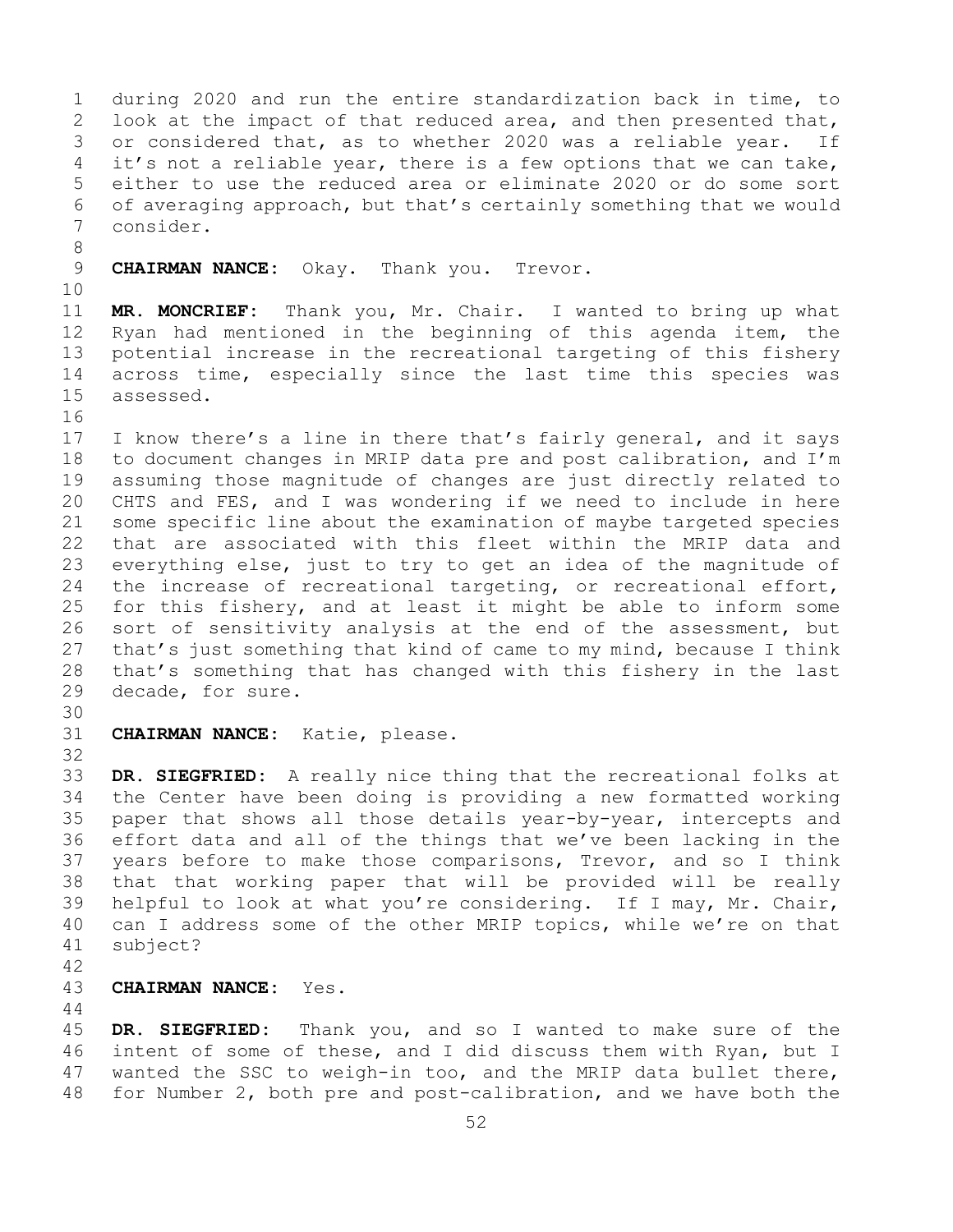1 working paper, but also the step-wise model building approach, and<br>2 so this one right here, to document any changes, that's just in 2 so this one right here, to document any changes, that's just in<br>3 the working paper, but, later on, and I think it's in Number 5, or 3 the working paper, but, later on, and I think it's in Number 5, or<br>4 Number 4 --Number 4 --5 6 **CHAIRMAN NANCE:** I think it's part of Number 4, Katie. 7 DR. SIEGFRIED: You're right. It's second dark bullet.  $\frac{9}{10}$ **CHAIRMAN NANCE:** Yes. 11<br>12 DR. SIEGFRIED: So that is where we would do that step-wise model 13 building, to include the new FES-adjusted MRIP, to compare to what 14 the previous model looked like, and so I wanted to make sure that<br>15 that was the intent of these, and then to bring in the fact that 15 that was the intent of these, and then to bring in the fact that<br>16 we are under an MRIP transition plan for any state survey data, 16 we are under an MRIP transition plan for any state survey data,<br>17 and so those are the only things that are covered here, is just 17 and so those are the only things that are covered here, is just<br>18 looking at the data differences, when you use FES, and looking at 18 looking at the data differences, when you use FES, and looking at<br>19 the model reaction to FES, and is that true? the model reaction to FES, and is that true? 20<br>21 21 **CHAIRMAN NANCE:** From my perspective, yes, that's true.  $\begin{array}{c} 22 \\ 23 \end{array}$ DR. SIEGFRIED: Okay. Great. I just wanted to clarify.  $\frac{24}{25}$ 25 **CHAIRMAN NANCE:** Okay. Doug Gregory. 26<br>27 MR. GREGORY: Thank you, Mr. Chair. I have two questions, both of 28 which are for Ryan, because his memory is better than mine, given<br>29 the age difference we have. We were both at that 2011 review 29 the age difference we have. We were both at that 2011 review<br>30 workshop, but I don't -- I remember looking at different SPRs, a 30 workshop, but I don't -- I remember looking at different SPRs, a<br>31 range of SPRs, for MSY, and so my first question is, is there an 31 range of SPRs, for MSY, and so my first question is, is there an<br>32 MSY proxy for this species? I do know this species -- I think MSY proxy for this species? I do know this species -- I think 33 this species was the indicator species for the deepwater complex,<br>34 in which case whatever we decide for yellowedge grouper applies to 34 in which case whatever we decide for yellowedge grouper applies to<br>35 the whole deepwater complex, but is there an MSY proxy? Was one 35 the whole deepwater complex, but is there an MSY proxy? Was one decided back then? 37 38 **MR. RINDONE:** I am actually going to start with a question from 39 Dr. Crabtree, and then that's going to lead me into the answer for<br>40 your question. Dr. Crabtree, yes, we did have the SSC recommend 40 your question. Dr. Crabtree, yes, we did have the SSC recommend<br>41 specific OFLs and ABCs for yellowedge grouper, which, as Doug said, 41 specific OFLs and ABCs for yellowedge grouper, which, as Doug said,<br>42 it is the indicator species for the deepwater grouper complex. it is the indicator species for the deepwater grouper complex. 43 The OFL that has been on the books since 2016 is 788,000 pounds 45 gutted weight, which is the equilibrium yield at, Doug, F 30 46 percent SPR, and so we're using an MSY proxy of 30 percent spawning<br>47 potential ratio, and then, circling back to Dr. Crabtree for the 47 potential ratio, and then, circling back to Dr. Crabtree for the<br>48 ABC that is currently on the books, it's 780,000 pounds qutted ABC that is currently on the books, it's  $780,000$  pounds gutted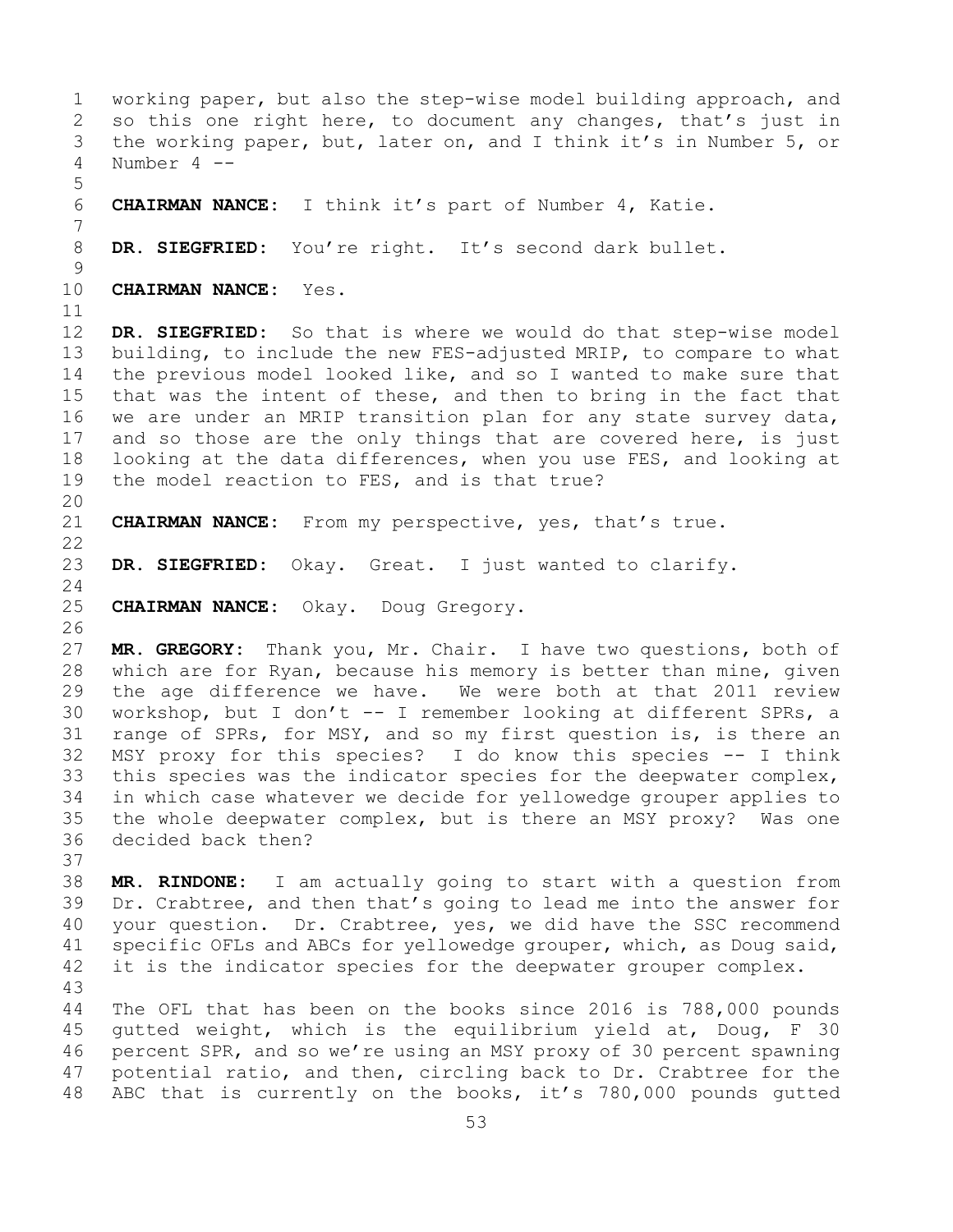1 weight, and so the difference between the OFL and the ABC is very<br>2 narrow, but we have not had overages either, so to speak, for this 2 narrow, but we have not had overages either, so to speak, for this<br>3 stock, or for that complex rather, since this assessment has been 3 stock, or for that complex rather, since this assessment has been<br>4 done either. done either. 5 6 **MR. GREGORY:** Thank you, Ryan. Should we have that 30 percent SPR in this document itself? 8<br>9 9 **MR. RINDONE:** Okay, Doug, and so we can add that in there. That's not a problem. 11<br>12 CHAIRMAN NANCE: John. 13 14 **DR. JOHN FROESCHKE:** We hope to have Reef Fish Amendment 48, which<br>15 is that status determination criteria document, implemented soon, 15 is that status determination criteria document, implemented soon,<br>16 and, as part of that, it's the yield at F SPR 30 percent, and so 16 and, as part of that, it's the yield at F SPR 30 percent, and so<br>17 I'm optimistic that that will come soon. I'm optimistic that that will come soon. 18<br>19 19 **CHAIRMAN NANCE:** Okay. Perfect. Thank you, Doug. Katie, I think<br>20 your hand is still raised, but let me know if you still -your hand is still raised, but let me know if you still --21<br>22 22 **DR. SIEGFRIED:** I had one other thing to bring up that I forgot to earlier.  $\frac{24}{25}$ 25 **CHAIRMAN NANCE:** Okay. 26<br>27 DR. SIEGFRIED: There was some work, at the Center, looking at the 28 effects of Deepwater Horizon on this species, and is it something<br>29 that the SSC would be okay with adding another consider the effects that the SSC would be okay with adding another consider the effects 30 of Deepwater Horizon type of TOR, so that we can take a look at 31 that work? that work? 32 33 **CHAIRMAN NANCE:** Yes, I think that would be appropriate. Thank you. Harry. 35<br>36 MR. RINDONE: Sorry, Mr. Chair, but I wanted to jump in here. 37 Jess, scroll up to Number 2 or 3 or somewhere, and, Katie, do you 38 want to put that under Number 3? 39 40 **DR. SIEGFRIED:** Yes, and right after the red tide would be good,<br>41 and, of course, I don't want to turn this into a research track, 41 and, of course, I don't want to turn this into a research track,<br>42 but it has been a long time since this was assessed, and we do 42 but it has been a long time since this was assessed, and we do<br>43 believe that there may have been negligible effects of Deepwater 43 believe that there may have been negligible effects of Deepwater<br>44 Horizon on this species, and we can consider different ways to 44 Horizon on this species, and we can consider different ways to 45 incorporate it, the same way we have with red tide, or maybe some 46 other deleterious effects on the reproductive health, but it just<br>47 would be nice to have a consider TOR there. would be nice to have a consider TOR there. 48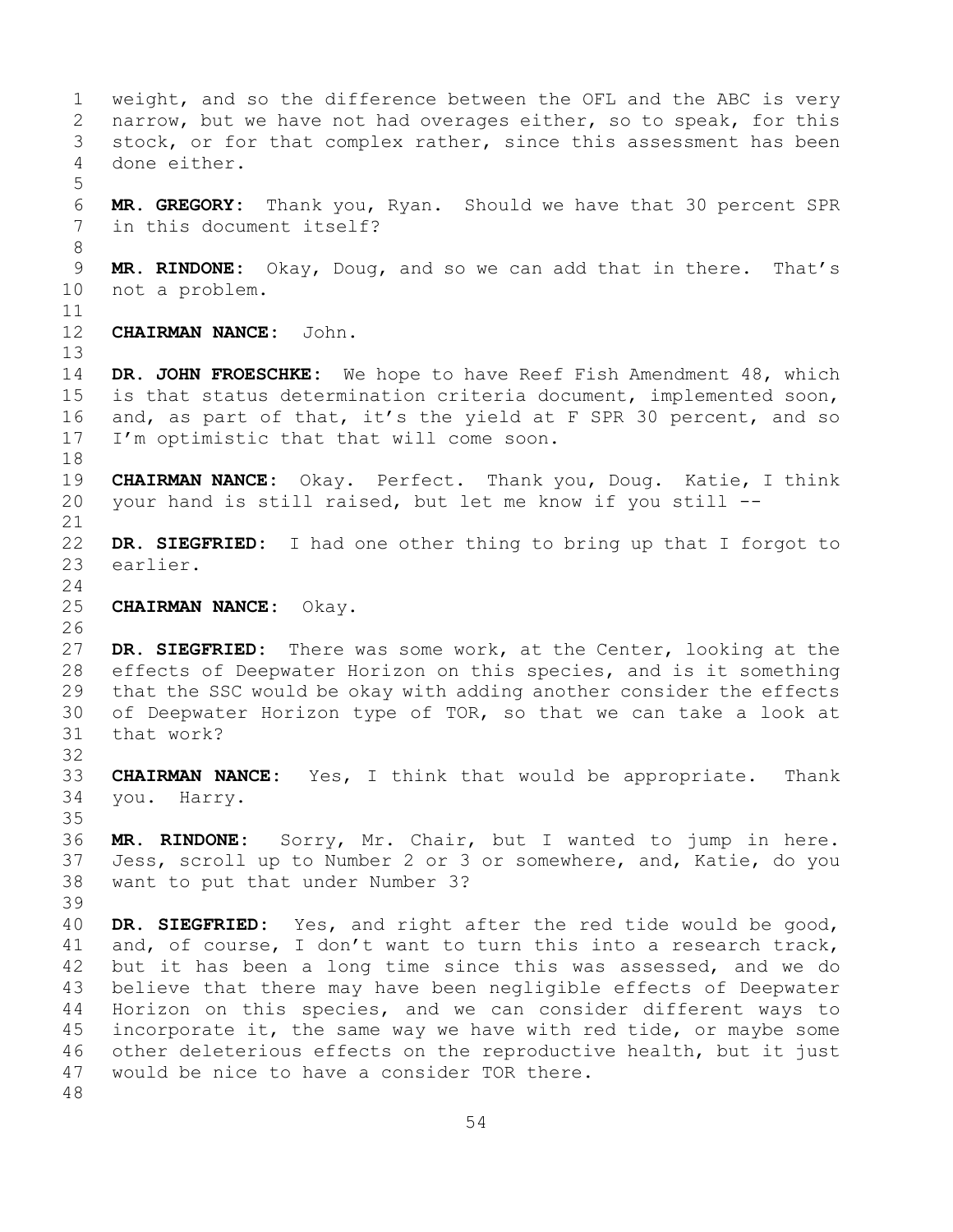1 **MR. RINDONE:** Okay, and so consider the effects of the Deepwater 2 Horizon oil spill from April 2010 on the yellowedge grouper stock,<br>3 and is there something more specific than that that you're 3 and is there something more specific than that that you're<br>4 proposing, or is that generic enough? proposing, or is that generic enough?

6 **DR. SIEGFRIED:** I think that's generic enough so that we can 7 include what we have without being required to include something<br>8 we don't, and I think that's good. we don't, and I think that's good.

 $\frac{9}{10}$ 10 **MR. RINDONE:** All right. We will add that in under TOR Number 3, as a third bullet.

12

5

13 **DR. SIEGFRIED:** Thank you.

 $\frac{14}{15}$ CHAIRMAN NANCE: Thanks, Katie. Harry.

16<br>17 17 **MR. BLANCHET:** Thanks, Mr. Chairman. Going back to some of the 18 questions regarding the use of FES, one of the issues that I've<br>19 seen discussed in other forums, relative recently, is the potential 19 seen discussed in other forums, relative recently, is the potential<br>20 for estimates that are rare-event species to be rather poorly for estimates that are rare-event species to be rather poorly 21 estimated in the general survey, and, at least in my neck of the<br>22 woods, yellowedge is a very rare-event species, and there are some 22 woods, yellowedge is a very rare-event species, and there are some<br>23 folks that are fishing for it, but they're a small fraction of the 23 folks that are fishing for it, but they're a small fraction of the<br>24 offshore fleet, and, yes, it's growing, but, at some point in time, 24 offshore fleet, and, yes, it's growing, but, at some point in time,<br>25 it will be better characterized, but, currently -- At some point 25 it will be better characterized, but, currently  $-$  At some point 26 in the past, even in places where this is now a relatively common 26 in the past, even in places where this is now a relatively common<br>27 event, at some point in the past, it gets back to that rare-event event, at some point in the past, it gets back to that rare-event 28 issue.

29<br>30

30 In terms of evaluating the FES, and I don't want this to get back<br>31 into a rehash of the MRIP calibration discussion, but is there a 31 into a rehash of the MRIP calibration discussion, but is there a<br>32 method to limit the effect of some of these relatively seldom-seen method to limit the effect of some of these relatively seldom-seen 33 survey contacts being overly influential on the assessment? Is<br>34 that -- I don't know if I made sense there. that  $-$  I don't know if I made sense there.

35<br>36 36 **CHAIRMAN NANCE:** Harry, I'm not following.

37

38 **MR. BLANCHET:** Okay. Let me try it again.

39

40 **CHAIRMAN NANCE:** Okay. Good.

41<br>42 42 **MR. BLANCHET:** In Mississippi, Trevor made some points discussing<br>43 red snapper, where there were several years that there were only 43 red snapper, where there were several years that there were only<br>44 a few intercepts that observed red snapper on the dock, and yet a few intercepts that observed red snapper on the dock, and yet 45 the MRIP estimate of landings for red snapper was on a par with 46 some other years where red snapper were observed much more<br>47 commonly. commonly.

48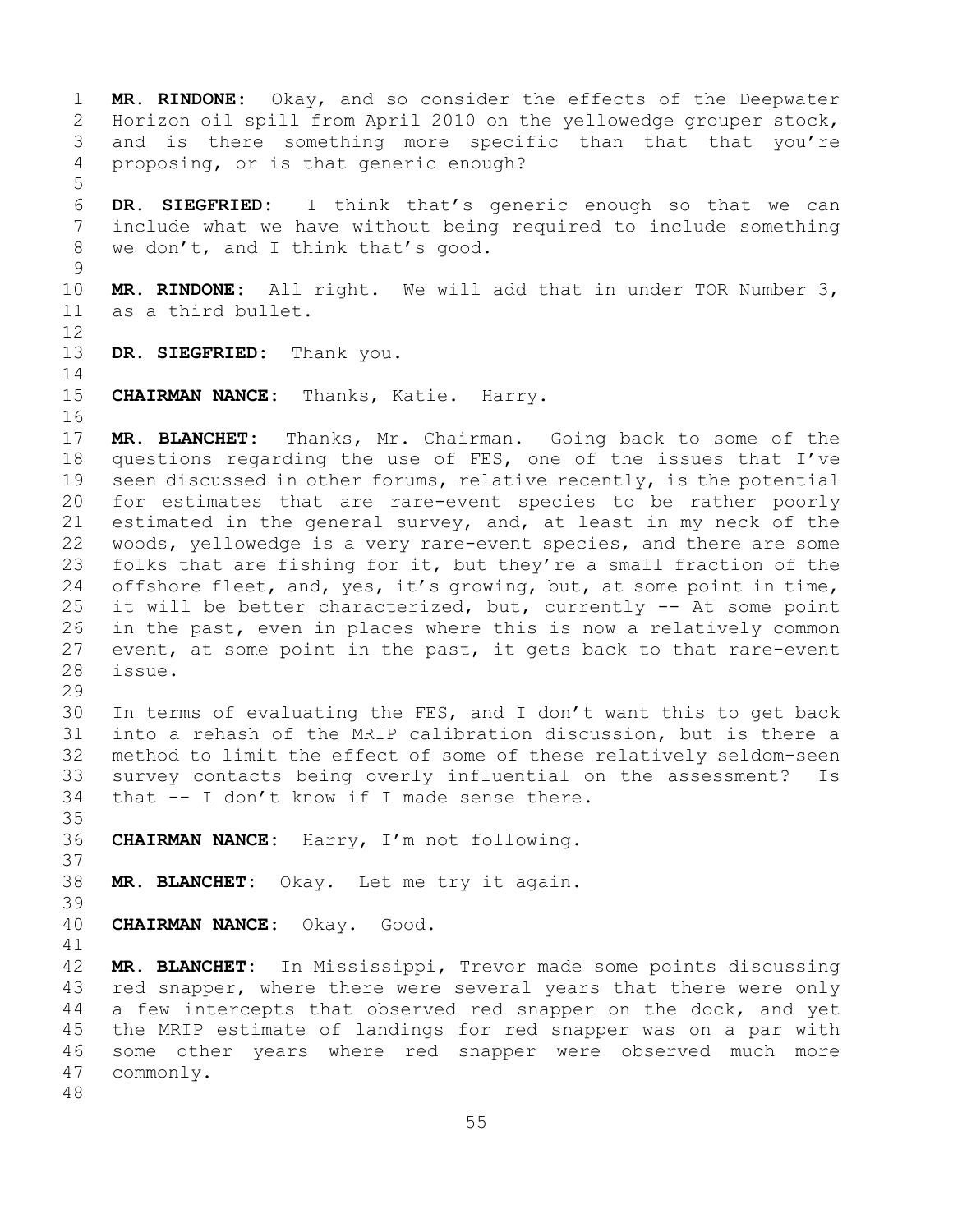1 Those -- When you're getting relatively few of a species, my<br>2 concern is that you may be having some issues with defining just 2 concern is that you may be having some issues with defining just<br>3 how much harvest there is with those few intercepts. I understand 3 how much harvest there is with those few intercepts. I understand<br>4 that you're going to end up with a large CV around those that you're going to end up with a large CV around those 5 intercepts, but I don't know how well that gets captured and 6 incorporated through the current version of Stock Synthesis and<br>7 whether it minimizes those values or whether it -- Or whether the 7 whether it minimizes those values or whether it -- Or whether the<br>8 whole dataset from MRIP has a single CV applied to it, and does 8 whole dataset from MRIP has a single CV applied to it, and does<br>9 that make more sense? that make more sense?

10<br>11

13

11 **CHAIRMAN NANCE:** Yes. Perfect, and Ryan has a -- Go ahead, Ryan.<br>12 Harry, that was perfect. Harry, that was perfect.

14 **MR. RINDONE:** Thank you, Mr. Chair. I think I got this, and I've 15 talked with Trevor about this stuff a lot, and so, Katie, I think<br>16 what we're looking at here is similar to what we're exploring for 16 what we're looking at here is similar to what we're exploring for<br>17 yellowtail snapper with FWC with 2017, because the Gulf data for 17 yellowtail snapper with FWC with 2017, because the Gulf data for<br>18 the recreational landings for that assessment -- The recreational 18 the recreational landings for that assessment -- The recreational<br>19 landings were six-times what they are for the mean of the years 19 landings were six-times what they are for the mean of the years<br>20 surrounding that 2017 calendar year, and, in the past, with 20 surrounding that 2017 calendar year, and, in the past, with<br>21 yellowtail snapper, we've had instances where a very low number of 21 yellowtail snapper, we've had instances where a very low number of<br>22 APAIS intercepts have had a dramatic effect on the expansion of 22 APAIS intercepts have had a dramatic effect on the expansion of<br>23 the recreational landings resulting from the application of APAIS 23 the recreational landings resulting from the application of APAIS<br>24 and FES. and FES.

 $\frac{25}{26}$ 26 I am thinking what Harry is asking is similar to that, so that, if<br>27 there are landings which may be approaching outlier status, if you there are landings which may be approaching outlier status, if you 28 will, that there be some kind of an investigation on the number of<br>29 APAIS intercepts, the magnitude of the reported catch from those 29 APAIS intercepts, the magnitude of the reported catch from those<br>30 intercepts, just some kind of look at those data to try to explain 30 intercepts, just some kind of look at those data to try to explain<br>31 why those values might be larger than the surrounding years might 31 why those values might be larger than the surrounding years might<br>32 suggest that they should be, just so that we can catch that kind 32 suggest that they should be, just so that we can catch that kind<br>33 of stuff before it ends up being folded into catch advice, and 33 of stuff before it ends up being folded into catch advice, and<br>34 does that make sense? does that make sense?

35<br>36 DR. SIEGFRIED: Yes, and I'm sorry if I wasn't clear at the 37 beginning, and my response initially was exactly to that, is that 38 that working paper would provide all of the intercept frequencies,<br>39 so that we could take a look at years where there were very few 39 so that we could take a look at years where there were very few<br>40 intercepts that were potentially expanded into numbers that people 40 intercepts that were potentially expanded into numbers that people 41 questioned. questioned.

42

43 If we have that working paper, which has not always been available,<br>44 but now it's available for all species, if we have that, we can but now it's available for all species, if we have that, we can 45 look at those individual years and make some decisions about 46 whether to do any smoothing or whether there is any particularly<br>47 unreliable years, whether the number is too high or too low. unreliable years, whether the number is too high or too low. 48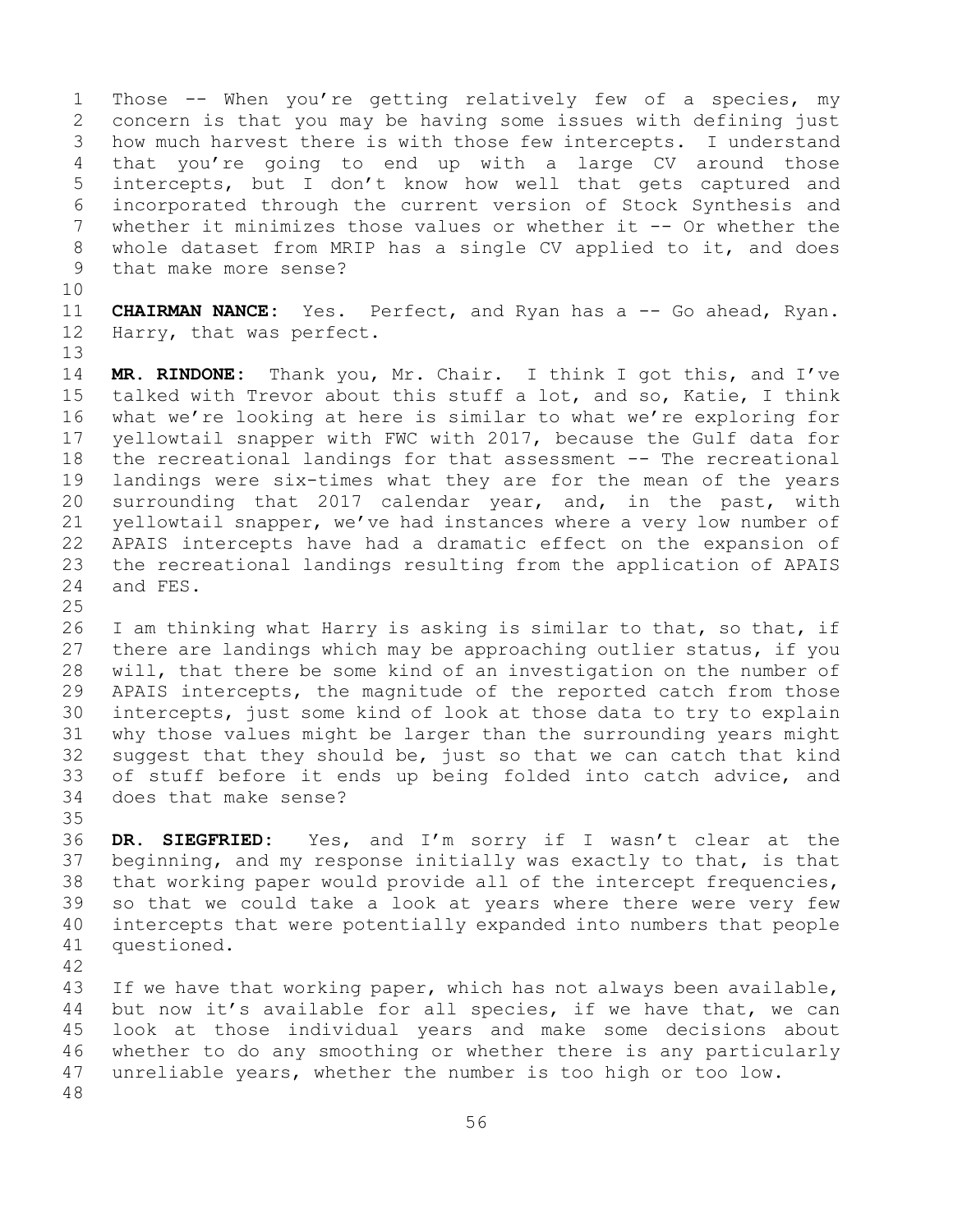1 **MR. RINDONE:** Harry, we've done smoothing, to this degree, for 2 other species as well, and red grouper comes to mind, and gag too,<br>3 and gag comes to mind as well, and is this something that you would 3 and gag comes to mind as well, and is this something that you would<br>4 like explicitly noted in the terms of reference, or the inclusion like explicitly noted in the terms of reference, or the inclusion 5 of this working document that Katie has referenced -- Is that 6 enough there, or what's your pleasure?

7 8 **MR. BLANCHET:** I did not get all of the implications in Katie's<br>9 prior comment on the working document, and so, if that is part of 9 prior comment on the working document, and so, if that is part of<br>10 the process, and it's addressed, then I think, as best I can tell, 10 the process, and it's addressed, then I think, as best I can tell,<br>11 that that probably addresses what I'm after. that that probably addresses what I'm after.

12<br>13 MR. RINDONE: This is one of those things that has to happen here 14 at the assessment level, because the data, as they're provided<br>15 from NOAA S&T, don't account for outliers in that way, and they 15 from NOAA S&T, don't account for outliers in that way, and they<br>16 just go ahead and report those data out as they're received, and 16 just go ahead and report those data out as they're received, and<br>17 so any sort of smoothing activity would have to be done post-17 so any sort of smoothing activity would have to be done post-<br>18 examination, as part of the stock assessment process, and so we're 18 examination, as part of the stock assessment process, and so we're<br>19 qrateful that that information will be available. grateful that that information will be available.

20<br>21

DR. SIEGFRIED: If I may, Mr. Chair, when you're finished.

 $\begin{array}{c} 22 \\ 23 \end{array}$ 23 **CHAIRMAN NANCE:** I was just going to say that, having used those<br>24 documents for some of the other assessments, I think it provided 24 documents for some of the other assessments, I think it provided<br>25 a really good context for allowing the assessment scientists and a really good context for allowing the assessment scientists and 26 the data workshop participants to be able to see the data and see<br>27 where we had maybe just one or two individuals that were accounting where we had maybe just one or two individuals that were accounting 28 for all of that catch and being able to buffer that with smoothing<br>29 and so forth. Katie. and so forth. Katie.

30<br>31 31 **DR. SIEGFRIED:** Thank you, and I just wanted to provide Harry sort of a step-by-step of what I meant, if I'm not clear, and so that 33 document provides the number of intercepts and the catch rates by<br>34 year, and what we can do, as a group, when we're looking at those 34 year, and what we can do, as a group, when we're looking at those 35 data, if we see the really  $--$  If we see outliers, either the huge 35 data, if we see the really  $-$  If we see outliers, either the huge 36 peaks, like what we saw for gag early on, that Lisa pointed out to 36 peaks, like what we saw for gag early on, that Lisa pointed out to<br>37 the group, or, if we see zeroes where it doesn't make sense that the group, or, if we see zeroes where it doesn't make sense that 38 there would be a zero, when there is catches in the year before<br>39 and after, and we can take a look at that document and see if that 39 and after, and we can take a look at that document and see if that<br>40 large or small number is a result of very low sampling. large or small number is a result of very low sampling.

41 42 If it's the result of very low sampling, we can take a look at the<br>43 actual intercept and see what happened, and sometimes the intercept 43 actual intercept and see what happened, and sometimes the intercept<br>44 is like one intercept that caught thirty fish, and then it's scaled is like one intercept that caught thirty fish, and then it's scaled 45 by the effort, and so we would then consider a smoothing, usually 46 some sort of geometric mean, of the years before and after, but it<br>47 is a step-by-step that we would need to do with all of the 47 is a step-by-step that we would need to do with all of the<br>48 information laid out at the assessment process, during the information laid out at the assessment process, during the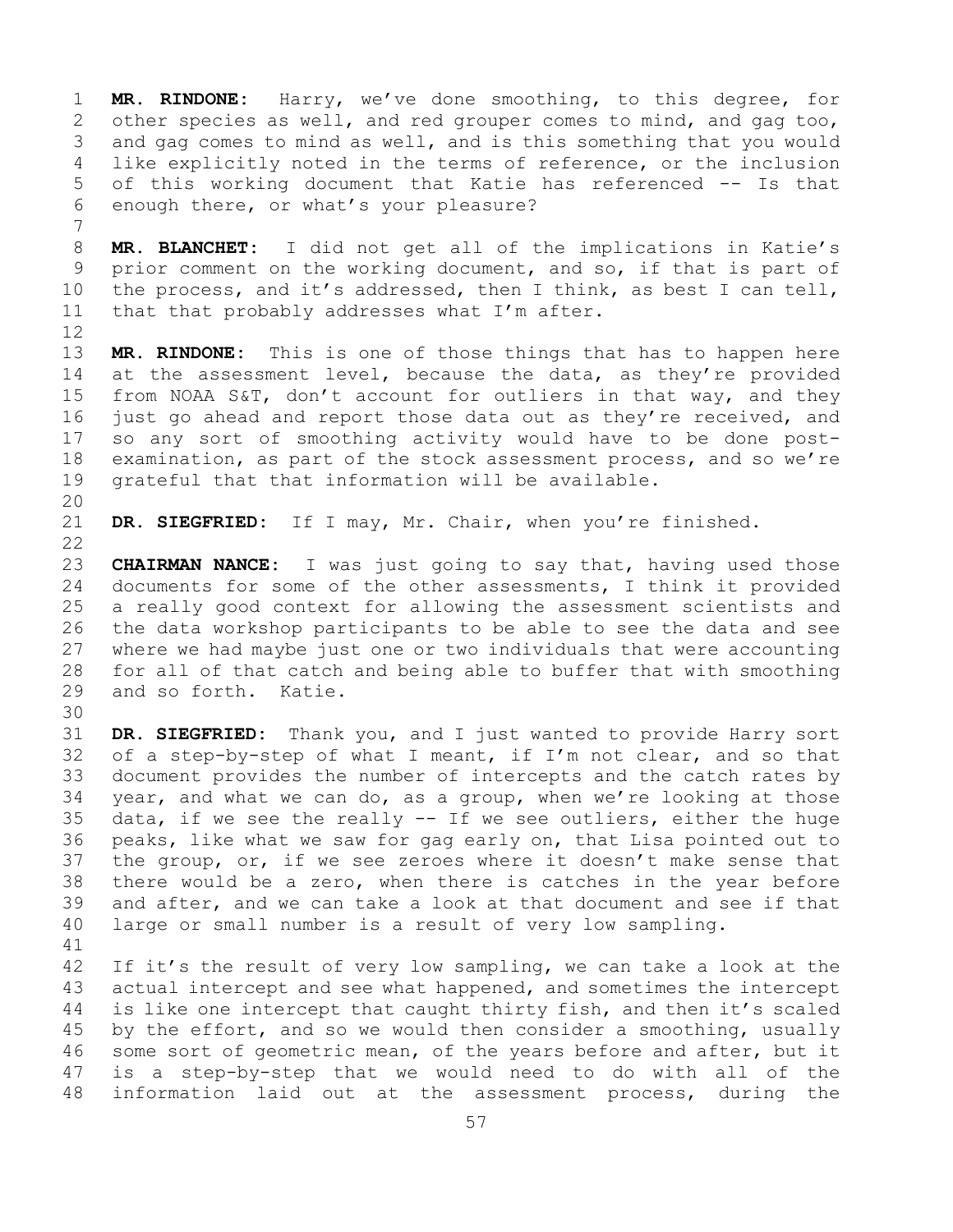1 assessment process. I hope that's clearer.  $\frac{2}{3}$ 3 **MR. BLANCHET:** Yes, and my concern was that the whole string of harvest estimates would have a single CV applied to them and that 5 this wouldn't be captured, but it seems like this has a process to 6 do it, and so I'm good with that. 7 8 **CHAIRMAN NANCE:** Thank you, Harry. Trevor.  $\frac{9}{10}$ 10 **MR. MONCRIEF:** I know -- I'm going to make a comment, but I'm going 11 to build off of Harry's point for just a second, and, Katie, I<br>12 appreciate you laying out the details of that working paper, and appreciate you laying out the details of that working paper, and 13 I think it's something that will be certainly beneficial in the 14 future. 15<br>16 16 You said you're going to look at annual estimates by year and then<br>17 the number of associated surveys. Now, is that like just a cursory 17 the number of associated surveys. Now, is that like just a cursory<br>18 look at first, and then, if there is problems, you're going to dig 18 look at first, and then, if there is problems, you're going to dig<br>19 into the wave-specific information, and is that kind of your 19 into the wave-specific information, and is that kind of your<br>20 thought process? thought process? 21<br>22 22 **DR. SIEGFRIED:** Yes, and that's usually -- It's not even just wave-<br>23 specific, but it would be intercept-specific. If we noticed that 23 specific, but it would be intercept-specific. If we noticed that<br>24 there were few intercepts in a wave estimate, then we would 24 there were few intercepts in a wave estimate, then we would<br>25 actually delve into the intercepts themselves. actually delve into the intercepts themselves. 26<br>27 MR. MONCRIEF: All right, and then, just to give my colleagues on 28 the SSC just an idea of what's going on here, if you look at the<br>29 yellowedge time series for recreational landings for 2014 through 29 yellowedge time series for recreational landings for 2014 through<br>30 2020, by wave, by state, there is one instance in which Mississippi 30 2020, by wave, by state, there is one instance in which Mississippi<br>31 has landings, and that one instance is the highest harvest estimate 31 has landings, and that one instance is the highest harvest estimate<br>32 across all the waves, across all the states, and it's 44,000 across all the waves, across all the states, and it's 44,000 33 pounds. 34<br>35 35 While the PSE is 75 percent, it is one of the lowest PSEs in the<br>36 entire time series, and so that has been an ongoing discussion for entire time series, and so that has been an ongoing discussion for 37 the last month-and-a-half, and it's been something we've been 38 working on, and we're affected by for a lot of species, but just<br>39 to kind of give you all a little bit of that background, as to 39 to kind of give you all a little bit of that background, as to 40 what Harry was mentioning. what Harry was mentioning. 41<br>42 42 The other thing that I was going to ask, Katie, is, when you're<br>43 doing this look, to see if there's a magnitude change in effort or 43 doing this look, to see if there's a magnitude change in effort or<br>44 anything else, I am trying to think of this fishery, and this anything else, I am trying to think of this fishery, and this 45 fishery is somewhat nuanced, in the fact that the individuals that 46 are going out there -- Yes, yellowedge grouper is probably one of<br>47 the main targeted species of the fishery, but there is also a lot 47 the main targeted species of the fishery, but there is also a lot 48 of others. of others.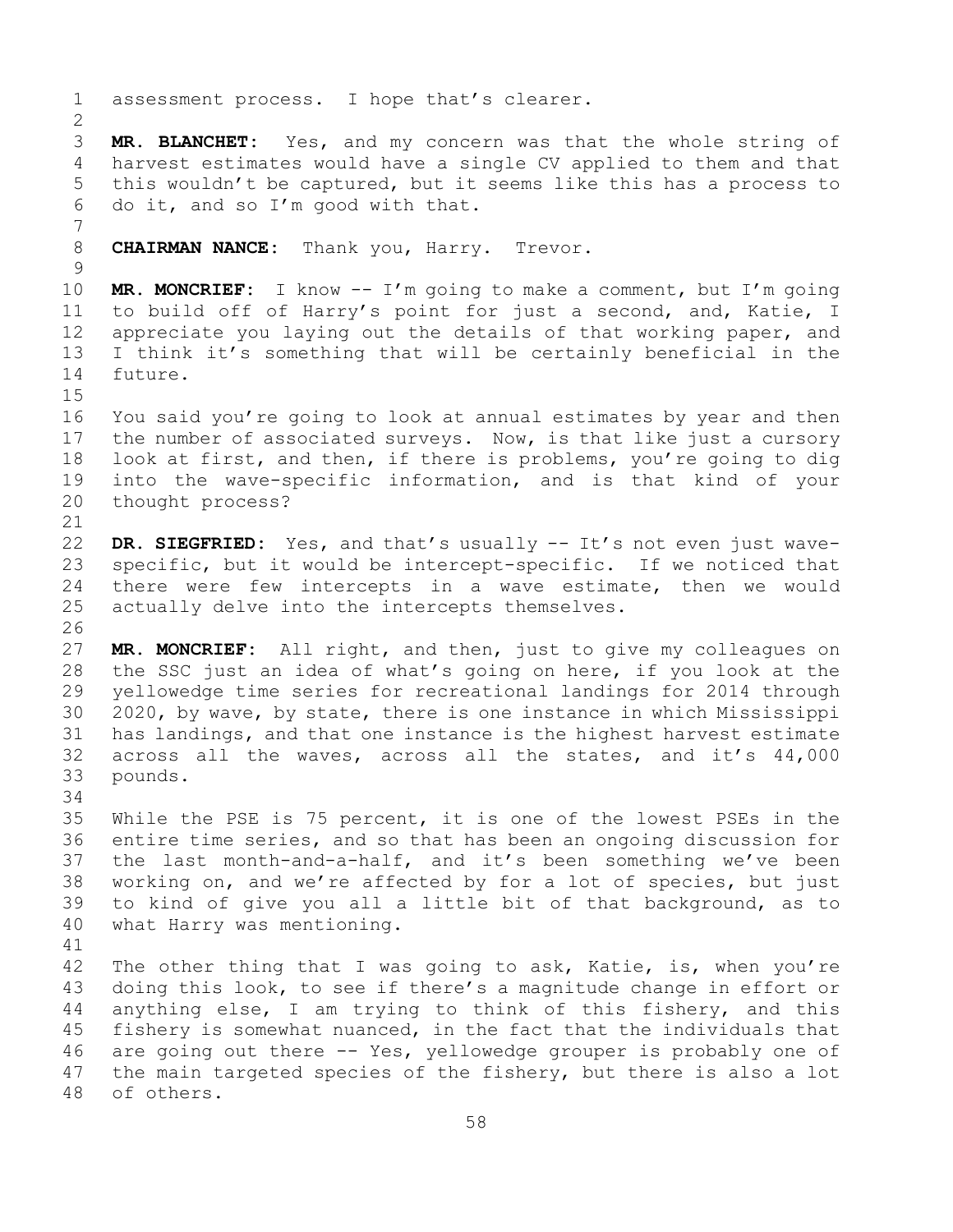$\frac{1}{2}$ 2 When they're going out there, they're not going out there for one<br>3 species, and they're going out there for the entire bag that they 3 species, and they're going out there for the entire bag that they<br>4 can get, and that's multiple species, and so I'm just wondering if can get, and that's multiple species, and so I'm just wondering if 5 we kind of characterize this, or think about it, if this is going 6 to affect other species as well, or other deepwater species.

7 8 If you look at it, it's almost like a group across-the-board, and<br>9 not just deepwater grouper, but also tilefish and everything else, 9 not just deepwater grouper, but also tilefish and everything else,<br>10 and kind of look at how that effort shifted over time. I think it 10 and kind of look at how that effort shifted over time. I think it<br>11 will be somewhat beneficial to kind of get an idea of how this 11 will be somewhat beneficial to kind of get an idea of how this<br>12 fishery has grown. Now, whether it has an effect on the assessment fishery has grown. Now, whether it has an effect on the assessment 13 or not, I don't think it will, but it will at least be something 14 we can look at and have in our heads, as far as how quickly is<br>15 this growing, and what are the potential impacts in the future, 15 this growing, and what are the potential impacts in the future,<br>16 and so that was my comment, but thanks for bringing that up, Harry, 16 and so that was my comment, but thanks for bringing that up, Harry,  $17$  and I'm glad that we had this discussion. and I'm glad that we had this discussion.

18<br>19 19 **CHAIRMAN NANCE:** Yes, it's a good discussion to have, because it<br>20 does have a -- It can have a great effect on the assessment, for 20 does have a  $-$  It can have a great effect on the assessment, for  $21$  sure, and it's good to look at it. Katie, I appreciate you being 21 sure, and it's good to look at it. Katie, I appreciate you being<br>22 able to provide this for each of them now, because it's something 22 able to provide this for each of them now, because it's something<br>23 that, during the data workshop, is a good discussion point, to see 23 that, during the data workshop, is a good discussion point, to see<br>24 where those different spikes are coming from. Any other comments 24 where those different spikes are coming from. Any other comments<br>25 on this Item Number IX? Luiz, please. on this Item Number IX? Luiz, please.

26<br>27 DR. BARBIERI: It's very minor, and it's almost a clerical thing. 28 Under Item 4, for OY there, I think you mean to say the yield at<br>29 75 percent of FMSY, because we're actually talking about the 29 75 percent of FMSY, because we're actually talking about the<br>30 optimum yield and not FOY, right? optimum yield and not FOY, right?

31<br>32 MR. RINDONE: Yes, I think that's correct.

33<br>34 34 **CHAIRMAN NANCE:** Okay. We'll go ahead and break for lunch and 35 come back at -- We'll make it 1:15 Eastern Standard Time, and Dr.<br>36 Siegfried will be our first presentation after lunch, and it's Siegfried will be our first presentation after lunch, and it's 37 Item Number VI, Discussion of Results of Post-Stratification 38 Analysis. Thank you.

39 (Whereupon, the meeting recessed for lunch on March 8, 2022.)

41<br>42

 $42$  - - -

47

43 45

March 8, 2022

46 TUESDAY AFTERNOON SESSION

 $48$  - - -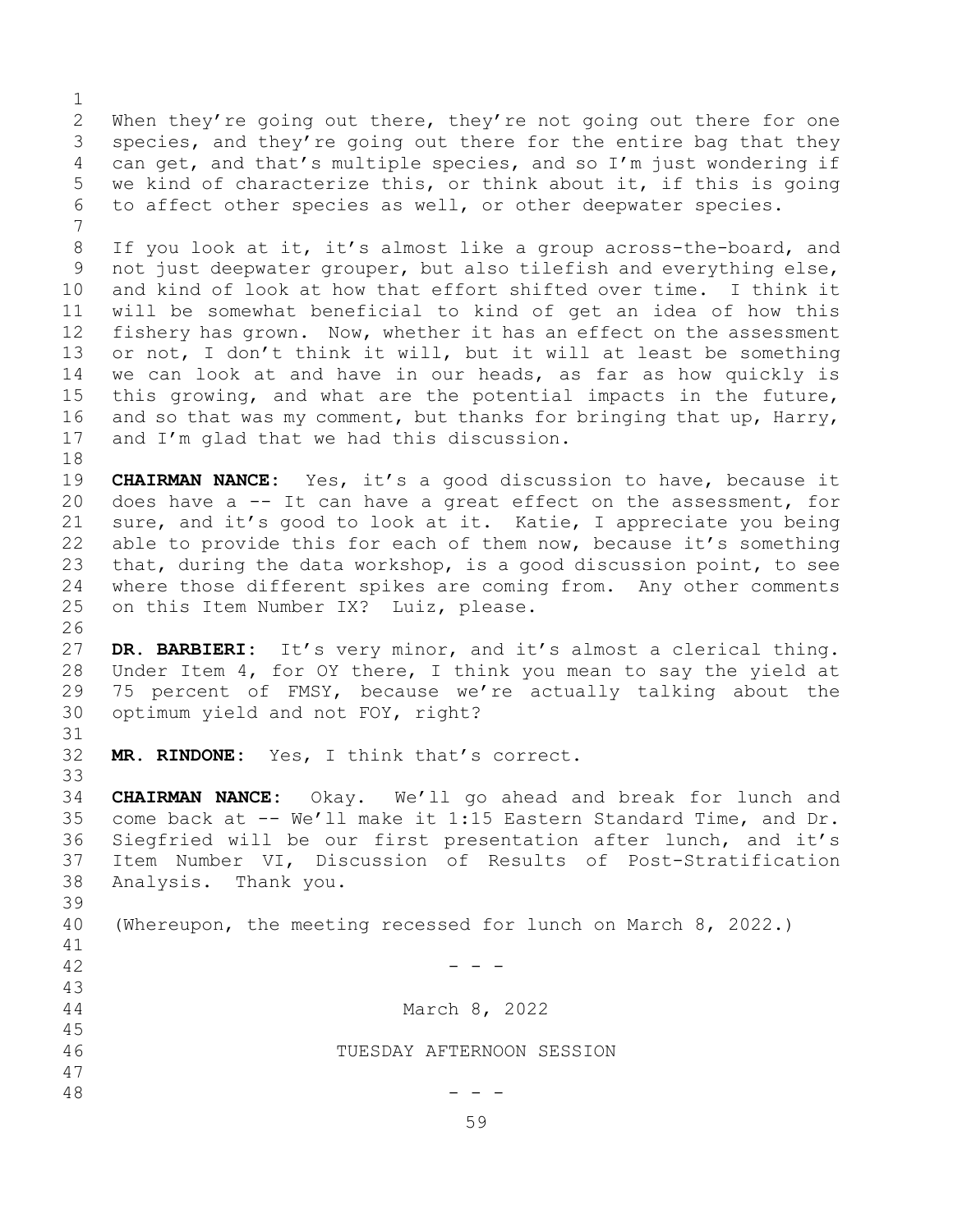$\frac{1}{2}$ 2 The Meeting of the Gulf of Mexico Fishery Management Council<br>3 Standing and Special Reef Fish, Special Socioeconomic & Special 3 Standing and Special Reef Fish, Special Socioeconomic & Special 4 Ecosystem Scientific and Statistical Committees reconvened on 5 Tuesday afternoon, March 8, 2022, and was called to order by 6 Chairman Jim Nance. 7 8 **CHAIRMAN NANCE:** We're going to go ahead and start. I hope that<br>9 everybody had a good lunch, and now we're going to go to Item 9 everybody had a good lunch, and now we're going to go to Item<br>10 Number VI, Discussion of Results of Post-Stratification Analysis. 10 Number VI, Discussion of Results of Post-Stratification Analysis.<br>11 Just a second. Ryan. Just a second. 12<br>13 MR. RINDONE: We have one more specification for the yellowedge 14 grouper optimum yield. Per Amendment 48, which hasn't yet been<br>15 implemented, but it's been signed, sealed, and delivered to NMFS, 15 implemented, but it's been signed, sealed, and delivered to NMFS,<br>16 and so we're just waiting on implementation there, and Amendment 16 and so we're just waiting on implementation there, and Amendment<br>17 48 is going to specify optimum yield for yellowedge grouper as 90 17 48 is going to specify optimum yield for yellowedge grouper as 90<br>18 percent of MSY, or MSY proxy, which I will list as 30 percent SPR, 18 percent of MSY, or MSY proxy, which I will list as 30 percent SPR,<br>19 and I will just put a notation in there that that's as per Reef 19 and I will just put a notation in there that that's as per Reef<br>20 Fish Amendment 48, and so, other than that, that ties off 20 Fish Amendment 48, and so, other than that, that ties off<br>21 yellowedge. yellowedge.  $\begin{array}{c} 22 \\ 23 \end{array}$ 23 **CHAIRMAN NANCE:** Thank you, Ryan, and thanks, John, also, for 24 finding that. We'll go ahead and turn the time over to Dr.<br>25 Siegfried to lead us in this discussion. Siegfried to lead us in this discussion.  $\frac{26}{27}$ 27 **DISCUSSION OF RESULTS OF POST-STRATIFICATION ANALYSIS BY SEFSC,**  28 **FWC, AND GRSC TEAMS FOR FLORIDA ABSOLUTE ABUNDANCE DATA** 29<br>30 DR. SIEGFRIED: Thank you, Mr. Chair. 31<br>32 MR. RINDONE: I will do the scope of work. 33<br>34 34 **CHAIRMAN NANCE:** Good idea. We'll do the scope of work first, and<br>35 then we'll turn the time over to Katie. then we'll turn the time over to Katie. 36<br>37 MR. RINDONE: This is the discussion of the results of the post-38 stratification analysis by the Science Center and FWC and the Great<br>39 Red Snapper Count team, and so Dr. Siegfried is going to enthrall 39 Red Snapper Count team, and so Dr. Siegfried is going to enthrall<br>40 you in the work of this group to conduct this post-stratification 40 you in the work of this group to conduct this post-stratification<br>41 analysis on the estimates of red snapper absolute abundance for 41 analysis on the estimates of red snapper absolute abundance for<br>42 areas of the West Florida Shelf and other areas in the Gulf of 42 areas of the West Florida Shelf and other areas in the Gulf of 43 Mexico. Mexico. 44 45 Spatial distribution of fish currently presents a conflict with 46 data that's been collected historically from other Gulf-wide<br>47 fishery-independent surveys, and so, specifically, this work 47 fishery-independent surveys, and so, specifically, this work<br>48 looked to divide the current ten-to-forty-meter depth stratum into looked to divide the current ten-to-forty-meter depth stratum into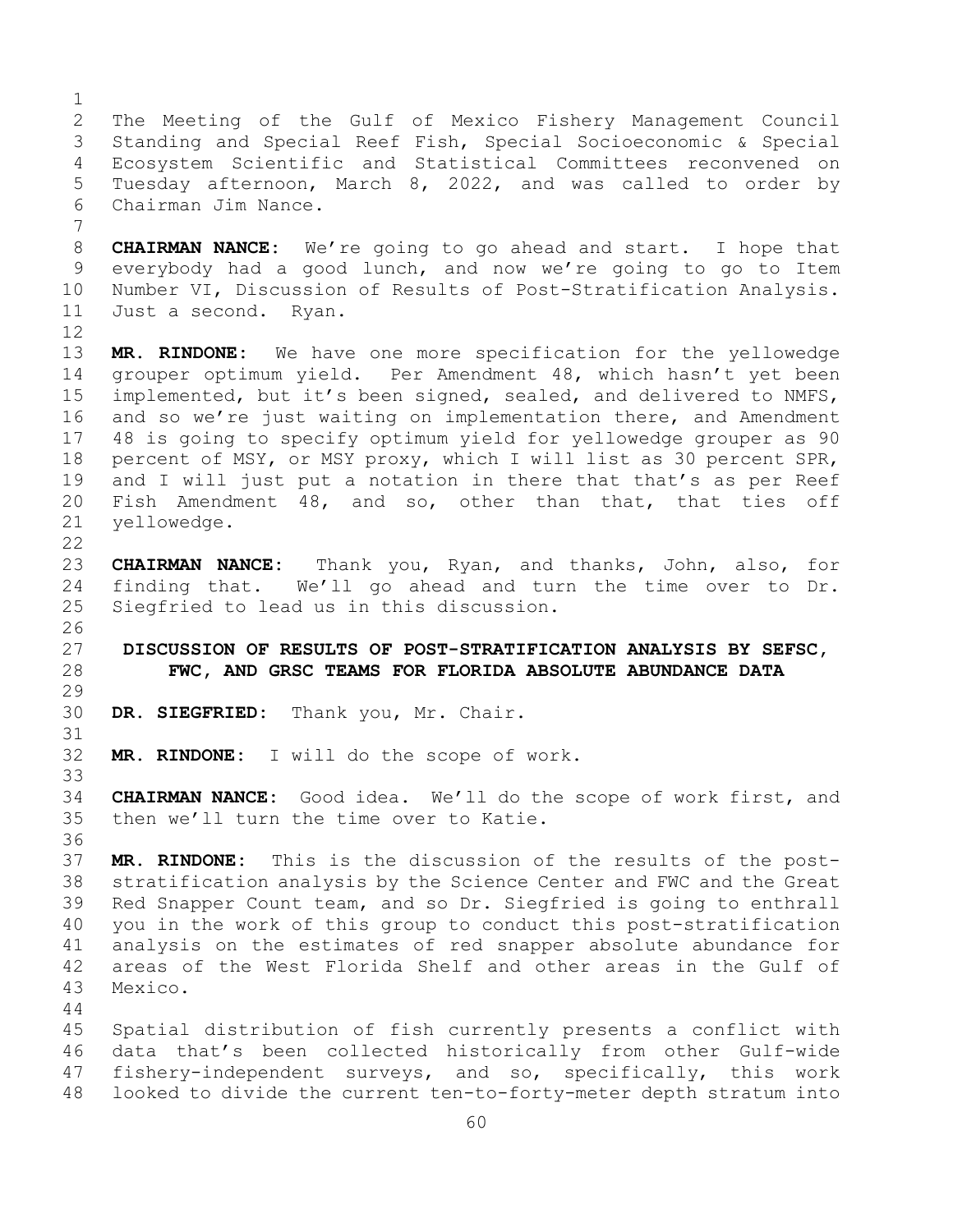1 ten-to-twenty-five-meter and twenty-five-to-forty-meter strata,<br>2 and you quys will evaluate the information presented and ask 2 and you guys will evaluate the information presented and ask<br>3 questions and make any recommendations, as appropriate. questions and make any recommendations, as appropriate. 4 5 Here, like we were talking about before lunch, if you decide to 6 move forward with using post-stratification for considering catch<br>7 advice, then that's a decision that could be used to weed down the 7 advice, then that's a decision that could be used to weed down the<br>8 number of analyses that Matt and LaTreese have to drum up. If you 8 number of analyses that Matt and LaTreese have to drum up. If you<br>9 decide not to use it, the same thing, but a decision here certainly 9 decide not to use it, the same thing, but a decision here certainly<br>10 does affect the amount of work that needs to be completed prior to 10 does affect the amount of work that needs to be completed prior to<br>11 the end of the meeting. Mr. Chair. the end of the meeting. Mr. Chair. 12<br>13 13 **CHAIRMAN NANCE:** Thank you. Katie, we'll go ahead and turn the 14 time over to you now.  $15$ <br> $16$ 16 **DR. SIEGFRIED:** Okay. Thank you, Mr. Chair. What I have for you 17 is the post-stratification results, and this was of the Great Red<br>18 Snapper Count estimates by depth and state. Just to provide an 18 Snapper Count estimates by depth and state.<br>19 overview, and Ryan mentioned a little bit a 19 overview, and Ryan mentioned a little bit about this, this is<br>20 analysis conducted after the CIE review, and these efforts have 20 analysis conducted after the CIE review, and these efforts have<br>21 been undertaken in order to address the uncertainties in population 21 been undertaken in order to address the uncertainties in population<br>22 estimates that we provided by the study. estimates that we provided by the study. 23 24 In this case specifically, there were noted too many fish in the<br>25 shallow-water stratum estimate of off Florida, and that's what 25 shallow-water stratum estimate of off Florida, and that's what<br>26 started this effort, and that was noted by our state partners in 26 started this effort, and that was noted by our state partners in<br>27 Florida and our NMFS scientists that run the surveys. Then, when Florida and our NMFS scientists that run the surveys. Then, when 28 we presented to the SSC last time, we did receive a motion to 29 expand that effort. expand that effort. 30<br>31 31 I am not the one who did the analysis, and it was Rob Ahrens, who<br>32 was a member of the Great Red Snapper Count team, who is now an 32 was a member of the Great Red Snapper Count team, who is now an<br>33 MSE scientist for NMFS, and I am the organizer of the group to get 33 MSE scientist for NMFS, and I am the organizer of the group to get<br>34 everybody talking about this, and so I get to present it to you. everybody talking about this, and so I get to present it to you. 35<br>36 36 As I said, this started with Florida, and what we did to start was<br>37 to compare the state and NMFS survey data to the estimates provided to compare the state and NMFS survey data to the estimates provided 38 by the Great Red Snapper Count in the shallowest depth stratum,<br>39 and I went over that in great detail last time, and so we don't 39 and I went over that in great detail last time, and so we don't<br>40 need to show those again, although the material is on the SSC's 40 need to show those again, although the material is on the SSC's 41 archive. archive. 42 43 At the last meeting, the SSC asked that the efforts be expanded to<br>44 the other states, and that was where possible, and so the language the other states, and that was where possible, and so the language 45 is specifically there for you of that ten to twenty-five meters 46 and twenty-five to forty meters was to be the new split, rather<br>47 than the ten-to-forty-meter depth strata, and that we would need 47 than the ten-to-forty-meter depth strata, and that we would need<br>48 to consider this, whether it's possible, for all regions of to consider this, whether it's possible, for all regions of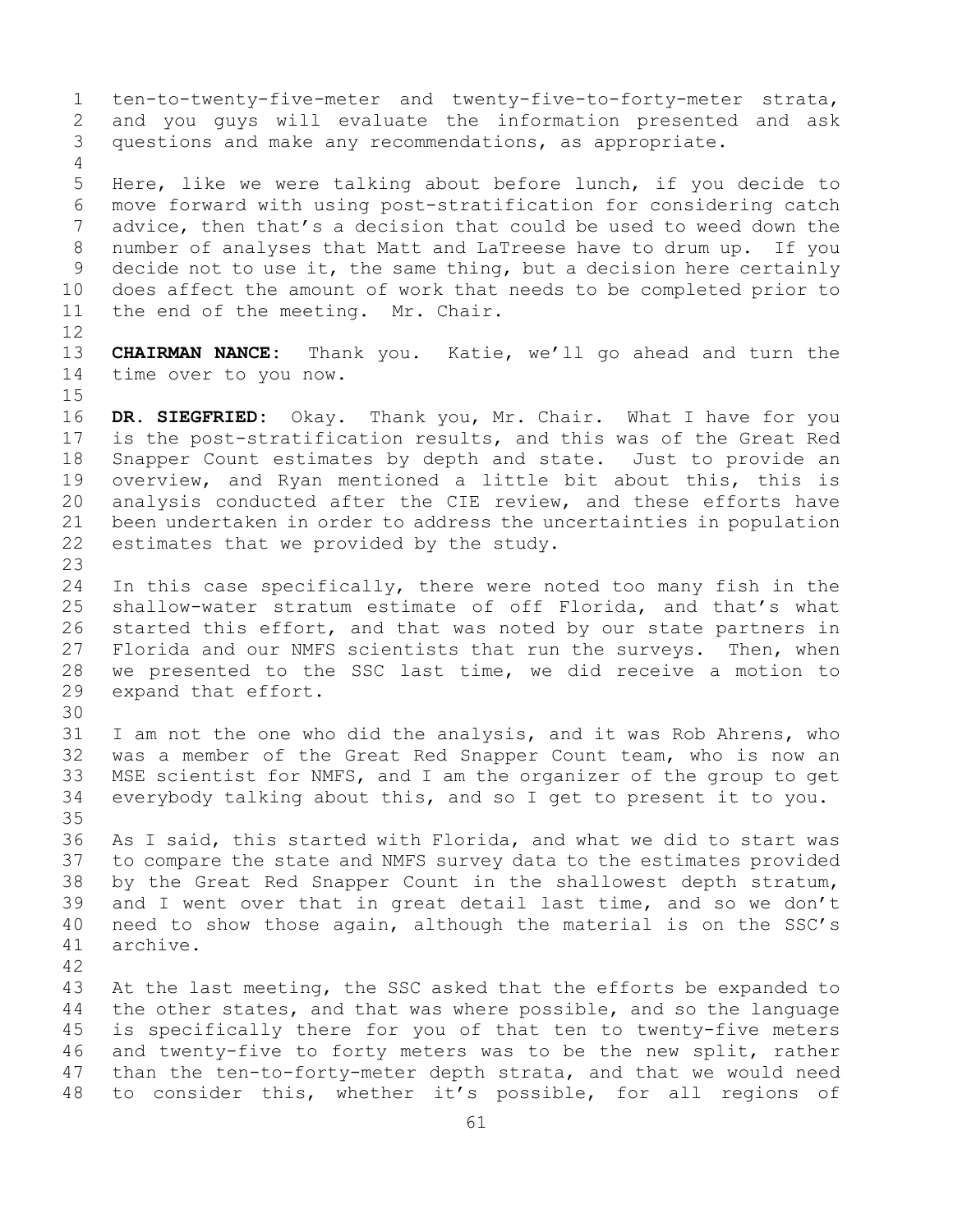1 Florida, Alabama and Mississippi as a unit, Louisiana, and Texas.  $\frac{2}{3}$ 3 As a note, each state result that I am presenting is independent<br>4 and can be included separately, and so, if there is issues with and can be included separately, and so, if there is issues with 5 the caveats, we can discuss each individual state estimate 6 separately. 7 8 I just wanted to mention the technical details were reviewed very<br>9 thoroughly by the CIEs and this SSC, and this SSC did look at 9 thoroughly by the CIEs and this SSC, and this SSC did look at<br>10 those, but it was also reviewed by the previous SSC, before the 10 those, but it was also reviewed by the previous SSC, before the<br>11 membership change, and that document I have listed here at the 11 membership change, and that document I have listed here at the<br>12 bottom linked for you, and that was the Great Red Snapper Count 12 bottom linked for you, and that was the Great Red Snapper Count<br>13 population estimation that Rob Ahrens initially presented. population estimation that Rob Ahrens initially presented.  $\frac{14}{15}$ 15 Any technical details of the original analysis can be found there,<br>16 and the only adjustment here is that the ten to forty-meter depth 16 and the only adjustment here is that the ten to forty-meter depth<br>17 zone was split into two. Otherwise, the general details of the 17 zone was split into two. Otherwise, the general details of the<br>18 analysis are the same, with some caveats that I will go over. analysis are the same, with some caveats that I will go over. 19<br>20 20 That "where possible", or "as possible", is what we're trying to<br>21 address here with our assumptions. For Texas, we had to make some 21 address here with our assumptions. For Texas, we had to make some<br>22 assumptions about the total UCB split into those two strata of ten 22 assumptions about the total UCB split into those two strata of ten<br>23 to twenty-five and twenty-five to forty. That split was 23 to twenty-five and twenty-five to forty.<br>24 approximated based on the overall proportion 24 approximated based on the overall proportion of UCB in the ten to<br>25 twenty-five and twenty-five to forty-meter depth zones across the 25 twenty-five and twenty-five to forty-meter depth zones across the<br>26 states. Rob did note that this could be more accurate if we ran 26 states. Rob did note that this could be more accurate if we ran<br>27 -- If we used the GIS modeling that was done for the Great Red -- If we used the GIS modeling that was done for the Great Red 28 Snapper Count, instead of using this approximation, but that was<br>29 not a quick turnaround time, and so that is the assumption for 29 not a quick turnaround time, and so that is the assumption for<br>30 Texas, is that proportion of UCB is considered across the state. Texas, is that proportion of UCB is considered across the state. 31<br>32 For Louisiana, we did have to assume the density in the UCB in the 33 ten to twenty-meter depth zone was zero, because we didn't have<br>34 any samples, and we just couldn't make something out of nothing, 34 any samples, and we just couldn't make something out of nothing,<br>35 and so what happened is most of those fish were actually placed in 35 and so what happened is most of those fish were actually placed in<br>36 the twenty-five to forty-meter depth stratum. the twenty-five to forty-meter depth stratum. 37 38 In Mississippi and Alabama, and, again, this is for just UCB, and<br>39 there isn't saying there's no fish in ten to twenty-five meters of 39 there isn't saying there's no fish in ten to twenty-five meters of<br>40 water in Louisiana, but it's just, if there is UCB in that depth 40 water in Louisiana, but it's just, if there is UCB in that depth<br>41 zone, we had to assume the density was zero, or the abundance was 41 zone, we had to assume the density was zero, or the abundance was<br>42 zero. For Mississippi and Alabama, we subtracted the total area 42 zero. For Mississippi and Alabama, we subtracted the total area<br>43 in the ten to twenty-five meter depth zone, because we had to 43 in the ten to twenty-five meter depth zone, because we had to<br>44 assume the density was zero, again for the same reasons as assume the density was zero, again for the same reasons as 45 Louisiana. The density that was estimated before is from the C-46 BASS deeper-water estimates, and the original details, again, can<br>47 be found in what Rob presented to the SSC previously. be found in what Rob presented to the SSC previously. 48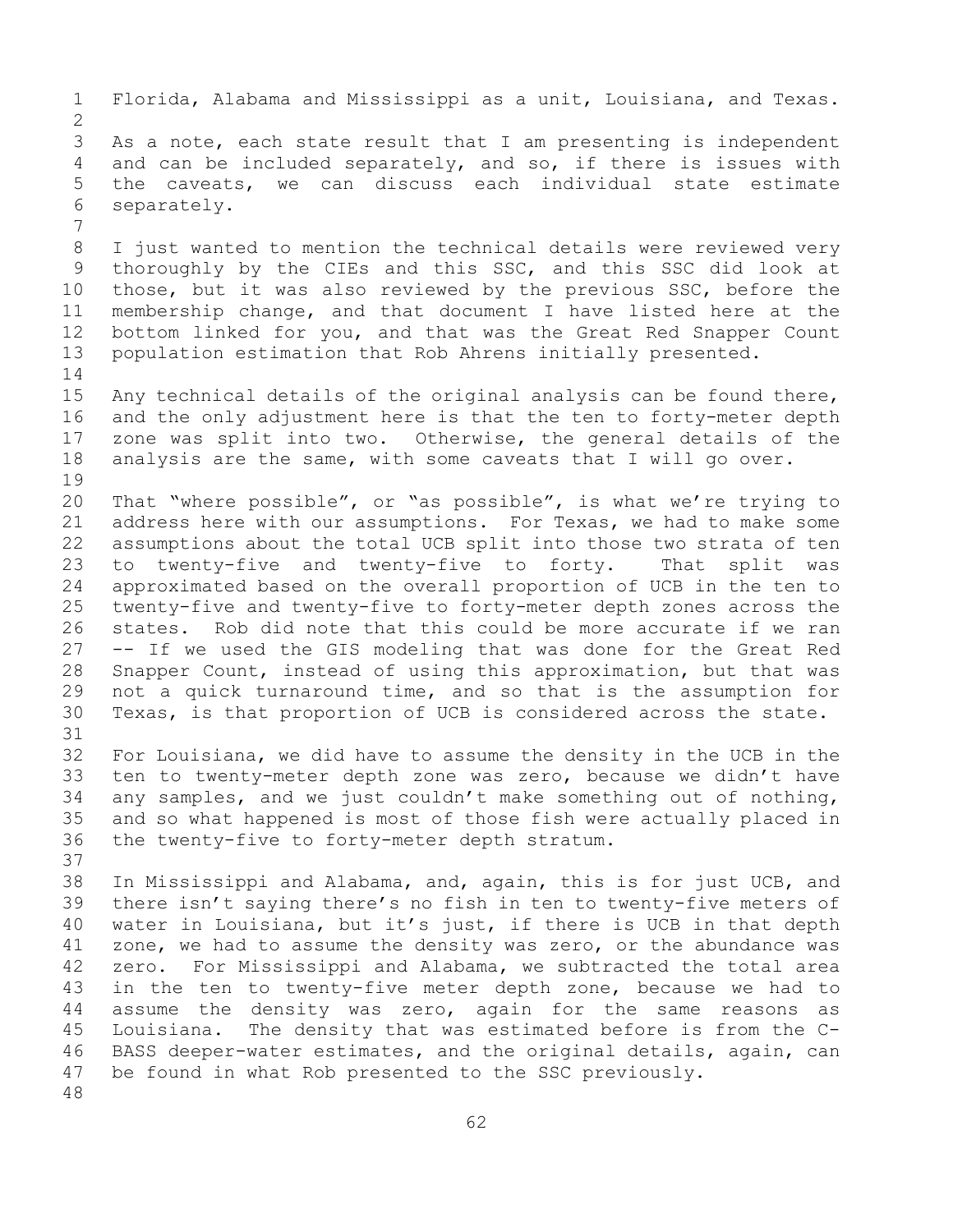1 For Florida, there was some imputation from the closest strata<br>2 required, but, in general, that's where we started, and that was 2 required, but, in general, that's where we started, and that was<br>3 where we had -- Texas is where we had some sampling in that zone, 3 where we had -- Texas is where we had some sampling in that zone,<br>4 and it made it more possible to provide these estimates than and it made it more possible to provide these estimates than 5 potentially in the other states. 6<br>7 7 I want to apologize that this is small, and it's always difficult<br>8 to figure out how to present everything that I think you should 8 to figure out how to present everything that I think you should<br>9 see on one slide, but I wanted to show is, on the left, this is 9 see on one slide, but I wanted to show is, on the left, this is<br>10 what Greg Stunz and team presented at the last SSC meeting as the 10 what Greg Stunz and team presented at the last SSC meeting as the<br>11 adjustment, which ended up around 96.7 million across the Gulf, 11 adjustment, which ended up around 96.7 million across the Gulf,<br>12 and that's on the left, and then on the right is the new estimate, and that's on the left, and then on the right is the new estimate, 13 with the post-stratified values in each of the habitat types, and 14 this is provided in more detail in the document, in that we split<br>15 up the random forest probabilities, as well as the habitats, by 15 up the random forest probabilities, as well as the habitats, by<br>16 state and depth zone, and we provide the CVs there in the document 16 state and depth zone, and we provide the CVs there in the document<br>17 in more detail. in more detail. 18<br>19 19 Overall, for the post-stratified estimate, if all four regions are<br>20 accepted, it's an 88.3 million estimate for the Gulf of Mexico, in 20 accepted, it's an 88.3 million estimate for the Gulf of Mexico, in<br>21 total, and you will note that none of the estimates changed for 21 total, and you will note that none of the estimates changed for<br>22 the natural or artificial habitat, and this is just a post-22 the natural or artificial habitat, and this is just a post-<br>23 stratification of our uncharacterized bottom category. I feel the 23 stratification of our uncharacterized bottom category. I feel the<br>24 need to let you look at this for a while, and I don't see people's 24 need to let you look at this for a while, and I don't see people's  $25$  faces, but  $$ faces, but  $--$ 26<br>27 MR. RINDONE: There is lots of studying. 28<br>29 29 **DR. SIEGFRIED:** Perhaps somebody could let me know when it's best 30 to go to the next slide, because this is kind of the meat-and-<br>31 potatoes of the presentation. potatoes of the presentation. 32 33 **CHAIRMAN NANCE:** We'll take a look at it just for a minute, and 34 hopefully everybody has seen this graph before, and it's not like<br>35 we're seeing it for the first time here, and we've had an 35 we're seeing it for the first time here, and we've had an<br>36 opportunity, and Katie provided this, and so hopefully we've had 36 opportunity, and Katie provided this, and so hopefully we've had<br>37 an opportunity to look at it, but go ahead, Katie. an opportunity to look at it, but go ahead, Katie. 38<br>39 39 **DR. SIEGFRIED:** Okay. The conclusions of this is it is possible 40 to do the post-stratification for those shallow-water depths --<br>41 For that shallow-water depth zone, by splitting it into two, but 41 For that shallow-water depth zone, by splitting it into two, but<br>42 the main result, particularly for Florida, is that the fish were 42 the main result, particularly for Florida, is that the fish were<br>43 moved from the ten to twenty-five stratum to deeper depths, and it 43 moved from the ten to twenty-five stratum to deeper depths, and it<br>44 wasn't a big drop in total estimate for Florida. It was more of wasn't a big drop in total estimate for Florida. It was more of 45 a drop for some of the other states, and you can get the proportions 46 in that table. 47 The larger relative abundance in the Big Bend region, you will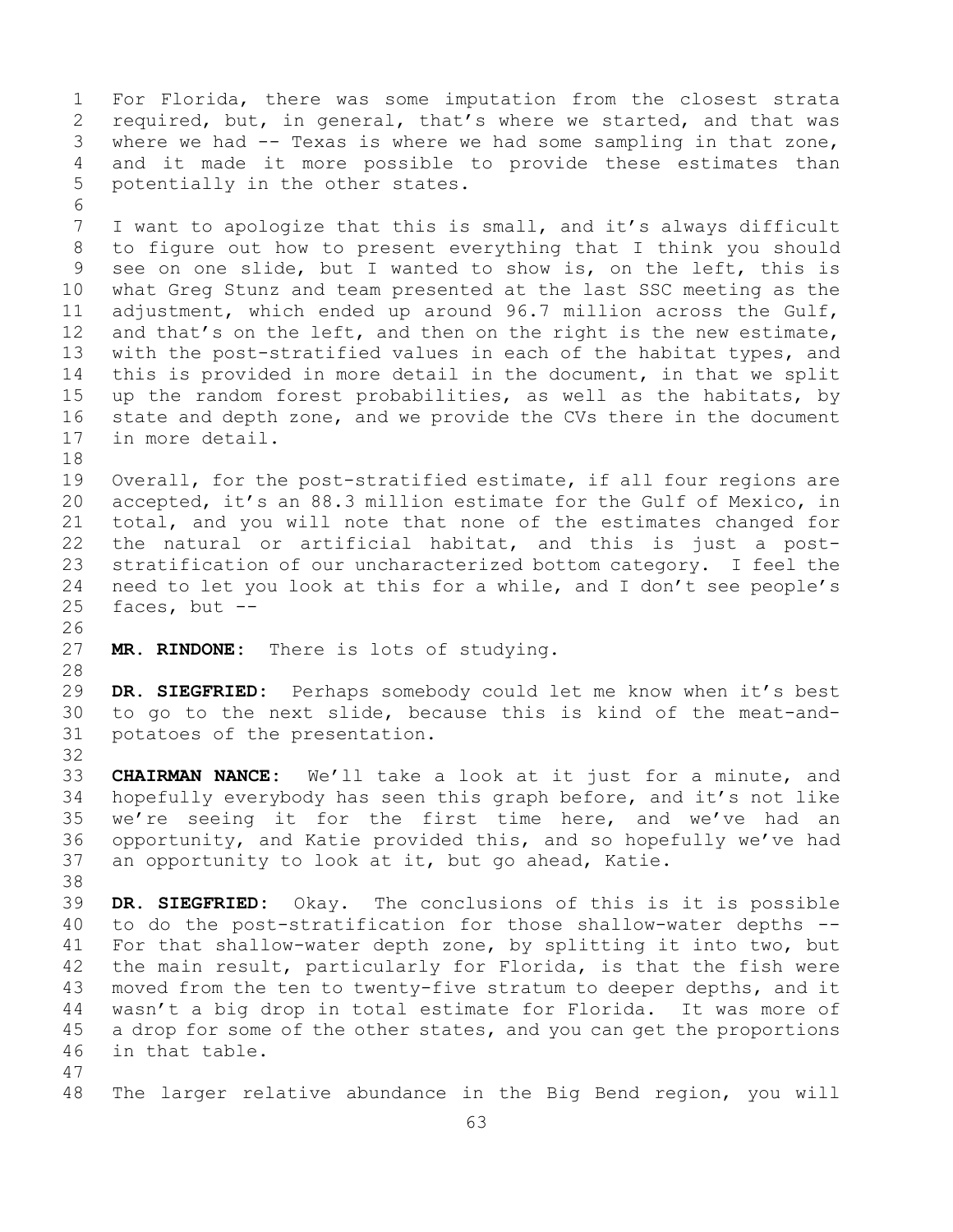1 note it remains an issue, and we were not able to correct for that<br>2 in what we did for this post-stratification, and we agreed, as a 2 in what we did for this post-stratification, and we agreed, as a<br>3 qroup, that there was not a way to address that with this analysis, 3 group, that there was not a way to address that with this analysis,<br>4 and we would have had to do more sampling, do some redesigning, and we would have had to do more sampling, do some redesigning, 5 and that was not the goal of this group. 6<br>7 7 This group simply wanted to use the snapper count data and just<br>8 sort of understand and sort of get a ratcheting down of uncertainty 8 sort of understand and sort of get a ratcheting down of uncertainty<br>9 of where those fish should be, based on all of this historical 9 of where those fish should be, based on all of this historical<br>10 information we have from the state surveys and from the federal 10 information we have from the state surveys and from the federal<br>11 surveys. I have -- I am opening up the document here, because I 11 surveys. I have -- I am opening up the document here, because I<br>12 wanted to read you some numbers. wanted to read you some numbers. 13 14 What it resulted in -- My computer is giving me issues, but I think<br>15 it's around 78 percent of the Florida estimate is still in the Big 15 it's around 78 percent of the Florida estimate is still in the Big<br>16 Bend, but we do think this is a better estimate, because we don't 16 Bend, but we do think this is a better estimate, because we don't<br>17 see a very large amount of fish in a very shallow depth zone, and 17 see a very large amount of fish in a very shallow depth zone, and<br>18 it just doesn't jibe with what we've seen in the past, but the Big 18 it just doesn't jibe with what we've seen in the past, but the Big<br>19 Bend abundance is still relatively high. Bend abundance is still relatively high. 20<br>21 21 The analysis for the other states were not part of our group<br>22 discussion, but we presented them here for the SSC's review, as it 22 discussion, but we presented them here for the SSC's review, as it<br>23 was a request by the SSC during our last group meeting, and most 23 was a request by the SSC during our last group meeting, and most<br>24 of the Florida folks actually jumped off the phone, because we had 24 of the Florida folks actually jumped off the phone, because we had<br>25 finished the Florida part of it, and so, really, it was a 25 finished the Florida part of it, and so, really, it was a<br>26 discussion with Rob Ahrens and some internal folks, and Will 26 discussion with Rob Ahrens and some internal folks, and Will<br>27 Patterson staved on the call, to listen to our plan of how we would Patterson stayed on the call, to listen to our plan of how we would 28 look at the other states, but we, unfortunately, didn't have the<br>29 other folks from the other states available for those calls, 29 other folks from the other states available for those calls,<br>30 because it started with Florida, and so that's how the meeting 30 because it started with Florida, and so that's how the meeting<br>31 went, and the conclusions for post-stratification, and I think 31 went, and the conclusions for post-stratification, and I think<br>32 that's the last slide. Yes. that's the last slide. 33<br>34 34 **CHAIRMAN NANCE:** Okay. Perfect. Any discussion from the SSC on the material about post-stratification? Trevor, please. 36 37 **MR. MONCRIEF:** I had talked with other state folks about this a 38 little bit, and I was wondering about the assumption of zero fish<br>39 in the ten to twenty-five-meter stratum for Mississippi/Alabama 39 in the ten to twenty-five-meter stratum for Mississippi/Alabama<br>40 and Louisiana, and could you kind of -- Could you go a little bit 40 and Louisiana, and could you kind of  $-$  Could you go a little bit 41 further into that one, a little bit? further into that one, a little bit?  $\frac{42}{43}$ 43 DR. SIEGFRIED: Sure, and I don't have too much more that I can<br>44 tell you about it, besides there just were no UCB samples from tell you about it, besides there just were no UCB samples from 45 those depths for Louisiana or Mississippi/Alabama. The assumption 46 we made is that that shallowest stratum has a density of zero,<br>47 because we don't have any other observations to go off of, and, in 47 because we don't have any other observations to go off of, and, in<br>48 the original analysis, those densities, or the estimates, were the original analysis, those densities, or the estimates, were

64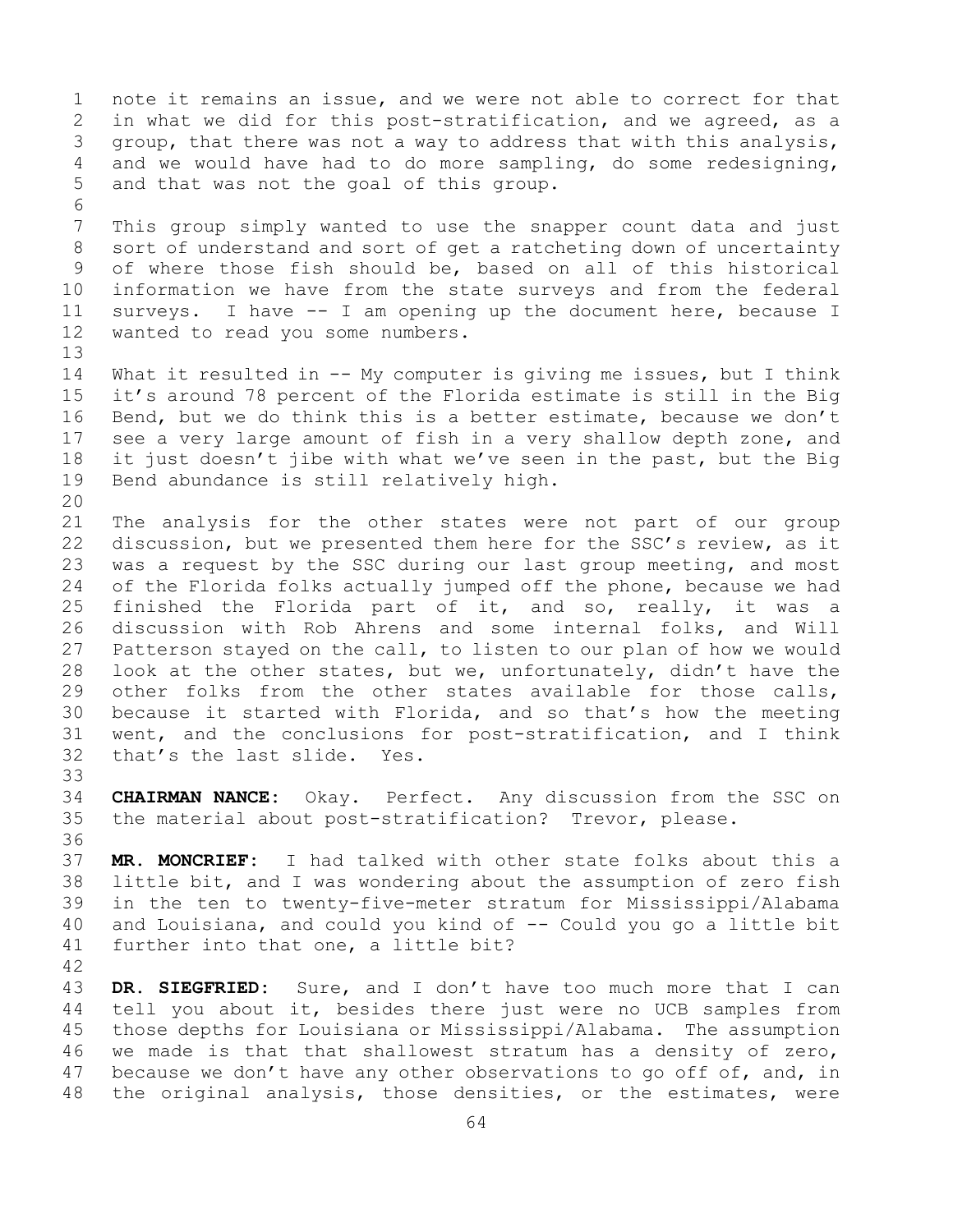1 really from catch rates, or sampling from deeper depths, and so it<br>2 was an imputation before, and, if we're separating out those strata 2 was an imputation before, and, if we're separating out those strata<br>3 now -- We weren't assuming any imputation, and we were assigning 3 now -- We weren't assuming any imputation, and we were assigning<br>4 them to the depth strata that seemed most appropriate, which is them to the depth strata that seemed most appropriate, which is 5 the twenty-five to forty, and so it's a drop, in some places, in 6 the total estimate, but it's not an assumption of zero fish. It's<br>7 iust zero fish on UCB in that ten to twentv-five. just zero fish on UCB in that ten to twenty-five.

8<br>9 9 MR. MONCRIEF: I think, and this is just my thought process right<br>10 now, to me, it seems -- I don't think this is a good assumption, 10 now, to me, it seems -- I don't think this is a good assumption,<br>11 and I can see why it was imputed and why it was part of the 11 and I can see why it was imputed and why it was part of the<br>12 analysis, because you didn't have the information, but I think, in analysis, because you didn't have the information, but I think, in 13 my mind, it would have been more appropriate to keep Mississippi 14 and Alabama -- In my opinion, to keep them the way they are, since<br>15 that information exists to use what you have available to you, 15 that information exists to use what you have available to you,<br>16 rather than assuming zero across-the-board on the UCB for that 16 rather than assuming zero across-the-board on the UCB for that<br>17 area, but that's just me, and I will let Harry and Jason get to 17 area, but that's just me, and I will let Harry and Jason get to 18 it. it.

19<br>20 CHAIRMAN NANCE: Thank you, Trevor. Harry, please.

```
21<br>22
```
MR. BLANCHET: Let Jason go first.

23 24 **MR. ADRIANCE:** Thank you. Thanks, Harry. I too have an issue<br>25 with the assumption of zero for Louisiana. Obviously, in the LGL with the assumption of zero for Louisiana. Obviously, in the LGL 26 study, we had fish in that depth zone, and we know, from our<br>27 anglers, that we have fish in that depth zone, and I understand anglers, that we have fish in that depth zone, and I understand 28 this was because you had no observations for the Great Red Snapper<br>29 Count, but, I mean, we've discussed some of the issues with the Count, but, I mean, we've discussed some of the issues with the 30 sampling in Louisiana, and I don't recall how much that translated<br>31 into what may have been seen in the ten to twenty-five meter, and 31 into what may have been seen in the ten to twenty-five meter, and<br>32 I understand why it was done for Florida, and I think it's I understand why it was done for Florida, and I think it's 33 appropriate there, but I just don't feel it's a logical leap for Louisiana. Thanks.

35<br>36 CHAIRMAN NANCE: Thank you. To that point, Scott?

37 38 **DR. RABORN:** I just did a crude summary, based on our Table 6 in 39 our report, and it's a little better than 1.5 million red snapper<br>40 that we estimated to be in the ten to twenty-five-meter depth zone 40 that we estimated to be in the ten to twenty-five-meter depth zone<br>41 for uncharacterized bottom in Louisiana. for uncharacterized bottom in Louisiana.

42 CHAIRMAN NANCE: Thank you. Harry, please.

45 **MR. BLANCHET:** I think Scott just stole my thunder.

46<br>47 CHAIRMAN NANCE: Oh, sorry.

48

44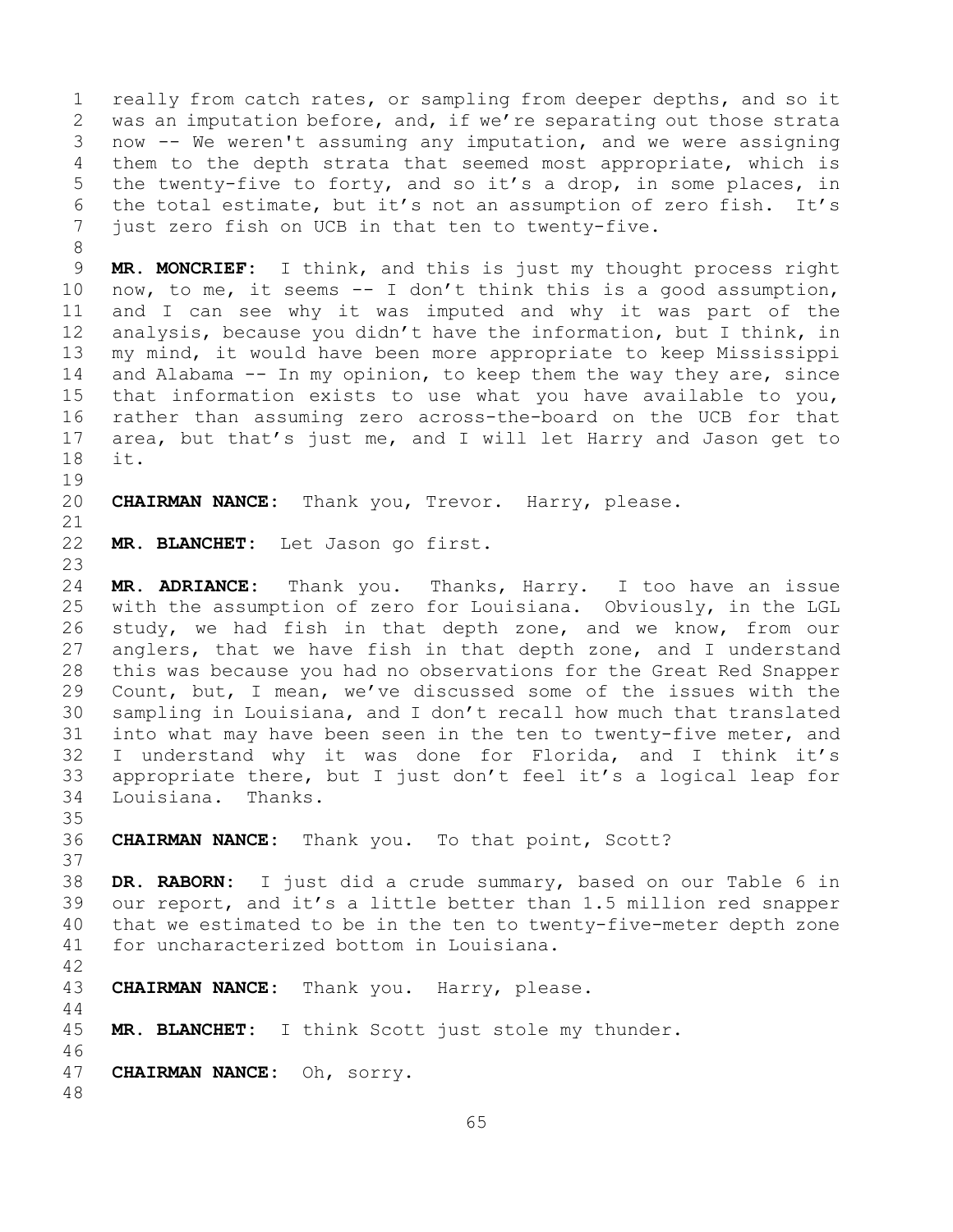1 **MR. BLANCHET:** It's okay, but I had a different question. In the 2 presentation, several times, you said that the fish were put into<br>3 a different depth zone, and does that mean that -- Say you have -3 a different depth zone, and does that mean that -- Say you have -<br>4 - Let's take Louisiana, and you've got the ten to twenty-five, and - Let's take Louisiana, and you've got the ten to twenty-five, and 5 then you've got the twenty-five to forty, and, essentially, you 6 used the same density in twenty-five to forty as what you used as 7 a density previously for the ten to forty, or am I missing<br>8 something? Basically, it's just a ratio of area? something? Basically, it's just a ratio of area?

 $\begin{array}{c} 9 \\ 10 \end{array}$ 10 **DR. SIEGFRIED:** My apologies for not being clearer with my<br>11 language, and I shouldn't say placed in the other, but what I meant 11 language, and I shouldn't say placed in the other, but what I meant<br>12 by that is we're calculating the estimates, or Rob calculated the by that is we're calculating the estimates, or Rob calculated the 13 estimates, and, when he used those two depth stratum, what happened 14 with the estimates is that, from twenty-five to forty meters, there<br>15 were fish estimated in that depth stratum after the post-15 were fish estimated in that depth stratum after the post-<br>16 stratification, rather than it being across ten to forty, and so 16 stratification, rather than it being across ten to forty, and so<br>17 we were looking at a homogenization of the fish from ten to forty, 17 we were looking at a homogenization of the fish from ten to forty,<br>18 and now that it did is say, no, there's still quite a few fish, 18 and now that it did is say, no, there's still quite a few fish,<br>19 but they're in the twenty-five to forty, because that's where the 19 but they're in the twenty-five to forty, because that's where the<br>20 sampling occurred. sampling occurred.

21<br>22 22 **MR. BLANCHET:** Okay, and so there was an increase in the densities 23 in the twenty-five to forty and a decrease in the densities from<br>24 below twenty-five? below twenty-five?

 $\frac{25}{26}$ 26 **DR. SIEGFRIED:** Well, we didn't have it stratified that way before,<br>27 and we had just ten to forty, and so what happened is those fish and we had just ten to forty, and so what happened is those fish 28 were placed in the deeper depths by the new stratification<br>29 estimates, stratified estimates, rather than across the whole --29 estimates, stratified estimates, rather than across the whole --<br>30 So I can't say they increased, and, again, maybe I misspoke, and 30 So I can't say they increased, and, again, maybe I misspoke, and<br>31 I can't say they increased from twenty-five to forty, because that 31 I can't say they increased from twenty-five to forty, because that<br>32 stratum was not there before, but what the total estimate did, stratum was not there before, but what the total estimate did, 33 from ten to forty, is it put most of those fish in that twenty-<br>34 five to forty, rather than spreading them out across that whole 34 five to forty, rather than spreading them out across that whole<br>35 ten to forty. ten to forty.

37 **MR. BLANCHET:** Okay. I was just struggling a little bit there, 38 and I think that clears up. Thank you.

39 40 **CHAIRMAN NANCE:** Katie, thanks for that clarification. Benny,<br>41 please. please.

42 DR. GALLAWAY: My points have been covered.

45 **CHAIRMAN NANCE:** Okay. Thank you. Sean.

36

44

46<br>47 47 **DR. POWERS:** I kind of side with Trevor on this, and I have one question though, Katie. I thought, at the last meeting, we were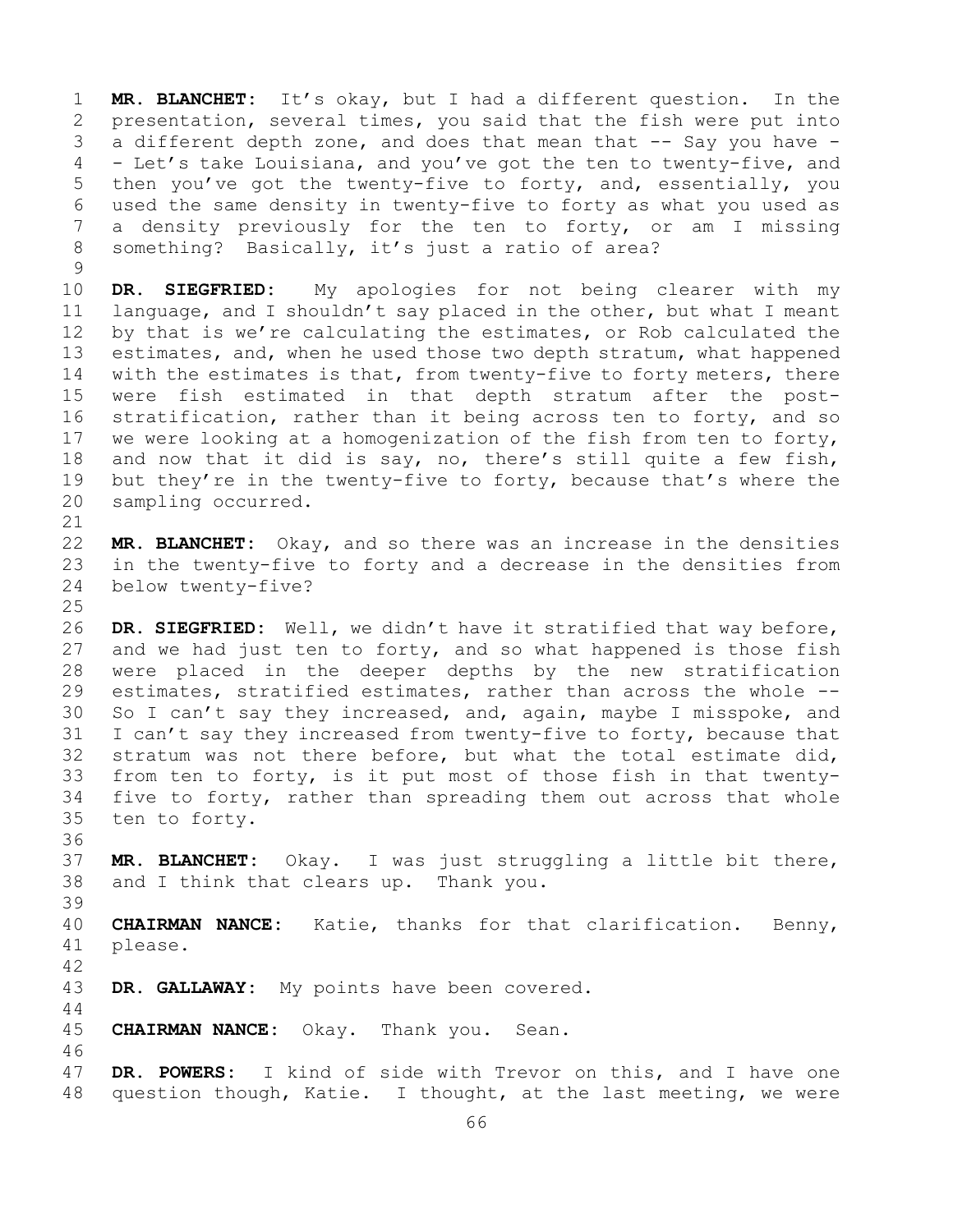1 talking about ten to twenty meters, and I didn't realize that it<br>2 was twenty-five, and so I quess that's one of my things, is, you 2 was twenty-five, and so I guess that's one of my things, is, you<br>3 know, where do we put the boundary of that zone, where we have 3 know, where do we put the boundary of that zone, where we have<br>4 relatively little information from the Great Red Snapper Count, relatively little information from the Great Red Snapper Count, 5 but the Alabama surveys in areas less than that, where we bottom 6 longline, and vertical longline, away from structure, and so no<br>7 structure, and we have -- We catch red snapper in that depth zone. structure, and we have -- We catch red snapper in that depth zone. 8<br>9

9 It's not, obviously, the highest catch rates we get, and those<br>10 occur a little deeper, but we catch fish in there, and so the 10 occur a little deeper, but we catch fish in there, and so the<br>11 assumption that it's zero -- I think I feel more comfortable with 11 assumption that it's zero -- I think I feel more comfortable with<br>12 the assumption that it's at least that density that we were finding 12 the assumption that it's at least that density that we were finding<br>13 in the other areas, and so just more my thoughts, I quess, than a in the other areas, and so just more my thoughts, I guess, than a 14 specific question, other than why ten to twenty-five meters, and<br>15 why not ten to twenty meters? why not ten to twenty meters?

16<br>17 17 **DR. SIEGFRIED:** Sure, Sean, and so we had, in our original group 18 meeting, a ten to twenty-meter stratum. When the SSC gave us the<br>19 request, in that language, and maybe one of the staff can double-19 request, in that language, and maybe one of the staff can double-<br>20 check, but I'm pretty sure it says ten to twenty-five-meter and 20 check, but I'm pretty sure it says ten to twenty-five-meter and<br>21 twenty-five to forty-meter. twenty-five to forty-meter.

 $\begin{array}{c} 22 \\ 23 \end{array}$ 23 **DR. POWERS:** Okay.

 $\frac{24}{25}$ 25 **DR. SIEGFRIED:** That's why we did ten to twenty-five for this<br>26 request, across-the-board, and I have it ten to twenty for just 26 request, across-the-board, and I have it ten to twenty for just<br>27 Florida, and we can compare it to ten to twenty-five, and it's Florida, and we can compare it to ten to twenty-five, and it's 28 very, very, very similar, and that was something that Rob said,<br>29 was he didn't see much difference in the sample availability 29 was he didn't see much difference in the sample availability<br>30 between the ten to twenty split versus the ten to twenty-five 30 between the ten to twenty split versus the ten to twenty-five<br>31 split, but I do have a question for you, Sean, if I can, Mr. Chair? split, but I do have a question for you, Sean, if I can, Mr. Chair?

32<br>33

CHAIRMAN NANCE: Yes, please.

34<br>35 35 **DR. SIEGFRIED:** Okay, and so one of the things that Rob noted, when we were going over this, is he said there were no samples 37 from the ten to twenty-five-meter depths on UCB and not on other 38 habitats, and so, again, I wanted to reiterate this is not saying<br>39 there is no fish, but it's just not any fish on UCB, which it 39 there is no fish, but it's just not any fish on UCB, which it<br>40 seemed like it was very rare to sample UCB in the ten to twenty-40 seemed like it was very rare to sample UCB in the ten to twenty-<br>41 five-meter stratum across the Great Red Snapper Count sampling, 41 five-meter stratum across the Great Red Snapper Count sampling,<br>42 and, I mean, it's a huge amount of work to sample all of the depth 42 and, I mean, it's a huge amount of work to sample all of the depth<br>43 zones that were sampled, but UCB seemed to be especially difficult 43 zones that were sampled, but UCB seemed to be especially difficult<br>44 to sample. to sample.

45

46 My question is, Sean, for Mississippi/Alabama, is that true? Like<br>47 did we get zero samples? Like there were no samples on UCB in ten 47 did we get zero samples? Like there were no samples on UCB in ten<br>48 to twenty-five? That's what I understand from the data that I've to twenty-five? That's what I understand from the data that I've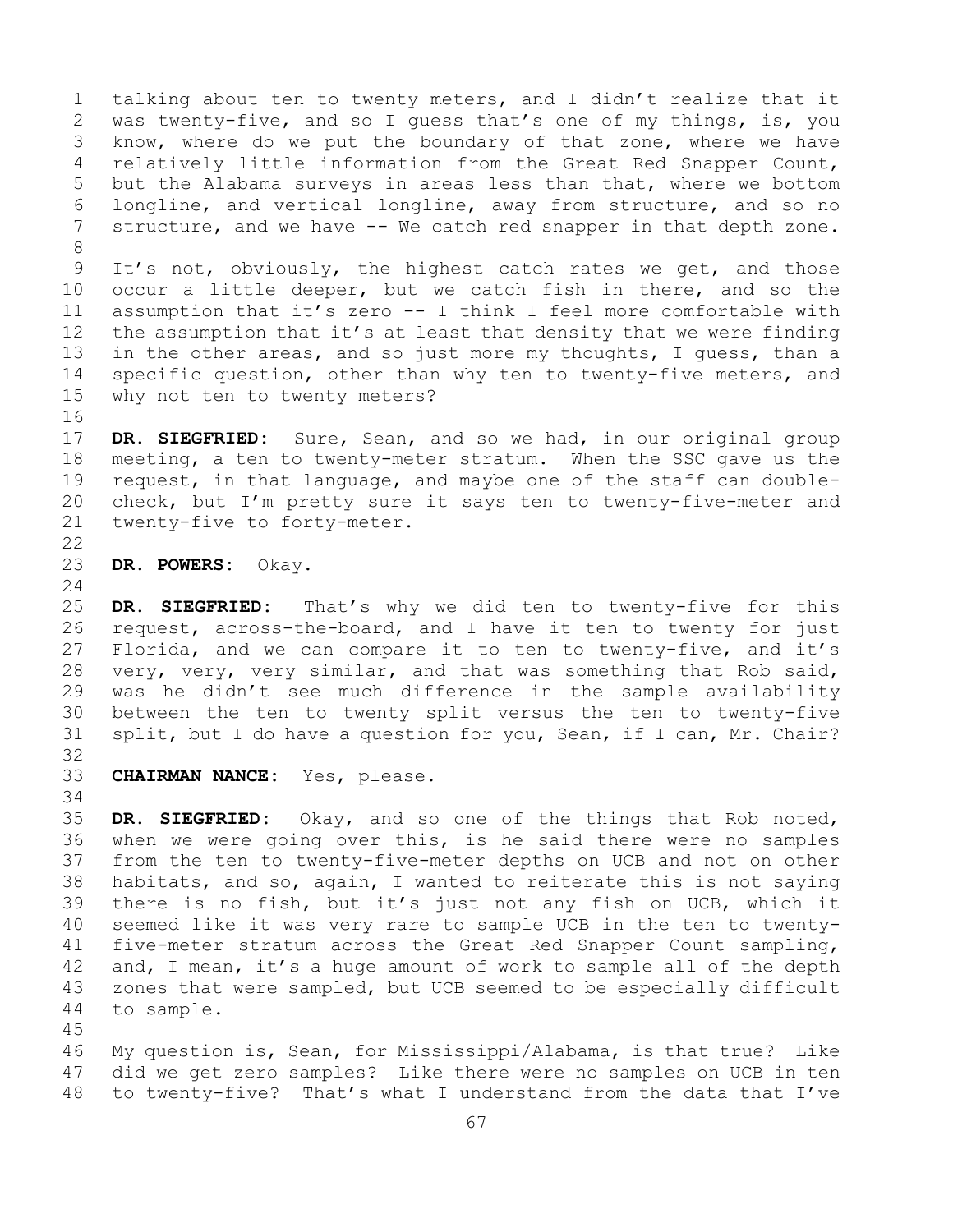1 seen and the analysis I have, or were there samples on UCB in the<br>2 ten to twenty-five-meter zone that didn't get fish? ten to twenty-five-meter zone that didn't get fish?

3 DR. POWERS: No, and so we would have reported all the zeroes in 5 our calculations, and so, if a sample was zero catch, or zero 6 observations on the ROV, that would have been included in our  $\overline{a}$  estimate, and so  $\overline{a}$  = I agree that I don't think we had  $\overline{a}$  = For the 7 estimate, and so -- I agree that I don't think we had -- For the<br>8 Great Red Snapper Count, I don't think we had any samples in less 8 Great Red Snapper Count, I don't think we had any samples in less<br>9 than that, just because our artificial reef zones start at about 9 than that, just because our artificial reef zones start at about<br>10 sixty, or sixty-three, feet, and so we wouldn't have sampled that 10 sixty, or sixty-three, feet, and so we wouldn't have sampled that<br>11 area on the uncharacterized bottom for the Great Red Snapper Count. area on the uncharacterized bottom for the Great Red Snapper Count.

- 12<br>13 The samples that I refer to are the annual surveys we do for the 14 state, and we have sampled that uncharacterized bottom, with at<br>15 least hook-and-line gear, and have caught red snapper in that, 15 least hook-and-line gear, and have caught red snapper in that,<br>16 and, like I said, it's a lower catch rate, for sure, than the 16 and, like I said, it's a lower catch rate, for sure, than the<br>17 sixty-five-foot and deeper strata, but those were the samples that 17 sixty-five-foot and deeper strata, but those were the samples that<br>18 I was talking about, but my recollection is the same as Rob, that 18 I was talking about, but my recollection is the same as Rob, that<br>19 we simply did not sampled the uncharacterized bottom in those 19 we simply did not sampled the uncharacterized bottom in those<br>20 shallow depths. shallow depths.
- 

21<br>22 22 **DR. SIEGFRIED:** Okay. Well, thank you for clarifying, because 23 that's what we working -- That's the assumption that we were<br>24 working on. Like I said at the beginning of this, there's not 24 working on. Like I said at the beginning of this, there's not<br>25 much more we can do, and we don't want to create more sampling, 25 much more we can do, and we don't want to create more sampling,<br>26 and we're not questioning the design of the snapper count, and 26 and we're not questioning the design of the snapper count, and<br>27 there's not any different way that we can use the data available 27 there's not any different way that we can use the data available<br>28 to get at this question for Mississippi/Alabama and Louisiana. to get at this question for Mississippi/Alabama and Louisiana.

29<br>30 30 The group consensus, and anybody who is on the group can correct<br>31 me if I'm wrong, but the group consensus was about Florida, and 31 me if I'm wrong, but the group consensus was about Florida, and<br>32 thev -- Evervbody on that call, including Florida state folks, 32 they -- Everybody on that call, including Florida state folks,<br>33 were pleased with the results of that, but they were not part of 33 were pleased with the results of that, but they were not part of<br>34 the assumption making for the other areas, but, I mean, I have no 34 the assumption making for the other areas, but, I mean, I have no<br>35 idea how we would create -- Without imputing, which is what Rob 35 idea how we would create -- Without imputing, which is what Rob<br>36 and all of the Great Red Snapper Count folks had to do, in order 36 and all of the Great Red Snapper Count folks had to do, in order<br>37 to get an estimate that was robust for the ten to forty, right, to get an estimate that was robust for the ten to forty, right, 38 but so that's what we have here, is the data just don't support an<br>39 estimate in that shallow stratum for the uncharacterized bottom of 39 estimate in that shallow stratum for the uncharacterized bottom of<br>40 really any better than we have here for you. really any better than we have here for you.

41<br>42 42 **CHAIRMAN NANCE:** Thank you, because, right now, it looks like we've 43 got an estimate for ten to forty, with all the strata put into<br>44 using the abundance of what was collected in that whole area. When using the abundance of what was collected in that whole area. When 45 you try to partition it out, if you don't have any samples in that 46 shallow area, you don't have any ability, really, to estimate<br>47 abundance, and so  $-$  Okay. We appreciate that look. Do we want 47 abundance, and so  $-$  Okay. We appreciate that look. Do we want  $48$  to go with  $-$  Jim. to go with  $--$  Jim.

68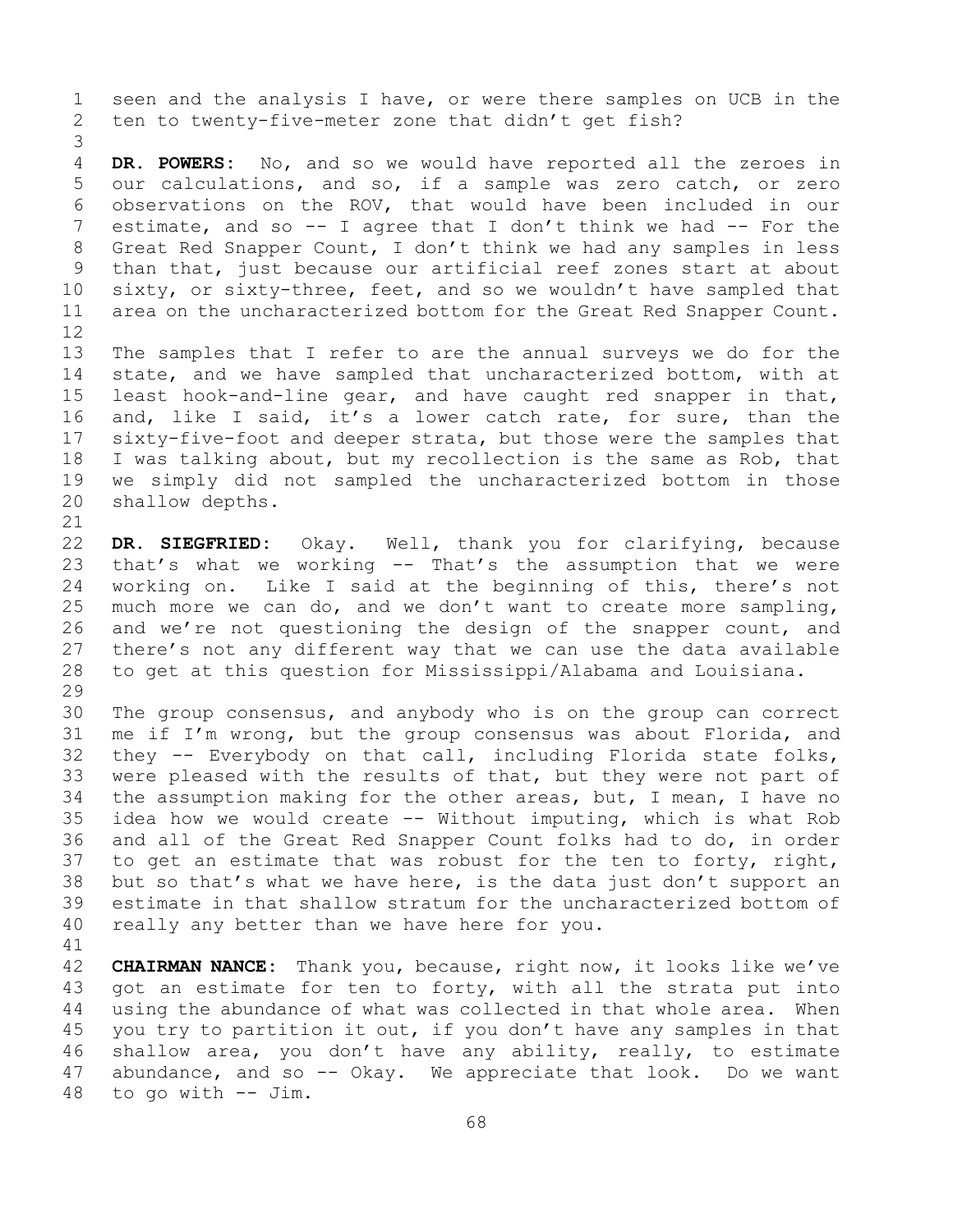$\frac{1}{2}$ 2 **DR. TOLAN:** Thank you, Mr. Chairman. I just wanted to add one 3 more anecdotal note, to kind of follow-up with what both Harry and<br>4 Jason had talked about, in terms of the shallow water and this Jason had talked about, in terms of the shallow water and this 5 reanalysis, and I don't think it's really appropriate for the 6 western side of the Gulf, because you've got a number of structures<br>7 that you can literally see from the beach in Texas, and they all 7 that you can literally see from the beach in Texas, and they all<br>8 hold lots and lots of red snapper, and even all the way up into 8 hold lots and lots of red snapper, and even all the way up into<br>9 the ship channel, where we have platform-building operations, and, 9 the ship channel, where we have platform-building operations, and,<br>10 when we wall those off and de-water them, every single time we do 10 when we wall those off and de-water them, every single time we do<br>11 it, we get massive, massive numbers of red snapper, even up into 11 it, we get massive, massive numbers of red snapper, even up into<br>12 the ship channel, and so the fact that -- The notion that they're the ship channel, and so the fact that  $-$ - The notion that they're 13 just not there in these shallow areas I don't think really works 14 well for the western Gulf, but, again, that's just a very anecdotal<br>15 thing that I wanted to bring up. Thank you. thing that I wanted to bring up. Thank you.

16<br>17 17 **CHAIRMAN NANCE:** Thanks, Jim. Let me ask, and so what Katie is<br>18 saying is it's just the uncharacterized bottom that's partitioned 18 saying is it's just the uncharacterized bottom that's partitioned<br>19 and not the structures and things, and so would that still hold 19 and not the structures and things, and so would that still hold<br>20 up, Jim, in your opinion? up, Jim, in your opinion?

21<br>22 22 **DR. TOLAN:** It would, given everything that we have seen from these<br>23 absolute abundance estimates, and, again, these uncharacterized 23 absolute abundance estimates, and, again, these uncharacterized<br>24 bottom are a big part of it, and that's really our biggest part of 24 bottom are a big part of it, and that's really our biggest part of<br>25 uncertainty, and I still think that that repartitioning doesn't 25 uncertainty, and I still think that that repartitioning doesn't<br>26 work well, given what I have seen, because, as soon as we put a 26 work well, given what I have seen, because, as soon as we put a<br>27 structure, even in the near-shore, in artificial reef area, just structure, even in the near-shore, in artificial reef area, just 28 something out there, I mean, it's completely covered in snapper<br>29 very quickly, and we just -- I am leery of saying that the shallow-29 very quickly, and we just -- I am leery of saying that the shallow-<br>30 water zones are not holding red snapper, especially off of Texas. 30 water zones are not holding red snapper, especially off of Texas.<br>31 Thank you. Thank you.

32

33 **CHAIRMAN NANCE:** Thank you. Katie.

34<br>35 35 **DR. SIEGFRIED:** Jim Nance, you read my mind, and one of the things that I was going to say is that the structures that Jim Tolan is 37 talking about aren't accounted for in this post-stratification, 38 and, on Slide 6, if you look at Texas, there is -- I am sorry it's<br>39 small, but you can blow it up on your screens, and, if you look at 39 small, but you can blow it up on your screens, and, if you look at 40 Texas, the uncharacterized bottom is the only thing that changed, 40 Texas, the uncharacterized bottom is the only thing that changed,<br>41 by around two-million, and we actually reduced the uncertainty, 41 by around two-million, and we actually reduced the uncertainty,<br>42 from 46 percent to 41 percent, by doing this post-stratification, 42 from 46 percent to 41 percent, by doing this post-stratification,<br>43 but the amount of fish that are estimated on natural and 43 but the amount of fish that are estimated on natural and<br>44 artificial, which is what Jim was just talking about that would be artificial, which is what Jim was just talking about that would be 45 covered by structure, is unchanged, and so I just wanted to point 46 that out, in light of Jim Tolan's comments. Thank you.

47 CHAIRMAN NANCE: Thank you. Harry.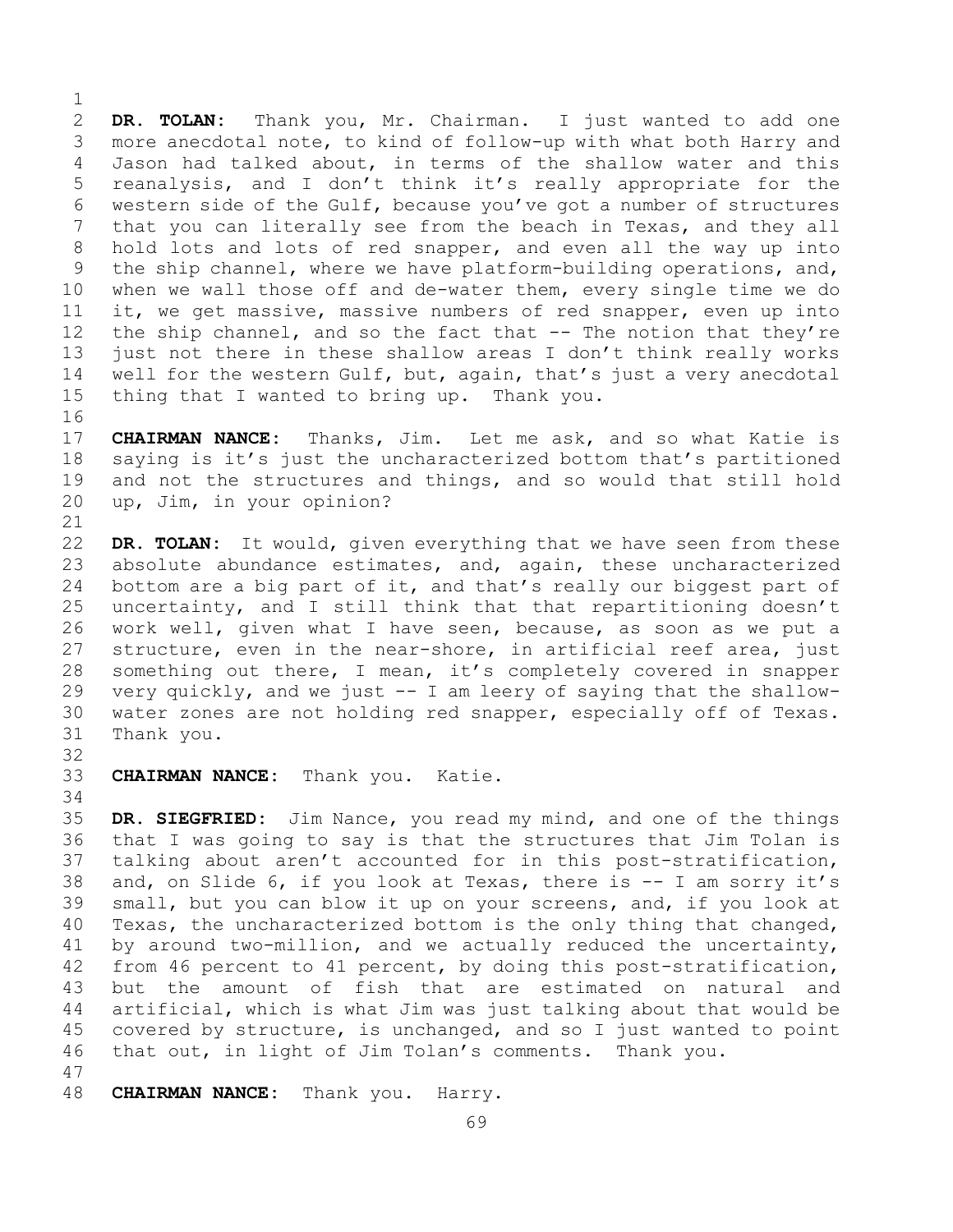$\frac{1}{2}$ 2 **MR. BLANCHET:** This point is to the uncharacterized bottom. If<br>3 you think about what that really is composed of, it is miles and 3 you think about what that really is composed of, it is miles and<br>4 miles of miles of mud off Louisiana, interspersed with pieces of miles of miles of mud off Louisiana, interspersed with pieces of 5 junk, and every one of them pieces of junk, if conditions are 6 correct, are going to be holding fish, whether it's  $-$  Whatever<br>7 size it is. size it is. 8 9 We know that there is those little patches of anything from a tree<br>10 that has washed out of the Mississippi River to a sunken vessel 10 that has washed out of the Mississippi River to a sunken vessel<br>11 that is unregistered to whatever fell off of a workboat twenty-11 that is unregistered to whatever fell off of a workboat twenty-<br>12 five years ago, and all of those things are out there, and many, five years ago, and all of those things are out there, and many, 13 many more, and all of the have the capacity to hold some fish.  $\frac{14}{15}$ 15 That is really -- When we think in terms of the uncharacterized<br>16 bottom, it's the diversity of stuff that is on that unclassified 16 bottom, it's the diversity of stuff that is on that unclassified<br>17 bottom that is what brings up my concern, and I recognize that a 17 bottom that is what brings up my concern, and I recognize that a<br>18 lot of -- That this is kind of what we were talking about earlier, 18 lot of -- That this is kind of what we were talking about earlier,<br>19 and, in the scheme of things, they're a rare-event thing, and you 19 and, in the scheme of things, they're a rare-event thing, and you<br>20 have to cover a lot of territory to get adequate representation to have to cover a lot of territory to get adequate representation to 21 characterize just how many snapper are out there.  $\begin{array}{c} 22 \\ 23 \end{array}$ 23 It's especially a challenge when it's something that you're going<br>24 back and trving to examine in greater detail than the original 24 back and trying to examine in greater detail than the original<br>25 scope of work was talking about, and so I don't know how much more 25 scope of work was talking about, and so I don't know how much more<br>26 vou could -- I mean, vou could take something like some of the 26 you could -- I mean, you could take something like some of the estimates from off of Louisiana from the LGL survey and substitute 28 those density of estimates for zeroes, or something similar to<br>29 that, but that's kind of an apples-and-oranges type of thing. that, but that's kind of an apples-and-oranges type of thing. 30<br>31 31 The point that I had originally stuck my hand up for was there was<br>32 a mention of use of the random forest model in this reanalysis, a mention of use of the random forest model in this reanalysis, 33 and did I get that correct? 34<br>35 35 **DR. SIEGFRIED:** We're using the starting point on the left of your screen here that did incorporate the random forest, and then, in 37 the document that goes along with my presentation, the class, and 38 that's the random forest, high, medium, and low probability. 39 40 **MR. BLANCHET:** Okay. In the original -- I had made a comment to 41 the original draft of the Great Red Snapper Count about some issues<br>42 that I had with the random forest model off of Louisiana, and I 42 that I had with the random forest model off of Louisiana, and I<br>43 don't know if those ever got addressed or not. don't know if those ever got addressed or not. 44 45 Essentially, a major portion of what went into that random forest 46 model was fishery-independent longline surveys, and there was a<br>47 significant number of longline surveys from the states that had 47 significant number of longline surveys from the states that had<br>48 resided at the Gulf States that I don't know if they ever got resided at the Gulf States that I don't know if they ever got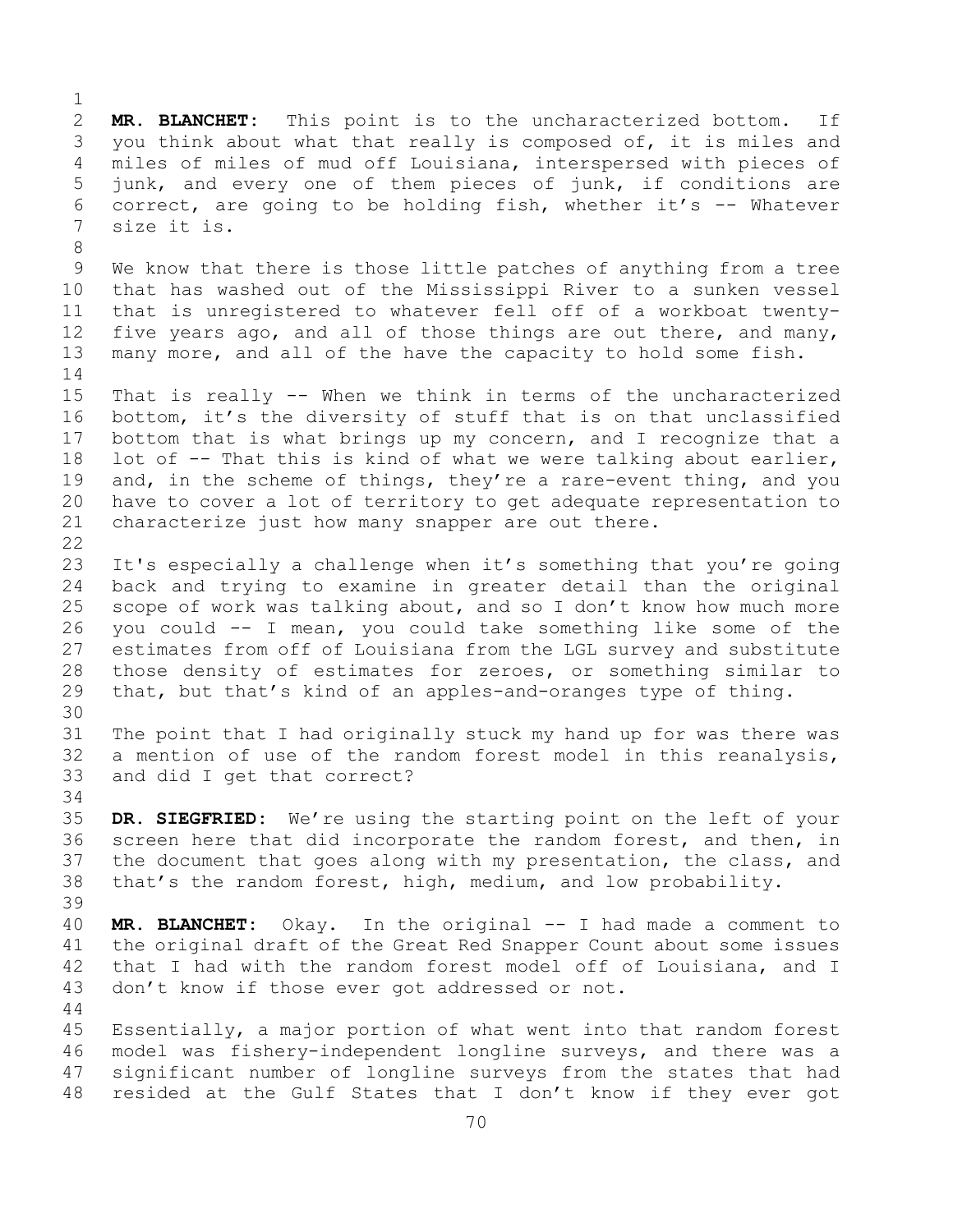1 incorporated into that, and I think they could have made a<br>2 difference in some of those high, middle, and low classifications. 2 difference in some of those high, middle, and low classifications.<br>3 That was not mentioned in the final report, and so, as best as I 3 That was not mentioned in the final report, and so, as best as I<br>4 could determine, it was only in the initial draft that I saw that could determine, it was only in the initial draft that I saw that 5 issue, but, if that issue is carried forward in this current 6 analysis, that would just exacerbate the problem. Thank you.

7 CHAIRMAN NANCE: Thank you, Harry. Trevor, please.

 $\frac{9}{10}$ 10 **MR. MONCRIEF:** Thank you, Mr. Chair. I think Harry kind of covered<br>11 it, and I think we're having a little bit of disparity on 11 it, and I think we're having a little bit of disparity on<br>12 uncharacterized bottom and how we're defining it and what we're uncharacterized bottom and how we're defining it and what we're 13 looking at it as, and not to characterize or mischaracterize what 14 Jim was speaking to, but, essentially, what I think he's speaking<br>15 to is the same thing we are, that there are individuals, or there 15 to is the same thing we are, that there are individuals, or there<br>16 is biomass, on the structures associated with this area, the ten 16 is biomass, on the structures associated with this area, the ten<br>17 to twenty-five meters, and that the uncharacterized bottom 17 to twenty-five meters, and that the uncharacterized bottom<br>18 includes all the mud and everything else and the interspersed 18 includes all the mud and everything else and the interspersed<br>19 unidentified structure across-the-board. unidentified structure across-the-board.

20<br>21 21 Obviously, there would be fish inhabiting that as well, and so the<br>22 safer assumption, on my end, I think, for our area, would be that 22 safer assumption, on my end, I think, for our area, would be that<br>23 it would match the ten to forty-meter findings, rather than the 23 it would match the ten to forty-meter findings, rather than the<br>24 assumption of zero, and I understand that's a constraint with the 24 assumption of zero, and I understand that's a constraint with the<br>25 project, but I think that's just kind of the confusion of where 25 project, but I think that's just kind of the confusion of where<br>26 we're going back and forth with, and so, if I'm incorrect on that, 26 we're going back and forth with, and so, if I'm incorrect on that,<br>27 by all means, correct me. by all means, correct me.

28<br>29

CHAIRMAN NANCE: You're correct, Trevor. Jason.

30<br>31

31 **MR. ADRIANCE:** Thank you, Mr. Chair. I'm feeling a little like Harry right now, and I guess I'm still confused on this shift to 33 the twenty-five to forty. Looking at the magnitude of these<br>34 differences between these two graphs, most change by about two-34 differences between these two graphs, most change by about two-<br>35 million on that uncharacterized, but there's a larger change in 35 million on that uncharacterized, but there's a larger change in<br>36 Iouisiana, and is that -- Is this because I am not understanding Louisiana, and is that  $--$  Is this because I am not understanding 37 this, where you mention about a shift to twenty-five to forty, and 38 was it also that that area, that amount of area, was also wiped<br>39 out when you made this change in Louisiana? I am still a little 39 out when you made this change in Louisiana? I am still a little<br>40 confused on what happened in that stratification. Thanks. confused on what happened in that stratification.

41<br>42 42 **DR. SIEGFRIED:** Sure, and so let's see if I can say it a little 43 different way. Because we don't have the strata set up the same<br>44 way before and after, I can't say that things were moved to that way before and after, I can't say that things were moved to that 45 twenty-five to forty, and what I should say is, when we first did 46 this with Florida, we looked at the ten to forty, which just gave<br>47 us a number of forty-something-million fish in ten to forty, or 47 us a number of forty-something-million fish in ten to forty, or<br>48 something like that, and so just a number in ten to forty. something like that, and so just a number in ten to forty.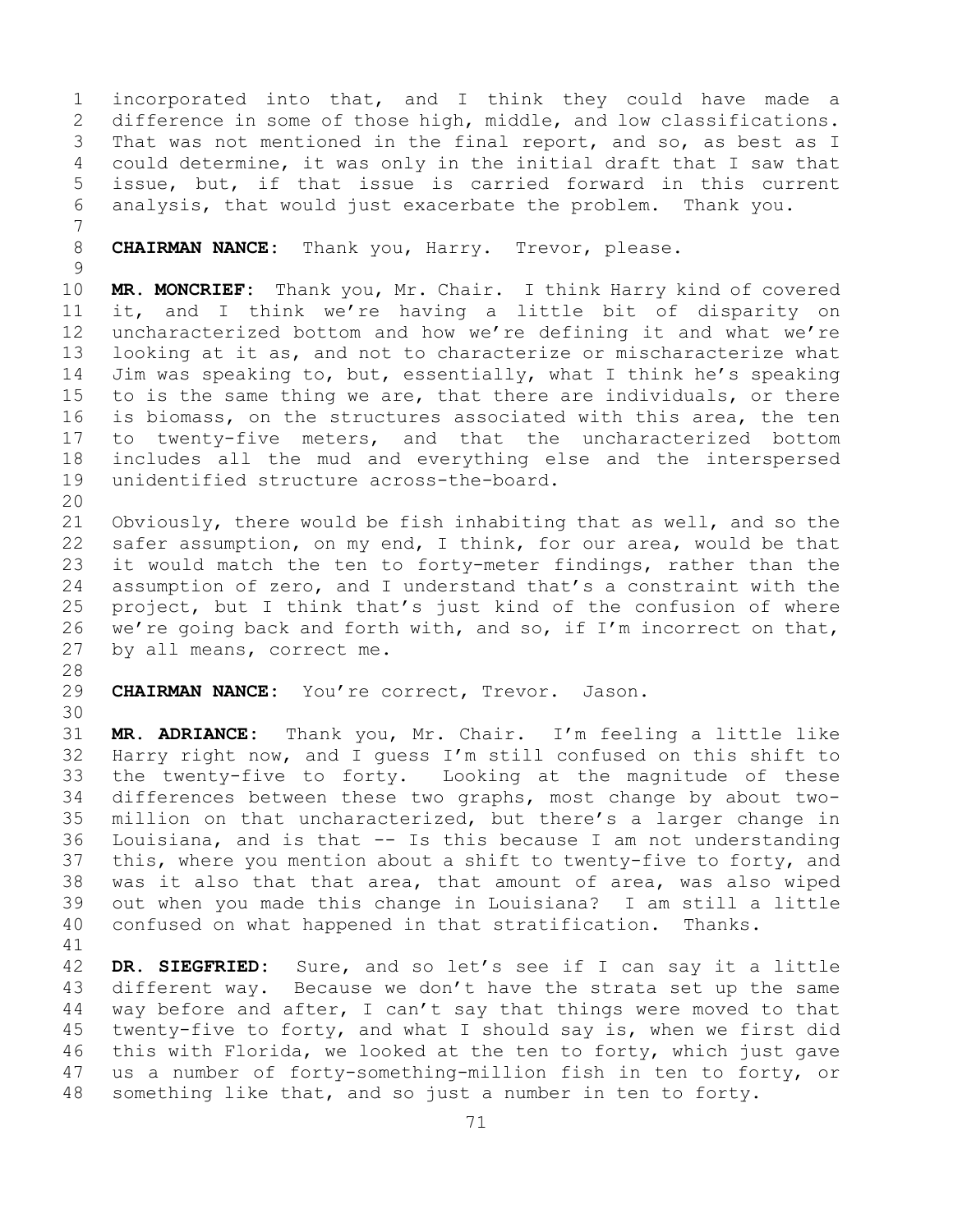$\frac{1}{2}$ 2 When we did the post-stratified estimation, we didn't get a big<br>3 drop in the total. What we got was that the fish were allocated 3 drop in the total. What we got was that the fish were allocated<br>4 to the twenty-five to forty, but we didn't get many in the ten to to the twenty-five to forty, but we didn't get many in the ten to 5 twenty-five zone, and so I shouldn't say that they were shifted or 6 moved, because there wasn't a stratum there before to move them<br>7 to, but we didn't get like a splitting, like a halves, a splitting 7 to, but we didn't get like a splitting, like a halves, a splitting<br>8 in between the two, and what happened is more fish were in the 8 in between the two, and what happened is more fish were in the<br>9 twenty-five to forty than we would have thought if it truly was a 9 twenty-five to forty than we would have thought if it truly was a<br>10 homogenous distribution of fish from ten to forty. homogenous distribution of fish from ten to forty.

11<br>12 If it was homogenous from ten to forty, the abundance would have 13 been split evenly between ten to twenty-five and twenty-five to 14 forty, but it wasn't. There is more fish in the twenty-five to<br>15 forty, and that's what we have seen in our surveys, and so we don't 15 forty, and that's what we have seen in our surveys, and so we don't<br>16 -- We went into this, with the information from other surveys, 16 -- We went into this, with the information from other surveys,<br>17 that we have more fish in our survey from twenty-five to forty-17 that we have more fish in our survey from twenty-five to forty-<br>18 meter depths, as opposed to ten to twenty-five, and that seems to 18 meter depths, as opposed to ten to twenty-five, and that seems to<br>19 be the answer that we're getting from our post-stratification, 19 be the answer that we're getting from our post-stratification,<br>20 which helps us jibe with what we've seen in the past, at least for 20 which helps us jibe with what we've seen in the past, at least for<br>21 the shallowest depth stratum. the shallowest depth stratum.

 $\begin{array}{c} 22 \\ 23 \end{array}$ 

CHAIRMAN NANCE: Thank you, Katie. Jim.

 $\frac{24}{25}$ 25 **DR. TOLAN:** Thank you, Mr. Chairman. I will just add one more 26 comment to this, and then I will put it to bed, from my end, and<br>27 I really appreciate all the work that Katie and her folks put in I really appreciate all the work that Katie and her folks put in 28 to do this post-stratification, and I only bring up the point that<br>29 it may not be appropriate, especially on this side of the Gulf, 29 it may not be appropriate, especially on this side of the Gulf,<br>30 and I will go back to the original Stunz et al. work, and they 30 and I will go back to the original Stunz et al. work, and they<br>31 were, or they were, severely limited, by visibility issues in the 31 were, or they were, severely limited, by visibility issues in the<br>32 nepheloid laver, to get really good species composition to sort of nepheloid layer, to get really good species composition to sort of 33 come up with what those numbers were.

34<br>35 35 When you do, afterwards, the post-stratification, it may not be<br>36 appropriate for this side, but that's all I really wanted to say 36 appropriate for this side, but that's all I really wanted to say<br>37 about this, but I appreciate all the work that has gone into it. about this, but I appreciate all the work that has gone into it. 38 Thank you.

39

CHAIRMAN NANCE: Thank you, Jim. John, please.

41<br>42 42 **DR. WALTER:** Thanks, Mr. Chair. I just wanted to kind of reiterate<br>43 what our purpose here is and why we're working together with the 43 what our purpose here is and why we're working together with the<br>44 Great Red Snapper Count folks on this post-stratification that Rob Great Red Snapper Count folks on this post-stratification that Rob 45 did, and, because we're tasked with developing catch advice for 46 you to consider, one of the key elements of that catch advice is<br>47 where are the fish and what would be accessible to the fishery, 47 where are the fish and what would be accessible to the fishery,<br>48 and so it seemed really straightforward, when we looked at the and so it seemed really straightforward, when we looked at the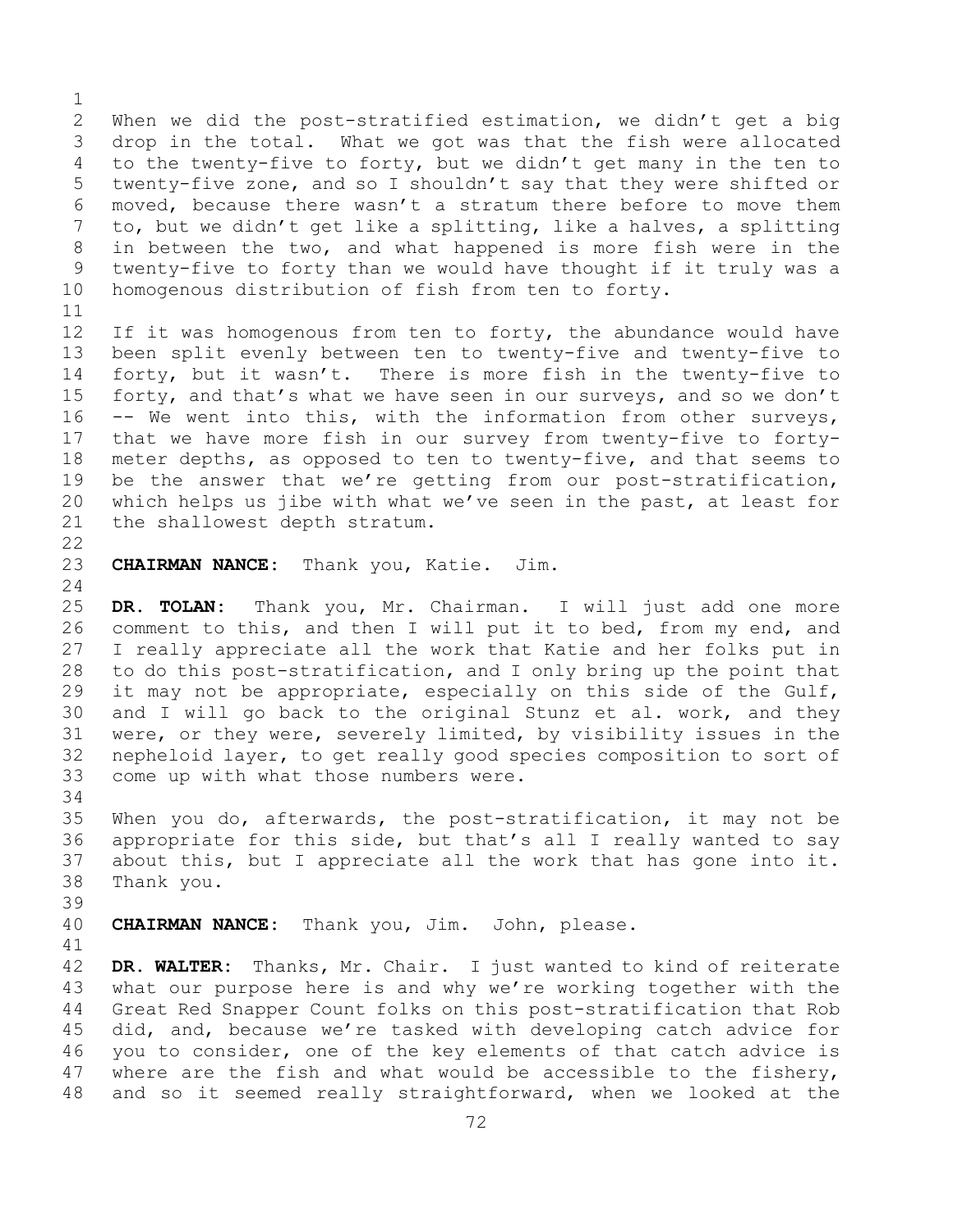1 distributions of samples in Florida, that, when the majority of<br>2 fish were in the shallow depth bin of the Big Bend, that seemed to 2 fish were in the shallow depth bin of the Big Bend, that seemed to<br>3 not necessarily jibe with where the majority of the removals are 3 not necessarily jibe with where the majority of the removals are<br>4 or where survey also put the fish. or where survey also put the fish. 5 6 The post-stratification, you will see in the presentation that I<br>7 qive tomorrow, moves those fish out deeper, which actually is a 7 give tomorrow, moves those fish out deeper, which actually is a<br>8 lot more in line with where we see those fish in our surveys, and 8 lot more in line with where we see those fish in our surveys, and<br>9 probably also means that they're at least placed in waters that 9 probably also means that they're at least placed in waters that<br>10 might not be as accessible to the fishery, and that's another 10 might not be as accessible to the fishery, and that's another<br>11 consideration. consideration. 12<br>13 This exercise was expanding it to the other states, to see if that 14 did something similar, in terms of accurately putting the fish and<br>15 then, when you see the Gardner analysis, the fishermen, and it's 15 then, when you see the Gardner analysis, the fishermen, and it's<br>16 not as big of a difference here, in I think the other states, as 16 not as big of a difference here, in I think the other states, as<br>17 we saw in Florida, and definitely it hasn't changed the numbers 17 we saw in Florida, and definitely it hasn't changed the numbers<br>18 all that much, because it increased the catch rate in the depth 18 all that much, because it increased the catch rate in the depth<br>19 bin, in the deeper depth bin, and reduced that catch rate in the 19 bin, in the deeper depth bin, and reduced that catch rate in the<br>20 shallower depth bin for Florida, resulting in almost about the 20 shallower depth bin for Florida, resulting in almost about the<br>21 same numbers, or a slight difference, and so it traded off, and it 21 same numbers, or a slight difference, and so it traded off, and it<br>22 looks like it's largely trading off in the other states, but it's 22 looks like it's largely trading off in the other states, but it's<br>23 just putting fish probably a little more in line with where they 23 just putting fish probably a little more in line with where they<br>24 might be. might be.  $\frac{25}{26}$ 26 I think we have a little more uncertainty in Texas and Louisiana<br>27 and Alabama and Mississippi, as Jim, and others have pointed out, and Alabama and Mississippi, as Jim, and others have pointed out, 28 but our surveys do suggest an increase in catch rate as you go<br>29 deeper between the ten and twenty-five, and the twenty-five to 29 deeper between the ten and twenty-five, and the twenty-five to<br>30 forty is where you begin to see the highest catch rates, and is 30 forty is where you begin to see the highest catch rates, and is<br>31 likely to have higher densities on UCB than in the ten to twenty-31 likely to have higher densities on UCB than in the ten to twenty-<br>32 five, and that seems fairly well supported. five, and that seems fairly well supported. 33<br>34 34 Unfortunately, we just -- There aren't samples for the Great Red<br>35 Snapper Count in that ten to twenty-five, and I don't know why 35 Snapper Count in that ten to twenty-five, and I don't know why<br>36 those samples don't exist, which would have made this don't exist, which would have 37 stratification really simple, but just that's why we're seeing the 38 best assumption here was zero, which we know is wrong. However,<br>39 it's the best that could be done with the data that was provided. 39 it's the best that could be done with the data that was provided.<br>40 Thanks. Thanks. 41<br>42 **CHAIRMAN NANCE:** Thank you, John. Mike. 43 DR. ALLEN: Thank you, Mr. Chairman. I just wanted to add a 45 comment. Looking this from kind of a ten-thousand-foot view, when

46 I reviewed it, I mean, I think this is really good news, and I<br>47 appreciate the analysis to do this post-stratification, but it 47 appreciate the analysis to do this post-stratification, but it<br>48 really didn't -- From an assessment standpoint, it doesn't really really didn't  $-$ - From an assessment standpoint, it doesn't really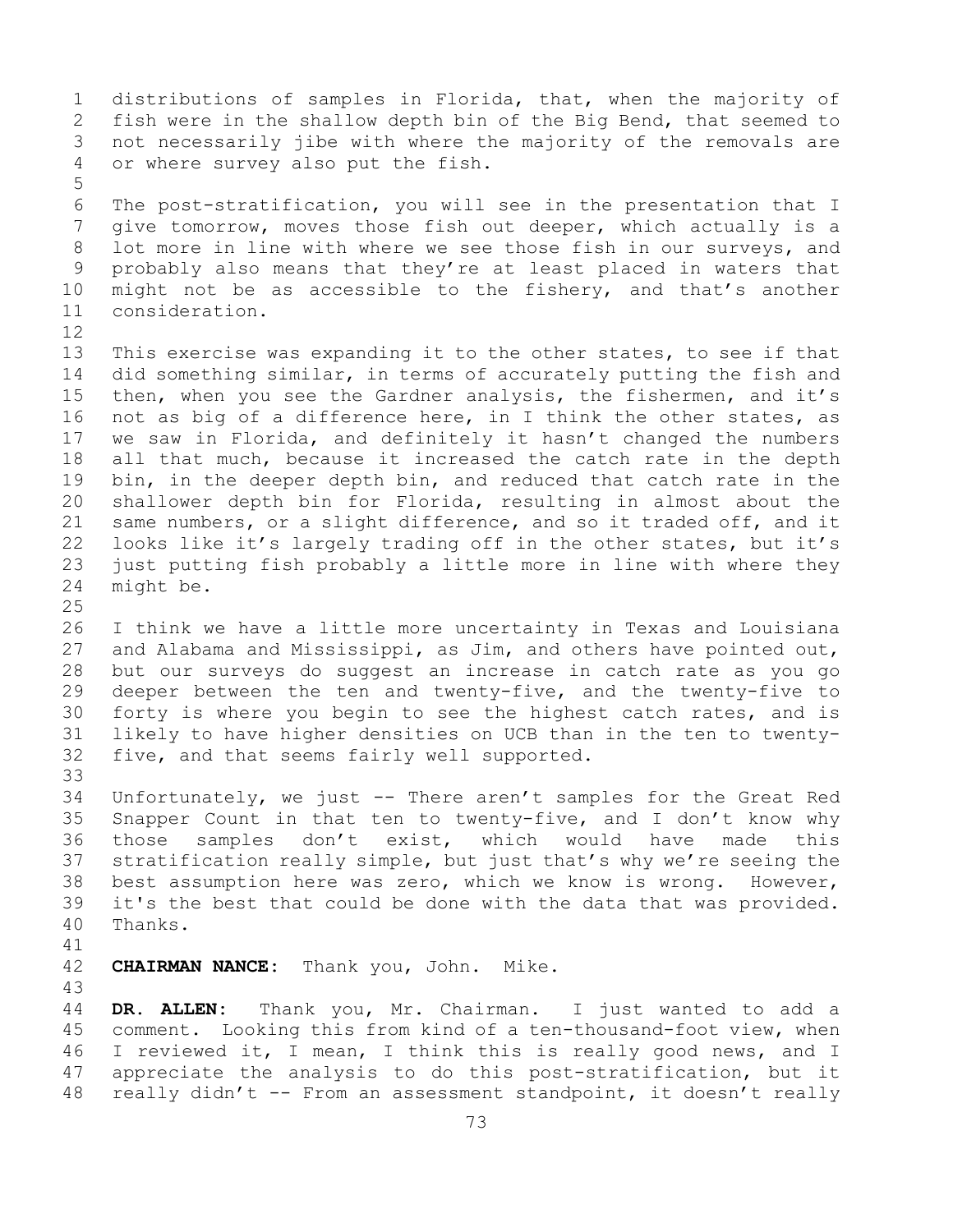1 make a big difference, which I think is reassuring.  $\frac{2}{3}$ 3 There is not a huge difference in any of the numbers, the fish in<br>4 them, in the ten to forty or the ten to twenty-five zone, but the them, in the ten to forty or the ten to twenty-five zone, but the 5 overall estimates from the post-stratification are not 6 substantially different from the original, and so I think it's a<br>7 useful approach, but it doesn't change our conclusions much. useful approach, but it doesn't change our conclusions much. 8 **CHAIRMAN NANCE:** Thank you. Sean. 10<br>11 11 **DR. POWERS:** Building on what John just told us, I would agree that our survey data off of Alabama, and not the Great Red Snapper 13 Count, but the annual surveys we do, support that, when you move 14 from ten to twenty-five meters, and then twenty-five to forty<br>15 meters, the catch increases, and so I totally agree with that, but 15 meters, the catch increases, and so I totally agree with that, but<br>16 I quess the point that we're talking about is the catch in that 16 I guess the point that we're talking about is the catch in that<br>17 ten to twenty-five isn't zero in our surveys. That is where I 17 ten to twenty-five isn't zero in our surveys. That is where I<br>18 have the roughest time, is the assumption that it's zero, and I 18 have the roughest time, is the assumption that it's zero, and I<br>19 agree that it increases as you go to the deeper depth, but it's 19 agree that it increases as you go to the deeper depth, but it's<br>20 not zero in that shallower depth. not zero in that shallower depth. 21<br>22 22 **CHAIRMAN NANCE:** I think that's what is being pointed to, is that,<br>23 since there are no data in there, the assumption is zero, but we 23 since there are no data in there, the assumption is zero, but we<br>24 all know that it's not, and so how do we rectify that. One thing 24 all know that it's not, and so how do we rectify that. One thing<br>25 is it looks like, from a standpoint of these analyses, that most 25 is it looks like, from a standpoint of these analyses, that most  $26$  -- I will speak from what I am seeing, and you can correct me if 26 -- I will speak from what I am seeing, and you can correct me if<br>27 I'm wrong here, but most seem to be the Florida data seem to be I'm wrong here, but most seem to be the Florida data seem to be 28 amenable to doing this post-stratification, but Texas, Louisiana,<br>29 Alabama, and Mississippi don't have that same ability to allow for 29 Alabama, and Mississippi don't have that same ability to allow for<br>30 post-stratification. Dave. post-stratification. Dave. 31<br>32 DR. CHAGARIS: Thank you, Mr. Chairman. I was just going to say 33 exactly what you just said, and, basically, if we don't have the<br>34 samples to post-stratify, then we shouldn't do the post-34 samples to post-stratify, then we shouldn't do the post-<br>35 stratification, and, to me, it's a pretty simple-decision, and it 35 stratification, and, to me, it's a pretty simple decision, and it<br>36 doesn't seem to have a big effect either way, and probably some of doesn't seem to have a big effect either way, and probably some of 37 that is due to assuming zero rather than imputing, and so I would 38 be open to taking the post-stratified estimates, where we have the<br>39 data, and then using the original estimates. How you deal with 39 data, and then using the original estimates. How you deal with<br>40 the zeroes is you just don't post-stratify, and so you get the 40 the zeroes is you just don't post-stratify, and so you get the<br>41 overall mean for the larger depth strata, and so it seems like a 41 overall mean for the larger depth strata, and so it seems like a<br>42 pretty straightforward way to go. pretty straightforward way to go.

43 **CHAIRMAN NANCE:** Yes, and so, from an SSC standpoint, what do we want to do? I am hearing -- Do we have any issue with the post-stratification for Florida? Trevor.

47 MR. MONCRIEF: No, and I think everyone is pretty well in agreement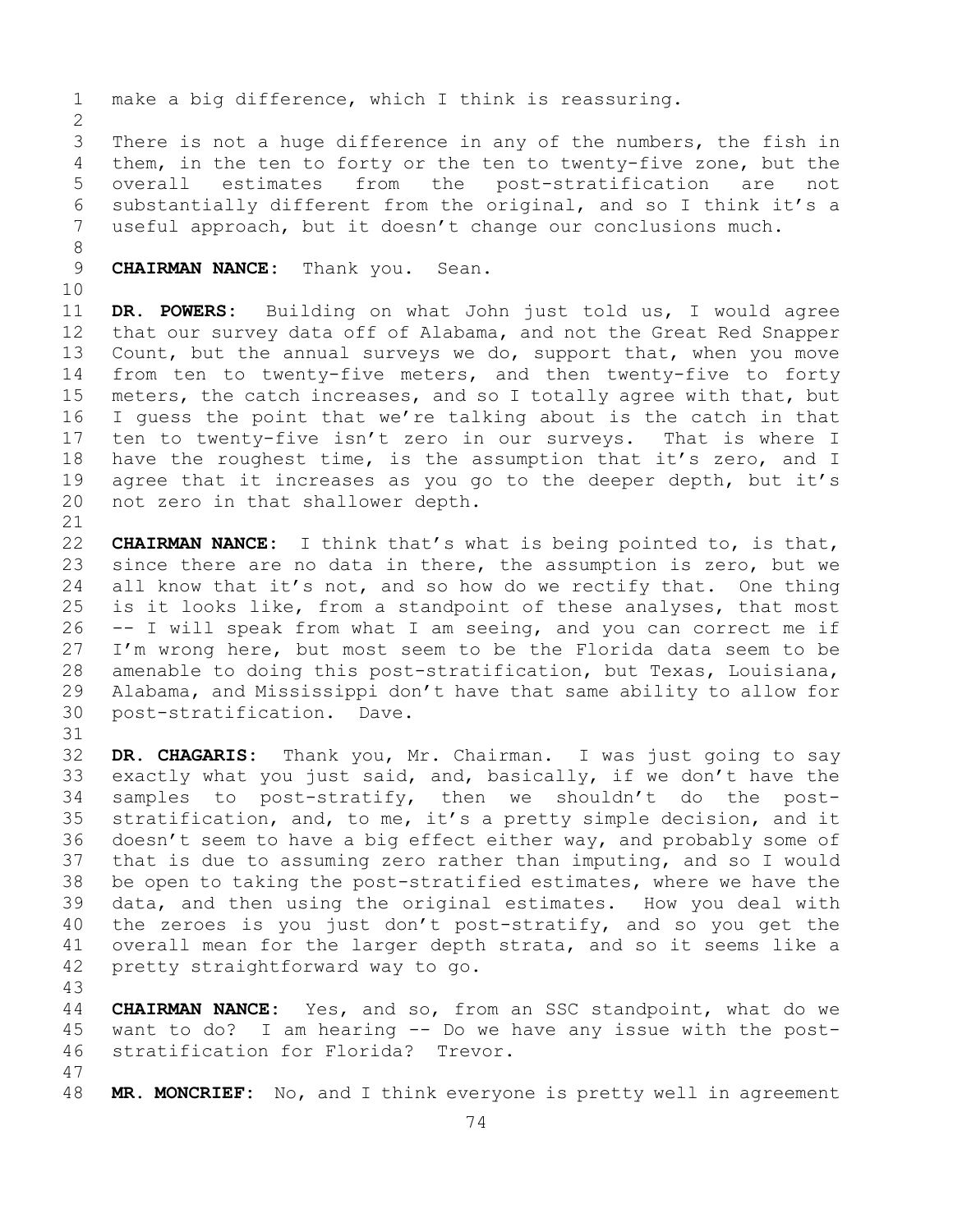```
1 across that, and I was wondering, and is this something we need a<br>2 motion for to move forward with?
     motion for to move forward with?
 3
     CHAIRMAN NANCE: Preferably a motion. Yes, sir.
 5
 6 MR. MONCRIEF: I mean, I think something just to the effect of the 
 7 SSC agrees that the post-stratification for the State of Florida 
 8 is accurate and should be included in the overall estimate for the 
     9 Great Red Snapper Count. 
10<br>11
11 I don't know if anything should be mentioned for the other states<br>12 at this point, given that we're just stating it for Florida, and
     at this point, given that we're just stating it for Florida, and
13 I think the discussion we've had so far, in the minutes, will 
14 reflect the reason why we made the motion itself, but, if any<br>15 changes that need to be made to it, I'm fine with it, but I think
15 changes that need to be made to it, I'm fine with it, but I think<br>16 that's the only conversation I feel like, personally, I'm in
16 that's the only conversation I feel like, personally, I'm in<br>17 agreement with.
     agreement with.
18<br>19
19 CHAIRMAN NANCE: Thank you. Let me read the motion, as Trevor has<br>20 stated. The SSC agrees that the post-stratification for the State
     stated. The SSC agrees that the post-stratification for the State
21 of Florida is accurate and should be included in the overall 
22 estimate of the Great Red Snapper Count. Do I have a second for 
     that motion?
\frac{24}{25}MR. ADRIANCE: I will second.
26<br>27
     27 CHAIRMAN NANCE: Jason, thank you. Is there discussion? Jason.
28<br>29
     29 MR. ADRIANCE: Thank you, Mr. Chair. Would it be better to say 
30 "is appropriate", instead of "accurate"? That's just a 
     wordsmithing thing, but I have no qualms either way.
32
33 MR. RINDONE: I think perhaps "post-stratification analysis", to 
     the motion makers.
35<br>36
     36 CHAIRMAN NANCE: Trevor, are you okay with that change?
37
38 MR. MONCRIEF: That's exactly what I was going to say.
39
40 CHAIRMAN NANCE: Okay. Perfect. Okay. Trevor, thanks for making 
     that. Harry.
\frac{42}{43}43 MR. BLANCHET: It's not to this point, and so I will pass at this 44 point.
     point.
45
46 CHAIRMAN NANCE: Okay. Thank you. Any other discussion for this 
     particular point? Luiz, please.
48
```

```
75
```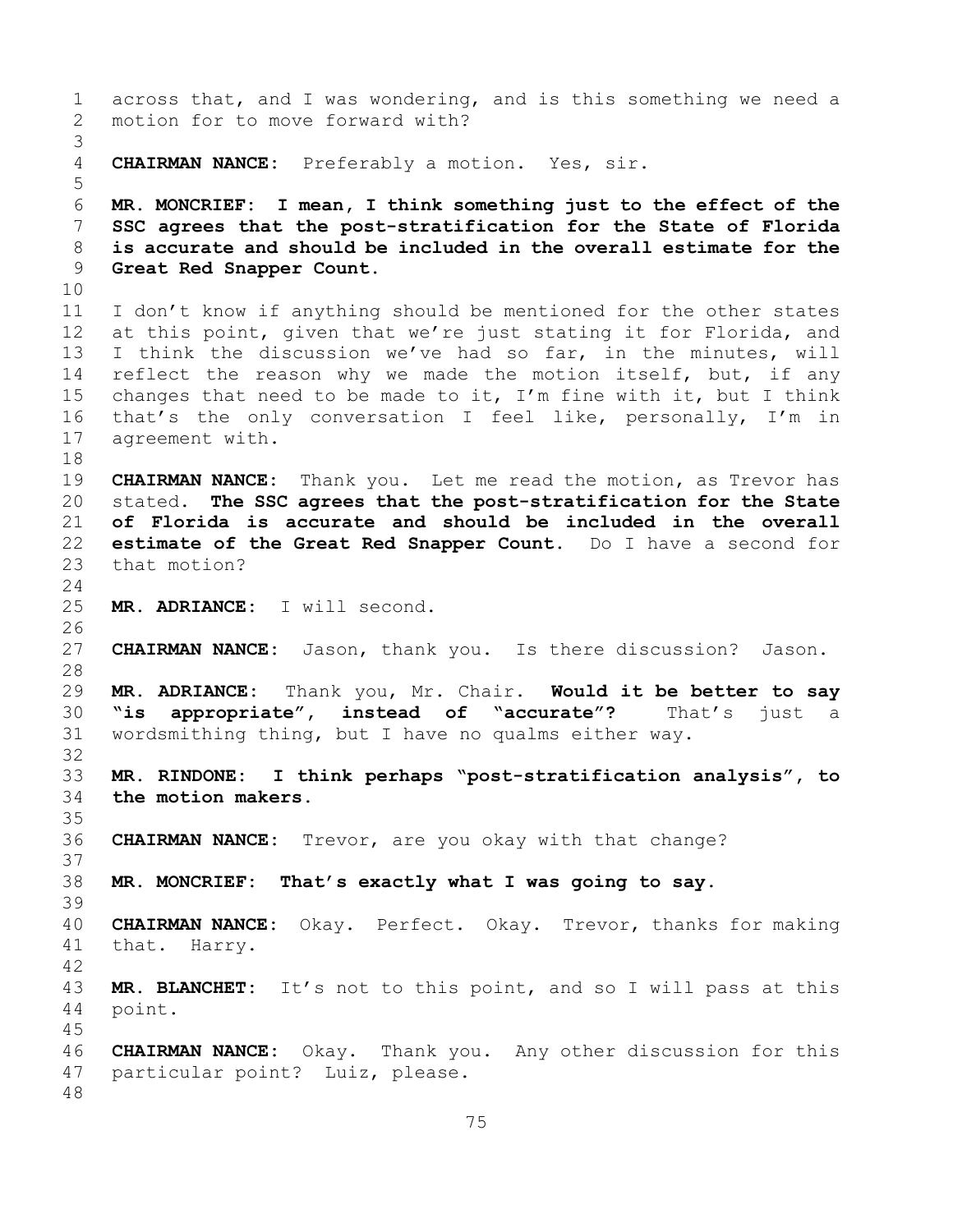1 **DR. BARBIERI:** Not to overcomplicate things, but I guess it's 2 unavoidable for us to wonder, and what does that do to the final<br>3 estimate to the Great Red Snapper Count, meaning that the estimate 3 estimate to the Great Red Snapper Count, meaning that the estimate<br>4 of the Great Red Snapper Count gets changed, as a result of this of the Great Red Snapper Count gets changed, as a result of this 5 post-stratification, and I mean officially?

6<br>7 7 **CHAIRMAN NANCE:** We have a -- The way we're going to look at these<br>8 analyses is we have an analysis that's going to be done with the 8 analyses is we have an analysis that's going to be done with the<br>9 Great Red Snapper Count as-is, and so that was, I think, ninety-9 Great Red Snapper Count as-is, and so that was, I think, ninety-<br>10 six million, or something like that. six million, or something like that.

11<br>12 12 The post-stratification, if we did just Florida post-<br>13 stratification, that would change that a tiny bit, and all the stratification, that would change that a tiny bit, and all the 14 other states, Texas, Louisiana, Mississippi/Alabama, would stay<br>15 the same, and Florida would change by about two-million pounds, 15 the same, and Florida would change by about two-million pounds,<br>16 and we would see that in that analysis, and then adding the 16 and we would see that in that analysis, and then adding the<br>17 Louisiana to this, or the LGL change, you would have Texas -- You 17 Louisiana to this, or the LGL change, you would have Texas -- You<br>18 would have Texas staying the same, and Louisiana would change, 18 would have Texas staying the same, and Louisiana would change,<br>19 potentially, and you would have Alabama/Mississippi stay the same. potentially, and you would have Alabama/Mississippi stay the same.

20<br>21 21 In Florida, you would have to run two scenarios, because you would<br>22 have both, and so you would have reqular and post-stratification 22 have both, and so you would have regular and post-stratification<br>23 with Florida, and so that would be a couple of different runs, but 23 with Florida, and so that would be a couple of different runs, but<br>24 that's the way I am seeing this come out, is you would have to run 24 that's the way I am seeing this come out, is you would have to run<br>25 this with two Louisiana datasets, and Florida with two datasets, 25 this with two Louisiana datasets, and Florida with two datasets,<br>26 one being the Great Red Snapper Count without post-stratification 26 one being the Great Red Snapper Count without post-stratification<br>27 and with post-stratification. and with post-stratification.

28<br>29

29 **MR. RINDONE:** Mr. Chair, that's the herd that we were talking about 30 thinning prior to lunch. Here, if you guys are saying that -- If<br>31 this motion passes, which it's still on the table, at that point, 31 this motion passes, which it's still on the table, at that point,<br>32 vou could sav -- If vou weren't going to consider post-32 you could say -- If you weren't going to consider post-<br>33 stratification for the other states, but you were going to consider 33 stratification for the other states, but you were going to consider<br>34 it for Florida, then that gives the Science Center marching orders 34 it for Florida, then that gives the Science Center marching orders<br>35 for what to do with that catch analysis, and so then they could do 35 for what to do with that catch analysis, and so then they could do<br>36 a post-stratification catch analysis, including the LGL estimate, 36 a post-stratification catch analysis, including the LGL estimate,<br>37 and then one not including the LGL estimate, and then would be 37 and then one not including the LGL estimate, and then would be<br>38 essentially two versions, as opposed to four that you just 38 essentially two versions, as opposed to four that you just<br>39 recounted. recounted.

40

## 41 **CHAIRMAN NANCE:** Luiz.

42

43 **DR. BARBIERI:** Just to clarify then, that probably means that there<br>44 is a -- There is a Great Red Snapper Count report that was is a -- There is a Great Red Snapper Count report that was 45 published, and they have their official numbers, and so this would 46 be the result of the SSC's request for adjustment of that number,<br>47 as it gets included in the analysis for management advice. as it gets included in the analysis for management advice. 48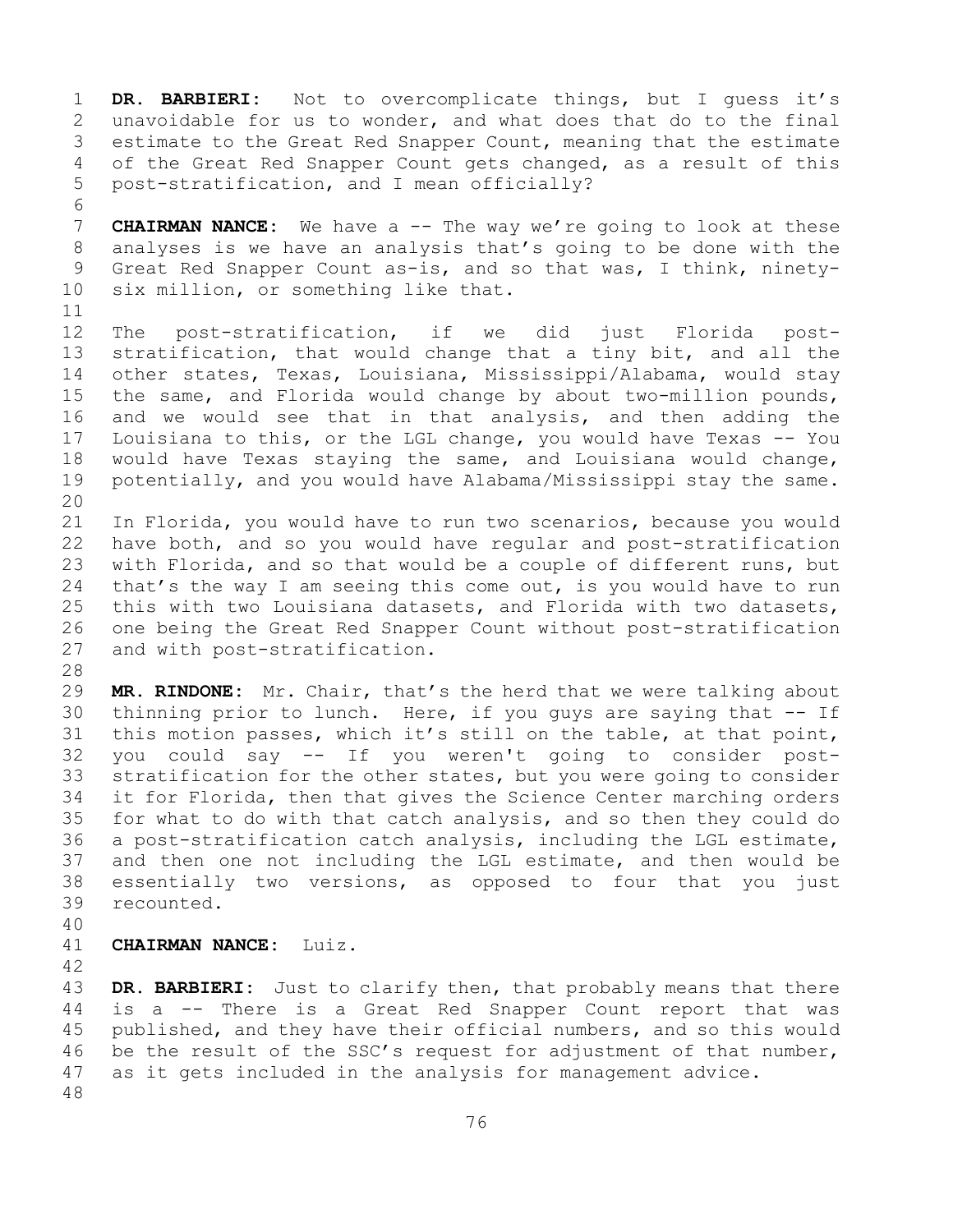1 **CHAIRMAN NANCE:** I think, as -- Anyway, and my brain is going here.<br>2 As Greq has said, the Great Red Snapper Count number is done, and 2 As Greg has said, the Great Red Snapper Count number is done, and<br>3 the report is out, and here is what it is, and so anything we do 3 the report is out, and here is what it is, and so anything we do<br>4 after the fact is based on our manipulation of that, and it's not after the fact is based on our manipulation of that, and it's not 5 the Great Red Snapper Count number anymore. 6<br>7 7 **DR. BARBIERI:** Right, and, if I may, as a quick follow-up, I 8 understand that, and that makes sense, and I just wanted to have<br>9 this discussion explicitly here, because I think it helps avoid 9 this discussion explicitly here, because I think it helps avoid<br>10 questions that a whole lot of people may have going into the future 10 questions that a whole lot of people may have going into the future<br>11 about what those numbers are from that study, as they were 11 about what those numbers are from that study, as they were<br>12 produced, versus what we are doing here and the significance of 12 produced, versus what we are doing here and the significance of<br>13 that as we integrate that into management advice. that as we integrate that into management advice.  $\frac{14}{15}$ CHAIRMAN NANCE: Thank you. Katie, to that point? 16<br>17 17 **DR. SIEGFRIED:** Jim, you pretty much made my point, and, if I may 18 speak after the rest of the folks on the hands-up list, that would<br>19 be great. be great. 20<br>21 CHAIRMAN NANCE: Absolutely. Thank you. Will, please.  $\begin{array}{c} 22 \\ 23 \end{array}$ 23 **DR. PATTERSON:** I am happy to go, but it looks like Harry is in front of me.  $\frac{25}{26}$ 26 **CHAIRMAN NANCE:** Harry said he's not talking about this point, and so he wanted to wait. 28<br>29 29 **DR. PATTERSON:** Okay. Thank you, Mr. Chair. There seems to be 30 some confusion about some of the language here. The SSC agrees<br>31 that the post-stratification analysis for the State of Florida is 31 that the post-stratification analysis for the State of Florida is 32 appropriate and should be included in the overall estimate in the 33 Great Red Snapper Count. Great Red Snapper Count. 34<br>35 35 The Great Red Snapper Count estimate was modified twice, and there<br>36 was an initial question about using the random forest model and 36 was an initial question about using the random forest model and<br>37 qoing with a simple stratified random design, which produced a going with a simple stratified random design, which produced a 38 higher estimate, and then reverting, in the addendum, to the<br>39 original random forest design, and so those estimates produced by 39 original random forest design, and so those estimates produced by<br>40 the Great Red Snapper Count team, led by Greq Stunz, those 40 the Great Red Snapper Count team, led by Greg Stunz, those<br>41 estimates are set, right, and that report has been submitted, quite 41 estimates are set, right, and that report has been submitted, quite<br>42 a while ago, to Sea Grant. a while ago, to Sea Grant. 43 As far as the restratification of Florida, I think it's important 45 to remember that the stratification that was used by the Great Red 46 Snapper Count team was prescribed by the RFP that funded the<br>47 research, and so the question arose about do we see fish, and the 47 research, and so the question arose about do we see fish, and the<br>48 Florida FWC folks, and some of the NMFS folks, said do we see fish Florida FWC folks, and some of the NMFS folks, said do we see fish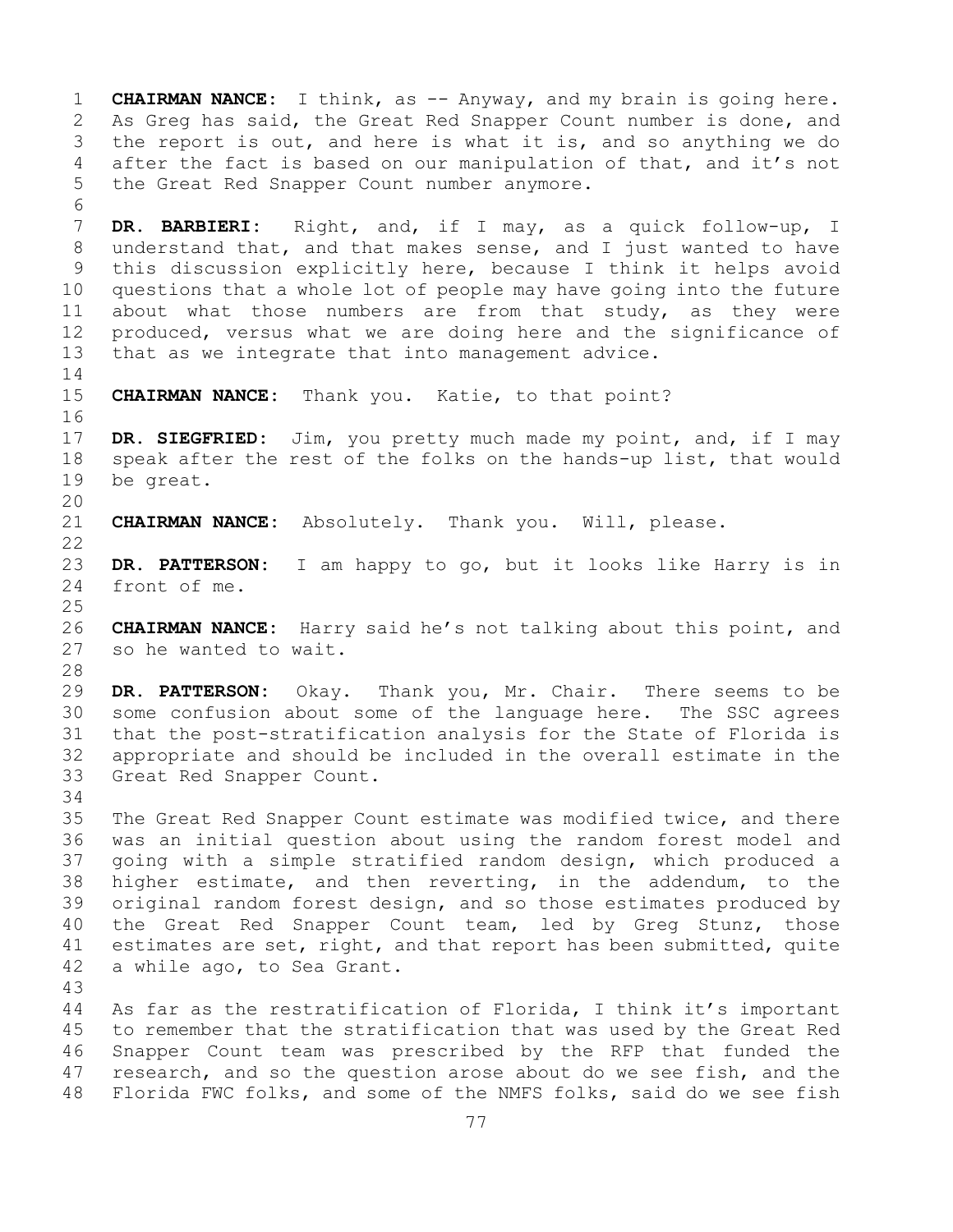1 in the shallowest parts of the shallow stratum in the<br>2 stratification from the Great Red Snapper Count, and they 2 stratification from the Great Red Snapper Count, and they<br>3 questioned that, and so we all got together and we looked at it. questioned that, and so we all got together and we looked at it. 4 5 That's not really a Great Red Snapper Count product. It's a 6 restratification following the publication of the Great Red<br>7 Snapper Count report, and so I think we just need to be careful, 7 Snapper Count report, and so I think we just need to be careful,<br>8 in motions and discussions, to signify that, you know, that was 8 in motions and discussions, to signify that, you know, that was<br>9 done based on input from outside folks, and then the SSC reviewed 9 done based on input from outside folks, and then the SSC reviewed<br>10 parts of that rationale, at the last meeting, and so, moving 10 parts of that rationale, at the last meeting, and so, moving<br>11 forward, this is a new analysis using the data and the modeling 11 forward, this is a new analysis using the data and the modeling<br>12 approach from the Great Red Snapper Count study, but dividing that 12 approach from the Great Red Snapper Count study, but dividing that<br>13 shallowest stratum into two strata now that reflect what Katie has shallowest stratum into two strata now that reflect what Katie has 14 discussed earlier.  $15$ <br> $16$ 16 **CHAIRMAN NANCE:** Will, I agree with that totally, and I think that<br>17 end part, the overall estimate of the Great Red Snapper Count, 17 end part, the overall estimate of the Great Red Snapper Count,<br>18 probably needs to be changed, because this does not have anything 18 probably needs to be changed, because this does not have anything<br>19 to do with -- We're just simply using that data. to do with -- We're just simply using that data. 20<br>21 DR. PATTERSON: Sure.  $\begin{array}{c} 22 \\ 23 \end{array}$ **CHAIRMAN NANCE:** Ryan.  $\frac{24}{25}$ 25 **MR. RINDONE:** Thanks, Mr. Chair. If I can throw something at the 26 wall and see if you guys like this. Included in the overall<br>27 estimate informed by the Great Red Snapper Count, since that was estimate informed by the Great Red Snapper Count, since that was 28 that base data that you started working with, and then there's<br>29 been modifications that have happened along the way, and so the 29 been modifications that have happened along the way, and so the<br>30 overall estimate informed by the Great Red Snapper Count, and, 30 overall estimate informed by the Great Red Snapper Count, and,<br>31 Will, since you spoke last directly to this, what do you think 31 Will, since you spoke last directly to this, what do you think<br>32 about that? about that? 33<br>34 CHAIRMAN NANCE: How about the Great Red Snapper Count data? 35<br>36 36 **MR. RINDONE:** Or by the finalized Great Red Snapper Count data, yes. 38<br>39 DR. PATTERSON: I would say data and random forest design. 40 CHAIRMAN NANCE: Okay. Thank you, Will. Trevor. 42 43 **DR. PATTERSON:** The second point that I wanted to make has to do<br>44 with the various potential models that Jim mentioned at the with the various potential models that Jim mentioned at the 45 beginning here, and it seems, to me, that this motion would allow 46 that list to get shorter, and this sort of consensus discussion<br>47 between folks in Texas, Louisiana, Alabama that assuming a 47 between folks in Texas, Louisiana, Alabama that assuming a<br>48 shallower stratum, a fourth stratum, in those areas that had zero shallower stratum, a fourth stratum, in those areas that had zero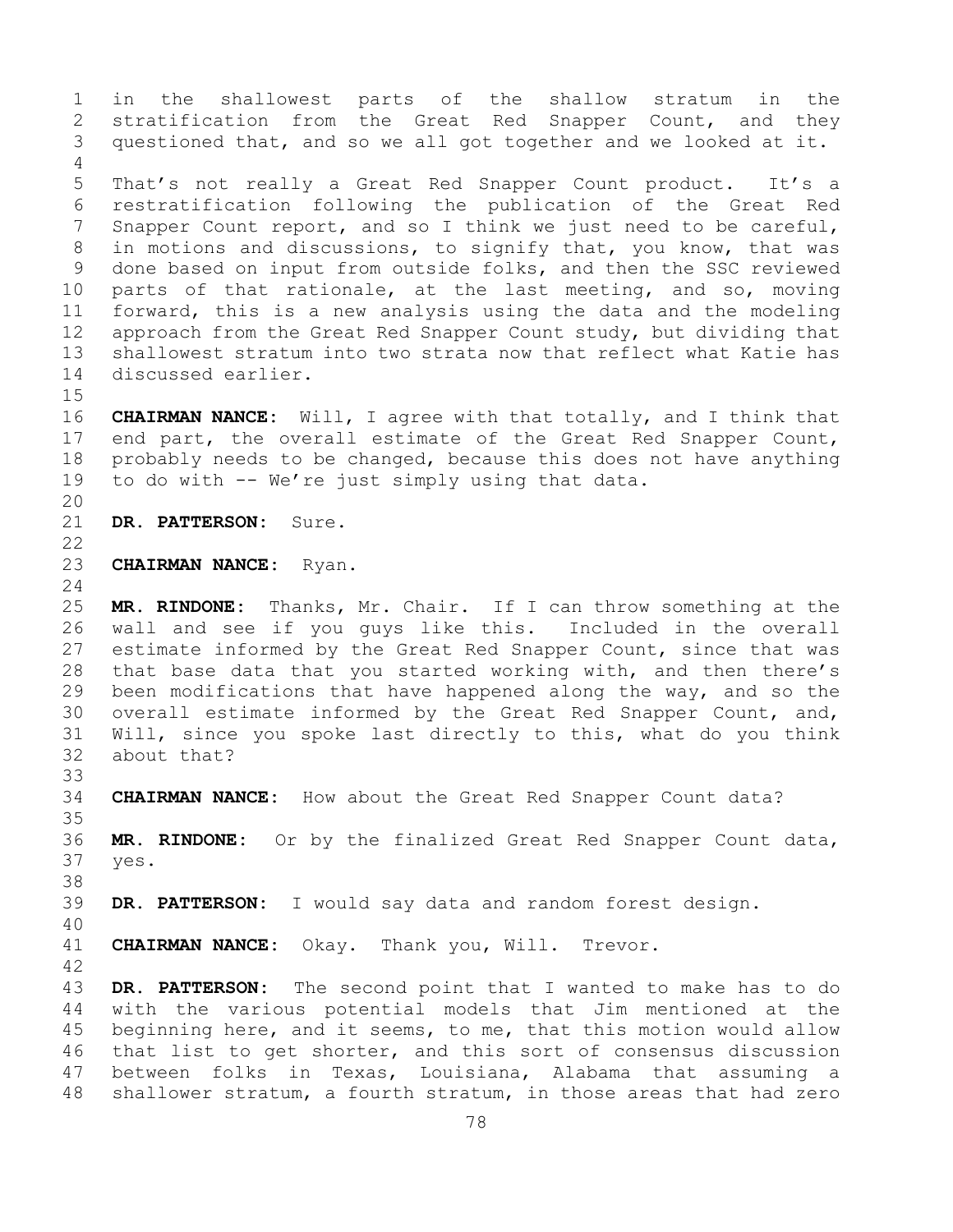1 red snapper is a bad idea, and so we could probably cross those<br>2 off the list. It seems like we're converging now down to just one 2 off the list. It seems like we're converging now down to just one<br>3 or two model runs. or two model runs. 4 5 **CHAIRMAN NANCE:** Yes. Thank you. Let me ask Trevor and Jason, 6 and are you both okay with this change in the motion? 7 8 **MR. MONCRIEF: I am good with it.** Based on the conversation,<br>9 should we be more explicit about what this estimate will be used 9 should we be more explicit about what this estimate will be used<br>10 for, or do you think the motion, as-is, is representative? for, or do you think the motion, as-is, is representative?  $\begin{array}{c} 11 \\ 12 \end{array}$ 12 **CHAIRMAN NANCE:** I think, from my opinion, right now, it's 13 representative of what we've talked about.  $\frac{14}{15}$ MR. MONCRIEF: Okay. 16<br>17 **CHAIRMAN NANCE:** As long as you two are comfortable with it, I am. 18<br>19 19 **MR. ADRIANCE:** I am good with it as well, and my only thought was<br>20 where I think Trevor was going, to maybe add that it -- The estimate where I think Trevor was going, to maybe add that it  $-$ - The estimate 21 we ultimately use for catch advice, or something along those lines,<br>22 but I am okay with it. but I am okay with it.  $\frac{23}{24}$ 24 **CHAIRMAN NANCE:** Okay, because I think, right now, what we're 25 talking about is simply post-stratification. When we get into our<br>26 analyses that the Center is going to provide with us on Wednesday 26 analyses that the Center is going to provide with us on Wednesday<br>27 and Thursday, that's when we're going to deal with all of these and Thursday, that's when we're going to deal with all of these 28 different models, to come up with OFL and ABC. 29<br>30 30 **DR. PATTERSON: Jim, I just think you need to add, in here, overall**  31 **estimate of age-two-plus red snapper in the U.S. Gulf of Mexico.** 32 33 **CHAIRMAN NANCE:** Okay. Of age-two-plus, right, red snapper. Okay. 34 Perfect. Thank you, Will. I think that helped. Okay. Will,<br>35 thank you. Jim. thank you. Jim. 36 37 **DR. TOLAN:** Thank you, Mr. Chairman. My point isn't exactly to 38 the motion, and so I will yield. 39 40 **CHAIRMAN NANCE:** Okay. Thank you. Katie, I will skip you for right now. Trevor. 42 43 **MR. MONCRIEF:** I was going to comment to the motion, and so I'm 44 good. 45 46 **CHAIRMAN NANCE:** Okay. Jason. 47 MR. ADRIANCE: I was just anticipating commenting on the change,

79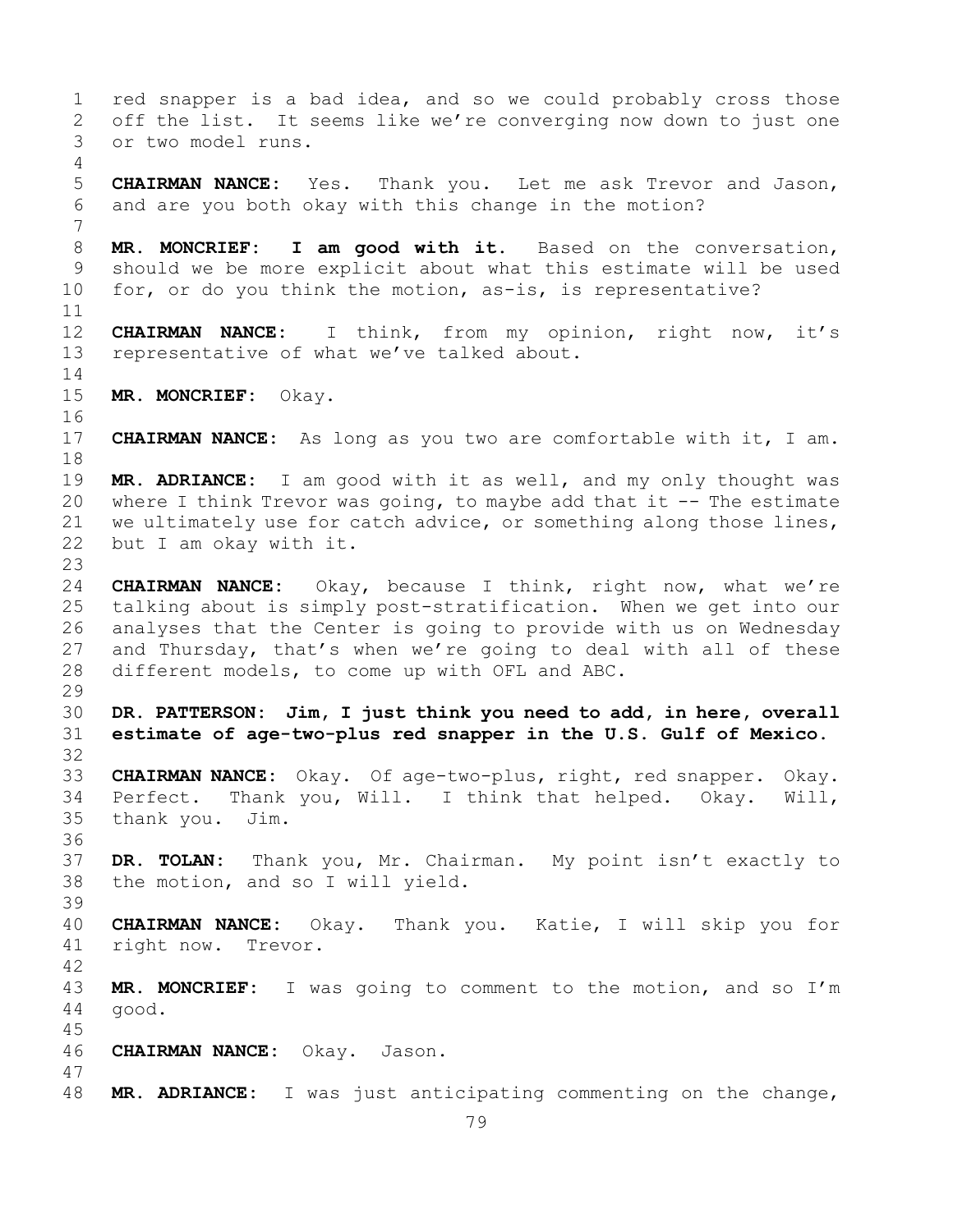1 and I'm good.

 $\frac{2}{3}$  **CHAIRMAN NANCE:** Okay. Let me go ahead and read this motion. **The SSC agrees that the post-stratification analysis for the State of Florida is appropriate and should be included in the overall estimate of age-two-plus red snapper in the Gulf of Mexico informed by the finalized Great Red Snapper Count data and random forest design. Is there any opposition for this motion? Hearing none,**<br>9 **the motion carries without opposition.** Okay, Harry. **the motion carries without opposition.** Okay, Harry.

10<br>11

11 **MR. BLANCHET:** This is perfect, and so, basically, what the -- To<br>12 me, while it is appropriate, and could be included, the -- I don't me, while it is appropriate, and could be included, the  $-$ - I don't 13 know how much difference a million fish here or there is going to 14 make in terms of the overall analysis, and it just -- It's a small<br>15 fraction, and it's just -- I didn't want to vote against the motion 15 fraction, and it's just  $-$  I didn't want to vote against the motion<br>16 and I think that there's too much good information in that motion, 16 and I think that there's too much good information in that motion,<br>17 but I just don't know if that stratification in the State of 17 but I just don't know if that stratification in the State of<br>18 Florida does enough difference to make it worth throwing the extra 18 Florida does enough difference to make it worth throwing the extra<br>19 complexity into the situation. That's all. complexity into the situation. That's all.

20<br>21

21 **CHAIRMAN NANCE:** Thank you, and I think the key is here that there 22 was a potential issue pointed out with this shallow-water area in<br>23 Florida and trying to rectify that, and so, when we see the 23 Florida and trying to rectify that, and so, when we see the<br>24 analyses on Wednesday and Thursday, I think that's when all of 24 analyses on Wednesday and Thursday, I think that's when all of<br>25 this will come together, where we, as an SSC, need to decide which 25 this will come together, where we, as an SSC, need to decide which<br>26 of these model variations provide us with the best scientific data 26 of these model variations provide us with the best scientific data<br>27 that we can use to come up with an OFL and ABC, and so this is that we can use to come up with an OFL and ABC, and so this is 28 going to be one of the runs.

29<br>30 30 We may say this provides too much complexity, and we're not going<br>31 to look at it, those types of things, but at least, I think, having 31 to look at it, those types of things, but at least, I think, having<br>32 run it, it allows us to be able to look at those different analyses, run it, it allows us to be able to look at those different analyses, 33 instead of saying, well, I wonder what it would do with this, and<br>34 so I think it will allow us to do that, and then we can have that 34 so I think it will allow us to do that, and then we can have that<br>35 discussion on Wednesday and Thursday, but I appreciate your point, 35 discussion on Wednesday and Thursday, but I appreciate your point,<br>36 Harry. Jim. Harry.

37

38 **DR. TOLAN:** Thank you, Mr. Chairman. You have provided the perfect 39 segue into the point that I was going to bring up, and, from what<br>40 I am gathering, this analysis, coming into this meeting, it's going 40 I am gathering, this analysis, coming into this meeting, it's going<br>41 to be a combination of some states are not going to change their 41 to be a combination of some states are not going to change their<br>42 numbers, and we're going to substitute some numbers for other 42 numbers, and we're going to substitute some numbers for other<br>43 states, and we have this re-post-stratification for some states, 43 states, and we have this re-post-stratification for some states,<br>44 and so we're going to be presented with basically a buffet of and so we're going to be presented with basically a buffet of 45 potential OFL and ABC numbers to present as advice, and so I'm 46 just  $-$  At this point, I'm not comfortable with just sort of 47 picking which one is the better one. picking which one is the better one. 48

80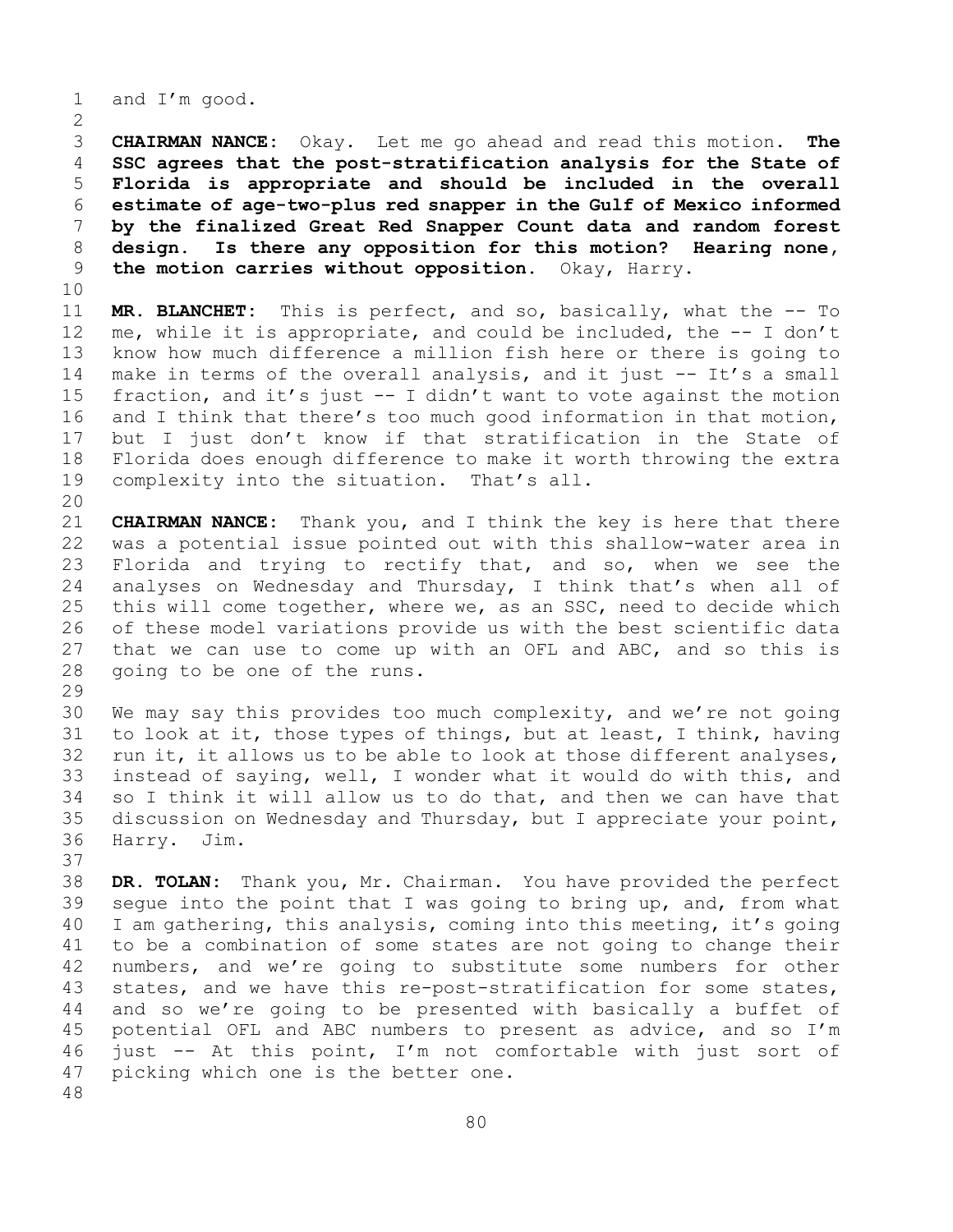1 I just want to make sure there's a good scientific basis behind<br>2 it, because it looks like we're going to be presented with a whole 2 it, because it looks like we're going to be presented with a whole<br>3 bunch of OFL and ABC numbers, and it's like, well, okay, which one 3 bunch of OFL and ABC numbers, and it's like, well, okay, which one<br>4 do you pick, and so thanks for walking us into that. do you pick, and so thanks for walking us into that.

6 **CHAIRMAN NANCE:** Well, if you look at it as a buffet, I think what 7 the key is, when we have our discussion, we're going to be presented with all these analyses that have been done, and we're 8 presented with all these analyses that have been done, and we're<br>9 qoing to have to come up with our best recommendation, from a 9 going to have to come up with our best recommendation, from a<br>10 science standpoint, on which one of these provide the most risk-10 science standpoint, on which one of these provide the most risk-<br>11 averse advice for red snapper in the Gulf of Mexico, and that's 11 averse advice for red snapper in the Gulf of Mexico, and that's<br>12 the key, and I think that's where we're trying to take this. 12 the key, and I think that's where we're trying to take this.<br>13 Katie. Katie.

 $\frac{14}{15}$ 

5

15 **DR. SIEGFRIED:** Thank you, Mr. Chair. So many people have been<br>16 making so many good points, and I want to make a -- Jim makes a 16 making so many good points, and I want to make a  $-$ - Jim makes a 17 qreat point that the buffet of information is exactly what we're 17 great point that the buffet of information is exactly what we're<br>18 trying to avoid, for a few reasons, and not just workload, but how 18 trying to avoid, for a few reasons, and not just workload, but how<br>19 do vou decide, across all of those potential numbers, if the basis 19 do you decide, across all of those potential numbers, if the basis<br>20 for providing them isn't decided first? for providing them isn't decided first?

21<br>22 22 Not only reducing work for my staff, but, for instance, this motion<br>23 here, to me, means that the State of Florida post-stratified number 23 here, to me, means that the State of Florida post-stratified number<br>24 would replace the State of Florida number in the total estimate 24 would replace the State of Florida number in the total estimate<br>25 that we use, and it doesn't seem useful, to the group, to provide 25 that we use, and it doesn't seem useful, to the group, to provide<br>26 so many numbers and then no quidance as to which ones are based on 26 so many numbers and then no guidance as to which ones are based on 27 the best science. the best science.

28<br>29

29 For instance, the current presentation that you have on the website<br>30 shows the 96.7 million number. If we used the 46.9 million number 30 shows the 96.7 million number. If we used the 46.9 million number<br>31 for the post-stratified estimate, that would drop by less than two 31 for the post-stratified estimate, that would drop by less than two<br>32 million, but it wouldn't make sense to provide both, because you 32 million, but it wouldn't make sense to provide both, because you<br>33 had already decided that the Florida post-stratified estimate is 33 had already decided that the Florida post-stratified estimate is<br>34 better, or better for this catch advice, and not necessarily a new 34 better, or better for this catch advice, and not necessarily a new<br>35 Great Red Snapper Count, and that was something that another person 35 Great Red Snapper Count, and that was something that another person<br>36 had mentioned before, is none of this is meant to change the Great 36 had mentioned before, is none of this is meant to change the Great<br>37 Red Snapper Count. Red Snapper Count.

38<br>39

39 It's just a frequent thing for SEDAR, where a study, a research<br>40 project, is presented to us to use, and we sort of fine-tune it 40 project, is presented to us to use, and we sort of fine-tune it<br>41 and make it more useful for assessment purposes, and so we don't 41 and make it more useful for assessment purposes, and so we don't<br>42 mean to change the Great Red Snapper Count number, and I am in 42 mean to change the Great Red Snapper Count number, and I am in<br>43 full agreement with Will that we should probably figure out a way 43 full agreement with Will that we should probably figure out a way<br>44 to stop calling it the new Great Red Snapper Count number, and so 44 to stop calling it the new Great Red Snapper Count number, and so 45 those are the just the two points that I wanted to make that 46 related to this motion, but I did want to mention something about<br>47 Texas, should you decide to continue discussing that afterwards, 47 Texas, should you decide to continue discussing that afterwards,<br>48 because we didn't zero-out anything in ten to twenty-five meters, because we didn't zero-out anything in ten to twenty-five meters,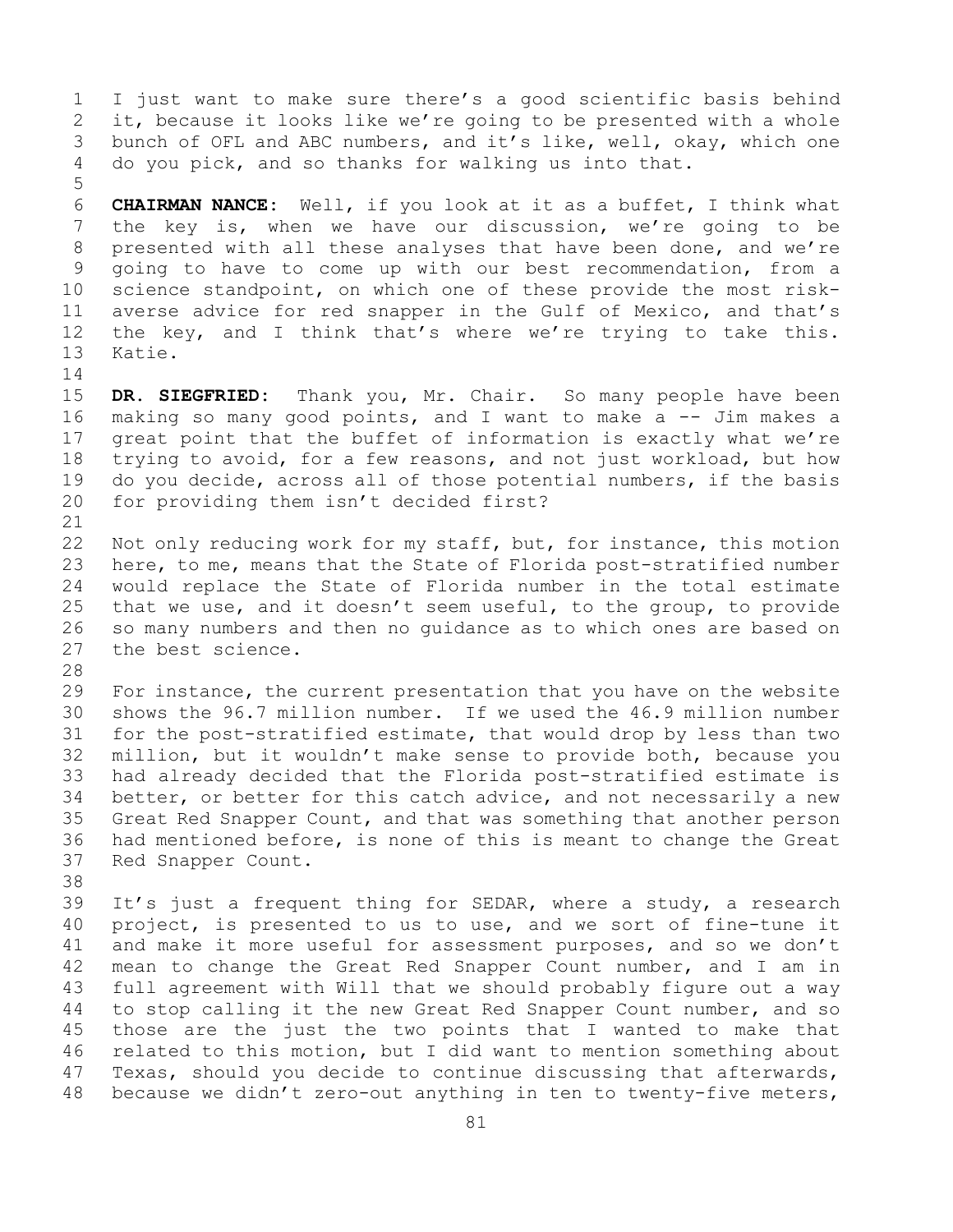1 the way we did for Mississippi/Alabama and Louisiana. I just 2 wanted to make sure that that was understood before that was<br>3 abandoned. Thank you. abandoned. Thank you. 4 5 **CHAIRMAN NANCE:** Okay. Thank you, Katie. Doug. 6<br>7 7 **MR. GREGORY:** Thank you. I will be quick. Katie said what I was 8 going to say about this, and I felt the same way about the LGL<br>9 study this morning. I would like to make these decisions as we go 9 study this morning. I would like to make these decisions as we go<br>10 and not wait until the end and have that buffet for us to pick and 10 and not wait until the end and have that buffet for us to pick and<br>11 choose, and so I hope we get back to the LGL study today and make 11 choose, and so I hope we get back to the LGL study today and make<br>12 a decision of whether to use it or not, but to look at both the a decision of whether to use it or not, but to look at both the 13 Great Red Snapper Louisiana data and LGL and have both those runs, 14 and so we need to keep it simple. Thank you. 15<br>16 **CHAIRMAN NANCE:** Okay. Thank you, Doug. Will.  $\begin{array}{c} 17 \\ 18 \end{array}$ 18 **DR. PATTERSON:** Thanks, Mr. Chair. I agree with Doug and Katie on<br>19 those points about decisions should be made upfront and not after 19 those points about decisions should be made upfront and not after<br>20 numbers are produced. It seems to me there are three particular 20 numbers are produced. It seems to me there are three particular<br>21 issues that need to be decided by the SSC, and one had to do with 21 issues that need to be decided by the SSC, and one had to do with<br>22 the Florida restratification, which was done in this last motion, 22 the Florida restratification, which was done in this last motion,<br>23 and the other one has to do with a restratification elsewhere, and 23 and the other one has to do with a restratification elsewhere, and<br>24 I thought that one had been put to bed, but Katie just made a 24 I thought that one had been put to bed, but Katie just made a<br>25 comment about Texas and the new shallow stratum in Texas, and so 25 comment about Texas and the new shallow stratum in Texas, and so<br>26 perhaps that needs further discussion. perhaps that needs further discussion.  $\frac{27}{28}$ 28 Then the third one would be what is the best approach for the<br>29 estimate from Louisiana, and, obviously, we've had some discussion 29 estimate from Louisiana, and, obviously, we've had some discussion<br>30 here, and Doug just mentioned now that he wished we had made a 30 here, and Doug just mentioned now that he wished we had made a<br>31 decision as that was being discussed, but those seem to be the 31 decision as that was being discussed, but those seem to be the<br>32 three important things that need to be considered, and I think three important things that need to be considered, and I think 33 that's probably where the SSC discussion should go. 34<br>35 35 **CHAIRMAN NANCE:** I agree with that. Thank you. Tom. 36<br>37 DR. FRAZER: I agree too, and I was just trying to figure out how 38 to convey this to the council, right, in a very simple way, and I<br>39 think there are a couple of decision points. The starting point, 39 think there are a couple of decision points. The starting point,<br>40 it seems like everybody would agree, is the 96.6, or 96.7, million 40 it seems like everybody would agree, is the 96.6, or 96.7, million 41 pounds. pounds. 42 43 The two decision points are whether or not you incorporate the LGL<br>44 data, and, if you do that -- I mean, I'm just thinking kind of data, and, if you do that  $-$  I mean, I'm just thinking kind of 45 what these numbers would look like, so they make sense to people. 46 You know, that's nine million pounds off of that 96.6 million, and<br>47 then, if you decide to incorporate the post-stratified Florida 47 then, if you decide to incorporate the post-stratified Florida<br>48 data, that's another 1.4 million pounds, and so, overall, the data, that's another 1.4 million pounds, and so, overall, the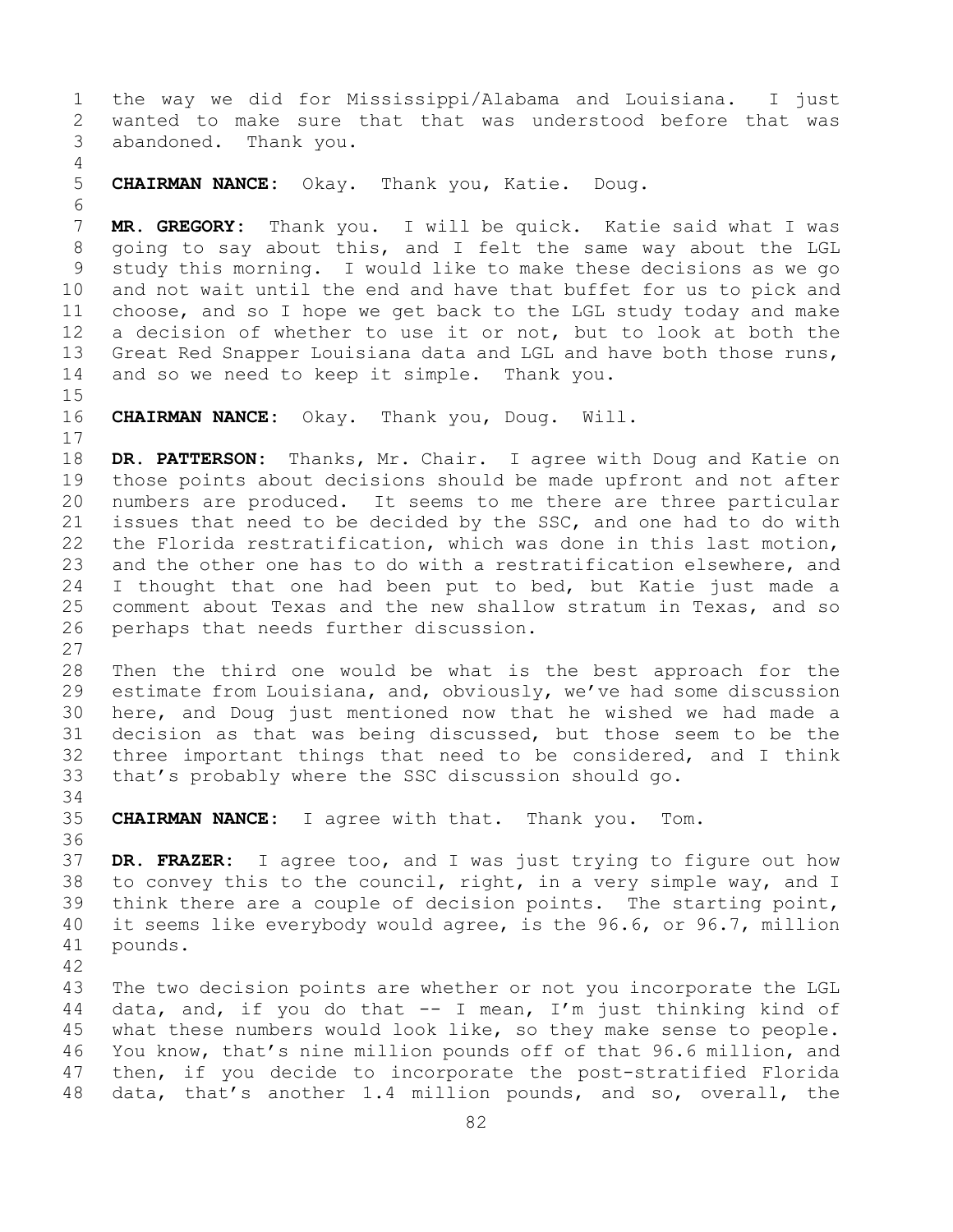1 number changes that you working with, from 96.6 to 86.2, and, as<br>2 Will pointed out, Katie just raised a question about Texas, which 2 Will pointed out, Katie just raised a question about Texas, which<br>3 I probably need some clarification on, but that would make it 3 I probably need some clarification on, but that would make it<br>4 simple, and I would agree with everybody that just spoke. simple, and I would agree with everybody that just spoke.

6 **CHAIRMAN NANCE:** Thank you. Steven.

7 8 **DR. SAUL:** Thank you, Mr. Chair. The same comment as others, to<br>9 please -- For us to have discussion and decide on the studies a 9 please -- For us to have discussion and decide on the studies a<br>10 priori to having the numbers re-run, and it's kind of cheating if 10 priori to having the numbers re-run, and it's kind of cheating if<br>11 we're looking at what the benchmark numbers will be and making 11 we're looking at what the benchmark numbers will be and making<br>12 decisions based on that, versus on the science. Thank you. decisions based on that, versus on the science. Thank you.

13

5

14 **CHAIRMAN NANCE:** Thank you. David.

15<br>16

16 **DR. CHAGARIS:** Thank you. I was going to go ahead and visit that 17 Texas issue, and I was a little bit confused as well, and I was<br>18 trying to figure out whether zeroes were applied or not, but I 18 trying to figure out whether zeroes were applied or not, but I<br>19 would be in favor of including Texas into this motion, for the 19 would be in favor of including Texas into this motion, for the<br>20 same reason that we're including Florida, but, also, it did reduce same reason that we're including Florida, but, also, it did reduce 21 the -- Lower the CV with the post-stratification estimate as well,<br>22 which means it's probably accounting for some of the variance 22 which means it's probably accounting for some of the variance<br>23 across the depth stratum better, and so I would say -- I would be 23 across the depth stratum better, and so I would say  $-$  I would be 24 in favor of adding Texas. in favor of adding Texas.

 $\frac{25}{26}$ 26 **CHAIRMAN NANCE:** Okay. Thank you. I think we leave this one alone, and so let's go ahead and -- Will, you outlined it very 28 well, and I appreciate that, and I appreciate this discussion. As<br>29 we move things forward, we want to make sure that we're all 29 we move things forward, we want to make sure that we're all<br>30 comfortable with what's going to happen next, and so we do have 30 comfortable with what's going to happen next, and so we do have Florida.

32

33 While we've said that we agree that the post-stratification<br>34 analysis for the state is appropriate, and should be included, 34 analysis for the state is appropriate, and should be included,<br>35 it's whether we're going to include it or not, and so we need to 35 it's whether we're going to include it or not, and so we need to<br>36 have a motion for, in our analysis, for the State of Florida, are have a motion for, in our analysis, for the State of Florida, are 37 we going to look at data with the stratification that was produced 38 during the Great Red Snapper Count and the random forest design or<br>39 are we going to look at using the post-stratification analysis 39 are we going to look at using the post-stratification analysis<br>40 with the Great Red Snapper Count data and the random forest design, 40 with the Great Red Snapper Count data and the random forest design,<br>41 and so that is a question that we need to resolve. I am open to 41 and so that is a question that we need to resolve. I am open to 42 having a motion on that. Rov. having a motion on that. Roy.

43 DR. CRABTREE: The motion here, we already passed without 45 objection? All right. So we want to make a decision about Texas 46 and then make a motion, and, if that passes or doesn't pass, then<br>47 that's where we're going to go for the analysis, or how do you 47 that's where we're going to go for the analysis, or how do you<br>48 want to do it, because I'm not sure where we are on the Texas side. want to do it, because I'm not sure where we are on the Texas side.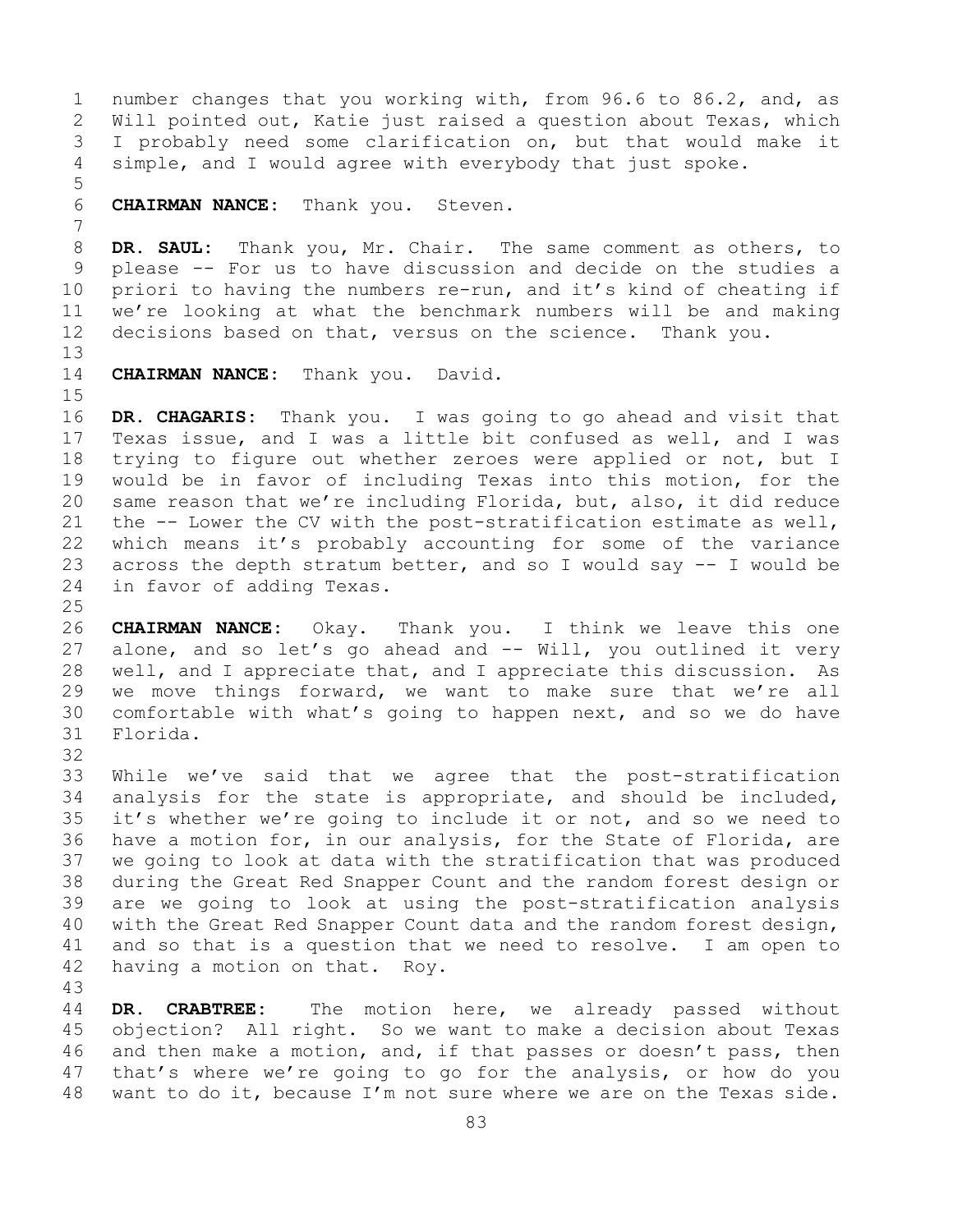$\frac{1}{2}$ 2 **CHAIRMAN NANCE:** We can do Texas first. Jim, I would like to hear your opinion on Texas post-stratification. 4 5 **DR. TOLAN:** Thank you, Mr. Chairman. I was just going to disagree, 6 especially with Dave, and, given that the initial Great Red Snapper<br>7 Count off of Texas was limited by a low number of sample sizes in 7 Count off of Texas was limited by a low number of sample sizes in<br>8 that area that we've been discussing, and the visibility and the 8 that area that we've been discussing, and the visibility and the<br>9 nepheloid layer issues that hampered the species identification, 9 nepheloid layer issues that hampered the species identification,<br>10 I just don't think that the water clarity that we can focus on off 10 I just don't think that the water clarity that we can focus on off<br>11 of Florida is remotely near what we have off of Texas, and so I 11 of Florida is remotely near what we have off of Texas, and so I<br>12 don't think this post-stratification -- While it did lower the CV 12 don't think this post-stratification -- While it did lower the CV 13 somewhat, I just don't think it's appropriate for off of Texas. 14 Thank you. 15<br>16 CHAIRMAN NANCE: Luiz, to that point?  $\begin{array}{c} 17 \\ 18 \end{array}$ 18 **DR. BARBIERI:** Just a quick clarifying question for Katie. Katie,<br>19 the post-stratification analysis for the other states, was that 19 the post-stratification analysis for the other states, was that<br>20 conducted by Rob Ahrens as well? conducted by Rob Ahrens as well? 21<br>22 DR. SIEGFRIED: Yes. Yes, it was. 23 DR. BARBIERI: Okay. Thank you.  $\frac{25}{26}$ 26 **CHAIRMAN NANCE:** Okay. Thank you, Jim. Harry. 27 28 **MR. BLANCHET:** My point was that, basically, when you've got -- 29 When you're doing this more stratified, that is going to change<br>30 vour CVs, and it doesn't necessarily -- Because you're measuring 30 your CVs, and it doesn't necessarily -- Because you're measuring<br>31 smaller units, a smaller CV does not necessarily mean that you're 31 smaller units, a smaller CV does not necessarily mean that you're<br>32 qetting better at it. getting better at it. 33<br>34 34 **CHAIRMAN NANCE:** I am thinking. Roy. 35<br>36 DR. CRABTREE: I mean, I'm comfortable that the Center analysis, 37 the catch analysis, should be based on the Florida post-38 stratification. I think that's an improvement, and we ought to<br>39 use that. use that. 40 41 The Texas, I don't know, and we've heard two different opinions<br>42 there, and I'm not hearing anyone else, and I don't know what the 42 there, and I'm not hearing anyone else, and I don't know what the<br>43 answer there is, and so, unless someone at the Science Center can 43 answer there is, and so, unless someone at the Science Center can<br>44 qive us some advice, or someone has looked at this, I quess where give us some advice, or someone has looked at this, I quess where 45 we're going to go with that is to just leave it as it was done in 46 the original Great Red Snapper Count, but I would be curious as to<br>47 whether the folks at the Center, who have worked with this data, 47 whether the folks at the Center, who have worked with this data,<br>48 have a feeling one way or another as to how we should go. I have a feeling one way or another as to how we should go. I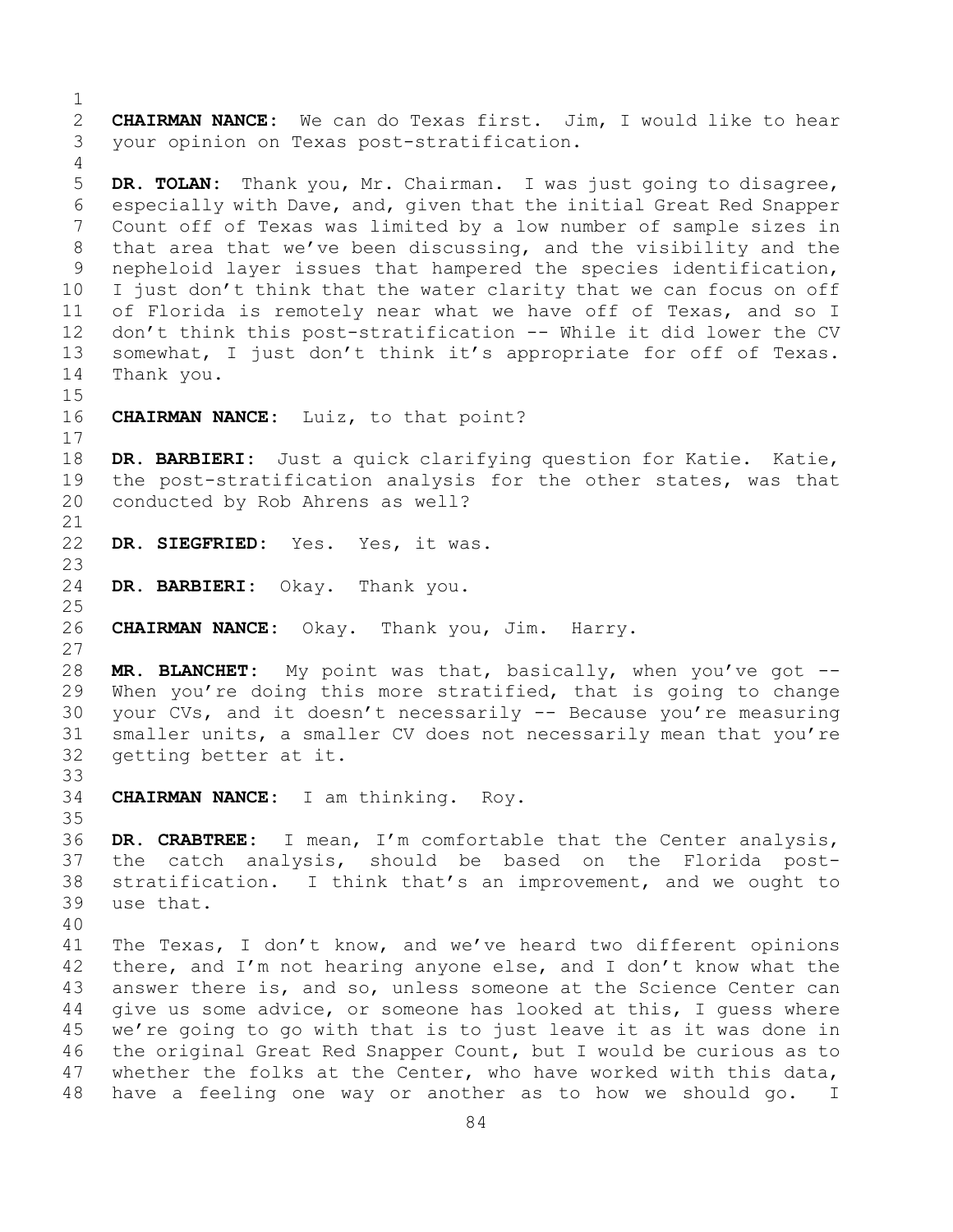1 suspect that it doesn't make that much difference either way.  $\frac{2}{3}$ 3 **CHAIRMAN NANCE:** For Texas, it made -- Again, it's about two<br>4 million pounds, and the CV changes a little bit. It goes from 46 million pounds, and the CV changes a little bit. It goes from 46 5 to 41. Katie, do you have an opinion on that one, or John? 6<br>7 7 **DR. SIEGFRIED:** I do, and I don't know if John is going to say the<br>8 same thing though, and I don't have a Center opinion for you here, 8 same thing though, and I don't have a Center opinion for you here,<br>9 and I don't need to necessarily defend the post-stratification. 9 and I don't need to necessarily defend the post-stratification.<br>10 My job here is just to give you all the information from the runs, 10 My job here is just to give you all the information from the runs,<br>11 and what I heard some of the folks saving made it seem, to me, 11 and what I heard some of the folks saying made it seem, to me,<br>12 like I might have not conveved what happened for the Texas run. like I might have not conveyed what happened for the Texas run. 13 14 The documentation that is on the SSC site, it breaks down the Texas<br>15 post-stratification, or restratification, in fine detail, as it is 15 post-stratification, or restratification, in fine detail, as it is<br>16 for Florida. We did have, or the Great Red Snapper Count did 16 for Florida. We did have, or the Great Red Snapper Count did<br>17 collect information in the uncharacterized bottom in the ten to 17 collect information in the uncharacterized bottom in the ten to<br>18 twenty-five-meter depth zone off of Texas, and the estimate is 18 twenty-five-meter depth zone off of Texas, and the estimate is<br>19 actually over seven million fish off of Texas. actually over seven million fish off of Texas. 20<br>21 21 There was no assumption that that depth zone was devoid of fish,<br>22 and so I wanted to make sure that I didn't convey that earlier and 22 and so I wanted to make sure that I didn't convey that earlier and<br>23 that people have a chance to pull up that document to take a look. that people have a chance to pull up that document to take a look.  $\frac{24}{25}$ 25 As to the CV, all of the standard errors are also listed in the<br>26 document, and you can look at the way that the estimate is 26 document, and you can look at the way that the estimate is<br>27 characterized across depth zones, across north, central, and south characterized across depth zones, across north, central, and south 28 Texas, and across the classes, or the classes actually aren't<br>29 relevant in Texas, and they're just relevant in Florida, but it's 29 relevant in Texas, and they're just relevant in Florida, but it's<br>30 all there for you to take a look at the new estimate, and it does 30 all there for you to take a look at the new estimate, and it does<br>31 only drop it by a little over two million, by separating that 31 only drop it by a little over two million, by separating that<br>32 otherwise homogenous depth zone into two, but I wanted to make otherwise homogenous depth zone into two, but I wanted to make 33 sure you didn't think that that was something we did for Texas,<br>34 that we assumed any zeroes there. that we assumed any zeroes there. 35<br>36 In our discussions with Rob, who did do all of these, there was 37 much better data for Texas and Florida than the other states to do 38 this analysis, and the only assumption he has to make is the<br>39 proportion of UCB across all of Texas, and the great big State of 39 proportion of UCB across all of Texas, and the great big State of<br>40 Texas has a lot of area there, and so we had to make an assumption 40 Texas has a lot of area there, and so we had to make an assumption<br>41 about the proportion of UCB, and so I don't have a Center opinion 41 about the proportion of UCB, and so I don't have a Center opinion<br>42 for you, and John may, but I just wanted to make sure that you had 42 for you, and John may, but I just wanted to make sure that you had<br>43 all of the information to make your informed decision. Thanks. all of the information to make your informed decision. Thanks. 44 45 **CHAIRMAN NANCE:** Thank you, Katie. John. 46<br>47 47 **DR. WALTER:** Thank you, Chair. I don't have a Center opinion, but I would tend to look at it from a scientific viewpoint and say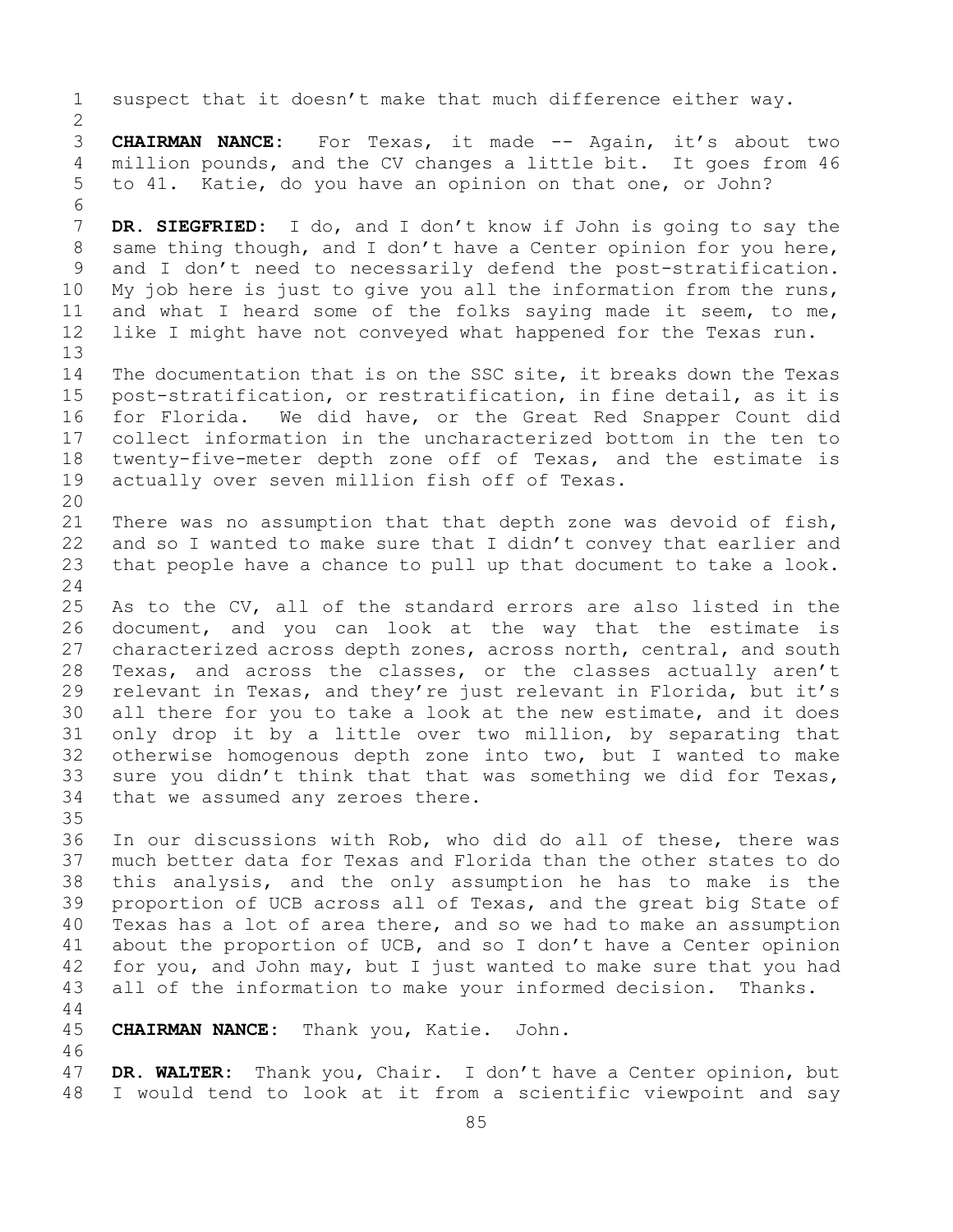1 that maps would be very helpful to make this decision upon. Right<br>2 now, we're looking at just total estimates, which don't give us 2 now, we're looking at just total estimates, which don't give us<br>3 any information as to whether we put fish in the right place, but 3 any information as to whether we put fish in the right place, but<br>4 I think, on the maps, and particularly the presentation that I I think, on the maps, and particularly the presentation that I 5 will show tomorrow, will help to inform, and I will just refer 6 people, and, if they want to get kind of a heads-up on what we'll<br>7 present, and it might motivate this discussion, in particular, one 7 present, and it might motivate this discussion, in particular, one<br>8 of the slides, Slide 12, and 13, will show different spatial 8 of the slides, Slide 12, and 13, will show different spatial<br>9 distributions. Sorry. It's 10 and 11. distributions. Sorry. It's 10 and 11.

10<br>11 11 You will see clearly what the post-stratification of Florida does,<br>12 and it moves those fish out deeper, and that tends to match where and it moves those fish out deeper, and that tends to match where 13 our surveys see fish, and you'll see the difference between where 14 the Karnauskas mapping of the fish would be relative to the Great<br>15 Red Snapper Count, by depth, and the Great Red Snapper Count puts 15 Red Snapper Count, by depth, and the Great Red Snapper Count puts<br>16 a fair bit of biomass in the shallowest depth bin in Texas and 16 a fair bit of biomass in the shallowest depth bin in Texas and<br>17 Iouisiana and Alabama/Mississippi, whereas our survey data, and 17 Louisiana and Alabama/Mississippi, whereas our survey data, and<br>18 the Karnauskas map, would move those fish further out, primarily 18 the Karnauskas map, would move those fish further out, primarily<br>19 in the twentv-five to forty depth bin. in the twenty-five to forty depth bin.

20<br>21 21 It doesn't have a major difference on the total population numbers,<br>22 but it does have an impact on where those fish might be, which 22 but it does have an impact on where those fish might be, which<br>23 affects the assumption and the key assumption, decision point, for 23 affects the assumption and the key assumption, decision point, for<br>24 the SSC on what fraction of the UCB to include in the advice 24 the SSC on what fraction of the UCB to include in the advice<br>25 framework, and so, if those fish are accessible to the fishery, 25 framework, and so, if those fish are accessible to the fishery,<br>26 then more of the UCB would be accessible to the footprint of the 26 then more of the UCB would be accessible to the footprint of the<br>27 fishery. If those fish are far offshore, in bottom that is not fishery. If those fish are far offshore, in bottom that is not 28 well known, or well identified, by fishers, it may be less<br>29 accessible. I think putting them in space may help you in that 29 accessible. I think putting them in space may help you in that<br>30 decision, and I would refer people to those maps, which might help 30 decision, and I would refer people to those maps, which might help to illustrate that. Thanks. to illustrate that. Thanks.

32

33 **CHAIRMAN NANCE:** Thank you. Dave, please.

34<br>35 35 **DR. CHAGARIS:** Apologies about before and trying to recommend a change to a motion that already passed, and I am prepared to make 37 a motion for Texas, but, before I do that, I wanted to point out 38 what Jim Tolan said earlier, about not going with the post-<br>39 stratification estimate because of the water clarity. stratification estimate because of the water clarity.

40 41 Well, those same  $--$  It's the same data as what is used in the 42 unstratified estimate, and, if we can't  $--$  If we aren't comfortable 42 unstratified estimate, and, if we can't  $--$  If we aren't comfortable 43 with them, then maybe that says something about the Texas estimate 43 with them, then maybe that says something about the Texas estimate<br>44 in general, because it's not like the post-stratification used in general, because it's not like the post-stratification used 45 different instruments, or only went out in clear water, and it's 46 the same data, and so I just wanted to point that out, but I am<br>47 ready to make a motion. ready to make a motion.

48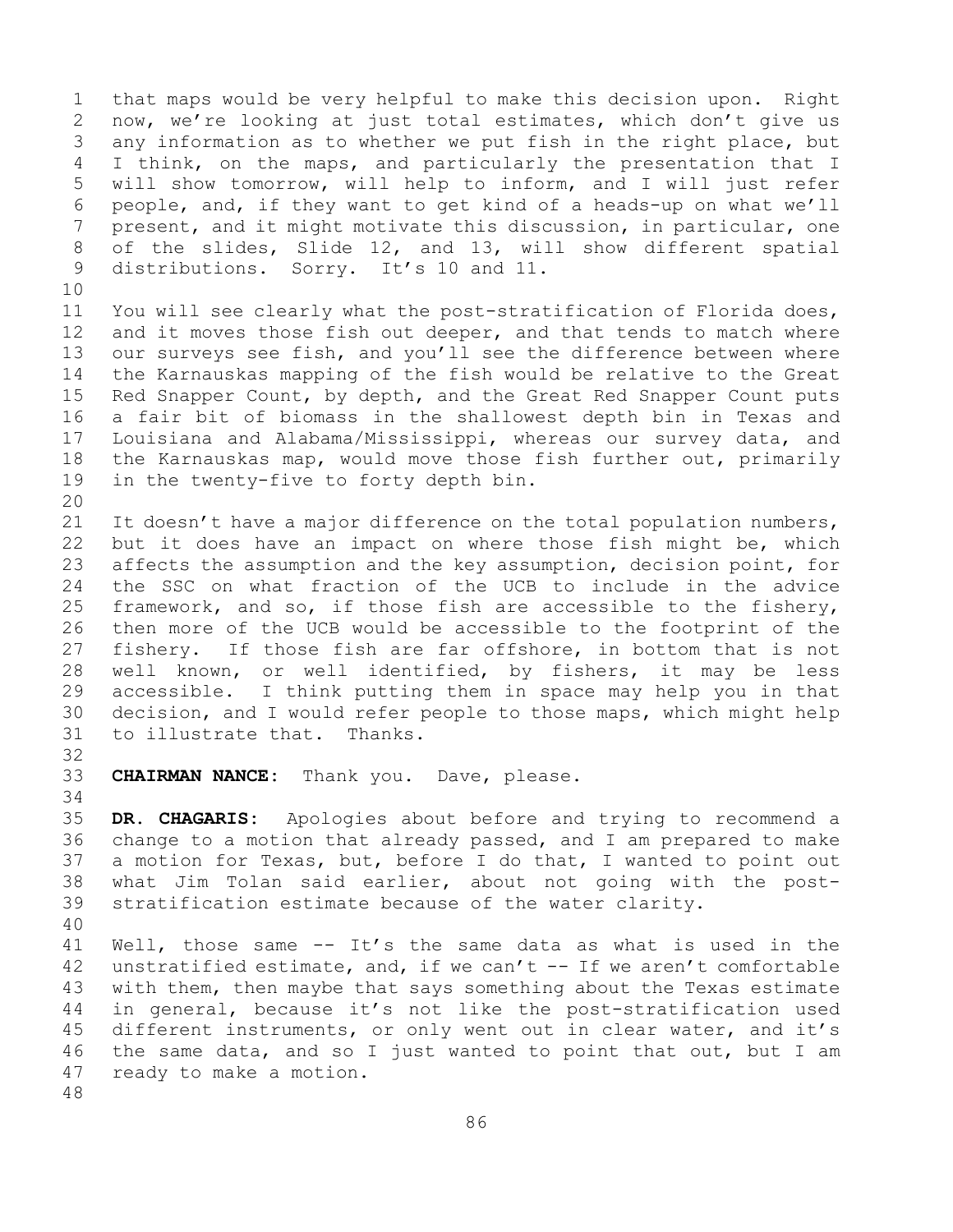1 **CHAIRMAN NANCE:** Okay. Please do.  $\frac{2}{3}$ 3 **DR. CHAGARIS: You can basically copy-and-paste the motion above**  4 **and replace "Florida" with "Texas", and I don't have any other**  5 **changes beyond that.** 6<br>7 7 **CHAIRMAN NANCE:** Okay. Do we have a second for this motion? Roy<br>8 seconds the motion. Let me read the motion, for discussion. The 8 seconds the motion. Let me read the motion, for discussion.<br>9 **SSC agrees that the post-stratification analysis for the Stat** 9 **SSC agrees that the post-stratification analysis for the State of**  10 **Texas is appropriate and should be included in the overall**  11 **estimated of age-two-plus red snapper in the Gulf of Mexico**  12 **informed by the finalized Great Red Snapper Count data and random**  13 **forest design.** We will go ahead and open it up for discussion. 14 Trevor.  $15$ <br> $16$ 16 **MR. MONCRIEF:** Thanks, Mr. Chair. I am glad the motion got seconded<br>17 for discussion, and I am trying to think about this, and I am 17 for discussion, and I am trying to think about this, and I am<br>18 trying to wrap my head around all of it, and so, for Florida, with 18 trying to wrap my head around all of it, and so, for Florida, with<br>19 me at least, there was a large amount of evidence, from not only 19 me at least, there was a large amount of evidence, from not only<br>20 the state folks, but also the Science Center folks, to be able to the state folks, but also the Science Center folks, to be able to 21 say, all right, we've got these surveys that show this disparity<br>22 that doesn't match up with the findings and everything else, and 22 that doesn't match up with the findings and everything else, and<br>23 I feel like that was well supported, and I could definitely 23 I feel like that was well supported, and I could definitely<br>24 visualize the key differences that were being observed. visualize the key differences that were being observed. 25 26 On the Texas side, I am trying to wrap my head around it a little<br>27 bit, because it seems like, essentially, what we're doing is saying bit, because it seems like, essentially, what we're doing is saying 28 this is something, for Florida, that was backed up by evidence and<br>29 is correct, and the exact same principles should apply to Texas. is correct, and the exact same principles should apply to Texas. 30<br>31 31 Now, I am certainly not an expert in Texas geography and the Texas<br>32 fisherv, and I would lean a lot on Texas folks to be able to inform fishery, and I would lean a lot on Texas folks to be able to inform 33 me, but that's kind of where  $I'm$  -- That's kind of where I am<br>34 qetting hung up on the motion. If I am mischaracterizing that, or 34 getting hung up on the motion. If I am mischaracterizing that, or<br>35 missing it, someone help me out, because I want to make sure that 35 missing it, someone help me out, because I want to make sure that<br>36 I'm thinking about this the right way, but that's kind of how I'm I'm thinking about this the right way, but that's kind of how I'm 37 looking at it right now. 38<br>39 39 **CHAIRMAN NANCE:** Thank you, Trevor. Jim Tolan, please. 40 41 **DR. TOLAN:** Thank you, Mr. Chairman. I certainly agree with Dave<br>42 that is the same data, whether it's post-stratified or not, and 42 that is the same data, whether it's post-stratified or not, and<br>43 what I sort of fall back on is that big long line of R code that 43 what I sort of fall back on is that big long line of R code that<br>44 was shown in the LGL presentation, and it's the proportion of what was shown in the LGL presentation, and it's the proportion of what 45 was a red snapper versus what was a total. Given that a lot of 46 these are going to be acoustic information, because we just didn't<br>47 have much, in terms of the visibility, to count, like we do on the 47 have much, in terms of the visibility, to count, like we do on the 48 other side of the Gulf. other side of the Gulf.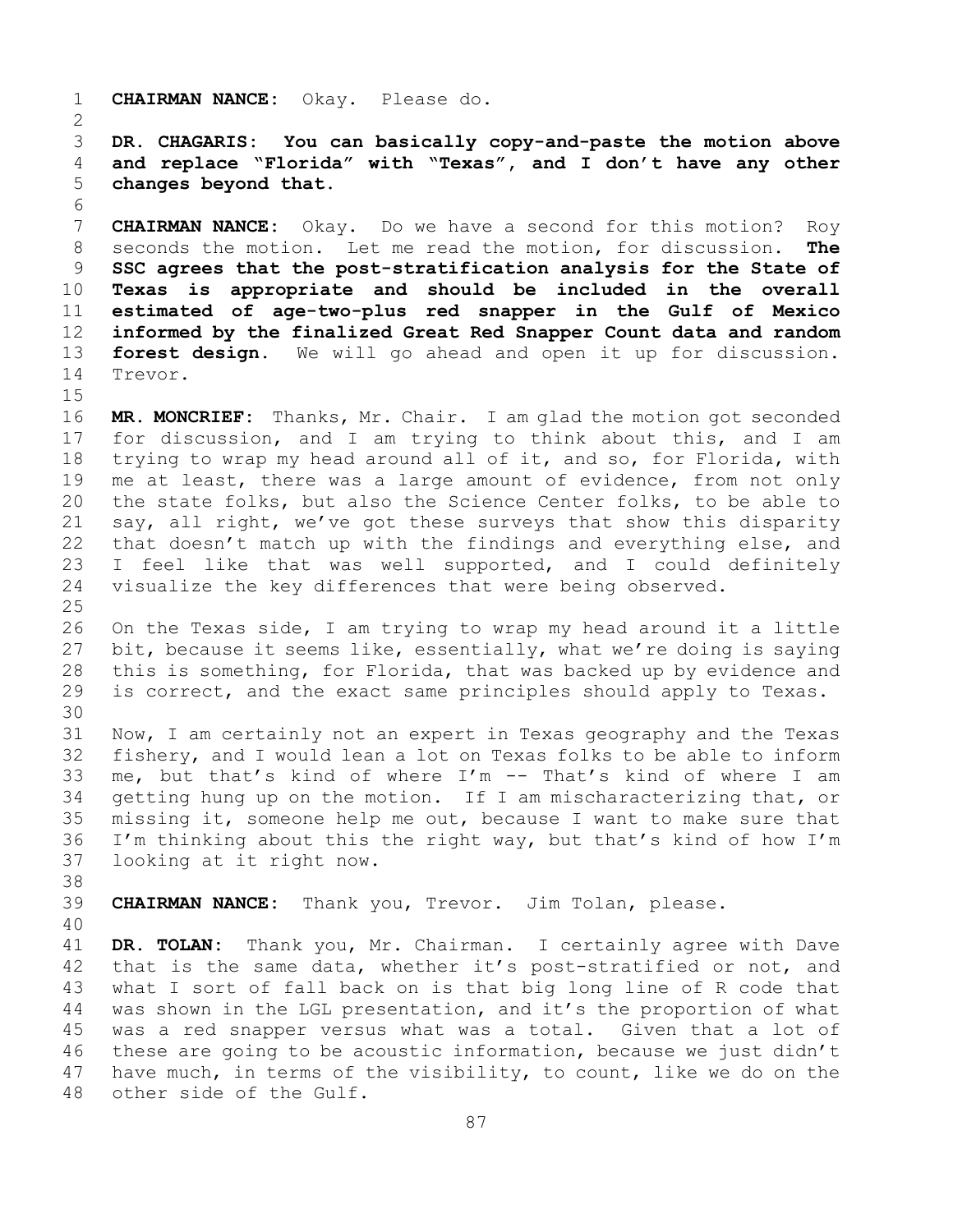$\frac{1}{2}$ 2 Given the small sample sizes on the unconsolidated bottom, and the<br>3 expansion factor, given the total areal coverage of -- There is a 3 expansion factor, given the total areal coverage of -- There is a<br>4 lot of shelf off the State of Texas, and I just can't support this lot of shelf off the State of Texas, and I just can't support this 5 motion as it is, as it's written now. Thank you.

6<br>7 7 **CHAIRMAN NANCE:** Okay. Thank you. Any other discussion on this motion? Roy.

 $\begin{array}{c} 9 \\ 10 \end{array}$ 10 **DR. CRABTREE:** It seems to me, when you look in the report, I mean,<br>11 there was data to base doing this sort of post-stratification 11 there was data to base doing this sort of post-stratification<br>12 available in Florida and in Texas, and the reason we had problems available in Florida and in Texas, and the reason we had problems 13 with doing it off of Louisiana and Mississippi and Alabama was 14 because there really wasn't, and so a zero was assumed for the<br>15 inner strata, and that's not the case in Texas, and so I am going 15 inner strata, and that's not the case in Texas, and so I am going<br>16 to support the motion. It does seem, to me, to be consistent with 16 to support the motion. It does seem, to me, to be consistent with<br>17 how we did it in Florida, and I think it's an improvement. how we did it in Florida, and I think it's an improvement.

18<br>19 CHAIRMAN NANCE: Thank you. Luiz, please.

27

20<br>21 21 **DR. BARBIERI:** I have nothing to add. Roy just made the points<br>22 that I was going to make, and, in terms of when you compare the 22 that I was going to make, and, in terms of when you compare the<br>23 methodologies that were applied to Florida and Texas, I think that 23 methodologies that were applied to Florida and Texas, I think that<br>24 thev are comparable, and so, if we accepted one, it's kind of 24 they are comparable, and so, if we accepted one, it's kind of<br>25 difficult to justify not accepting the other, because the logic 25 difficult to justify not accepting the other, because the logic<br>26 would be the same. would be the same.

28 **CHAIRMAN NANCE:** Okay. Thank you. Harry, please.

29<br>30 30 **MR. BLANCHET:** I'm sorry, Luiz, and the logic may be the same, but 31 the data is different though. I think that there is no question,<br>32 in my mind, that, if, you look at ten or twelve meters of water in my mind, that, if, you look at ten or twelve meters of water 33 depth off the State of Louisiana, there is a few places that you're<br>34 qoing to find red snapper on unconsolidated bottom, but it is not 34 going to find red snapper on unconsolidated bottom, but it is not<br>35 in the densities that you are going to see when you get to twenty-35 in the densities that you are going to see when you get to twenty-<br>36 five or thirty, and so, yes, there's a big difference in the five or thirty, and so, yes, there's a big difference in the 37 density over that -- Over all the region, and I'm assuming that 38 something similar happens in Texas, but Texas has got more saline<br>39 water closer to the beach than we do in Louisiana, and so it's not 39 water closer to the beach than we do in Louisiana, and so it's not<br>40 same, but I am saying similar. same, but I am saying similar.

41<br>42 42 I do have a problem with zeroing-out, essentially, that shallow<br>43 zone, and it just does not -- I think there might be some other 43 zone, and it just does not  $-$  I think there might be some other<br>44 way to skin that cat to get a better estimate, but I don't think way to skin that cat to get a better estimate, but I don't think 45 that this works as well for Texas as it does in Florida, and that's 46 just my perception on it.

47 48 **CHAIRMAN NANCE:** Okay. Thank you, Harry. Like has been pointed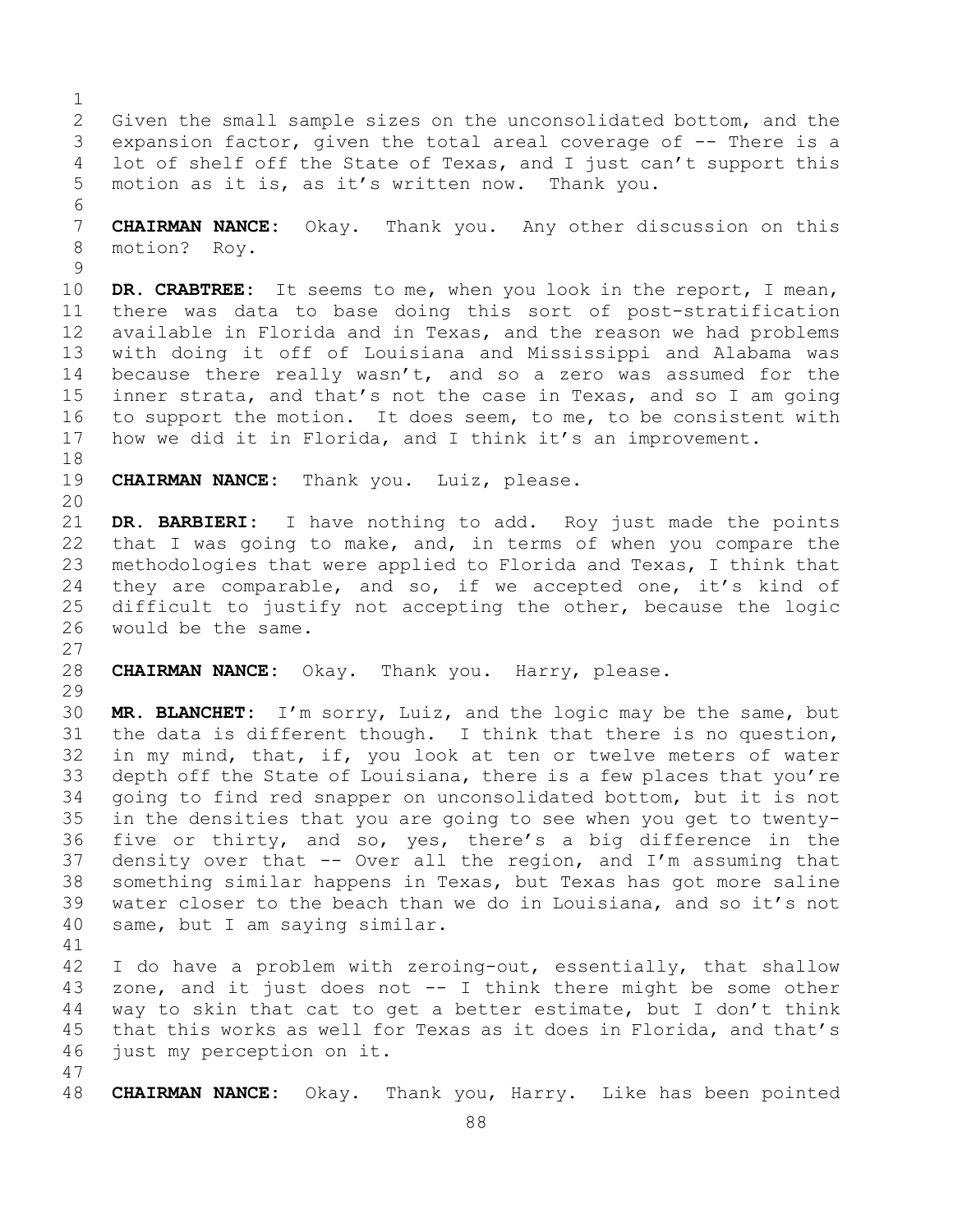1 out, in Texas, it's not zeroed-out, but there actually are data in<br>2 that strata that are being used to estimate the density. Trevor. that strata that are being used to estimate the density. 3 4 **MR. MONCRIEF:** Harry touched on it a little bit, but I think Luiz's 5 point is correct that the logic is the same, when it comes to how 6 the Great Red Snapper Count data are treated, but the information<br>7 behind Florida -- There's a lot more that was done to support it. 7 behind Florida -- There's a lot more that was done to support it,<br>8 and I think -and I think  $- \begin{array}{c} 9 \\ 10 \end{array}$ 10 I am struggling with saying that one state on the eastern side of<br>11 the Gulf of Mexico, that had a lot of evidence that there was a 11 the Gulf of Mexico, that had a lot of evidence that there was a<br>12 difference that occurred, should lead to us treating a state that's difference that occurred, should lead to us treating a state that's 13 in the very west of the Gulf of Mexico, to me that kind of operates 14 differently, as far as the habitat and everything else, that we<br>15 would treat them the exact same way. Yes, while the logic is true 15 would treat them the exact same way. Yes, while the logic is true<br>16 for how we would treat the data, and the data that's available, 16 for how we would treat the data, and the data that's available,<br>17 the evidence behind it, to me, doesn't match, and that's kind of 17 the evidence behind it, to me, doesn't match, and that's kind of<br>18 what I am struggling with here. what I am struggling with here.  $\begin{array}{c} 19 \\ 20 \end{array}$ CHAIRMAN NANCE: Thank you, Trevor. Jim, again. 21<br>22 22 **DR. TOLAN:** Thank you, Mr. Chairman. I am going to channel my 23 best Bob Gill, and I'm going to call for the question. I think<br>24 that's what it's called, right? that's what it's called, right?  $\frac{25}{26}$ 26 **CHAIRMAN NANCE:** Okay. Good. I appreciate that. Let's go ahead and  $--$  I know there will be some opposition to this, and let's go 28 ahead and -- I am going to read the motion, and then we'll go ahead<br>29 and Jessica will take a roll call on this one. and Jessica will take a roll call on this one. 30<br>31 31 **The SSC agrees that the post-stratification analysis for the State**  32 **of Texas is appropriate and should be included in the overall**  33 **estimate of age-two-plus red snapper in the Gulf of Mexico informed**  34 **by the finalized Great Red Snapper Count data and random forest**  design. 36 37 **MS. MATOS:** Jim Tolan. 38<br>39 DR. TOLAN: I will vote no. 40 MS. MATOS: Sean Powers. Trevor Moncrief. 42 MR. MONCRIEF: I am going to vote no on this one. 44 45 **MS. MATOS:** Doug Gregory. 46<br>47 47 **MR. GREGORY:** Yes. 48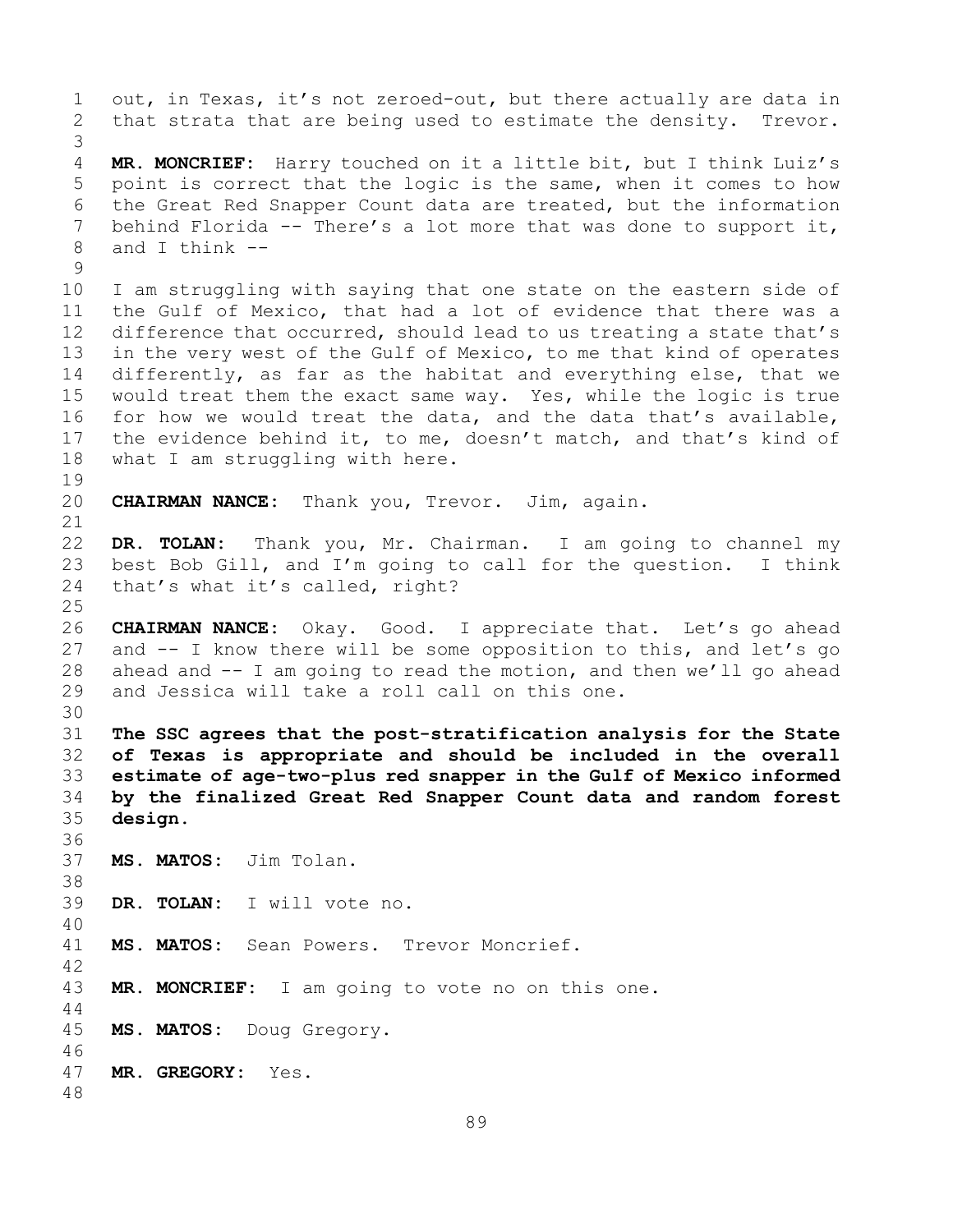| $\mathbf 1$     | MS. MATOS: David Chagaris.                                      |
|-----------------|-----------------------------------------------------------------|
| $\mathbf{2}$    |                                                                 |
| $\mathfrak{Z}$  | DR. CHAGARIS: Yes.                                              |
| 4               |                                                                 |
| 5               | MS. MATOS: Lee Anderson.                                        |
| $6\,$           |                                                                 |
| $7\phantom{.0}$ | DR. ANDERSON: Abstain.                                          |
| $\,8\,$         |                                                                 |
|                 |                                                                 |
| 9               | MS. MATOS: John Mareska.                                        |
| 10              |                                                                 |
| 11              | <b>MR. MARESKA:</b><br>No.                                      |
| 12              |                                                                 |
| 13              | MS. MATOS: Jack Isaacs.                                         |
| 14              |                                                                 |
| 15              | DR. ISAACS:<br>$\mathbb N\circ$ .                               |
| 16              |                                                                 |
| 17              | MS. MATOS: Steven Saul.                                         |
|                 |                                                                 |
| 18              |                                                                 |
| 19              | DR. SAUL: No.                                                   |
| 20              |                                                                 |
| 21              | MS. MATOS: Rich Woodward.                                       |
| 22              |                                                                 |
| 23              | DR. WOODWARD: Abstain.                                          |
| 24              |                                                                 |
| 25              | MS. MATOS: Will Patterson.                                      |
| 26              |                                                                 |
| 27              | DR. PATTERSON: Abstain.                                         |
| 28              |                                                                 |
|                 |                                                                 |
| 29              | MS. MATOS: Paul Mickle. You have to enter your audio PIN, Paul. |
| 30              | Benny Gallaway.                                                 |
| 31              |                                                                 |
| 32              | DR. GALLAWAY: Yes.                                              |
| 33              |                                                                 |
| 34              | MS. MATOS: Harry Blanchet.                                      |
| 35              |                                                                 |
| 36              | MR. BLANCHET:<br>No.                                            |
| 37              |                                                                 |
|                 | MS. MATOS: Jason Adriance.                                      |
| 38              |                                                                 |
| 39              |                                                                 |
| 40              | MR. ADRIANCE:<br>No.                                            |
| 41              |                                                                 |
| 42              | MS. MATOS: Luke Fairbanks.                                      |
| 43              |                                                                 |
| 44              | DR. FAIRBANKS:<br>$\mathbb N$ o.                                |
| 45              |                                                                 |
| 46              | MS. MATOS: Mandy Karnauskas.                                    |
| 47              |                                                                 |
| 48              | Yes.                                                            |
|                 | DR. KARNAUSKAS:                                                 |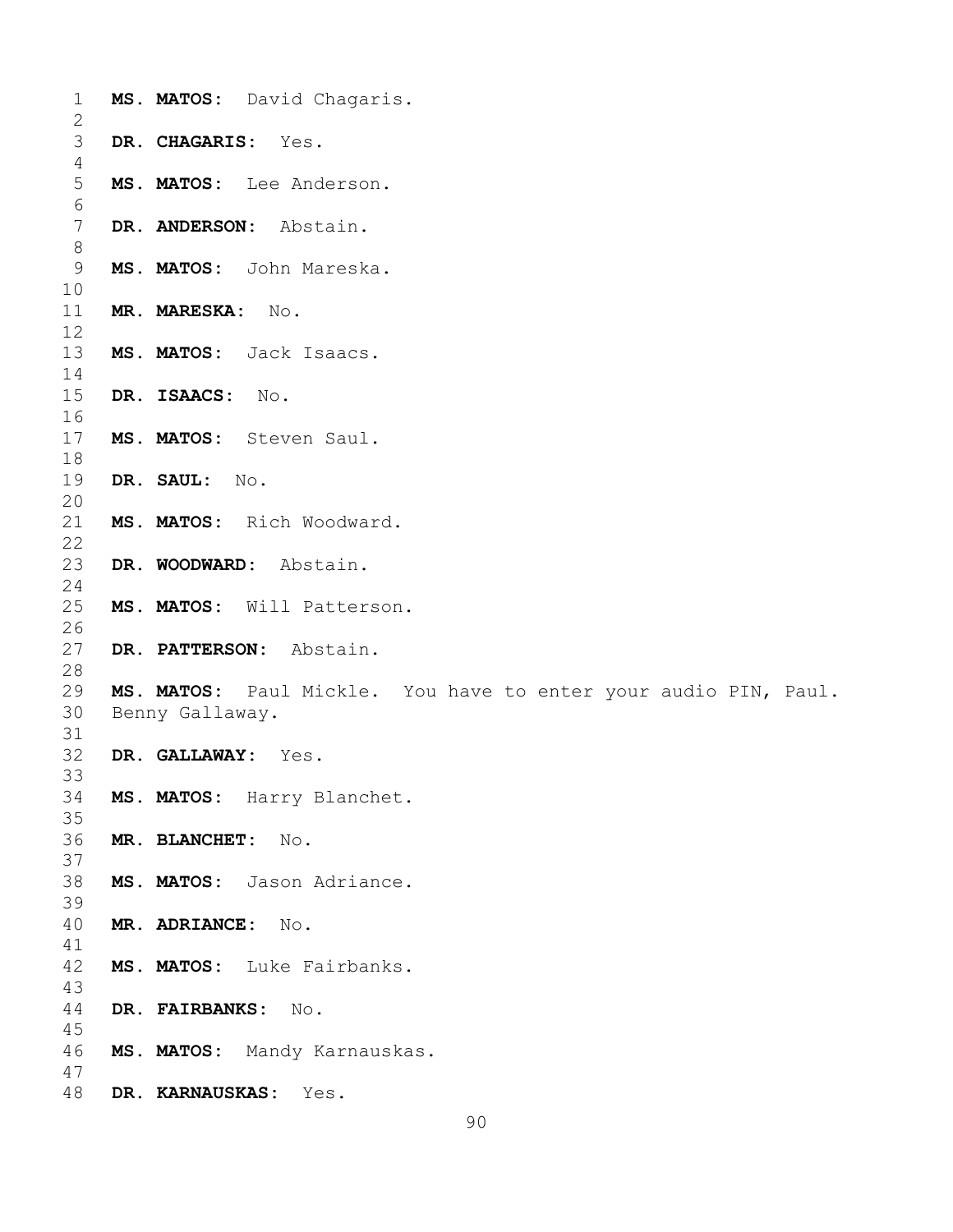| 1              |                                                                 |                                                                  |                                                                    |  |  |  |
|----------------|-----------------------------------------------------------------|------------------------------------------------------------------|--------------------------------------------------------------------|--|--|--|
| $\overline{2}$ |                                                                 |                                                                  | MS. MATOS: Steven Scyphers.                                        |  |  |  |
| 3              |                                                                 |                                                                  |                                                                    |  |  |  |
| 4              |                                                                 | DR. SCYPHERS: No.                                                |                                                                    |  |  |  |
| 5              |                                                                 |                                                                  |                                                                    |  |  |  |
| 6              |                                                                 |                                                                  | MS. MATOS: Jim Nance.                                              |  |  |  |
| 7              |                                                                 |                                                                  |                                                                    |  |  |  |
| 8              |                                                                 |                                                                  | <b>CHAIRMAN NANCE:</b> Yes.                                        |  |  |  |
| 9              |                                                                 |                                                                  |                                                                    |  |  |  |
| 10             |                                                                 |                                                                  | MS. MATOS: David Griffith.                                         |  |  |  |
| 11             |                                                                 |                                                                  |                                                                    |  |  |  |
| 12             |                                                                 |                                                                  | DR. GRIFFITH: Yes.                                                 |  |  |  |
| 13<br>14       |                                                                 |                                                                  | MS. MATOS: Roy Crabtree.                                           |  |  |  |
| 15             |                                                                 |                                                                  |                                                                    |  |  |  |
| 16             |                                                                 |                                                                  | DR. CRABTREE: Yes.                                                 |  |  |  |
| 17             |                                                                 |                                                                  |                                                                    |  |  |  |
| 18             |                                                                 |                                                                  | MS. MATOS: Luiz Barbieri.                                          |  |  |  |
| 19             |                                                                 |                                                                  |                                                                    |  |  |  |
| 20             |                                                                 |                                                                  | DR. BARBIERI: Yes.                                                 |  |  |  |
| 21             |                                                                 |                                                                  |                                                                    |  |  |  |
| 22             |                                                                 |                                                                  | MS. MATOS: Michael Allen.                                          |  |  |  |
| 23             |                                                                 |                                                                  |                                                                    |  |  |  |
| 24             |                                                                 | DR. ALLEN: Yes.                                                  |                                                                    |  |  |  |
| 25             |                                                                 |                                                                  |                                                                    |  |  |  |
| 26             |                                                                 |                                                                  | MS. MATOS: Cindy Grace-McCaskey.                                   |  |  |  |
| 27             |                                                                 |                                                                  |                                                                    |  |  |  |
| 28             |                                                                 |                                                                  | DR. GRACE-MCCASKEY: Yes.                                           |  |  |  |
| 29             |                                                                 |                                                                  |                                                                    |  |  |  |
| 30             |                                                                 |                                                                  | MS. MATOS: Josh Kilborn.                                           |  |  |  |
| 31<br>32       |                                                                 |                                                                  |                                                                    |  |  |  |
| 33             |                                                                 | DR. KILBORN:                                                     | No.                                                                |  |  |  |
| 34             |                                                                 |                                                                  | MS. MATOS: Sean Powers.                                            |  |  |  |
| 35             |                                                                 |                                                                  |                                                                    |  |  |  |
| 36             |                                                                 | DR. POWERS: No.                                                  |                                                                    |  |  |  |
| 37             |                                                                 |                                                                  |                                                                    |  |  |  |
| 38             |                                                                 |                                                                  | MS. MATOS: Paul Mickle.                                            |  |  |  |
| 39             |                                                                 |                                                                  |                                                                    |  |  |  |
| 40             |                                                                 |                                                                  | CHAIRMAN NANCE: Okay. What does that come up to? The motion        |  |  |  |
| 41             |                                                                 |                                                                  | fails eleven to ten with -- Thank you. I appreciate those votes    |  |  |  |
| 42             |                                                                 | on this one.                                                     |                                                                    |  |  |  |
| 43             |                                                                 |                                                                  |                                                                    |  |  |  |
| 44             |                                                                 |                                                                  | Anyway, let's go ahead, and we need to move on to -- So, for Texas |  |  |  |
| 45             | -- For Florida now, we need to decide whether we're -- For the  |                                                                  |                                                                    |  |  |  |
| 46             |                                                                 | analysis by the Southeast Fisheries Science Center, are we using |                                                                    |  |  |  |
| 47             |                                                                 |                                                                  | the post-stratification data or the original stratified data? We   |  |  |  |
| 48             | need to have a motion on that and then discussion. For Florida. |                                                                  |                                                                    |  |  |  |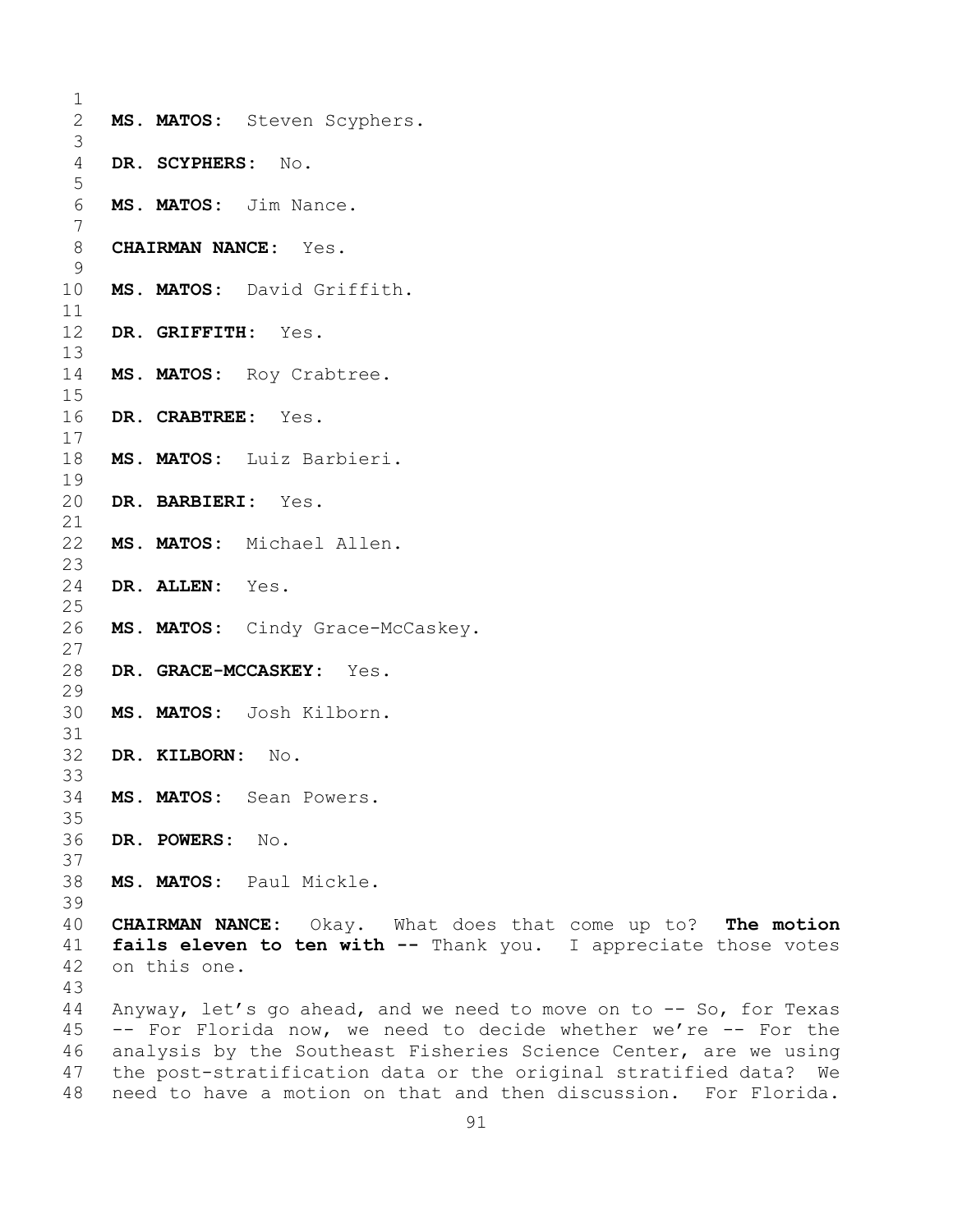1 For Florida, we have the post-stratification analysis is<br>2 appropriate, but are we going to use it and not the stratified 2 appropriate, but are we going to use it and not the stratified data? 4 5 **MR. RINDONE:** Mr. Chair, I think the presumption, based on the 6 motion, is that the catch analysis that's put forward would use<br>7 that post-stratification for the State of Florida, and, at this 7 that post-stratification for the State of Florida, and, at this<br>8 point, not for the other states. point, not for the other states.  $\frac{9}{10}$ 10 **CHAIRMAN NANCE:** I realize that, but I'm saying for the analyses,<br>11 and the Center is going to run and provide us with OFL and ABC, 11 and the Center is going to run and provide us with OFL and ABC,<br>12 and are they not going to produce a value from Florida that is 12 and are they not going to produce a value from Florida that is<br>13 based on the original stratification, and we're only going to see based on the original stratification, and we're only going to see 14 values from the post-stratification analysis?  $15$ <br> $16$ 16 **MR. RINDONE:** Yes, sir, and I believe that's correct, and so, based<br>17 on the motion, you would not see a non-post-stratified analysis, 17 on the motion, you would not see a non-post-stratified analysis,<br>18 and so you would have an analysis post-stratified only for the 18 and so you would have an analysis post-stratified only for the 19 State of Florida that also includes the LGL estimate and an<br>20 analysis post-stratified only for the State of Florida that does 20 analysis post-stratified only for the State of Florida that does<br>21 not include the LGL estimate. not include the LGL estimate.  $\begin{array}{c} 22 \\ 23 \end{array}$ 23 **CHAIRMAN NANCE:** Okay. What I am trying to figure out is, because<br>24 we haven't decided on LGL in the analysis yet, and I thought that 24 we haven't decided on LGL in the analysis yet, and I thought that<br>25 we were going to sit here and go step-by-step, and so the Center 25 we were going to sit here and go step-by-step, and so the Center<br>26 is going to provide us with an ABC, looking at what we're deciding 26 is going to provide us with an ABC, looking at what we're deciding<br>27 here, and is that  $-$  I quess I'm  $-$  Am I incorrect? here, and is that  $--$  I guess I'm  $--$  Am I incorrect? 28<br>29 29 **MR. RINDONE:** I think, based on the discussions that you guys have 30 had, you have two analyses that you're going to be examining at<br>31 this point. You're going to have the two that I just mentioned, 31 this point. You're going to have the two that I just mentioned,<br>32 as opposed to one. as opposed to one. 33<br>34 34 If you made a decision, a firm decision, on whether or not to<br>35 include LGL, then the analysis that you would see would be post-35 include LGL, then the analysis that you would see would be post-<br>36 stratified for the State of Florida and including LGL or not, and 36 stratified for the State of Florida and including LGL or not, and<br>37 that would be the end of it, but, at this point, you've said that that would be the end of it, but, at this point, you've said that 38 you wanted to see one with and without, but, in order to thin the<br>39 herd on the other side of the options, you've had these motions 39 herd on the other side of the options, you've had these motions<br>40 and discussions about the post-stratification analysis. At this 40 and discussions about the post-stratification analysis. At this<br>41 point, there are two versions of the catch analysis that you should 41 point, there are two versions of the catch analysis that you should<br>42 expect, both post-stratified for the State and Florida and one 42 expect, both post-stratified for the State and Florida and one<br>43 which includes the LGL estimate and one which does not. which includes the LGL estimate and one which does not. 44 45 **CHAIRMAN NANCE:** Okay. Roy. 46<br>47 47 **DR. CRABTREE:** I mean, if you want to go ahead and make a decision about the LGL number in Louisiana, I think we could do that. I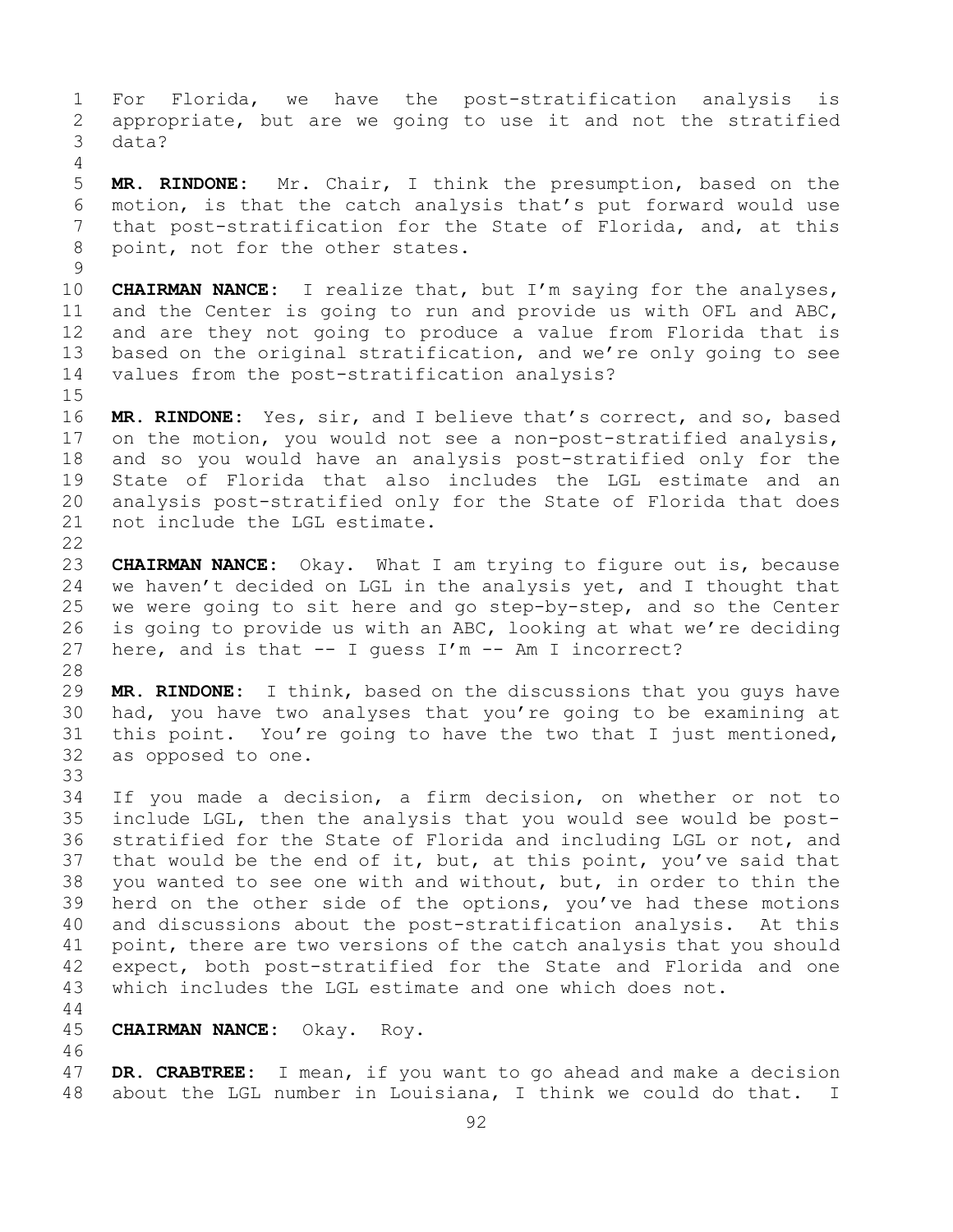1 mean, intuitively, we know it's going to reduce the estimate by<br>2 eight million fish, roughly, and so it's going to give us a 2 eight million fish, roughly, and so it's going to give us a<br>3 somewhat lower ABC, but my sense, from the discussion earlier, is 3 somewhat lower ABC, but my sense, from the discussion earlier, is<br>4 that people are probably at a point where they would be willing to that people are probably at a point where they would be willing to 5 say that's what we want to see, and that would probably reduce 6 what the Science Center has to go through and work on, and so I<br>7 think we probably could decide that. I agree that the motion seems 7 think we probably could decide that. I agree that the motion seems<br>8 clear, to me, that we've made the decision on Florida to use the 8 clear, to me, that we've made the decision on Florida to use the<br>9 post-stratified analysis. 9 post-stratified analysis. 10<br>11 11 **CHAIRMAN NANCE:** Let me ask this. Then we have an analysis run<br>12 that we've seen for the ninety-six million pounds, which is right that we've seen for the ninety-six million pounds, which is right 13 out without any changes, so we've got that one, and we also have 14 one that would then include those same values, but with a post-<br>15 stratification of Florida, and so vou would have a little bit of 15 stratification of Florida, and so you would have a little bit of<br>16 a reduction there, and we would see that one, also. a reduction there, and we would see that one, also.  $\begin{array}{c} 17 \\ 18 \end{array}$ 18 **DR. CRABTREE:** I don't think we have that one at this point, and 19 I think we have the post-stratification analysis for all the<br>20 states, but not one that just did it with Florida. states, but not one that just did it with Florida. 21<br>22 **CHAIRMAN NANCE:** Okay. 23 24 **DR. CRABTREE:** I mean, I can tell you where I am on this now, and<br>25 I think what I want to see the Center show us is I want to see the I think what I want to see the Center show us is I want to see the 26 catch analysis done with the post-stratification analysis for<br>27 Florida and using the LGL estimate for Louisiana. Then the Florida and using the LGL estimate for Louisiana. 28 decision we have is either do we make an ABC recommendation based<br>29 on that or do we not, and we have that discussion and make a 29 on that or do we not, and we have that discussion and make a 30 decision. decision. 31<br>32 CHAIRMAN NANCE: Okay. Trevor. 33<br>34 34 **MR. MONCRIEF:** My point isn't quite in line with the discussion, 35 and so if you want to kind of run through this, and I can make a 36 comment afterwards. comment afterwards. 37 38 **CHAIRMAN NANCE:** I think you can go ahead and make it now. 39 40 **MR. MONCRIEF:** Okay. I was going to bring up, just on that last 41 motion, since it was so close across-the-board, and obviously there<br>42 was -- To me, there was valid points on both sides, and I just 42 was  $-$  To me, there was valid points on both sides, and I just 43 wanted to make sure that that's  $-$  I know Tom is there listening 43 wanted to make sure that that's  $--$  I know Tom is there listening<br>44 to us, but that's transferred, when it comes down to the final bit to us, but that's transferred, when it comes down to the final bit 45 of it, since a lot of folks are going to be looking at the decisions 46 made today, just to make sure that everyone is aware that that was<br>47 a close discussion, and they should refer to the minutes if they 47 a close discussion, and they should refer to the minutes if they<br>48 want to see all the discussion points. want to see all the discussion points.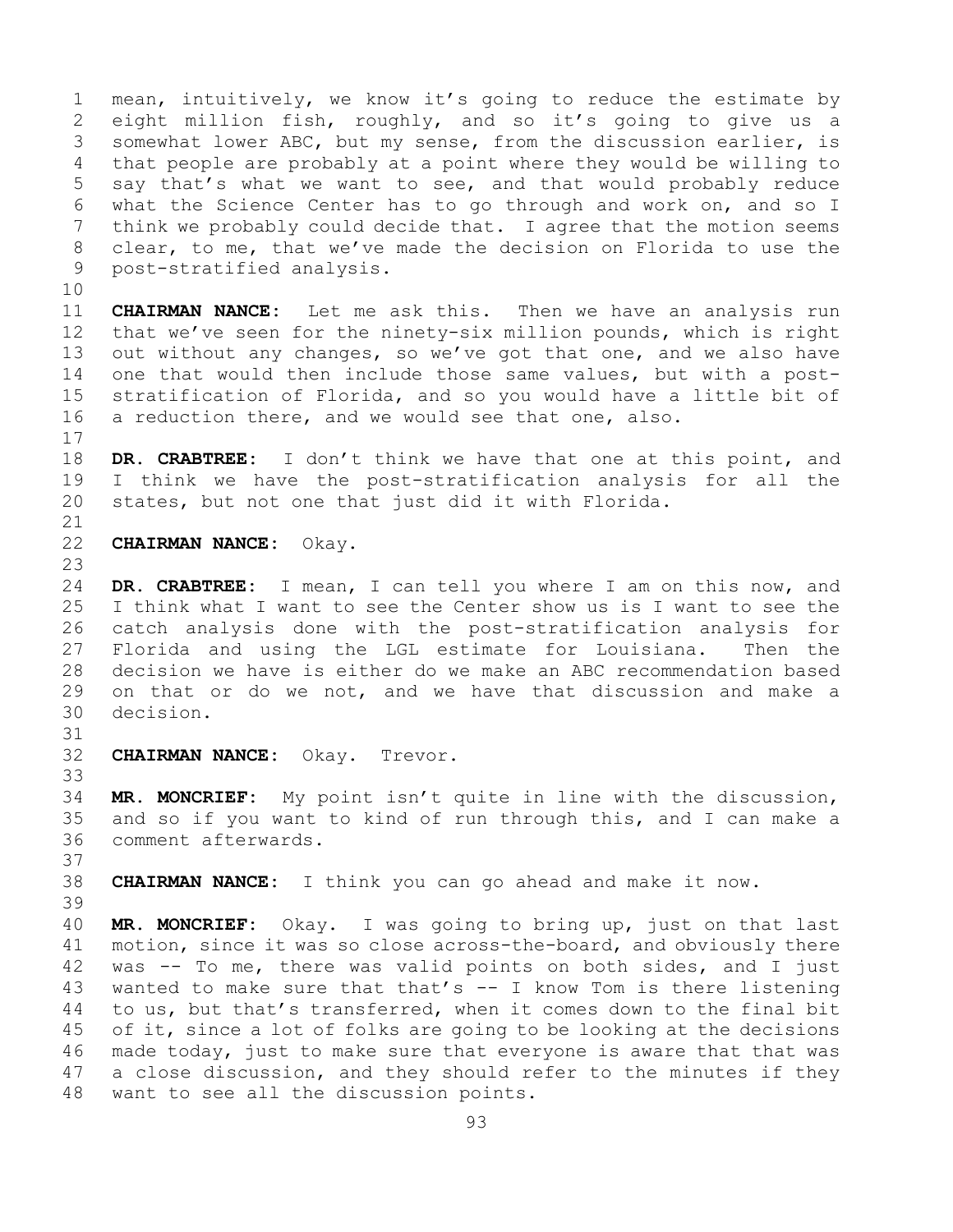$\frac{1}{2}$ 2 **CHAIRMAN NANCE:** Yes, and I appreciate that. In the discussion<br>3 that I will provide for the council, these types of things, while 3 that I will provide for the council, these types of things, while<br>4 we have a real scientific debate on the issue, and, while the we have a real scientific debate on the issue, and, while the 5 motion failed, it certainly is ten to eleven and those types of 6 things, and so there are good, very valid opinions on both sides,<br>7 and so I think that's why we have these discussions, so we can be 7 and so I think that's why we have these discussions, so we can be<br>8 able to look at those and make our recommendations. Let's go ahead 8 able to look at those and make our recommendations. Let's go ahead<br>9 and take a ten-minute break, and we'll come back at 3:05 and renew 9 and take a ten-minute break, and we'll come back at 3:05 and renew 10 our discussion. our discussion.

11<br>12

13

(Whereupon, a brief recess was taken.)

14 **CHAIRMAN NANCE:** Let's go ahead and reconvene. Looking at this<br>15 last motion, it's always difficult, from my perspective, to have 15 last motion, it's always difficult, from my perspective, to have<br>16 a motion that failed by one vote, two votes, those types of things. 16 a motion that failed by one vote, two votes, those types of things.<br>17 If we could have just a little more dialoque, so we can kind of 17 If we could have just a little more dialogue, so we can kind of<br>18 finish this one out, and, Jim, could you give us a little more 18 finish this one out, and, Jim, could you give us a little more<br>19 rationale, Jim Tolan, from your perspective on post-stratification 19 rationale, Jim Tolan, from your perspective on post-stratification<br>20 of the Texas data and why, from a scientific standpoint, this is 20 of the Texas data and why, from a scientific standpoint, this is 21 not appropriate? not appropriate?

 $\begin{array}{c} 22 \\ 23 \end{array}$ 23 **DR. TOLAN:** Thank you, Mr. Chairman. To me, the biggest part has 24 to do with the total amount of the Texas coast that is this<br>25 unconsolidated bottom, and, yes, they're fish that were originally 25 unconsolidated bottom, and, yes, they're fish that were originally<br>26 counted up and said here's all the fish on the unconsolidated 26 counted up and said here's all the fish on the unconsolidated<br>27 bottom, and now we're going to split them into different zones bottom, and now we're going to split them into different zones 28 that we're going to post-stratify, and put some in one zone and<br>29 some in other zone, and I get it, and Katie brought up a couple of 29 some in other zone, and I get it, and Katie brought up a couple of<br>30 different times that they're not zeroed-out, and there's not this 30 different times that they're not zeroed-out, and there's not this  $31$  biq zero of no fish there. big zero of no fish there.

32<br>33 33 I just think, with the total original sample size, given the length<br>34 of coastline, and the problems with the visibility and the species 34 of coastline, and the problems with the visibility and the species<br>35 composition to identify that's a red snapper or that's not a red 35 composition to identify that's a red snapper or that's not a red<br>36 snapper, it's just -- It's not applicable, like it is in Florida, 36 snapper, it's just -- It's not applicable, like it is in Florida,<br>37 where you've got really clear water, and you have some independent 37 where you've got really clear water, and you have some independent<br>38 estimates of the video surveys that says there's just not all these 38 estimates of the video surveys that says there's just not all these<br>39 fish that we're assigning to this depth stratum that we can account 39 fish that we're assigning to this depth stratum that we can account<br>40 for, but the Stunz et al. paper came out and said there's all these 40 for, but the Stunz et al. paper came out and said there's all these<br>41 fish that are really there, and I just don't think the methodology 41 fish that are really there, and I just don't think the methodology<br>42 translates well into the Texas waters, given the confounding 42 translates well into the Texas waters, given the confounding<br>43 factors we have of the visibility problems. factors we have of the visibility problems. 44

45 Then to take that really big level of uncertainty and multiply it 46 by the huge amount of the Texas coast, I just didn't think it was<br>47 appropriate, and so that's why I voted against this. Thank you. appropriate, and so that's why I voted against this. Thank you. 48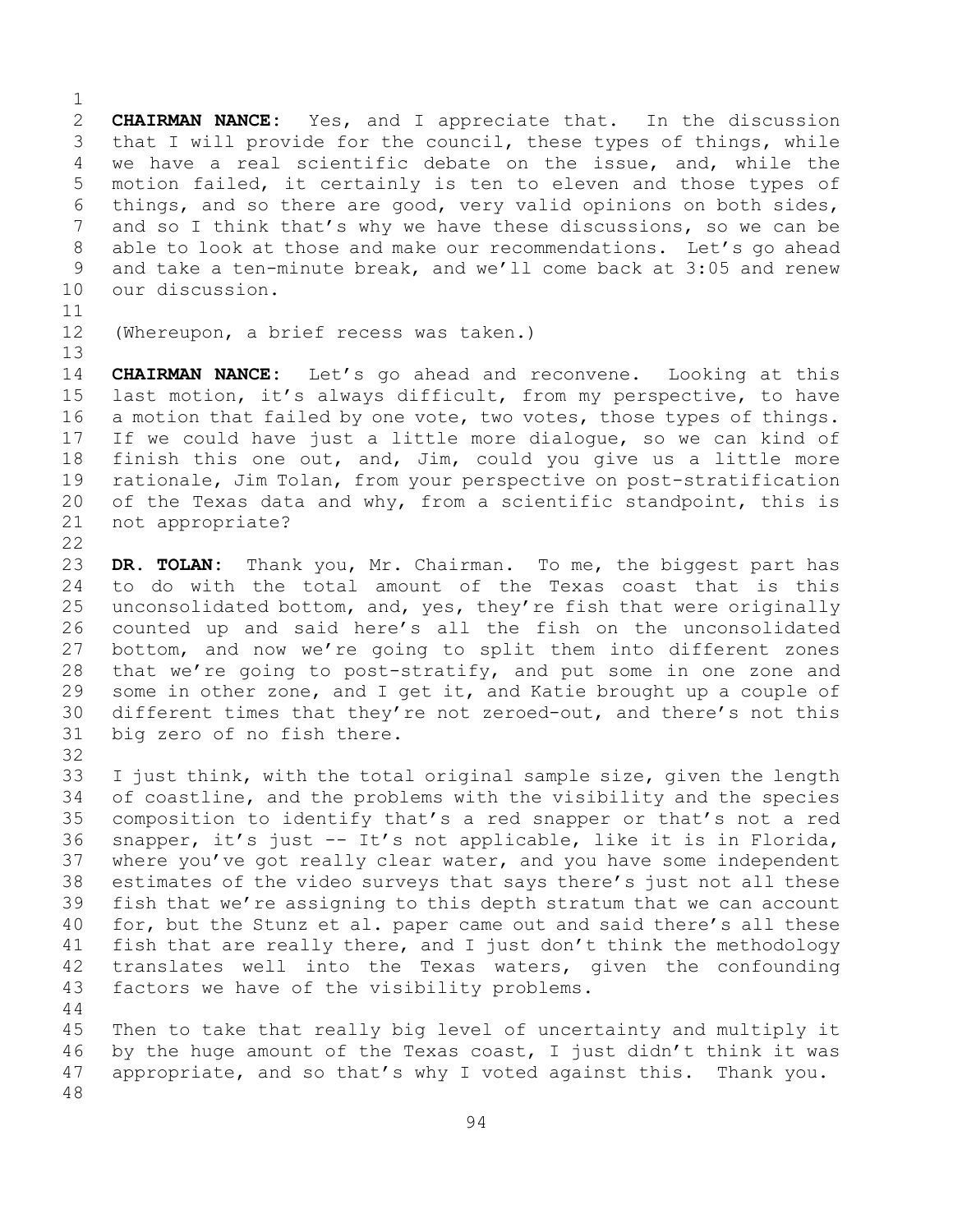1 **CHAIRMAN NANCE:** Okay. Thank you. Will.  $\frac{2}{3}$ DR. PATTERSON: I pass. 4 5 **CHAIRMAN NANCE:** David. 6<br>7

7 **DR. CHAGARIS:** I mean, I'm just following-up on Jim's point there,<br>8 and so what do we do with the original Red Snapper Count data? I 8 and so what do we do with the original Red Snapper Count data? I<br>9 mean, those were all taken in the same waters, the same exact data, 9 mean, those were all taken in the same waters, the same exact data,<br>10 the same exact samples, and I don't see how post-stratification 10 the same exact samples, and I don't see how post-stratification<br>11 makes it any worse, with regard to visibility or extrapolation. 11 makes it any worse, with regard to visibility or extrapolation.<br>12 If anything, it might make it more accurate, if you're actually 12 If anything, it might make it more accurate, if you're actually<br>13 putting fish in the right depth bins and you have more accurate putting fish in the right depth bins and you have more accurate 14 area estimates for those depth bins, and so I don't understand how<br>15 post-stratification makes the visibility issue get worse, and can 15 post-stratification makes the visibility issue get worse, and can<br>16 you explain that? you explain that?

 $\begin{array}{c} 17 \\ 18 \end{array}$ 18 **DR. TOLAN:** Thank you, Dave, and I appreciate that. It's -- To<br>19 me, it has to do with the idea behind it, where there was another 19 me, it has to do with the idea behind it, where there was another<br>20 estimate of here's where we think these fish are, and we've got 20 estimate of here's where we think these fish are, and we've got<br>21 some pretty good data, up and down the Florida Shelf, that says 21 some pretty good data, up and down the Florida Shelf, that says<br>22 they're not there, but we're going to put them there, and, if there 22 they're not there, but we're going to put them there, and, if there<br>23 is the same sorts of fish off of Texas, and we ping them with some 23 is the same sorts of fish off of Texas, and we ping them with some<br>24 acoustic information -- Again, it doesn't change anything, and are 24 acoustic information  $-$  Again, it doesn't change anything, and are<br>25 they really red snapper or not, and we really  $-$  It's just not the 25 they really red snapper or not, and we really  $--$  It's just not the 26 level of certainty that I am comfortable with to move forward with 26 level of certainty that I am comfortable with to move forward with<br>27 this post-stratification, but I certainly can appreciate the 27 this post-stratification, but I certainly can appreciate the<br>28 points you're raising. Thankyou. points you're raising. Thankyou.

29<br>30 **CHAIRMAN NANCE:** Thank you. Paul.

44

31<br>32 DR. MICKLE: I apologize for issues earlier, technical issues, and 33 it's really just a question for Jim, and this is just my ignorance<br>34 for the Texas coastline, and it's such an extensive coastline, and 34 for the Texas coastline, and it's such an extensive coastline, and<br>35 what's the water quality like throughout the State of Texas? It's 35 what's the water quality like throughout the State of Texas? It's<br>36 toward post-strat, and so, once you justify post-stratification 36 toward post-strat, and so, once you justify post-stratification<br>37 techniques, why do you justify it by state? techniques, why do you justify it by state?

38<br>39 39 There needs to be some sort of understanding of stratification by<br>40 depth or stratification by area, which it seems like we're almost 40 depth or stratification by area, which it seems like we're almost<br>41 doing, because Florida is doing it one way, and post-strat another, 41 doing, because Florida is doing it one way, and post-strat another,<br>42 and so is there actually regions in Texas where water clarity 42 and so is there actually regions in Texas where water clarity<br>43 changes from north to south? changes from north to south?

45 I know you mentioned a nepheloid layer, and, yes, the central Gulf 46 has that as well, but I don't understand, in Texas, how you can<br>47 make a statement across the entire state, when I don't know, and 47 make a statement across the entire state, when I don't know, and<br>48 maybe it is very homogeneous, as far as clarity throughout the maybe it is very homogeneous, as far as clarity throughout the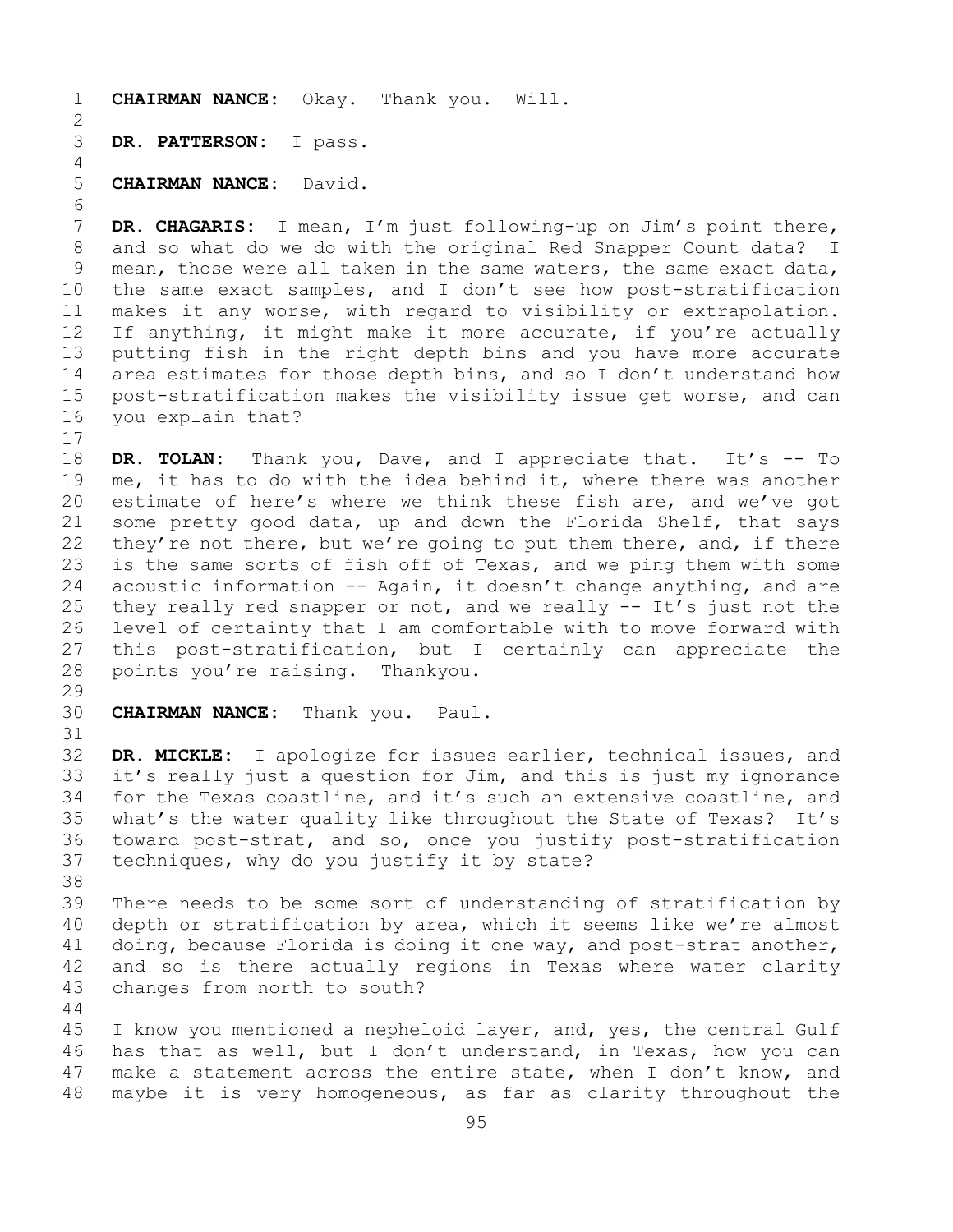1 state and post-stratification zones, but I would like to ask, to<br>2 get some information toward just overall water clarity throughout 2 get some information toward just overall water clarity throughout<br>3 the state, and can you lean on a justification such as that, based 3 the state, and can you lean on a justification such as that, based<br>4 on this water clarity for the entire region? on this water clarity for the entire region? 5 6 **DR. TOLAN:** Thank you, Paul. To address that, there is a seasonal 7 component to it. For the most part, the surface layers, if you go<br>8 on a boat and go diving somewhere off of the Texas coast, the first 8 on a boat and go diving somewhere off of the Texas coast, the first<br>9 thirty feet or so, forty feet or so, it's beautiful water, and you 9 thirty feet or so, forty feet or so, it's beautiful water, and you<br>10 get down to the nepheloid laver, and you can't see a couple of 10 get down to the nepheloid layer, and you can't see a couple of<br>11 inches, and it's like that all up and down the entire coast. inches, and it's like that all up and down the entire coast. 12<br>13 It doesn't really go away, even here down in Corpus Christi, and, 14 during the major snapper season, you will get the nepheloid layer<br>15 that will push up along the beach, and it will be beautiful blue 15 that will push up along the beach, and it will be beautiful blue<br>16 water one day and it looks like chocolate milk the next day, and 16 water one day and it looks like chocolate milk the next day, and<br>17 so it's -- I just don't think the same conditions are appropriate 17 so it's  $-$  I just don't think the same conditions are appropriate<br>18 to apply this methodology, as they did off of Florida, in the 18 to apply this methodology, as they did off of Florida, in the<br>19 absence of some other independent data source, like they had for 19 absence of some other independent data source, like they had for<br>20 video surveys. video surveys. 21<br>22 22 If Greg Stunz is on the call still, I would love to open it up to<br>23 him, as the one that did the research itself, but I am just giving 23 him, as the one that did the research itself, but I am just giving<br>24 vou sort of anecdotal evidence, in terms of the nearshore Gulf, 24 you sort of anecdotal evidence, in terms of the nearshore Gulf,<br>25 but I would be more than happy to allow Greq to chime-in on this. 25 but I would be more than happy to allow Greg to chime-in on this.<br>26 Thank you. Thank you.  $\frac{27}{28}$ 28 **CHAIRMAN NANCE:** Thank you, Jim. David. 29<br>30 DR. CHAGARIS: That was a mistake. I pass. 31<br>32 **CHAIRMAN NANCE:** Okay. Thank you. John. 33<br>34 34 **DR. WALTER:** Thank you, Mr. Chair. We brought up the idea of 35 looking at some other ancillary data, and our survey crew put<br>36 together some really nice maps of the distribution of red snapper together some really nice maps of the distribution of red snapper 37 from our trawl and video and longline surveys, and I am wondering 38 if those would be useful for the group to see, because we did show<br>39 them for the Florida area, but not for Texas and the western Gulf, 39 them for the Florida area, but not for Texas and the western Gulf,<br>40 and I don't know if that's something the group would want to see 40 and I don't know if that's something the group would want to see<br>41 here. here. 42 43 I know we've already -- There's already been -- The motion has<br>44 passed, but, Chair, you were looking for some further clarity as passed, but, Chair, you were looking for some further clarity as 45 to the decision process, and maybe they would help. I could show 46 them, and I would be more than willing to show them right now. 47 48 **CHAIRMAN NANCE:** Okay. I think that would be good to do. I'm

96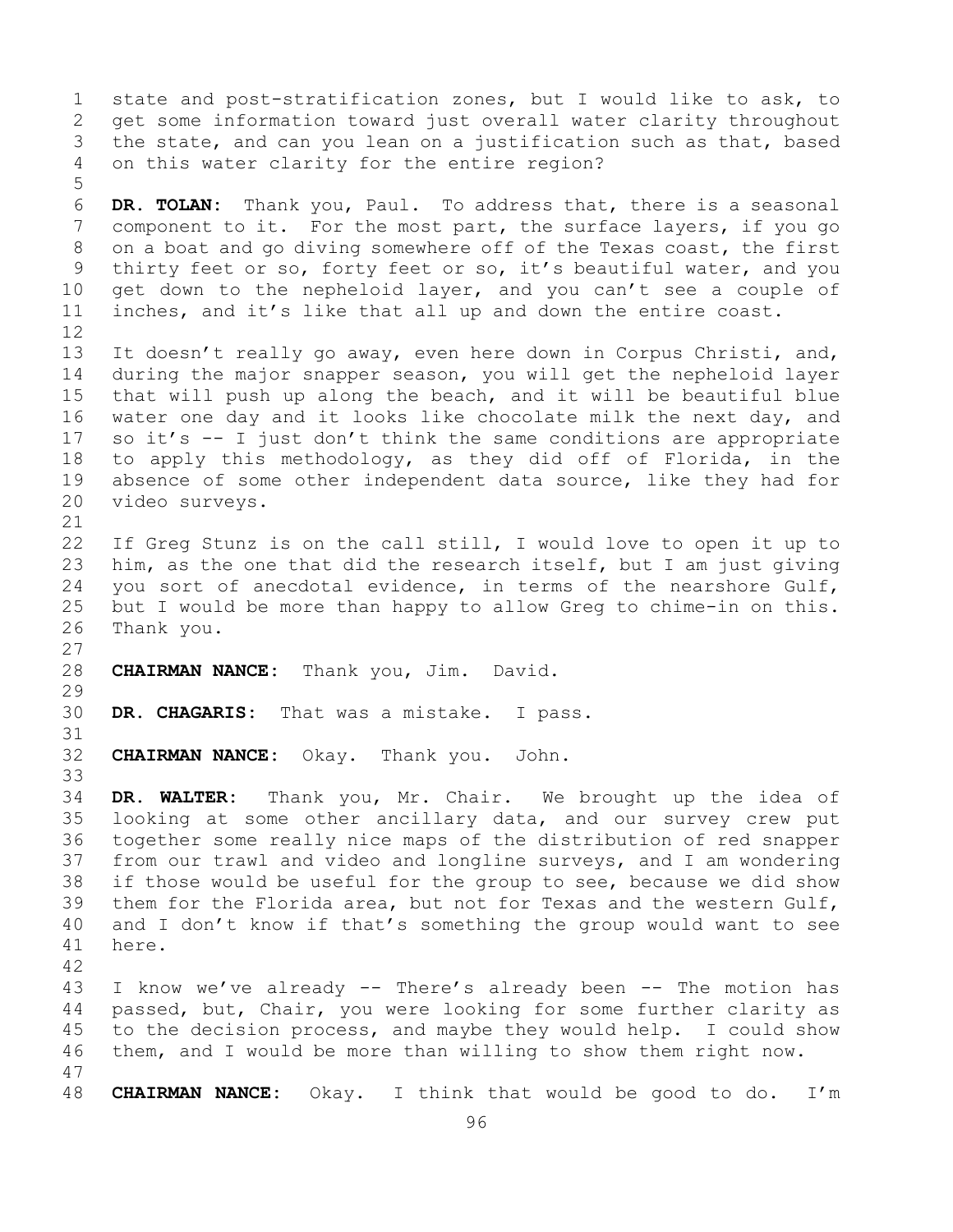1 just trying to, from an SSC standpoint, and I know the council is<br>2 qoing to be interested in why we as scientists voted this no and 2 going to be interested in why we as scientists voted this no and<br>3 ves and that type of thing, and I'm just trying to give it a little 3 yes and that type of thing, and I'm just trying to give it a little<br>4 more scientific credibility on why we came to this decision, for more scientific credibility on why we came to this decision, for 5 the rationale. Trevor and then, John, if you could pull that up. 6 I will do Trevor first, and then, John, you can show us those<br>7 results. 7 results.

8<br>9 9 **DR. WALTER:** Okay.

10<br>11

11 **MR. MONCRIEF:** I will wait for John to go, but I was just going to agree that I think whatever information he has to provide would be 13 very welcome, and I think that's my concern, is that Florida has 14 a preponderance of evidence that they presented, a lot of the<br>15 fisherv-independent surveys to match the findings, and the 15 fishery-independent surveys to match the findings, and the<br>16 corresponding decision was made, and, to me, we're making the 16 corresponding decision was made, and, to me, we're making the<br>17 assumption that the two states were operating completely the same, 17 assumption that the two states were operating completely the same,<br>18 and I think, if there's evidence of what John has, that it's a 18 and I think, if there's evidence of what John has, that it's a<br>19 similar situation to Florida, then that's what we're looking for 19 similar situation to Florida, then that's what we're looking for<br>20 here, right, and we're looking for scientific evidence to support 20 here, right, and we're looking for scientific evidence to support<br>21 the assumptions we're making, and so, by all means, I hope John 21 the assumptions we're making, and so, by all means, I hope John 22 shows us something. shows us something.

23 CHAIRMAN NANCE: Thank you, Trevor. Katie.

 $\frac{25}{26}$ 26 **DR. SIEGFRIED:** Thanks. While John is pulling that up, the plot that I sent to Jessica right as the vote was happening is actually 28 in the PowerPoint that I presented at the last SSC meeting, and so<br>29 it's not new information, and we actually pulled this same plot 29 it's not new information, and we actually pulled this same plot<br>30 into that PowerPoint and then did it year-by-year, for the SSC to 30 into that PowerPoint and then did it year-by-year, for the SSC to<br>31 take a look at it, and so, if you all want to pull this up on your 31 take a look at it, and so, if you all want to pull this up on your<br>32 own screens, vou'll be able to take a look at it over all vears own screens, you'll be able to take a look at it over all years 33 and then year-by-year.

34<br>35 35 **CHAIRMAN NANCE:** Okay. Thank you.

36<br>37 37 **MR. BLANCHET:** Agenda item and document number might make it easier 38 for us to find.

39 DR. SIEGFRIED: Apologies, and I will find that right now.

41<br>42 MR. BLANCHET: Is that the 15(b)?

43 DR. SIEGFRIED: You're faster than me, and I'm sorry. I am still 45 waiting for my computer to load up the January meeting. It's in 46 the  $--$  It's 14(a), and it is Slides 11 through  $--$  For the 47 qroundfish, it's 11 through 16, and then the bottom longline survey 47 groundfish, it's 11 through 16, and then the bottom longline survey<br>48 is Slides 17 through 19. Would you like me to go through or John is Slides 17 through 19. Would you like me to go through or John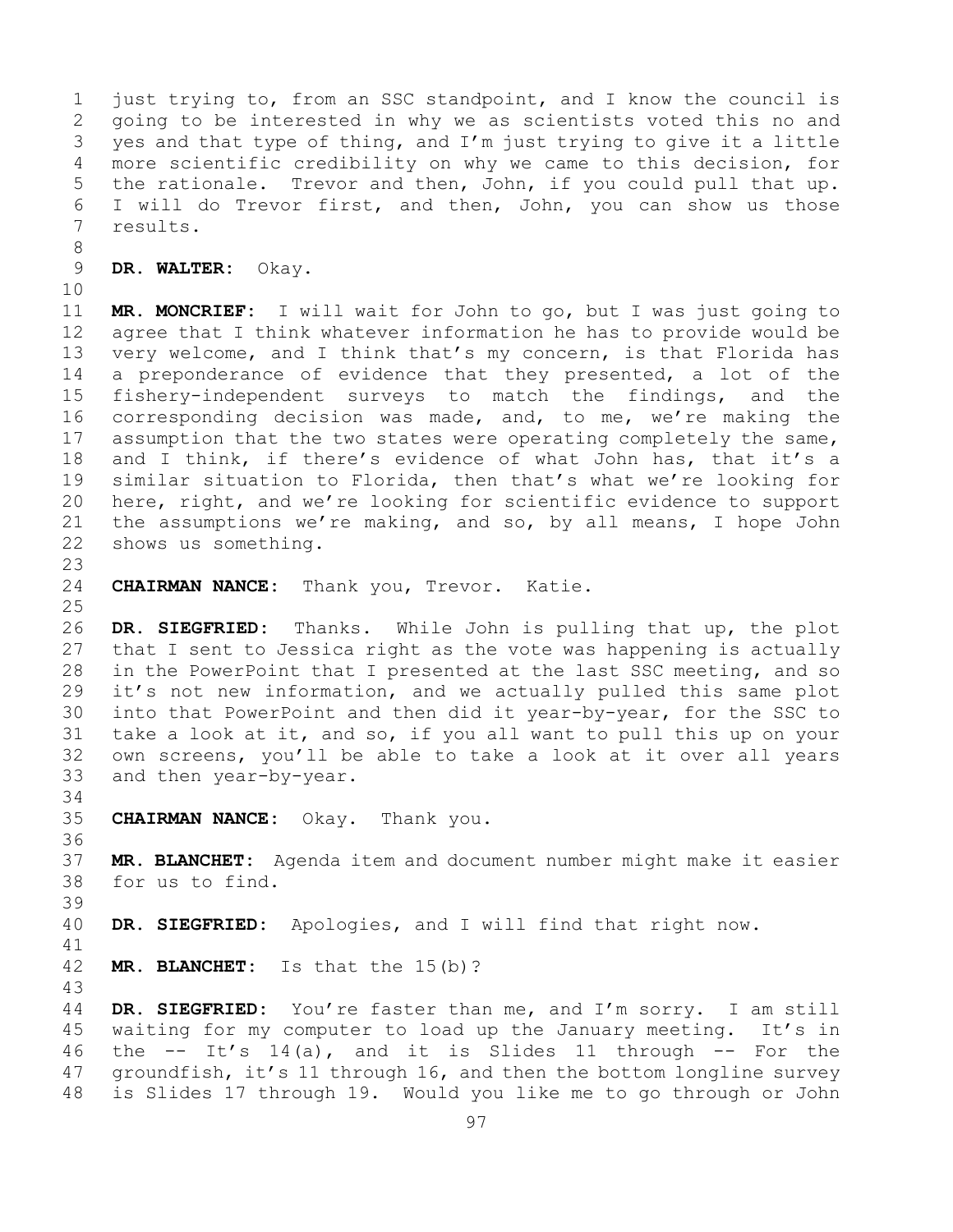1 to go through it? I'm happy for either, and I have it in the<br>2 PowerPoint or in what you're showing here on the screen. PowerPoint or in what you're showing here on the screen. 3 4 **CHAIRMAN NANCE:** John or Katie, either one of you, and I trust 5 both of you. 6<br>7 7 **DR. SIEGFRIED:** Okay. What we're showing here is the groundfish<br>8 survey over the years -- John, what I had in my presentation was 8 survey over the years -- John, what I had in my presentation was<br>9 2014 through 2019. If that's different, let me know, but what 9 2014 through 2019. If that's different, let me know, but what<br>10 we're showing here in the shallowest depth zone, which is the 10 we're showing here in the shallowest depth zone, which is the<br>11 lightest blue contour, we see a lot of sampling, all of the dark 11 lightest blue contour, we see a lot of sampling, all of the dark<br>12 sort of gray dots, and then any red dots and then the size of it 12 sort of gray dots, and then any red dots and then the size of it<br>13 is scaled to the magnitude of catch per unit effort, and so we see is scaled to the magnitude of catch per unit effort, and so we see 14 a lot of sampling in that shallow zone and not much catch.  $15$ <br> $16$ 16 This wouldn't be affected by any sort of water quality issue,<br>17 because we actually are able to see the fish once it's out of the 17 because we actually are able to see the fish once it's out of the<br>18 water, or not me personally, but our survey folks, and so this is 18 water, or not me personally, but our survey folks, and so this is 19 over all vears. over all years. 20<br>21 21 Then Will Patterson had brought up a good point, that we needed to<br>22 Iook at this year-by-year, which is why it's listed year-by-year 22 look at this year-by-year, which is why it's listed year-by-year<br>23 in that other presentation, to see if perhaps there's some sort of 23 in that other presentation, to see if perhaps there's some sort of<br>24 shift, or change, in that shallow-water zone, which we didn't see 24 shift, or change, in that shallow-water zone, which we didn't see<br>25 when we plotted it year-by-year. Again, it's a bit awkward for 25 when we plotted it year-by-year. Again, it's a bit awkward for<br>26 you to be looking at this after a motion fails, and so this is 26 you to be looking at this after a motion fails, and so this is<br>27 just meant for informative purposes. just meant for informative purposes. 28<br>29 29 **CHAIRMAN NANCE:** Yes, and I appreciate that. Okay. Any other 30 discussion from the SSC on this particular issue? These are the<br>31 small fish, aren't they, Katie? The trawl survey? small fish, aren't they, Katie? The trawl survey? 32<br>33 33 **DR. SIEGFRIED:** They're the two-plus. The bottom longline is going to be older fish. 35<br>36 36 **CHAIRMAN NANCE:** Okay. Thank you. Any other comments from the 37 SSC? Thank you. Ryan, could you bring up the different analyses 38 that we're going to ask for, just so  $-$  I want to make sure that<br>39 we as an SSC are clear what we're asking for, so there is no  $-$  I 39 we as an SSC are clear what we're asking for, so there is no -- I<br>40 don't want to have Wednesday come and we all think we're doing 40 don't want to have Wednesday come and we all think we're doing<br>41 something different. something different. 42 MR. RINDONE: Let me save it and send it to Jessica. 44 45 **CHAIRMAN NANCE:** Okay. So Ryan is going to send that to Jessica, 46 and we'll put it up on the screen, so we are, as a body, comfortable<br>47 with what we're going to see, from an analysis standpoint, so that 47 with what we're going to see, from an analysis standpoint, so that<br>48 if somebody says, well, I thought we were going to see this, and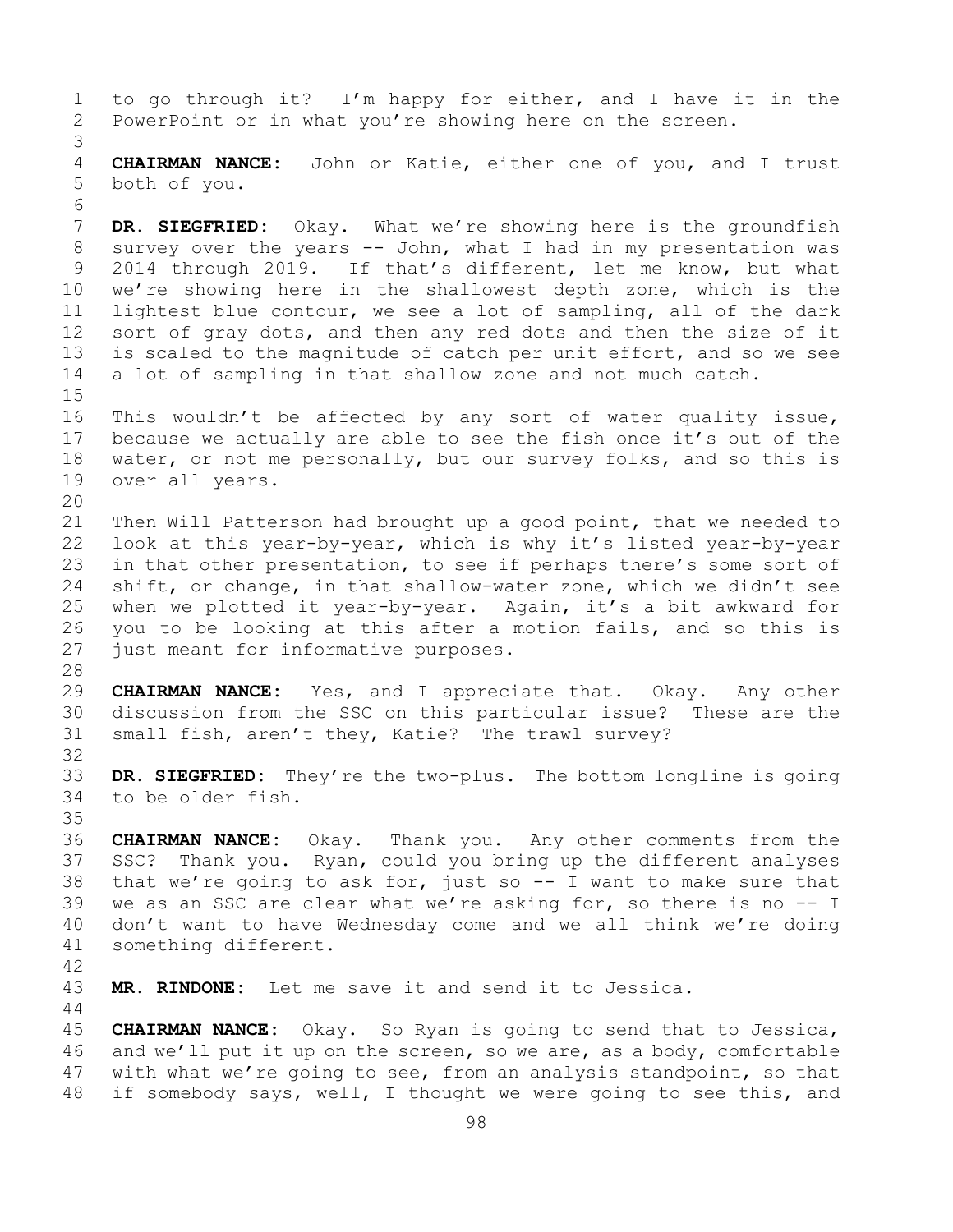1 that type of thing, and so we're all clear. We'll wait for a<br>2 minute, for Ryan to get that to Jessica, and Jessica will bring it 2 minute, for Ryan to get that to Jessica, and Jessica will bring it<br>3 up. 3 up. 4 5 **MR. RINDONE:** Coming in hot, Jess. Katie, can you tell us what 6 the terminal year of data is for the plot that's on the screen<br>7 right now? 7 right now? 8<br>9 9 **DR. SIEGFRIED:** The one that I showed last time was 2019, and, if 10 that's different, John can let us know, because he gave this to me 10 that's different, John can let us know, because he gave this to me<br>11 to share to Jessica in our chat window, but the one that I presented 11 to share to Jessica in our chat window, but the one that I presented<br>12 was 2019. was 2019. 13 14 **MR. RINDONE:** Okay.  $15$ <br> $16$ 16 **CHAIRMAN NANCE:** Jessica, go ahead and bring that document forward.<br>17 Ryan, can you take us through this, please? Ryan, can you take us through this, please? 18<br>19 19 **MR. RINDONE:** All right. Based on you all's motions and<br>20 discussions, what we're looking at here is two catch analyses, discussions, what we're looking at here is two catch analyses, 21 both of which would be post-stratified for the State of Florida<br>22 only, and one of which would use the GRSC-informed data for 22 only, and one of which would use the GRSC-informed data for<br>23 Iouisiana and one which would use the LGL-informed data. Does 23 Louisiana and one which would use the LGL-informed data.<br>24 that make sense? that make sense?  $\frac{25}{26}$ 26 **CHAIRMAN NANCE:** Okay. That makes sense. Any issue with what we're proposing that the Center run for our look on Wednesday and 28 Thursday at the two analyses, and so there's going to be two catch<br>29 analyses run that we'll have OFL and ABC data for. Doug. analyses run that we'll have OFL and ABC data for. Doug. 30<br>31 31 **MR. GREGORY:** Thank you, Mr. Chair. I thought we had earlier decided that we should be making these decisions upfront, and so 33 it seems, to me, that we need to make a decision on the LGL data<br>34 now and then ask the Center to run just one catch analysis. now and then ask the Center to run just one catch analysis. 35<br>36 CHAIRMAN NANCE: We could do that. Let me ask Carrie. The council 37 asked us to do a look at just the Great Red Snapper Count, and 38 does this -- If we do the LGL with and without, we have that, and,<br>39 if we do the LGL, does that have any issue? The way I was 39 if we do the LGL, does that have any issue? The way I was<br>40 understanding what the council was asking is they wanted to see 40 understanding what the council was asking is they wanted to see<br>41 the Great Red Snapper Count and then a separate one too, if we 41 the Great Red Snapper Count and then a separate one too, if we 42 thought it was necessary. thought it was necessary. 43 44 **EXECUTIVE DIRECTOR SIMMONS:** Thank you, Mr. Chair. I don't think 45 we knew if it was going to be ready or not when the council made 46 that motion, and I think it was like right after the March 2021<br>47 meeting, and it was at the April meeting, I believe, and so it was 47 meeting, and it was at the April meeting, I believe, and so it was<br>48 right after, and so I think they -- It also said something about right after, and so I think they -- It also said something about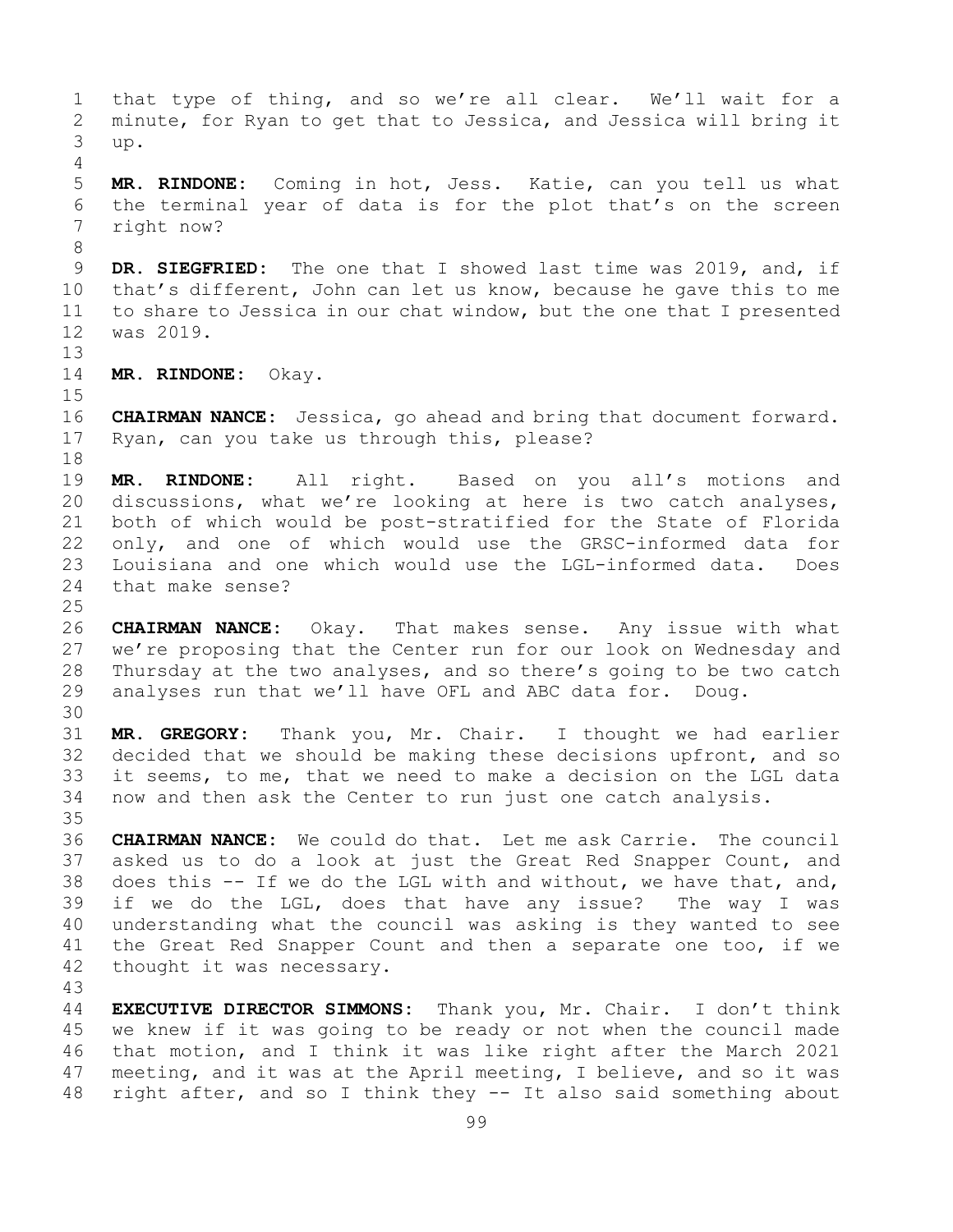1 any other pieces of information, like the SEAMAP trawls we've<br>2 talked about, the bottom longline survey, and if the LDWF -talked about, the bottom longline survey, and if the LDWF  $-$ -3 4 **CHAIRMAN NANCE:** Okay. I just wanted to be sure, for my own 5 perception. Okay. Thank you. Doug, we will go ahead, and I am 6 going to hear from Katie first, and, Doug, if you can think of a<br>7 motion while we're sitting here, I would like to entertain that. 7 motion while we're sitting here, I would like to entertain that.<br>8 Katie. Katie.  $\begin{array}{c} 9 \\ 10 \end{array}$ 10 **DR. SIEGFRIED:** Thanks. Doug made my point for one of the things<br>11 that I was going to bring up. The other thing is, Ryan, and 11 that I was going to bring up. The other thing is, Ryan, and<br>12 whoever else made this, this is great, because it helps us narrow whoever else made this, this is great, because it helps us narrow 13 that down. We do have to remember that each of these catch analysis 14 is not actually just one, and we have three different levels of<br>15 percent UCB that are requested within each assumption of a total 15 percent UCB that are requested within each assumption of a total<br>16 number, and so each time -- So Catch Analysis 1 will actually be 16 number, and so each time -- So Catch Analysis 1 will actually be<br>17 1a, 1b, and 1c, for all structure, all structure plus 10 percent, 17 1a, 1b, and 1c, for all structure, all structure plus 10 percent,<br>18 and all structure plus 15 percent. and all structure plus 15 percent.  $\begin{array}{c} 19 \\ 20 \end{array}$ 20 If we can narrow this down to whether you all think that the LGL-<br>21 informed Louisiana estimate is a better estimate of abundance, 21 informed Louisiana estimate is a better estimate of abundance,<br>22 then we can halve that, and it's not just half of two, but it's 22 then we can halve that, and it's not just half of two, but it's  $23$  going to have half of six. Thanks. going to have half of six. Thanks.  $\frac{24}{25}$ 25 **CHAIRMAN NANCE:** I appreciate that. Yes. I appreciate you<br>26 bringing up the fact that there are three for each one. bringing up the fact that there are three for each one.  $\frac{27}{28}$ DR. SIEGFRIED: Mr. Chair, one more thing? 29<br>30 CHAIRMAN NANCE: Yes, absolutely, Katie. 31<br>32 DR. SIEGFRIED: In Matt Smith's presentation that has already been 33 submitted and is on the website for today, or tomorrow, he has<br>34 already provided a catch analysis and the three levels of UCB using 34 already provided a catch analysis and the three levels of UCB using<br>35 96.7 million, the approximate final Great Red Snapper Count number, 35 96.7 million, the approximate final Great Red Snapper Count number,<br>36 as well as the full post-stratified across all states. Those are as well as the full post-stratified across all states. 37 already in the presentation and in your document. 38<br>39 39 We would like to know if you want those removed from the<br>40 presentation, and obviously you will still have it in the document, 40 presentation, and obviously you will still have it in the document,<br>41 but I'm not sure it's worth him going over tomorrow if those are 41 but I'm not sure it's worth him going over tomorrow if those are<br>42 the wrong total estimates, but you do have them, and then the value 42 the wrong total estimates, but you do have them, and then the value<br>43 in us getting these catch analyses decided this afternoon is that 43 in us getting these catch analyses decided this afternoon is that<br>44 Matt can then provide you with -- When he presents tomorrow your Matt can then provide you with -- When he presents tomorrow your 45 first best guess at what you want to set catch advice with, and 46 then it can be fine-tuned from there, and so we need to know if<br>47 you want all of that still in the presentation or if he can cull 47 you want all of that still in the presentation or if he can cull 48 it, for time. it, for time.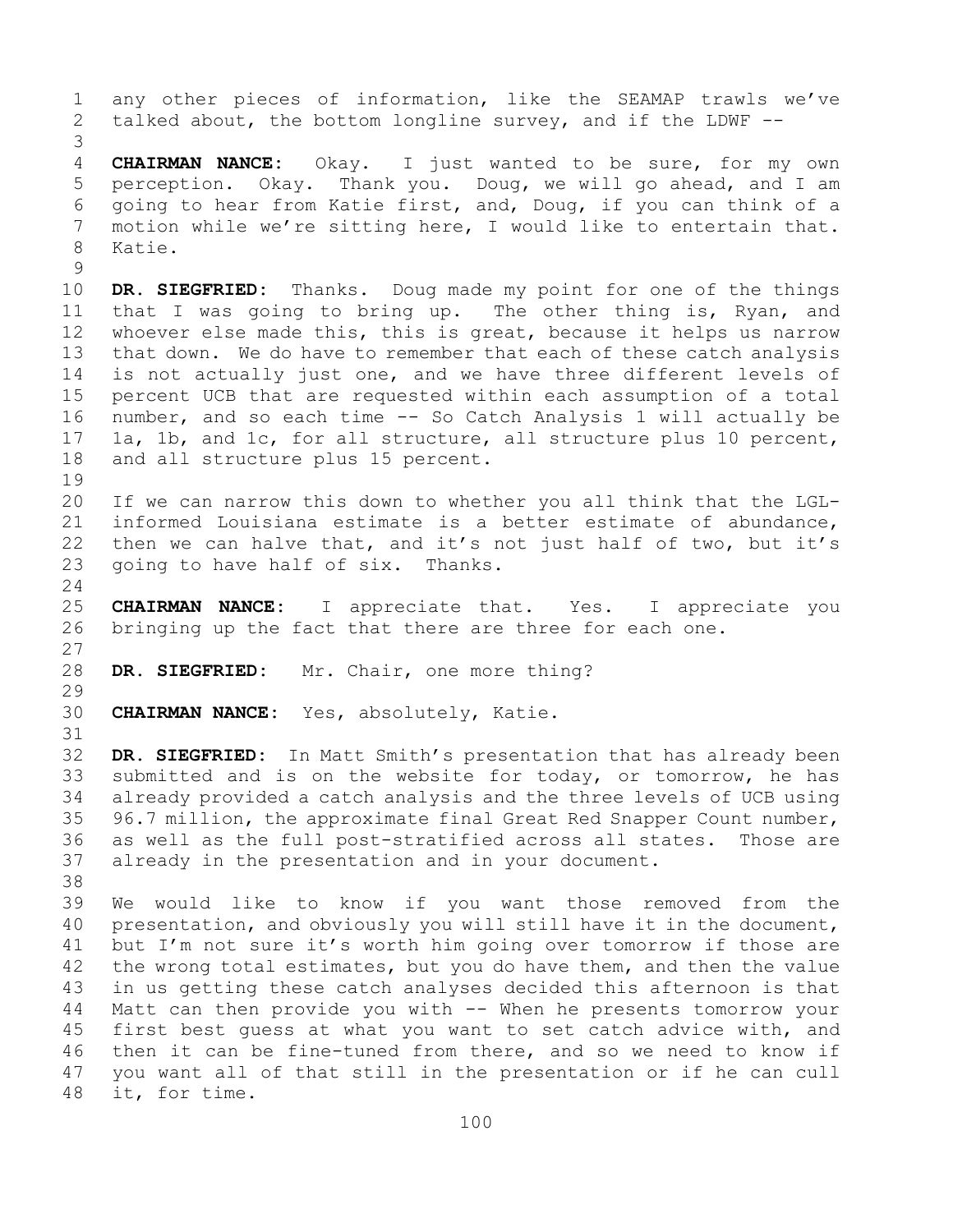$\frac{1}{2}$ 2 I know we don't like to change the presentations once they're<br>3 submitted, and I hope that Ryan and others don't get too ticked 3 submitted, and I hope that Ryan and others don't get too ticked<br>4 off at us, but this is a dynamic situation. off at us, but this is a dynamic situation. 5 6 **MR. RINDONE:** No excuses. 7 8 **DR. SIEGFRIED:** Sorry.  $\frac{9}{10}$ 10 **MR. RINDONE:** Thinking out loud, in terms of trying to continue to<br>11 thin the herd and hone-in on what you guys actually want to see. 11 thin the herd and hone-in on what you guys actually want to see,<br>12 and so it's like what Dr. Siegfried is talking about with having and so it's like what Dr. Siegfried is talking about with having 13 the a, b, and c, the all structure, the all structure plus 10 14 percent UCB, and all structure plus 15 percent UCB, and there might<br>15 be some benefit to having some discussion around that, if there is 15 be some benefit to having some discussion around that, if there is<br>16 something that you generally aren't interested in looking at. something that you generally aren't interested in looking at.  $17$ <br> $18$ 18 I think, at this point, we've probably fairly well established<br>19 that there is fishing effort that occurs off of what is 19 that there is fishing effort that occurs off of what is<br>20 contemporarily considered known structure, and there is some 20 contemporarily considered known structure, and there is some<br>21 fishing that does occur in the UCB, and so, if that assumption is 21 fishing that does occur in the UCB, and so, if that assumption is<br>22 something that you quys are comfortable leaning on, then maybe 22 something that you guys are comfortable leaning on, then maybe<br>23 that would be a scenario that you could eliminate, but, if you're 23 that would be a scenario that you could eliminate, but, if you're<br>24 not comfortable eliminating it, then, obviously, we could keep it. 24 not comfortable eliminating it, then, obviously, we could keep it.<br>25 I am just trying to think of ways to reduce the number of things 25 I am just trying to think of ways to reduce the number of things<br>26 that the Center has to run, and I don't know how you guys feel 26 that the Center has to run, and I don't know how you guys feel<br>27 about that. about that. 28<br>29 29 I was just making the point that the all structure only, without<br>30 any inclusion of any of the UCB, is probably not an accurate 30 any inclusion of any of the UCB, is probably not an accurate<br>31 representation of fishing effort in the Gulf of Mexico, and so we 31 representation of fishing effort in the Gulf of Mexico, and so we<br>32 know that the technology exists for commercial and recreational know that the technology exists for commercial and recreational 33 fishermen to touch any single part of the Gulf of Mexico between<br>34 Key West and Brownsville. Key West and Brownsville. 35<br>36 Whether or not they find anything to catch there is a different 37 story, but they can certainly access it, and, with advances in 38 sounding technology and fishing tactics and just information<br>39 that's made available to fishermen, like some of the mapping 39 that's made available to fishermen, like some of the mapping<br>40 software that can be input into people's units, and there is less 40 software that can be input into people's units, and there is less<br>41 and less that is unknown, and so you only think that it's your 41 and less that is unknown, and so you only think that it's your<br>42 private fishing spot. private fishing spot. 43 Just to that point, perhaps the all structure only, without any 45 consideration of UCB, is probably not representative of reality, 46 and so, if you guys wanted to consider eliminating that from<br>47 further consideration, based on your own justification, please 47 further consideration, based on your own justification, please<br>48 discuss, as opposed to just listening to me babble. That would discuss, as opposed to just listening to me babble.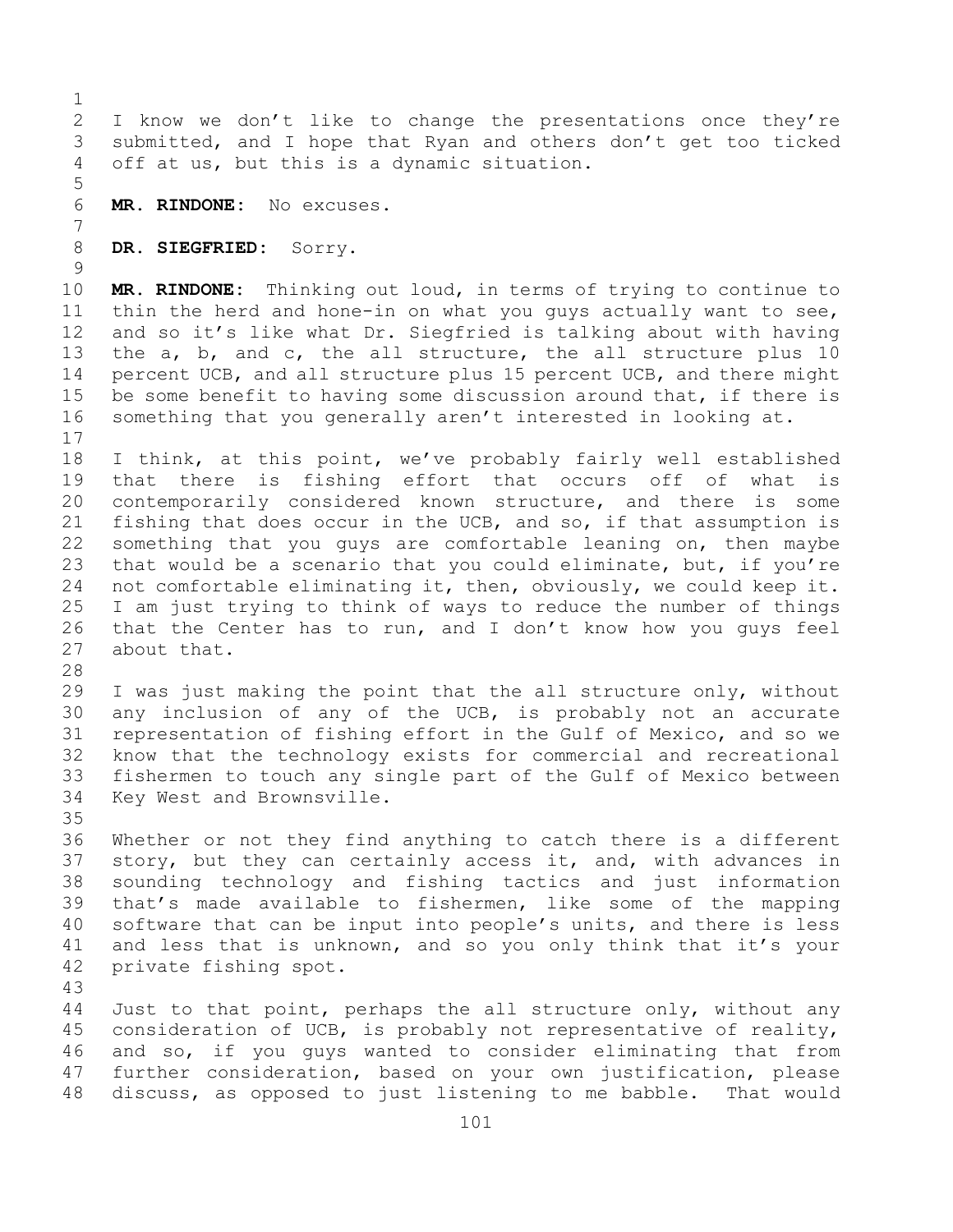1 reduce the number of runs that the Science Center has to do as<br>2 well. well. 3 CHAIRMAN NANCE: Thank you. Harry. 5 6 **MR. BLANCHET:** It was actually to that point, and Ryan almost 7 talked me off of it, but the inevitable question is going to be,<br>8 well, why didn't you consider this scenario, the non-post-8 well, why didn't you consider this scenario, the non-post-<br>9 stratified scenario, the whichever flavor of something that we 9 stratified scenario, the whichever flavor of something that we<br>10 have rejected and why didn't you consider it, and so, if we're 10 have rejected and why didn't you consider it, and so, if we're<br>11 qoing down this road of making selections now, and not even looking 11 going down this road of making selections now, and not even looking<br>12 at them in the presentation tomorrow, please be sure that we've at them in the presentation tomorrow, please be sure that we've 13 got good documentation of why those were done, because I can just 14 foresee this revisited yet one more time.  $15$ <br> $16$ CHAIRMAN NANCE: Harry, thank you. Ryan, to that point?  $\begin{array}{c} 17 \\ 18 \end{array}$ 18 **MR. RINDONE:** Thank you, Mr. Chair, and Mr. Blanchet hits the nail 19 on the head. Just as long as we have an established record as to<br>20 why certain decisions are made, I think that the SSC's decisions why certain decisions are made, I think that the SSC's decisions 21 are certainly defensible, and we have good justification, and,<br>22 between the verbatim minutes and the meeting summary, we'll make 22 between the verbatim minutes and the meeting summary, we'll make<br>23 sure to capture the discussions in the way that frames that 23 sure to capture the discussions in the way that frames that<br>24 iustification ahead of the motions. justification ahead of the motions.  $\frac{25}{26}$ 26 **CHAIRMAN NANCE:** Trevor.  $\frac{27}{28}$ MR. MONCRIEF: Both Ryan and Harry covered my points. 29<br>30 30 **CHAIRMAN NANCE:** Katie. 31<br>32 DR. SIEGFRIED: Thank you, Mr. Chair. Just a quick clarification

33 to what I said before, and I didn't intend for you to cut out any<br>34 of the percent UCB runs at this point. You haven't seen any of 34 of the percent UCB runs at this point. You haven't seen any of<br>35 that, and you haven't had the chance to get the presentations, and 35 that, and you haven't had the chance to get the presentations, and<br>36 I was simply pointing out that it would be helpful to get a decision 36 I was simply pointing out that it would be helpful to get a decision<br>37 on the science of the LGL study at this point, and that's actually on the science of the LGL study at this point, and that's actually 38 a pretty big lever in Matt's model at this point, and that would<br>39 be really helpful for the overnight work. be really helpful for the overnight work.

40

**CHAIRMAN NANCE:** Okay. Thank you. Will.

42 43 **DR. PATTERSON:** Thanks, Mr. Chair. It seems, to me, that we keep<br>44 having these discussions about various iterations and things to having these discussions about various iterations and things to 45 consider or not consider, and I'm just wondering if we're kind of 46 getting caught up in issues about uncertainty.

47 I mean, Roy raised this really early in the process, when Scott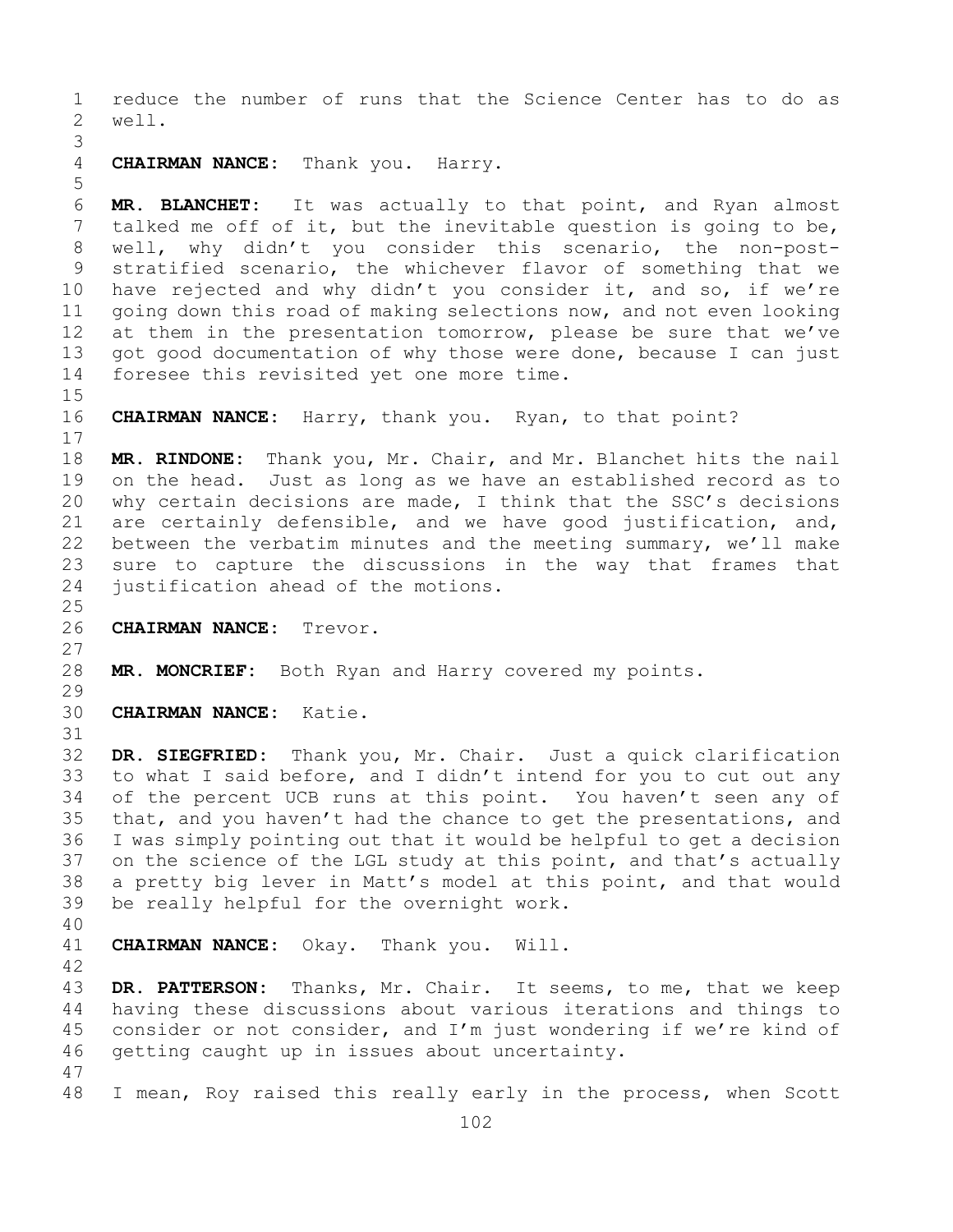1 gave the LGL presentation and talked about precision versus other<br>2 sources of uncertainty, and I just -- I am not sure that it's going 2 sources of uncertainty, and I just -- I am not sure that it's going<br>3 to be really fruitful to have multiple runs of various scenarios 3 to be really fruitful to have multiple runs of various scenarios<br>4 here when, in the end, all of them are going to have uncertainty, here when, in the end, all of them are going to have uncertainty, 5 some of which can be easily classified, given the CV estimates 6 from the various analyses, and then other sources of uncertainty<br>7 which are biases which we're aware of, and some of which we think 7 which are biases which we're aware of, and some of which we think<br>8 might be there, but we're not really aware of. might be there, but we're not really aware of.

 $\begin{array}{c} 9 \\ 10 \end{array}$ 10 Really, that gets to ABC from OFL and not just estimating OFL, and<br>11 so I'm wondering if we're kind of getting caught up in some of 11 so I'm wondering if we're kind of getting caught up in some of<br>12 that uncertainty, when we can deal with that once there is an 12 that uncertainty, when we can deal with that once there is an<br>13 estimate of OFL. estimate of OFL.

 $\frac{14}{15}$ 

15 **CHAIRMAN NANCE:** I think there is a couple of different things,<br>16 and I appreciate that, because, once we have an OFL, the ABC can 16 and I appreciate that, because, once we have an OFL, the ABC can<br>17 be based on risk also, which is one of the things we're looking 17 be based on risk also, which is one of the things we're looking<br>18 at, but I think it's that OFL that we're kind of struggling with, 18 at, but I think it's that OFL that we're kind of struggling with,<br>19 too. Doug. too. Doug.

20<br>21 21 **MR. GREGORY:** Yes, Mr. Chair. **As per your request, I drafted a**  22 **motion and sent it to meetings, and so staff should have it, and**  23 **I look at this as the draft of a consensus statement, if we can**  get that far, and so wordsmithing is appropriate.

 $\frac{25}{26}$ 26 I am not the best at writing things out on the fly, but, with<br>27 regard to the other discussion about all structure or not, it regard to the other discussion about all structure or not, it 28 probably depends on where those categories originally came from.<br>29 Were they recommended by the SSC, or was it something that staff 29 Were they recommended by the SSC, or was it something that staff<br>30 and the Center staff, or council and Center staff and Regional 30 and the Center staff, or council and Center staff and Regional<br>31 Office staff, got together and specified, or was it something the 31 Office staff, got together and specified, or was it something the 32 council specified? council specified?

33<br>34

34 If it came straight from the council, then, yes, we don't have the<br>35 flexibility to not look at it, but, if this is something that we've 35 flexibility to not look at it, but, if this is something that we've<br>36 had in the past, numerous times in the past, where the plan 36 had in the past, numerous times in the past, where the plan<br>37 development team or the Center, in trying to help further the SSC development team or the Center, in trying to help further the SSC 38 discussion, has put out options for us to look at, then it would<br>39 be appropriate for us to choose what to look at and not to look 39 be appropriate for us to choose what to look at and not to look<br>40 at, and I don't think -- I think, contrary to what Harry was 40 at, and I don't think  $--$  I think, contrary to what Harry was<br>41 saying, I don't think we would be in trouble for not looking at 41 saying, I don't think we would be in trouble for not looking at<br>42 something, because it wasn't a mandate, and we could just say we 42 something, because it wasn't a mandate, and we could just say we<br>43 decided that that was not the appropriate direction to go in, and 43 decided that that was not the appropriate direction to go in, and<br>44 so I think we have the flexibility. Anyway, I agree with Katie so I think we have the flexibility. Anyway, I agree with Katie 45 that the LGL study comes first in this discussion.

46<br>47 47 **CHAIRMAN NANCE:** Okay. Thank you, Doug. Let me read the motion<br>48 that Doug had proposed. The SSC decided the LGL red snapper 48 that Doug had proposed. **The SSC decided the LGL red snapper**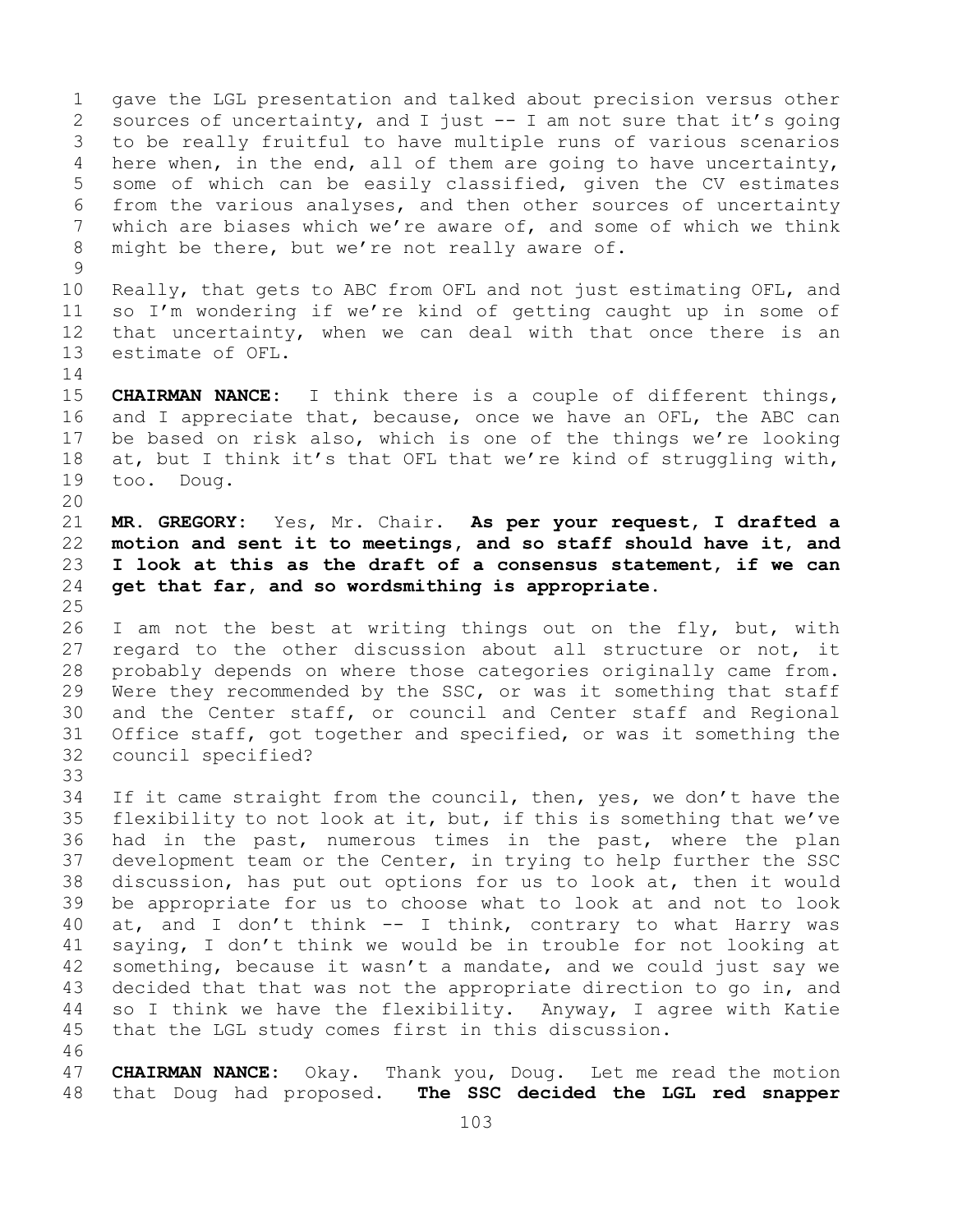1 **abundance study for Louisiana would be an improvement over using**  2 **the Louisiana data in the Great Red Snapper study for conducting**  subsequent catch analyses. Do we have a second for this motion? 4 5 **DR. TOLAN:** Second, Mr. Chair. 6<br>7 7 **CHAIRMAN NANCE:** Thank you. Jim Tolan seconded that. It's open<br>8 for discussion, please. Doug, any rationale? for discussion, please. Doug, any rationale?  $\begin{array}{c} 9 \\ 10 \end{array}$ 10 **MR. GREGORY:** Rationale? Yes. For one, the LGL study is a directed<br>11 study, whereas the Great Red Snapper Count had to deal with some 11 study, whereas the Great Red Snapper Count had to deal with some<br>12 difficulties bevond their control and did the best they can, but difficulties beyond their control and did the best they can, but 13 the use of data from Texas for Louisiana -- You know, it doesn't 14 seem like the best way to go, when we've got a study that was<br>15 focused on Louisiana, and designed for Louisiana, and so that's my 15 focused on Louisiana, and designed for Louisiana, and so that's my<br>16 rationale. It's just a matter of reducing that uncertainty and 16 rationale. It's just a matter of reducing that uncertainty and<br>17 using the best available data we have before us, and that's the 17 using the best available data we have before us, and that's the<br>18 best way to look at it, is we've got two sets of data for Louisiana, 18 best way to look at it, is we've got two sets of data for Louisiana,<br>19 and which one is the best. Thank you. and which one is the best. Thank you. 20<br>21 21 **CHAIRMAN NANCE:** Thank you, Doug. Other hands? Other discussion?<br>22 Trevor, please. Trevor, please. 23 24 **MR. MONCRIEF:** Thank you, Mr. Chair. I brought up a point earlier, 25 and I just want to make sure  $-$  I want to make sure that it's<br>26 reiterated, and there is no possibility  $-$  It's one or the other 26 reiterated, and there is no possibility -- It's one or the other<br>27 here, and there is no possibility of integration or anything else here, and there is no possibility of integration or anything else 28 like that? 29<br>30 30 **CHAIRMAN NANCE:** I don't think, at this time, there would be that<br>31 opportunity. Ryan. opportunity. Ryan. 32 33 **MR. RINDONE:** To that effect, and, Trevor, this might be something 34 that could be explored as part of evaluating these data in SEDAR<br>35 74, and it's not part of the terms of reference, but it might be 35 74, and it's not part of the terms of reference, but it might be<br>36 something that the data workshop and the assessment process could something that the data workshop and the assessment process could 37 take up and poke at a little bit and see if there is a way to 38 perhaps weight some combination of the estimates together to get<br>39 some unified estimate of absolute abundance for Louisiana, to 39 some unified estimate of absolute abundance for Louisiana, to<br>40 inform -- However that estimate for that point in time might scale 40 inform -- However that estimate for that point in time might scale<br>41 towards adjustments for other indices of relative abundance or 41 towards adjustments for other indices of relative abundance or<br>42 something to that effect. We don't know yet, and we don't really 42 something to that effect. We don't know yet, and we don't really<br>43 have any idea of how that might all play out, but it's probably 43 have any idea of how that might all play out, but it's probably<br>44 better that an analysis like that happen as part of an effort like better that an analysis like that happen as part of an effort like 45 the SEDAR 74 assessment. 46<br>47

47 **MR. MONCRIEF:** All right, and I would agree there, but I just wanted to make sure, because we heard various points this morning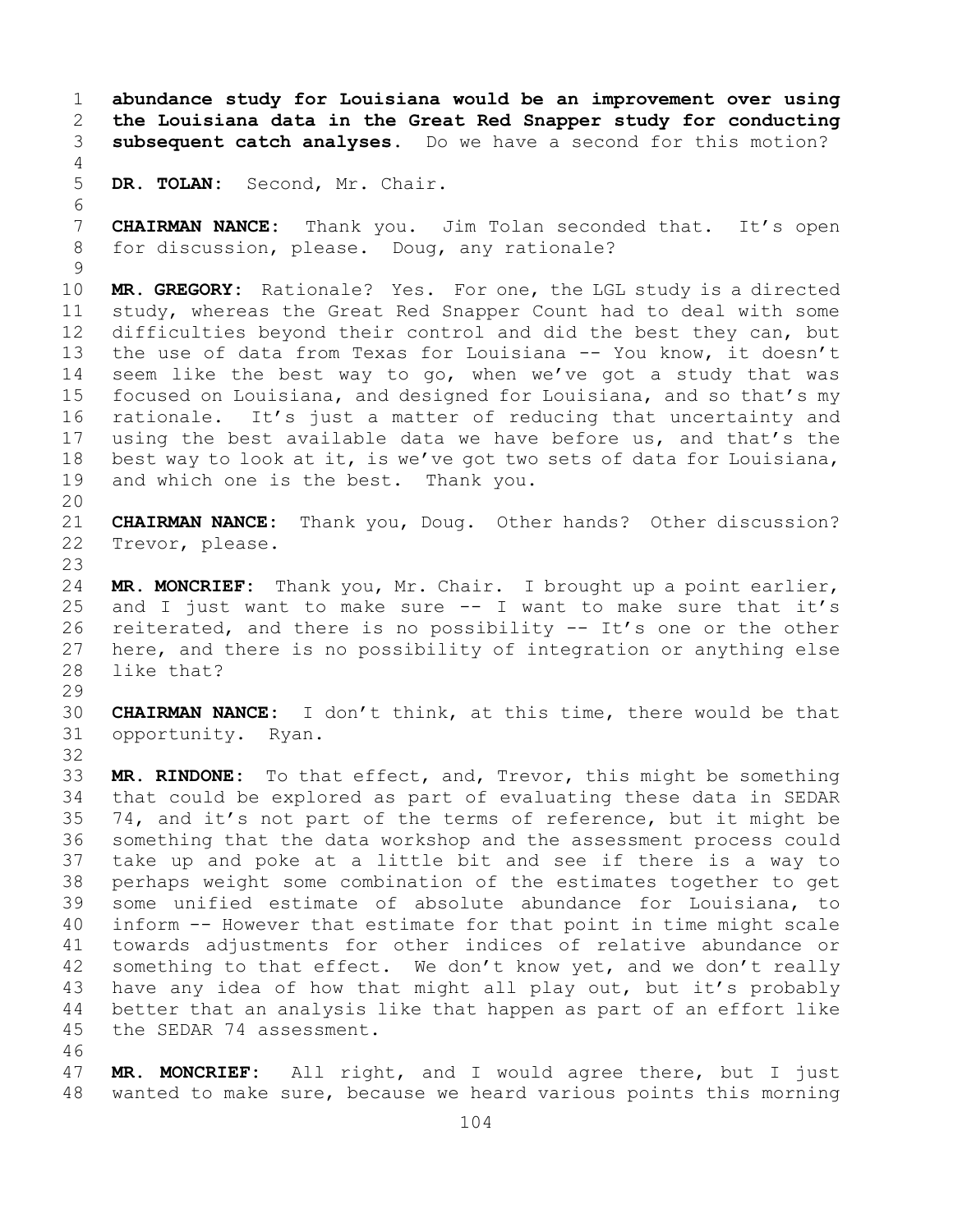1 that all had equal merit, in my mind, and I would hate for us to<br>2 make a decision on one or the other in a quick timeframe, when 2 make a decision on one or the other in a quick timeframe, when<br>3 there could be some more information that we could work with later 3 there could be some more information that we could work with later<br>4 on, and so I think, if it's taken up in the SEDAR process, I think on, and so I think, if it's taken up in the SEDAR process, I think 5 that would be a good choice for us. 6<br>7 CHAIRMAN NANCE: Thank you, Trevor. Roy. 8<br>9 9 **DR. CRABTREE:** I think, as we get through the full SEDAR process,<br>10 there will be opportunities to revisit all of these issues, but I 10 there will be opportunities to revisit all of these issues, but I<br>11 think, for now, based on what I heard this morning, I believe that 11 think, for now, based on what I heard this morning, I believe that<br>12 the reliance on the data from Louisiana persuades me, at least, the reliance on the data from Louisiana persuades me, at least, 13 that the Louisiana LGL estimate is probably the more compelling of 14 the two estimates, and so I am going to support the motion.  $15$ <br> $16$ CHAIRMAN NANCE: Thank you. Jim Tolan, please.  $\begin{array}{c} 17 \\ 18 \end{array}$ 18 **DR. TOLAN:** Thank you, Mr. Chairman. Having been thrown into the<br>19 fire to defend the Texas motion, I am curious to see what Harry 19 fire to defend the Texas motion, I am curious to see what Harry<br>20 thinks about this Louisiana motion, and so I'm going to throw him thinks about this Louisiana motion, and so I'm going to throw him 21 under the bus right now, and so thank you, and  $I'm$  going to support  $22$  this motion, too. this motion, too. 23 24 **CHAIRMAN NANCE:** Thank you, Jim. I'm sorry you felt like we threw<br>25 you into the fire, but I do appreciate your opinion, for sure. you into the fire, but I do appreciate your opinion, for sure. 26<br>27 DR. TOLAN: I fully expected it, and it was specific to Texas, and 28 I'm here to represent the state, but I am curious to see what Harry<br>29 has to say about this one. Thank you. has to say about this one. Thank you. 30<br>31 CHAIRMAN NANCE: Sure. Thank you. Harry. 32 33 **MR. BLANCHET:** Jim, remind me about this later, and I will be glad to reciprocate again. 35<br>36 CHAIRMAN NANCE: Is that Jim Tolan or Jim Nance? 37 38 **MR. BLANCHET:** Jim Tolan. Okay. Let me start off by saying that 39 I agree, and I think that both studies have information that really<br>40 should be looked at and perhaps combined to come up with a better 40 should be looked at and perhaps combined to come up with a better<br>41 estimate than either of the individual, and I have been struggling 41 estimate than either of the individual, and I have been struggling<br>42 with how to get this most efficiently and effectively and morally 42 with how to get this most efficiently and effectively and morally<br>43 sound, because, as many people have said many times, the Great Red 43 sound, because, as many people have said many times, the Great Red<br>44 Snapper Count is done and over, and all that money is gone, and Snapper Count is done and over, and all that money is gone, and 45 so, basically, folks are continuing to volunteer time on this, and 46 I'm sure that Benny, in the same way, and all of the LGL money has 47 been done with. been done with. 48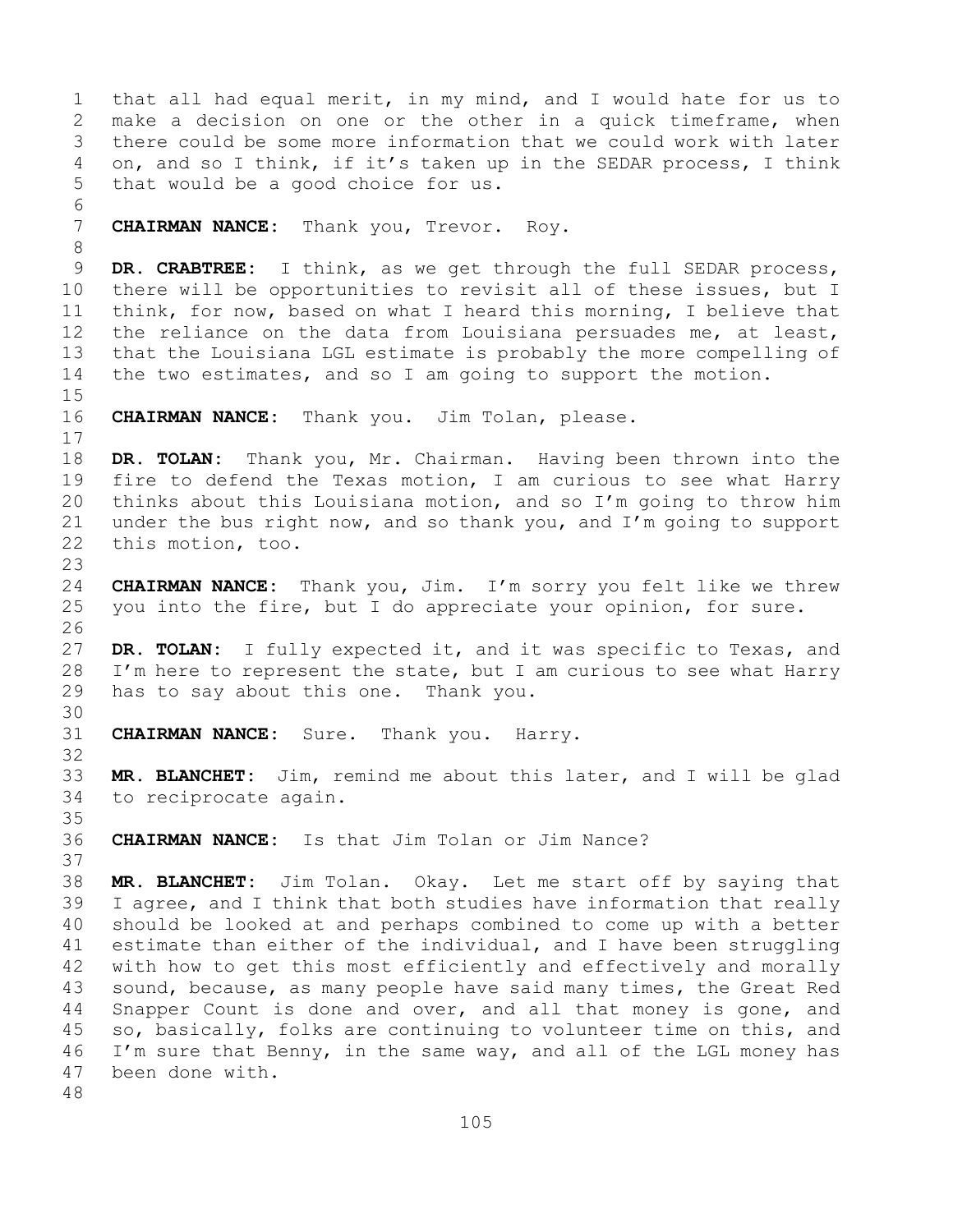1 I don't know the best way to get this done, but I would hope that,<br>2 either as part of the data workshop or as part of an informal get 2 either as part of the data workshop or as part of an informal get<br>3 together prior to the data workshop, that the principals of the 3 together prior to the data workshop, that the principals of the<br>4 two studies could sit down with appropriate experts, because I two studies could sit down with appropriate experts, because I 5 don't know if Benny is the expert in acoustic calculations that 6 somebody else is, and so the right people in the room to get the<br>7 best set of information and come up with some numbers that are 7 best set of information and come up with some numbers that are<br>8 appropriate. appropriate.  $\begin{array}{c} 9 \\ 10 \end{array}$ 10 I don't know which would come out the closer, but I think that it<br>11 would end up with basically being somewhere between the two, and, 11 would end up with basically being somewhere between the two, and,<br>12 personally, I am pretty comfortable with a lot of the LGL numbers, personally, I am pretty comfortable with a lot of the LGL numbers, 13 and I have scratched my head over a couple of them, but that's 14 nothing unusual to me, and I do it all the time. I would support<br>15 the motion, but I just gave vou all the caveats to that. the motion, but I just gave you all the caveats to that. 16<br>17 17 **CHAIRMAN NANCE:** Thank you, Harry. Any other discussion? Okay. 18 We will go ahead and take this to a vote. Let me read the motion,<br>19 and we'll do probably a roll call vote, Jessica. and we'll do probably a roll call vote, Jessica. 20<br>21 21 **The motion is the SSC decided the LGL red snapper abundance study**  22 **for Louisiana would be an improvement over using the Louisiana**  23 **data in the Great Red Snapper Count study for conducting subsequent**  24 **catch analyses.** I will ask. **Is there any opposition to this**  motion? 26<br>27 DR. POWERS: Jim, I am going to abstain. 28<br>29 29 **CHAIRMAN NANCE:** Okay. 30<br>31 DR. PATTERSON: I abstain as well, Jim. 32 33 **CHAIRMAN NANCE:** Okay. 34<br>35 DR. ANDERSON: I abstain as well. 36 37 **DR. GALLAWAY:** Of course, I abstain, too. 38<br>39 DR. SCYPHERS: I abstain, also. 40 MR. RINDONE: I think, Jess, go ahead and --42 43 **CHAIRMAN NANCE:** Let's go ahead and -- Just so we're good. 44 45 **MS. MATOS:** Steven Saul. 46<br>47 DR. SAUL: Yes. 48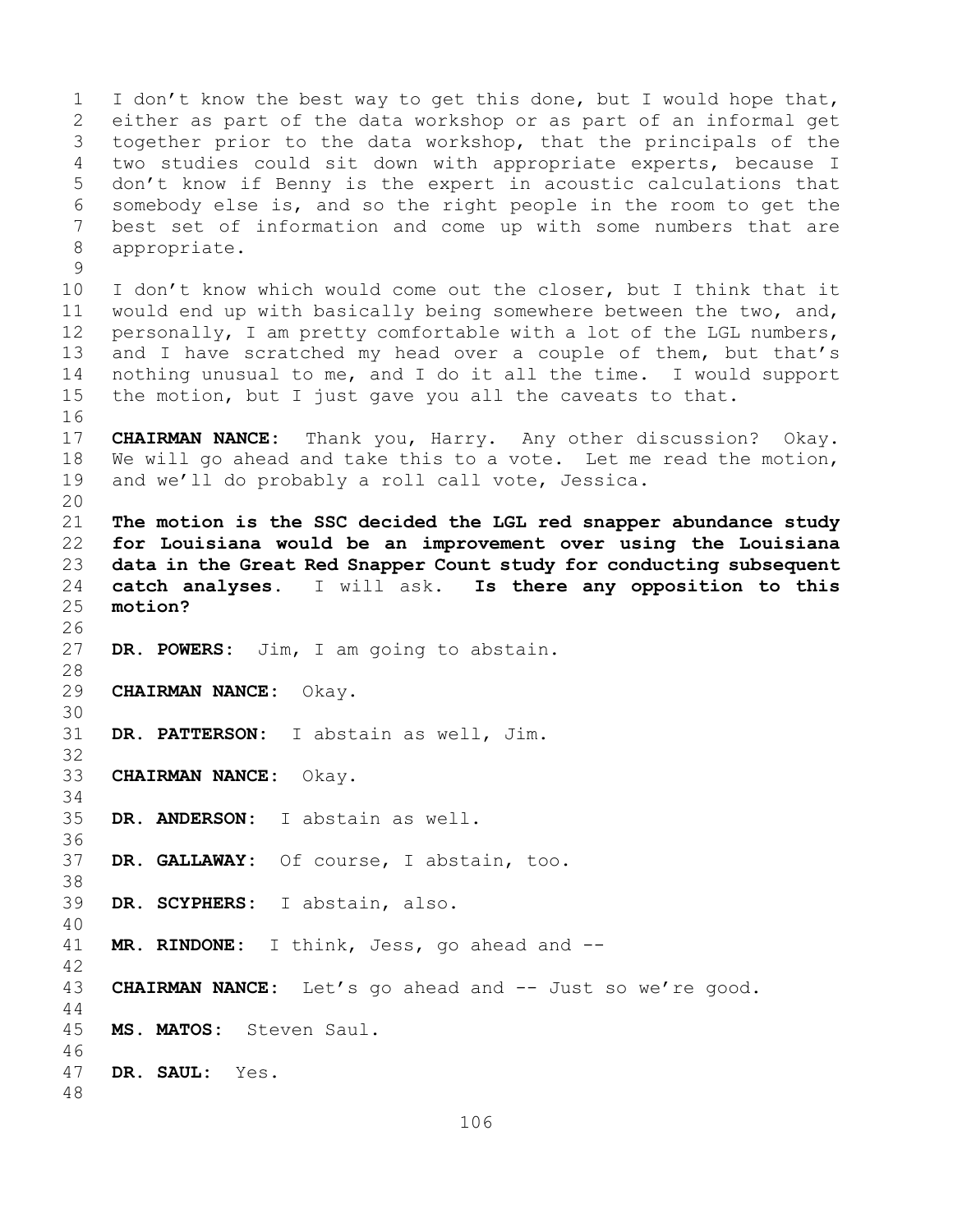| $\mathbf 1$    |                    | MS. MATOS: Jack Isaacs.                           |
|----------------|--------------------|---------------------------------------------------|
| 2<br>3         | DR. ISAACS: Yes.   |                                                   |
| 4              |                    |                                                   |
| 5              |                    | MS. MATOS: John Mareska.                          |
| 6              |                    |                                                   |
| $7\phantom{.}$ | MR. MARESKA: Yes.  |                                                   |
| 8              |                    |                                                   |
| 9              |                    | MS. MATOS: Lee Anderson. Abstain. David Chagaris. |
| 10             |                    |                                                   |
| 11             | DR. CHAGARIS: Yes. |                                                   |
| 12<br>13       |                    |                                                   |
| 14             |                    | MS. MATOS: Doug Gregory.                          |
| 15             | MR. GREGORY: Yes.  |                                                   |
| 16             |                    |                                                   |
| 17             |                    | MS. MATOS: Trevor Moncrief.                       |
| 18             |                    |                                                   |
| 19             | MR. MONCRIEF: Yes. |                                                   |
| 20             |                    |                                                   |
| 21             |                    | MS. MATOS: Sean Powers.                           |
| 22             |                    |                                                   |
| 23<br>24       |                    | DR. POWERS: Abstain.                              |
| 25             |                    | MS. MATOS: Jim Tolan.                             |
| 26             |                    |                                                   |
| 27             | DR. TOLAN: Yes.    |                                                   |
| 28             |                    |                                                   |
| 29             |                    | MS. MATOS: Richard Woodward.                      |
| 30             |                    |                                                   |
| 31             |                    | DR. WOODWARD: I will abstain, too.                |
| 32<br>33       |                    | MS. MATOS: Will Patterson.                        |
| 34             |                    |                                                   |
| 35             |                    | DR. PATTERSON: Abstain.                           |
| 36             |                    |                                                   |
| 37             |                    | MS. MATOS: Paul Mickle.                           |
| 38             |                    |                                                   |
| 39             | DR. MICKLE: Yes.   |                                                   |
| 40<br>41       | MS. MATOS: Benny.  |                                                   |
| 42             |                    |                                                   |
| 43             |                    | DR. GALLAWAY: Abstain.                            |
| 44             |                    |                                                   |
| 45             |                    | MS. MATOS: Harry Blanchet.                        |
| 46             |                    |                                                   |
| 47             | MR. BLANCHET:      | Yes.                                              |
| 48             |                    |                                                   |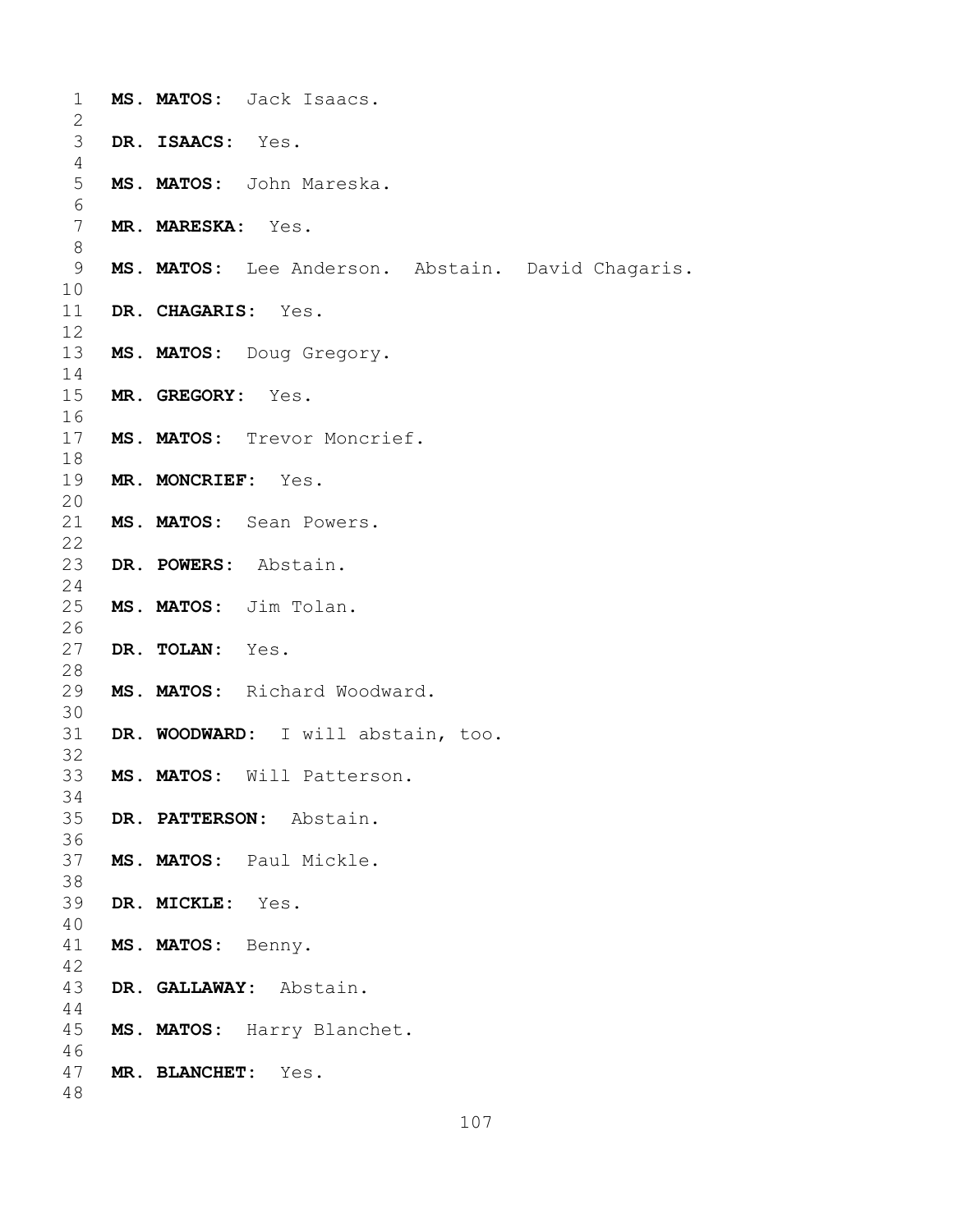| $\mathbf 1$     |                    | MS. MATOS: Jason Adriance.                                       |
|-----------------|--------------------|------------------------------------------------------------------|
| $\overline{2}$  |                    |                                                                  |
| 3               |                    | JASON ADRIANCE: Yes.                                             |
| 4<br>5          |                    | MS. MATOS: Luke Fairbanks.                                       |
| $\epsilon$      |                    |                                                                  |
| $7\phantom{.0}$ |                    | DR. FAIRBANKS: Yes.                                              |
| $\,8\,$         |                    |                                                                  |
| 9               |                    | MS. MATOS: Mandy Karnauskas.                                     |
| 10              |                    |                                                                  |
| 11              |                    | DR. KARNAUSKAS: Yes.                                             |
| 12              |                    |                                                                  |
| 13              |                    | MS. MATOS: Steven Scyphers.                                      |
| 14              |                    |                                                                  |
| 15              |                    | DR. SCYPHERS: I abstain.                                         |
| 16              |                    |                                                                  |
| 17              |                    | MS. MATOS: Jim Nance.                                            |
| 18              |                    |                                                                  |
| 19              |                    | <b>CHAIRMAN NANCE:</b> Yes.                                      |
| 20              |                    |                                                                  |
| 21              |                    | MS. MATOS: David Griffith.                                       |
| 22              |                    |                                                                  |
| 23              | DR. GRIFFITH: Yes. |                                                                  |
| 24              |                    |                                                                  |
| 25              |                    | MS. MATOS: Roy Crabtree.                                         |
| 26              |                    |                                                                  |
| 27              | DR. CRABTREE: Yes. |                                                                  |
| 28              |                    |                                                                  |
| 29<br>30        |                    | MS. MATOS: Luiz Barbieri.                                        |
| 31              | DR. BARBIERI: Yes. |                                                                  |
| 32              |                    |                                                                  |
| 33              |                    | MS. MATOS: Michael Allen.                                        |
| 34              |                    |                                                                  |
| 35              | DR. ALLEN: Yes.    |                                                                  |
| 36              |                    |                                                                  |
| 37              |                    | MS. MATOS: Cindy Grace-McCaskey.                                 |
| 38              |                    |                                                                  |
| 39              |                    | DR. GRACE-MCCASKEY: Yes.                                         |
| 40              |                    |                                                                  |
| 41              |                    | MS. MATOS: Josh Kilborn.                                         |
| 42              |                    |                                                                  |
| 43              | MR. RINDONE:       | Absent.                                                          |
| 44              |                    |                                                                  |
| 45<br>46        |                    | MS. MATOS: Thank you.                                            |
| 47              |                    | CHAIRMAN NANCE: Go ahead, and what is the -- The motion carried. |
| 48              |                    | Okay. Thank you. I think, from a discussion standpoint, I think  |
|                 |                    |                                                                  |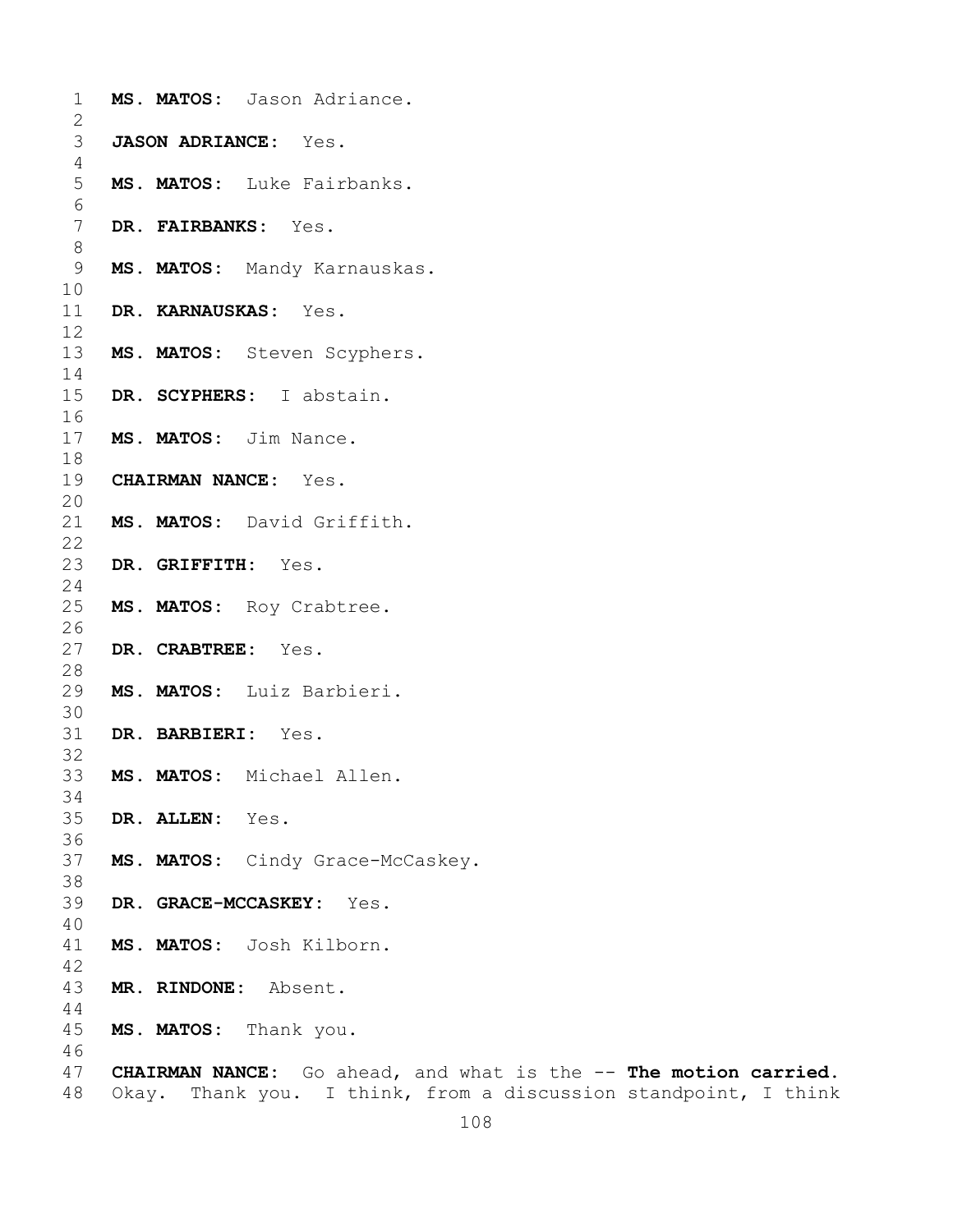1 SEDAR 74 is certainly an opportunity for us to look at these two<br>2 datasets and come to agreement on some of the different things. datasets and come to agreement on some of the different things. 3 Without any further discussion on this, let's go ahead and move to 5 Item Number VII, Review of the Gulf Red Snapper Interim Analysis 6 Health Check. 7 8 **MR. RINDONE:** Red grouper.  $\frac{9}{10}$ 10 **CHAIRMAN NANCE:** Red grouper. I've got snapper on my brain, don't<br>11 I? Red grouper. Gulf of Mexico red grouper interim analysis. 11 I? Red grouper. Gulf of Mexico red grouper interim analysis. 12 13 **REVIEW: GULF OF MEXICO RED GROUPER INTERIM ANALYSIS: HEALTH**  14 **CHECK**  $15$ <br> $16$ 16 **MR. RINDONE:** Katie is going to enthrall you once more with another 17 red-colored fish, the grouper, with the 2022 red grouper interim<br>18 analysis using data through 2021. We're looking at this as a 18 analysis using data through 2021. We're looking at this as a<br>19 health check for the red grouper stock, since the red grouper ACL 19 health check for the red grouper stock, since the red grouper ACL<br>20 was just recently updated, and the catch limits were reduced, was just recently updated, and the catch limits were reduced, 21 following the SEDAR 61 stock assessment, from where they were set<br>22 after the SEDAR 42 stock assessment. after the SEDAR 42 stock assessment.  $\frac{23}{24}$ 24 Red grouper is known to have some susceptibility to red tide, and<br>25 so, as a function of that, the SSC has requested annual looks at 25 so, as a function of that, the SSC has requested annual looks at<br>26 the stock, via this interim analysis process, and so we're looking 26 the stock, via this interim analysis process, and so we're looking<br>27 at it this time, again, as a health check, since the ACL was just at it this time, again, as a health check, since the ACL was just 28 recently changed based on the last one, and that ACL change has<br>29 not yet been implemented. not yet been implemented. 30<br>31 31 Insofar as it relates to this health check though, you guys should<br>32 consider the information that is presented and provide any relevant consider the information that is presented and provide any relevant 33 feedback to the council about your thoughts about the health of<br>34 the Gulf red grouper stock. Mr. Chair. the Gulf red grouper stock. Mr. Chair. 35<br>36 36 **CHAIRMAN NANCE:** Thank you, Ryan. Roy. 37 38 **DR. CRABTREE:** I take it, from that, that the expectation is we are not going to give ABC advice, right? 40 MR. RINDONE: That is correct.  $\frac{42}{43}$ 43 **CHAIRMAN NANCE:** Yes, and we want to provide feedback, if any, to 44 the council on this health check. With that, Dr. Siegfried, we're the council on this health check. With that, Dr. Siegfried, we're 45 ready for your presentation. 46<br>47 47 **DR. SIEGFRIED:** Okay. Thank you, Mr. Chair, and, of course, this<br>48 is all Skyler, and you know contentious she is, and so she probably is all Skyler, and you know contentious she is, and so she probably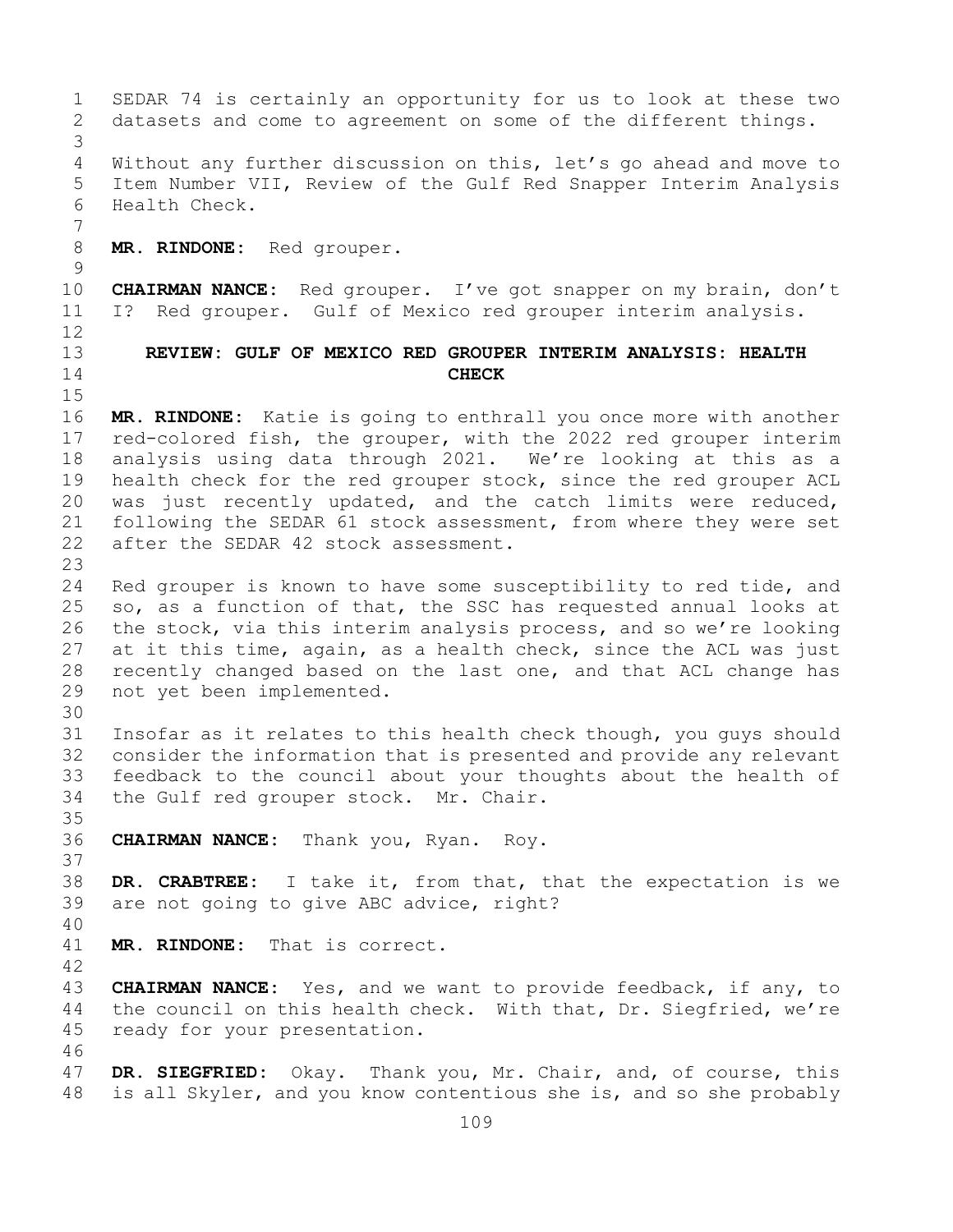110 1 heard her name somewhere and is worried that it's not getting<br>2 presented, but I am here to do my best. presented, but I am here to do my best. 3 4 **CHAIRMAN NANCE:** We'll tell her that you did great, and you always 5 do anyway, Katie, and so you're fine. 6<br>7 7 **DR. SIEGFRIED:** Skyler is pretty special though, and so I will<br>8 try. Okay. Last year's interim analysis was implemented by Skyler 8 try. Okay. Last year's interim analysis was implemented by Skyler<br>9 using an index-based harvest control rule, similar to the approach 9 using an index-based harvest control rule, similar to the approach<br>10 that has been used for gray triggerfish and red snapper, before 10 that has been used for gray triggerfish and red snapper, before<br>11 the Great Red Snapper Count was available. the Great Red Snapper Count was available. 12<br>13 The method compares the average abundance from the most recent 14 three years to the average abundance during the reference years<br>15 for the bottom longline index, which covers prime adult habitat 15 for the bottom longline index, which covers prime adult habitat<br>16 for this species. for this species.  $\begin{array}{c} 17 \\ 18 \end{array}$ 18 Because of concerns over the 2020 spatial domain covered by the<br>19 survey, the 2021 interim analysis used a bottom longline index 19 survey, the 2021 interim analysis used a bottom longline index<br>20 that was based on a reduced area index, and I actually alluded to 20 that was based on a reduced area index, and I actually alluded to<br>21 this earlier, when we were talking about bottom longline use, I 21 this earlier, when we were talking about bottom longline use, I<br>22 believe, for yellowedge. believe, for yellowedge. 23 24 The spatial domain was consistent across the years, and we wanted<br>25 to make sure that the reduced area that was sampled in 2020 was 25 to make sure that the reduced area that was sampled in 2020 was<br>26 then carried back in time for a look-see at the index results. 26 then carried back in time for a look-see at the index results.<br>27 The results of the 2021 interim then are being considered in a The results of the 2021 interim then are being considered in a 28 framework action, and there's been a lot of work by a lot of folks,<br>29 and a lot of you there in the room are very familiar with this, 29 and a lot of you there in the room are very familiar with this,<br>30 but the implementation is dependent upon the implementation of the 30 but the implementation is dependent upon the implementation of the<br>31 Amendment 53, which is still not finalized. Amendment 53, which is still not finalized. 32<br>33 33 This year's interim analysis is more along the lines of a health<br>34 check, as Ryan and others have stated, as opposed to developing 34 check, as Ryan and others have stated, as opposed to developing<br>35 catch advice, and now we're not providing any ABC, which we 35 catch advice, and now we're not providing any ABC, which we<br>36 anticipate only providing every other year, and we are in 36 anticipate only providing every other year, and we are in<br>37 communication with council staff as to the expectations before the communication with council staff as to the expectations before the 38 SSC meetings, and we're not just sort of shooting from the hip,<br>39 and we're wanting to make sure we're providing what is needed at 39 and we're wanting to make sure we're providing what is needed at 40 the time. the time. 41<br>42 42 For red grouper, we updated the indices of abundance, or, actually,<br>43 Adam Pollack did, and we have the bottom longline survey available, 43 Adam Pollack did, and we have the bottom longline survey available,<br>44 which is the index used in the interim analysis, as well as the which is the index used in the interim analysis, as well as the 45 summer groundfish survey, which collects the younger red grouper, 46 at the request of the SSC. 47 The video survey takes longer to process, because it combines three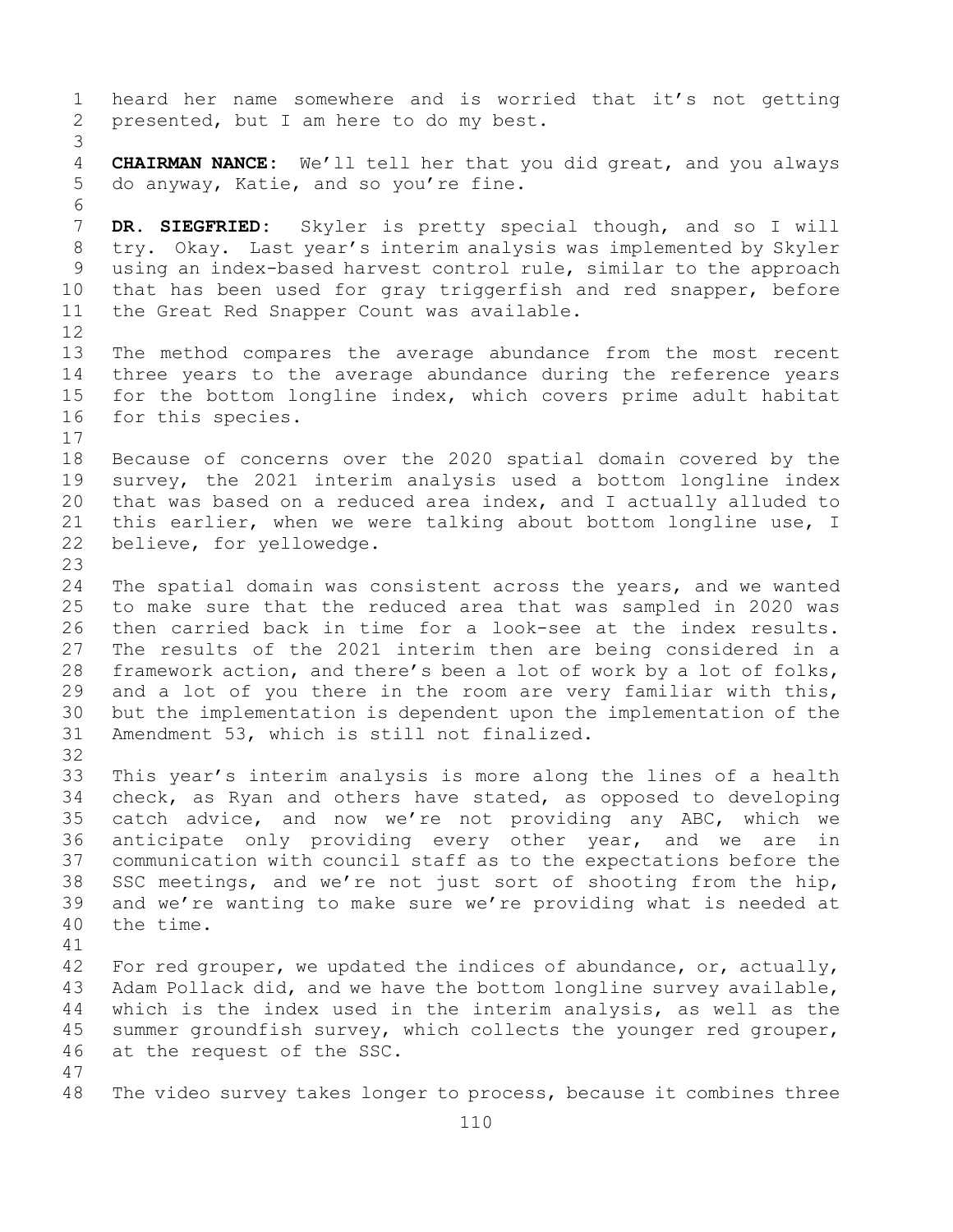1 different surveys, and it requires time for reading those videos,<br>2 and the FWRI repetitive time drop survey is no longer operational, 2 and the FWRI repetitive time drop survey is no longer operational,<br>3 as of 2019. as of 2019. 4 5 This year, we have updated, or Adam has updated, the bottom 6 longline survey for the entire spatial area for red grouper, rather<br>7 than having a reduced area. While there were concerns that the 7 than having a reduced area. While there were concerns that the<br>8 2020 index value may not be reliable, potentially, for management, 8 2020 index value may not be reliable, potentially, for management,<br>9 due to that reduced spatial coverage of the survey, the relative 9 due to that reduced spatial coverage of the survey, the relative<br>10 abundance in 2021 was highest among recent vears, and just below 10 abundance in 2021 was highest among recent years, and just below<br>11 the time series average, as you can see what's plotted on the 11 the time series average, as you can see what's plotted on the 12 horizontal axis. horizontal axis. 13 14 On the next slide, we have this updated summer groundfish index,<br>15 and it was not conducted in 2020, and we have this available, and 15 and it was not conducted in 2020, and we have this available, and<br>16 it serves as an indicator of younger grouper, the relative 16 it serves as an indicator of younger grouper, the relative<br>17 abundance of younger red grouper, and the 2021 value is just above 17 abundance of younger red grouper, and the 2021 value is just above<br>18 the time series mean here, as opposed to just below it, and it's 18 the time series mean here, as opposed to just below it, and it's<br>19 much higher than the values for 2018 and 2019, and so, for a health 19 much higher than the values for 2018 and 2019, and so, for a health<br>20 check, this is showing you that the younger red grouper relative 20 check, this is showing you that the younger red grouper relative<br>21 abundance has increased this most recent year, and that's a good 21 abundance has increased this most recent year, and that's a good  $22$  sign. sign. 23 24 Although the summer groundfish survey ran into sampling issues in<br>25 2021 and did not sample above the Tampa region, an index developed 25 2021 and did not sample above the Tampa region, an index developed<br>26 using the reduced spatial area also showed a similar increase in 26 using the reduced spatial area also showed a similar increase in<br>27 relative abundance, suggesting that higher abundance was not an relative abundance, suggesting that higher abundance was not an 28 artifact of the survey coverage, and so what Sky has for you here<br>29 is the 2017 and 2018 across the top row and 2019 and 2021, and so 29 is the 2017 and 2018 across the top row and 2019 and 2021, and so<br>30 we did have still some reduced coverage, and so 2021 is the bottom-30 we did have still some reduced coverage, and so 2021 is the bottom-<br>31 right, and it's just to show you a visual of the reduced coverage 31 right, and it's just to show you a visual of the reduced coverage<br>32 for that groundfish survey. for that groundfish survey. 33<br>34 34 The summary here for you is that both indices appear to show<br>35 positive trends in relative abundance for red grouper in 2021, 35 positive trends in relative abundance for red grouper in 2021,<br>36 which is good news, although it should be noted that these surveys 36 which is good news, although it should be noted that these surveys<br>37 sampled before the peak of the red tide season is -- The 2021 red 37 sampled before the peak of the red tide season is -- The 2021 red<br>38 tide may have reduced abundance, and we may not have that signal 38 tide may have reduced abundance, and we may not have that signal<br>39 in that 2021 vear, and so I would take the positive note with a 39 in that 2021 year, and so I would take the positive note with a<br>40 small grain of salt there, and then I think the next slide is just 40 small grain of salt there, and then I think the next slide is just<br>41 asking if you have any questions. asking if you have any questions. 42 CHAIRMAN NANCE: If you do, you can email Skyler. 44 45 **DR. SIEGFRIED:** You can ask me, and I can try to answer, but it is 46 just supposed to be a health check, and so hopefully there's not<br>47 too much concern over what's been presented. too much concern over what's been presented. 48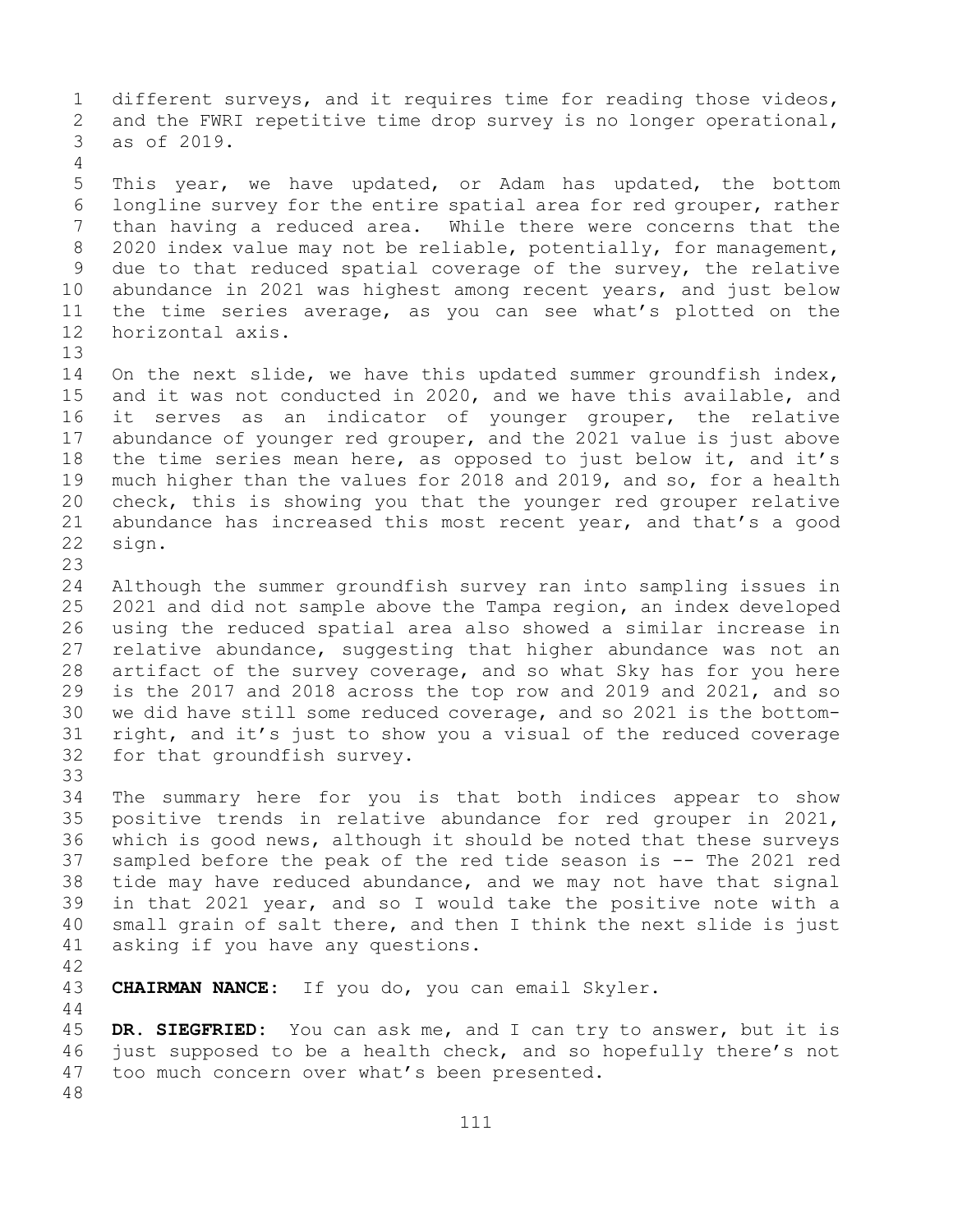1 **CHAIRMAN NANCE:** You're fine, Katie, and I'm glad that you're 2 letting me kid with you. Any questions for Katie on this<br>3 presentation? David. presentation? David. 4

5 **DR. GRIFFITH:** Thank you, Mr. Chairman. I see, on Slide 7, you 6 have -- It says that it matches observations by fishermen on the<br>7 water, and was that a systematic survey or anything that was done, 7 water, and was that a systematic survey or anything that was done,<br>8 or is it just anecdotal evidence or what, and I'm just curious. 8 or is it just anecdotal evidence or what, and I'm just curious.<br>9 Thanks. Thanks.

10<br>11 11 **DR. SIEGFRIED:** Sure, and it's anecdotal, as far as I know, and<br>12 maybe one of the council staff could let us know if there's maybe one of the council staff could let us know if there's 13 something in Something's Fishy, and I think Mandy had to hop off, 14 and she had done the actual interviews with fishermen, but this is<br>15 something that Sky has been hearing from the IPT and that we've 15 something that Sky has been hearing from the IPT and that we've<br>16 heard from fishermen directly, but, no, it's not a sampling design 16 heard from fishermen directly, but, no, it's not a sampling design<br>17 or any sort of official formal estimate. or any sort of official formal estimate.

18<br>19 **CHAIRMAN NANCE:** Thank you. Ryan.

20<br>21

21 **MR. RINDONE:** Thank you, Mr. Chair. To that effect, to Dr. 22 Griffith, we heard lots of testimony from folks at the council<br>23 meetings, towards the end of the year, that red grouper fishing 23 meetings, towards the end of the year, that red grouper fishing<br>24 was just doing much better than it has in recent years, and both 24 was just doing much better than it has in recent years, and both<br>25 the commercial and recreational fishermen were reporting increases 25 the commercial and recreational fishermen were reporting increases<br>26 in landings and interactions in general, and also, having gone out 26 in landings and interactions in general, and also, having gone out<br>27 there, I can attest it's certainly better than I remembered it in there, I can attest it's certainly better than I remembered it in 28 recent years, and so all good signs, and it's good to see the<br>29 observations of the fishermen and the surveys are all lining up on 29 observations of the fishermen and the surveys are all lining up on<br>30 this, and it's good to see that the stock seems to be doing better. this, and it's good to see that the stock seems to be doing better.

31<br>32 32 **CHAIRMAN NANCE:** I think it -- As Katie has pointed out, both the 33 bottom longline index and the summer groundfish index are sampling<br>34 different stages of the population, and both have seen an increase 34 different stages of the population, and both have seen an increase<br>35 in 2021, and so I think it's very positive for red grouper. Any 35 in 2021, and so I think it's very positive for red grouper. Any<br>36 other issues or comments? Okay. Katie, thank you. We appreciate 36 other issues or comments? Okay. Katie, thank you. We appreciate your presentation.

38<br>39

DR. SIEGFRIED: Thank you, Mr. Chair.

41 **CHAIRMAN NANCE:** We'll have you do it each time. There doesn't<br>42 seem to be as many questions with you doing it. They're scared of 42 seem to be as many questions with you doing it. They're scared of<br>43 vou, I quess. Okay. Let's see. It looks like we are through IX, 43 you, I guess. Okay. Let's see. It looks like we are through IX,<br>44 and we'll go ahead and have Item Number X, which is our public and we'll go ahead and have Item Number X, which is our public 45 comment section for today, and we'll do this each day, so it gives 46 everyone an opportunity to express their opinions. If we have<br>47 anybody that would like to provide public comment, please let 47 anybody that would like to provide public comment, please let<br>48 Jessica know, by raising your hand, and we'll be able to entertain Jessica know, by raising your hand, and we'll be able to entertain

<sup>40</sup>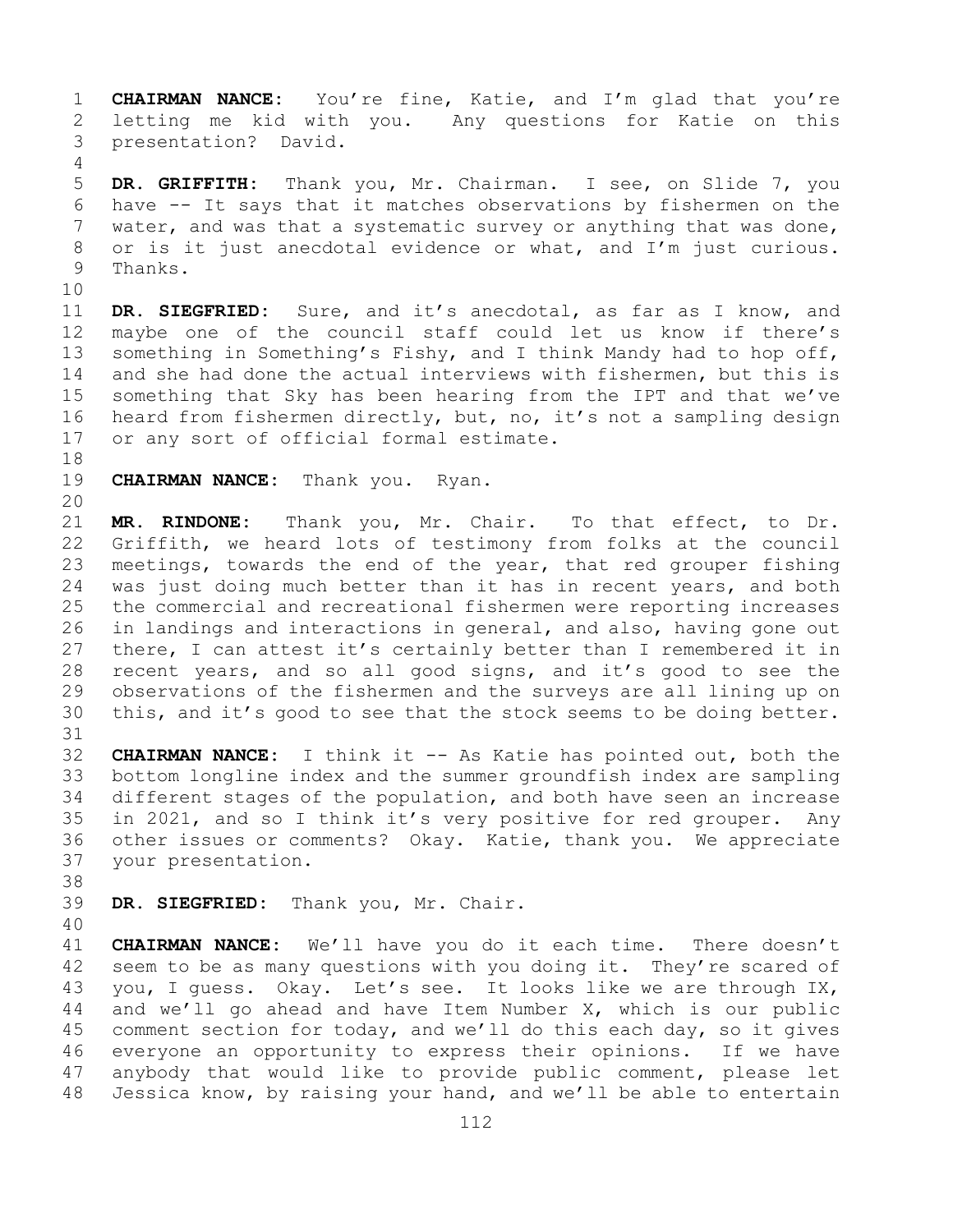1 that at this time. Come on up, young man.  $\frac{2}{3}$ 3 **PUBLIC COMMENT** 4<br>5 5 **MR. ERIC SCHMIDT:** Good afternoon, gentlemen. I will reiterate 6 also what I -- Eric Schmidt from Fort Myers, Florida. From what<br>7 evervone has commented at past council meetings, for the last two 7 everyone has commented at past council meetings, for the last two<br>8 years, the red grouper fishery has been exceptional, and I am doing 8 years, the red grouper fishery has been exceptional, and I am doing<br>9 a lot of day charters right now, and what I am seeing, near-9 a lot of day charters right now, and what I am seeing, near-<br>10 coastal, to Boca Grande to off of Naples, a lot of your year-10 coastal, to Boca Grande to off of Naples, a lot of your year-<br>11 class-two and vear-class-three fish are moving through the 11 class-two and year-class-three fish are moving through the fishery. 13 14 There is days that we're catching seventy-five to 125 juvenile<br>15 fish, and so I think, within a couple of vears, if the price of 15 fish, and so I think, within a couple of years, if the price of<br>16 fuel isn't \$17.00 a gallon, we ought to be able to have a really 16 fuel isn't \$17.00 a gallon, we ought to be able to have a really<br>17 solid fishery. Now, the price of fuel is another reason, and I've 17 solid fishery. Now, the price of fuel is another reason, and I've<br>18 heard some rumors that there's a possibility that red grouper might 18 heard some rumors that there's a possibility that red grouper might<br>19 close again this year, and hearing that it might close as early as 19 close again this year, and hearing that it might close as early as 20 August. August. 21<br>22 22 Now, I understand the agency, and not the council, but the agency<br>23 is responsible for the closing of this, and I know there's a lag 23 is responsible for the closing of this, and I know there's a lag<br>24 time in the waves of recreational landings and the data that's 24 time in the waves of recreational landings and the data that's<br>25 qoing to be collected from the charter boats, and I hope that we're 25 going to be collected from the charter boats, and I hope that we're<br>26 not going to predetermine exactly when there is going to be a 26 not going to predetermine exactly when there is going to be a<br>27 closure, because, if the price of fuel does get to \$5.00 and \$6.00 27 closure, because, if the price of fuel does get to \$5.00 and \$6.00<br>28 a gallon, there's not going to be very many people fishing. a gallon, there's not going to be very many people fishing. 29<br>30 30 I can tell you that I'm probably not going to be one of them,<br>31 because I will be put out of work, because we're not going to find 31 because I will be put out of work, because we're not going to find<br>32 anvbody that wants to pay what we're going to have to charge in 32 anybody that wants to pay what we're going to have to charge in<br>33 order to take them fishing, and so, before the agency does a knee-33 order to take them fishing, and so, before the agency does a knee-<br>34 ierk reaction to close the fishery, I hope they take a serious 34 jerk reaction to close the fishery, I hope they take a serious<br>35 look at exactly economically what is happening our fishery, and 35 look at exactly economically what is happening our fishery, and<br>36 that's pretty much it. that's pretty much it. 37<br>38 38 **CHAIRMAN NANCE:** Thank you, Eric. Any questions from the SSC for<br>39 Eric? Eric, Harry has a question for you, if you don't mind. Eric? Eric, Harry has a question for you, if you don't mind. 40 41 **MR. BLANCHET:** The most similar situation to what we have currently<br>42 was in 2008, and I recognize that 2008 was -- Yes, there was a 42 was in 2008, and I recognize that 2008 was  $-$  Yes, there was a 43 housing crisis going on too. housing crisis going on too. 44 45 **MR. SCHMIDT:** The price of fuel went up. 46<br>47 47 **MR. BLANCHET:** Exactly, and that's what I am talking about, really,<br>48 is that we had some extraordinarily high prices of fuel, and, is that we had some extraordinarily high prices of fuel, and,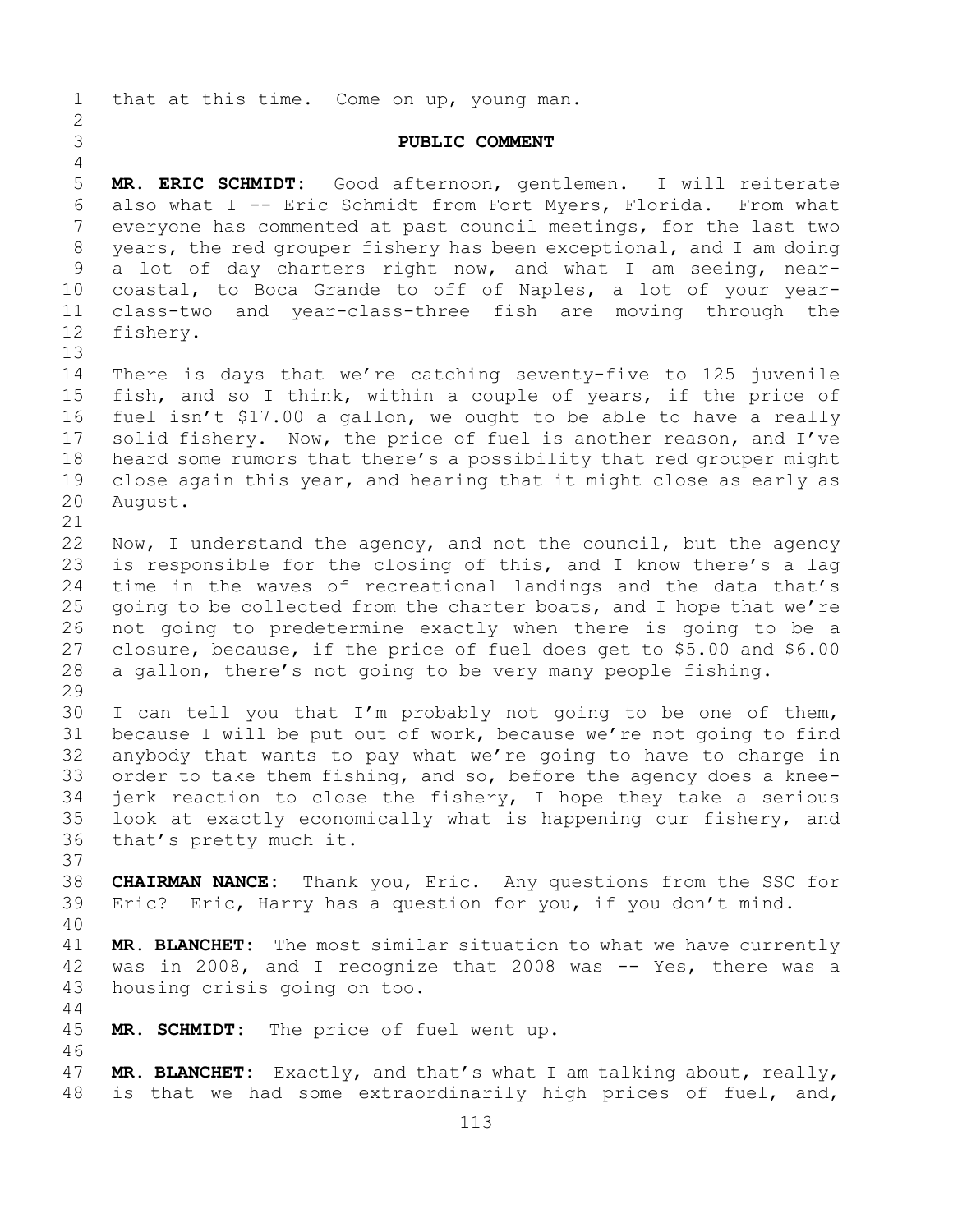1 considering the inflation we've had since -- What is that, fourteen<br>2 years ago? \$4.00 back then was a lot more than \$4.00 today, but, 2 years ago? \$4.00 back then was a lot more than \$4.00 today, but,<br>3 as you say, it's not \$4.00 anymore, and it's climbing rapidly. as you say, it's not \$4.00 anymore, and it's climbing rapidly. 4 5 **MR. SCHMIDT:** A dollar in the last two weeks. 6<br>7 7 **MR. BLANCHET:** What kind of impact did you see in 2008 with your business at that point?  $\begin{array}{c} 9 \\ 10 \end{array}$ 10 **MR. SCHMIDT:** Well, when the housing market collapsed, so did the 11 economy. Where I live in southwest Florida, we're basically a<br>12 tourist destination, and most of our businesses are related to 12 tourist destination, and most of our businesses are related to<br>13 real estate and construction, and so, when the housing boom hit, real estate and construction, and so, when the housing boom hit, 14 southwest Florida took a massive financial hit, and, yes, we were<br>15 pretty devastated, economically. pretty devastated, economically. 16<br>17 17 The other thing -- Not just on the charter side of it, but the<br>18 other thing that you have to look at in what is happening this 18 other thing that you have to look at in what is happening this<br>19 vear is, because of the Amendment 53 and the possible reallocation 19 year is, because of the Amendment 53 and the possible reallocation<br>20 of red grouper, there was a reduction in the commercial side, and 20 of red grouper, there was a reduction in the commercial side, and<br>21 I'm sure that the council, at the next meeting, is going to hear 21 I'm sure that the council, at the next meeting, is going to hear<br>22 plenty about this, but the lease prices for red grouper have gone 22 plenty about this, but the lease prices for red grouper have gone<br>23 through the roof. through the roof.  $\frac{24}{25}$ 25 Three years ago, I was leasing red grouper for fifteen-cents a<br>26 pound, and, last year, I leased it for seventy-cents. Today, this 26 pound, and, last year, I leased it for seventy-cents. Today, this<br>27 year, I am not leasing any of it, because it's \$3.25, and that's year, I am not leasing any of it, because it's \$3.25, and that's 28 only if you can find it, and so add the \$3.25, and add the cost<br>29 recovery fee, and add the cost of the fuel that's gone up, and the 29 recovery fee, and add the cost of the fuel that's gone up, and the<br>30 bait, and the groceries, and go commercial fishing, and I'm 30 bait, and the groceries, and go commercial fishing, and I'm<br>31 basically making what I made twenty-five years ago, and that \$2.75 31 basically making what I made twenty-five years ago, and that \$2.75<br>32 went a further way twenty-five years ago than it does today. went a further way twenty-five years ago than it does today. 33<br>34 CHAIRMAN NANCE: Thank you, Harry. Trevor. 35<br>36 MR. MONCRIEF: I really appreciate Mr. Schmidt's comments here, 37 and I think it really hits the nail on the head, when it comes to 38 gas prices and us looking forward over the next couple of years<br>39 and examining the impacts of these kinds of economic factors on 39 and examining the impacts of these kinds of economic factors on<br>40 how we're going to see our fisheries respond. how we're going to see our fisheries respond. 41<br>42 42 We definitely see it on the red snapper side here, but I also<br>43 wanted to bring to you all's attention that the economic form 43 wanted to bring to you all's attention that the economic form<br>44 that's tied to the MRIP is also being -- This is the year that it that's tied to the MRIP is also being -- This is the year that it 45 is being put out, and so this an every so often addition to the 46 MRIP survey, and so we're going to have information on the economic<br>47 side, as far as how much is spent by anglers and stuff, and this 47 side, as far as how much is spent by anglers and stuff, and this<br>48 year is certainly going to be -- It's been an asterisk so far, and year is certainly going to be -- It's been an asterisk so far, and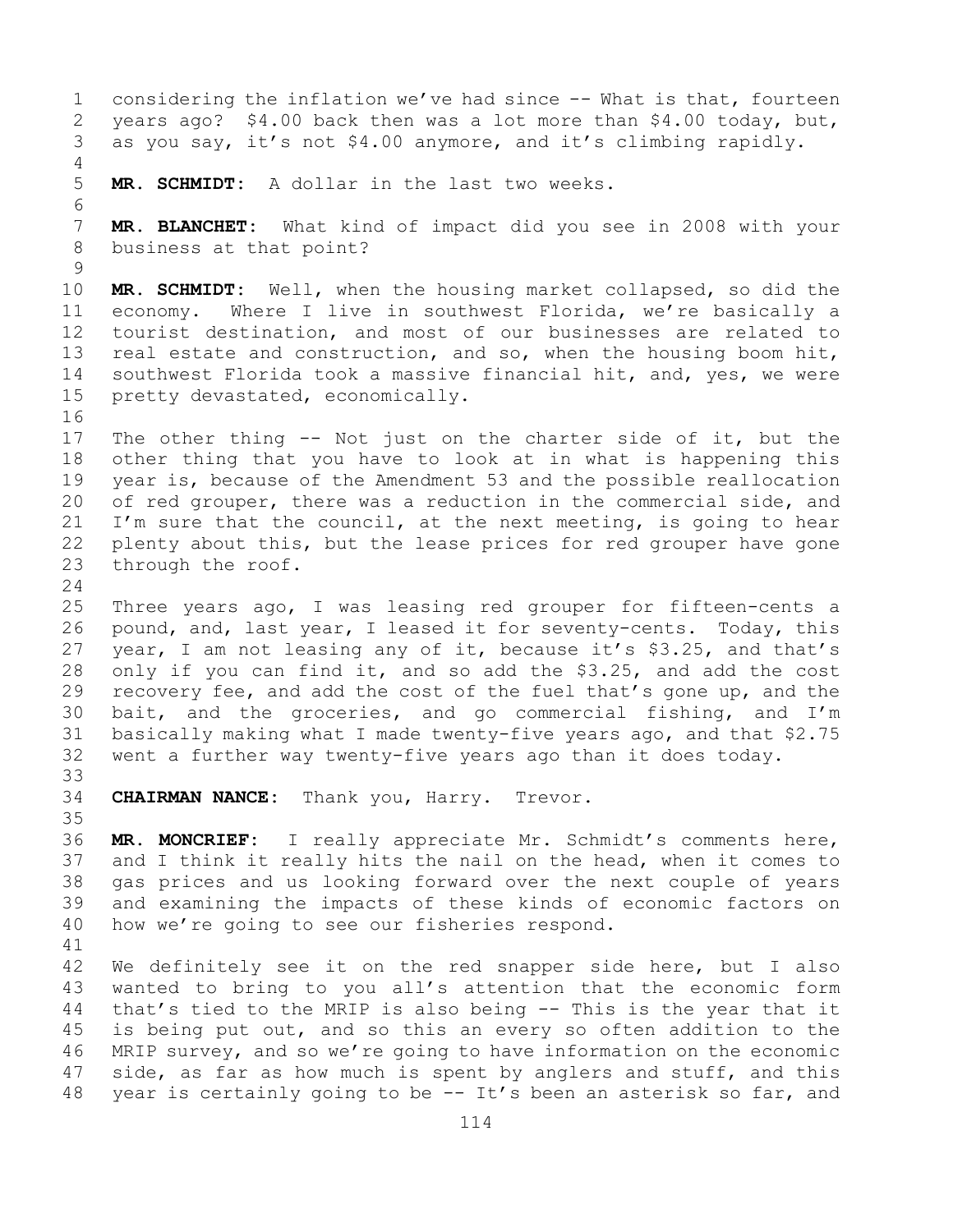1 I think it's going to be moving forward, but, Mr. Schmidt, I<br>2 appreciate you stepping up and providing your comment today. appreciate you stepping up and providing your comment today. 3 4 **CHAIRMAN NANCE:** Thank you, Trevor. Ryan. 5 6 **MR. RINDONE:** Thank you, Mr. Chair, and thank you, Captain Schmidt. 7 I am blazing a trail right now through different species that can<br>8 be caught from shore in the Gulf on the NOAA S&T website for 8 be caught from shore in the Gulf on the NOAA S&T website for<br>9 recreational landings data, and it definitely looks like there is 9 recreational landings data, and it definitely looks like there is<br>10 a bump, and this is qualitative, and this isn't a statistical 10 a bump, and this is qualitative, and this isn't a statistical<br>11 analysis, obviously, but it definitely looks like there's an 11 analysis, obviously, but it definitely looks like there's an<br>12 increase in 2008 for the shore mode for species like grav snapper 12 increase in 2008 for the shore mode for species like gray snapper<br>13 and cobia and a couple of others. and cobia and a couple of others.  $\frac{14}{15}$ 15 I am just curious if you observed like a spike in people fishing<br>16 from shore around that time, and I worked for FWC's Division of 16 from shore around that time, and I worked for FWC's Division of<br>17 Marine Fisheries Management during that time, traveling the state 17 Marine Fisheries Management during that time, traveling the state<br>18 and doing a whole bunch of different shows and fishing clinics and 18 and doing a whole bunch of different shows and fishing clinics and<br>19 things like that, and I definitely felt like it was crowded on 19 things like that, and I definitely felt like it was crowded on<br>20 state fishing piers and things like that, to a degree that I had 20 state fishing piers and things like that, to a degree that I had<br>21 not seen, and I was just curious about your observation. not seen, and I was just curious about your observation. 22<br>23 23 **MR. SCHMIDT:** Sure, and that's because a lot of people had their<br>24 boats repossessed, and a lot of people had to sell their boats, 24 boats repossessed, and a lot of people had to sell their boats,<br>25 and I think you will see -- When the data works its way out, I 25 and I think you will see -- When the data works its way out, I<br>26 think you're going to see a similar bump in 2020 with COVID, and 26 think you're going to see a similar bump in 2020 with COVID, and<br>27 people went to the beach to go fishing, and they didn't go charter 27 people went to the beach to go fishing, and they didn't go charter<br>28 fishing. fishing. 29<br>30 30 They kind of stayed close to home, and so, yes, that happened, and<br>31 there were a lot of people that lost a lot of things. I mean, I 31 there were a lot of people that lost a lot of things. I mean, I<br>32 know people that had houses repossessed, and they bought houses on 32 know people that had houses repossessed, and they bought houses on<br>33 speculation, and they had all the toys and bells and whistles, 33 speculation, and they had all the toys and bells and whistles,<br>34 but, when the economy hit the skids, everything went up for sale, 34 but, when the economy hit the skids, everything went up for sale,<br>35 and so, yes, I think there was a decrease in effort, especially in 35 and so, yes, I think there was a decrease in effort, especially in 36 the offshore fishing. the offshore fishing. 37<br>38 CHAIRMAN NANCE: Ryan, to that point? 39 40 **MR. RINDONE:** Thank you. To that effect, and I guess looking at 41 Katie, when we're talking about -- I think we have a topical<br>42 working group explicitly for looking at the shore mode for 42 working group explicitly for looking at the shore mode for<br>43 recreational landings for gray snapper, and maybe this would be 43 recreational landings for gray snapper, and maybe this would be<br>44 something just to keep in the backs of our minds as we're something just to keep in the backs of our minds as we're 45 evaluating those landings data, especially around 2008, I guess to 46 give some consideration to any increase in recreational landings<br>47 that we observe around that time, and maybe a spike around then is 47 that we observe around that time, and maybe a spike around then is<br>48 probably appropriate in this case, but a measured spike, to be probably appropriate in this case, but a measured spike, to be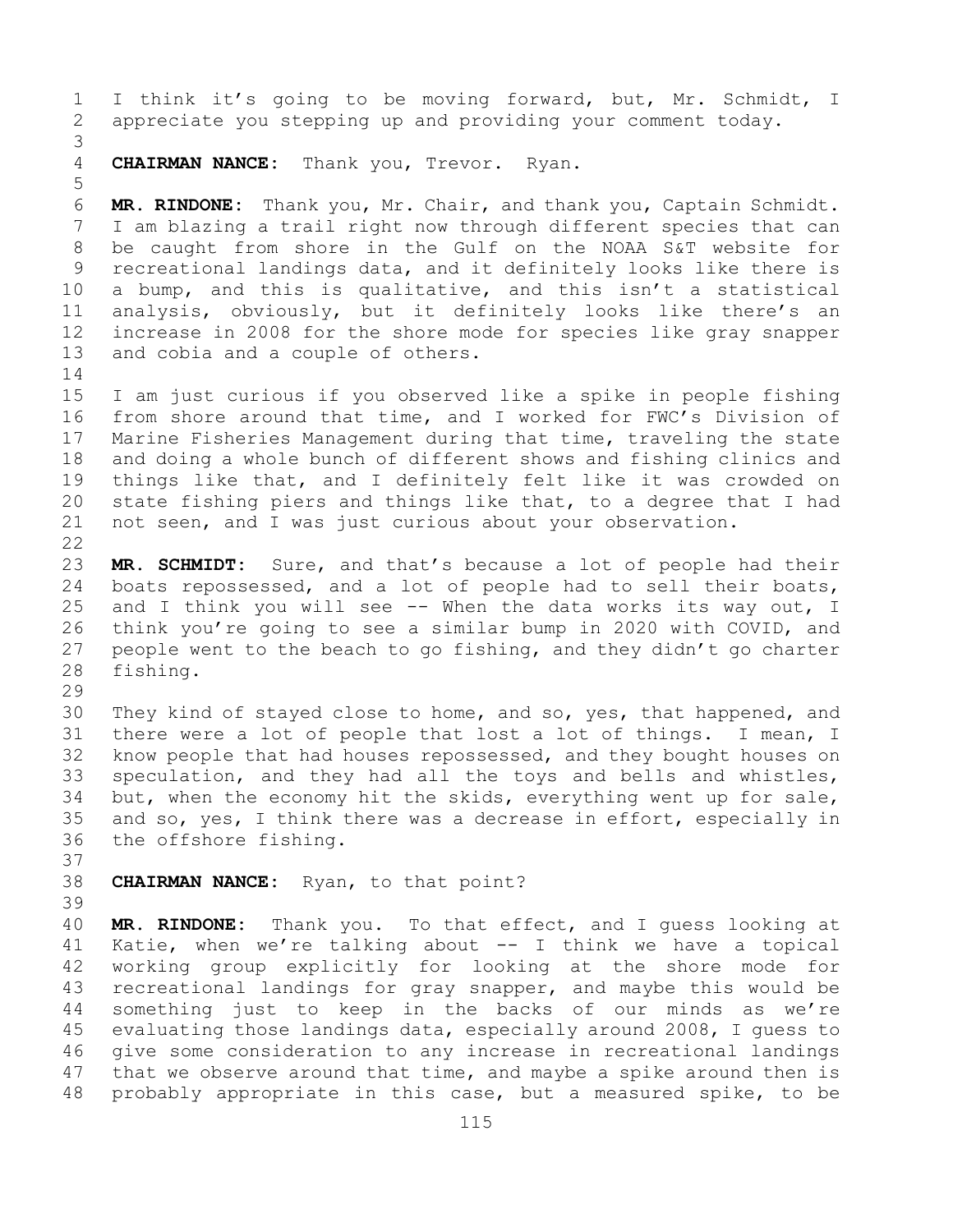1 certain.

 $\frac{2}{3}$ 3 **CHAIRMAN NANCE:** Thank you. Eric, thank you very much. Bob Zales, please.

6 **MR. BOB ZALES, II:** Thank you, all. I caught most of the meeting 7 today, and I was in my engine room doing work for some of it, and<br>8 so I missed that. Anyway, it sounds like we're making some pretty 8 so I missed that. Anyway, it sounds like we're making some pretty<br>9 reasonable progress, and I can echo pretty much what Eric has had 9 reasonable progress, and I can echo pretty much what Eric has had<br>10 to sav. to say.

5

11<br>12 12 Clearly, when it comes to the commercial side, especially on red<br>13 qrouper, when you're looking at 53, and people are looking at the grouper, when you're looking at 53, and people are looking at the 14 proposed impacts and stuff like that, and 53 is impacting people<br>15 already. The fishermen have slowed down, on purpose, to keep from 15 already. The fishermen have slowed down, on purpose, to keep from<br>16 trying to have this fishery shut down early, so they can try to 16 trying to have this fishery shut down early, so they can try to<br>17 stretch it out, and, now that fuel prices have gone through the 17 stretch it out, and, now that fuel prices have gone through the<br>18 roof, that has added another caveat to the whole thing, like Eric 18 roof, that has added another caveat to the whole thing, like Eric<br>19 said. said.

20<br>21

21 I mean, I just passed a station, and diesel is \$4.90 a gallon here<br>22 in Panama City, and gasoline is \$4.50, and they are projecting 22 in Panama City, and gasoline is \$4.50, and they are projecting<br>23 even more than that coming up, and so, back in January, I had the 23 even more than that coming up, and so, back in January, I had the<br>24 best January -- My family has been in business for fifty-seven 24 best January -- My family has been in business for fifty-seven<br>25 years, and I had the best January for booking trips for the snapper 25 years, and I had the best January for booking trips for the snapper<br>26 season that I have ever had this past January. season that I have ever had this past January. 27

28 Two or three weeks ago, when all this trouble started happening<br>29 overseas, and fuel prices speculation and the whole bit, and the 29 overseas, and fuel prices speculation and the whole bit, and the<br>30 phone calls have stopped. I haven't received a call now in a 30 phone calls have stopped. I haven't received a call now in a<br>31 couple of weeks, because people clearly, who had plans, are 31 couple of weeks, because people clearly, who had plans, are<br>32 hopefully going to keep them, but people that are now planning are hopefully going to keep them, but people that are now planning are 33 going to hold back, because it's going to be difficult to travel<br>34 when you're looking at the possibility of \$6.00 or \$7.00 a gallon 34 when you're looking at the possibility of \$6.00 or \$7.00 a gallon<br>35 qasoline and \$5.00 or \$6.00 or \$7.00 a gallon diesel, and how long 35 gasoline and \$5.00 or \$6.00 or \$7.00 a gallon diesel, and how long<br>36 that will last is anybody's quess. that will last is anybody's quess.

37

38 All that plays into all of this, and you all have socioeconomic<br>39 people on your panel, and those kind of impacts are significant 39 people on your panel, and those kind of impacts are significant<br>40 when you're dealing with trying to determine what you're going to 40 when you're dealing with trying to determine what you're going to<br>41 do and what you're going to recommend of how a fishery is going to 41 do and what you're going to recommend of how a fishery is going to 42 be prosecuted. be prosecuted.

43

The tourism market, especially in Florida, is dependent a lot on 45 the world's best fishing, which is what Florida is known for, and 46 so, whenever you get these situations to where it's costing all<br>47 this extra money to get down here, and you've got these people 47 this extra money to get down here, and you've got these people<br>48 last year that went crazy and bought all these four and five and last year that went crazy and bought all these four and five and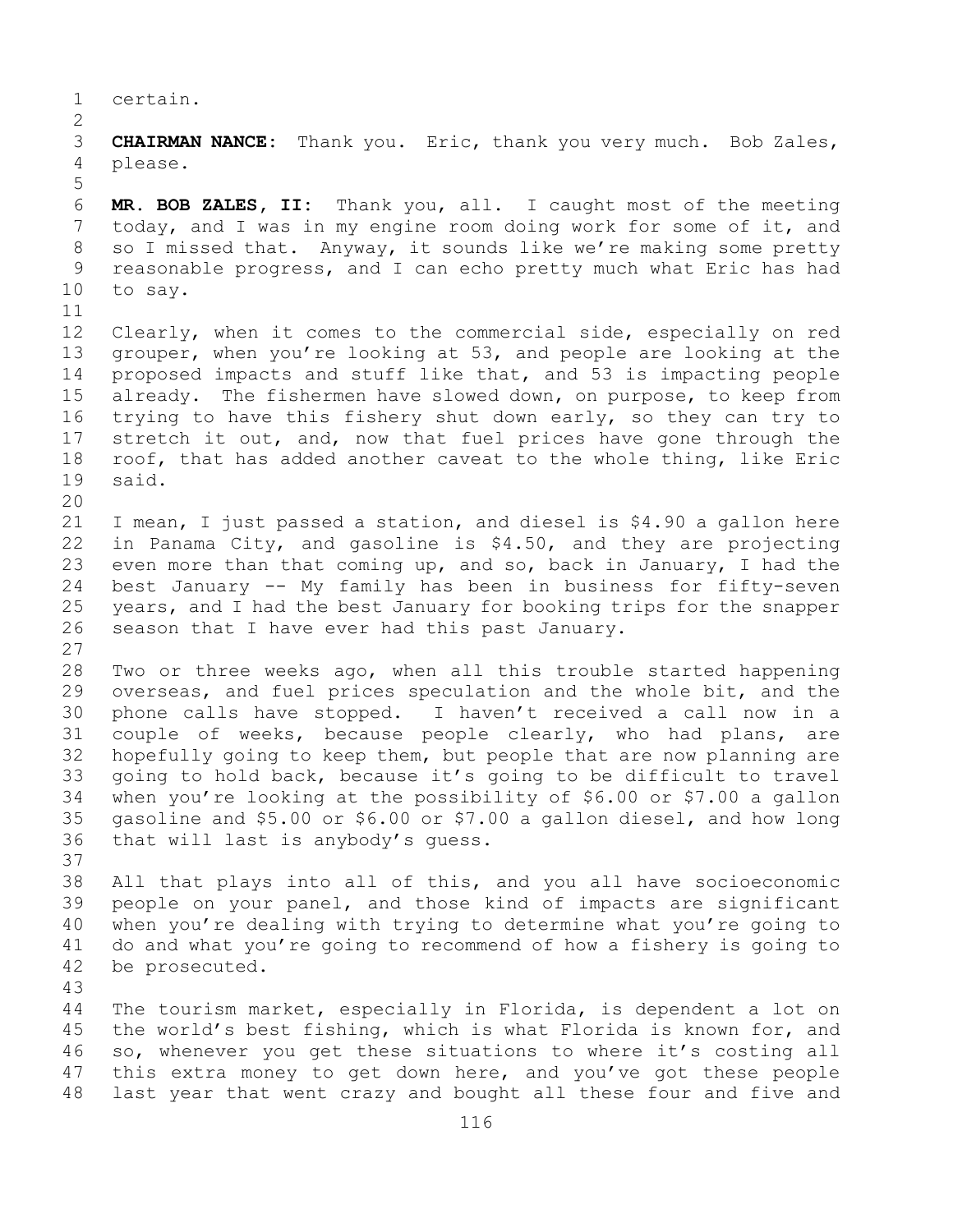1 six-engine outboard fifty-foot boats, and I don't know if those<br>2 sales have slowed down or not, but I suspect they're going to be 2 sales have slowed down or not, but I suspect they're going to be<br>3 thinking twice about running a hundred miles to go catch fish when 3 thinking twice about running a hundred miles to go catch fish when<br>4 thev're paying \$5.00 or \$6.00 or \$7.00 a gallon on fuel. they're paying \$5.00 or \$6.00 or \$7.00 a gallon on fuel. 5 6 You have other stuff here, and there's a local restaurant here in<br>7 town that I was at about two weeks ago, and Eric's information on 7 town that I was at about two weeks ago, and Eric's information on<br>8 the lease price and whatnot is on target, and he was asking me 8 the lease price and whatnot is on target, and he was asking me<br>9 about all this stuff, and he said that, where he's buying red 9 about all this stuff, and he said that, where he's buying red<br>10 grouper, that they jacked his price up to \$25.00 a pound. He said 10 grouper, that they jacked his price up to \$25.00 a pound. He said<br>11 that he's taken grouper off his menu, and he's not going to try to 11 that he's taken grouper off his menu, and he's not going to try to<br>12 charge people \$35.00 or \$40.00 or \$50.00 a meal for grouper, and charge people  $$35.00$  or  $$40.00$  or  $$50.00$  a meal for grouper, and 13 so that's just one restaurant that just is impacted already.  $\frac{14}{15}$ 15 All of this will play -- Hopefully this thing overseas will end<br>16 fairly quickly, and it doesn't look like it, but, if things 16 fairly quickly, and it doesn't look like it, but, if things<br>17 continue down this road, we're going to have a tough season, and 17 continue down this road, we're going to have a tough season, and<br>18 we were looking forward to one that was going to be hopefully 18 we were looking forward to one that was going to be hopefully<br>19 almost as good as last year, if not as good as last year. almost as good as last year, if not as good as last year. 20<br>21 21 **CHAIRMAN NANCE:** Thank you, Bob. Any questions from the SSC<br>22 members? Okay. Thank you, Bob, and it's always good to hear from 22 members? Okay. Thank you, Bob, and it's always good to hear from<br>23 you. Eric Brazer, please. you. Eric Brazer, please.  $\frac{24}{25}$ 25 **MR. ERIC BRAZER:** Thank you very much. This is Eric Brazer, Deputy 26 Director of the Gulf of Mexico Reef Fish Shareholders Alliance.<br>27 Thank you, quys, for the chance to weigh-in during the meeting. I Thank you, guys, for the chance to weigh-in during the meeting. I 28 wanted to hit on a few things. 29<br>30 30 We're really glad to see the positive results of the red grouper<br>31 health check. It gives us a little bit of optimism for the future, 31 health check. It gives us a little bit of optimism for the future,<br>32 and I think we can take all the optimism that we can get these and I think we can take all the optimism that we can get these 33 days, and, as you heard, it does match what the fishermen are<br>34 seeing on the water. seeing on the water. 35<br>36 36 We do hope that there is some additional work being done here to<br>37 tease this out a bit more, because, beyond fisherman observations, tease this out a bit more, because, beyond fisherman observations, 38 you can start to look into CPUE data and the trip tickets and the 39 observer reports that should validate these observations on the water. 41<br>42 42 Real quick, I want to back what Captain Schmidt and Captain Zales<br>43 said about the Amendment 53 impacts, and the IFO portal is a great 43 said about the Amendment 53 impacts, and the IFQ portal is a great<br>44 resource for you quys, and it's one of the only real-time data resource for you quys, and it's one of the only real-time data 45 systems we have in place, and so you can see exactly what the 46 economic impacts of Amendment 53 are, right here, right now, today,<br>47 prior to it being implemented, and this is a rare opportunity to 47 prior to it being implemented, and this is a rare opportunity to<br>48 look into the future and see the impacts as they're being realized look into the future and see the impacts as they're being realized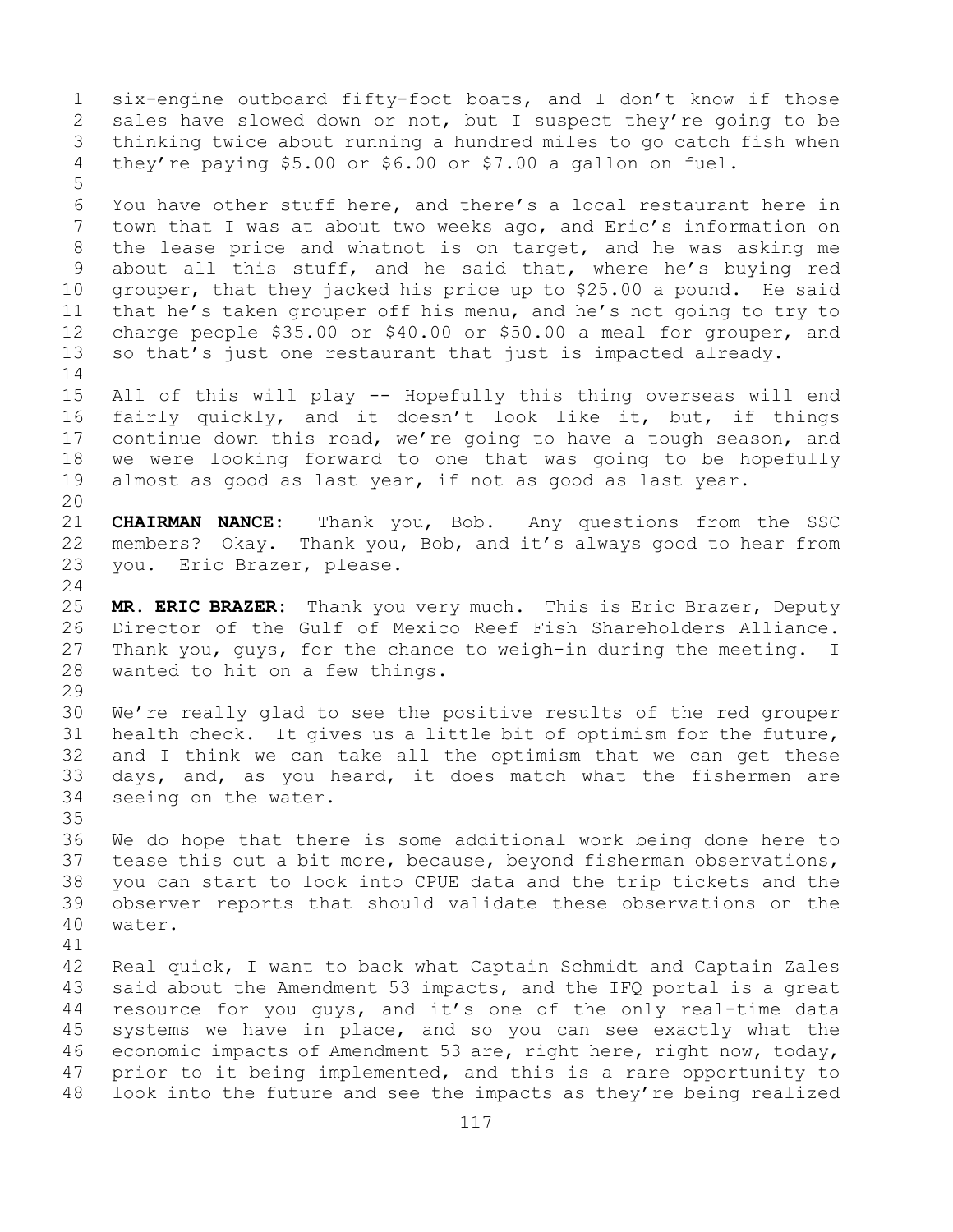1 now.  $\frac{2}{3}$ 3 I know you guys aren't talking about gag today, but I wanted to<br>4 flag gag grouper, because, similar to red grouper, there are some flag gag grouper, because, similar to red grouper, there are some 5 fishermen that are starting to see a little bit of an uptick in 6 gag, relative to what they saw last year. 7 8 Given the dire status of the stock, in my opinion, it would see<br>9 like we need reqular interim analyses, not just to take a health 9 like we need regular interim analyses, not just to take a health<br>10 check, but to be able to respond quickly and appropriately with 10 check, but to be able to respond quickly and appropriately with<br>11 management, and I think that, if we had mechanisms in place to 11 management, and I think that, if we had mechanisms in place to<br>12 track this in real time and respond quickly, you may see some track this in real time and respond quickly, you may see some 13 fishermen that are less opposed -- Maybe not support, but less 14 opposed to some of the larger options for quota cuts coming down<br>15 the road. They don't want to see what happened in red grouper, 15 the road. They don't want to see what happened in red grouper,<br>16 where you take the cut as the stock is coming up, and then the 16 where you take the cut as the stock is coming up, and then the<br>17 quotas are coming up as the stock is coming down, and nobody wants 17 quotas are coming up as the stock is coming down, and nobody wants<br>18 to get back to that point. to get back to that point.  $\begin{array}{c} 19 \\ 20 \end{array}$ 20 Then, finally, an SSC member asked earlier about industry<br>21 observations of red snapper on the water, and I can say that I am 21 observations of red snapper on the water, and I can say that I am<br>22 hearing, from more and more of my membership, that effort is up 22 hearing, from more and more of my membership, that effort is up<br>23 relative to landings, and a number of these guys are having to 23 relative to landings, and a number of these guys are having to<br>24 fish a little harder and go a little further, especially after the 24 fish a little harder and go a little further, especially after the<br>25 recreational season is open, to catch the same amount of fish that 25 recreational season is open, to catch the same amount of fish that<br>26 they did even just a year or two ago. they did even just a year or two ago. 27 28 A year or two ago, we were just hearing this in the northern Gulf,<br>29 and now I'm hearing fishermen in southwest Florida say this, and 29 and now I'm hearing fishermen in southwest Florida say this, and<br>30 also some of the quys in Texas, and I think there was even a 30 also some of the guys in Texas, and I think there was even a<br>31 commercial fisherman, at the last council meeting, and Ryan could 31 commercial fisherman, at the last council meeting, and Ryan could<br>32 probably confirm or deny this, that submitted some of his own data, probably confirm or deny this, that submitted some of his own data, 33 and he worked up some of his data and submitted it as part of his<br>34 testimony, and so that comment could probably be pulled and 34 testimony, and so that comment could probably be pulled and<br>35 provided to you guvs. provided to you guys.

36<br>37 Again, I really appreciate you guys asking for industry 38 observations and taking them really seriously, and a great shoutout<br>39 to Mandy and others who are doing this really good work, and so 39 to Mandy and others who are doing this really good work, and so 40 thank you, quys. thank you, guys.

41<br>42 42 **CHAIRMAN NANCE:** Thank you for those comments. Any comments from<br>43 the SSC or any questions? Eric, thank you. We appreciate your 43 the SSC or any questions? Eric, thank you. We appreciate your 44 comments today. comments today.

46 **MR. BRAZER:** Great. Thank you.

45

47 CHAIRMAN NANCE: Michael Drexler, please.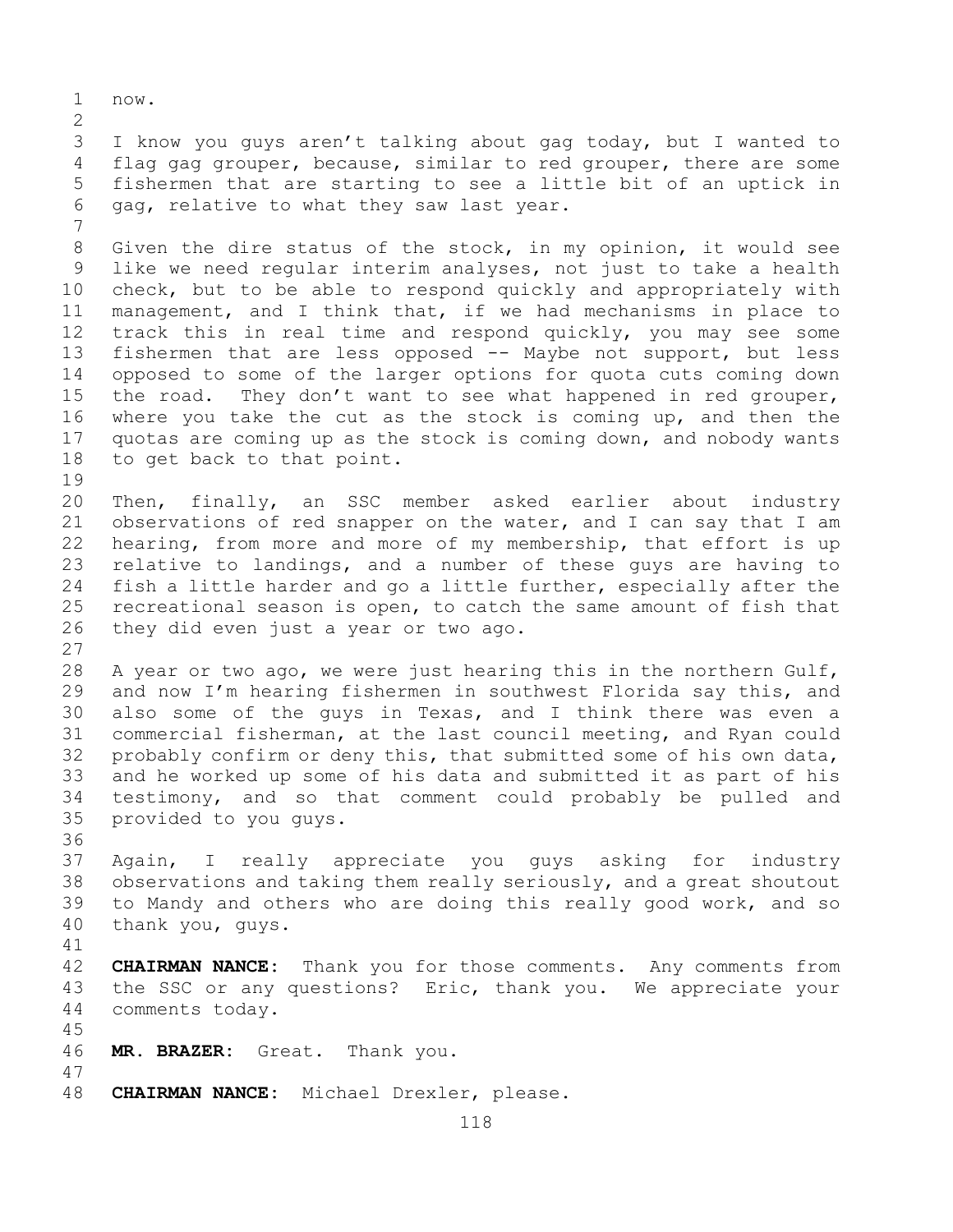$\frac{1}{2}$ 2 **MR. MICHAEL DREXLER:** Good afternoon, everyone. Thank you, Mr. 3 Chair. My name is Michael Drexler with Ocean Conservancy. I<br>4 wanted to commend all of the work that has been done by the Science wanted to commend all of the work that has been done by the Science 5 Center and the SSC and the Great Red Snapper Count researchers to 6 turn this huge body of work into management advice. 7 8 The improvements that you've adopted are significant and a real<br>9 improvement, as we saw today. However, there is still lots of 9 improvement, as we saw today. However, there is still lots of<br>10 work to do regarding the integration and reconciliation of standing 10 work to do regarding the integration and reconciliation of standing<br>11 data, and I believe the best place to do this is through the SEDAR 11 data, and I believe the best place to do this is through the SEDAR<br>12 process, for full integration. process, for full integration. 13 14 Interim advice should follow the methods of other assessments and<br>15 treated as either a health check on the stock or an update, based 15 treated as either a health check on the stock or an update, based<br>16 on the most influential index of abundance, and I just wanted to 16 on the most influential index of abundance, and I just wanted to<br>17 reiterate what I see as the choice the SSC is making this week, as 17 reiterate what I see as the choice the SSC is making this week, as<br>18 it's easy to get lost in the technical details of the various 18 it's easy to get lost in the technical details of the various<br>19 methods being used to generate catch advice through this interim 19 methods being used to generate catch advice through this interim<br>20 analysis, and it may become seemingly inevitable that this body of 20 analysis, and it may become seemingly inevitable that this body of<br>21 work should be adopted as BSIA, but I don't think that should 21 work should be adopted as BSIA, but I don't think that should  $22$  necessarily be the assumption. necessarily be the assumption.  $\frac{23}{24}$ 24 Looking back in history, the total dead fish for the red snapper<br>25 fishery has never exceeded sixteen million pounds, as estimated in 25 fishery has never exceeded sixteen million pounds, as estimated in<br>26 SEDAR 52 and presented at the April 2021 SSC meeting. We should 26 SEDAR 52 and presented at the April 2021 SSC meeting. We should<br>27 revisit that plot in this meeting, for reference, and it was revisit that plot in this meeting, for reference, and it was 28 impactful to me. 29<br>30 30 The last time the stock was fished at these levels, the estimated<br>31 SPR was driven down to 3 percent, and these new fish discovered in 31 SPR was driven down to 3 percent, and these new fish discovered in<br>32 the UCB are not new, and those fish have always been there, and, the UCB are not new, and those fish have always been there, and, 33 while this information introduces new questions regarding how<br>34 precipitous that decline was for the stock health, we know, more 34 precipitous that decline was for the stock health, we know, more<br>35 importantly, that the fishery suffered tremendously as a result of 35 importantly, that the fishery suffered tremendously as a result of<br>36 fishing at sixteen million pounds of dead fish. fishing at sixteen million pounds of dead fish. 37 38 The consideration of quotas as high as twenty or twenty-five 39 million pounds would increase landed fish to levels way beyond<br>40 anything the stock has experienced, and those earlier landings do 40 anything the stock has experienced, and those earlier landings do<br>41 not include -- These quotas would not include other sources of 41 not include -- These quotas would not include other sources of<br>42 mortality, and so the amount of dead fish would be even higher. mortality, and so the amount of dead fish would be even higher. 43 Lastly, any modifications to the red snapper ABC need to be able 45 to demonstrate the rebuilding plan is on track to rebuild the stock 46 by 2032 and ensure that overfishing is not occurring. 47 I can't grasp, or understand, how you can report on the status of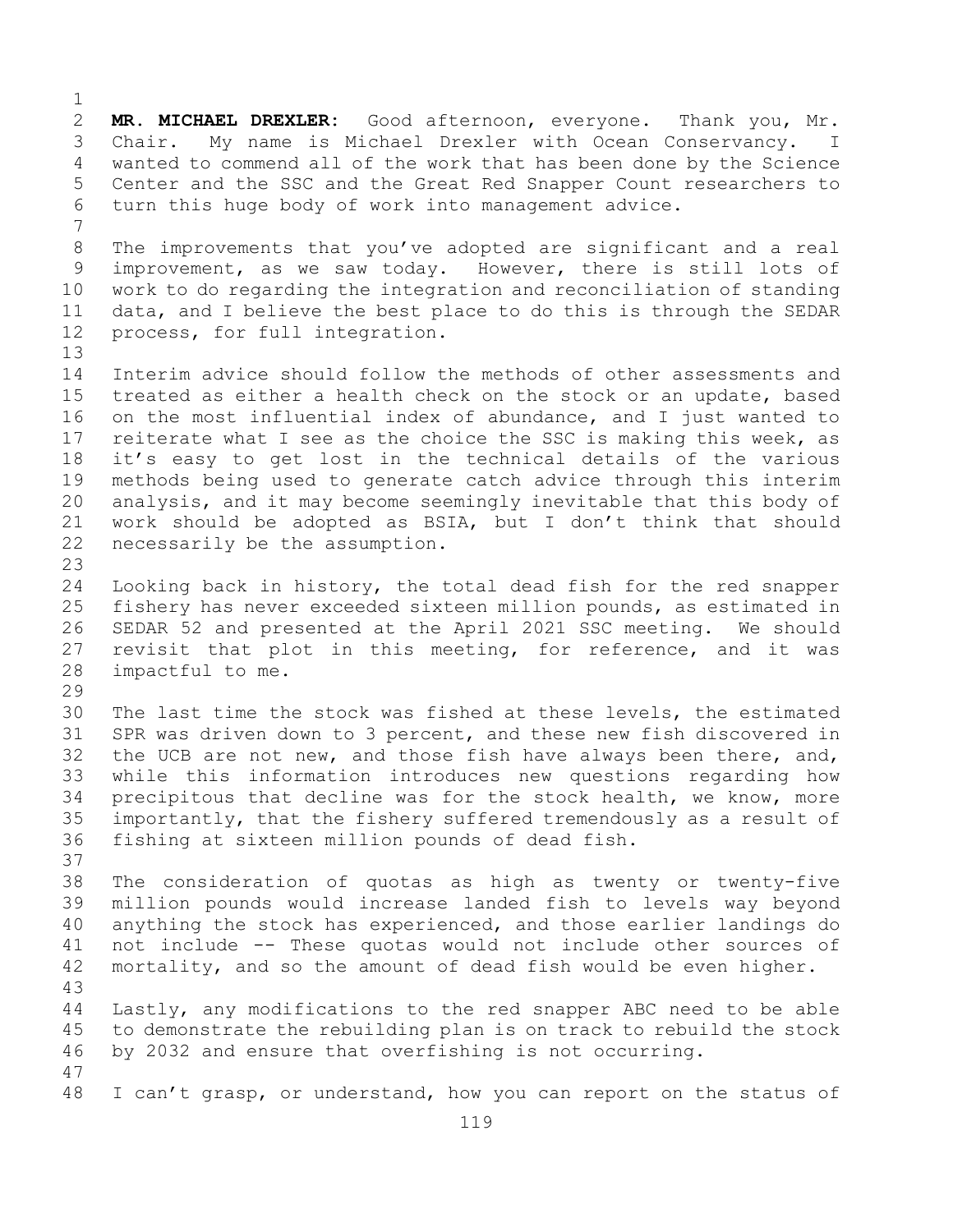1 red snapper if you adopt these interim analyses, from a practical<br>2 point of view, and I've been trying to wrap my head around that, 2 point of view, and I've been trying to wrap my head around that,<br>3 and it's unlikely to be compliant with the MSA requirement. 3 and it's unlikely to be compliant with the MSA requirement.<br>4 Furthermore, given the lack of common currency to track red snapper Furthermore, given the lack of common currency to track red snapper 5 landings across all the states, compliance with ACLs, to prevent 6 overfishing, has been an intractable issue, further complicating<br>7 status determination criteria in non-assessment vears. status determination criteria in non-assessment years.

8<br>9 9 Raising these quotas based on an expedited interim assessment,<br>10 coupled with declining trends in the east, a potential quagmire of 10 coupled with declining trends in the east, a potential quagmire of<br>11 MSA compliance, and still unresolved fundamental issues to 11 MSA compliance, and still unresolved fundamental issues to<br>12 generate the point estimate -- I don't believe, at this current generate the point estimate  $-$ - I don't believe, at this current 13 stage, is the best available science for management. There isn't 14 evidence the stock has increased in abundance to this degree, or<br>15 can sustain an increase of that magnitude, and, in fact, there is 15 can sustain an increase of that magnitude, and, in fact, there is<br>16 decades of evidence and trends that it can't. decades of evidence and trends that it can't.

 $\begin{array}{c} 17 \\ 18 \end{array}$ 18 In closing, I would ask you to weigh the use of historical trends<br>19 and perspectives against the Great-Red-Snapper-Count-informed 19 and perspectives against the Great-Red-Snapper-Count-informed<br>20 interim analysis when you make your ABC recommendations. Thank 20 interim analysis when you make your ABC recommendations. Thank<br>21 you. you.

 $\begin{array}{c} 22 \\ 23 \end{array}$ 23 **CHAIRMAN NANCE:** Thank you very much for those comments. Are there<br>24 comments or discussion or questions by the SSC? I don't see any. 24 comments or discussion or questions by the SSC? I don't see any.<br>25 Michael, thank you for those comments. We appreciate them. We 25 Michael, thank you for those comments. We appreciate them.<br>26 will go ahead and close now and come back tomorrow at 9:00 Eas 26 will go ahead and close now and come back tomorrow at 9:00 Eastern<br>27 Time, and we will start with Item Number XI, Characterizing Fleet Time, and we will start with Item Number XI, Characterizing Fleet 28 Behavior Using an Analysis of Vessel Monitoring Service Data. I'm<br>29 sorry, Doug. sorry, Doug.

30<br>31

31 **MR. GREGORY:** No need to apologize. I jumped in at the last minute, when you were trying to close the meeting, and I apologize, 33 and I see that Katie after me, and this is a question that I have<br>34 for the Science Center. for the Science Center.

35<br>36 The interim analysis approach, excluding this red snapper one, is  $37$  -- It has been presented to us and used to make changes to ABC, 38 and I would like the Center, and not today, but at some future<br>39 point, to explain to us why use it to change ABC, rather than OFL, 39 point, to explain to us why use it to change ABC, rather than OFL,<br>40 and I have raised this in the past meeting, and I think Will did 40 and I have raised this in the past meeting, and I think Will did<br>41 at one meeting, that it kind of short-circuits our reqular approach 41 at one meeting, that it kind of short-circuits our regular approach<br>42 of setting an ABC based on the uncertainty we have about the OFL 42 of setting an ABC based on the uncertainty we have about the OFL<br>43 estimate, and so I just wanted to know why the interim assessment 43 estimate, and so I just wanted to know why the interim assessment<br>44 is not giving us OFL, but rather is giving us ABC, and any time is not giving us OFL, but rather is giving us ABC, and any time 45 this year is fine. Thank you.

46<br>47 47 **CHAIRMAN NANCE:** Thank you, Doug. It's something we certainly 48 will look at for a future meeting, for sure. Katie. will look at for a future meeting, for sure. Katie.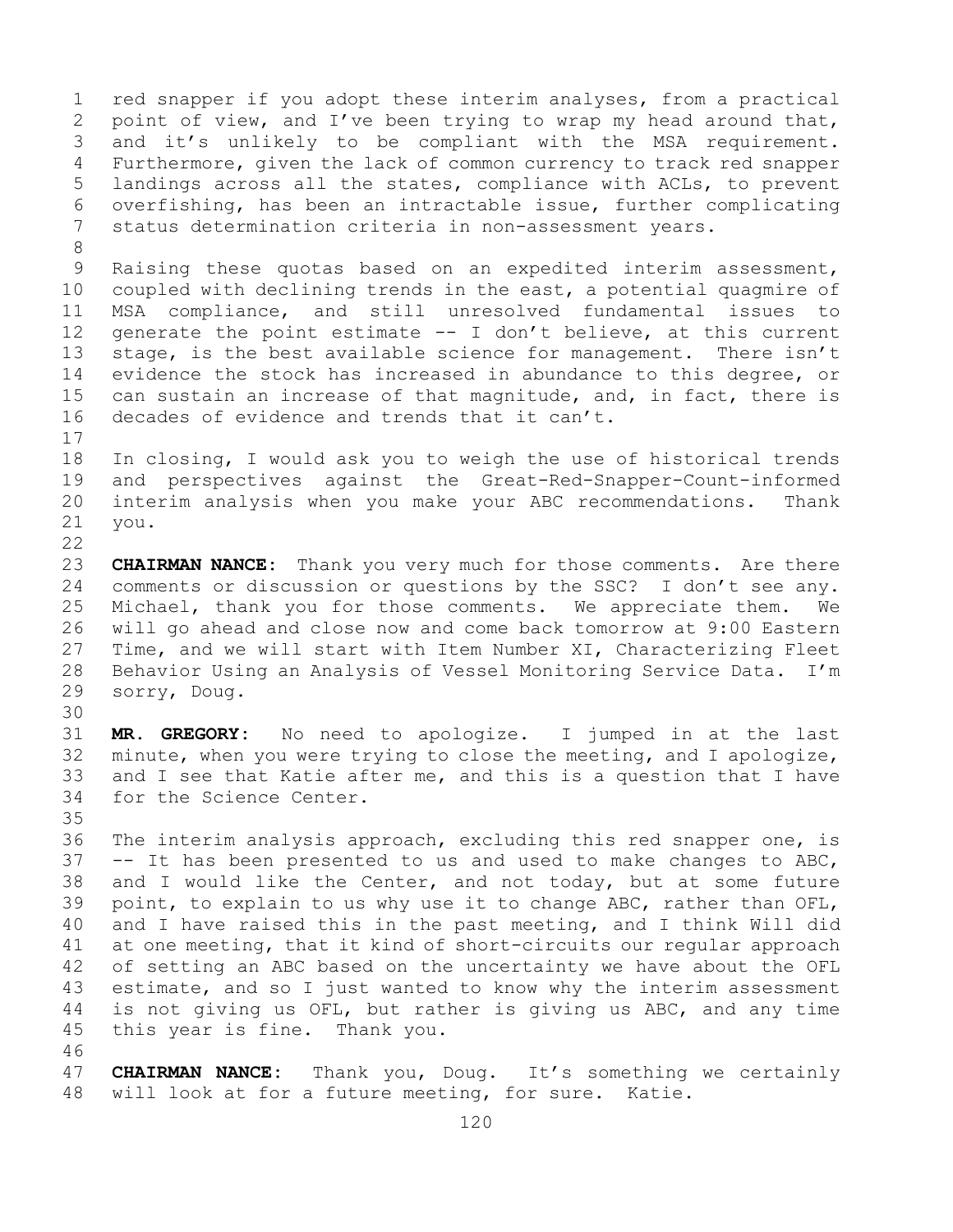$\frac{1}{2}$ 2 **DR. SIEGFRIED:** Thanks. We will prepare something for you, Doug, 3 in the not-too-distant future. I just wanted to follow-up, before<br>4 we ended the meeting, and I messaged with Ryan, to see if we could we ended the meeting, and I messaged with Ryan, to see if we could 5 make sure that I have the correct specs for the run, or runs, that 6 Matt is doing, and he sent me the spreadsheet, but I thought that  $7$  the motion stated that LGL should replace Louisiana for  $-$ - I quess 7 the motion stated that LGL should replace Louisiana for -- I guess<br>8 I'm not sure why we still have two catch analyses. I'm not sure why we still have two catch analyses.

 $\begin{array}{c} 9 \\ 10 \end{array}$ 10 **MR. RINDONE:** No, you're right, Katie, and you can just delete the 11 other one. You said to send the file, and I'm trying to multitask<br>12 in too many directions, and I didn't delete the other one, and so in too many directions, and I didn't delete the other one, and so 13 you're correct, and so you should be doing a catch analysis that 14 includes post-stratification only for the State of Florida and<br>15 substitutes the LGL estimate of absolute abundance for Louisiana. substitutes the LGL estimate of absolute abundance for Louisiana.

16<br>17 17 **DR. SIEGFRIED:** Okay. Is it also worth producing the 75 percent<br>18 fishing mortality runs for the SSC, which we produced that for --18 fishing mortality runs for the SSC, which we produced that for --<br>19 It's in the document that Matt provided, and the presentation, but 19 It's in the document that Matt provided, and the presentation, but<br>20 we're just not sure how complete to make the package of things we're just not sure how complete to make the package of things 21 that we show you tomorrow, and do you want the F SPR 26 percent<br>22 and 75 percent, everything that he's provided, or just the three 22 and 75 percent, everything that he's provided, or just the three  $23$  percentage  $$ percentage --

 $\frac{24}{25}$ MR. RINDONE: Sure. I think 75 percent is appropriate, given our 26 current sentiments about the ABC Control Rule and its performance<br>27 and being able to properly represent the scientific uncertainty and being able to properly represent the scientific uncertainty 28 that is inherent in these analyses and in the catch advice, and so<br>29 I think, in the past, the SSC has leaned on that 75 percent as an I think, in the past, the SSC has leaned on that 75 percent as an 30 alternative to using the control rule, especially in times when<br>31 there may be more uncertainty present in the projections than is 31 there may be more uncertainty present in the projections than is<br>32 captured by the analysis itself, and so I think that's the way to captured by the analysis itself, and so I think that's the way to 33 go.

34<br>35 35 **DR. SIEGFRIED:** Okay. Great. I think that we're clear on that, and tomorrow, when we present, when Matt presents, that, we'll 37 also go into potential measures of uncertainty, and we may be able 38 to discuss more about how to incorporate the LGL uncertainty, but<br>39 we'll go over that with you all tomorrow. Thank you. we'll go over that with you all tomorrow. Thank you.

40 41 **CHAIRMAN NANCE:** Okay. Katie, thank you so much. With that, we'll 42 go ahead and adjourn, and we'll see you tomorrow at 9:00 a.m. 42 go ahead and adjourn, and we'll see you tomorrow at 9:00 a.m. 43 (Whereupon, the meeting recessed on March 8, 2022.) 45

 $46$  - - -

47

March 9, 2022

121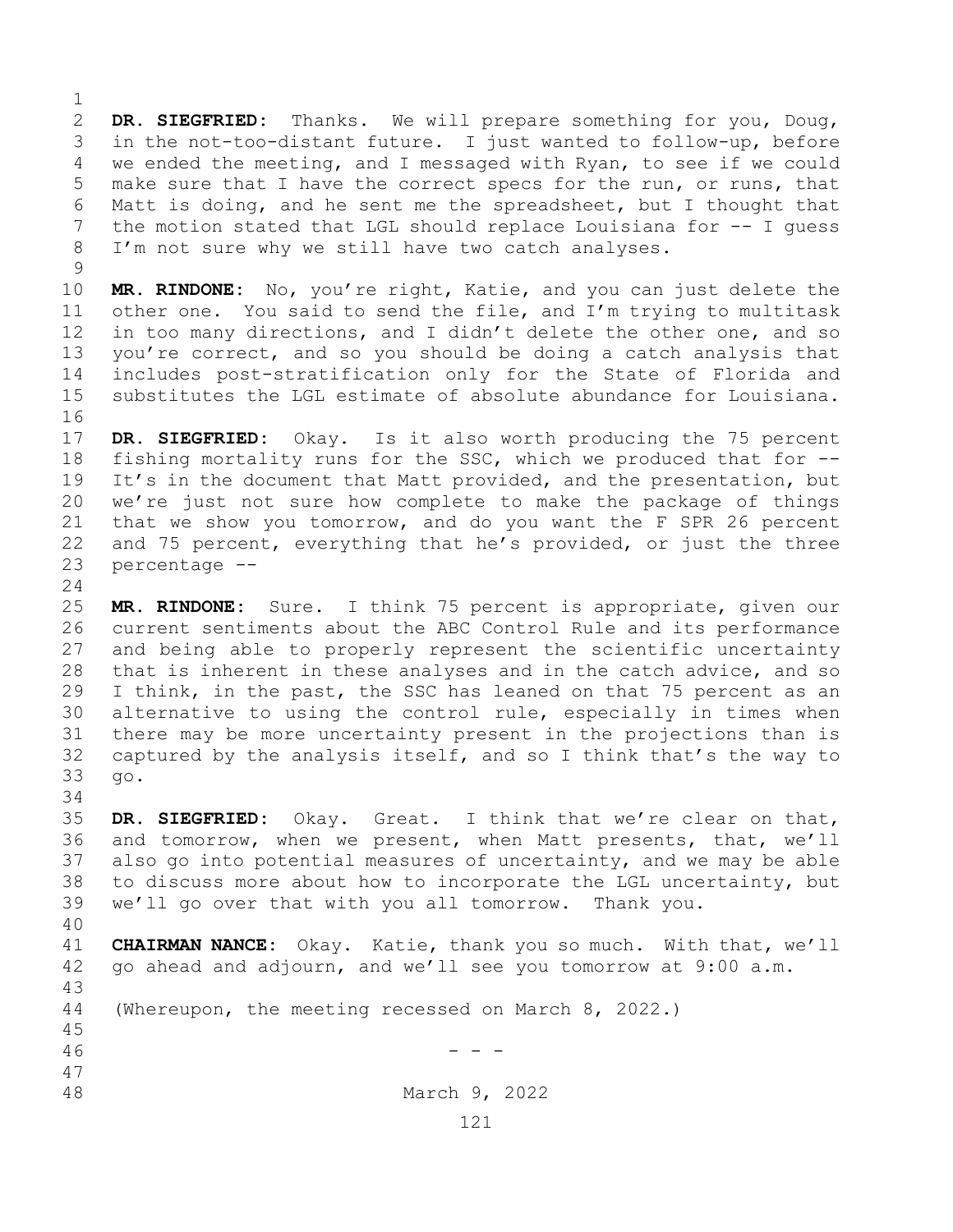| $\mathbf 1$    |                                                                           |
|----------------|---------------------------------------------------------------------------|
| $\overline{2}$ | WEDNESDAY MORNING SESSION                                                 |
| $\mathsf S$    |                                                                           |
| $\overline{4}$ |                                                                           |
| 5              |                                                                           |
| $6\,$          | The Meeting of the Gulf of Mexico Fishery Management Council              |
| 7              | Standing and Special Reef Fish, Special Socioeconomic & Special           |
| 8              | Ecosystem Scientific and Statistical Committees reconvened on             |
| 9              | Wednesday morning, March 9, 2022, and was called to order by              |
| 10             | Chairman Jim Nance.                                                       |
| 11             |                                                                           |
| 12             | <b>CHAIRMAN NANCE:</b> Welcome to our second day for our SSC discussions, |
| 13             | and we'll go ahead and have Ryan give us the scope of work for            |
| 14             | Item Number XI, which is what we're going to start out with this          |
| 15             | morning.                                                                  |
| 16             |                                                                           |
| 17             | REVIEW: CHARACTERIZING FLEET BEHAVIOR USING ANALYSIS OF VESSEL            |
| 18             | MONITORING SERVICE DATA                                                   |
| 19             |                                                                           |
| 20             | MR. RINDONE: All right. Thank you, Mr. Chair. Dr. Perruso is              |
| 21             | here with us today to start Wednesday's show and to talk about a          |
| 22             | presentation on applying movement analytics to the Gulf reef fish         |
| 23             | fishery using algorithms and commercial vessel monitoring service         |
| 24             | data, amongst some other data, and these aggregated data can be           |
| 25             | used to make inferences about patterns and changes in trends in           |
| 26             | commercial fishing effort for reef fish species, for the commercial       |
| 27             | fleet hook-and-fleet especially, which is in a lot of the same            |
| 28             | places that recreational fleets tend to visit as well.                    |
| 29             |                                                                           |
| 30             | These can be used to describe changes in stock dynamics observed          |
| 31             | in other surveys, and so the SSC should consider the information          |
| 32             | presented and ask questions and provide any feedback,<br>as               |
| 33             | appropriate, and so, Dr. Perruso, the show is yours.                      |
| 34             |                                                                           |
| 35             | MS. MATOS: Dr. Perruso, I don't have Shay on yet. Is he hopping           |
| 36             | on now?                                                                   |
| 37             |                                                                           |
| 38             | DR. LARRY PERRUSO: Shay just sent you an email, and he says that          |
| 39             | he doesn't a link to the webinar, and he has just emailed Jessica.        |
| 40             |                                                                           |
| 41             | CHAIRMAN NANCE: Okay. We'll get that to him.                              |
| 42             |                                                                           |
| 43             | DR. PERRUSO: Okay. He's pretty critical to the presentation, but          |
| 44             | I will go ahead and start.                                                |
| 45             |                                                                           |
| 46             | <b>CHAIRMAN NANCE:</b> Why don't you go ahead and hold on, just a second. |
| 47             | Do you have control? Wait for Jessica to bring up the PowerPoint          |
| 48             | and everything, and then you can go ahead, Larry, and we can turn         |
|                | 122                                                                       |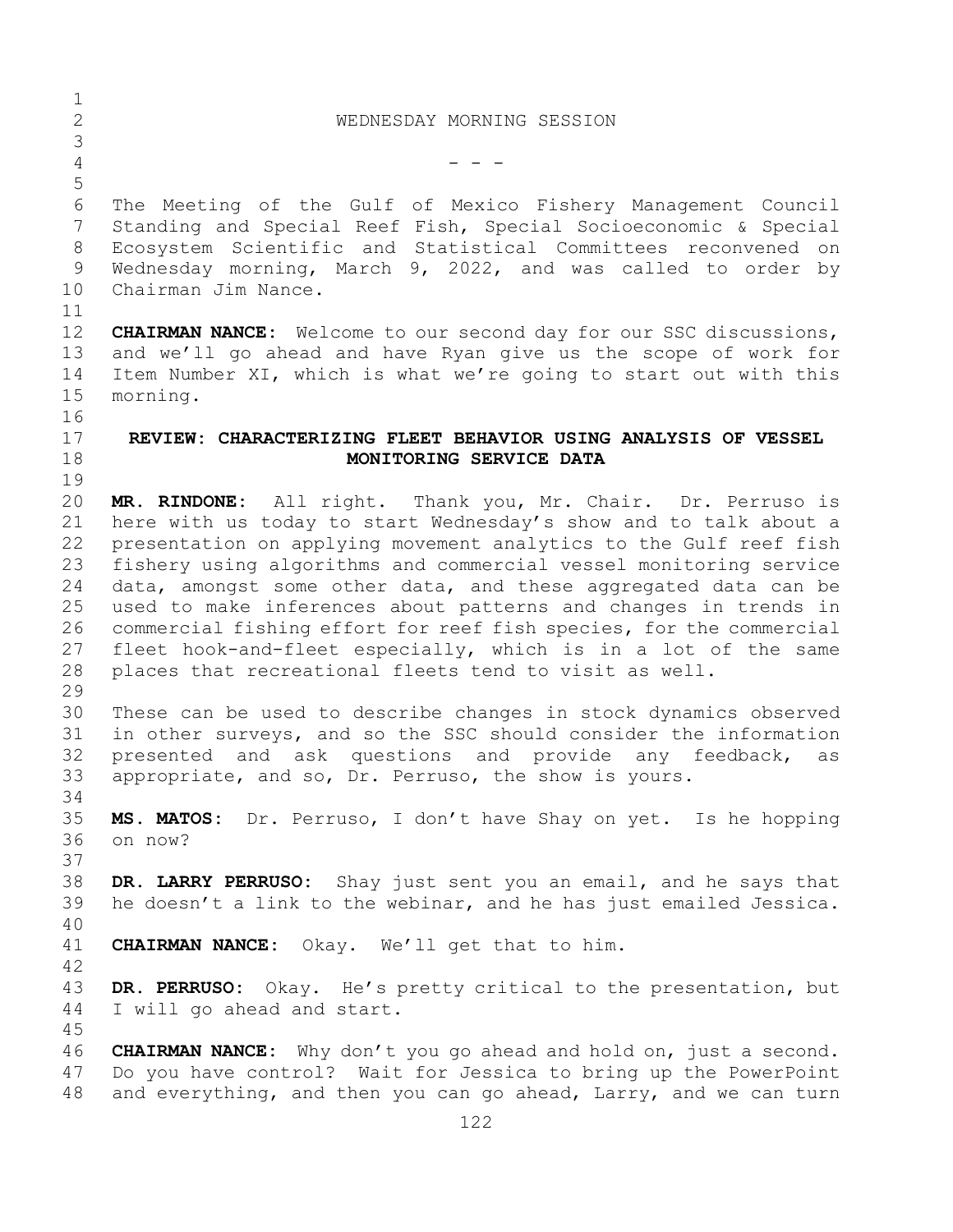1 that over. Just give us one moment.  $\frac{2}{3}$ MS. MATOS: Shay, would you like to test your sound? 4<br>5 5 **DR. SHAY O'FARRELL:** Hi. Yes, I'm here. Can you hear me okay? 6<br>7 MS. MATOS: Perfect. Yes. Thank you. 8 9 **CHAIRMAN NANCE:** Okay. It looks like we're ready, and so, Dr.<br>10 Perruso, go ahead and start, please. Perruso, go ahead and start, please.  $\begin{array}{c} 11 \\ 12 \end{array}$ DR. PERRUSO: Good morning, everyone. My name is Larry Perruso, 13 and I'm an economist at the Southeast Science Center, with the 14 Social Science Research Group, focused on commercial fisheries,<br>15 mainly, and, for the last few years, really focusing on spatial 15 mainly, and, for the last few years, really focusing on spatial<br>16 and temporal dynamics and behavior of the Gulf commercial reef 16 and temporal dynamics and behavior of the Gulf commercial reef<br>17 fish fishery. fish fishery. 18<br>19 19 Today, we're going to talk about these type of studies, and I'm<br>20 qoing to show you some previous work and hopefully get some 20 going to show you some previous work and hopefully get some<br>21 discussion and suggestions for future research on the 21 discussion and suggestions for future research on the<br>22 redistribution of fishing effort in the Gulf, in response to 22 redistribution of fishing effort in the Gulf, in response to<br>23 requlations. regulations.  $\frac{24}{25}$ 25 I would like to acknowledge some funding and research partners.<br>26 First, the NOAA Fisheries Office of Science and Technology has 26 First, the NOAA Fisheries Office of Science and Technology has<br>27 provided ample funding for this research over the last few years, provided ample funding for this research over the last few years, 28 but the Economics and Social Analysis Division and the Catch Shares<br>29 Program, and we have a file of research papers linked to the 29 Program, and we have a file of research papers linked to the<br>30 agenda, and you can see all the different authors that are on those 30 agenda, and you can see all the different authors that are on those<br>31 papers, but, in particular, I would like to thank Dr. James 31 papers, but, in particular, I would like to thank Dr. James<br>32 Sanchirico, and he's at the University of California Davis; Dr. Sanchirico, and he's at the University of California Davis; Dr. 33 Alan Haney at the Alaska Science Center; Dr. Carlos Rivera; Dr.<br>34 Iliana Chollett; Dr. Stephen Murawski at the University of South 34 Iliana Chollett; Dr. Stephen Murawski at the University of South<br>35 Florida; and, last, but not least, Dr. Shay O'Farrell, my co-35 Florida; and, last, but not least, Dr. Shay O'Farrell, my co-<br>36 presenter, and I will let him introduce himself in a minute. presenter, and I will let him introduce himself in a minute. 37<br>38 38 The outline of our talk is we're going to talk about movement<br>39 analytics in general, and then we're going to go on to the methods 39 analytics in general, and then we're going to go on to the methods<br>40 that we used to predict fine-scale fishing behavior over space and 40 that we used to predict fine-scale fishing behavior over space and<br>41 time and how we linked that information to trip-level effort 41 time and how we linked that information to trip-level effort<br>42 landing and economic data, and so then we're going to present some 42 landing and economic data, and so then we're going to present some<br>43 research that uses the VMS logbook dataset, and then we'll discuss 43 research that uses the VMS logbook dataset, and then we'll discuss<br>44 how this research and data may relate to the recent SSC motion how this research and data may relate to the recent SSC motion 45 regarding how increased catch levels may impact different 46 components of the commercial reef fish fleet, and I will send this<br>47 over to Shay. over to Shay. 48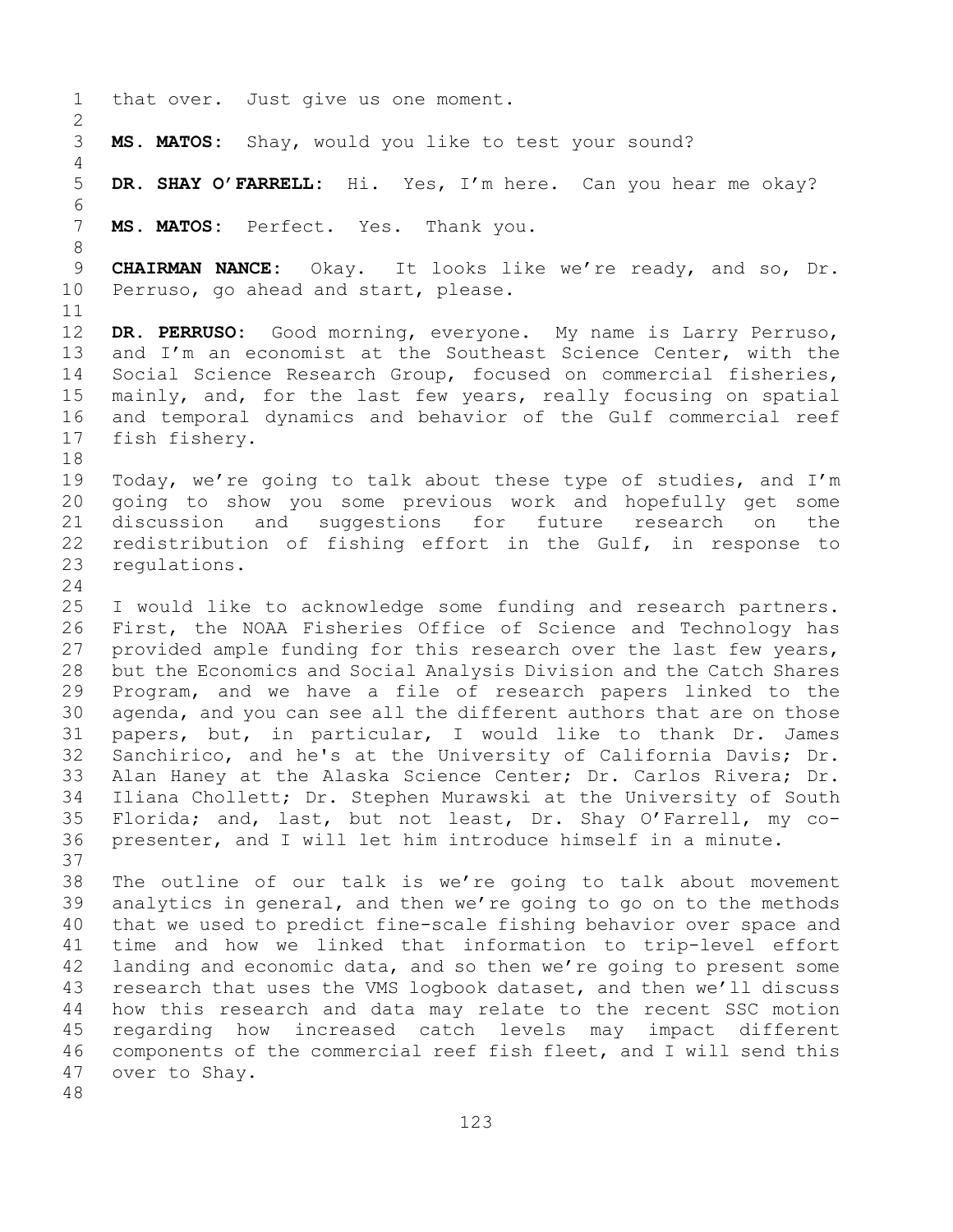1 **DR. O'FARRELL:** Good morning, everyone, and so good afternoon from<br>2 over here, and I'm calling in from a wet and windy west Ireland, 2 over here, and I'm calling in from a wet and windy west Ireland,<br>3 and my name is Shay O'Farrell, and I'm a data scientist 3 and my name is Shay O'Farrell, and I'm a data scientist<br>4 specializing in fisheries analytics, and my background is using specializing in fisheries analytics, and my background is using 5 reef fish ecology, with a particular interest in behavior and in 6 movement ecology and what we can learn about moving animals from 7 their movement patterns, and there has been a huge, huge movement<br>8 in this field over the past decade or so, with new technologies 8 in this field over the past decade or so, with new technologies<br>9 and techniques coming online. and techniques coming online.

10<br>11 11 Over the past seven years now, I've been working with Larry and<br>12 others at NOAA and at UC Davis and at the University of Miami and 12 others at NOAA and at UC Davis and at the University of Miami and<br>13 seeing how we can apply some of these kinds of tools in fisheries, seeing how we can apply some of these kinds of tools in fisheries, 14 and a moving fishing vessel has many of the same characteristics<br>15 as a moving animal, and we're actually planning to have some this 15 as a moving animal, and we're actually planning to have some this<br>16 tools -- Using machine learning tools to see what we can extract 16 tools -- Using machine learning tools to see what we can extract<br>17 from these kind of movement data. from these kind of movement data.

18<br>19 19 The broad questions are, with movement data, there are sort of two<br>20 kinds of questions, really, that you can ask. You can ask where 20 kinds of questions, really, that you can ask. You can ask where<br>21 do people go, which is kind of mapping spatial behaviors, but then 21 do people go, which is kind of mapping spatial behaviors, but then<br>22 you can start to also drill down and start to ask questions about 22 you can start to also drill down and start to ask questions about<br>23 what motivates them to go there and why are they making these kinds 23 what motivates them to go there and why are they making these kinds<br>24 of decisions, and, this way, I think we can -- Once we can start 24 of decisions, and, this way, I think we can  $-$  Once we can start<br>25 to understand decisions, then we can make a better shot at actually 25 to understand decisions, then we can make a better shot at actually<br>26 predicting what people are going to do under a different set of 26 predicting what people are going to do under a different set of<br>27 circumstances. circumstances.

28<br>29

37

29 Recently, there has been some very high-profile work done on<br>30 mapping fishing behaviors, and Global Fishing Watch had a big paper 30 mapping fishing behaviors, and Global Fishing Watch had a big paper<br>31 Iooking at the global footprint of fishing, where they actually 31 looking at the global footprint of fishing, where they actually<br>32 manaqed to map, using Automatic Identification System data, which 32 managed to map, using Automatic Identification System data, which<br>33 is a tracking technology, and they mapped fishing behaviors all 33 is a tracking technology, and they mapped fishing behaviors all<br>34 over the world, at a global level, and, in fact, there's a lot 34 over the world, at a global level, and, in fact, there's a lot<br>35 more fishing than we thought there was and a lot of illegal, 35 more fishing than we thought there was and a lot of illegal,<br>36 unreported fishing that is happening as well. unreported fishing that is happening as well.

38 Closer to home here, we recently, a few years ago, did some work<br>39 in the Gulf of Mexico, where we were actually looking at how can 39 in the Gulf of Mexico, where we were actually looking at how can<br>40 we improve this detection of fishing behavior in movement data, 40 we improve this detection of fishing behavior in movement data,<br>41 and so we'll talk a little bit more, later on, about how we actually 41 and so we'll talk a little bit more, later on, about how we actually<br>42 do that, but what we want to see is, given the characteristics of 42 do that, but what we want to see is, given the characteristics of<br>43 the dataset, can we improve our ability to actually detect where 43 the dataset, can we improve our ability to actually detect where<br>44 exactly vessels are fishing and when they are fishing. exactly vessels are fishing and when they are fishing. 45

46 The way I tend to think about it is, if you think of movement<br>47 tracks, if you've got a tracking device on a vessel, or on your 47 tracks, if you've got a tracking device on a vessel, or on your<br>48 cellphone in your pocket, it tracks a record of where an agent has cellphone in your pocket, it tracks a record of where an agent has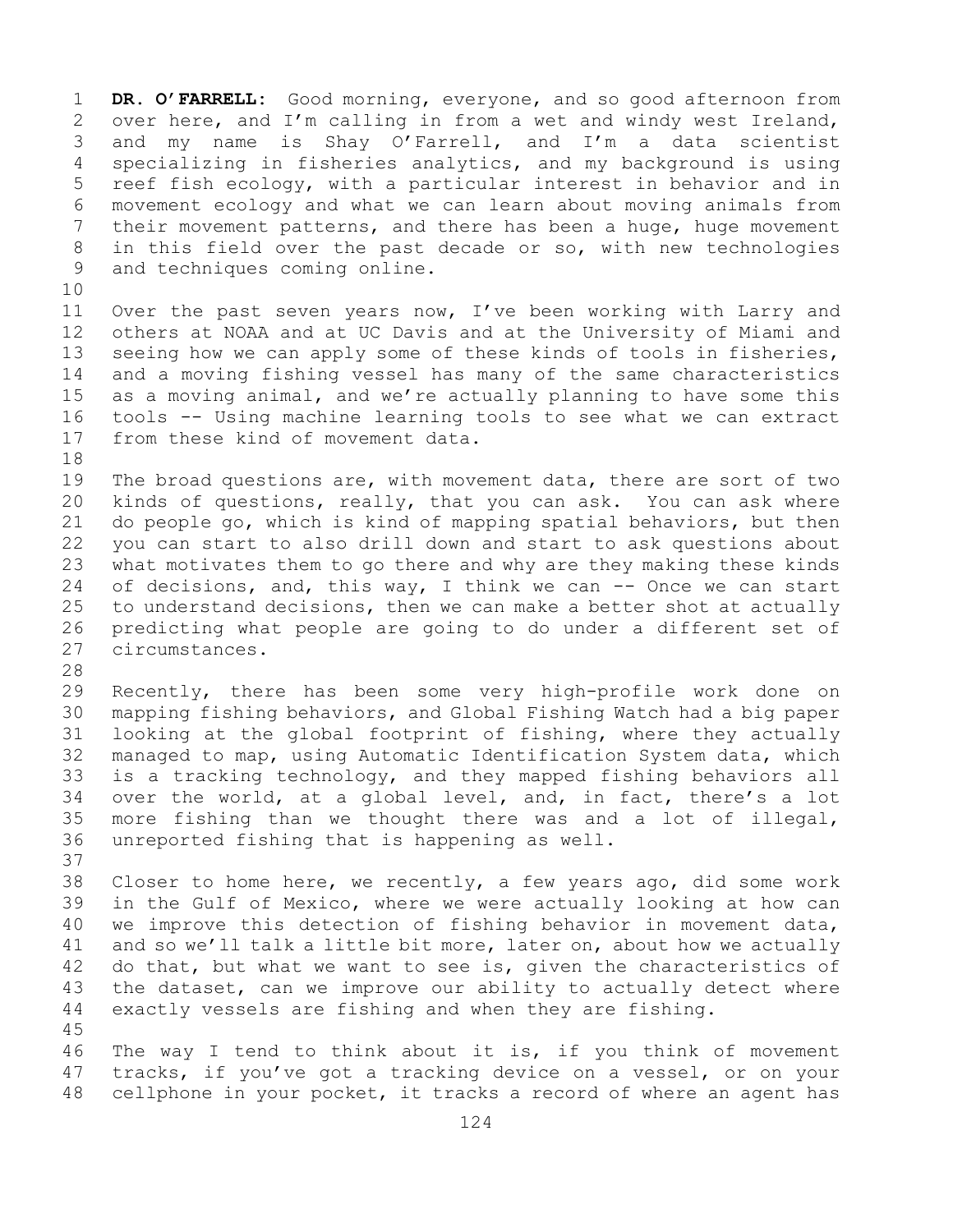1 been visiting, and so it's not just a record of those places<br>2 visited, but it's a record of the decisions that are made along 2 visited, but it's a record of the decisions that are made along<br>3 the way to actually get there each time, and, of course, in 3 the way to actually get there each time, and, of course, in<br>4 fishing, this is particularly relevant. We know, kind of at any fishing, this is particularly relevant. We know, kind of at any 5 kind of point in time, a fishing captain is making decisions about 6 where to go next, based in part on what has happened to-date, what<br>7 the current conditions are, what their expectations are, and so 7 the current conditions are, what their expectations are, and so<br>8 on. 8 on.

 $\frac{9}{10}$ 10 You get these kind of questions, and you can break them down into<br>11 sort of normative versus empirical questions, and so normative 11 sort of normative versus empirical questions, and so normative<br>12 really is kind of what should an individual do, what's the best 12 really is kind of what should an individual do, what's the best<br>13 course of action, and, so, basically, what is the best way that an course of action, and, so, basically, what is the best way that an 14 individual can move to maximize, for example, their catch, and the<br>15 other aspect then is empirical, which is equally, if not more 15 other aspect then is empirical, which is equally, if not more<br>16 interesting, and it's kind of what decisions do individuals 16 interesting, and it's kind of what decisions do individuals<br>17 actually make, rather than what ones should they make, and why do 17 actually make, rather than what ones should they make, and why do<br>18 they make the sort of individual decisions that they do, because 18 they make the sort of individual decisions that they do, because<br>19 we know that there are all sorts of biases in our decision-making, 19 we know that there are all sorts of biases in our decision-making,<br>20 and we can try to get at picking at some of those biases at the 20 and we can try to get at picking at some of those biases at the<br>21 level of individual vessels and improve our predictions. level of individual vessels and improve our predictions.

 $\begin{array}{c} 22 \\ 23 \end{array}$ 23 Once we actually start working at the level of individual vessels,<br>24 when we're using our data at the vessel level, rather than just a 24 when we're using our data at the vessel level, rather than just a<br>25 broad aggregated fleet level, we can start to actually infer 25 broad aggregated fleet level, we can start to actually infer<br>26 consistent spatial behavioral traits of a vessel, of each 26 consistent spatial behavioral traits of a vessel, of each<br>27 individual vessel, and how they behave, how they respond, for individual vessel, and how they behave, how they respond, for 28 example, to bad weather, how they respond, for example, to changes<br>29 in fuel prices, and so how they respond to closed areas. When you 29 in fuel prices, and so how they respond to closed areas. When you<br>30 close off an area to fishing, how do different vessels basically 30 close off an area to fishing, how do different vessels basically<br>31 respond to that, based on their characteristics? respond to that, based on their characteristics?

44

32<br>33 33 Then we can predict kind of different vulnerability to shocks,<br>34 spatial shocks of closures, among counties, of course, or even 34 spatial shocks of closures, among counties, of course, or even<br>35 amongst the vessels themselves. amongst the vessels themselves.

36<br>37 DR. PERRUSO: I will go ahead and take over on this one, and so 38 I'm going to describe, in detail, our datasets that we used. The<br>39 first one is vessel monitoring system data, and that is collected 39 first one is vessel monitoring system data, and that is collected<br>40 by the NOAA Fisheries Office of Law Enforcement, and this is 40 by the NOAA Fisheries Office of Law Enforcement, and this is<br>41 required for commercial reef fish vessels, and use locational data, 41 required for commercial reef fish vessels, and use locational data,<br>42 latitude and longitude, that sends hourly pings with time stamps, 42 latitude and longitude, that sends hourly pings with time stamps,<br>43 and it's vessel specific. and it's vessel specific.

45 We also use information from the Southeast Coastal Logbook family 46 of forms, and we transform the logbook data into what's called the<br>47 Southeast Economic Panel, and so this is a trip-level panel, and 47 Southeast Economic Panel, and so this is a trip-level panel, and<br>48 we include landings, and it's linked to schedule numbers and vessel we include landings, and it's linked to schedule numbers and vessel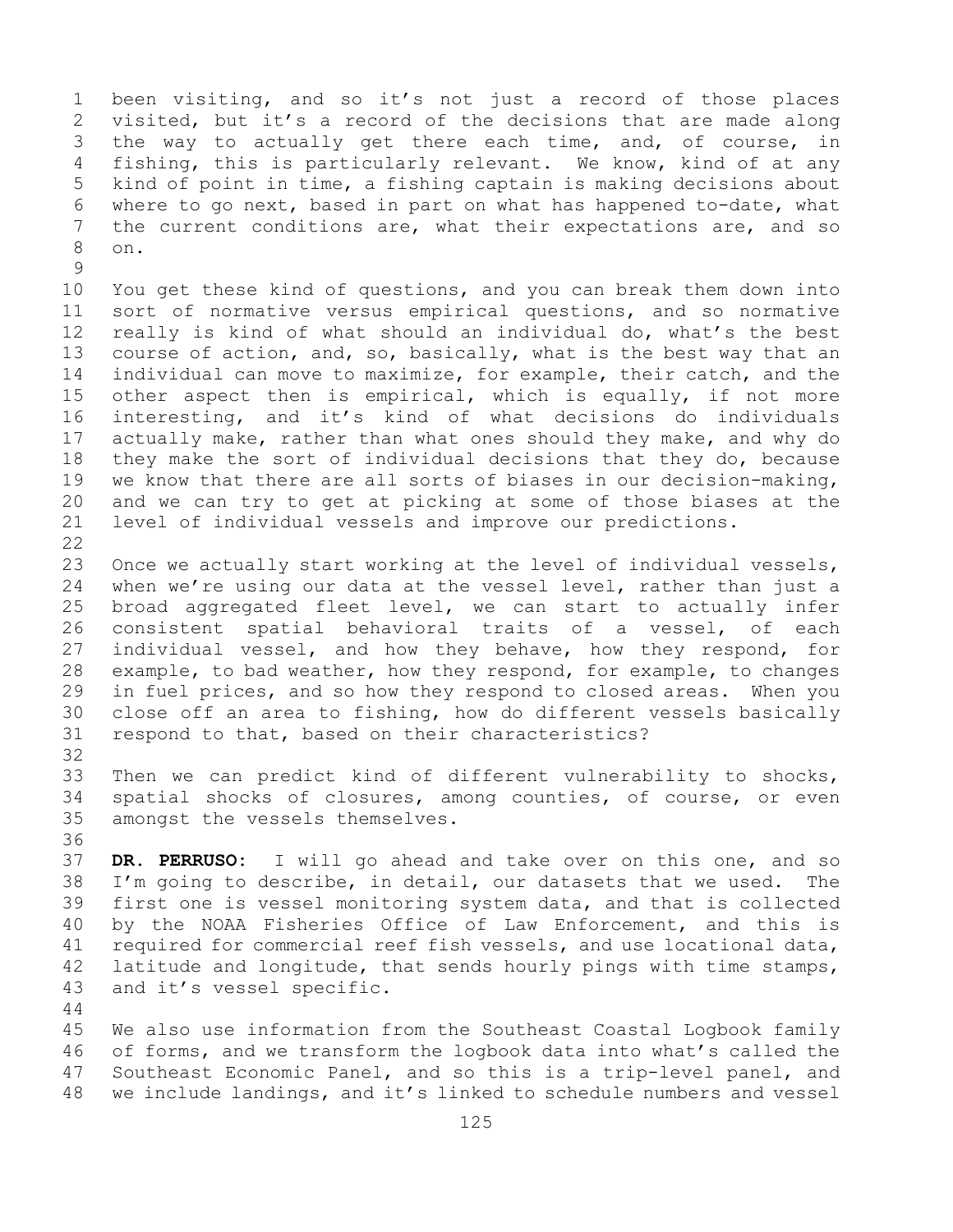1 ID, and we have effort information, gear information, landings<br>2 information, depth, vessel characteristics, trip and start dates 2 information, depth, vessel characteristics, trip and start dates<br>3 and unload dates, but we also link revenues by species to each 3 and unload dates, but we also link revenues by species to each<br>4 trip, and we do that by estimating prices from the accumulated trip, and we do that by estimating prices from the accumulated 5 landings systems database, and that's reported by dealers to the 6 state agencies. 7 8 It's also possible to link other surveys from our economic surveys<br>9 and trip-level and annual surveys, and also discard surveys, to 9 and trip-level and annual surveys, and also discard surveys, to<br>10 this panel by schedule number. We also use observer data, and a 10 this panel by schedule number. We also use observer data, and a<br>11 certain percentage of reef fish trips are required to have 11 certain percentage of reef fish trips are required to have<br>12 observers onboard. This is valuable information that helps train observers onboard. This is valuable information that helps train 13 the machine learning algorithms of where fishing takes place on a 14 trip. Then we also can incorporate biophysical data, such as<br>15 bathvmetrv and artificial and natural structure and wave and 15 bathymetry and artificial and natural structure and wave and weather data.  $\begin{array}{c} 17 \\ 18 \end{array}$ 18 **CHAIRMAN NANCE:** Larry, we have a couple of questions, if you don't mind. 20<br>21 DR. PERRUSO: Okay. That's fine.  $\begin{array}{c} 22 \\ 23 \end{array}$ 23 **CHAIRMAN NANCE:** Dr. Gallaway.  $\frac{24}{25}$ 25 **DR. GALLAWAY:** Jim, I'm sorry. I forgot to put my hand down after<br>26 I got recognized. Thank you. No questions. I got recognized. Thank you. No questions.  $\frac{27}{28}$ 28 **CHAIRMAN NANCE:** Okay. Thanks. Larry, go ahead. I'm sorry. 29<br>30 30 **DR. PERRUSO:** Okay, and so I'm going to turn it back over to Shay 31 to discuss the nuts-and-bolts of the methodology to predict fishing<br>32 spots. spots. 33<br>34 34 **DR. O'FARRELL:** Thanks, Larry. What we want to do is we want to 35 be able to say -- With the vessel's movement track, one of our<br>36 first steps is to be able to work out where and when vessels are first steps is to be able to work out where and when vessels are 37 fishing, and so the way we do that is we use the observer data, 38 which, in the Gulf, I think it's about 2 percent of trips have an<br>39 onboard observer, and what we do is we use those trips to actually 39 onboard observer, and what we do is we use those trips to actually<br>40 kind of train and test the machine learning algorithm to recognize 40 kind of train and test the machine learning algorithm to recognize<br>41 fishing behavior in the actual tracks themselves, and so I've got 41 fishing behavior in the actual tracks themselves, and so I've got<br>42 an example here, and this is a VMS track from Honduras, and I'm 42 an example here, and this is a VMS track from Honduras, and I'm<br>43 just going to show you, broadly, how it works. just going to show you, broadly, how it works. 44 45 In this track, we would have -- This is for one particular vessel, 46 and the black lines show kind of the movement of the vessel, and,<br>47 if you look at the gray blobs in the background there, it would 47 if you look at the gray blobs in the background there, it would<br>48 actually show the individual VMS pings, which is the location and actually show the individual VMS pings, which is the location and

126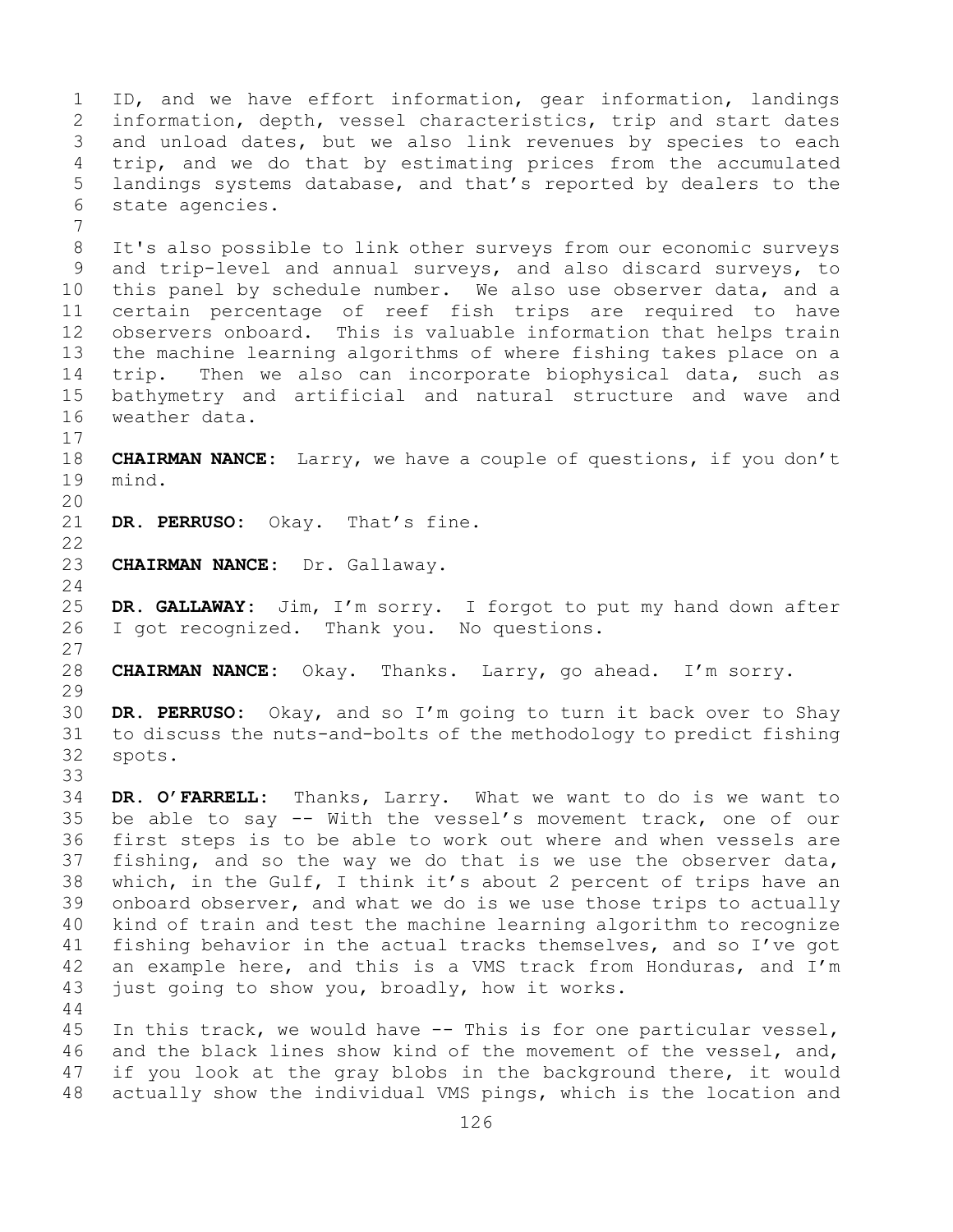1 the time stamp that were broadcast at the same time, and so, up in<br>2 the top-left, I marked an area in green, and so this an area where 2 the top-left, I marked an area in green, and so this an area where<br>3 the observer has said the vessel is fishing. the observer has said the vessel is fishing.

5 We label those points as being this is fishing, and we label the 6 other points within that as not fishing, and so each vessel, when 7 it's actively engaged in fishing -- Imagine being in a hot air<br>8 balloon, or an aircraft or something, and you're looking down on 8 balloon, or an aircraft or something, and you're looking down on<br>9 top of the vessel, and you can see its pattern that it was -- A 9 top of the vessel, and you can see its pattern that it was -- A<br>10 particular movement pattern is going to follow its speeds, its 10 particular movement pattern is going to follow its speeds, its<br>11 turning angles, its acceleration, its deceleration, and so on, and 11 turning angles, its acceleration, its deceleration, and so on, and<br>12 these actually vary very much individually by different gears. these actually vary very much individually by different gears. 13 That bottom longline will have very, very different movements, a 14 signature movement pattern, than say like somebody using bandit<br>15 fishing gear. fishing gear.

16<br>17 17 Once we've worked out all of the different movement characteristics<br>18 of the track itself, then we can add a bunch of other variables to 18 of the track itself, then we can add a bunch of other variables to<br>19 the data, and so we can add time, various time variables, such as, 19 the data, and so we can add time, various time variables, such as,<br>20 obviously, the time of day, but also the time since dawn, because  $obviously$ , the time of day, but also the time since dawn, because 21 a lot of vessels will actually start fishing within a given time<br>22 of dawn, and, of course, the time of dawn will vary across the 22 of dawn, and, of course, the time of dawn will vary across the 23 year. year.

 $\frac{24}{25}$ 25 We have the depth, we have the distance from port, and we can add<br>26 in the local weather conditions from other NOAA datasets, such as 26 in the local weather conditions from other NOAA datasets, such as<br>27 where we have wave height and we have windspeed, and we can add in where we have wave height and we have windspeed, and we can add in 28 chlorophyll data and so on, if we're actually looking for<br>29 aggregating areas, and we can add in fuel price and so on. We can 29 aggregating areas, and we can add in fuel price and so on. We can<br>30 put all of these together into this dataset, where we now know the 30 put all of these together into this dataset, where we now know the<br>31 vessel is fishing at this point, and the -- At that point, all 31 vessel is fishing at this point, and the -- At that point, all<br>32 these other variables take certain values as well. these other variables take certain values as well.

33<br>34 34 We pass these data over to our machine learning algorithm, and<br>35 here it's kind of represented by Wally, and so, basically, the 35 here it's kind of represented by Wally, and so, basically, the<br>36 algorithm goes in and actually looks at all of these variables, algorithm goes in and actually looks at all of these variables, 37 which you could label as fishing, and it looks at the points which 38 are labeled as not fishing, and it learns to tell the difference<br>39 between them by a fairly hyperdimensional combination of those 39 between them by a fairly hyperdimensional combination of those<br>40 variables, and it creates kind of a space within which it thinks 40 variables, and it creates kind of a space within which it thinks<br>41 that fishing is happening versus space which it thinks it isn't 41 that fishing is happening versus space which it thinks it isn't<br>42 happening. happening.

43

4

Then what we do is we then deploy that trained algorithm on the 45 rest of the data, where there wasn't an observer onboard, and we 46 ask it to tell us in which other locations does it think that the<br>47 vessel was actually fishing, and so here we've marked it in red, 47 vessel was actually fishing, and so here we've marked it in red,<br>48 and, in those red locations, it is seeing characteristics that are and, in those red locations, it is seeing characteristics that are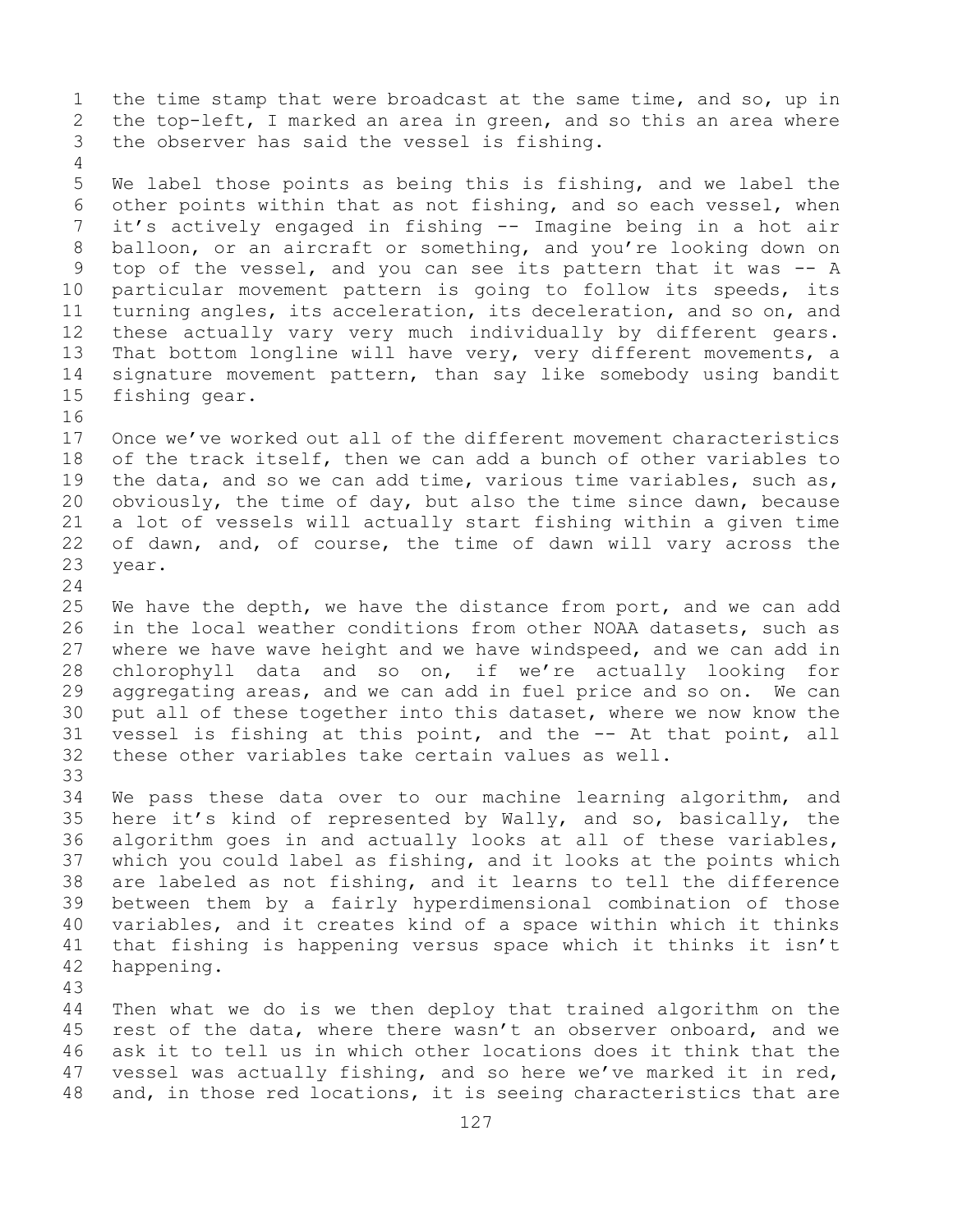1 very, very similar, or sufficiently similar, to the ones that we<br>2 have labeled as being fishing in the green area up in the top-2 have labeled as being fishing in the green area up in the topleft-hand of the image. 4 5 **DR. PERRUSO:** I think maybe we might pause a second, before we go 6 into the -- 7 8 **DR. O'FARRELL:** That gives us an idea of sort of how accurate we<br>9 are with that, and so -are with that, and so  $-$ -10<br>11 11 **DR. PERRUSO:** I think we're going to pause for a second and see if <br>12 there is any questions about the methodology of the classification. there is any questions about the methodology of the classification. 13 14 **CHAIRMAN NANCE:** Thank you. Any questions from the SSC on this<br>15 portion of the discussion? Doug Gregory, please. portion of the discussion? Doug Gregory, please. 16<br>17 17 **MR. GREGORY:** Good morning. Thank you, and this is very 18 interesting. With the tracks that you showed in the various<br>19 slides, you had the area where an observer was on the boat, 19 slides, you had the area where an observer was on the boat,<br>20 obviously fishing, and you knew that, but then you had the machine 20 obviously fishing, and you knew that, but then you had the machine 21 learning segment that identified other fishing spots, and so I<br>22 would assume the observer is on the boat for the entire trip, and 22 would assume the observer is on the boat for the entire trip, and<br>23 was that track from one trip, or was that multiple trips put 23 was that track from one trip, or was that multiple trips put<br>24 together, or multiple vessels put together? together, or multiple vessels put together?  $\frac{25}{26}$ 26 **DR. O'FARRELL:** That's a great question, and that track would have 27 been from multiple trips. been from multiple trips. 28<br>29 MR. GREGORY: Okay. Thank you. 30<br>31 31 **CHAIRMAN NANCE:** That's the same question that I was going to ask,<br>32 Doug. Any other --Any other --33<br>34 34 DR. O'FARRELL: For each vessel, we would have -- For some vessels,<br>35 of course, we don't actually have any onboard observer data, 35 of course, we don't actually have any onboard observer data,<br>36 because it's not evenly distributed across the vessels, and so, because it's not evenly distributed across the vessels, and so, 37 basically, from our training set of trips for which we have an 38 observer onboard, then we can identify fishing from those and<br>39 deploy it on the other ones, based on trips where there was no 39 deploy it on the other ones, based on trips where there was no<br>40 observer onboard the vessel. observer onboard the vessel. 41<br>42 **CHAIRMAN NANCE:** Okay. Thank you. Harry. 43 MR. BLANCHET: The question that I had is, when you have the 45 observers present, did you leave part of the observer data out of 46 the original training series and then retest, to see how well the<br>47 machine did in identifving trips, or was that not done? Thank 47 machine did in identifying trips, or was that not done? Thank<br>48 you. you.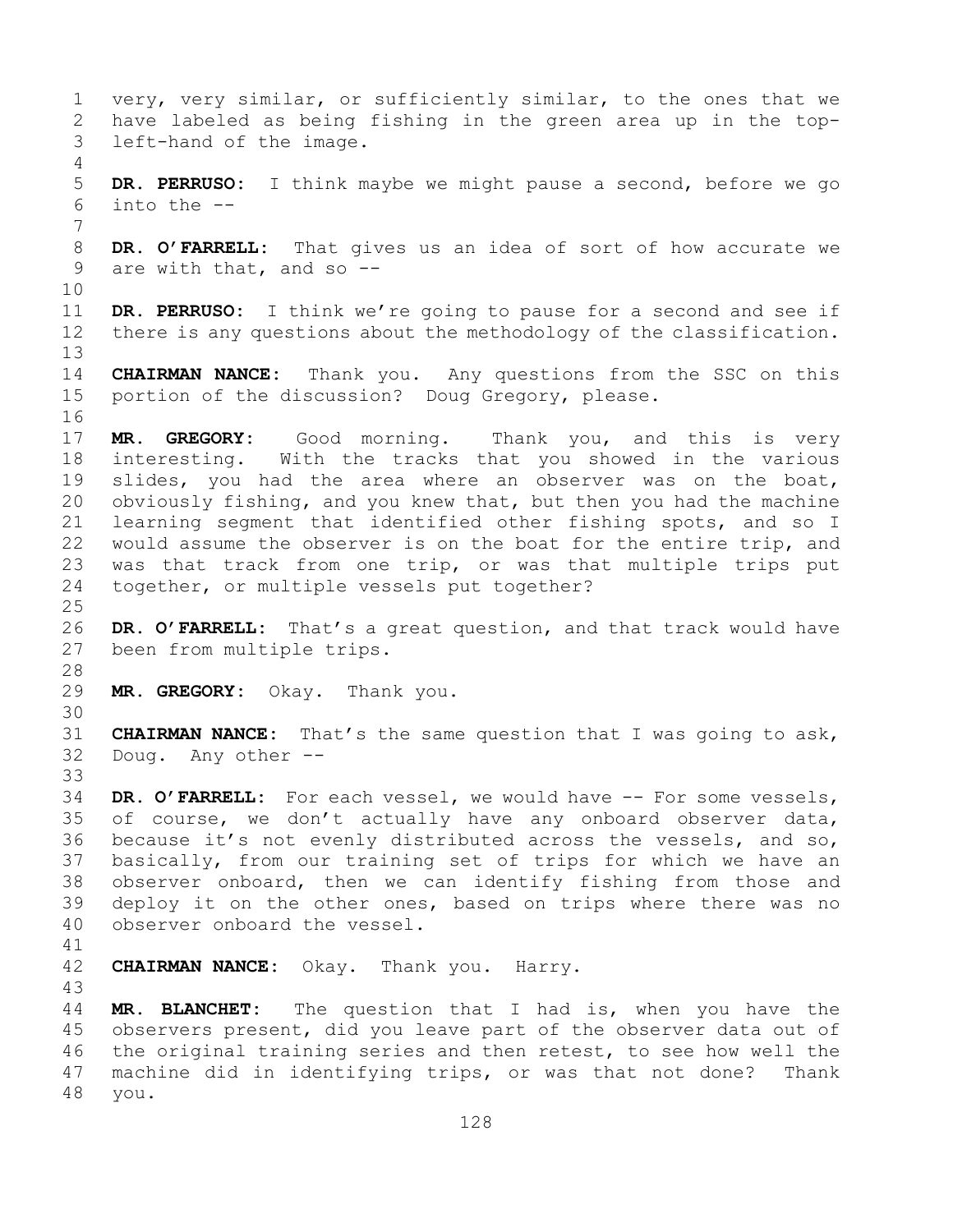$\frac{1}{2}$ 2 **DR. O'FARRELL:** I will take that one if you like, Larry. Everything 3 was cross-validated, and so there are two different levels at which<br>4 we can cross-validated, and we can do like a standard kind of leave we can cross-validated, and we can do like a standard kind of leave 5 one out kind of approach, where we split the training dataset and 6 we reserve some of it for testing.

7 8 The algorithm that we tend to use is random forest, and random<br>9 forest also has built in what it calls an out-of-bag estimation, 9 forest also has built in what it calls an out-of-bag estimation,<br>10 where the random forest actually does the same thing itself and 10 where the random forest actually does the same thing itself and<br>11 actually takes a portion of each sample and puts it to one side. 11 actually takes a portion of each sample and puts it to one side,<br>12 and, in turn, it validates itself, and so we actually used both of and, in turn, it validates itself, and so we actually used both of 13 those, and, again, the paper I showed compared the two, but it's 14 a good question, the cross-validation.

 $15$ <br> $16$ 16 **CHAIRMAN NANCE:** Okay. Thank you. Any other questions from the SSC? Trevor. SSC? Trevor.

18<br>19 19 **MR. MONCRIEF:** Thanks, Mr. Chair, and so this is a very interesting presentation so far, and I was just kind of wondering a little 21 bit, and you might get to it later on, but I am trying to think<br>22 about this in the context of the fleet behavior, and so you listed 22 about this in the context of the fleet behavior, and so you listed<br>23 out the patterns of bottom longline versus bandit fishing and 23 out the patterns of bottom longline versus bandit fishing and<br>24 everything, but I was wondering, on a scope of like multiday trips 24 everything, but I was wondering, on a scope of like multiday trips<br>25 versus single-day trips, and how that might have some sort of 25 versus single-day trips, and how that might have some sort of<br>26 effect on where a lot of this effort is assigned if a boat is out 26 effect on where a lot of this effort is assigned if a boat is out<br>27 for three davs in a given area fishing. for three days in a given area fishing.

28<br>29 I know it would probably have to rely on a pretty good amount of 30 the observer coverage, to make sure you fully identified when and<br>31 where those vessels were fishing, but that's kind of -- My head is 31 where those vessels were fishing, but that's kind of  $-$ - My head is 32 kind of thinking around that space right now. kind of thinking around that space right now.

33<br>34 34 **DR. PERRUSO:** We're going to go through some research that will 35 address maybe that specific question, but, Shay, if you would like<br>36 to expand on maybe the difficulties of short trips versus longer to expand on maybe the difficulties of short trips versus longer 37 trips, and that might be applicable.

38<br>39 39 **DR. O'FARRELL:** It's a good question, and so, generally speaking,<br>40 in terms of identifying individual pings, which are fishing or not 40 in terms of identifying individual pings, which are fishing or not<br>41 fishing, it shouldn't make any difference, really, whether it's 41 fishing, it shouldn't make any difference, really, whether it's<br>42 from a one-day trip or a three-day trip or a ten-day trip, and it 42 from a one-day trip or a three-day trip or a ten-day trip, and it<br>43 actually has to do with characteristics of the spatial behavior 43 actually has to do with characteristics of the spatial behavior<br>44 itself at that point, how the vessel is moving and what depth it's itself at that point, how the vessel is moving and what depth it's 45 in and so on.

46<br>47 47 What does make a big difference is when you're actually trying to<br>48 match the logbook trips to the VMS trips, and so one of the tasks match the logbook trips to the VMS trips, and so one of the tasks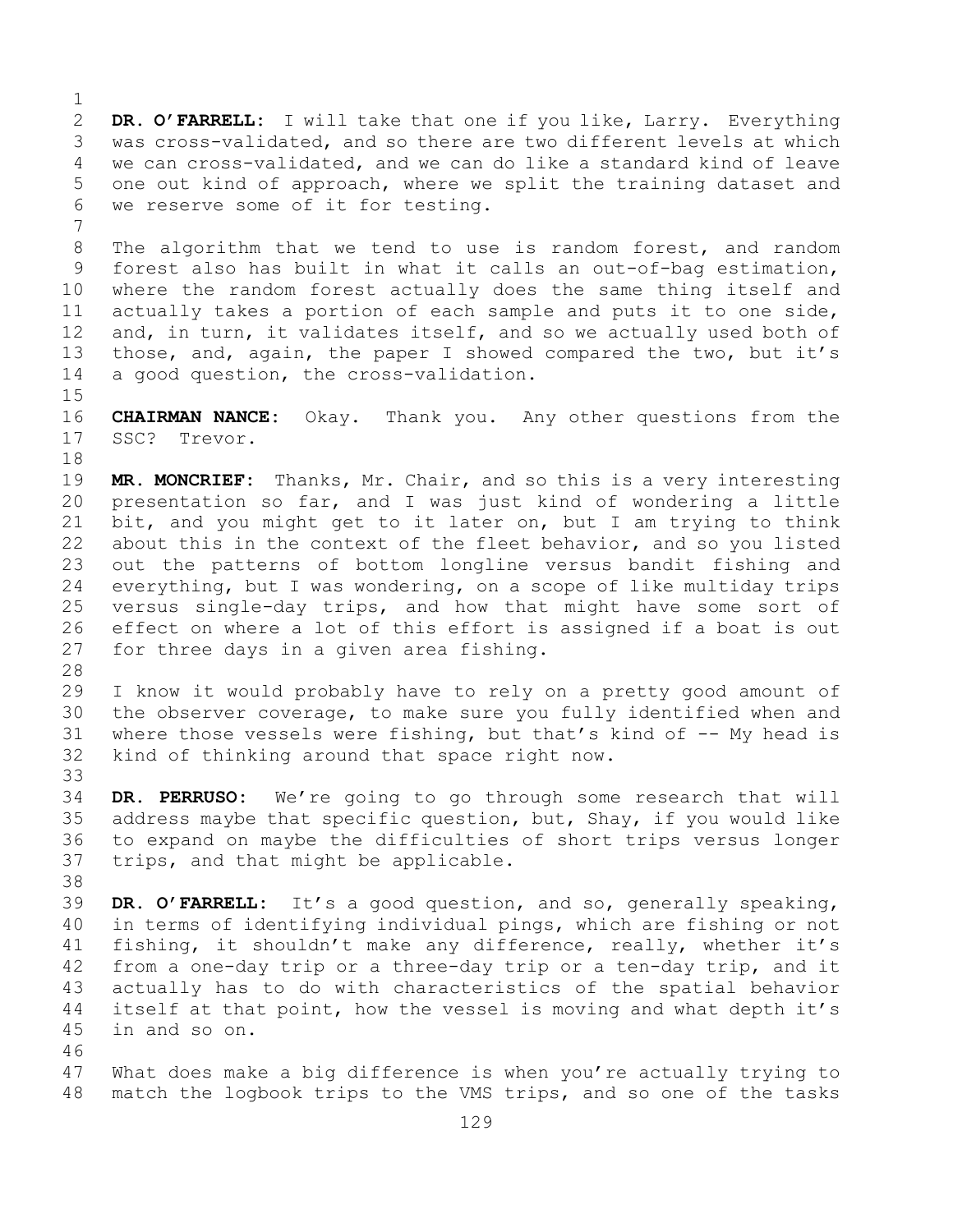1 we have, when we're putting these datasets together, is we have to<br>2 segment the VMS track into trips, and so basically a trip being, 2 segment the VMS track into trips, and so basically a trip being,<br>3 of course, when a vessel leaves port and heads out to sea, does 3 of course, when a vessel leaves port and heads out to sea, does<br>4 some fishing, and then comes back again. some fishing, and then comes back again. 5 6 Then what we do is trips to VMS data to the recorded logbook dates<br>7 and so on, and we match the segmented trips, and we don't always 7 and so on, and we match the segmented trips, and we don't always<br>8 have a perfect match to those, especially on short trips, and the 8 have a perfect match to those, especially on short trips, and the<br>9 reason generally, we believe, is because the trip dates are self-9 reason generally, we believe, is because the trip dates are self-<br>10 reported, and small amounts of just sort of an error in the 10 reported, and small amounts of just sort of an error in the<br>11 reporting date, just a day either side, can mean that the logbook 11 reporting date, just a day either side, can mean that the logbook<br>12 trip doesn't necessarily match as easily with the VMS trip. trip doesn't necessarily match as easily with the VMS trip. 13 14 From two days upwards, the matching is more reliable, and I like<br>15 to think of it as -- I think to think of it as trving to -- Imagine 15 to think of it as  $-$  I think to think of it as trying to  $-$  Imagine<br>16 trying to drop a point inside a window. The bigger that window, 16 trying to drop a point inside a window. The bigger that window,<br>17 the landing date for that logbook, and it's easy to drop a point 17 the landing date for that logbook, and it's easy to drop a point<br>18 into a large window, but, as that window gets smaller, it basically 18 into a large window, but, as that window gets smaller, it basically<br>19 disappears back into another point. disappears back into another point. 20<br>21 21 Basically, for the VMS trip, we would have one day, and for the<br>22 logbook we have one day, and you have to have an exact match, and 22 logbook we have one day, and you have to have an exact match, and<br>23 so we spent quite a lot of time improving this and adding kind of 23 so we spent quite a lot of time improving this and adding kind of<br>24 a degree of fuzziness in the matching, and so that, basically, if 24 a degree of fuzziness in the matching, and so that, basically, if<br>25 there are set reporting errors, in terms of the days written down, 25 there are set reporting errors, in terms of the days written down,<br>26 the algorithm can often pick those up, but, generally speaking, 26 the algorithm can often pick those up, but, generally speaking,<br>27 shorter trips is more challenging to match the two together. shorter trips is more challenging to match the two together. 28<br>29 MR. MONCRIEF: Thank you. 30<br>31 CHAIRMAN NANCE: Jack Isaacs, please. 32 33 **DR. ISAACS:** Good morning. What variables do you capture about 34 like the size of the ship and the size of the crew and those sorts<br>35 of things? of things? 36<br>37 DR. O'FARRELL: Again, Larry, I will go with that, if you like. 38 We actually use the size of the vessel -- The way we use the size<br>39 of the vessel, because, of course, that won't affect the movement 39 of the vessel, because, of course, that won't affect the movement<br>40 characteristics, but the way we do that is we take the speeds and 40 characteristics, but the way we do that is we take the speeds and<br>41 so on and the time intervals since kind of the previous fishing 41 so on and the time intervals since kind of the previous fishing<br>42 behavior, and we actually standardize those by vessel size. It's 42 behavior, and we actually standardize those by vessel size.<br>43 not simply the raw speed, but the speed per the size of the ve not simply the raw speed, but the speed per the size of the vessel. 44 45 What's interesting is we haven't actually found that it's made<br>46 much of a difference in the actual classifier. The classifier, 46 much of a difference in the actual classifier.<br>47 after we run it, it comes back and tells us what 47 after we run it, it comes back and tells us what it was happy with<br>48 and what it was unhappy with and things that were working well and and what it was unhappy with and things that were working well and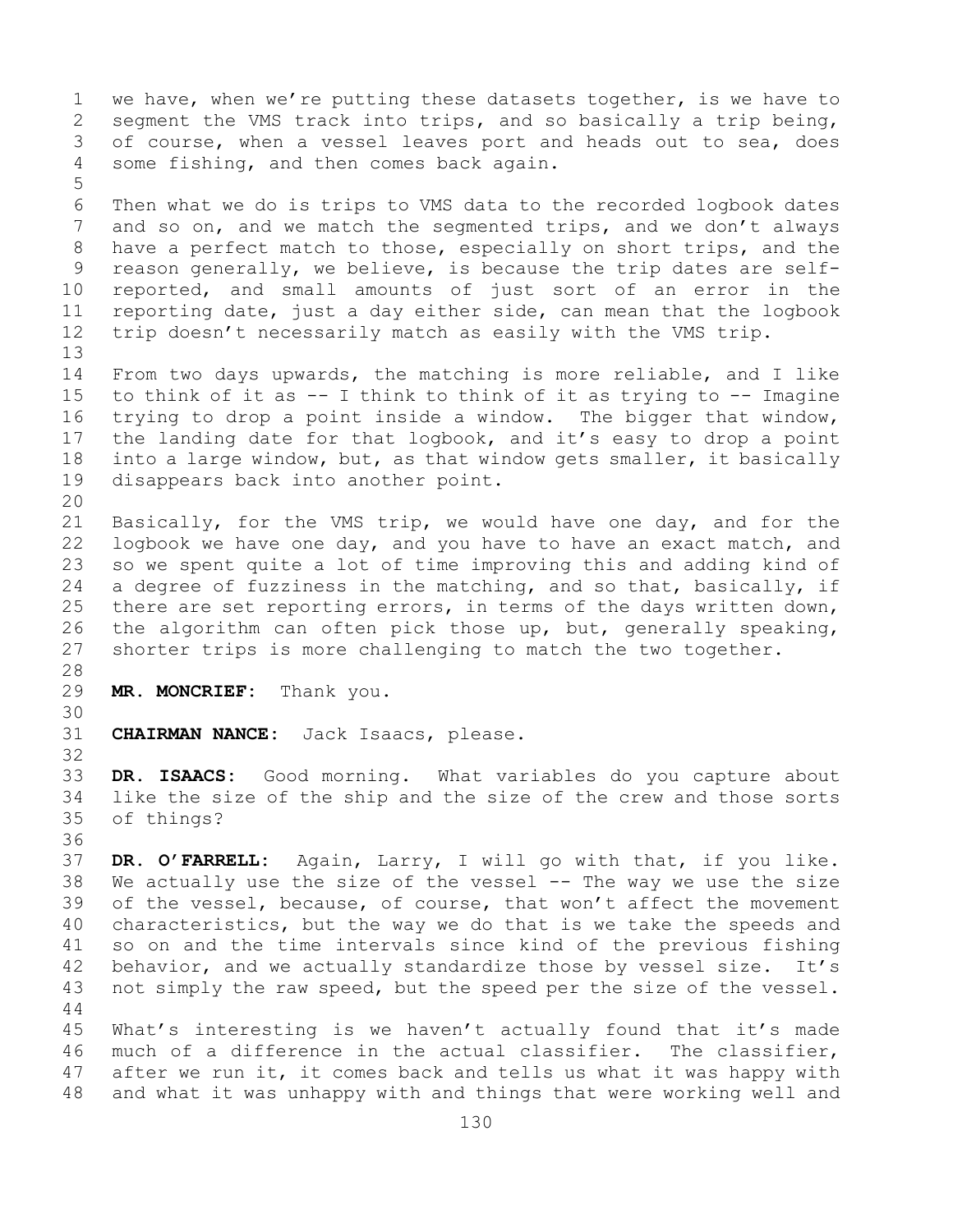1 things that weren't, and that allows us then to tune our data and<br>2 to engineer some of the variables to improve the performance, but, 2 to engineer some of the variables to improve the performance, but,<br>3 qenerally speaking, size actually hasn't been that important, and 3 generally speaking, size actually hasn't been that important, and<br>4 part of the reason is probably the size doesn't vary within a part of the reason is probably the size doesn't vary within a 5 vessel, of course, whereas what we're actually trying to pick out 6 is the things that do vary with whether or not a vessel is fishing,<br>7 such as its depth and time of dav and so on. such as its depth and time of day and so on.

8 9 We don't currently use data on the number of crew, and we don't<br>10 have those data recorded, and I think -- Larry, correct me if I'm 10 have those data recorded, and I think  $--$  Larry, correct me if I'm<br>11 wrong, but they're not complete though, and one of the issues is 11 wrong, but they're not complete though, and one of the issues is<br>12 sometimes those data have not been filled out, and so we've tried sometimes those data have not been filled out, and so we've tried 13 to use variables that we know we have very good coverage of, 14 because then we know that we have them for pretty much every vessel<br>15 in the dataset. in the dataset.

16<br>17

17 **DR. PERRUSO:** Maybe -- I'm not sure if the VMS data has crew 18 information on it, but certainly, once we link to the logbook<br>19 records, we have that trip information of all kind of effort 19 records, we have that trip information of all kind of effort<br>20 variables, like davs-at-sea, number of crew, fishing location 20 variables, like days-at-sea, number of crew, fishing location<br>21 choices, gear choices, and so, when we get into the applied aspect 21 choices, gear choices, and so, when we get into the applied aspect<br>22 of tackling specific regulatory or environmental shock problems, 22 of tackling specific regulatory or environmental shock problems,<br>23 we could incorporate that into the analysis, to see if there is a 23 we could incorporate that into the analysis, to see if there is a<br>24 difference with small crew versus large crew, and also gear 24 difference with small crew versus large crew, and also gear<br>25 differences and that sort of thing, but I don't think, within the 25 differences and that sort of thing, but I don't think, within the  $26$  classifier, if we're just using the VMS and observer data  $-$ - If 26 classifier, if we're just using the VMS and observer data -- If<br>27 there is crew size coming in on the VMS data, I'm not sure if that there is crew size coming in on the VMS data, I'm not sure if that 28 would be complete, and that could be an issue, but it should<br>29 probably be heavily corelated with days-at-sea and that sort of 29 probably be heavily corelated with days-at-sea and that sort of thing.

31<br>32

DR. O'FARRELL: It's one of the very attractive characteristics of 33 the machine learning algorithms, and so we use the random forest,<br>34 but we -- They don't overfit with variables, and so you can 34 but we -- They don't overfit with variables, and so you can<br>35 actually add lots and lots of different variables in there, and so 35 actually add lots and lots of different variables in there, and so<br>36 kind of a more classical regression approach, and you hit kind of a more classical regression approach, and you hit 37 overfitting problems pretty quickly if you start adding lots of 38 variables, and you have issues with kind of different variables<br>39 being correlated with each other, because we don't have that 39 being correlated with each other, because we don't have that<br>40 problem in these kind of algorithms, and so you can actually add 40 problem in these kind of algorithms, and so you can actually add<br>41 extra variables in, to find out basically are they improving your 41 extra variables in, to find out basically are they improving your<br>42 classification or not, and so you can, in principle, put them in 42 classification or not, and so you can, in principle, put them in<br>43 okav, and so that is, as I said, is an attractive characteristic. okay, and so that is, as I said, is an attractive characteristic.

44

45 **CHAIRMAN NANCE:** Dave Chagaris, please.

46<br>47 47 **DR. CHAGARIS:** Thank you. This is a really neat study, but I have<br>48 a question about the variable importance, and is that something a question about the variable importance, and is that something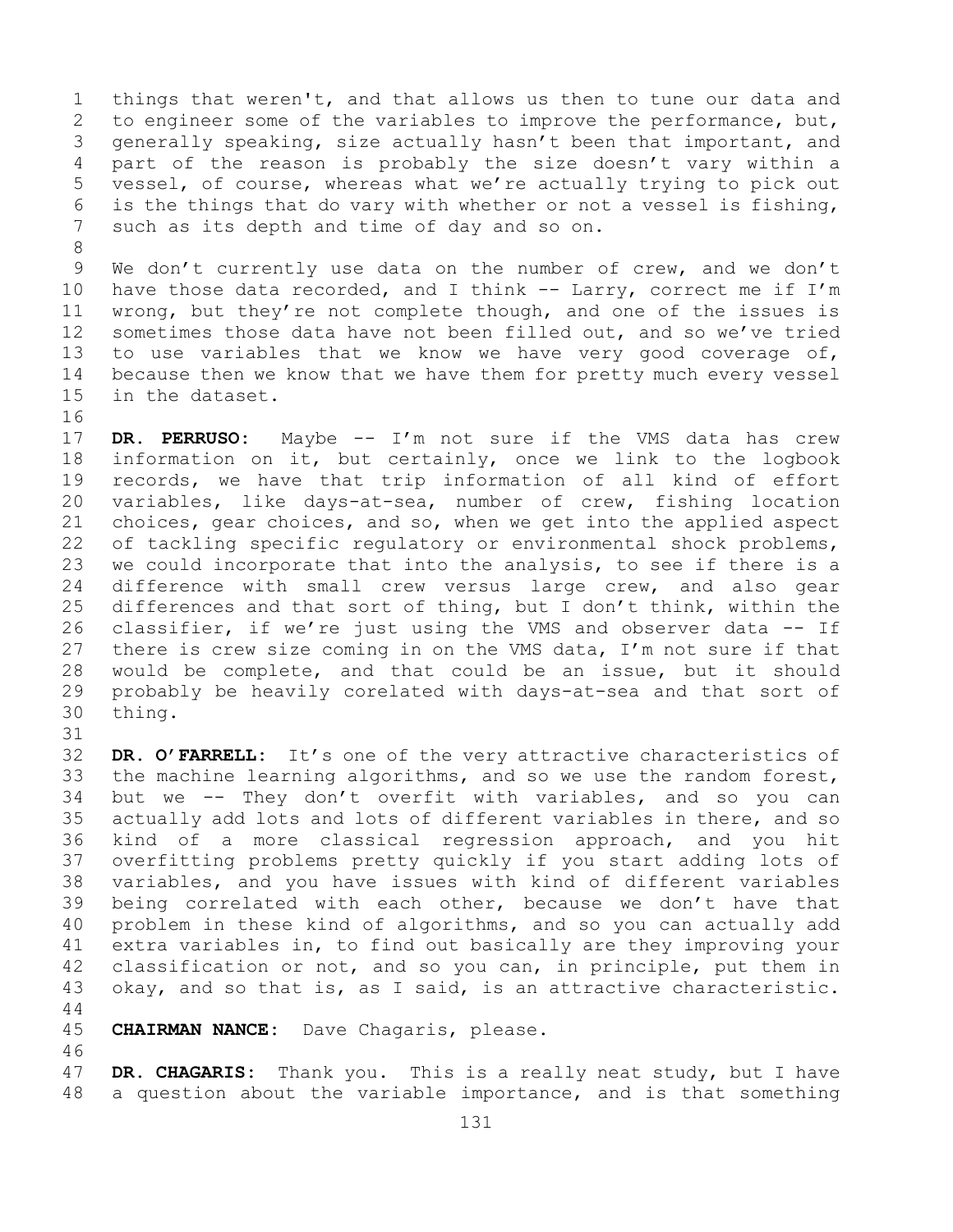1 that you guys have looked at, or you're able to look at, to try to<br>2 understand not just where and when vessels are fishing, but 2 understand not just where and when vessels are fishing, but<br>3 potentially why, and so how does fuel price and weather, and maybe 3 potentially why, and so how does fuel price and weather, and maybe<br>4 even requlatory changes, affect the effort distributions, and can even regulatory changes, affect the effort distributions, and can 5 you extract those from this random forest model approach? 6<br>7 7 **DR. PERRUSO:** Shay, I'll take that one. As we go through these<br>8 studies in the next few slides, you will see how we've applied 8 studies in the next few slides, you will see how we've applied<br>9 those type of questions, using the data in the Gulf of Mexico to 9 those type of questions, using the data in the Gulf of Mexico to<br>10 the commercial reef fish fleet. the commercial reef fish fleet. 11<br>12 12 **CHAIRMAN NANCE:** Okay. Let's go ahead, and I think we can address 13 that question I think as we go on, but thank you. Larry and Shay, 14 go ahead.  $15$ <br> $16$ DR. O'FARRELL: I have a bit of a lag at my end, and so I apologize.  $\begin{array}{c} 17 \\ 18 \end{array}$ 18 **DR. PERRUSO:** Okay, and so we talked about the -- We've done the 19 classifier, and we're going to the logbook data at the trip level, 19 classifier, and we're going to the logbook data at the trip level,<br>20 and also vessel ID and time levels, and so a major theme that might 20 and also vessel ID and time levels, and so a major theme that might<br>21 of interest to this discussion today is what's called the explore-21 of interest to this discussion today is what's called the explore-<br>22 exploit tradeoff. exploit tradeoff. 23 24 You have the idea that exploring provides new information, but<br>25 uncertain payoff, and exploiting provides a more certain payoff, 25 uncertain payoff, and exploiting provides a more certain payoff,<br>26 but you might do better somewhere else, and this is a classic risk-26 but you might do better somewhere else, and this is a classic risk-<br>27 taking versus risk-aversion type of pavoff matrix. taking versus risk-aversion type of payoff matrix. 28<br>29 29 It's obvious how this could apply to commercial fishing and the<br>30 relative behavior of the fleet to new opportunities or 30 relative behavior of the fleet to new opportunities or<br>31 restrictions, and we should also consider that the reef fish fleet 31 restrictions, and we should also consider that the reef fish fleet<br>32 is heterogenous, and so it could benefit fishery managers to is heterogenous, and so it could benefit fishery managers to 33 understand components of the fleet and clusters and behavioral 34 clusters that might react differently to different types of shocks<br>35 or requlations. or regulations. 36<br>37 This is the motion that came out of the last SSC meeting, to 38 encourage the Science Center to analyze how catch level increases<br>39 could impact different fishing sectors with respect to the ability 39 could impact different fishing sectors with respect to the ability<br>40 to redistribute fishing effort according to localized abundance 40 to redistribute fishing effort according to localized abundance<br>41 and depletion patterns, and so, today, hopefully we're going to 41 and depletion patterns, and so, today, hopefully we're going to<br>42 show you some of the data that may be available to address this 42 show you some of the data that may be available to address this<br>43 and some of the analyses that we've done that may be applicable to 43 and some of the analyses that we've done that may be applicable to 44 this motion. this motion. 45 46 The next two articles we're going to start with may give insight<br>47 into the ways that we can study the fleet's reaction to changes

47 into the ways that we can study the fleet's reaction to changes<br>48 and also the different types of homogeneity that may exist within and also the different types of homogeneity that may exist within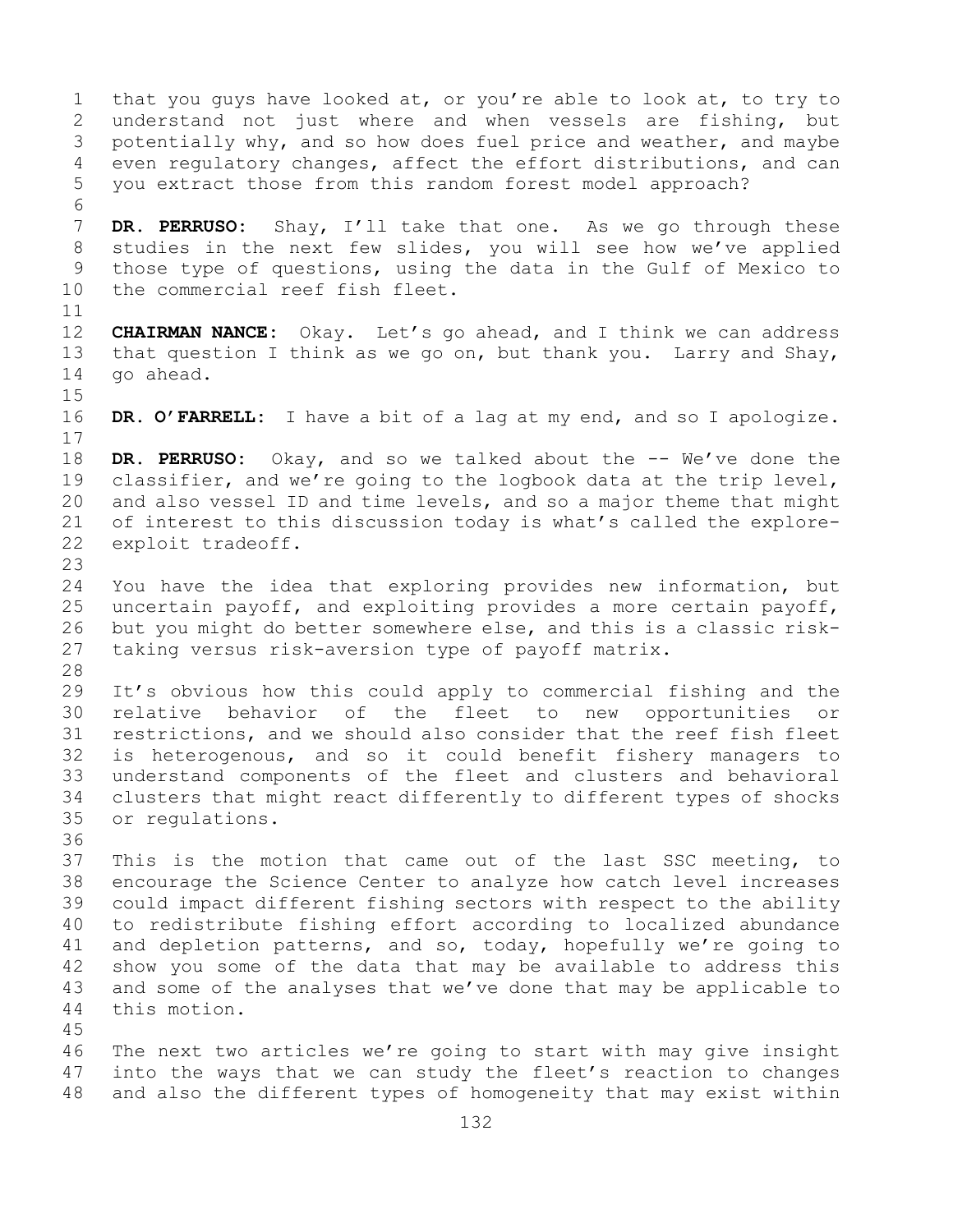1 a certain fleet, not just longline versus bandit and different<br>2 qear choices, but also within that longline sector, that bandit 2 gear choices, but also within that longline sector, that bandit<br>3 sector, that there may be different types of individual operators 3 sector, that there may be different types of individual operators<br>4 that could be characterized and may react differently to an that could be characterized and may react differently to an 5 increase in catch levels. I will turn it back over to Shay to 6 discuss these two, and then  $I'11$  come back with some other studies<br>7 that we've done. Shav. that we've done. Shay.

8 9 **DR. O'FARRELL:** Thanks, Larry. The explore-exploit tradeoff has<br>10 got kind of a long theoretical history, and it goes back really to 10 got kind of a long theoretical history, and it goes back really to<br>11 the second World War, actually to Bletchley Park and the 11 the second World War, actually to Bletchley Park and the<br>12 codebreakers there, and they were interested in is basically codebreakers there, and they were interested in is basically 13 optimality at the time, and so, basically, there must be some kind 14 of optimal balance between exploring and exploiting, and so, with<br>15 exploiting, you generally know what you're going to get, but the 15 exploiting, you generally know what you're going to get, but the<br>16 problem is you might do better somewhere else. problem is you might do better somewhere else.

 $\begin{array}{c} 17 \\ 18 \end{array}$ 18 With exploring, you get to go and find out what is elsewhere, but<br>19 vou might have done better if you just kind of staved where you 19 you might have done better if you just kind of stayed where you<br>20 knew it was good, and so the theory is that, somewhere in between 20 knew it was good, and so the theory is that, somewhere in between<br>21 those, there is some kind of optimum point, but finding that point 21 those, there is some kind of optimum point, but finding that point<br>22 has been incredibly difficult, and just in theoretical terms, but 22 has been incredibly difficult, and just in theoretical terms, but<br>23 some progress was made in the 1970s, using a very constrained 23 some progress was made in the 1970s, using a very constrained<br>24 version of the problem, but there have been very few opportunities 24 version of the problem, but there have been very few opportunities<br>25 to actually  $-$  In fact, I don't know of any opportunities to 25 to actually  $--$  In fact, I don't know of any opportunities to<br>26 actually look at this problem in the natural world, in the real 26 actually look at this problem in the natural world, in the real<br>27 world, using a real human problem, such as basically where to 27 world, using a real human problem, such as basically where to<br>28 actually define fish. actually define fish.

29<br>30

30 We realized that we had an opportunity, with our dataset, to answer<br>31 that question, and so, back in 2009, there was a closure of the 31 that question, and so, back in 2009, there was a closure of the<br>32 longline fishery off the coast of Florida, as resulted by a catch longline fishery off the coast of Florida, as resulted by a catch 33 of too many sea turtles, and, if you look at the three panels on<br>34 the slide there -- If you look at the panel on the left, we've got 34 the slide there -- If you look at the panel on the left, we've got<br>35 a map there, obviously, of Florida, and the black-dashed line is 35 a map there, obviously, of Florida, and the black-dashed line is<br>36 the boundary of the turtle closure, and the heat map that goes 36 the boundary of the turtle closure, and the heat map that goes<br>37 from kind of cool yellow colors to warm, red colors is the from kind of cool yellow colors to warm, red colors is the 38 intensity of fishing within that area prior to basically the<br>39 closure happening, and so you can actually see, when the closure 39 closure happening, and so you can actually see, when the closure<br>40 happened, it cut off a lot of very, very large prime fishing area, 40 happened, it cut off a lot of very, very large prime fishing area,  $41$  and so it's a very, very important event. and so it's a very, very important event.

42 43 First, we looked at, first, before the closure happened, for two<br>44 vears before the closure, and we decided to explore -- To do that, years before the closure, and we decided to explore  $-$ - To do that, 45 first, we had to actually calculate a metric of how exploratory 46 vessels are, and so that's going to be looking at the middle panel<br>47 there, and what you have is, for each of our vessels in our dataset, 47 there, and what you have is, for each of our vessels in our dataset,<br>48 we basically looked at their location choice sequence, and that's we basically looked at their location choice sequence, and that's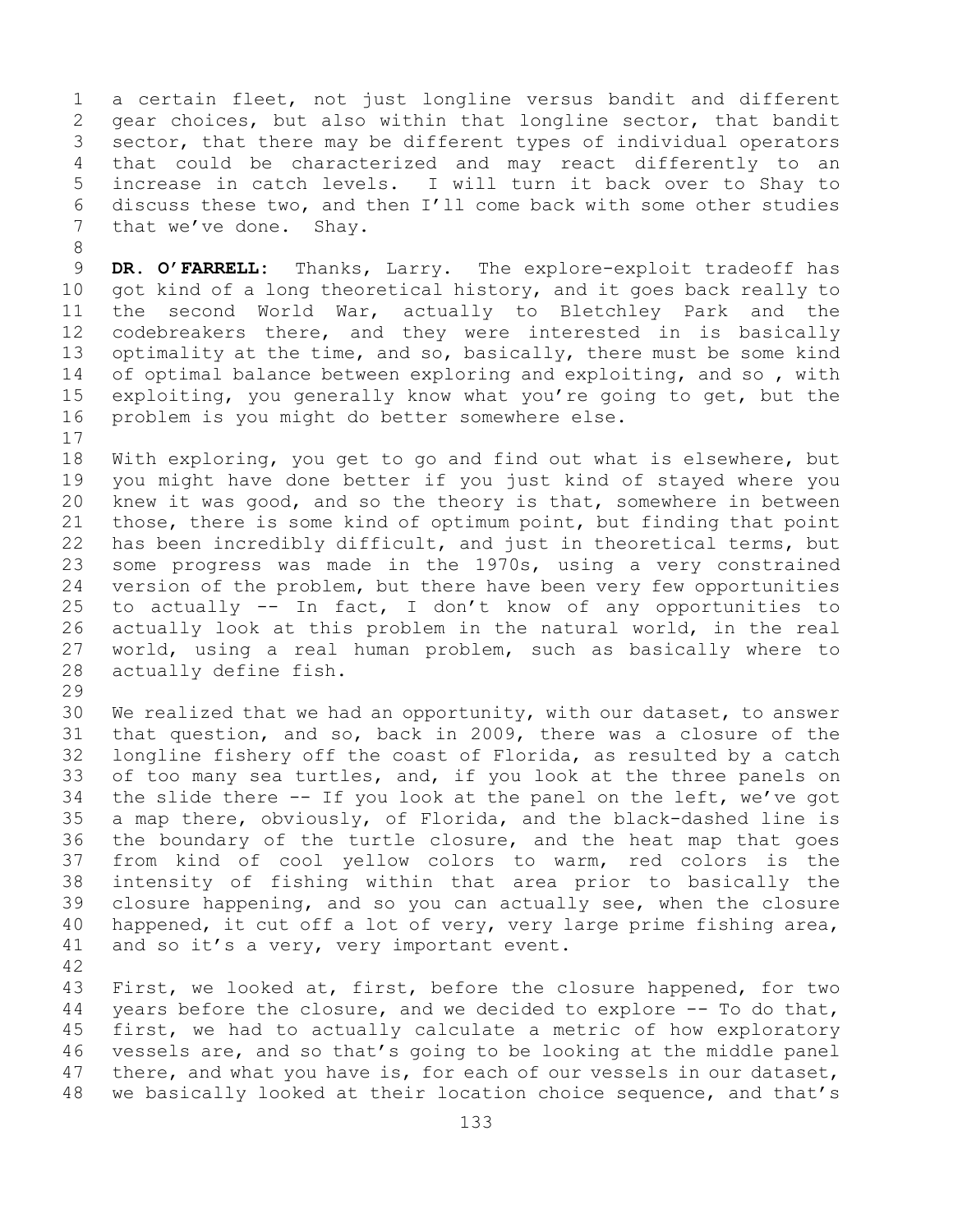1 your X axis there, and so, basically, for each vessel, we took all<br>2 of their location choices over that two-year period. They visited 2 of their location choices over that two-year period. They visited<br>3 Location A, then B, and then C, and then A again, and then B, and 3 Location A, then B, and then C, and then A again, and then B, and then A and then C, and then D, and so on. then A, and then C, and then D, and so on. 5 6 What we did is we calculated what called the -- entropy of that<br>7 theory, and the -- entropy is basically the measure of the 7 theory, and the -- entropy is basically the measure of the<br>8 predictability of the time series, and our rationale here was 8 predictability of the time series, and our rationale here was<br>9 basically that individuals that are exploiters, that tend to 9 basically that individuals that are exploiters, that tend to<br>10 consistently go back to the same place over and over again are 10 consistently go back to the same place over and over again are<br>11 very easy to predict, low entropy, and I will give the example 11 very easy to predict, low entropy, and I will give the example<br>12 here of basically my parents when they go out for dinner. here of basically my parents when they go out for dinner. 13 14 Whenever my dad goes to a restaurant, you be guaranteed that he's<br>15 qoing to order the steak. Every time, he will order the steak and 15 going to order the steak. Every time, he will order the steak and<br>16 fries, quaranteed, and so he's the very, very low entry. He 16 fries, guaranteed, and so he's the very, very low entry. He<br>17 doesn't explore, and he knows what likes, and he will basically go 17 doesn't explore, and he knows what likes, and he will basically go<br>18 for it every time. for it every time. 19<br>20 20 My mother, on the other hand, is totally the opposite. When she<br>21 qoes to a restaurant, she sees it as an opportunity to try 21 goes to a restaurant, she sees it as an opportunity to try<br>22 something new, since she's never had it before, and that's much 22 something new, since she's never had it before, and that's much<br>23 harder to predict, because, basically, you don't know what she's 23 harder to predict, because, basically, you don't know what she's<br>24 qoing to go for, and, in that case, she is much higher entropy, 24 going to go for, and, in that case, she is much higher entropy,<br>25 and so, basically, what you would calculate, over time, is, if you 25 and so, basically, what you would calculate, over time, is, if you<br>26 looked at my dad's steak choice over a few years, you would see 26 looked at my dad's steak choice over a few years, you would see<br>27 that he basically always goes for the same thing, whereas, if you that he basically always goes for the same thing, whereas, if you 28 looked at my mom's choices, as a sequence over a few years, you<br>29 would say it's unpredictable. It's very hard to predict. would say it's unpredictable. It's very hard to predict. 30<br>31 31 What you're seeing in that middle panel there is vessels with --<br>32 Each of those grav lines represents the location choice sequence, Each of those gray lines represents the location choice sequence, 33 the entropy of that, as calculated over time for each of those<br>34 vessels, and vessels towards the bottom of the lot -- Basically, 34 vessels, and vessels towards the bottom of the lot -- Basically,<br>35 they have a very low entropy, and they are consistently low 35 they have a very low entropy, and they are consistently low<br>36 entropy. entropy. 37 38 When we start the first year of data, we more or less use it as  $-39$  the burn-in, and then, the second year, we actually use the 39 the burn-in, and then, the second year, we actually use the  $-$ -40 Once they kind of reach an asymptote, then we actually get an 40 Once they kind of reach an asymptote, then we actually get an 41 average value from there. average value from there. 42 43 What you will see is the very consistent vessels towards the<br>44 bottom, and the very exploiting vessels tend to do the same thing bottom, and the very exploiting vessels tend to do the same thing 45 over and over again, whereas very exploratory vessels tend to try 46 different things over and over again. 47 What we expect is you might distribute vessels somewhere around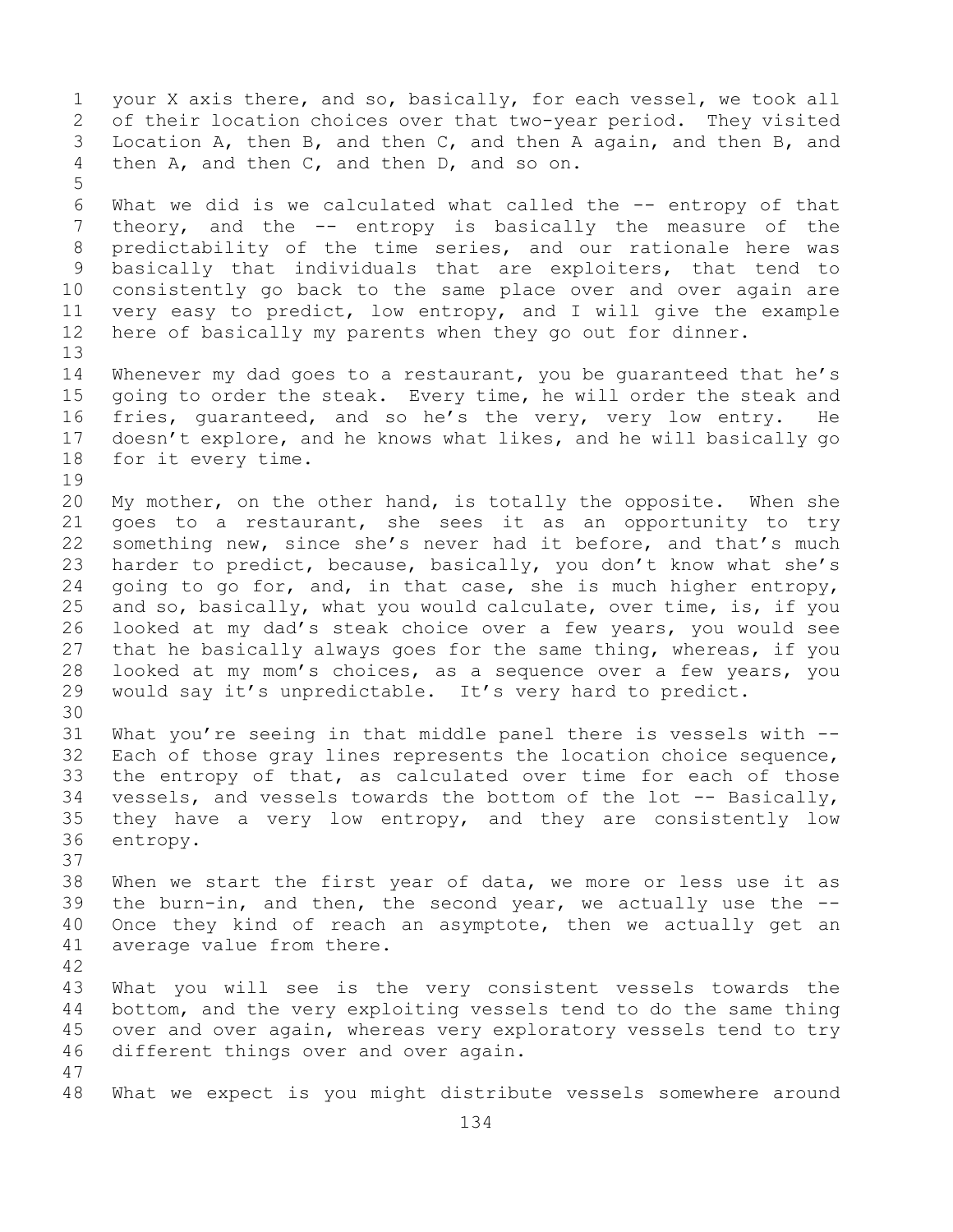1 the middle of that on the vertical axis, which would have some<br>2 kind of payoff, because they're doing a bit of exploring and a bit 2 kind of payoff, because they're doing a bit of exploring and a bit<br>3 of a exploiting, but what was interesting is we didn't actually 3 of a exploiting, but what was interesting is we didn't actually<br>4 find any relationship at all between how exploratory a vessel was find any relationship at all between how exploratory a vessel was 5 and how well it performed, and so we looked at just kind of linear 6 relationships, and we looked at kind of quadratic relationships,<br>7 again hoping for some kind of optimality, and, sure enough, we 7 again hoping for some kind of optimality, and, sure enough, we<br>8 didn't find anything, and this is sort of what a lot of workers 8 didn't find anything, and this is sort of what a lot of workers<br>9 had predicted would be the case, because this problem is so hard 9 had predicted would be the case, because this problem is so hard<br>10 to solve, even in a theoretical framework. That fishing captains 10 to solve, even in a theoretical framework. That fishing captains<br>11 would be able to do it in their heads is verv unlikelv. would be able to do it in their heads is very unlikely.

- 12<br>13 What we did look at then is we looked at after the turtle closure, 14 and so we basically said, if, during the turtle closure, if, very<br>15 suddenly, these vessels had a very large chunk of prime fishing 15 suddenly, these vessels had a very large chunk of prime fishing<br>16 ground removed, and they suddenly had to basically move off 16 ground removed, and they suddenly had to basically move off<br>17 somewhere else, what would happen then, and what we found is that, 17 somewhere else, what would happen then, and what we found is that,<br>18 sure enough, vessels which had a history of investing in 18 sure enough, vessels which had a history of investing in<br>19 exploration did much better after the closure, because, of course, 19 exploration did much better after the closure, because, of course,<br>20 they lost some of the grounds they had, but they had other places 20 they lost some of the grounds they had, but they had other places<br>21 they knew and information in their heads that they could actually 21 they knew and information in their heads that they could actually<br>22 use then to go to other places. use then to go to other places.
- 23 24 Those who had always gone to the same places, when they lost the<br>25 -- It was the greatest impact on how well a vessel did, and more 25 -- It was the greatest impact on how well a vessel did, and more<br>26 exploratory vessels did much better right after the disturbance, 26 exploratory vessels did much better right after the disturbance,<br>27 and over time, it tended to diminish, which we kind of expect, as 27 and over time, it tended to diminish, which we kind of expect, as<br>28 information gets shared and so on, and we also controlled for 28 information gets shared and so on, and we also controlled for<br>29 displacement and other variables of displacement being the amount 29 displacement and other variables of displacement being the amount<br>30 of ground that was actually lost, and, of course, if a vessel 30 of ground that was actually lost, and, of course, if a vessel<br>31 didn't actually lose very much of its ground during the closure, 31 didn't actually lose very much of its ground during the closure,<br>32 we wouldn't expect it to be impacted at all. we wouldn't expect it to be impacted at all.
- 33<br>34 34 The next question, the next paper we did then, we said, well, if<br>35 we take this trait that we can quantify of exploration, and we 35 we take this trait that we can quantify of exploration, and we<br>36 look at vessels that have sort of like higher or lower exploration, 36 look at vessels that have sort of like higher or lower exploration,<br>37 what about other vessel-level traits that we can actually calculate what about other vessel-level traits that we can actually calculate 38 from our data, and how do those actually impact on vessels, and we<br>39 calculate a range of different variables that we were able to 39 calculate a range of different variables that we were able to<br>40 extract from our movement data, and so our we have, for example, 40 extract from our movement data, and so our we have, for example,<br>41 the average numbers of days-at-sea, their average revenue, and we 41 the average numbers of days-at-sea, their average revenue, and we<br>42 had also the variance, the standard deviation of revenue, the 42 had also the variance, the standard deviation of revenue, the<br>43 standard deviation of days-at-sea, and we had basically risk-43 standard deviation of days-at-sea, and we had basically risk-<br>44 taking in there as well, which we used as basically the propensity taking in there as well, which we used as basically the propensity 45 of a vessel to fish in large seas, and so we used kind of wave 46 height and wind data, and so vessels will consistently kind of go<br>47 out in worse conditions, whereas some vessels will tend to avoid 47 out in worse conditions, whereas some vessels will tend to avoid 48 worse conditions. worse conditions.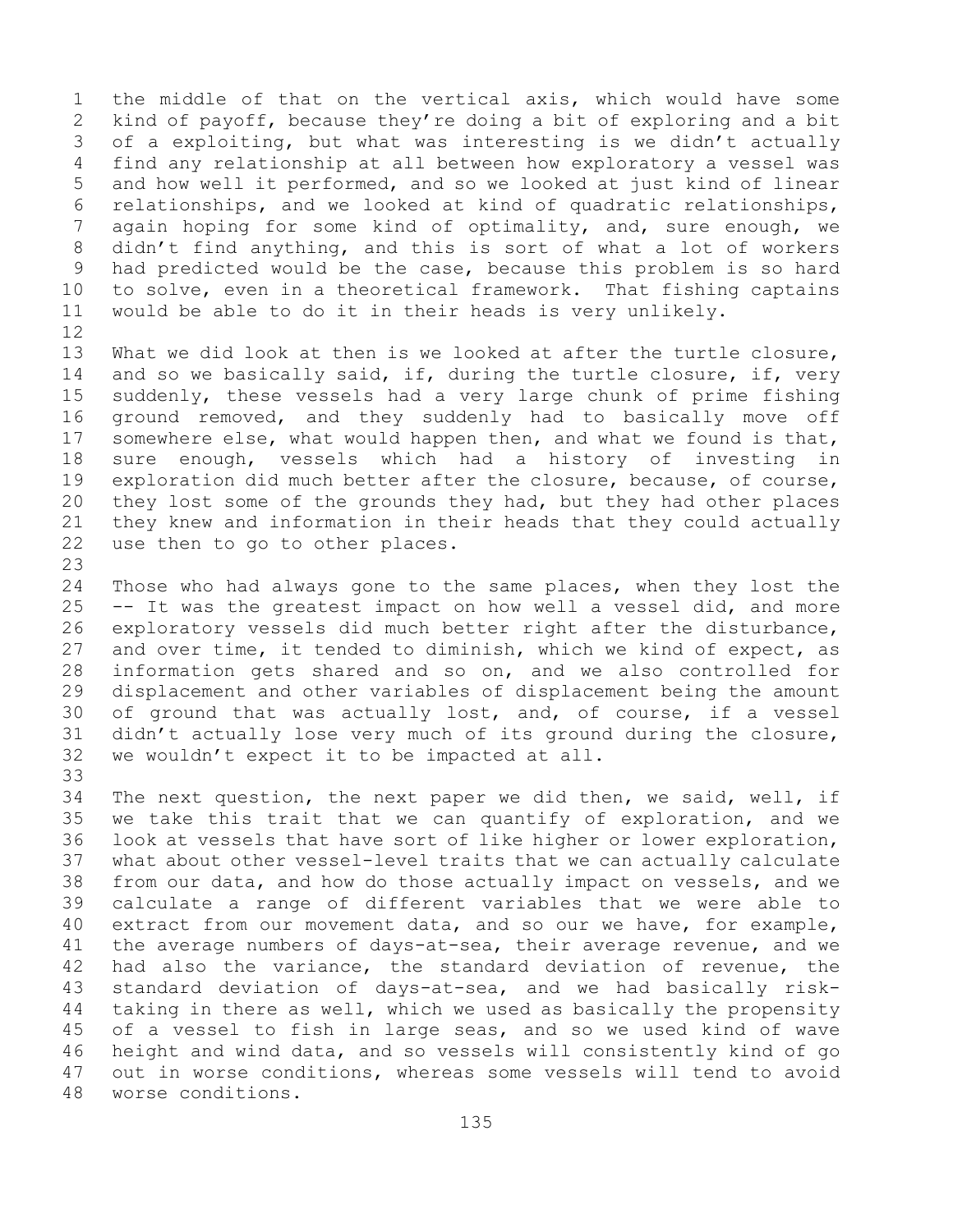$\frac{1}{2}$ 2 What we did with those is we actually grouped those together, and<br>3 we did what's called a clustering routine, and so, on the left 3 we did what's called a clustering routine, and so, on the left<br>4 there, you can see the figure, and each of the dots in the there, you can see the figure, and each of the dots in the 5 background is one of the individual vessels, and you can see the 6 difference with the arrows pointing out towards the center of the<br>7 axis of those different variables that we clustered in the space 7 axis of those different variables that we clustered in the space<br>8 there. It's kind of squashed into two-dimensional space, and you 8 there. It's kind of squashed into two-dimensional space, and you<br>9 can't pick out clearly which vessel is in which group, but the 9 can't pick out clearly which vessel is in which group, but the 10 computer was able to do that for us. computer was able to do that for us.

 $\begin{array}{c} 11 \\ 12 \end{array}$ What we did then is we said how many clusters of types do we have 13 in the data, and we ended up with three different what we call 14 fishing behavioral types, and these have been kind of -- If you<br>15 like -- The personality type of that vessel, from kind of high-15 like -- The personality type of that vessel, from kind of high-<br>16 liners, maybe your class of vessels that go out and always come 16 liners, maybe your class of vessels that go out and always come<br>17 back with the vessel kind of up to the -- It's got so much catch 17 back with the vessel kind of up to the -- It's got so much catch<br>18 in it, versus then, at the other end, having the operators who 18 in it, versus then, at the other end, having the operators who<br>19 wouldn't necessarily be quite as competitive. wouldn't necessarily be quite as competitive.

45

20<br>21 21 What we looked at then is, during the disturbances in 2010, and<br>22 there was a whole bunch of disturbances, from Deepwater Horizon 22 there was a whole bunch of disturbances, from Deepwater Horizon<br>23 and so on, and we looked before and after this range of 23 and so on, and we looked before and after this range of<br>24 disturbances at our different clusters, and said, well, what 24 disturbances at our different clusters, and said, well, what<br>25 happened to them, to these vessels in each of these groups, and do 25 happened to them, to these vessels in each of these groups, and do<br>26 they stay within their cluster, or do they exit the fishery, and 26 they stay within their cluster, or do they exit the fishery, and<br>27 what we found is that, sure enough, what you think of as your highwhat we found is that, sure enough, what you think of as your high-28 liners, what we found is that they have very, very low exiting<br>29 from the fishery, and so of the -- Nearly 60 percent of that group 29 from the fishery, and so of the -- Nearly 60 percent of that group<br>30 actually left the fishery during the period of those disturbances. actually left the fishery during the period of those disturbances.

31<br>32 What we were able to see is, kind of from these different types, 33 and so the different typologies, we were able to see that there<br>34 were very, very different effects on the different types of 34 were very, very different effects on the different types of<br>35 vessels. vessels. 36

37 **DR. PERRUSO:** Shay, I will take it from here, but I think maybe it 38 might be worthwhile to pause for some questions, because those are<br>39 some pretty complex studies and slides there, and so those are the 39 some pretty complex studies and slides there, and so those are the<br>40 two studies that we did that can identify different behavioral 40 two studies that we did that can identify different behavioral<br>41 clusters within a heterogenous fleet, but also risk-taking and 41 clusters within a heterogenous fleet, but also risk-taking and<br>42 risk-averse, as well as entry or exit dynamics from the fleet as 42 risk-averse, as well as entry or exit dynamics from the fleet as<br>43 well, or the fishery. Jim, did you want to see if there are any 43 well, or the fishery. Jim, did you want to see if there are any<br>44 questions on those two papers? questions on those two papers?

46 **CHAIRMAN NANCE:** You bet. Thank you. Dave Griffith, please.

47 48 **DR. GRIFFITH:** Hi Larry and Shay. Thanks a lot for this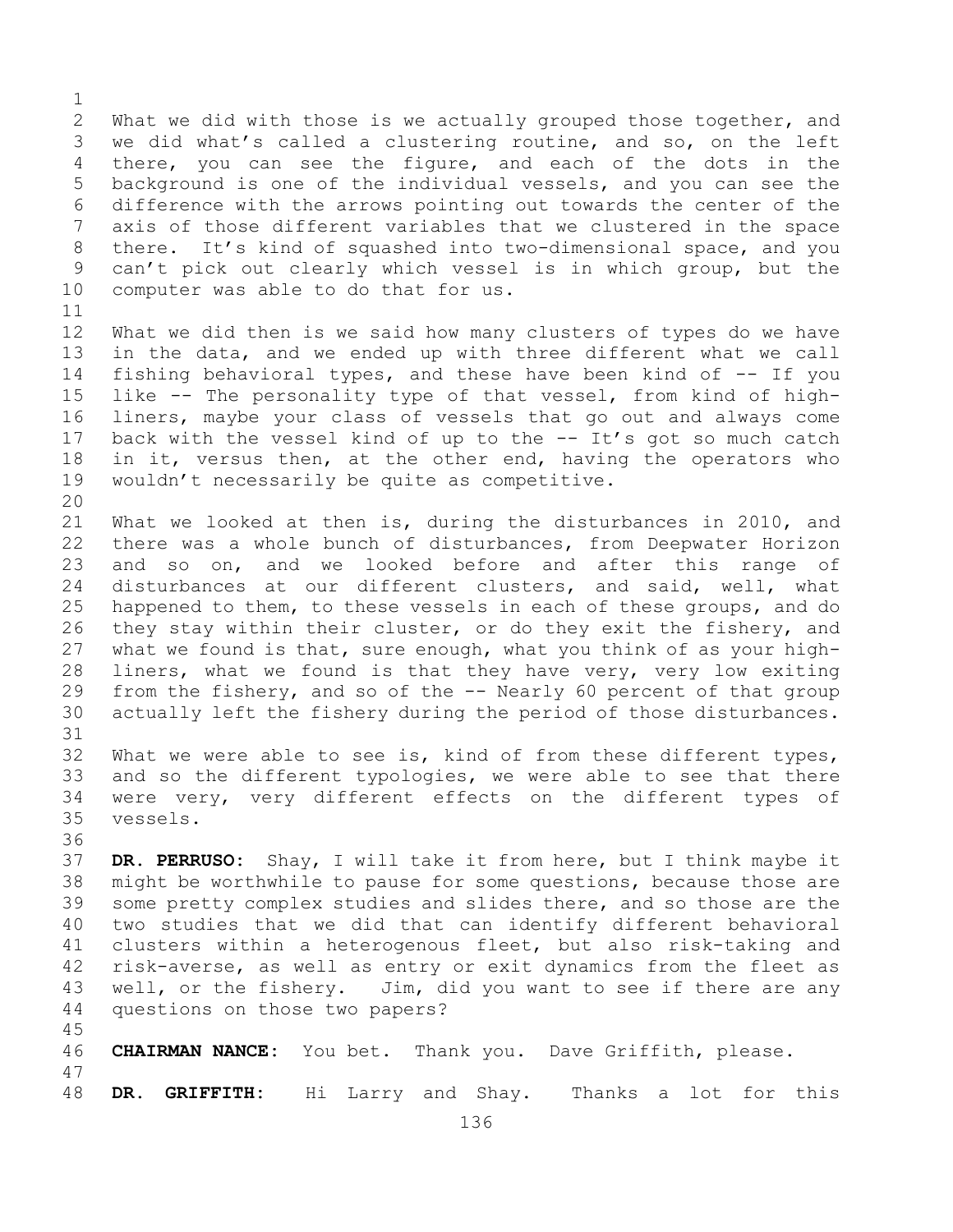1 presentation. I am curious about whether or not you found that<br>2 fishermen would shift between these two strategies that you're 2 fishermen would shift between these two strategies that you're<br>3 talking about, explorer versus exploiter, or if they would pretty 3 talking about, explorer versus exploiter, or if they would pretty<br>4 much get in one of these behaviors and then stav in it for the much get in one of these behaviors and then stay in it for the 5 duration, pre and post-disturbances, and also whether or not you 6 have information on kind of the experience, or knowledge base, of<br>7 the captains that are on these vessels. Thanks. the captains that are on these vessels. Thanks. 8<br>9 DR. PERRUSO: I will let you take that, Shay. 10<br>11 11 **DR. O'FARRELL:** I can handle that one, Larry. Your first question<br>12 is interesting, and so we use the term "strategies" for -- It's a is interesting, and so we use the term "strategies" for -- It's a 13 little bit misleading, because, in our data, we didn't actually 14 look at the disturbance and what happened and did they go back to<br>15 -- We didn't look at whether the people actually then -- When the 15 -- We didn't look at whether the people actually then  $-$ - When the 16 territory was opened again, did they just go back to what they 16 territory was opened again, did they just go back to what they<br>17 were doing. were doing. 18<br>19 19 The psychology literature strongly indicates that how exploratory<br>20 an individual -- The example of my father and my mother going out 20 an individual -- The example of my father and my mother going out<br>21 for dinner, and so my dad always does the same thing, and, of 21 for dinner, and so my dad always does the same thing, and, of<br>22 course, individuals can and do change over time, but we stay away 22 course, individuals can and do change over time, but we stay away<br>23 from kind of using terms like "personalities" and so on in the 23 from kind of using terms like "personalities" and so on in the<br>24 paper, because we don't actually have data on personalities, of 24 paper, because we don't actually have data on personalities, of<br>25 course, and we just have movement of vessels. At a personality 25 course, and we just have movement of vessels.<br>26 level, we would expect that to be relatively sta level, we would expect that to be relatively stable.  $\frac{27}{28}$ 28 After the disturbance, what we would expect is that individuals<br>29 who have been -- Who were exploiters beforehand, who hadn't 29 who have been -- Who were exploiters beforehand, who hadn't<br>30 actually gone to that many places, were then forced to go to some 30 actually gone to that many places, were then forced to go to some<br>31 new places, but I would expect that, as we revert back, maybe they 31 new places, but I would expect that, as we revert back, maybe they<br>32 would pop into a new set of kind of stable choices that they would would pop into a new set of kind of stable choices that they would 33 actually stick with, but it is an interesting question, and we<br>34 haven't gone there, and so that would just be my sense of what you 34 haven't gone there, and so that would just be my sense of what you<br>35 probably would be likely to find in that. probably would be likely to find in that. 36<br>37 The second question was in terms of experience, and the captain's 38 experience actually was one of our metrics in there, and we found<br>39 that it didn't actually make much difference, which is also pretty 39 that it didn't actually make much difference, which is also pretty<br>40 interesting. interesting. 41<br>42 42 Again, one of the challenges there is that, again, we don't have<br>43 data exactly on captains exactly, and we have data on vessels, and 43 data exactly on captains exactly, and we have data on vessels, and<br>44 it's possible that, over time, the skippers do change on a vessel, it's possible that, over time, the skippers do change on a vessel, 45 and so we think that most of them are reasonably constant, and so 46 we don't know for sure, but it wasn't actually as strong of a<br>47 predicator as I would have expected to be. predicator as I would have expected to be. 48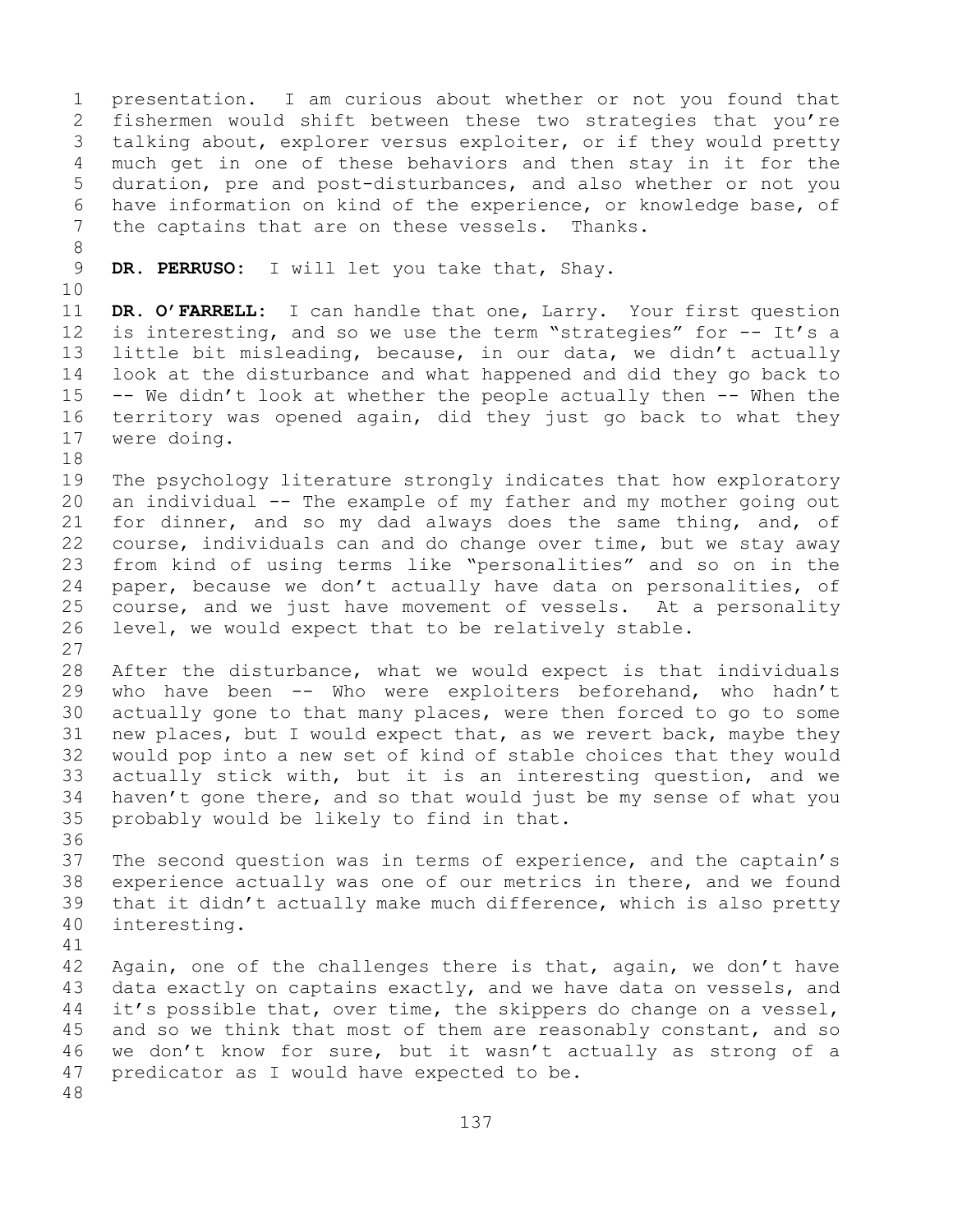1 If you remember when we showed the plot of where we calculated the<br>2 entry, and it was divided into two panels, and the left-hand side 2 entry, and it was divided into two panels, and the left-hand side<br>3 was approximately the first half of each individual's record, and 3 was approximately the first half of each individual's record, and<br>4 that was basically a burn-in period, and, in the second half, we that was basically a burn-in period, and, in the second half, we 5 actually kind of measured it, and we kind of expect that, 6 basically, within that period, kind of the less experienced 7 captains would all have been at least fishing for some time in<br>8 there. If you basically just dropped in a captain who was 8 there. If you basically just dropped in a captain who was<br>9 completely new to the fishery, you wouldn't expect them to know 9 completely new to the fishery, you wouldn't expect them to know<br>10 where to go, unless, of course, they talked with other captains, 10 where to go, unless, of course, they talked with other captains,<br>11 and, of course, that's something we haven't measured and, at this 11 and, of course, that's something we haven't measured and, at this 12 point in time, can't measure it point in time, can't measure it 13

14 We know there's a lot of information sharing within fisheries, and<br>15 we know there's a lot of disinformation sharing within fisheries, 15 we know there's a lot of disinformation sharing within fisheries,<br>16 and we don't really know, but it would be really interesting, and 16 and we don't really know, but it would be really interesting, and<br>17 I would love to actually be able to find out better about that, 17 I would love to actually be able to find out better about that,<br>18 about how that information does get passed among the captains. 18 about how that information does get passed among the captains.<br>19 Larry, did you want to add to that? Larry, did you want to add to that?

20<br>21 21 **DR. PERRUSO:** No, and I think you covered it. We don't have<br>22 individual captain data, and so it's basically a vessel effect. individual captain data, and so it's basically a vessel effect.

23 CHAIRMAN NANCE: Any other questions? Doug, please.

32

 $\frac{25}{26}$ 26 **MR. GREGORY:** Thank you, sir. I've got two, and this is quite<br>27 complicated, and it's over my head, for the most part, but did you complicated, and it's over my head, for the most part, but did you 28 consider allocation, or shares available, to these vessels,<br>29 because most of these are in an IFQ program, and how that affected because most of these are in an IFQ program, and how that affected 30 where they would fish or how long they would fish at a place? That<br>31 is one question, and I have another one in follow-up. is one question, and I have another one in follow-up.

33 **DR. PERRUSO:** I will take the IFQ question, Shay. The theme,<br>34 especially on these studies, is going to be the confounding factors 34 especially on these studies, is going to be the confounding factors<br>35 qoing on during these time periods, and so, in a lot of these 35 going on during these time periods, and so, in a lot of these<br>36 studies, we do a transition period, where there was to look at studies, we do a transition period, where there was to look at 37 Deepwater Horizon, implementation of the grouper-tilefish IFQ, the 38 turtle closure, and so, at the time the grouper-tilefish IFQ was<br>39 implemented, and I'm sure that had an effect on it for sure, but 39 implemented, and I'm sure that had an effect on it for sure, but<br>40 I don't think we explicitly had a variable for any type of vessel 40 I don't think we explicitly had a variable for any type of vessel<br>41 share or allocation in these two analyses. share or allocation in these two analyses.

42 43 **DR. GREGORY:** Okay. My next question is more mundane, and are<br>44 there any constraints that the agency puts on the researchers in there any constraints that the agency puts on the researchers in 45 using the VMS data? I don't recall what the rules are, but I 46 thought they were pretty stringent in the beginning of the use of<br>47 VMS, because of the sensitivity fishermen have of not wanting other 47 VMS, because of the sensitivity fishermen have of not wanting other<br>48 people to know where they fish. people to know where they fish.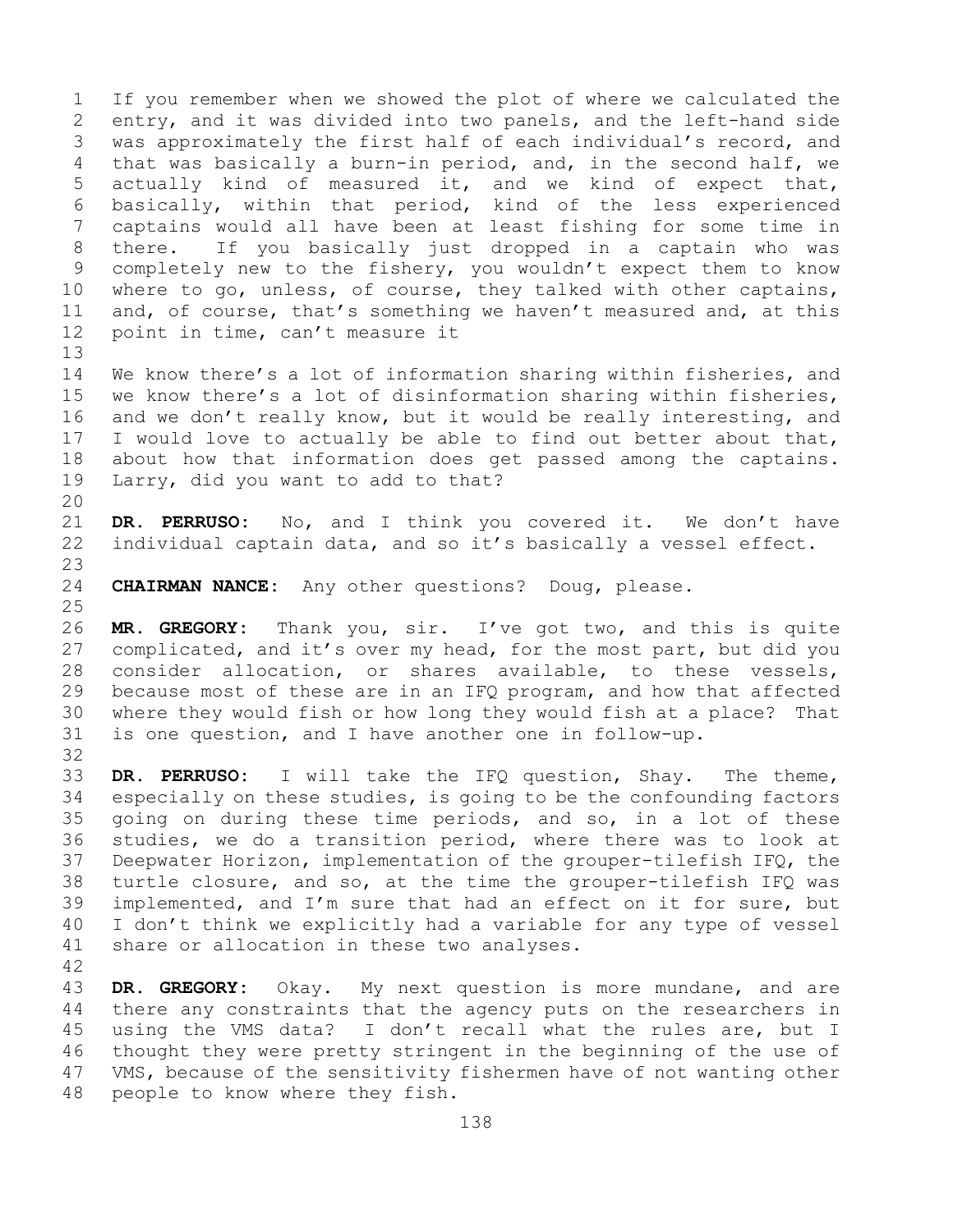$\frac{1}{2}$ 2 **DR. PERRUSO:** We aggregate it to the vessel level, for a rule of 3 three type of thing, and so we don't ever show individual fishing<br>4 points, and then we aggregate those fishing points into usually points, and then we aggregate those fishing points into usually 5 like one-mile polygons, and so we look at heat maps instead of 6 actual fishing locations, to protect the confidentiality of<br>7 business operations. business operations. 8 9 **MR. GREGORY:** Thank you, because I have noticed other researchers<br>10 using VMS data, and I didn't know if the agency had specific 10 using VMS data, and I didn't know if the agency had specific<br>11 constraints, like they did with confidential data, and so thank 11 constraints, like they did with confidential data, and so thank<br>12 you very much. you very much. 13 14 **DR. PERRUSO:** Sure.  $15$ <br> $16$ **CHAIRMAN NANCE:** Any other questions?  $\begin{array}{c} 17 \\ 18 \end{array}$ 18 **DR. O'FARRELL:** I might add in there that we are able to use, in<br>19 our models, and statistical models and so, of course, we can use 19 our models, and statistical models and so, of course, we can use<br>20 all of the data, which gives us more statistical power, but, as all of the data, which gives us more statistical power, but, as 21 Larry said, anything that's for display, anything that kind of<br>22 qoes for individuals that are not within the non-disclosure 22 goes for individuals that are not within the non-disclosure<br>23 agreements, everything is basically redacted to the rule of three, 23 agreements, everything is basically redacted to the rule of three,<br>24 and there is no personally identifiable information used at any 24 and there is no personally identifiable information used at any<br>25 point in any publications. point in any publications. 26<br>27 **CHAIRMAN NANCE:** Thank you. There are no other questions, and so 28 we can go ahead and move forward. Harry, please. 29<br>30 30 **MR. BLANCHET:** This is kind of a follow-up to Doug's question. In 31 the presentation, beginning on Slide 10, you showed an example<br>32 that had specific latitudes and longitudes for what seemed to be that had specific latitudes and longitudes for what seemed to be 33 a single vessel. 34<br>35 35 I understand that you might know that Joe Smith, captain of The<br>36 Misadventure, did that, but that is identifying a specific vessel, Misadventure, did that, but that is identifying a specific vessel, 37 and more to the point, perhaps, is if you give me within a nautical 38 mile, or within two or three nautical miles, and say here is a hot<br>39 spot, me as a captain of a professional fishing vessel, I will 39 spot, me as a captain of a professional fishing vessel, I will<br>40 have enough ancillary data to be able to narrow that down pretty 40 have enough ancillary data to be able to narrow that down pretty<br>41 well to where are the lumps and peaks and breaks or other features 41 well to where are the lumps and peaks and breaks or other features<br>42 that might be fishable within that range, and so there is still 42 that might be fishable within that range, and so there is still<br>43 some information being transferred, and so, in terms of 43 some information being transferred, and so, in terms of<br>44 confidentiality, I just think that this is something that needs to confidentiality, I just think that this is something that needs to 45 be thought about very carefully, about what you are saying and 46 what people are hearing may be two different things, and so just<br>47 a word of caution there. Thank vou. a word of caution there. Thank you.

48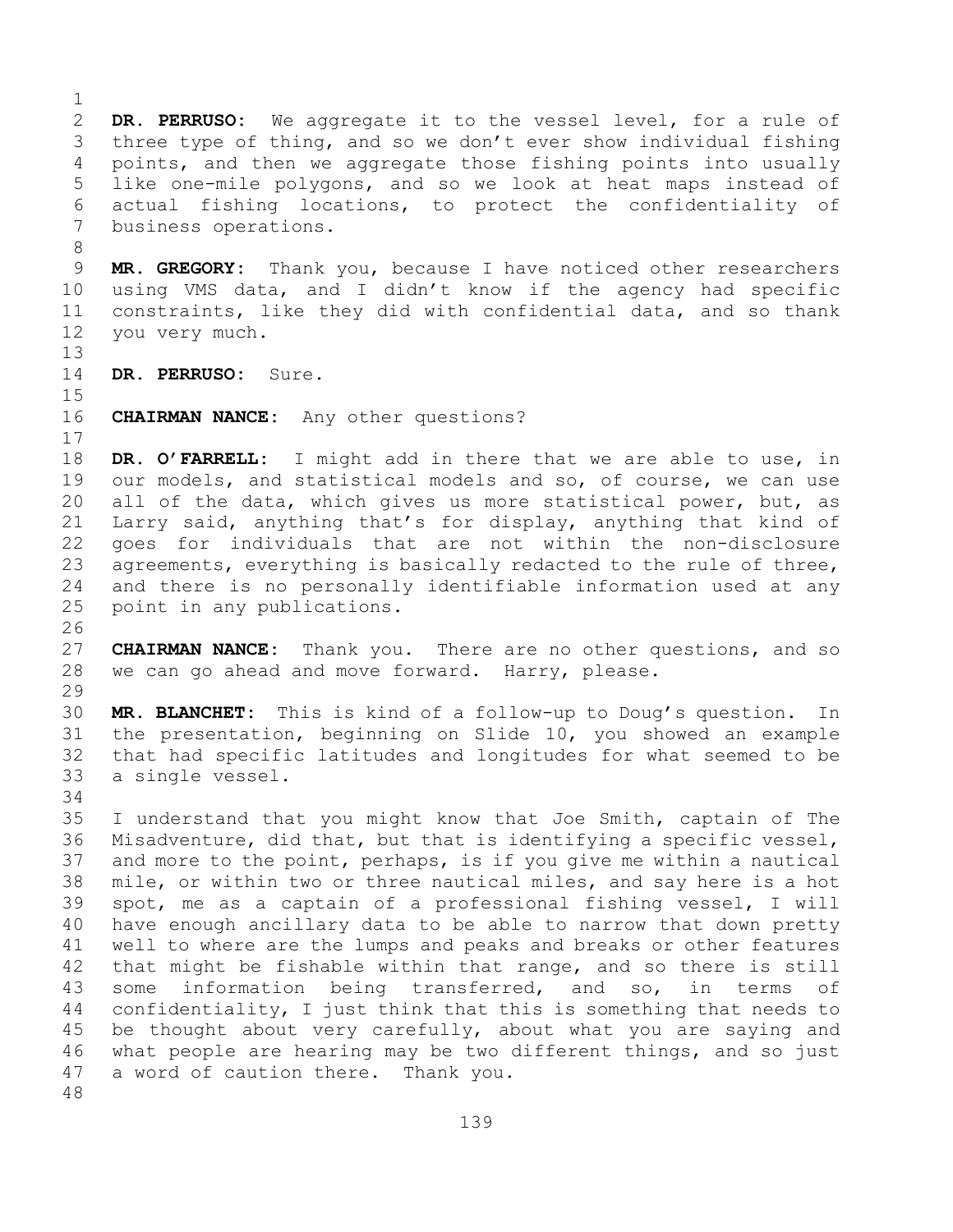1 **DR. PERRUSO:** I will say, just on this Slide Number 10, this is 2 just an example from a Honduras vessel track, and so this wasn't<br>3 any type of reef fish vessel, and we would not publish any type of 3 any type of reef fish vessel, and we would not publish any type of<br>4 data such as that, but I do understand the concerns, and I think data such as that, but I do understand the concerns, and I think 5 it is a discussion that should probably take place within this 6 group, and also with leadership at the Science Center and the Regional Office, but also across the other regions as well. 8<br>9 9 **CHAIRMAN NANCE:** Thank you. Let's go ahead and move on. 10<br>11 11 **DR. PERRUSO:** Okay. I will go ahead and finish this up today. 12 This study, Berenshtein and others looked at the placement effects<br>13 on fishery-dependent communities when their fishing grounds are on fishery-dependent communities when their fishing grounds are 14 closed.  $15$ <br> $16$ 16 In this paper, we simulate a Deepwater-Horizon-type oil spill, but<br>17 the methods can be generalized to any spatial displacement type of 17 the methods can be generalized to any spatial displacement type of<br>18 event, and we employed three different data sources, and the orange 18 event, and we employed three different data sources, and the orange<br>19 square is UM researchers, University of Miami researchers, 19 square is UM researchers, University of Miami researchers,<br>20 designed a three-dimensional oil transport model to simulate 20 designed a three-dimensional oil transport model to simulate<br>21 spills in the eastern and western Gulf, which resulted in fishery 21 spills in the eastern and western Gulf, which resulted in fishery<br>22 closure polygons over space and time. closure polygons over space and time.  $\frac{23}{24}$ 24 The green box represents the VMS logbook integrated dataset that<br>25 we have been describing to-date, and we want to predict the 25 we have been describing to-date, and we want to predict the<br>26 economic displacement to the bandit and the bottom longline fleets 26 economic displacement to the bandit and the bottom longline fleets<br>27 due to the oil spill. due to the oil spill. 28<br>29 29 The purple represents the National Marine Fisheries Southeast<br>30 Social Indicators Database, and, with that, we compute what is 30 Social Indicators Database, and, with that, we compute what is<br>31 called a social vulnerability indices, or SOVIs, to relate the 31 called a social vulnerability indices, or SOVIs, to relate the<br>32 economic displacement to effects on fishery-dependent communities economic displacement to effects on fishery-dependent communities 33 at the county level. 34<br>35 35 Once an analysis of the three datasets takes place, it results in<br>36 a measurable, spatially-explicit socioeconomic impact to the 36 a measurable, spatially-explicit socioeconomic impact to the<br>37 industry and communities due to the disruption, and, again, this industry and communities due to the disruption, and, again, this 38 can be generalized to environmental shocks or regulatory shocks. 39 40 Here are the simulated oil spills and the relative predictions of<br>41 losses to different Gulf coast counties, and so the darker colors 41 losses to different Gulf coast counties, and so the darker colors<br>42 on the counties represent higher potential vulnerability, and, 42 on the counties represent higher potential vulnerability, and,<br>43 thus, higher possible negative socioeconomic impacts due to the 43 thus, higher possible negative socioeconomic impacts due to the 44 oil spills. oil spills. 45 46 Note, in the graph to the right, that this SOVI score, these<br>47 indices that we produced here, are a relative measure, and so, in 47 indices that we produced here, are a relative measure, and so, in<br>48 future research, I think we can put this idea of communities -future research, I think we can put this idea of communities  $--$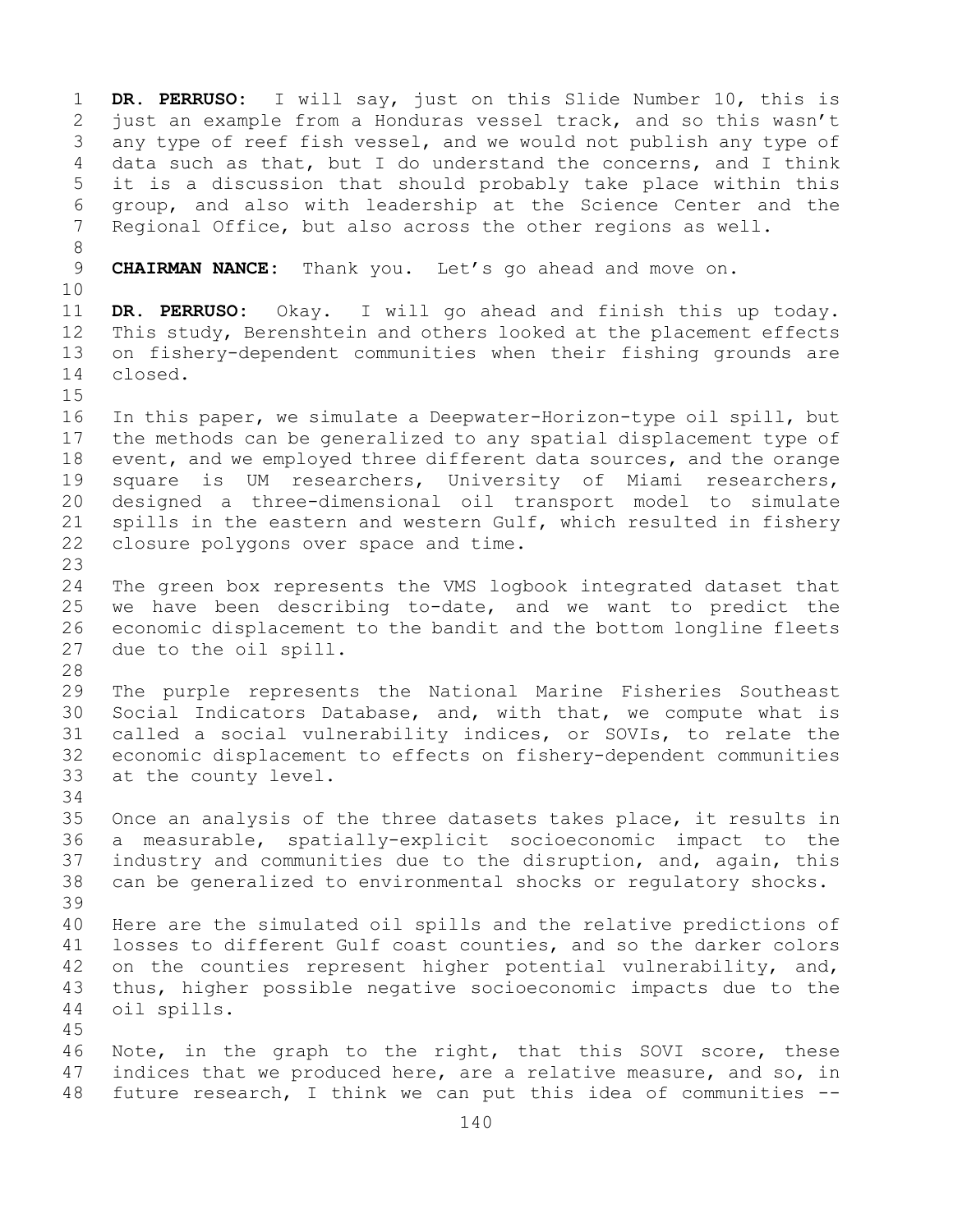1 Instead of saying relatively -- You can see that the proportional<br>2 losses go from zero to one, light to red there, and the extreme is 2 losses go from zero to one, light to red there, and the extreme is<br>3 the potentially more vulnerable counties, and, instead of doing 3 the potentially more vulnerable counties, and, instead of doing<br>4 relative scores, we would like to link revenue displacement and relative scores, we would like to link revenue displacement and 5 fine-scale fishing grounds that are either closed, due to 6 disruption, back to the community level, and especially relatively<br>7 more vulnerable ones, and so possibly fishery managers could come 7 more vulnerable ones, and so possibly fishery managers could come<br>8 up with options that could help mitigate this vulnerability. up with options that could help mitigate this vulnerability.  $\begin{array}{c} 9 \\ 10 \end{array}$ 10 We used this same idea to study the 2018 red tide event in the<br>11 Gulf of Mexico, and I will let this run for a couple of seconds, 11 Gulf of Mexico, and I will let this run for a couple of seconds,<br>12 and so this is the red tide event here. and so this is the red tide event here. 13 14 What we did is we took one week in 2017, October 16, and that same<br>15 week in 2018, and the black is the red tide during that week, and 15 week in 2018, and the black is the red tide during that week, and<br>16 the polygons are fishing intensity, and the heat maps are created 16 the polygons are fishing intensity, and the heat maps are created<br>17 using predicted fishing locations, and high intensity is where 17 using predicted fishing locations, and high intensity is where<br>18 higher fishing took place. higher fishing took place. 19<br>20 20 Our only significant result in this study was that 2018 revenue<br>21 displacement was only significantly noticed in Pinellas County, 21 displacement was only significantly noticed in Pinellas County,<br>22 and this was derived from the linkage from the VMS to the logbooks 22 and this was derived from the linkage from the VMS to the logbooks<br>23 data, but, on the surface, it looks like red tide significantly 23 data, but, on the surface, it looks like red tide significantly<br>24 reduced fishing effort from 2017 to 2018. reduced fishing effort from 2017 to 2018.  $\frac{25}{26}$ 26 However, we have already mentioned the Gulf is famous for its<br>27 confounding factors, and, in this case, a concurrent hypoxic confounding factors, and, in this case, a concurrent hypoxic 28 outbreak was taking place, as well as the October 10 landfall of<br>29 Hurricane Michael, which also probably likely influenced fishing 29 Hurricane Michael, which also probably likely influenced fishing<br>30 effort, and so the moral to this story is it's very difficult to 30 effort, and so the moral to this story is it's very difficult to<br>31 isolate one effect, whether environmental or requlatory shocks. isolate one effect, whether environmental or regulatory shocks. 32 33 In this graph, we're going to see that there was a significant<br>34 decline of fishing effort in 2018 in those red tide areas, and so 34 decline of fishing effort in 2018 in those red tide areas, and so<br>35 we can see the proportion of fishing on the vertical axis and the 35 we can see the proportion of fishing on the vertical axis and the<br>36 time series on the horizontal axis, and the black line is the 36 time series on the horizontal axis, and the black line is the<br>37 proportion of fishing in red tide areas for 2018, and all the other proportion of fishing in red tide areas for 2018, and all the other 38 lines are ten years back, and I believe we took out 2010 for<br>39 Deepwater Horizon, and so we see, at the peak of the algae bloom, 39 Deepwater Horizon, and so we see, at the peak of the algae bloom,<br>40 from like late September through October, we can see the most 40 from like late September through October, we can see the most<br>41 displacement, as that black line is well below the other historical 41 displacement, as that black line is well below the other historical<br>42 fishing patterns. fishing patterns. 43 Again, there is lots of things going on at this time, and so one 45 unique feature of this research that is ongoing is that we're in

46 the process of reviewing results from ethnographic interviews for<br>47 affected fishermen, to see if we can develop estimable hypotheses 47 affected fishermen, to see if we can develop estimable hypotheses<br>48 and maybe explain a way some of the confounding factors can isolate and maybe explain a way some of the confounding factors can isolate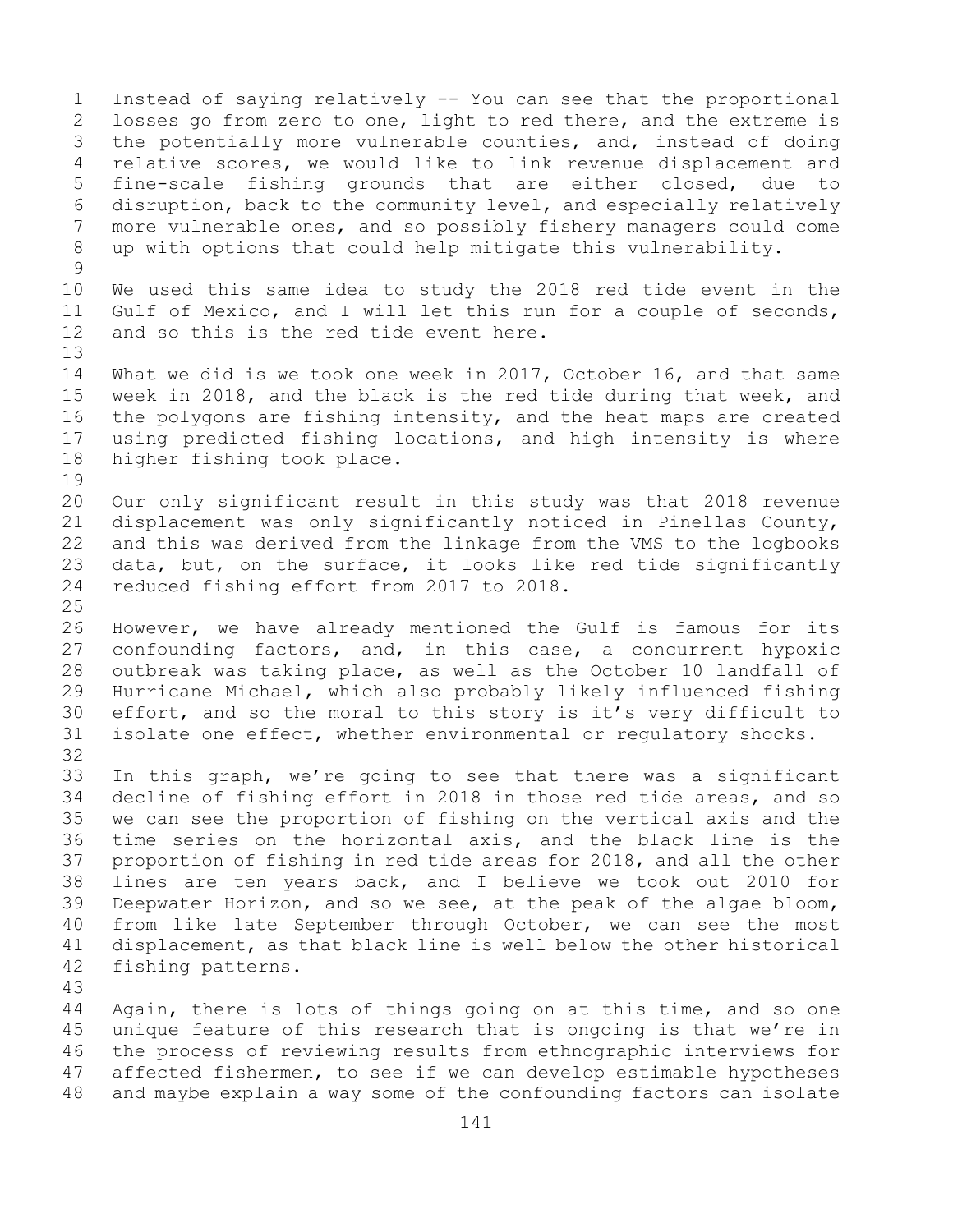1 the red tide effect itself, and Dr. Mandy Karnauskas and Dr. Matt<br>2 McPherson are co-authors on this project, and this has a lot of 2 McPherson are co-authors on this project, and this has a lot of<br>3 potential for future research to mix qualitative interviews with 3 potential for future research to mix qualitative interviews with<br>4 this quantitative data that we collect. this quantitative data that we collect. 5 6 Those were two examples of how we studies closures and the effects<br>7 on communities, and this paper from Watson and others was actually 7 on communities, and this paper from Watson and others was actually<br>8 done before we started our research with the classifier that Shay 8 done before we started our research with the classifier that Shay<br>9 described earlier, and this was a different classifier, but it is 9 described earlier, and this was a different classifier, but it is<br>10 linked with VMS logbook datasets, and this is a study that looked 10 linked with VMS logbook datasets, and this is a study that looked<br>11 at the effects of regulatory change on the commercial fleet, and, 11 at the effects of regulatory change on the commercial fleet, and,<br>12 in this case, it was the implementation of the grouper-tilefish 12 in this case, it was the implementation of the grouper-tilefish<br>13 IFO in the pelagic longline fleet. IFQ in the pelagic longline fleet.  $\frac{14}{15}$ 15 We identified three time periods, and we had 2009 through 2010 as<br>16 the requlatory transition period, and then we looked at the pelagic 16 the regulatory transition period, and then we looked at the pelagic<br>17 Iongline fleet behavior before 2007/2008 and after 2011/2012, and, 17 longline fleet behavior before 2007/2008 and after 2011/2012, and,<br>18 again, there is lots of different confounding factors during this 18 again, there is lots of different confounding factors during this<br>19 time, like Deepwater Horizon, turtle closures, hurricanes, and so 19 time, like Deepwater Horizon, turtle closures, hurricanes, and so<br>20 it's hard to isolate this factor, but we'll look at these graphs 20 it's hard to isolate this factor, but we'll look at these graphs<br>21 here, and they show the difference in seasonal fishing effort off 21 here, and they show the difference in seasonal fishing effort off<br>22 the Florida coast. the Florida coast. 23 24 What the heat maps shows are the aggregate difference of predicted<br>25 hours of fishing before and after the transition period, and so 25 hours of fishing before and after the transition period, and so<br>26 the blue-green highlighted areas -- There is more fishing for 26 the blue-green highlighted areas -- There is more fishing for<br>27 qrouper-tilefish -- For the grouper-tilefish IFO in those areas, 27 grouper-tilefish -- For the grouper-tilefish IFQ in those areas,<br>28 and the brown is that there was more effort in the pre-period, in 28 and the brown is that there was more effort in the pre-period, in<br>29 2007/2008, in relation to 2011/2012, after the transition period. 29 2007/2008, in relation to 2011/2012, after the transition period. 30<br>31 31 Results from study indicate that there was a large-scale reduction<br>32 in fleet size, reduced fishing effort and shorter trips, lower in fleet size, reduced fishing effort and shorter trips, lower 33 operating expenses and higher earnings for the vessels that<br>34 remained in the fishery. remained in the fishery. 35<br>36 36 Currently, we're expanding the use of this dataset into marine<br>37 spatial planning, and we have used it to predict these predicted spatial planning, and we have used it to predict these predicted 38 fishing locations, to contribute to the siting of aquaculture<br>39 opportunity areas in the atlas that was recently published by NCOS, 39 opportunity areas in the atlas that was recently published by NCOS,<br>40 and this is to site of offshore finfish aquaculture requirements 40 and this is to site of offshore finfish aquaculture requirements<br>41 in the Gulf, and, soon, we'll be helping BOEM, using the same data, 41 in the Gulf, and, soon, we'll be helping BOEM, using the same data,<br>42 with siting wind energy requirements in the Gulf of Mexico. with siting wind energy requirements in the Gulf of Mexico. 43 In the Gulf, we know there is many other fisheries, and this shows 45 just fisheries, but we also have military and transport and other 46 stakeholders to consider in spatial planning. 47 In summary, we have shown research that identifies behavioral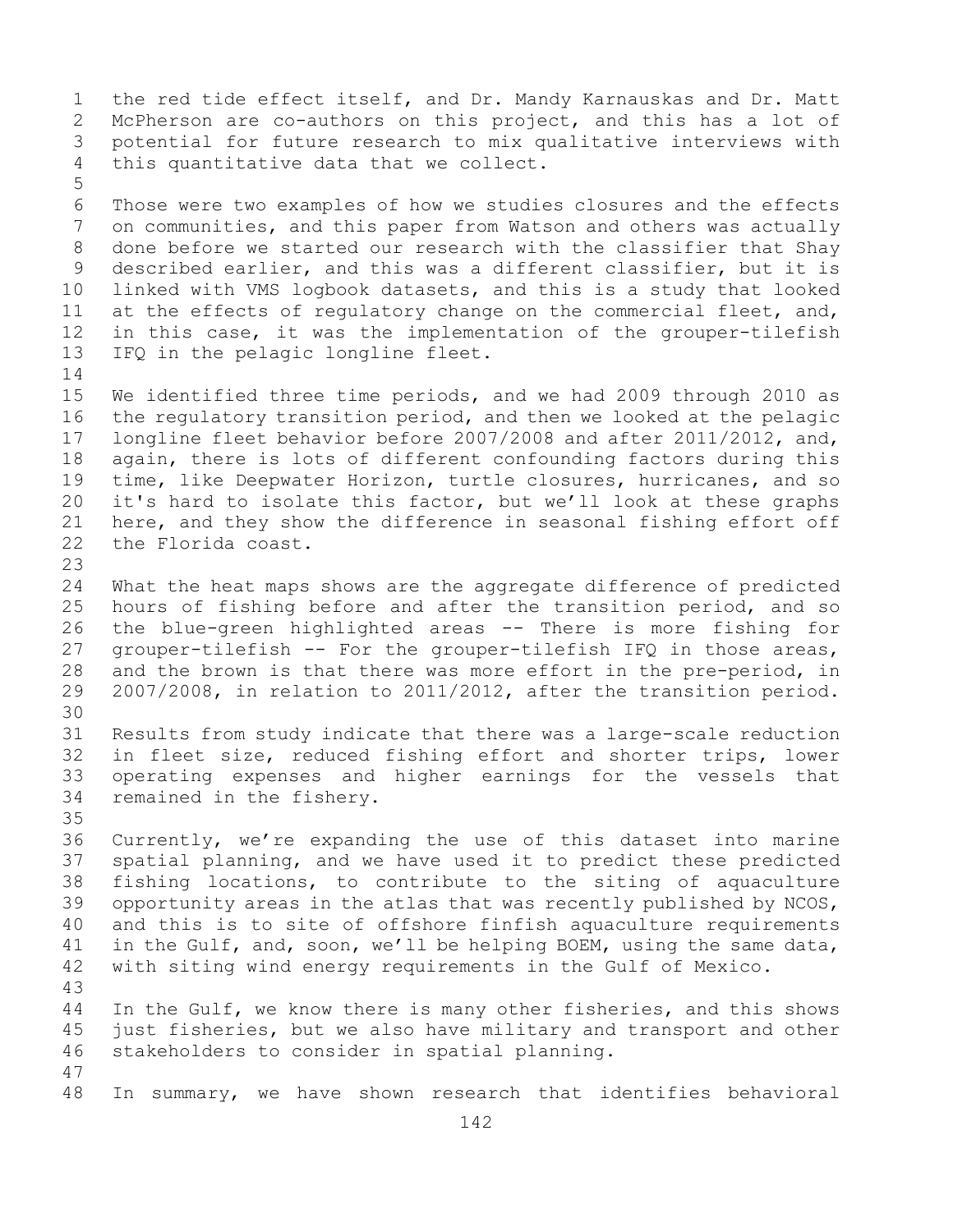1 traits related to spatial exploration of commercial fleets, and<br>2 we've shown research that measures socioeconomic displacement to 2 we've shown research that measures socioeconomic displacement to<br>3 the fleet and fishery-dependent communities, due to environmental 3 the fleet and fishery-dependent communities, due to environmental<br>4 shocks, and we have shown research that showed changes in fleet shocks, and we have shown research that showed changes in fleet 5 composition in entry and exit dynamics, due to a regulatory 6 transition period.

7 8 Going forward, we'll need to develop methods to evaluate the<br>9 effects of catch level increases and other requlations in our 9 effects of catch level increases and other regulations in our<br>10 traditional analytic framework. In other words, we will then need 10 traditional analytic framework. In other words, we will then need<br>11 to compare regulatory options and alternatives and show the impacts 11 to compare regulatory options and alternatives and show the impacts<br>12 at the economic and social levels. at the economic and social levels.

13

- 14 I will mention a new study that's also in the folder that's linked<br>15 in the agenda that incorporates VMS data for Gulf vertical line 15 in the agenda that incorporates VMS data for Gulf vertical line<br>16 commercial vessels with trip interview reports, to study spatial 16 commercial vessels with trip interview reports, to study spatial<br>17 and temporal removal patterns of red snapper, and that is Gardner 17 and temporal removal patterns of red snapper, and that is Gardner<br>18 et al., and that's our most recent study, and I will leave the 18 et al., and that's our most recent study, and I will leave the<br>19 discussion on the red snapper stock dynamics to the co-authors 19 discussion on the red snapper stock dynamics to the co-authors<br>20 that may be on this call, and that includes Dr. John Walter and 20 that may be on this call, and that includes Dr. John Walter and<br>21 Dr. Mandy Karnauskas. However, I will highlight some aspects of 21 Dr. Mandy Karnauskas. However, I will highlight some aspects of<br>22 the research that relates to the SSC's motion. the research that relates to the SSC's motion.
- $\frac{23}{24}$ 24 The linked VMS TIP data is also linked to artificial and natural<br>25 habitats, to model high-resolution, localized depletion patterns 25 habitats, to model high-resolution, localized depletion patterns<br>26 for red snapper, and results indicated that 46 percent of 26 for red snapper, and results indicated that 46 percent of<br>27 commercial red snapper landings were extracted from artificial commercial red snapper landings were extracted from artificial 28 structures, while there were several local hotspots on natural<br>29 reefs, and so this shows the heterogeneity of that fleet component. reefs, and so this shows the heterogeneity of that fleet component.
- 30<br>31 31 There are regional differences as well in fishing patterns, and<br>32 approximately 90 percent of Florida landings came from natural approximately 90 percent of Florida landings came from natural 33 reefs, while approximately 75 percent for other Gulf states came<br>34 from artificial structures, and so, in relationship to the SSC 34 from artificial structures, and so, in relationship to the SSC<br>35 motion, we can see the implications for localized depletion by 35 motion, we can see the implications for localized depletion by<br>36 different types of vessels, in light of an increase in catch 36 different types of vessels, in light of an increase in catch levels.
- 38<br>39 39 Furthermore, we would need to address the models to predict these<br>40 displacement effects and changes in vessel behavior. The workhorse 40 displacement effects and changes in vessel behavior. The workhorse<br>41 for this type of economic modeling is discrete choice models based 41 for this type of economic modeling is discrete choice models based<br>42 on random utility theory. These models are limited by the amount 42 on random utility theory. These models are limited by the amount<br>43 of choice variables that they can incorporate, as well as ignore 43 of choice variables that they can incorporate, as well as ignore<br>44 the endogenous decisions that fishers make at-sea while under the endogenous decisions that fishers make at-sea while under 45 partial stock observability.
	- 46<br>47 47 Adding to the complexity of that problem is that the choice of<br>48 fishing location aggregation size, and, in other words, our fishing location aggregation size, and, in other words, our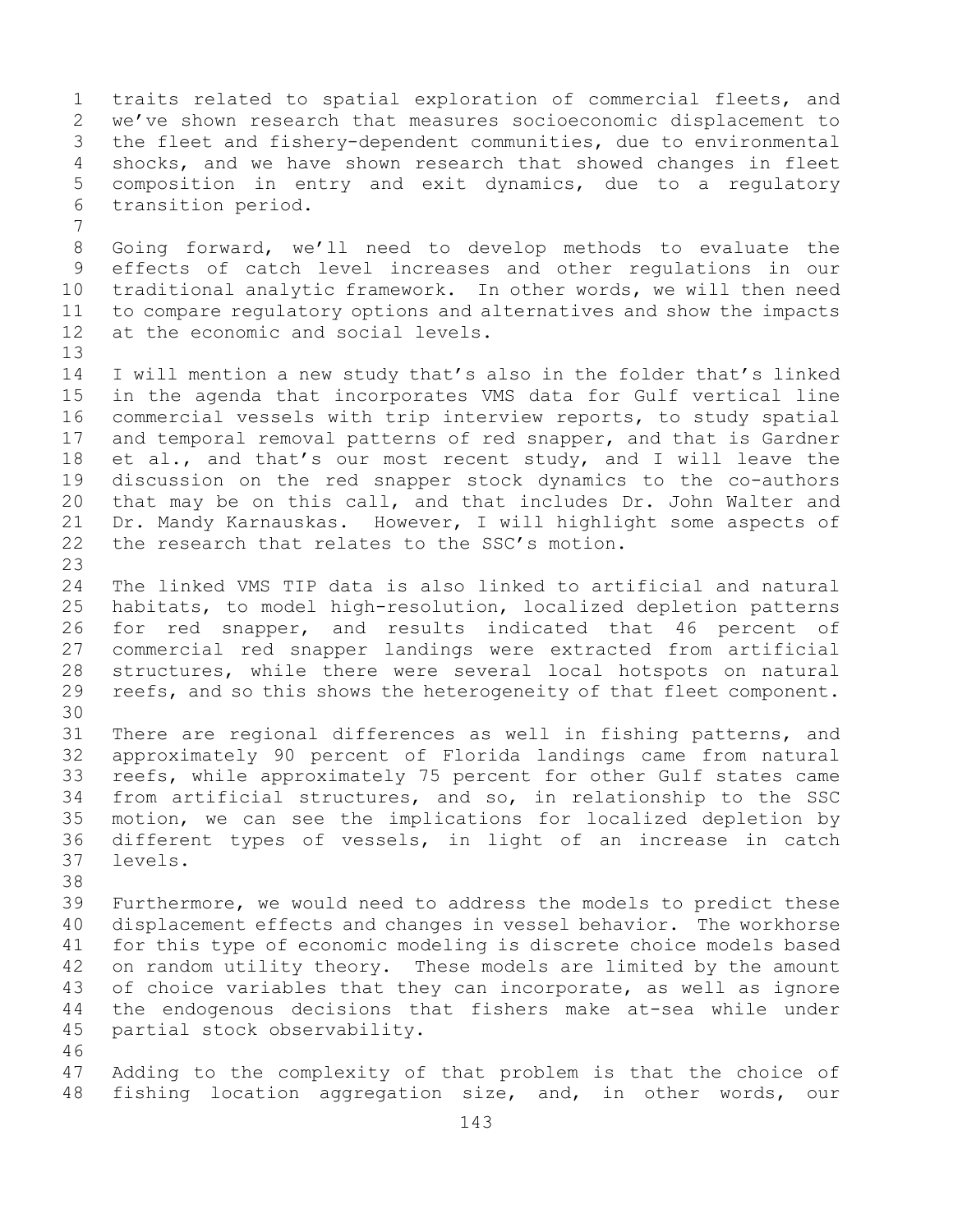1 polygons, have implications as well, and so there is another<br>2 article in the folder, and it's Depalle et al., and this discusses 2 article in the folder, and it's Depalle et al., and this discusses<br>3 scale dependency in detail of how big and how small those polygons 3 scale dependency in detail of how big and how small those polygons<br>4 are made and if those have implications. Then, lastly, we have are made and if those have implications. Then, lastly, we have 5 been predications of fine-scale fishing positions to aid in 6 planning of offshore aquaculture and wind farms, and that's it,<br>7 and so I quess I will hand it over to Jim for any questions or 7 and so I guess I will hand it over to Jim for any questions or discussion.

 $\frac{9}{10}$ 10 **CHAIRMAN NANCE:** Thank you, Dr. Perruso and Dr. O'Farrell. We appreciate this presentation. Let's go ahead and -- Jason.

12<br>13

MR. ADRIANCE: My questions relate to Slide 22, if we could pull 14 that up. Thanks. A couple of questions about this, and I will<br>15 iust kind of go through them, and I quess you can answer them, and 15 just kind of go through them, and I guess you can answer them, and<br>16 I will repeat them, if necessary, and so I'm curious, and does 16 I will repeat them, if necessary, and so I'm curious, and does<br>17 this look at different sectors, or is this just a commercial 17 this look at different sectors, or is this just a commercial<br>18 simulation in this one, and I noticed that, regardless of where 18 simulation in this one, and I noticed that, regardless of where<br>19 your incident occurs in there, western or eastern Gulf, that the 19 your incident occurs in there, western or eastern Gulf, that the<br>20 counties and parishes don't change very much between the two, and counties and parishes don't change very much between the two, and 21 I think there's one additional county in one, and a slight change<br>22 in some shading in the other, and does that relate to the sectors 22 in some shading in the other, and does that relate to the sectors<br>23 that you looked at, or is that just these are the major fishing 23 that you looked at, or is that just these are the major fishing<br>24 centers in the Gulf, and it's a well-traveled fleet, and it doesn't 24 centers in the Gulf, and it's a well-traveled fleet, and it doesn't<br>25 much matter where something occurs? Thanks. much matter where something occurs? Thanks.

26<br>27 DR. PERRUSO: On the second question first, I believe those are 28 aggregates for both oil spills, and so the results showed that the<br>29 eastern spill would affect the Florida counties more, and then the 29 eastern spill would affect the Florida counties more, and then the<br>30 western spill would affect the Texas counties more. western spill would affect the Texas counties more.

31<br>32 DR. O'FARRELL: We had both bandit and longline in there, and, of 33 course, kind of the lion's share of the bandit boats are coming<br>34 out of Florida, and they're coming out of the same counties, and 34 out of Florida, and they're coming out of the same counties, and<br>35 so, even if the spill is somewhere else, the impacts on the bandit 35 so, even if the spill is somewhere else, the impacts on the bandit<br>36 fishery are going to be felt most in kind of the bandit counties, 36 fishery are going to be felt most in kind of the bandit counties,<br>37 which don't change as much, which you're correct. Go ahead, Larry. which don't change as much, which you're correct. Go ahead, Larry.

38<br>39 39 **DR. PERRUSO:** I was just going to say this one is a simulation on 40 the commercial fleet, but we did use -- The logbook data was actual<br>41 reported logbook data, to simulate the socioeconomic impacts. reported logbook data, to simulate the socioeconomic impacts.

42

44

MR. ADRIANCE: Thank you.

45 **CHAIRMAN NANCE:** Luke Fairbanks, please.

46<br>47 47 **DR. FAIRBANKS:** Thanks, and thanks for this presentation, and also<br>48 for sharing the articles. It's really interesting stuff here, and for sharing the articles. It's really interesting stuff here, and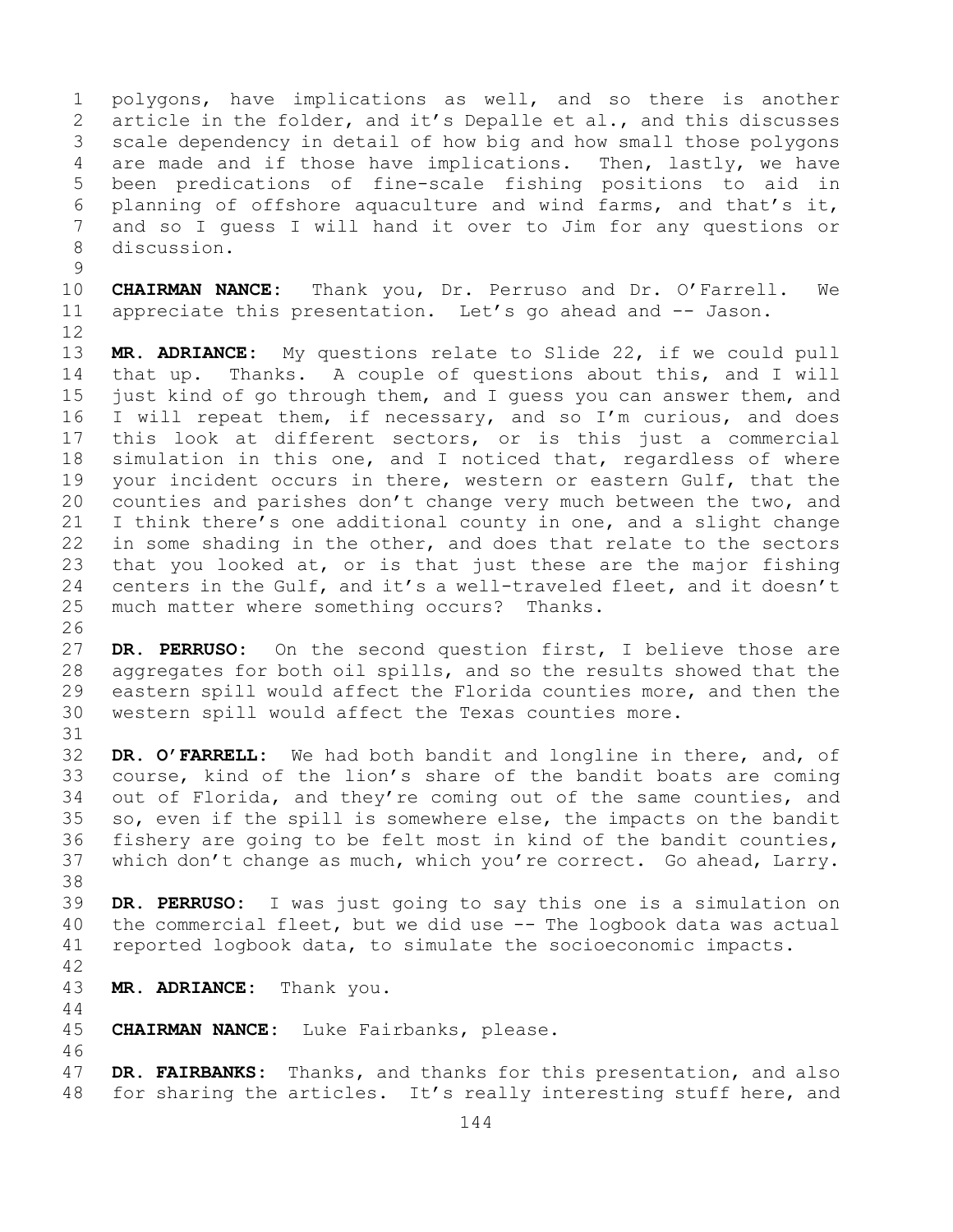1 I had two questions, and the first is brief. You mentioned, moving<br>2 forward, perhaps, instead of relying solely on social 2 forward, perhaps, instead of relying solely on<br>3 vulnerability indices, maybe-using-communities-at-sea-dat 3 vulnerability indices, maybe using communities-at-sea data, and I<br>4 was just curious if those data exist yet for the Gulf, at least in 4 was just curious if those data exist yet for the Gulf, at least in<br>5 the same way they do in the Northeast, or maybe the Mid-Atlantic, the same way they do in the Northeast, or maybe the Mid-Atlantic, 6 and so that's the first question I had.

7 8 Then the second is I was curious, and maybe I just kind of missed<br>9 this, or a misunderstanding of the method a bit, but I was curious 9 this, or a misunderstanding of the method a bit, but I was curious<br>10 if you could speak to how some of these simulation results -- Have 10 if you could speak to how some of these simulation results -- Have<br>11 vou been able to -- Have vou been able to groundtruth them, or 11 you been able to -- Have you been able to groundtruth them, or<br>12 there's been sort of natural experiments that you could compare 12 there's been sort of natural experiments that you could compare<br>13 them to, to see how well they are reflecting some of these them to, to see how well they are reflecting some of these 14 behaviors you're seeing? Thanks.

 $15$ <br> $16$ 

16 **DR. PERRUSO:** I will take this first, Shay. The only<br>17 qroundtruthing that I'm aware of is what I mentioned that Dr. 17 groundtruthing that I'm aware of is what I mentioned that Dr.<br>18 Karnauskas and Dr. McPherson and their line of research with 18 Karnauskas and Dr. McPherson and their line of research with<br>19 ethnographic interviews regarding the 2018 red tide event, and 19 ethnographic interviews regarding the 2018 red tide event, and<br>20 they have become extremely valuable, I think, especially when 20 they have become extremely valuable, I think, especially when<br>21 you're trying to isolate a single event to place the displacement 21 you're trying to isolate a single event to place the displacement<br>22 effects strictly on one factor. effects strictly on one factor.

23 24 I am not aware if  $-$  I don't think we've really groundtruthed any<br>25 of the behavioral studies, but I think, in listening to the results 25 of the behavioral studies, but I think, in listening to the results<br>26 of the requlatory transition, the Watson et al., as far as what 26 of the regulatory transition, the Watson et al., as far as what<br>27 happened to the fleet, I think we've seen that real time, that 27 happened to the fleet, I think we've seen that real time, that<br>28 those -- In general, those results have borne out, and they're not 28 those -- In general, those results have borne out, and they're not<br>29 necessarily surprising, given the after effects of the IFQ program. necessarily surprising, given the after effects of the IFQ program.

30<br>31 31 The first question, to be honest with you, I'm not very familiar<br>32 with communities-at-sea, and I don't believe -- My supervisor, with communities-at-sea, and I don't believe -- My supervisor, 33 Matthew McPherson, is much more knowledgeable about that, and I<br>34 don't believe we have the data that would be available in the 34 don't believe we have the data that would be available in the<br>35 Northeast, but the idea is to somehow link maybe consistent fishing 35 Northeast, but the idea is to somehow link maybe consistent fishing<br>36 qrounds that a certain community would visit the most and be able 36 grounds that a certain community would visit the most and be able<br>37 to link revenue displacements back to it, and it's not really 37 to link revenue displacements back to it, and it's not really<br>38 something that I am very familiar with, but I don't believe we 38 something that I am very familiar with, but I don't believe we<br>39 have specific data in the Southeast for that. Shay, did you have 39 have specific data in the Southeast for that. Shay, did you have  $40$  anything on the groundtruthing? anything on the groundtruthing?

41<br>42 42 **DR. O'FARRELL:** Slightly on the groundtruthing, all of the oil 43 spill modeling itself was<br>44 connectivity modeling system, a connectivity modeling system, and I know the 3-D oil transport 45 model itself, I'm pretty sure, has been groundtruthed quite a lot, 46 but you're right that, in terms of the actual social aspects of<br>47 it, we didn't actually have any opportunity to groundtruth for 47 it, we didn't actually have any opportunity to groundtruth for<br>48 those particular results, because, again, as you said, they were those particular results, because, again, as you said, they were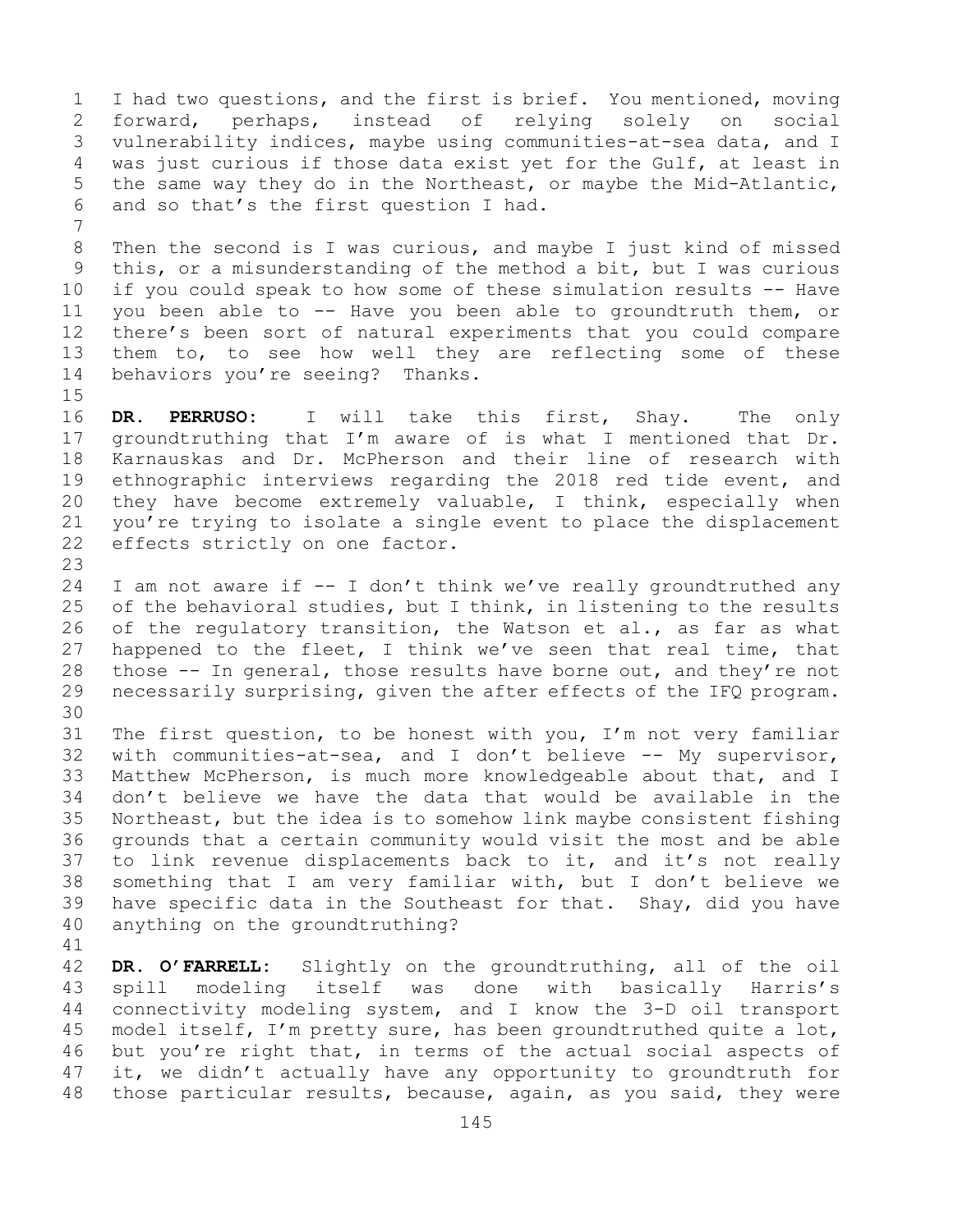1 simulations, and so it's hard to groundtruth them.

 $\frac{2}{3}$ 3 In terms of the communities-at-sea, and so a piece of work that<br>4 we're actually involved in at the moment is planning for we're actually involved in at the moment is planning for 5 aquaculture, and the work that we've been doing for that is 6 basically mapping is kind of revenue flows from the sea back to<br>7 land, and basically, if you lose a certain area of the sea, because 7 land, and basically, if you lose a certain area of the sea, because<br>8 you're closing it to aquaculture, where does that money flow stop, 8 you're closing it to aquaculture, where does that money flow stop,<br>9 and where would it have gone to, and the communities-at-sea is 9 and where would it have gone to, and the communities-at-sea is<br>10 certainly an extension of that idea, in a revenue aspect, where 10 certainly an extension of that idea, in a revenue aspect, where<br>11 we're actually looking at flow the other way. It's basically how 11 we're actually looking at flow the other way. It's basically how<br>12 does the money flow from the sea to the land, and, basically, where 12 does the money flow from the sea to the land, and, basically, where<br>13 does it end up, and so communities-at-sea will be -- We'll be does it end up, and so communities-at-sea will be  $-$ - We'll be 14 building on that work.

 $15$ <br> $16$ 16 **DR. FAIRBANKS:** Thanks, and sorry, but just briefly, I think that's<br>17 really interesting, and I just suggest, I guess, and it sounds 17 really interesting, and I just suggest, I guess, and it sounds<br>18 like you are kind of pursuing down this line, but I find the 18 like you are kind of pursuing down this line, but I find the<br>19 communities-at-sea data can be interesting, and not strictly for 19 communities-at-sea data can be interesting, and not strictly for<br>20 that connection of revenue to communities, but especially when that connection of revenue to communities, but especially when 21 it's enriched with qualitative data, and you can get some<br>22 interesting and very useful information on sort of the non-economic 22 interesting and very useful information on sort of the non-economic<br>23 relationships and values that are important to these types of 23 relationships and values that are important to these types of<br>24 fisheries-dependent communities, whether it's labor relationships 24 fisheries-dependent communities, whether it's labor relationships<br>25 or what have you. or what have you.

26<br>27 I would -- I might shoot one, or both of you, an email, and I'm 28 kind of curious some of those future directions, because I think<br>29 it could really enrich some of this information for management 29 it could really enrich some of this information for management<br>30 decision-making. Thanks. decision-making. Thanks.

31<br>32 **CHAIRMAN NANCE:** Thank you. Ava, to that point?

33<br>34 34 **DR. AVA LASSETER:** Thank you. I did just happen to look on the 35 webinar, and I do see that Matt McPherson is logged on, and, Matt,<br>36 if you would like to speak up regarding the SOVI data, but my 36 if you would like to speak up regarding the SOVI data, but my<br>37 understanding of the dataset is that, currently, yes, this has understanding of the dataset is that, currently, yes, this has 38 been aggregated to the county level, rather than to individual<br>39 communities, and kind of because of that gentrification process 39 communities, and kind of because of that gentrification process<br>40 that we have along our coast. that we have along our coast.

41<br>42 42 Also, I believe these data are probably coming from the Census<br>43 Bureau data, and it would be poverty and population composition, 43 Bureau data, and it would be poverty and population composition,<br>44 and population disruption would be the indices going into it, and and population disruption would be the indices going into it, and 45 one more point, and I believe that this has been refined, right 46 now, to be released later this year, and Lisa Colburn, from the<br>47 Northeast Fisheries Science Center, has been working with a 47 Northeast Fisheries Science Center, has been working with a<br>48 contractor to get more refined Census Bureau data that is more contractor to get more refined Census Bureau data that is more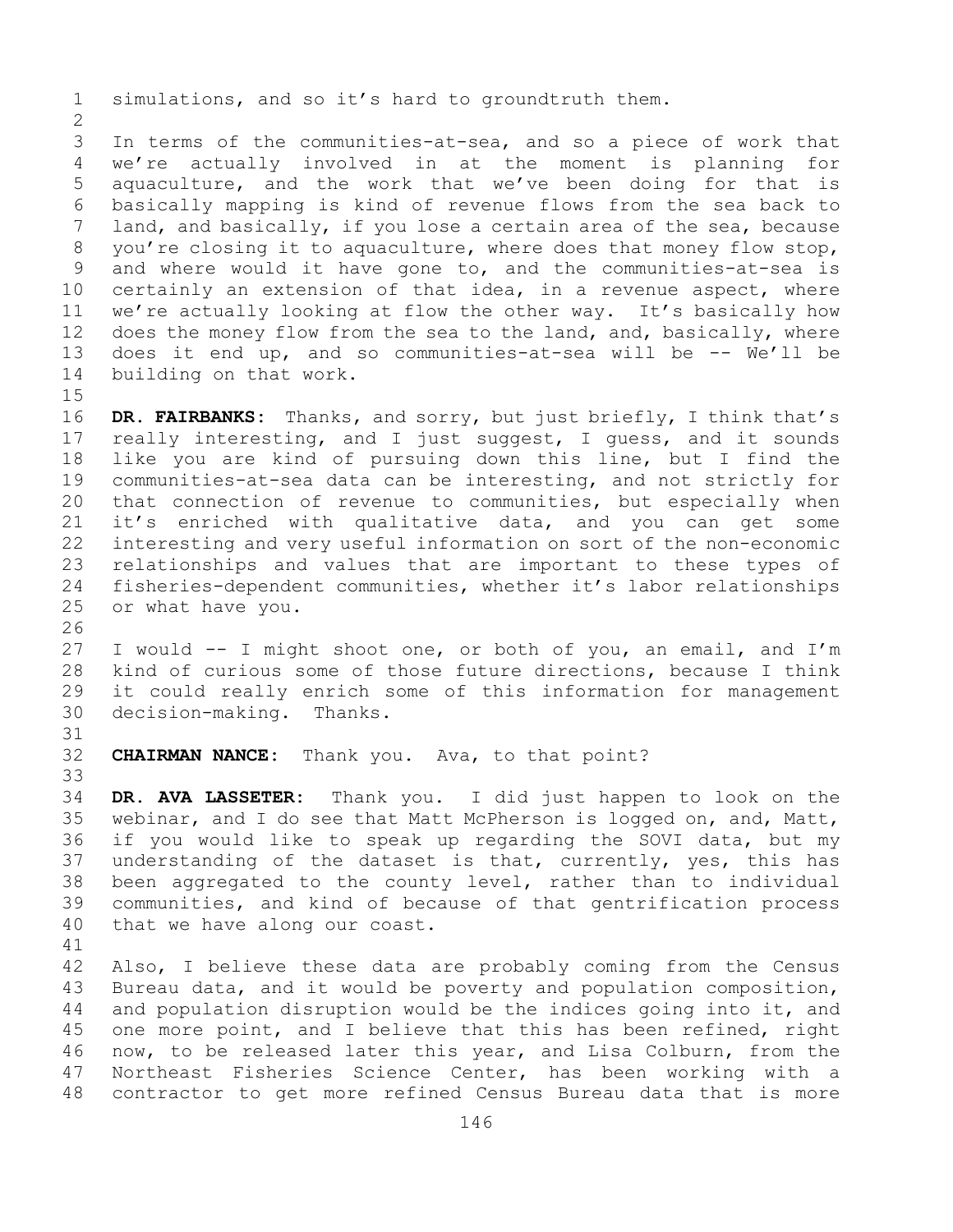1 specific to the fishing components of the local economy, and did<br>2 I hear Matt chime-in there? Basically, we're in a process of 2 I hear Matt chime-in there? Basically, we're in a process of<br>3 refining and improving the data that's going into these social 3 refining and improving the data that's going into these social<br>4 vulnerability analyses. vulnerability analyses.

7 8 **DR. MATT MCPHERSON:** Yes. I wasn't aware that I could chime-in,<br>9 and we're very interested in the communities-at-sea issue, and, 9 and we're very interested in the communities-at-sea issue, and,<br>10 actually, Larry and Shay didn't mention yet, but we actually had 10 actually, Larry and Shay didn't mention yet, but we actually had<br>11 a conversation about this vesterday, and we don't have anything 11 a conversation about this yesterday, and we don't have anything<br>12 right now that matches what the Northeast has done, but we're right now that matches what the Northeast has done, but we're 13 looking at the work that they've done, and we're trying to see how 14 we can begin to work on that and more or less replicate, or do<br>15 something similar, to what thev've done up there, and so it is 15 something similar, to what they've done up there, and so it is<br>16 something that is very much on our radar. something that is very much on our radar.

6 **CHAIRMAN NANCE:** Matt, are you available?

 $\begin{array}{c} 17 \\ 18 \end{array}$ 18 I don't know what the other question is, and we've been working a<br>19 lot on using these social indicators that I think Ava did a pretty 19 lot on using these social indicators that I think Ava did a pretty<br>20 qood job summarizing, but we're trying to take the social indicator 20 good job summarizing, but we're trying to take the social indicator<br>21 information that we have and make it more useful, in terms of 21 information that we have and make it more useful, in terms of<br>22 linking specific communities to the activities that are going on 22 linking specific communities to the activities that are going on<br>23 at-sea, and so these are things that we are definitely interested 23 at-sea, and so these are things that we are definitely interested<br>24 in paving attention to, and it's something that has come up very 24 in paying attention to, and it's something that has come up very<br>25 much in the discussion about establishing these wind energy areas 25 much in the discussion about establishing these wind energy areas<br>26 and who is going to be impacted, what communities and so forth, 26 and who is going to be impacted, what communities and so forth,<br>27 and so it's an important topic for us to work on. and so it's an important topic for us to work on.

28<br>29

5

**CHAIRMAN NANCE:** Thank you. Dave.

30<br>31

31 **DR. CHAGARIS:** Thank you for the presentation, guys. This was a really neat study, and very comprehensive, and I appreciate that 33 you carried the models all the way through to some application and<br>34 management advice, or potential advice, and I quess what I'm 34 management advice, or potential advice, and I guess what I'm<br>35 thinking about is where does this fit in, and I can see maybe a 35 thinking about is where does this fit in, and I can see maybe a<br>36 few places within the SSC and the single-species management 36 few places within the SSC and the single-species management<br>37 framework, especially with the red snapper research track framework, especially with the red snapper research track 38 assessment coming up, and we have all these questions about spatial<br>39 distribution of fish versus effort, but, also, another venue where 39 distribution of fish versus effort, but, also, another venue where<br>40 it could really help is with the fishery ecosystem plan, which is 40 it could really help is with the fishery ecosystem plan, which is  $41$  -- I think we have a draft document coming out soon from the 41 -- I think we have a draft document coming out soon from the contractors.

43

Within that plan, we  $-$ - The way it's structured, in my 45 understanding, is that there would be a set of fishery ecosystem 46 issues that would be identified, and then we would have to address<br>47 different aspects of those issues on the fisheries, and this could 47 different aspects of those issues on the fisheries, and this could definitely feed into that. definitely feed into that.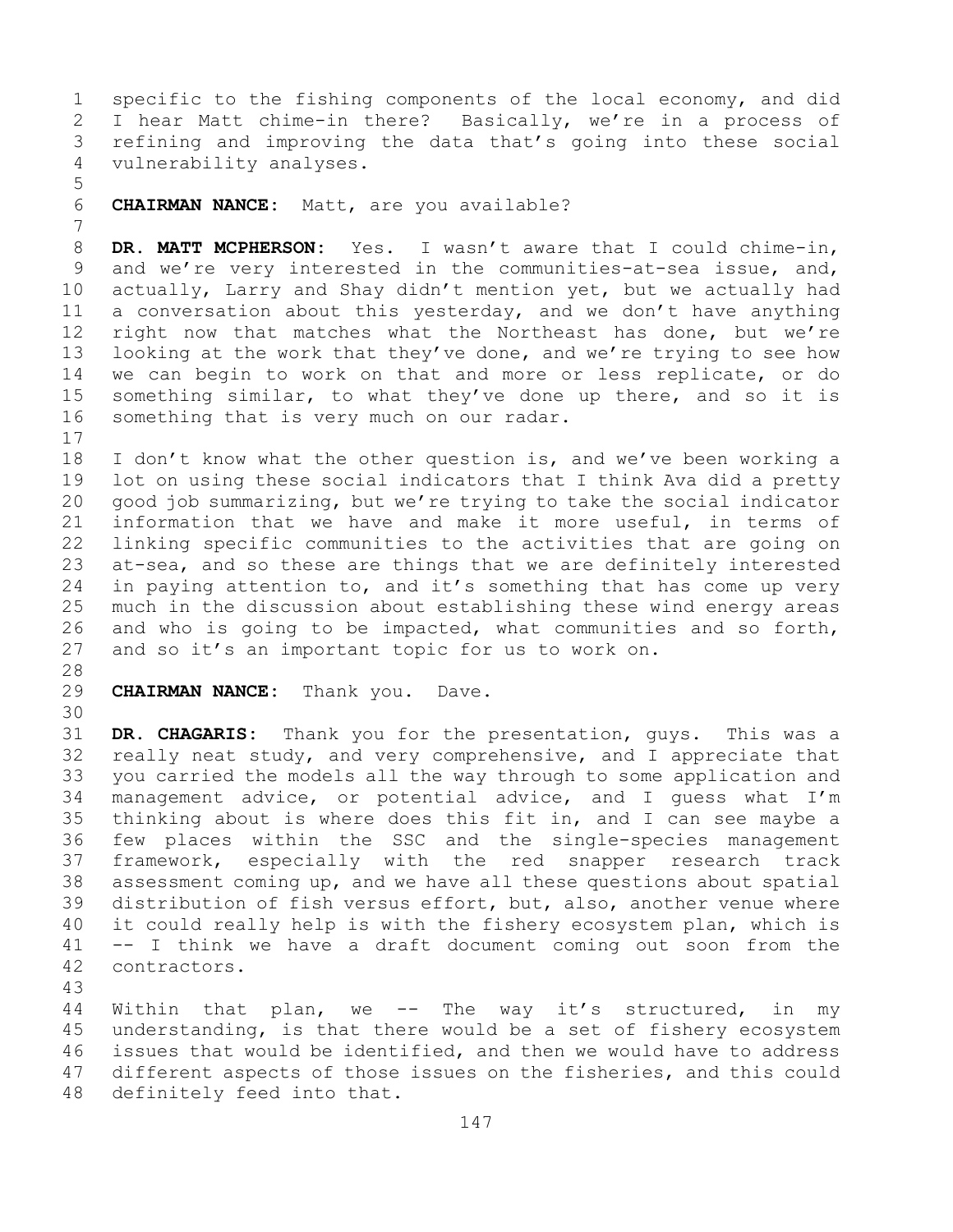$\frac{1}{2}$ 2 I do have a comment about the red tide analysis, and using the<br>3 satellite data alone might not be the best indicator of red tide, 3 satellite data alone might not be the best indicator of red tide,<br>4 and the MODIS, the normalized florescent line height metric from and the MODIS, the normalized florescent line height metric from 5 the MODIS satellite, it measures algae blooms in general, but not 6 necessarily harmful algae blooms, and so that might be some of the<br>7 reasons why you might not be seeing really strong patterns in that 7 reasons why you might not be seeing really strong patterns in that<br>8 analysis. analysis.  $\frac{9}{10}$ 10 Some of the work that we've done with the ecosystem models is we've<br>11 developed red tide maps that use the satellite data, but then they 11 developed red tide maps that use the satellite data, but then they<br>12 krig the water quality data to actually get red tide severity, and krig the water quality data to actually get red tide severity, and 13 I believe that it has probably a more accurate representation of 14 red tide, where you don't see that big blob up in the Big Bend<br>15 region, like you showed in one of your maps that probably was not 15 region, like you showed in one of your maps that probably was not<br>16 actually red tide. actually red tide.  $17$ <br> $18$ 18 I would be happy to chat with you guys offline, if you're<br>19 interested, in the products that we have, and also how we can 19 interested, in the products that we have, and also how we can<br>20 potentially use some of these maps to validate spatial predictions potentially use some of these maps to validate spatial predictions 21 of fishing effort with the ecosystem models that we currently have<br>22 and are also being developed, and so I appreciate all the work 22 and are also being developed, and so I appreciate all the work<br>23 that you presented here, and I see a lot of utility in the future 23 that you presented here, and I see a lot of utility in the future<br>24 of this type of information. of this type of information.  $\frac{25}{26}$ 26 I do have one question, and I guess you sort of touched on it<br>27 earlier, with Doug and Harry, as far as the data availability, but earlier, with Doug and Harry, as far as the data availability, but 28 what about the availability of these maps that you guys have<br>29 qenerated just from the random forest model. Are those publicly generated just from the random forest model. Are those publicly 30 accessible, and at what spatial and temporal resolution would they<br>31 be accessible, if they are? Thank you. be accessible, if they are? Thank you. 32 33 **DR. PERRUSO:** Shay, do you want to talk about the resolution on 34 the maps? The only publicly-available maps that we've provided 35 are either in the AOA Atlas or in these papers that are in this<br>36 folder. folder. 37 38 **DR. O'FARRELL:** In terms of the red tide data, Dave, if you have 39 other red tide data that you think are better, that would be<br>40 terrific to talk further about that, and that's very interesting, 40 terrific to talk further about that, and that's very interesting,<br>41 and so I would very curious to see how that would affect the 41 and so I would very curious to see how that would affect the<br>42 results, because we spent a lot of time actually in the data 42 results, because we spent a lot of time actually in the data<br>43 looking at the results and being surprised that we were struggling 43 looking at the results and being surprised that we were struggling<br>44 to find results, and so, ves, by all means, if you want to shoot to find results, and so, yes, by all means, if you want to shoot 45 us an email and have a chat sometime, and that sounds really 46 interesting. 47

DR. CHAGARIS: Will do. Thank you.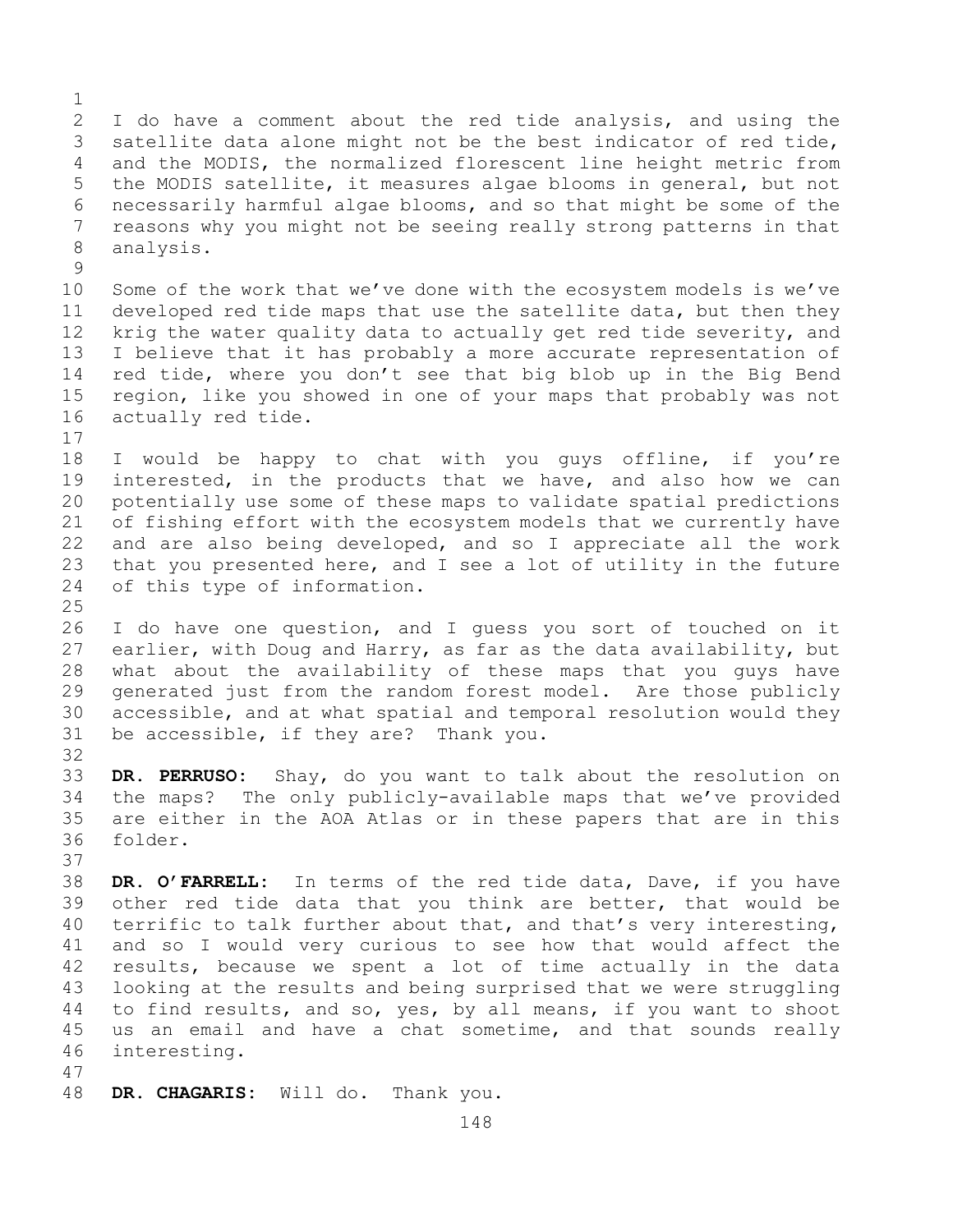$\frac{1}{2}$ 2 **CHAIRMAN NANCE:** Okay. Thank you. Trevor. 3 MR. MONCRIEF: Thank you. I just had a quick -- I am going to 5 string it together, and so I'm trying to have a thought process 6 here, and I want to string it together and just get a response and<br>7 see what you all are thinking, and so, a couple of meetings ago. 7 see what you all are thinking, and so, a couple of meetings ago,<br>8 we were presented some information on the utility of oil platforms 8 we were presented some information on the utility of oil platforms<br>9 for various species, and, of course, there was differences amongst 9 for various species, and, of course, there was differences amongst<br>10 the species, but, linking back to your fine-scale resolution of 10 the species, but, linking back to your fine-scale resolution of<br>11 artificial structures. I just wonder if that's something that is 11 artificial structures, I just wonder if that's something that is<br>12 being weighed in the discussion of the wind farms with BOEM and 12 being weighed in the discussion of the wind farms with BOEM and<br>13 everything else. everything else.  $\frac{14}{15}$ 15 There will be impacts across fleets, as you all well know, and<br>16 some of those impacts may be positive, and some of those impacts 16 some of those impacts may be positive, and some of those impacts<br>17 may be negative, and I'm just wondering if you all are thinking 17 may be negative, and I'm just wondering if you all are thinking<br>18 about looking at the distribution of their oil platforms and their 18 about looking at the distribution of their oil platforms and their<br>19 use among fleets over time and how that has shifted with the 19 use among fleets over time and how that has shifted with the<br>20 decreasing oil platforms and if you're kind of weighing that with 20 decreasing oil platforms and if you're kind of weighing that with<br>21 the placement and the distribution of these wind farms, and that's 21 the placement and the distribution of these wind farms, and that's<br>22 just kind of a thought process that I had on this one, but great 22 just kind of a thought process that I had on this one, but great<br>23 presentations, and this shows excellent utility. presentations, and this shows excellent utility.  $\frac{24}{25}$ 25 **DR. PERRUSO:** Thank you. We're not actually doing the siting for 26 the wind farms or the aquaculture sites, but we provide the<br>27 aggregated fishing points, predicted fishing points, and so I aggregated fishing points, predicted fishing points, and so I 28 imagine that they would be overlaying all of their data layers<br>29 with artificial structure and changes over time and natural 29 with artificial structure and changes over time and natural<br>30 structure, but they would have that information of where fishing 30 structure, but they would have that information of where fishing<br>31 is taking place, and so I think, in some way, BOEM will use that 31 is taking place, and so I think, in some way, BOEM will use that<br>32 information, as NCOS did, for the aquaculture siting. information, as NCOS did, for the aquaculture siting. 33<br>34 34 **MR. MONCRIEF:** I've got you, and just a quick question, and I know 35 it's a multi-agency and multifaceted approach here, with a lot of<br>36 moving parts, but do you know if the impacts are viewed as negative moving parts, but do you know if the impacts are viewed as negative 37 impacts, or are they just positive and negative impacts that are 38 just using the same vocabulary? 39 40 **DR. PERRUSO:** I am not sure how they're going to do it, but we 41 would not show displacement at this point to them, but we would<br>42 just show where fishing effort is taking place. just show where fishing effort is taking place. 43 MR. MONCRIEF: Okay. Thank you. 45 46 **CHAIRMAN NANCE:** Thank you, Trevor. Lee Anderson, please. 47 DR. ANDERSON: Thank you. I would like to thank you guys for a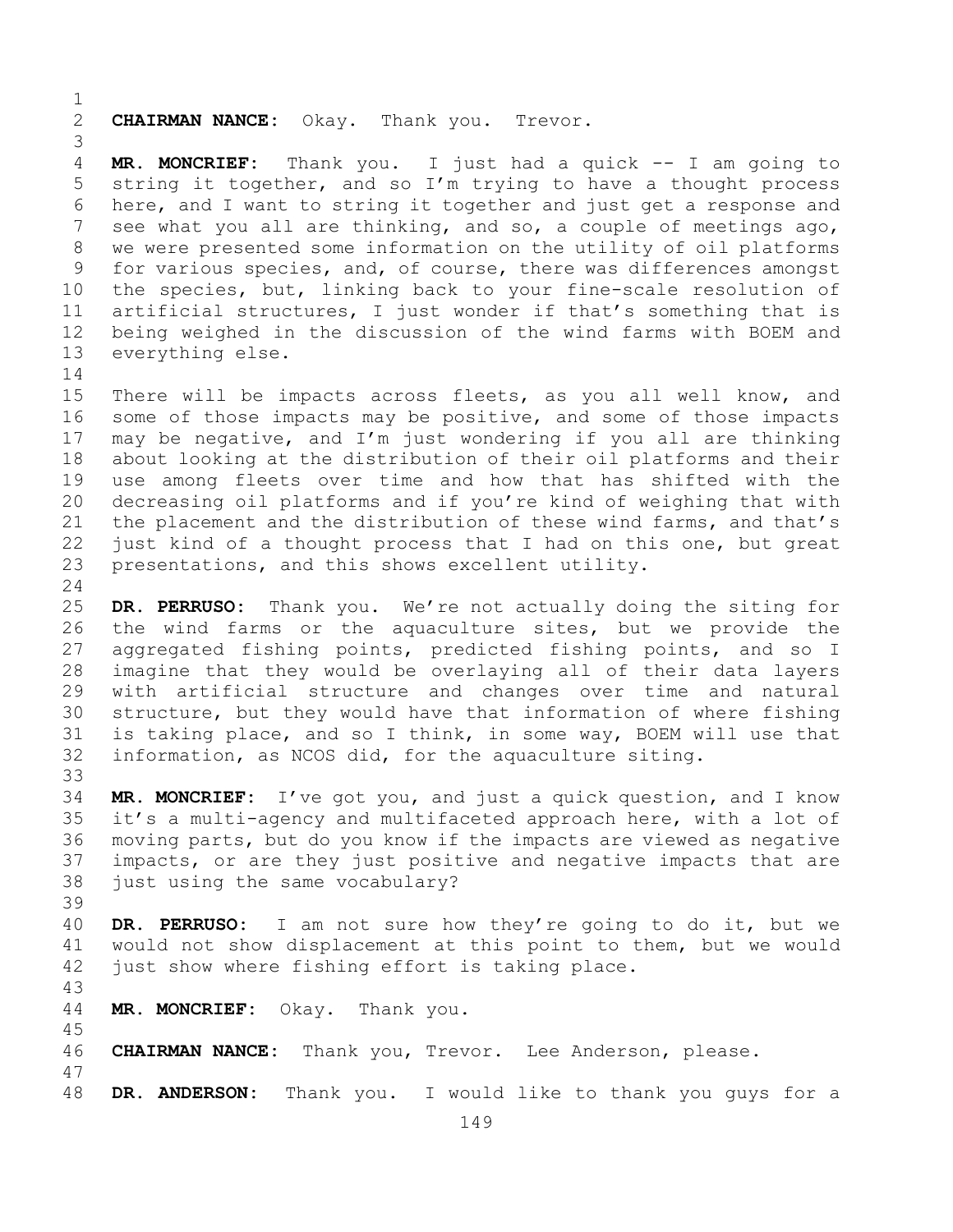1 very, very interesting paper, and it's always good to hear a little<br>2 economics, and I want to change the framework a little bit, because 2 economics, and I want to change the framework a little bit, because<br>3 I went in and downloaded all the papers, and I believe there were 3 I went in and downloaded all the papers, and I believe there were<br>4 eight of them, and yet you have a team there that seems to be eight of them, and yet you have a team there that seems to be 5 pretty much the same, although they change over time, and my 6 question is what was the motivation to get you guys together?

7 8 You're a big group, and you've done, I think, excellent work, and<br>9 it takes a whole bunch of people, and so I am just curious, from 9 it takes a whole bunch of people, and so I am just curious, from<br>10 the point of view of getting more economics work done, and, also, 10 the point of view of getting more economics work done, and, also,<br>11 I find that, over in the history, if you see a big team on a deal, 11 I find that, over in the history, if you see a big team on a deal,<br>12 and I don't think this is a judgment either way, a lot of biology 12 and I don't think this is a judgment either way, a lot of biology<br>13 papers have a team on them, and economics paper often will have papers have a team on them, and economics paper often will have 14 one or two or three, but here is an economics thing that has gotten<br>15 big, and its interdisciplinary. I mean, can you quys talk a 15 big, and its interdisciplinary.<br>16 little bit about the motivation little bit about the motivation of this work?

 $17$ <br> $18$ 18 **DR. PERRUSO:** I will start first, and then Shay probably actually<br>19 has a much better opinion on that, and I was actually brought in 19 has a much better opinion on that, and I was actually brought in<br>20 by Alan Haney at the Alaska Science Center, and this was related 20 by Alan Haney at the Alaska Science Center, and this was related<br>21 to a lot of the work that he was doing in Alaska, and so I kind of 21 to a lot of the work that he was doing in Alaska, and so I kind of<br>22 qot lucky, I quess, and, since I was dealing with the logbook data 22 got lucky, I guess, and, since I was dealing with the logbook data<br>23 at the Science Center for the Social Science Research Group, I 23 at the Science Center for the Social Science Research Group, I<br>24 just found that naturally it filled in with the group, and Shay 24 just found that naturally it filled in with the group, and Shay<br>25 can probably tell you more about how it started between Alan and 25 can probably tell you more about how it started between Alan and<br>26 the University of California Davis folks and how Steve Murawski's 26 the University of California Davis folks and how Steve Murawski's<br>27 qroup at USF, and then you can see that some of the folks over at 27 group at USF, and then you can see that some of the folks over at<br>28 the University of Miami have joined in as well, and so, Shay, do 28 the University of Miami have joined in as well, and so, Shay, do 29 you want to add anything? you want to add anything?

30<br>31

31 **DR. O'FARRELL:** I guess some of those original relationships really started before I joined, and that would have been 2015, and so I 33 know that Jim Sanchirico has been working with Alan Haney and Steve<br>34 Murawski for some time, and, I said, I'm a biologist originally, 34 Murawski for some time, and, I said, I'm a biologist originally,<br>35 but I've been interested in movement ecology, and where I got 35 but I've been interested in movement ecology, and where I got<br>36 involved is I was interested in Honduras, and, in fact, in vessel involved is I was interested in Honduras, and, in fact, in vessel 37 movement in Honduras and applying movement tools to that, and I 38 knew Jim Sanchirico through my PhD advisor, and we got talking.

39 40 Jim, as an economist, was also interested, and, obviously, Steve<br>41 Murawski is a biologist that was interested in what we could do 41 Murawski is a biologist that was interested in what we could do<br>42 with, again, fisheries data and movement data and apply some of 42 with, again, fisheries data and movement data and apply some of<br>43 these models to fishing movement, and it kind of snowballed from 43 these models to fishing movement, and it kind of snowballed from<br>44 there, and, obviously, Larry had relationships with Jim before there, and, obviously, Larry had relationships with Jim before 45 that, and so it's a great question, and I'm not even sure of the 46 first origin of it, but I agree with the interdisciplinary aspect<br>47 of it, and it's been great having economists and biologists and 47 of it, and it's been great having economists and biologists and<br>48 oceanographic modelers all working together. It's been very usual, oceanographic modelers all working together. It's been very usual,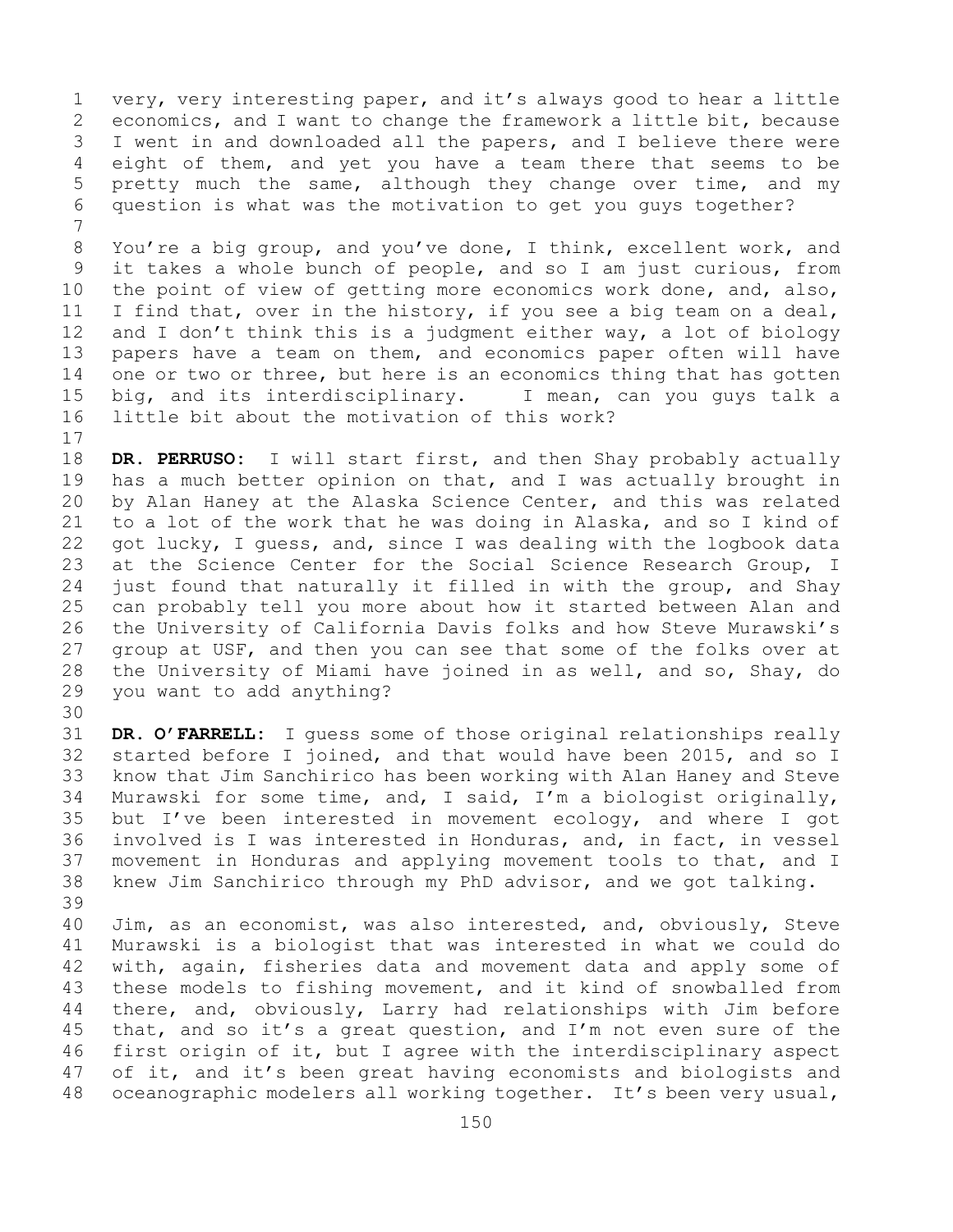- 1 and it's been great to have all of those different perspectives.  $\frac{2}{3}$ 3 **DR. ANDERSON:** Thank you. I just really want to say that it's<br>4 qreat work, and I haven't read all eight papers, but I have gone great work, and I haven't read all eight papers, but I have gone 5 through them, and I think there's a lot there, and a lot more to 6 come out. Thank you. 7
- DR. PERRUSO: Thank you.
- $\frac{9}{10}$ **CHAIRMAN NANCE:** Thank you, Lee. John.

11<br>12 MR. MARESKA: Larry and Shay, thank you for the presentation, and 13 so I was looking at Slide 18, where you've got those pings per 14 set, and, Larry, I guess I was wondering if you could possibly<br>15 speak to the application or limitations of potentially overlapping 15 speak to the application or limitations of potentially overlapping<br>16 all this fishery dependent information with fishery-independent 16 all this fishery dependent information with fishery-independent<br>17 surveys that are done by the states or National Marine Fisheries 17 surveys that are done by the states or National Marine Fisheries<br>18 Service, to help explain differences or fluctuations in the 18 Service, to help explain differences or fluctuations in the<br>19 fisherv-independent indices that are used in stock assessments, 19 fishery-independent indices that are used in stock assessments,<br>20 and also kind of explain where we have incongruencies with what we 20 and also kind of explain where we have incongruencies with what we<br>21 see in stock assessments, versus what the communities are reporting 21 see in stock assessments, versus what the communities are reporting<br>22 back to us with anecdotal information. back to us with anecdotal information.

23 24 **DR. PERRUSO:** That's a tough question, for sure, and I am not sure<br>25 that I am the best one to answer that. I can tell you that this 25 that I am the best one to answer that. I can tell you that this<br>26 is kind of our starting point with this research, and we've been 26 is kind of our starting point with this research, and we've been<br>27 fairly limited to the trip-level socioeconomic panel and the VMS fairly limited to the trip-level socioeconomic panel and the VMS 28 data and our linkages to that base dataset, and so we've  $-$  We are 29 exploring economic data, and there's a whole other line of research 29 exploring economic data, and there's a whole other line of research<br>30 that I am doing with Dr. Ouinn Weninger related to the stock 30 that I am doing with Dr. Quinn Weninger related to the stock<br>31 assessment improvement and EBFM management, and we tried to address 31 assessment improvement and EBFM management, and we tried to address<br>32 a lot of the shortcomings of endogenous fishing decisions and ata lot of the shortcomings of endogenous fishing decisions and at-33 sea and observers not being able to see a stock and full knowledge,<br>34 and so, in my opinion, and this is just a general statement, and 34 and so, in my opinion, and this is just a general statement, and<br>35 not really specific to Gulf reef fish stock assessments, but any 35 not really specific to Gulf reef fish stock assessments, but any<br>36 more data that we can incorporate should be beneficial, but we 36 more data that we can incorporate should be beneficial, but we<br>37 also don't want to get bogged down into too much data, I suppose, also don't want to get bogged down into too much data, I suppose, 38 and too fine-scale of movements, and so I am not sure the best one<br>39 to answer that question, but hopefully that gave you a little 39 to answer that question, but hopefully that gave you a little<br>40 insight into at least my viewpoint. insight into at least my viewpoint.

41<br>42 42 **MR. MARESKA:** Yes. Thank you. I guess one of my concerns was<br>43 that we get -- You know, we've got an indices at the end of a 43 that we get -- You know, we've got an indices at the end of a<br>44 terminal year of a stock assessment that has jumped up terminal year of a stock assessment that has 45 dramatically, and just trying to have a way to gauge whether that 46 increase is real or all of the survey data was excluded from where<br>47 the fishery was operating, and so therefore we're getting not a 47 the fishery was operating, and so therefore we're getting not a<br>48 true index of what the stock is actually doing, and so thank you true index of what the stock is actually doing, and so thank you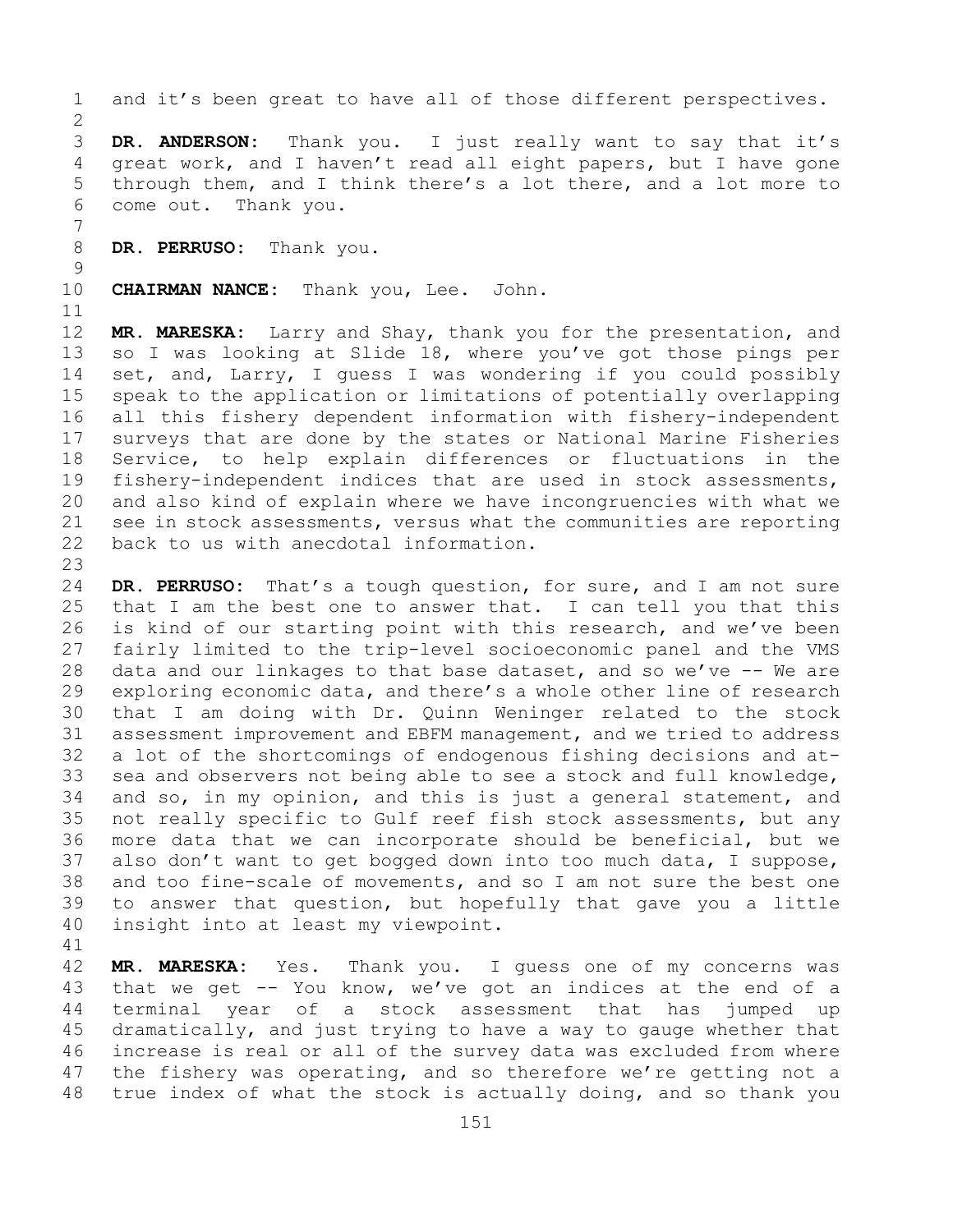1 for your answer.

 $\frac{2}{3}$ 3 **DR. PERRUSO:** Just a follow-up, and my hope definitely is that we can start integrating this type of research into the stock 5 assessments, and I'm not sure if we can do it at the multispecies 6 level, but that's where I'm hoping we can go with this, and,<br>7 obviously, it's not going to be a cakewalk, but, you know, any 7 obviously, it's not going to be a cakewalk, but, you know, any<br>8 ideas from the SSC or stock assessment folks are always welcome. ideas from the SSC or stock assessment folks are always welcome.

- $\frac{9}{10}$ 
	- **CHAIRMAN NANCE:** Thank you. Mandy.
- 

11<br>12 12 **DR. KARNAUSKAS:** Thank you, Chair, and thanks, Larry and Shay, for a great presentation. I wanted to bring up something related to 14 Dave's point earlier and how do we use this information in<br>15 management, and I think this is really -- It gives us a lot of 15 management, and I think this is really -- It gives us a lot of<br>16 insights that we didn't have before, and I agree with Dave that 16 insights that we didn't have before, and I agree with Dave that<br>17 the red snapper research track assessment and the fishery ecosystem 17 the red snapper research track assessment and the fishery ecosystem<br>18 plan might be potential avenues for actually using this information 18 plan might be potential avenues for actually using this information<br>19 in management, but I kind of wanted to push the SSC to think about 19 in management, but I kind of wanted to push the SSC to think about<br>20 how this -- What are the on ramps of this information for the 20 how this -- What are the on ramps of this information for the 21 management process. management process.

 $\begin{array}{c} 22 \\ 23 \end{array}$ 

23 I think one of the big things that I take home from this body of<br>24 work that Larry and others have done is that a lot of these 24 work that Larry and others have done is that a lot of these<br>25 disturbance events can lead to consolidation of the fleet and/or 25 disturbance events can lead to consolidation of the fleet and/or<br>26 variable responses, and we had the example where they looked at 26 variable responses, and we had the example where they looked at<br>27 the fleet that had the sort of three types of strategies, or types the fleet that had the sort of three types of strategies, or types 28 of vessels, and, in one of those groups, 60 percent of the vessels<br>29 exited the fishery following a disturbance, whereas another group 29 exited the fishery following a disturbance, whereas another group<br>30 didn't have such an exit. didn't have such an exit.

31<br>32 I think these are important responses, and potentially predictable 33 responses, and, again, just a question to the SSC to encourage all<br>34 of us to think about how we might bring some of this into 34 of us to think about how we might bring some of this into<br>35 management. Thank you. management. Thank you.

36<br>37 37 **CHAIRMAN NANCE:** Thank you. I think that's what the key is, is to 38 think about how we can bring these types of efforts into our<br>39 assessment analyses to be able to make more informed conclusions. 39 assessment analyses to be able to make more informed conclusions.<br>40 Larry and Shay, thank you very much for the presentation. I 40 Larry and Shay, thank you very much for the presentation. I<br>41 enjoyed it very much, and, Mandy, thanks for bringing this to our 41 enjoyed it very much, and, Mandy, thanks for bringing this to our 42 attention. Harry. attention.

43 MR. BLANCHET: I appreciate Mandy's comment. To me, this goes 45 back to what the SSC role is in the review of some of the 46 amendments, and, to me, a lot of this analysis is perfect to be<br>47 used to try to improve some of the economic assessments, or social 47 used to try to improve some of the economic assessments, or social<br>48 assessments, that go into some of the management options and could assessments, that go into some of the management options and could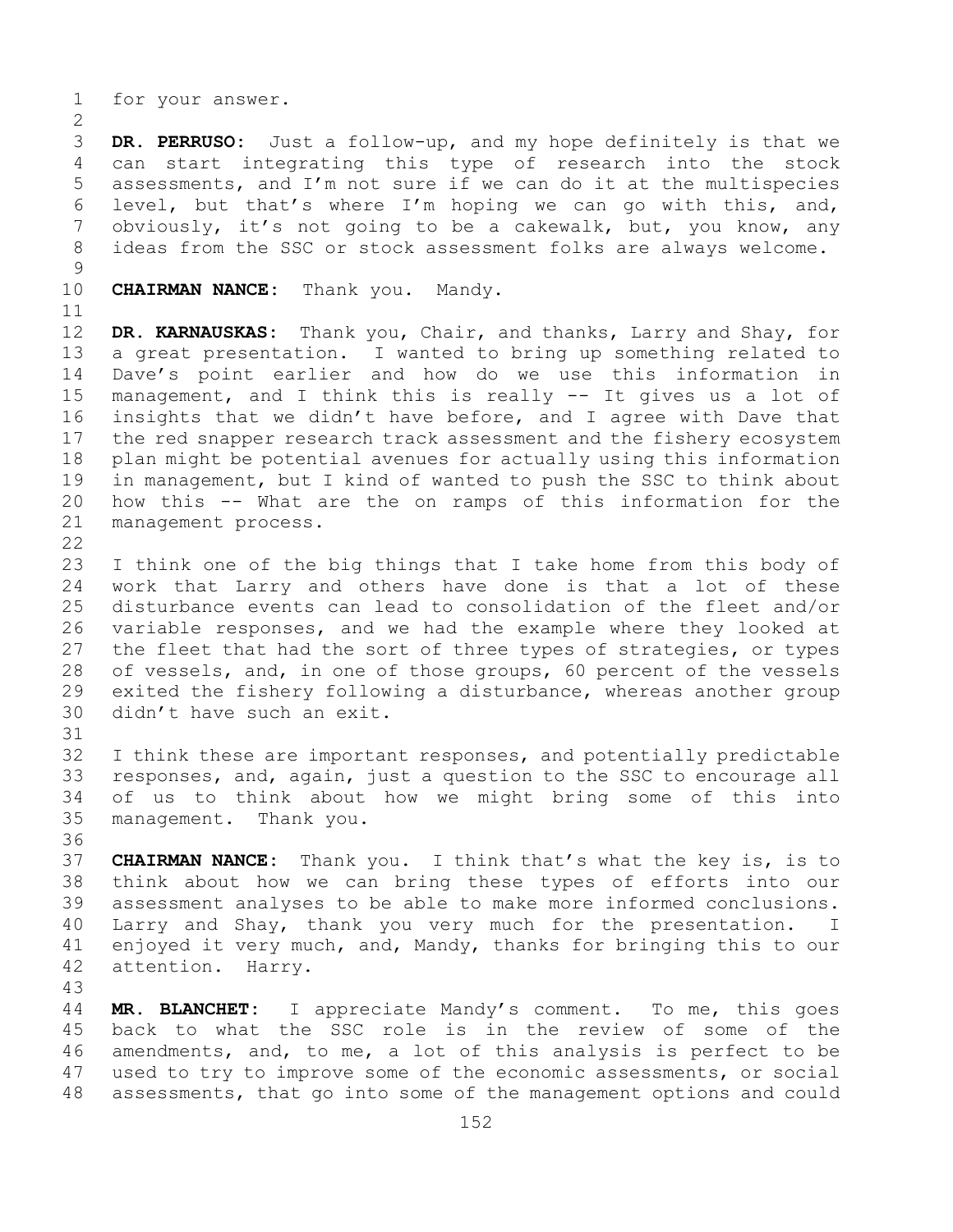153 1 be useful, very much so, but would require, certainly, in the first<br>2 several passes through an amendment, would need some good, careful 2 several passes through an amendment, would need some good, careful<br>3 review by the SSC, so that there was not a perception that this 3 review by the SSC, so that there was not a perception that this<br>4 was just an additional scientific obfuscation of what's going on. was just an additional scientific obfuscation of what's going on. 5 6 I really like the process, and you heard my concerns regarding<br>7 confidentiality, but, bevond that, I do believe that this has got 7 confidentiality, but, beyond that, I do believe that this has got<br>8 some real value in trying to do a better job of characterizing 8 some real value in trying to do a better job of characterizing<br>9 some of these impacts. I am hoping that we will be able to 9 some of these impacts. I am hoping that we will be able to<br>10 incorporate some information, in the future, on some of the charter 10 incorporate some information, in the future, on some of the charter<br>11 fleet, as some of that additional information comes online in the 11 fleet, as some of that additional information comes online in the 12 future. Thank you. Thank you. 13 14 **CHAIRMAN NANCE:** Thank you, Harry. You know, it's important, I<br>15 think, that the actual data is being used in the model, and that 15 think, that the actual data is being used in the model, and that<br>16 is important, and then, for presentation purposes, we actually can 16 is important, and then, for presentation purposes, we actually can<br>17 aggregate that and put it out into a manner that you're not looking 17 aggregate that and put it out into a manner that you're not looking<br>18 at individual vessels. Lee. at individual vessels. Lee.  $\begin{array}{c} 19 \\ 20 \end{array}$ 20 **DR. ANDERSON:** I will be brief. Jim, in one of your final 21 sentences, you said this will be useful for stock assessment, and<br>22 I think it will, but I think -- I don't want that to be the take-22 I think it will, but I think  $--$  I don't want that to be the take-<br>23 away message. I think the take-away -- Just as an important take-23 away message. I think the take-away -- Just as an important take-<br>24 away message is this will enable us to understand the impacts of 24 away message is this will enable us to understand the impacts of<br>25 various requlations and help us build better management. various regulations and help us build better management. 26<br>27 27 **CHAIRMAN NANCE:** Absolutely, and I appreciate that comment. I 28 always look to you for good advice on these things, and thank you<br>29 for always doing that. Let's go ahead and take a fifteen-minute 29 for always doing that. Let's go ahead and take a fifteen-minute<br>30 break, and we'll come back at 10:50. break, and we'll come back at 10:50. 31<br>32 (Whereupon, a brief recess was taken.) 33<br>34 34 **CHAIRMAN NANCE:** We will go ahead and start, and Ryan is going to 35 go over the scope of work with us. Ava, would you go over the<br>36 scope of work, and then, Dr. Lasseter, we'll go ahead and have 36 scope of work, and then, Dr. Lasseter, we'll go ahead and have<br>37 your presentation. Thank you. your presentation. Thank you. 38<br>39 39 **DR. LASSETER:** Perfect. Thank you very much. Okay, and so this<br>40 agenda item -- I'm sorry. I will pause for just one moment. agenda item  $-- I'm$  sorry. I will pause for just one moment. 41<br>42 **CHAIRMAN NANCE:** Steven, do you have a question? 43 DR. SCYPHERS: Yes, sir, and I had my hand up, and sorry, and I 45 didn't mean to interrupt. Over the break, a few of us were just 46 chatting about the last presentation, and, in response to Dr.<br>47 Karnauskas' kind of request to think about integration to 47 Karnauskas' kind of request to think about integration to<br>48 management, I sent a motion to the meetings email right at the end management, I sent a motion to the meetings email right at the end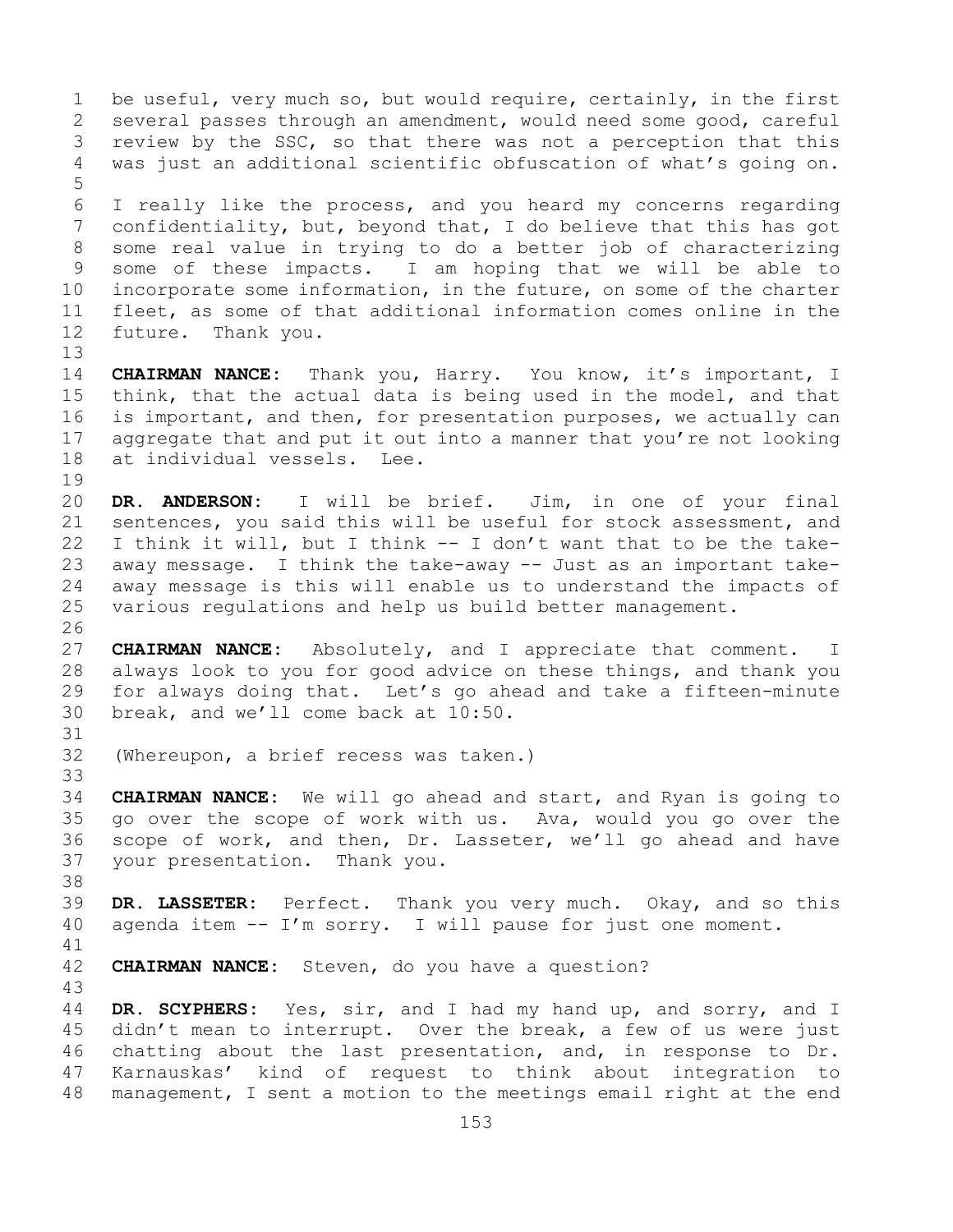1 of the break.

 $\frac{2}{3}$ 3 **CHAIRMAN NANCE:** Okay. Before we start this next section, Steven,<br>4 thank you for bringing that to our attention, and so let's go ahead thank you for bringing that to our attention, and so let's go ahead 5 and bring that motion up. Okay, and so let me read the motion.

6<br>7 **The SSC recommends further developing and expanding the modeling efforts and analyses to understand the social and economic implications of fisheries disruptions.**<br>10 **further exploring direct pathways to in further exploring direct pathways to integrate these models and similar types of social and economic data into stock assessments** 12 **and management procedures.** Dr. Scyphers has given us this motion. and management procedures. Dr. Scyphers has given us this motion. Do we have a second for it?

 $\frac{14}{15}$ DR. POWERS: I will second it.

16<br>17 17 **CHAIRMAN NANCE:** Sean, thank you. Is there discussion? I think<br>18 it's a great motion, and I think it adds to the discussion that 18 it's a great motion, and I think it adds to the discussion that<br>19 we've had and allows us to let the council know what our 19 we've had and allows us to let the council know what our<br>20 recommendations are for these modeling efforts. Jason. recommendations are for these modeling efforts. Jason.

44

21<br>22 22 **MR. ADRIANCE:** Thank you, Mr. Chairman. I was wondering, given 23 that we discussed some of this in terms of potential increases in<br>24 quota, in particular with red snapper, should we limit it to 24 quota, in particular with red snapper, should we limit it to<br>25 disturbances, or disruptions I mean, and I'm sorry, or maybe a 25 disturbances, or disruptions I mean, and I'm sorry, or maybe a<br>26 little more broad than that, to be able to incorporate any sort of 26 little more broad than that, to be able to incorporate any sort of 27 changes, whether it's a disruption or a, for lack of a better word, changes, whether it's a disruption or a, for lack of a better word, 28 reallocation. Thanks.

29<br>30 **CHAIRMAN NANCE:** Stephen, to that point?

31<br>32 DR. SCYPHERS: Yes, sir. Thank you, Mr. Chair. Jason, that's a 33 great point, and it's actually something that I was chewing on<br>34 when writing it, and I was thinking about the majority of the 34 when writing it, and I was thinking about the majority of the<br>35 examples in the presentation were disruption related, but I agree 35 examples in the presentation were disruption related, but I agree<br>36 with you, and I definitely support, I think, the spirit of with you, and I definitely support, I think, the spirit of 37 broadening it to increasing scenarios as well, and so I don't know 38 if we just want to go with your suggested terminology there or  $-$ -<br>39 I am open to suggestions on the phrasing, but I definitely support 39 I am open to suggestions on the phrasing, but I definitely support<br>40 it, if Dr. Powers, who seconded it, does as well. it, if Dr. Powers, who seconded it, does as well.

41<br>42 42 **CHAIRMAN NANCE:** What should we put in there? Jason, do you have 43 something that we can put in there? something that we can put in there?

45 **MR. ADRIANCE:** I don't know if I have something, and I don't know 46 if I want to use the word "reallocation", but maybe just "economic<br>47 implications of fisheries", and I don't know, and "changes" seems 47 implications of fisheries", and I don't know, and "changes" seems  $48$  too broad, but  $$ too broad, but  $--$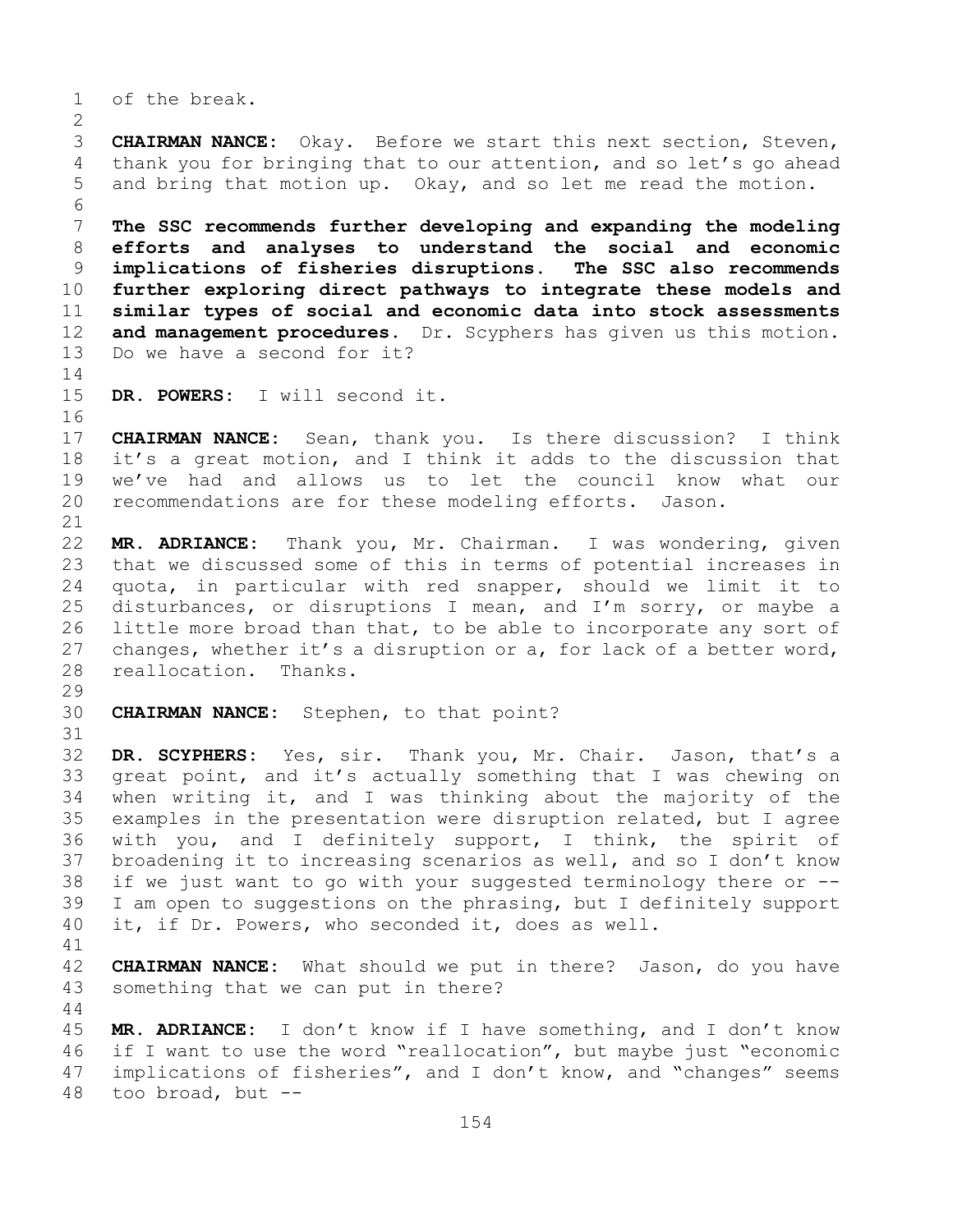```
\frac{1}{2}2 CHAIRMAN NANCE: What about "impacts"?
 3
      MR. ADRIANCE: Yes, that sounds good.
 5
 6 DR. SCYPHERS: Mr. Chair, I have a suggestion, if it aligns with 
 7 what Jason is thinking, and so, in the first sentence, at the end,<br>8 implications of fisheries disruptions, we could add, after
 8 implications of fisheries disruptions, we could add,<br>9 "disruptions", "and other abrupt changes", and that's kind
9 "disruptions", "and other abrupt changes", and that's kind of a<br>10 broad umbrella to when these types of analyses or models could be
10 broad umbrella to when these types of analyses or models could be<br>11 useful, and would that get at what you're hoping for, Jason?
      useful, and would that get at what you're hoping for, Jason?
12<br>13
      MR. ADRIANCE: I think so, but I will definitely let others chime-
14 in, if there's a better way to say that a little more eloquently.
15<br>16CHAIRMAN NANCE: Sean, are you okay with that change?
\begin{array}{c} 17 \\ 18 \end{array}DR. POWERS: Yes. No problem.
19<br>20
      20 CHAIRMAN NANCE: Thank you. Jason, thank you for that. Luke.
21<br>22
22 DR. FAIRBANKS: Thank you. I was wondering if, in the first 
23 sentence, the modeling efforts and analyses, if we could maybe<br>24 clarify that. Based on the presentations and discussion, it seems
24 clarify that. Based on the presentations and discussion, it seems<br>25 like there is interest in kind of moving beyond just the models,
25 like there is interest in kind of moving beyond just the models,<br>26 or the simulations, and including some complementary data types
26 or the simulations, and including some complementary data types<br>27 and analyses, and so I don't know if "modeling efforts and
      and analyses, and so I don't know if "modeling efforts and
28 analyses" are -- If the analyses are meant to be separate or if<br>29 it's also modeling efforts and modeling analyses, and, if it's
29 it's also modeling efforts and modeling analyses, and, if it's<br>30 supposed to be the latter thing, I quess I would clarify that we
30 supposed to be the latter thing, I guess I would clarify that we<br>31 maybe would want to consider other types of similar complementary
31 maybe would want to consider other types of similar complementary<br>32 analyses here, and so I don't know -- Maybe I'm the only one that
      analyses here, and so I don't know -- Maybe I'm the only one that
33 is unclear about that, but I just wanted to bring it up.
34<br>35
35 DR. SCYPHERS: I think that's also a good point, and my intent was 
      for it to be broad enough for it to encompass all of the analyses
37 that were shown, and also some of the ones that were mentioned as 
38 ongoing, like the other ways of kind of drilling down at community-<br>39 level social vulnerability, so that those -- This would not be
39 level social vulnerability, so that those -- This would not be<br>40 restricted to what's currently available. If we wanted to add
40 restricted to what's currently available. If we wanted to add<br>41 "other", or "complementary", in front of the word "analyses", I
41 "other", or "complementary", in front of the word "analyses", I<br>42 would be fine with that if that would align with what you're
42 would be fine with that if that would align with what you're<br>43 thinking, Luke.
      thinking, Luke.
44
45 CHAIRMAN NANCE: I think "complementary" adds a good adjective 
46 there.
```
47 DR. FAIRBANKS: I think that would be good. If that was the intent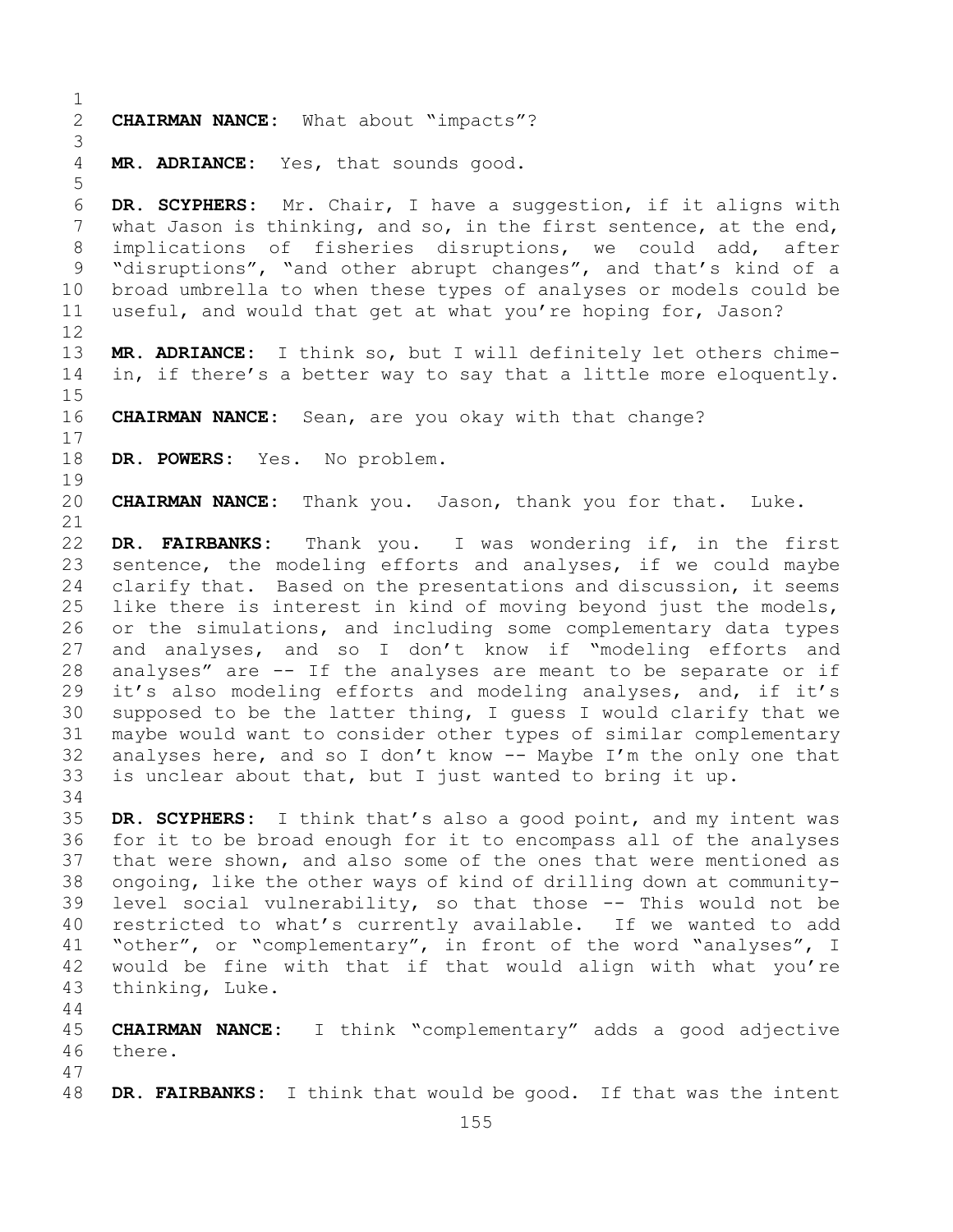1 there, I'm totally onboard, but I do think maybe just an adjective<br>2 could clarify it, and "complementary" may work, if others agree. could clarify it, and "complementary" may work, if others agree. 3 **CHAIRMAN NANCE:** David, did you have a comment to that point? 5 6 **DR. GRIFFITH:** Yes, and I was just saying that we could just reduce 7 it from "modeling efforts and analyses" to "expanding the research<br>8 to understand", or "studies" or something like that. to understand", or "studies" or something like that.  $\frac{9}{10}$ 10 **DR. FAIRBANKS:** I don't think that that's a bad idea, but I just 11 wasn't sure if wanted the motion to kind of be attached more<br>12 specifically to the previous presentations that we saw. specifically to the previous presentations that we saw. 13 14 **CHAIRMAN NANCE:** This certainly takes it to a lot more generalized<br>15 statement, and so I quess, from the motion makers, do you want it 15 statement, and so I guess, from the motion makers, do you want it<br>16 to be generalized like this, or do you want it to be specific in 16 to be generalized like this, or do you want it to be specific in<br>17 relation to the presentations that we've seen? relation to the presentations that we've seen? 18<br>19 19 **DR. SCYPHERS:** I think my preference, in this case, which we can<br>20 always have a substitute motion, but my preference would be for it 20 always have a substitute motion, but my preference would be for it<br>21 to retain the mention to the modeling that we saw in the 21 to retain the mention to the modeling that we saw in the<br>22 presentation, because it was so well done and directly thought out 22 presentation, because it was so well done and directly thought out<br>23 on how it could be applied to disturbance and various scenarios, 23 on how it could be applied to disturbance and various scenarios,<br>24 and so I wouldn't want it to lose the connection to the work that 24 and so I wouldn't want it to lose the connection to the work that<br>25 we saw today, if that is okay with others, and, obviously, we could 25 we saw today, if that is okay with others, and, obviously, we could<br>26 see if there's a substitute, if folks felt otherwise. see if there's a substitute, if folks felt otherwise.  $\frac{27}{28}$ 28 **CHAIRMAN NANCE:** I think it goes further back than that, Jessica.<br>29 Keep going. Then "complementary analyses". Okay. I think that's 29 Keep going. Then "complementary analyses". Okay. I think that's 30 where we had ended it. Luke, thank you for that. Rich. where we had ended it. Luke, thank you for that. Rich. 31<br>32 DR. WOODWARD: Complementary with an "e", rather than an "I". 33<br>34 **CHAIRMAN NANCE:** Yes. 35<br>36 36 **DR. WOODWARD:** As we're correcting the spelling, I had a couple of thoughts. One is I have a question about what we mean by 38 "developing and expanding", and should we say "supporting" or<br>39 "encouraging" or that type of thing? I don't know whether that is 39 "encouraging" or that type of thing? I don't know whether that is<br>40 what we have in mind or that's what is available. Then I'm thinking 40 what we have in mind or that's what is available. Then I'm thinking<br>41 qrant programs and cooperative agreements, along the same lines of 41 grant programs and cooperative agreements, along the same lines of<br>42 this, but sort of expanding the scope outside of the government 42 this, but sort of expanding the scope outside of the government<br>43 and reaching -- Facilitating and encouraging research by academics 43 and reaching -- Facilitating and encouraging research by academics<br>44 more broadly, and so I don't know whether that is what is intended, more broadly, and so I don't know whether that is what is intended, 45 or is even desirable. 46<br>47 47 On the modeling efforts, I would just say that the terminology<br>48 that they use -- "The movement analytics", instead of "the modeling that they use  $--$  "The movement analytics", instead of "the modeling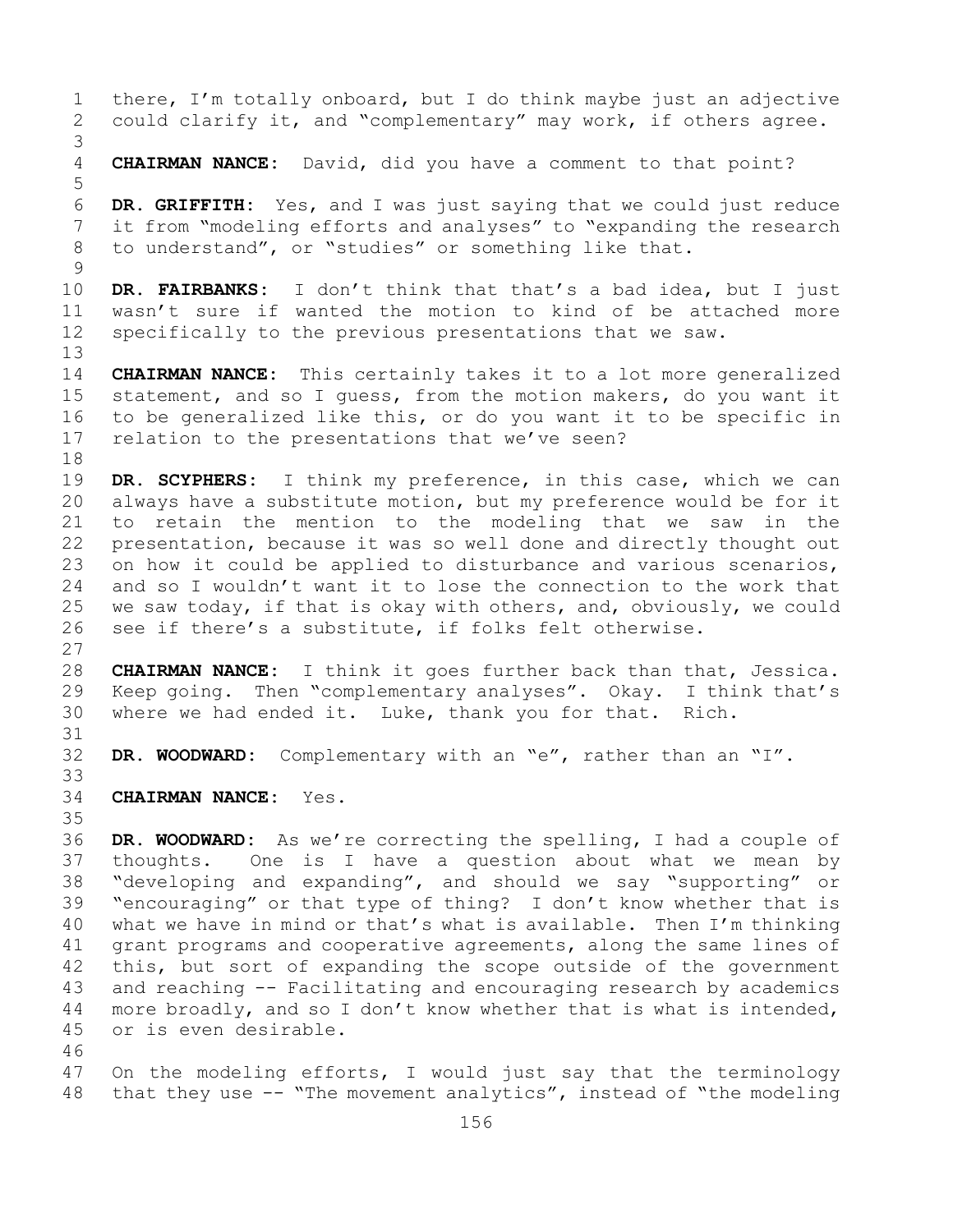1 effort", just to be more specific, and "the use of movement<br>2 analytics and complementary analysis to understand", et cetera, et 2 analytics and complementary analysis to understand", et cetera, et<br>3 cetera, and so "the modeling efforts" seems a little bit vaque, 3 cetera, and so "the modeling efforts" seems a little bit vague,<br>4 and we all know what we're talking about, but, when somebody reads and we all know what we're talking about, but, when somebody reads 5 it out of context of this presentation, they probably won't. 6<br>7 7 **DR. SCYPHERS:** I think there is some really good suggestions there,<br>8 and so, if it is okay, I will suggest some slight rewording of the 8 and so, if it is okay, I will suggest some slight rewording of the<br>9 first part. first part. 10<br>11 CHAIRMAN NANCE: Go ahead, Steven. 12<br>13 DR. SCYPHERS: The first sentence can go, "The SSC supports and 14 recommends further development", so that it's clear that we support<br>15 what we've already seen, "and recommend further developing", and, 15 what we've already seen, "and recommend further developing", and,<br>16 Rich, I might ask you, if you don't mind, restating what you said 16 Rich, I might ask you, if you don't mind, restating what you said<br>17 about the spatial movement, because I am happy to add that 17 about the spatial movement, because I am happy to add that<br>18 clarification in as well. clarification in as well. 19<br>20 20 **DR. WOODWARD:** Instead of saying "the modeling efforts", say "the use of movement analytics".  $\begin{array}{c} 22 \\ 23 \end{array}$ 23 **CHAIRMAN NANCE:** Yes. Okay. Richard, thanks for that. Jim Tolan, 24 please. please. 25 26 DR. TOLAN: I yield, Mr. Chair. The first amendment that was<br>27 offered up by Jason covered the point that I was going to bring offered up by Jason covered the point that I was going to bring 28 up, but I will certainly support this motion. Thank you. 29<br>30 CHAIRMAN NANCE: Thank you very much. Paul, please. 31<br>32 DR. MICKLE: Thank you, Mr. Chair. I just had a couple of things. 33 I enjoyed the presentation, and I support the motion, and I really<br>34 don't have any changes to the motion specifically, and just a 34 don't have any changes to the motion specifically, and just a<br>35 couple of points, but I had a couple of questions about the 35 couple of points, but I had a couple of questions about the<br>36 presentation, but I actually answered them myself by pulling your presentation, but I actually answered them myself by pulling your 37 first manuscript that you cited in the presentation, and so it was 38 a well-written paper, and I like when methods are fleshed out well<br>39 in a manuscript as well, and so, skipping that, I will move on to 39 in a manuscript as well, and so, skipping that, I will move on to 40 the motion. the motion. 41<br>42 42 I just wanted to make sure that the SSC is, in this motion, is  $-$ -<br>43 Are we recommending it for all the EEZ or all around the country, 43 Are we recommending it for all the EEZ or all around the country,<br>44 or are we going to pigeon-hole ourselves to the Gulf of Mexico? I or are we going to pigeon-hole ourselves to the Gulf of Mexico? I 45 would recommend we're all -- I guess most of us are Gulf-based, 46 and I would feel more comfortable if we recommend it for the Gulf<br>47 of Mexico, because I don't know much about the fisheries outside 47 of Mexico, because I don't know much about the fisheries outside<br>48 of the Gulf. of the Gulf.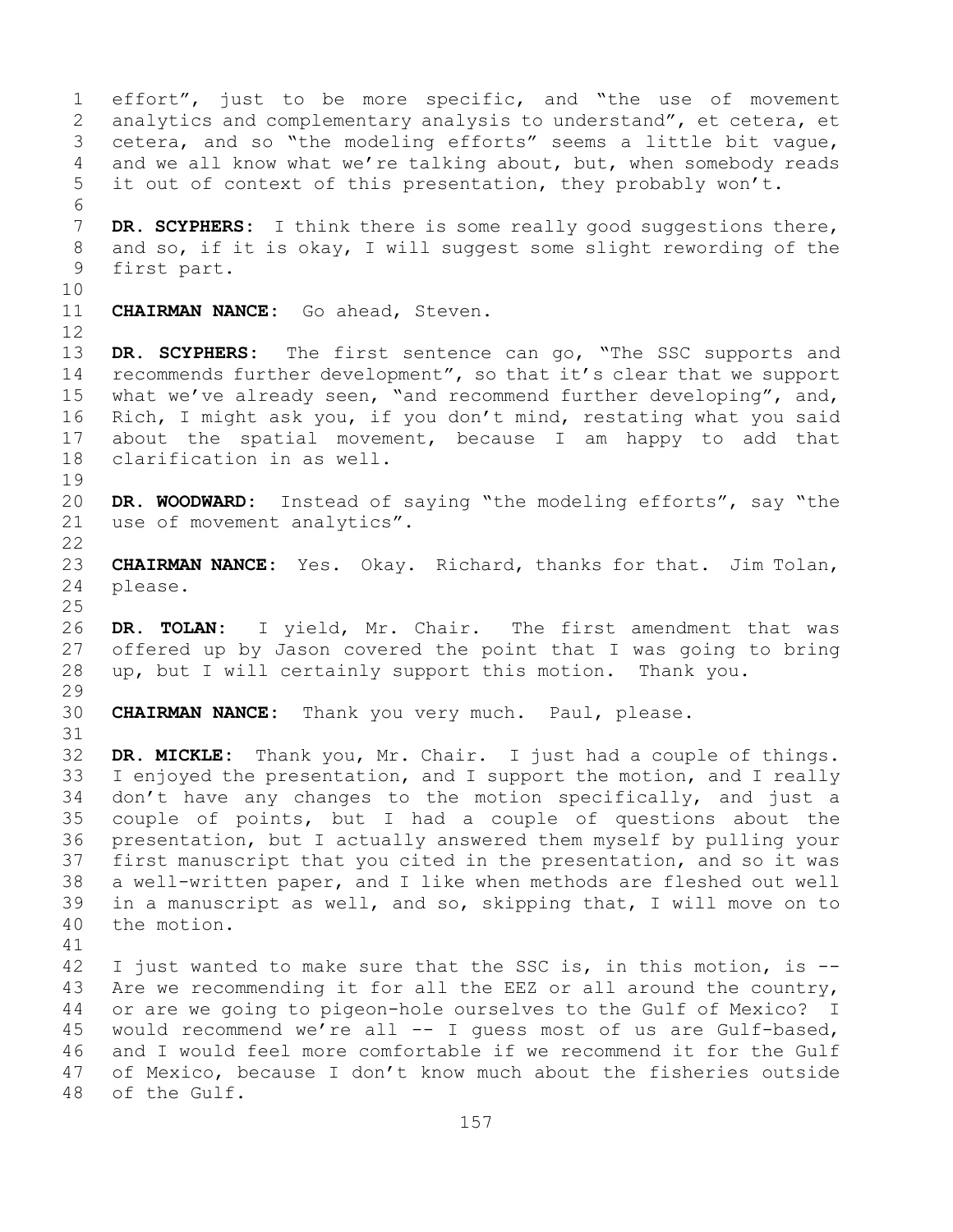158  $\frac{1}{2}$ 2 When I do, when I try, I learn a lot, but I just don't know if<br>3 this will work in other areas, and I'm not educated enough in those 3 this will work in other areas, and I'm not educated enough in those<br>4 other regions to know if this will work or be able to be done, and other regions to know if this will work or be able to be done, and 5 I don't even know how those commercial fleets actually operate. 6<br>7 7 Then the other one is just a recommendation for the developers,<br>8 and it's a great job so far, and just, personally, I would 8 and it's a great job so far, and just, personally, I would<br>9 recommend attendance to some of the SEDAR data workshops, and even 9 recommend attendance to some of the SEDAR data workshops, and even<br>10 the APs, which you may have already done, but, as this moves 10 the APs, which you may have already done, but, as this moves<br>11 forward, I think the data workshops is probably the best bang for 11 forward, I think the data workshops is probably the best bang for<br>12 the buck, just because you really hear and understand the SEDAR the buck, just because you really hear and understand the SEDAR 13 process of how valuable the data is and how this potential output 14 data could incorporate within a stock assessment proper, within a<br>15 metric value. metric value. 16<br>17 17 Then the socioeconomics I think will spawn out of that on its own,<br>18 with some of those conversations of the outputs of some of these 18 with some of those conversations of the outputs of some of these<br>19 machine learning processes, and so that's all I've got, Jim, and 19 machine learning processes, and so that's all I've got, Jim, and<br>20 I appreciate it, and I fully support the motion. Thank you. I appreciate it, and I fully support the motion. Thank you. 21<br>22 CHAIRMAN NANCE: Thank you. Will Patterson, please.  $\frac{23}{24}$ 24 **DR. PATTERSON:** Thanks, Mr. Chair. My comment has kind of been 25 addressed here, with the change in language to "movement<br>26 analytics". However, I was going to put forth a friendly amendment 26 analytics". However, I was going to put forth a friendly amendment<br>27 to -- The previous language said "modeling", and I would just add to -- The previous language said "modeling", and I would just add 28 "spatial fishery modeling", and I think that's more specific than<br>29 "movement analytics", in any case, but "movement analytics" does 29 "movement analytics", in any case, but "movement analytics" does<br>30 capture some of that, but I also think we need to reference the 30 capture some of that, but I also think we need to reference the<br>31 presentation here, or the work by Perruso and O'Farrell, and so if 31 presentation here, or the work by Perruso and O'Farrell, and so if<br>32 "use of spatial fishery modeling and complementary analyses "use of spatial fishery modeling and complementary analyses 33 presented by Doctors Perruso and O'Farrell", and I think that puts<br>34 it in the correct context, as a friendly amendment. it in the correct context, as a friendly amendment. 35<br>36 36 **CHAIRMAN NANCE:** Okay. Thank you. Steven and Sean, are you okay 37 with that change? 38<br>39 DR. SCYPHERS: Absolutely. Thank you, Will. 40 DR. PATTERSON: No problem. 42 CHAIRMAN NANCE: Okay. Thank you. Dr. Anderson. 44 45 **DR. ANDERSON:** My points have been covered. Thank you. 46<br>47 CHAIRMAN NANCE: Thank you, sir. Rich. 48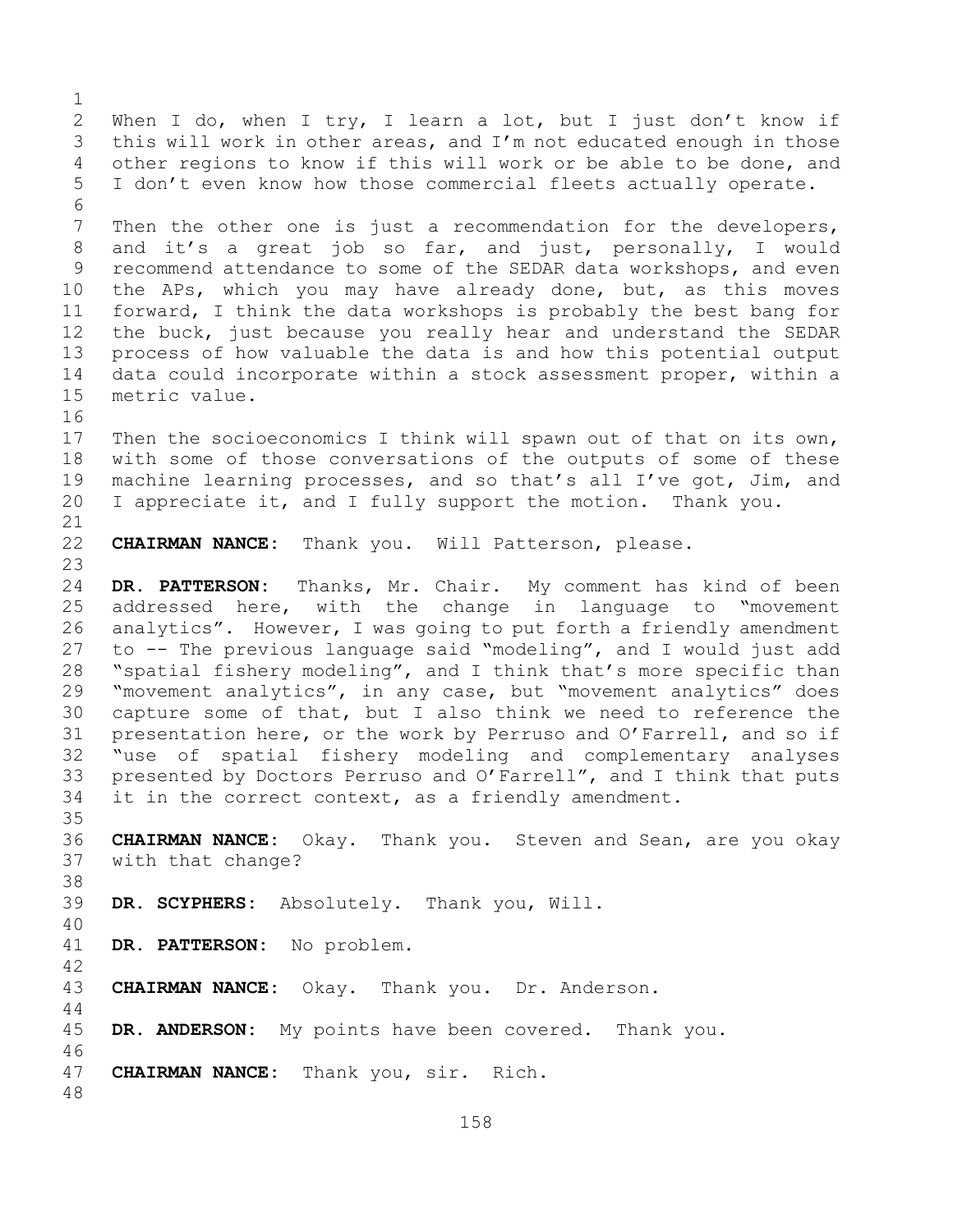1 **DR. WOODWARD:** I just wanted to say that "spatial fishery modeling"<br>2 is fine, but I think spatial modeling -- I thought about that 2 is fine, but I think spatial modeling -- I thought about that<br>3 first, and thought it may be too general and not really getting 3 first, and thought it may be too general and not really getting<br>4 into the type of temporal and spatial very explicit modeling that's into the type of temporal and spatial very explicit modeling that's 5 done here, but, by referencing Perruso and O'Farrell, I think we've 6 covered that very well.

7 **CHAIRMAN NANCE:** Okay. Thank you. We'll go ahead and take this<br>9 motion to a vote. I am going to read it. The SSC supports and 9 motion to a vote. I am going to read it.<br>10 **recommends further developing and expanding recommends further developing and expanding the use of spatial fishery modeling and complementary analyses presented by Drs. Perruso and O'Farrell to understand the social and economic implications of fishery disruptions and other abrupt changes. The SSC also recommends further exploring direct pathways to integrate these models in similar types of social and economic data to stock assessments and management processes. Any opposition to this**  motion?

18<br>19 19 **DR. WOODWARD:** I have a quick suggestion, and clearly I read it and "complementary analyses", but "along the lines 21 presented by Drs. Perruso and O'Farrell, and we don't really want<br>22 to say give them as much money as possible, and I don't think 22 to say give them as much money as possible, and I don't think<br>23 that's the intent. that's the intent.

 $\frac{24}{25}$ 25 **CHAIRMAN NANCE:** Okay. I think that's a good suggestion, and so 26 complementary analyses along the lines of that presented".<br>27 Perfect. Okay. Do we have any opposition to this motion, as Do we have any opposition to this motion, as 28 **presented here? Hearing none, the motion passes without**  29 **opposition.** Dr. Scyphers, thank you for making that motion. I<br>30 think it carries -- It was well received. Mandy. think it carries -- It was well received. Mandy.

31<br>32 32 **DR. KARNAUSKAS:** Thank you, Mr. Chair. I think that I will abstain 33 from this. I was peripherally involved in some of the work, and<br>34 I can't recall the specific COI quidelines, but I will abstain. 34 I can't recall the specific COI guidelines, but I will abstain.<br>35 Thank you. Thank you.

37 **CHAIRMAN NANCE:** Okay. Thank you for letting us know that. Let's 38 go ahead and move on to Agenda Item Number XII. Harry.

39 MR. BLANCHET: Mr. Chairman, I had a follow-up motion to this one.

41<br>42

36

42 **CHAIRMAN NANCE:** Okay.

43 **MR. BLANCHET:** It's very simple. **The SSC requests that instances where this line of analysis is being used within fishery management amendments that the analyses be reviewed by the SSC prior to public promulgation, or whatever the correct term is, and somebody help**  me from the council.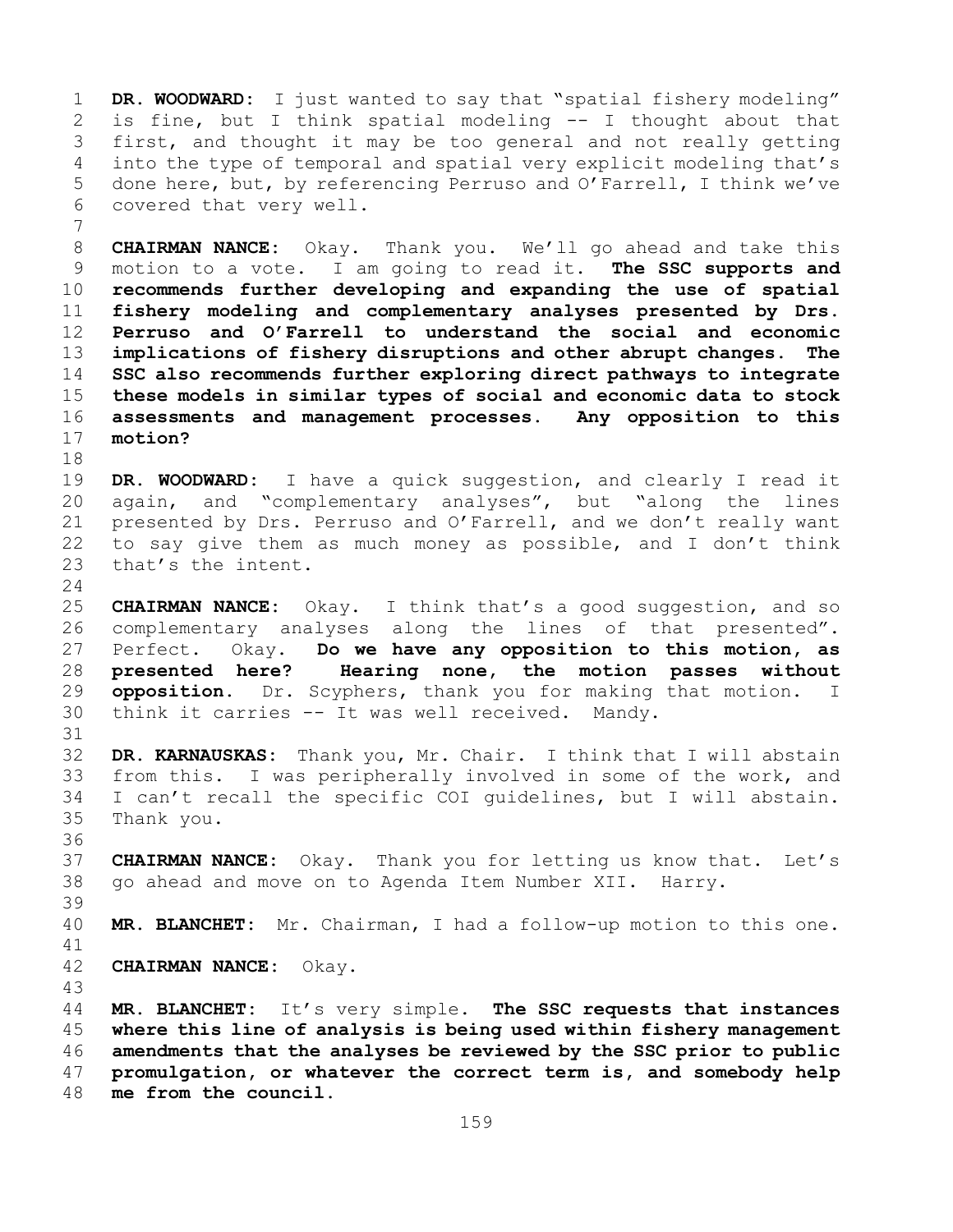$\frac{1}{2}$ 2 **UNIDENTIFIED:** Maybe "management consideration"? 3 MR. BLANCHET: That works. 5 6 **CHAIRMAN NANCE:** Do we need to specify "this line of analysis" or somehow refer to the other motion? Go ahead, Ryan. 8<br>9 9 **MR. RINDONE:** Thank you, Mr. Chair. I think I might be able to<br>10 help, and, Harry, let me know what you think. The SSC requests 10 help, and, Harry, let me know what you think. **The SSC requests**  11 **that, in instances when these spatial fishery modeling analyses**  12 **are used to inform management alternatives in fishery management**  13 **plan amendments, that these analyses first be reviewed by the SSC**  14 **prior to council consideration.**  15<br>16 16 **MR. BLANCHET:** Perfect.Thank you.  $17$ <br> $18$ 18 **MR. RINDONE:** Okay. I thought that's what you were going for, but 19 I wanted to try to frame it similar to the language that we<br>20 typically use, and that was all. typically use, and that was all. 21<br>22 CHAIRMAN NANCE: Thank you, Ryan. Harry, you're fine with that?  $\frac{23}{24}$ MR. BLANCHET: I am. These are the times when I miss Bob Gill.  $\frac{25}{26}$ 26 **CHAIRMAN NANCE:** Do we have a second for this motion? 27 28 **MR. MONCRIEF:** I will second it. 29<br>30 30 **CHAIRMAN NANCE:** Thank you, Trevor. Lee Anderson. 31<br>32 DR. ANDERSON: Well, I kind of have a mixed feeling about this, 33 because sometimes, when you get in a hurry to get something done,<br>34 and I'm speaking as a former council member here, and it says that, 34 and I'm speaking as a former council member here, and it says that,<br>35 oh, we can't do it, because it hasn't gone to the SSC, and I would 35 oh, we can't do it, because it hasn't gone to the SSC, and I would<br>36 iust hope that it is put somewhere that the SSC reviews these just hope that it is put somewhere that the SSC reviews these 37 things, as a matter of course, but to say it has to be done before 38 it can go forward, you're just handcuffing -- You have a<br>39 possibility of handcuffing the people that are trying to get work 39 possibility of handcuffing the people that are trying to get work 40 done. 41<br>42 MR. RINDONE: You could add "when possible", at the end. 43 44 **CHAIRMAN NANCE:** Or you could take out that these analyses be 45 reviewed by the SSC -- If you took out the term "first", I think 46 that would -- Would that satisfy that issue, Lee? 47 DR. ANDERSON: Or "where possible".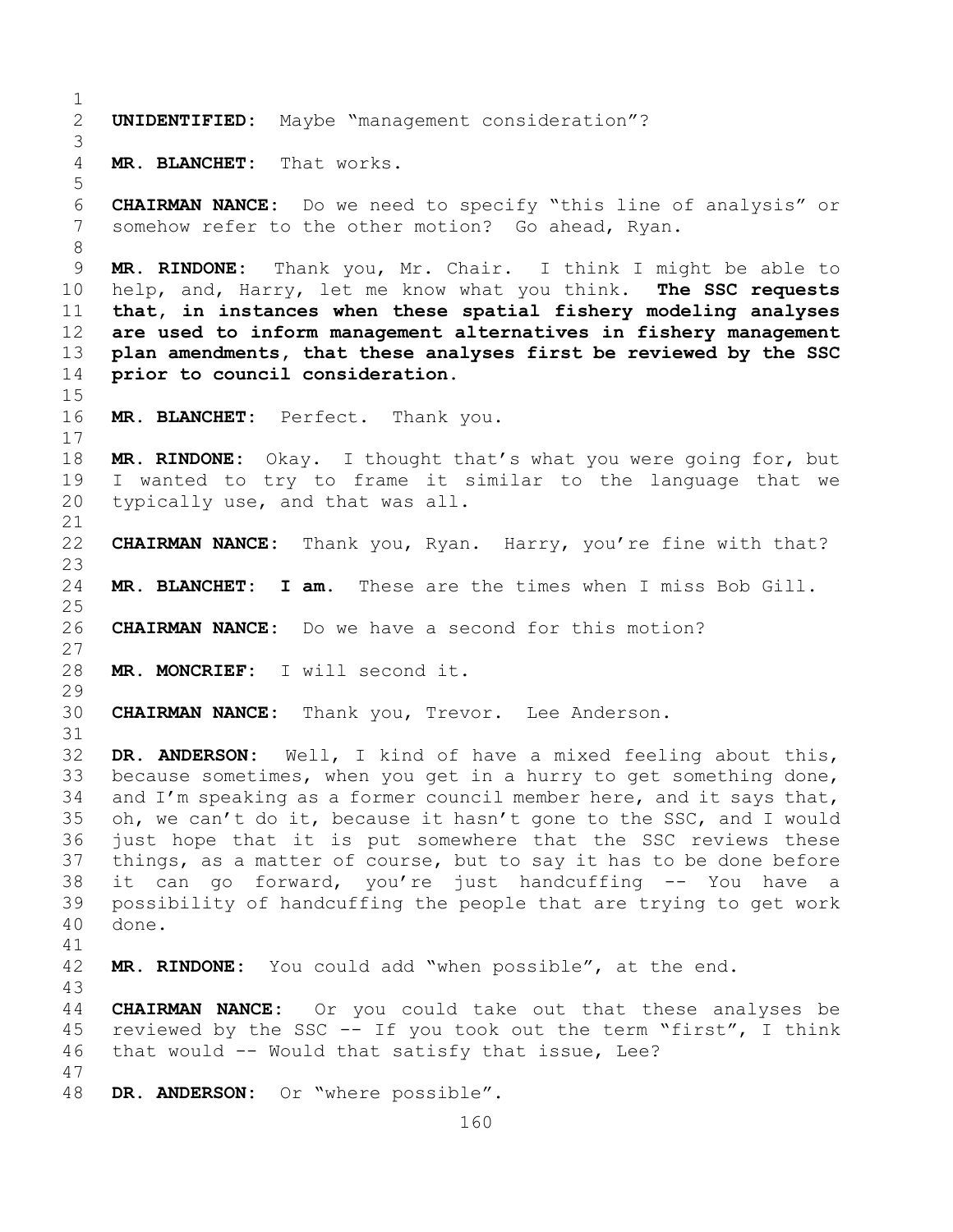$\frac{1}{2}$ 2 **MR. BLANCHET:** To Lee's point, the development of a fishery<br>3 management plan is a long process, and, except for an emergency 3 management plan is a long process, and, except for an emergency<br>4 situation, I don't see a time where it would be appropriate to situation, I don't see a time where it would be appropriate to 5 insert a relatively novel method of analysis into an amendment and 6 not have it reviewed by the SSC, and that is my concern here, is<br>7 that there has been often cases where we have a fisherv management 7 that there has been often cases where we have a fishery management<br>8 plan come forward, and it gets presented at an early stage to the 8 plan come forward, and it gets presented at an early stage to the<br>9 SSC, and additional analyses get done before the plan is finalized, 9 SSC, and additional analyses get done before the plan is finalized,<br>10 but the SSC is not seeing it again, and, if some of these analyses 10 but the SSC is not seeing it again, and, if some of these analyses<br>11 are done, I want to be sure that it has the validation of having 11 are done, I want to be sure that it has the validation of having<br>12 gone through the filter of our review, so that it's not seen as gone through the filter of our review, so that it's not seen as 13 being something that is less complete than it would be otherwise. 14 If we were dealing with, you know, a new method of reporting<br>15 landings, or anvthing else, then I would have the same sort of 15 landings, or anything else, then I would have the same sort of<br>16 concern. Thank you. concern. Thank you.

 $\begin{array}{c} 17 \\ 18 \end{array}$ 18 **CHAIRMAN NANCE:** Harry, do you want to take out the term "where<br>19 possible"? possible"?

20<br>21

MR. BLANCHET: I would prefer to, yes.

 $\begin{array}{c} 22 \\ 23 \end{array}$ 23 **CHAIRMAN NANCE:** Okay, and so that's the way that -- Trevor, are<br>24 vou okay with that? you okay with that?

 $\frac{25}{26}$ 26 **MR. MONCRIEF:** Yes, I'm fine. I mean, the key thing here is that<br>27 it's specifying, with Ryan's changes, management alternatives and it's specifying, with Ryan's changes, management alternatives and 28 fishery management plan amendments, and plan amendments take time,<br>29 and there is opportunity there to be able to fit it in. and there is opportunity there to be able to fit it in.

30<br>31

32

31 **CHAIRMAN NANCE:** Okay.

33 **DR. ANDERSON:** Well, I can see where you're coming from, and so<br>34 you're right that it is a long process, but I remember being held 34 you're right that it is a long process, but I remember being held<br>35 up sometimes when I was on the Mid. All right. I quess I'm done. 35 up sometimes when I was on the Mid. All right. I guess I'm done.<br>36 Thank you. Thank you.

37

38 **CHAIRMAN NANCE:** Okay. Thank you, Lee. Sean.

39

40 **DR. POWERS:** My first comment was going to be that, while I support<br>41 the motion and agree with it, I didn't really think that it was 41 the motion and agree with it, I didn't really think that it was<br>42 necessary, and of course we would be given an opportunity to talk 42 necessary, and of course we would be given an opportunity to talk<br>43 about any analysis and give some opinion on that, but, in reading 43 about any analysis and give some opinion on that, but, in reading<br>44 it, actually, it dispelled that myth of me, that sometimes the it, actually, it dispelled that myth of me, that sometimes the 45 council may have to or want to act without our input, and so now 46 I actually understand the rationale better of Harry's motion and<br>47 support it. support it.

48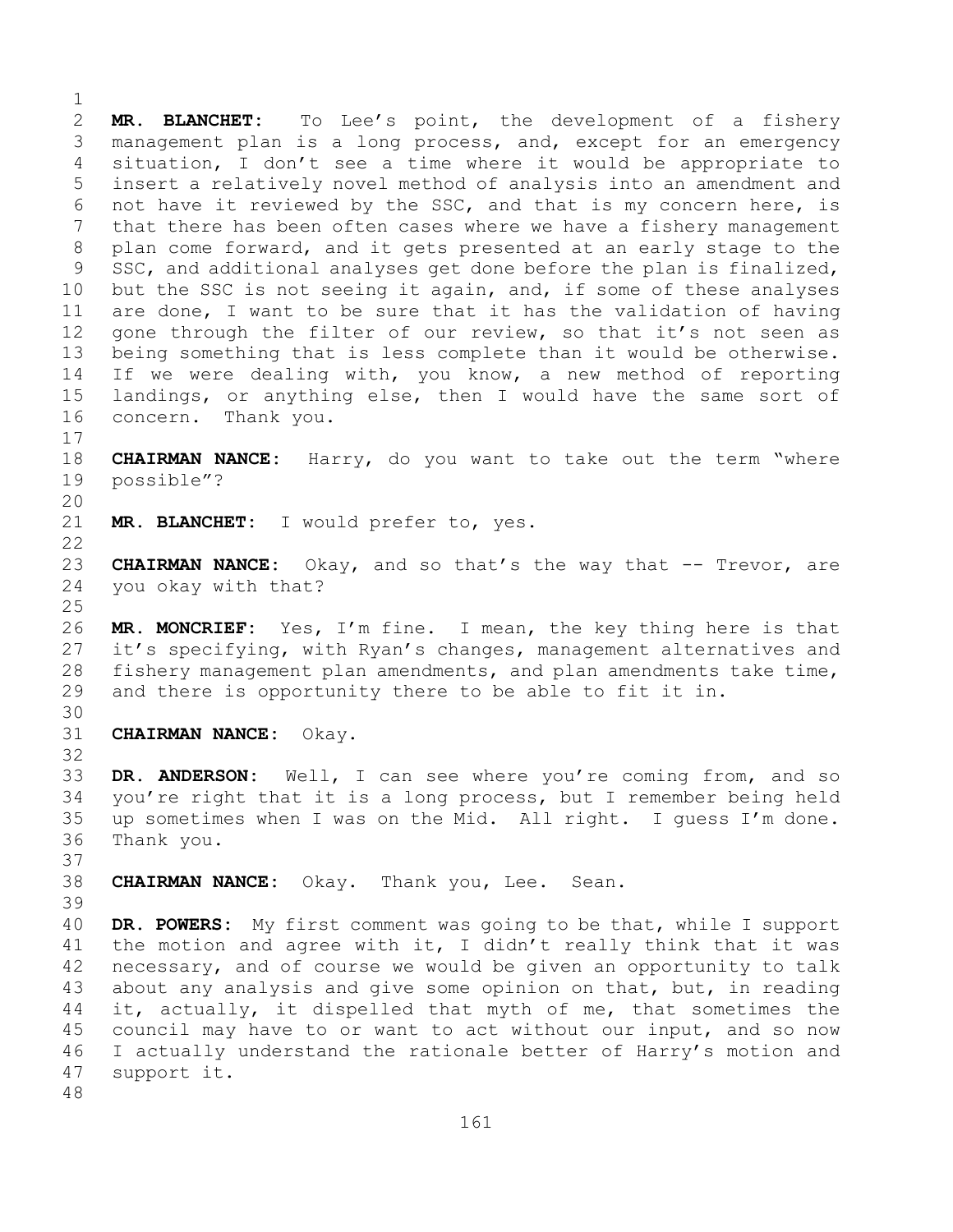1 **CHAIRMAN NANCE:** Thank you. Thanks, Lee. Okay. Trevor.  $\frac{2}{3}$ MR. MONCRIEF: My comment was covered. I'm good. 4 5 **CHAIRMAN NANCE:** Okay. Thank you. Any other comments or 6 discussion? Let me read the motion. **The SSC requests that, in**  7 **instances where the spatial fishery modeling analyses are used to**  8 **inform management alternatives and fishery management plan**  9 **amendments, that these analyses be reviewed by the SSC prior to**  10 **council consideration. Any opposition to this motion?**<br>11 **none, the motion passes without opposition**. none, the motion passes without opposition. 12<br>13 Thank you for these two motions. Now we'll go ahead and start 14 Item Number XII, and we need to have the scope of work presented.<br>15 Ava will go ahead and present that, and then, Dr. Lasseter, vou 15 Ava will go ahead and present that, and then, Dr. Lasseter, you<br>16 can go ahead and start your discussion. can go ahead and start your discussion.  $\frac{17}{18}$ 18 **REVIEW AND DISCUSSION: NATIONAL ACADEMIES OF SCIENCES REPORT ON**  19 **THE LIMITED ACCESS PRIVILEGE PROGRAMS IN MIXED-USE FISHERIES** 20<br>21 21 **DR. LASSETER:** Sounds good. Thank you. Here is our scope of work<br>22 for the next item, and we are going to briefly revisit the National 22 for the next item, and we are going to briefly revisit the National<br>23 Academies of Sciences report on the use of LAPPs in mixed-use 23 Academies of Sciences report on the use of LAPPs in mixed-use<br>24 fisheries, and so vou did receive a presentation from Lee Anderson, 24 fisheries, and so you did receive a presentation from Lee Anderson,<br>25 at your last meeting, on the report, and he was a member of the 25 at your last meeting, on the report, and he was a member of the<br>26 committee, as was Dr. Powers, and, after the presentation was done, 26 committee, as was Dr. Powers, and, after the presentation was done,<br>27 some committee members, some SSC members, excuse me, were 27 some committee members, some SSC members, excuse me, were<br>28 discussing their interest in further considering and exploring the 28 discussing their interest in further considering and exploring the<br>29 study's recommendations, and so we have brought those 29 study's recommendations, and<br>30 recommendations back to you. recommendations back to you. 31<br>32 32 I am going to kind of review the recommendations broadly, where<br>33 they are in the report, and you may recommend that one or more of 33 they are in the report, and you may recommend that one or more of<br>34 these be prioritized, or you may wish to comment on the feasibility 34 these be prioritized, or you may wish to comment on the feasibility<br>35 of one or more of them, as you feel is appropriate, and so we'll 35 of one or more of them, as you feel is appropriate, and so we'll<br>36 move over to the document, and it is a Word file, rather than a 36 move over to the document, and it is a Word file, rather than a<br>37 presentation, because there are so many words in it, and it would presentation, because there are so many words in it, and it would 38 have been a very busy PowerPoint. 39 40 This document includes primarily just the recommendations and a<br>41 little bit of extra text around some of those recommendations. 41 little bit of extra text around some of those recommendations,<br>42 and, again, as a reminder, this study was mandated by the 42 and, again, as a reminder, this study was mandated by the<br>43 Modernizing Recreational Fisheries Management Act, which was 43 Modernizing Recreational Fisheries Management Act, which was<br>44 approved on the last day of 2018, and many of the recommendations approved on the last day of  $2018$ , and many of the recommendations 45 from the report are particularly policy oriented, and so those are 46 going to be more appropriately directed to the council, and many<br>47 of these also concern data collection and research, and you can 47 of these also concern data collection and research, and you can<br>48 find kind of components of both of them mixed between. find kind of components of both of them mixed between.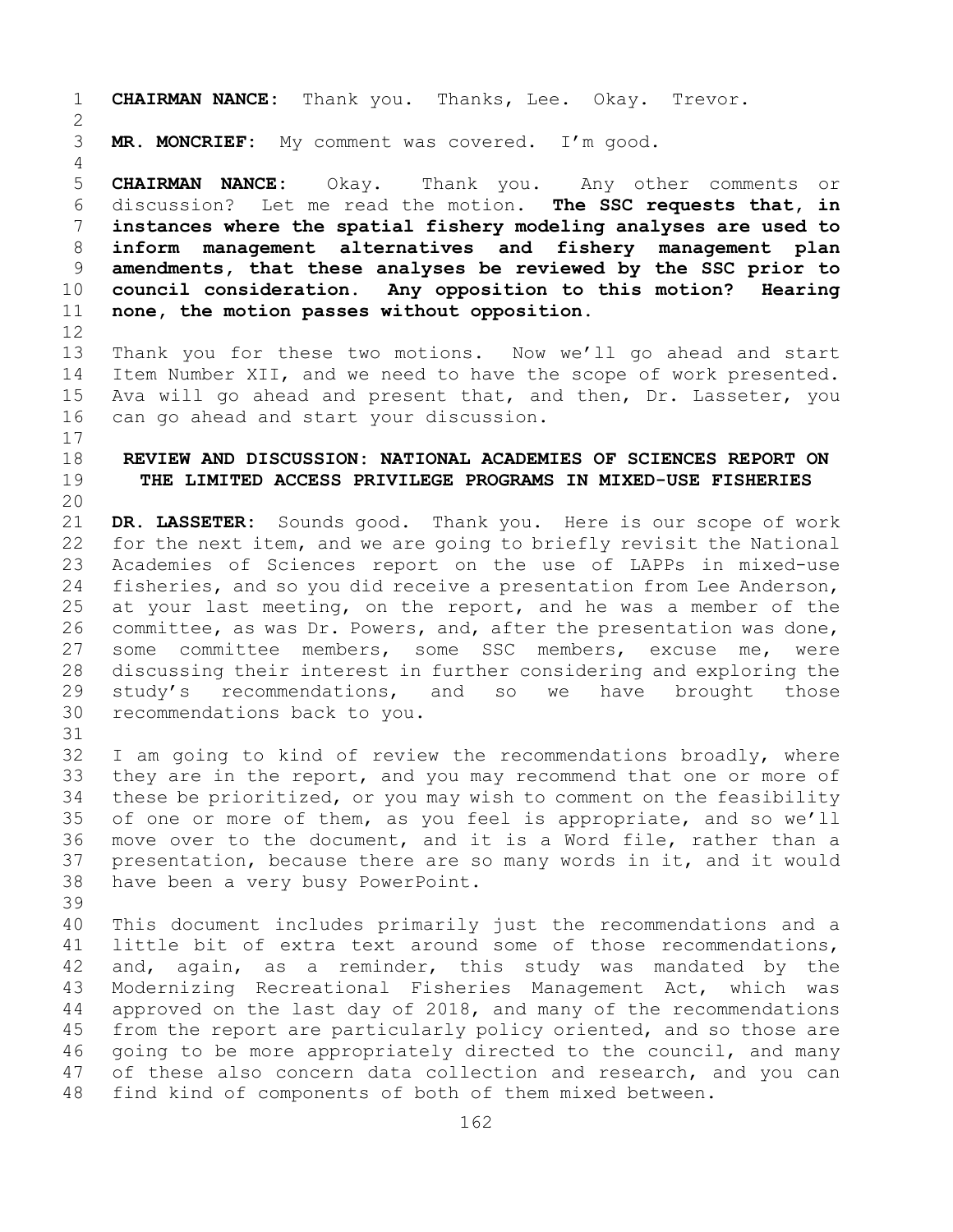$\frac{1}{2}$ 2 The report's summary chapter, right in the beginning, provides a<br>3 qood bit of contextual text for each of the report's five main 3 good bit of contextual text for each of the report's five main<br>4 recommendations, and those five recommendations are preceded by an recommendations, and those five recommendations are preceded by an 5 asterisk in this document. Each of those five recommendations are 6 repeated then in Chapter 8, addressing the impacts of LAPPs in<br>7 mixed-use fisheries, with some additional recommendations as well. mixed-use fisheries, with some additional recommendations as well. 8 9 They are organized into five broad sections, and those are impacts<br>10 to recreational stakeholders, impacts to commercial participants, 10 to recreational stakeholders, impacts to commercial participants,<br>11 and then impacts to fishing communities, and so all three of those 11 and then impacts to fishing communities, and so all three of those<br>12 sets of recommendations are housed under a heading of recommendations are 13 recommendations for existing and future LAPPs.  $\frac{14}{15}$ 15 Following that, on page 4, we have the recommendations for data<br>16 collection and future research, and so I hope that you all had 16 collection and future research, and so I hope that you all had<br>17 some time to review these, and there is your first major 17 some time to review these, and there is your first major<br>18 recommendation, and then there is three more on that page that 18 recommendation, and then there is three more on that page that<br>19 were the minor Chapter 8 recommendations, and, if you keep 19 were the minor Chapter 8 recommendations, and, if you keep<br>20 scrolling down, we're going to get to the SSC one here on the next scrolling down, we're going to get to the SSC one here on the next 21 page, and then the final section here is the recommendations for<br>22 the interdisciplinary impact assessment. the interdisciplinary impact assessment.  $\frac{23}{24}$ 24 At your January meeting, we did briefly provide you this<br>25 recommendation up on the screen, and it's in bold of the middle of 25 recommendation up on the screen, and it's in bold of the middle of<br>26 the page, and then we have also reproduced the text from the report 26 the page, and then we have also reproduced the text from the report<br>27 for this particular section, so that you can see the context, and for this particular section, so that you can see the context, and 28 then, before I turn this section over to the SSC for discussion,<br>29 I just want to highlight, on page 6, that we separated out three 29 I just want to highlight, on page 6, that we separated out three<br>30 final recommendations, just to kind of highlight them, and so there 30 final recommendations, just to kind of highlight them, and so there<br>31 was a recommendation specific to the five-year review, and so 31 was a recommendation specific to the five-year review, and so<br>32 that's speaking to us staff members, both on the council at the that's speaking to us staff members, both on the council at the 33 Regional Office, for us to be working to be working to improve our reviews. reviews. 35<br>36 There was also a recommendation to NMFS to be prioritizing human 37 dimensions research, and then, finally, one regarding 38 congressional funding, because, of course, all of these<br>39 recommendations really are going to warrant increased resources to 39 recommendations really are going to warrant increased resources to<br>40 the region, and we're always strapped for that, of course, and so 40 the region, and we're always strapped for that, of course, and so<br>41 let's go back up to the recommendations for the interdisciplinary

41 let's go back up to the recommendations for the interdisciplinary<br>42 impact assessment on page 5, and I think this is where you left 42 impact assessment on page 5, and I think this is where you left<br>43 off your discussion in January, and I will pause there and see if 43 off your discussion in January, and I will pause there and see if 44 there is discussion.

there is discussion.

45

46 **CHAIRMAN NANCE:** Okay. This is our opportunity to, through motions<br>47 or other means, to make recommendations to these different 47 or other means, to make recommendations to these different<br>48 priorities and so forth, and so any discussion? David. priorities and so forth, and so any discussion?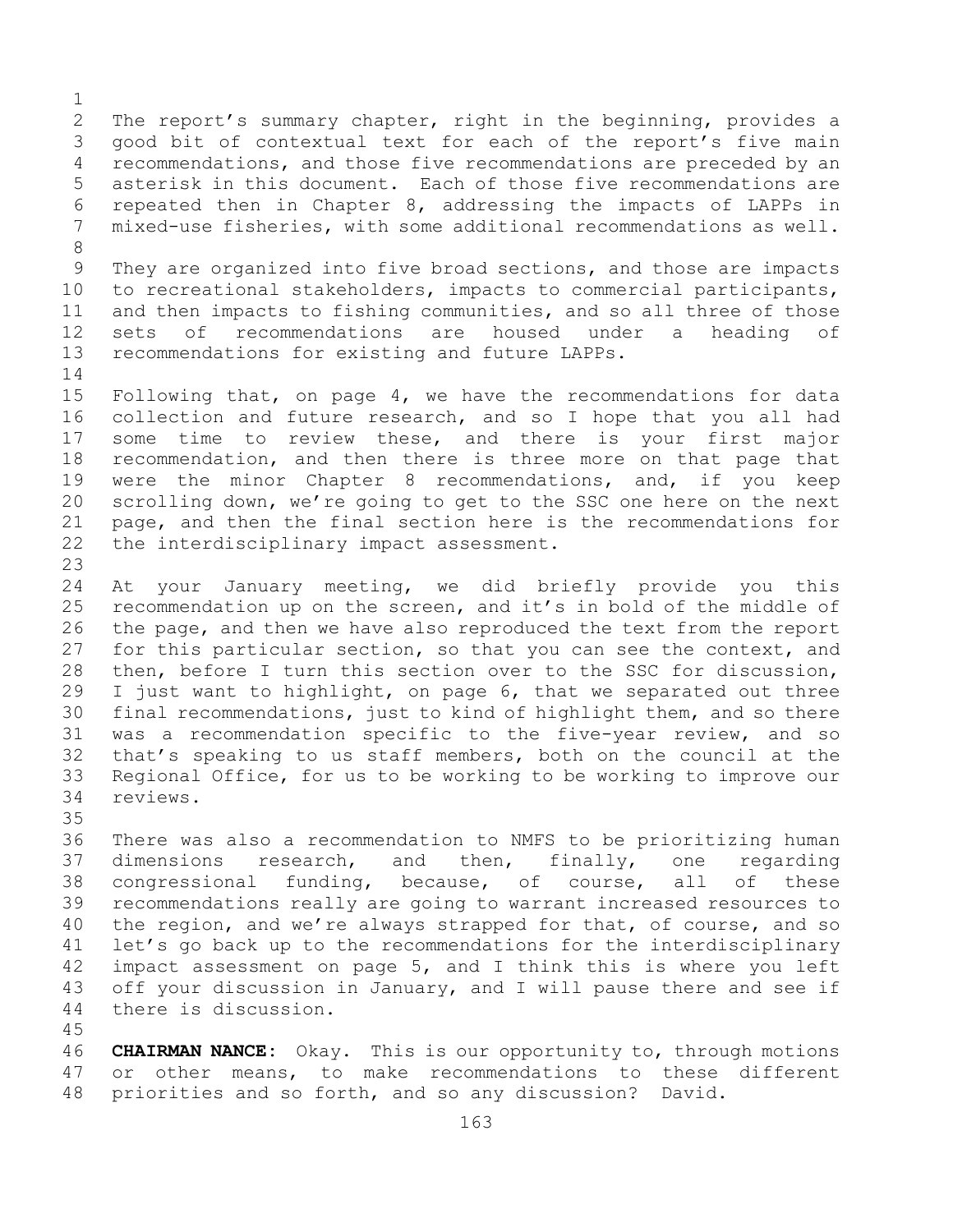$\frac{1}{2}$ 2 **DR. GRIFFITH:** I guess I would just ask if anybody -- If people on 3 the SSC object to these recommendations or are more or less in<br>4 line with them, and just as a matter of my own curiosity. I mean, line with them, and just as a matter of my own curiosity. I mean, 5 I'm in support of the recommendations that I've seen. I have 6 reviewed this report a little bit, but not recently, and not as  $7$  much as I should have. much as I should have. 8<br>9 9 **CHAIRMAN NANCE:** Benny Gallaway, please. 10<br>11 11 **DR. GALLAWAY:** The first sentence, that NMFS and the council should encourage interdisciplinary and better integrate qualitative and 13 quantitative data to generate hypotheses and discern and test 14 policy impacts, I think maybe that last "and" needs to go, or<br>15 somehow that sentence doesn't quite read right, to me. somehow that sentence doesn't quite read right, to me. 16<br>17 17 **CHAIRMAN NANCE:** Unfortunately, that's already in the report,<br>18 Benny. Benny.  $\begin{array}{c} 19 \\ 20 \end{array}$ DR. GALLAWAY: That makes it right. 21<br>22 22 **CHAIRMAN NANCE:** Well, it makes in print anyway, doesn't it? Jim Tolan, please.  $\frac{24}{25}$ DR. TOLAN: Thank you, Mr. Chair. To the question that was just 26 asked for the general SSC sort of temperature reading on these<br>27 recommendations, I think, for the part, everyone is in agreement recommendations, I think, for the part, everyone is in agreement 28 with it, and this is not meant to be a flippant statement, but<br>29 it's kind of like saying all puppies are cute. it's kind of like saying all puppies are cute. 30<br>31 31 We have always thought that integrating the -- Finding ways to<br>32 integrate these other data into stock assessment has always been integrate these other data into stock assessment has always been 33 a good idea, but it's the nuts-and-bolts of how you do it that<br>34 we've always kind of struggled with, and so I think these 34 we've always kind of struggled with, and so I think these<br>35 recommendations by this committee is wonderful, but it's always 35 recommendations by this committee is wonderful, but it's always<br>36 been how do you do it, and so I think we've always been in agreement been how do you do it, and so I think we've always been in agreement 37 with it, but it's just the nuts-and-bolts of how we can turn some 38 of these sort of squishy numbers into where does it fit in SS.<br>39 Thank vou. Thank you. 40 41 **CHAIRMAN NANCE:** Jim, thank you, and I agree with that, what you<br>42 have stated. These are recommendations that are there, and I don't 42 have stated. These are recommendations that are there, and I don't<br>43 see anybody that doesn't want these to go forward, but are there 43 see anybody that doesn't want these to go forward, but are there<br>44 some of these recommendations though that we feel have maybe a some of these recommendations though that we feel have maybe a 45 higher priority than others? 46<br>47 47 If so, maybe we want to highlight those, because, obviously, as<br>48 has been stated, there's not all the money in the world out there has been stated, there's not all the money in the world out there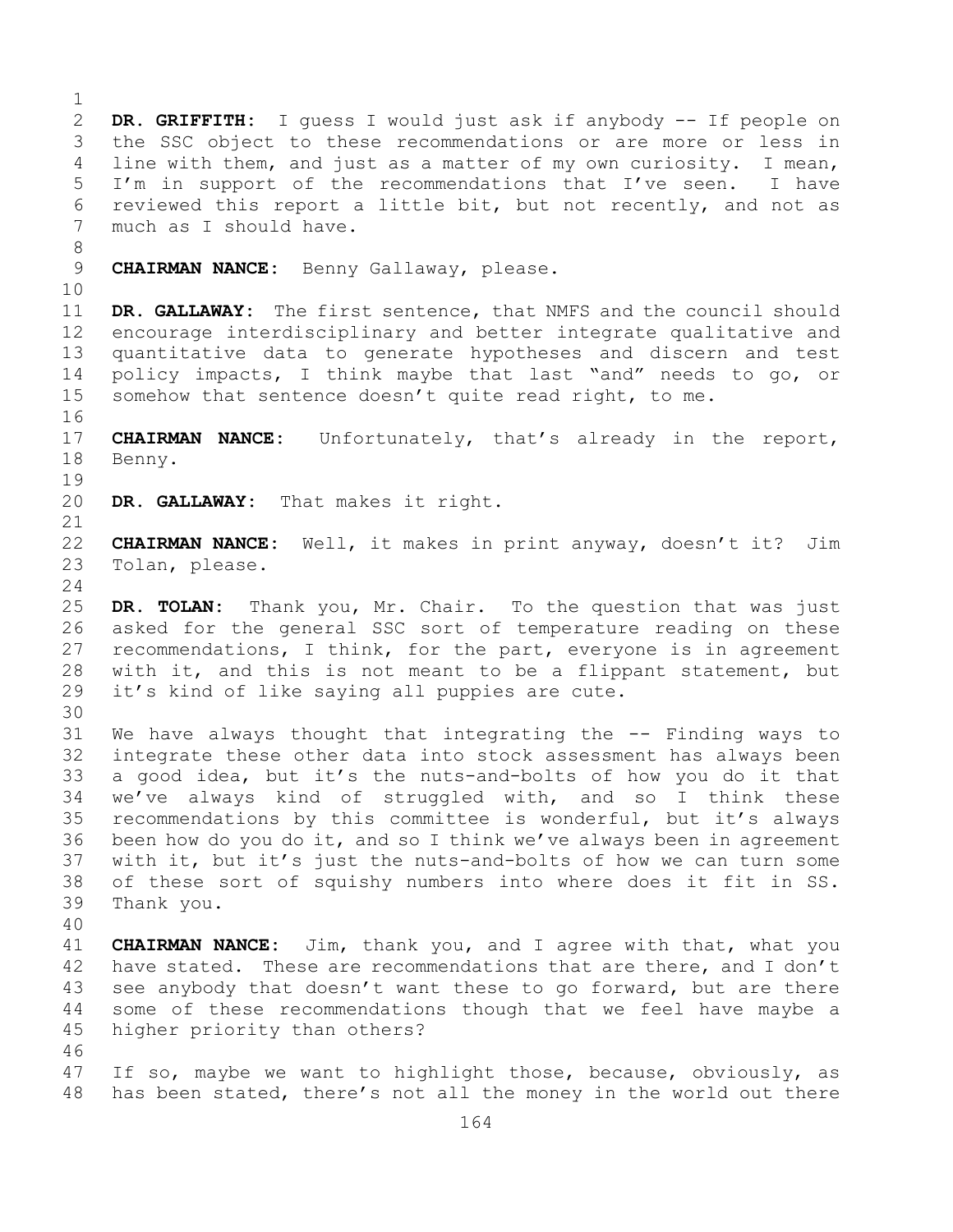1 that we can use for these things, and so are there some of these<br>2 recommendations that have a higher priority, in our minds, than 2 recommendations that have a higher priority, in our minds, than<br>3 others? Luiz, please. Luiz, please.

5 **DR. BARBIERI:** Thank you, Mr. Chairman. Not to answer that 6 question, because I wouldn't know how to, but, basically, just to<br>7 put, I quess, Lee and Sean on the spot, because, when you're a 7 put, I guess, Lee and Sean on the spot, because, when you're a<br>8 member of one of these committees, these studies can take sometimes 8 member of one of these committees, these studies can take sometimes<br>9 up to eighteen months to be developed, and they involve a lot of 9 up to eighteen months to be developed, and they involve a lot of<br>10 meetings and stakeholder input and expert input into this, and, 10 meetings and stakeholder input and expert input into this, and,<br>11 usually, by the time that they get distilled into these conclusions 11 usually, by the time that they get distilled into these conclusions<br>12 and recommendations, there has been a lot of discussion, and I 12 and recommendations, there has been a lot of discussion, and I<br>13 wonder if they want to have sort of like take-home messages wonder if they want to have sort of like take-home messages 14 associated with the intent of each one of these recommendations,<br>15 what they are trving to achieve, because, usually, these are 15 what they are trying to achieve, because, usually, these are<br>16 developed with that intention of analyzing some kind of action or 16 developed with that intention of analyzing some kind of action or<br>17 having an expectation of a follow-up by some groups, and I am 17 having an expectation of a follow-up by some groups, and I am<br>18 wondering if they identified those explicitly. wondering if they identified those explicitly.

19<br>20 20 Anyway, not to put you on the spot, Lee and Sean, but, putting you<br>21 on the spot, is there anything that you would like to add in terms 21 on the spot, is there anything that you would like to add in terms<br>22 of helping us understand sort of the distilled messaging behind 22 of helping us understand sort of the distilled messaging behind<br>23 some of these conclusions and recommendations? some of these conclusions and recommendations?

 $\frac{24}{25}$ 25 DR. POWERS: I will go first, and Lee can definitely add, but, I<br>26 mean, I understand Jim's comment. I mean, first of all, these are 26 mean, I understand Jim's comment. I mean, first of all, these are<br>27 consensus statements, and so they all have to -- We all have to consensus statements, and so they all have to -- We all have to 28 kind of agree, and so that means the language is more general,<br>29 and, you know, a lot of these conclusions also just reflect a 29 and, you know, a lot of these conclusions also just reflect a<br>30 consensus that fisheries folks have been talking about for a while, 30 consensus that fisheries folks have been talking about for a while,<br>31 and so they're not necessarily new. and so they're not necessarily new.

32<br>33

4

33 I guess a lot of what was driving the committee was we had very<br>34 specific charges, but really not enough data to address those 34 specific charges, but really not enough data to address those<br>35 charges, and everybody always wants more data, but, in particular, 35 charges, and everybody always wants more data, but, in particular,<br>36 I think the committee felt there wasn't enough thought put in at 36 I think the committee felt there wasn't enough thought put in at<br>37 the beginning of these LAPP programs into what type of data we 37 the beginning of these LAPP programs into what type of data we<br>38 would need, or the community would need, to assess -- Fishing 38 would need, or the community would need, to assess -- Fishing<br>39 community impacts, for example, was a big one that we really 39 community impacts, for example, was a big one that we really<br>40 couldn't see, and so there is some very specific examples about 40 couldn't see, and so there is some very specific examples about<br>41 following more information about crew dynamics and crew employment 41 following more information about crew dynamics and crew employment<br>42 in the body of the report, and so these are very general, but I do 42 in the body of the report, and so these are very general, but I do<br>43 feel a little more comfortable that we give very specific examples 43 feel a little more comfortable that we give very specific examples<br>44 of what type of data we would have needed to fully execute our of what type of data we would have needed to fully execute our 45 charges, but I guess that's the background that we have.

46<br>47 47 I agree with the comments before, and I don't necessarily think we<br>48 need any motions to reinforce this. I mean, the committee report need any motions to reinforce this. I mean, the committee report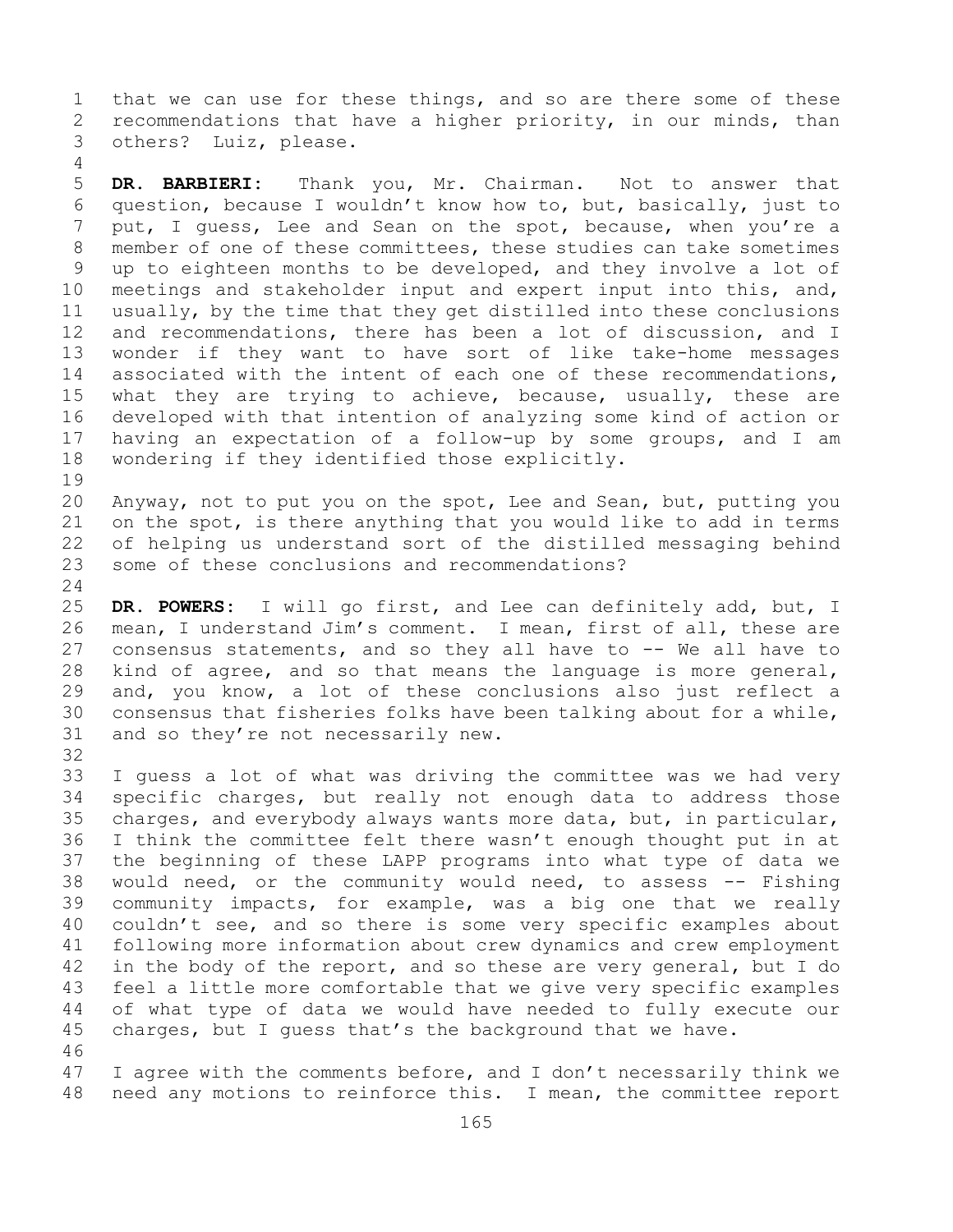1 is the committee's report, but, you know, the big highlight was<br>2 simply what the Act was asking us to do, and the data available 2 simply what the Act was asking us to do, and the data available<br>3 just didn't line up, and we couldn't fully address those, and I 3 just didn't line up, and we couldn't fully address those, and I<br>4 think we were very honest about that in the report, and so that's think we were very honest about that in the report, and so that's 5 why some of these recommendations are more forward looking and 6 saying that we need if you want to do this in five or six more<br>7 vears. I don't know if Lee has a different opinion. years. I don't know if Lee has a different opinion.

8<br>9 9 **CHAIRMAN NANCE:** Thank you, Sean. It just gives us an opportunity<br>10 here, and, while this is a general report, we need to look at it 10 here, and, while this is a general report, we need to look at it<br>11 from an SSC, and are there some of these recommendations that we 11 from an SSC, and are there some of these recommendations that we<br>12 feel like, as a Gulf of Mexico Fishery Management Council SSC, 12 feel like, as a Gulf of Mexico Fishery Management Council SSC,<br>13 that have more -- That would allow help in our region, as opposed that have more -- That would allow help in our region, as opposed 14 to other things. Lee, anything else?

 $15$ <br> $16$ 16 DR. ANDERSON: No, Mr. Chairman, and I would concur with your<br>17 statement. I would think that, if the SSC looked at all of them, 17 statement. I would think that, if the SSC looked at all of them,<br>18 and not just the one, and say they concur, which I don't think it 18 and not just the one, and say they concur, which I don't think it<br>19 will be a big stretch, because they are pretty homogenized, and 19 will be a big stretch, because they are pretty homogenized, and<br>20 especially if you -- If there is one that looks especially good, 20 especially if you -- If there is one that looks especially good,<br>21 okay, say that, or, if there's one that you think we missed on, 21 okay, say that, or, if there's one that you think we missed on,<br>22 but, other than that, I have nothing more to say, and I will try 22 but, other than that, I have nothing more to say, and I will try  $23$  to stay neutral in this. to stay neutral in this.

 $\frac{24}{25}$ 25 **CHAIRMAN NANCE:** Okay. Thank you, Dr. Anderson. Trevor.

26<br>27 MR. MONCRIEF: Thank you, Mr. Chair, and I will step out here, 28 just to try to start a little bit of discussion, with, reading<br>29 through the recommendations, specifically looking at the impacts 29 through the recommendations, specifically looking at the impacts<br>30 to recreational participants and everything, and I stated it when 30 to recreational participants and everything, and I stated it when<br>31 -- I think it was our first meeting as an SSC, or the second  $31$  -- I think it was our first meeting as an SSC, or the second<br>32 meeting, and we had a presentation on some different ways to meeting, and we had a presentation on some different ways to 33 allocate fish in the recreational sector, and, to me, that's one<br>34 where these recommendations -- It needs more data behind it, kind 34 where these recommendations -- It needs more data behind it, kind<br>35 of like Sean said. of like Sean said.

36<br>37

The other NAS report that Luiz and Sean were a part of, looking at 38 this recreational data and everything else, to me, that's one where<br>39 that's going to take some time, right, because we need to work on 39 that's going to take some time, right, because we need to work on<br>40 the recreational landings estimates and then get to a point where 40 the recreational landings estimates and then get to a point where<br>41 the surveys are aligned and we're getting more consistent and 41 the surveys are aligned and we're getting more consistent and<br>42 timely information, so that, when it comes down to it, if the need 42 timely information, so that, when it comes down to it, if the need<br>43 presents itself, we can start thinking about these LAPPs and 43 presents itself, we can start thinking about these LAPPs and<br>44 everything else. everything else.

45

46 That's kind of me jumping out here and trying to stir up a little<br>47 bit of conversation, but, if I have one that I thought might need 47 bit of conversation, but, if I have one that I thought might need<br>48 a little bit more information to it, that might not be readily a little bit more information to it, that might not be readily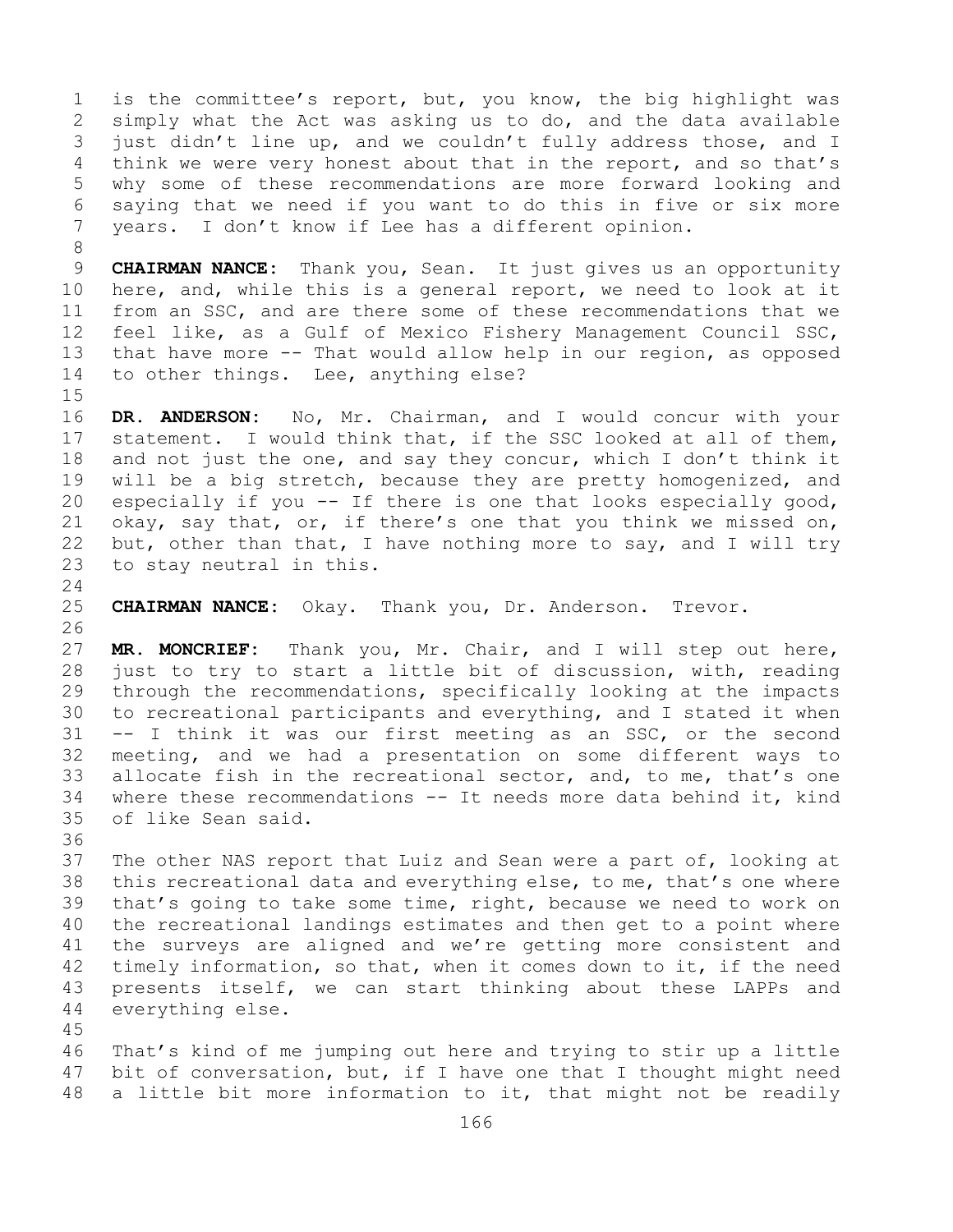1 available as an option or a place to look, it would be on the<br>2 recreational participants' side. recreational participants' side.

3 4 **CHAIRMAN NANCE:** Thank you, Trevor. John.

6 **MR. MARESKA:** At the last meeting, I kind of rejected any movement<br>7 on it, because I really didn't understand much about the angler 7 on it, because I really didn't understand much about the angler<br>8 management organizations, and, immediately after the meeting, I 8 management organizations, and, immediately after the meeting, I<br>9 downloaded the Sutinen et al. 2003 file and started to review it, 9 downloaded the Sutinen et al. 2003 file and started to review it,<br>10 to educate myself. to educate myself.

5

11<br>12 12 Basically, I've got some concerns, and, if the council wants to<br>13 move in this direction, I would recommend they do cautiously, move in this direction, I would recommend they do cautiously, 14 because the gist behind all of this is to kind of devolve the 15 management of the recreational fisheries to these<br>16 managementorganizations, and the Sutinen report is basical 16 management organizations, and the Sutinen report is basically that<br>17 management isn't responsive enough to the recreational fisheries, 17 management isn't responsive enough to the recreational fisheries,<br>18 and so they want to move this authority to these AMOs, but it's 18 and so they want to move this authority to these AMOs, but it's<br>19 not really spelled out how they will work and how they fit into 19 not really spelled out how they will work and how they fit into<br>20 the management process and how all the accountability plays, but 20 the management process and how all the accountability plays, but<br>21 it's sold that it will be increased accuracy in reporting and the 21 it's sold that it will be increased accuracy in reporting and the<br>22 estimates, and there is also going to be additional cost -- You 22 estimates, and there is also going to be additional cost -- You<br>23 know, implementing cost recovery programs and ensuring angler 23 know, implementing cost recovery programs and ensuring angler<br>24 rights for the recreational, and so, if you haven't read the paper, 24 rights for the recreational, and so, if you haven't read the paper,<br>25 I would recommend that a lot of people read it, but, for the 25 I would recommend that a lot of people read it, but, for the<br>26 recommendations for LAPPs in the mixed-use fisheries overall, in 26 recommendations for LAPPs in the mixed-use fisheries overall, in<br>27 general, there is -- To me, there's not a lot to object to. general, there is -- To me, there's not a lot to object to.

28<br>29

45

29 It's rather vague in its language, and so moving forward with it<br>30 and just cautioning the council to go slowly with all of this, and 30 and just cautioning the council to go slowly with all of this, and<br>31 we probably need to review a lot of this information, as they 31 we probably need to review a lot of this information, as they<br>32 qather information and make recommendations, or decisions, of how 32 gather information and make recommendations, or decisions, of how<br>33 they want to move forward with the management process, and so thank 33 they want to move forward with the management process, and so thank<br>34 you. 34 you.

35<br>36 36 **CHAIRMAN NANCE:** John, very good points, and, as we've stated, 37 these recommendations are pretty generic, but, as we move forward 38 as a council, I think that's important, that we make sure that  $39$  it's  $-$  That, as we move forward with these different 39 it's -- That, as we move forward with these different<br>40 recommendations, that we make sure that it's conducive to what we 40 recommendations, that we make sure that it's conducive to what we<br>41 want to have happen. Any other comments from the SSC? This is 41 want to have happen. Any other comments from the SSC?<br>42 our opportunity. We had a great presentation last time fi 42 our opportunity. We had a great presentation last time from Lee,<br>43 and this just gives us the opportunity to highlight any 43 and this just gives us the opportunity to highlight any<br>44 recommendations that we want. Harry, please. recommendations that we want. Harry, please.

46 **MR. BLANCHET:** Did John want to put his comments into the form of 47 a motion? It kind of sounded like something that he might want to 47 a motion? It kind of sounded like something that he might want to<br>48 carry forward on more than just on page ninety-seven of our carry forward on more than just on page ninety-seven of our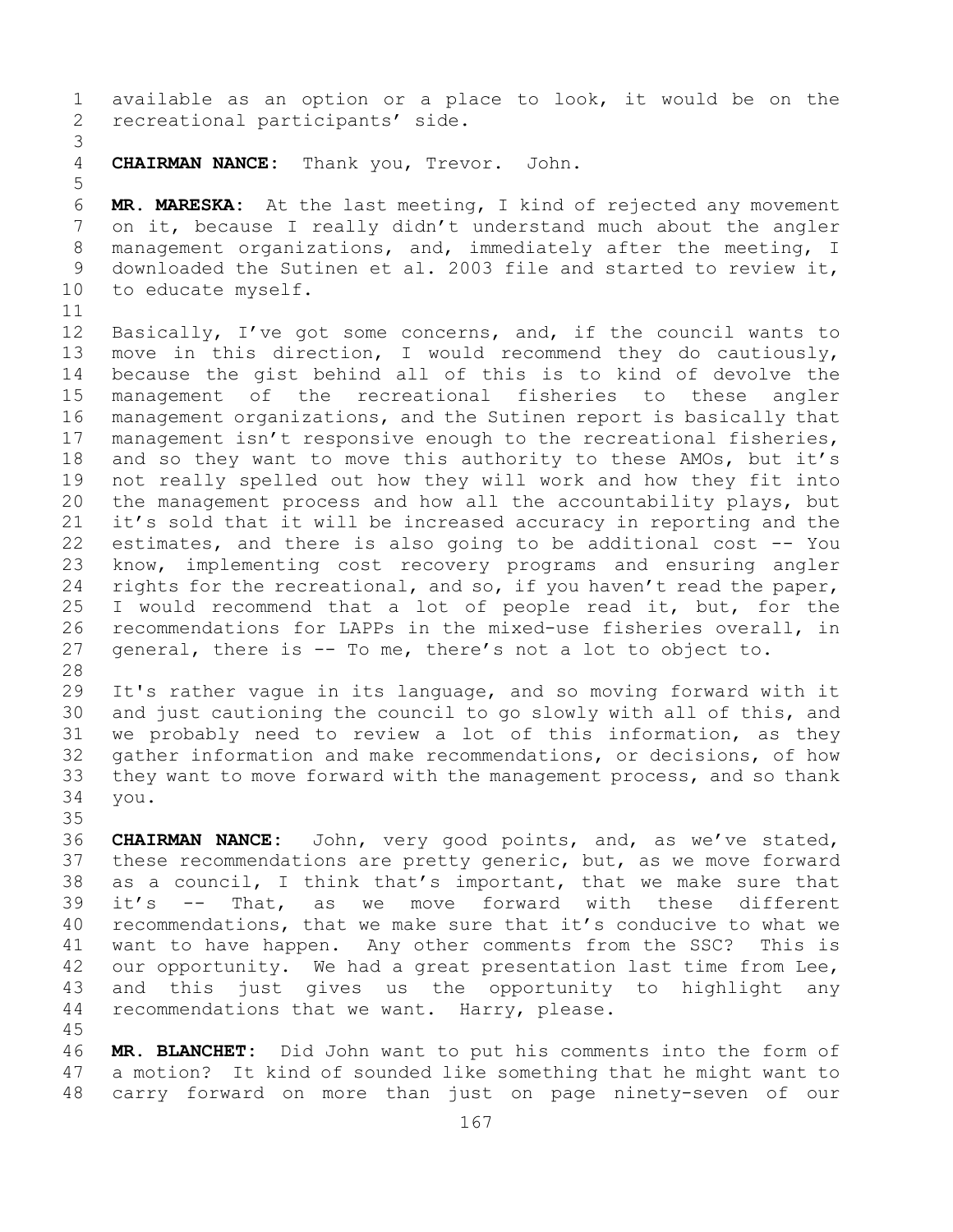1 minutes.  $\frac{2}{3}$ 3 **CHAIRMAN NANCE:** I would certainly welcome any motions from the SSC. Absolutely. 5 6 **MR. MARESKA:** I guess, at this point, I will think about it, Harry. 7 Most of my concerns had to do with the recreational components of<br>8 it, and I may put something together. Let me think about it. it, and I may put something together. Let me think about it.  $\frac{9}{10}$ CHAIRMAN NANCE: Okay. Thank you, John. Lee Anderson, please. 11<br>12 DR. ANDERSON: While you're thinking about it, I think that the 13 issues you raised about those organizations are well known, and 14 it's stated in the text that this is something that has been<br>15 established, and it's in the literature, and it should be 15 established, and it's in the literature, and it should be<br>16 considered, and I don't think there's anything in the document 16 considered, and I don't think there's anything in the document<br>17 that says this is what should be done in every case, and so I will 17 that says this is what should be done in every case, and so I will<br>18 stop there, because I said that I would try to be neutral. stop there, because I said that I would try to be neutral.  $\begin{array}{c} 19 \\ 20 \end{array}$ CHAIRMAN NANCE: You're doing well. Jack Isaacs, please. 21<br>22 22 **DR. ISAACS:** It's a very interesting report, and do we know when<br>23 it might be ready for release? it might be ready for release?  $\frac{24}{25}$ 25 **CHAIRMAN NANCE:** This is already released, Jack, and it's already out for  $--$ 27 28 **DR. ISAACS:** I still saw draft on the copy that I was looking at.<br>29 That's the reason for the confusion. That's the reason for the confusion. 30<br>31 31 **CHAIRMAN NANCE:** Okay. Ava. 32 33 **DR. LASSETER:** I can say that that's the only -- It has been<br>34 finalized, and it's in pre-publication, and they do not actually 34 finalized, and it's in pre-publication, and they do not actually<br>35 have the hard copies of it yet, but that is the released version 35 have the hard copies of it yet, but that is the released version<br>36 of the report, and it is under printing still, and so hard copies 36 of the report, and it is under printing still, and so hard copies<br>37 will be available eventually. will be available eventually. 38<br>39 39 **DR. ISAACS:** I do appreciate that. This would be a good tool for<br>40 students, I think, and we're studying this in graduate school. students, I think, and we're studying this in graduate school. 41<br>42 42 **DR. POWERS:** The hard copies are available now, and I got mine<br>43 about two or three weeks ago, the final printed version. about two or three weeks ago, the final printed version. 44 45 **CHAIRMAN NANCE:** Thank you, Sean. Do you know where it's 46 available, Sean? 47 DR. POWERS: The National Academy of Sciences site, and you can go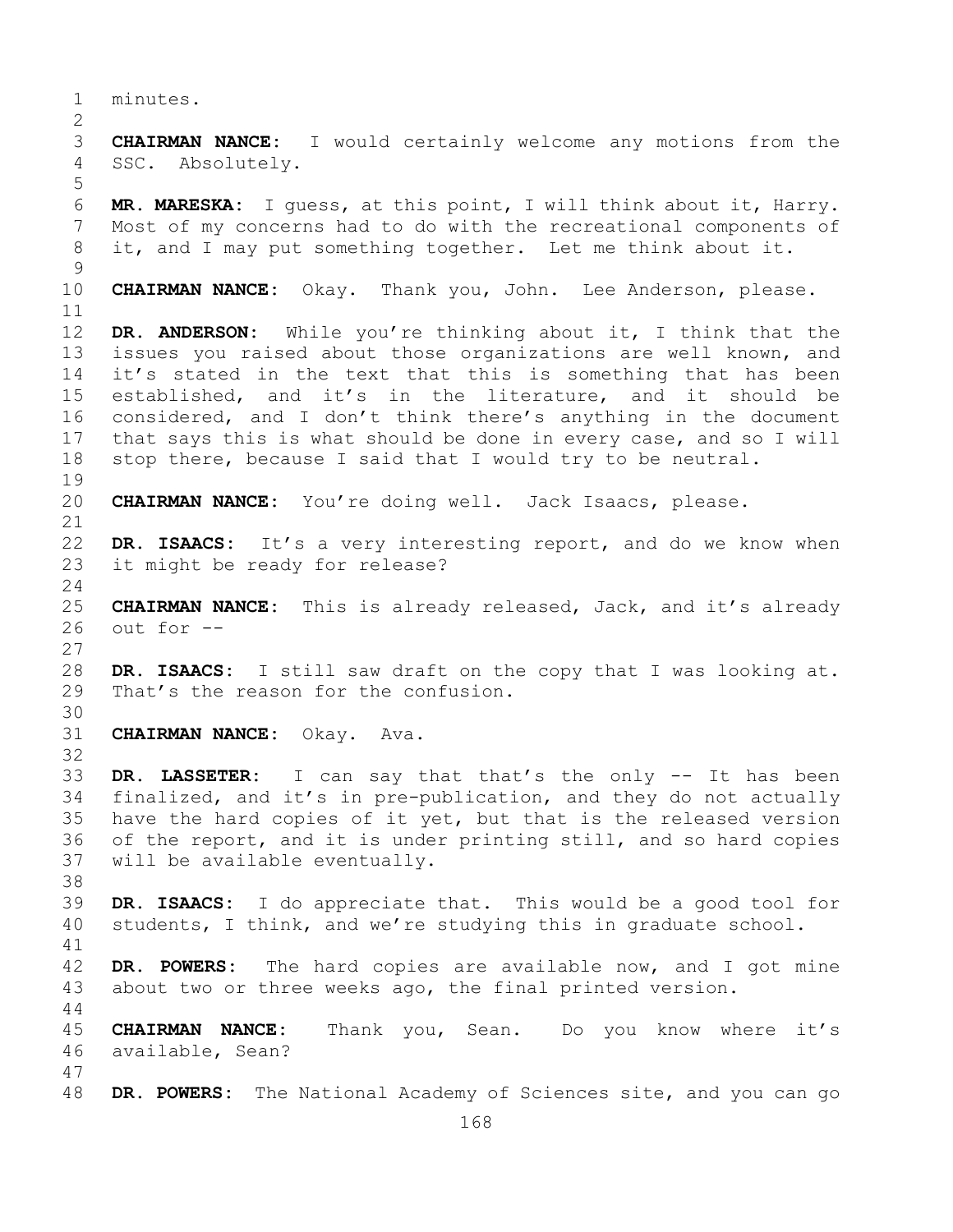1 to that site and download the report, and just type in "LAPPs" in<br>2 the search, and it will come up. You can download the PDF for 2 the search, and it will come up. You can download the PDF for<br>3 free. I think, if you want the actual printed hard copy, it's 3 free. I think, if you want the actual printed hard copy, it's<br>4 \$40.00 or \$50.00, but the final PDF is available for free. \$40.00 or \$50.00, but the final PDF is available for free. 5 6 **CHAIRMAN NANCE:** Okay. Thank you. Maybe what we can do is, if 7 there is no further comments, we'll break a teeny bit early for<br>8 lunch, to qive individuals time to think about a motion, and we 8 lunch, to give individuals time to think about a motion, and we<br>9 can come back at quarter to one. At 12:45, we'll reconvene, and 9 can come back at quarter to one. At 12:45, we'll reconvene, and<br>10 we'll take this up, any motions, and then, if there's not any, 10 we'll take this up, any motions, and then, if there's not any,<br>11 then we'll move on to other items. Thank you. then we'll move on to other items. Thank you. 12 13 (Whereupon, the meeting recessed for lunch on March 9, 2022.)  $\frac{14}{15}$  $15$  - - -16<br>17 March 9, 2022 18<br>19 19 WEDNESDAY AFTERNOON SESSION 20<br>21  $21$  - - - $\begin{array}{c} 22 \\ 23 \end{array}$ 23 The Meeting of the Gulf of Mexico Fishery Management Council<br>24 Standing and Special Reef Fish, Special Socioeconomic & Special 24 Standing and Special Reef Fish, Special Socioeconomic & Special 25 Ecosystem Scientific and Statistical Committees reconvened on<br>26 Wednesdav afternoon, March 9, 2022, and was called to order by 26 Wednesday afternoon, March 9, 2022, and was called to order by<br>27 Chairman Jim Nance. Chairman Jim Nance. 28<br>29 29 **CHAIRMAN NANCE:** We're going to go ahead and start, and we're going 30 to revisit the impacts of limited access privilege programs, and<br>31 I think John Mareska has sent a motion that we need to entertain. 31 I think John Mareska has sent a motion that we need to entertain.<br>32 Jess, would vou put that up for us, please? Jess, would you put that up for us, please? 33<br>34 34 Here is John's motion, and I will read it. **The SSC finds that the**  35 **recommendations of the National Academies of Science report on the**  36 **use of limited access privilege programs in mixed-use fisheries**  37 **are equally plausible for consideration. Additionally, the SSC**  38 **recommends proceeding with caution, as the influence of the LAPPs**  39 **on fisheries is constrained by the scarcity of data and its ability**  40 **to decrease uncertainty in fishery management is not well defined.**<br>41 Do we have a second for that motion? Do we have a second for that motion?  $42$ <br> $43$ MR. BLANCHET: I will second it. 44 45 **CHAIRMAN NANCE:** Thank you, Harry. Is there discussion? Jack. 46<br>47 47 **DR. ISAACS:** I am glad to see this is coming up. I want to also make sure that we're not necessarily lending our approval to any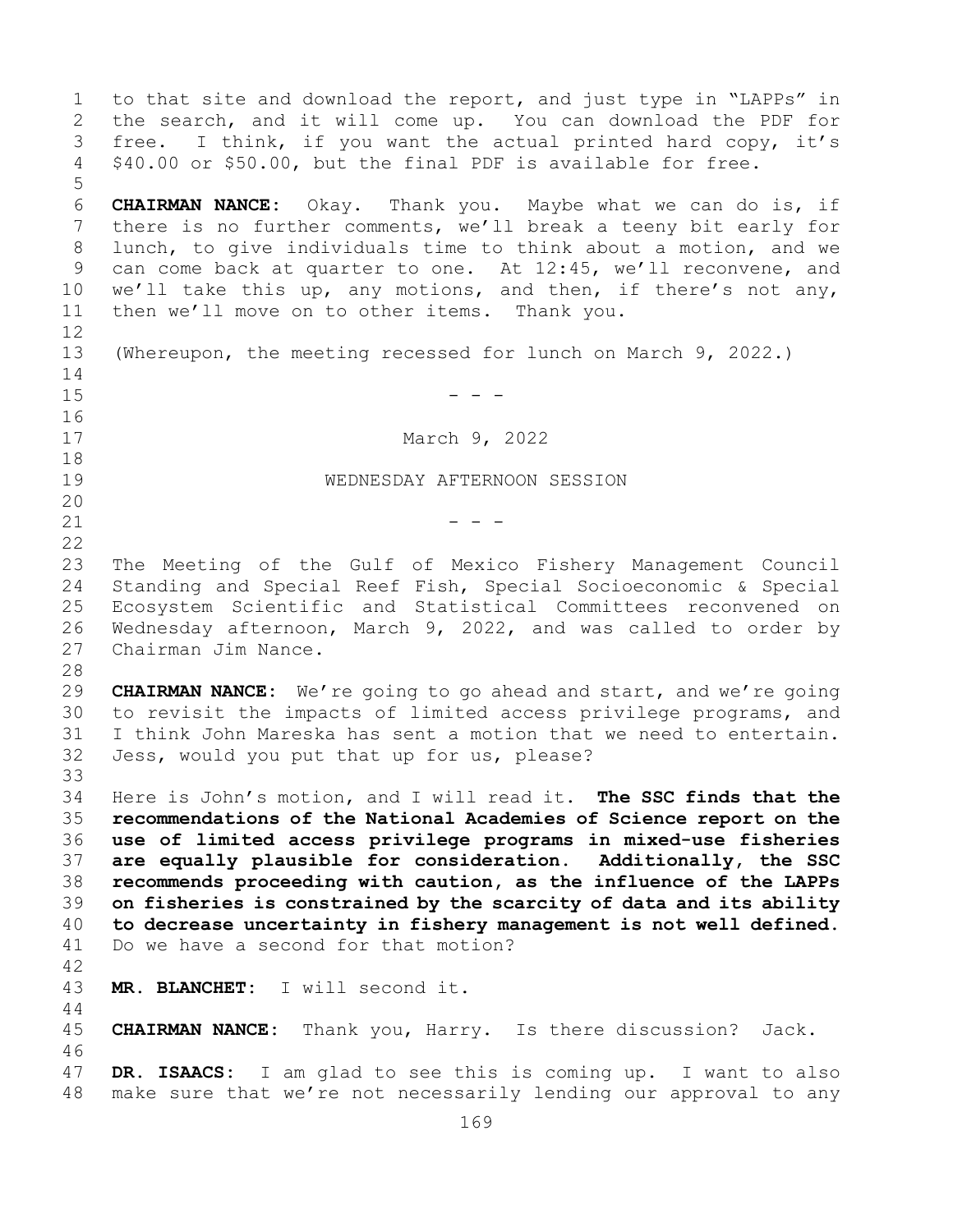1 of the specific recommendations that are kind of mentioned in the<br>2 report later, things like setting aside maybe 5 percent of the 2 report later, things like setting aside maybe 5 percent of the<br>3 limit for new entries and things like that, and I think it's 3 limit for new entries and things like that, and I think it's<br>4 premature to comment on specifics like that at this time. premature to comment on specifics like that at this time. 5 6 **CHAIRMAN NANCE:** Okay, and I think this motion is vague enough that it doesn't do that. 8<br>9 DR. ISAACS: Very good. 10<br>11 **CHAIRMAN NANCE:** Rich. 12 13 **DR. WOODWARD:** I guess I am -- The second sentence strikes me as 14 more negative than I would like to be. I mean, the idea recommends<br>15 proceeding with caution, but a recommendation to proceed with 15 proceeding with caution, but a recommendation to proceed with<br>16 caution also sort of can be interpreted as recommended as not 16 caution also sort of can be interpreted as recommended as not<br>17 proceeding at all, and that's certainly not my perspective on this 17 proceeding at all, and that's certainly not my perspective on this<br>18 issue, and so, if they're willing to consider an amendment to 18 issue, and so, if they're willing to consider an amendment to<br>19 weaken that, or to make it sound more supportive of the use of 19 weaken that, or to make it sound more supportive of the use of<br>20 LAPPs, with appropriate caution, that would be fine, but, as 20 LAPPs, with appropriate caution, that would be fine, but, as<br>21 currently written, I'm not happy with it. currently written, I'm not happy with it.  $\begin{array}{c} 22 \\ 23 \end{array}$ CHAIRMAN NANCE: Okay. John, to that point, please?  $\frac{24}{25}$ 25 **MR. MARESKA:** Yes, and I'm open to an amendment, but it does state<br>26 to proceed with caution, and I am not sure how to best rephrase 26 to proceed with caution, and I am not sure how to best rephrase<br>27 that sentence, but that second sentence is basically, since this that sentence, but that second sentence is basically, since this 28 a carryover from the last SSC meeting, and I went back and<br>29 revisited the presentation that Lee Anderson gave us, and I 29 revisited the presentation that Lee Anderson gave us, and I<br>30 borrowed some language from his conclusions, and so that's what is 30 borrowed some language from his conclusions, and so that's what is 31 the  $-$ the  $--$ 32 33 **DR. WOODWARD:** How about this alternative language? Supports the 34 cautionary -- The careful application of LAPPs in mixed-used fisheries. 36 37 **CHAIRMAN NANCE:** Rich, you need to let Jessica know where you're 38 inserting this. 39 40 **DR. WOODWARD:** So, instead of "proceeding with caution", sort of 41 recommends or supports -- Instead of "proceeding with caution", 41 recommends or supports -- Instead of "proceeding with caution",<br>42 supports the use of LAPPs with appropriate caution". Are you okay 42 supports the use of LAPPs with appropriate caution". Are you okay<br>43 with that, John, and you would have to strike the words "the SSC 43 with that, John, and you would have to strike the words "the SSC<br>44 recommends to", and it would just be "the SSC supports". recommends to", and it would just be "the SSC supports". 45 46 **MR. MARESKA:** I guess I'm going back to the documents, and I am 47 not sure that the council is going to be actually using the LAPPs<br>48 as much as evaluating their use and gathering information on them as much as evaluating their use and gathering information on them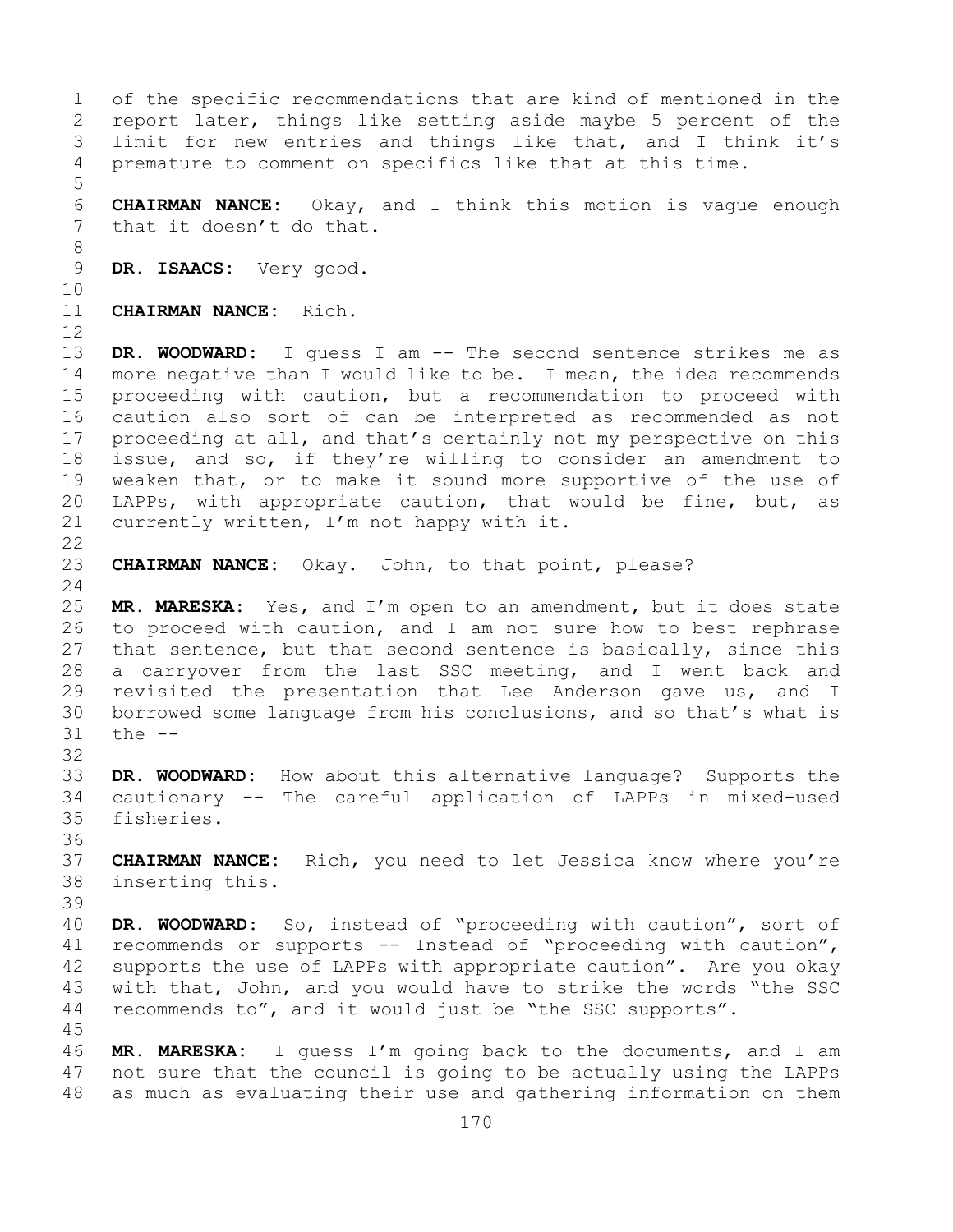```
171
 1 and so we can go back and --
 \frac{2}{3}3 DR. WOODWARD: Okay.
 4
 5 CHAIRMAN NANCE: Okay. Why don't you go ahead, Jess, and take 
 6 that correction out. Okay. Perfect. Right now, it's remaining<br>7 as it was. Rov, did vou have a -- Pass? Ava.
      as it was. Roy, did you have a -- Pass? Ava.
 8<br>9
9 DR. LASSETER: Thank you, Mr. Chairman. I am wondering if what is<br>10 needed would be between -- So, "additionally, the SSC recommends
10 needed would be between -- So, "additionally, the SSC recommends<br>11 proceeding with caution as the analysis of the influence of LAPPs
11 proceeding with caution as the analysis of the influence of LAPPs<br>12 on fisheries is constrained by the scarcity of data", and is that
      on fisheries is constrained by the scarcity of data", and is that
13 -- Does that maybe get better at what the motion maker was trying 
14 to say?
15<br>16CHAIRMAN NANCE: John, to that point?
\frac{17}{18}MR. MARESKA: I'm fine with that change.
\begin{array}{c} 19 \\ 20 \end{array}20 CHAIRMAN NANCE: Harry?
21<br>22
      MR. BLANCHET: I'm fine with it.
23
      CHAIRMAN NANCE: Okay. Thank you, sir. Mandy.
\frac{25}{26}26 DR. KARNAUSKAS: Thank you, Chair. I had a sort of similar point 
      of clarification. Are we, in this discussion, aiming to recommend
28 the use of LAPPs versus not, or are we aiming to discuss whether<br>29 or not we want these recommendations on the analysis of LAPPs to
      or not we want these recommendations on the analysis of LAPPs to
30 go forward, because, based on the information that's been put in<br>31 front of the SSC, I don't think I'm able to make a determination
31 front of the SSC, I don't think I'm able to make a determination<br>32 to sav that I support LAPPs, or I don't support LAPPs, but I am
      to say that I support LAPPs, or I don't support LAPPs, but I am
33 certainly eager to make a recommendation as to these<br>34 recommendations coming out of the report, and so I'm looking for
34 recommendations coming out of the report, and so I'm looking for<br>35 some clarification on that.
      some clarification on that.
36
37 CHAIRMAN NANCE: The way this is reading is we feel like the 
38 recommendations are appropriate, and, if the council proceeds with<br>39 using any of these recommendations, that they proceed with caution,
39 using any of these recommendations, that they proceed with caution,<br>40 and that's how I'm reading this motion. Does that make sense?
      and that's how I'm reading this motion. Does that make sense?
41<br>42
      DR. KARNAUSKAS: It does, and if I could follow-up a little.
43
      CHAIRMAN NANCE: Absolutely.
45
46 DR. KARNAUSKAS: Thank you. I do like the recommendations that 
47 have been put together and I like the bolded text that we had up<br>48 on the screen prior to lunch, especially with the encouraging of
      on the screen prior to lunch, especially with the encouraging of
```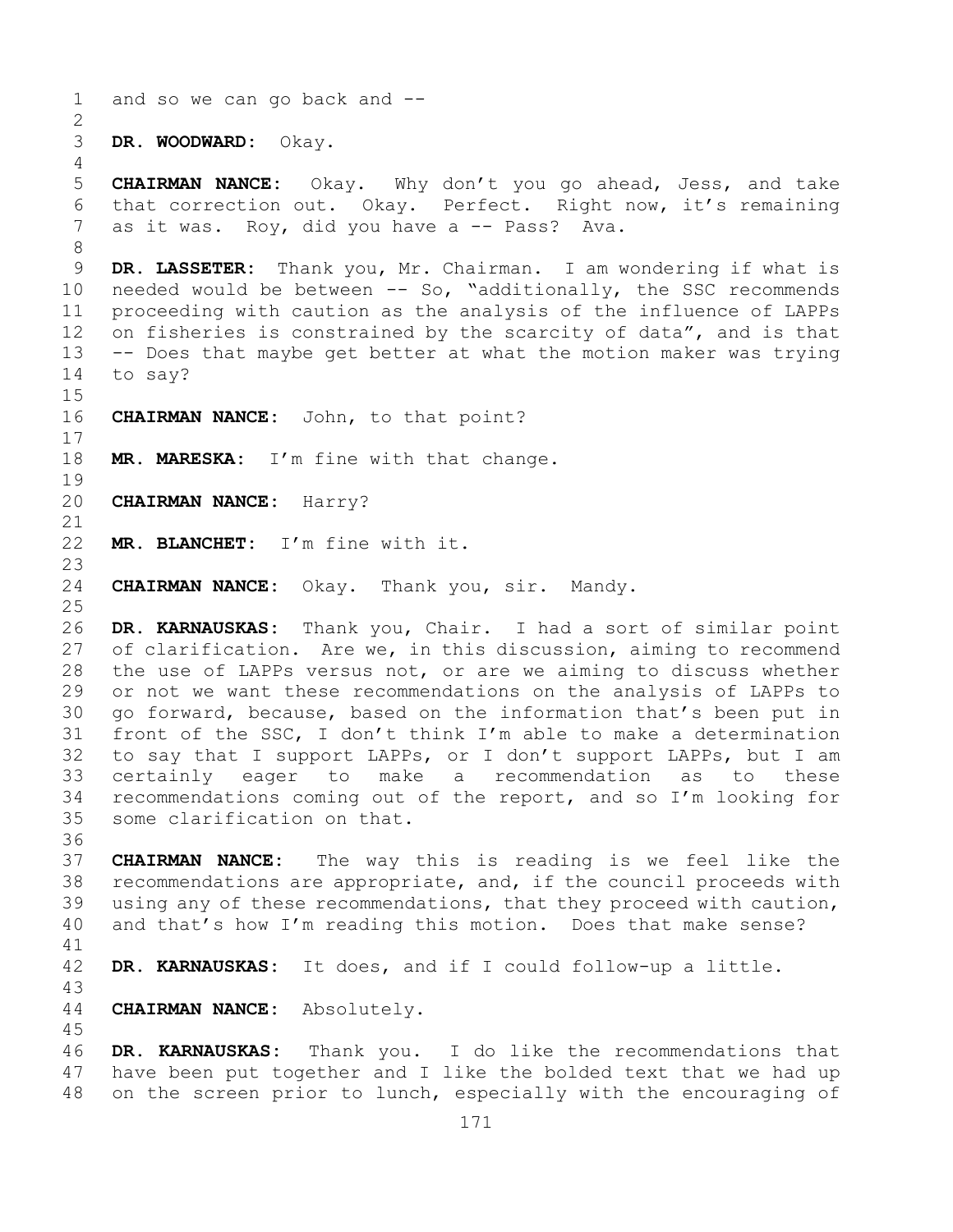172 1 interdisciplinarity and integrating qualitative and quantitative<br>2 data to generate hypotheses and discern and test policy impacts. data to generate hypotheses and discern and test policy impacts. 3 I think that, given the scarcity of data that are pointed out in 5 this motion, I think that particularly combining those types of 6 data are really important, and so I don't have specific language,<br>7 but I wonder if the motion proposer would be open to including 7 but I wonder if the motion proposer would be open to including<br>8 some text on that in this. Thanks. some text on that in this. Thanks.  $\begin{array}{c} 9 \\ 10 \end{array}$ CHAIRMAN NANCE: John, to that point? 11<br>12 MR. MARESKA: Yes, and so it was written as it was because, under 13 our statement of work, the SSC may comment on the feasibility of 14 the recommendations, and so my intent was that, yes, they're all<br>15 feasible, and thev're equal, and we don't prefer one or the other, 15 feasible, and they're equal, and we don't prefer one or the other,<br>16 but we still recommend moving forward with caution, and that's to 16 but we still recommend moving forward with caution, and that's to<br>17 the point of things that I mentioned earlier that should be in the 17 the point of things that I mentioned earlier that should be in the<br>18 minutes about things that gave me pause. minutes about things that gave me pause. 19<br>20 20 **CHAIRMAN NANCE:** Okay. 21<br>22 22 **MR. MARESKA:** But, Mandy, I'm open to whatever your suggestions<br>23 may be, and so, if you want to wordsmith it, please. may be, and so, if you want to wordsmith it, please.  $\frac{24}{25}$ 25 **DR. KARNAUSKAS:** Thank you. Let me think about it a bit more, and 26 I'll come back to it. Thanks. I'll come back to it. Thanks. 27 28 **CHAIRMAN NANCE:** Okay. Doug. 29<br>30 30 **MR. GREGORY:** Thank you, Mr. Chair, and thank you, John. I do 31 like the first sentence. The second sentence, my first reaction<br>32 was no, and then I don't really understand what it's saving, was no, and then I don't really understand what it's saying, 33 because I disagree with the second sentence, because it's referring<br>34 to LAPPs in the commercial fishery, and I agree with the second 34 to LAPPs in the commercial fishery, and I agree with the second<br>35 sentence if it's talking about recreational LAPPs, recreational 35 sentence if it's talking about recreational LAPPs, recreational<br>36 fishing LAPPs, because, if you just put the word "recreational" in 36 fishing LAPPs, because, if you just put the word "recreational" in<br>37 front of "LAPPs" in that second sentence, then I wouldn't have the front of "LAPPs" in that second sentence, then I wouldn't have the 38 heartburn. I don't think it's wise in commercial fisheries. 39 40 **CHAIRMAN NANCE:** So, Doug, it would "LAPPs on recreational fisheries"?  $42$ <br> $43$ 43 **MR. GREGORY:** No, because then you can misinterpret that as<br>44 implying commercial LAPPs on recreational fisheries. implying commercial LAPPs on recreational fisheries. 45 46 **CHAIRMAN NANCE:** Okay. So you're suggesting -- 47 MR. GREGORY: This just says that it has an impact, but knowing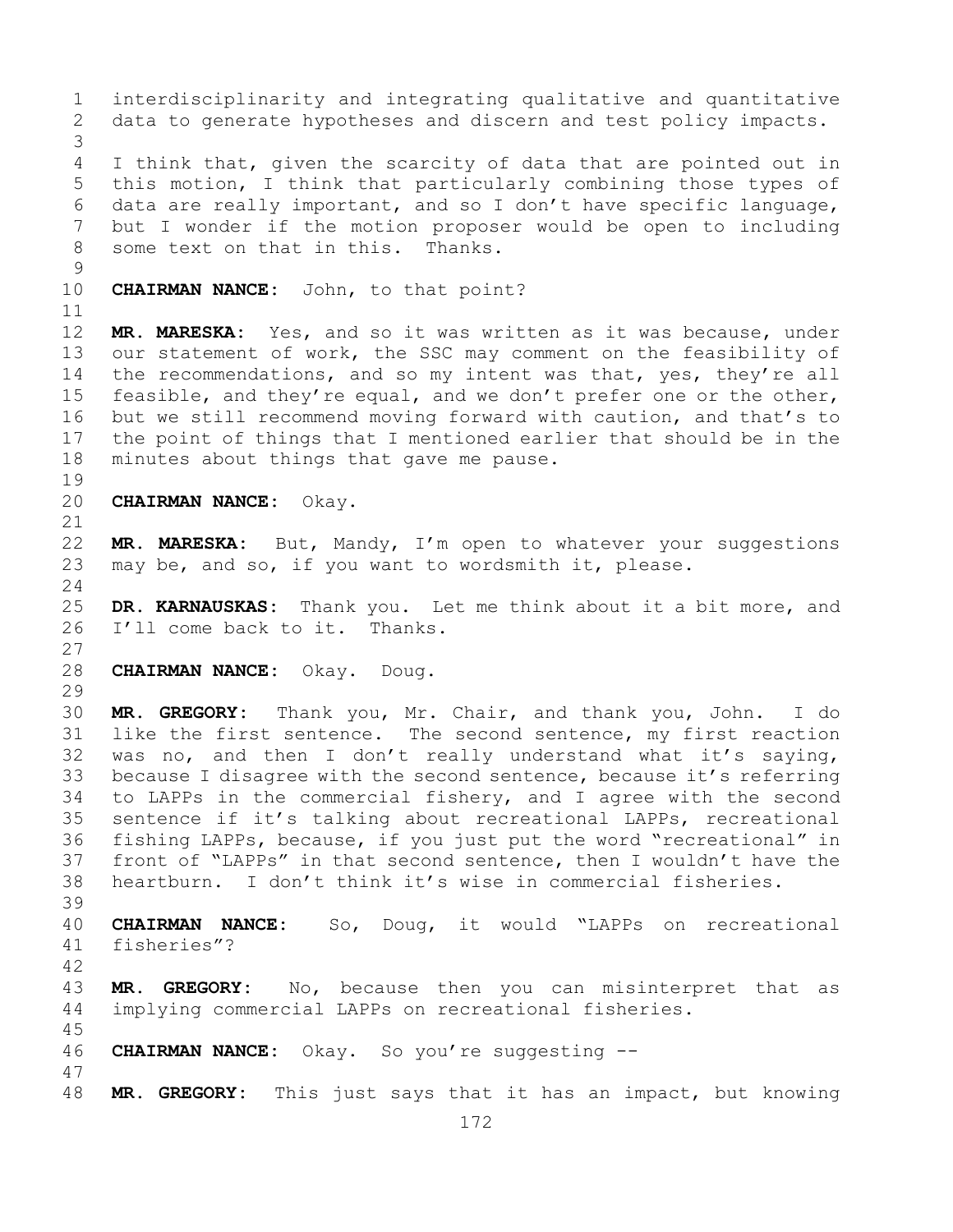1 there is some people -- Then there's been talk about establishing<br>2 recreational LAPPs, and then that's a very tricky thing to delve 2 recreational LAPPs, and then that's a very tricky thing to delve<br>3 into, and this sentence fits perfectly with that, that the 3 into, and this sentence fits perfectly with that, that the<br>4 influence of recreational LAPPs on fisheries is constrained by the influence of recreational LAPPs on fisheries is constrained by the 5 scarcity of data and its ability to decrease uncertainty in 6 fisheries management is not well defined. Without the word<br>7 "recreational", I would oppose that second sentence completely. "recreational", I would oppose that second sentence completely. 8<br>9 MR. MARESKA: Mr. Chairman? 10<br>11 **CHAIRMAN NANCE:** John, to that point? 12 13 **MR. MARESKA:** I agree with Doug's addition there, because that was 14 the presentation that we received at the last SSC meeting that the<br>15 implementation of recreational LAPPs and how would it potentially 15 implementation of recreational LAPPs and how would it potentially<br>16 impact the fisheries that weren't under the LAPPs, and so that is 16 impact the fisheries that weren't under the LAPPs, and so that is 17 a valid point. a valid point. 18<br>19 19 **CHAIRMAN NANCE:** Go ahead and put that in, Jessica, before "LAPPs".<br>20 Harry, any issue with that? Harry, any issue with that? 21<br>22 22 **MR. BLANCHET:** No, and I would say make that recreational fishery<br>23 LAPPs, and then you don't need the "on fisheries", but maybe that 23 LAPPs, and then you don't need the "on fisheries", but maybe that<br>24 is changing something. is changing something.  $\frac{25}{26}$ CHAIRMAN NANCE: How is that? John, any heartburn over that one? 27 28 **MR. MARESKA:** No, sir. 29<br>30 **CHAIRMAN NANCE:** Okay. Thank you. Ava. 31<br>32 DR. LASSETER: Thank you. I am wondering what you are recommending 33 caution about, to who and concerning what. 34<br>35 35 **MR. MARESKA:** As I stated before the lunchbreak, my concerns were particularly related to the AMOs in the recreational sector. 37 38 **DR. LASSETER:** Okay. Then I think my suggestion of adding 39 "analysis" in there was a misunderstanding of the motion, because<br>40 I had understood you were going to comment on motions about 40 I had understood you were going to comment on motions about<br>41 research and data collection needs, and I think now I understand 41 research and data collection needs, and I think now I understand<br>42 that you're talking about the motions, the more policy-oriented 42 that you're talking about the motions, the more policy-oriented<br>43 recommendations, that were to the council, and so you may want to 43 recommendations, that were to the council, and so you may want to 44 remove that analysis part that I had suggested. remove that analysis part that I had suggested. 45 46 **MR. MARESKA:** Well, I would like to hear more comments from the 47 SSC, and so those were my concerns, but, if the SSC as a whole 47 SSC, and so those were my concerns, but, if the SSC as a whole<br>48 agrees, or feels like that's more appropriate, then that needs to agrees, or feels like that's more appropriate, then that needs to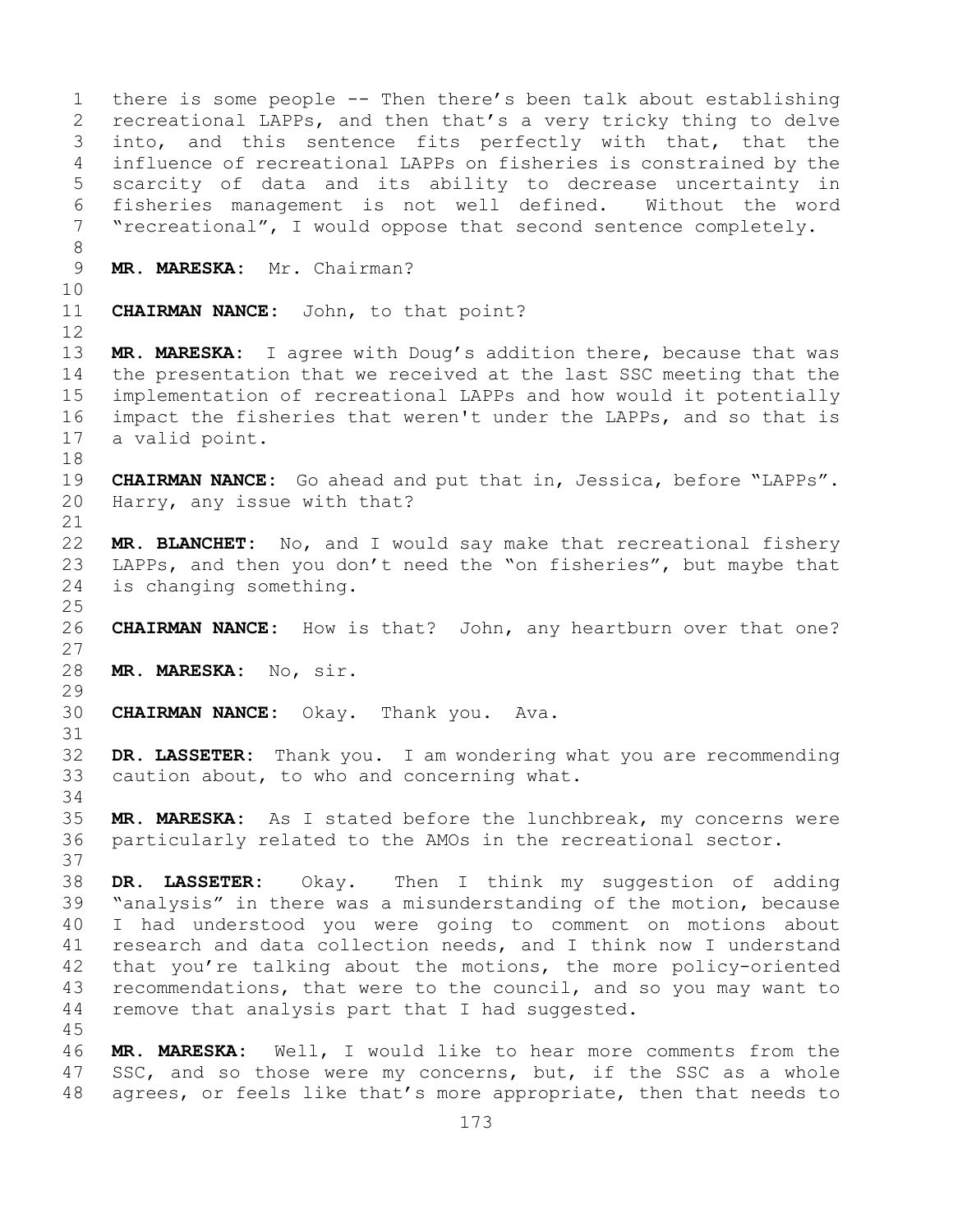1 be the motion.  $\frac{2}{3}$ **CHAIRMAN NANCE:** Yes. Roy, you have a comment? 4 5 **DR. CRABTREE:** Well, just one, and, I mean, the Gulf Council has 6 certainly been cautious about proceeding with any new LAPPs, and<br>7 we haven't developed a new LAPP, and the only consideration of one 7 we haven't developed a new LAPP, and the only consideration of one<br>8 in the charter boat fishery -- The decision was not to proceed 8 in the charter boat fishery -- The decision was not to proceed<br>9 with it. with it. 10<br>11 --<br>11 Is it clear to others what it means to say, "the recommendations<br>12 are equally plausible for consideration"? That seems rather are equally plausible for consideration"? That seems rather 13 awkward, and I'm not sure what that means, and I guess that's what 14 I am struggling with, is what is that saying?  $15$ <br> $16$ 16 **MR. MARESKA:** It's saying that we're not prioritizing any of the<br>17 recommendations, one over the other, and that was also something 17 recommendations, one over the other, and that was also something<br>18 that was in the statement of work, if we were to prioritize any of 18 that was in the statement of work, if we were to prioritize any of<br>19 them, and so they have equal priority. them, and so they have equal priority. 20<br>21 21 **DR. CRABTREE:** Maybe we could say that then, that the<br>22 recommendations we think are all of equal priority? recommendations we think are all of equal priority? 23 MR. MARESKA: Yes, and that's fine.  $\frac{25}{26}$ 26 **CHAIRMAN NANCE:** Okay. I think that helps. Any other comments by<br>27 SSC members? Trevor. SSC members? Trevor. 28<br>29 29 **MR. MONCRIEF:** I mean, I guess, if everybody is okay with that 30 change on the end, that's appropriate, and I was kind of going<br>31 down the route of matching the language we used previously, and 31 down the route of matching the language we used previously, and<br>32 sav "equally appropriate for consideration", or something to that say "equally appropriate for consideration", or something to that 33 end, because, in my mind -- Well, I guess it's clear enough now,<br>34 but the priorities on the recommendations and all that stuff -- I 34 but the priorities on the recommendations and all that stuff  $-$ - I<br>35 think there is one, for sure, that we have concerns with, and it's 35 think there is one, for sure, that we have concerns with, and it's<br>36 listed in this motion, and so I think it should be clear, but I 36 listed in this motion, and so I think it should be clear, but I<br>37 just wanted to bring that up. just wanted to bring that up. 38<br>39

39 **CHAIRMAN NANCE:** Thank you. Before we move forward, Mandy, any - - Go ahead, Mandy.

41<br>42 42 **DR. KARNAUSKAS:** Thanks, and I'm sorry if I am throwing a wrench<br>43 in this, but I quess does the SSC feel that these are all equal 43 in this, but I guess does the SSC feel that these are all equal<br>44 priority, because, first, I kind of like some of the first, I kind of 45 recommendations over others, and I would prioritize them if we had 46 to, with limited capacity to look into all these things, and so do<br>47 we all feel that all of these recommendations are equal priority? we all feel that all of these recommendations are equal priority? 48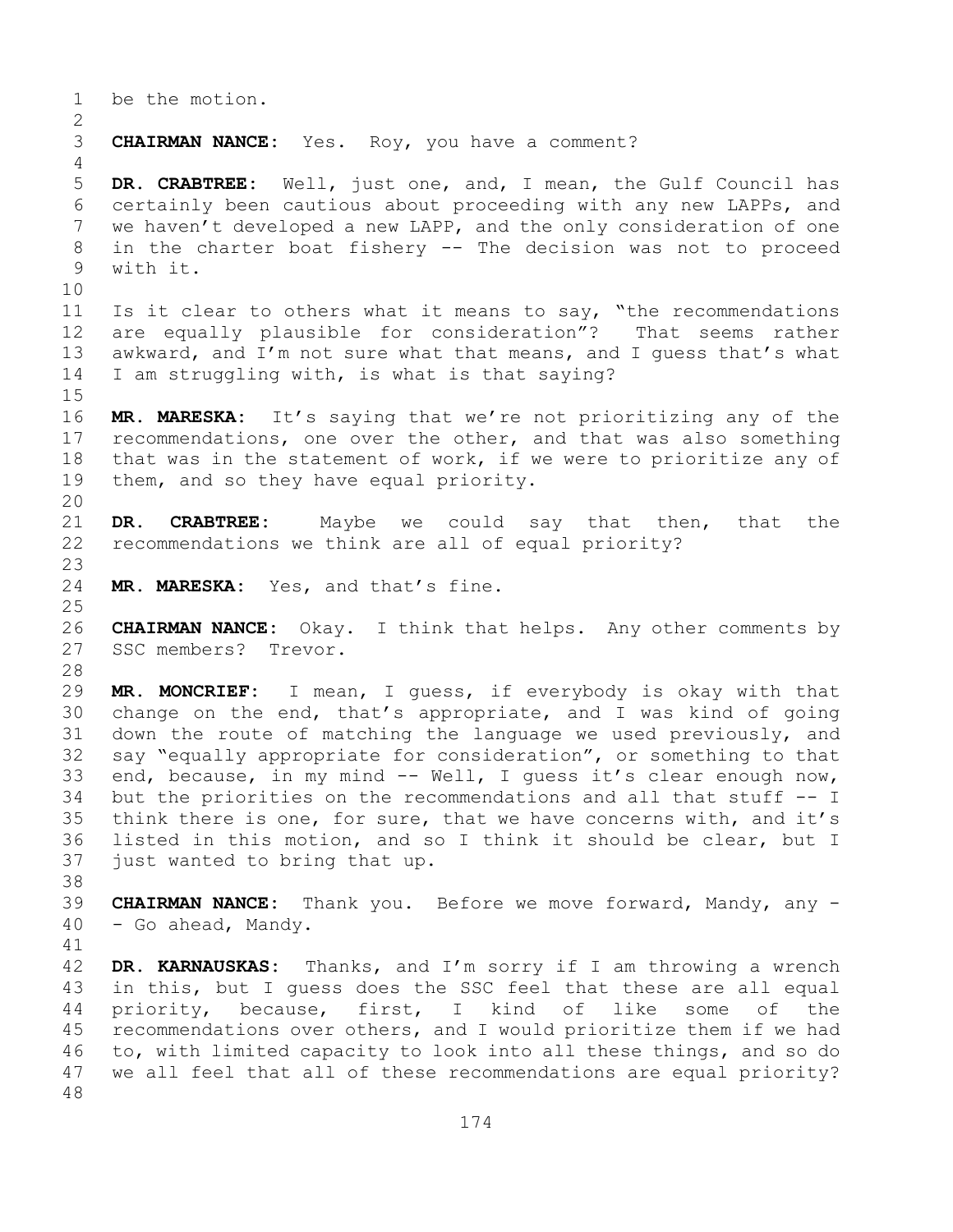1 **CHAIRMAN NANCE:** Well, unless there is any comments from the SSC,<br>2 that's what I am interpreting. No one has brought any higher 2 that's what I am interpreting. No one has brought any higher<br>3 priorities forward for any of these. Roy. priorities forward for any of these. Roy. 4 5 **DR. CRABTREE:** Mandy, if you have some suggestions for priorities, 6 I would certainly be receptive to that. 7 8 **CHAIRMAN NANCE:** Trevor.  $\frac{9}{10}$ 10 **MR. MONCRIEF:** I was just going to bring up that we didn't really 11 rank on the high-priority side, but what we did, or at least what<br>12 I tried to convey, and I think what John is conveying with this I tried to convey, and I think what John is conveying with this 13 motion, is that there are some that have a lot less data associated 14 with them, with the ability to move forward, and those should be<br>15 treated with caution, and so I think we kind of addressed a little 15 treated with caution, and so I think we kind of addressed a little<br>16 bit of the priority here, by saying these recommendations are of 16 bit of the priority here, by saying these recommendations are of<br>17 use. However, we should maintain caution with this specific side 17 use. However, we should maintain caution with this specific side<br>18 of it, because of the data constraints, and so I think it works, 18 of it, because of the data constraints, and so I think it works,<br>19 for me. for me. 20<br>21 CHAIRMAN NANCE: Yes, and I feel the same way. Luke.  $\begin{array}{c} 22 \\ 23 \end{array}$ 23 **DR. FAIRBANKS:** Actually, what Trevor just said may address what<br>24 I was thinking, but, in terms of priority, I mean, I think some of 24 I was thinking, but, in terms of priority, I mean, I think some of  $25$  the prioritization is kind of  $-$  It would almost be just implicit 25 the prioritization is kind of -- It would almost be just implicit<br>26 in our discussion, and also just the report itself, in that, where 26 in our discussion, and also just the report itself, in that, where<br>27 we do have scarce data, or data-poor programs, or fisheries, you we do have scarce data, or data-poor programs, or fisheries, you 28 kind of would have to prioritize methodological development and<br>29 data development. Otherwise, you're putting the cart before the 29 data development. Otherwise, you're putting the cart before the<br>30 horse, and some of the recommendations I think speak more to 30 horse, and some of the recommendations I think speak more to<br>31 developing interdisciplinary research approaches, versus others 31 developing interdisciplinary research approaches, versus others<br>32 that are more directly relevant to management. that are more directly relevant to management. 33<br>34 34 In a sense, I think things are  $-$  Just, as they're written, they're 35 almost prioritized, because one kind of has to come before the 35 almost prioritized, because one kind of has to come before the<br>36 other, unless I am misunderstanding this here. other, unless I am misunderstanding this here. 37 38 I don't know if we need to spell that out, especially given what<br>39 Trevor just said, and I think that makes sense, but that was kind 39 Trevor just said, and I think that makes sense, but that was kind<br>40 of what I was thinking, but I think there is some prioritization, 40 of what I was thinking, but I think there is some prioritization,<br>41 at least in my mind, but, whether we need to make that explicit or 41 at least in my mind, but, whether we need to make that explicit or 42 not, I'm not sure. not, I'm not sure. 43 44 **CHAIRMAN NANCE:** Okay. If we want to have like a substitute 45 motion, if you wish, if you want to change this one. I think this 46 is  $-$  From my perspective, this is general enough that it gives  $-$  47  $-$  From the SSC's perspective, as far as trying to prioritize these

47 - From the SSC's perspective, as far as trying to prioritize these<br>48 things, we're not choosing anything that has a higher priority things, we're not choosing anything that has a higher priority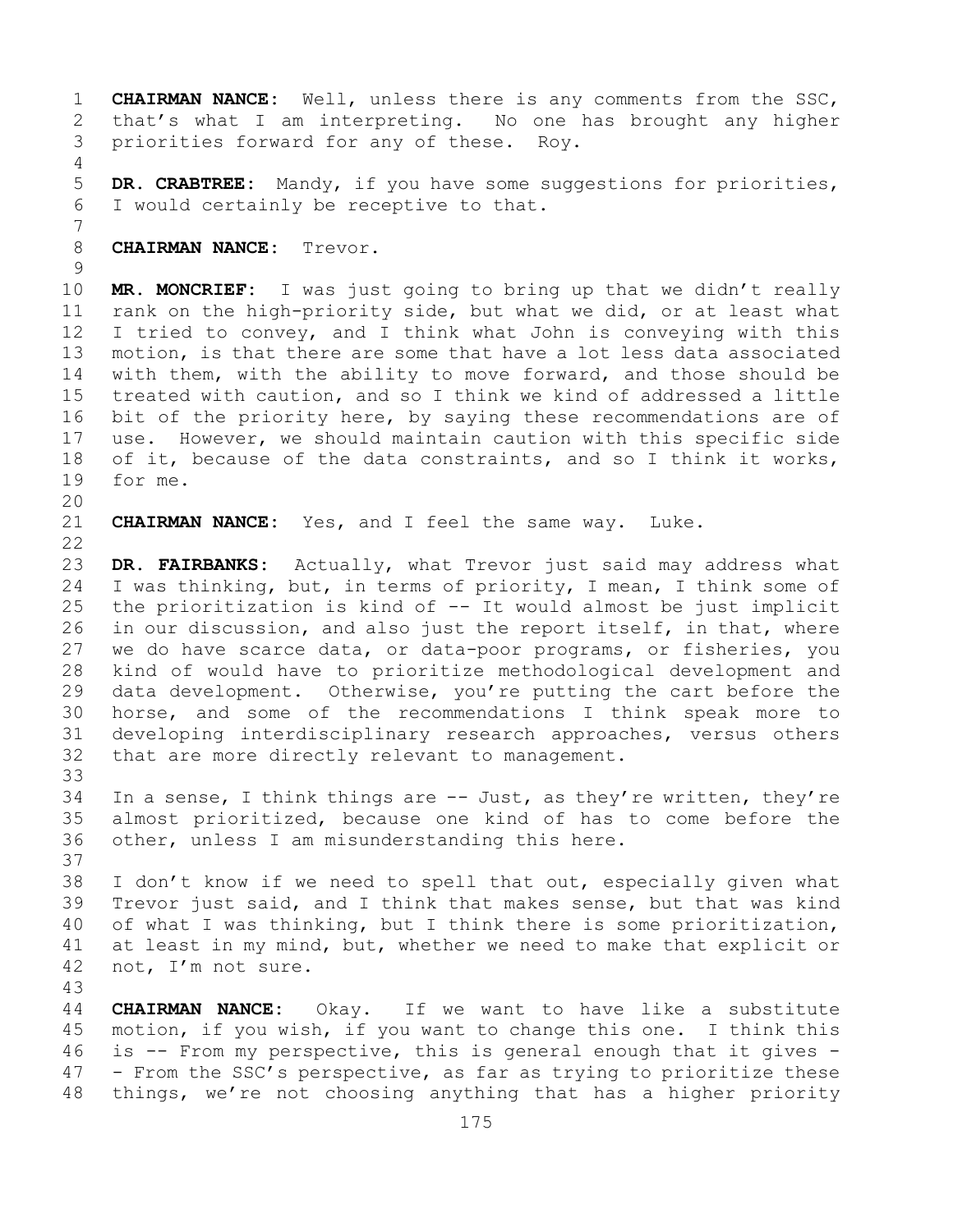1 than another, but we have this recommendation of caution with<br>2 regards to the recreational fishery LAPPs, with the constraint of 2 regards to the recreational fishery LAPPs, with the constraint of<br>3 there's not a lot of data, and that decreases the uncertainty in 3 there's not a lot of data, and that decreases the uncertainty in<br>4 fishery management, and so I think this kind of does that, but I'm fishery management, and so I think this kind of does that, but I'm 5 certainly open to suggestions.

6<br>7 7 **DR. FAIRBANKS:** I'm not sure, and I may have to think about it,<br>8 and I do agree that it's probably fine. I mean, I quess my concern 8 and I do agree that it's probably fine. I mean, I guess my concern<br>9 is that the second sentence kind of suggests that there should be 9 is that the second sentence kind of suggests that there should be<br>10 a prioritization. I mean, if we're constrained by a scarcity of 10 a prioritization. I mean, if we're constrained by a scarcity of<br>11 data, shouldn't that kind of -- Doesn't that kind of imply that 11 data, shouldn't that kind of  $-$  Doesn't that kind of imply that<br>12 there is a priority to improve our data, or  $-$  I may be reading there is a priority to improve our data, or  $-$  I may be reading 13 too much into it, because we've kind of been staring at this stuff 14 for a little bit here.

 $15$ <br> $16$ **CHAIRMAN NANCE:** Yes. Harry, to that point?

18 **MR. BLANCHET:** Yes, sir. To me, what it means is more, before you<br>19 would be going down any road that considers a recreational fishery 19 would be going down any road that considers a recreational fishery<br>20 LAPP, there's an additional step that you need to do, and that is 20 LAPP, there's an additional step that you need to do, and that is<br>21 to do some data collection analysis and evaluation, and so I don't 21 to do some data collection analysis and evaluation, and so I don't<br>22 see that as recommending that as necessary, unless you are 22 see that as recommending that as necessary, unless you are<br>23 considering a recreational fishery LAPP. Otherwise, it would be 23 considering a recreational fishery LAPP. Otherwise, it would be<br>24 irrelevant research for management, and so I see that as just an 24 irrelevant research for management, and so I see that as just an<br>25 additional step to take for any piece of that, and so that's all 25 additional step to take for any piece of that, and so that's all<br>26 I'm seeing that as and not as a recommendation that this is where 26 I'm seeing that as and not as a recommendation that this is where<br>27 your money for research should go, but it's actually the opposite. 27 your money for research should go, but it's actually the opposite.<br>28 It's only if -- It would go there only if it's necessary. It's only if -- It would go there only if it's necessary.

29<br>30 DR. FAIRBANKS: That makes sense to me. Thank you.

31<br>32 32 **CHAIRMAN NANCE:** Thank you, Luke. Thank you, Harry. Mandy.

33<br>34 34 **DR. KARNAUSKAS:** Thank you. Trying to add to the previous points 35 and answer Roy's question about what I would prioritize, again, I<br>36 do like the last recommendation, the one that we bolded in the do like the last recommendation, the one that we bolded in the 37 report, which I read off a little bit of it earlier, but, in regard 38 to this motion, I'm just having a little bit of trouble wrapping<br>39 my head around what it means, and it strikes me as just a little 39 my head around what it means, and it strikes me as just a little<br>40 bit too broad to really get across the SSC's feelings about this 40 bit too broad to really get across the SSC's feelings about this 11 report. report.

 $\begin{array}{c} 17 \\ 18 \end{array}$ 

42 43 Also, as was brought up earlier, I'm a little bit unclear on what<br>44 we're cautioning in the second statement, and I wonder if it would we're cautioning in the second statement, and I wonder if it would 45 be useful to go through the recommendations one-by-one and just do 46 we like them, do we not like them, and, if we don't like them,  $47$  where do we have problems with them, and so I don't think I would 47 where do we have problems with them, and so I don't think I would support this motion, in its current form. support this motion, in its current form.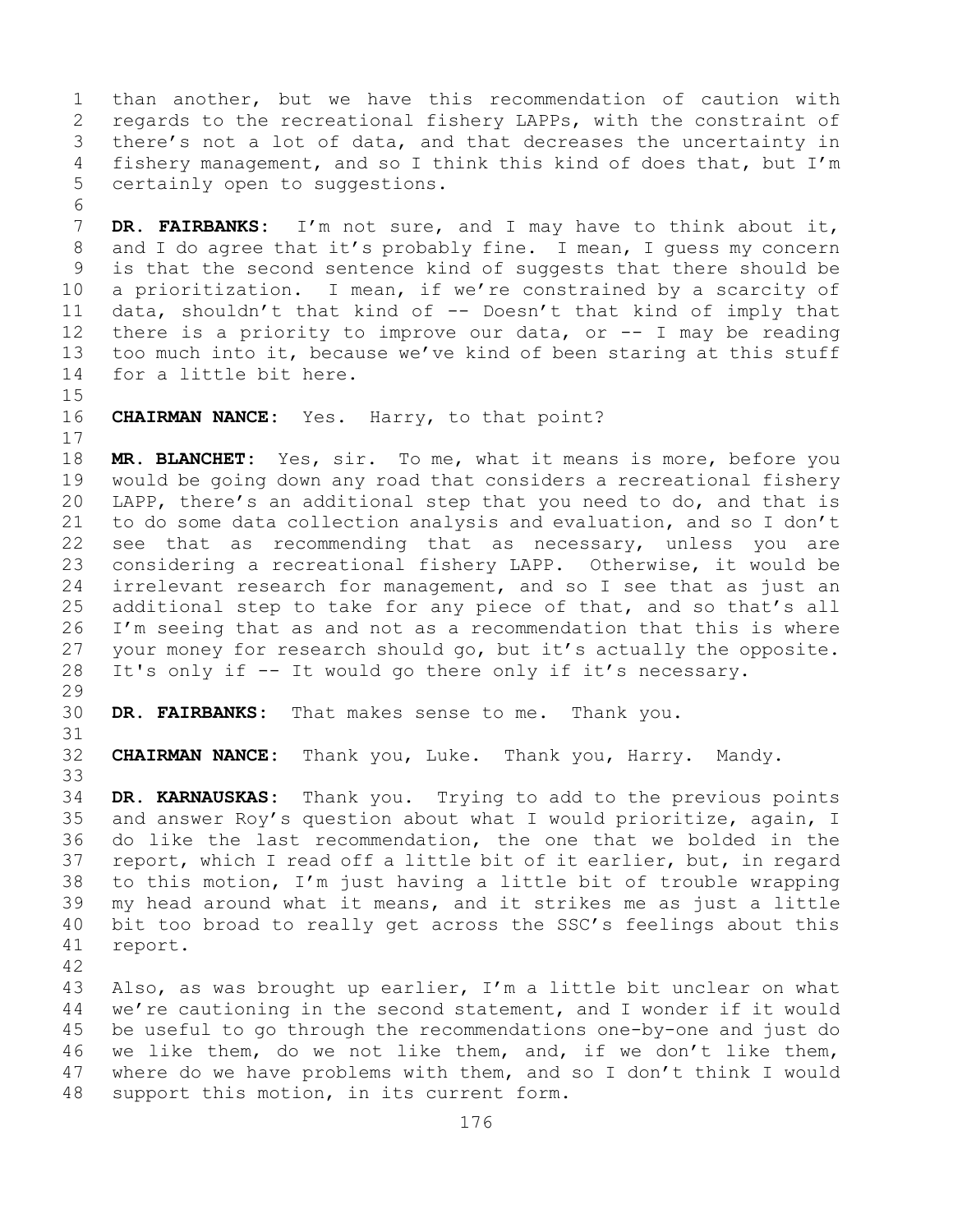$\frac{1}{2}$ 2 **CHAIRMAN NANCE:** Okay. Thank you. Ava. 3 DR. LASSETER: Great. Thank you. Mandy, I concur, and I am still 5 struggling with that caution part, and I like the idea of maybe us 6 returning to the motions, because we do not currently have a<br>7 recreational fisherv LAPP, and so I don't understand who vou are 7 recreational fishery LAPP, and so I don't understand who you are<br>8 directing this caution to be proceeded -- I don't understand the 8 directing this caution to be proceeded  $--$  I don't understand the influence part either, because we don't have this yet. influence part either, because we don't have this yet. 10<br>11 11 The report does talk about, if you're going to do anything, you<br>12 definitely need a whole lot of data, and then it also talks about, definitely need a whole lot of data, and then it also talks about, 13 for existing LAPPs, you can't do proper analyses, as mandated, 14 because of all the data we're missing, and so I think there could<br>15 be -- I think the proceeding with caution means you really need 15 be -- I think the proceeding with caution means you really need<br>16 information to be making decisions going forward, and then coming 16 information to be making decisions going forward, and then coming<br>17 back to the recreational fishery LAPPs, and so maybe we could go 17 back to the recreational fishery LAPPs, and so maybe we could go<br>18 to the recommendations. to the recommendations.  $\begin{array}{c} 19 \\ 20 \end{array}$ CHAIRMAN NANCE: Well, we need to take care of the motion first, 21 and we can't just  $-$  Let's go ahead and take care of this motion.<br>22 Mandy. Mandy. 23 DR. KARNAUSKAS: I'm sorry. I forgot to put my hand down.  $\frac{25}{26}$ 26 **CHAIRMAN NANCE:** Okay. Luiz. 27 28 **DR. BARBIERI:** Thank you, Mr. Chairman. I am trying to understand 29 here what direction, or what message, we want to send with this<br>30 motion and whether we need to. I mean, is this something that we 30 motion and whether we need to. I mean, is this something that we<br>31 need to do? I mean, there was a study, and there was a report 31 need to do? I mean, there was a study, and there was a report<br>32 that was produced, and it makes a number of recommendations, and that was produced, and it makes a number of recommendations, and 33 most of the recommendations are more general, policy-oriented, and<br>34 they are more general, and they don't really -- The nature of 34 they are more general, and they don't really  $-$ - The nature of 35 studies like this is that they don't actually get the opportunity 35 studies like this is that they don't actually get the opportunity<br>36 to get into the weeds and evaluate specific situation or cases. to get into the weeds and evaluate specific situation or cases. 37 38 I think that the study stands on its own, and it can provide some<br>39 useful, but general, quidance, and mostly it's really policy-39 useful, but general, guidance, and mostly it's really policy-<br>40 oriented, and I am just having trouble reading this motion and 40 oriented, and I am just having trouble reading this motion and<br>41 understanding where we are trying to go with this. John, since 41 understanding where we are trying to go with this.<br>42 you are the one who made the motion, I am just bei 42 you are the one who made the motion, I am just being blunt and<br>43 perfectly honest here, to say that I am not understanding whether 43 perfectly honest here, to say that I am not understanding whether<br>44 we need to provide this level of specific quidance to the council we need to provide this level of specific guidance to the council 45 on this point on this topic. 46<br>47 **CHAIRMAN NANCE:** John, anything to that point? 48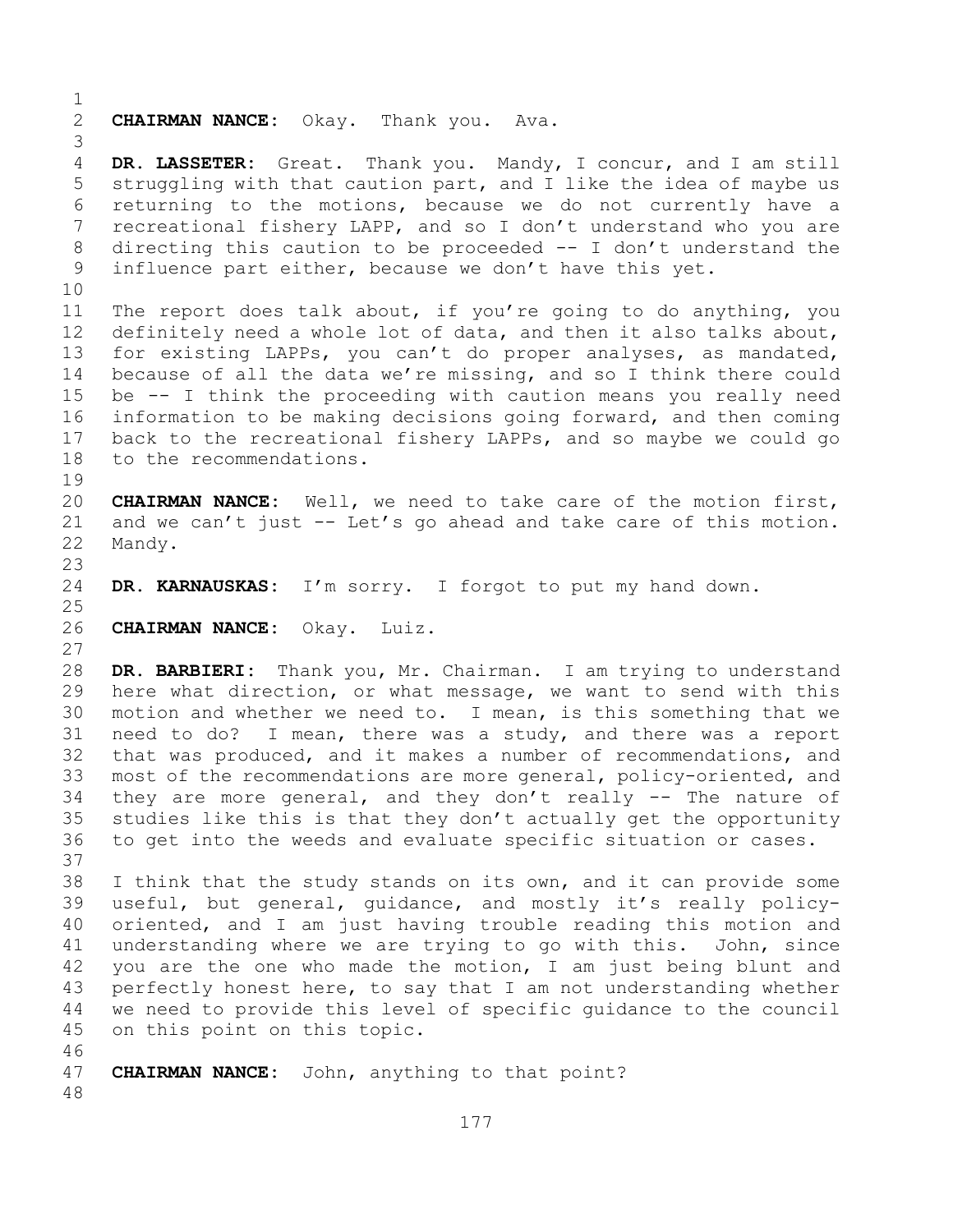1 **MR. MARESKA:** Yes, and so this was an option, and the SSC definitely<br>2 doesn't need to make a recommendation, but I thought that I would 2 doesn't need to make a recommendation, but I thought that I would<br>3 put one forward that kind of is trying to, I quess, initiate 3 put one forward that kind of is trying to, I guess, initiate<br>4 something that the council may actually read the minutes a little something that the council may actually read the minutes a little 5 bit more in detail, to figure out what the concerns were, 6 particularly mine.

7 8 If enough of the SSC members feel like we don't need to prioritize<br>9 anything, and we haven't heard any recommendations, in reality, 9 anything, and we haven't heard any recommendations, in reality,<br>10 about prioritizing any of these, and I really appreciate the 10 about prioritizing any of these, and I really appreciate the<br>11 additional discussion that it has generated, but we'll move 11 additional discussion that it has generated, but we'll move<br>12 forward, and I will see what Stephen and Trevor have to say, but 12 forward, and I will see what Stephen and Trevor have to say, but<br>13 I may withdraw the motion. I may withdraw the motion.

 $\frac{14}{15}$ CHAIRMAN NANCE: Thank you, John. Steven.

16<br>17 17 **DR. SCYPHERS:** Thank you, Mr. Chair. Just a couple of thoughts on<br>18 this, and I tend to agree with Mandy on the point of -- I don't 18 this, and I tend to agree with Mandy on the point of -- I don't<br>19 know if necessarily I would encourage saving equal priority, if we 19 know if necessarily I would encourage saying equal priority, if we<br>20 haven't really spent the time talking through each one of them and 20 haven't really spent the time talking through each one of them and<br>21 seeing if we do, and so, if you're not intending to withdraw the 21 seeing if we do, and so, if you're not intending to withdraw the<br>22 motion, I might suggest just a friendly amendment to remove that 22 motion, I might suggest just a friendly amendment to remove that<br>23 "equal priority consideration" part, but, a little bit more 23 "equal priority consideration" part, but, a little bit more<br>24 broadly, the second sentence is what is giving me the most pause, 24 broadly, the second sentence is what is giving me the most pause,<br>25 because it could be interpreted that the SSC is making a 25 because it could be interpreted that the SSC is making a<br>26 recommendation to proceed, when I don't think that's what we're 26 recommendation to proceed, when I don't think that's what we're<br>27 saving or what we have centered the discussion on. saying or what we have centered the discussion on.

28<br>29

29 If we were to proceed with this, I would suggest a friendly<br>30 amendment to the second part that got something towards the nature 30 amendment to the second part that got something towards the nature<br>31 of the SSC concurs with the report's recommendations, but scrutiny 31 of the SSC concurs with the report's recommendations, but scrutiny<br>32 and caution is needed before considering proceeding towards and caution is needed before considering proceeding towards 33 recreational LAPPs, so that it's not interpreted as the SSC says<br>34 to proceed towards recreational LAPPs, that essentially we're 34 to proceed towards recreational LAPPs, that essentially we're<br>35 agreeing with the report and saving that more scrutiny is needed, 35 agreeing with the report and saying that more scrutiny is needed,<br>36 but just a couple of thoughts there. Thank you. but just a couple of thoughts there. Thank you.

37<br>38

38 **CHAIRMAN NANCE:** Steven, save those words. John.

39

MR. MARESKA: I don't have additional comments at this time.

41<br>42 **CHAIRMAN NANCE:** Okay. Trevor.

43 MR. MONCRIEF: I think what Steven just said -- I think that's an 45 appropriate change to the motion, and I think it kind of gets to 46 where we're going. I will say that we were presented information<br>47 on this topic, and it was experimental, but it was at least an 47 on this topic, and it was experimental, but it was at least an<br>48 approach to look at redistributing fish in the recreational sector, approach to look at redistributing fish in the recreational sector,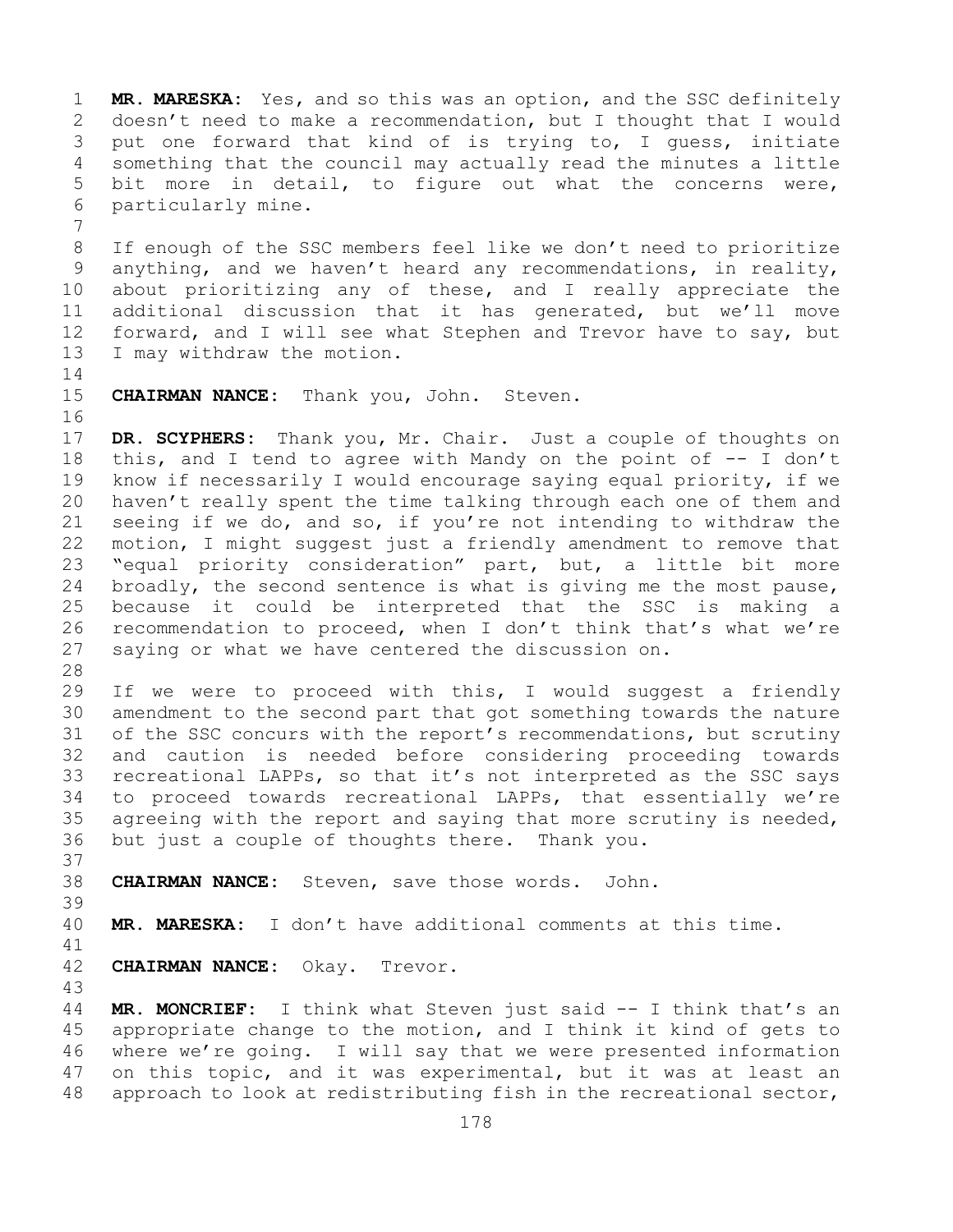1 and so it's not like these things aren't being considered at the<br>2 moment, and they are definitely being evaluated, and I think, for 2 moment, and they are definitely being evaluated, and I think, for<br>3 the folks that are going through the transition process, and those 3 the folks that are going through the transition process, and those<br>4 familiar with the catch estimates and how much disparity there is, familiar with the catch estimates and how much disparity there is, 5 I think that's the basis of this motion here, is that we have a 6 lot of detailed information for some of our sectors, but, on the<br>7 recreational side, there is a lot of disparity between survey 7 recreational side, there is a lot of disparity between survey<br>8 estimates and what survey you're using and, within those surveys, 8 estimates and what survey you're using and, within those surveys,<br>9 the non-sampling errors and everything else that are being 9 the non-sampling errors and everything else that are being<br>10 evaluated currently by all the groups. evaluated currently by all the groups.

11<br>12 I think Steven's change here appropriately addresses the concern 13 and lays it out in a fashion that doesn't make it seem like the 14 SSC is pushing or denying or -- Essentially, we're concurring with<br>15 the report, and I agree with the statement, and that we do need to 15 the report, and I agree with the statement, and that we do need to<br>16 proceed with caution with a group of these recommendations, and I 16 proceed with caution with a group of these recommendations, and I<br>17 think the minutes associated with the motion will suffice for the 17 think the minutes associated with the motion will suffice for the<br>18 explanation as to why we put this motion forward. explanation as to why we put this motion forward.

- $\begin{array}{c} 19 \\ 20 \end{array}$ 
	- 20 **CHAIRMAN NANCE:** Luiz.

21<br>22 22 **DR. BARBIERI:** Thank you, Mr. Chairman. Trevor, I get your point, 23 and I don't necessarily disagree with it, but my point here with<br>24 this is, the specificity that we're discussing some of these things 24 this is, the specificity that we're discussing some of these things<br>25 is that, at this point, as far as I understand it, the council is 25 is that, at this point, as far as I understand it, the council is<br>26 not, and hasn't been, considering any recreational LAPPs, right, 26 not, and hasn't been, considering any recreational LAPPs, right,<br>27 and this is not something that seems to be on the table right now. and this is not something that seems to be on the table right now.

28<br>29 29 I am not saying anything for or against it, but I am just saying<br>30 that's not even a discussion at this point, and so I just feel --30 that's not even a discussion at this point, and so I just feel  $-$ -<br>31 Again, I am thinking here about Jim being at the council meetings, 31 Again, I am thinking here about Jim being at the council meetings,<br>32 and questions come up from council members at times, and they are and questions come up from council members at times, and they are 33 trying to basically understand what are we trying to tell them<br>34 here, through these motions, that sometimes our report is not 34 here, through these motions, that sometimes our report is not<br>35 really able to convey, because reports are, obviously, limited in 35 really able to convey, because reports are, obviously, limited in<br>36 communicating the completeness of ideas, and so I just want to communicating the completeness of ideas, and so I just want to 37 make sure that we have clarity of what we're trying to achieve 38 here with this and that we're not sending them what they may<br>39 perceive as mixed messages about things that they are not even 39 perceive as mixed messages about things that they are not even<br>40 considering at this point. considering at this point.

- 41<br>42 CHAIRMAN NANCE: Thank you, Luiz. Rich. 43 MR. MONCRIEF: Can I follow that, real quick? 45
- 46 **CHAIRMAN NANCE:** Trevor, yes, sir.
- 47 MR. MONCRIEF: Luiz, to that point, I definitely understand where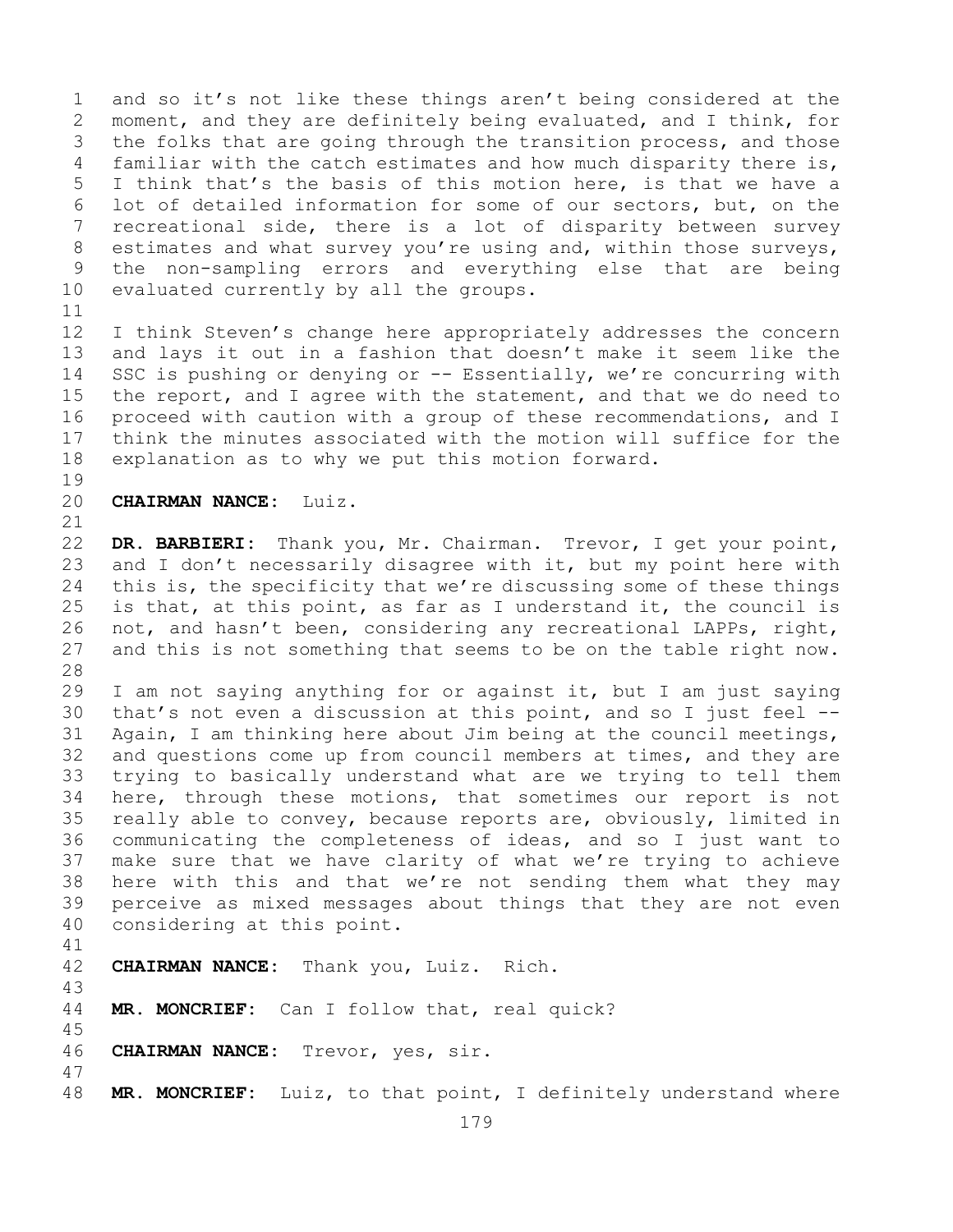1 we're trying to provide clarity to the council and everything,<br>2 but, you know, what I am thinking here is that we're providing a 2 but, you know, what I am thinking here is that we're providing a<br>3 motion that, yes, while, in the short-term, there might be some 3 motion that, yes, while, in the short-term, there might be some<br>4 confusion about it, but there is definitely pathways that are confusion about it, but there is definitely pathways that are 5 taken, as far as resources being allocated to various studies and 6 the approaches taken on different sectors, that can often occur<br>7 without any input from the council or from the SSC, and we don't 7 without any input from the council or from the SSC, and we don't<br>8 see it until its beyond -- Until it's almost ready, like 75 percent 8 see it until its beyond -- Until it's almost ready, like 75 percent<br>9 there, or ready to be implemented, or whatever else you want to 9 there, or ready to be implemented, or whatever else you want to call it. call it.

11<br>12 12 I think, in my mind, it's a report that came out, and we're<br>13 providing the information, if it's a consensus or not, or if the providing the information, if it's a consensus or not, or if the 14 motion passes or fails, but I think what we're doing is saying<br>15 we've looked at this information, and this is how we view it at 15 we've looked at this information, and this is how we view it at<br>16 the moment, and so I can understand your points you're making, and 16 the moment, and so I can understand your points you're making, and<br>17 I know where you're coming from, but I just think we need to put 17 I know where you're coming from, but I just think we need to put<br>18 at least something out there, and so that's it. at least something out there, and so that's it.

19<br>20

45

CHAIRMAN NANCE: Thank you, Trevor. Rich.

21<br>22 22 **DR. WOODWARD:** I am struggling with the second sentence entirely,<br>23 and I am wondering what is added, in terms of whether it's really 23 and I am wondering what is added, in terms of whether it's really<br>24 necessary, and, I mean, I quess my concern is that, when we decide 24 necessary, and, I mean, I guess my concern is that, when we decide<br>25 to say don't move, because you don't have information, well, to 25 to say don't move, because you don't have information, well, to<br>26 some extent, you can't get information until you move, and so I am 26 some extent, you can't get information until you move, and so I am<br>27 qetting the sense that this is going to be interpreted as saying 27 getting the sense that this is going to be interpreted as saying<br>28 don't do anything, because you don't know what you're doing, but 28 don't do anything, because you don't know what you're doing, but<br>29 a decision to not act is a decision, and so -- I don't see, in the 29 a decision to not act is a decision, and so -- I don't see, in the<br>30 recommendations from the National Academy report, exactly what is 30 recommendations from the National Academy report, exactly what is<br>31 stated here, in terms of the phrase "proceeding with caution", and 31 stated here, in terms of the phrase "proceeding with caution", and<br>32 that is the phrase that has me troubled, and so I would be more that is the phrase that has me troubled, and so I would be more 33 comfortable if we simply struck the second sentence entirely, or<br>34 the SSC notes that recreational fishery LAPPs are constrained by 34 the SSC notes that recreational fishery LAPPs are constrained by<br>35 a scarcity of data. a scarcity of data.

36<br>37 CHAIRMAN NANCE: Rich, are you making a substitute motion?

38<br>39 39 **DR. WOODWARD:** No, and that's pretty -- I am not. I am just saying 40 this is my concerns, and, as currently written, I would not support  $11$  it.  $it.$ 

42 43 **CHAIRMAN NANCE:** Okay, but you certainly have the opportunity to 44 make a substitute motion if you wish. make a substitute motion if you wish.

46 **DR. WOODWARD:** I feel like it would be perhaps going pretty far from what the original motion is. 48

180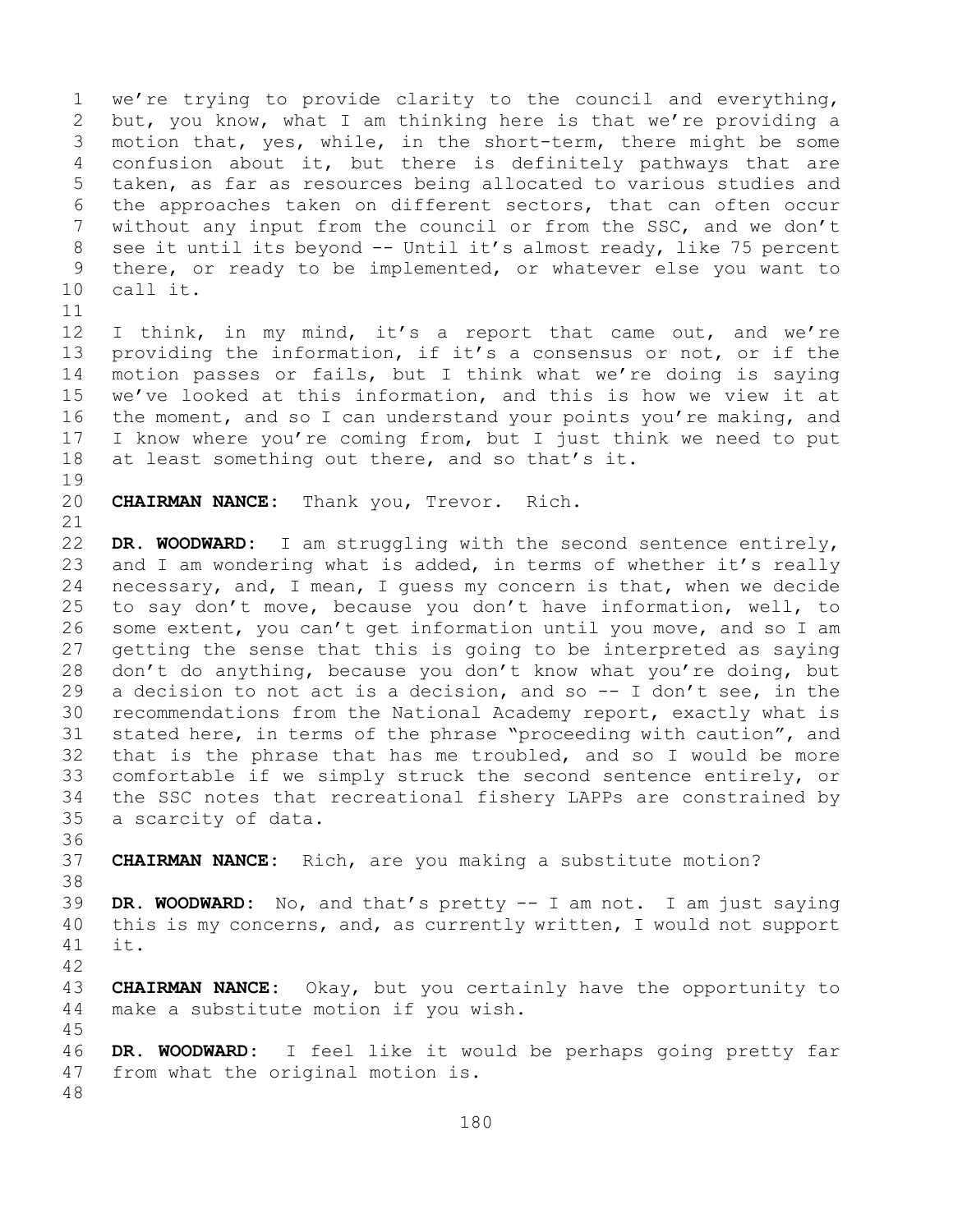1 **CHAIRMAN NANCE:** I think that's what a substitute motion does.  $\frac{2}{3}$ 3 **DR. WOODWARD:** All right. **Then the substitute motion is the same**  4 **motion, except for dropping the second sentence.** 5 6 **DR. CRABTREE:** Second. 7 8 **CHAIRMAN NANCE:** Okay, and so we have a substitute motion, and Dr.<br>9 Crabtree seconded that motion. Is there discussion on the 9 Crabtree seconded that motion. Is there discussion on the 30 substitute motion? Harry. substitute motion? Harry. 11<br>12 MR. BLANCHET: Mine was to the original motion. 13 14 **CHAIRMAN NANCE:** Okay. Any discussion on this motion? Steven.  $15$ <br> $16$ 16 DR. SCYPHERS: Thank you, Mr. Chair. I am not wanting to hold us<br>17 up, but I still think -- I'm not sure we've had a discussion to 17 up, but I still think  $--$  I'm not sure we've had a discussion to  $18$  conclude equal priority, and it seems like talking through them, 18 conclude equal priority, and it seems like talking through them,<br>19 as Mandy suggested, might be the process to do that, and so I don't 19 as Mandy suggested, might be the process to do that, and so I don't<br>20 know how important that last part is for the motion, but I 20 know how important that last part is for the motion, but I<br>21 personally don't feel like I have gotten to that point of feeling 21 personally don't feel like I have gotten to that point of feeling<br>22 like they are equal consideration. like they are equal consideration.  $\frac{23}{24}$ 24 **CHAIRMAN NANCE:** Okay. Any other comments on this substitute? Rich. 26<br>27 DR. WOODWARD: Just I would be happy to, in my substitute motion, 28 to strike -- Can we just strike "are equal priority for<br>29 consideration" and then "that agrees with --" Instead of saying 29 consideration" and then "that agrees with  $--$ " Instead of saying<br>30 -- At the beginning, instead of saying "The SSC finds that the  $30$  -- At the beginning, instead of saying "The SSC finds that the recommendations", say "The SSC agrees with the recommendations 31 recommendations", say "The SSC agrees with the recommendations<br>32 from the --" from the  $--"$ 33<br>34 34 **CHAIRMAN NANCE: So the substitute motion reads: The SSC agrees**  35 **with the recommendations from the National Academies of Science**  36 **report on the use of limited access privilege programs in mixed**use fisheries. Thank you, Rich. John. 38<br>39 39 **MR. MARESKA:** I guess, to Mandy's point, and, also, when you look 40 at the document, you have primary recommendations, and then you<br>41 have additional recommendations, and so I quess vou're agreeing 41 have additional recommendations, and so I guess you're agreeing<br>42 with -- I quess I'm going to need some clarification on the 42 with  $-$  I guess I'm going to need some clarification on the 43 document, because the  $-$ - Under each recommendation, there is an 43 document, because the -- Under each recommendation, there is an<br>44 asterisk that begins each one of those recommendations, and I quess asterisk that begins each one of those recommendations, and I quess 45 does that infer a priority, and so the impact to the recreational 46 stakeholders that -- That is the primary recommendation, and then<br>47 there's additional recommendations down below, and so are we 47 there's additional recommendations down below, and so are we<br>48 agreeing then with the priorities that we're seeing in that agreeing then with the priorities that we're seeing in that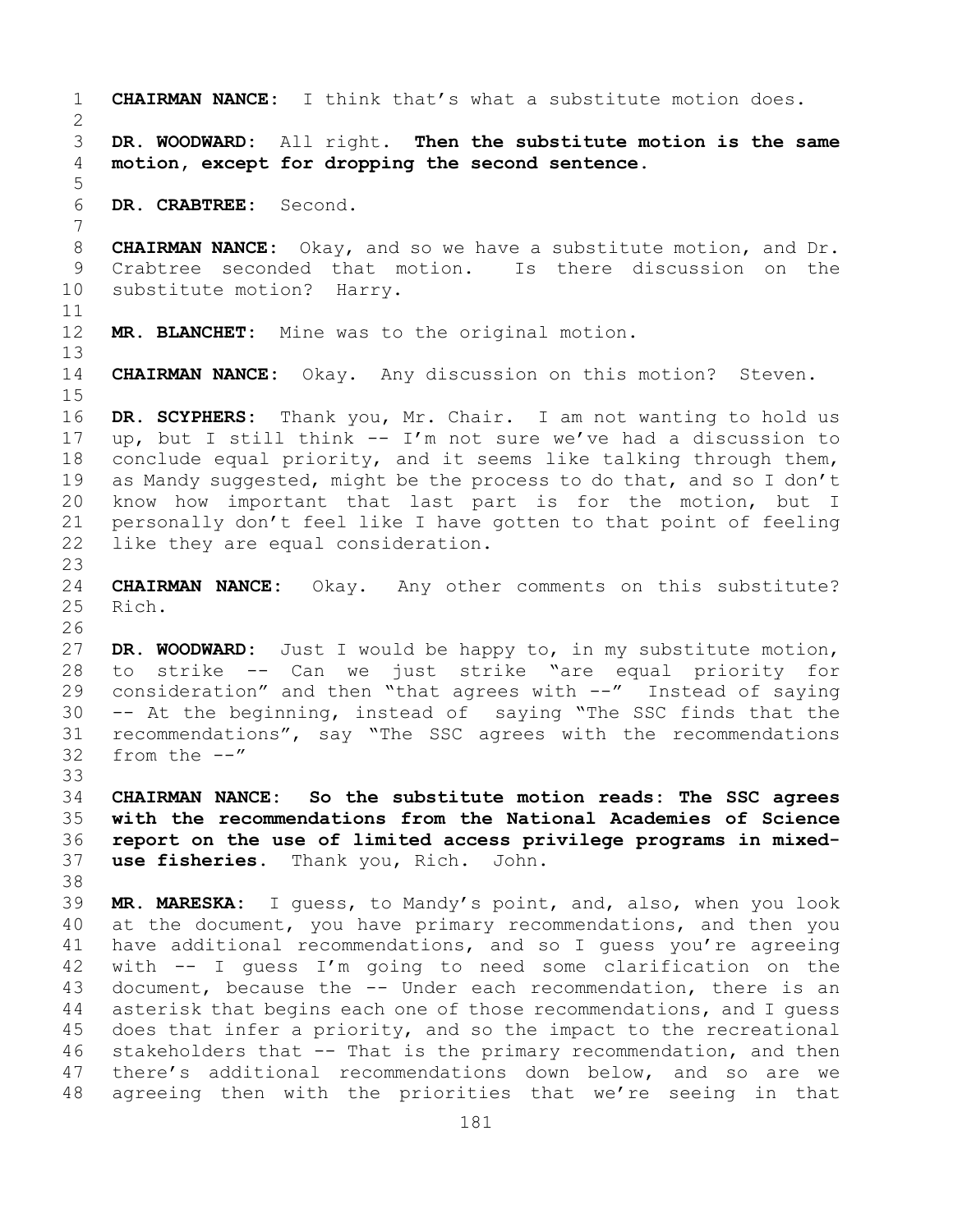1 document?

 $\frac{2}{3}$ 3 **CHAIRMAN NANCE:** Yes, and I think Ava has something to that point. 4 5 **DR. LASSETER:** Thank you, and so that document is taken straight 6 from the actual report. These recommendations are found in two<br>7 sections in the document, and that's explained in the first 7 sections in the document, and that's explained in the first<br>8 paragraph on the actual document, and there is five recommendations 8 paragraph on the actual document, and there is five recommendations<br>9 with an asterisk at first, and those are provided in the summary 9 with an asterisk at first, and those are provided in the summary<br>10 chapter, and those are the primary, the main, recommendations. chapter, and those are the primary, the main, recommendations. 11<br>12 Those are each repeated in Chapter 8, along with these additional 13 recommendations, and so the five with an asterisk are repeated 14 twice in the report, and then all the other ones are provided just<br>15 once in Chapter 8. once in Chapter 8. 16<br>17 17 **MR. MARESKA:** Ava, does that infer a prioritization of those recommendations?  $\begin{array}{c} 19 \\ 20 \end{array}$ 20 **DR. LASSETER:** No. 21<br>22 MR. MARESKA: All right. Thank you for that. 23 24 **CHAIRMAN NANCE:** Okay. Let's go ahead and move forward on this<br>25 substitute motion. The SSC agrees with the recommendations of the 25 substitute motion. **The SSC agrees with the recommendations of the**  26 **National Academies of Science report on the use of limited access**  privilege programs in mixed-use fisheries. 28 **the SSC on this motion?** Jason, is that opposition or a question?<br>29 John. Okay. Let's go ahead and do a roll call vote on this then. 29 John. Okay. Let's go ahead and do a roll call vote on this then.<br>30 Thank vou. Jessica, please. Thank you. Jessica, please. 31<br>32 32 **MS. MATOS:** Josh Kilborn. 33<br>34 34 **DR. KILBORN:** Yes. 35<br>36 MS. MATOS: Cindy Grace-McCaskey. 37 38 **DR. GRACE-MCCASKEY:** Yes. 39 40 **MS. MATOS:** Michael Allen. 41<br>42 42 **DR. ALLEN:** Yes. 43 44 **MS. MATOS:** Luiz Barbieri. 45 46 **DR. BARBIERI:** Yes. 47 MS. MATOS: Roy Crabtree.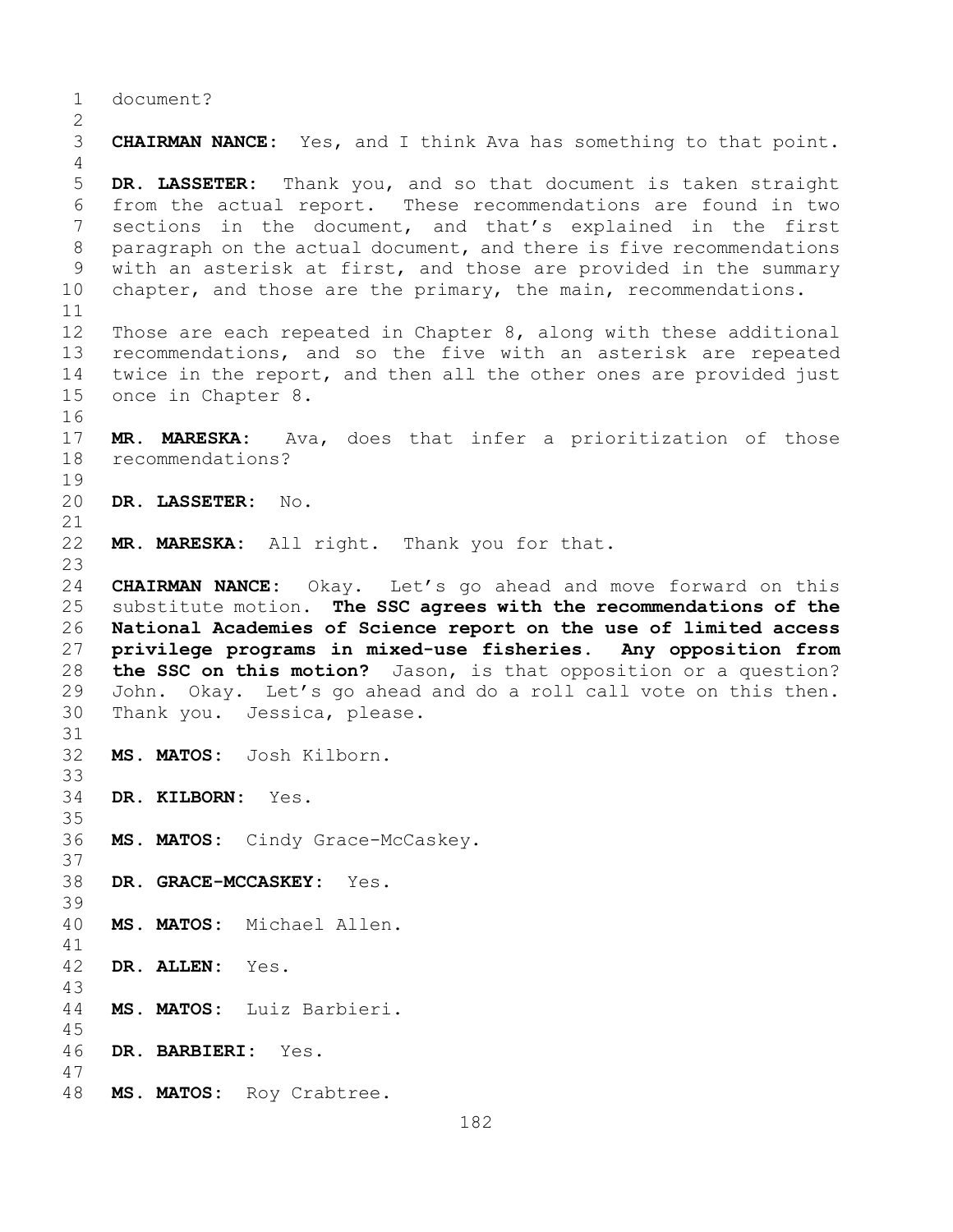| 1               |                                |
|-----------------|--------------------------------|
| $\overline{2}$  | DR. CRABTREE: Yes.             |
| 3               |                                |
| $\overline{4}$  | MS. MATOS: David Griffith.     |
| 5               |                                |
| $\sqrt{6}$<br>7 | DR. GRIFFITH: Yes.             |
| 8               | MS. MATOS: Jim Nance.          |
| 9               |                                |
|                 | 10 CHAIRMAN NANCE: Yes.        |
| 11              |                                |
|                 | 12 MS. MATOS: Steven Scyphers. |
| 13              |                                |
| 14              | DR. SCYPHERS: Yes.             |
| 15              |                                |
|                 | 16 MS. MATOS: Rich Woodward.   |
| 17<br>18        | DR. WOODWARD: Yes.             |
| 19              |                                |
|                 | 20 MS. MATOS: Will Patterson.  |
| 21              |                                |
|                 | 22 DR. PATTERSON: Yes.         |
| 23              |                                |
|                 | 24 MS. MATOS: Paul Mickle.     |
| 25              |                                |
| 26              | DR. MICKLE: No.                |
| 27<br>28        | MS. MATOS: Benny Gallaway.     |
| 29              |                                |
|                 | 30 DR. GALLAWAY: Yes.          |
| 31              |                                |
|                 | 32 MS. MATOS: Harry Blanchet.  |
| 33              |                                |
| 34              | MR. BLANCHET: No.              |
| 35              |                                |
| 37              | 36 MS. MATOS: Jason Adriance.  |
| 38              | MR. ADRIANCE: No.              |
| 39              |                                |
| 40              | MS. MATOS: Luke Fairbanks.     |
| 41              |                                |
|                 | 42 DR. FAIRBANKS: Yes.         |
| 43              |                                |
| 44              | MS. MATOS: Mandy Karnauskas.   |
| 45<br>46        |                                |
| 47              | DR. KARNAUSKAS: Yes.           |
|                 | 48 MS. MATOS: Steven Saul.     |
|                 |                                |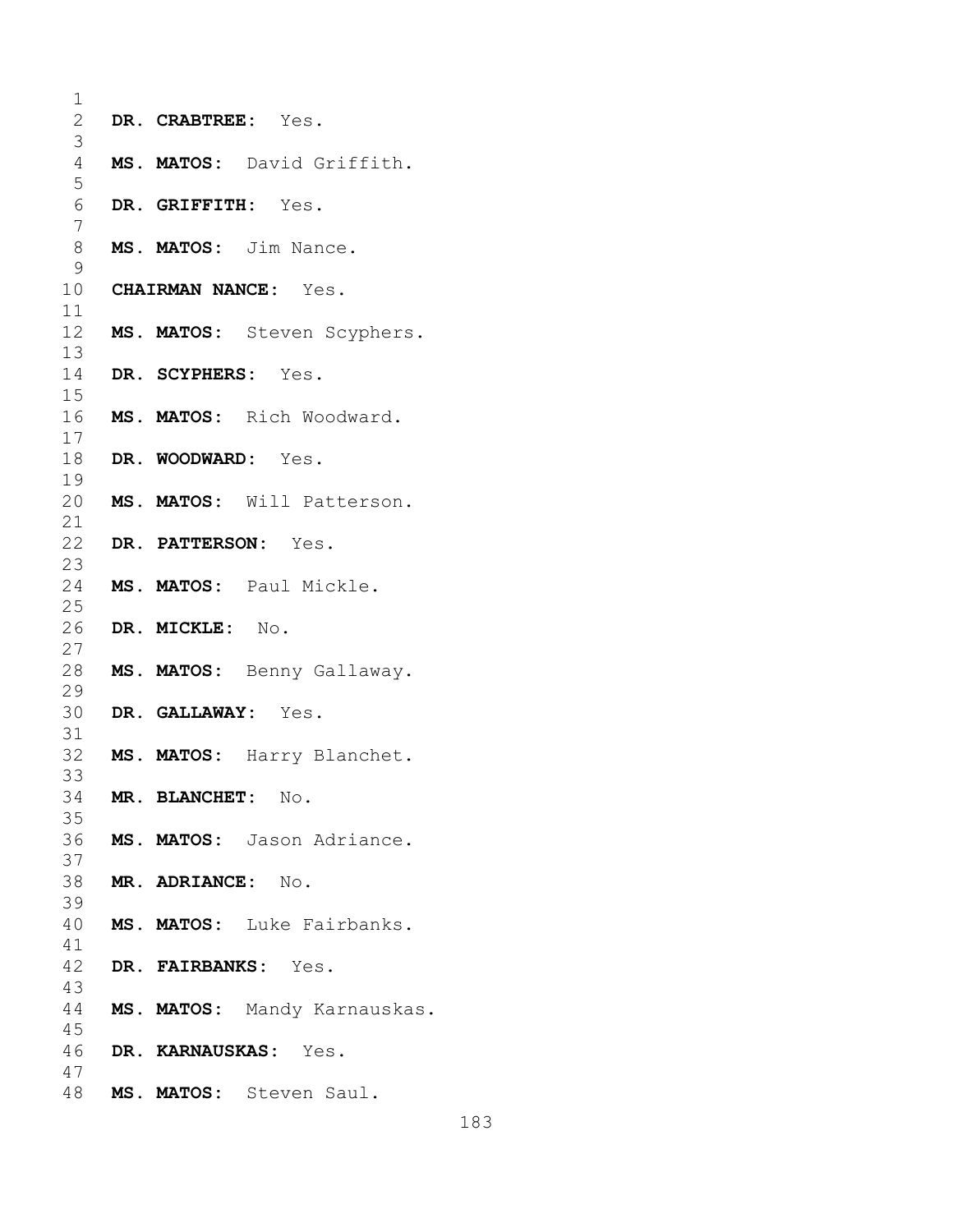| 1                   |      |                                                                         |
|---------------------|------|-------------------------------------------------------------------------|
| $\mathbf{2}$        |      | DR. SAUL: Yes.                                                          |
| 3<br>$\overline{4}$ |      | MS. MATOS: Jack Isaacs.                                                 |
| 5                   |      |                                                                         |
| 6                   |      | DR. ISAACS: Yes.                                                        |
| $7\phantom{.0}$     |      |                                                                         |
| 8<br>9              |      | MS. MATOS: John Mareska.                                                |
| 10<br>11            |      | MR. MARESKA: No.                                                        |
| 12<br>13            |      | MS. MATOS: Lee Anderson.                                                |
| 14<br>15            |      | DR. ANDERSON: Abstain, because I was on the panel.                      |
| 16<br>17            |      | MS. MATOS: Dave Chagaris.                                               |
| 18<br>19            |      | DR. CHAGARIS: Yes.                                                      |
| 20<br>21            |      | MS. MATOS: Doug Gregory.                                                |
| 22                  |      | MR. GREGORY: Before I vote, I just want to point out that I quess       |
| 23                  |      | Word is not letting you put the table on the same page as the           |
| 24                  |      | motion we're voting on.                                                 |
| 25                  |      |                                                                         |
| 26<br>27            |      | MS. MATOS: Yes, and I'll fix it when we're done.                        |
| 28                  |      | MR. GREGORY: As long as we all know what we're voting on. I vote        |
| 29                  | yes. |                                                                         |
| 30<br>31            |      | MS. MATOS: Trevor Moncrief.                                             |
| 32                  |      |                                                                         |
| 33                  |      | MR. MONCRIEF:<br>No.                                                    |
| 34                  |      |                                                                         |
| 35                  |      | MS. MATOS: Sean Powers.                                                 |
| 36<br>37            |      | DR. POWERS: Abstain.                                                    |
| 38                  |      |                                                                         |
| 39                  |      | MS. MATOS: Jim Tolan.                                                   |
| 40                  |      |                                                                         |
| 41                  |      | DR. TOLAN:<br>No.                                                       |
| 42                  |      |                                                                         |
| 43                  |      | <b>CHAIRMAN NANCE:</b> Thank you for that. Because of time, we're going |
| 44                  |      | to move on to our next topic, and I appreciate the discussion on        |
| 45                  |      | this subject, and I feel that we had a good discussion, and I           |
| 46                  |      | appreciate that. Now we'll go on to Item Number XIII, and, Ryan,        |
| 47                  |      | would you take us through the scope of work for that, please?           |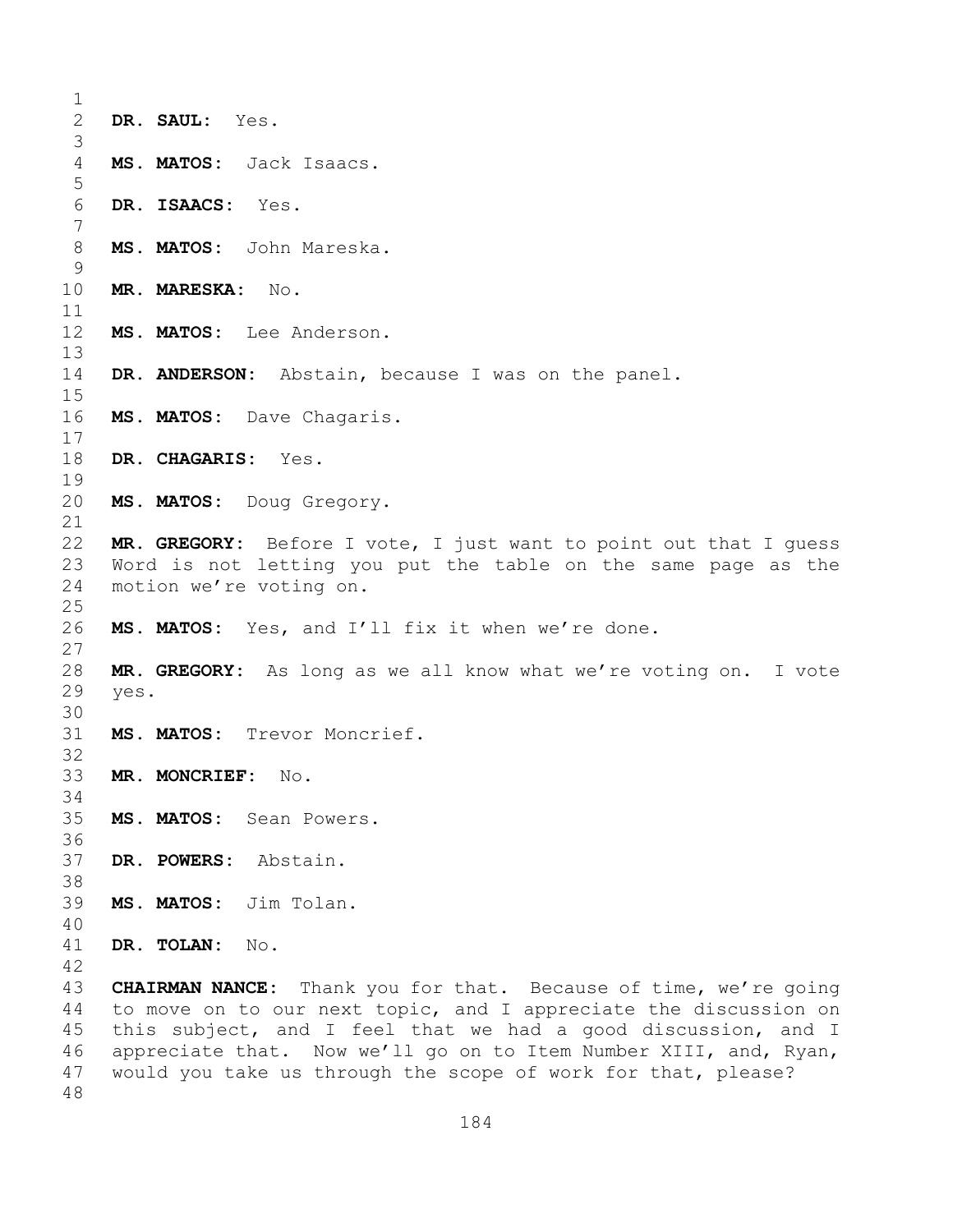## 1 **EVALUATION: UPDATED SEFSC CATCH ANALYSIS FOR GULF OF MEXICO RED**  2 **SNAPPER USING THE GREAT RED SNAPPER COUNT**

3 MR. RINDONE: Sure, Mr. Chair. Mr. Matt Smith and Dr. LaTreese 5 Denson are going to present the results of the Science Center's 6 updated catch analysis for red snapper, based on, or derived from,<br>7 rather now, the Great Red Snapper Count estimate of absolute 7 rather now, the Great Red Snapper Count estimate of absolute<br>8 abundance and the SSC's recommendations for parameterization. At 8 abundance and the SSC's recommendations for parameterization.<br>9 this point, this will also include the LGL estimate for the St 9 this point, this will also include the LGL estimate for the State<br>10 of Louisiana. of Louisiana.

11<br>12 12 The catch analyses will be based on you guys' discussions, and you<br>13 quys should consider the differences between -- Well, when there quys should consider the differences between -- Well, when there 14 were going to be multiple analyses, you were going to consider the<br>15 differences between them and select which one you thought was most 15 differences between them and select which one you thought was most<br>16 plausible, if appropriate to do so, and you may also, at your 16 plausible, if appropriate to do so, and you may also, at your<br>17 discretion, consider other modifications that you think are 17 discretion, consider other modifications that you think are<br>18 appropriate. appropriate.

- 19<br>20 20 Based on the decisions that you guys have made over the last<br>21 twenty-four hours, a lot of this is a little outdated now, and so, 21 twenty-four hours, a lot of this is a little outdated now, and so,<br>22 at the end of it all though, if you find that it's appropriate to 22 at the end of it all though, if you find that it's appropriate to<br>23 recommend revised catch advice for red snapper to the council, you 23 recommend revised catch advice for red snapper to the council, you<br>24 may do so, including updating the overfishing limit and acceptable 24 may do so, including updating the overfishing limit and acceptable<br>25 biological catch values on that information. biological catch values on that information.
- 26<br>27 We had also received an update to the Gardner analysis kind of 28 late in the game, and so that's not mentioned here either, but<br>29 that information was posted to the meeting page for you guys' 29 that information was posted to the meeting page for you guys'<br>30 review, and so, Mr. Chair. review, and so, Mr. Chair.
- 31<br>32 CHAIRMAN NANCE: Thank you, and each of the SSC members should 33 have received an updated presentation, and so each of you have<br>34 that, and so, Matt and LaTreese -- I am not sure who is going to 34 that, and so, Matt and LaTreese -- I am not sure who is going to 35 present first. present first.
- 36<br>37

37 **MR. MATT SMITH:** It will be me, Mr. Chair. Away we go. All right. 38 Good afternoon, everybody. This is Matthew Smith from the<br>39 Southeast Fisheries Science Center, and myself and LaTreese Denson 39 Southeast Fisheries Science Center, and myself and LaTreese Denson<br>40 are leading the upcoming SEDAR 74 red snapper research track 40 are leading the upcoming SEDAR 74 red snapper research track<br>41 assessment, along with all of the rest of the members of the 41 assessment, along with all of the rest of the members of the<br>42 Sustainable Fisheries Division, and it's a very team pull. Sustainable Fisheries Division, and it's a very team pull.

43 I am going to be presenting to you this updated catch analysis, 45 and this is a follow-on from what we looked at last March, and I 46 don't know if all the present members were here last March or not,<br>47 but, at the last March 2021 meeting, we looked at some catch 47 but, at the last March 2021 meeting, we looked at some catch<br>48 analyses derived from the Great Red Snapper Count, and this is a analyses derived from the Great Red Snapper Count, and this is a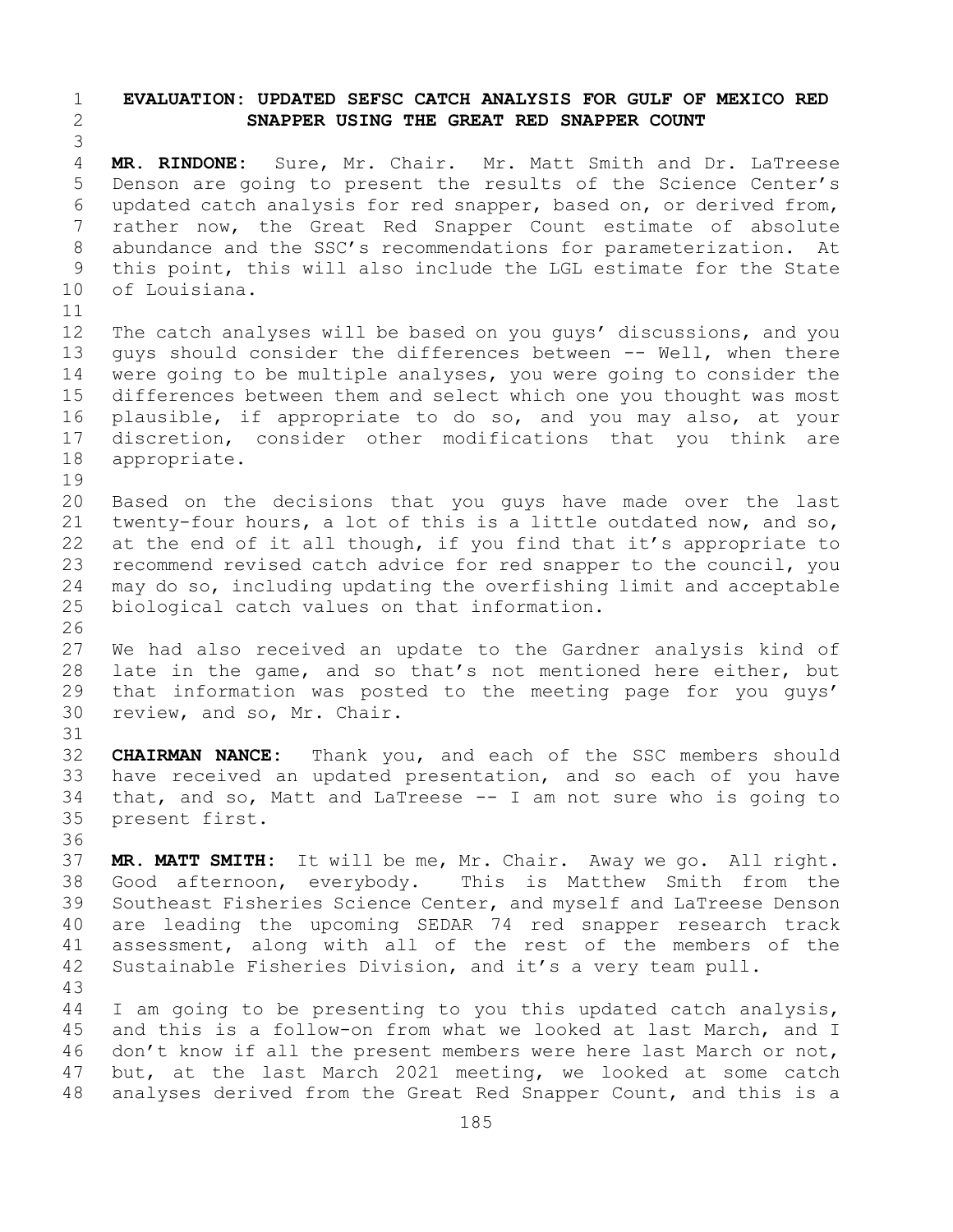1 follow-on to that, given all the changes that have happened since then.

3 Without further ado, as we all are aware, from the last year, and, 5 like Ryan said, even quite a bit yesterday, the Great Red Snapper 6 Count estimate of absolute abundance was finalized, but then it<br>7 has undergone a number of re-analyses, including things reguested 7 has undergone a number of re-analyses, including things requested<br>8 form the states, things requested from the Science Center, and 8 form the states, things requested from the Science Center, and<br>9 then, as of yesterday, we had additional data come into play that 9 then, as of yesterday, we had additional data come into play that<br>10 has now been all kind of put together, and we have come up with a 10 has now been all kind of put together, and we have come up with a<br>11 new estimate of absolute abundance, different from the Great Red 11 new estimate of absolute abundance, different from the Great Red<br>12 Snapper Count, but what we're going to be considering as a 12 Snapper Count, but what we're going to be considering as a<br>13 potential basis for catch advice and as an input into the stock potential basis for catch advice and as an input into the stock 14 assessment model that we're getting underway with now.

 $15$ <br> $16$ 16 In light of all of these changes, the council has requested that<br>17 we reevaluate the catch advice that we produced last March and 17 we reevaluate the catch advice that we produced last March and<br>18 qive the SSC different options to consider for setting catch advice 18 give the SSC different options to consider for setting catch advice<br>19 for the interim period between now and the completion of SEDAR 74. for the interim period between now and the completion of SEDAR 74.

20<br>21 21 Just to remind everybody, in case it slipped your mind, during the<br>22 March 2021 meeting, the catch advice derived from the Great Red 22 March 2021 meeting, the catch advice derived from the Great Red<br>23 Snapper Count was used to set the OFL, but then we went on to set 23 Snapper Count was used to set the OFL, but then we went on to set<br>24 the ABC based on a traditional interim analysis that uses 24 the ABC based on a traditional interim analysis that uses<br>25 projections derived from SEDAR 52. projections derived from SEDAR 52.

26<br>27 27 In the working paper that we put out for this, there's an appendix<br>28 on it which includes the working paper from March of 2021, which 28 on it which includes the working paper from March of 2021, which<br>29 has a lot of the nitty-gritty of how the projections were set up, 29 has a lot of the nitty-gritty of how the projections were set up,<br>30 and I'm going to go through a lot of it here, but, if you need 30 and I'm going to go through a lot of it here, but, if you need<br>31 additional details, they are in the current working paper as the 31 additional details, they are in the current working paper as the 32 appendix, for reference. appendix, for reference.

33<br>34 34 In general, from a thirty-thousand-foot view, what we want to do,<br>35 in these projections, is take the Great Red Snapper Count estimate, 35 in these projections, is take the Great Red Snapper Count estimate,<br>36 or our new estimate of absolute abundance of age-two-plus fish and 36 or our new estimate of absolute abundance of age-two-plus fish and<br>37 then turn that into numbers-at-age, and then, using those numbersthen turn that into numbers-at-age, and then, using those numbers-38 at-age, we run our projections to get updated fishing mortality<br>39 rates that take into account some of the unique properties of the 39 rates that take into account some of the unique properties of the<br>40 Great Red Snapper Count that differ from what we had for SEDAR 52, 40 Great Red Snapper Count that differ from what we had for SEDAR 52,<br>41 some of those being how the biomass is distributed around the Gulf, 41 some of those being how the biomass is distributed around the Gulf,<br>42 which we've talked about extensively. which we've talked about extensively.

43 Then, also, how recruitment is going to be treated in this, which 45 we'll get into in this presentation as well, but they have an 46 impact on those fishing mortality rates, and it was beneficial for<br>47 us to do these projections to re-estimate the fishing mortality 47 us to do these projections to re-estimate the fishing mortality<br>48 rates that produce the catch advice. rates that produce the catch advice.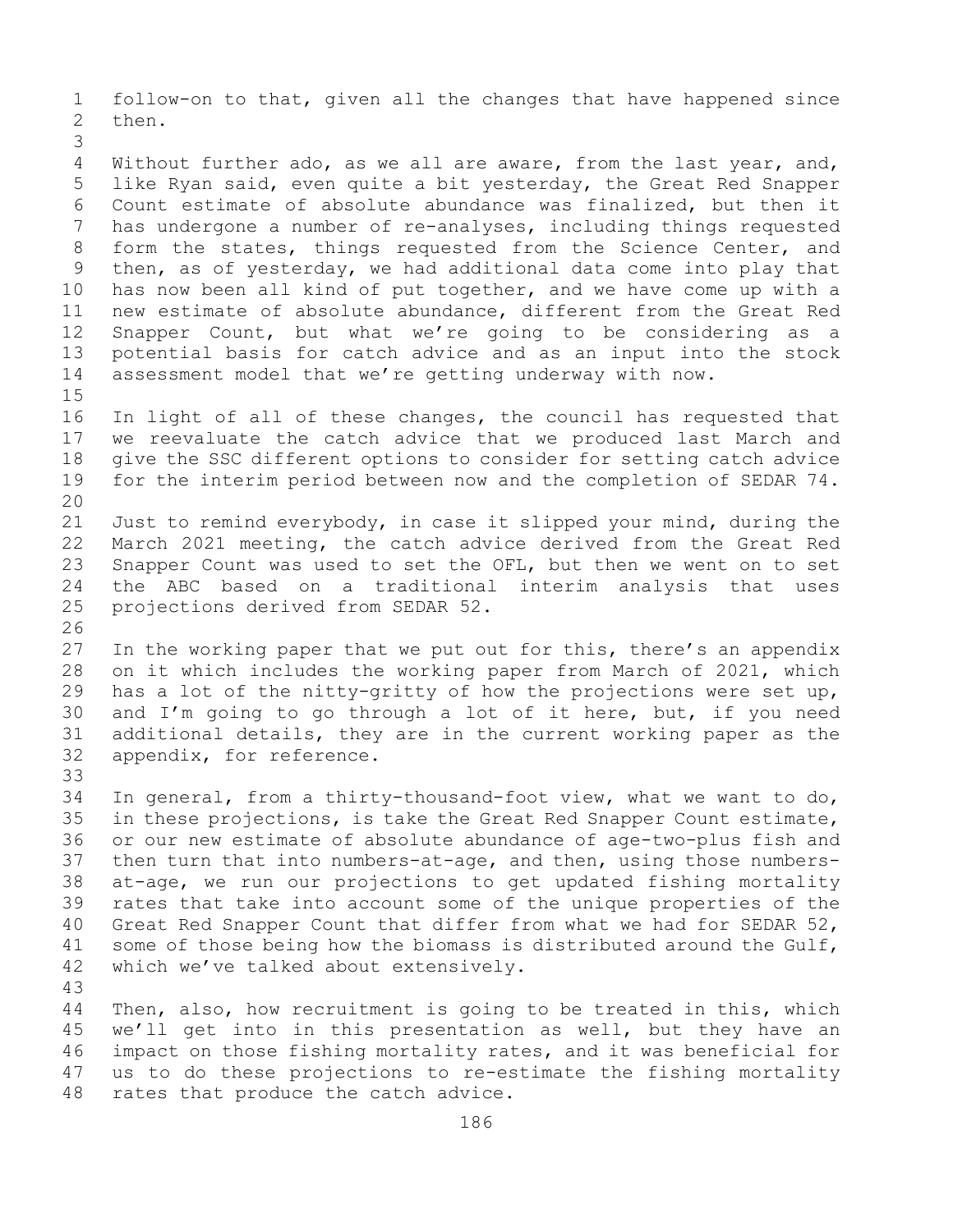$\frac{1}{2}$ 2 Once we have numbers-at-age and fishing-mortality-at-age, we can<br>3 take those and an estimate of mean landed weight-at-age and produce 3 take those and an estimate of mean landed weight-at-age and produce<br>4 catch in pounds from this age-two-plus numbers-at-age. catch in pounds from this age-two-plus numbers-at-age. 5 6 Now we're going to walk through all the different steps to get<br>7 there in a little bit more detail, and one of the things we got 7 there in a little bit more detail, and one of the things we got<br>8 from the March 2021 meeting, as well as a number of SSC meetings 8 from the March 2021 meeting, as well as a number of SSC meetings<br>9 in between, is concern around the uncertainty of these estimates, 9 in between, is concern around the uncertainty of these estimates,<br>10 and that uncertainty is coming from all different directions, and 10 and that uncertainty is coming from all different directions, and<br>11 we didn't really have a great way of getting at the uncertainty. 11 we didn't really have a great way of getting at the uncertainty,<br>12 and so, to try to provide some options for the SSC for this meeting and so, to try to provide some options for the SSC for this meeting 13 to look at, we're undertaking two different approaches.  $\frac{14}{15}$ 15 One of those will be to do sort of deterministic projection, where<br>16 we're using point estimates from each of the big decision points 16 we're using point estimates from each of the big decision points<br>17 that we're going to talk about in a second, projecting those, and 17 that we're going to talk about in a second, projecting those, and<br>18 qetting what we could consider like an OFL, and then doing 18 getting what we could consider like an OFL, and then doing<br>19 something that we've seen in a lot of stock assessments, which is 19 something that we've seen in a lot of stock assessments, which is<br>20 kind of using a 75 percent as sort of a proxy, and we are unsure kind of using a 75 percent as sort of a proxy, and we are unsure 21 about uncertainty and doing a projection at 75 percent of that<br>22 FSPR rate, to get something that could be potentially considered 22 FSPR rate, to get something that could be potentially considered<br>23 as an ABC. as an ABC.  $\frac{24}{25}$ 25 The other approach is to try and incorporate the uncertainty that<br>26 we do have measurements on directly, through a Monte Carlo 26 we do have measurements on directly, through a Monte Carlo<br>27 simulation, and the things that we are going to vary in that simulation, and the things that we are going to vary in that 28 simulation are the number of two-plus fish, the assumption of<br>29 recruitment in the projections, the fishing mortality rates by the 29 recruitment in the projections, the fishing mortality rates by the<br>30 fleets, and the initial depletion assumed for the stock, and we're 30 fleets, and the initial depletion assumed for the stock, and we're<br>31 qoing to go through each one of these in turn. going to go through each one of these in turn. 32<br>33 33 The first step along the way is to choose an estimate of age-two-<br>34 plus fish, and we basically accomplished this goal yesterday, and 34 plus fish, and we basically accomplished this goal yesterday, and<br>35 some of this presentation was pre-written, and so parts of it will 35 some of this presentation was pre-written, and so parts of it will<br>36 be out-of-date, but I tried to do my best to update it between 36 be out-of-date, but I tried to do my best to update it between<br>37 yesterday and today. yesterday and today. 38<br>39 39 There were two things, and the first step is the reanalysis of the<br>40 Great Red Snapper Count, where we went back in and reincorporated 40 Great Red Snapper Count, where we went back in and reincorporated<br>41 the random forest design into the Great Red Snapper Count estimate, 41 the random forest design into the Great Red Snapper Count estimate,<br>42 and that number kind of is our baseline where we start from, and, 42 and that number kind of is our baseline where we start from, and,<br>43 in a lot of the slides coming, those values will be displayed, and 43 in a lot of the slides coming, those values will be displayed, and<br>44 they are for reference only, and the results of those, in terms of they are for reference only, and the results of those, in terms of 45 catch advice, are no longer in here, but the roughly 96.7 million, 46 which was sort of the basis point we started from at the end of<br>47 the last SSC meeting, or at least the last one that I attended, 47 the last SSC meeting, or at least the last one that I attended,<br>48 but they happen so frequently that I might have missed one, is but they happen so frequently that I might have missed one, is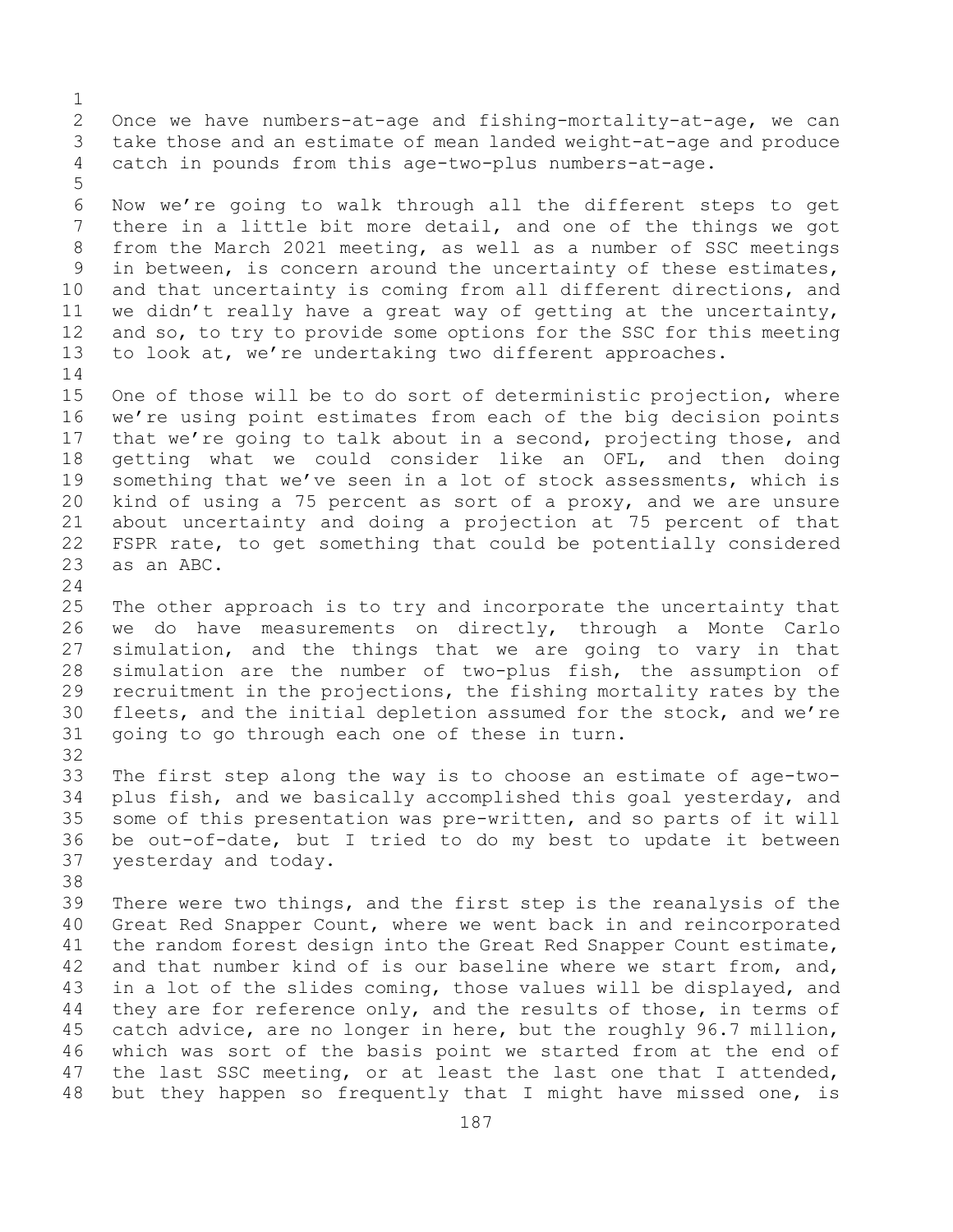1 this value here, this Great Red Snapper Count estimate, is what<br>2 I'm calling it in the presentation, even though that's no longer 2 I'm calling it in the presentation, even though that's no longer<br>3 really appropriate, as we discussed vesterday. really appropriate, as we discussed yesterday. 4 5 The one that we're going to talk about today is what we decided on 6 yesterday, and that is starting from this random forest Great Red<br>7 Snapper Count number, and we underwent the Florida post-7 Snapper Count number, and we underwent the Florida post-<br>8 stratification, which we talked about in-depth yesterday, and then 8 stratification, which we talked about in-depth yesterday, and then<br>9 we replaced the original Louisiana abundance estimates with those 9 we replaced the original Louisiana abundance estimates with those<br>10 produced by LGL. produced by LGL. 11<br>12 Again, lots of numbers, but this is just to give you an idea of 13 where the changes come from, and so, on the far-right here, we 14 have the Great Red Snapper Count numbers, and this is the random<br>15 forest model built back in, numbers by state and habitat type, and 15 forest model built back in, numbers by state and habitat type, and<br>16 we wind up with that 96.7 million, roughly, that we had a few 16 we wind up with that  $96.7$  million, roughly, that we had a few<br>17 months ago. months ago. 18<br>19 19 You can see, by doing the post-stratification and LGL results,<br>20 it's a reduction of about eleven-million fish from the overall it's a reduction of about eleven-million fish from the overall 21 estimate of age-two-plus fish. The lion's share of those come<br>22 from the Louisiana data replacement. As you can see, the big 22 from the Louisiana data replacement. As you can see, the big<br>23 differences here, as we discussed again yesterday -differences here, as we discussed again yesterday  $-$ - $\frac{24}{25}$ 25 **CHAIRMAN NANCE:** Matt, would it be appropriate to have questions 26 throughout, or do you want to wait until the end? How would you  $27$ 28<br>29 29 **MR. SMITH:** Whatever works for you, Chair. That's fine with me, and I can take questions now, if that's what you would like. 31<br>32 32 **CHAIRMAN NANCE:** Okay. Roy. 33<br>34 34 **DR. CRABTREE:** Hi, Matt. This estimate from the Great Red Snapper Count is for 2019? 36 37 **MR. SMITH:** Essentially, yes. Data was collected in 2018 and 2019, 38 and we would probably consider it as a 2019. 39 40 **DR. CRABTREE:** So then you're projecting forward from 2019 and applying the various Fs?  $42$ <br> $43$ MR. SMITH: That is correct. 44 45 **DR. CRABTREE:** Okay. Thanks. Benny's study was done about a year 46 later, but pretty close in timeframe, Scott? 47 48 **CHAIRMAN NANCE:** Okay. Thank you, Matt.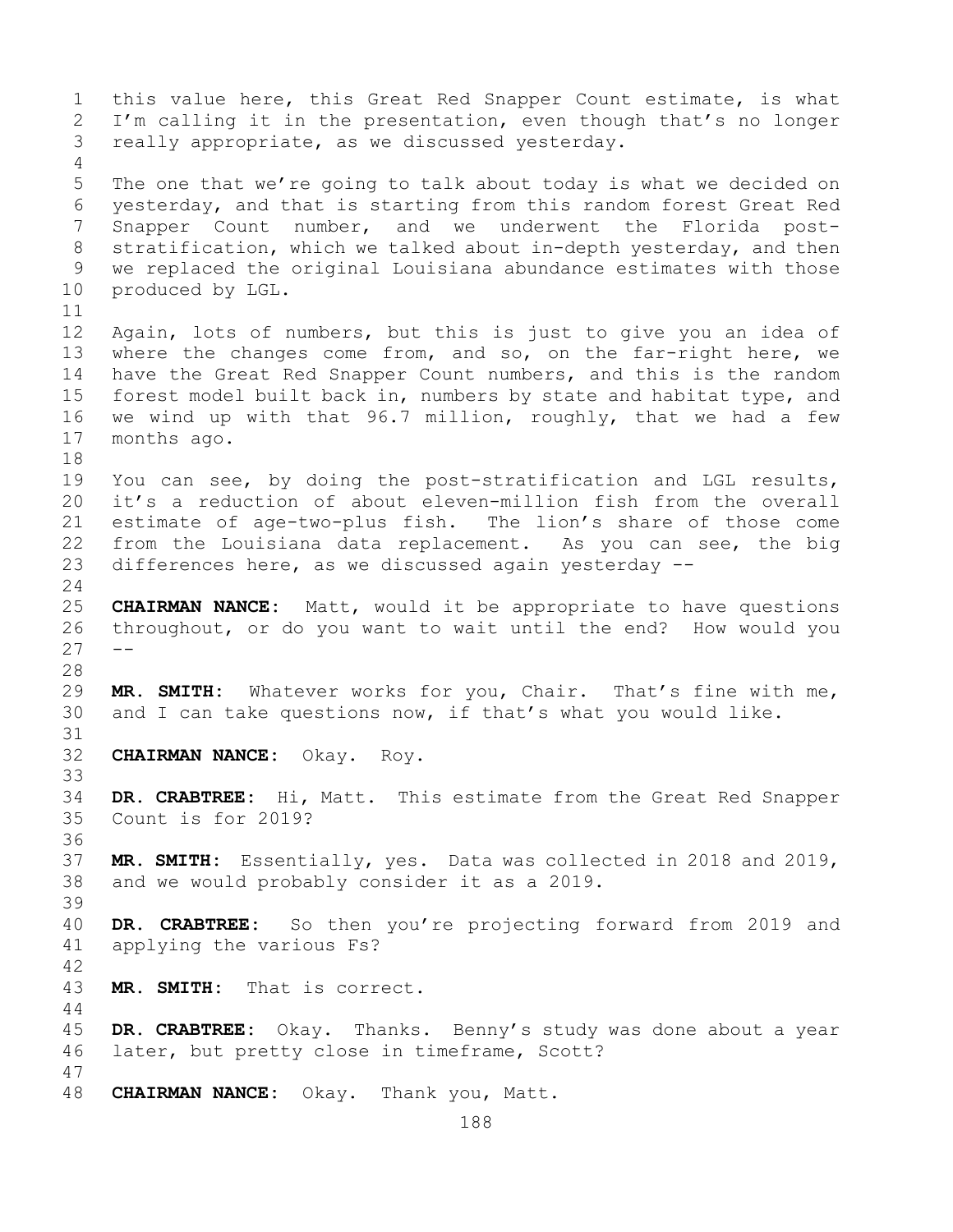$\frac{1}{2}$ 2 **MR. SMITH:** I can continue?

5

3 **CHAIRMAN NANCE:** Absolutely. Thank you.

6 **MR. SMITH:** All right. Great. As I was saying, the lion's share 7 of the difference comes from Louisiana, and the only other<br>8 difference that's in here now is the change in the Florida natural 8 difference that's in here now is the change in the Florida natural<br>9 and uncharacterized bottom estimate, which declines by about one-9 and uncharacterized bottom estimate, which declines by about one-<br>10 and-a-half million fish, as we decided that the Texas number was 10 and-a-half million fish, as we decided that the Texas number was<br>11 no longer post-stratified, and nor was the Alabama-Mississippi 11 no longer post-stratified, and nor was the Alabama-Mississippi<br>12 estimate. Going forward, the number of age-two-plus fish that estimate. Going forward, the number of age-two-plus fish that 13 we're going to be working with is this 85,609,000.

 $\frac{14}{15}$ 15 Once we have settled on an abundance of age-two-plus fish, there's<br>16 a couple of steps that we have to take before we can run the 16 a couple of steps that we have to take before we can run the<br>17 requested analyses. The first one is the Florida combined estimate 17 requested analyses. The first one is the Florida combined estimate<br>18 of natural and UCB abundance has to be split down into its 18 of natural and UCB abundance has to be split down into its<br>19 components, and that's because one of the things that was requested 19 components, and that's because one of the things that was requested<br>20 was just looking at all structure, and we consider all structure 20 was just looking at all structure, and we consider all structure<br>21 to just be the natural and artificial reefs and the pipelines, and 21 to just be the natural and artificial reefs and the pipelines, and<br>22 then the other ones requested incorporate percentage of the UCB, 22 then the other ones requested incorporate percentage of the UCB,<br>23 and so, in order to accomplish those goals, we had to split that 23 and so, in order to accomplish those goals, we had to split that<br>24 number. number.

 $\frac{25}{26}$ 26 We did so using an estimate from the random forest model that was<br>27 used, or developed, as part of the Great Red Snapper Count and used, or developed, as part of the Great Red Snapper Count and 28 used in the site selection for Florida, and, from that model, we<br>29 were provided with an estimate of 37.13 percent of that Florida 29 were provided with an estimate of 37.13 percent of that Florida<br>30 UCB natural abundance that was derived from natural reef, and the 30 UCB natural abundance that was derived from natural reef, and the<br>31 rest from UCB. Just for reference, that equates to about 16 31 rest from UCB. Just for reference, that equates to about 16<br>32 percent of the bottom, and so the random forest model identified 32 percent of the bottom, and so the random forest model identified<br>33 about 16 percent of the Florida bottom as being this natural reef 33 about 16 percent of the Florida bottom as being this natural reef structure.

35<br>36 36 Then the next thing we've got to do is split the pipeline abundance<br>37 into the separate ecoregions, and, originally, last March, that into the separate ecoregions, and, originally, last March, that 38 pipeline abundance was broken down by Texas, Louisiana,<br>39 Mississippi, Alabama, and Florida, and, this most recent run-39 Mississippi, Alabama, and Florida, and, this most recent run-<br>40 around, as we saw in the previous slide, there was just one overall 40 around, as we saw in the previous slide, there was just one overall<br>41 pipeline estimate, and it was only about half-a-million fish, and 41 pipeline estimate, and it was only about half-a-million fish, and<br>42 it wasn't a ton, but we wanted to split it up anyway, and so we 42 it wasn't a ton, but we wanted to split it up anyway, and so we<br>43 did that using the proportions from the March analysis, which are 43 did that using the proportions from the March analysis, which are<br>44 shown here, and so, of that about 500,000 fish, 18 percent went to shown here, and so, of that about  $500,000$  fish, 18 percent went to 45 Texas, 65 to Louisiana, and so on and so forth.

46<br>47 47 After doing these two things, we have all of our fish split into<br>48 the categories that we can populate the scenarios that were the categories that we can populate the scenarios that were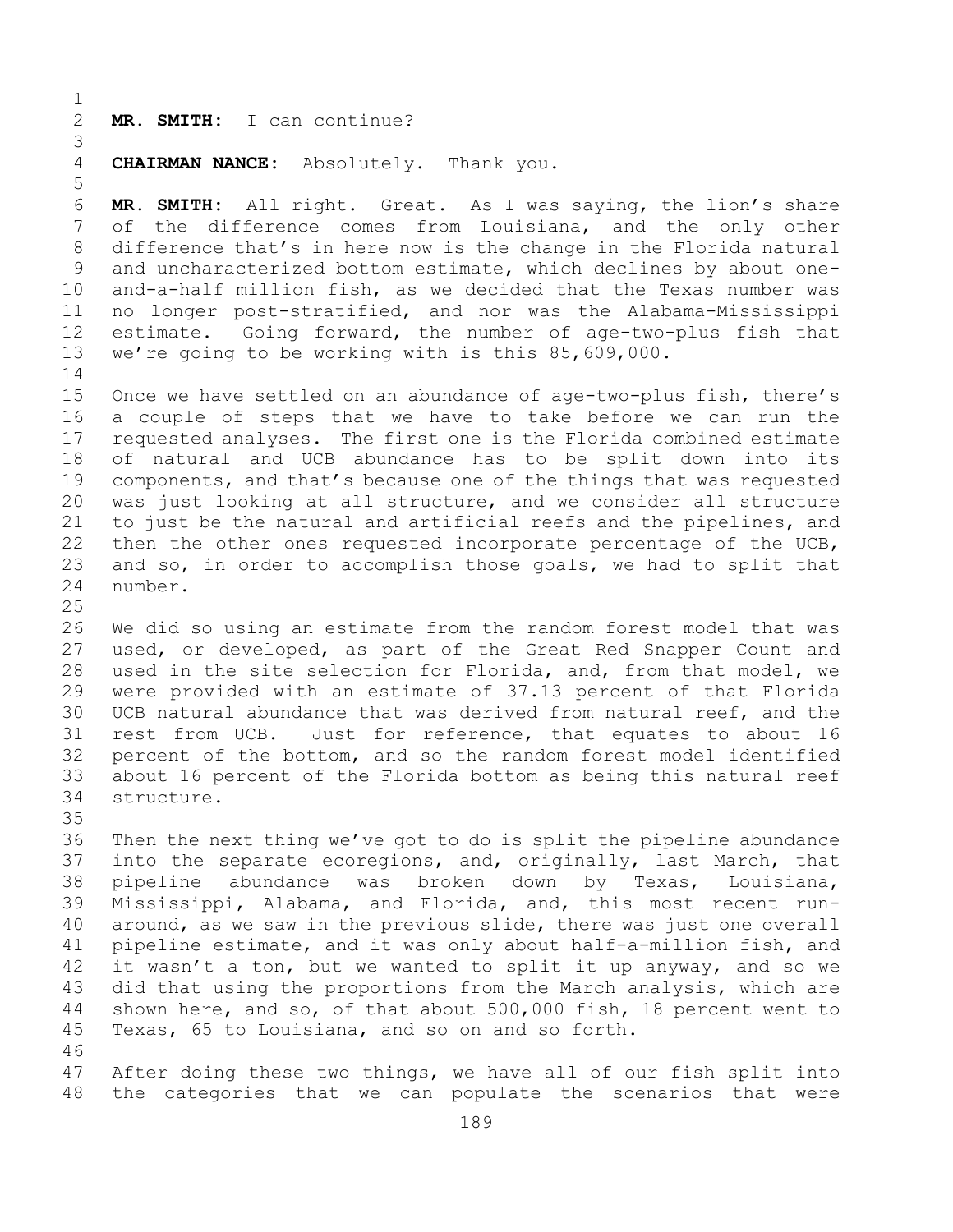1 requested by the council, and those are shown here, and that is to<br>2 look at only the fish over structure, where, again, all structure 2 look at only the fish over structure, where, again, all structure<br>3 is the reefs, natural and artificial, and the pipelines, and then 3 is the reefs, natural and artificial, and the pipelines, and then<br>4 all structure plus 10 percent of the UCB biomass and plus 15 all structure plus 10 percent of the UCB biomass and plus 15 5 percent of the UCB biomass. 6<br>7 7 The numbers of two-plus fish, and this is kind of our starting<br>8 point for these scenarios, that go into the subsequent analyses 8 point for these scenarios, that go into the subsequent analyses<br>9 are going to come from this second row, the Florida post-strat and 9 are going to come from this second row, the Florida post-strat and<br>10 LGL, and, again, the top row is up there just to kind of give you 10 LGL, and, again, the top row is up there just to kind of give you<br>11 a reference for where and how things have changed, to get us from 11 a reference for where and how things have changed, to get us from<br>12 where we were to where we are now. where we were to where we are now. 13 14 As I'm going through this, I'm going to kind of go back and forth<br>15 in each one of these decision points. The previous slide, these 15 in each one of these decision points. The previous slide, these<br>16 numbers down here, this, for example, all structure east of 16 numbers down here, this, for example, all structure east of<br>17 22,866,000 and the eight million in the west, those represent the 17 22,866,000 and the eight million in the west, those represent the<br>18 deterministic point estimates that will be used in the one type of 18 deterministic point estimates that will be used in the one type of<br>19 analyses, and now we know, from all the discussions we've had, 19 analyses, and now we know, from all the discussions we've had,<br>20 that we have CVs and standard errors that come along with all of 20 that we have CVs and standard errors that come along with all of 21 these estimates. these estimates.  $\begin{array}{c} 22 \\ 23 \end{array}$ 23 We can take that information and put it into a simulation<br>24 environment, where, rather than have a single point estimate, we 24 environment, where, rather than have a single point estimate, we<br>25 can take random draws, using all the estimates of uncertainty, and 25 can take random draws, using all the estimates of uncertainty, and<br>26 the point estimates that came from the studies, to generate a 26 the point estimates that came from the studies, to generate a<br>27 distribution of possible numbers of age-two-plus fish for the east 27 distribution of possible numbers of age-two-plus fish for the east and west. 29<br>30 30 Displayed here is just one of the outputs, and this is all<br>31 structure plus 10, and that's the AS10 thing up at the top, and 31 structure plus 10, and that's the AS10 thing up at the top, and<br>32 the other ones look very similar, with the only difference being 32 the other ones look very similar, with the only difference being<br>33 that the mean, shown by the vertical red line, sort of shifts left 33 that the mean, shown by the vertical red line, sort of shifts left<br>34 and right on the X-axis, depending on how many fish you're starting 34 and right on the X-axis, depending on how many fish you're starting<br>35 from, and so I just figured that I would just show one as an 35 from, and so I just figured that I would just show one as an<br>36 example, but this is an example of the type of distribution we get 36 example, but this is an example of the type of distribution we get<br>37 when we take into account the error that came along with those when we take into account the error that came along with those 38 estimates of age-two-plus fish. 39 40 Now that we have our estimate of age-two-plus fish, whether it be<br>41 the scenario-specific deterministic estimate or a Monte-Carlo-41 the scenario-specific deterministic estimate or a Monte-Carlo-<br>42 derived random estimate, we have to take that number and split it 42 derived random estimate, we have to take that number and split it<br>43 down into numbers-at-age. Back in March, and, again, back in March 43 down into numbers-at-age. Back in March, and, again, back in March<br>44 of 2021, and again for the deterministic analyses now, we did that of 2021, and again for the deterministic analyses now, we did that 45 using composition information from SEDAR 52, and so SEDAR 52 is 46 getting kind of long in the tooth now, and the last informed data<br>47 year for age composition in that model was 2016, and so that's the 47 year for age composition in that model was 2016, and so that's the 48 year that we chose to derive the composition from. year that we chose to derive the composition from.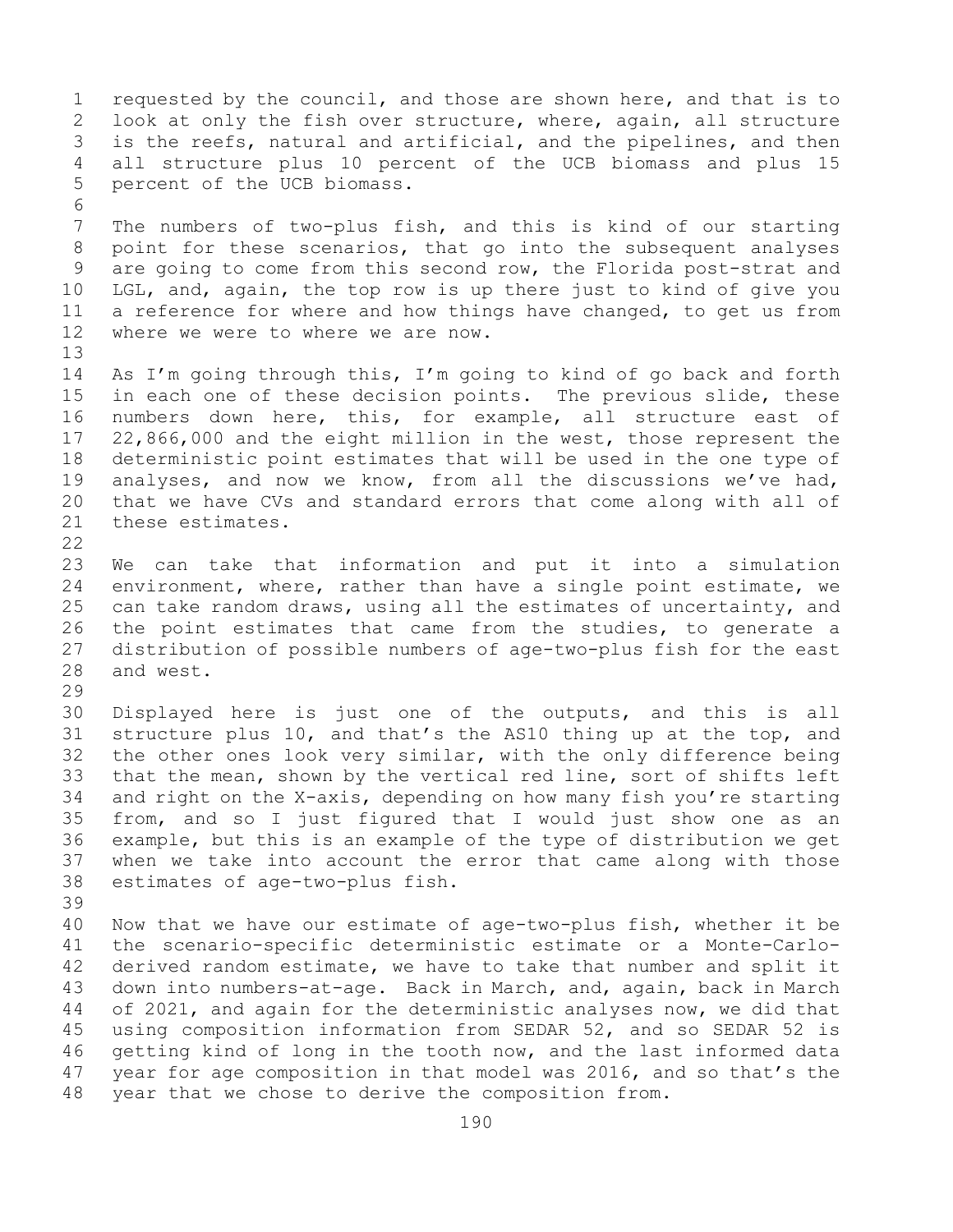$\frac{1}{2}$ 2 Again, this is what's done for the deterministic projections here,<br>3 and, if you're looking at this figure at the bottom, and this is 3 and, if you're looking at this figure at the bottom, and this is<br>4 the age frequency for the east in blue and the west in orange, and the age frequency for the east in blue and the west in orange, and 5 it could become apparent, probably pretty quickly, that this is 6 not necessarily an average year, and so, here, we see the east  $-$ -<br>7 There is quite a large number of two-vear-olds, and the west is -7 There is quite a large number of two-year-olds, and the west is -<br>8 - Maybe a little bit below average two-year-olds in the west, and 8 - Maybe a little bit below average two-year-olds in the west, and<br>9 this is important, because, in the projections, having what we 9 this is important, because, in the projections, having what we<br>10 have from the snapper count, we don't have a way to really estimate 10 have from the snapper count, we don't have a way to really estimate<br>11 recruitment directly, and so we assumed that recruitment, going 11 recruitment directly, and so we assumed that recruitment, going<br>12 forward in the projections, was equal to the number of two-yearforward in the projections, was equal to the number of two-year-13 olds that were estimated from the first year of the age 14 composition, and so, in this particular case, we basically fix, in<br>15 the projections, an assumption of high recruitment in the east and 15 the projections, an assumption of high recruitment in the east and<br>16 maybe a little bit below-average recruitment in the west. maybe a little bit below-average recruitment in the west.

 $\begin{array}{c} 17 \\ 18 \end{array}$ 18 That's a fairly strong assumption, and not necessarily the most<br>19 desirable one, and so, to get around that, we took advantage of 19 desirable one, and so, to get around that, we took advantage of<br>20 the Monte Carlo simulation and did two different things. The first the Monte Carlo simulation and did two different things. The first 21 one is, rather than just start from 2016 and use those values as<br>22 the recruitment, basically the recruitment assumption, we took a 22 the recruitment, basically the recruitment assumption, we took a<br>23 random draw from a distribution, and we created that distribution 23 random draw from a distribution, and we created that distribution<br>24 by taking the last ten years, the 2007 through 2016, from SEDAR 24 by taking the last ten years, the 2007 through 2016, from SEDAR<br>25 52, the estimates of the age-two frequency, and we got a mean from 25 52, the estimates of the age-two frequency, and we got a mean from<br>26 that, and those means are shown in the little text box off to the 26 that, and those means are shown in the little text box off to the 27 right of the figures. right of the figures.

28<br>29

In the east, we estimated a mean two-year-old frequency of 41 30 percent, and, in the west, it's 38 percent, and so you can see<br>31 that, on average, they're much closer to each other, in terms of 31 that, on average, they're much closer to each other, in terms of<br>32 the size of the recruitment class coming through, and that that the size of the recruitment class coming through, and that that 33 2016 value we looked at represents any given year, but potentially<br>34 not one that you want to fix in the projections going forward. not one that you want to fix in the projections going forward.

35<br>36 Once we estimated these means and the standard deviations from 37 that data, we used those distributions in the simulation to 38 generate a random starting point for the east and for the west for<br>39 our age-two frequency, and then, again, once we set that age-two 39 our age-two frequency, and then, again, once we set that age-two<br>40 frequency, that was basically assumed as the recruitment in the 40 frequency, that was basically assumed as the recruitment in the 41 projections. projections.

42 43 Once we got the age-two frequency, we just rescaled the other ages<br>44 up and down, so that the total age frequencies summed to one, such up and down, so that the total age frequencies summed to one, such 45 that, when we multiplied the number of two-plus fish by the age 46 frequency distribution, we ended up with the same number of age<br>47 two-plus fish. two-plus fish.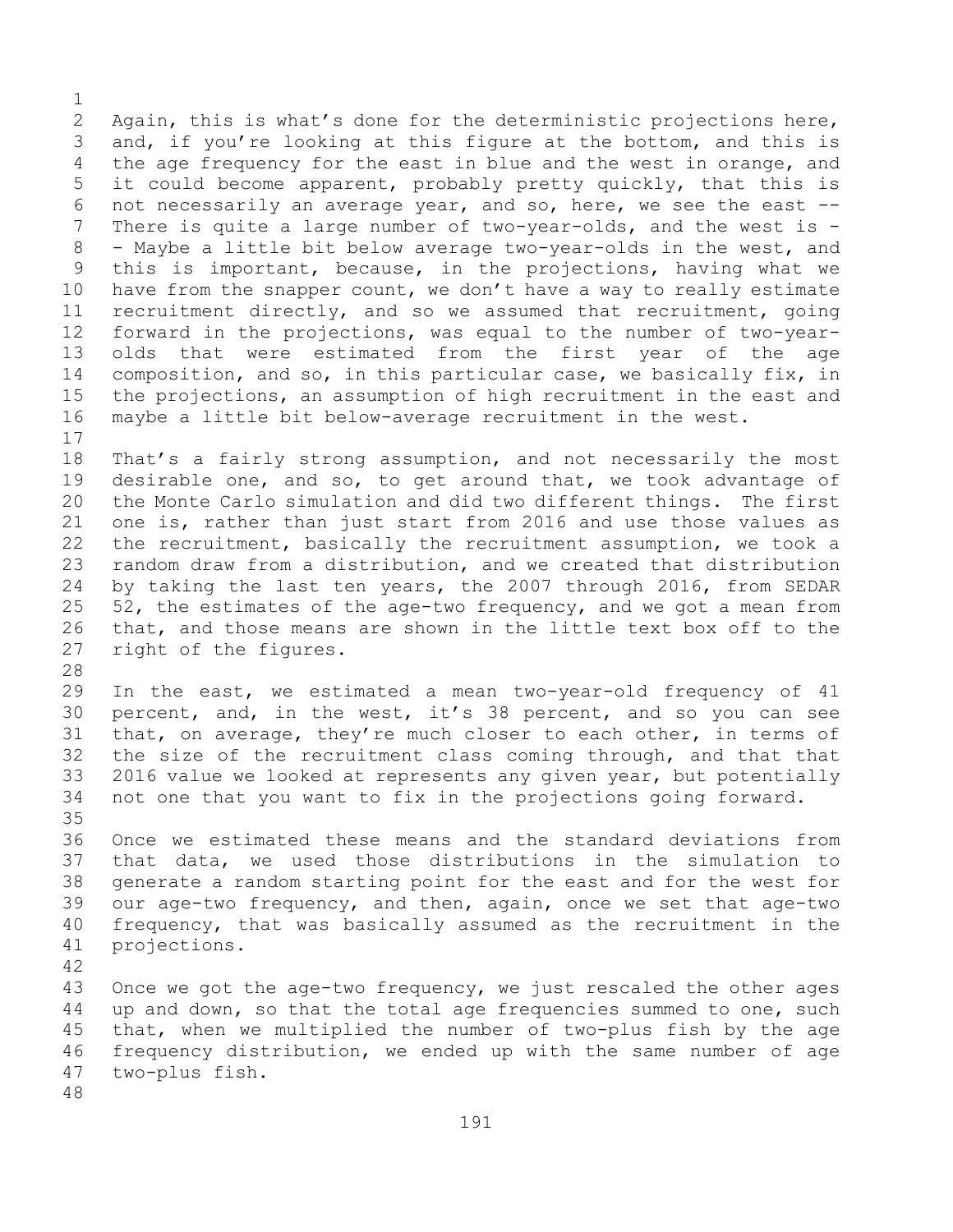1 This is a bit confusing. If there's questions, we can go over it<br>2 now, or you can stew on it a little and we can come back to it, 2 now, or you can stew on it a little and we can come back to it,<br>3 but this was an important step, because it allowed us to get away 3 but this was an important step, because it allowed us to get away<br>4 from that fairly strong recruitment assumption in the projections. from that fairly strong recruitment assumption in the projections.

6 **CHAIRMAN NANCE:** Any questions at this point from SSC members?<br>7 Sean. Sean.

8 9 **DR. POWERS:** Matt, can you go back a couple of slides? That one<br>10 right there I quess is the point, and so that's informed by the 10 right there I guess is the point, and so that's informed by the<br>11 last fullv-informed vear of the stock assessment, and did you look 11 last fully-informed year of the stock assessment, and did you look<br>12 at the -- The Great Red Snapper Count had size frequency 12 at the -- The Great Red Snapper Count had size frequency<br>13 distributions though, right, and that would have given you habitatdistributions though, right, and that would have given you habitat-14 specific size frequency, and I guess the uncharacterized bottom -<br>15 - I don't know how many targets we got there, but definitely, on 15 - I don't know how many targets we got there, but definitely, on<br>16 the natural and artificial, you would have had your own -- So the 16 the natural and artificial, you would have had your own -- So the<br>17 question is why didn't you use the size frequency distributions 17 question is why didn't you use the size frequency distributions<br>18 from there, from the video work, and then just -- Then start from 18 from there, from the video work, and then just -- Then start from<br>19 that point? that point?

5

20<br>21 21 **MR. SMITH:** I mean, that's a reasonable question, Sean, but we got 22 the information from the snapper count, and, from looking through<br>23 it, we had some new information there from Florida, and then the 23 it, we had some new information there from Florida, and then the<br>24 length comp that we saw from sort of the central-western region 24 length comp that we saw from sort of the central-western region<br>25 appeared to be the same data that we had already in the stock 25 appeared to be the same data that we had already in the stock<br>26 assessment. To take this to the step of building in habitat-26 assessment. To take this to the step of building in habitat-<br>27 specific age composition, I am not even sure if I could make it 27 specific age composition, I am not even sure if I could make it  $28$  work, to be honest with you. work, to be honest with you.

29<br>30 30 **DR. POWERS:** That part, I agree, is probably one that we have to 31 wait for the research track, to actually delve more into habitat-<br>32 specific ones, but I quess that answers my question, and you don't 32 specific ones, but I guess that answers my question, and you don't<br>33 think the pattern you have here would be that different if you 33 think the pattern you have here would be that different if you<br>34 just used the length frequency from the Great Red Snapper Count. just used the length frequency from the Great Red Snapper Count.

35<br>36 36 MR. SMITH: Probably not, and there would certainly be differences,<br>37 and part of why we settled on just 2016, rather than using kind of and part of why we settled on just 2016, rather than using kind of 38 an average or years further past, is that we're in a rebuilding<br>39 stock, and so we do see, as you go back in time and look at the 39 stock, and so we do see, as you go back in time and look at the  $40$  age frequency distribution in the model  $-$  There is less and less 40 age frequency distribution in the model -- There is less and less<br>41 of these middle-age and older fish, but the composition of kind of 41 of these middle-age and older fish, but the composition of kind of<br>42 the prime age fish doesn't change all that much in the last couple 42 the prime age fish doesn't change all that much in the last couple<br>43 of years, and, by prime age, I mean sort of like two through eight, 43 of years, and, by prime age, I mean sort of like two through eight,<br>44 and it doesn't change all that much, but you do see the tails and it doesn't change all that much, but you do see the tails 45 getting fatter and fatter as we go forward in time, and so we 46 didn't want to go too far back in time and lose the information<br>47 about these older fish that is probably still relevant today. about these older fish that is probably still relevant today. 48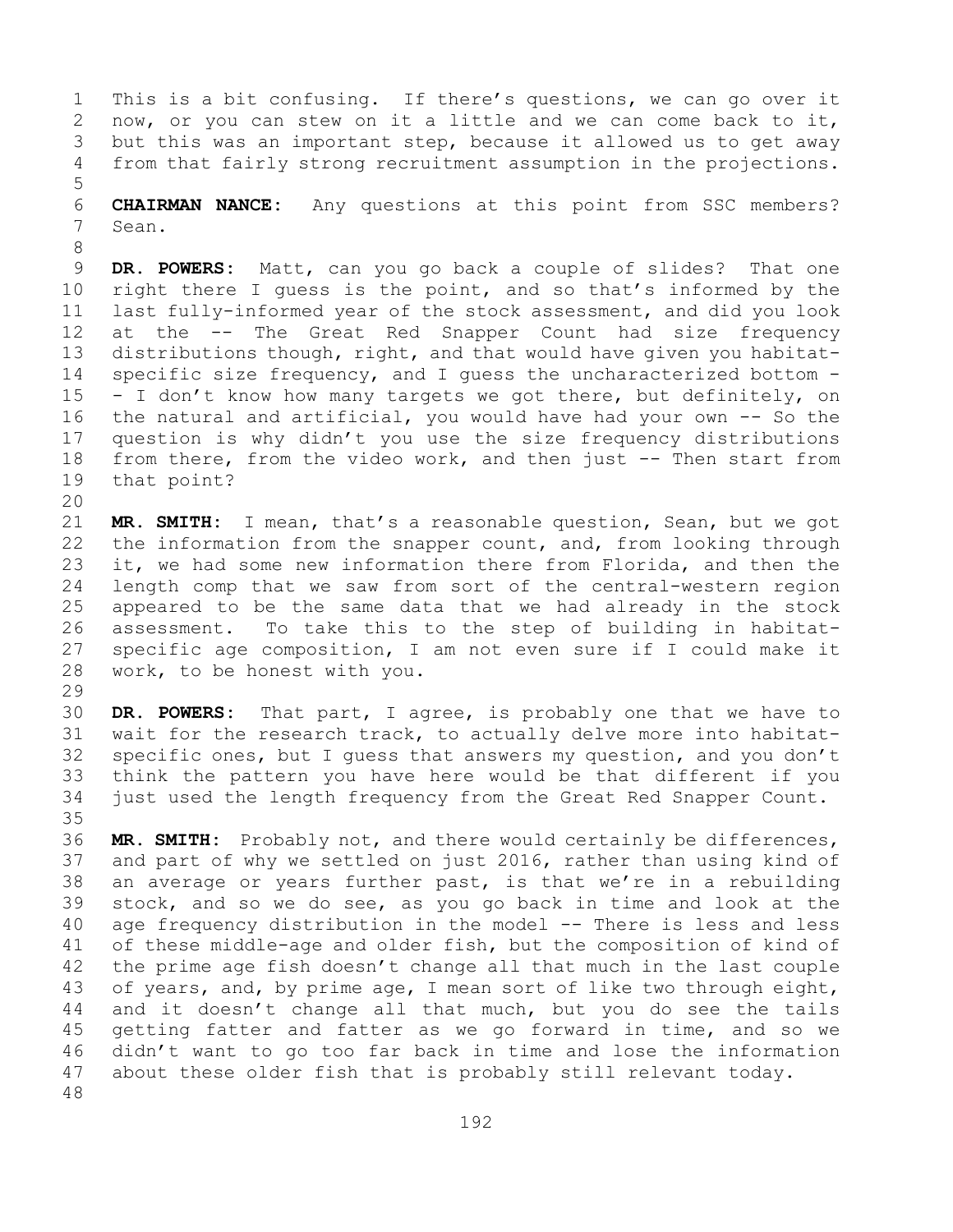1 Then most of the data that we saw, that came in the dataset provided<br>2 by the snapper count, was stuff that was already built into the 2 by the snapper count, was stuff that was already built into the<br>3 model, and it didn't seem to be all that much different. model, and it didn't seem to be all that much different.

4 5 **DR. POWERS:** Okay.

## 6<br>7 7 **CHAIRMAN NANCE:** Harry.

8<br>9 9 **MR. BLANCHET:** Thank you, and the slide you were just on, and that<br>10 last bullet, and so, basically, if you look in the west, the age-10 last bullet, and so, basically, if you look in the west, the age-<br>11 three is kind of below -- We have gone over the question about the 11 three is kind of below -- We have gone over the question about the<br>12 age-two being below expectation, but, in that 2016 data, the age-12 age-two being below expectation, but, in that 2016 data, the age-<br>13 threes were also below the expectation that you would see if you threes were also below the expectation that you would see if you 14 were going from what you would look at for age-four and older fish.

 $15$ <br> $16$ 16 What you're saying is -- I am trying to understand it myself, and,<br>17 if that age-three -- Let's say lack of age-threes in the 17 if that age-three -- Let's say lack of age-threes in the<br>18 composition, is that carried through in this as well, because it 18 composition, is that carried through in this as well, because it<br>19 would seem like it's kind of -- You've got the age-twos, but it 19 would seem like it's kind of -- You've got the age-twos, but it<br>20 seemed like you go from the age-twos to the age-fours without going 20 seemed like you go from the age-twos to the age-fours without going<br>21 through that bottom in the age-threes, and is that  $-$ through that bottom in the age-threes, and is that  $-$ -

 $\begin{array}{c} 22 \\ 23 \end{array}$ 23 MR. SMITH: You're absolutely correct, and you've got to think<br>24 about in two different ways, I quess, and one is kind of an 24 about in two different ways, I guess, and one is kind of an<br>25 equilibrium sense, and the other one is in the immediate couple of 25 equilibrium sense, and the other one is in the immediate couple of<br>26 years sense, and so, as we do the projections, those age-threes 26 years sense, and so, as we do the projections, those age-threes<br>27 will advance to age-fours one year, and then they will advance to 27 will advance to age-fours one year, and then they will advance to<br>28 age-fives the next year, and so that dip there that you saw right 28 age-fives the next year, and so that dip there that you saw right<br>29 there, the orange one, for age-threes, will be carried through, 29 there, the orange one, for age-threes, will be carried through,<br>30 for the first couple of years, in the projections. for the first couple of years, in the projections.

31<br>32

After a certain point, we're going to have this constant 33 recruitment coming in at whatever that age-two value is, and so<br>34 the age-threes will no longer have that dip, and they will be 34 the age-threes will no longer have that dip, and they will be<br>35 determined by the fishing mortality rates on the age-twos and 35 determined by the fishing mortality rates on the age-twos and<br>36 whatever the abundance of the age-twos are, and so, in equilibrium, 36 whatever the abundance of the age-twos are, and so, in equilibrium,<br>37 when we're doing kind of a long-term OFL-type projection, when we're doing kind of a long-term OFL-type projection, 38 eventually those age-threes will get washed out, and there may be<br>39 some impact on the landings estimate for those first couple of 39 some impact on the landings estimate for those first couple of<br>40 years, which is what we're going to look at, and it's not 40 years, which is what we're going to look at, and it's not<br>41 completely irrelevant, what you're talking about, because we are 41 completely irrelevant, what you're talking about, because we are<br>42 qoing to look at landings, and those landings are dependent on 42 going to look at landings, and those landings are dependent on<br>43 extant composition and the selectivity of the fleets that are 43 extant composition and the selectivity of the fleets that are<br>44 fishing them. fishing them.

45

46 It will have some effect, but, in terms of coming up with the new<br>47 Fs, through those equilibrium projections, it's not going to be 47 Fs, through those equilibrium projections, it's not going to be<br>48 overly influential, and I don't know exactly how to determine it, overly influential, and I don't know exactly how to determine it,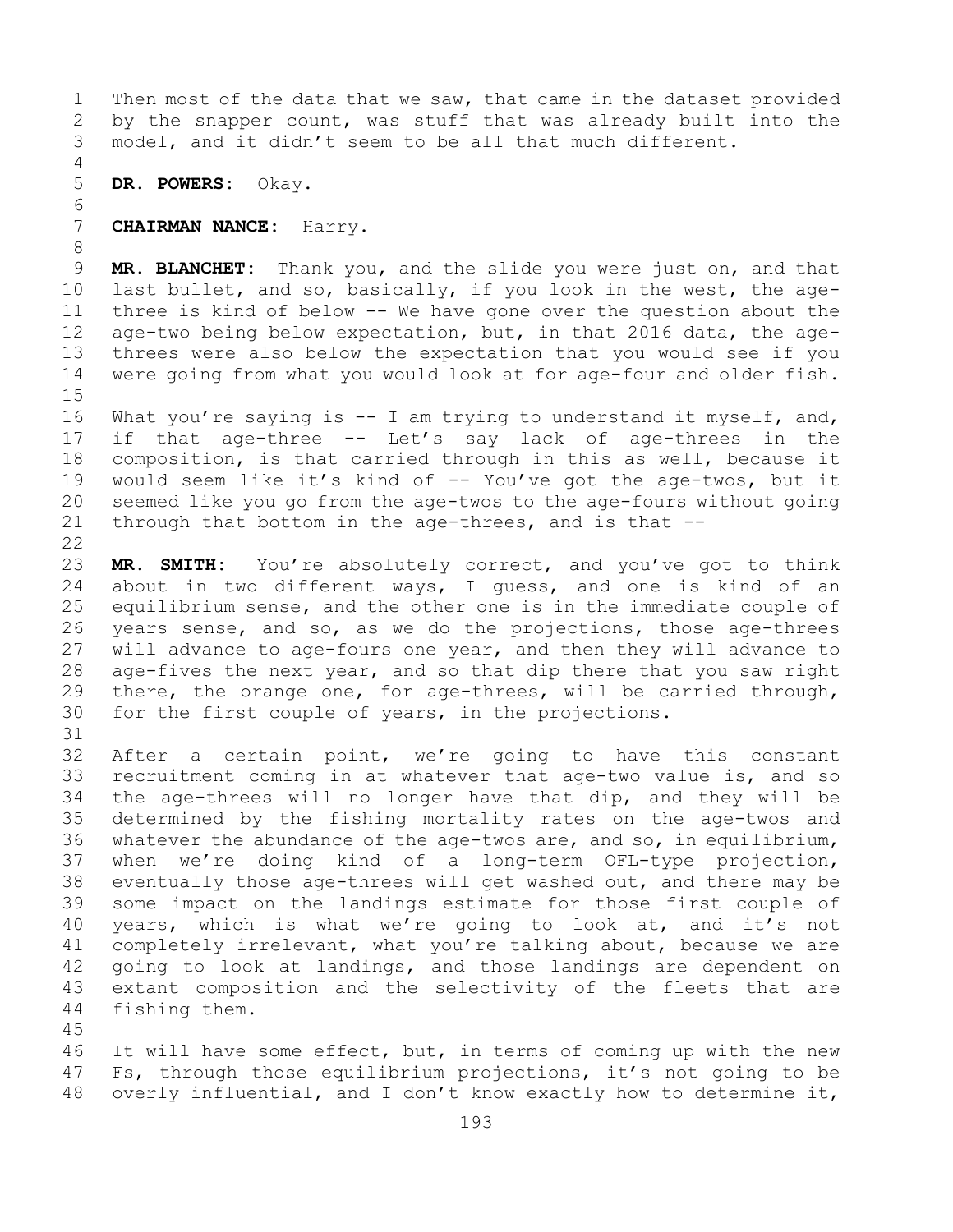1 because I didn't look at it, what magnitude of an effect it would<br>2 have on the landings, but I don't think it's going to be all that 2 have on the landings, but I don't think it's going to be all that<br>3 big. big. 4 5 **MR. BLANCHET:** Okay, and my concern was just that you weren't 6 forcing things down, to go from, in this picture  $-$ - So that the  $7$  estimates that you had derived actually take that orange point at 7 estimates that you had derived actually take that orange point at<br>8 age-two and move it up to the 0.38, give or take, if I've got that 8 age-two and move it up to the 0.38, give or take, if I've got that<br>9 correct. correct. 10<br>11 MR. SMITH: Yes, that's basically correct. 12 13 **MR. BLANCHET:** It's not going to force the age-threes then to 14 always be that much below it, and so it's basically going to move<br>15 and walk that vear class forward, which is appropriate. Thank 15 and walk that year class forward, which is appropriate. Thank<br>16 you. you.  $\begin{array}{c} 17 \\ 18 \end{array}$ 18 **MR. SMITH:** That is correct, yes. As the projections go, those<br>19 three-vear-olds become four-vear-olds, and they will eventually 19 three-year-olds become four-year-olds, and they will eventually<br>20 work their way, by either being fished or just dying off, out of 20 work their way, by either being fished or just dying off, out of<br>21 the system, and the forecasted numbers are going to be determined 21 the system, and the forecasted numbers are going to be determined<br>22 by the magnitude of the recruits, and so that's the two-year-olds, 22 by the magnitude of the recruits, and so that's the two-year-olds,<br>23 and the fishing mortality, natural mortality, and selectivities 23 and the fishing mortality, natural mortality, and selectivities<br>24 that are hitting them, and so, yes, it won't persist long-term in 24 that are hitting them, and so, yes, it won't persist long-term in<br>25 the projections. the projections. 26<br>27 MR. BLANCHET: That bullet on the next slide, or the slide after 28 that, that last bullet just had me confused. Thank you. 29<br>30 30 **MR. SMITH:** It's confusing, and I apologize for that, and we talked 31 about internally, and I wasn't sure exactly how to get around it,<br>32 but what this bullet is basically saving is let's sav we're over but what this bullet is basically saying is let's say we're over 33 here in the east, and our random draw says the age-twos are going<br>34 to be up here on this right tail, at 70 percent. 70 percent of 34 to be up here on this right tail, at 70 percent. 70 percent of<br>35 our age composition is going to be age-twos in the east. our age composition is going to be age-twos in the east. 36<br>37 Now, if we bump this first bullet here up to 70 percent, and we 38 don't adjust the rest of them, then, when we sum that age frequency<br>39 distribution up across all ages, it would come out to like 1.2, 39 distribution up across all ages, it would come out to like  $1.2$ ,  $40$  and so then we would take that  $1.2$ , roughly, and we would multiply 40 and so then we would take that  $1.2$ , roughly, and we would multiply 41 our two-plus number, and let's say  $22,866,000$ , across that age 41 our two-plus number, and let's say 22,866,000, across that age 42 frequency distribution. frequency distribution. 43 Then, when we summed up all those numbers-at-age, we would not 45 have a number quite a bit larger than 22,866,000, and so that last 46 bullet is just saying, once we determine what this starting point<br>47 is, keeping the relative difference between those other ages, and 47 is, keeping the relative difference between those other ages, and<br>48 we just scaled them up or down, such that the age frequency we just scaled them up or down, such that the age frequency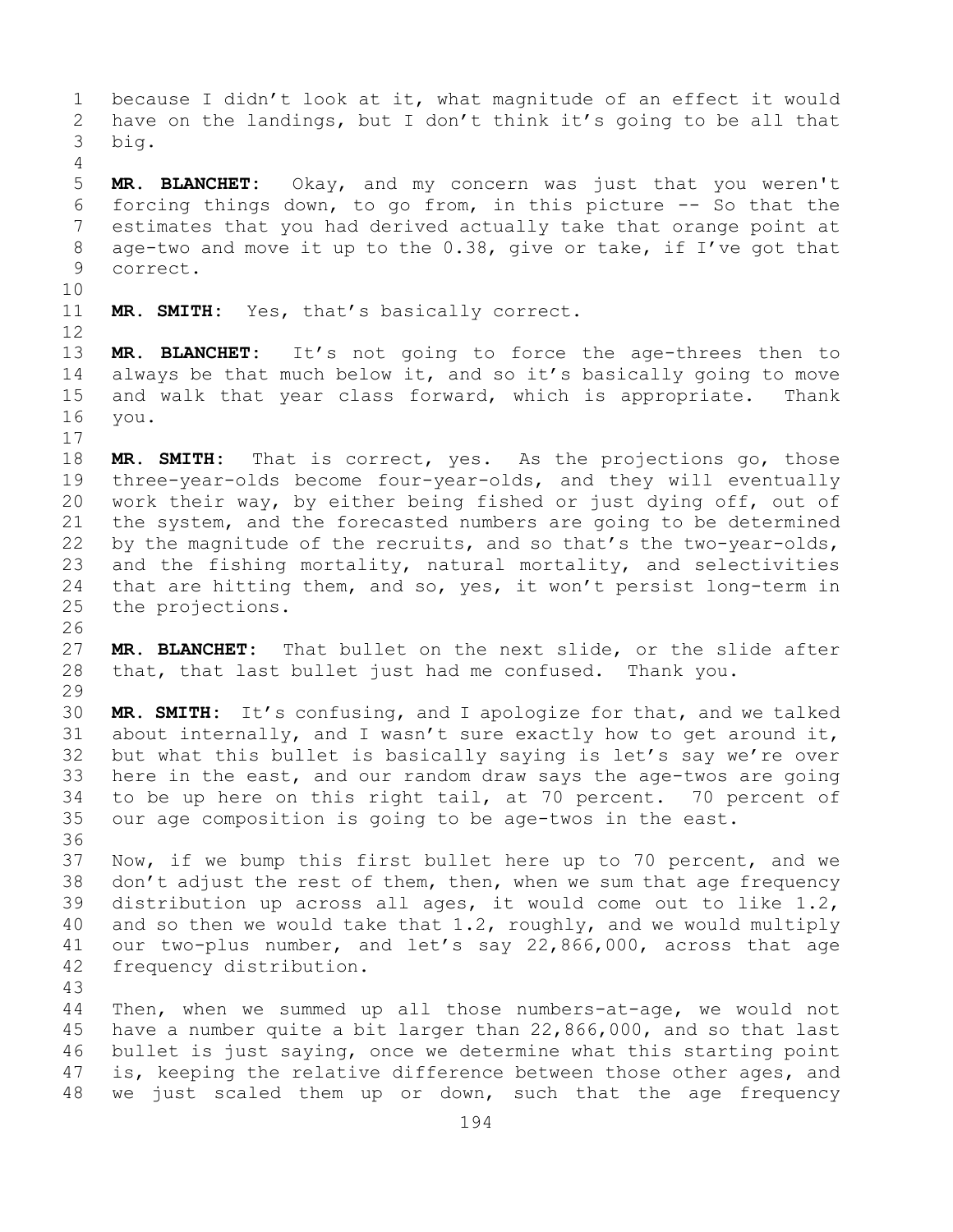1 distribution sums back up to one, and we didn't change our total<br>2 number of age-two-plus fish. Does that help at all? number of age-two-plus fish. Does that help at all? 3 MR. BLANCHET: Yes. Thank you. 5 6 **MR. SMITH:** Okay. Anybody else? I don't know if I can see the hands anymore. 8 9 **CHAIRMAN NANCE:** I can't either. Anybody else? Matt, no. Go ahead. 11<br>12 12 **MR. SMITH:** All right. Okay. I'm pretty sure this is where I was<br>13 at, and so, now that we have numbers-at-age, we've got to do our at, and so, now that we have numbers-at-age, we've got to do our 14 projections, and we're doing projections, just like in the stock<br>15 assessment, that are going to be based on SPR ratios, rather than 15 assessment, that are going to be based on SPR ratios, rather than<br>16 an MSY type of thing. an MSY type of thing.  $\begin{array}{c} 17 \\ 18 \end{array}$ 18 The kicker with that, for an SPR, is you have to know what your<br>19 virgin biomass is, essentially, and we get an estimate of that 19 virgin biomass is, essentially, and we get an estimate of that<br>20 from the stock assessment, but that's going to be scaled to SEDAR 20 from the stock assessment, but that's going to be scaled to SEDAR<br>21 52 numbers, and it's not going to be representative of the Great 21 52 numbers, and it's not going to be representative of the Great<br>22 Red Snapper Count numbers, and so we had to come up with a way to 22 Red Snapper Count numbers, and so we had to come up with a way to<br>23 qet at this virgin SSB, and we did that using an estimate of 23 get at this virgin SSB, and we did that using an estimate of<br>24 initial depletion, and so, here in this simple equation, this first 24 initial depletion, and so, here in this simple equation, this first<br>25 simple equation, that's the denomination, SPR in 2019, and we 25 simple equation, that's the denomination, SPR in 2019, and we<br>26 divide the estimate of SSB in 2019 by that initial depletion, and 26 divide the estimate of SSB in 2019 by that initial depletion, and<br>27 that would give us an estimate of virgin biomass. that would give us an estimate of virgin biomass. 28<br>29 29 This works, as a simple equation here for red snapper, because we<br>30 don't have to consider, presently, virgin recruitment, since we 30 don't have to consider, presently, virgin recruitment, since we<br>31 have a steepness estimate of 0.99 in the stock assessment model, 31 have a steepness estimate of 0.99 in the stock assessment model,<br>32 and that's the present assumption, and those two values will cancel and that's the present assumption, and those two values will cancel 33 out, and we're essentially left with this biomass ratio. 34<br>35 35 This is the equation that we worked around to get around sort of<br>36 what the denominator for our projections would be, and what's this 36 what the denominator for our projections would be, and what's this<br>37 SSB0, and we took the estimate of initial depletion from SEDAR 52, SSB0, and we took the estimate of initial depletion from SEDAR 52, 38 and it was 0.207, with this corresponding standard deviation, and,<br>39 obviously, there is uncertainty around that, and we chose a single 39 obviously, there is uncertainty around that, and we chose a single<br>40 year, and it's not estimated perfectly, and so, again, 40 year, and it's not estimated perfectly, and so, again,<br>41 deterministically, we used this single value as our estimate of 41 deterministically, we used this single value as our estimate of<br>42 initial depletion. initial depletion. 43 In the Monte Carlo framework, we can take that initial value plus 45 the estimate of standard error, and we can do random draws and get 46 a range of different choices, and, again, this is just one<br>47 representation of that, and so the all structure 10 percent UCB, 47 representation of that, and so the all structure 10 percent UCB,<br>48 but this is roughly what the distribution around that initial but this is roughly what the distribution around that initial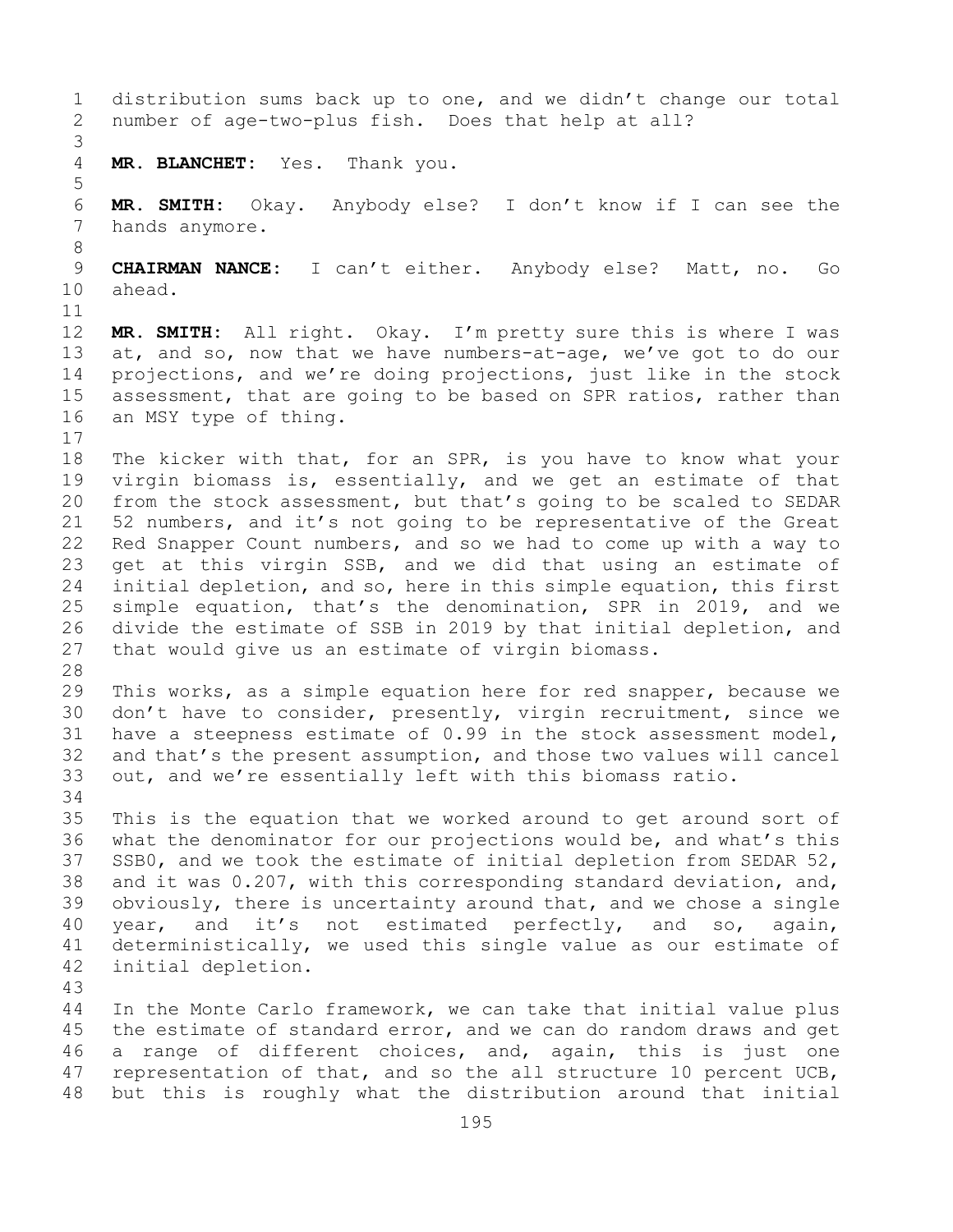1 depletion comes out to, and so you can see, potentially, in some<br>2 runs in the far right, the stock is already rebuilt, and the 2 runs in the far right, the stock is already rebuilt, and the<br>3 standard we're trying to rebuild it to is 26 percent, and, in some 3 standard we're trying to rebuild it to is 26 percent, and, in some<br>4 cases, it's much worse off than we thought it was, and we feel cases, it's much worse off than we thought it was, and we feel 5 that this kind of accurately, to a certain extent, represents the 6 amount of uncertainty that we have about initial depletion and 7 builds an additional layer of uncertainty into the Monte Carlo simulation.

 $\begin{array}{c} 9 \\ 10 \end{array}$ 10 The last thing we need for our projections are fleet-specific Fs,<br>11 and we followed similar methodology, through our typical 11 and we followed similar methodology, through our<br>12 projections, where we took a three-year average of the la 12 projections, where we took a three-year average of the last three<br>13 years of data that we have available, and so, in this case, that years of data that we have available, and so, in this case, that 14 was 2014 through 2016 from SEDAR 52, and we took an average of<br>15 those to set the relative relationship among those fleets, and so, 15 those to set the relative relationship among those fleets, and so,<br>16 for the deterministic projections, we just used those values. for the deterministic projections, we just used those values.

 $\begin{array}{c} 17 \\ 18 \end{array}$ 18 In the Monte Carlo framework, we then randomly, using those values<br>19 as sort of our mean, with a CV of 0.1, randomly selected different 19 as sort of our mean, with a CV of 0.1, randomly selected different<br>20 Fs, to introduce some uncertainty in the estimates of fishing 20 Fs, to introduce some uncertainty in the estimates of fishing<br>21 mortality by fleet, and then, finally, once we have the Fs, we use 21 mortality by fleet, and then, finally, once we have the Fs, we use<br>22 the projections to adjust the overall magnitude, to achieve our 22 the projections to adjust the overall magnitude, to achieve our<br>23 SPR target in equilibrium, and then we calculate catch using 23 SPR target in equilibrium, and then we calculate catch using<br>24 Baranov's catch equation and all the different pieces that we have 24 Baranov's catch equation and all the different pieces that we have<br>25 produced from our projections. produced from our projections.

26<br>27 Now we're getting into the results. We're going to see two 28 different sets of results, and the first set is going to be from<br>29 the deterministic projections, and there's going to be two tables. 29 the deterministic projections, and there's going to be two tables.<br>30 One is going to be the equilibrium projection to F SPR 26 percent, 30 One is going to be the equilibrium projection to F SPR 26 percent,<br>31 or of F SPR 26 percent, which could be potentially interpreted as 31 or of F SPR 26 percent, which could be potentially interpreted as<br>32 an OFL, and it follows a similar methodology as we use to produce an OFL, and it follows a similar methodology as we use to produce 33 that in a stock assessment.

34<br>35 35 The second table will be the 75 percent of that F, which, again,<br>36 is a common thing that's used in the assessment process to come up 36 is a common thing that's used in the assessment process to come up<br>37 with an ABC when the uncertainty is poorly quantified. The next with an ABC when the uncertainty is poorly quantified. The next 38 set of tables are going to be all the Monte Carlo results.

39 40 **CHAIRMAN NANCE:** Matt, let's go ahead and -- I am going to ask if<br>41 there is -- Before we move into the results tables, I want to make 41 there is -- Before we move into the results tables, I want to make<br>42 sure we don't have any questions or issues with the methods, and 42 sure we don't have any questions or issues with the methods, and 43 so it looks like Sean Powers. so it looks like Sean Powers.

45 **DR. POWERS:** Sorry, Matt, and I raised my hand a while ago, but 46 can you go to SSB? When you said they're adjusted to the Great<br>47 Red Snapper Count value, which we know is the LGL and Great Red 47 Red Snapper Count value, which we know is the LGL and Great Red<br>48 Snapper Count value, is that all structure, 10 percent, 15 percent, Snapper Count value, is that all structure, 10 percent, 15 percent,

44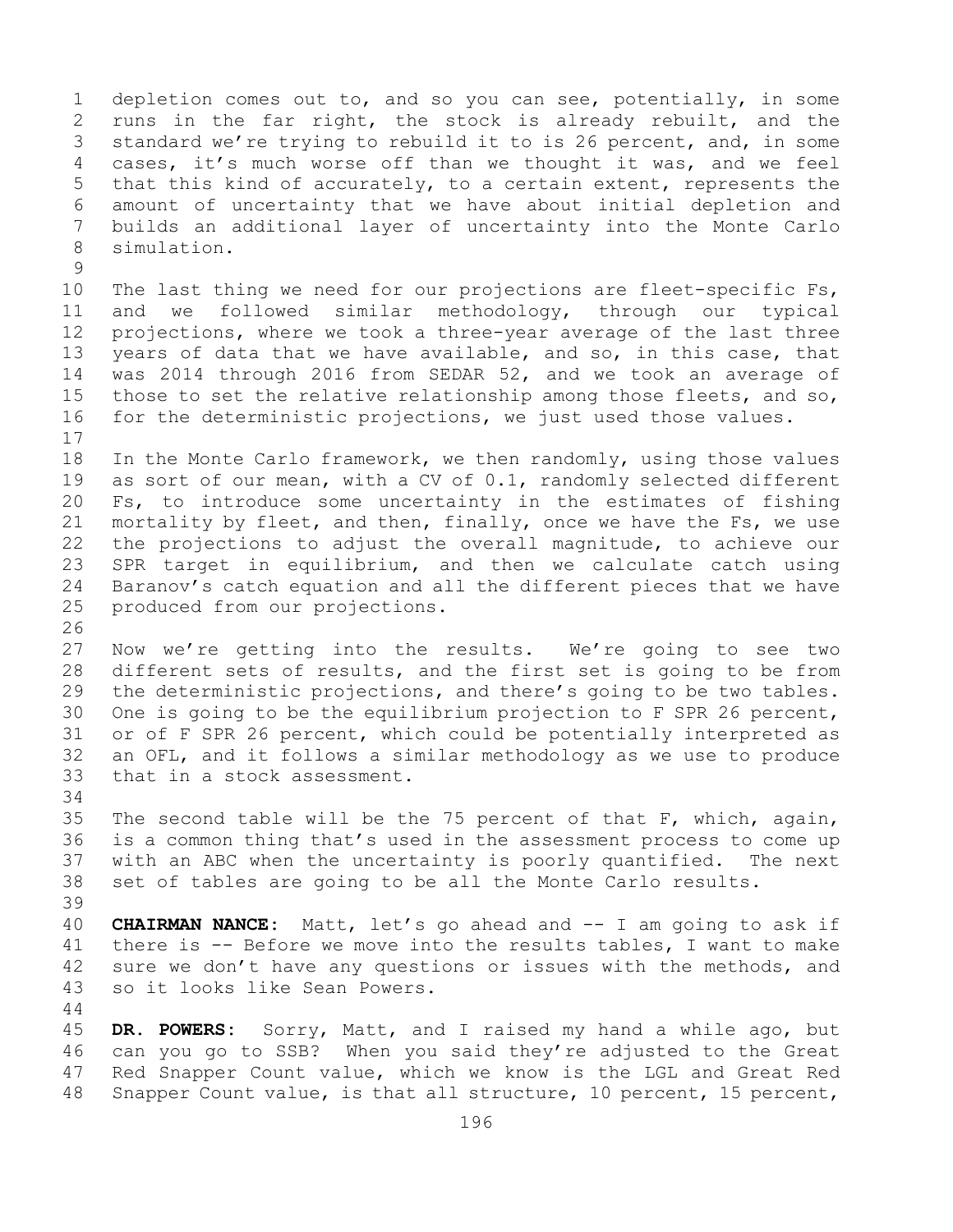1 or are you -- For this calculation, do you use the overall Great<br>2 Red Snapper Count number? Red Snapper Count number? 3 MR. SMITH: This is going to be scenario-specific. 5 6 **DR. POWERS:** Okay. I was just wondering, because even -- I know 7 there is an issue of how much of it can be exploited, but I would<br>8 think, when you're doing the overall calculations of spawning stock 8 think, when you're doing the overall calculations of spawning stock<br>9 biomass and virgin biomass, you would use the overall Great Red 9 biomass and virgin biomass, you would use the overall Great Red<br>10 Snapper Count. Snapper Count. 11<br>12 MR. SMITH: You certainly could, and there is a strong argument to 13 be made for that, and it's something we could look at, at the SSC's 14 request, if they would like, but, again, when we talked about it<br>15 internally, it comes down to what your assumption is. Is your 15 internally, it comes down to what your assumption is.<br>16 assumption of basically localized recruitment or that th 16 assumption of basically localized recruitment or that there is a<br>17 large kind of cryptic spawning stock biomass that is feeding the 17 large kind of cryptic spawning stock biomass that is feeding the<br>18 qround, and I don't know if there is overwhelming evidence either 18 ground, and I don't know if there is overwhelming evidence either<br>19 way. way. 20<br>21 21 We've seen some research coming out of the connectivity models<br>22 that have really highlighted the importance of local recruitment 22 that have really highlighted the importance of local recruitment<br>23 for most of the Gulf, that they're very self-feeding, but there 23 for most of the Gulf, that they're very self-feeding, but there<br>24 almost certainly is a component of that offshore biomass that feeds 24 almost certainly is a component of that offshore biomass that feeds<br>25 into it, and so it was a decision that we had to make, and we went 25 into it, and so it was a decision that we had to make, and we went<br>26 with this one, and I quess it's the more conservative approach, 26 with this one, and I guess it's the more conservative approach,<br>27 and, obviously, the other one would potentially provide a much 27 and, obviously, the other one would potentially provide a much<br>28 larger SSB0 out there. larger SSB0 out there. 29<br>30 30 **DR. POWERS:** I can see where you're -- Because, obviously, we have 31 a good sense that depletion can be very localized, but whether<br>32 that spawning stock biomass -- Whether the recruits are local or that spawning stock biomass -- Whether the recruits are local or 33 from a larger pool is a much more difficult question. 34<br>35 35 **MR. SMITH:** It is a very difficult question, and one you all are going to have to wrestle with, because it has management 37 implications, obviously, but, for this case, we chose scenario-38 specific for that SSB. 39 40 **DR. POWERS:** Okay, and so we don't have the scenario where you just grouped it all as SSB. Got you.  $42$ <br> $43$ MR. SMITH: Not for this presentation. 44 45 **CHAIRMAN NANCE:** Thank you, Sean. Mike Allen, please. 46<br>47 47 **DR. ALLEN:** Thank you, Mr. Chair, and thank you, Matt. I had a question on this virgin biomass calculation. The SSB 2019, that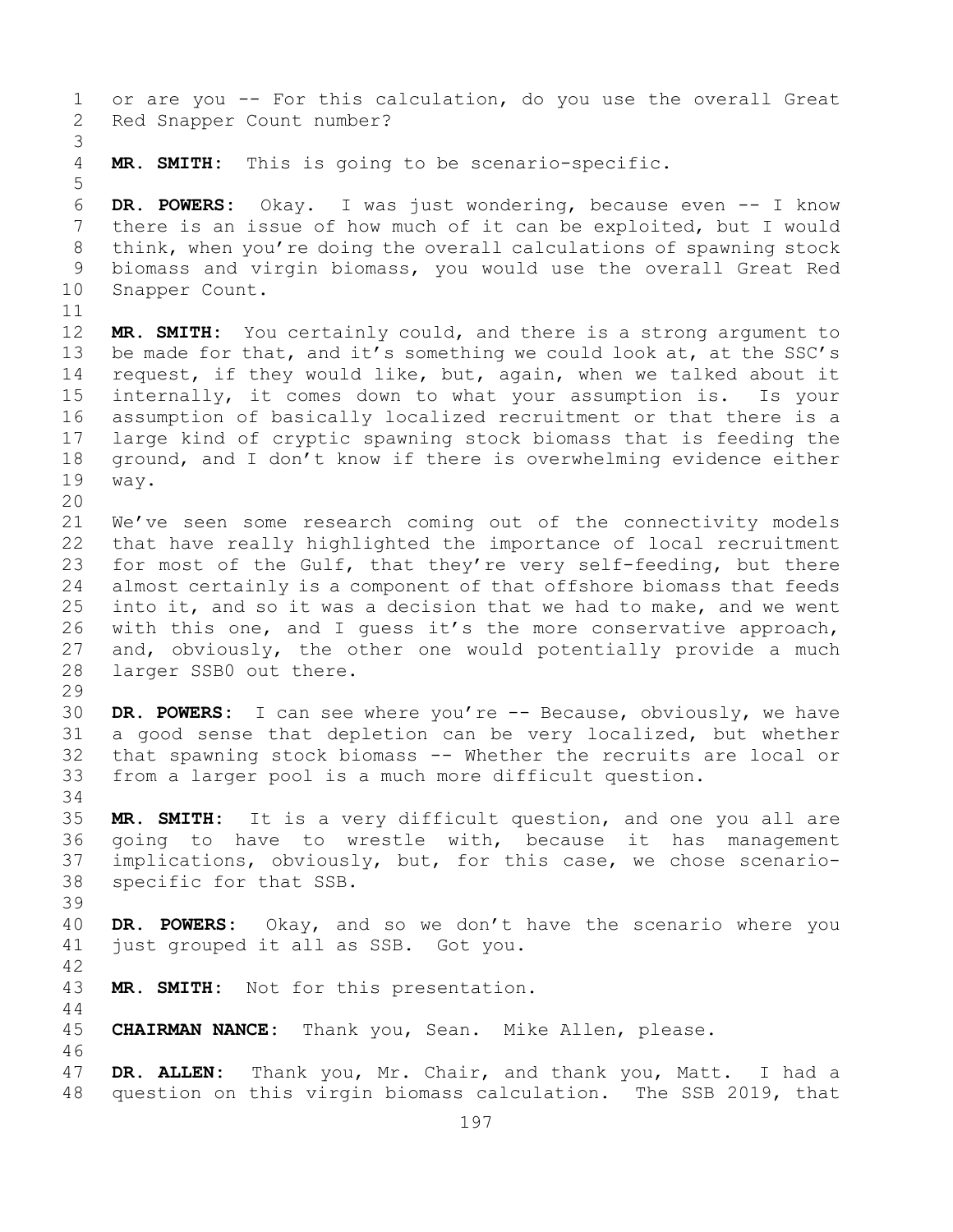1 factors in the Great Red Snapper Count, and is that correct, in<br>2 the numerator of that equation? the numerator of that equation?

3 MR. SMITH: Yes, it does.

5

32

45

6 **DR. ALLEN:** Okay, and then the denominator, SPR 2019, that doesn't 7 affect -- That doesn't take into account the Great Red Snapper<br>8 Count in that SPR calculation, and is that right, or does it? Count in that SPR calculation, and is that right, or does it?

 $\begin{array}{c} 9 \\ 10 \end{array}$ 10 **MR. SMITH:** That is correct, and there's really no way, outside of 11 the stock assessment process, for us to estimate what our current<br>12 depletion is. We have an estimate of current depletion, based on depletion is. We have an estimate of current depletion, based on 13 that we thought we knew from SEDAR 52. With all these new values, 14 we can't estimate, using the Great Red Snapper Count information,<br>15 what SSB0 is outside of the assessment, and, without that Great 15 what SSB0 is outside of the assessment, and, without that Great<br>16 Red Snapper Count assessment-based estimate of SSB0, we can't get 16 Red Snapper Count assessment-based estimate of SSB0, we can't get<br>17 a sense of what our actual depletion is, presently. a sense of what our actual depletion is, presently.

18<br>19 19 **DR. ALLEN:** I get that, and it's a chicken-or-the-egg thing, and<br>20 vou need the assessment, but the point is though, if that SPR 2019 20 you need the assessment, but the point is though, if that SPR 2019<br>21 does not include the Great Red Snapper Count, then the SSB0 is 21 does not include the Great Red Snapper Count, then the SSB0 is<br>22 probably -- It will change once you run the assessment, right, and 22 probably -- It will change once you run the assessment, right, and<br>23 that SPR, I would quess, would be lower than it is now, given the 23 that SPR, I would guess, would be lower than it is now, given the<br>24 Great Red Snapper Count, meaning that the SSB0 would be higher. Great Red Snapper Count, meaning that the SSB0 would be higher.

 $\frac{25}{26}$ 26 **MR. SMITH:** It could, and I don't have my crystal ball to know which way it's going to go. My thinking on it was, potentially, 28 that, if we assume that the SEDAR 52 was basically an assessment<br>29 over the fishing grounds, it was collecting data from the fishing 29 over the fishing grounds, it was collecting data from the fishing<br>30 qrounds and the indices from the fishing grounds, it was more or 30 grounds and the indices from the fishing grounds, it was more or<br>31 less an assessment of the fishing grounds. less an assessment of the fishing grounds.

33 It was saying that our SPR, in 2019, was 0.2. If, as the Snapper<br>34 Count suggests, there is a large amount of additional biomass out 34 Count suggests, there is a large amount of additional biomass out<br>35 there that is not over those fishing grounds, then it's entirely 35 there that is not over those fishing grounds, then it's entirely<br>36 possible that the Gulf stock-wide SPR is actually higher than 0.2. possible that the Gulf stock-wide SPR is actually higher than 0.2. 37

38 **DR. ALLEN:** Right.

39 40 **MR. SMITH:** Again, we won't be able to advance that until SEDAR 74<br>41 is complete, and hopefully it provides us all with a satisfactory 41 is complete, and hopefully it provides us all with a satisfactory<br>42 answer, when it is, but, for this exercise, and we had to get that 42 answer, when it is, but, for this exercise, and we had to get that<br>43 SSB0 in order to get the projections to be able to function, and 43 SSB0 in order to get the projections to be able to function, and<br>44 this was the best we could come up with. this was the best we could come up with.

46 **DR. ALLEN:** I understand the quandary that you're in, but it is a<br>47 fair point that that SPR is not updated with an assessment that 47 fair point that that SPR is not updated with an assessment that<br>48 includes the Great Red Snapper Count, and so that's something that includes the Great Red Snapper Count, and so that's something that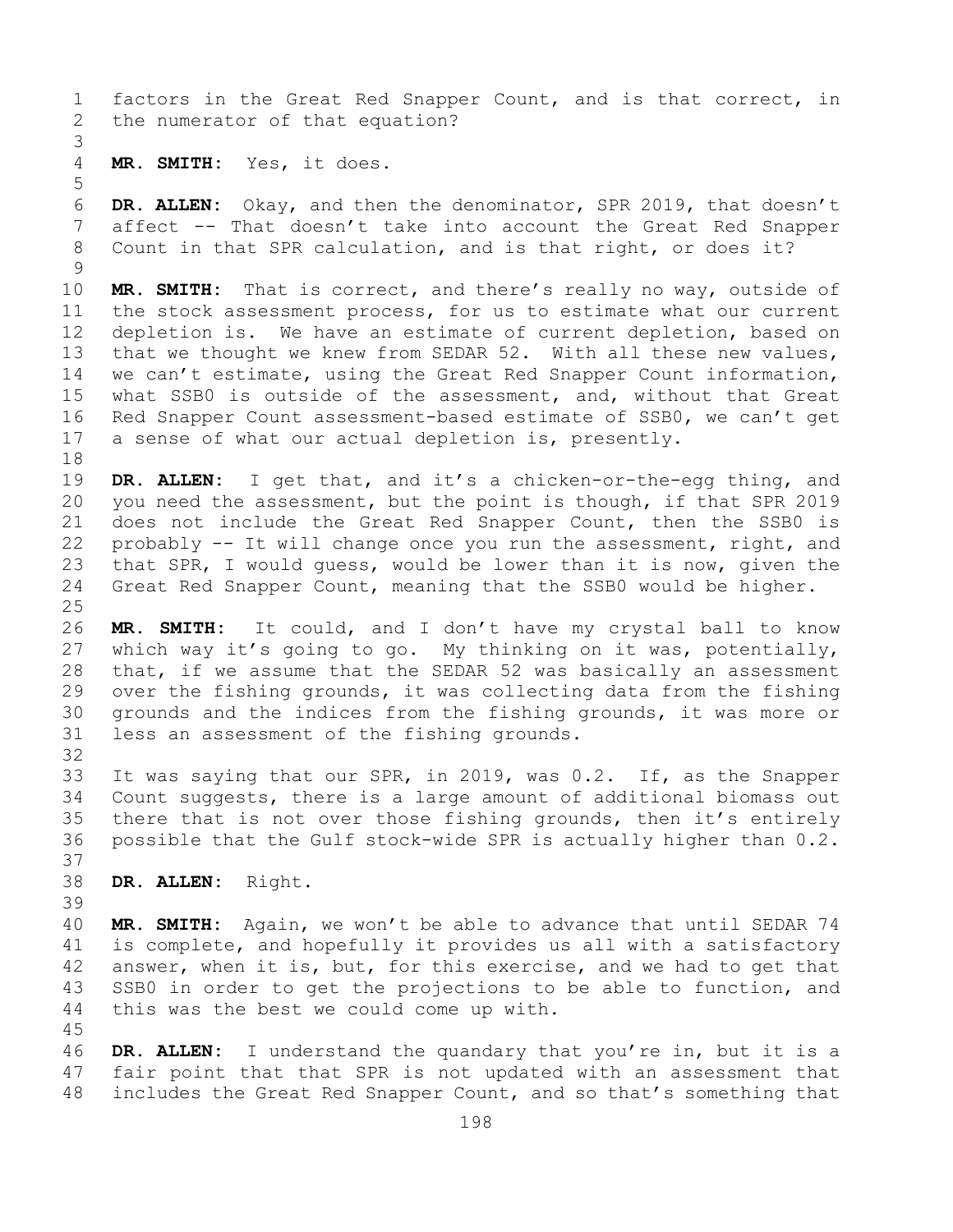1 we should keep in mind, and, also, this concept of the stock that's<br>2 vulnerable to fishing, versus some other part of the stock, we're 2 vulnerable to fishing, versus some other part of the stock, we're<br>3 qoing to have to wrestle with that, as far as what is the SPR, and 3 going to have to wrestle with that, as far as what is the SPR, and<br>4 how do you interpret that, for the whole population. how do you interpret that, for the whole population. 5 6 I had one more question on this slide, and that SSB 2019 -- That 7 equation doesn't have biomass in it, and that's a total fecundity<br>8 estimate, right? estimate, right?  $\frac{9}{10}$ MR. SMITH: That is correct.  $\begin{array}{c} 11 \\ 12 \end{array}$ DR. ALLEN: Okay. 13 14 **MR. SMITH:** In the stock assessment model, our SSB estimates are<br>15 in eqqs. in eggs. 16<br>17 DR. ALLEN: Okay. Thank you. 18<br>19 **CHAIRMAN NANCE:** Dave Chagaris, please. 20 21 **DR. CHAGARIS:** Thank you. My comments were on the exact same point<br>22 that Mike brought up, and I'm really having a hard time 22 that Mike brought up, and I'm really having a hard time<br>23 understanding how we can actually move forward with this, because, 23 understanding how we can actually move forward with this, because,<br>24 if we have this estimate from the Great Red Snapper Count 24 if we have this estimate from the Great Red Snapper Count<br>25 introduced into the stock assessment, and says there's more fish 25 introduced into the stock assessment, and says there's more fish<br>26 out there, then we would basically also assume then that the SPR 26 out there, then we would basically also assume then that the SPR<br>27 was higher in 2019 than what the stock assessment model was 27 was higher in 2019 than what the stock assessment model was estimating. 29<br>30 30 Let's just say that it was 0.3, or 0.4, and now you potentially<br>31 have cut your spawning stock biomass estimate, unfished spawning 31 have cut your spawning stock biomass estimate, unfished spawning<br>32 stock biomass estimate, for the projections in half, which would stock biomass estimate, for the projections in half, which would 33 have, I am assuming, pretty profound effects on the catch advice,<br>34 and, on the other hand, if we assume that the Great Red Snapper 34 and, on the other hand, if we assume that the Great Red Snapper<br>35 Count estimate is correct, and the SPR value is correct, then that 35 Count estimate is correct, and the SPR value is correct, then that<br>36 would imply that there's a large unproductive stock, which I think 36 would imply that there's a large unproductive stock, which I think<br>37 would also have pretty big management implications. would also have pretty big management implications. 38<br>39 39 Maybe, if you go back to the idea that the assessment model was<br>40 only modeling fish available to the fishery that were on structure, 40 only modeling fish available to the fishery that were on structure,<br>41 then perhaps you could replace the numerator with the only on 41 then perhaps you could replace the numerator with the only on<br>42 structure Great Red Snapper Count estimate, to get a spawning stock 42 structure Great Red Snapper Count estimate, to get a spawning stock<br>43 biomass, but, the way I see this now, I feel that the SSB0 that's 43 biomass, but, the way I see this now, I feel that the SSB0 that's<br>44 being used in the projections is probably way too high, potentially being used in the projections is probably way too high, potentially 45 double, what it should be, which would then raise the target values 46 higher and increase the catch levels. You might maybe help me to<br>47 understand how this works, because it seems like a pretty big 47 understand how this works, because it seems like a pretty big<br>48 issue. issue.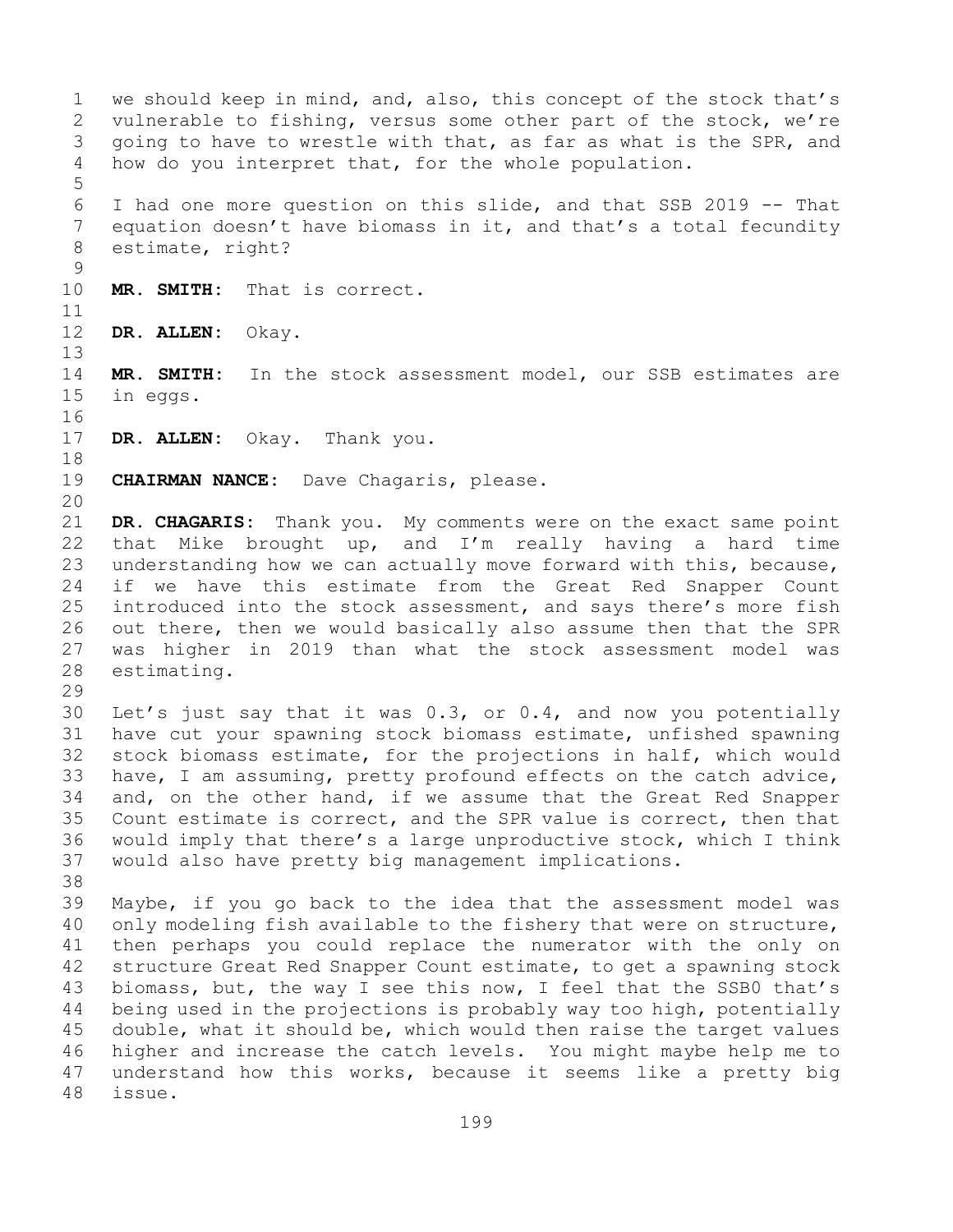$\frac{1}{2}$ MR. SMITH: To that point, if I can, Chair.

3 4 **CHAIRMAN NANCE:** Yes, please, Matt.

6 **MR. SMITH:** I think Sean brought this up earlier, and you're 100 7 percent right, Dave, and there is all kinds of questions that are<br>8 around this, but Sean brought this up, I think, in his comment, 8 around this, but Sean brought this up, I think, in his comment,<br>9 that this numerator, in this case, is kind of like what you were 9 that this numerator, in this case, is kind of like what you were<br>10 suggesting there. suggesting there.

5

11<br>12 It is scenario-specific, and so, if we go back to our scenarios, 13 we have all structure, all structure plus 10 percent, and all 14 structure plus 15 percent, which are basically proxies for what<br>15 we're quessing may be vulnerable to the fishery, and so it's close 15 we're guessing may be vulnerable to the fishery, and so it's close<br>16 to apples-to-apples, and it gets us to what is at least a 16 to apples-to-apples, and it gets us to what is at least a<br>17 reasonable-ish estimate of SSBO, but it also doesn't take into 17 reasonable-ish estimate of SSB0, but it also doesn't take into<br>18 account the other part of your arqument at all, that the 18 account the other part of your argument at all, that the<br>19 denominator could be wildly inaccurate, since we don't have a stock 19 denominator could be wildly inaccurate, since we don't have a stock<br>20 assessment to update it. assessment to update it.

21<br>22 22 **CHAIRMAN NANCE:** Thank you, Matt. Thanks for the question, David.<br>23 Luiz, please. Luiz, please.

 $\frac{24}{25}$ 25 **DR. BARBIERI:** Thank you, Mr. Chairman. Mike and Dave have already 26 addressed some of the points that I was going to bring up, but,<br>27 you know, on this same topic, and that same slide, the analysis you know, on this same topic, and that same slide, the analysis 28 that we saw and reviewed last year did take into account those<br>29 scenarios of different stock productivities, depending on the 29 scenarios of different stock productivities, depending on the<br>30 actual magnitude of the stock between what the assessment used in 30 actual magnitude of the stock between what the assessment used in<br>31 that reference point choice, or estimate, that came out of there 31 that reference point choice, or estimate, that came out of there<br>32 versus using the numbers from the Great Red Snapper Count. versus using the numbers from the Great Red Snapper Count.

33<br>34 34 This analysis did not consider the SPR 40, and, basically, it's<br>35 limited to the SPR 26 percent, and can you help us understand? I 35 limited to the SPR 26 percent, and can you help us understand? I<br>36 mean, I saw that in the actual writeup, the paper report that you 36 mean, I saw that in the actual writeup, the paper report that you<br>37 quys submitted, but can you help us understand why we decided not guys submitted, but can you help us understand why we decided not 38 to use that scenario?

39 40 **MR. SMITH:** Certainly. We didn't use it because it wasn't 41 requested this go-round. Last March, we didn't have a ton of<br>42 quidance, coming in that meeting, and that was sort of the first 42 guidance, coming in that meeting, and that was sort of the first<br>43 run at this, and so, internally, we tried to think of how we could 43 run at this, and so, internally, we tried to think of how we could<br>44 produce catch advice that would at least be considered by the SSC, produce catch advice that would at least be considered by the SSC, 45 and so the things we came up with were these scenarios of limiting 46 the number to all structure, or all structure plus some percentage<br>47 of the UCB, and the other thing we talked about was exactly what 47 of the UCB, and the other thing we talked about was exactly what<br>48 you just said, is that, depending on how this all fleshes out, we you just said, is that, depending on how this all fleshes out, we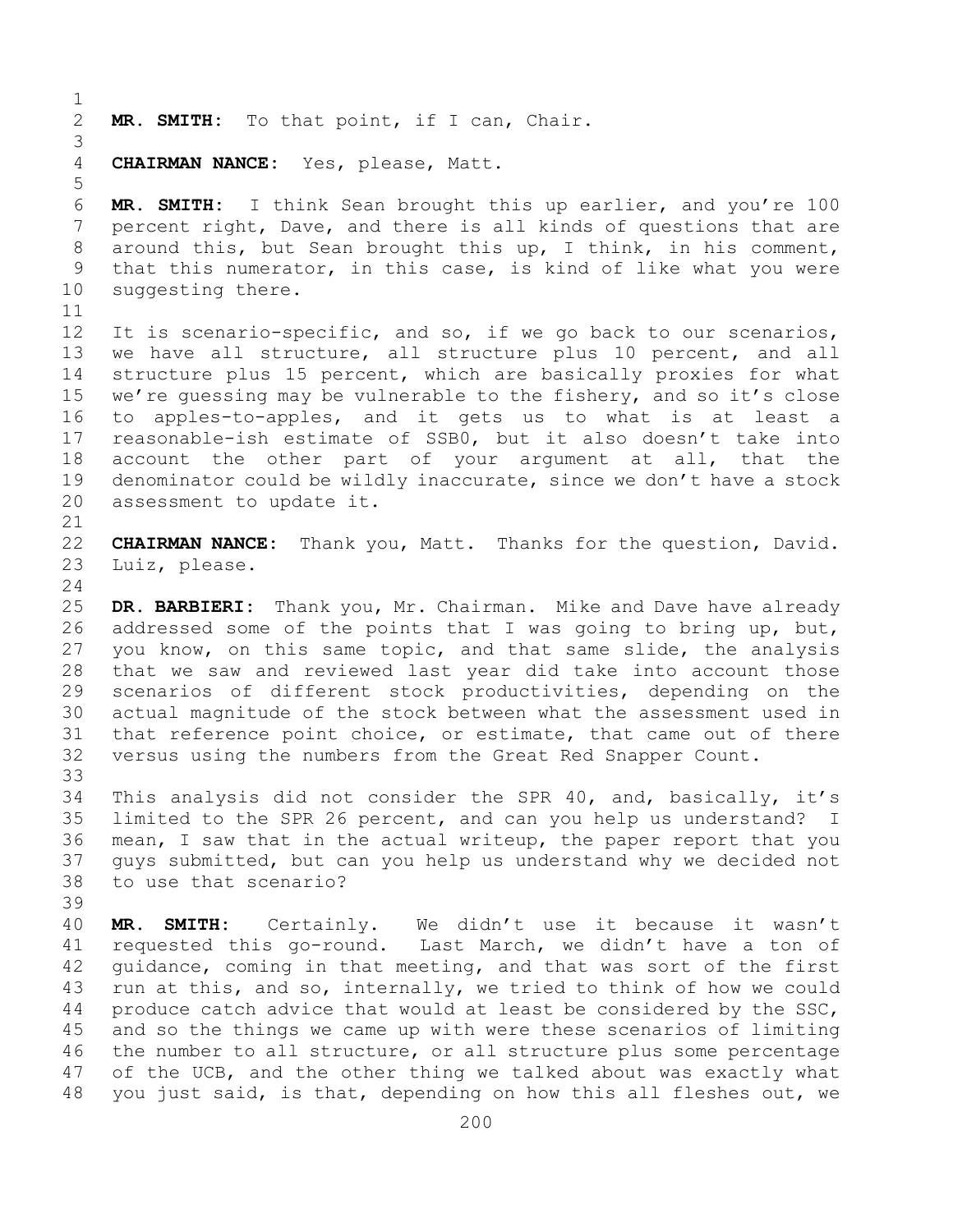1 could realistically have a population that is larger, but less<br>2 productive, and so we produced a 26 percent. productive, and so we produced a 26 percent. 3 Then, from looking at some of the Harford et al. recommendations 5 on SPR proxies, we went with 40 percent as an alternative, because 6 we didn't have really good marching orders at the time, and we<br>7 wanted to give the SSC a range of alternatives to consider for 7 wanted to give the SSC a range of alternatives to consider for<br>8 both OFL and ABC during that meeting. both OFL and ABC during that meeting.  $\begin{array}{c} 9 \\ 10 \end{array}$ 10 This go-round, after you all had reviewed that information, the<br>11 request that came through the SSC, and then through the council to 11 request that came through the SSC, and then through the council to<br>12 us, no longer included those runs, and so we didn't do them. They 12 us, no longer included those runs, and so we didn't do them. They<br>13 could be done. I mean, the scripts that I have and the spreadsheets could be done. I mean, the scripts that I have and the spreadsheets 14 are set up to do it fairly easily, but it just wasn't requested,<br>15 and so it wasn't done. and so it wasn't done. 16<br>17 DR. BARBIERI: Okay. That makes sense. Thank you, Matt. 18<br>19 19 **CHAIRMAN NANCE:** Any other questions on methodology? Matt, it<br>20 doesn't look like there are any hands up, and so let's go ahead 20 doesn't look like there are any hands up, and so let's go ahead<br>21 and go into results. and go into results.  $\begin{array}{c} 22 \\ 23 \end{array}$ 23 **MR. SMITH:** Okay. Without further ado. Like I was saying before 24 the questions, this first slide has a deterministic projection<br>25 output on it, with the equilibrium F SPR 26 percent projections in 25 output on it, with the equilibrium F SPR 26 percent projections in<br>26 the top table and then the 75 percent in the bottom table. 26 the top table and then the 75 percent in the bottom table.<br>27 Obviously, it's up to the SSC's pleasure to interpret these as Obviously, it's up to the SSC's pleasure to interpret these as 28 they will, but, internally, the F SPR 26 percent follows roughly<br>29 the methodology of an OFL projection, and the 75 percent roughly 29 the methodology of an OFL projection, and the 75 percent roughly<br>30 matches what's been done for ABC projections when the uncertainty 30 matches what's been done for ABC projections when the uncertainty<br>31 around the resulting yield is less than what we think it should 31 around the resulting yield is less than what we think it should<br>32 be. All the catches you're looking at are in millions of pounds be. All the catches you're looking at are in millions of pounds 33 whole weight, and I will take questions. 34<br>35 35 **CHAIRMAN NANCE:** Roy. 36<br>37 DR. CRABTREE: Matt, when I look at this, the amount of reduction 38 in the yield from the OFL is a little less than I expected at 75<br>39 percent, and is this assuming that the F 75 percent started in 39 percent, and is this assuming that the F 75 percent started in<br>40 2019/2020 and then was carried all the way forward, so that, in 40 2019/2020 and then was carried all the way forward, so that, in<br>41 the projections at 75 percent, the biomass is already larger than 41 the projections at 75 percent, the biomass is already larger than<br>42 it is in the other ones?

it is in the other ones?

43 MR. SMITH: There's a couple of things going on here, Roy, and 45 that's a good catch. We could look at it a different way, and I 46 will talk you through what that other way is in a second, and so,<br>47 for this, we do the first one, and we get the F SPR 26 percent 47 for this, we do the first one, and we get the F SPR 26 percent<br>48 value. For the second one, it's just a straight multiplier of value. For the second one, it's just a straight multiplier of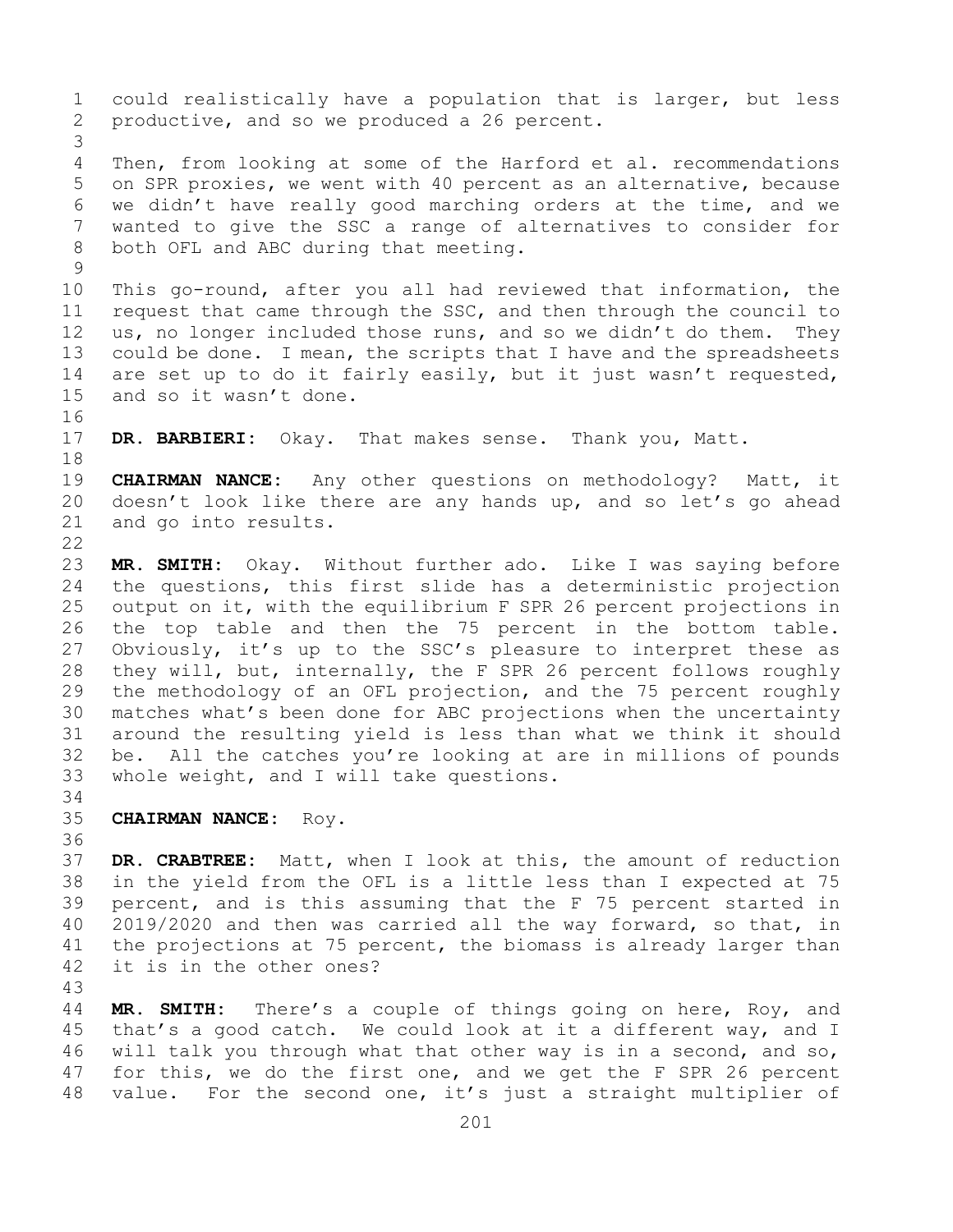1 those Fs, but those Fs only apply to the directed fleets, and, for<br>2 anybody on the SSC who is new to the red snapper stock assessment, 2 anybody on the SSC who is new to the red snapper stock assessment,<br>3 there are a bunch of discard and bycatch fleets. there are a bunch of discard and bycatch fleets. 4 5 As we have done in the past for red snapper stock assessments, 6 those values are being held constant in the projections, and so,<br>7 whatever the Fs estimated for the shrimp fleet, the commercial 7 whatever the Fs estimated for the shrimp fleet, the commercial<br>8 closed season discards, the recreational closed season discards, 8 closed season discards, the recreational closed season discards,<br>9 and the recreational east closed season discard in particular, 9 and the recreational east closed season discard in particular,<br>10 which is quite a large F, those are held constant, and only the Fs 10 which is quite a large F, those are held constant, and only the Fs<br>11 on the directed fleets are being multiplied by the 75 percent 11 on the directed fleets are being multiplied by the 75 percent<br>12 reduction, and so you don't actually get a full 75 percent reduction, and so you don't actually get a full 75 percent 13 reduction of the F, and it comes out to somewhere in like the low 14 80s, if I did the math, which I don't have it in front of me.  $15$ <br> $16$ 16 **DR. CRABTREE:** Right. Then are the different Fs only -- They start<br>17 applying in 2022, and the Fs are the same leading up to that, or 17 applying in 2022, and the Fs are the same leading up to that, or 18 how did that work? how did that work?  $\begin{array}{c} 19 \\ 20 \end{array}$ MR. SMITH: The Fs are -- It's a straight multiplier across all 21 the years, and so, from the start of the projections in 2017, where<br>22 our data runs out, it's the F 75 percent being applied the whole 22 our data runs out, it's the F 75 percent being applied the whole<br>23 way through. way through.  $\frac{24}{25}$ 25 To get at what you're saying, there is way where we could go in<br>26 and figure out what that multiplier needs to be, whether it be 65 26 and figure out what that multiplier needs to be, whether it be 65<br>27 percent or whatever, to the directed fleets, to wind up with an percent or whatever, to the directed fleets, to wind up with an 28 actual 75 percent reduction in the exploitation rate, or sort of<br>29 the standard F, the removals over the biomass, but that wasn't 29 the standard F, the removals over the biomass, but that wasn't<br>30 done here, because that's not -- It's different from the approach 30 done here, because that's not  $-$  It's different from the approach 31 that we take during the normal assessment cycle. When you ask for 31 that we take during the normal assessment cycle. When you ask for<br>32 something like this, vou get essentially what you're looking at 32 something like this, you get essentially what you're looking at now. 34<br>35

35 **DR. CRABTREE:** Right, and so I think it's reasonable to leave the discards alone, but the odd thing about it is that the ABC is 37 higher, because it's projecting we are fishing at a lower F in 38 2021, and even before that, but, in reality, we weren't, and the 39 catches were what the catches are, and it's only once this 39 catches were what the catches are, and it's only once this<br>40 implemented, in 2023, that the buffer actually happens, and so 40 implemented, in 2023, that the buffer actually happens, and so  $41$  it's like you're not quite getting as much as you think. it's like you're not quite getting as much as you think.

42

43 **CHAIRMAN NANCE:** Plus, as he's saying, the other fleets, shrimp<br>44 and everything else, are held constant, and so you're not getting and everything else, are held constant, and so you're not getting 45 that reduction out of those.

46<br>47 47 **DR. CRABTREE:** Yes, and, I mean, that's realistic, because they're<br>48 not going to be affected by what we do here, but you're not getting not going to be affected by what we do here, but you're not getting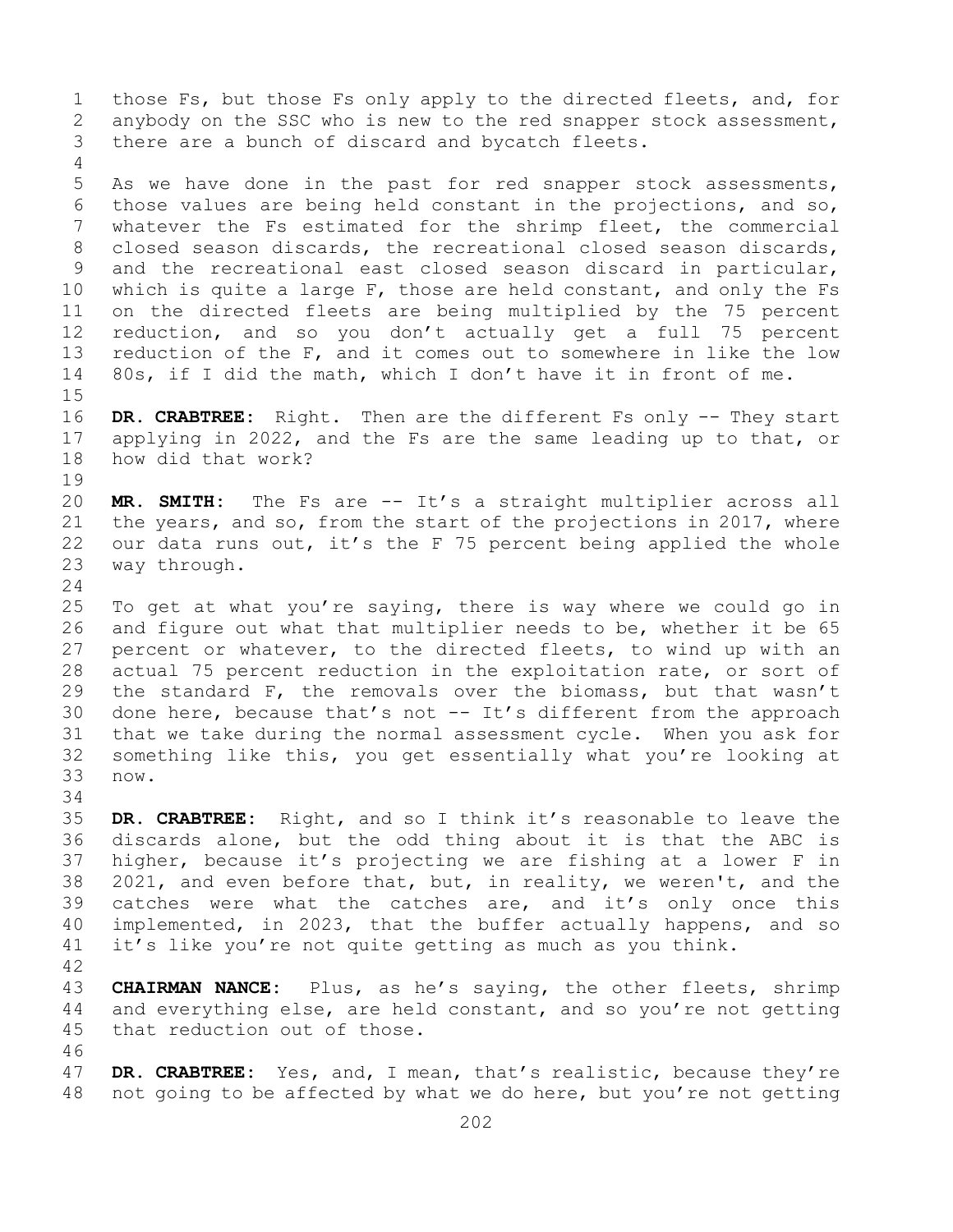1 -- If you think you're getting a real 75 percent reduction in the<br>2 Fs, you're not, and so that would argue -- Well, I'm not sure what 2 Fs, you're not, and so that would argue  $--$  Well, I'm not sure what<br>3 it argues, but I think I get  $-$ it argues, but I think I get  $-$ -4 5 **CHAIRMAN NANCE:** Let's just look at the results, and then we can 6 discuss ramifications. Any other -- Okay, Matt, go ahead. 7 8 **MR. SMITH:** Okay, and we'll have all these tables available to<br>9 look at for the discussion, and so don't try to memorize the 9 look at for the discussion, and so don't try to memorize the 10 numbers now. numbers now.  $\begin{array}{c} 11 \\ 12 \end{array}$ MR. GREGORY: Mr. Chair, before we move on, can we go back to that 13 table? On the bottom table, your three-year average and five-year 14 averages are identical, and so that needs to be looked at.  $15$ <br> $16$ 16 **MR. SMITH:** Good catch. My apologies for that. I knew this would<br>17 happen, and I was talking to Katie the other night. You give me 17 happen, and I was talking to Katie the other night. You give me<br>18 all kinds of stuff to do for homework, and I'm going to make a 18 all kinds of stuff to do for homework, and I'm going to make a<br>19 little slipup, and so thank you for that catch. I will double-19 little slipup, and so thank you for that catch. I will double-<br>20 check those numbers, but I don't have to do that live, and I will check those numbers, but I don't have to do that live, and I will 21 fix them at the end of the presentation. Anything else?  $\begin{array}{c} 22 \\ 23 \end{array}$ CHAIRMAN NANCE: Thank you, Matt. Thanks, Doug.  $\frac{24}{25}$ MR. SMITH: Let me just make a note, real quick. Okay. Then the 26 next thing is going to be the Monte Carlo simulation approach to<br>27 uncertainty, and, again, this is just an example from that all uncertainty, and, again, this is just an example from that all 28 structure plus 10 percent run, and being shown here is the outcome<br>29 of all those different thousand simulation runs of the different 29 of all those different thousand simulation runs of the different<br>30 Monte Carlo draws. The middle dark line is the mean, which, in 30 Monte Carlo draws. The middle dark line is the mean, which, in<br>31 kind of a traditional assessment sense, is something that would be 31 kind of a traditional assessment sense, is something that would be<br>32 interpreted as an OFL, and the two dashed lines to the left interpreted as an OFL, and the two dashed lines to the left 33 represent P\* approaches to the data. 34<br>35 35 In table form, you wind up with this, and, again, here, you just<br>36 have all the different scenarios, all structure, all structure have all the different scenarios, all structure, all structure 37 plus 10 percent and 15 percent, with the means for each of them, 38 the standard deviations from the distribution, and then the values<br>39 that you get from applying the  $P^*$  approach to this data. One thing 39 that you get from applying the  $P^*$  approach to this data. One thing 40 I will say, while you're digesting this  $-$ I will say, while you're digesting this --41<br>42 42 **CHAIRMAN NANCE:** Roy. 43 MR. SMITH: Sorry. Go ahead. 45 46 **DR. CRABTREE:** Matt, I recall reading the written report that was<br>47 in the briefing book earlier, and, in the discussion of the P<sup>\*</sup>, 47 in the briefing book earlier, and, in the discussion of the  $P^*$ , 48 there was a discussion that the  $P^*$  doesn't -- It doesn't reflect there was a discussion that the P\* doesn't  $--$  It doesn't reflect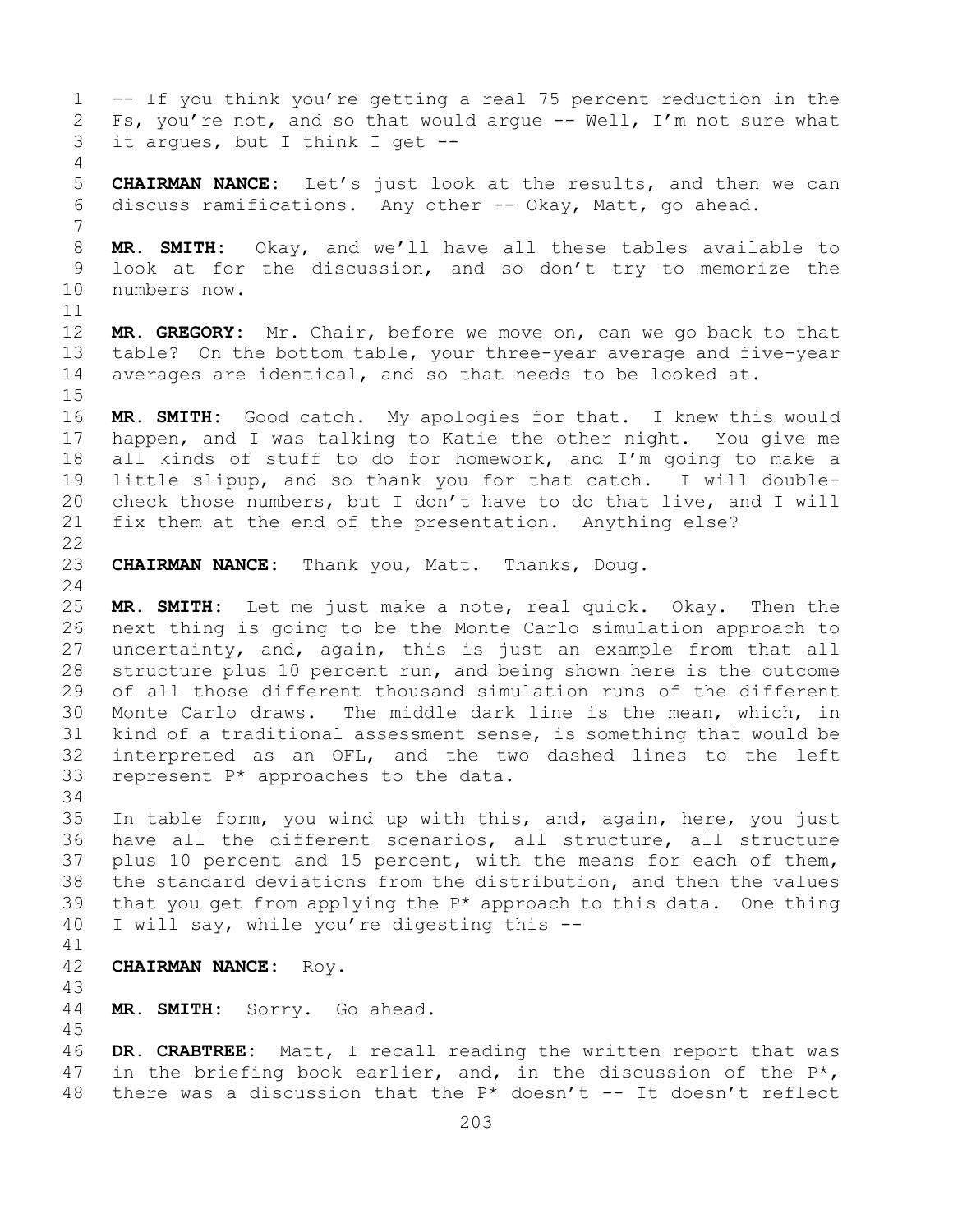1 the actual uncertainty, and the actual uncertainty is greater<br>2 because there are other things that are uncertain that aren't dealt 2 because there are other things that are uncertain that aren't dealt<br>3 with, and I know that's always the case with P\*, but I'm right 3 with, and I know that's always the case with  $P^*$ , but I'm right that that's what it said, right? that that's what it said, right?

6 **MR. SMITH:** Yes, and it almost certainly does. I mean, we were 7 surprised by the distribution of the landings, to be honest with<br>8 you, before we got into the Monte Carlo, but, as is the case, there 8 you, before we got into the Monte Carlo, but, as is the case, there<br>9 is numerous other parts of the assessment framework that were just 9 is numerous other parts of the assessment framework that were just<br>10 held constant, and the uncertainty around them were not 10 held constant, and the uncertainty around them were not<br>11 incorporated into this, and there is also uncertainty around the 11 incorporated into this, and there is also uncertainty around the<br>12 UCB and numerous other things. UCB and numerous other things.

14 **DR. CRABTREE:** Is there any way to have some sort of gauge -- Let's<br>15 sav we wanted to go with a P\* of 40 percent. To better reflect 15 say we wanted to go with a  $P^*$  of 40 percent. To better reflect<br>16 the uncertainty, is there any way to gauge how much additional 16 the uncertainty, is there any way to gauge how much additional<br>17 reduction would be needed to do that, or is there any way to get 17 reduction would be needed to do that, or is there any way to get<br>18 at it? at it?

19<br>20 20 **MR. SMITH:** I mean, potentially. The first thing that comes to 21 mind goes back to this Ralston paper, and we were just talking<br>22 about this earlier in the day, where, in that paper, in Fiqure 7, 22 about this earlier in the day, where, in that paper, in Figure 7,  $\frac{1}{2}$  it lays out sort of P\*s and how they line up with the data richness 23 it lays out sort of  $P^*s$  and how they line up with the data richness<br>24 of the assessment thev're coming from, and, from that analysis, 24 of the assessment they're coming from, and, from that analysis,  $25$  based on the  $P*$ s and the difference between the ABCs and the OFLs 25 based on the  $P*$ s and the difference between the ABCs and the OFLs<br>26 that we're getting from what we're doing right here, we're still 26 that we're getting from what we're doing right here, we're still<br>27 considered to be in a data-rich situation, which, depending on how considered to be in a data-rich situation, which, depending on how 28 you look at what we have, you may agree with or you may not agree with.

30<br>31

44

5

13

31 If you disagree with that, that we have a data-rich approach here,<br>32 then you can potentially look at the Ralston paper in Figure 7 and 32 then you can potentially look at the Ralston paper in Figure 7 and<br>33 say, okay, what does he say we should be at for a medium, or a 33 say, okay, what does he say we should be at for a medium, or a<br>34 data-poor, a data-moderate, or a data-poor situation, and use that 34 data-poor, a data-moderate, or a data-poor situation, and use that<br>35 as a gauge. I don't have those numbers worked out, and this is 35 as a gauge. I don't have those numbers worked out, and this is<br>36 just something that we were spitballing around in a chat this just something that we were spitballing around in a chat this 37 morning, but it's a possible avenue there, to kind of say, well, 38 how much is the difference we have from this, and what would we<br>39 expect the difference to be, given how we think the quality of the 39 expect the difference to be, given how we think the quality of the 40 data in this catch advice is. data in this catch advice is.

41<br>42 42 **DR. CRABTREE:** Okay, and, Ryan, I guess, typically, the council 43 has used a P<sup>\*</sup> of 40 percent in the past? has used a  $P^*$  of 40 percent in the past?

45 **MR. RINDONE:** We have typically run through the control rule, and, 46 if you give me just a second, I will pull up what we did after<br>47 SEDAR 52, and that would be the last time that we used it. I will 47 SEDAR 52, and that would be the last time that we used it. I will<br>48 add though that the SSC has, for the last couple of years, add though that the SSC has, for the last couple of years,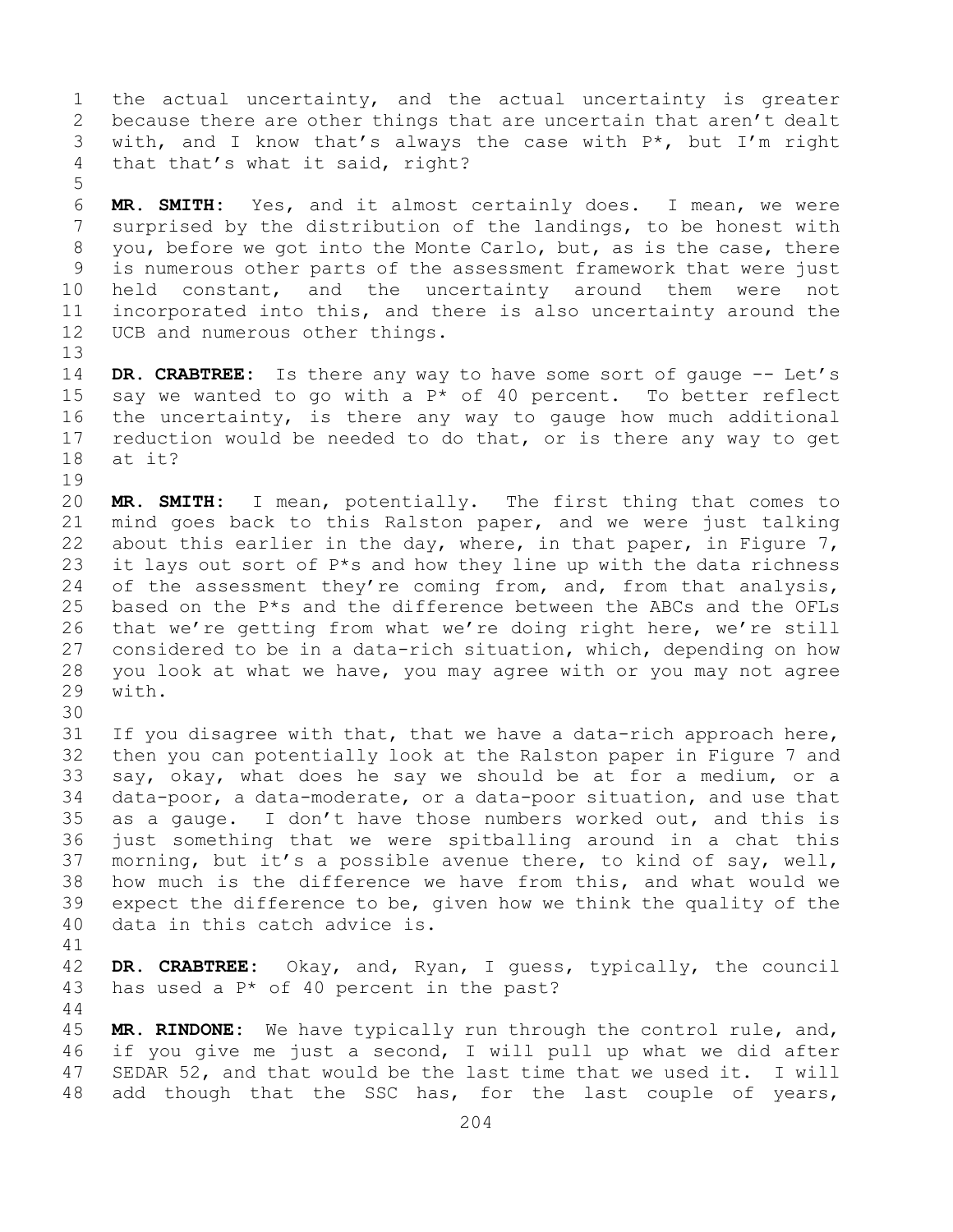1 expressed consistent consternation with the difference between the<br>2 OFL and the ABC, through the application of the P\* approach, and 2 OFL and the ABC, through the application of the P\* approach, and<br>3 I bring that up because there is no shortage of verbatim minutes 3 I bring that up because there is no shortage of verbatim minutes<br>4 to that effect. to that effect. 5 6 Just because some of you are newer on the SSC, and so what Dr.<br>7 Crabtree is referring to, as far as these differences, this is 7 Crabtree is referring to, as far as these differences, this is<br>8 something that is getting to our current ABC Control rule has been 8 something that is getting to our current ABC Control rule has been<br>9 the impetus for revisiting it. In the Ralston, and I think the 9 the impetus for revisiting it. In the Ralston, and I think the<br>10 other method that was talked about at one point was the Restrepo 10 other method that was talked about at one point was the Restrepo<br>11 method, have been discussed as possible ways to revise that control 11 method, have been discussed as possible ways to revise that control rule. 13 14 **DR. CRABTREE:** Yes, and so it's been a long-standing problem, and 15 we've often ended up with unrealistically small buffers. Now, in<br>16 this case, it looks to me that the -- We don't have the other 16 this case, it looks to me that the -- We don't have the other<br>17 table, but that the buffer using the 75 percent is actually less 17 table, but that the buffer using the 75 percent is actually less<br>18 than the buffer using the 30 percent here, or the 40, and so, okay. 18 than the buffer using the 30 percent here, or the 40, and so, okay.<br>19 Thanks, Matt. Thanks, Matt. 20<br>21 21 **CHAIRMAN NANCE:** Harry.  $\begin{array}{c} 22 \\ 23 \end{array}$ 23 **MR. BLANCHET:** A bit to that point, I think that the P<sup>\*</sup>, as provided<br>24 here, because we are not -- This is not really parallel to our 24 here, because we are not  $--$  This is not really parallel to our<br>25 prior applications of P\*, which have all been within SS, and, in 25 prior applications of  $P^*$ , which have all been within SS, and, in<br>26 this particular case, we have some additional variance in some of 26 this particular case, we have some additional variance in some of<br>27 the inputs that we don't normally have when we're considering those the inputs that we don't normally have when we're considering those 28 full Stock Synthesis runs, and so we do end up with something that<br>29 at least has a broader variance than what we would normally see 29 at least has a broader variance than what we would normally see<br>30 coming out of Stock Synthesis, and so I don't know that these P\*s 30 coming out of Stock Synthesis, and so I don't know that these  $P*$ s<br>31 are actually consistent, in every case, with what we have done 31 are actually consistent, in every case, with what we have done<br>32 normally, and I actually think that this approach may have some 32 normally, and I actually think that this approach may have some<br>33 benefit, when we go back and look at that control rule. benefit, when we go back and look at that control rule. 34<br>35 35 **CHAIRMAN NANCE:** Thank you, Harry. Ryan. 36 37 **MR. RINDONE:** Just to answer Dr. Crabtree's previous question, the  $38$  P\* value that was used the last time, following the SEDAR 52 stock<br>39 assessment, was 0.4. assessment, was  $0.4$ . 40 DR. CRABTREE: Okay. Thank you. 42 43 **CHAIRMAN NANCE:** Okay. Matt, I don't see any more hands, and let's go ahead and go on with the results. 45 46 **MR. SMITH:** Okay, and this last one is just something that has<br>47 bubbled up in the last two days, and we just can't help ourselves, 47 bubbled up in the last two days, and we just can't help ourselves,<br>48 and so this wasn't requested directly by the council, but we're and so this wasn't requested directly by the council, but we're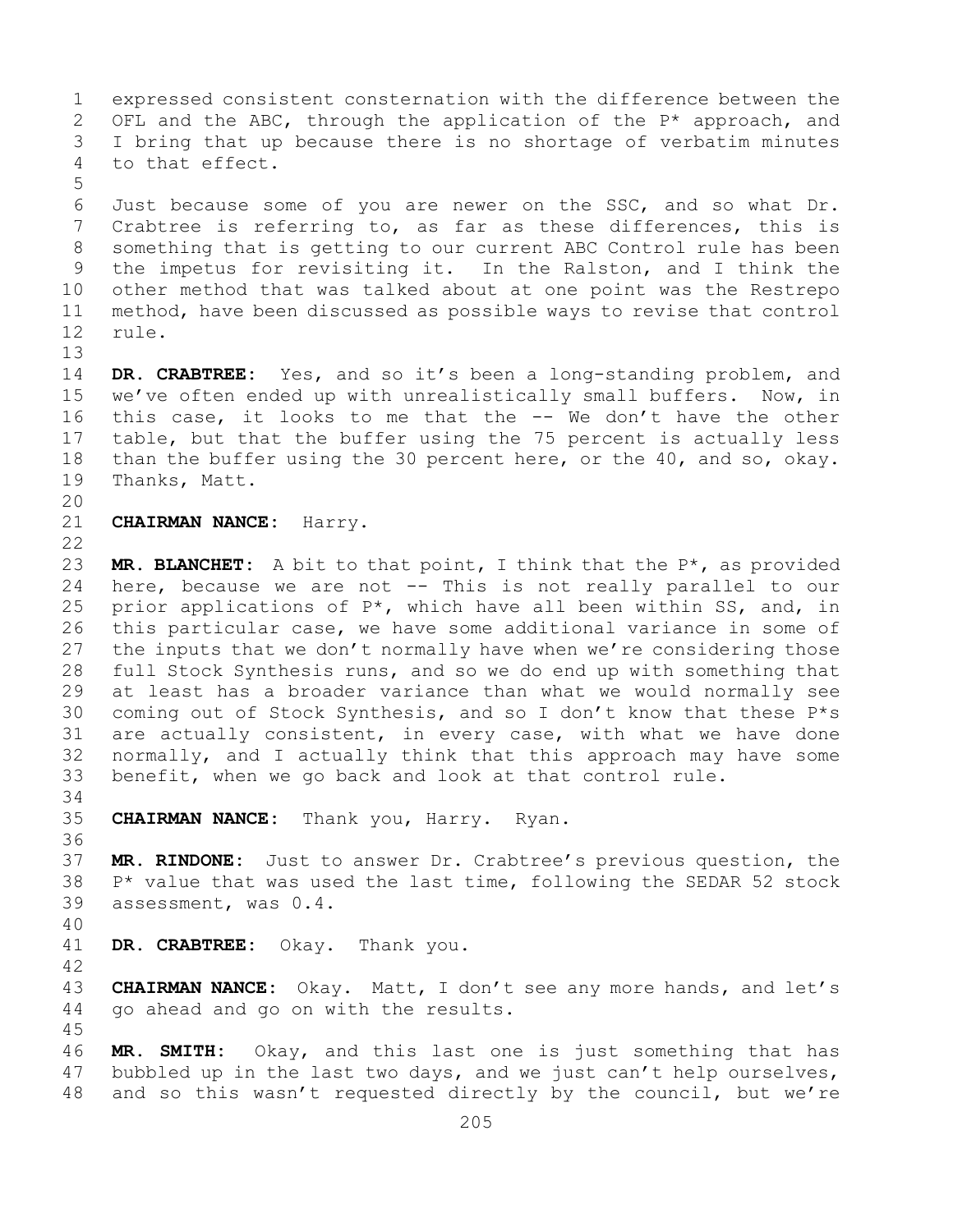1 going to present it here, just in case it helps the SSC reach a<br>2 decision point on this. decision point on this.

3 We have covered uncertainty in a lot of the inputs into the 5 projections directly, and the one lingering uncertainty is this 6 percent UCB that you would potentially include in the numbers to<br>7 start with, and so what we've done here is just kind of take the 7 start with, and so what we've done here is just kind of take the<br>8 output from the three individual runs and combine them together 8 output from the three individual runs and combine them together<br>9 into what we're sort of calling an ensemble advice across the UCB 9 into what we're sort of calling an ensemble advice across the UCB<br>10 levels, and this will basically get you a mean estimate kind of 10 levels, and this will basically get you a mean estimate kind of<br>11 somewhere in the middle, and so I quess it would be about seven-11 somewhere in the middle, and so I guess it would be about seven-<br>12 and-a-half percent UCB, but it's also going to effectively widen 12 and-a-half percent UCB, but it's also going to effectively widen<br>13 the tails of that distribution, because you add in uncertainty the tails of that distribution, because you add in uncertainty 14 about what the proper UCB is for this analysis.

 $15$ <br> $16$ 16 If you get wider tails in the distribution, the  $P^*$  then is going<br>17 to have more effects when you implement it, and so this figure 17 to have more effects when you implement it, and so this figure<br>18 here is just demonstrating the output of combining the, whatever 18 here is just demonstrating the output of combining the, whatever<br>19 it was, 5,000 runs for each one of the simulation runs for each 19 it was, 5,000 runs for each one of the simulation runs for each<br>20 one of the scenarios, together into a common distribution. one of the scenarios, together into a common distribution.

21<br>22 22 Then, when we look at that, the same similar table as what we saw<br>23 before, and I have these all put together in a final table that 23 before, and I have these all put together in a final table that<br>24 you quys can look at when you're deliberating, this is what we end 24 you guys can look at when you're deliberating, this is what we end<br>25 up with, and so a slightly lower mean, because the UCB, on average, 25 up with, and so a slightly lower mean, because the UCB, on average,<br>26 comes out slightly less than 10 percent, when you combine all those 26 comes out slightly less than 10 percent, when you combine all those<br>27 together, and then the P\* values having slightly more effect, together, and then the  $P^*$  values having slightly more effect, 28 because of the wider tails in the distribution.

29<br>30

30 Final thoughts, before I leave you to your business, is that we<br>31 are set up to run different percent Fs, and so, if 75 percent, 31 are set up to run different percent Fs, and so, if 75 percent,<br>32 which has been commonly used when we're uncertain about the which has been commonly used when we're uncertain about the 33 uncertainty, if that doesn't satisfy the SSC, different Fs can be<br>34 run quite quickly, and different  $P^*$  values can, obviously, be 34 run quite quickly, and different  $P^*$  values can, obviously, be 35 looked at, and different UCB percentages can be done, if desired, 35 looked at, and different UCB percentages can be done, if desired,<br>36 and certainly, possibly, by the end of business today, but 36 and certainly, possibly, by the end of business today, but<br>37 definitely by tomorrow, and then, again, this is, again, what Roy definitely by tomorrow, and then, again, this is, again, what Roy 38 brought up, and I believe it was Dr. Crabtree, that we did our<br>39 best with what we had available to us to try to build uncertainty 39 best with what we had available to us to try to build uncertainty<br>40 into this catch advice, but the full scientific uncertainty is 40 into this catch advice, but the full scientific uncertainty is  $41$  certainly not captured here. certainly not captured here.

42

43 That's the end of that, and then I've got a couple of tables at<br>44 the end that just kind of have the catch advice, and I will happily the end that just kind of have the catch advice, and I will happily 45 cycle between them as you discuss.

46<br>47 CHAIRMAN NANCE: Thank you very much, Matt. Roy.

48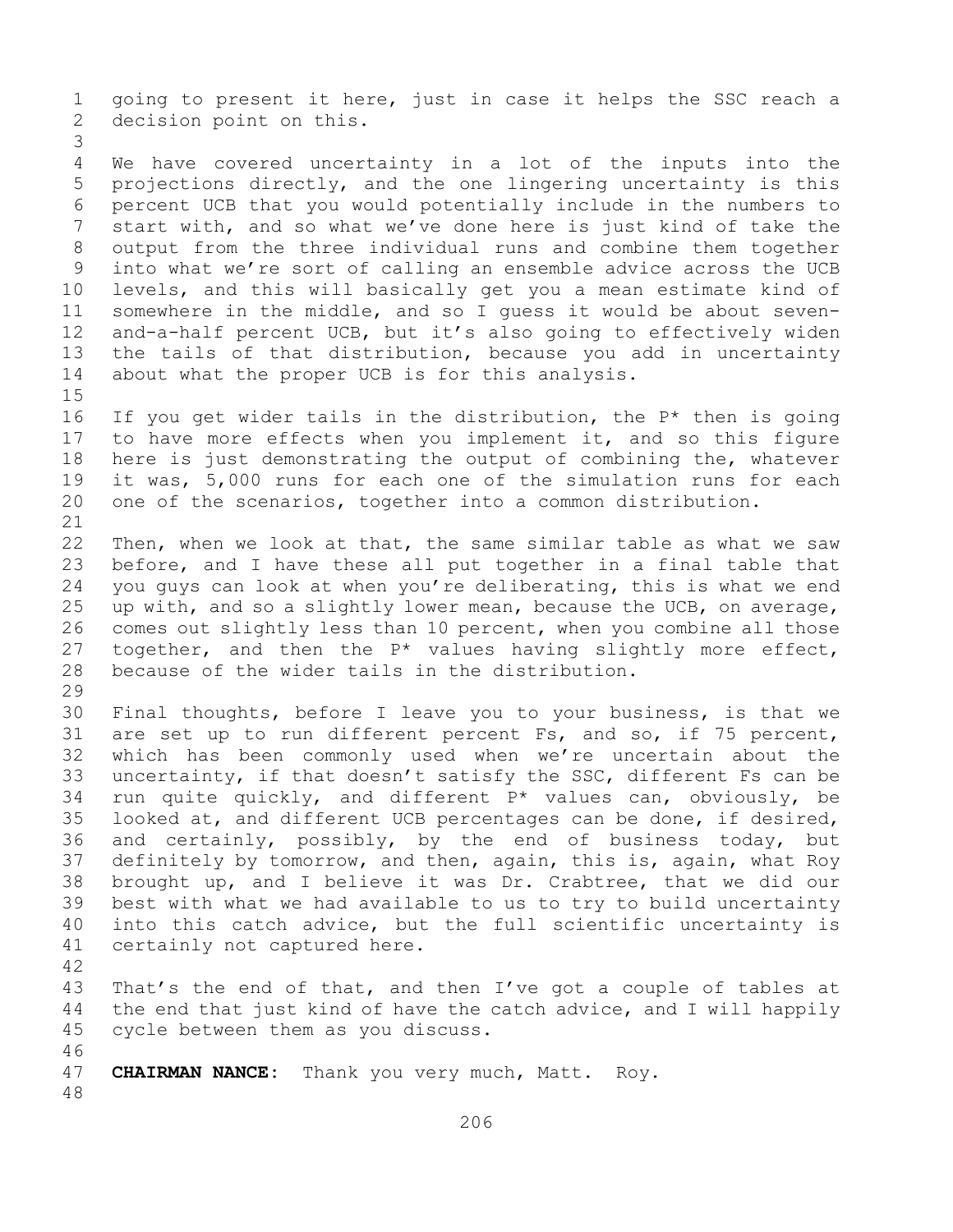1 **DR. CRABTREE:** Can you back up to the table, Matt, that had the 2 ensemble numbers that was just up? Would we interpret what is labeled the mean as the OFL? 4 5 **MR. SMITH:** You certainly can. I mean, that's at the pleasure of 6 the SSC. As we were doing this, that's kind of how we were<br>7 interpreting it. When you see something like this coming out of 7 interpreting it. When you see something like this coming out of<br>8 a standard stock assessment, that 50 percent probability, which is 8 a standard stock assessment, that 50 percent probability, which is<br>9 roughly the mean here of this distribution, becomes your OFL, and 9 roughly the mean here of this distribution, becomes your OFL, and<br>10 then an ABC would be a  $P^*$ , or a reduction, on top of that. then an ABC would be a  $P^*$ , or a reduction, on top of that. 11<br>12 DR. CRABTREE: All right, and so put that -- All right. The mean 13 would be the OFL, and then the P\* 40 percent, Ryan, would 14 correspond to what we have used to determine ABCs in the past.  $15$ <br> $16$ MR. RINDONE: That's correct.  $\begin{array}{c} 17 \\ 18 \end{array}$ 18 **DR. CRABTREE:** Okay. Then the question becomes -- So you have a<br>19 buffer there that is -- Well, I don't know what it is, but it's 19 buffer there that is  $--$  Well, I don't know what it is, but it's 20 less than 10 percent. less than 10 percent. 21<br>22 MR. RINDONE: It's 1.2 million pounds whole weight. 23 DR. CRABTREE: So it's relatively tight.  $\frac{25}{26}$ 26 **CHAIRMAN NANCE:** Okay. So, as we start to consider this, I'm going to take a break right now. The chance of taking a break after we 28 start is zero, and so we'll take a break, and we'll come back at<br>29 five to three, and so, at 2:55, we will come back and start our 29 five to three, and so, at 2:55, we will come back and start our<br>30 deliberations, and so go ahead and look through these tables, and 30 deliberations, and so go ahead and look through these tables, and<br>31 I look forward to a good, robust discussion. Thank you. I look forward to a good, robust discussion. Thank you. 32 33 (Whereupon, a brief recess was taken.) 34<br>35 35 **CHAIRMAN NANCE:** Okay, everyone, and I think we need to reassemble,<br>36 and we've had that presentation from Matt, and, Matt, I appreciate 36 and we've had that presentation from Matt, and, Matt, I appreciate<br>37 you going through that, and I think it was an excellent job. It you going through that, and I think it was an excellent job. It 38 was very informative. I am going to open up the floor to questions.<br>39 Doug. Doug. 40 41 **MR. GREGORY:** Thank you. I was trying to get in this comment<br>42 before the break, so that people could think about it, but, 42 before the break, so that people could think about it, but,  $43$  contrary to what Harry was saying, these P\*s are about half as 43 contrary to what Harry was saying, these  $P*$ s are about half as  $44$  conservative as the ones we normally use in our stock assessments, conservative as the ones we normally use in our stock assessments, 45 in that, normally, with a  $P^*$  of about 0.4, we would have an ABC 46 that is 10 percent less than OFL. In these tables, the presumed<br>47 ABCs are about 5 percent less, and so, even with the combined 47 ABCs are about 5 percent less, and so, even with the combined<br>48 scenario, ensemble scenario, these distributions -- These P\*s are scenario, ensemble scenario, these distributions  $-$ - These P\*s are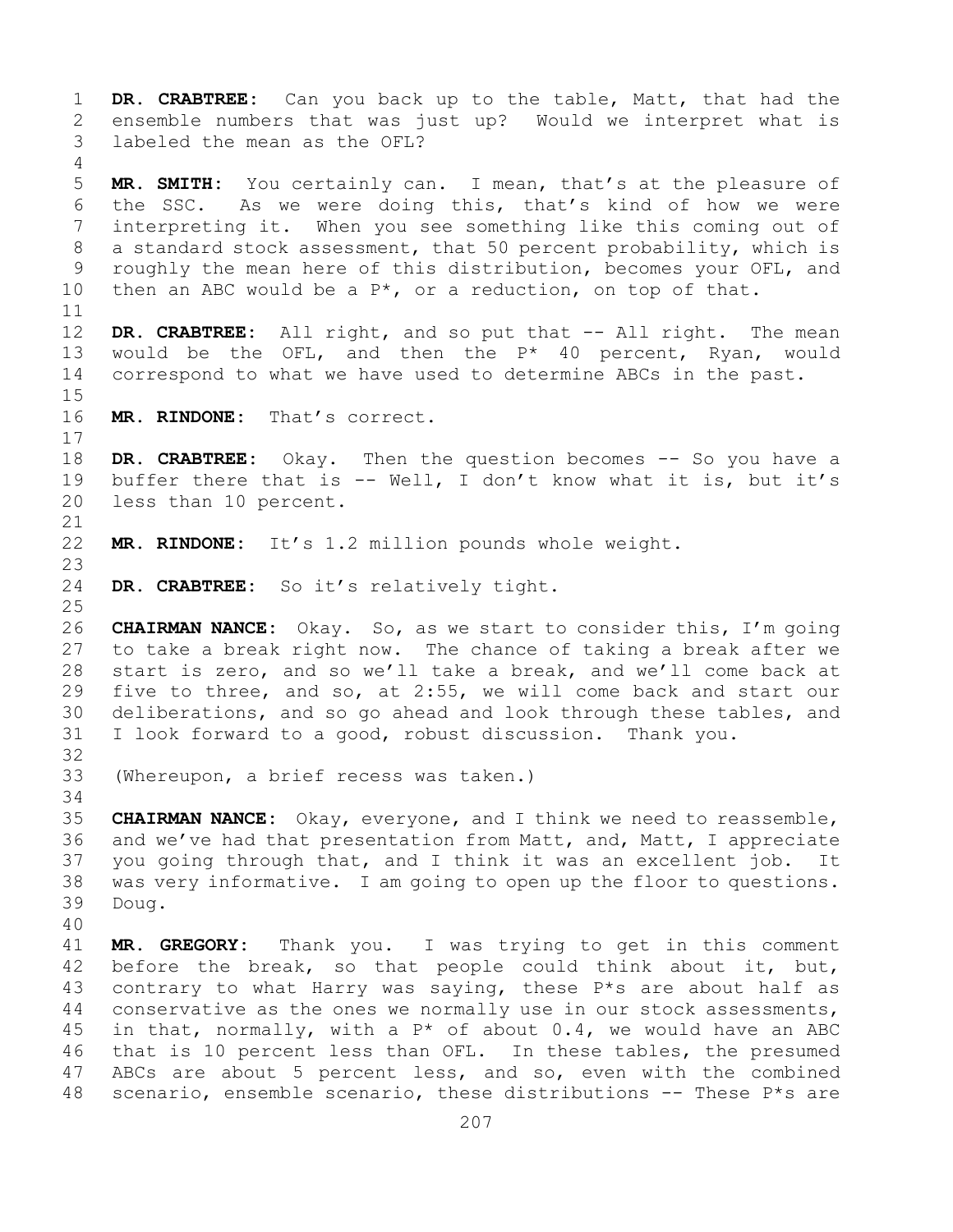1 coming out with numbers that are not realistic, given the<br>2 uncertainties in the document, or in the analyses. uncertainties in the document, or in the analyses. 3 Now, if you go back to Ralston, which seems to be our bible for 5 judging this, with a data-rich assessment, a P\* of 0.4 would give 6 you a 9 percent reduction, on average. A  $P^*$  of 0.3 gives you a 17<br>7 percent reduction, and so it's not much different than what we've 7 percent reduction, and so it's not much different than what we've<br>8 normally done with stock assessments. normally done with stock assessments.  $\begin{array}{c} 9 \\ 10 \end{array}$ 10 Now, one of the questions that I would like to raise here is I<br>11 don't think this is a data-rich assessment, to begin with, as much 11 don't think this is a data-rich assessment, to begin with, as much<br>12 of the machinations that had to have been done to produce this of the machinations that had to have been done to produce this 13 assessment, and so, if we went with this being more of a Tier 2, 14 or a moderate data assessment, in the Ralston tables, then our  $P^*$ <br>15 of 0.4 would give us a 17 percent reduction, and 0.3 would be more, 15 of 0.4 would give us a 17 percent reduction, and 0.3 would be more,<br>16 and I haven't looked at that, but that's something to consider, 16 and I haven't looked at that, but that's something to consider,<br>17 and, like Roy said earlier, the 75 percent of F of MSY isn't 17 and, like Roy said earlier, the 75 percent of F of MSY isn't<br>18 providing a buffer either that makes us comfortable, and so we may 18 providing a buffer either that makes us comfortable, and so we may<br>19 just have to negotiate an appropriate buffer for this analysis 19 just have to negotiate an appropriate buffer for this analysis<br>20 that doesn't fit our control rule or what we've done in the past. 20 that doesn't fit our control rule or what we've done in the past.<br>21 Thank you. Thank you.  $\begin{array}{c} 22 \\ 23 \end{array}$ CHAIRMAN NANCE: Thank you, Doug. Let's go ahead. Trevor.  $\frac{24}{25}$ 25 **MR. MONCRIEF:** Mr. Chair, do you mind if I take a step-wise 26 recommendation, or approach, here to this, so that we can kind of<br>27 quide our discussion a little bit? quide our discussion a little bit? 28<br>29 CHAIRMAN NANCE: No, and go ahead, Trevor. 30<br>31 31 **MR. MONCRIEF:** I think it might be useful to kind of go step-bystep on these, and I think the first one, to me, is this all 33 structure and all structure plus 10 percent and all structure plus<br>34 15 percent. 15 percent. 35<br>36 I think it would probably be a good idea to review the Gardner 37 analysis and maybe try to think about which percentage is more 38 applicable, in these scenarios, and kind of start whittling down<br>39 these options, and that's just a suggestion. these options, and that's just a suggestion. 40 41 **CHAIRMAN NANCE:** Okay. We have that option, to look at the Gardner<br>42 paper, and we have a presentation on that, and so let's see if 42 paper, and we have a presentation on that, and so let's see if<br>43 there's any other comments, and then we may go to that, Trevor, so 43 there's any other comments, and then we may go to that, Trevor, so<br>44 we can figure out -- We can whittle it down to whether it's going we can figure out  $-$ - We can whittle it down to whether it's going 45 to be all structure, all structure plus 10 percent, all structure 46 plus 15 percent, or maybe another one. Sean. 47 DR. POWERS: I have a question relevant to that as well, but I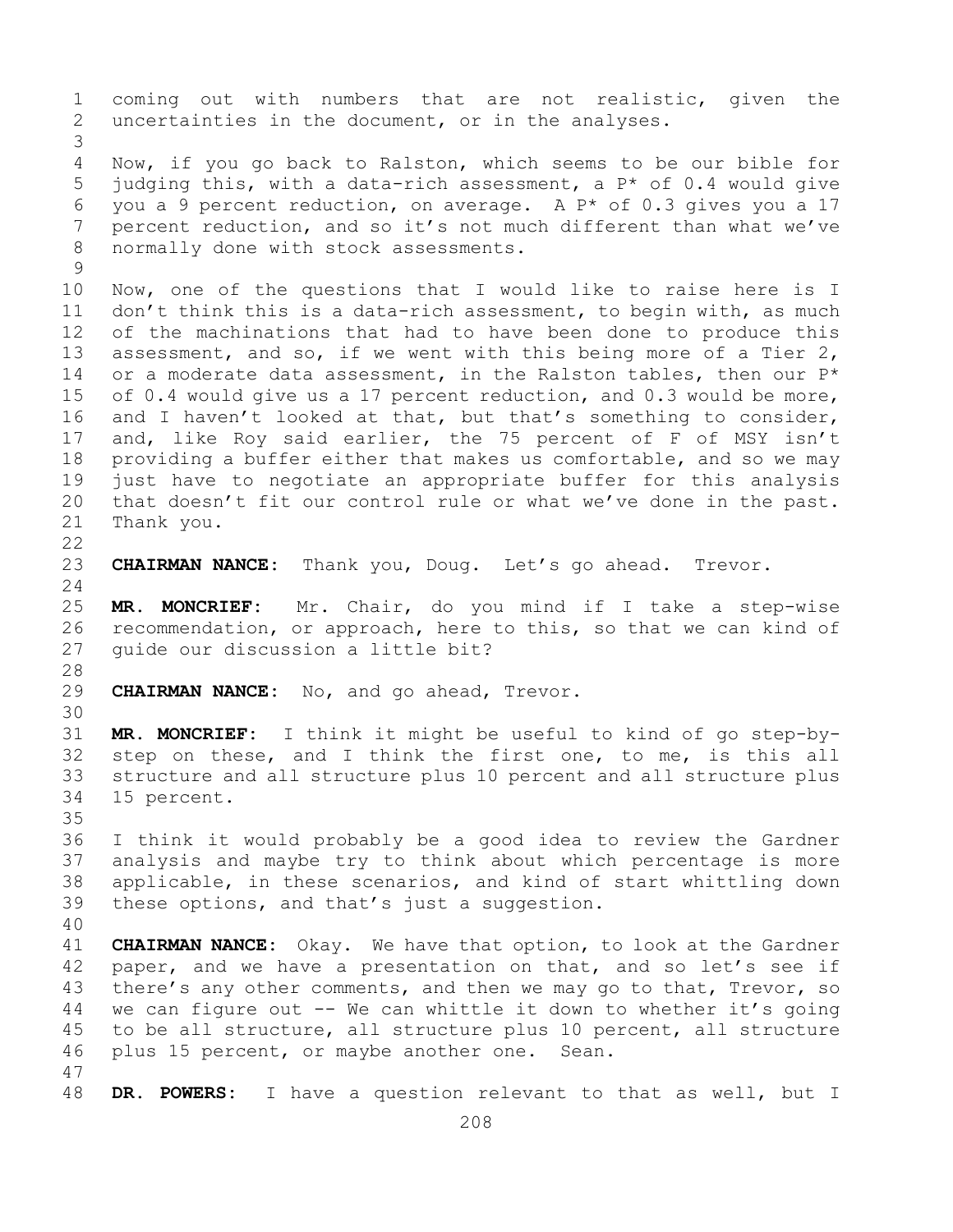1 will save that for a second. Matt, how does this new analysis, or<br>2 catch advice, change our perception of east versus west? That's 2 catch advice, change our perception of east versus west?<br>3 something I am interested in. When we went through these st 3 something I am interested in. When we went through these steps -<br>4 You know, before, we, obviously, thought that much more of the You know, before, we, obviously, thought that much more of the 5 biomass was in the west than the east, and does this level it out? 6 Have you all looked at that consequence?

7 8 **MR. SMITH:** It's not as dramatic as it was in SEDAR 52, because,<br>9 again, we -- In these projections, we kind of leveled the playing 9 again, we -- In these projections, we kind of leveled the playing<br>10 field a bit at the start, and the starting biomass is -- Well, 10 field a bit at the start, and the starting biomass is -- Well,<br>11 it's a little bit less in the west, and more in the east, but then 11 it's a little bit less in the west, and more in the east, but then<br>12 we're still using relative Fs derived from SEDAR 52, and the Fs in we're still using relative Fs derived from SEDAR 52, and the Fs in 13 the east are quite a bit higher than the ones from the west.

 $\frac{14}{15}$ 15 When you combine those two things, they kind of play off of each<br>16 other, and it doesn't give you the same biomass trajectories that 16 other, and it doesn't give you the same biomass trajectories that<br>17 we're using to seeing exactly from the stock assessments, where 17 we're using to seeing exactly from the stock assessments, where<br>18 the east tends to crash and our projections in the west just goes 18 the east tends to crash and our projections in the west just goes<br>19 up and up and up. There is still some of that dynamic, and it's 19 up and up and up. There is still some of that dynamic, and it's<br>20 driven by the Fs, but it's not as pronounced as it was in SEDAR 20 driven by the Fs, but it's not as pronounced as it was in SEDAR<br>21 52, but, in order to get a real full look at what you're talking 21 52, but, in order to get a real full look at what you're talking<br>22 about, that's going to come through the assessment model. about, that's going to come through the assessment model.

23 24 **DR. POWERS:** Okay. When you say it's driven by the F, that's often<br>25 the role that F has on the size distribution, right, we think, and 25 the role that F has on the size distribution, right, we think, and<br>26 so a little bit of this is back to my comment about the size 26 so a little bit of this is back to my comment about the size<br>27 distribution, because some of us in the Great Red Snapper Count, distribution, because some of us in the Great Red Snapper Count, 28 obviously, saw a lot more fish in the east, but the size frequency<br>29 was very different than the west, and, in looking at your two 29 was very different than the west, and, in looking at your two<br>30 curves, I'm not sure that captures the size frequency differences 30 curves, I'm not sure that captures the size frequency differences<br>31 that we were seeing, that we've seen in earlier studies, earlier 31 that we were seeing, that we've seen in earlier studies, earlier<br>32 assessments, and so I quess that's my question. By F, you might assessments, and so I guess that's my question. By F, you might 33 what it does to the size frequency?

34<br>35 35 **MR. SMITH:** Yes, by way of the selectivities, and we've got all 36 the different fleets in the model, or in the projections, and each<br>37 one has their own selectivity, and then they also had Fs estimated one has their own selectivity, and then they also had Fs estimated 38 from SEDAR 52, and we kept the relative ratio of those Fs constant,<br>39 and then we just scaled the magnitude in these projections, and so 39 and then we just scaled the magnitude in these projections, and so<br>40 there is still some of the holdover of the dynamics from 52, in 40 there is still some of the holdover of the dynamics from 52, in<br>41 terms of the relative magnitude of Fs, say between the private 41 terms of the relative magnitude of Fs, say between the private<br>42 charter east and the private charter west fleet, for example, and 42 charter east and the private charter west fleet, for example, and<br>43 those dynamics are still in place. Then, yes, through the 43 those dynamics are still in place.<br>44 selectivity, they impact the compositi selectivity, they impact the composition.

46 **DR. POWERS:** But the Great Red Snapper Count should be -- It's 47 fisheries-independent, and so the size frequency should be more 47 fisheries-independent, and so the size frequency should be more<br>48 closely related to the fisheries-independent, possibly the video closely related to the fisheries-independent, possibly the video

45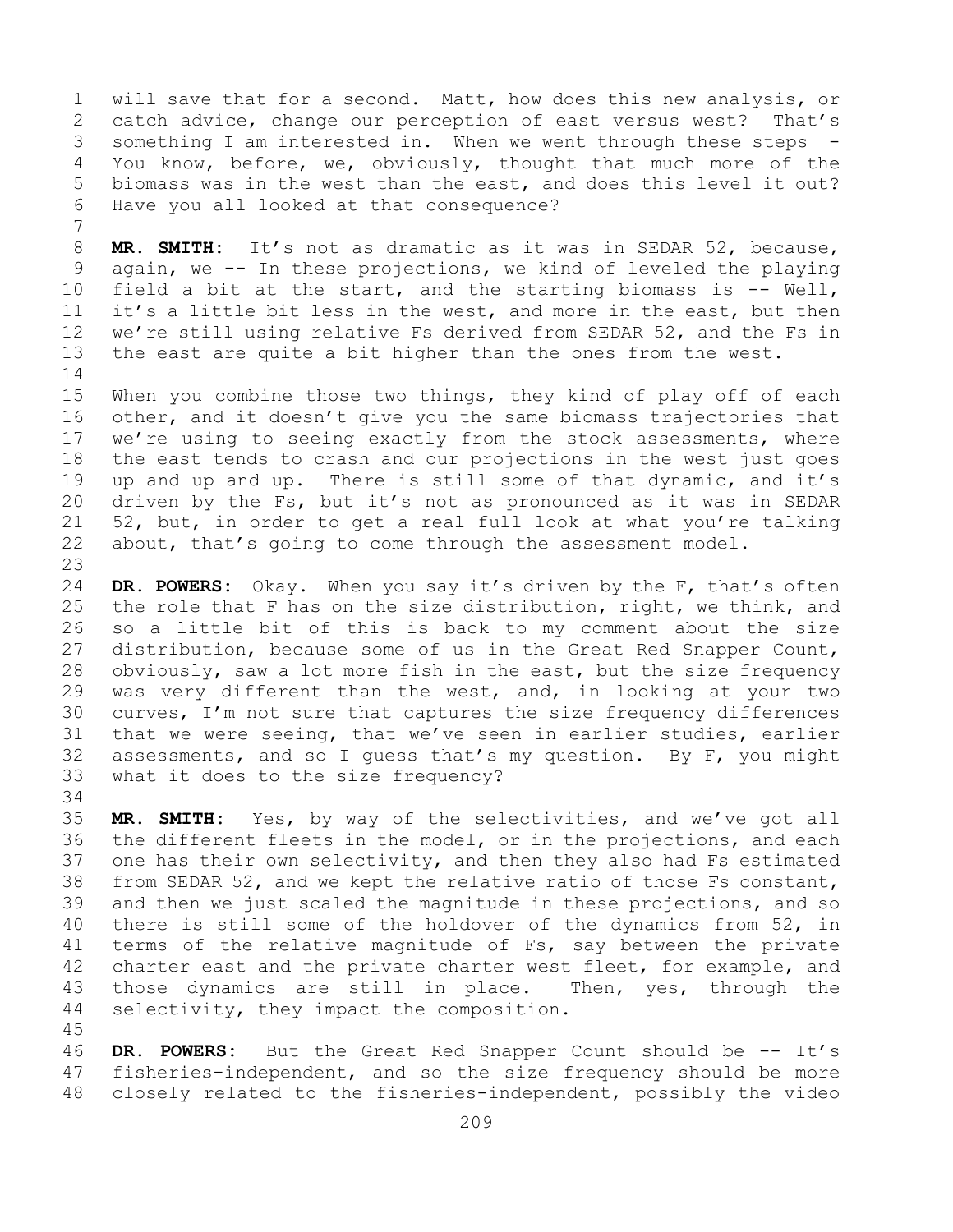1 gear, that has a very different selectivity, and I guess that's my<br>2 concern about using the abundance estimate but not the size 2 concern about using the abundance estimate but not the size<br>3 frequency, but I have already talked about that enough. frequency, but I have already talked about that enough. 4 5 The point that Trevor was bringing up with the -- Can you explain 6 the model, and, when you combined the zero, 10, and 15 percent,<br>7 and is that simply a model averaging approach to that scenario? and is that simply a model averaging approach to that scenario? 8 MR. SMITH: Yes, essentially. 10<br>11 11 **DR. POWERS:** So that would be the same as saying that there is 7<br>12 percent uncharacterized bottom? percent uncharacterized bottom? 13 14 **MR. SMITH:** I didn't do a seven-and-a-half percent. I mean, it 15 would be a little bit closer, and you would be averaging the<br>16 results of the zero percent and the 10 percent and the 15 percent, 16 results of the zero percent and the 10 percent and the 15 percent,<br>17 and so it's probably in the 8 percent range of so, and I haven't 17 and so it's probably in the 8 percent range of so, and I haven't<br>18 done a run to confirm that, but, yes, the mean from that is going 18 done a run to confirm that, but, yes, the mean from that is going<br>19 to be equivalent to something like the 8 or 9 percent. to be equivalent to something like the 8 or 9 percent. 20<br>21 21 **DR. POWERS:** Okay, and so that feeds into Trevor's point that we<br>22 should look at that, and I agree with that as a first step, Jim. 22 should look at that, and I agree with that as a first step, Jim.<br>23 All right. Thanks. All right.  $\frac{24}{25}$ **CHAIRMAN NANCE:** Thank you, Sean. Luiz. 26<br>27 DR. BARBIERI: Thank you, Mr. Chairman, but my comments are more 28 general in nature. If follow Trevor's, and I don't know how you<br>29 want to proceed, but, following Trevor's recommendation there that 29 want to proceed, but, following Trevor's recommendation there that<br>30 we address this step-by-step, and maybe if we go to the next 30 we address this step-by-step, and maybe if we go to the next  $31$  presentation on the  $$ presentation on the --32 33 **CHAIRMAN NANCE:** I think that's a good point, and let's go ahead,<br>34 and we're going to go to the Gardner analysis updated presentation, 34 and we're going to go to the Gardner analysis updated presentation,<br>35 and I think this is -- The one that we sent out just a few minutes 35 and I think this is  $-$  The one that we sent out just a few minutes 36 ago is an update, and is that correct? So everybody should have ago is an update, and is that correct? So everybody should have 37 that in their email, and I'm sure who from the Center is going to 38 give this presentation. 39 DR. WALTER: Mr. Chairman, I will present it. 41<br>42 42 **CHAIRMAN NANCE:** Thank you, John. We appreciate you being here.<br>43 Go ahead, and let's go through this presentation. Go ahead, and let's go through this presentation. 44 45 **DR. WALTER:** All right, and thanks, everyone, for bearing with us, 46 and we did update the presentation based on some of the decisions<br>47 yesterday, and I would give a big shoutout to Chris Gardner for 47 yesterday, and I would give a big shoutout to Chris Gardner for<br>48 doing that really quickly. doing that really quickly.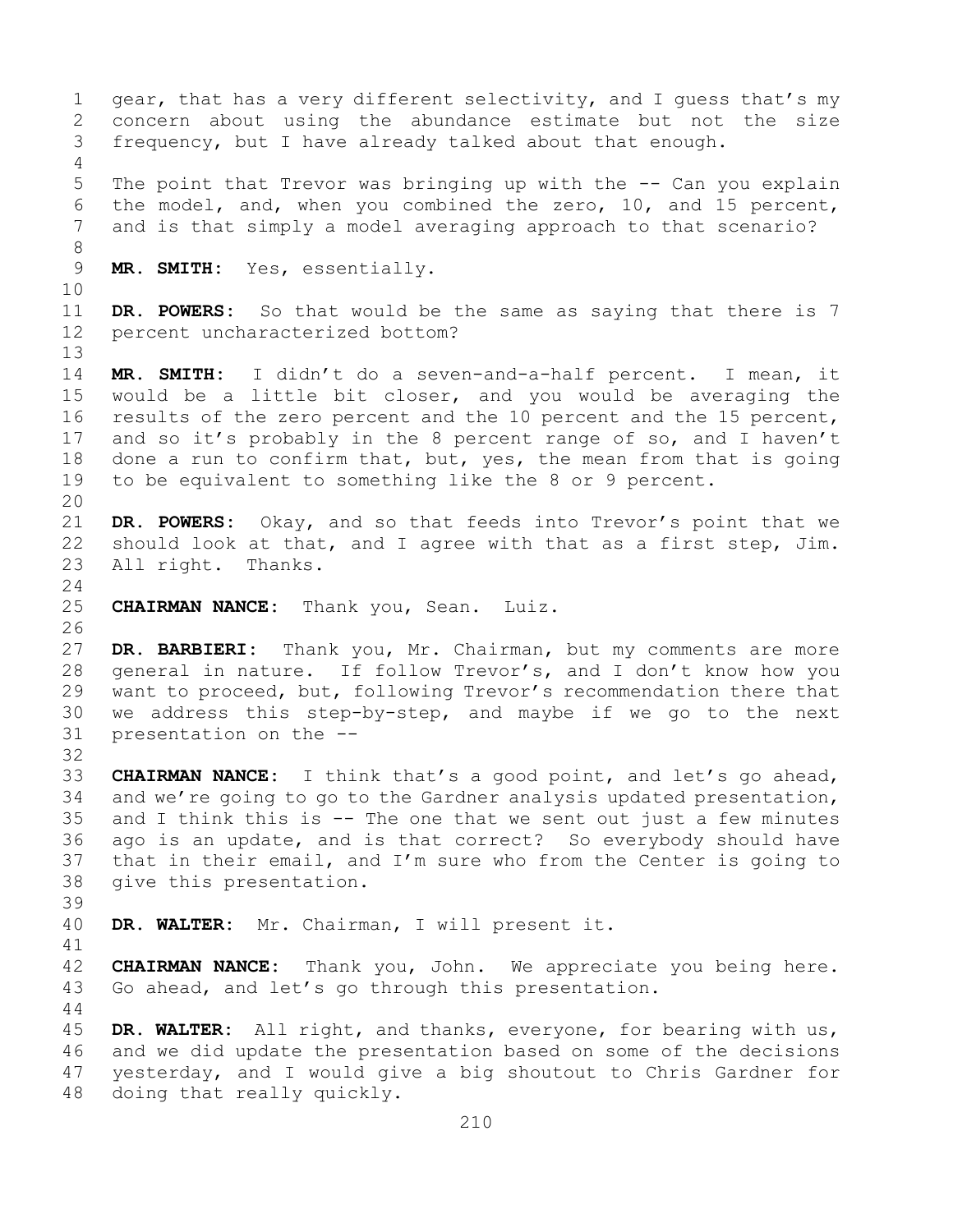$\frac{1}{2}$ 2 The presentation is a little long, and so I will skip over some<br>3 slides that are probably not immediately pertinent to the decisions 3 slides that are probably not immediately pertinent to the decisions<br>4 before the committee today, and so allow me that, to try to before the committee today, and so allow me that, to try to 5 streamline our conversation.

6<br>7 7 **CHAIRMAN NANCE:** I think that's a good idea, John. Thank you.

8 9 **DR. WALTER:** Okay. We did this analysis to evaluate the spatial<br>10 footprint of the commercial and recreational fishery, to determine 10 footprint of the commercial and recreational fishery, to determine<br>11 what area of the population might be fished by the fishery, to 11 what area of the population might be fished by the fishery, to<br>12 inform the percent structure, or the percent UCB, that might be inform the percent structure, or the percent UCB, that might be 13 most likely, and I will give the punchline, is that there is 14 definitely fishing in UCB.

 $15$ <br> $16$ 16 One would have to say that the fishery's footprint extends into<br>17 the UCB, and probably extends up to the 15 percent, and perhaps 17 the UCB, and probably extends up to the 15 percent, and perhaps<br>18 beyond, and we can't put a hard-and-fast number on what that would 18 beyond, and we can't put a hard-and-fast number on what that would<br>19 be, and that's part of the rationale behind the integration 19 be, and that's part of the rationale behind the integration<br>20 approach that Matt showed, where, if that is the key uncertainty, 20 approach that Matt showed, where, if that is the key uncertainty,<br>21 in terms of how much UCB is likely fished, that could be addressed 21 in terms of how much UCB is likely fished, that could be addressed  $22$  in an integrated probability distribution, and perhaps the  $P^*$ . in an integrated probability distribution, and perhaps the  $P^*$ .

23 24 Our objectives, as I went over, and they should have been numbered<br>25 from 1 to 5, but, primarily, I think I went over them. The two 25 from 1 to 5, but, primarily, I think I went over them.<br>26 maps we have that define at least where we think the p 26 maps we have that define at least where we think the population<br>27 was, or we used to, was the Karnauskas et al. spatial mapping that was, or we used to, was the Karnauskas et al. spatial mapping that 28 comes from data from mostly 2010 and 2011.

29<br>30 30 The Great Red Snapper Count gives a spatial mapping, if you apply<br>31 it to the depth and regions, that would look like the map on the 31 it to the depth and regions, that would look like the map on the<br>32 right, which would have a substantial biomass in the Big Bend, and right, which would have a substantial biomass in the Big Bend, and 33 there is the potential, and it seems like biomass may have<br>34 increased in some regions, relative to where the Karnauskas et al. 34 increased in some regions, relative to where the Karnauskas et al.<br>35 mapping would be, but the Great Red Snapper Count's goal, and 35 mapping would be, but the Great Red Snapper Count's goal, and<br>36 objective, was not to provide a spatial map. However, for the 36 objective, was not to provide a spatial map. However, for the<br>37 purposes of overlaying fishing and the biomass, we need to derive purposes of overlaying fishing and the biomass, we need to derive 38 our best map of the population.

39 40 We did this, and we went over the commercial estimates, and there<br>41 is a published paper on this, and I won't go into it, and it used 41 is a published paper on this, and I won't go into it, and it used<br>42 VMS data, and we had an excellent presentation from our colleagues 42 VMS data, and we had an excellent presentation from our colleagues<br>43 on VMS utilization and how it was derived. on VMS utilization and how it was derived.

44

45 This is putting the commercial red snapper handline catch, which 46 is 96 percent of the catch, in space, and you can see where most<br>47 of the catch comes from. The one thing I will highlight is that 47 of the catch comes from. The one thing I will highlight is that<br>48 there is not a large amount of commercial catch coming from that there is not a large amount of commercial catch coming from that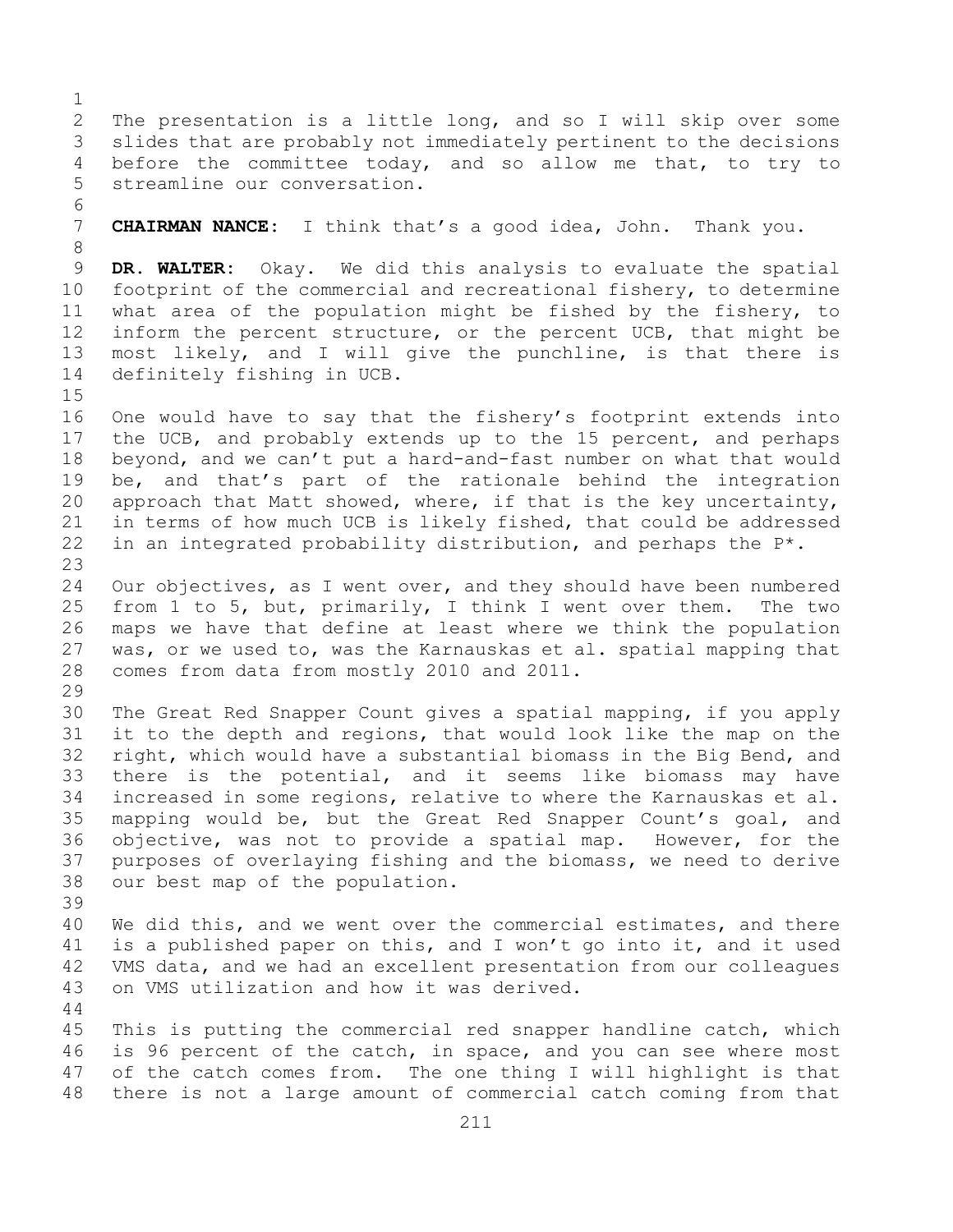1 Big Bend area. For whatever reason, it doesn't seem to have a lot<br>2 of removals from there, despite the Great Red Snapper Count biomass 2 of removals from there, despite the Great Red Snapper Count biomass<br>3 estimates saving that there is indeed a lot of biomass there, and 3 estimates saying that there is indeed a lot of biomass there, and<br>4 we don't know the reason for that mismatch, necessarily. we don't know the reason for that mismatch, necessarily. 5 6 This is essentially the landings, and then the key take-home is,<br>7 where we can assign where they are occurring, on natural or 7 where we can assign where they are occurring, on natural or<br>8 artificial structure or unknown, with a lot of the landings 8 artificial structure or unknown, with a lot of the landings<br>9 throughout the Gulf coming from artificial structures in the 9 throughout the Gulf coming from artificial structures in the 10 commercial fishery. commercial fishery. 11<br>12 12 Then here is a fairly detailed slide of how we partitioned the<br>13 recreational catch. In brief, we used the best state-specific recreational catch. In brief, we used the best state-specific 14 data we could get, and some of it is a combination of observers,<br>15 or dockside interviews for Florida, or some of the state survevs 15 or dockside interviews for Florida, or some of the state surveys<br>16 that are going on that collect spatial or depth-specific 16 that are going on that collect spatial or depth-specific<br>17 information, and we vetted these, the best we could, with the 17 information, and we vetted these, the best we could, with the 18 state-specific experts. state-specific experts. 19<br>20 20 In particular, we had a figure that we presented in January that<br>21 showed, for Louisiana, a spatial distribution that didn't seem to 21 showed, for Louisiana, a spatial distribution that didn't seem to<br>22 match with where the fishery likely occurred, and we polished that 22 match with where the fishery likely occurred, and we polished that<br>23 up using data from LA Creel and from dockside interviews, to try 23 up using data from LA Creel and from dockside interviews, to try<br>24 to get a much better partition of where that occurs, and you will 24 to get a much better partition of where that occurs, and you will<br>25 see that in the map that we showed. see that in the map that we showed. 26<br>27 Originally, we had a map that looked like the one on the bottom-28 right for Louisiana that showed catch in a lot of shallower<br>29 regions. However, by kind of getting that more state-specific 29 regions. However, by kind of getting that more state-specific<br>30 information assigned to the BOEM grid and the depth, we were able 30 information assigned to the BOEM grid and the depth, we were able<br>31 to probably put those removals by the rec fishery into a better 31 to probably put those removals by the rec fishery into a better<br>32 space and place on the seafloor, and that figure is the upper-32 space and place on the seafloor, and that figure is the upper-<br>33 left, and so this is our best estimate of where the 2019 33 left, and so this is our best estimate of where the 2019<br>34 recreational landings occur in space, and you can see the red 34 recreational landings occur in space, and you can see the red<br>35 hotspot in and around the Alabama artificial reef zone and the 35 hotspot in and around the Alabama artificial reef zone and the<br>36 Panhandle of Florida, where a substantial amount of the 36 Panhandle of Florida,<br>37 recreational catch does recreational catch does come from. 38<br>39 39 Then here is combining the recreational and commercial catch in<br>40 space, to get a total catch distribution. Then, to be able to get 40 space, to get a total catch distribution. Then, to be able to get<br>41 an exploitation rate, which is our proxy for the spatial footprint 41 an exploitation rate, which is our proxy for the spatial footprint<br>42 of effort, we needed biomass distributions, and, here, we are using 42 of effort, we needed biomass distributions, and, here, we are using<br>43 and evaluating four different biomass distributions. and evaluating four different biomass distributions. 44 45 The first one is taking the biomass of the Great Red Snapper Count 46 estimate, or 96.7 million fish, and scaling them to their state<br>47 estimate, but then, within a state, scaled, or smeared, according 47 estimate, but then, within a state, scaled, or smeared, according<br>48 to the Karnauskas et al. spatial distribution, and that means that to the Karnauskas et al. spatial distribution, and that means that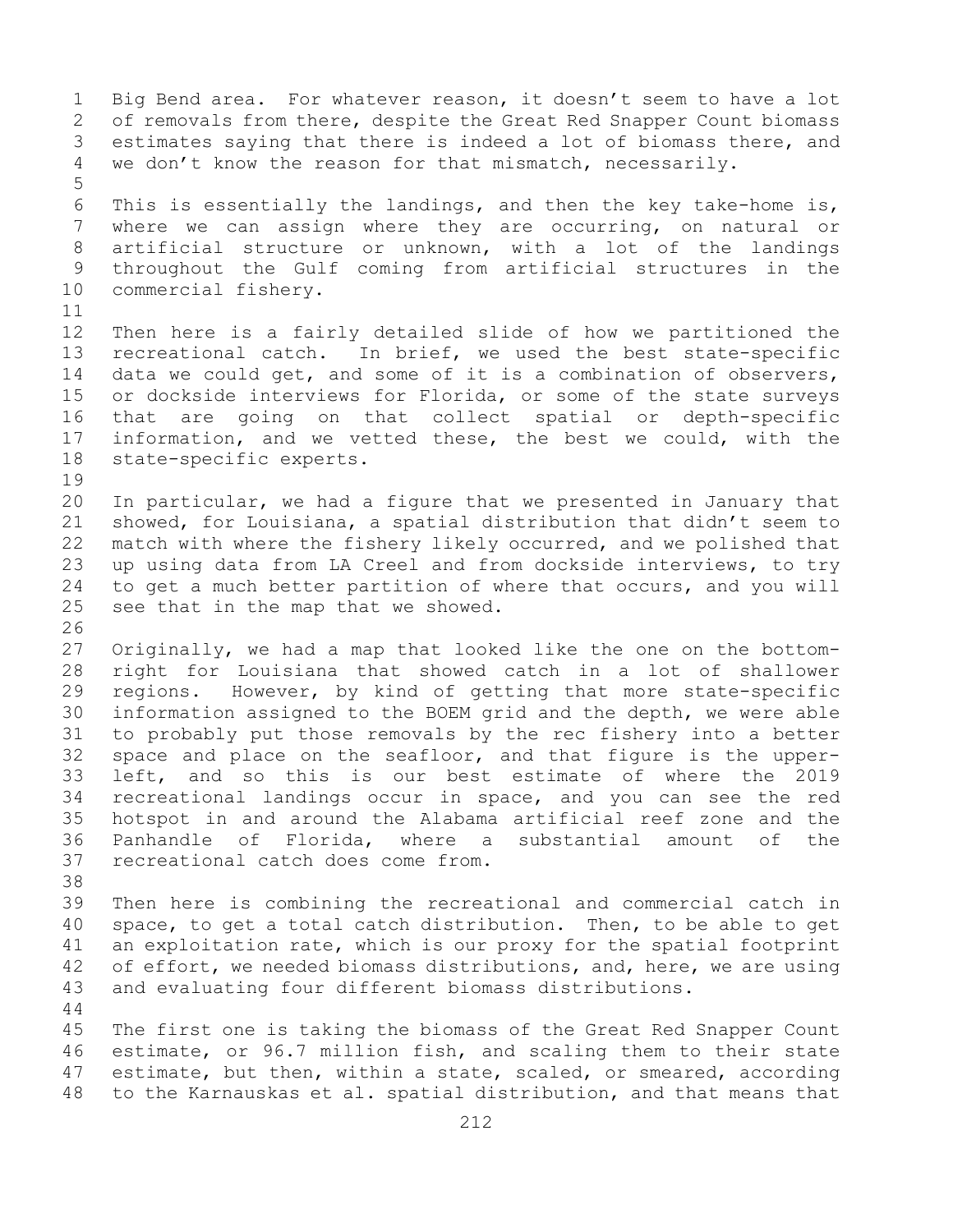1 we applied the Karnauskas distribution within a state, but the<br>2 Great Red Snapper Count total to that state, and that reflects 2 Great Red Snapper Count total to that state, and that reflects<br>3 that the Karnauskas spatial model accounted for known structure 3 that the Karnauskas spatial model accounted for known structure<br>4 within those states, and so at least we could probably put those within those states, and so at least we could probably put those 5 fish a little bit more accurately to the structure, depth, or 6 habitat that they might have occurred on. 7 8 The second figure is the second distribution, which allocates to<br>9 depth within the Great Red Snapper Count, but partitioned the data 9 depth within the Great Red Snapper Count, but partitioned the data<br>10 to depth, and you can see, in that case, that it placed more fish 10 to depth, and you can see, in that case, that it placed more fish<br>11 in the deeper waters, and the reason for doing this is that there 11 in the deeper waters, and the reason for doing this is that there<br>12 was spatial partitioning to depth and region, and it was the second 12 was spatial partitioning to depth and region, and it was the second<br>13 step to motivate the post-stratification analysis of the Great Red step to motivate the post-stratification analysis of the Great Red 14 Snapper Count.  $15$ <br> $16$ 16 This is the biomass distribution with the post-stratified Great<br>17 Red Snapper Count numbers, and we were either lucky or prescient 17 Red Snapper Count numbers, and we were either lucky or prescient<br>18 that this post-stratification is only the post-stratification of 18 that this post-stratification is only the post-stratification of<br>19 Florida, and so that was the ultimate decision, I think, for the 19 Florida, and so that was the ultimate decision, I think, for the<br>20 SSC, and so we kind of got -- In that case, we were presenting SSC, and so we kind of got  $-$  In that case, we were presenting 21 what was ultimately decided on, and the left is not allocated --<br>22 It's allocated solely to Karnauskas within the state, and on the 22 It's allocated solely to Karnauskas within the state, and on the<br>23 right is allocated to depth bin, and, in this case, the key 23 right is allocated to depth bin, and, in this case, the key<br>24 distinction is it moves a lot of the fish in the Big Bend region 24 distinction is it moves a lot of the fish in the Big Bend region<br>25 into that deeper water of the twenty-five to forty depth bin and 25 into that deeper water of the twenty-five to forty depth bin and<br>26 further out. further out. 27 28 This seems more in line with where our survey data is placing those<br>29 fish in space, in particular because the surveys don't see high 29 fish in space, in particular because the surveys don't see high<br>30 catch rates in the ten to twenty-five-meter depth bin. catch rates in the ten to twenty-five-meter depth bin. 31<br>32 This is the new slide that has the LGL data for Louisiana inserted 33 and replaced the Louisiana data for the Great Red Snapper Count,<br>34 and the spatial maps are not particularly different than what was 34 and the spatial maps are not particularly different than what was<br>35 before, but it's just simply that the total numbers are different. before, but it's just simply that the total numbers are different. 36<br>37 On this slide are the exploitation rates, and these are dividing 38 the catch that would occur for each of the catch analyses that<br>39 Matt had shown by any one of the particular spatial distributions, 39 Matt had shown by any one of the particular spatial distributions,<br>40 and what we do, in later slides, is average over these spatial 40 and what we do, in later slides, is average over these spatial<br>41 distributions, because we ultimately don't know which one is 41 distributions, because we ultimately don't know which one is<br>42 exactly correct, and it turns out that the spatial distribution is 42 exactly correct, and it turns out that the spatial distribution is<br>43 not that particularly influential in the ultimate result. not that particularly influential in the ultimate result. 44 45 The catch analyses are using either the 96.7 million, and you will 46 see the 94.3 million, and you will probably ask where did this<br>47 come from, and that was an original post-stratification of the 47 come from, and that was an original post-stratification of the<br>48 Florida numbers, and I think now we have moved on even from there, Florida numbers, and I think now we have moved on even from there,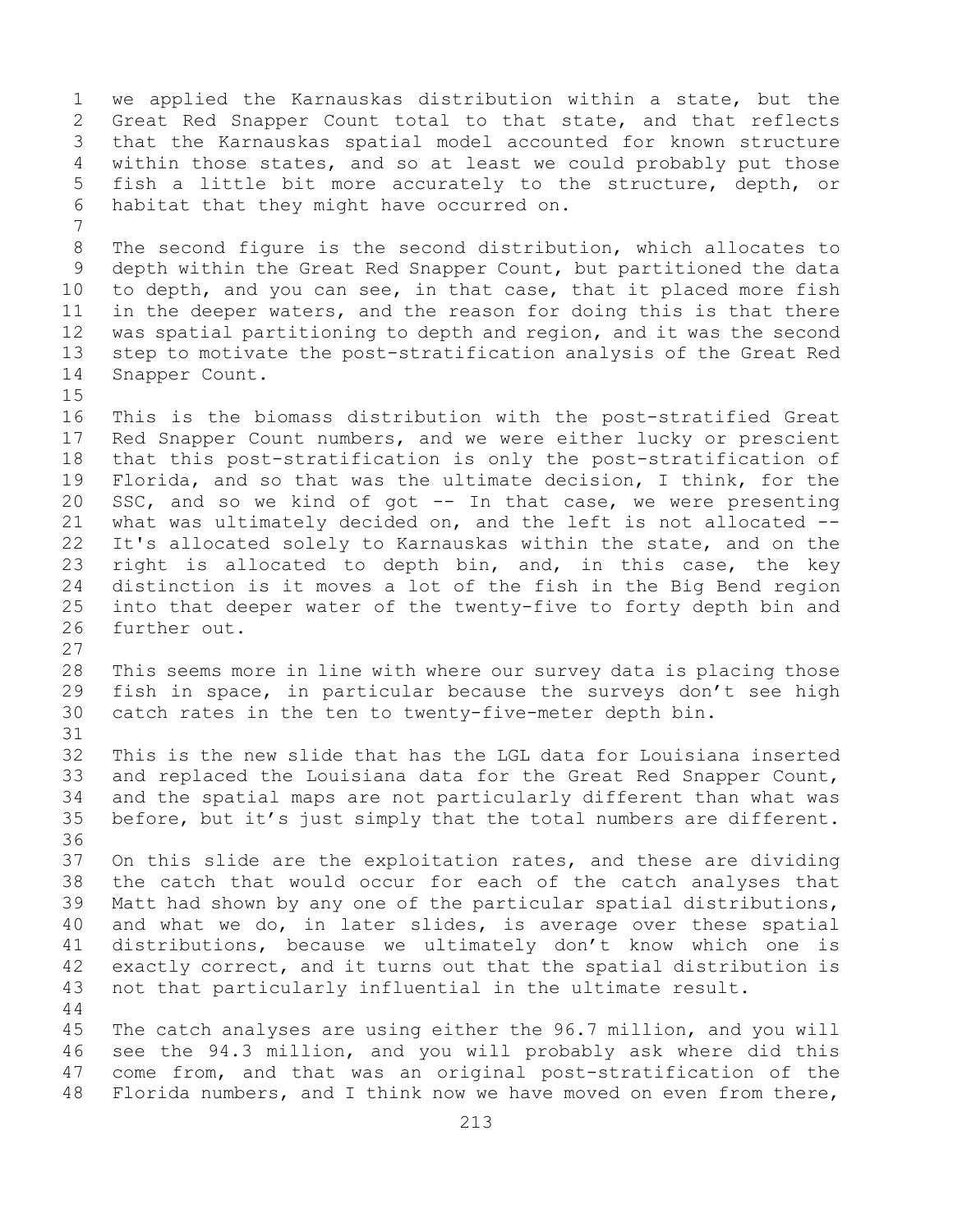1 so that we have the numbers with the Louisiana LGL numbers replaced<br>2 for Louisiana, and so none of these have the correct absolute 2 for Louisiana, and so none of these have the correct absolute<br>3 numbers, and so take the exploitation rates here with a grain of 3 numbers, and so take the exploitation rates here with a grain of<br>4 salt as relative, but a spatial map is likely to look the same, salt as relative, but a spatial map is likely to look the same, 5 but it's just going to simply be scaled up or down, in this case, 6 with lower total numbers, and you can see where the exploitation<br>7 rates are highest. rates are highest. 8<br>9 9 Here is for the catch with the all structure plus 15 percent UCB,<br>10 and all that does is increase the redness of the red, because it's 10 and all that does is increase the redness of the red, because it's<br>11 higher catch based on a larger catch total. Then here is with the 11 higher catch based on a larger catch total. Then here is with the<br>12 LGL, but it's really not -- It's a fine distinction. LGL, but it's really not  $-$ - It's a fine distinction. 13 14 Then this is a table that we have shown before, which is the --<br>15 When we take the number of grid cells and calculate their 15 When we take the number of grid cells and calculate their<br>16 exploitation rate, we can look at what fraction of the total 16 exploitation rate, we can look at what fraction of the total<br>17 biomass is available to different exploitation rates. Prior to 17 biomass is available to different exploitation rates.<br>18 this, we had said that an exploitation rate of 1 per 18 this, we had said that an exploitation rate of 1 percent was<br>19 basically below that unexploited and above the exploited, up to a 19 basically below that unexploited and above the exploited, up to a<br>20 fairly -- Then to a fairly high level. fairly  $-$ - Then to a fairly high level. 21<br>22 22 Before, our spatial mapping said that only about 37 percent of the<br>23 total biomass was at that 1 percent exploitation rate. Here, based 23 total biomass was at that 1 percent exploitation rate. Here, based<br>24 on our new spatial analyses, we're seeing about 45 percent of the 24 on our new spatial analyses, we're seeing about 45 percent of the<br>25 total biomass is available, which is larger, which says that the 25 total biomass is available, which is larger, which says that the<br>26 footprint, based on the new spatial mapping, and the revised 26 footprint, based on the new spatial mapping, and the revised<br>27 spatial maps, is a little bit larger for the fishery. This is spatial maps, is a little bit larger for the fishery. 28 essentially the same slide, but with the LGL analysis. 29<br>30 30 Then this is the overall population exploitation rates, and this<br>31 is -- The basic message here is that, if one assumes a similar 31 is -- The basic message here is that, if one assumes a similar<br>32 footprint of fishing, but higher total biomass, what would the 32 footprint of fishing, but higher total biomass, what would the<br>33 resulting population exploitation rates be for different total 33 resulting population exploitation rates be for different total<br>34 catch estimates from Matt's analysis? catch estimates from Matt's analysis? 35<br>36 36 On the top is the exploitation rate, taking the SEDAR 52 total<br>37 numbers from the 2016 biomass estimates, and then fishing them numbers from the 2016 biomass estimates, and then fishing them 38 according to each spatial distribution, which indicates a higher<br>39 exploitation rate for each one of those, as one would expect, 39 exploitation rate for each one of those, as one would expect,<br>40 because the total population is estimated to be lower than what we 40 because the total population is estimated to be lower than what we<br>41 are now estimating with the Great Red Snapper Count numbers. are now estimating with the Great Red Snapper Count numbers. 42 43 Then you can see, if you were to fish according to all structure,<br>44 or all structure plus 10 percent, or plus 15 percent, you would or all structure plus 10 percent, or plus 15 percent, you would 45 get increasing total exploitation rates over the entire fishery, 46 and it's still not approaching the SEDAR 52 exploitation rates. 47 This is the same slide with the LGL, and we can move on from that,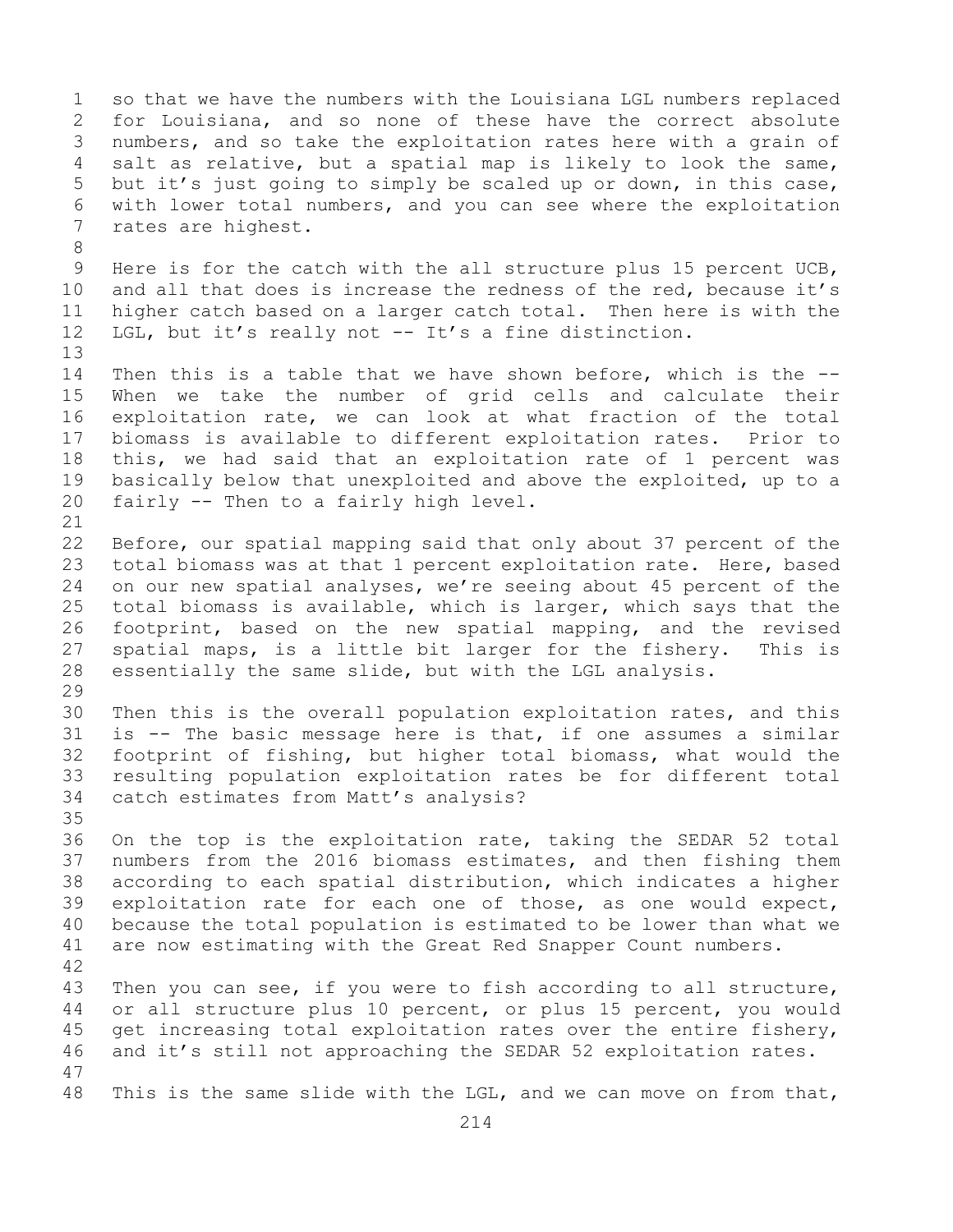1 and it's essentially the same, and so this is taking that figure,<br>2 but partitioned by region, and what is striking here is that the 2 but partitioned by region, and what is striking here is that the<br>3 exploitation rates that are estimated for -- These are the six 3 exploitation rates that are estimated for -- These are the six<br>4 different spatial regions, and northwest Florida being essentially different spatial regions, and northwest Florida being essentially 5 the Panhandle, and the Florida mid-region being the Big Bend, and 6 south Florida being Tampa and south, and we see the exploitation<br>7 is much higher for Alabama-Mississippi and the northwest Florida. is much higher for Alabama-Mississippi and the northwest Florida. 8 9 This is essentially similar results as what was found in the<br>10 exploitation rate estimates from the high-reward tagging studies 10 exploitation rate estimates from the high-reward tagging studies<br>11 in the Great Red Snapper Count as well as other studies that have 11 in the Great Red Snapper Count as well as other studies that have<br>12 identified these areas as areas of higher exploitation, and it's 12 identified these areas as areas of higher exploitation, and it's<br>13 the areas of the greatest removals, and so it's not particularly the areas of the greatest removals, and so it's not particularly 14 surprising, but what you can see is the increase in exploitation<br>15 at each one of the different catch scenarios. at each one of the different catch scenarios. 16<br>17 17 The 2019 exploitation is, if we took the 2019 catch divided by any<br>18 one of the biomass scenarios from the Great Red Snapper Count, and 18 one of the biomass scenarios from the Great Red Snapper Count, and<br>19 so it's raising the biomass and then taking the 2019 catch, and so 19 so it's raising the biomass and then taking the 2019 catch, and so<br>20 this is essentially saving, if the biomass was at the level of the 20 this is essentially saying, if the biomass was at the level of the<br>21 Great Red Snapper Count, how much increased exploitation rate would 21 Great Red Snapper Count, how much increased exploitation rate would<br>22 we be seeing, and where would we be seeing it, and, in this case, 22 we be seeing, and where would we be seeing it, and, in this case,<br>23 we would be seeing the most increase in exploitation in the two 23 we would be seeing the most increase in exploitation in the two<br>24 regions with the highest existing exploitation, and so the question 24 regions with the highest existing exploitation, and so the question<br>25 before the SSC is where are we likely to see the impacts and what 25 before the SSC is where are we likely to see the impacts and what<br>26 might the implication of those impacts be, and this is where it's 26 might the implication of those impacts be, and this is where it's<br>27 likely to be. likely to be. 28<br>29 29 The implication is that we might see exploitation rates increase<br>30 on the order of about -- From about 0.3 to 0.4, and so maybe a 0.1 30 on the order of about -- From about 0.3 to 0.4, and so maybe a 0.1<br>31 increase in exploitation in both of those areas. This is 31 increase in exploitation in both of those areas.<br>32 essentially, I think, the same, but with the LGL, and s essentially, I think, the same, but with the LGL, and so it's kind 33 of a duplicate. 34<br>35 35 I think it's informative, and this is a slide that we also just<br>36 added, and it's new, and I think it also adds a little bit of 36 added, and it's new, and I think it also adds a little bit of<br>37 context of where the catch comes from, where the biomass is context of where the catch comes from, where the biomass is 38 distributed, what the exploitation rates are, and there is an added<br>39 blue line, which is the exploitation rate of the 2019 catch divided 39 blue line, which is the exploitation rate of the 2019 catch divided<br>40 by the SEDAR 52 abundance, and so this is the spatially explicit 40 by the SEDAR 52 abundance, and so this is the spatially explicit<br>41 exploitation rates based on SEDAR 52 abundance, and you can see 41 exploitation rates based on SEDAR 52 abundance, and you can see<br>42 they are higher than what would be estimated if the biomass was 42 they are higher than what would be estimated if the biomass was<br>43 higher than for the Great Red Snapper Count. higher than for the Great Red Snapper Count. 44 45 Then you can see in the total catch by each of the regions, and 46 the total biomass distribution, and the thing that I want to<br>47 highlight here is the inference that we're getting on the spatial 47 highlight here is the inference that we're getting on the spatial<br>48 distribution of catches change fairly substantially, where, distribution of catches change fairly substantially, where,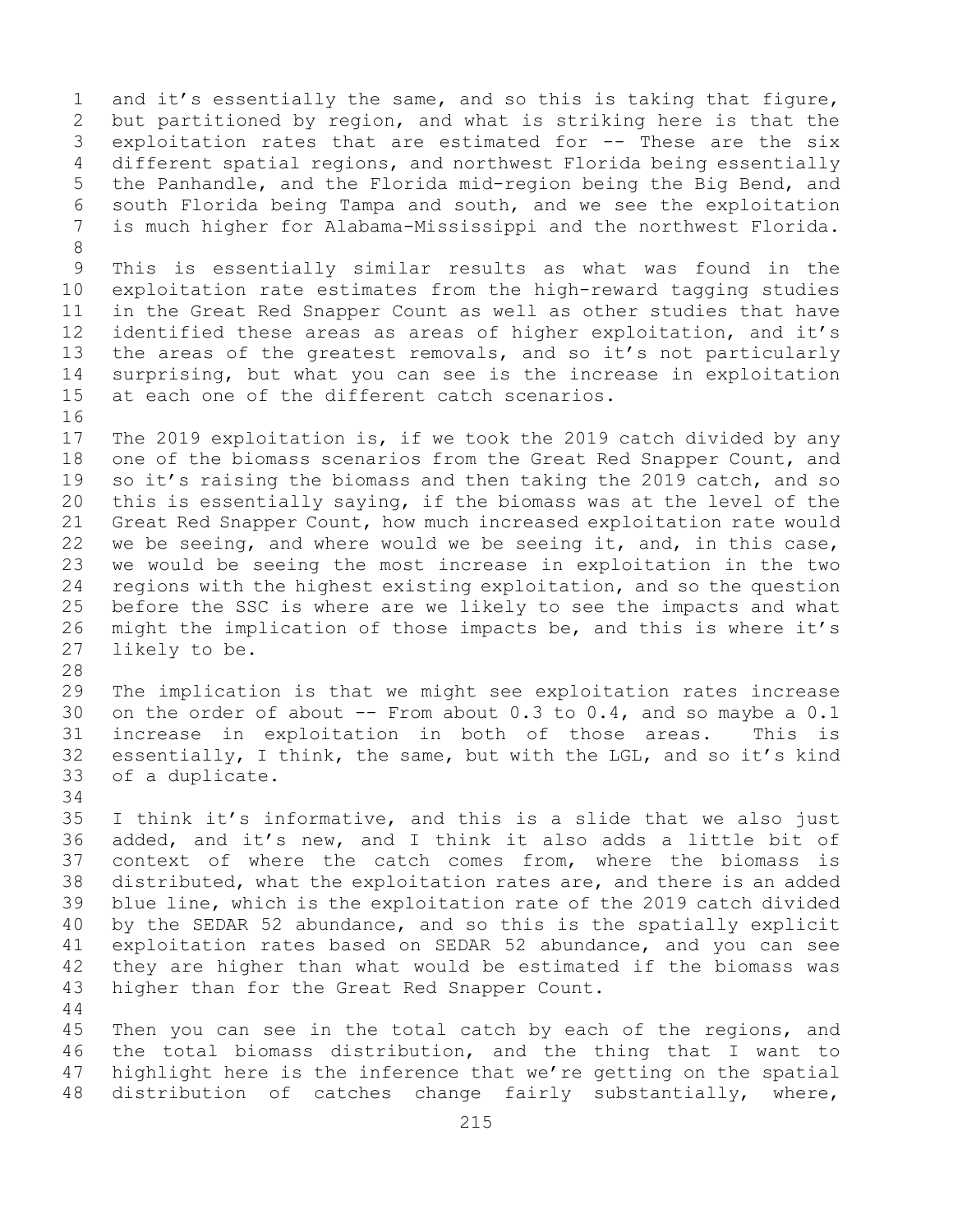1 previously, if we were to map biomass, according to Karnauskas, we<br>2 would have this blue line, the blue bar, reflecting higher biomass 2 would have this blue line, the blue bar, reflecting higher biomass<br>3 in the west, in Texas and Louisiana. in the west, in Texas and Louisiana. 4 5 The Great Red Snapper Count is telling us, in this case, if we 6 took the same biomass and mapped it, according to the Great Red 7 Snapper Count, we would get the green bars, which would shift that<br>8 biomass to the Big Bend and south Florida, and this is reflected 8 biomass to the Big Bend and south Florida, and this is reflected<br>9 in the figure on the right, where the red line is total increase 9 in the figure on the right, where the red line is total increase<br>10 in biomass and where it's occurring, and then the X-fold increase, 10 in biomass and where it's occurring, and then the X-fold increase,<br>11 and so we see a sevenfold increase in biomass in the Big Bend, 11 and so we see a sevenfold increase in biomass in the Big Bend,<br>12 based on what we would have originally allocated it spatially, and 12 based on what we would have originally allocated it spatially, and<br>13 originally estimated in SEDAR 52. originally estimated in SEDAR 52.  $\frac{14}{15}$ 15 Then the resulting exploitation rates, and likely the increases in<br>16 catch that would occur, based on the analyses, would play out in 16 catch that would occur, based on the analyses, would play out in<br>17 northwest -- The Panhandle and Alabama-Mississippi, and not 17 northwest -- The Panhandle and Alabama-Mississippi, and not<br>18 necessarily in the Big Bend region, because the footprint of 18 necessarily in the Big Bend region, because the footprint of<br>19 fishing doesn't appear to be occurring there, at least according 19 fishing doesn't appear to be occurring there, at least according<br>20 to our 2019 estimates, and the question then, kind of pulling in 20 to our 2019 estimates, and the question then, kind of pulling in<br>21 the picture on catch distribution, on effort distribution, is, if 21 the picture on catch distribution, on effort distribution, is, if<br>22 the fishery could reallocate spatially, it might be able to access 22 the fishery could reallocate spatially, it might be able to access<br>23 more of that biomass. I think the conclusions I have largely gone 23 more of that biomass. I think the conclusions I have largely gone<br>24 over, and I will end there and take any questions. Thanks. over, and I will end there and take any questions.  $\frac{25}{26}$ 26 **CHAIRMAN NANCE:** John, thank you very much. Are there questions from the SSC? Sean. from the SSC? Sean. 28<br>29 29 **DR. POWERS:** John, can you go over ahead -- How did you get biomass<br>30 from the Great Red Snapper Count, since we only gave numbers? from the Great Red Snapper Count, since we only gave numbers? 31<br>32 DR. WALTER: We made assumptions on the numbers and the age 33 distribution, from using the stock assessment age distribution and<br>34 Iength-weight relationships, to turn it into a biomass estimate. length-weight relationships, to turn it into a biomass estimate. 35<br>36 DR. POWERS: Okay, and so you didn't use -- Like, for Florida, you 37 didn't use the length frequencies that Patterson came up with or 38 the stuff we reported? 39 40 **DR. WALTER:** No, we did not. For better or worse, we did not use<br>41 those individual pieces, and that's just been our challenge of 41 those individual pieces, and that's just been our challenge of<br>42 trying to incorporate -- The same in the catch advice and the 42 trying to incorporate -- The same in the catch advice and the<br>43 multiple different pieces. While they're valuable, it's just been 43 multiple different pieces. While they're valuable, it's just been<br>44 our challenge, in the time of incorporating them. our challenge, in the time of incorporating them. 45 46 **DR. POWERS:** Yes, and I'm just wondering -- I mean, this one is 47 even more of a point, since we think there's been this change in 47 even more of a point, since we think there's been this change in<br>48 where some peak abundance is, and did that correspond to a change where some peak abundance is, and did that correspond to a change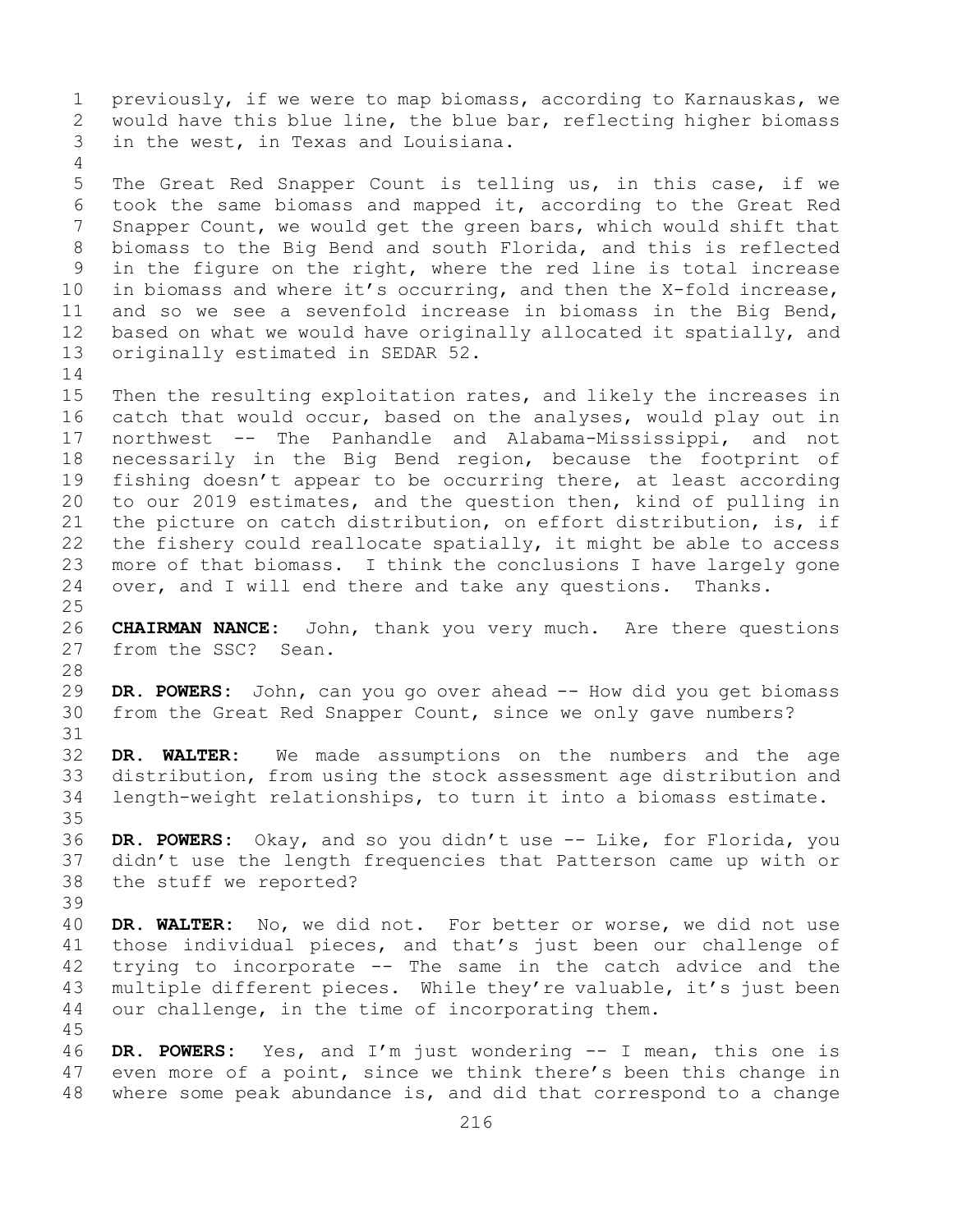1 in the size frequency as well, and, I mean, is there even more<br>2 younger fish than we thought, than the last stock assessment gave 2 younger fish than we thought, than the last stock assessment gave<br>3 us, for example. us, for example. 4 5 **CHAIRMAN NANCE:** John, did you hear the question? 6<br>7 7 **DR. WALTER:** I heard the question, and I will repeat it, and it 8 was are there more younger fish than we had thought before, and, 8 was are there more younger fish than we had thought before, and,<br>9 while there is more fish, at least in our assumed analyses, on the 9 while there is more fish, at least in our assumed analyses, on the<br>10 age composition, since we're using the age composition from the 10 age composition, since we're using the age composition from the<br>11 assessment, we're not necessarily reflecting local, or the 11 assessment, we're not necessarily reflecting local, or the<br>12 conditions locally, other than what the assessment is saving. conditions locally, other than what the assessment is saying. 13 14 **DR. POWERS:** Okay. 15<br>16 16 **CHAIRMAN NANCE:** Thank you, sir. Roy.  $\begin{array}{c} 17 \\ 18 \end{array}$ 18 **DR. CRABTREE:** One of the slides, along the way here, that showed<br>19 the various exploitation rates and had the SEDAR 52 exploitation 19 the various exploitation rates and had the SEDAR 52 exploitation<br>20 rate, and, under all these scenarios, the exploitation rates, based rate, and, under all these scenarios, the exploitation rates, based 21 on this new analysis pulling in the Snapper Count, are lower than<br>22 what was estimated in SEDAR 52, and am I correct about that? what was estimated in SEDAR 52, and am I correct about that? 23 24 **DR. WALTER:** That's correct. With the larger biomass increase,<br>25 that's correct. that's correct. 26<br>27 DR. CRABTREE: So, if we went with say just the -- Hypothetically, 28 the ensemble analysis that Matt showed us, with the  $0.3$  or  $0.4$  P<sup>\*</sup>,<br>29 we would have a slightly somewhat higher ABC than we have 29 we would have a slightly somewhat higher ABC than we have<br>30 currently, but, based on this analysis at least, the exploitation 30 currently, but, based on this analysis at least, the exploitation<br>31 rates would be lower than what they were estimated to be in SEDAR 31 rates would be lower than what they were estimated to be in SEDAR<br>32 52. 32 52. 33<br>34 34 **DR. WALTER:** That is correct, with a large number of caveats to that assumption. 36<br>37 DR. CRABTREE: Right. Okay. Thanks. 38<br>39 39 **CHAIRMAN NANCE:** Thank you, Roy. Will Patterson, please. 40 41 **DR. PATTERSON:** John, back to the questioning that Sean had about<br>42 the size composition and the age composition of the samples that 42 the size composition and the age composition of the samples that<br>43 we -- The distributions we estimated using stereo cameras on the 43 we -- The distributions we estimated using stereo cameras on the<br>44 ROV in Florida, versus the size and age composition coming from ROV in Florida, versus the size and age composition coming from 45 the assessment, and I realize you had to make a choice of which to 46 use, but did you look at the difference in those distributions,<br>47 because what we estimated in Florida were predominantly small, 47 because what we estimated in Florida were predominantly small,<br>48 young fish, and most of the samples that we saw, most of the fish young fish, and most of the samples that we saw, most of the fish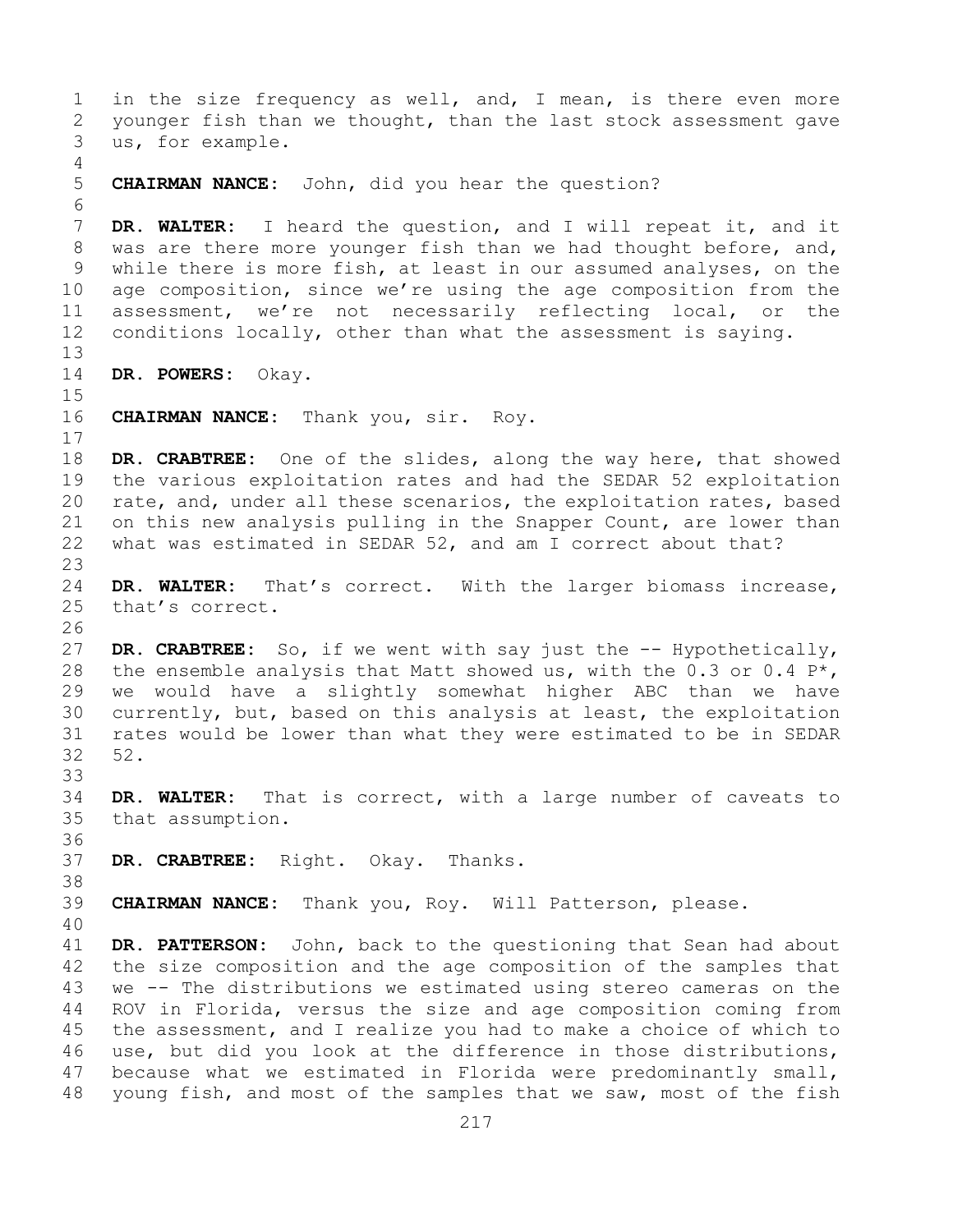1 that we saw, were less than 500 millimeters, and the mode was<br>2 around 350. I don't know -- I haven't looked back to see what 2 around 350. I don't know -- I haven't looked back to see what<br>3 that distribution estimate is from the assessment, but I imagine 3 that distribution estimate is from the assessment, but I imagine<br>4 there could be quite a big difference there. there could be quite a big difference there. 5 6 **DR. WALTER:** That's a good point. We used the region-specific 7 average weights, and I can pull them, to see whether they match,<br>8 or jibe, with the length frequencies, and so maybe bear with us, 8 or jibe, with the length frequencies, and so maybe bear with us,<br>9 and I can pull them. and I can pull them. 10<br>11 CHAIRMAN NANCE: Thank you, John. 12 13 **DR. WALTER:** I don't mean to say hold off on questions while I 14 pull them. It's going to take a couple of minutes. 15<br>16 **CHAIRMAN NANCE:** Okay. Will, do you have any other questions?  $\begin{array}{c} 17 \\ 18 \end{array}$ 18 **DR. PATTERSON:** No, and I was just curious if they had looked at 19 that when they were making their -that when they were making their  $-$ -20<br>21 21 **CHAIRMAN NANCE:** Okay. While he takes a look at that, we'll go on. Benny. 23 24 **DR. GALLAWAY:** In addition to the size differences, comparing the<br>25 available data that I've seen, there is a big difference between 25 available data that I've seen, there is a big difference between<br>26 Florida and the western Gulf, and, also, as I looked at those maps, 26 Florida and the western Gulf, and, also, as I looked at those maps,<br>27 I was struck by the obvious effect of the Mississippi River and I was struck by the obvious effect of the Mississippi River and 28 the division, apparent division, of a map that's different in the<br>29 east from the west, with a big hole in the middle, and has there 29 east from the west, with a big hole in the middle, and has there<br>30 been reconsideration of running the stock assessment in the eastern 30 been reconsideration of running the stock assessment in the eastern<br>31 and western Gulf, with some arbitrary division between that, and 31 and western Gulf, with some arbitrary division between that, and<br>32 I think recommended, historically, has been the mouth of the river, I think recommended, historically, has been the mouth of the river, 33 and, as I look at that, I think it would make a huge difference in<br>34 the management advice that might come out of that, and so is that 34 the management advice that might come out of that, and so is that<br>35 being considered east and west, or is that still being swept under 35 being considered east and west, or is that still being swept under<br>36 the rug? the rug? 37 38 **DR. WALTER:** I don't think that there's a sweeping under the rug, Benny. 40 DR. GALLAWAY: I'm sorry about that.  $\frac{42}{43}$ 43 **DR. WALTER:** I think I would say that the SEDAR stock structure working group would -- All of their extensive work on that would 45 -- They would probably want to say that that -- Not have their 46 work represented as sweeping under the rug, because I think there<br>47 was a deep, deep, deep dive into those things, and I would actually

47 was a deep, deep, deep dive into those things, and I would actually<br>48 let the chair of any one of those working groups, of that stock let the chair of any one of those working groups, of that stock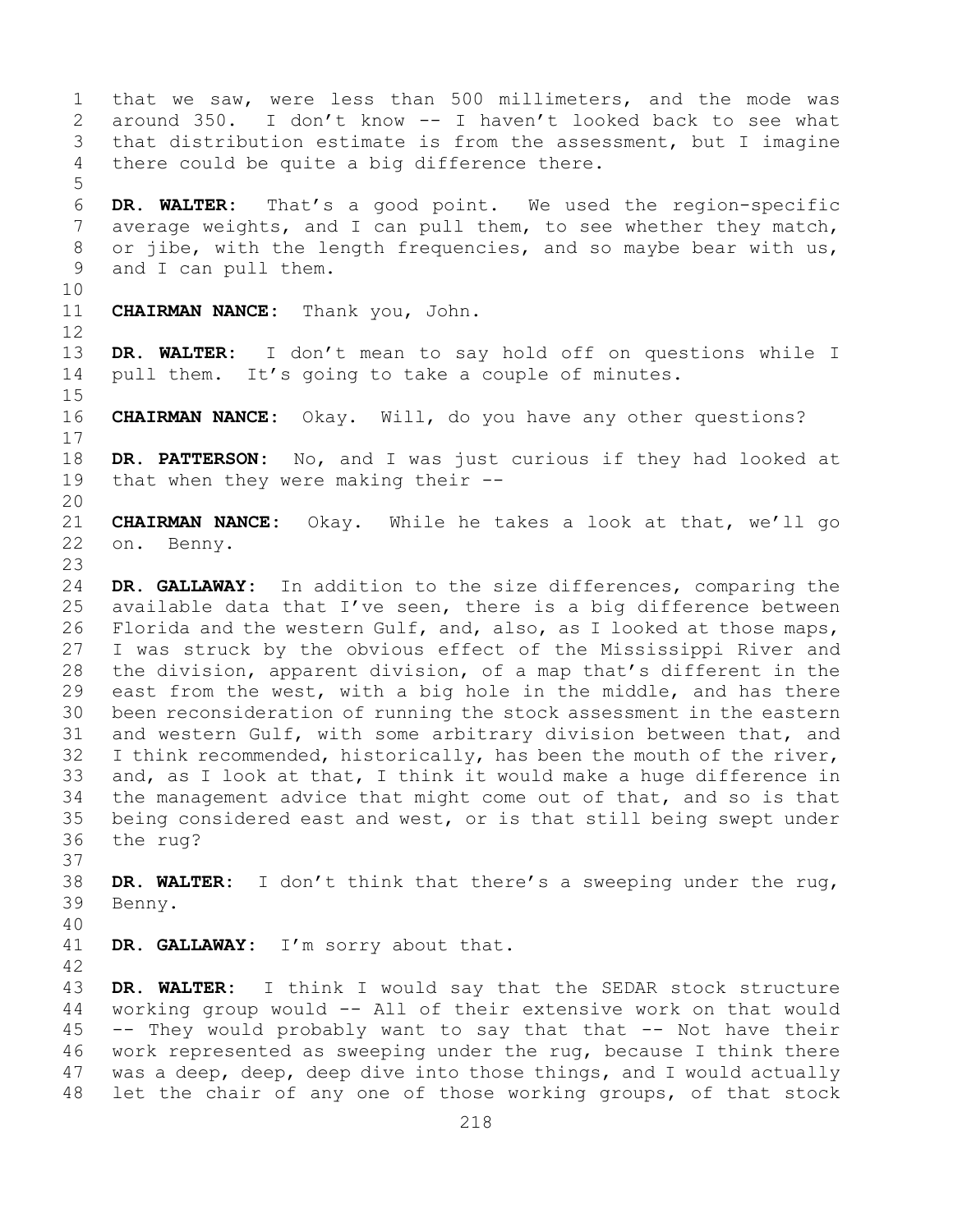1 structure working group, weigh-in, because I think people put a<br>2 lot of effort into that, your exact question, and I would defer 2 lot of effort into that, your exact question, and I would defer<br>3 that question to the experts. that question to the experts.

4<br>5 5 **CHAIRMAN NANCE:** Ryan has his hand up. Ryan.

6<br>7 7 **MR. RINDONE:** Thank you, Mr. Chair. The fact of the matter is, at<br>8 the moment, it's managed as a single Gulf-wide stock, despite the 8 the moment, it's managed as a single Gulf-wide stock, despite the<br>9 fact that the assessment actually assesses it as an eastern and 9 fact that the assessment actually assesses it as an eastern and<br>10 western Gulf component and then puts that together, in the end, 10 western Gulf component and then puts that together, in the end,<br>11 and the stock ID working group for SEDAR 74 actually identified 11 and the stock ID working group for SEDAR 74 actually identified<br>12 three different regions for stock consideration, but that whole three different regions for stock consideration, but that whole 13 effort needs to go through the formal stock assessment process 14 before it's ultimately adopted, or recommended for adoption for<br>15 management, and so we're still a little bit of a ways off before 15 management, and so we're still a little bit of a ways off before<br>16 being able to really leverage the hard work of that stock ID group. 16 being able to really leverage the hard work of that stock ID group.<br>17 That's kind of where we stand right now, and so it's still Gulf-17 That's kind of where we stand right now, and so it's still Gulf-<br>18 wide, because that's how it's managed right now. wide, because that's how it's managed right now.

 $\begin{array}{c} 19 \\ 20 \end{array}$ 20 **DR. GALLAWAY:** But there is some evidence that some of the working<br>21 qroups are considering more division than presently a single-Gulf 21 groups are considering more division than presently a single-Gulf<br>22 analysis? analysis?

23 24 **MR. RINDONE:** Yes, and there has always been conversations about<br>25 there being an eastern and a western Gulf component, as long as I 25 there being an eastern and a western Gulf component, as long as I<br>26 have worked for the council, and so eleven vears now, and so 26 have worked for the council, and so eleven years now, and so<br>27 there's always been these discussions, and there has always been there's always been these discussions, and there has always been 28 management reasons presented for and against any sort of division<br>29 to that respect, but it will be interesting to see how things shake 29 to that respect, but it will be interesting to see how things shake<br>30 out from SEDAR 74, with this more contemporarily-informed 30 out from SEDAR 74, with this more contemporarily-informed<br>31 recommendation from the stock ID group about where stock divisions 31 recommendation from the stock ID group about where stock divisions<br>32 actually occur. actually occur.

33<br>34 **CHAIRMAN NANCE:** Thank you.

35<br>36 DR. GALLAWAY: Thank you.

37

38 **CHAIRMAN NANCE:** Paul.

39

40 **DR. MICKLE:** I appreciate it. Thank you, Mr. Chair. Just a<br>41 comment, and I think it's -- I enjoyed the presentation, because 41 comment, and I think it's  $-$  I enjoyed the presentation, because<br>42 it allows us to look at it kind of on the fly, and what we talked 42 it allows us to look at it kind of on the fly, and what we talked<br>43 about vesterday really fits in, but I want to emphasize, and I 43 about yesterday really fits in, but I want to emphasize, and I<br>44 quess ask the question, about the Slide 13 of the version that I guess ask the question, about the Slide 13 of the version that I 45 have, of the relative -- Let's see, the exploitation, the relative 46 exploitation, and I understand it's relative in the comparison of<br>47 it, but it's just hard to grasp that the exploitation rates are 47 it, but it's just hard to grasp that the exploitation rates are<br>48 almost similar off of Alabama and Mississippi and eastern Louisiana almost similar off of Alabama and Mississippi and eastern Louisiana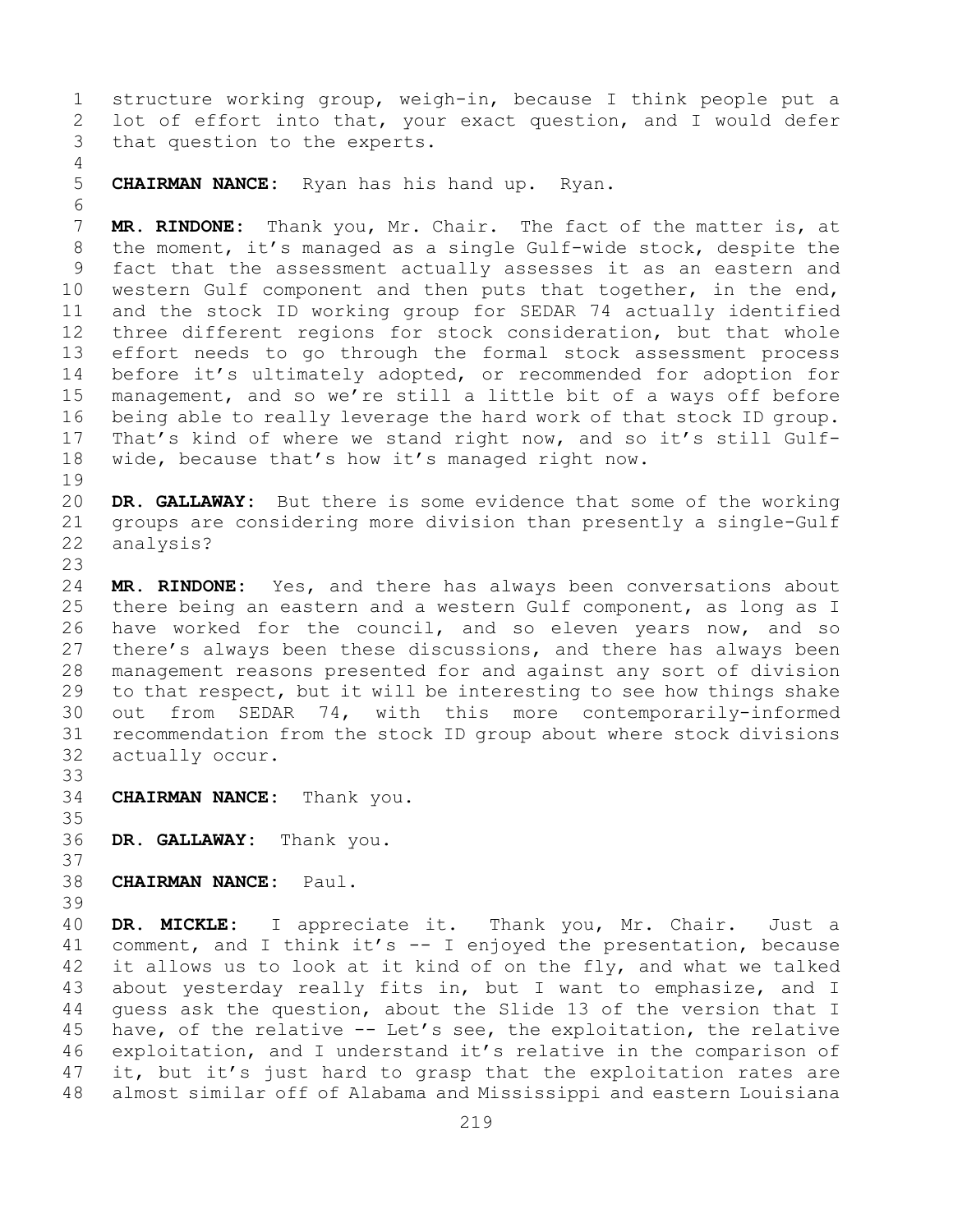1 when the structural densities and the habitat types are so<br>2 different between that central area. different between that central area. 3

I know that it's relative, and it's based on a little bit different 5 -- But it almost seems a little bit misleading, at least from my 6 understanding, or misunderstanding, but the commercial and the<br>7 recreational catches, on the previous maps, as we've seen in the 7 recreational catches, on the previous maps, as we've seen in the<br>8 reports and this presentation, they seem to jibe with kind of what 8 reports and this presentation, they seem to jibe with kind of what<br>9 I understand off of those states, but the exploitation rates just 9 I understand off of those states, but the exploitation rates just<br>10 seem a little bit misleading in the central area of the Gulf, and 10 seem a little bit misleading in the central area of the Gulf, and<br>11 I was going to ask the group if they feel similar to that, some of 11 I was going to ask the group if they feel similar to that, some of<br>12 the state managers, or not, because that's just -- When I reviewed the state managers, or not, because that's just -- When I reviewed 13 this, when I prior reviewed it, it just seemed that the 14 exploitation rates didn't really make sense with what the fleets<br>15 are doing out there, at least off of that centralized area, or 15 are doing out there, at least off of that centralized area, or<br>16 that pocket off of Mississippi, eastern Louisiana, and south of 16 that pocket off of Mississippi, eastern Louisiana, and south of<br>17 Alabama. Thank you. Alabama. Thank you.

18<br>19 19 **CHAIRMAN NANCE:** Thank you, Paul, and, if any state managers have any input, we can put you on the list here. Jim Tolan, please.

21<br>22 22 **DR. TOLAN:** Thank you, Mr. Chairman. I put my hand up originally 23 to address the question that Benny had thrown out there about if<br>24 we're going to maintain the dividing line at the Mississippi River. 24 we're going to maintain the dividing line at the Mississippi River,<br>25 and, having headed one of the workgroups for the stock ID, and I 25 and, having headed one of the workgroups for the stock ID, and I<br>26 was in charge of the landings and CPUE workgroup, and our 26 was in charge of the landings and CPUE workgroup, and our<br>27 recommendation was to move it much farther east, whether it be the recommendation was to move it much farther east, whether it be the 28 Florida/Alabama line or the Cape San Blas area off of Florida, and<br>29 so I think that's still out there. so I think that's still out there.

- 30<br>31 31 There is a two-stock-structure piece of information and a three-<br>32 stock-structure recommendation, but I think Rvan covered it pretty stock-structure recommendation, but I think Ryan covered it pretty 33 well, and so, yes, those questions are being addressed, and I think<br>34 the upcoming SEDAR 74 workshop is going to settle a bunch of those, 34 the upcoming SEDAR 74 workshop is going to settle a bunch of those,<br>35 but that's the reason that I put my hand up. Thank you. but that's the reason that I put my hand up. Thank you.
- 36<br>37 37 **CHAIRMAN NANCE:** Thank you, Jim. Benny, to that point? While he 38 is unmuting, Will.
- 39
- DR. PATTERSON: Sorry, and I just left my hand up.
- 41<br>42 **CHAIRMAN NANCE:** Okay. Thank you. John.

43 MR. MARESKA: In response to Paul Mickle's question, definitely 45 there appears to be a mismatch in the exploitation where the 46 structure is and where the biomass is, and so I don't know if<br>47 that's just the graphic, but, yes, I see the same thing that he 47 that's just the graphic, but, yes, I see the same thing that he sees. sees.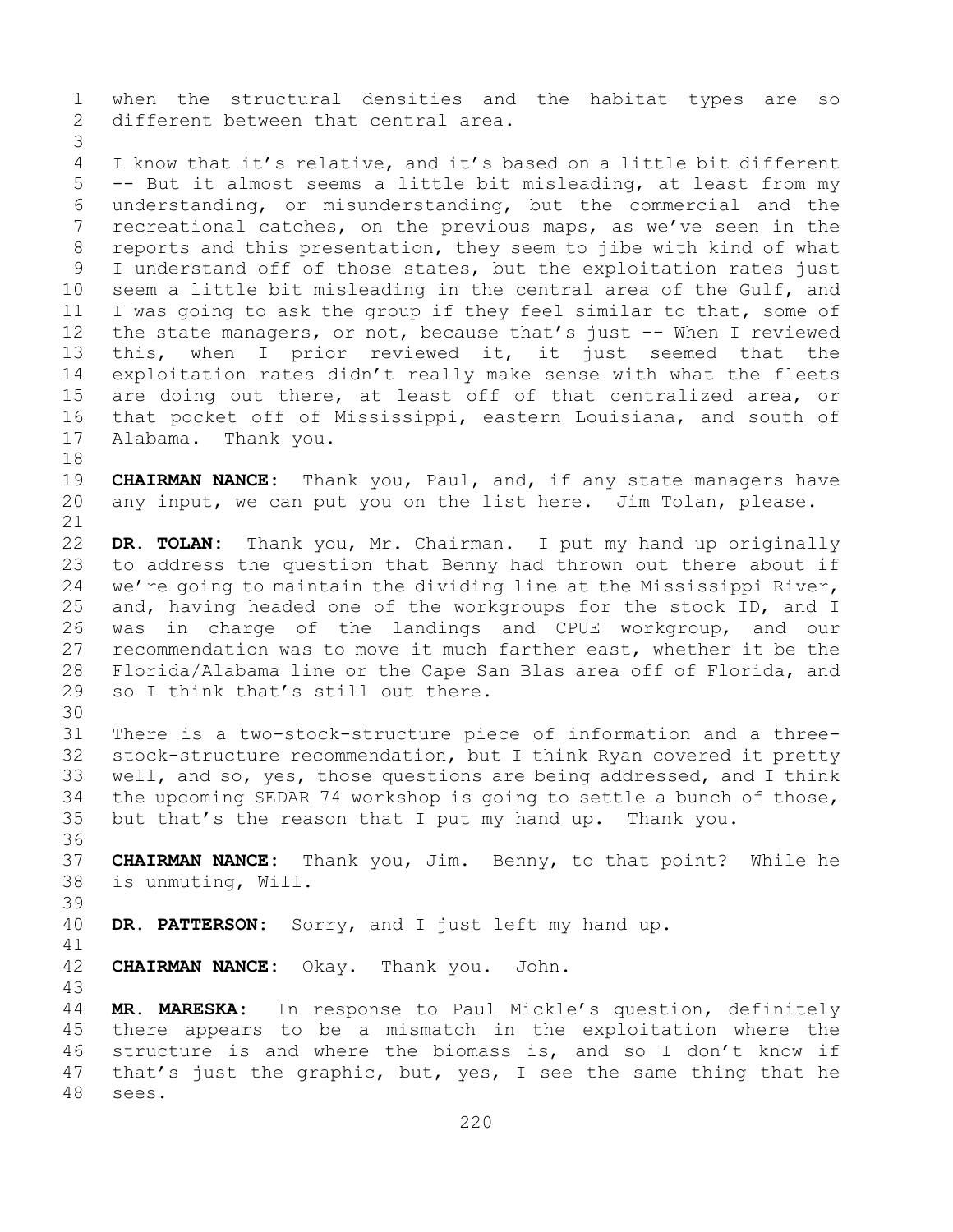$\frac{1}{2}$ 2 **CHAIRMAN NANCE:** Thank you, John. Any other comments? Jim Tolan,<br>3 please. please.

5 **DR. TOLAN:** Thank you, Mr. Chairman. I will only add one more 6 thing, in that graphics that are up right now are really kind of 7 telling, because our original dividing line at Cape San Blas sure<br>8 looks like it makes a lot of sense now, given these two maps, and 8 looks like it makes a lot of sense now, given these two maps, and<br>9 so thank you. so thank you.

10<br>11

4

**CHAIRMAN NANCE:** Good prophecy, Jim. Mandy.

12<br>13

DR. KARNAUSKAS: Thanks, Mr. Chair. I wanted to respond to Paul's 14 question, and so these exploitation rates are a function of two 15 things, both of which have a series of assumptions that go with<br>16 them, and then, of course, the assumptions get compiled when you 16 them, and then, of course, the assumptions get compiled when you<br>17 divide them, and so it's a function of the landings and the 17 divide them, and so it's a function of the landings and the<br>18 abundance, and so I would encourage you to look at the plots of 18 abundance, and so I would encourage you to look at the plots of<br>19 the assumed landings distribution, which is Slide 9, I quess, and 19 the assumed landings distribution, which is Slide 9, I guess, and<br>20 then the base map of the Karnauskas et al., which is Slide 3, and 20 then the base map of the Karnauskas et al., which is Slide 3, and<br>21 that would kind of tell you where -- If the exploitation rate is 21 that would kind of tell you where -- If the exploitation rate is<br>22 overestimated there, which of those inputs looks wrong, and, 22 overestimated there, which of those inputs looks wrong, and,<br>23 essentially, if the exploitation is higher than what seems 23 essentially, if the exploitation is higher than what seems<br>24 reasonable, either the abundance is underestimated or the landings 24 reasonable, either the abundance is underestimated or the landings<br>25 are overestimated, and so that might shed some light onto why it 25 are overestimated, and so that might shed some light onto why it<br>26 looks that way, and we could look at some of the model assumptions, 26 looks that way, and we could look at some of the model assumptions,<br>27 to try and pick that apart. to try and pick that apart.

28<br>29

29 **CHAIRMAN NANCE:** Thank you, and I think that's an excellent<br>30 suggestion. Benny, are you able to respond? suggestion. Benny, are you able to respond?

31<br>32 DR. GALLAWAY: Yes, and I was just going to ask to re-look at the 33 same maps, and I think these two are good enough to make the point<br>34 that I was trying to make, and, if you put some of the other 34 that I was trying to make, and, if you put some of the other<br>35 distribution maps up, I think you will see some odd -- Some 35 distribution maps up, I think you will see some odd -- Some<br>36 differences that seem to be important, to me. differences that seem to be important, to me.

37

38 **CHAIRMAN NANCE:** Okay. Thank you. John.

39

40 **DR. WALTER:** I just wanted to return to Paul's point, echoed by 41 John, about -- To identify which areas are the exploitation rates<br>42 not seeming to jibe with your understanding, and maybe we could 42 not seeming to jibe with your understanding, and maybe we could<br>43 pull up Slide 13, and I just want to get a clearer idea, and is it 43 pull up Slide 13, and I just want to get a clearer idea, and is it<br>44 right below Mississippi, or is it below the river? right below Mississippi, or is it below the river?

- 45<br>46
- 46 **CHAIRMAN NANCE:** Paul.
- 47 DR. MICKLE: I would really rely on the managers, and I'm no longer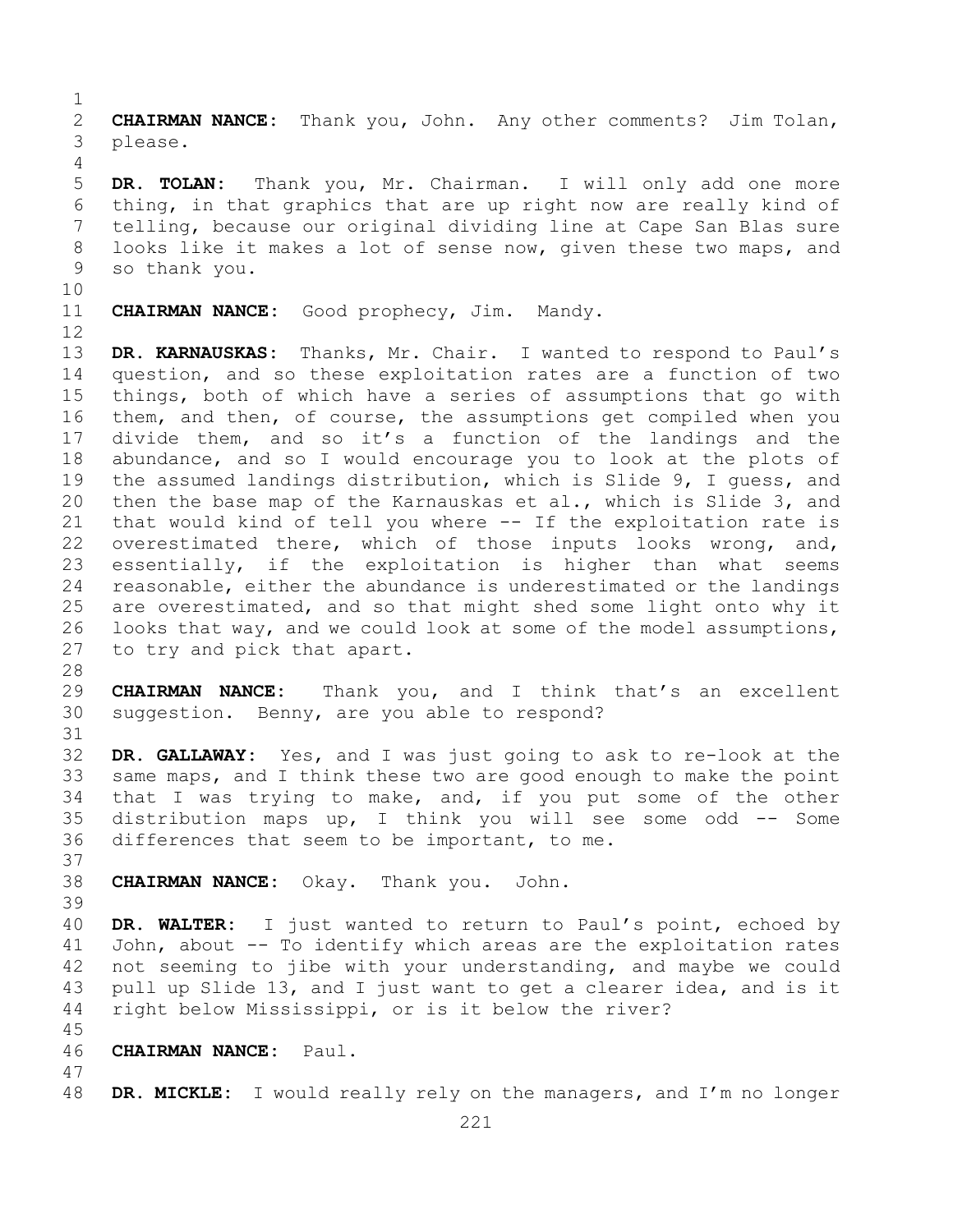1 a manager, and so it would be best for the states to really answer<br>2 those, because they are just a lot closer to the fisheries than I 2 those, because they are just a lot closer to the fisheries than I<br>3 am presently, and so I will turn it over to there, but, you know, 3 am presently, and so I will turn it over to there, but, you know,<br>4 it's -- I quess we need to make sure that the group understands it's -- I quess we need to make sure that the group understands 5 what relative exploitation -- How that's calculated. 6<br>7 7 I understand it further, and I've been reading about it quite a<br>8 bit this week, to get prepared, but, if we know that exploitation 8 bit this week, to get prepared, but, if we know that exploitation<br>9 rates are based on these metric going in, then we really need to 9 rates are based on these metric going in, then we really need to<br>10 get some understanding about the data that's going in there and 10 get some understanding about the data that's going in there and<br>11 some of the -- I quess the identification of some of the data and 11 some of the -- I guess the identification of some of the data and<br>12 landings from the small states that are struggling with some issues 12 landings from the small states that are struggling with some issues<br>13 on certain programs, and so it's really important to understand on certain programs, and so it's really important to understand 14 the weights of those going in and the calculation of the relative<br>15 exploitation and what that means. exploitation and what that means. 16<br>17 17 There might need to be some -- Almost like some power buffering or<br>18 weighting that goes into these exploitation rates, as similarly 18 weighting that goes into these exploitation rates, as similarly<br>19 that goes on with some of the other data streams, and that's all 19 that goes on with some of the other data streams, and that's all<br>20 I have to sav. Thank you. I have to say. Thank you. 21<br>22 CHAIRMAN NANCE: Thank you, Paul. Trevor. 23 24 **MR. MONCRIEF:** Thanks, and I will try to speak somewhat<br>25 specifically to it, and so, if you look at the Figure 2, 2019 25 specifically to it, and so, if you look at the Figure 2, 2019<br>26 estimated recreational landings, I think kind of what Paul was 26 estimated recreational landings, I think kind of what Paul was<br>27 qetting at here, and what's driving where those hotspots are and getting at here, and what's driving where those hotspots are and 28 everything else, is the distance offshore that those landings are<br>29 occurring. occurring. 30<br>31 31 I understand that Mississippi is a small piece of the pie, but our<br>32 fleet is relatively shallow, and they do not travel very far fleet is relatively shallow, and they do not travel very far 33 offshore, and so I think that's where some of this disparity is<br>34 occurring, is you've got this large amount of landings coming from 34 occurring, is you've got this large amount of landings coming from<br>35 an area that is fairly far offshore, and, I mean, that's a pretty 35 an area that is fairly far offshore, and, I mean, that's a pretty<br>36 qood run across-the-board, and I think that is what is driving the good run across-the-board, and I think that is what is driving the 37 red, and the other figures as well, and so, yes, I'm trying to 38 match all these things across, and so I think that's where the confusion is coming from. confusion is coming from. 40 41 I wanted to point out one potential data source, and I should have<br>42 sent this along when we originally got it, but I was afraid that 42 sent this along when we originally got it, but I was afraid that<br>43 the analysis had already gone too far, and I didn't want to throw 43 the analysis had already gone too far, and I didn't want to throw<br>44 a wrench into things, but Gulf States, and the descending device a wrench into things, but Gulf States, and the descending device 45 and barotrauma project that's going on there, led up by Charlie 46 Robertson, and they sent out a survey, across all the Gulf states,<br>47 to the recreational fisherv. to the recreational fishery. 48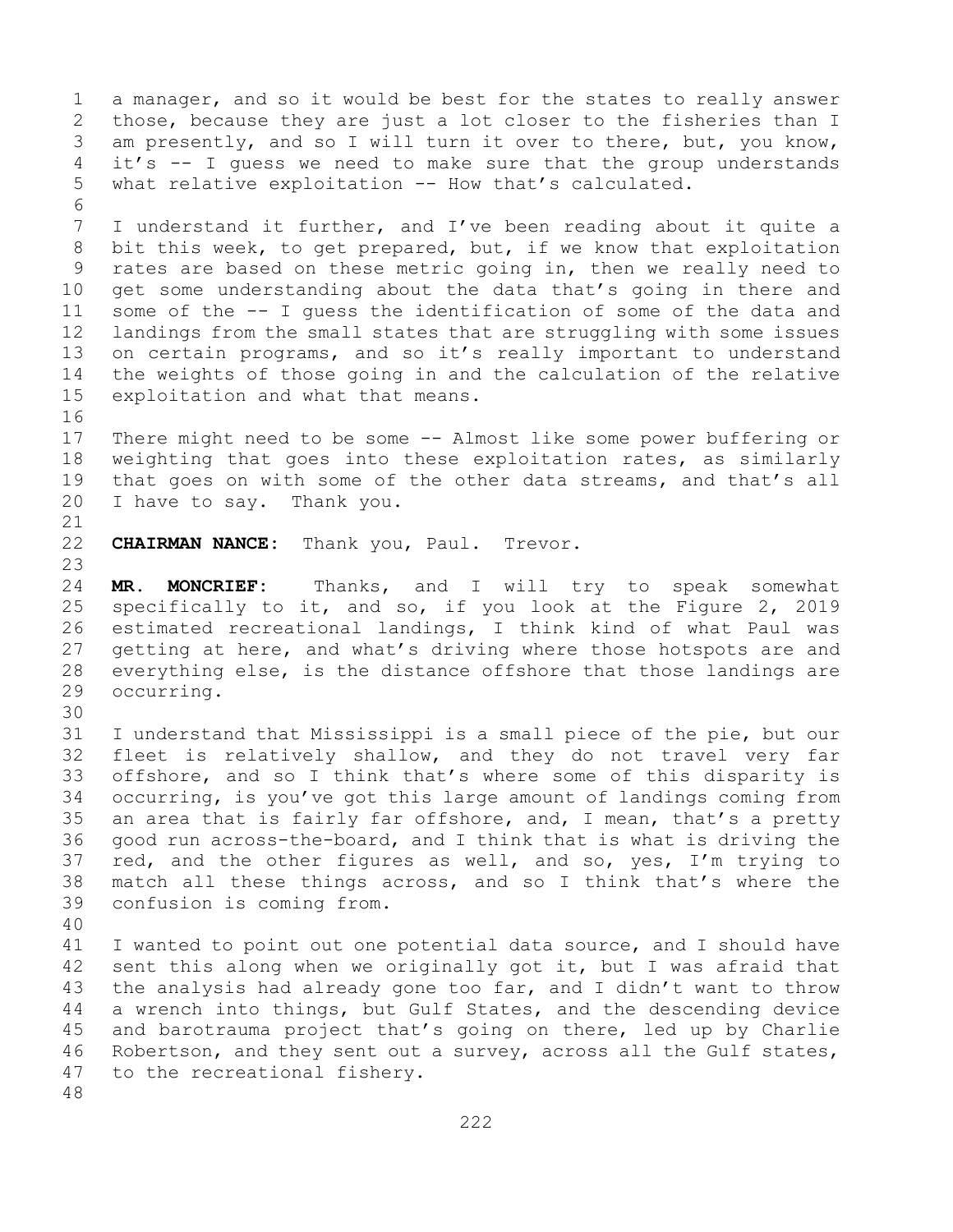1 It essentially asked some of these questions about how deep are<br>2 you fishing and the areas that you're fishing in, and that could 2 you fishing and the areas that you're fishing in, and that could<br>3 be somewhat informative this, and, in reading through what was 3 be somewhat informative this, and, in reading through what was<br>4 provided for each state and everything, I think there might be -provided for each state and everything, I think there might be  $-$ -5 That might have a potential possibility to be able to help inform 6 and maybe alleviate some of the disparity that's being observed,<br>7 and so I just wanted to make that comment. and so I just wanted to make that comment. 8<br>9 9 I know it's probably -- We're pretty far along in this analysis,<br>10 and I know that we're expected to move through this and to make a 10 and I know that we're expected to move through this and to make a<br>11 recommendation, but I think that might be a potential source in 11 recommendation, but I think that might be a potential source in<br>12 the future. the future. 13 14 **CHAIRMAN NANCE:** Trevor, thank you for that input. Jim, please.  $15$ <br> $16$ DR. TOLAN: I will yield, Mr. Chairman. I never lowered my hand.  $\begin{array}{c} 17 \\ 18 \end{array}$ 18 **CHAIRMAN NANCE:** Okay. Sean.  $\begin{array}{c} 19 \\ 20 \end{array}$ 20 **DR. POWERS:** This question is for Mandy or John, and Paul mentioned 21 that these are relative exploitation rates, and is that right?<br>22 These are just exploitation rates, correct? These are just exploitation rates, correct? 23 24 **DR. WALTER:** The reason we say they're relative is because of a<br>25 lot of the assumptions that are here. If one were to take it at 25 lot of the assumptions that are here. If one were to take it at<br>26 face value, it is our biomass -- Or our catch divided by biomass, 26 face value, it is our biomass -- Or our catch divided by biomass,<br>27 and so it would be an absolute exploitation rate. However, as vou and so it would be an absolute exploitation rate. However, as you 28 can see, there are rates that are above one, which is physically<br>29 impossible, and that's just because there is some spatial mismatch, 29 impossible, and that's just because there is some spatial mismatch,<br>30 and/or temporal mismatch, that goes on here when we're doing this 30 and/or temporal mismatch, that goes on here when we're doing this<br>31 at the finer ten-kilometer-by-ten-kilometer block scale, and that 31 at the finer ten-kilometer-by-ten-kilometer block scale, and that<br>32 is why it's safer to say that they're relative. is why it's safer to say that they're relative. 33<br>34 34 I think the take-home picture, from what we're trying to do, is,  $\overline{35}$  A, it's not that important for the overall discussion and decision 35 A, it's not that important for the overall discussion and decision<br>36 point here, what those absolutes are, in the sense of any point here, what those absolutes are, in the sense of any 37 particular location, and, even if we moved around it a little bit, 38 within like Mississippi, it would still be that that area is going<br>39 to probably have a higher exploitation rate than say the western 39 to probably have a higher exploitation rate than say the western<br>40 Louisiana that is the big blue for almost everything, because it's 40 Louisiana that is the big blue for almost everything, because it's  $41$  far offshore, and it's not  $- - It's$  probably the least population 41 far offshore, and it's not -- It's probably the least population<br>42 density of humans. density of humans. 43 That is why relative is a little safer. When we take average over 45 the entire one, then we can get a population-level one that's 46 probably more closely affiliated, or closely reflect, what we might<br>47 qet from the population-wide stock assessment, but there's also an 47 get from the population-wide stock assessment, but there's also an<br>48 averaging of a lot of areas that almost are completely unfished in averaging of a lot of areas that almost are completely unfished in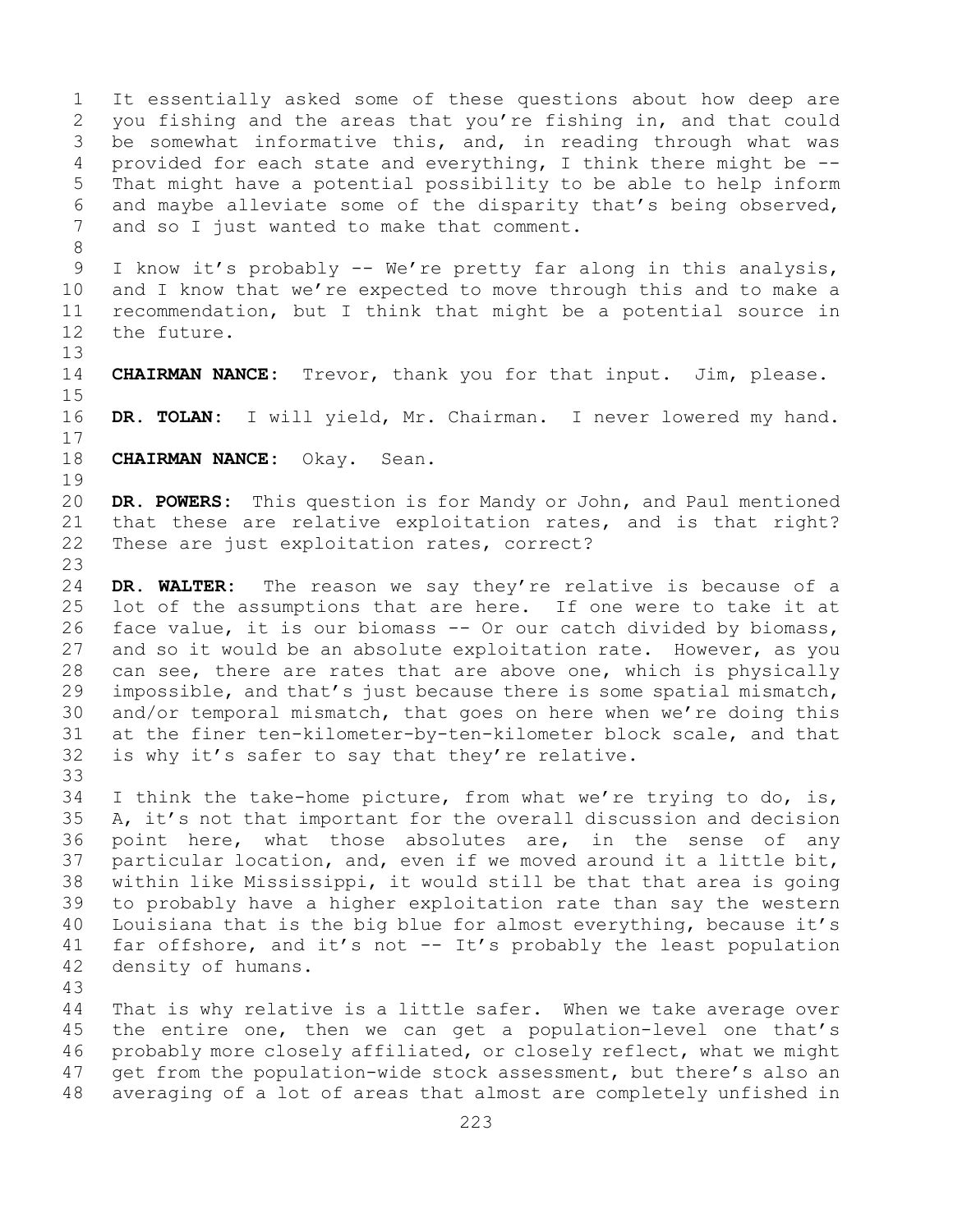1 that, and so I wouldn't say that it is what our stock assessment<br>2 is saying, because our stock assessment, as we've kind of always 2 is saying, because our stock assessment, as we've kind of always<br>3 said, is really operating on the fished population and then those 3 said, is really operating on the fished population and then those<br>4 fish that, through the doming of selectivity, we're saying are 4 fish that, through the doming of selectivity, we're saying are<br>5 also there, but maybe not as heavily fished, but I hope that also there, but maybe not as heavily fished, but I hope that 6 answers it.

7 8 **DR. POWERS:** Yes, that answers it, and just the map seems to<br>9 suggest that it was an absolute, but now I understand why it's 9 suggest that it was an absolute, but now I understand why it's<br>10 better characterized as a relative. All right. better characterized as a relative. All right.

11<br>12

13

**CHAIRMAN NANCE:** Thank you. John.

14 **MR. MARESKA:** Thank you, Mr. Chairman. I'm trying to answer John 15 Walter's question, and so, if you toggle back and forth between<br>16 Slides 12 and 13, you see where the red mass through Alabama kind 16 Slides 12 and 13, you see where the red mass through Alabama kind<br>17 of shifts from the east to the west, and so the red is clearly 17 of shifts from the east to the west, and so the red is clearly<br>18 there under Mobile Bay and Baldwin County, and then, when you go 18 there under Mobile Bay and Baldwin County, and then, when you go<br>19 to exploitation, it is more -- The graphic is a lot smaller, and 19 to exploitation, it is more -- The graphic is a lot smaller, and<br>20 so it's hard to see, but it appears that most of that exploitation 20 so it's hard to see, but it appears that most of that exploitation<br>21 is shifted to the west. is shifted to the west.

 $\begin{array}{c} 22 \\ 23 \end{array}$ 23 I think, in an earlier slide, you indicated that a lot of the depth<br>24 information that you were getting was through the Snapper Check 24 information that you were getting was through the Snapper Check<br>25 app, and so that's self-reported by the anglers, and so that may 25 app, and so that's self-reported by the anglers, and so that may<br>26 be a reason for the shift, and I don't know if it was all aggregated 26 be a reason for the shift, and I don't know if it was all aggregated<br>27 into one county or how the effort to exploitation was calculated into one county or how the effort to exploitation was calculated 28 and the graphic appears that it was that does, and so that's what<br>29 I was referring to with Paul's question, and I hope that answers 29 I was referring to with Paul's question, and I hope that answers<br>30 your question, John Walter. your question, John Walter.

31<br>32

DR. WALTER: Yes, and thanks, John. If I could just chime-in, 33 that's helpful. Paul, I think, or maybe it was Trevor, if there<br>34 is other data, it's not a done deal, and we are working on this, 34 is other data, it's not a done deal, and we are working on this,<br>35 but I think, for the purposes of the decision process here, it's 35 but I think, for the purposes of the decision process here, it's<br>36 probably a good enough overall picture, and we can refine the 36 probably a good enough overall picture, and we can refine the<br>37 actual locations, but this is also one of the reasons that --37 actual locations, but this is also one of the reasons that  $-$ -<br>38 Remember that we didn't post-stratify the biomass distributions, 38 Remember that we didn't post-stratify the biomass distributions,<br>39 or post-stratify the Great Red Snapper Count, by depth, which might 39 or post-stratify the Great Red Snapper Count, by depth, which might<br>40 be one of the reasons that the catch might come from a deeper 40 be one of the reasons that the catch might come from a deeper<br>41 region, but the biomass is spread out, but, when the catch over 41 region, but the biomass is spread out, but, when the catch over<br>42 that spread-out biomass gets divided, it makes it have the 42 that spread-out biomass gets divided, it makes it have the<br>43 implication that there is much higher local exploitation. implication that there is much higher local exploitation. 44

45 Anyway, that's a nuance that I think we can sort out, and I would 46 be happy for Chris and I to try to get more information that we<br>47 can put in, and I hope this is informative of the overall spatial 47 can put in, and I hope this is informative of the overall spatial<br>48 footprint that might be fished by the fishery and the potential footprint that might be fished by the fishery and the potential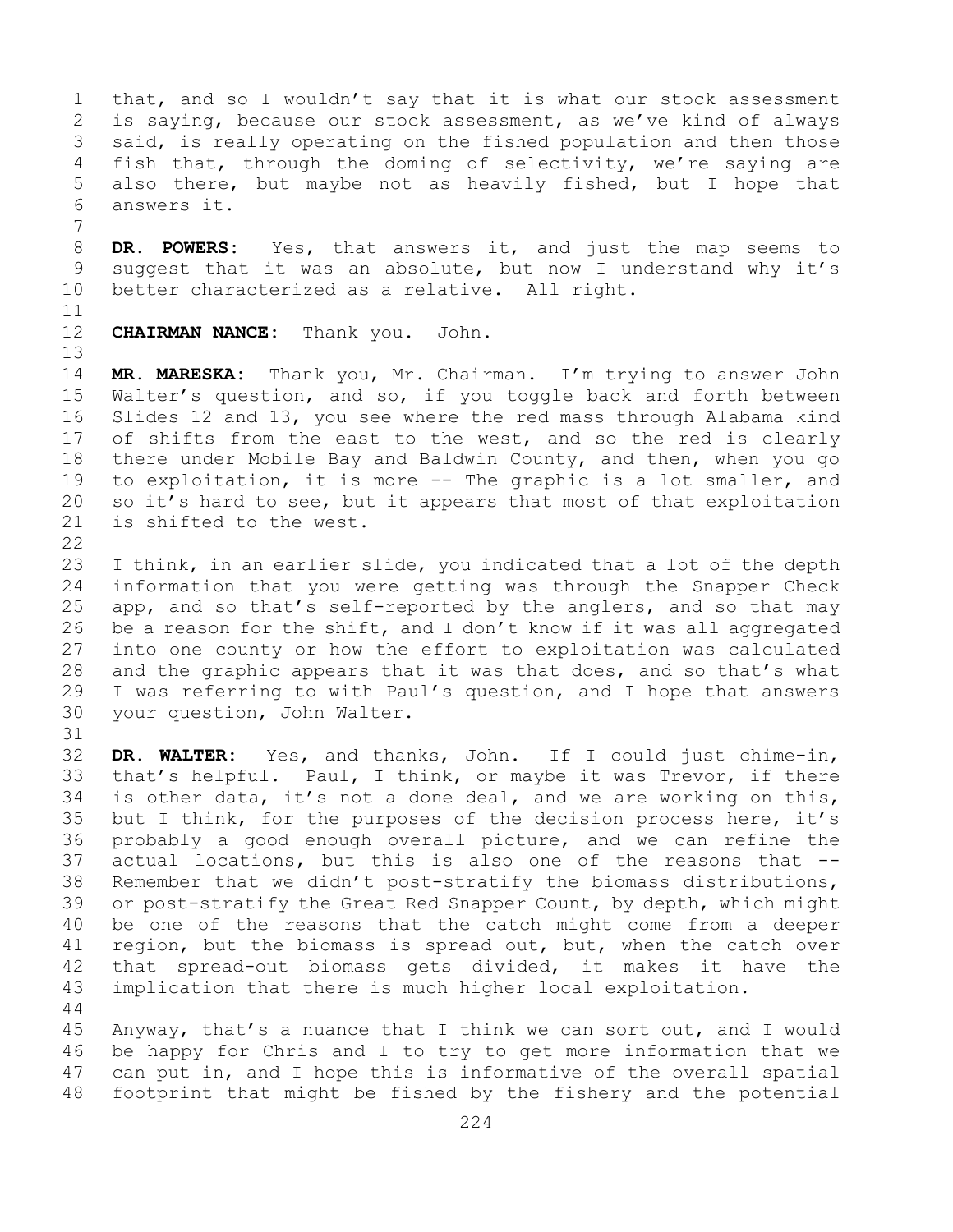1 for it to access areas outside of its normal footprint. Thanks.  $\frac{2}{3}$ 3 **CHAIRMAN NANCE:** Thank you, John. Trevor. 4 5 **MR. MONCRIEF:** I appreciate all the conversation here, John, and 6 I appreciate all your hard work on it, and I will try to link up 7 with you and get that information to you, just so you can have it 8 on-hand.  $\begin{array}{c} 9 \\ 10 \end{array}$ 10 I was going to ask, and, I mean, I don't want to put you on the<br>11 spot, but you had, in the presentation, that one of the objectives 11 spot, but you had, in the presentation, that one of the objectives<br>12 was to see if -- Identify and support assumptions about the 12 was to see if -- Identify and support assumptions about the<br>13 fishable biomass of basically all structure, all structure plus 10 fishable biomass of basically all structure, all structure plus 10 14 percent, or 15 percent, and you alluded to it when you first<br>15 started the presentation, but I was going to ask, and, given the 15 started the presentation, but I was going to ask, and, given the<br>16 scenarios in front of us, does that -- Did you identify maybe some 16 scenarios in front of us, does that -- Did you identify maybe some<br>17 findings from that objective? I mean, does it support all 17 findings from that objective? I mean, does it support all<br>18 structure plus 10 percent, or even all structure plus 15 percent? structure plus 10 percent, or even all structure plus 15 percent? 19<br>20 20 **DR. WALTER:** Thanks, Trevor. I know you said you didn't want to put me on the spot, but  $-$ - $\begin{array}{c} 22 \\ 23 \end{array}$ MR. MONCRIEF: I kind of did, yes.  $\frac{24}{25}$ 25 **DR. WALTER:** You kind of did, and that's all right. It definitely<br>26 says that it's -- When you look at the exploitation rate, there is 26 says that it's -- When you look at the exploitation rate, there is<br>27 exploitation to give in that analysis, and so that would suggest exploitation to give in that analysis, and so that would suggest 28 that there is potentially more UCB that could be considered. 29<br>30 30 That would be balanced against the potential for  $-$ - That, as you<br>31 expand out to that, and the fishery doesn't change where it's 31 expand out to that, and the fishery doesn't change where it's<br>32 fishing, you're going to get higher and higher exploitation rates, fishing, you're going to get higher and higher exploitation rates, 33 in reality, than what we're showing here, based on the spatial<br>34 patterns, but one could entertain a higher fraction of UCB, based 34 patterns, but one could entertain a higher fraction of UCB, based<br>35 on what the footprint of the existing fishery is, based on this 35 on what the footprint of the existing fishery is, based on this 36 analysis. analysis. 37 38 **MR. MONCRIEF:** Okay. Thank you for that. Sorry for putting you on the spot, but I appreciate all your help with this. 40 41 **CHAIRMAN NANCE:** Thanks. John, were you able to find anything for Will's question on size? 43 DR. WALTER: Let me see. Hold on. 45 46 **CHAIRMAN NANCE:** Okay. 47 DR. WALTER: Chair, I will have to get back to you with an easily-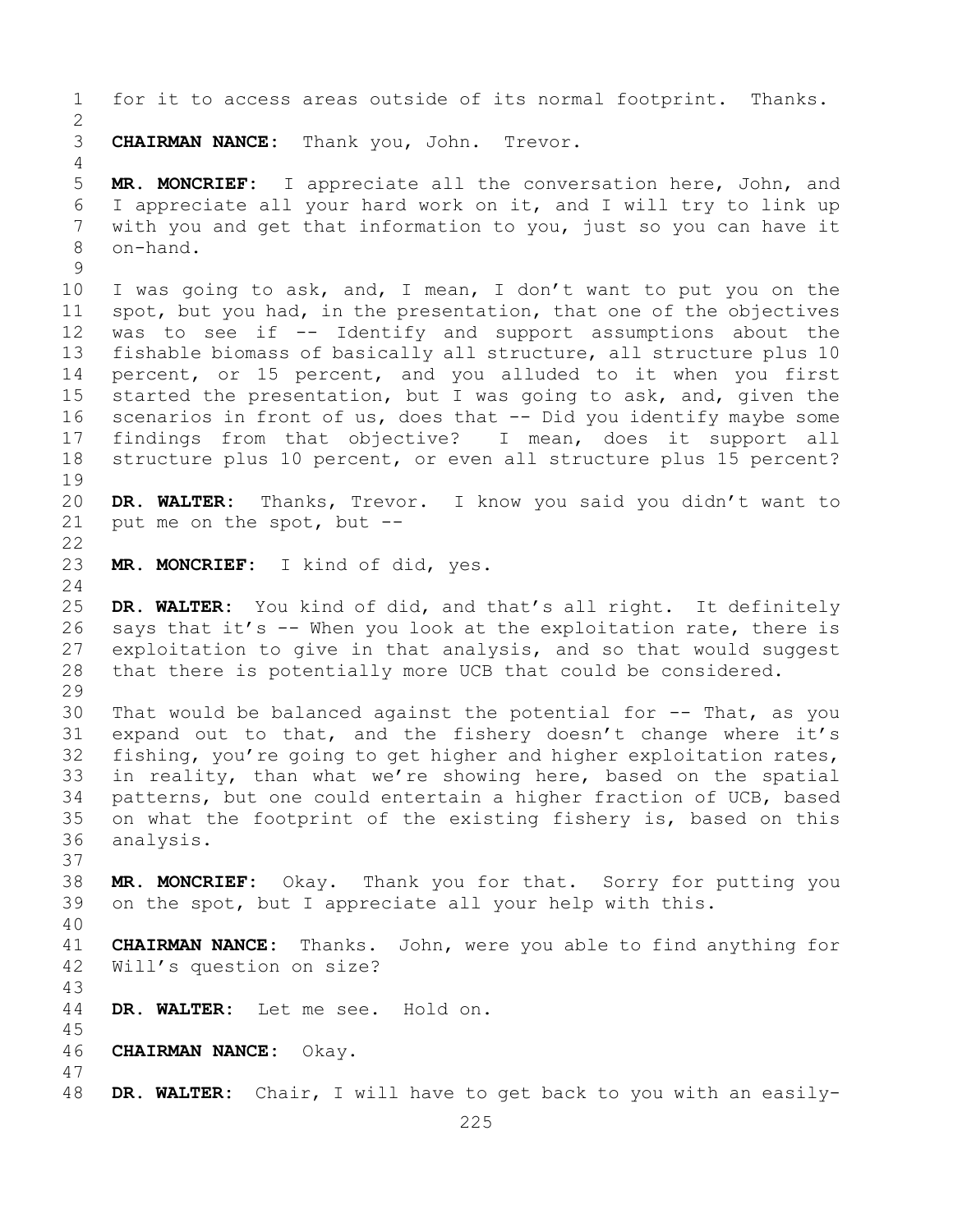1 digestible answer, and so if you would allow me a little more time.  $\frac{2}{3}$ 3 **CHAIRMAN NANCE:** Absolutely. Harry. 4 5 **MR. BLANCHET:** Two points. First, to Paul Mickle's question 6 regarding what, as a state person, do I see, and the most obvious<br>7 thing, to me, is that it seems that there is some incompatibility, 7 thing, to me, is that it seems that there is some incompatibility,<br>8 perhaps, between the western Louisiana and the adjacent eastern 8 perhaps, between the western Louisiana and the adjacent eastern<br>9 Texas exploitation rates, and it seems like they're a little bit 9 Texas exploitation rates, and it seems like they're a little bit<br>10 lower in western Louisiana than the comparative area just to the 10 lower in western Louisiana than the comparative area just to the<br>11 right of them, or I quess to the left of them in the picture, and 11 right of them, or I guess to the left of them in the picture, and<br>12 to the right of them as you leave Sabine Pass, which is my 12 to the right of them as you leave Sabine Pass, which is my<br>13 perspective. That is the kind of thing that might be able to get perspective. That is the kind of thing that might be able to get 14 worked out at the data workshop, and I just wanted to do that as 15 a passing note. a passing note. 16<br>17 17 The other question I had is one of the things that we are talking<br>18 about is distance from port, and one of the things we really 18 about is distance from port, and one of the things we really<br>19 haven't talked about -- We talked about how much of the UCB is 19 haven't talked about -- We talked about how much of the UCB is<br>20 incorporated, and do we have some of that either natural or 20 incorporated, and do we have some of that either natural or<br>21 artificial structure that essentially is not being exploited? I 21 artificial structure that essentially is not being exploited? I<br>22 am thinking, for instance, the Flower Gardens, or some of those 22 am thinking, for instance, the Flower Gardens, or some of those<br>23 other far offshore banks, may not see the level of exploitation 23 other far offshore banks, may not see the level of exploitation<br>24 that you would see in some of the more inshore waters. When we 24 that you would see in some of the more inshore waters.<br>25 talk about  $-$  Is that captured here? talk about  $--$  Is that captured here? 26<br>27 DR. WALTER: Harry, I think it is. If you look at the biomass 28 distributions you can see some red squares out on those shelf-edge<br>29 breaks, and you will see that there is almost no exploitation 29 breaks, and you will see that there is almost no exploitation<br>30 whatsoever on those same squares, and so it is picking that up. 30 whatsoever on those same squares, and so it is picking that up.<br>31 We don't have the actual Flower Gardens, but that is essentially 31 We don't have the actual Flower Gardens, but that is essentially<br>32 what is going on out in those, when you're 150 miles offshore, and what is going on out in those, when you're 150 miles offshore, and 33 there is biomass, and there is fish, but there's not really anyone<br>34 fishing for them, because they don't need to fish that -- To go 34 fishing for them, because they don't need to fish that  $-$ - To go 35 that far, I think, presumably. that far, I think, presumably. 36<br>37 37 **MR. BLANCHET:** It's -- It goes back to, when we start talking about

38 it on this fine of a scale, because I think that we may be<br>39 oversimplifying it, when we say that we've got all structure is 39 oversimplifying it, when we say that we've got all structure is<br>40 available and exploited, and all natural bottom is available and 40 available and exploited, and all natural bottom is available and<br>41 exploited, but the picture that I see is, yes, it's all available, 41 exploited, but the picture that I see is, yes, it's all available,<br>42 but not necessarily all exploited to the same degree. That's just 42 but not necessarily all exploited to the same degree. That's just<br>43 a whole different level of complexity that I am not used to 43 a whole different level of complexity that I am not used to 44 thinking about. thinking about.

45<br>46 46 **CHAIRMAN NANCE:** Thanks, Harry. Jim Tolan, please.

47 DR. TOLAN: Thank you, Mr. Chairman. I am glad that Harry brought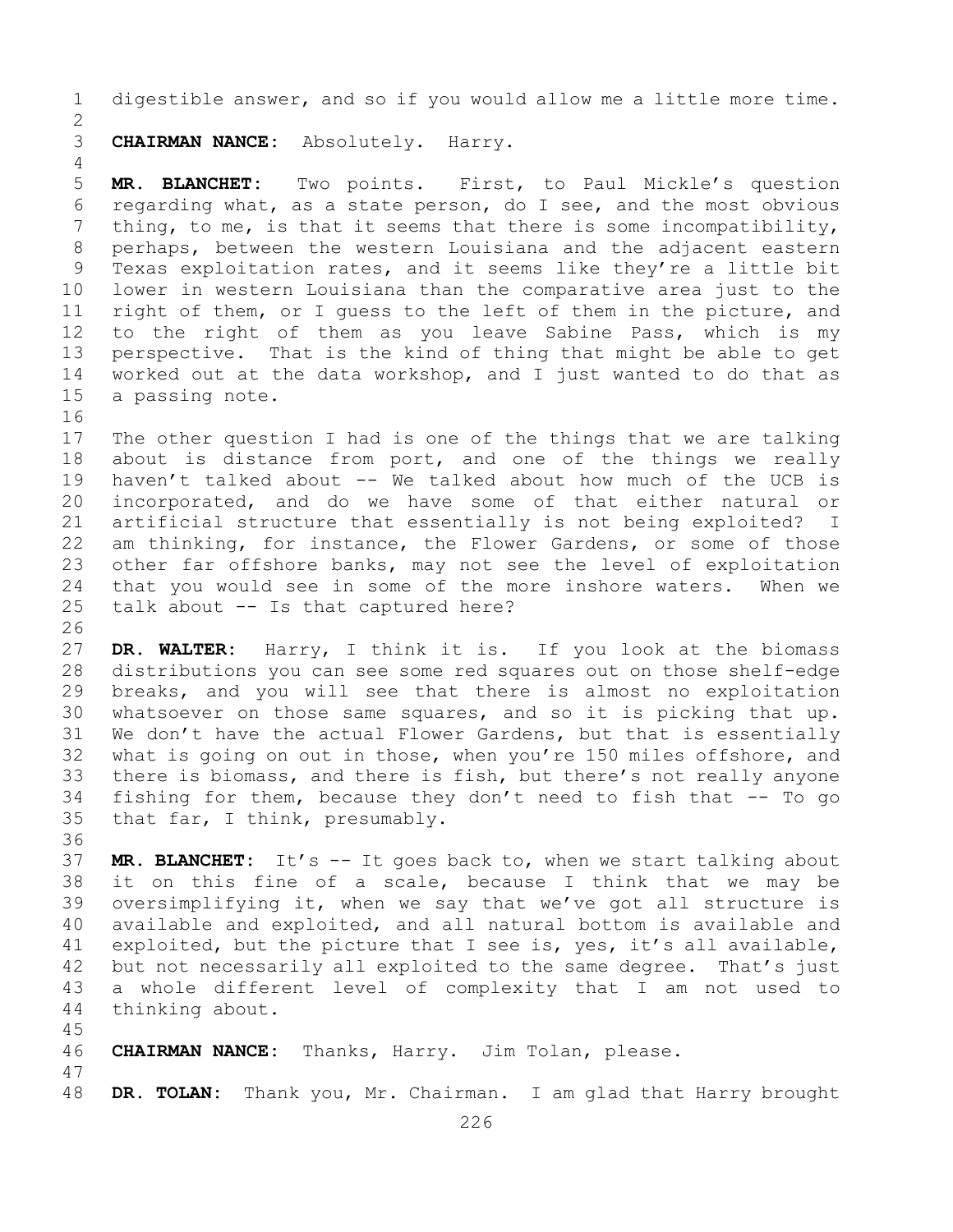1 that point up, about that really stark north/south dividing line<br>2 between -- Right at the Sabine River, and it's always struck me, 2 between -- Right at the Sabine River, and it's always struck me,<br>3 in all these maps, and it sort of shows up, and I don't know if 3 in all these maps, and it sort of shows up, and I don't know if<br>4 it's artifact or what, or whether it's the original Karnauskas et it's artifact or what, or whether it's the original Karnauskas et 5 al. method, the new Great Red Snapper Count numbers, the post-6 stratification or not, and off of no other state do you see this<br>7 really stark dividing line, and it just struck me. really stark dividing line, and it just struck me.

8<br>9 9 I always see this between Louisiana and Texas, right there at the<br>10 Sabine, and, like he said, the exploitation rate is very different, 10 Sabine, and, like he said, the exploitation rate is very different,<br>11 but it's the same group of people going about the same distances, 11 but it's the same group of people going about the same distances,<br>12 and I have just always wondered about that, and I am just curious 12 and I have just always wondered about that, and I am just curious<br>13 if the analyst can address that very quickly, and not get into a if the analyst can address that very quickly, and not get into a 14 discussion about it, and I see Mandy is up there, but it always<br>15 struck me as that's a really stark dividing line. Thank you. struck me as that's a really stark dividing line. Thank you.

## 16<br>17

**CHAIRMAN NANCE:** Mandy.

18<br>19 19 **DR. KARNAUSKAS:** Thanks, Mr. Chair. I was going to answer that,<br>20 and so that line is going to be an artifact of smoothing the Great 20 and so that line is going to be an artifact of smoothing the Great<br>21 Red Snapper Count numbers on the Karnauskas et al. by state, 21 Red Snapper Count numbers on the Karnauskas et al. by state,<br>22 because the original Karnauskas et al. doesn't have the sort of -22 because the original Karnauskas et al. doesn't have the sort of  $-$  23  $-$  It's got a smoother transition from Texas to Louisiana, but then, 23 - It's got a smoother transition from Texas to Louisiana, but then,<br>24 when we have the new state abundance numbers, and we're scaling 24 when we have the new state abundance numbers, and we're scaling<br>25 those -- We're scaling the Karnauskas et al. numbers by state, 25 those -- We're scaling the Karnauskas et al. numbers by state,<br>26 according to the within-state relative index from Karnauskas, and 26 according to the within-state relative index from Karnauskas, and<br>27 that's what is causing that contrast. that's what is causing that contrast.

28<br>29

29 I guess I just wanted to also touch on this, and some of the other<br>30 discussions, and sort of, as the author of this original 30 discussions, and sort of, as the author of this original<br>31 distribution map, just say that I think we're kind of  $-$ - I feel 31 distribution map, just say that I think we're kind of  $-$ - I feel<br>32 we're reaching the limits of what the study was sort of intended we're reaching the limits of what the study was sort of intended 33 to do, and, obviously, it's outdated, and it was based on 2011<br>34 estimates, and I think what we're looking at here is generally 34 estimates, and I think what we're looking at here is generally<br>35 robust, but we're getting to the point where we're sort of jumping 35 robust, but we're getting to the point where we're sort of jumping<br>36 through a substantial number of hoops and assumptions that we can 36 through a substantial number of hoops and assumptions that we can<br>37 continue to improve on this, but it's going to be subject to these continue to improve on this, but it's going to be subject to these 38 different hoops that we have to jump through.

39

40 I just wanted to make sort of a general statement that, if we want<br>41 to go down this route of very fine spatial analysis, and optimizing 41 to go down this route of very fine spatial analysis, and optimizing<br>42 management at these very fine spatial scales, then we really need 42 management at these very fine spatial scales, then we really need<br>43 the data behind it, and I don't know if the SSC feels that we 43 the data behind it, and I don't know if the SSC feels that we<br>44 should make some sort of recommendation as to the ability to should make some sort of recommendation as to the ability to 45 collect data at these scales and do these fine spatial analyses, 46 because I am happy to admit and talk about the shortfalls of the<br>47 map and the distributions, but a lot of these issues just come 47 map and the distributions, but a lot of these issues just come<br>48 down to lack of data, and we don't have anything better, and so down to lack of data, and we don't have anything better, and so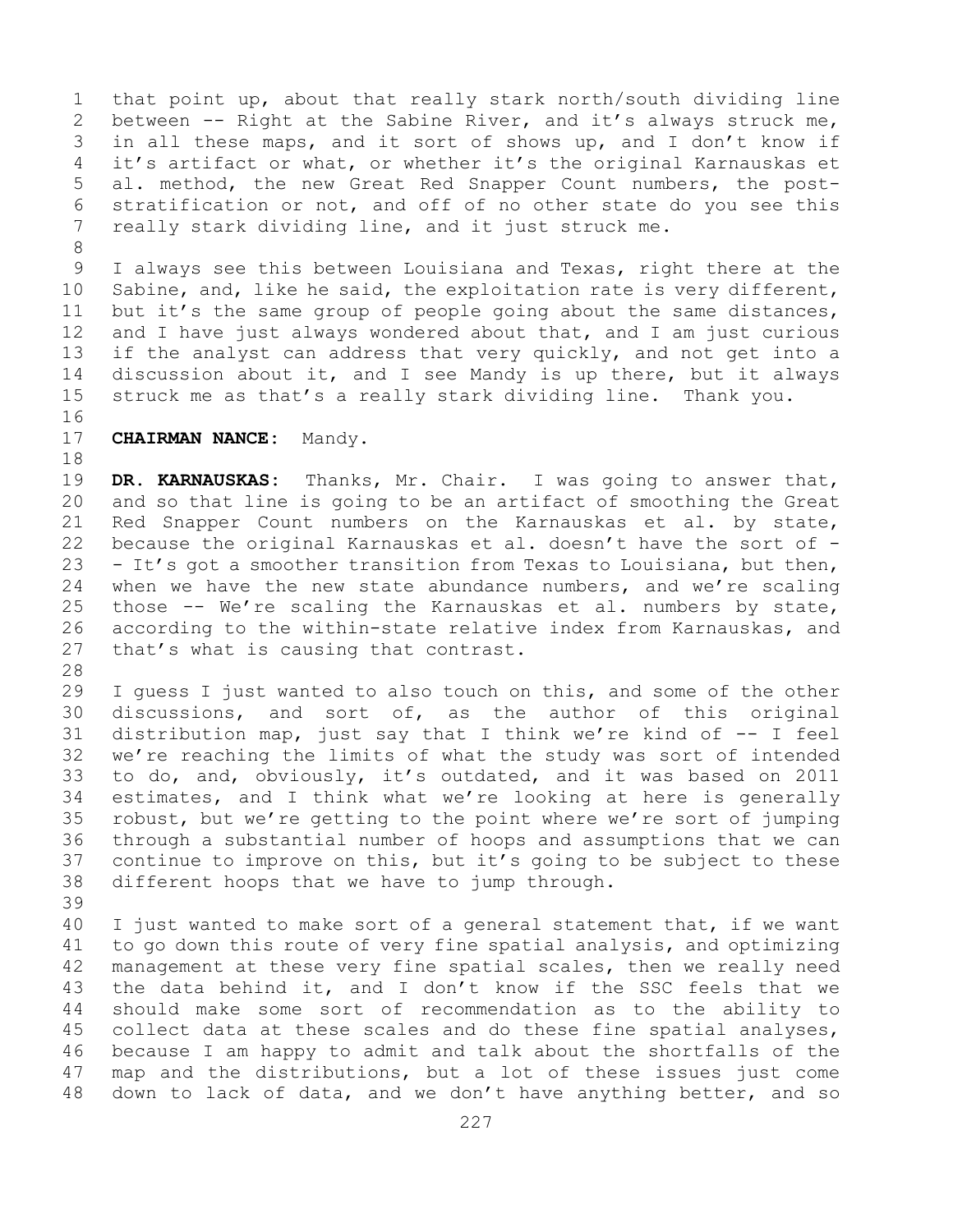1 we're forced to make these assumptions. Thanks.

 $\frac{2}{3}$ 3 **CHAIRMAN NANCE:** Mandy, thanks for that input. Harry.

5 **MR. BLANCHET:** This I think is kind of a follow-up to that. A lot 6 of these analyses were done last night, based upon decisions that<br>7 we made vesterdav, but one of these founding principles that we 7 we made yesterday, but one of these founding principles that we<br>8 have at the bottom is an analysis that was based on ten-year-old 8 have at the bottom is an analysis that was based on ten-year-old<br>9 data, and I don't know -- I mean, I remember the paper, but I don't 9 data, and I don't know -- I mean, I remember the paper, but I don't<br>10 know the level of effort that went into doing that and what would 10 know the level of effort that went into doing that and what would<br>11 it take to update that to more current information, and it seems 11 it take to update that to more current information, and it seems<br>12 like -- This is something that has been bugging me, in the back of like  $-$ - This is something that has been bugging me, in the back of 13 my brain, for a while, and Mandy has brought it up a couple of 14 times, but I don't know that -- I don't know -- Well, she would<br>15 have the best understanding of how much benefit would it be to 15 have the best understanding of how much benefit would it be to<br>16 basically redo, or refine, that analysis, either for SEDAR 74 or 16 basically redo, or refine, that analysis, either for SEDAR 74 or<br>17 at some time later than that, but it seems like something that is 17 at some time later than that, but it seems like something that is<br>18 worth keeping track of and not as a one-off research project. worth keeping track of and not as a one-off research project.

 $\begin{array}{c} 19 \\ 20 \end{array}$ 20 **CHAIRMAN NANCE:** Well, I know that it won't happen tonight, but<br>21 it's -- This is the data we have, for sure, and I think what Mandy 21 it's -- This is the data we have, for sure, and I think what Mandy<br>22 is referring to is the need to be able to collect this data more 22 is referring to is the need to be able to collect this data more<br>23 often than every ten years and those types of things. often than every ten years and those types of things.

 $\frac{24}{25}$ 25 **DR. KARNAUSKAS:** If I may, Mr. Chair, that was exactly my point. 26 I mean, certainly, the Karnauskas et al. could be updated, and we<br>27 could make an attempt to redo that analysis, and I don't know based 27 could make an attempt to redo that analysis, and I don't know based<br>28 on what data, and certainly there are probably some assumptions 28 on what data, and certainly there are probably some assumptions<br>29 that could be updated, but, really, I was speaking to just the 29 that could be updated, but, really, I was speaking to just the<br>30 need, and you can see the level of information that we can get 30 need, and you can see the level of information that we can get<br>31 from the commercial VMS, those fine spatial scales, but, for the 31 from the commercial VMS, those fine spatial scales, but, for the<br>32 recreational, we really have to make bigger assumptions, and so I recreational, we really have to make bigger assumptions, and so I 33 just wanted to hone-in on that point, that we really do need the<br>34 data, all the types of data, at that fine spatial scale, to be 34 data, all the types of data, at that fine spatial scale, to be 35 able to make advances on this. able to make advances on this.

36<br>37 37 **CHAIRMAN NANCE:** Thank you. Any other questions on this 38 presentation by Dr. Walter? Let's go ahead and bring up the other,<br>39 the presentation by Matt, and move forward with coming to 39 the presentation by Matt, and move forward with coming to<br>40 conclusions on what we want to do with these values. I am looking 40 conclusions on what we want to do with these values. I am looking<br>41 for motions, recommendations, discussion. Let's go ahead and bring 41 for motions, recommendations, discussion. Let's go ahead and bring<br>42 up -- I'm not sure what number it is. up  $-$  I'm not sure what number it is.

43

4

Anyway, let's go ahead and bring up I think it's Slide Number 16 45 here. That gives us at least a starting point, and I am looking 46 for recommendations on whether we want to have OFL and ABC from<br>47 any of these, or do we want to have new runs? If we're going to 47 any of these, or do we want to have new runs? If we're going to 48 have a new look at some of the structure plus 30 percent, those have a new look at some of the structure plus 30 percent, those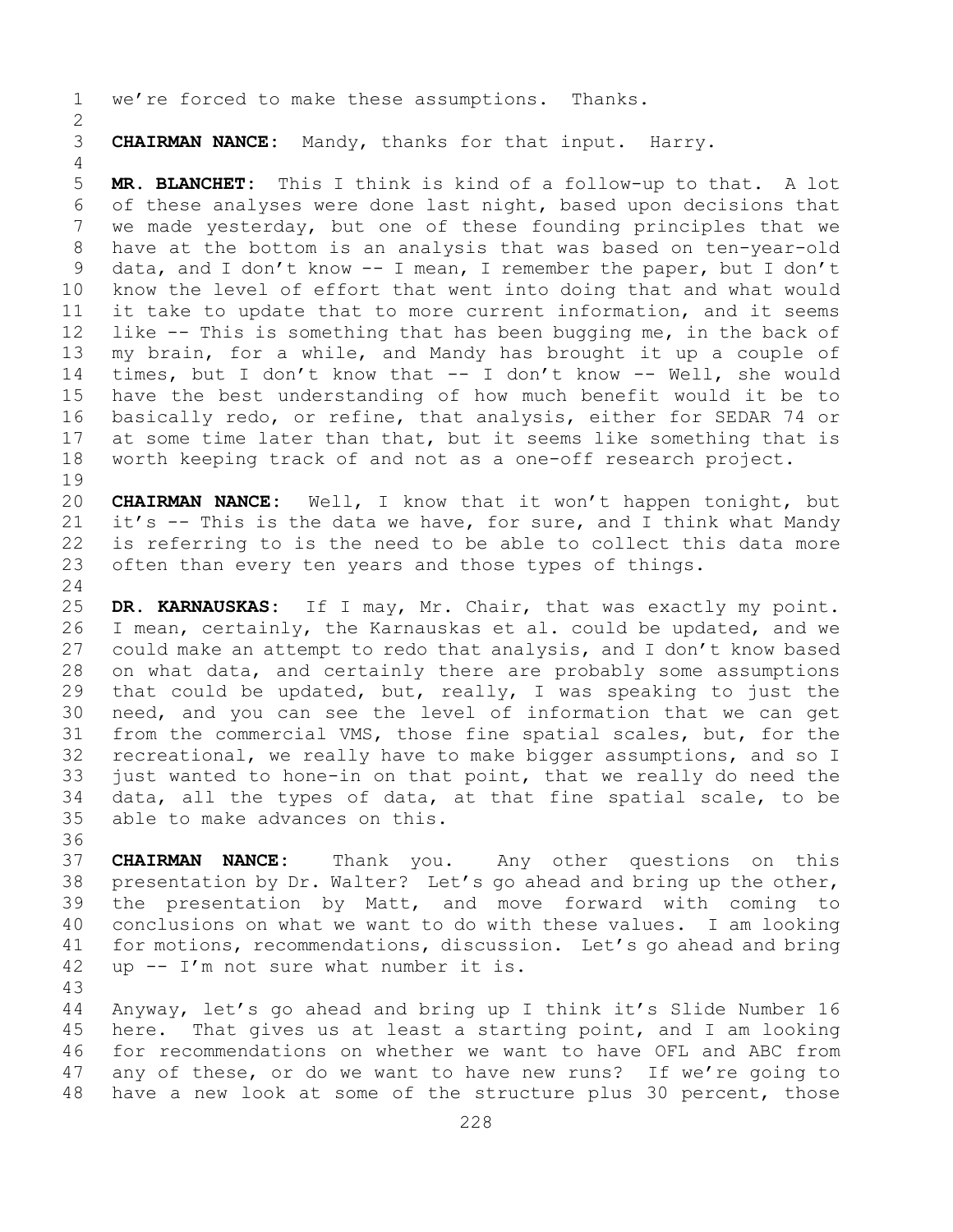1 types of things, we need to, obviously, suggest those now, so that<br>2 Matt would have a chance to run those overnight. John. Matt would have a chance to run those overnight. John.

3 MR. MARESKA: I was just curious if Matt was able to update the 5 three-year averages for the 75 percent F SPR 26 percent, and that 6 was the error that Doug had pointed out.

7 8 **CHAIRMAN NANCE:** Thank you, John.

 $\frac{9}{10}$ 10 **MR. SMITH:** I was so enthralled with the last conversation that I<br>11 forgot to do it, but I'm going to do it right now, with a guick 11 forgot to do it, but I'm going to do it right now, with a quick<br>12 spreadsheet exercise, and I will get that updated immediately. spreadsheet exercise, and I will get that updated immediately.

13

14 **CHAIRMAN NANCE:** Luiz, please.

15<br>16 16 DR. BARBIERI: Thank you, Mr. Chairman. While we wait for Matt to<br>17 come back with that updated fiqure there, and, Matt, I appreciate 17 come back with that updated figure there, and, Matt, I appreciate<br>18 what you and LaTreese and the Science Center has done here, but I 18 what you and LaTreese and the Science Center has done here, but I<br>19 am finding it difficult, really, to wrap my head around this 19 am finding it difficult, really, to wrap my head around this<br>20 analysis in a way that it really follows the main principles of analysis in a way that it really follows the main principles of 21 what the SSC is instructed to use to provide management advice to<br>22 the council, to evaluate the science, and there are criteria that 22 the council, to evaluate the science, and there are criteria that<br>23 we're supposed to follow, including some of the parameters that 23 we're supposed to follow, including some of the parameters that<br>24 define NS 2 and NS 1, and one of the issues here is we don't have 24 define NS 2 and NS 1, and one of the issues here is we don't have<br>25 re-estimated reference points. re-estimated reference points.

26<br>27 I am looking at those numbers there on the screen, those 28 projections, and I don't know where they fall within the broad<br>29 picture of where MSY, or its proxy, would be, and so I don't know 29 picture of where MSY, or its proxy, would be, and so I don't know<br>30 what fraction of removals are actually sustainable. what fraction of removals are actually sustainable.

31<br>32 We integrated a lot of new data, great data, and that I think has 33 expanded the amount of information that's going into this analysis,<br>34 and we know more now about Gulf red snapper, but I feel that the 34 and we know more now about Gulf red snapper, but I feel that the<br>35 council is expecting us to provide some level of catch that is 35 council is expecting us to provide some level of catch that is<br>36 considered sustainable, and so, without knowing where MSY is, and considered sustainable, and so, without knowing where MSY is, and 37 usually we base our evaluation of OFL on an idea of MSY, or its 38 proxy, and so we know what the level of removals, in terms of<br>39 biomass, and what the exploitation rates would be at a sustainable 39 biomass, and what the exploitation rates would be at a sustainable<br>40 level, and I don't find that here in this analysis. level, and I don't find that here in this analysis.

41<br>42 42 I understand that it's difficult to produce this outside of an<br>43 assessment framework, but this is what I am struggling with, right, 43 assessment framework, but this is what I am struggling with, right,<br>44 is to say, looking at all of that new information, that it can be is to say, looking at all of that new information, that it can be 45 actually distilled into management advice in a way that follows 46 the principles that we are supposed to follow.

47 48 **CHAIRMAN NANCE:** Thank you, and, you know, as we've seen in the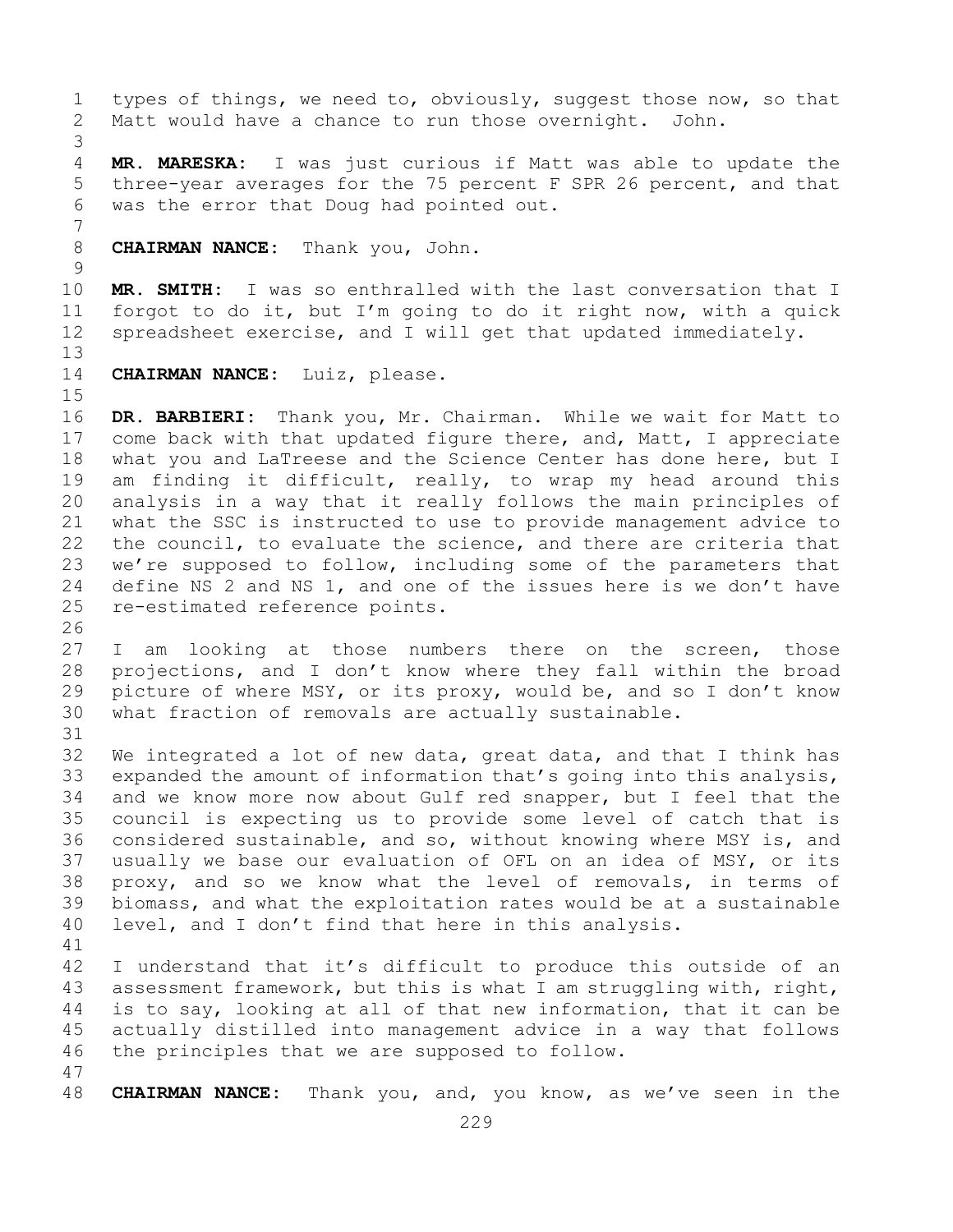1 past, usually, from an interim analysis, we're basing those<br>2 analyses on an assessment, and we're just updating the values 2 analyses on an assessment, and we're just updating the values<br>3 within that assessment, using an indices of relative abundance and 3 within that assessment, using an indices of relative abundance and<br>4 things, and we don't have -- We have SEDAR 52, and we've taken things, and we don't have  $-$  We have SEDAR 52, and we've taken 5 some of the values from it to update this, and this really is an 6 attempt to update that and give us some structure, to be able to<br>7 have an OFL and ABC, using that new abundance data, but it 7 have an OFL and ABC, using that new abundance data, but it<br>8 certainly doesn't give us the MSY values that we have and reference 8 certainly doesn't give us the MSY values that we have and reference<br>9 points. Steven Saul, please. points. Steven Saul, please. 10<br>11 11 **DR. SAUL:** Thank you, Mr. Chair, and thank you, John, Mandy, and<br>12 others from the Science Center, and I certainly appreciate all of others from the Science Center, and I certainly appreciate all of 13 the extremely hard work that you have all done with this, as well 14 as the hard work that the folks doing the red snapper count and<br>15 the LGL folks have put into all of these, considering getting this 15 the LGL folks have put into all of these, considering getting this<br>16 as right as we can, and I really appreciate all of that hard work. as right as we can, and I really appreciate all of that hard work.  $\begin{array}{c} 17 \\ 18 \end{array}$ 18 Having said that, and taking all this new information in, I echo<br>19 Luiz's concerns, and I know -- I know we've talked about this in 19 Luiz's concerns, and I know -- I know we've talked about this in<br>20 other SSC meetings, and I know we have the upcoming SEDAR benchmark 20 other SSC meetings, and I know we have the upcoming SEDAR benchmark<br>21 in a couple of years, where the Great Red Snapper Count data, and 21 in a couple of years, where the Great Red Snapper Count data, and<br>22 the LGL data, presumably, will be kind of reevaluated, vis-à-vis 22 the LGL data, presumably, will be kind of reevaluated, vis-à-vis<br>23 the SEDAR process, and integrated in some way, hopefully, into the 23 the SEDAR process, and integrated in some way, hopefully, into the 24 modeling, which is great. modeling, which is great.  $\frac{25}{26}$ 26 However, in the meantime, I am really concerned, as Luiz brought<br>27 up, that we are borrowing values from one -- That we're borrowing up, that we are borrowing values from one -- That we're borrowing 28 values from something that is apples and combining it with<br>29 something that is oranges and saying, okay, here is our catch 29 something that is oranges and saying, okay, here is our catch<br>30 advice, when we know what the -- If we say, okay, yes, the Great 30 advice, when we know what the -- If we say, okay, yes, the Great<br>31 Red Snapper numbers are correct, for example, and let's say assume 31 Red Snapper numbers are correct, for example, and let's say assume<br>32 that that number is perfectly accurate, and, okay, so we know what that that number is perfectly accurate, and, okay, so we know what 33 the population is, but we don't know where that population is<br>34 relative to virgin, where it relative to the benchmarks, et cetera. relative to virgin, where it relative to the benchmarks, et cetera. 35<br>36 I too am having a really hard time coming up with, or a very hard 37 time being comfortable, developing catch advice, where we're sort 38 of shooting in the dark, right, and we're sort of throwing at a<br>39 target, at a bulls-eye, in the dark. Thank you. target, at a bulls-eye, in the dark. Thank you. 40 CHAIRMAN NANCE: Thank you, Steven. Jim.

42 43 **DR. TOLAN:** Thank you, Mr. Chairman. I am going to take kind of a step back, as it relates to the current tables that's in front 45 of us and some of the ABC and OFL numbers that we're, I guess, 46 expected to come up with, and  $I'm$  not going to be nearly as eloquent  $47$  as Dr. Barbieri was, but the big question that I have, given the 47 as Dr. Barbieri was, but the big question that I have, given the<br>48 Great Red Snapper Count and the UCB area and the numbers and all Great Red Snapper Count and the UCB area and the numbers and all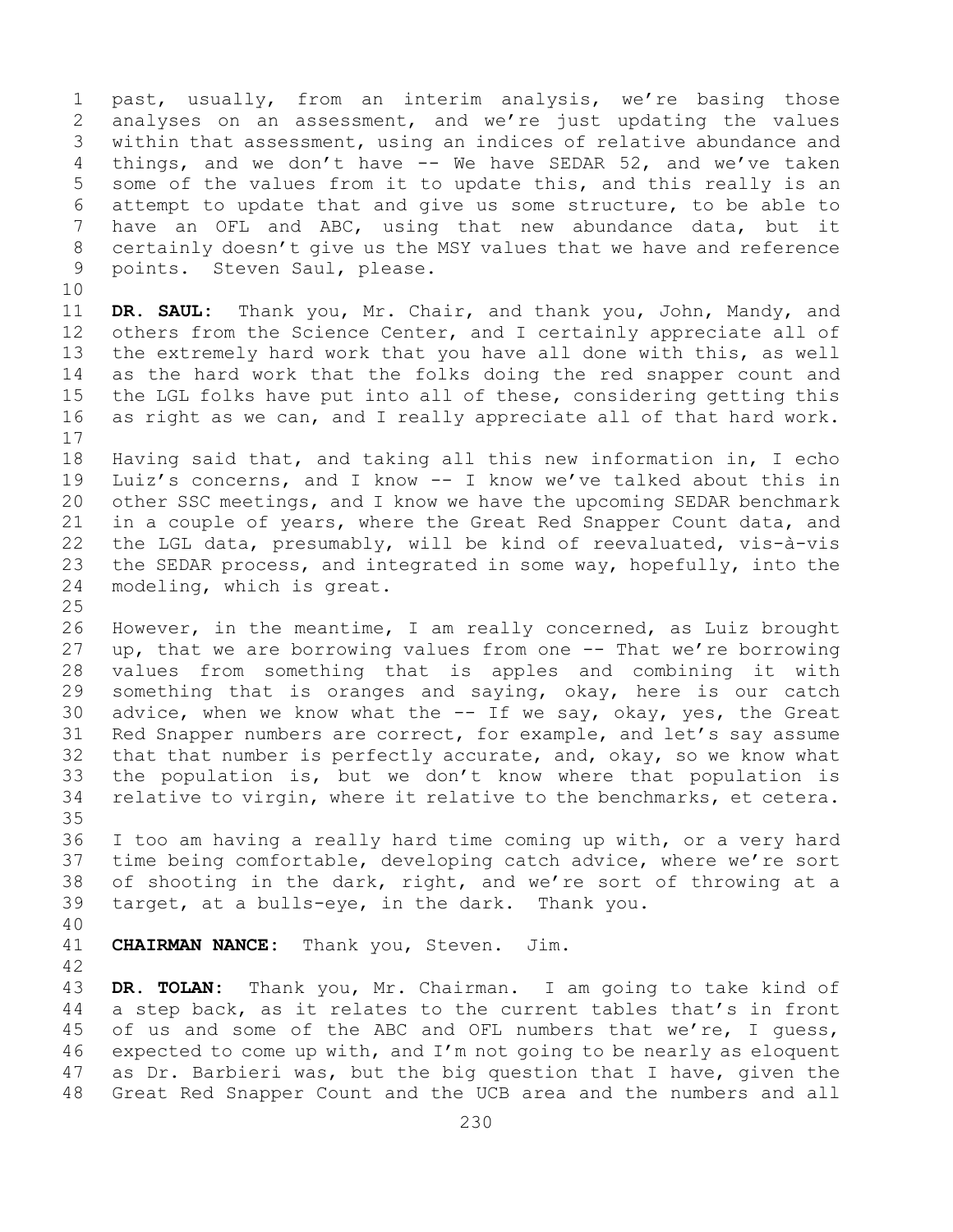1 that biomass that we are saying is out there, and looking at all<br>2 these exploitation maps in this last presentation, and thank you 2 these exploitation maps in this last presentation, and thank you<br>3 for that, and that was a great presentation, but it seems like 3 for that, and that was a great presentation, but it seems like<br>4 there is a lot more than 15 percent that's being utilized. there is a lot more than 15 percent that's being utilized. 5 6 All structure plus 15 percent, my general question is where does<br>7 that 15 percent cap come from? I am still not real sure why that 7 that 15 percent cap come from? I am still not real sure why that<br>8 was chosen as the cap for the UCB, and so that's really the question 8 was chosen as the cap for the UCB, and so that's really the question<br>9 that I have. Thank you. that I have. Thank you. 10<br>11 **CHAIRMAN NANCE:** Ryan, do you have a --12<br>13 MR. RINDONE: I don't think there's a cap on the percentage of the 14 UCB that can be assessed, and I think, truth be told, there's not<br>15 a part of the Gulf of Mexico that commercial and recreational 15 a part of the Gulf of Mexico that commercial and recreational<br>16 fishermen can't get to. It's more about whether or not that area 16 fishermen can't get to. It's more about whether or not that area<br>17 is subject to fishing pressure by a directed fleet, and so, as 17 is subject to fishing pressure by a directed fleet, and so, as<br>18 John had said, John Walter had said, there is large areas of the 18 John had said, John Walter had said, there is large areas of the<br>19 Gulf that, while subject to some very miniscule amount of fishing 19 Gulf that, while subject to some very miniscule amount of fishing<br>20 pressure, it is very miniscule, and it's not an area of the Gulf 20 pressure, it is very miniscule, and it's not an area of the Gulf<br>21 that one could say is targeted with any kind of regularity. In 21 that one could say is targeted with any kind of regularity. In<br>22 passing might be a better way of describing that, and I will let 22 passing might be a better way of describing that, and I will let<br>23 John elaborate on any of that. John elaborate on any of that.  $\frac{24}{25}$ DR. TOLAN: To that point, Mr. Chairman? 26<br>27 CHAIRMAN NANCE: Yes, please, Jim. 28<br>29 29 **DR. TOLAN:** I guess, looking back at the maps we've just been 30 presented with, and as the whole of the Gulf, I am just -- The 15<br>31 percent number just seems to be kind of low, and so I was just 31 percent number just seems to be kind of low, and so I was just<br>32 curious where that limit -- Again, there is no, like Ryan said, curious where that limit -- Again, there is no, like Ryan said, 33 there's no cap, but where that number came from, as we're going to<br>34 use the UCB at 15 percent to set OFL and ABC, and so that's really 34 use the UCB at 15 percent to set OFL and ABC, and so that's really<br>35 the heart of my question, is where did that 15 percent come from. the heart of my question, is where did that 15 percent come from. 36<br>37 **CHAIRMAN NANCE:** Okay, and Ryan has a -- He misunderstood what you 38 were asking, Jim. 39 40 **MR. RINDONE:** Jim, I thought you said 50 percent, and I was trying to figure out where 50 percent came, but 15 percent.  $42$ <br> $43$ 43 **DR. TOLAN:** Yes, 15. 44 45 **MR. RINDONE:** So, originally, we were looking at, based on a much 46 previous Gardner analysis, we were looking at 13 percent, and so<br>47 all structure plus 13 percent, and, at a previous SSC meeting, or 47 all structure plus 13 percent, and, at a previous SSC meeting, or<br>48 at the previous SSC meeting in January, you quys requested these at the previous SSC meeting in January, you guys requested these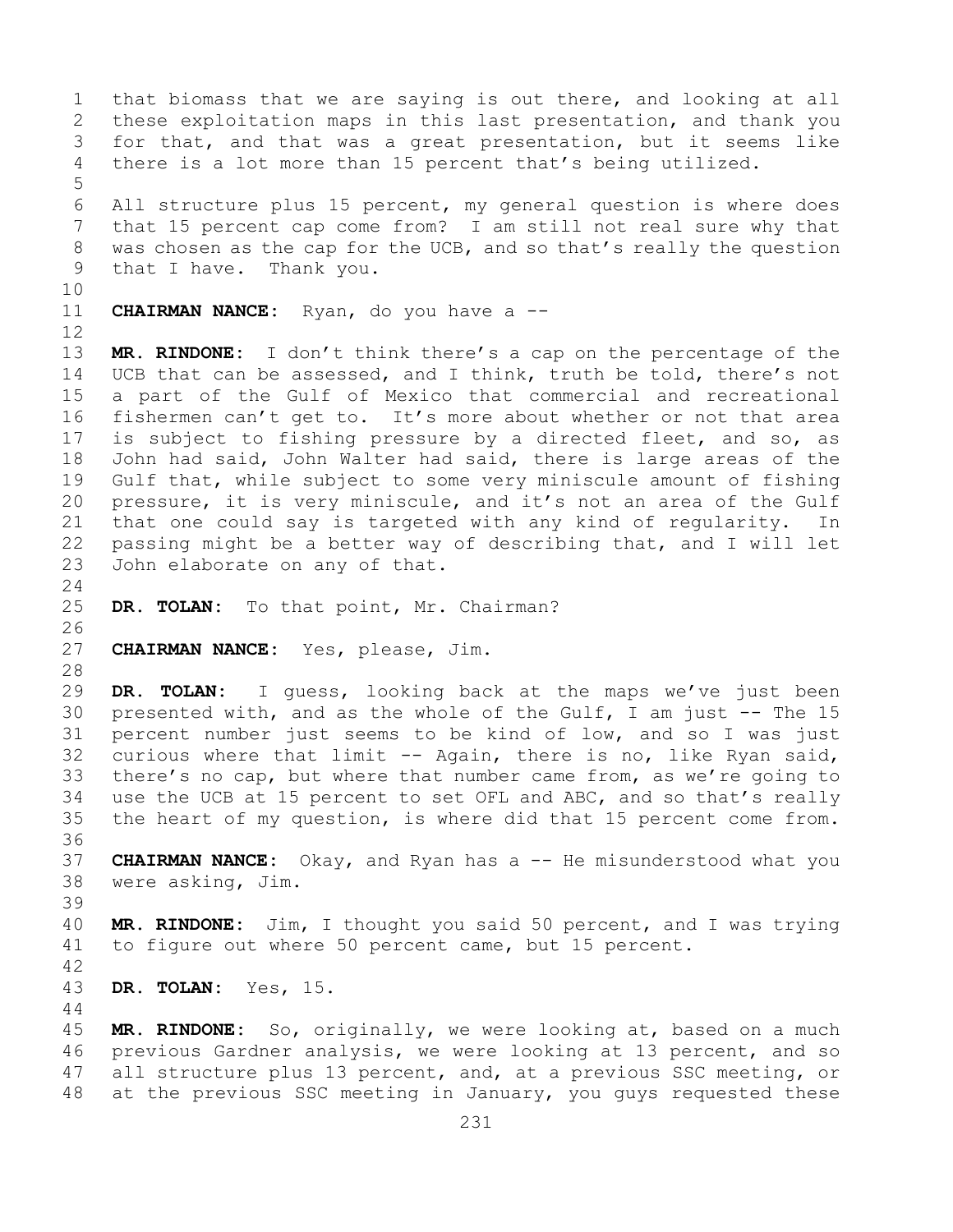1 three analyses, to kind of bracket that previous estimate of 13<br>2 percent with 10 percent and 15 percent. percent with 10 percent and 15 percent. 3 Now, the SSC, like Matt had talked about, you guys can request all 5 structure plus more UCB, if you think it's appropriate to do so, 6 and he can drum that up for you guys, but the three scenarios that<br>7 are presented to vou here were to be considerate only of the 7 are presented to you here were to be considerate only of the<br>8 natural and artificial structure habitat in the Gulf, that same 8 natural and artificial structure habitat in the Gulf, that same<br>9 habitat plus 10 percent of the UCB, and that same habitat plus 15 9 habitat plus 10 percent of the UCB, and that same habitat plus 15<br>10 percent of the UCB, again under the acknowledgement that the 10 percent of the UCB, again under the acknowledgement that the<br>11 entirety of the UCB is not equally subject to directed fishing 11 entirety of the UCB is not equally subject to directed fishing<br>12 pressure, but that it's also likely greater than zero, and so it's pressure, but that it's also likely greater than zero, and so it's 13 up to the SSC to think about that critically, as far as what they 14 would want to include when recommending any catch advice. 15<br>16 16 **CHAIRMAN NANCE:** In the last meeting, Jim, as you know, we came up<br>17 with all structure, all structure plus 10 percent, and all 17 with all structure, all structure plus 10 percent, and all<br>18 structure plus 15 percent, and that was to mimic what we had seen 18 structure plus 15 percent, and that was to mimic what we had seen<br>19 at the January meeting, but what I'm saying also is, if we want to 19 at the January meeting, but what I'm saying also is, if we want to 20 see an additional cut, then we could ask for that. see an additional cut, then we could ask for that. 21<br>22 22 **DR. TOLAN:** Thank you, both, Mr. Chairman and Ryan. I am going to 23 go back and review that, the last meeting, and I vaguely remember<br>24 that 13 percent and the 10 and 15 brackets, and I will review that, 24 that 13 percent and the 10 and 15 brackets, and I will review that,<br>25 but thank you for the clarification. but thank you for the clarification. 26<br>27 CHAIRMAN NANCE: You're very welcome. Just for those, Doug, your 28 question, this is the updated values, the three-year average and<br>29 the five-year average, and those are the updated values. We're 29 the five-year average, and those are the updated values. We're<br>30 sending that right now by email, but what's on the screen is the 30 sending that right now by email, but what's on the screen is the 31 updated value. Jason. updated value. Jason. 32<br>33 33 **MR. ADRIANCE:** Thank you, Mr. Chair. While Ryan was at bat, I was 34 wondering if he could help me remember -- We have the research<br>35 track, and the schedule for that, and then we go into, if I recall 35 track, and the schedule for that, and then we go into, if I recall  $36$  correctly, an operational for  $$ correctly, an operational for  $-$ -37 38 **MR. RINDONE:** We lost you, Jason. 39 40 **MR. ADRIANCE:** There we go. I keep getting muted by the organizer.<br>41 Maybe you're telling me to shut up. Maybe you're telling me to shut up. 42 **CHAIRMAN NANCE:** Well, maybe Jessica is, but --44 45 **MR. ADRIANCE:** I wanted to find out, and when do we expect that - 46 - What is the timeline on seeing that management advice out of the 47 new assessment? Thanks. new assessment? Thanks. 48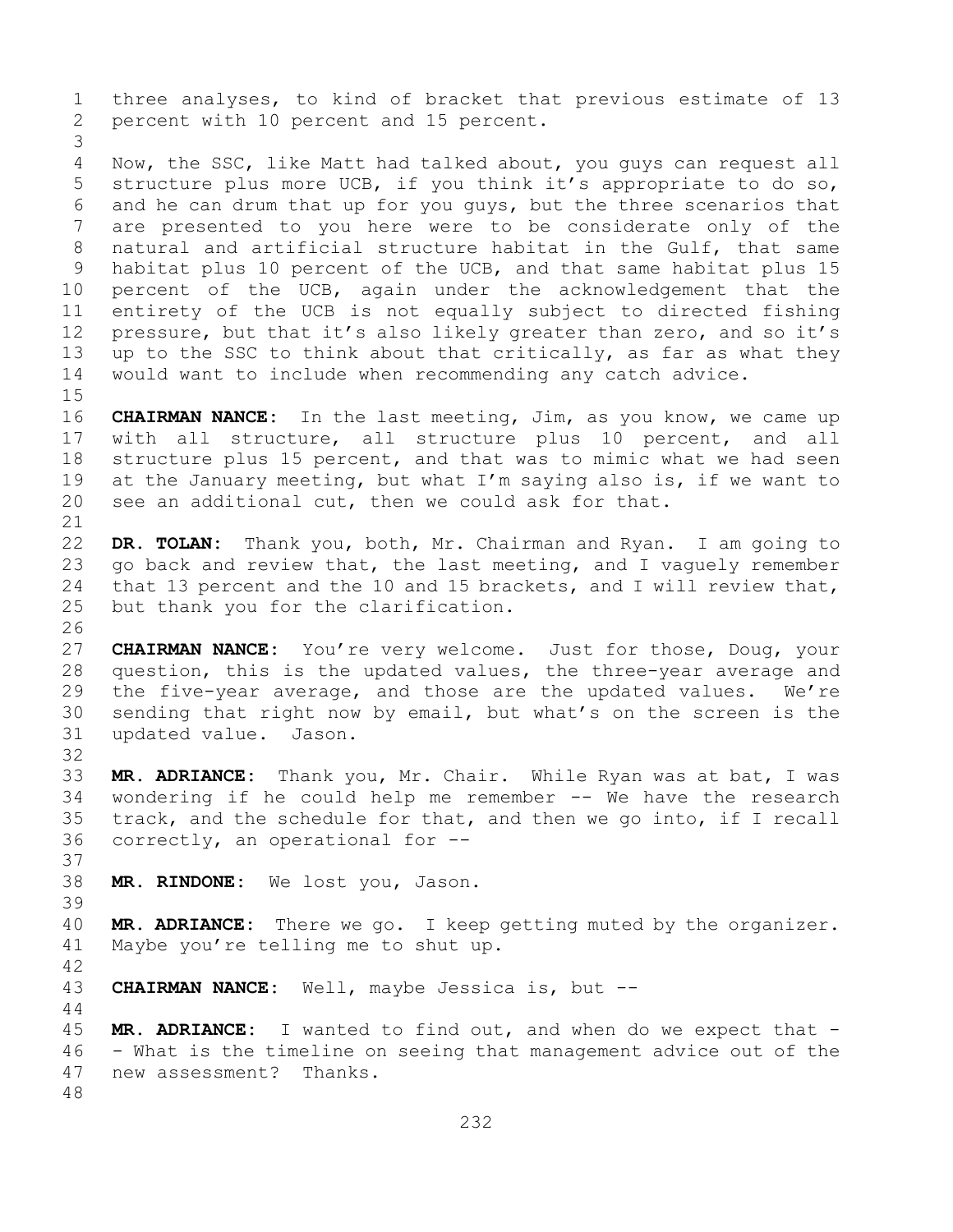1 **MR. RINDONE:** It depends on how fast Matt types. No, I'm just 2 kidding. Right now, we're thinking that the research track is<br>3 qoing to wrap up, with its review workshop, sometime in 2023, and 3 going to wrap up, with its review workshop, sometime in 2023, and<br>4 the nature of the research track process is for it to be a little the nature of the research track process is for it to be a little 5 bit more open-ended, but we've talked about, generally, or at least 6 at the council level, with the Science Center, we've talked about<br>7 that research track process concluding in 2023, and then, 7 that research track process concluding in 2023, and then,<br>8 immediately following that, the operational assessment will begin, 8 immediately following that, the operational assessment will begin,<br>9 and so I think it is not unreasonable, and I am willing to be told 9 and so I think it is not unreasonable, and I am willing to be told<br>10 that I'm wrong here, but I think it's not unreasonable to expect 10 that I'm wrong here, but I think it's not unreasonable to expect<br>11 that the SSC would have the opportunity to review the results of 11 that the SSC would have the opportunity to review the results of<br>12 an operational assessment, based on that research track, sometime 12 an operational assessment, based on that research track, sometime<br>13 by early 2024, late 2023 or early 2024, somewhere in that time by early 2024, late 2023 or early 2024, somewhere in that time 14 horizon.  $15$ <br> $16$ 16 That would mean that any catch advice that's recommended herein<br>17 would likely only be applicable to the 2023 and 2024 fishing years, 17 would likely only be applicable to the 2023 and 2024 fishing years,<br>18 presuming that the SSC would take the ultimate management advice 18 presuming that the SSC would take the ultimate management advice<br>19 qenerated from SEDAR 74 and recommend revised catch advice based 19 generated from SEDAR 74 and recommend revised catch advice based<br>20 upon that, and so lots of "ifs" sprinkled around in there, but 20 upon that, and so lots of "ifs" sprinkled around in there, but<br>21 that's my general thought. that's my general thought.  $\begin{array}{c} 22 \\ 23 \end{array}$ 23 **CHAIRMAN NANCE:** Thank you, Ryan. Jason, did that answer your question?  $\frac{25}{26}$ MR. ADRIANCE: Yes, and Jessica keeps cutting me off.  $\frac{27}{28}$ 28 **CHAIRMAN NANCE:** It's not here, for sure. Something is happening,<br>29 but it's not intentional, and I will put it that way, but thank 29 but it's not intentional, and I will put it that way, but thank<br>30 you, Jason. 30 you, Jason. 31<br>32 MR. ADRIANCE: I never took it as such. Thank you. 33<br>34 34 **CHAIRMAN NANCE:** I know. Doug. 35<br>36 36 **MR. GREGORY:** Thank you, Chair. Could we look at Slide 20, the ensemble runs? 38<br>39 CHAIRMAN NANCE: Yes, we can. 40 41 **MR. GREGORY:** I have been very, very nervous about this whole<br>42 process, and I can list probably fifty different things that make 42 process, and I can list probably fifty different things that make<br>43 me nervous, but I also would like to be pragmatic, and this 43 me nervous, but I also would like to be pragmatic, and this<br>44 ensemble advice attracts me, in that it is a combined like joint ensemble advice attracts me, in that it is a combined like joint 45 distribution, almost, and, if we were to take the mean as the OFL, 46 and, given the uncertainties that we've been dealing with, talking<br>47 about, use the probability of 0.3 for the ABC, and do a five-year 47 about, use the probability of 0.3 for the ABC, and do a five-year<br>48 average, because we know the research track is not going to be average, because we know the research track is not going to be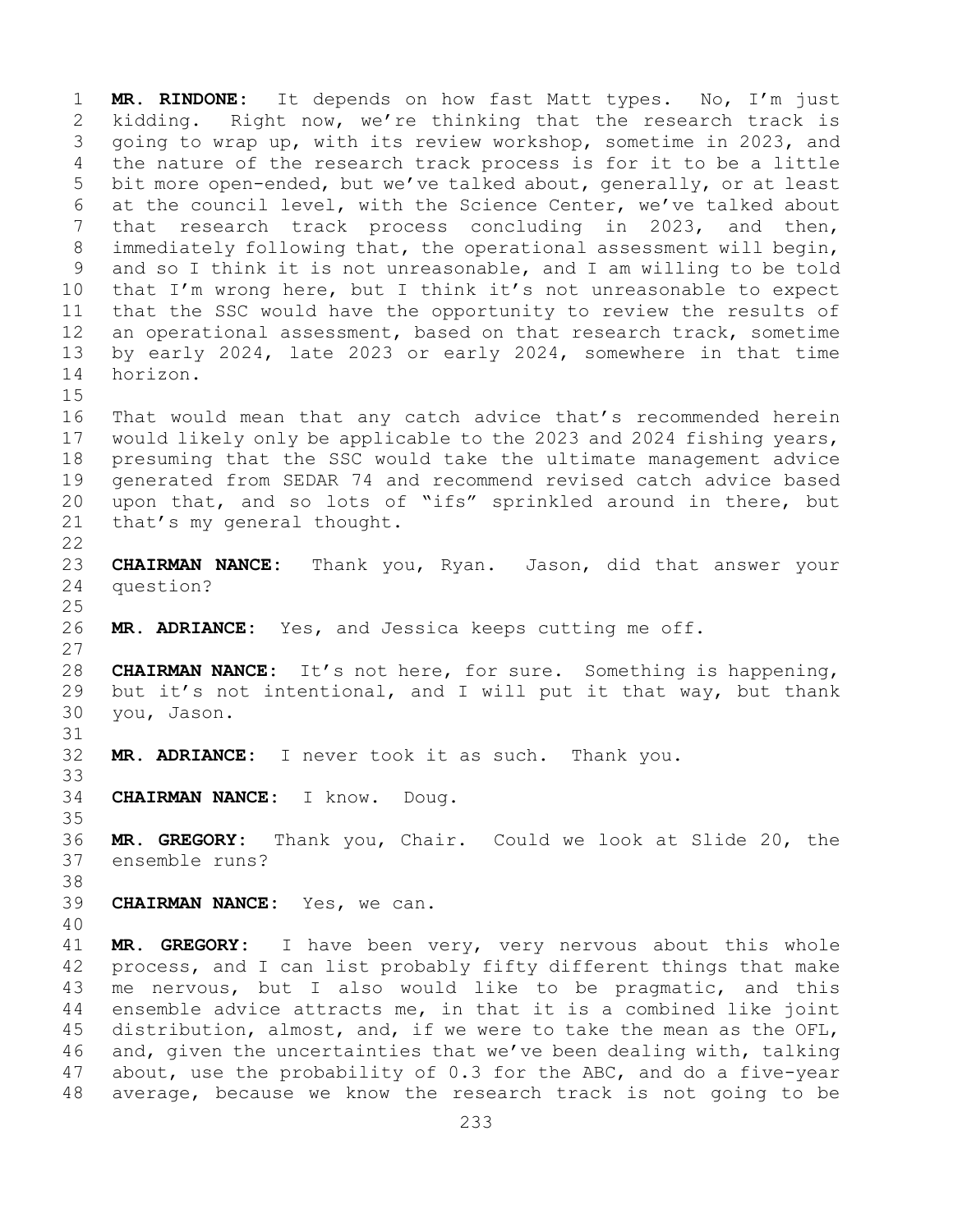1 done on time, and the operational won't be done on time, because<br>2 this is a very difficult and complex, but, if we took the five-2 this is a very difficult and complex, but, if we took the five-<br>3 vear average, 16.31 million pounds, for the ABC, that's only about 3 year average, 16.31 million pounds, for the ABC, that's only about<br>4 a million pounds, or 900,000 pounds, more than what we recommended a million pounds, or 900,000 pounds, more than what we recommended 5 last year. 6<br>7 7 My gut feeling is that would not be dangerous, but it's a<br>8 substantial increase, and so that's where I am coming from right 8 substantial increase, and so that's where I am coming from right<br>9 now, and anything larger than this would send me off on my soapbox 9 now, and anything larger than this would send me off on my soapbox<br>10 again, but I would like people to consider this, to get us off the 10 again, but I would like people to consider this, to get us off the<br>11 dime, because I know I'm cutting to the chase, and I am not dealing 11 dime, because I know I'm cutting to the chase, and I am not dealing<br>12 with the details, and I am just looking at the end result. Thank 12 with the details, and I am just looking at the end result.<br>13 you. 13 you.  $\frac{14}{15}$ 15 **CHAIRMAN NANCE:** Thank you, Doug, and I appreciate that comment,<br>16 and it's one of those things where we do have -- In January, we 16 and it's one of those things where we do have -- In January, we<br>17 came up with, or maybe it was March, and I can't remember, but we 17 came up with, or maybe it was March, and I can't remember, but we<br>18 have come up with an OFL recommendation, and then we came up with 18 have come up with an OFL recommendation, and then we came up with<br>19 an ABC using an entirely different format, and I wasn't -- While 19 an ABC using an entirely different format, and I wasn't -- While<br>20 we did that, I'm a lot more comfortable that, if we can come up 20 we did that, I'm a lot more comfortable that, if we can come up<br>21 with an OFL out of this, and we feel comfortable about that, we 21 with an OFL out of this, and we feel comfortable about that, we<br>22 need to come up with an ABC also out of the same data, and so your 22 need to come up with an ABC also out of the same data, and so your<br>23 recommendation is wise, I think. recommendation is wise, I think.  $\frac{24}{25}$ 25 I have been looking at this ensemble advice across the UCB levels,<br>26 and I think it certainly allows us to take in all the risk we're 26 and I think it certainly allows us to take in all the risk we're<br>27 feeling, and each of us have -- Each of us have things, when we're 27 feeling, and each of us have -- Each of us have things, when we're<br>28 looking at this data and so forth, that we feel we're taking a 28 looking at this data and so forth, that we feel we're taking a<br>29 risk doing this, but I feel like using this level, this table right 29 risk doing this, but I feel like using this level, this table right<br>30 here, moves us to a place where we want to be. here, moves us to a place where we want to be. 31<br>32 If we utilize this, we certainly need to monitor the fishery and 33 make sure that we're not seeing drastic changes, but I think using<br>34 this table would allow us to move forward, and so thank you for 34 this table would allow us to move forward, and so thank you for<br>35 that input. John. that input. John. 36<br>37 DR. WALTER: Thank you, Chair. Two things. Quickly, we used an 38 average weight of 3.2 pounds in the east and 4.8 in the west, and<br>39 I will follow-up with Will on whether that jibes with what the 39 I will follow-up with Will on whether that jibes with what the average size might be. 41<br>42 42 Then the second point was I have been looking and trying to dig<br>43 into Trevor's question, putting me on the spot on the 15 percent, 43 into Trevor's question, putting me on the spot on the 15 percent,<br>44 and to get back to the other comment from Jim about where that and to get back to the other comment from Jim about where that 45 came from, and I think that the analysis that we did might inform

46 it a little bit, in terms of if you take where 1 percent -- The<br>47 biomass that's subject to 1 percent or greater exploitation, it 47 biomass that's subject to 1 percent or greater exploitation, it<br>48 looks like it's between 45 and 50 percent of the total biomass. looks like it's between 45 and 50 percent of the total biomass.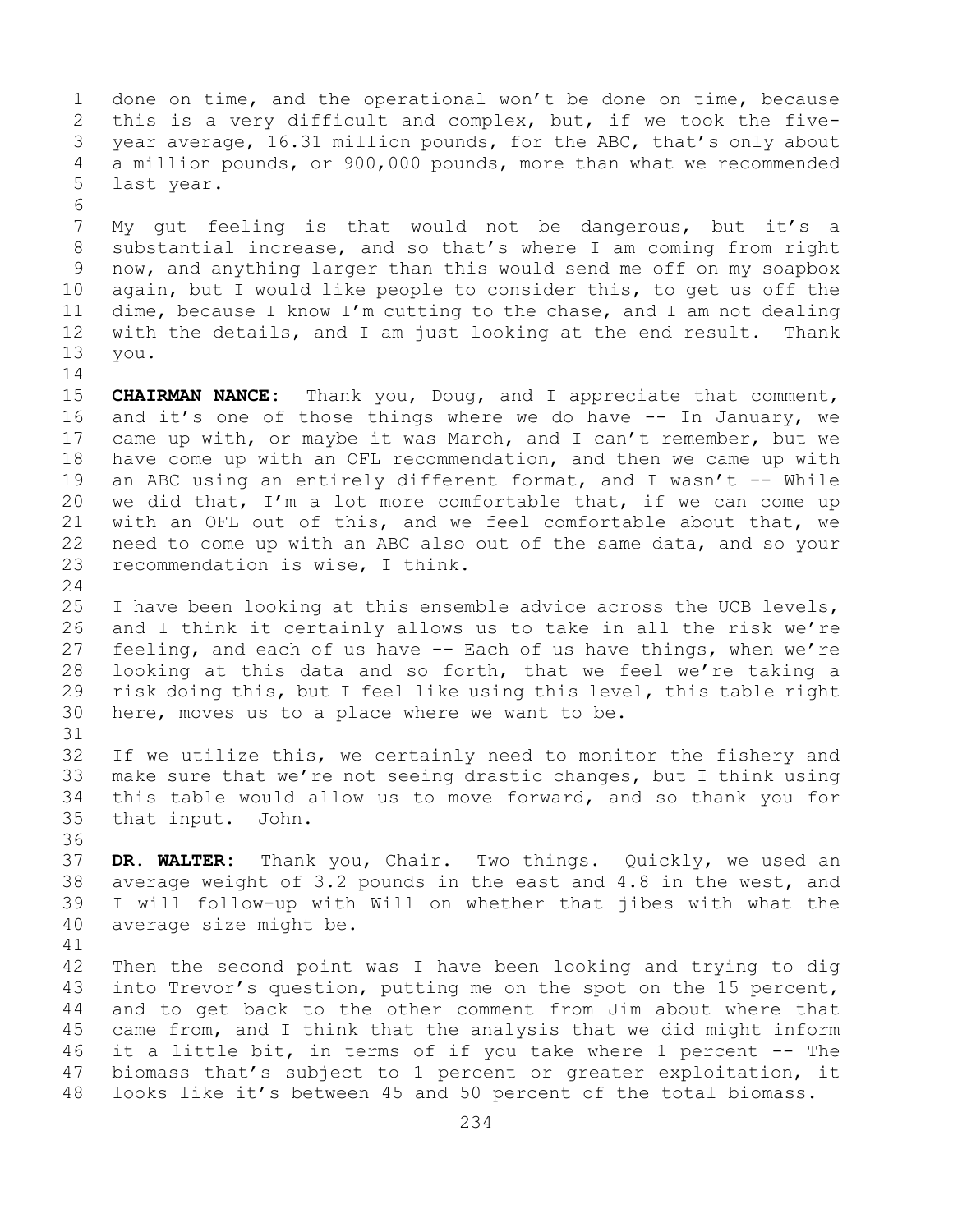$\frac{1}{2}$ 2 That's basically what -- We're saying that that's what is possible<br>3 or currently exploited, and the 1 percent exploitation -- Below 3 or currently exploited, and the 1 percent exploitation -- Below<br>4 that, you're getting less than 500 pounds for a five-nautical-4 that, you're getting less than 500 pounds for a five-nautical-<br>5 mile-by-five-nautical-mile grid square, and so, if we looked at mile-by-five-nautical-mile grid square, and so, if we looked at -6 - It's almost no fishing pressure. 7 8 If one were to do that and take half the biomass as available, and<br>9 the Gardner analysis is working on total biomass and not UCB, and 9 the Gardner analysis is working on total biomass and not UCB, and<br>10 then, if you take Table 3 in Matt's presentation on Slide -- I 10 then, if you take Table 3 in Matt's presentation on Slide -- I<br>11 think it's on Slide 7, and you've got three scenarios of all 11 think it's on Slide 7, and you've got three scenarios of all<br>12 structure, all structure plus 10, all structure plus 15. structure, all structure plus 10, all structure plus 15. 13 14 The all structure plus 15 would be about, I think, the forty-seven<br>15 million, and about 45 or 46, or mavbe 50, percent, of the total 15 million, and about 45 or 46, or maybe 50, percent, of the total<br>16 biomass, if you did the math and divide them, which might say that, 16 biomass, if you did the math and divide them, which might say that,<br>17 if you kind of merged the ideas in the two presentations together 17 if you kind of merged the ideas in the two presentations together<br>18 and said how much of the UCB might it be, and convert it to how 18 and said how much of the UCB might it be, and convert it to how<br>19 much of total numbers, and granted this is numbers and not biomass, 19 much of total numbers, and granted this is numbers and not biomass,<br>20 vou might say 50 percent of the total numbers might be what is 20 you might say 50 percent of the total numbers might be what is<br>21 fished under the current footprint of fishing, potentially 21 fished under the current footprint of fishing, potentially<br>22 bookending 50 percent, and maybe -- I think that math seems to 22 bookending 50 percent, and maybe -- I think that math seems to<br>23 qenerally check out, though I haven't done it formally. Thanks. generally check out, though I haven't done it formally.  $\frac{24}{25}$ CHAIRMAN NANCE: John, thank you very much. Harry. 26<br>27 MR. BLANCHET: I will pass. 28<br>29 29 **CHAIRMAN NANCE:** Okay. Roy. 30<br>31 31 **DR. CRABTREE:** Well, I guess -- To me, I want to compliment the Center for all they have put into pulling this together, because 33 I think it's a tremendous amount of work, and I hear Luiz's<br>34 concerns, and I have some similar concerns about that, but, to me, 34 concerns, and I have some similar concerns about that, but, to me,<br>35 the count that was done I think is pretty compelling that the 35 the count that was done I think is pretty compelling that the<br>36 population is larger than we thought it was, and it's larger than 36 population is larger than we thought it was, and it's larger than<br>37 what is indicated in the last stock assessment. what is indicated in the last stock assessment. 38<br>39 39 Given that SEDAR 52 indicated that we were not overfishing, and we<br>40 were on the road to recovery, if the population is larger than we 40 were on the road to recovery, if the population is larger than we<br>41 thought it was, the exploitation rates are probably lower than we 41 thought it was, the exploitation rates are probably lower than we<br>42 thought they were, and so I don't really share the concerns about 42 thought they were, and so I don't really share the concerns about<br>43 sustainability of it, and it seems, to me, the evidence is pretty 43 sustainability of it, and it seems, to me, the evidence is pretty<br>44 qood that not only is this sustainable, but the stock, Gulf-wide, 44 good that not only is this sustainable, but the stock, Gulf-wide, 45 is likely to grow. 46<br>47 47 Now, I think the council needs to be concerned about the idea of<br>48 localized depletion in some areas, because I think the tagging localized depletion in some areas, because I think the tagging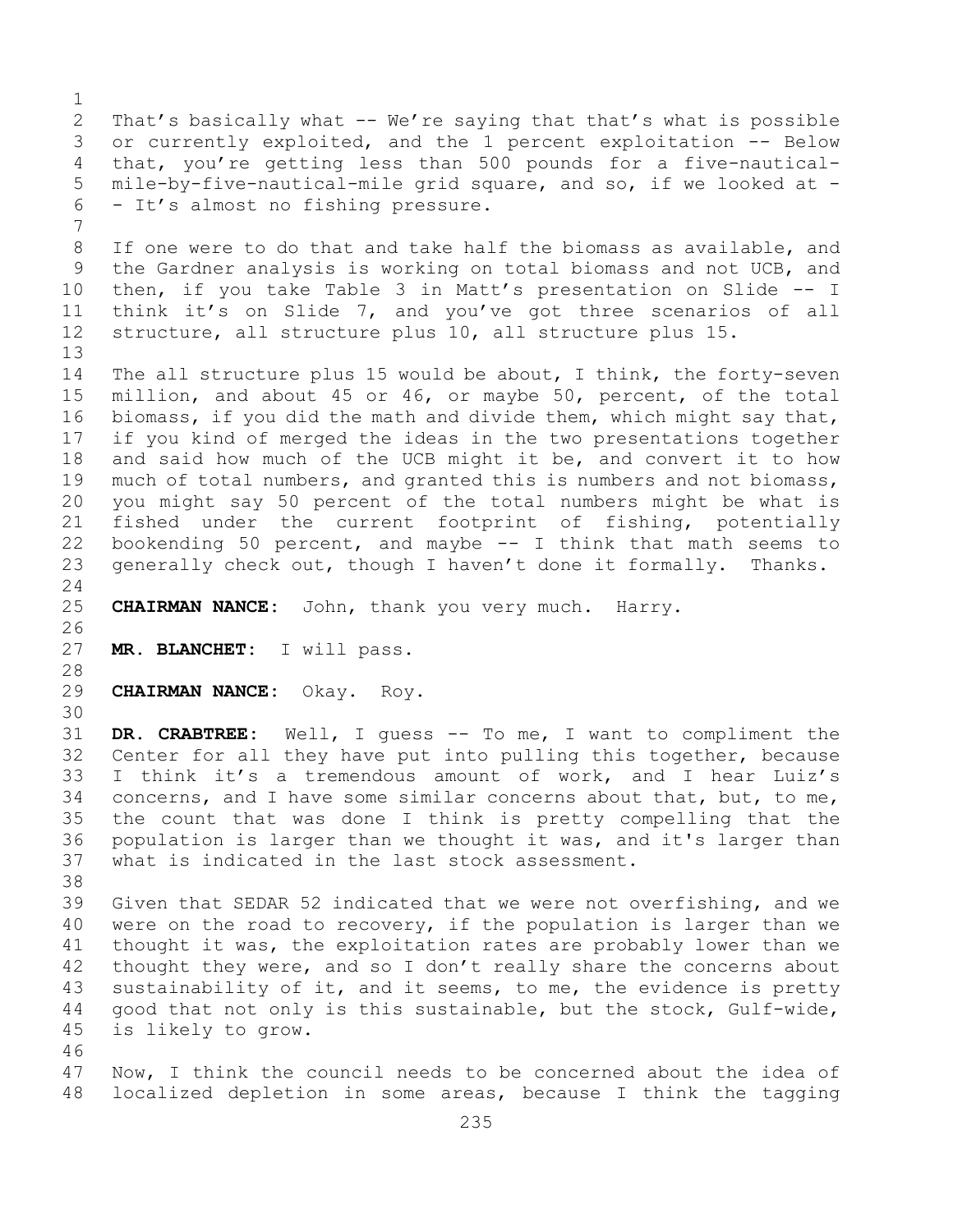1 work in the Great Red Snapper Count indicates that there are very<br>2 high return levels, and so really high exploitation rates in some 2 high return levels, and so really high exploitation rates in some<br>3 places, and so I think it's quite likely that you're going to see 3 places, and so I think it's quite likely that you're going to see<br>4 localized declines in areas where fishing pressure is heavy, and localized declines in areas where fishing pressure is heavy, and 5 I think we're hearing some of those concerns from the fishermen 6 that we have heard from.

7 8 You know, I've been involved with red snapper for -- It scares me<br>9 to think, but twenty-five years or more, and I have seen the 9 to think, but twenty-five years or more, and I have seen the<br>10 estimates of MSY all over the place, and I have seen estimates 10 estimates of MSY all over the place, and I have seen estimates<br>11 that were much higher, and estimates that were guite a bit lower. 11 that were much higher, and estimates that were quite a bit lower,<br>12 and a lot of that has been a function of some assumptions about and a lot of that has been a function of some assumptions about 13 steepness and things, and so we've never had a very good estimate 14 of what MSY in the fishery was, and that's where the 26 percent<br>15 SPR proxy came around, and my recollection is that that proxy we 15 SPR proxy came around, and my recollection is that that proxy we<br>16 came up with in the mid to late 1990s, I think, and it's just 16 came up with in the mid to late 1990s, I think, and it's just<br>17 unknown ever since then, but I believe we've always understood 17 unknown ever since then, but I believe we've always understood<br>18 that, ultimately, that wasn't likely to be the final resting place, 18 that, ultimately, that wasn't likely to be the final resting place,<br>19 and MSY is likely to be something different, we think. and MSY is likely to be something different, we think.

20<br>21 21 Based on what we're seeing here, whether the stock is less<br>22 productive or not, I think, in the end, MSY is going to be a larger 22 productive or not, I think, in the end, MSY is going to be a larger<br>23 number than we thought it was, because there are more fish out 23 number than we thought it was, because there are more fish out<br>24 there, and there are more snapper in places we weren't -- We 24 there, and there are more snapper in places we weren't -- We<br>25 thought they were there, but we had no clue as to how many. thought they were there, but we had no clue as to how many.

26<br>27 At any rate, I think, given what the council is looking for, and 28 all things equal, we probably have enough information here that we<br>29 could give them new catch advice. I think I'm in a similar place 29 could give them new catch advice. I think  $I'm$  in a similar place<br>30 as to what Doug Gregory, and, Jim, you commented on it, that it 30 as to what Doug Gregory, and, Jim, you commented on it, that it<br>31 seems to me that the ensemble advice that we have is pretty 31 seems to me that the ensemble advice that we have is pretty<br>32 reasonable, and it allows for some increase in the quotas, and it reasonable, and it allows for some increase in the quotas, and it 33 allows us to get some consistency in where we are with the OFL and<br>34 the ABC, and I think we'll have to figure out if it's 30 percent 34 the ABC, and I think we'll have to figure out if it's 30 percent<br>35  $P^*$ , and that probably does capture, or do a better job of  $35$  P\*, and that probably does capture, or do a better job of 36 capturing, the uncertainties that we have, versus 40 percent, but 36 capturing, the uncertainties that we have, versus 40 percent, but<br>37 I agree with Doug that it does seem, to me, a modest increase in I agree with Doug that it does seem, to me, a modest increase in 38 catch levels is warranted.

39

40 My hope is, when we get the new benchmark, that it will be on time,<br>41 and these catch levels that we're talking about now are only going 41 and these catch levels that we're talking about now are only going<br>42 to be there for a couple of years, and I look forward to a new 42 to be there for a couple of years, and I look forward to a new<br>43 assessment that enables the catches to go up more and give us a 43 assessment that enables the catches to go up more and give us a<br>44 lot better idea of where is the ultimate resting place that we're lot better idea of where is the ultimate resting place that we're 45 coming to, but I think, at this point, I'm in a similar place as 46 to what Doug was talking about, and Jim referred to, and it seems<br>47 that's a reasonable place for us to end up. that's a reasonable place for us to end up.

48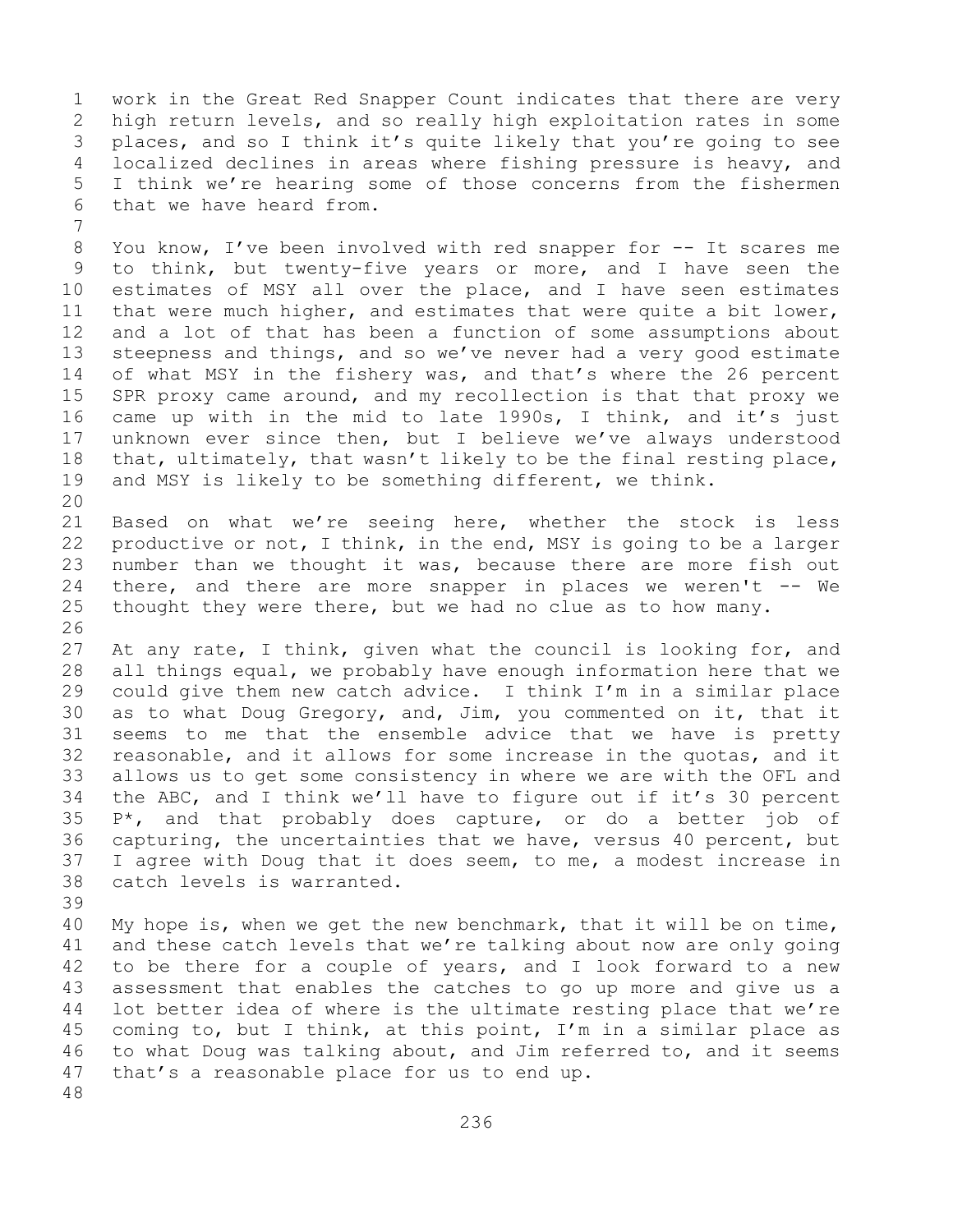1 **CHAIRMAN NANCE:** Thank you, Roy. Doug.  $\frac{2}{3}$ MR. GREGORY: Sorry. I just forgot to lower my hand. 4 5 **CHAIRMAN NANCE:** Okay. Thank you, Doug. Sean. 6<br>7 7 **DR. POWERS:** I think Roy made some really good observations, and<br>8 I think our impression of this stock has definitely changed, 8 I think our impression of this stock has definitely changed,<br>9 because of the Great Red Snapper Count and a lot of these counts. 9 because of the Great Red Snapper Count and a lot of these counts.<br>10 I, personally, would feel comfortable with a little higher catch 10 I, personally, would feel comfortable with a little higher catch<br>11 levels, and I know we're just talking about generalities and not 11 levels, and I know we're just talking about generalities and not<br>12 specifics, than the ensemble advice, because the ensemble advice, 12 specifics, than the ensemble advice, because the ensemble advice,<br>13 as they said, is really just a modeling averaging, and so that's as they said, is really just a modeling averaging, and so that's 14 really talking about 8 percent UCB. 15<br>16 16 The Gardner and the analysis that John just presented suggested a<br>17 much, much higher number for UCB, and I am not saying I would go 17 much, much higher number for UCB, and I am not saying I would go<br>18 up that high, but I think ensemble is still a little on the 18 up that high, but I think ensemble is still a little on the<br>19 conservative side, too conservative, for the next two years. conservative side, too conservative, for the next two years. 20<br>21 21 The stock -- We know there is a lot more biomass out there that is<br>22 probably unexploited, that serves as a potential reservoir for 22 probably unexploited, that serves as a potential reservoir for<br>23 recruitment, if we quess wrong, or base it on too optimistic of 23 recruitment, if we guess wrong, or base it on too optimistic of<br>24 advice. advice.  $\frac{25}{26}$ 26 My caution with doing that is I don't have any reservations about<br>27 the west and increasing catch levels in the west. The east the west and increasing catch levels in the west. 28 concerns me, and that difference that John talked about, and I<br>29 will let Will talk more, whether he thinks that's in line, but I 29 will let Will talk more, whether he thinks that's in line, but I<br>30 think that's relatively -- That is still too small of a difference 30 think that's relatively -- That is still too small of a difference<br>31 between the west and the east, and so I am concerned about the 31 between the west and the east, and so I am concerned about the<br>32 east, and, as Rov said -- I wouldn't use the words "localized east, and, as Roy said -- I wouldn't use the words "localized 33 depletions", but we are definitely seeing the average size of red<br>34 snapper decrease in heavily-exploited areas, and that is, again, 34 snapper decrease in heavily-exploited areas, and that is, again,<br>35 another balance that would restrict me from going too far and using 35 another balance that would restrict me from going too far and using<br>36 too high of a number of UCB, but I am still left at the thought 36 too high of a number of UCB, but I am still left at the thought<br>37 that the ensemble model is simply just 8 percent UCB, and it's not 37 that the ensemble model is simply just 8 percent UCB, and it's not<br>38 an ensemble model, and so that's kind of my thoughts there. an ensemble model, and so that's kind of my thoughts there. 39 40 **CHAIRMAN NANCE:** Thank you, Sean. Jason. 41<br>42 42 **MR. ADRIANCE:** Thank you, Mr. Chair. Sean covered a lot of what<br>43 I wanted to say regarding the ensemble, and I feel the same way 43 I wanted to say regarding the ensemble, and I feel the same way<br>44 about that, and, given what we saw about the UCB, I too feel we about that, and, given what we saw about the UCB, I too feel we 45 can use a little more UCB, and I wanted to reiterate what Harry 46 discussed about the  $P^*$  and traditionally how we had arrived at  $47$  that, and I won't belabor those points. Thank you. that, and I won't belabor those points. Thank you. 48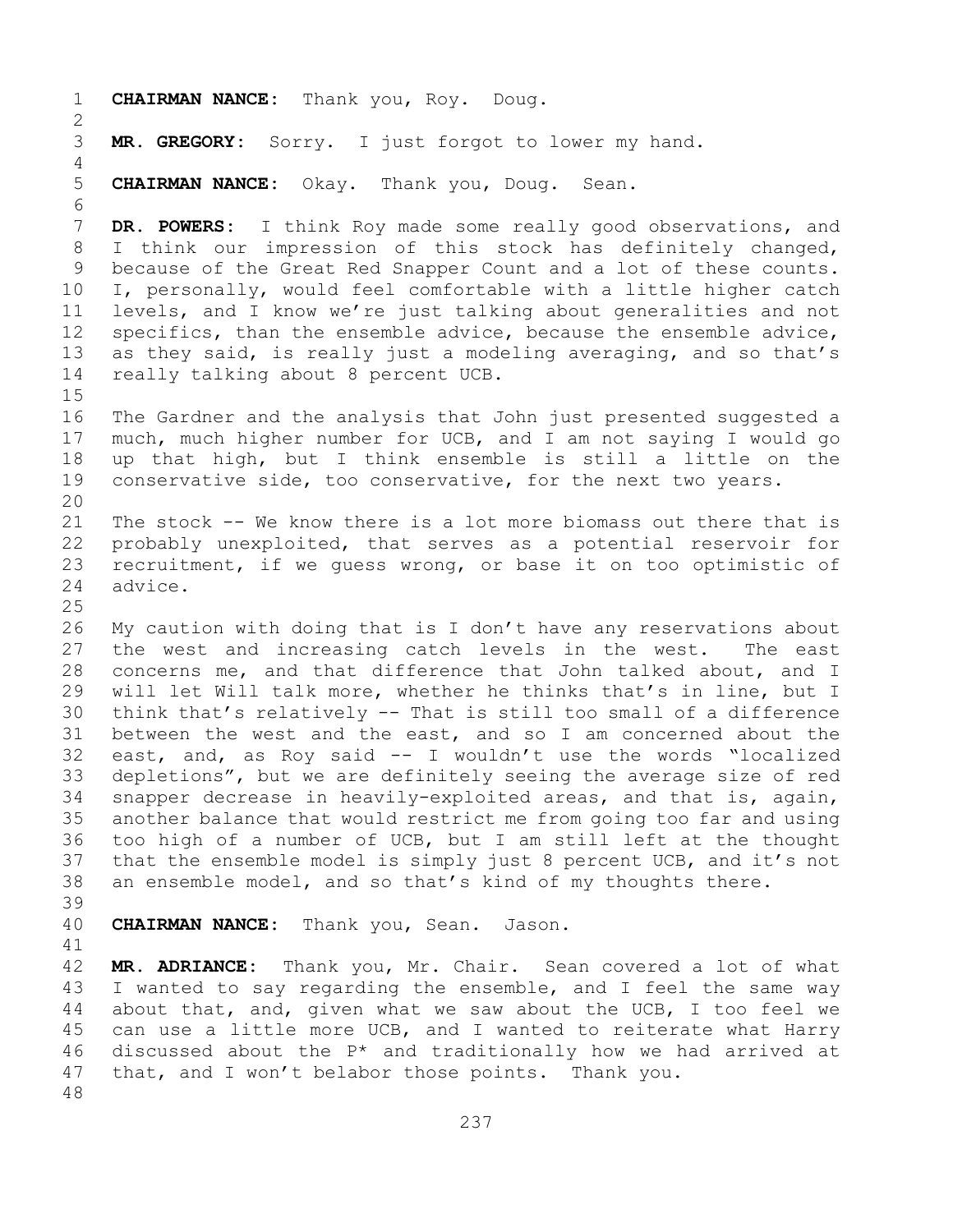1 **CHAIRMAN NANCE:** Thank you, Jason. Will.  $\frac{2}{3}$ 3 **DR. PATTERSON:** Thanks, Mr. Chair. To John Walter's comment about the sizes, what we had for Florida, as a mean size, was 420 5 millimeters total length. However, that was -- There was a long 6 tail to that distribution, and so most of the fish were actually<br>7 that size or smaller, with a mode of around 350, but the size of 7 that size or smaller, with a mode of around 350, but the size of<br>8 fish at 420 is 0.984. The mean biomass would be 0.984 kilograms, 8 fish at 420 is 0.984. The mean biomass would be 0.984 kilograms,<br>9 or 2.16 pounds, and so about 50 percent smaller than what was used 9 or 2.16 pounds, and so about 50 percent smaller than what was used<br>10 in the calculation to estimate exploitation rate based on biomass. in the calculation to estimate exploitation rate based on biomass. 11<br>12 12 Again, the size of the fish, overall, was smaller than that, and,<br>13 secondly, when we look just at the Big Bend data, which I've been secondly, when we look just at the Big Bend data, which I've been 14 doing over the past twenty minutes or so, the mean size is around<br>15 400 millimeters, which, on a per-fish -- On a biomass basis, is 15 400 millimeters, which, on a per-fish -- On a biomass basis, is<br>16 1.86 pounds, and so even a smaller amount, and it's not terribly 16 1.86 pounds, and so even a smaller amount, and it's not terribly<br>17 important, but, you know, I think that explains a bit of the large 17 important, but, you know, I think that explains a bit of the large<br>18 peak that we see in the figure from the analysis that John 18 peak that we see in the figure from the analysis that John<br>19 presented. presented. 20<br>21 21 The second comment I have is about the ensemble approach, and I<br>22 don't understand  $--$  I mean, it seems to me that the strongest 22 don't understand -- I mean, it seems to me that the strongest<br>23 rationale for utilizing an ensemble approach here would be that, 23 rationale for utilizing an ensemble approach here would be that,<br>24 or model averaging, would be that you increase the distribution of 24 or model averaging, would be that you increase the distribution of<br>25 your estimates so that the standard deviation goes up, and then, 25 your estimates so that the standard deviation goes up, and then,<br>26 using a P\* approach, that might provide a greater -- It would 26 using a  $P^*$  approach, that might provide a greater  $-$ - It would 27 provide a greater buffer, but there's nothing written that says a 27 provide a greater buffer, but there's nothing written that says a  $28$  P<sup>\*</sup> approach has to be utilized here by the SSC.  $P^*$  approach has to be utilized here by the SSC. 29<br>30 30 I mean, in past red snapper assessments even, and go back to 2009,<br>31 when the ABC was set at 75 percent of the OFL, and, given some 31 when the ABC was set at 75 percent of the OFL, and, given some<br>32 uncertainties, some members thought that some of the assumptions uncertainties, some members thought that some of the assumptions 33 that were made during that assessment process produced a more 34 optimistic rebuilding trajectory since the previous assessment at<br>35 that time, and so that was utilized, and so, as far as UCB and 35 that time, and so that was utilized, and so, as far as UCB and<br>36 what is the best approach there, that can be a different what is the best approach there, that can be a different 37 discussion, but, as far as that distribution, if you're utilizing 38 it just to increase the distribution, that's not necessarily<br>39 required. required. 40 CHAIRMAN NANCE: Thank you, Will. Mandy. 42 43 **DR. KARNAUSKAS:** Thank you. I wanted to go back to something that Doug said earlier that made me think, and it was something along 45 the lines of, if we increase the catch the 900,000 pounds, or 46 whatever it was, it's not going to be that dangerous, and I guess<br>47 I would counter that slightly and say that dangerous for who,

47 I would counter that slightly and say that dangerous for who,<br>48 because I think what we've seen today, in all the presentations because I think what we've seen today, in all the presentations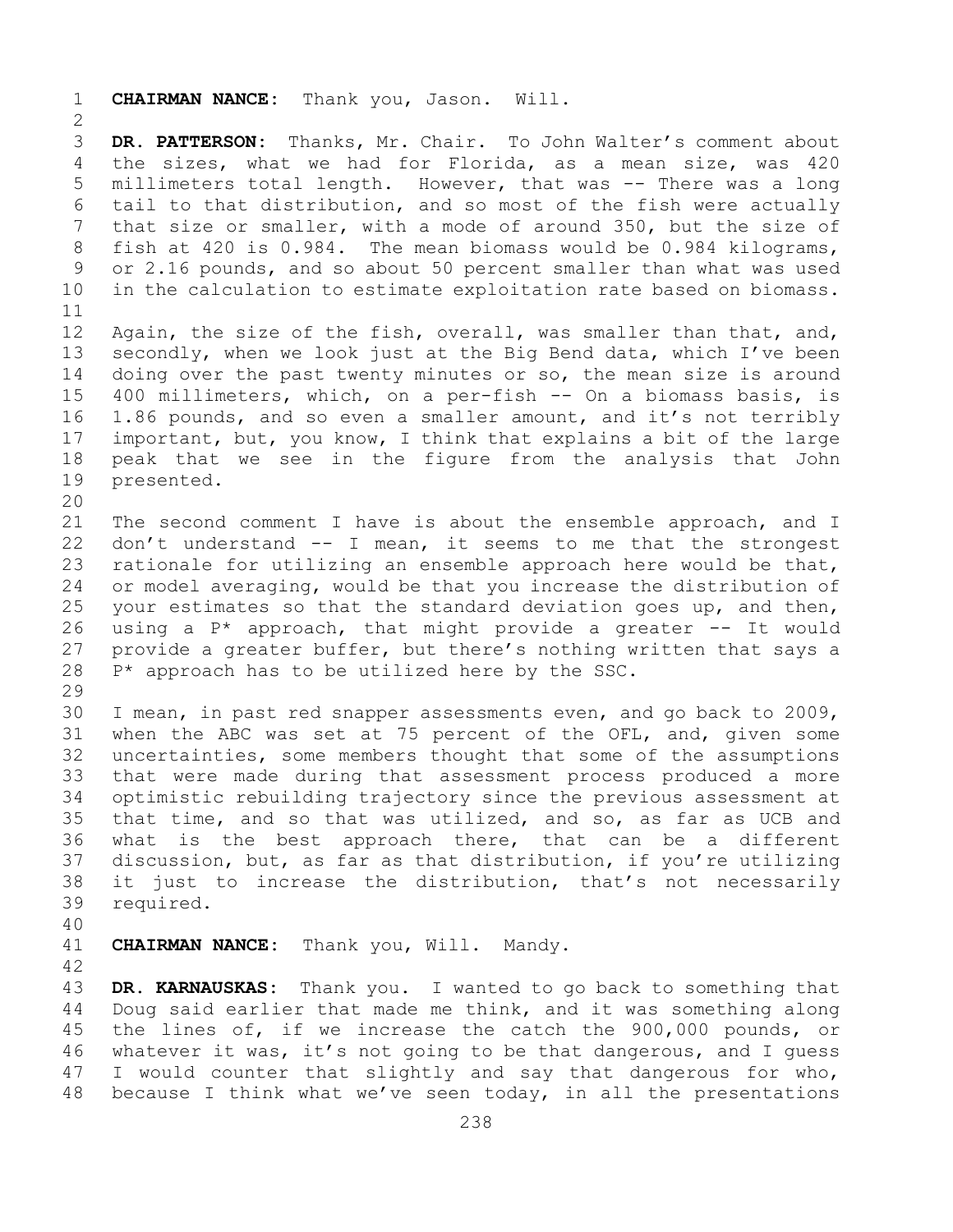1 throughout the day, is that there's a lot of heterogeneity in how<br>2 the fleets respond and where the exploitation is and where there 2 the fleets respond and where the exploitation is and where there<br>3 is the potential for localized depletion. is the potential for localized depletion.

5 I'm kind of on the fence, in terms of increasing catch or 6 decreasing catch, and I think, if the SSC wants to take the risk<br>7 of increasing the catch, then we should also be really clear about 7 of increasing the catch, then we should also be really clear about<br>8 the caveats and the risks that might occur with that associated 8 the caveats and the risks that might occur with that associated<br>9 increase, and, again, I think the presentations and the information 9 increase, and, again, I think the presentations and the information<br>10 we've seen today put us in a good place to make some assumptions 10 we've seen today put us in a good place to make some assumptions<br>11 about where are those risks that we might want to be monitoring. 11 about where are those risks that we might want to be monitoring,<br>12 if we do increase the catch. if we do increase the catch.

14 I also wanted to touch on the concept of MSY and what Roy brought<br>15 up, and some others earlier, in terms of how we define that, and, 15 up, and some others earlier, in terms of how we define that, and,<br>16 from my perspective, I am less concerned about what it is 16 from my perspective, I am less concerned about what it is<br>17 numerically and more concerned about what it is conceptually, and 17 numerically and more concerned about what it is conceptually, and<br>18 how do these catch rates that we're proposing convert to things 18 how do these catch rates that we're proposing convert to things<br>19 like opportunity and access and not just yield, and I really think 19 like opportunity and access and not just yield, and I really think<br>20 there is no right answer. there is no right answer.

21<br>22 22 You know, you could increase the quota, and that's going to be<br>23 very optimal for some, probably the section of the fleet that has 23 very optimal for some, probably the section of the fleet that has<br>24 high mobility, and it's going to be less optimal for parts of the 24 high mobility, and it's going to be less optimal for parts of the<br>25 fleet that don't have that mobility, and so just some thoughts on 25 fleet that don't have that mobility, and so just some thoughts on<br>26 MSY and also trying to go in that direction, in terms of measuring 26 MSY and also trying to go in that direction, in terms of measuring<br>27 how these catch rates really translate to things that matter to how these catch rates really translate to things that matter to 28 the folks on the water.

29<br>30

4

13

30 **CHAIRMAN NANCE:** Thank you, Mandy. John.

31<br>32 32 **DR. WALTER:** Thanks. I have two comments. One is on -- I think, 33 Sean, you said that I said that the percent UCB could be increased<br>34 substantially, and I don't want that taken out of context. I think 34 substantially, and I don't want that taken out of context. I think<br>35 the analysis shows that the 15 percent is a reasonable upper one, 35 the analysis shows that the 15 percent is a reasonable upper one,<br>36 but it is substantial from the 8 percent to 15, and, yes, that's 36 but it is substantial from the 8 percent to 15, and, yes, that's<br>37 almost a doubling, but not up to 50, and there's no way that 50 37 almost a doubling, but not up to 50, and there's no way that 50 percent of the UCB would  $-$  I don't want that to be interpreted as 38 percent of the UCB would  $--$  I don't want that to be interpreted as 39 50 percent of UCB, and that would be not supported by our analysis, 39 50 percent of UCB, and that would be not supported by our analysis,<br>40 and I just wanted to clarify that. and I just wanted to clarify that.

41<br>42

42 Then the point from Will about the size, and this one is<br>43 intriguing, because, if we got the size wrong by half, presumably 43 intriguing, because, if we got the size wrong by half, presumably<br>44 the biomass estimate would be half, and the exploitation rate would the biomass estimate would be half, and the exploitation rate would 45 then be double, and so I'm trying to mull over what the 46 implications of that are, and  $I'm$  just thinking, in general, that  $47$  the Big Bend probably isn't where the fishing is going to occur 47 the Big Bend probably isn't where the fishing is going to occur<br>48 anyway, and so I don't actually know where to go with that, and anyway, and so I don't actually know where to go with that, and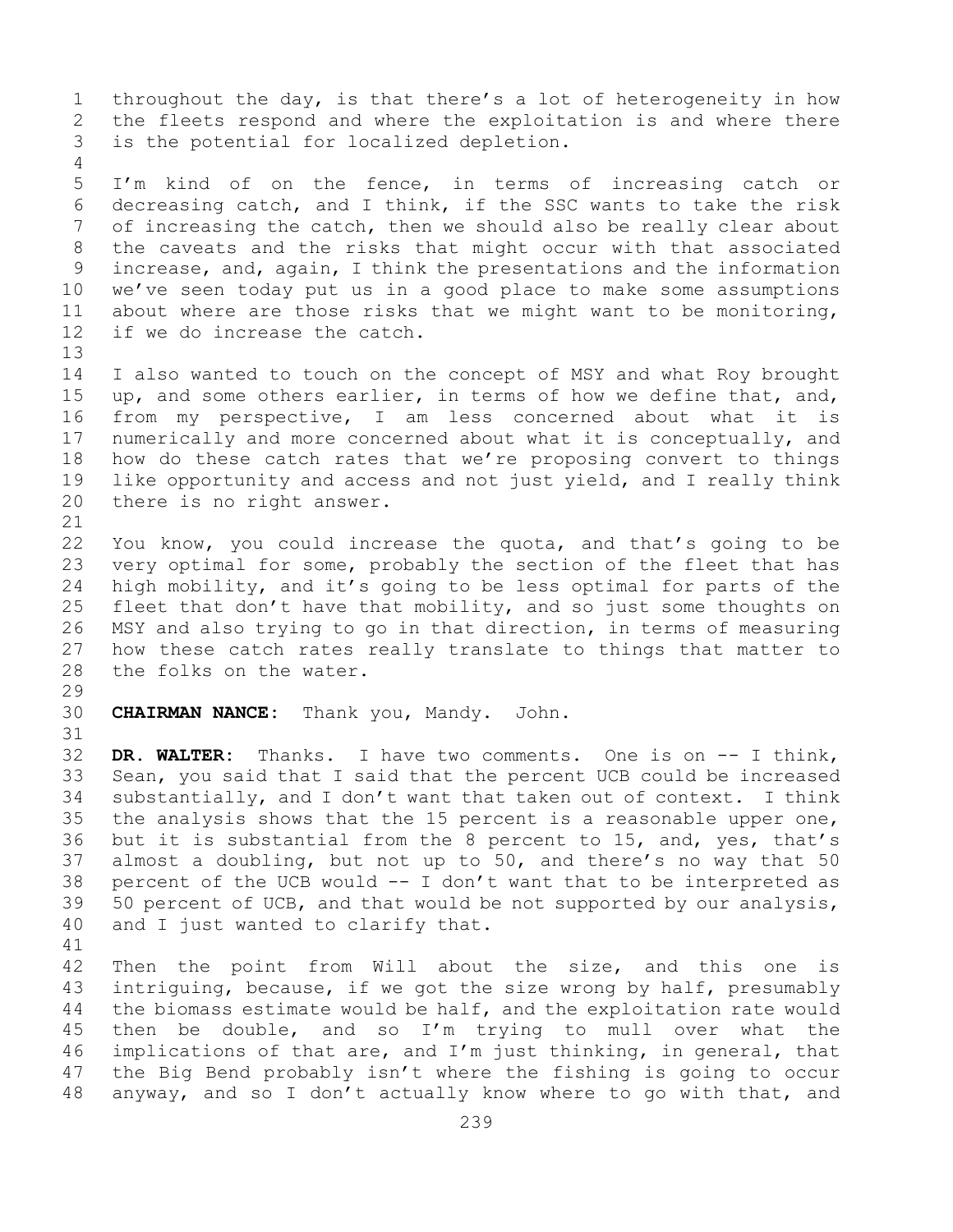1 it's just an observation about what our assumption about the biomass might do. Thanks. biomass might do. Thanks.

3 4 **CHAIRMAN NANCE:** Thank you, John. Luiz.

6 **DR. BARBIERI:** Thank you, Mr. Chairman, and I just want to bring 7 up the issue that, I guess to Sean's initial point, and there were<br>8 some other comments about keeping an eye on this stock, right, as 8 some other comments about keeping an eye on this stock, right, as<br>9 we move forward, and, I mean, I think this will be important, 9 we move forward, and, I mean, I think this will be important,<br>10 because, to some extent, we are -- If we decide to move forward 10 because, to some extent, we are -- If we decide to move forward<br>11 with a recommendation to increase the ABC based on the Great Red 11 with a recommendation to increase the ABC based on the Great Red<br>12 Snapper Count, without reference points, we need to understand 12 Snapper Count, without reference points, we need to understand<br>13 that we are actually shooting in the dark, and we don't know, and that we are actually shooting in the dark, and we don't know, and 14 we don't have guardrails to tell us where the road is and where we<br>15 are driving off the road. are driving off the road.

16<br>17 17 It will be important, if that is the decision that we decide to<br>18 do, the committee, to request that the Center can come back and 18 do, the committee, to request that the Center can come back and<br>19 provide us an update on the bottom longline, and I think that's 19 provide us an update on the bottom longline, and I think that's<br>20 the index that we've been using to kind of monitor the status of 20 the index that we've been using to kind of monitor the status of<br>21 the stock as a long-term survey, and that's done throughout the 21 the stock as a long-term survey, and that's done throughout the  $22$  Gulf, right, and can give us an idea. Gulf, right, and can give us an idea.

23 24 I would like, by the end of this year, to see the results, an<br>25 update on the latest data available for the bottom longline, and, 25 update on the latest data available for the bottom longline, and,<br>26 if possible, have that broken down between the eastern and western 26 if possible, have that broken down between the eastern and western<br>27 Gulf, because I think the impacts of this will be disproportionate, 27 Gulf, because I think the impacts of this will be disproportionate,<br>28 qiven where the center of abundance and the biomass of the stock 28 given where the center of abundance and the biomass of the stock<br>29 is, versus where the vast majority of fishing effort is, right, 29 is, versus where the vast majority of fishing effort is, right,<br>30 and so I think SEDAR 52 estimated, and Matt, correct me if I'm 30 and so I think SEDAR 52 estimated, and Matt, correct me if I'm<br>31 wrong, but I think the SEDAR 52 estimated that the highest fishing 31 wrong, but I think the SEDAR 52 estimated that the highest fishing<br>32 mortality, component of the fishing mortality, for Gulf red mortality, component of the fishing mortality, for Gulf red 33 snapper, I mean for the recreational sector, comes during the<br>34 closed season in the eastern Gulf, from discards, but fishing 34 closed season in the eastern Gulf, from discards, but fishing<br>35 effort is really, really large on this side of the Gulf, and the 35 effort is really, really large on this side of the Gulf, and the<br>36 biomass is really more concentrated on the other side, and so the 36 biomass is really more concentrated on the other side, and so the impacts of this -impacts of this --

38<br>39

5

39 In weight, biomass, and so I think it will be important, and I<br>40 would like to make a request here, as officially as I can, that we 40 would like to make a request here, as officially as I can, that we<br>41 actually see this bottom longline survey summary information at 41 actually see this bottom longline survey summary information at<br>42 the end of this year, and then in subsequent years, until we can 42 the end of this year, and then in subsequent years, until we can<br>43 have a stock assessment, because, otherwise, we don't have anything 43 have a stock assessment, because, otherwise, we don't have anything<br>44 else to quide, right, on where we are on the impacts of this higher else to quide, right, on where we are on the impacts of this higher 45 fishing mortality, potentially, that might be the result of this 46 increased ABC.

- 47
- 48 **CHAIRMAN NANCE:** Ryan, please.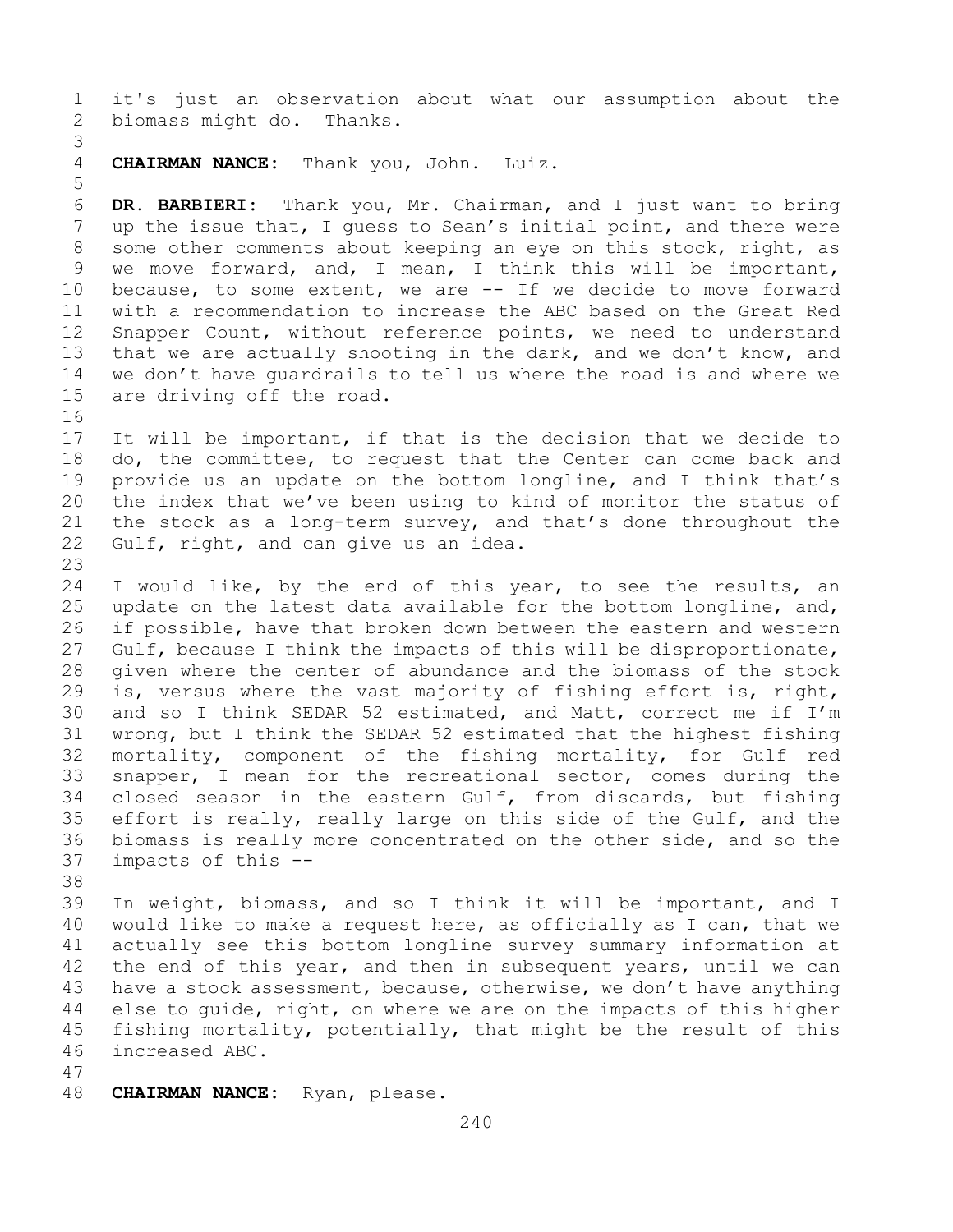$\frac{1}{2}$ 2 **MR. RINDONE:** Thanks, Mr. Chair. I believe the NMFS bottom<br>3 longline survey data are available around November, which would be 3 longline survey data are available around November, which would be<br>4 after our last SSC meeting of the year, which would -- The next after our last SSC meeting of the year, which would -- The next 5 time to see that would be early January, and so does that still 6 jibe with what you want?

7 8 **DR. BARBIERI:** Yes. I mean, the same way that we look at that for<br>9 red grouper, annually, because we have concerns about the status 9 red grouper, annually, because we have concerns about the status<br>10 of the stock and the impacts of the red tide events, and us wanting 10 of the stock and the impacts of the red tide events, and us wanting<br>11 to know how that stock is doing, and I think we would have to, 11 to know how that stock is doing, and I think we would have to,  $12$  ideally, do the same thing here. ideally, do the same thing here.

13

14 **CHAIRMAN NANCE:** Okay. Will.

 $15$ <br> $16$ 16 **DR. PATTERSON:** Thanks, Mr. Chair. Luiz makes a really good point<br>17 here about, whatever the SSC votes to do, and the council then, 17 here about, whatever the SSC votes to do, and the council then,<br>18 from there, as far as the ACL and ACTs for the various sectors, 18 from there, as far as the ACL and ACTs for the various sectors,<br>19 it's going to be really important to have some update information, 19 it's going to be really important to have some update information,<br>20 qiven the time before the assessment is completed, the operational 20 given the time before the assessment is completed, the operational assessment is completed. assessment is completed.

 $\begin{array}{c} 22 \\ 23 \end{array}$ 

23 I don't understand, and maybe Luiz can explain it in a little more<br>24 detail, the idea of being presented about reference points, because 24 detail, the idea of being presented about reference points, because<br>25 in red snapper, we have a proxy of 26 percent SPR as the BMSY 25 in red snapper, we have a proxy of 26 percent SPR as the BMSY<br>26 reference point, and F 26 percent SPR, and so we're not actually 26 reference point, and F 26 percent SPR, and so we're not actually<br>27 estimating it in the model, and so I don't fully follow those estimating it in the model, and so I don't fully follow those 28 concerns, and, in this process, if in fact there is this greater<br>29 biomass out there that's been estimated in a study which I biomass out there that's been estimated in a study which I 30 participated, and then Benny's work off of Louisiana shows a<br>31 similar finding there, although on a different scale than what we 31 similar finding there, although on a different scale than what we<br>32 reported through our imputation process, and this matches what reported through our imputation process, and this matches what 33 fishermen have said for quite some time in different venues.

34<br>35 35 It's not coming completely out of left field, but, if there is<br>36 this biomass, and therefore egg production, out there, in areas 36 this biomass, and therefore egg production, out there, in areas<br>37 that are relatively invulnerable to fishing, then perhaps that can that are relatively invulnerable to fishing, then perhaps that can 38 explain some of the issue that we have trying to fit a spawner-<br>39 recruit curve in the red snapper stock assessment. recruit curve in the red snapper stock assessment.

40 41 Now, I believe that part of that issue is that most of the time<br>42 series of recruitment information comes from the Florida line over 42 series of recruitment information comes from the Florida line over<br>43 to Texas, and only in the past decade or so do we have trawl data 43 to Texas, and only in the past decade or so do we have trawl data<br>44 in the eastern Gulf, and there is more untrawlable bottom there, in the eastern Gulf, and there is more untrawlable bottom there, 45 as a proportion of the bottom, than in the west, but you also have 46 -- If there is this egg production that was unaccounted for, that<br>47 could explain some of the issues with trying to fit spawner-recruit 47 could explain some of the issues with trying to fit spawner-recruit<br>48 or the fact that the stock appeared to be as resilient, and, as or the fact that the stock appeared to be as resilient, and, as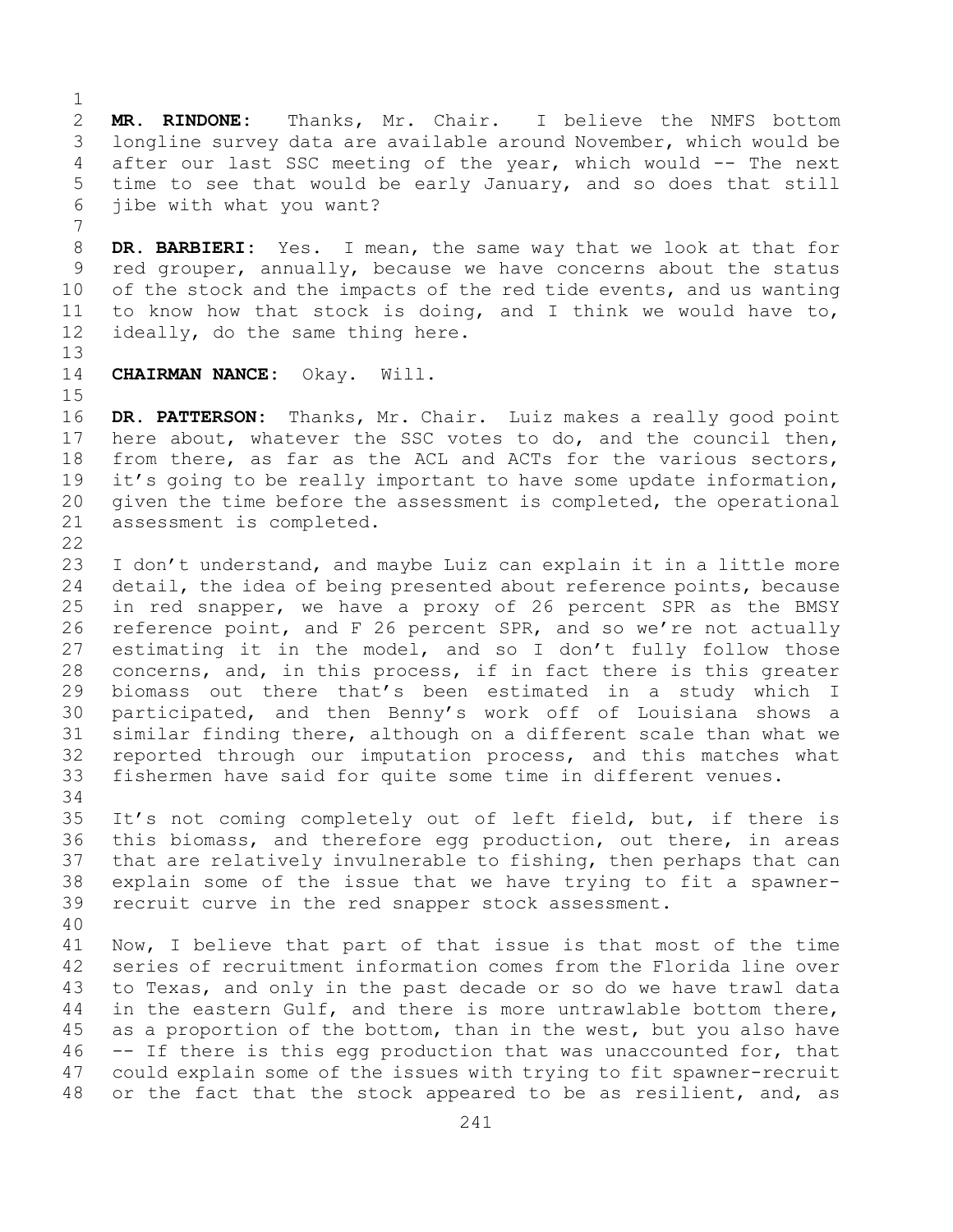1 Roy pointed out on day one, if you have an SPR estimate that is<br>2 down around 2 percent, going all the way back to Goodyear 1995, 2 down around 2 percent, going all the way back to Goodyear 1995,<br>3 how did that not totally collapse the stock? How did we not have 3 how did that not totally collapse the stock? How did we not have depensation at those levels? 5 6 A lot of these things, when you start to put it together, it adds<br>7 up, but, anyway, part of the questioning that I had here was really 7 up, but, anyway, part of the questioning that I had here was really<br>8 for Luiz, and maybe he could explain a little bit more about his 8 for Luiz, and maybe he could explain a little bit more about his<br>9 concern about the reference point issue, because I don't quite 9 concern about the reference point issue, because I don't quite<br>10 follow all of the rationale there. follow all of the rationale there. 11<br>12 CHAIRMAN NANCE: Thank you, Will. To that point, Luiz? 13 14 **DR. BARBIERI:** Yes, real briefly. Thank you, Mr. Chairman. Will, 15 what I'm talking about is, when you look at that table right there,<br>16 and you see 18.88 for 2022, right, that would serve as an OFL, 16 and you see 18.88 for 2022, right, that would serve as an OFL,<br>17 right, for the stock, and so where does that place relative to 17 right, for the stock, and so where does that place relative to<br>18 what the MSY value, or the yield at that 26 percent SPR would be, 18 what the MSY value, or the yield at that 26 percent SPR would be,<br>19 when you have an estimate of the actual MSY or its proxy, using 19 when you have an estimate of the actual MSY or its proxy, using<br>20 the integrated stock assessment model. the integrated stock assessment model. 21<br>22 22 **DR. PATTERSON:** My understanding was that this was scaling the -- 23 Given all of the information that Matt gave us about how it was<br>24 done, this was scaling the results from the previous assessment 24 done, this was scaling the results from the previous assessment<br>25 relative to the new population size estimates and subsequent 25 relative to the new population size estimates and subsequent<br>26 analyses that came from the Great Red Snapper Count, and that 26 analyses that came from the Great Red Snapper Count, and that<br>27 number there, right, the yield, the mean, in 2022, is the composite number there, right, the yield, the mean, in 2022, is the composite 28 of the models here at F 26 percent SPR, and so that would be the  $29$  yield at the overfishing limit, at the proxy for FMSY. yield at the overfishing limit, at the proxy for FMSY. 30<br>31 31 **CHAIRMAN NANCE:** Jessica, can you bring up page 16? I think this is the one we need, and this is the deterministic projections. 33 The other ones are not, and so -- Go ahead, Roy. 34<br>35 35 **DR. CRABTREE:** Remember, Luiz, though that the 26 percent SPR 36 didn't come out of the last assessment, or the one before that.<br>37 That's been there since before I wore glasses or had gray hair, That's been there since before I wore glasses or had gray hair, 38 and so a long time, and so we've always had this uncertainty about<br>39 the reference point, and we've used a proxy, and, in the vast 39 the reference point, and we've used a proxy, and, in the vast  $40$  majority of the stocks we manage, we use a proxy, and we have very 40 majority of the stocks we manage, we use a proxy, and we have very<br>41 few really reliable estimates of MSY. few really reliable estimates of MSY. 42 CHAIRMAN NANCE: Luiz, to that? 44 45 **DR. BARBIERI:** Right, and I can live with that, and I just think 46 that we have -- There is a reason why the National Standard<br>47 Guidelines were set up in a way to provide quidance on how we 47 Guidelines were set up in a way to provide guidance on how we<br>48 provide management advice based on reference points, and I think

242 provide management advice based on reference points, and I think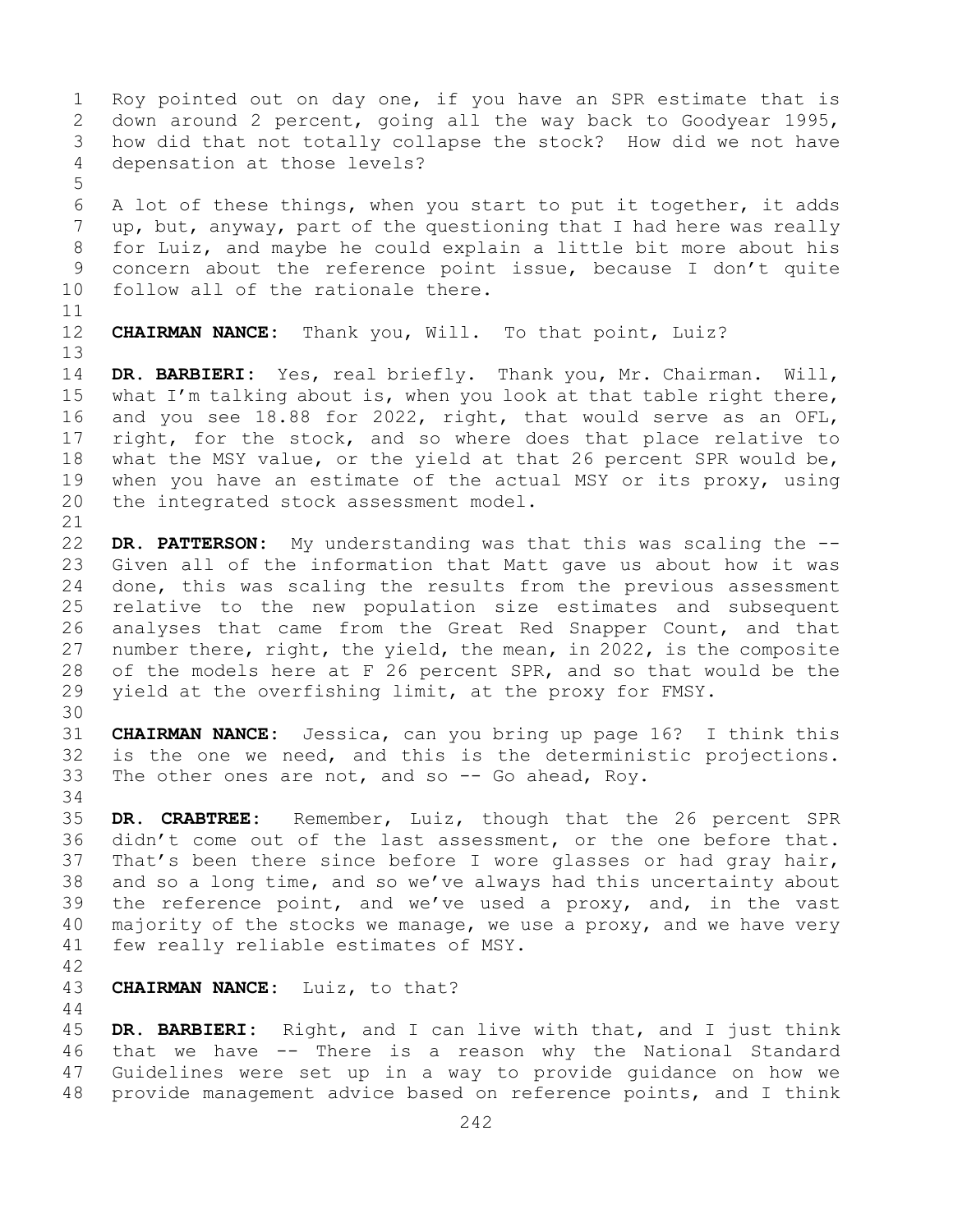1 that, when we follow those guidelines, we realize that this<br>2 analysis doesn't provide us with all the information that we would 2 analysis doesn't provide us with all the information that we would<br>3 have to have, and, I mean, not that I can't live with it, but I'm 3 have to have, and, I mean, not that I can't live with it, but I'm<br>4 saving that we don't have the same level of information here, in saying that we don't have the same level of information here, in 5 terms of what represents sustainable catch levels, as we would 6 have if we were processing this data through a stock assessment,<br>7 and that was my point. and that was my point.

8 9 **CHAIRMAN NANCE:** Thank you. Will, does that address your question?

10<br>11

DR. PATTERSON: Yes. Thanks.

12

13 **CHAIRMAN NANCE:** You're very welcome. Benny.

 $\frac{14}{15}$ 15 **DR. GALLAWAY:** I just wanted to add my support to Luiz's suggestion<br>16 that we should put particular emphasis on getting the bottom 16 that we should put particular emphasis on getting the bottom<br>17 longline data. While indeed we do have this large biomass of fish 17 longline data. While indeed we do have this large biomass of fish<br>18 over uncharacterized bottom, I think the trend in that population 18 over uncharacterized bottom, I think the trend in that population<br>19 may well be indexed by the longline data, and the trend to-date 19 may well be indexed by the longline data, and the trend to-date<br>20 has not been good, and it's been declining, the last I saw, and, has not been good, and it's been declining, the last I saw, and, 21 in addition, the reports from fishermen on the water have some<br>22 kind of disturbing elements in what they're seeing as well, and so 22 kind of disturbing elements in what they're seeing as well, and so<br>23 I think we should be very careful and make sure that we've examined 23 I think we should be very careful and make sure that we've examined<br>24 all the evidence before we make any large changes in catch effort, 24 all the evidence before we make any large changes in catch effort,<br>25 catch rates, and I'm sorry, and so I support making sure that we 25 catch rates, and I'm sorry, and so I support making sure that we<br>26 qet the bottom longline data as soon as possible, and, in fact, it 26 get the bottom longline data as soon as possible, and, in fact, it<br>27 would be nice if it could be given analysis priority and provided 27 would be nice if it could be given analysis priority and provided sooner than  $--$ 

29<br>30

CHAIRMAN NANCE: Thank you, Benny. Trevor.

31<br>32 MR. MONCRIEF: Thank you, and I will just echo what Luiz and Benny 33 said, and I agree with the comments about the proportion UCB and<br>34 everything, but I was going to mention in here that, as we do move 34 everything, but I was going to mention in here that, as we do move<br>35 forward and make the decision today, not only are we going to look 35 forward and make the decision today, not only are we going to look<br>36 at the fishery-independent side, with the bottom longline, but we at the fishery-independent side, with the bottom longline, but we 37 also have the state survey information that's being produced in a 38 fairly timely manner that I think, at least on the state side,<br>39 state-by-state, can be monitored to be able to see how this -- How 39 state-by-state, can be monitored to be able to see how this -- How<br>40 the fishery is reacting and then what's going on with those 40 the fishery is reacting and then what's going on with those<br>41 relative metrics across, and so I think there's a couple of places 41 relative metrics across, and so I think there's a couple of places<br>42 that we can look to make sure we're on the right track. that we can look to make sure we're on the right track.

43

45

CHAIRMAN NANCE: Okay. Thank you, Trevor. John.

46 **DR. WALTER:** Thank you, Chair, and I think the request from Luiz 47 was to show the bottom longline indices, and we have them, and I<br>48 know that Adam Pollack is willing and able to show them, and I know that Adam Pollack is willing and able to show them, and I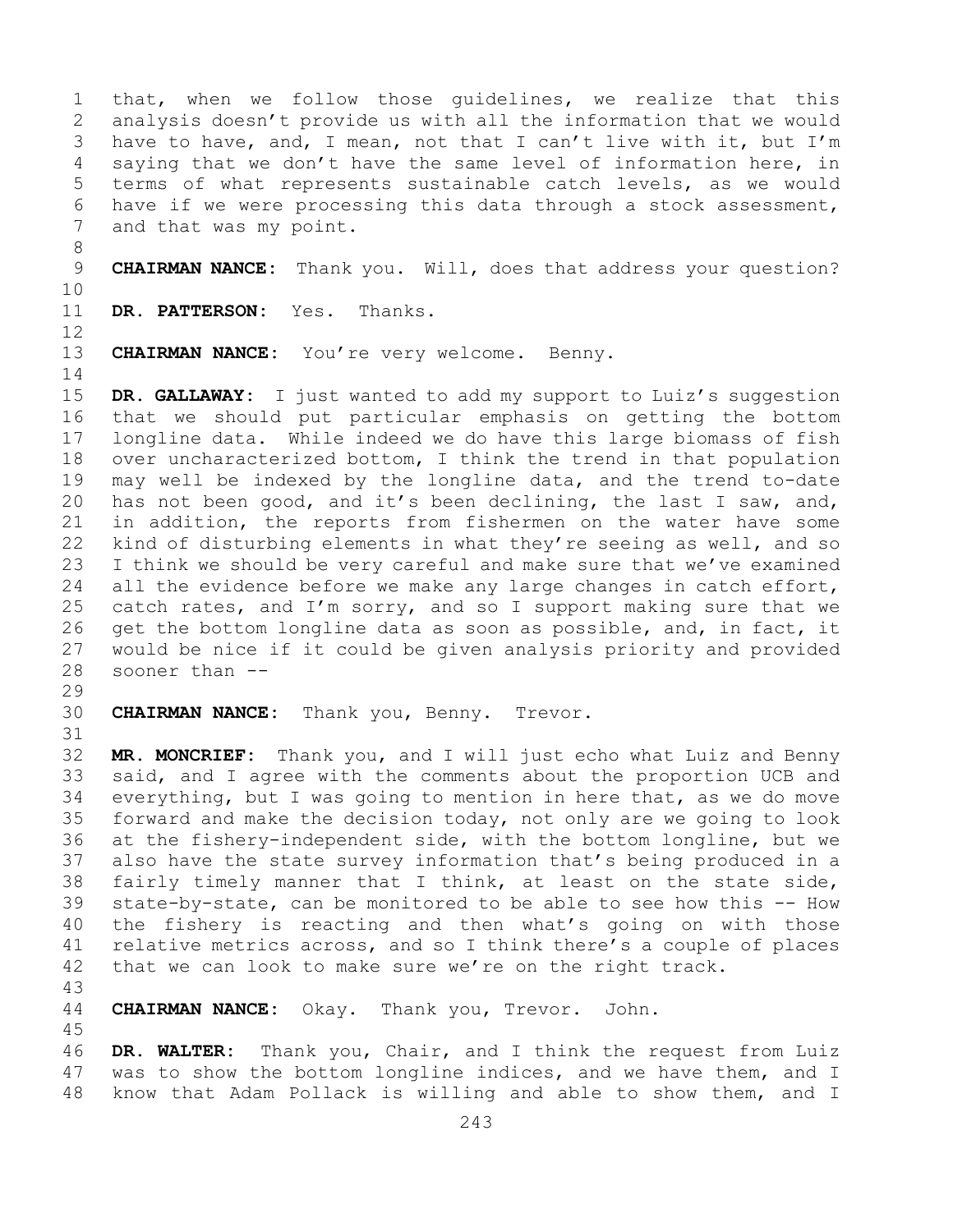1 think he can send a presentation to the council staff, and, when<br>2 it gets there, if you wish and desire to see them, we can show 2 it gets there, if you wish and desire to see them, we can show<br>3 them. them. 4 5 My other point is there is some concern that this is outside of 6 the framework of how we've normally given advice relative to SPR<br>7 26 percent, but it's actually pretty consistent. The one thing 7 26 percent, but it's actually pretty consistent. The one thing<br>8 that is different here is that we're using different levels of 8 that is different here is that we're using different levels of<br>9 absolute biomass in those three projections, but the benchmark 9 absolute biomass in those three projections, but the benchmark<br>10 scales so the fishing mortality rate that would be applied to each 10 scales so the fishing mortality rate that would be applied to each<br>11 of those presumed biomass levels would be consistent and well 11 of those presumed biomass levels would be consistent and well<br>12 within the F 26 percent, or 75 percent of it, and so we would be 12 within the F 26 percent, or 75 percent of it, and so we would be<br>13 fishing at the level that that population can handle, and that is fishing at the level that that population can handle, and that is 14 keeping it consistent.  $15$ <br> $16$ 16 The one thing we don't know is what the absolute size of the stock<br>17 is, because that is challenging to get, but we do have information 17 is, because that is challenging to get, but we do have information<br>18 that suggests that it is larger than what we had originally been 18 that suggests that it is larger than what we had originally been<br>19 estimating, and that's not surprising, given that there's a lot of 19 estimating, and that's not surprising, given that there's a lot of<br>20 area that doesn't get fishing effort, and so the model wouldn't 20 area that doesn't get fishing effort, and so the model wouldn't<br>21 know about that. know about that.  $\begin{array}{c} 22 \\ 23 \end{array}$ 23 I think there's a lot more consistencies with how we've given<br>24 advice than -- While it doesn't actually go through the stock 24 advice than -- While it doesn't actually go through the stock<br>25 assessment, a lot of the same framework is there, and benchmarks 25 assessment, a lot of the same framework is there, and benchmarks<br>26 are there, particularly on the fishing mortality side, which is 26 are there, particularly on the fishing mortality side, which is<br>27 what we really control anyway. Thanks. what we really control anyway. Thanks. 28<br>29 29 **CHAIRMAN NANCE:** Thank you, John. Doug. 30<br>31 31 **MR. GREGORY:** If you bear with me a bit, but I started working with the council in 1984. In 1984, the fishery management plan 33 for the reef fish complex went into effect, and I contend that the<br>34 stock was collapsed. When the council was developing that first 34 stock was collapsed. When the council was developing that first<br>35 FMP, I think the only measure that they put in place for red 35 FMP, I think the only measure that they put in place for red<br>36 snapper was a twelve-inch size limit, and they got so much of a 36 snapper was a twelve-inch size limit, and they got so much of a<br>37 backlash from the public that the original regulation says that, backlash from the public that the original regulation says that, 38 while there is a twelve-inch size limit, you can have five fish<br>39 under that size limit. under that size limit. 40 41 That was the original measure, and, in 1990, the council -- In the 42 1980s, the first stock assessment was 1986, and I would say we've 42 1980s, the first stock assessment was 1986, and I would say we've<br>43 had probably ten stock assessments since then, including that one, 43 had probably ten stock assessments since then, including that one,<br>44 and so, in 1990, when the first amendment was done, we looked at and so, in 1990, when the first amendment was done, we looked at 45 things, and we put quotas in place, and we put a seven-fish bag 46 limit on the recreational fishery, and, again, we got an uproar<br>47 from that, because of particularly the charter boats, because a 47 from that, because of particularly the charter boats, because a<br>48 lot of their customers liked to come to the coast and fill up their lot of their customers liked to come to the coast and fill up their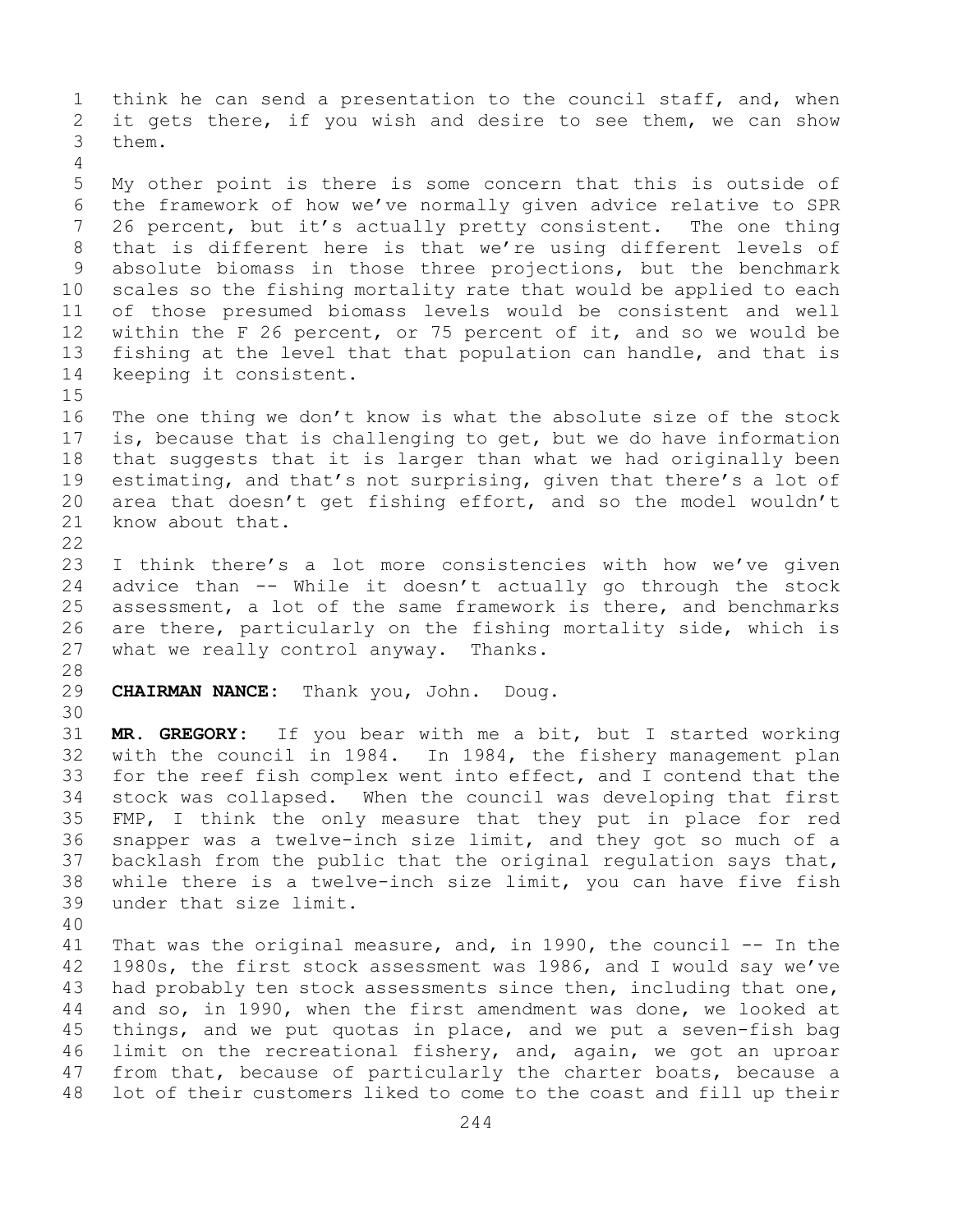1 coolers with fish and go back home.  $\frac{2}{3}$ 3 I think those days are over, for the most part, but, after the<br>4 seven-fish bag limit, it seemed that fishing got a little better, seven-fish bag limit, it seemed that fishing got a little better, 5 and, back in that day, the council didn't have to do what the SSC 6 said it should do for the quotas, and the council would exceed the<br>7 quota, to some extent, and other fisheries might have been more 7 quota, to some extent, and other fisheries might have been more<br>8 exaggerated than red snapper, but the point is, as different 8 exaggerated than red snapper, but the point is, as different<br>9 requlations were tried, different restrictions, fishing seemed to 9 regulations were tried, different restrictions, fishing seemed to<br>10 get better, and it got so good, with the commercial fishery, that 10 get better, and it got so good, with the commercial fishery, that<br>11 thev were filling their quota faster and faster. they were filling their quota faster and faster. 12<br>13 In the early days of recommending management advice, the scientists 14 concluded that, well, we've got to quit giving single-catch quotas,<br>15 and we're back to that though, but we've got to base our quotas on 15 and we're back to that though, but we've got to base our quotas on<br>16 fishing mortality rate, so that the recommendations will go up as 16 fishing mortality rate, so that the recommendations will go up as<br>17 the population increases, and the population is gradually 17 the population increases, and the population is gradually<br>18 increasing. The main culprit that was keeping it down, according 18 increasing. The main culprit that was keeping it down, according<br>19 to the stock assessment people, was shrimp bycatch. to the stock assessment people, was shrimp bycatch. 20<br>21 21 Well, in 2004 and 2005, we had a series of hurricanes that<br>22 diminished the shrimp fleet, and then we also had, at the same 22 diminished the shrimp fleet, and then we also had, at the same<br>23 time, imports of shrimp from farm-raised shrimp that were cheaper 23 time, imports of shrimp from farm-raised shrimp that were cheaper<br>24 than what the local wild-caught shrimp itself were, and that put 24 than what the local wild-caught shrimp itself were, and that put<br>25 a lot of people out of business, and, in 2007, I think when the 25 a lot of people out of business, and, in 2007, I think when the<br>26 IFQ program first went in place, the council and National Marine 26 IFQ program first went in place, the council and National Marine<br>27 Fisheries Service reduced quotas dramatically. Fisheries Service reduced quotas dramatically. 28<br>29 29 It wasn't until then that the population really started rebuilding,  $30$  and so there has never  $-$ - There is a marine reserve out there of 30 and so there has never -- There is a marine reserve out there of<br>31 large sow snapper, and it was not big enough to rebuild this 31 large sow snapper, and it was not big enough to rebuild this<br>32 population, and vet this population change has always been the population, and yet this population change has always been the 33 result of management action, irregardless of -- Excuse me, Wayne,<br>34 but I'm using your word, but regardless of what the steepness is. but I'm using your word, but regardless of what the steepness is. 35<br>36 36 My concern is, and we've got ten stock assessments, ten data<br>37 points, along this line, and to compare against, given all the points, along this line, and to compare against, given all the 38 work that's been done with the Great Red Snapper Count, tremendous<br>39 work, and good work, and good science, but, when you look at the 39 work, and good work, and good science, but, when you look at the 40 overall picture, it's still just one data point, overall picture, it's still just one data point, 41<br>42 42 We're taking that one data point and jumping with it, and that<br>43 makes me nervous, because we have spent thirty years rebuilding 43 makes me nervous, because we have spent thirty years rebuilding<br>44 this population, and it may be bigger than what the stock this population, and it may be bigger than what the stock 45 assessment says it is, but the size of this population is the 46 result of management and not some fluke of outside recruitment<br>47 from a large population of adult fish that nobody is catching. from a large population of adult fish that nobody is catching. 48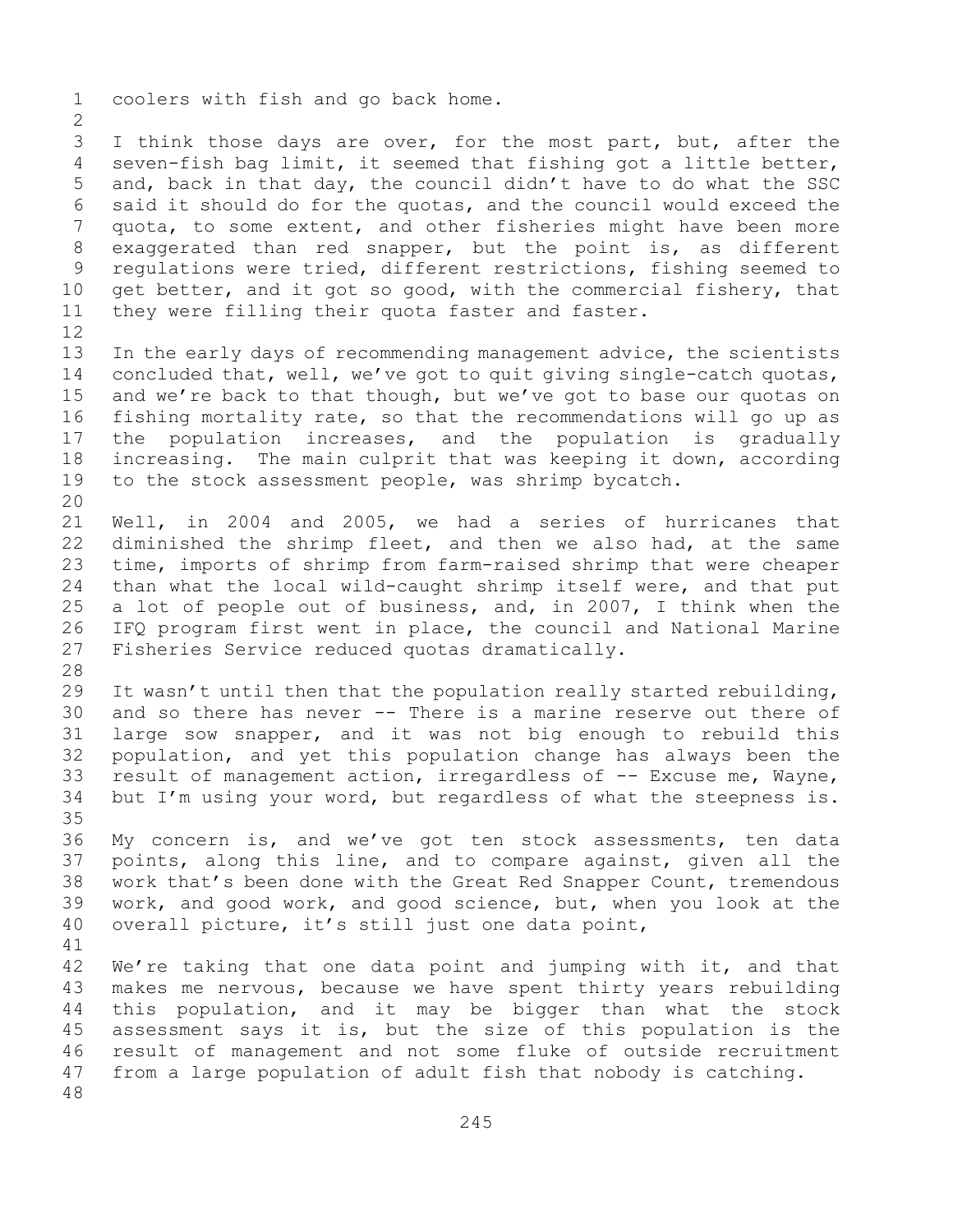1 Whatever is out there in the uncharacterized bottom, we put there<br>2 through management, and my concern is that this is not the time to 2 through management, and my concern is that this is not the time to<br>3 risk everything we've worked for, and so, if the SSC decides to go 3 risk everything we've worked for, and so, if the SSC decides to go<br>4 with something more stringent, like the direction they were going with something more stringent, like the direction they were going 5 last year, I am definitely going to oppose it, because it's wrong. 6 We've spent too much effort and too much energy into rebuilding<br>7 this population just to risk it at a whim. this population just to risk it at a whim.

8<br>9 9 If you look at some of your indices, you will see that they went<br>10 down in 2017 and 2018, and I don't know why, but is it coincidental 10 down in 2017 and 2018, and I don't know why, but is it coincidental<br>11 that that's the year the recreational industry was allowed to 11 that that's the year the recreational industry was allowed to<br>12 exceed their allocation by the Department of Commerce? This exceed their allocation by the Department of Commerce? This 13 population responds to management, and that's what I'm saying, and 14 so we need to be careful of what kind of experiment we perform<br>15 here. Thank you very much. Thank you very much.

16<br>17 17 **CHAIRMAN NANCE:** Thank you, Doug. We've got Harry and Shannon,<br>18 and I'm going just butt-in here for a second. If we have any runs 18 and I'm going just butt-in here for a second. If we have any runs<br>19 that we want to see from Matt tonight, we need to ask that now, 19 that we want to see from Matt tonight, we need to ask that now,<br>20 and, once I have these three individuals, I am going to cut it and, once I have these three individuals, I am going to cut it 21 off, and we have tomorrow where we can discuss -- I am looking for<br>22 recommendations and motions, those types of things, in the morning. 22 recommendations and motions, those types of things, in the morning.<br>23 Harry. Ryan, to that point? Harry. Ryan, to that point?

 $\frac{24}{25}$ 25 **MR. RINDONE:** Thank you, Mr. Chair. Just, before we continue down 26 that path of -- So, as far as the NMFS bottom longline survey data<br>27 are concerned, you quys can look at that up in the SSC archive are concerned, you guys can look at that up in the SSC archive 28 material for January of 2022, and all that stuff from that meeting,<br>29 including the updated NMFS bottom longline survey information, is 29 including the updated NMFS bottom longline survey information, is<br>30 contained therein, and you can also review any of the past SSC 30 contained therein, and you can also review any of the past SSC<br>31 meeting materials, and everything is saved and available to you on 31 meeting materials, and everything is saved and available to you on<br>32 the council's website. Just to poke a little fun at Doug, see, the council's website. Just to poke a little fun at Doug, see, 33 you messed us up in Amendment 1, and we've been trying to recover<br>34 from it ever since. from it ever since.

- 35<br>36 **CHAIRMAN NANCE:** Thank you.
- 37

38 **MR. GREGORY:** Don't mom at me.

39 40 **MR. BLANCHET:** I appreciate Doug's history lesson, and, having 41 been part of that, and not nearly as high-profile of a role as<br>42 Doug was, yes, it's been a ride, and my point, originally, was 42 Doug was, yes, it's been a ride, and my point, originally, was<br>43 much more mundane. much more mundane.

44

45 When we last discussed this, all of three months ago, in January, 46 one of the -- Probably one of the reasons we're talking about this<br>47 now is that we had an OFL of something north of twenty-five million 47 now is that we had an OFL of something north of twenty-five million<br>48 pounds, and an ABC quite a bit south of that. pounds, and an ABC quite a bit south of that.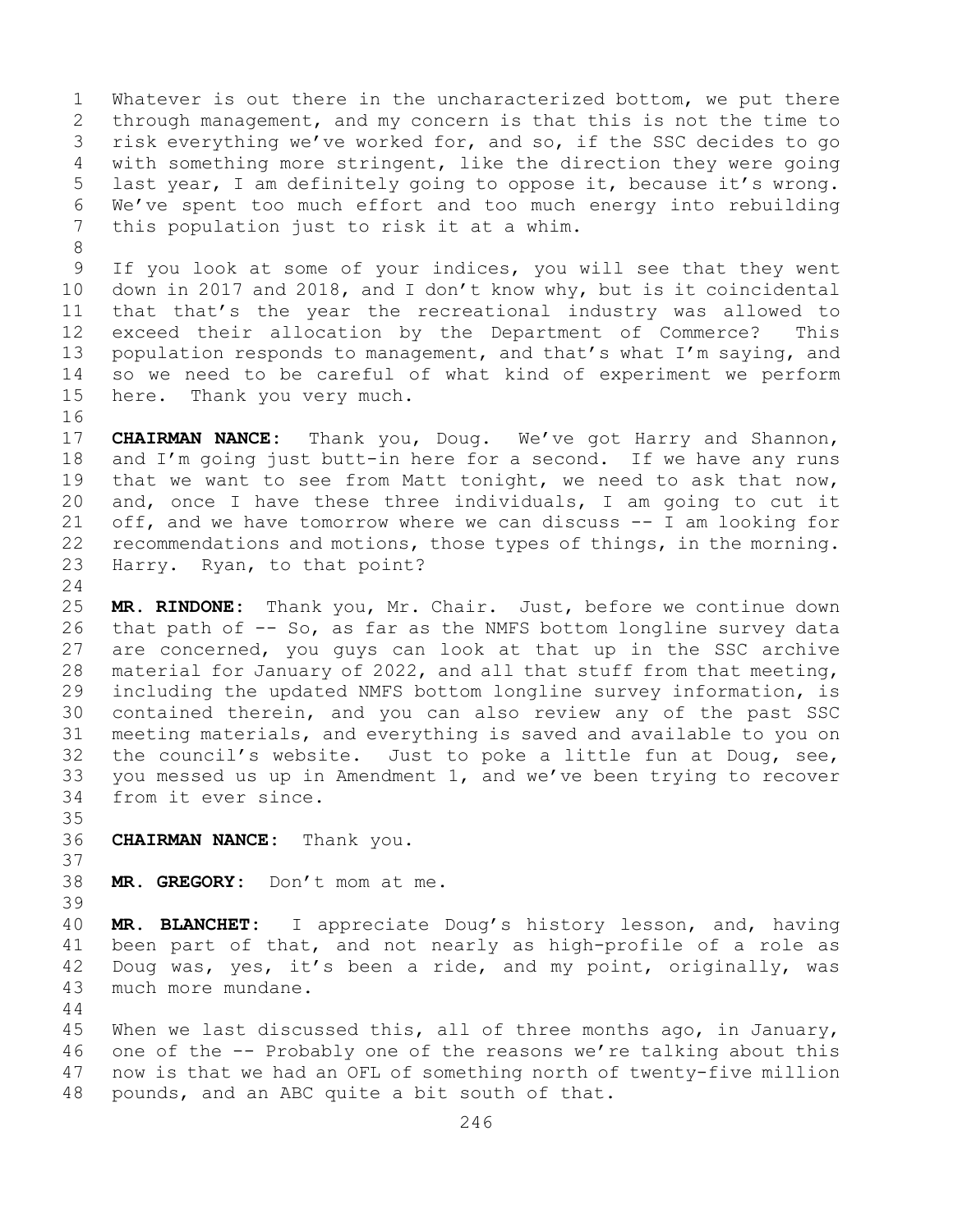$\frac{1}{2}$ 2 We have had a lot of discussion, but we haven't really explicitly<br>3 laid out how we got from that twenty-five-point-something down to 3 laid out how we got from that twenty-five-point-something down to<br>4 the range of values that we have right here. Under the F 26 the range of values that we have right here. 5 percent, the highest we've got is the all structure plus 15 6 percent, which still is not twenty-five-point-something million<br>7 pounds, and I just -- I think that we ought to have something on 7 pounds, and I just -- I think that we ought to have something on<br>8 the record of what the difference is between what we recommended 8 the record of what the difference is between what we recommended<br>9 as an OFL in January versus what we're talking about here. Thank 9 as an OFL in January versus what we're talking about here.<br>10 you. 10 you.

 $\begin{array}{c} 11 \\ 12 \end{array}$ 

13

**CHAIRMAN NANCE:** Thank you, Harry. Shannon.

14 **DR. SHANNON CALAY:** Thank you so much, Chair. I did want to say 15 just a couple of things, one to reiterate something that John<br>16 Walter already said, in case it helps, but we are comfortable with 16 Walter already said, in case it helps, but we are comfortable with<br>17 retaining the F SPR 26 metric, and the reason that is because, as 17 retaining the F SPR 26 metric, and the reason that is because, as<br>18 vou recall, the SEDAR 52 assessment is essentially conducted 18 you recall, the SEDAR 52 assessment is essentially conducted<br>19 primarily on the portion of the population that experiences 19 primarily on the portion of the population that experiences<br>20 fishing. fishing.

21<br>22

22 Most of the data that goes into that stock assessment is fishery-<br>23 dependent data, and, when we consider the Great Red Snapper Count 23 dependent data, and, when we consider the Great Red Snapper Count<br>24 information, that basically savs there is a much larger population, 24 information, that basically says there is a much larger population,<br>25 but it's predominantly located in uncharacterized habitat, and so 25 but it's predominantly located in uncharacterized habitat, and so<br>26 it's essentially cryptic biomass, in a sense, as far as the SEDAR 26 it's essentially cryptic biomass, in a sense, as far as the SEDAR<br>27 52 population was concerned, and so the idea of retaining the F 52 population was concerned, and so the idea of retaining the F 28 SPR 26 metric is that it would apply to the fraction of the<br>29 population that commonly experiences fishing, which is why it's 29 population that commonly experiences fishing, which is why it's<br>30 important to understand that all structure plus 10 percent, or 30 important to understand that all structure plus 10 percent, or<br>31 plus 15 percent, calculation. plus 15 percent, calculation. 32

- 33 Now, if you wanted to assume that the fisheries would expand, and<br>34 they would exploit a much larger fraction of the UCB, then you 34 they would exploit a much larger fraction of the UCB, then you<br>35 need to consider a higher SPR, like SPR 40 or SPR 50, and so you 35 need to consider a higher SPR, like SPR 40 or SPR 50, and so you<br>36 would have a higher OFL then, and potentially a higher ABC, but 36 would have a higher OFL then, and potentially a higher ABC, but<br>37 you would also have to rebuild, or maintain, the stock at a higher you would also have to rebuild, or maintain, the stock at a higher 38 fraction of the spawning potential ratio.
- 39

40 The other thing that I wanted to say is we can prepare, for example<br>41 -- We have the indices, and we have runs where we've used the 41 -- We have the indices, and we have runs where we've used the<br>42 indices in interim assessment approaches, and there are many things 42 indices in interim assessment approaches, and there are many things<br>43 we can do, but we don't want to continue to produce results that 43 we can do, but we don't want to continue to produce results that<br>44 aren't being considered for use, and so what we need from the SSC aren't being considered for use, and so what we need from the SSC 45 is very strong instructions on what is needed, and many things 46 could be prepared, but we're a little bit cautious right now that,<br>47 if the major concern is that the Great Red Snapper Count 47 if the major concern is that the Great Red Snapper Count<br>48 information itself cannot be used the way we have proposed to use information itself cannot be used the way we have proposed to use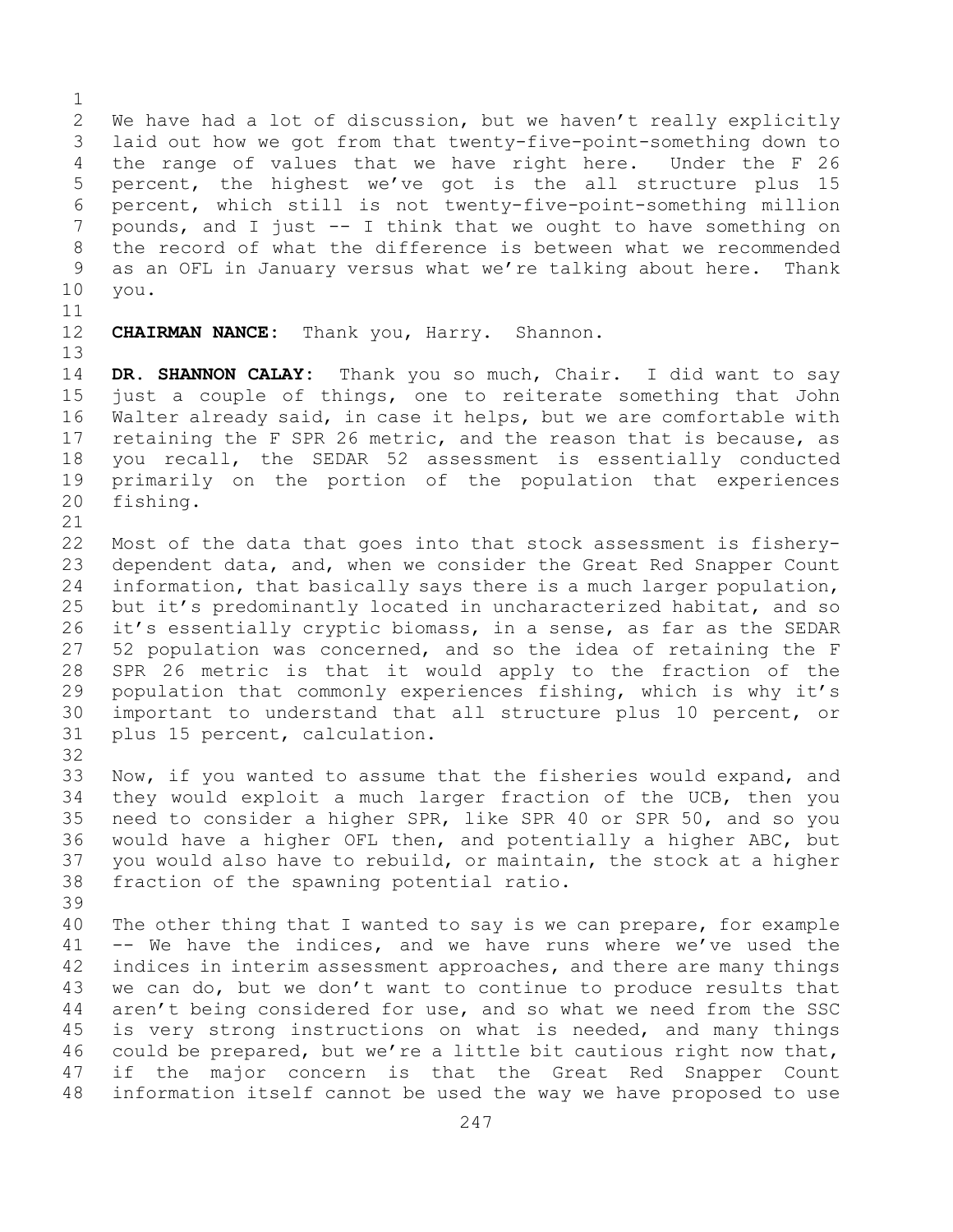1 it, then we're kind of at a standoff at that point. What I'm kind<br>2 of getting at is we're game to try some things to address your 2 of getting at is we're game to try some things to address your<br>3 concerns, but we need very succinct instructions. concerns, but we need very succinct instructions.

5 **CHAIRMAN NANCE:** Shannon, thank you. From my perspective, I have, 6 from these tables, everything I need to make my conclusions, and<br>7 so I'm not looking for anything extra, and I have seen the 7 so I'm not looking for anything extra, and I have seen the<br>8 methodology that's been going in, and I think some of the SSC 8 methodology that's been going in, and I think some of the SSC<br>9 members have a little uncomfortability with the methods, and those 9 members have a little uncomfortability with the methods, and those<br>10 can't be changed, but these -- You've done an excellent job in 10 can't be changed, but these -- You've done an excellent job in<br>11 showing us what the methods are, and then the results from those 11 showing us what the methods are, and then the results from those<br>12 methods, and so, unless someone on the SSC has another run, and we 12 methods, and so, unless someone on the SSC has another run, and we<br>13 can certainly entertain that right now. John. can certainly entertain that right now. John.

 $\frac{14}{15}$ 15 **DR. WALTER:** I think my hand was left up by accident. I will lower it.

 $17$ <br> $18$ 18 **CHAIRMAN NANCE:** Okay. Seeing no hands or anything, we're going<br>19 to have public comment in a moment, and so we'll carry on for that, 19 to have public comment in a moment, and so we'll carry on for that,<br>20 but, as far as the SSC members are concerned, tomorrow, we will 20 but, as far as the SSC members are concerned, tomorrow, we will<br>21 start meeting at 9:00, and we need to make some recommendations, 21 start meeting at 9:00, and we need to make some recommendations,<br>22 some motions, on the data that we have, and then move forward. 22 some motions, on the data that we have, and then move forward.<br>23 We'll now open it up for public comment, the public comment period 23 We'll now open it up for public comment, the public comment period<br>24 of our meeting. Bob Zales, please. of our meeting. Bob Zales, please.

## 26 **PUBLIC COMMENT**

28 **MR. ZALES:** First, I want to say that I appreciate the conversation<br>29 all day long, and especially this morning, when the VMS stuff was 29 all day long, and especially this morning, when the VMS stuff was<br>30 coming up, and how some of the members of this panel fully 30 coming up, and how some of the members of this panel fully<br>31 understand the issues with VMS and the supposed privacy that 31 understand the issues with VMS and the supposed privacy that<br>32 fishermen are supposed to have with it. fishermen are supposed to have with it.

33<br>34 34 Now, with AIS, I mean, and if legislation gets approved that's in<br>35 D.C. now by the AIS, AIS is going to take over, and so it's really 35 D.C. now by the AIS, AIS is going to take over, and so it's really<br>36 not going to make any difference, because that is completely 36 not going to make any difference, because that is completely<br>37 public, and you can go on any website that they have and pull up public, and you can go on any website that they have and pull up 38 any vessel anywhere in the world and figure out where they are.

39 40 Part of the problem has been, and there was a meeting back in Baton<br>41 Rouge, years ago, a council meeting, and this was before the forty-41 Rouge, years ago, a council meeting, and this was before the forty-<br>42 fathom edges closed area was created, where the Fisheries Service 42 fathom edges closed area was created, where the Fisheries Service<br>43 showed where all the grouper guys were fishing with VMS, and, now, 43 showed where all the grouper guys were fishing with VMS, and, now,<br>44 clearly, they weren't showing individual positions, and it was clearly, they weren't showing individual positions, and it was 45 just a group, and you didn't know who they were, but you knew 46 enough that, if you wanted to go catch a gag grouper, that's where<br>47 vou went, and so thev created the closure. you went, and so they created the closure.

48

4

 $\frac{25}{26}$ 

27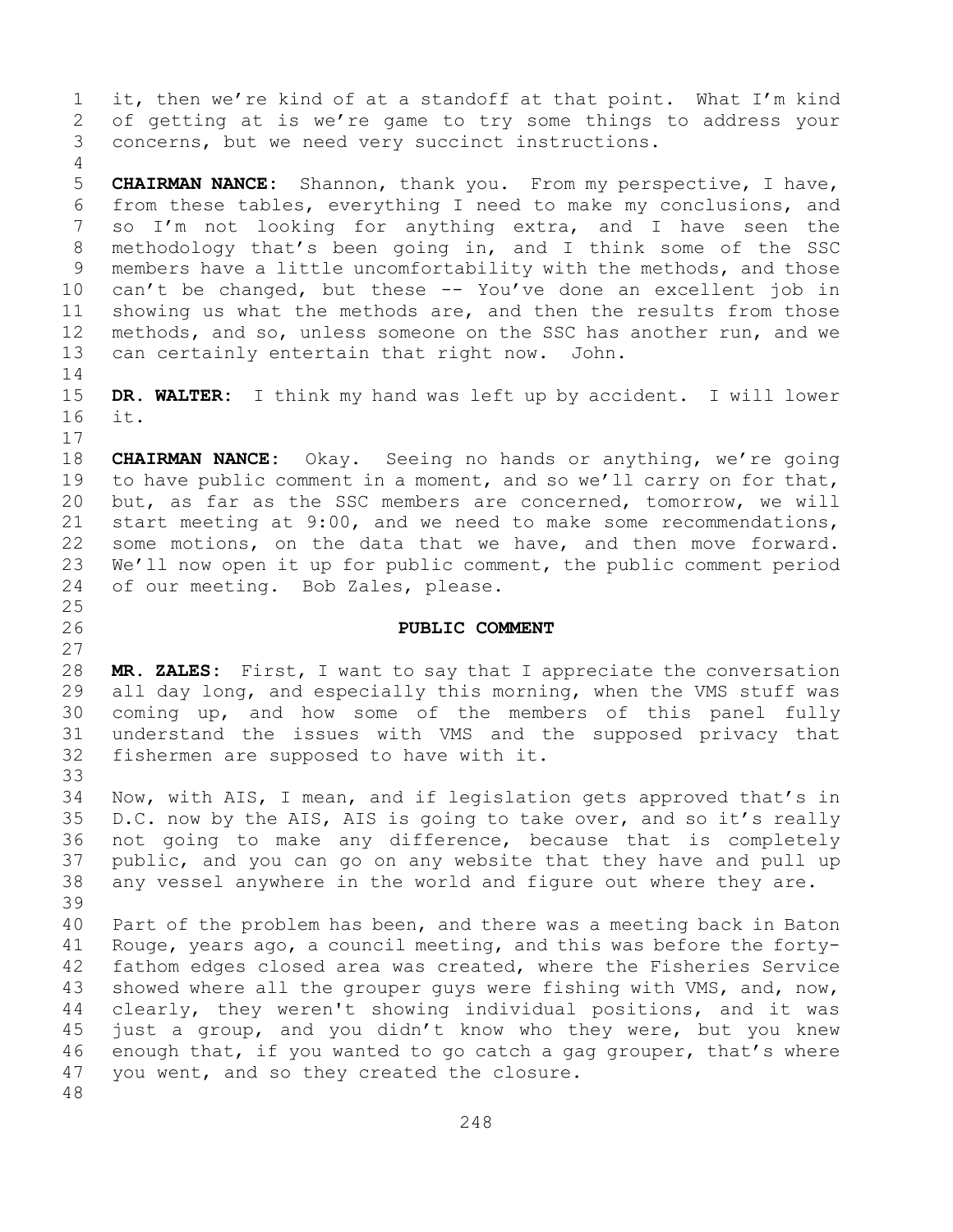1 You need to be careful on how this VMS stuff is being used, and,<br>2 now that we're having to do this in the charter fishery, you're 2 now that we're having to do this in the charter fishery, you're<br>3 fixing to see some more of that in there, and I have stressed, 3 fixing to see some more of that in there, and I have stressed,<br>4 over the past several vears, and I will mention Panama City, over the past several years, and I will mention Panama City, 5 because that's where I fish from, that better than 95 percent of 6 the charter fleet in Panama City, Florida, fishes within a fiftymile radius of Panama City Pass. 8 9 I would argue that pretty much every charter fishery fleet across<br>10 the Gulf, and pretty everywhere in the country, is the same way. 10 the Gulf, and pretty everywhere in the country, is the same way.<br>11 You don't run like a commercial boat and move around. You fish in 11 You don't run like a commercial boat and move around. You fish in<br>12 a standard area, and when it comes to fishing, and this is an old a standard area, and when it comes to fishing, and this is an old 13 adage from age-old commercial fishermen, fishermen fish where the 14 fish are, and I don't care what kind of fisherman you are.  $15$ <br> $16$ 16 If you go try a new spot, and there's no fish there, guess what?<br>17 You ain't going back. You're going to go where you've been 17 You ain't going back. You're going to go where you've been<br>18 productive and where you get the most action, and so, with that 18 productive and where you get the most action, and so, with that<br>19 being said, all this discussion about red snapper, and, 19 being said, all this discussion about red snapper, and,<br>20 unfortunately, when the quys came out with this new study, what, unfortunately, when the guys came out with this new study, what, 21 a year-and-a-half or so ago now, and put the news out to the world<br>22 that we now have three or four-times more red snapper than we ever 22 that we now have three or four-times more red snapper than we ever<br>23 thought that was there, all the fishermen's eyes perked up, and 23 thought that was there, all the fishermen's eyes perked up, and<br>24 ears perked up, that, oh boy, we're going to get a tremendous bump-24 ears perked up, that, oh boy, we're going to get a tremendous bump-<br>25 up in red snapper. up in red snapper. 26<br>27 Well, ever since that has happened, that number has steadily come 28 down, to where it's where you all are discussing now, and clearly,<br>29 whatever quota you put out there with red snapper, and this is 29 whatever quota you put out there with red snapper, and this is<br>30 with any fish, whatever quota you give fishermen to do, they're 30 with any fish, whatever quota you give fishermen to do, they're<br>31 qoing to catch it. Unless the fish are not there, they're going 31 going to catch it. Unless the fish are not there, they're going<br>32 to be caught. If they're not there, then clearly you have a to be caught. If they're not there, then clearly you have a 33 problem. 34<br>35 35 You've got to be real careful on what you do with red snapper,<br>36 because, if you put too many out there, and then, a year from now, because, if you put too many out there, and then, a year from now, 37 we find out that we screwed up, it takes a while to catch up from 38 where you screw up, versus the other way to do that, and so, you<br>39 know, I'm kind of wondering where we would be today if the Great 39 know, I'm kind of wondering where we would be today if the Great<br>40 Red Snapper had never happened, and we were under the traditional 40 Red Snapper had never happened, and we were under the traditional<br>41 stock assessment methods that were there. stock assessment methods that were there. 42 43 Last year, there was a minor bump-up in quota, and I don't know<br>44 what the bump-up in quota would have been this year, but we've had what the bump-up in quota would have been this year, but we've had 45 a steady increase in quota over the past several years, because 46 management has worked, and so, you know, it would be kind of<br>47 interesting, to me, to see a traditional assessment says this, and 47 interesting, to me, to see a traditional assessment says this, and<br>48 the Great Red Snapper and what you all are doing with it says that, the Great Red Snapper and what you all are doing with it says that,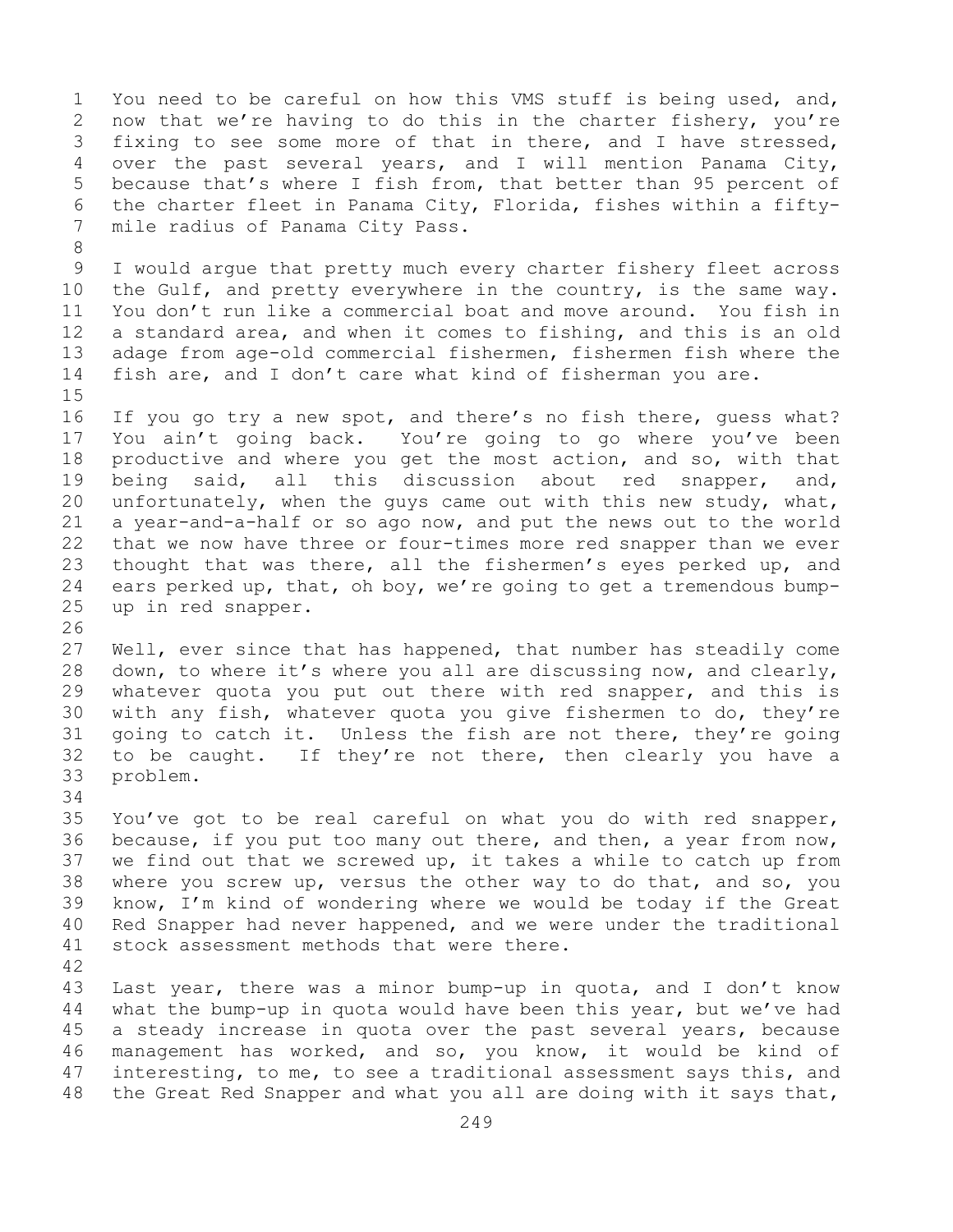1 and see where the two are, because clearly a normal assessment is<br>2 clearly based on, like Shannon said, where it's the fish have been 2 clearly based on, like Shannon said, where it's the fish have been<br>3 caught. caught. 4 5 The fish may be scattered all across the Gulf of Mexico, and that's 6 great, but it's just a matter of trying to find them, but I<br>7 appreciate the work that you're doing, and just keep in mind about 7 appreciate the work that you're doing, and just keep in mind about<br>8 what's happened over the years with red snapper and where we are 8 what's happened over the years with red snapper and where we are<br>9 and where we hope to get to. Thank you very much. and where we hope to get to. Thank you very much. 10<br>11 11 **CHAIRMAN NANCE:** Bob, thank you so much. Any questions from the 12 SSC? Okay. Jim. Jim, it looks like you've lost your audio, and SSC? Okay. Jim. Jim, it looks like you've lost your audio, and 13 we'll come back to you. Michael Drexler, please.  $\frac{14}{15}$ 15 **MR. DREXLER:** Good afternoon. Thanks, and this is Michael Drexler<br>16 with Ocean Conservancy, and thanks again for the opportunity to 16 with Ocean Conservancy, and thanks again for the opportunity to<br>17 comment. I won't rehash the points that I made earlier, but I did 17 comment. I won't rehash the points that I made earlier, but I did<br>18 want to clarify one point, and that's on how realistic it is to 18 want to clarify one point, and that's on how realistic it is to<br>19 produce catch advice in 2024. produce catch advice in 2024. 20<br>21 21 Looking at the schedule of the operational assessments, it looks<br>22 like it's scheduled to wrap in Q4 of 2023, and all of my years 22 like it's scheduled to wrap in  $Q4$  of 2023, and all of my years<br>23 sitting in the back of the room suggests that getting management 23 sitting in the back of the room suggests that getting management<br>24 advice produced for the 2024 season is unlikely, and it will 24 advice produced for the 2024 season is unlikely, and it will<br>25 probably roll over into 2025, and so that's an extra year or two, 25 probably roll over into 2025, and so that's an extra year or two,<br>26 I think, on realistically implementing catch advice, especially 26 I think, on realistically implementing catch advice, especially<br>27 qiven all of the complicating factors that are going to be rolled 27 given all of the complicating factors that are going to be rolled<br>28 into this research track assessment, like FES and state monitoring 28 into this research track assessment, like FES and state monitoring<br>29 data, and so that's one point that I wanted to make. data, and so that's one point that I wanted to make. 30<br>31 31 The second is that I am -- Others have made the comment, but I am<br>32 really struggling to understand how this catch advice could link really struggling to understand how this catch advice could link 33 to the standing management criteria, and it's clear that a lot of<br>34 work has been done to link fishing mortality rates to the standing 34 work has been done to link fishing mortality rates to the standing<br>35 assessment, and that's pretty complicated, and so one idea I had, 35 assessment, and that's pretty complicated, and so one idea I had,<br>36 in looking through this, might be to try and fill out the 36 in looking through this, might be to try and fill out the<br>37 management criteria table that is typically produced for a stock management criteria table that is typically produced for a stock 38 assessment and demonstrate how this advice is linked to those<br>39 standing criteria. That could be a good way to resolve that issue, 39 standing criteria. That could be a good way to resolve that issue,<br>40 because I am still struggling to understand it myself, and I would 40 because I am still struggling to understand it myself, and I would<br>41 quess that others are. quess that others are. 42 43 Lastly, I have made my comments on the importance of historical<br>44 trends relative to a singular data points, and, you know, I still trends relative to a singular data points, and, you know, I still 45 view these catch rates as risky, and, if we make a mistake here, 46 given the status of some of these other reef fish stocks, we really<br>47 could be putting some people's livelihoods and recreation at risk. 47 could be putting some people's livelihoods and recreation at risk.<br>48 Thank you Thank you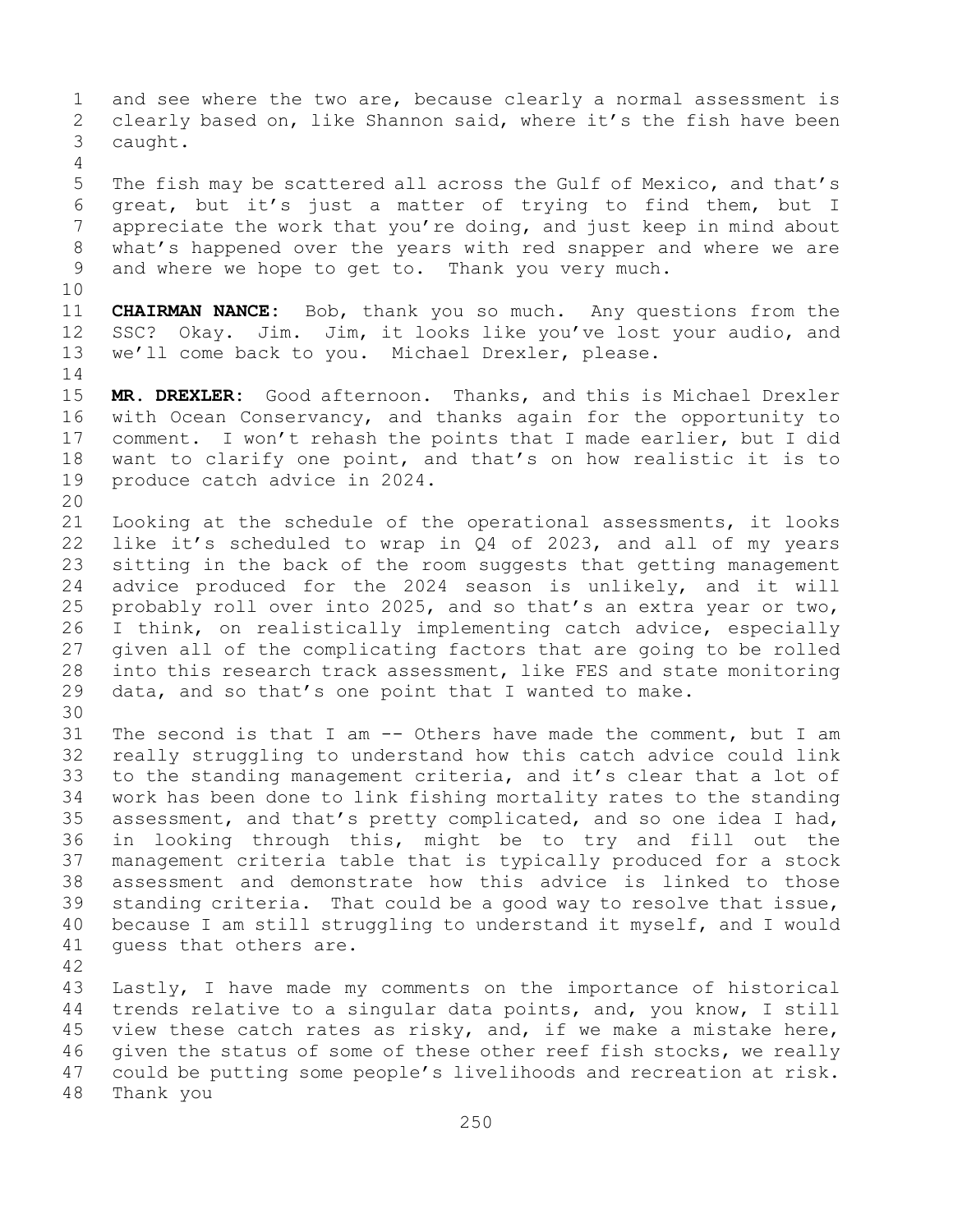$\frac{1}{2}$ 2 **CHAIRMAN NANCE:** Thank you so much. Comments from the SSC? Eric. 3 MR. SCHMIDT: Good afternoon. Eric Schmidt, Fort Myers, Florida. 5 I have just a quick comment, and I know for everybody it's been a 6 long day. Regarding the VMS, twenty-three years ago, I opposed<br>7 the installation of VMS, based on the analysis that I knew what 7 the installation of VMS, based on the analysis that I knew what<br>8 you were going to do with the data, and you were going to use it 8 you were going to do with the data, and you were going to use it<br>9 against the fishermen, and, eventually, you would use it as a 9 against the fishermen, and, eventually, you would use it as a<br>10 management tool, to figure out where they were going to fish, and 10 management tool, to figure out where they were going to fish, and<br>11 I figured that eventually what you would do is concentrate the 11 I figured that eventually what you would do is concentrate the<br>12 areas where we actually fished and then close them down. areas where we actually fished and then close them down. 13

14 Then, about six years ago, I was at a council meeting in Naples,<br>15 Florida, and I was reading through the document for Coral Amendment 15 Florida, and I was reading through the document for Coral Amendment<br>16 9, and then that's when I first saw the little grids, the little 16 9, and then that's when I first saw the little grids, the little<br>17 one-mile-by-one-mile squares, and they were color-coded for 17 one-mile-by-one-mile squares, and they were color-coded for<br>18 fishing activity, and then, where the fishing activity was, that's 18 fishing activity, and then, where the fishing activity was, that's<br>19 where you were going to close the areas, but somebody this morning 19 where you were going to close the areas, but somebody this morning<br>20 made a very salient point as to, if you give me that map, and say 20 made a very salient point as to, if you give me that map, and say<br>21 it's a one-degree-by-one-degree-of-longitude, and you break it 21 it's a one-degree-by-one-degree-of-longitude, and you break it<br>22 down by one-mile squares, and you give me the technology that's 22 down by one-mile squares, and you give me the technology that's<br>23 available right now, and say StrikeLines Charts, or CMOR Charts, 23 available right now, and say StrikeLines Charts, or CMOR Charts,<br>24 some of the bathymetric overlays, I will find out where you're 24 some of the bathymetric overlays, I will find out where you're<br>25 fishing. fishing.

26<br>27 If you show me that chart, and I don't have anything in that one 28 area, I will go spend time in there, and so fishing information<br>29 was supposed to be confidential, but it turns out that it's really 29 was supposed to be confidential, but it turns out that it's really<br>30 not, and, if you're a good captain, and you can look at a piece of 30 not, and, if you're a good captain, and you can look at a piece of<br>31 paper, you're going to find out where your competition is fishing, 31 paper, you're going to find out where your competition is fishing,<br>32 and so that's pretty much it. and so that's pretty much it.

33<br>34 CHAIRMAN NANCE: Thank you. SSC, any questions for Eric?

45

35<br>36 MR. GREGORY: Yes. Eric, it's good to hear your voice, but what 37 we did was take the longline fishing areas and mapped them out 38 over the Pulley's Ridge area, and then we did not close the area<br>39 where the fishermen were fishing, but we closed the area around 39 where the fishermen were fishing, but we closed the area around<br>40 that, because the contention was that it's not a trap, and it's 40 that, because the contention was that it's not a trap, and it's<br>41 not anchor, and they don't do the damage to the types of coral 41 not anchor, and they don't do the damage to the types of coral<br>42 that are there, and so, in that case, it was good to see that the 42 that are there, and so, in that case, it was good to see that the<br>43 VMS data was used to help the fishermen stay in business. That's 43 VMS data was used to help the fishermen stay in business.<br>44 all. all.

46 **MR. SCHMIDT:** Well, Doug, and I have testified to this at council 47 meetings previously, and that Pulley Ridge area, where it is<br>48 closed, where you cannot anchor, I see ships in there all the time, closed, where you cannot anchor, I see ships in there all the time,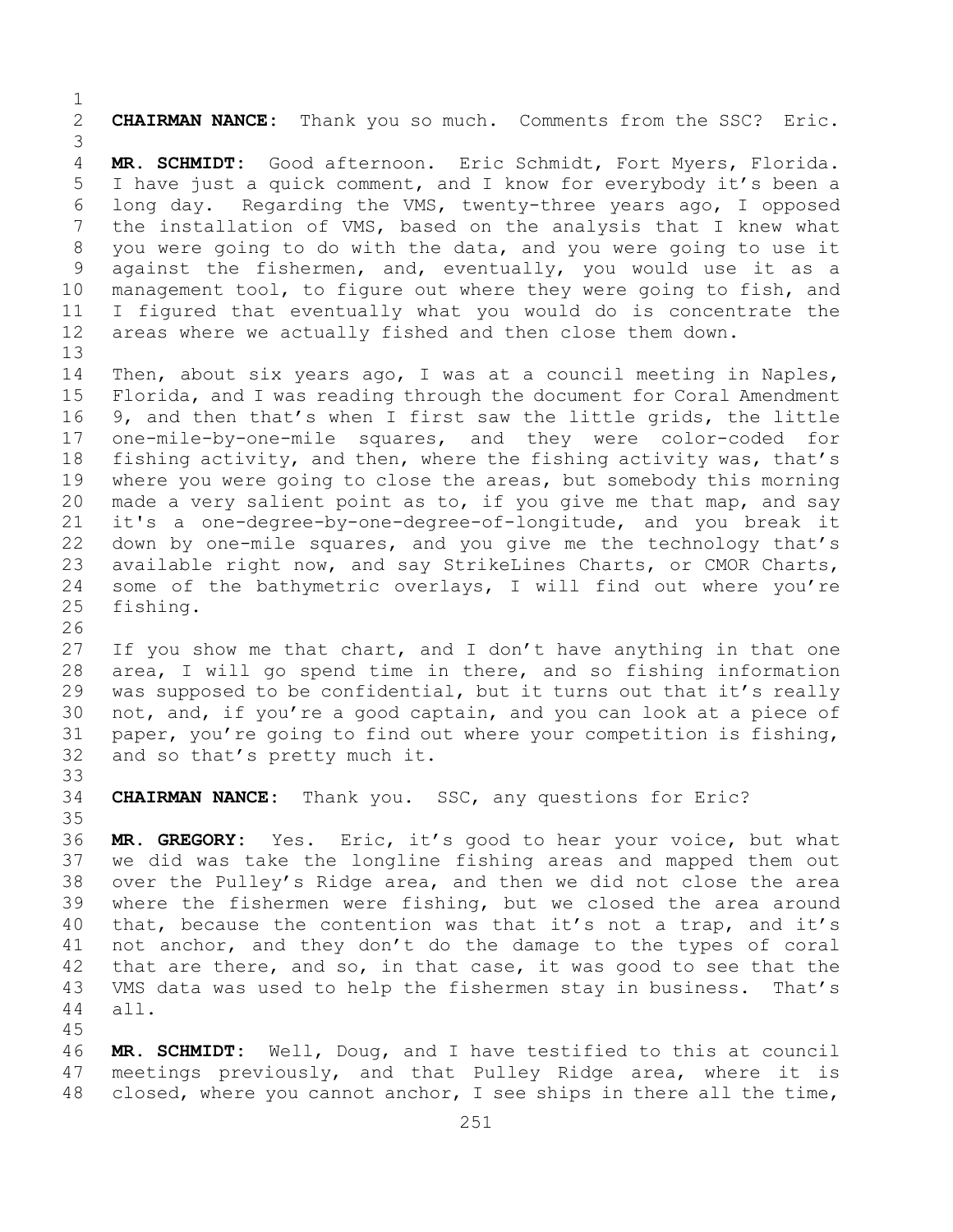1 and they're dumping fifty-ton anchors, and a ship will sit there<br>2 for a week, waiting to head to Galveston or New Orleans, waiting 2 for a week, waiting to head to Galveston or New Orleans, waiting<br>3 to pick up or to drop off, and I realize the council can't do 3 to pick up or to drop off, and I realize the council can't do<br>4 anything about that, but a forty-foot longline or bandit boat can't anything about that, but a forty-foot longline or bandit boat can't 5 go in there and drag their seventy-five-pound anchor for fishing, 6 and so I've always heartburn with that aspect of the Pulley Ridge closure.

8 9 **CHAIRMAN NANCE:** Thanks, Eric. Jim.

10<br>11

11 **MR. JIM ZURBRICK:** I have to take a moment here, and we haven't had rain up here for two months, up in north Florida, and we just 13 had a storm, and so I got cut off there earlier, but, hey, listen, 14 and it's always good to listen in, and Doug and Luiz are two of my<br>15 favorites, but we were talking about an increase, because of the 15 favorites, but we were talking about an increase, because of the<br>16 red snapper, and whatever that increase could be, and I agree 16 red snapper, and whatever that increase could be, and I agree<br>17 wholeheartedly that management is what gave us all of this, tough 17 wholeheartedly that management is what gave us all of this, tough<br>18 love, very tough love, but, every time I hear about, well, maybe 18 love, very tough love, but, every time I hear about, well, maybe<br>19 we'll get 10 percent of an increase, and it's warranted, I just 19 we'll get 10 percent of an increase, and it's warranted, I just<br>20 don't think about that being 10 percent and that's what people 20 don't think about that being 10 percent and that's what people 21 take home with them in a recreational fishery, because that<br>22 700,000-pound increase of 10 percent of the recreational would 22 700,000-pound increase of 10 percent of the recreational would<br>23 amount of hundreds of thousands of pounds of discards. amount of hundreds of thousands of pounds of discards.

 $\frac{24}{25}$ 25 That is where I would have a problem with getting the increase.<br>26 I'm a commercial fisherman, and I would love to have more fish, 26 I'm a commercial fisherman, and I would love to have more fish,<br>27 but I know that our discards are insignificant -- I mean, they're but I know that our discards are insignificant  $-$ - I mean, they're 28 significant, but they're insignificant in the overall scheme of<br>29 how many discards there are in this red snapper fishery, and that's 29 how many discards there are in this red snapper fishery, and that's<br>30 just some points there, and sometimes I almost wish that we didn't 30 just some points there, and sometimes I almost wish that we didn't<br>31 qet an increase, even though I would love one, because I don't 31 get an increase, even though I would love one, because I don't 32 want to see the waste. want to see the waste.

33<br>34 34 The second thing is that, and I don't know if everybody knows this,<br>35 but Mote Laboratory has put one of the most modern camera systems 35 but Mote Laboratory has put one of the most modern camera systems<br>36 on my boat, and I did my third trip with it, and so when, earlier 36 on my boat, and I did my third trip with it, and so when, earlier<br>37 today, you all were talking about observer and data off the today, you all were talking about observer and data off the 38 vessels, I just came in with my camera system, and, in fact, Mote<br>39 had a representative here, and I can document every single fish 39 had a representative here, and I can document every single fish<br>40 that came aboard and every discard that was discarded, and I think 40 that came aboard and every discard that was discarded, and I think<br>41 it's better coverage that an observer, that might get seasick and 41 it's better coverage that an observer, that might get seasick and<br>42 qoes down for a few hours, trying to get their composure. goes down for a few hours, trying to get their composure.

43 I am a camera person, and I didn't, at one time in my life, think 45 so, but, as I'm closing out my fishing years, this resource is so 46 important to me, to leave it to someone, that I justified putting<br>47 it on, and, by the way, I've had it on for three trips, and I've 47 it on, and, by the way, I've had it on for three trips, and I've<br>48 had three of the best trips that I have ever had, and so, for had three of the best trips that I have ever had, and so, for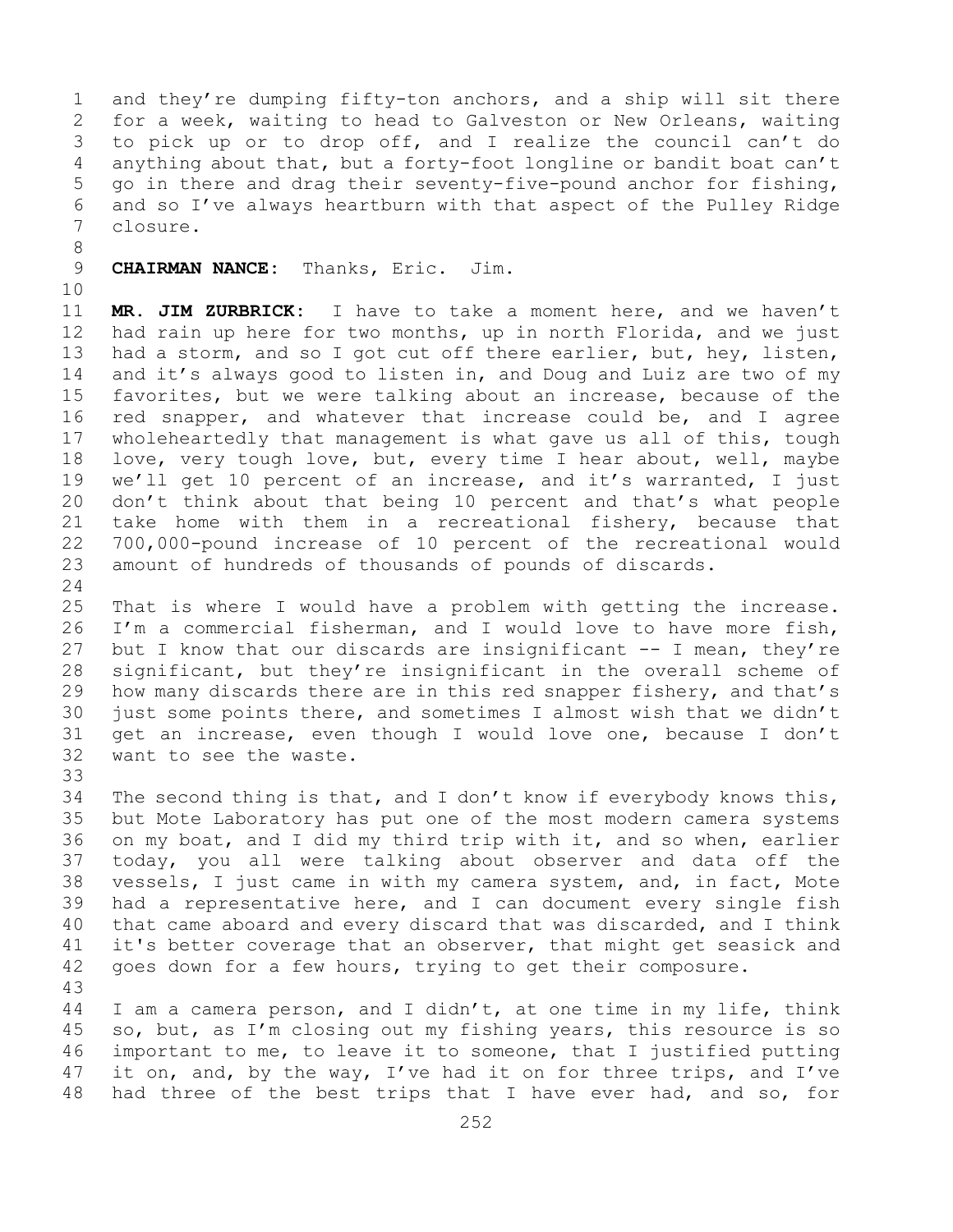1 someone to say, well, it's going to interfere with how you fish,<br>2 it might have, and it made me a better fisherman, and so I'm very 2 it might have, and it made me a better fisherman, and so I'm very<br>3 pro-camera, and I do have to carry an observer here on April 1, 3 pro-camera, and I do have to carry an observer here on April 1,<br>4 and I am anxious to compare the analysis of what they say came and I am anxious to compare the analysis of what they say came 5 aboard versus the camera, when they run it through the computer 6 and do the artificial intelligence on it, and that's about it. I<br>7 really thank you all for your time. really thank you all for your time.

8 9 **CHAIRMAN NANCE:** Thank you very much, and I appreciate you taking<br>10 the observer. the observer.

 $\begin{array}{c} 11 \\ 12 \end{array}$ 

MR. ZURBRICK: Thank you.

14 **CHAIRMAN NANCE:** Any questions from the SSC for Jim? Jim, thank<br>15 vou very much for vour comments. you very much for your comments.

- 16<br>17 MR. ZURBRICK: Thank you.
- 18<br>19 **CHAIRMAN NANCE:** Susan.
- 20

13

21 **MR. RANDY BOGGS:** Hi, guys. This is Randy Boggs from Orange Beach,<br>22 Alabama, and I've been charter fishing out of here for a long time. 22 Alabama, and I've been charter fishing out of here for a long time.<br>23 We're seeing a lot of smaller fish off of Alabama, a lot of fish 23 We're seeing a lot of smaller fish off of Alabama, a lot of fish<br>24 that are not keepers. After the hurricanes, there's been lots and 24 that are not keepers. After the hurricanes, there's been lots and<br>25 lots of smaller fish in here, and we have the commercial fishermen lots of smaller fish in here, and we have the commercial fishermen 26 that are doing really well with their fishing, and they're allowed,<br>27 with the smaller fish, a thirteen to a sixteen-inch fish, that we with the smaller fish, a thirteen to a sixteen-inch fish, that we 28 can't keep, and Bob Zales was right.

29<br>30 30 The commercial fishermen are fishing where the fish are, and I<br>31 think, at this time, with what I am hearing from some of the boats 31 think, at this time, with what I am hearing from some of the boats<br>32 from Tampa and Clearwater, all the way up through up here, the from Tampa and Clearwater, all the way up through up here, the 33 western Gulf seems to have dodged the storms and still have a<br>34 pretty good biomass of larger fish, and I'm talking about sixteen-34 pretty good biomass of larger fish, and I'm talking about sixteen-<br>35 inch and larger fish, that the charter/for-hire and the 35 inch and larger fish, that the charter/for-hire and the<br>36 recreational fishermen can catch, but to bring out a lot more fish recreational fishermen can catch, but to bring out a lot more fish 37 right now, and to increase more than what we have, I think that's 38 really, really premature, because there's a lot of fish out there<br>39 that -- There's not the numbers of fish out there that we saw three 39 that -- There's not the numbers of fish out there that we saw three<br>40 or four or five years ago, and the hurricanes have really hurt us 40 or four or five years ago, and the hurricanes have really hurt us<br>41 here, and the amount of fishing pressure, with the state seasons, 41 here, and the amount of fishing pressure, with the state seasons,<br>42 have not done us any favors, and so I'm one opinion, but I think 42 have not done us any favors, and so I'm one opinion, but I think<br>43 that releasing more fish right now would not be a good thing for 43 that releasing more fish right now would not be a good thing for<br>44 the fishery, in the long-term. Anyway, that's all I've got, guys. the fishery, in the long-term. Anyway, that's all I've got, guys. 45 Thank you.

46<br>47

47 **CHAIRMAN NANCE:** Randy, thank you so much for that input. Any<br>48 questions from the SSC? It doesn't look like it, but, Randy, questions from the SSC? It doesn't look like it, but, Randy,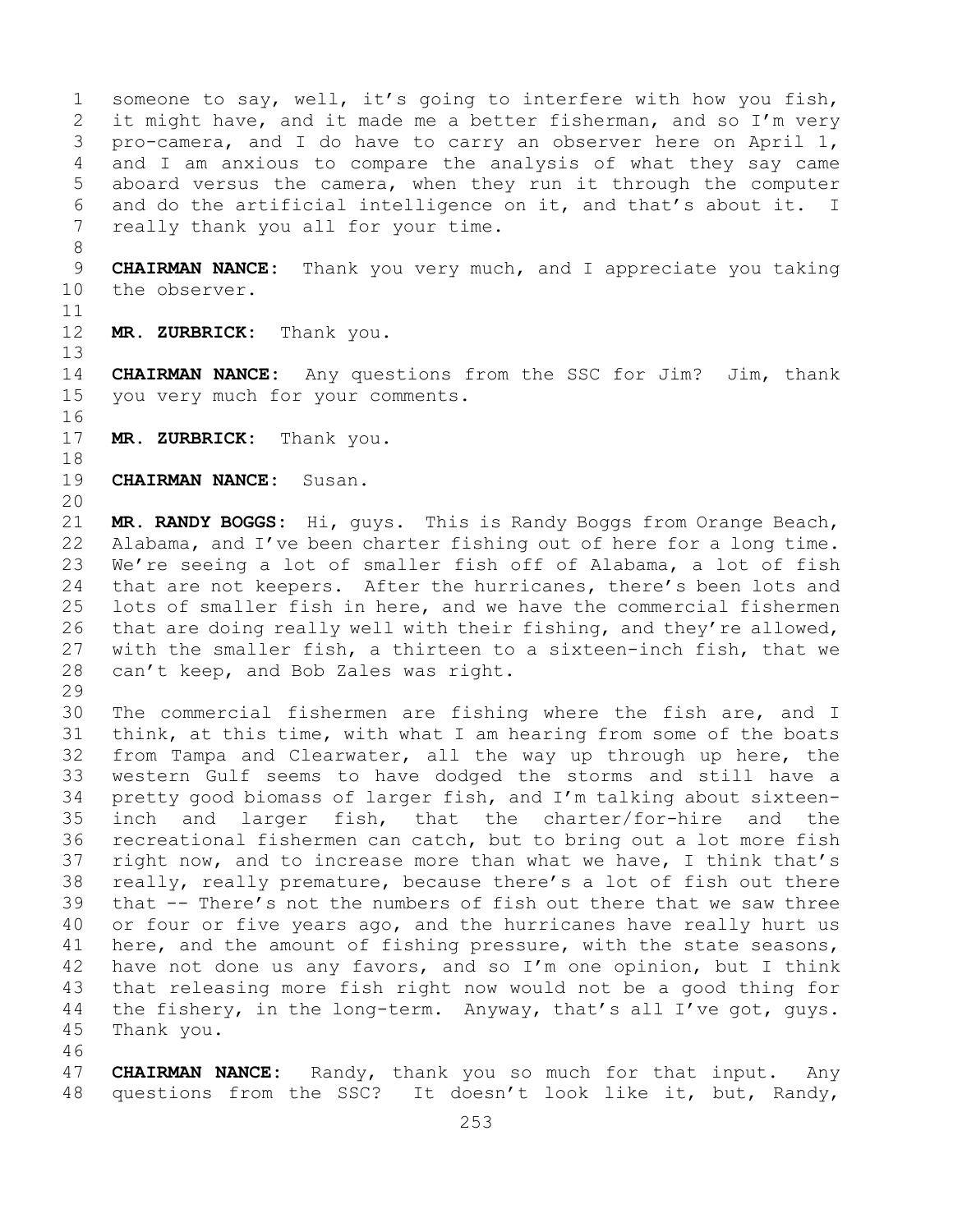1 thanks for being on the line and for your comments. We'll go ahead<br>2 and adjourn the meeting, and we'll see you tomorrow at 9:00 a.m., 2 and adjourn the meeting, and we'll see you tomorrow at 9:00 a.m.,<br>3 and you all have a good evening. and you all have a good evening. 4<br>5  $5$  - - -6<br>7 March 10, 2022 8<br>9 THURSDAY MORNING SESSION 10<br>11  $11$  - - -12<br>13 The Meeting of the Gulf of Mexico Fishery Management Council 14 Standing and Special Reef Fish, Special Socioeconomic & Special 15 Ecosystem Scientific and Statistical Committees reconvened on<br>16 Thursday morning, March 10, 2022, and was called to order by 16 Thursday morning, March 10, 2022, and was called to order by<br>17 Chairman Jim Nance. Chairman Jim Nance. 18<br>19 19 **CHAIRMAN NANCE:** We'll go ahead and start our SSC meeting this<br>20 morning. I appreciate -- Most everybody is in attendance, which morning. I appreciate -- Most everybody is in attendance, which 21 we appreciate. I put Matt's presentation up, and do we have any<br>22 further discussion on it or any motions that people would like to 22 further discussion on it or any motions that people would like to<br>23 present? David. present? David.  $\frac{24}{25}$ 25 **EVALUATION: UPDATED SEFSC CATCH ANALYSIS FOR GULF OF MEXICO RED**  26 **SNAPPER USING THE GREAT RED SNAPPER COUNT** 27 28 **DR. GRIFFITH:** Thanks, Mr. Chairman. Do you want me to read this email from this guy, this fisherman? 30<br>31 31 **CHAIRMAN NANCE:** Yes. Last night, David received a message, a public comment, and so we wanted to enter that into the record. 33<br>34 34 **DR. GRIFFITH:** It's from Troy Frady, and it says, Dr. Griffith, I 35 wanted to weigh-in on what I am seeing with the red snapper fishery<br>36 off the coast of Alabama while you are still meeting with the SSC. off the coast of Alabama while you are still meeting with the SSC. 37 I have been fishing professionally for the past twenty years out 38 of Orange Beach, Alabama. I own and operate a federally-permitted<br>39 charter boat, and my company is distractioncharters.com. charter boat, and my company is distractioncharters.com. 40 41 I run over 200 days a year, from way south and far east to west<br>42 off the Alabama coast, and I spent more days on the water than any 42 off the Alabama coast, and I spent more days on the water than any<br>43 scientist around. No matter what you hear from any scientist, we 43 scientist around. No matter what you hear from any scientist, we<br>44 have a big problem with our red snapper fishery, in my professional have a big problem with our red snapper fishery, in my professional 45 opinion. 46<br>47 47 The fishery is in trouble, and it is what we call negative<br>48 trending. In lay terms, the rate of removal of red snapper from trending. In lay terms, the rate of removal of red snapper from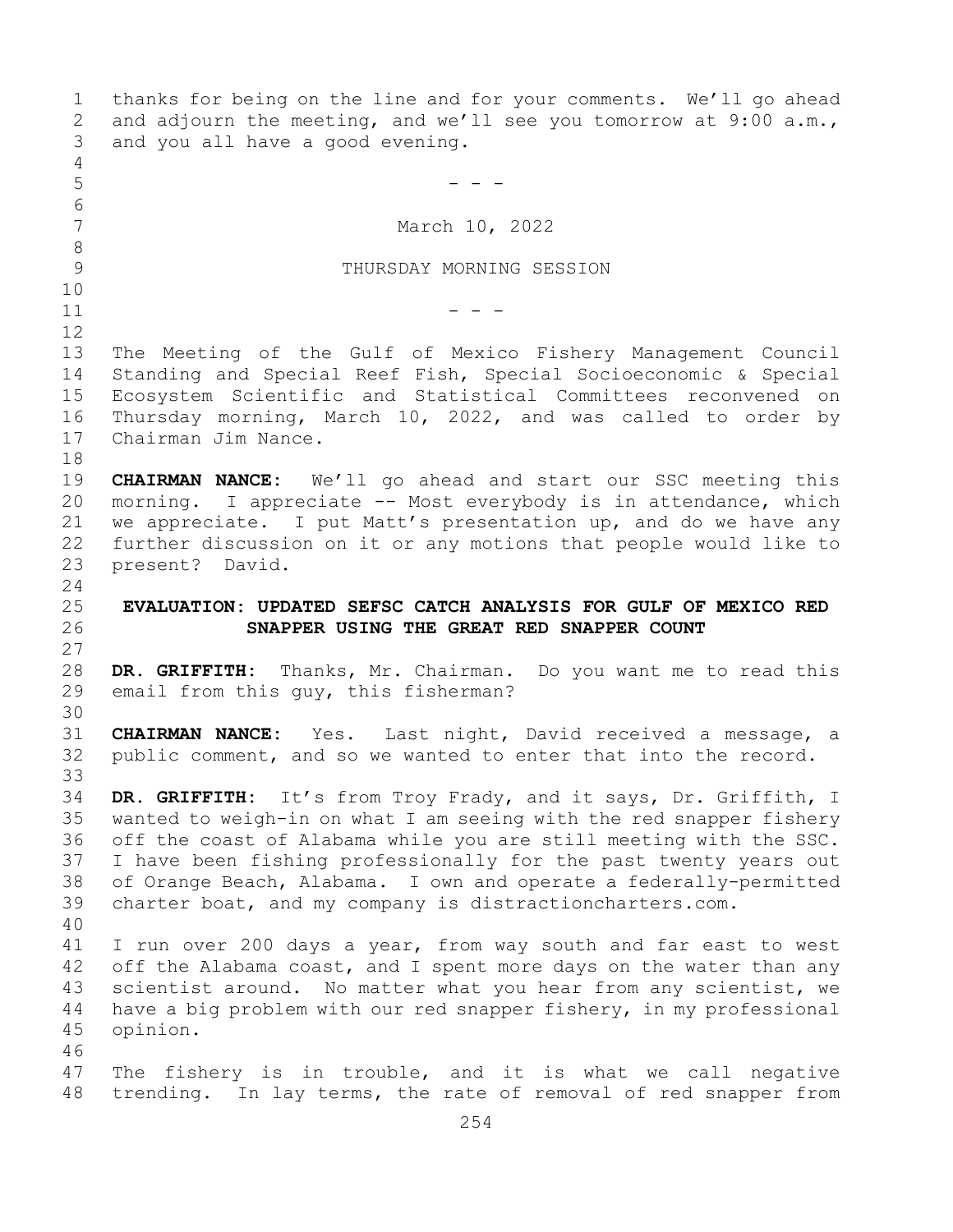1 our Gulf is far exceeding its ability to replenish itself. It's<br>2 as bad as it was prior to 2007. That's pretty much it. as bad as it was prior to 2007. That's pretty much it. 3 CHAIRMAN NANCE: Thank you, and we heard that, I think, a few times 5 yesterday in public comment, and I think there were three fishermen 6 that came on and talked about that, and so we certainly appreciate<br>7 those comments during our public period. those comments during our public period. 8<br>9 9 Anyway, last night, I was thinking that we had this presentation<br>10 from Matt, and we had some good discussions, and we've gone back 10 from Matt, and we had some good discussions, and we've gone back<br>11 and forth with the good and the bad and those types of things for 11 and forth with the good and the bad and those types of things for<br>12 these things, and so I quess, to move us a little forward, I would these things, and so I guess, to move us a little forward, I would 13 thinking I would -- I made a motion, or I have a motion that I can 14 present that will move us at least off center, I think, so we can<br>15 start to discuss which wav we want to proceed, and so, Jessica, if 15 start to discuss which way we want to proceed, and so, Jessica, if<br>16 you would put that motion up. you would put that motion up.  $\begin{array}{c} 17 \\ 18 \end{array}$ 18 Anyway, this was a motion that I put up. **The SSC finds the catch**  19 **analysis developed by the Southeast Fisheries Science Center,**  20 **informed by age-two-plus red snapper abundance data from the Great**  21 **Red Snapper Count for Texas, Alabama, Mississippi, post-**22 **stratification abundance data for Florida, and the LGL red snapper**  23 **abundance data for Louisiana is the BSIA and is useful for**  24 **development of OFL and ABC recommendations.**<br>25 second, we can have a discussion about this. second, we can have a discussion about this. 26<br>27 DR. ISAACS: Second. 28<br>29 29 **CHAIRMAN NANCE:** Jack, thank you. Anyway, what I -- Last night,<br>30 I was thinking about all the different ramifications and things, 30 I was thinking about all the different ramifications and things,<br>31 and the way I'm seeing this is we have had historical interim catch 31 and the way I'm seeing this is we have had historical interim catch<br>32 analysis and those types of things, interim assessments, that kind analysis and those types of things, interim assessments, that kind 33 of move us forward on OFL and ABC recommendations, but we have<br>34 this abundance data that we've gathered from the Great Red Snapper 34 this abundance data that we've gathered from the Great Red Snapper<br>35 Count study, and also from the LGL abundance study, which gives us 35 Count study, and also from the LGL abundance study, which gives us<br>36 an input of there seems to be more fish out there, and so we need 36 an input of there seems to be more fish out there, and so we need<br>37 to somehow incorporate that into this. to somehow incorporate that into this. 38<br>39 39 If we have a mechanism to be able to do that, and the Center has<br>40 qiven us that catch analysis, and it has OFL and ABC 40 given us that catch analysis, and it has OFL and ABC<br>41 recommendations in it, I think it's useful to be able to use this 41 recommendations in it, I think it's useful to be able to use this<br>42 and be able to come up with some satisfactory OFL and ABC 42 and be able to come up with some satisfactory OFL and ABC<br>43 recommendations that we're willing to put forward to the council, 43 recommendations that we're willing to put forward to the council,<br>44 and so that's my rationale behind this. Anyway, I would open the and so that's my rationale behind this. Anyway, I would open the 45 floor up for discussion. Harry.

46<br>47 47 **MR. BLANCHET:** Thank you, Mr. Chairman. If you would consider this a friendly amendment, after "BSIA", insert "for abundance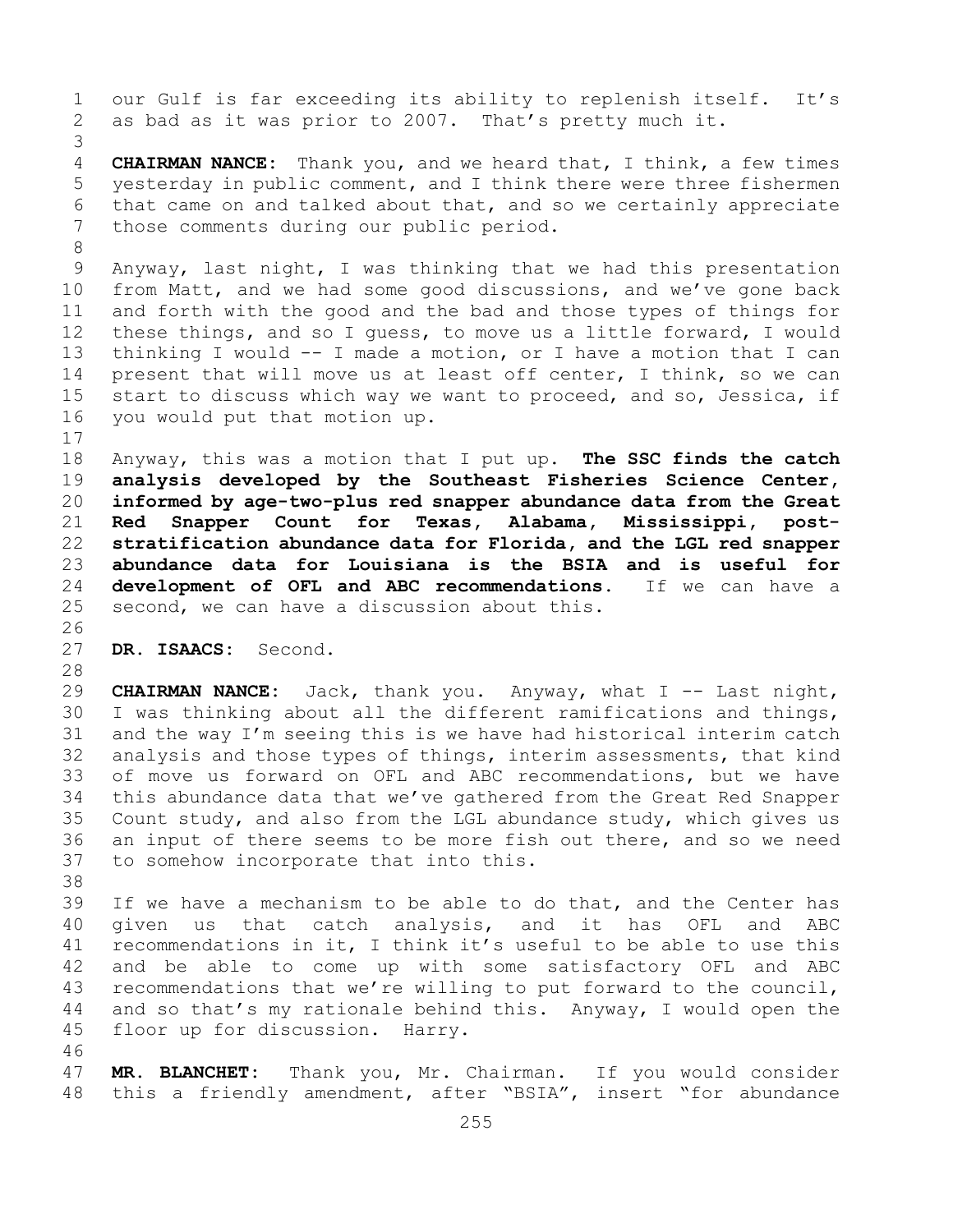1 information", because a lot of what we are deriving is not just<br>2 from those two data sources, but also from the analysis provided 2 from those two data sources, but also from the analysis provided<br>3 by the Southeast Fisheries Science Center, and I think that a lot 3 by the Southeast Fisheries Science Center, and I think that a lot<br>4 their work is important for the translation of the abundance data their work is important for the translation of the abundance data 5 into catch advice. 6<br>7 7 **CHAIRMAN NANCE:** I appreciate that change. Jack, you're okay with that?  $\frac{9}{10}$ DR. ISAACS: Yes, I am. 11<br>12 12 **CHAIRMAN NANCE:** Thank you, and, Harry, thank you for that input. Jason.  $\frac{14}{15}$ 15 **MR. ADRIANCE:** Thank you, Mr. Chair. Just more for my<br>16 clarification, when the motion says, "the catch analysis", is that 16 clarification, when the motion says, "the catch analysis", is that<br>17 intended to be for the suite of analyses we saw, or are you looking 17 intended to be for the suite of analyses we saw, or are you looking<br>18 for a particular analysis out of that deterministic versus Monte 18 for a particular analysis out of that deterministic versus Monte<br>19 Carlo, just for my clarification. Thanks. Carlo, just for my clarification. 20<br>21 21 **CHAIRMAN NANCE:** I was looking at the suite of analyses, what Matt 22 presented yesterday to us, and we can utilize those analyses for<br>23 development of an OFL and ABC. Any other discussion? Jason, does 23 development of an OFL and ABC. Any other discussion? Jason, does<br>24 that answer your question? that answer your question?  $\frac{25}{26}$ 26 **MR. ADRIANCE:** Yes, sir.  $\frac{27}{28}$ 28 **CHAIRMAN NANCE:** Thank you. Any other discussion? Sean. 29<br>30 30 **DR. POWERS:** This is just kind of a point of order, simply going 31 back to a BSIA determination involving the Great Red Snapper Count,<br>32 and can Rvan or Carrie tell us whether we can participate in this and can Ryan or Carrie tell us whether we can participate in this 33 vote or not, and, I mean, I know the idea was the investigators on<br>34 these projects, because I know, once they were accepted as BSIA, 34 these projects, because I know, once they were accepted as BSIA,<br>35 we could then vote on catch advice, but this seems to be another 35 we could then vote on catch advice, but this seems to be another<br>36 BSIA determination. I don't have any problem with the motion, but 36 BSIA determination. I don't have any problem with the motion, but<br>37 I just wanted Carrie or Ryan to  $-$ I just wanted Carrie or Ryan to --38<br>39 39 **CHAIRMAN NANCE:** Absolutely, Sean. Thank you. Ryan. 40 41 **MR. RINDONE:** It's an interesting question, Sean. The Great Red 42 Snapper Count report, and the estimate of absolute abundance<br>43 contained therein, the analyses that were used to generate that, 43 contained therein, the analyses that were used to generate that,<br>44 and that's not what is being voted on here, and this is informed and that's not what is being voted on here, and this is informed 45 by that, but it's not -- I mean, it's based upon it, and I don't 46 think it's the same thing anymore, and I think that point has been<br>47 well arqued vesterday that what the GRSC team put together and is 47 well argued yesterday that what the GRSC team put together and is<br>48 published as its final report is not what is not -- It's not published as its final report is not what is not -- It's not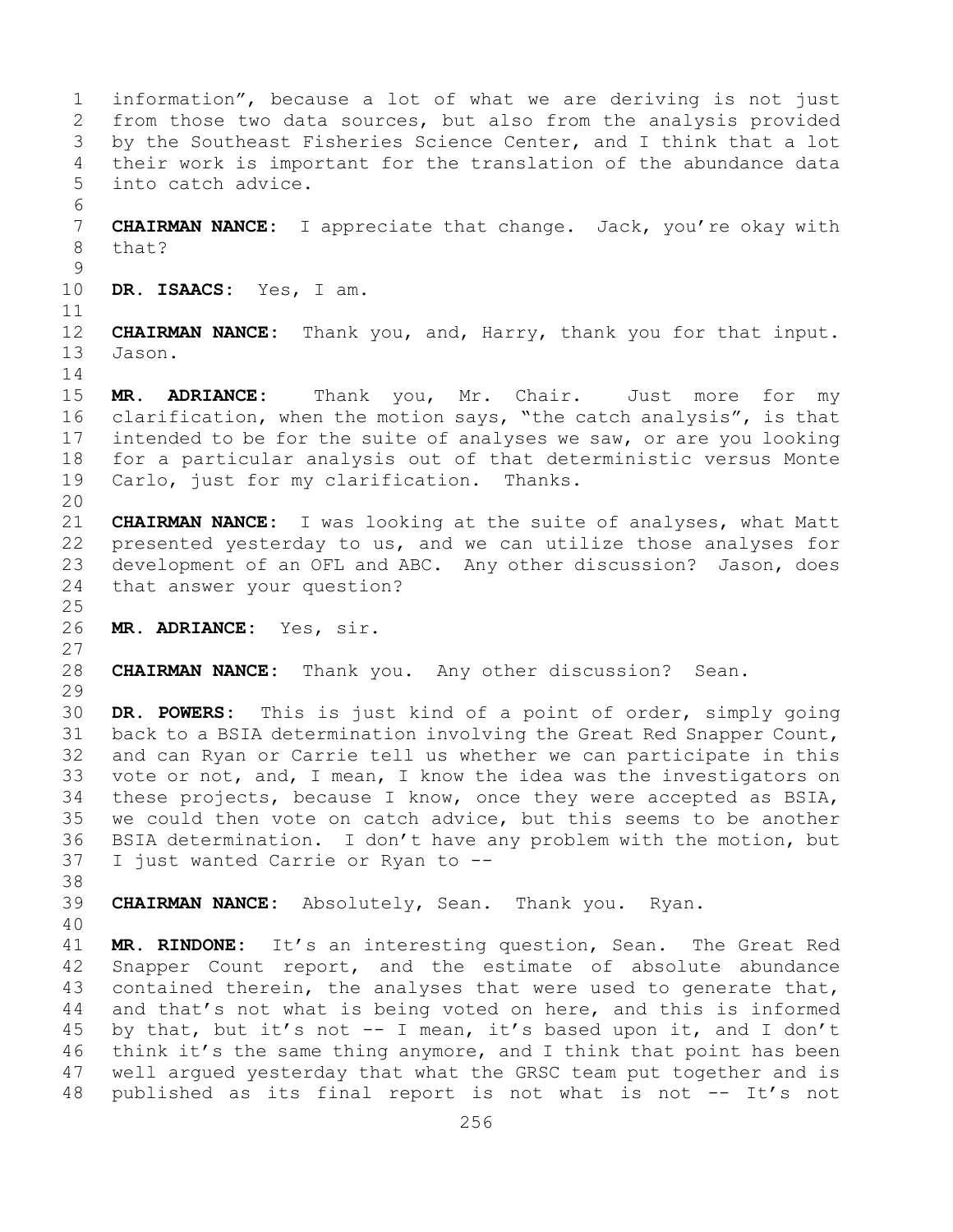257 1 apples-for-apples what is being worked on here.  $\frac{2}{3}$ 3 It's my opinion that, yes, you can vote on this, because this is<br>4 informed by work that you quys contributed to, but it's not that informed by work that you guys contributed to, but it's not that 5 work anymore. It's a different analysis. 6<br>7 CHAIRMAN NANCE: I agree with that. 8 9 **MR. RINDONE:** In keeping with National Standard 2 though, and<br>10 making judgments for the SSC about its peer review of work like 10 making judgments for the SSC about its peer review of work like<br>11 this, the sentiments of the SSC also have weight, and so we're in 11 this, the sentiments of the SSC also have weight, and so we're in<br>12 a situation where the SSC is riddled with expertise on this matter, a situation where the SSC is riddled with expertise on this matter, 13 and so you can, obviously, elect to abstain, if you choose to, but 14 I think that you can absolutely vote on this. 15<br>16 16 **CHAIRMAN NANCE:** That's my opinion also, Sean, the fact that we<br>17 have, at previous meetings, said that the Great Red Snapper Count 17 have, at previous meetings, said that the Great Red Snapper Count<br>18 data was BSIA, and we're simply using that data, and we're saying 18 data was BSIA, and we're simply using that data, and we're saying<br>19 that the catch analysis provided by the Center is what we're saying 19 that the catch analysis provided by the Center is what we're saying<br>20 is the best scientific information available now. is the best scientific information available now. 21<br>22 DR. POWERS: Okay. Thanks, Jim. 23 CHAIRMAN NANCE: You're welcome, Sean. Doug.  $\frac{25}{26}$ 26 **MR. GREGORY:** Thank you, Mr. Chair, and good morning. Given the discussions we've had in the last year over this data and the 28 uncertainties that have been identified, the numerous references<br>29 to SEDAR 74 being the place where we're going to evaluate this, 29 to SEDAR 74 being the place where we're going to evaluate this,<br>30 and we'll straighten this out there, and we'll -- You know, a 30 and we'll straighten this out there, and we'll  $--$  You know, a<br>31 number of references to relying on the SEDAR process to clean this 31 number of references to relying on the SEDAR process to clean this<br>32 up. 32 up. 33<br>34 34 Then, given the sparseness of the sampling and the way it was  $-$ -<br>35 I think the sampling was simply too sparse to extrapolate to the 35 I think the sampling was simply too sparse to extrapolate to the<br>36 areas that it was extrapolated to, and this is a herculean effort, areas that it was extrapolated to, and this is a herculean effort, 37 and I applaud everything about it, except I do not think it's 38 suitable for estimating OFL and ABC at this point, and so I would<br>39 oppose this, and a good example of what I'm talking about with the 39 oppose this, and a good example of what I'm talking about with the<br>40 sparseness as an extrapolation is we still have the West Florida 40 sparseness as an extrapolation is we still have the West Florida<br>41 Shelf comprising half of the entire Gulf of Mexico red snapper 41 Shelf comprising half of the entire Gulf of Mexico red snapper<br>42 abundance, and that just boggles my mind, that anybody can accept 42 abundance, and that just boggles my mind, that anybody can accept<br>43 that, and so I would definitely oppose the use of this data for 43 that, and so I would definitely oppose the use of this data for<br>44 calculating OFL and ABC. Thank you. calculating OFL and ABC. Thank you. 45 46 **CHAIRMAN NANCE:** Thank you, Doug. David. 47 DR. CHAGARIS: Thank you. As far as the BSIA determination and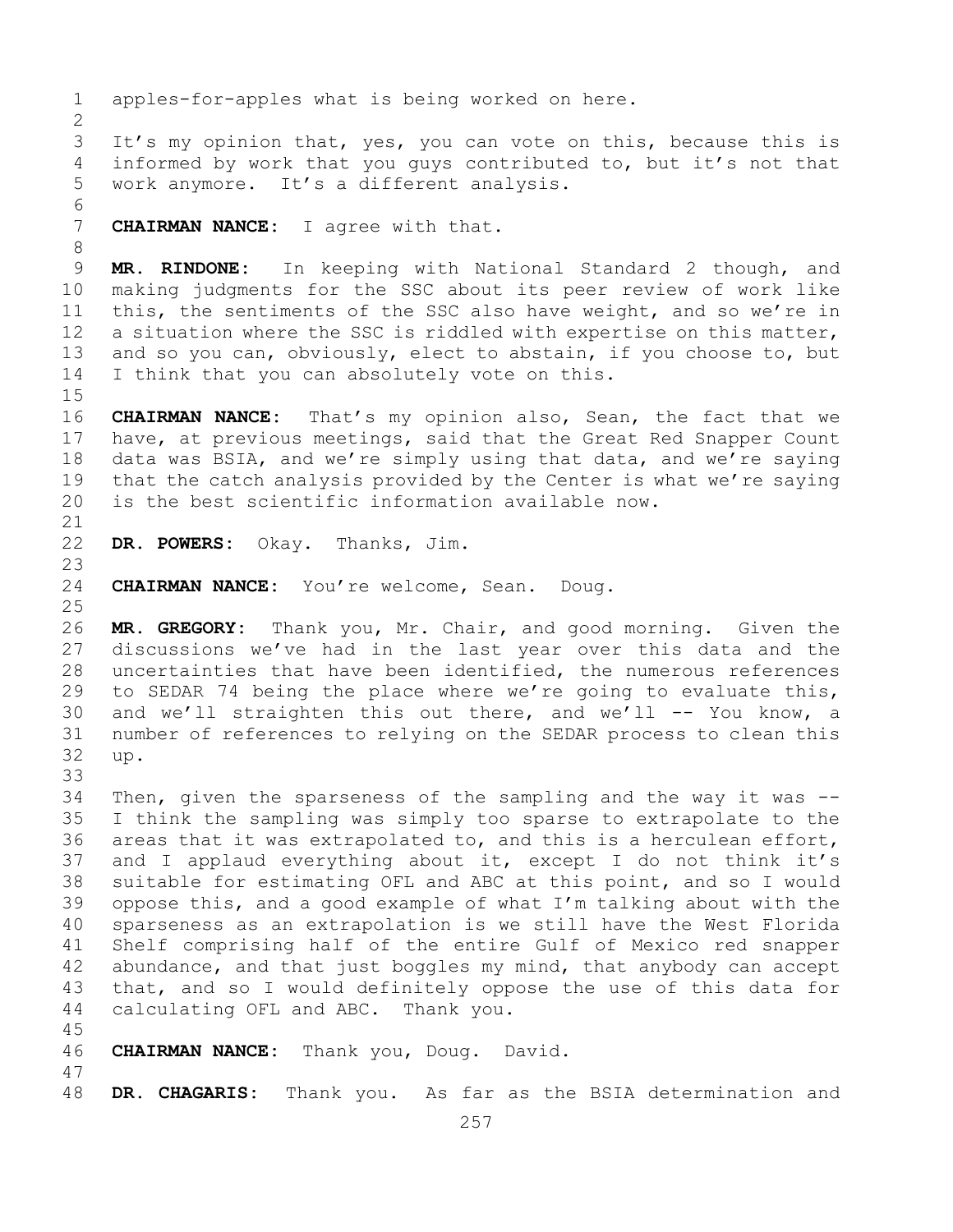1 the estimates that have come out, I think the discrepancy between<br>2 the LGL study and the Great Red Snapper Count, along with some of 2 the LGL study and the Great Red Snapper Count, along with some of<br>3 the comments that were made during the discussion about post-3 the comments that were made during the discussion about post-<br>4 stratifying Texas, I mean, I think the -- For me, that really threw stratifying Texas, I mean, I think the -- For me, that really threw 5 the estimates for Texas completely into question, for me, and so 6 I really have a hard time seeing that as BSIA until we're able to<br>7 reconcile the differences between LGL and Texas. 7 reconcile the differences between LGL and Texas.

8 9 We don't know which one is right and which one is wrong or why,<br>10 and, as far as the catch analysis goes, I mean, it's the only 10 and, as far as the catch analysis goes, I mean, it's the only<br>11 scientific information we've been provided, but I don't think it's 11 scientific information we've been provided, but I don't think it's<br>12 the best, and I think the best scientific information would have the best, and I think the best scientific information would have 13 been to have used SEDAR 52 to try and understand and try to scale 14 up and integrate this point estimate over the last year-and-a-<br>15 half, and, unfortunatelv, that didn't happen, and so I don't really 15 half, and, unfortunately, that didn't happen, and so I don't really<br>16 support this motion as well, based on both the data and the 16 support this motion as well, based on both the data and the 17 analysis. Thank you. analysis. Thank you.

18<br>19 19 **CHAIRMAN NANCE:** Thank you. David, I have just one question. When<br>20 vou're talking about the LGL study, and then you're referring to 20 you're talking about the LGL study, and then you're referring to<br>21 Texas, I am not following that logic. Texas, I am not following that logic.

 $\begin{array}{c} 22 \\ 23 \end{array}$ 23 DR. CHAGARIS: Right, and so I'm talking about the estimated<br>24 densities that were twenty-times different on certain habitats, 24 densities that were twenty-times different on certain habitats,<br>25 and why was that, and it could be something to do with how the 25 and why was that, and it could be something to do with how the  $26$  acoustic data were analyzed, and I'm not sure, but, really, it 26 acoustic data were analyzed, and I'm not sure, but, really, it<br>27 comes down to what do these total fish densities mean from the comes down to what do these total fish densities mean from the 28 acoustic data, and I think that the analysis and discussion kind<br>29 of threw all that into question for me. If we can't count, you 29 of threw all that into question for me. If we can't count, you<br>30 know visually identify these species, the total fish density of 30 know visually identify these species, the total fish density of<br>31 species, then what confidence should we have in the estimate as a 31 species, then what confidence should we have in the estimate as a 32 whole? whole?

33<br>34 34 **CHAIRMAN NANCE:** All right. Thank you. I understand now. Jim Tolan.

36<br>37

MR. TOLAN: Thank you, Mr. Chairman. I am going to echo a little 38 bit of what Doug brought up, and it really does focus in on the<br>39 BSIA determination and setting OFL and ABC from that, and I'm a 39 BSIA determination and setting OFL and ABC from that, and I'm a<br>40 little uncomfortable with it, and I think, as a whole, as a 40 little uncomfortable with it, and I think, as a whole, as a<br>41 committee, we were uncomfortable with it last time, when we had 41 committee, we were uncomfortable with it last time, when we had<br>42 the original Red Snapper Count, and we set the OFL -- As the basis 42 the original Red Snapper Count, and we set the OFL -- As the basis<br>43 for the OFL, but, when it came to ABC, we all stepped back and 43 for the OFL, but, when it came to ABC, we all stepped back and<br>44 said, well, the other information we have, the longline well, the other information we have, the longline 45 information, the trends just don't match up, and so we're going to 46 use that as the ABC, and so I think, earlier, we were uncomfortable<br>47 with it, and I am still not real comfortable setting catch 47 with it, and I am still not real comfortable setting catch<br>48 determination based on -- Even though it's a great piece of work determination based on -- Even though it's a great piece of work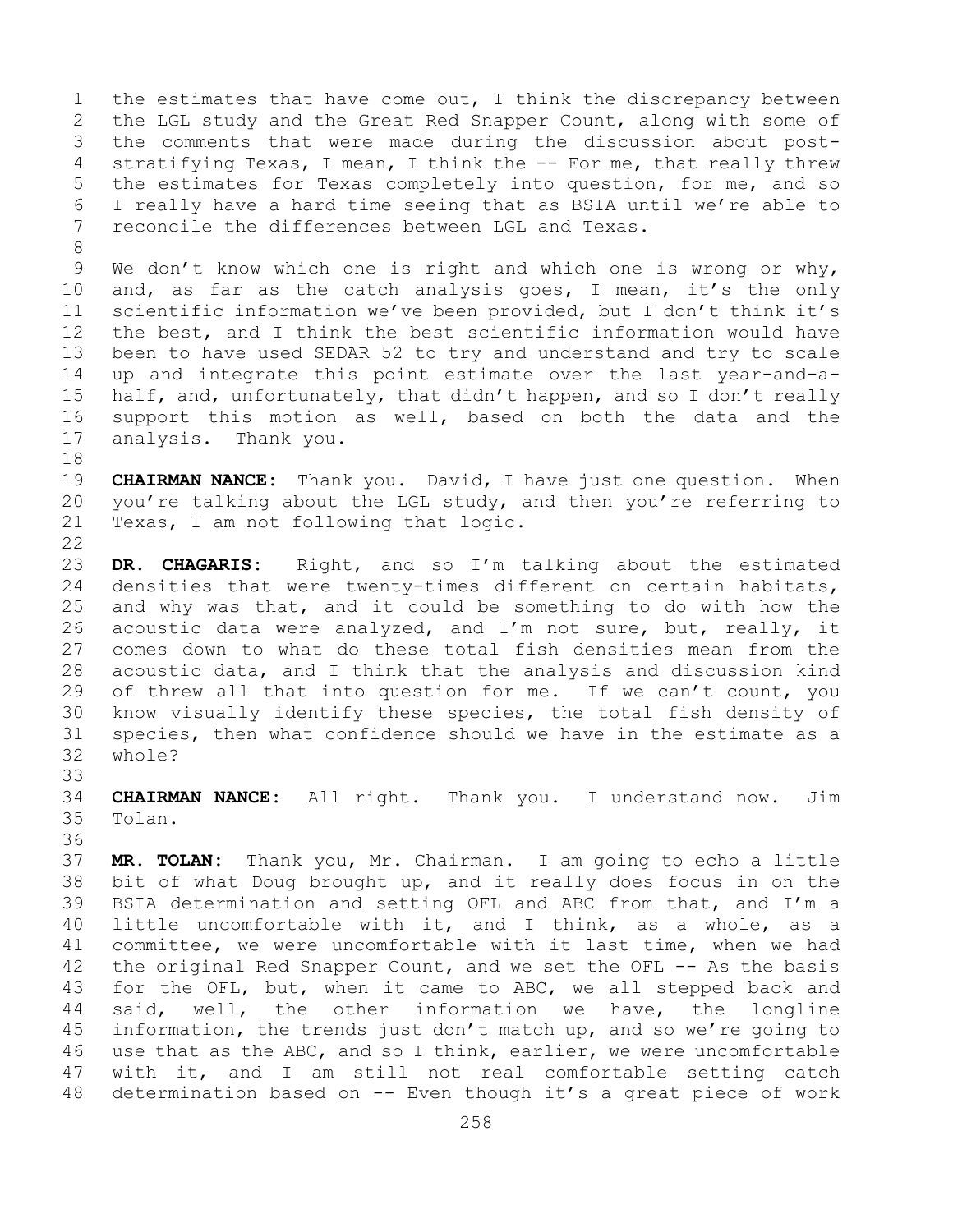1 that the Science Center did, with the information that was provided<br>2 to them, I'm still not comfortable with it, in terms of catch 2 to them, I'm still not comfortable with it, in terms of catch<br>3 determination. Thank you. determination. Thank you.

5 **CHAIRMAN NANCE:** Thank you, Jim. I think one of the differences 6 is that we have new information that we put into the catch<br>7 analysis, and, unfortunately, the last time, we used the catch 7 analysis, and, unfortunately, the last time, we used the catch<br>8 analysis to develop and recommend an OFL, and then we came from a 8 analysis to develop and recommend an OFL, and then we came from a<br>9 whole different arena and developed our ABC, and so I'm a little 9 whole different arena and developed our ABC, and so I'm a little<br>10 bit worried about having those two -- An OFL from one thing and an 10 bit worried about having those two -- An OFL from one thing and an<br>11 ABC from another, and so I think -- One of the reasons that I put 11 ABC from another, and so I think -- One of the reasons that I put<br>12 this up is we felt comfortable developing an OFL last time from this up is we felt comfortable developing an OFL last time from 13 this, and so I feel like we can be comfortable making an OFL 14 recommendation, and then we have a myriad of choices for ABC, and<br>15 I think one of those ABCs we should be able to feel comfortable 15 I think one of those ABCs we should be able to feel comfortable<br>16 with recommending to the council, knowing all the risks that are 16 with recommending to the council, knowing all the risks that are<br>17 involved in -- The risks, and also the uncertainty involved in the 17 involved in  $-$ - The risks, and also the uncertainty involved in the analysis. Roy. analysis. Roy.

19<br>20 20 **DR. CRABTREE:** I think that's a really good point, Jim, because it 21 did trouble me, and I think it happened at the March meeting last<br>22 year, and so before I came on the SSC, but it did, when I went 22 year, and so before I came on the SSC, but it did, when I went<br>23 through it all, and it jumped out at me that the basis for the OFL 23 through it all, and it jumped out at me that the basis for the OFL<br>24 and the basis for the ABC were actually very different, and my 24 and the basis for the ABC were actually very different, and my<br>25 understanding of how the process works, and the quidelines, is 25 understanding of how the process works, and the guidelines,<br>26 that the ABC should be derived from the OFL, as reduced to accou 26 that the ABC should be derived from the OFL, as reduced to account<br>27 for scientific uncertainty, and so I think that's a problem that for scientific uncertainty, and so I think that's a problem that 28 needs to be cleaned up.

29<br>30

4

30 I mean, we do have a host, and a remarkable amount, of new<br>31 information that I think we can't just -- I am worried, if we don't 31 information that I think we can't just  $-$  I am worried, if we don't<br>32 incorporate it into this, that we'll be seen as ignoring it incorporate it into this, that we'll be seen as ignoring it 33 somehow, and it would be nice to have the SEDAR process and get<br>34 through all of that, and then make our decision, but the trouble 34 through all of that, and then make our decision, but the trouble<br>35 is that's a couple or three years down the road, and we've been 35 is that's a couple or three years down the road, and we've been<br>36 asked, multiple times now, by the council to try and develop some asked, multiple times now, by the council to try and develop some 37 advice for them, and I think we have some responsibility to try to 38 be responsive to what the managers are asking for from us.

39 40 I am going to support the motion now, and we did hear public<br>41 comment about what's going on in the eastern Gulf, and people are 41 comment about what's going on in the eastern Gulf, and people are<br>42 seeing some declines in catch rates, and I think we need to take 42 seeing some declines in catch rates, and I think we need to take<br>43 that into account, when we come to setting the ABC, because we 43 that into account, when we come to setting the ABC, because we<br>44 have analyses here that don't make major changes to the ABC, and have analyses here that don't make major changes to the ABC, and 45 so the fact that we're going to use this set of analyses doesn't 46 mean that we're going to dramatically increase the ABC. That, we<br>47 have to determine. have to determine.

48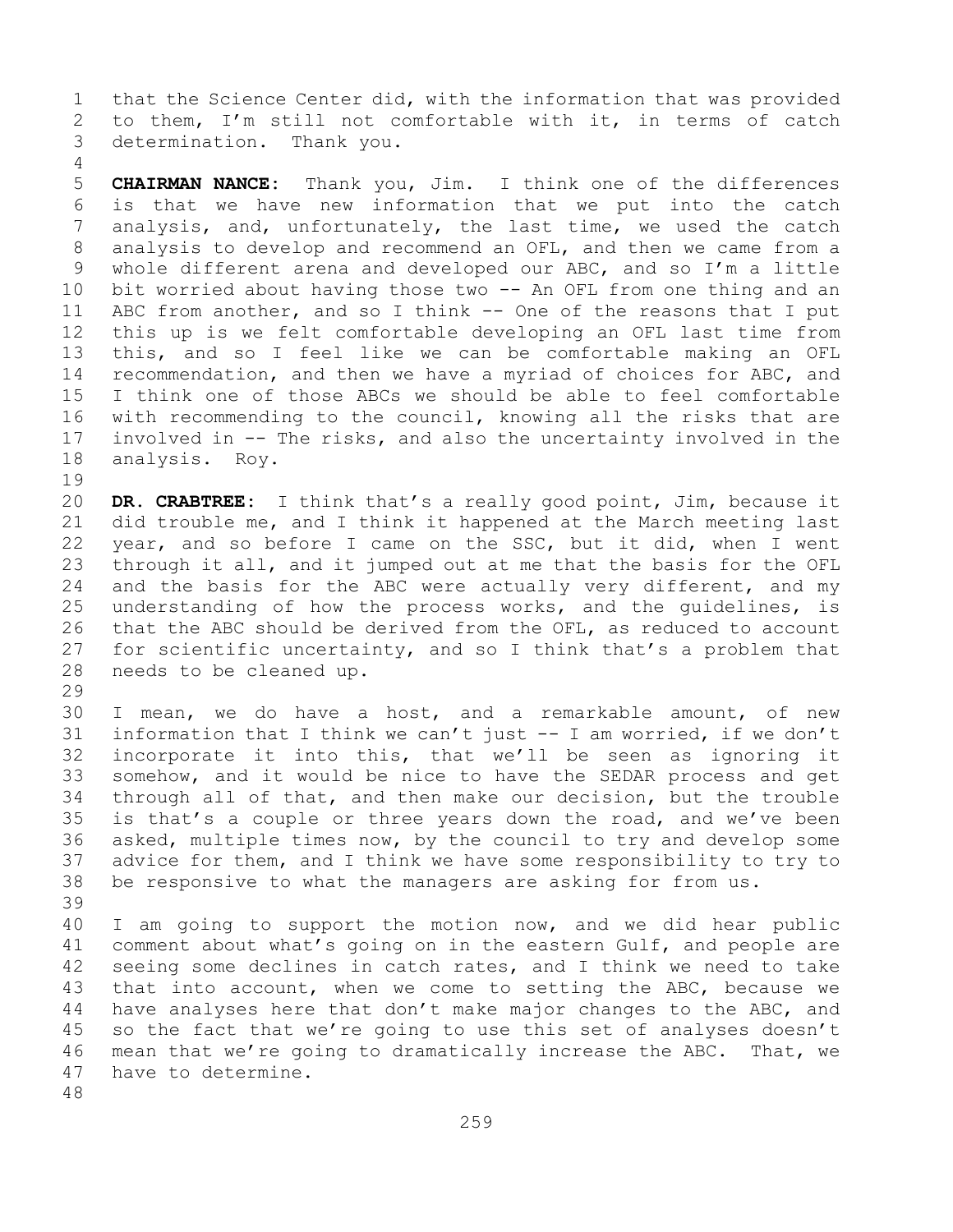1 I think we really need to caution the council of the possibility<br>2 of seeing localized depletion in heavily-fished areas, and I think 2 of seeing localized depletion in heavily-fished areas, and I think<br>3 that's what is showing up in the longline index, and I think that's 3 that's what is showing up in the longline index, and I think that's<br>4 what they're starting to hear from fishermen, and so they're going what they're starting to hear from fishermen, and so they're going 5 to have to figure out how to deal with that, but I think that is 6 a problem that the council needs to deal with, and I think that<br>7 speaks towards being cautious and conservative when we set the 7 speaks towards being cautious and conservative when we set the<br>8 ABCs, but, for now, I am going to go ahead and support Jim's 8 ABCs, but, for now, I am going to go ahead and support Jim's motion. motion.

- 10<br>11
	- **CHAIRMAN NANCE:** Thank you. David.
- 12

37

45

13 **DR. GRIFFITH:** I would second that, and I think that's very well 14 stated, what Roy just said, and I also support this, but, also,<br>15 iust because it's -- It doesn't establish any OFL or ABC 15 just because it's -- It doesn't establish any OFL or ABC<br>16 recommendation, and it just says that this information is useful 16 recommendation, and it just says that this information is useful<br>17 for the development of it, and I do think that we have had this 17 for the development of it, and I do think that we have had this<br>18 really abundance of very good studies that we have to inform this, 18 really abundance of very good studies that we have to inform this,<br>19 and there is a good possibility that the snapper population has 19 and there is a good possibility that the snapper population has<br>20 shifted throughout the Gulf, because of things like climate change shifted throughout the Gulf, because of things like climate change 21 and the oil spill in 2010 and things like that. Anyway, I also<br>22 would support this. would support this.

 $\frac{23}{24}$ 24 **CHAIRMAN NANCE:** Any other discussion? Hearing none, I think we'll 25 need a roll call vote on this one. Jessica, go ahead and go 26 through that, please. through that, please.

- $\frac{27}{28}$ MS. MATOS: Luke Fairbanks.
- 29<br>30 30 **DR. FAIRBANKS:** Yes.
- 31<br>32 MS. MATOS: Jason Adriance.
- 33<br>34 34 **MR. ADRIANCE:** Yes.
- 35<br>36 MS. MATOS: Harry Blanchet.
- 38 **MR. BLANCHET:** Yes.
- 39 40 **MS. MATOS:** Benny Gallaway.

41<br>42 42 **DR. GALLAWAY:** Before I vote, I want to do the same, and I want to 43 check to make sure that  $I'm$  eligible to vote, since I did<br>44 participate in the LGL red snapper abundance study. participate in the LGL red snapper abundance study.

46 **CHAIRMAN NANCE:** Yes, and, in our opinion, you are, because this<br>47 is not a BSIA for that particular study, and it's a study that is 47 is not a BSIA for that particular study, and it's a study that is  $48$  using data from that, and so you would be eligible. using data from that, and so you would be eligible.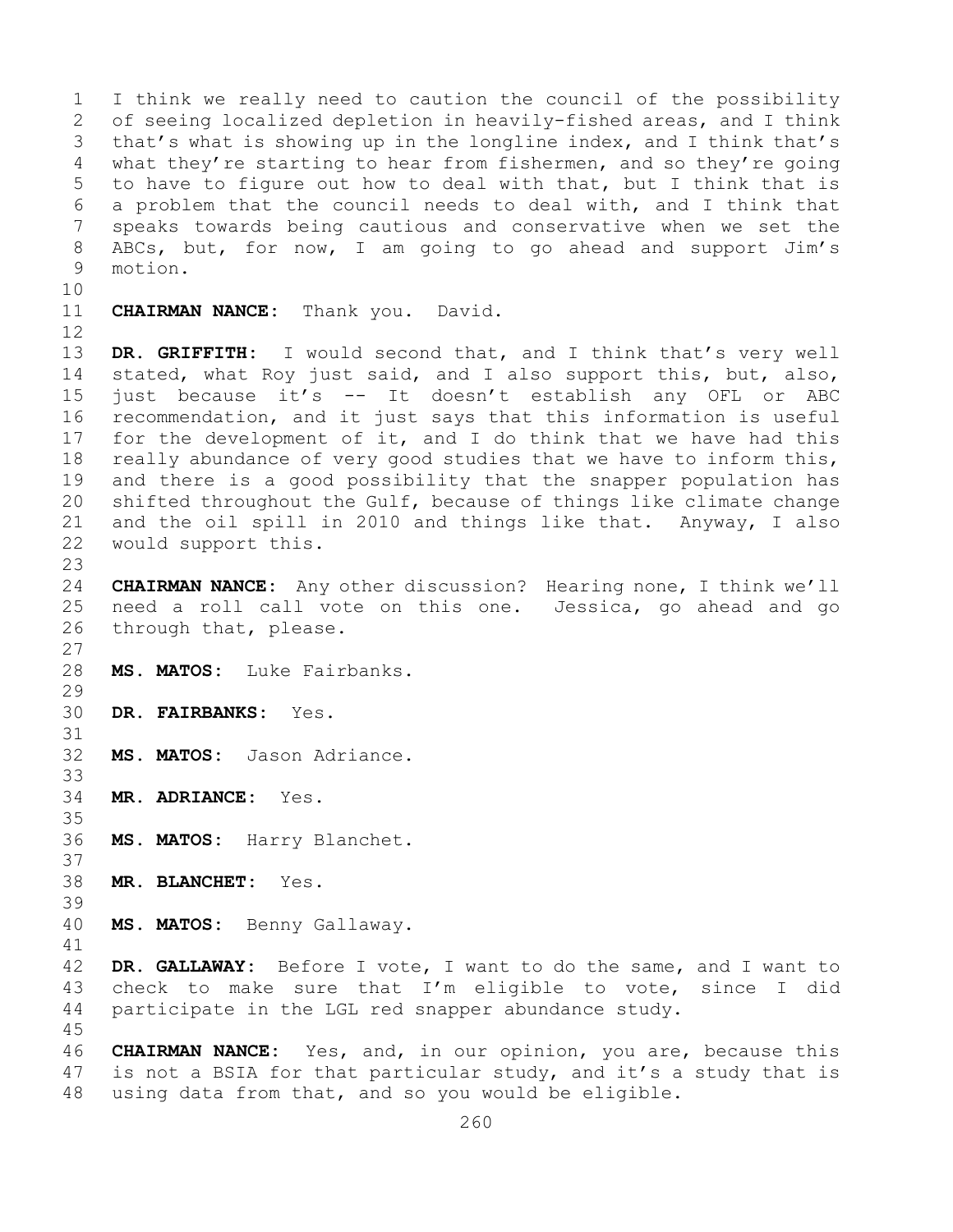| 1            |                                      |
|--------------|--------------------------------------|
| $\mathbf{2}$ | DR. GALLAWAY: With that, I vote yes. |
| 3            |                                      |
| 4<br>5       | MS. MATOS: Paul Mickle.              |
| 6            | DR. MICKLE: Yes.                     |
| 7<br>8       | MS. MATOS: Will Patterson.           |
| 9            |                                      |
| 10<br>11     | DR. PATTERSON: I abstain.            |
| 12<br>13     | MS. MATOS: Richard Woodward.         |
| 14<br>15     | DR. WOODWARD: I will abstain.        |
| 16<br>17     | MS. MATOS: Jim Tolan.                |
| 18<br>19     | DR. TOLAN: No.                       |
| 20<br>21     | MS. MATOS: Sean Powers.              |
| 22<br>23     | DR. POWERS: Yes.                     |
| 24<br>25     | MS. MATOS: Trevor Moncrief.          |
| 26<br>27     | MR. MONCRIEF: Yes.                   |
| 28<br>29     | MS. MATOS: Doug Gregory.             |
| 30<br>31     | MR. GREGORY: No.                     |
| 32<br>33     | MS. MATOS: Dave Chagaris.            |
| 34<br>35     | DR. CHAGARIS: No.                    |
| 36<br>37     | MS. MATOS: Lee Anderson.             |
| 38<br>39     | DR. ANDERSON: Abstain.               |
| 40<br>41     | MS. MATOS: John Mareska.             |
| 42<br>43     | <b>MR. MARESKA:</b> Yes.             |
| 44<br>45     | MS. MATOS: Jack Isaacs.              |
| 46<br>47     | DR. ISAACS: Yes.                     |
| 48           | MS. MATOS: Steven Saul.              |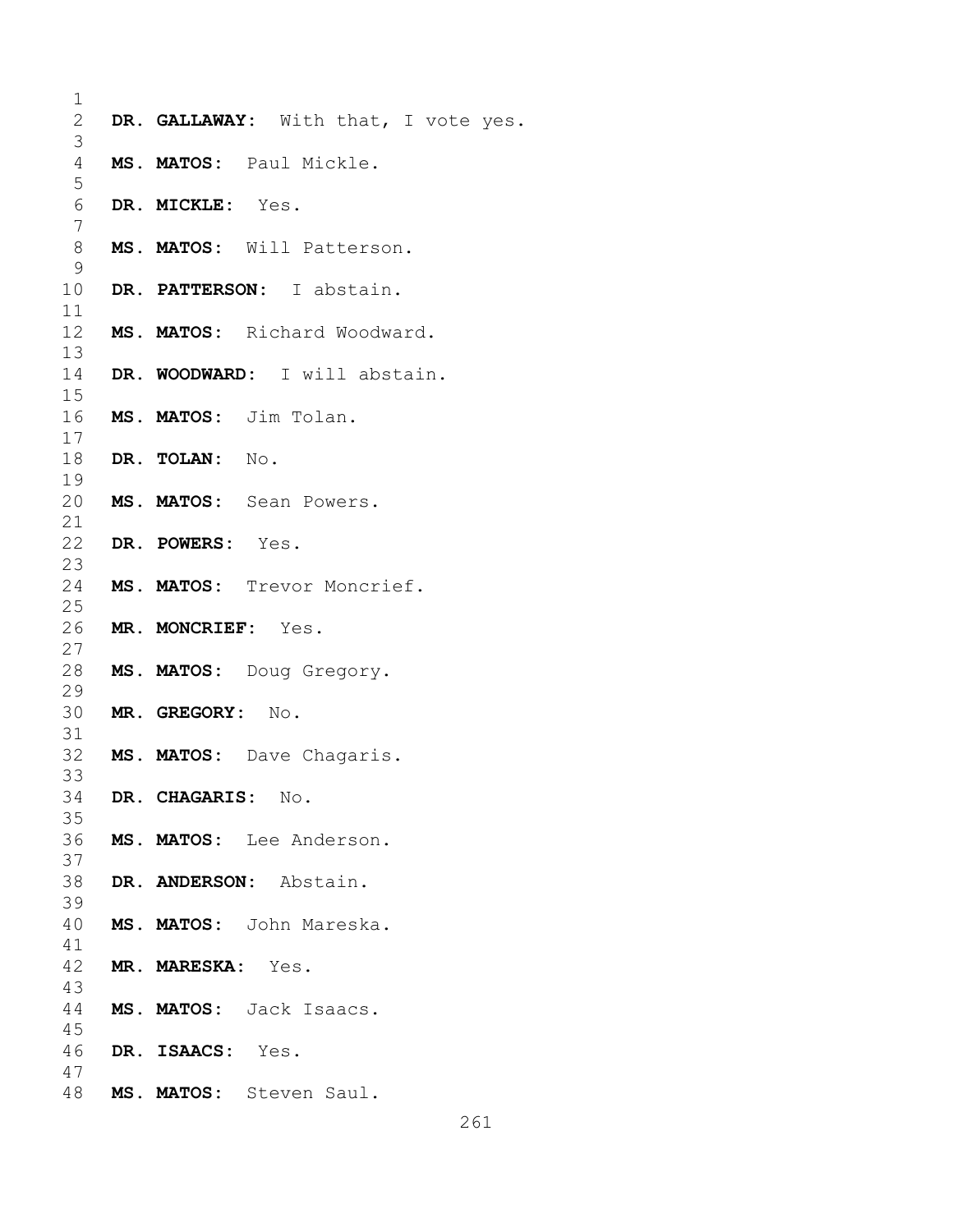| 1              |                                                                    |  |  |  |
|----------------|--------------------------------------------------------------------|--|--|--|
| $\mathbf{2}$   | DR. SAUL: No.                                                      |  |  |  |
| 3              |                                                                    |  |  |  |
| $\overline{4}$ | MS. MATOS: Steven Scyphers.                                        |  |  |  |
| 5              |                                                                    |  |  |  |
| $\sqrt{6}$     | DR. SCYPHERS: Yes.                                                 |  |  |  |
| $\overline{7}$ |                                                                    |  |  |  |
| $8\,$          | MS. MATOS: Jim Nance.                                              |  |  |  |
| $\mathcal{G}$  |                                                                    |  |  |  |
| 10             | CHAIRMAN NANCE: Yes.                                               |  |  |  |
| 11             |                                                                    |  |  |  |
| 12             | MS. MATOS: David Griffith.                                         |  |  |  |
| 13             |                                                                    |  |  |  |
| 14             | DR. GRIFFITH: Yes.                                                 |  |  |  |
| 15             |                                                                    |  |  |  |
| 16<br>17       | MS. MATOS: Roy Crabtree.                                           |  |  |  |
| 18             | DR. CRABTREE: Yes.                                                 |  |  |  |
| 19             |                                                                    |  |  |  |
| 20             | MS. MATOS: Luiz Barbieri.                                          |  |  |  |
| 21             |                                                                    |  |  |  |
| 22             | DR. BARBIERI: No.                                                  |  |  |  |
| 23             |                                                                    |  |  |  |
| 24             | MS. MATOS: Michael Allen.                                          |  |  |  |
| 25             |                                                                    |  |  |  |
| 26             | DR. ALLEN: No.                                                     |  |  |  |
| 27             |                                                                    |  |  |  |
| 28             | MS. MATOS: Cindy Grace-McCaskey.                                   |  |  |  |
| 29             |                                                                    |  |  |  |
| 30             | DR. GRACE-MCCASKEY: Yes.                                           |  |  |  |
| 31             |                                                                    |  |  |  |
| 32             | MS. MATOS: Josh Kilborn.                                           |  |  |  |
| 33             |                                                                    |  |  |  |
| 34             | DR. KILBORN: No.                                                   |  |  |  |
| 35<br>36       | CHAIRMAN NANCE: Thank you. It's fourteen to seven, and so the      |  |  |  |
| 37             | motion carries. I appreciate all of the discussion. I mean, we     |  |  |  |
| 38             | have had a -- Well, I think more than one day, because we've       |  |  |  |
| 39             | discussed this topic for several SSC meetings, and so I fully      |  |  |  |
| 40             | understand all of the reasons why some support and some don't. I   |  |  |  |
| 41             | mean, I am uncomfortable with parts of it too, and it's a matter   |  |  |  |
| 42             | of being able to move forward, utilizing data that's available, in |  |  |  |
| 43             | the best way possible. Let's go ahead and -- So we have that study |  |  |  |
| 44             | there, and do we have any motions for OFL and ABC recommendations  |  |  |  |
| 45             | from those tables?                                                 |  |  |  |

46<br>47 47 We need discussion on it, and I think we have static, and we have<br>48 deterministic, I think, if I remember correctly, and so one of deterministic, I think, if I remember correctly, and so one of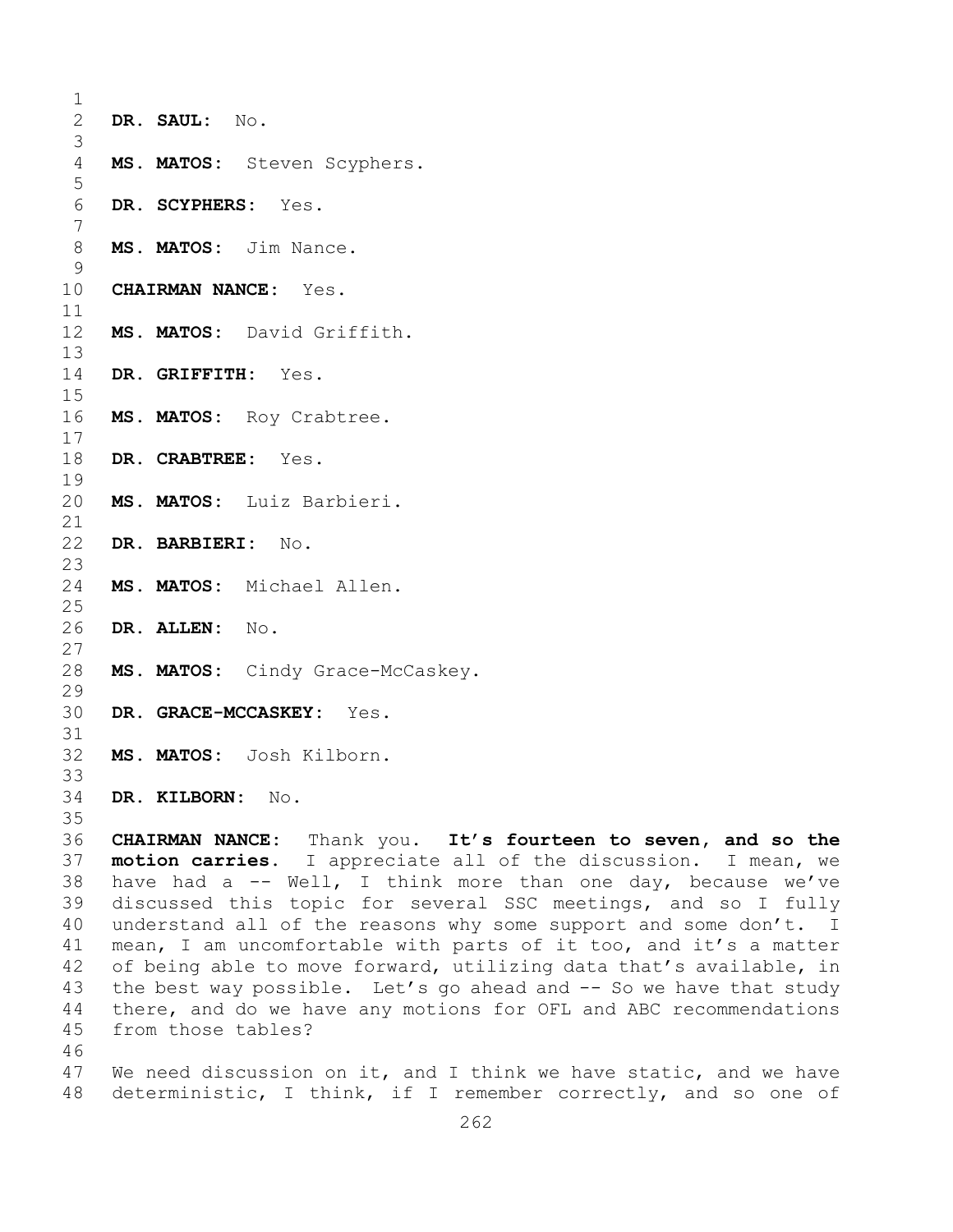1 those are better than another, and so let's discuss that, or bring<br>2 up a motion on that. Roy. up a motion on that. Roy. 3 DR. CRABTREE: Well, I think maybe the way to approach this -- I 5 think we've already established that we're going to base this on 6 the post-stratified for Florida, LGL for Louisiana, and the GRSC<br>7 estimates for the other states, right, and so that's -- We're all 7 estimates for the other states, right, and so that's -- We're all<br>8 set on that. Maybe the way to come at this now is to get to an 8 set on that. Maybe the way to come at this now is to get to an<br>9 OFL, and, as I look at it, I quess the appeal, to me, is in the 9 OFL, and, as I look at it, I guess the appeal, to me, is in the 10 ensemble UCB analysis. ensemble UCB analysis. 11<br>12 12 **CHAIRMAN NANCE:** Jess, could you bring up the presentation, please? There you go. Then is it the very last one?  $\frac{14}{15}$ DR. CRABTREE: It's not the last slide, but it's close to it. 16<br>17 **CHAIRMAN NANCE:** That one right there? 18<br>19 19 **DR. CRABTREE:** It's that one right there, and what I am thinking<br>20 now is so we're going to -- If we think the new assessment will be 20 now is so we're going to  $--$  If we think the new assessment will be 21 done in 2024, hopefully, and the council will specify a new catch 21 done in 2024, hopefully, and the council will specify a new catch<br>22 level for 2025, do you think, Ryan, and that would be the goal? level for 2025, do you think, Ryan, and that would be the goal? 23 24 **MR. RINDONE:** Based on just timing and how this stuff runs, the 25 soonest that any updated catch advice from this could be<br>26 implemented would be for the 2023 fishing season, and then so it 26 implemented would be for the 2023 fishing season, and then so it<br>27 would be in place for 2023, and we would presume that, by the end would be in place for 2023, and we would presume that, by the end 28 of 2023, or early 2024, you guys would have seen the results of<br>29 the operational assessment from SEDAR 74, and the soonest that 29 the operational assessment from SEDAR 74, and the soonest that<br>30 updated catch advice from that could get on the books would be for 30 updated catch advice from that could get on the books would be for 31 2025. 32<br>33 33 You would be looking at this catch advice being in place for<br>34 approximately two years, or perhaps three, if development of 34 approximately two years, or perhaps three, if development of<br>35 whatever comes out of SEDAR 74 takes a little bit longer, with it 35 whatever comes out of SEDAR 74 takes a little bit longer, with it<br>36 also being noted that red snapper is an IFQ-managed fishery for 36 also being noted that red snapper is an IFQ-managed fishery for<br>37 the commercial sector, and the pounds released to the fishermen the commercial sector, and the pounds released to the fishermen 38 are released on January 1. 39 40 Unless there is something that it seems pretty certain that the<br>41 council is or is not going to do, those pounds are going to be 41 council is or is not going to do, those pounds are going to be<br>42 released on January 1, and you can't get them back once they go 42 released on January 1, and you can't get them back once they go<br>43 out, and so, if something is not ready to be implemented by January 43 out, and so, if something is not ready to be implemented by January<br>44 1 of 2025, then those commercial pounds are going to be released. 1 of 2025, then those commercial pounds are going to be released. 45 46 **DR. CRABTREE:** Right, and so those are issues that the council and<br>47 the Fisheries Service will have to deal with, but I'm sort of 47 the Fisheries Service will have to deal with, but I'm sort of<br>48 thinking that we're looking at something that is going to be in thinking that we're looking at something that is going to be in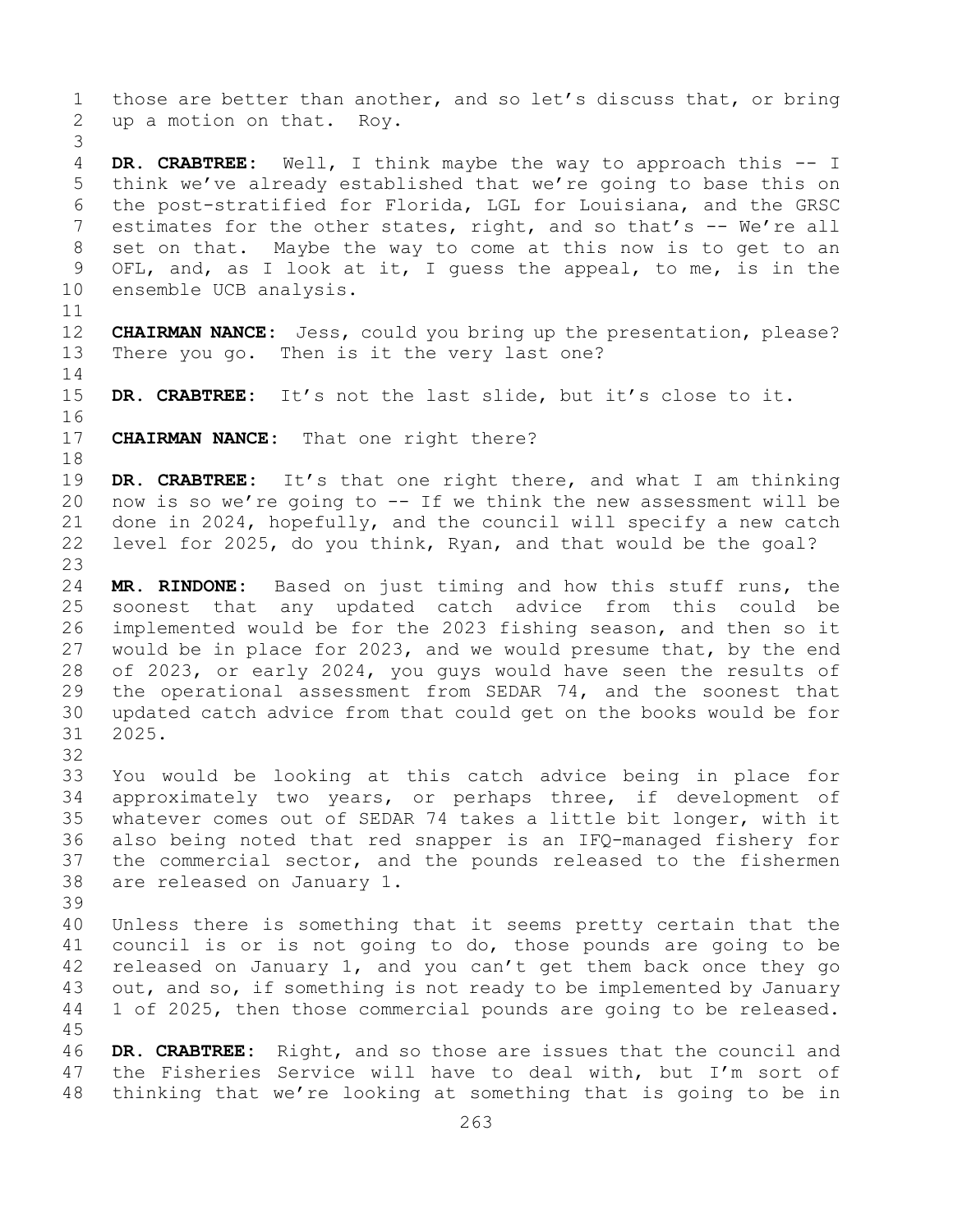1 place for 2023 and 2024, and then hopefully updated by a new number<br>2 in 2025, and so the three-year average would encompass those two 2 in 2025, and so the three-year average would encompass those two<br>3 vears, and so my leaning, right now, and I am not really making a 3 years, and so my leaning, right now, and I am not really making a<br>4 motion at this point, because I would like to hear some discussion, motion at this point, because I would like to hear some discussion, 5 would be -- That would lead me to set the OFL at 18.87 million 6 pounds, which is a reduction, I believe. 7 8 I think the OFL that we set before was twenty-five or something,<br>9 and so that's a reduction in the OFL, but that's where I am at 9 and so that's a reduction in the OFL, but that's where I am at<br>10 this moment, in terms of my leaning towards an OFL, is 18.87. this moment, in terms of my leaning towards an OFL, is 18.87.  $\begin{array}{c} 11 \\ 12 \end{array}$ **CHAIRMAN NANCE:** Is there discussion on that or any other OFLs 13 that are in this presentation? Sean, please.  $\frac{14}{15}$ 15 **DR. POWERS:** Again, I will discuss my reservations about the<br>16 ensemble approach, and that is just that it's just simply 8 percent 16 ensemble approach, and that is just that it's just simply 8 percent<br>17 UCB, which is lower than the 10 or 15 percent that we've kind of 17 UCB, which is lower than the 10 or 15 percent that we've kind of talked about in the past. talked about in the past.  $\begin{array}{c} 19 \\ 20 \end{array}$ 20 I think, when you look at the data from the Great Red Snapper Count<br>21 and LGL combined, we're showing a stock that is two or two-and-a-21 and LGL combined, we're showing a stock that is two or two-and-a-<br>22 half-times, and maybe not three-times, but two-and-a-half times as 22 half-times, and maybe not three-times, but two-and-a-half times as<br>23 large, and we're going to propose a 5 percent increase. I mean, 23 large, and we're going to propose a 5 percent increase. I mean,<br>24 I think, for me, that's really not using the new information, to 24 I think, for me, that's really not using the new information, to<br>25 any large degree. any large degree. 26<br>27 I do recognize there is some concerns in several pockets of the 28 eastern Gulf in particular, about, in my opinion, the average size<br>29 decreasing so much, and so, I mean, truly, if we had true sub-29 decreasing so much, and so, I mean, truly, if we had true sub-<br>30 regional management, we could account for that, but we have to set 30 regional management, we could account for that, but we have to set<br>31 a Gulf-wide ABC right now, and so that is balanced a little bit 31 a Gulf-wide ABC right now, and so that is balanced a little bit<br>32 with the localized decreases in average size that we're seeing, with the localized decreases in average size that we're seeing, 33 and others have talked about, but I get back to my notion that I<br>34 don't think there's anything wrong, or any reservations that I 34 don't think there's anything wrong, or any reservations that I<br>35 have, with the west. have, with the west. 36 37 I think they could take a much larger increase, but, right now, 38 we're tied to just Gulf-wide, and so I really think that the<br>39 ensemble approach, with just the 8 percent UCB equivalent, is a 39 ensemble approach, with just the 8 percent UCB equivalent, is a<br>40 little on the conservative side, when we think Gulf-wide. little on the conservative side, when we think Gulf-wide. 41<br>42 42 **CHAIRMAN NANCE:** Thank you, Sean. Any recommendations at this point? 44 45 **DR. POWERS:** I would like to hear some more discussion, like Roy, 46 before. 47 CHAIRMAN NANCE: Okay. Thank you. Doug, please.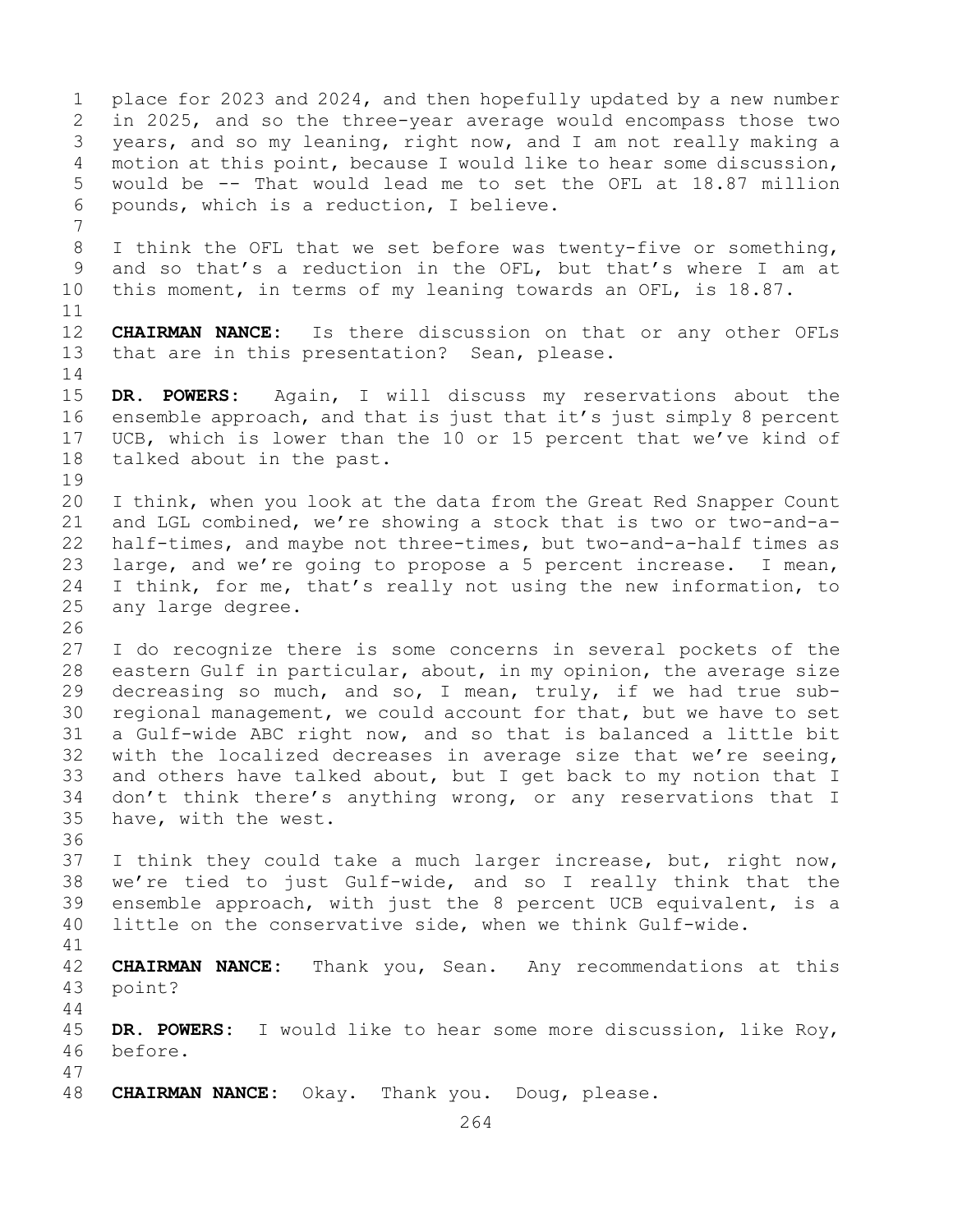$\frac{1}{2}$ 2 **MR. GREGORY:** Thank you, Mr. Chair. To that point, we really don't<br>3 know how much of the fishery is in the unconsolidated bottom, 8 3 know how much of the fishery is in the unconsolidated bottom, 8<br>4 percent or 10 percent, and 15 percent is just an upper limit, and percent or 10 percent, and 15 percent is just an upper limit, and 5 so an 8 percent and 10 percent is about the same, and the advantage 6 of the ensemble is it gives us a quasi-joint distribution in which<br>7 to apply the  $P^*$  method that we've used in the past. to apply the  $P^*$  method that we've used in the past.

8 9 The other thing, and, Matt, I'm sorry to do this to you, but I<br>10 have a question about the numbers in this table. The means 10 have a question about the numbers in this table.<br>11 increase with increasing vears, and the 0.4  $P^*$  deci 11 increase with increasing years, and the  $0.4$  P\* decreases until  $12$  2024 and then increases slightly, and that could just be rounding  $2024$  and then increases slightly, and that could just be rounding 13 error, but the  $P*$  of 0.3 decreases, the opposite of the mean. It 14 decreases from 2022 to 2026, and so, if you could double-check<br>15 those numbers, I would appreciate it. Thank you. those numbers, I would appreciate it. Thank you.

16<br>17 17 **MR. SMITH:** Hi, Doug, and so the numbers are correct, and, when I<br>18 first saw these, it caught my attention too, and I dug back in and 18 first saw these, it caught my attention too, and I dug back in and<br>19 was looking at what was going on here, and so what happened, the 19 was looking at what was going on here, and so what happened, the<br>20 smoke and guns for what you're seeing with those numbers, is, in smoke and guns for what you're seeing with those numbers, is, in 21 this simulation, which comes out of that Monte Carlo approach,<br>22 where we're adding uncertainty in different places, when we add 22 where we're adding uncertainty in different places, when we add<br>23 uncertainty alone to the recruitment portion, and so if I just did 23 uncertainty alone to the recruitment portion, and so if I just did<br>24 recruitment and I don't change the number of two-plus or the Fs on 24 recruitment and I don't change the number of two-plus or the Fs on<br>25 the fleets or the depletion, it causes this to happen. the fleets or the depletion, it causes this to happen.

26<br>27 Where we're used to seeing direction step-ups in the yield, whether 28 it's increasing through time or decreasing through time, and the<br>29 reason this is taking place is because a big part of why we see reason this is taking place is because a big part of why we see 30 those ski slopes, or the downhill trajectory in the yield, has to<br>31 do with the existing age composition. do with the existing age composition.

33 Once we get to the equilibrium portion of the projection, where<br>34 the age composition is constant, your yield will smooth out, 34 the age composition is constant, your yield will smooth out,<br>35 because it's interacting with the selectivity in a consistent 35 because it's interacting with the selectivity in a consistent<br>36 manner. Early on in the projections, you have some existing age Early on in the projections, you have some existing age 37 composition, which is not at equilibrium. When I added the random 38 noise into that recruitment, I effectively am smoothing out through<br>39 that composition, through the simulation process, and so it's got 39 that composition, through the simulation process, and so it's got<br>40 the pattern that it starts with, and then that pattern shifts all 40 the pattern that it starts with, and then that pattern shifts all<br>41 over the place, depending on how that initial age composition comes 41 over the place, depending on how that initial age composition comes<br>42 out out

43

32

You almost end up with a smooth, over the aggregate of a thousand 45 simulation runs, composition early on, like what we're used to 46 seeing, later on in the projections, and so the variable up and<br>47 down in those landings has to do a little bit with the population 47 down in those landings has to do a little bit with the population<br>48 increasing, and also just a little bit with noise, from the fact increasing, and also just a little bit with noise, from the fact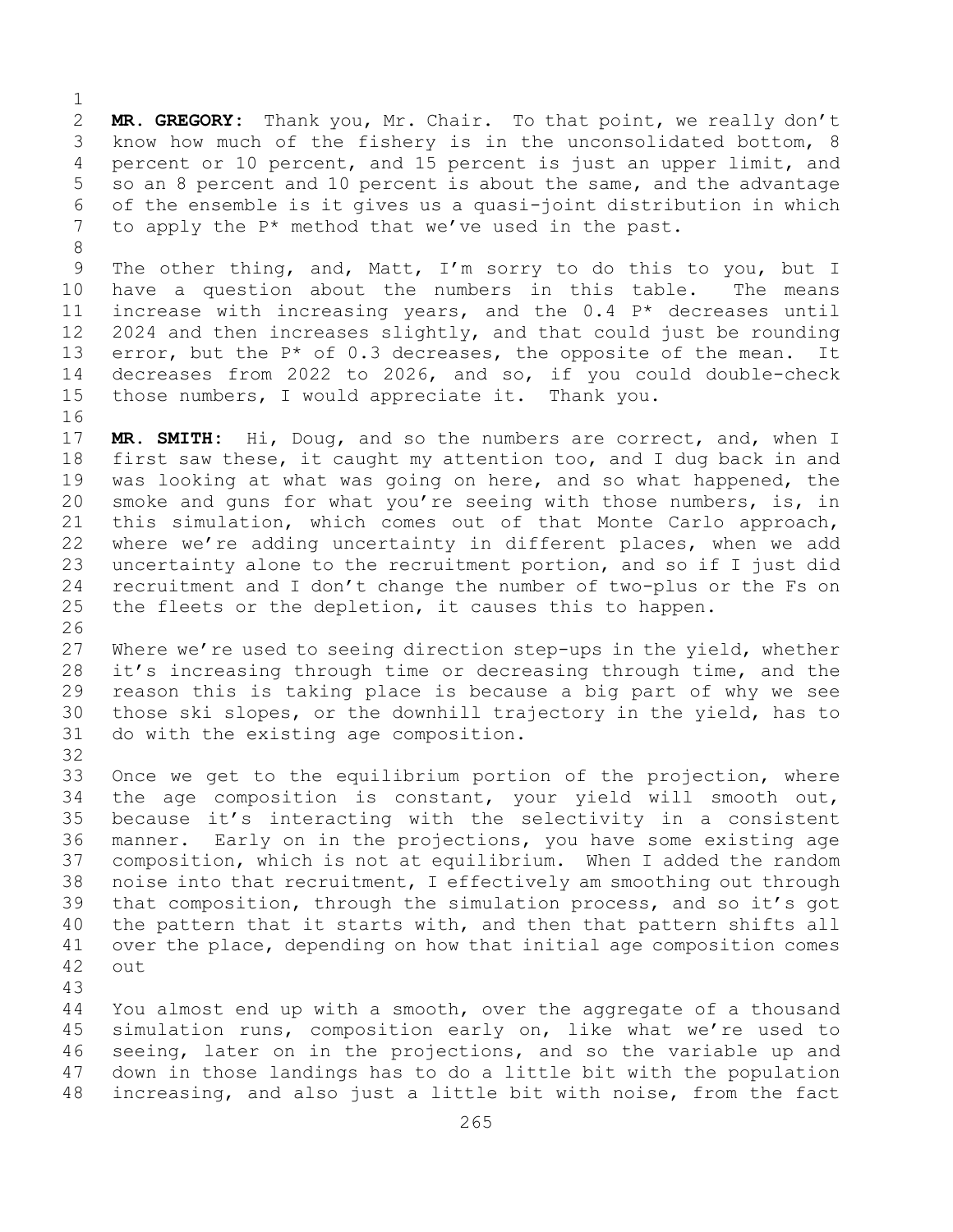1 that they only did a thousand simulation runs, rather than 10,000<br>2 or 100,000 or whatever. I did look into that, because it caught 2 or 100,000 or whatever. I did look into that, because it caught<br>3 my eve, and, from the tests that I did, the reason you're seeing 3 my eye, and, from the tests that I did, the reason you're seeing<br>4 it has to do with that recruitment noise in the simulation, and I it has to do with that recruitment noise in the simulation, and I 5 hope that helps. 6<br>7 7 **MR. GREGORY:** Very much. I am not surprised that you dug into it<br>8 that much. Thank you. You're very thorough. Thank you. that much. Thank you. You're very thorough.  $\frac{9}{10}$ 10 **CHAIRMAN NANCE:** Thank you, Doug, and thank you, Matt. Jason. 11<br>12 MR. ADRIANCE: Thank you, Mr. Chair. Sean covered what I wanted 13 to say about the ensemble and my feelings regarding that, and I am 14 wondering if, instead of jumping straight to OFL, should we<br>15 consider settling the UCB issue first, or picking a particular --15 consider settling the UCB issue first, or picking a particular --<br>16 Well, I will leave it at that. I will wait for some more 16 Well, I will leave it at that. I will wait for some more<br>17 discussion. Thanks. discussion. Thanks. 18<br>19 19 **CHAIRMAN NANCE:** Sure. It's open for discussion on all topics,<br>20 and so go ahead. Steven Scyphers, please. and so go ahead. Steven Scyphers, please. 21<br>22 22 **DR. SCYPHERS:** Thank you, Mr. Chair. I think Jason was actually 23 going in the direction of what I was going to say. I mean, my<br>24 overarching concern, at this point, is how we explain a 24 overarching concern, at this point, is how we explain a<br>25 justification for a large drop in OFL, if that's what ends up 25 justification for a large drop in OFL, if that's what ends up<br>26 happening, from the decisions we made last March to what we're 26 happening, from the decisions we made last March to what we're<br>27 considering here. considering here. 28<br>29 29 It does seem like the UCB decision is what would drive such a big<br>30 reduction in OFL, and considering -- I do appreciate that we've 30 reduction in OFL, and considering -- I do appreciate that we've<br>31 heard some very concerning comments from fishermen attending the 31 heard some very concerning comments from fishermen attending the<br>32 meeting, and one question I have, and I don't know if Rvan or meeting, and one question I have, and I don't know if Ryan or 33 someone would chime-in on this, is I would be curious if there's<br>34 a sense for a broader, more representative perspective on the 34 a sense for a broader, more representative perspective on the 35 fishery. fishery. 36<br>37 I know the fishermen feedback tool has been run actively, and 38 they've been getting a lot of feedback on it. From some of the<br>39 surveys and interview work that we have done, we have definitely 39 surveys and interview work that we have done, we have definitely<br>40 heard some of the other end of the spectrum, that there's a lot of 40 heard some of the other end of the spectrum, that there's a lot of 41 fish, and some of the sentiments that like you have to fish through 41 fish, and some of the sentiments that like you have to fish through<br>42 snapper to get to other things, and so I do think there's a large 42 snapper to get to other things, and so I do think there's a large<br>43 portion of the stakeholder base that will want an explanation if 43 portion of the stakeholder base that will want an explanation if<br>44 there's a large drop in OFL, and so just thinking about how we there's a large drop in OFL, and so just thinking about how we 45 work through UCB part does seem really important, if that's what 46 is going to have a large impact on the numbers. Thanks. 47 48 **CHAIRMAN NANCE:** Thank you, Steven. Let me just comment on the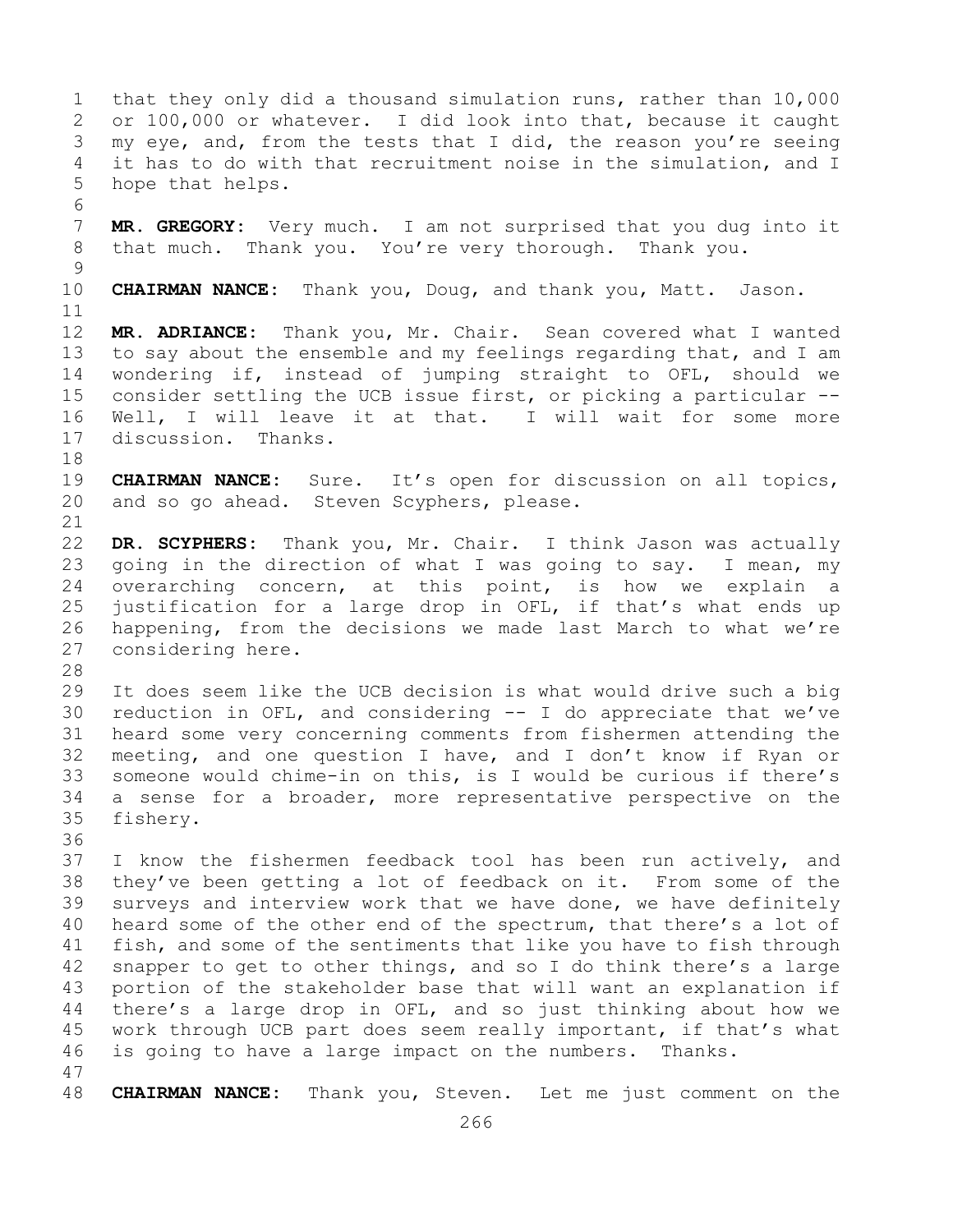1 OFL. If you look at all the scenarios, none of the OFLs are near<br>2 what they were at our other meetings, and it has to do with changes 2 what they were at our other meetings, and it has to do with changes<br>3 in the data, the input into the model, so that -- Anyway, that is 3 in the data, the input into the model, so that -- Anyway, that is<br>4 one of the things that we're dealing with, and so OFL, and all the one of the things that we're dealing with, and so OFL, and all the 5 scenarios, and I think the highest OFL available is twenty million, 6 those types of things, and so, anyway, there has been a change in that. 8 9 **MS. CARLY SOMERSET:** Thank you, Mr. Chair. Thanks, Steven, for<br>10 that comment, and so, just to comment on the fishermen feedback 10 that comment, and so, just to comment on the fishermen feedback<br>11 for red snapper, and so it's currently open, and we are encouraging 11 for red snapper, and so it's currently open, and we are encouraging<br>12 the public to provide their comments, and so they're open for a the public to provide their comments, and so they're open for a 13 month, and we'll have other reminders before it closes, and I 14 believe that's a couple of weeks left in that comment period, but,<br>15 as vou said, we are seeing quite of bit of comments, and even on 15 as you said, we are seeing quite of bit of comments, and even on<br>16 Facebook. Facebook.  $\begin{array}{c} 17 \\ 18 \end{array}$ 18 If you go on our Facebook page, people are saying that they're<br>19 having to fish through snapper, and just an abundance, and so, I 19 having to fish through snapper, and just an abundance, and so, I<br>20 mean, it does -- There is a broad spectrum of what people are 20 mean, it does -- There is a broad spectrum of what people are<br>21 seeing, their observations, and, obviously, that can differ by 21 seeing, their observations, and, obviously, that can differ by<br>22 region, but, yes, it is still open, and we're still looking for 22 region, but, yes, it is still open, and we're still looking for<br>23 comments, and I appreciate what you said, Steven. Thanks. comments, and I appreciate what you said, Steven.  $\frac{24}{25}$ 25 **CHAIRMAN NANCE:** Thank you, Carly. Thank you, Steven. Will. 26<br>27 DR. PATTERSON: Thanks, Mr. Chair. As far as the idea that Captain

28 Frady talked about earlier, about seeing declines in areas that he<br>29 fishes in the north-central Gulf of Mexico off of Alabama, and fishes in the north-central Gulf of Mexico off of Alabama, and 30 then sort of trying to rectify that with what Steven mentioned,<br>31 and what Carly just talked about, as far as input, it's important 31 and what Carly just talked about, as far as input, it's important<br>32 to remember that the Gulf is a big place, and we can have to remember that the Gulf is a big place, and we can have 33 differences in different regions, especially over time.

34<br>35 35 We published a paper, the year before last, that detailed a suite<br>36 of different reef fishes, some of them exploited and some of them of different reef fishes, some of them exploited and some of them 37 not, in the years after Deepwater Horizon, and we documented this 38 decline, using fishery-independent data, that Troy is talking<br>39 about for red snapper in that region of the north-central Gulf 39 about for red snapper in that region of the north-central Gulf<br>40 that was both affected by Deepwater Horizon and was also the area 40 that was both affected by Deepwater Horizon and was also the area<br>41 in which the lionfish invasion, at its peak, was the highest. in which the lionfish invasion, at its peak, was the highest.

42 43 Dave Chagaris published a paper last year that is an EwE model<br>44 that tries to tease apart the various fishery versus lionfish that tries to tease apart the various fishery versus lionfish 45 versus Deepwater Horizon effects, and so just a reminder that one 46 size doesn't fit all, when talking about these comments, because<br>47 people are talking about their local experience. people are talking about their local experience. 48

267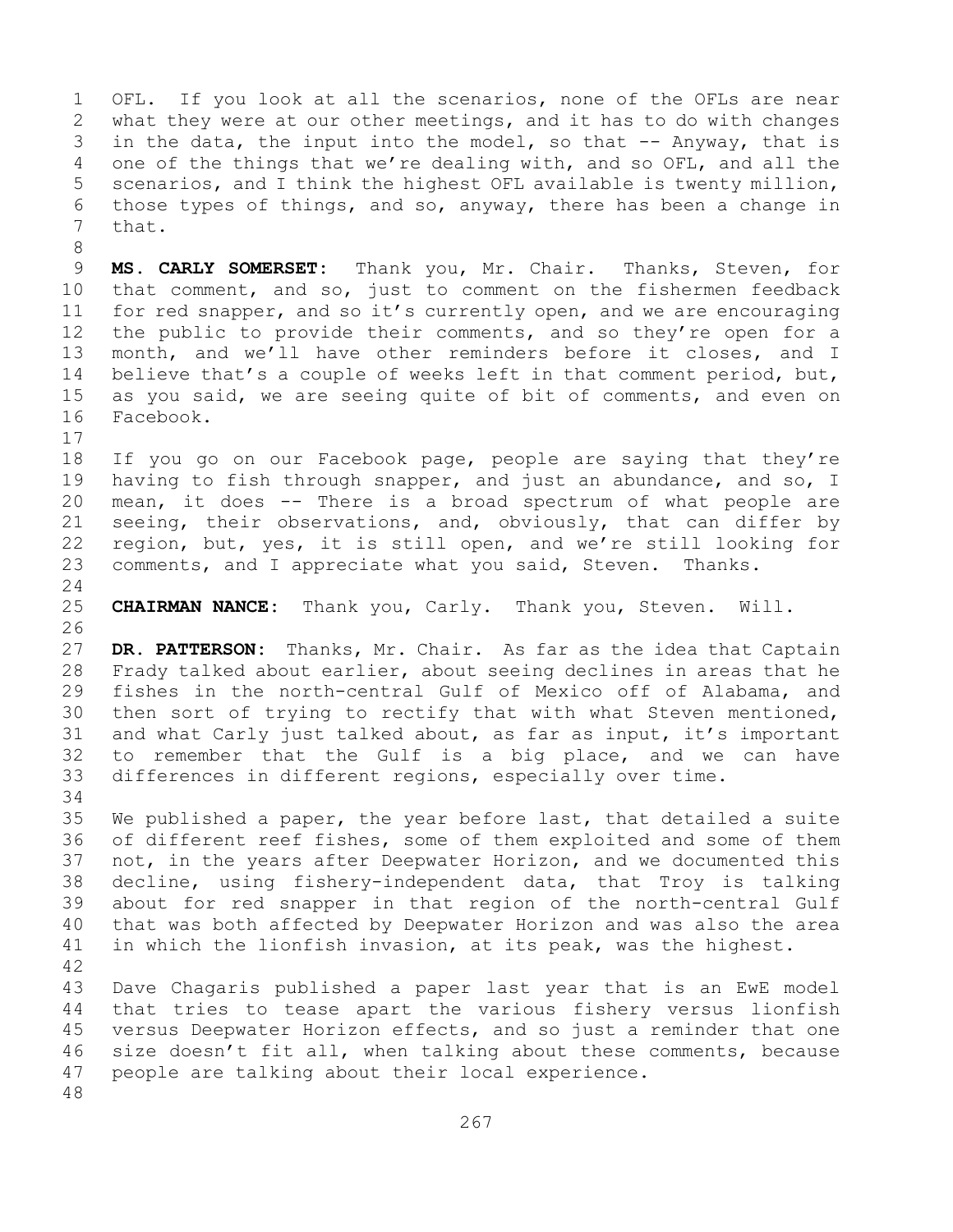1 As far as the UCB discussion, some things that I think we've kind<br>2 of missed here a little bit is that UCB was really a 2 of missed here a little bit is that UCB was really a<br>3 classification, at the outset of this study, the Great Red Snapper 3 classification, at the outset of this study, the Great Red Snapper<br>4 Count study, and there were areas where it was unknown habitat. Count study, and there were areas where it was unknown habitat. 5 However, we also had differences in how -- In what UCB meant among 6 the various investigators, and so, in the western Gulf, it was<br>7 thought more of unconsolidated habitat, and that's where the UCB 7 thought more of unconsolidated habitat, and that's where the UCB<br>8 acronym gets used for two different things, unconsolidated versus 8 acronym gets used for two different things, unconsolidated versus<br>9 unknown. unknown. 10<br>11 11 Then, in the eastern Gulf, off of Florida, we had areas, and we<br>12 still have areas, obviously, with very low profile, sparse, natural still have areas, obviously, with very low profile, sparse, natural 13 bottom habitat, things like sponges and soft corals, et cetera, 14 that have low densities of red snapper that, at the outset, was<br>15 unknown, but now we have a sense of what the habitat is there. unknown, but now we have a sense of what the habitat is there. 16<br>17 17 The last thing about the 10 percent versus 15 percent versus zero<br>18 percent approaches here to UCB, I think it's important to remember, 18 percent approaches here to UCB, I think it's important to remember,<br>19 or to kind of put this in the context of the idea here is being 19 or to kind of put this in the context of the idea here is being<br>20 thought of as, well, 10 or 15 percent of the UCB could be fished, 20 thought of as, well, 10 or 15 percent of the UCB could be fished,<br>21 but it really could also be thought of as the entire UCB, and we 21 but it really could also be thought of as the entire UCB, and we<br>22 have 10 to 15 percent vulnerability of the population in that 22 have 10 to 15 percent vulnerability of the population in that<br>23 habitat, and we're sort of explicitly assuming that there's 100 23 habitat, and we're sort of explicitly assuming that there's 100<br>24 percent vulnerability in the structured habitat, but it's 24 percent vulnerability in the structured habitat, but it's<br>25 important to remember that the fishery operates in these areas, to 25 important to remember that the fishery operates in these areas, to<br>26 some extent, already. some extent, already.  $\frac{27}{28}$ 28 We just don't know to what extent that is occurring, and so,<br>29 really, what we're saying here is that the fish in this 29 really, what we're saying here is that the fish in this<br>30 unconsolidated, or unknown, habitat, or uncharacterized, excuse 30 unconsolidated, or unknown, habitat, or uncharacterized, excuse<br>31 me, habitat is going to be 10 to 15 percent more vulnerable in 31 me, habitat is going to be 10 to 15 percent more vulnerable in these two scenarios. 33<br>34 34 To what Sean was talking to before, about only 10 to 15 percent of<br>35 the uncharacterized bottom becoming vulnerable to fishing, there 35 the uncharacterized bottom becoming vulnerable to fishing, there<br>36 is already some percentage that is already vulnerable to fishing, is already some percentage that is already vulnerable to fishing, 37 but we just don't have an estimate of what that is. 38<br>39 39 **CHAIRMAN NANCE:** Thank you, Will. Josh. 40 41 **DR. KILBORN:** Thank you, Mr. Chair. I was wondering, and my<br>42 apologies if this information has already been presented and I 42 apologies if this information has already been presented and I<br>43 missed it, but could somebody give me some information about what 43 missed it, but could somebody give me some information about what<br>44 the current OFL and ABC are, or what would happen if we decide the current OFL and ABC are, or what would happen if we decide 45 that we can't make a decision, and what's the status quo at this 46 point, so that we can use that in reference to the decision that<br>47 we're trving to make, moving forward? we're trying to make, moving forward? 48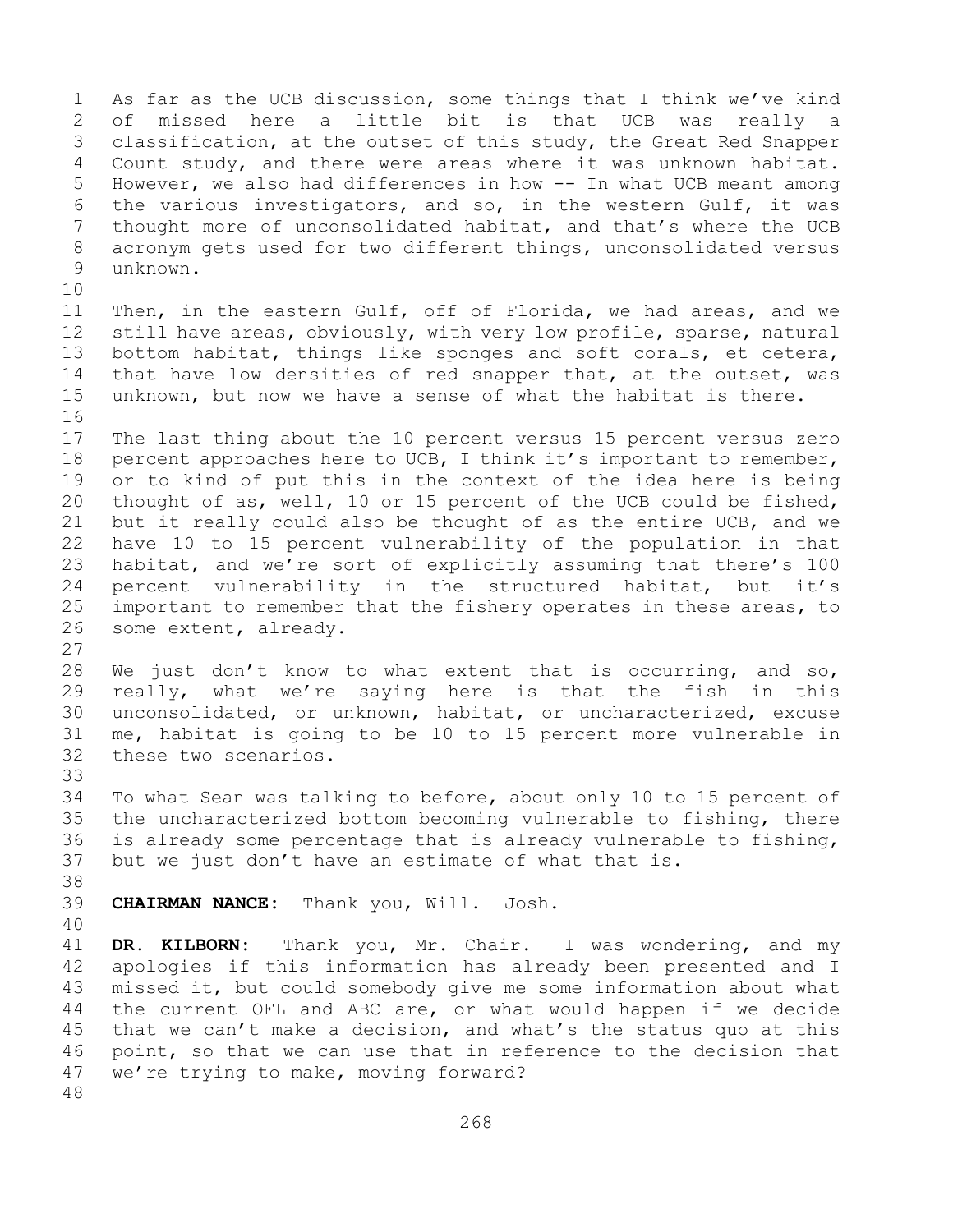1 **CHAIRMAN NANCE:** Off the top of my head, I don't know exactly, and Ryan may know exactly. 3 MR. RINDONE: Can you repeat that? 5 6 **CHAIRMAN NANCE:** The OFL and ABC, the current. 7 8 **MR. RINDONE:** 15.5 million pounds for the OFL and 15.1 million<br>9 pounds for the ABC, and the SSC's past recommendation was 25.6 9 pounds for the ABC, and the SSC's past recommendation was 25.6<br>10 million pounds for the OFL and 15.4 million pounds for the ABC, 10 million pounds for the OFL and 15.4 million pounds for the ABC,<br>11 but that past recommendation, though approved by the council in a 11 but that past recommendation, though approved by the council in a<br>12 reef fish framework action, has not been implemented yet by the 12 reef fish framework action, has not been implemented yet by the<br>13 agency. agency.  $\frac{14}{15}$ 15 **DR. KILBORN:** I'm sorry, Ryan, and you were talking fast on that<br>16 second part. Could you repeat that second part? second part. Could you repeat that second part?  $\begin{array}{c} 17 \\ 18 \end{array}$ 18 **MR. RINDONE:** The last set of catch advice that was recommended by<br>19 the SSC recommended 25.6 million pounds for the OFL, based on the 19 the SSC recommended 25.6 million pounds for the OFL, based on the<br>20 Great Red Snapper Count, and 15.4 million pounds for the ABC, but 20 Great Red Snapper Count, and 15.4 million pounds for the ABC, but<br>21 that was based on the NMFS bottom longline survey. Those catch 21 that was based on the NMFS bottom longline survey. Those catch<br>22 limits were recommended for implementation by the council in a 22 limits were recommended for implementation by the council in a<br>23 framework action that has yet to be approved by the agency, and so 23 framework action that has yet to be approved by the agency, and so<br>24 that leaves us with what is currently on the books, which is from 24 that leaves us with what is currently on the books, which is from<br>25 SEDAR 52, which is 15.5 million pounds for the OFL and 15.1 million 25 SEDAR 52, which is 15.5 million pounds for the OFL and 15.1 million<br>26 pounds for the ABC. pounds for the ABC.  $\frac{27}{28}$ 28 If you guys recommend a change here, and then the council goes<br>29 through the motions of doing another framework action to update 29 through the motions of doing another framework action to update<br>30 the catch limits, then that updated catch advice would supersede 30 the catch limits, then that updated catch advice would supersede<br>31 that which has been submitted already, based on the SSC's last set 31 that which has been submitted already, based on the SSC's last set<br>32 of recommendations. of recommendations. 33<br>34 34 **DR. KILBORN:** So then if we don't do anything right now, it will ultimately be an OFL of 25.6 million? 36<br>37 MR. RINDONE: If it's approved by the agency. If it's not approved, 38 for whatever reason, then no. 39 DR. KILBORN: Then it goes to 15.5. 41<br>42 42 **MR. RINDONE:** But we don't have a position from the agency on that 43 at this point. at this point. 44 45 **DR. KILBORN:** Very good. Thank you. 46<br>47 47 **CHAIRMAN NANCE:** Okay. Roy. 48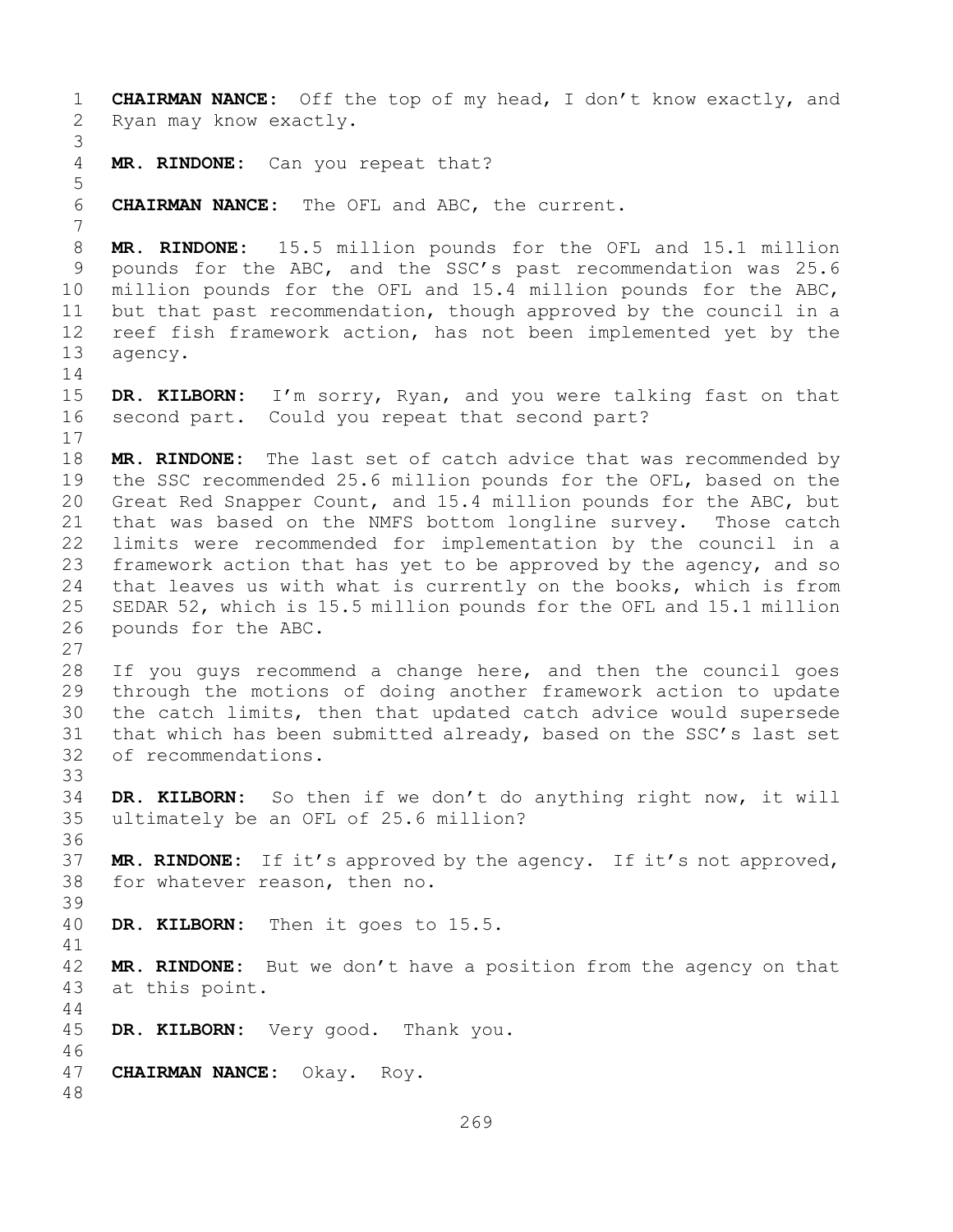1 **DR. CRABTREE:** A couple of things. I mean, we have accepted this 2 suite of analyses now as the best scientific information available,<br>3 and so, to me, it would be somewhat problematic if we stood on the 3 and so, to me, it would be somewhat problematic if we stood on the<br>4 older ABC and OFL, which are based on different analyses, and that older ABC and OFL, which are based on different analyses, and that 5 would seem to be an inconsistency. 6<br>7 7 The agency has had this for a while, and I can tell you, from past<br>8 experience, one thing that slows the agency down is when they have 8 experience, one thing that slows the agency down is when they have<br>9 difficulties reconciling the logic and the rationales provided to 9 difficulties reconciling the logic and the rationales provided to<br>10 them, and that may be some of what is happening here. them, and that may be some of what is happening here. 11<br>12 12 Jim touched on it, and we have, I think, lots of good reasons of<br>13 why the OFL is coming down now, and that has to do, I think, with why the OFL is coming down now, and that has to do, I think, with 14 putting the random forest analysis back in, using the LGL numbers<br>15 and using the post-stratified numbers for Florida, and that has 15 and using the post-stratified numbers for Florida, and that has<br>16 resulted in the catch levels coming down. resulted in the catch levels coming down.  $\begin{array}{c} 17 \\ 18 \end{array}$ 18 The whole issue with the UCB and the percentage of the UCB, that<br>19 is a tricky one, and, to me, that is getting at the issue of how 19 is a tricky one, and, to me, that is getting at the issue of how<br>20 much localized depletion can you live with, and that is, I think, 20 much localized depletion can you live with, and that is, I think,<br>21 at least as much a policy decision that the council needs to weigh-21 at least as much a policy decision that the council needs to weigh-<br>22 in as it is anything else, but I don't think it's one that will 22 in as it is anything else, but I don't think it's one that will<br>23 fully resolve until after we get through the benchmark, because I 23 fully resolve until after we get through the benchmark, because I<br>24 think that one will take some time, and it would be hard to make 24 think that one will take some time, and it would be hard to make<br>25 a lot of progress on it, knowing that a lot more information is 25 a lot of progress on it, knowing that a lot more information is<br>26 coming, and so it seems to me, at least for now, going with the 26 coming, and so it seems to me, at least for now, going with the<br>27 ensemble advice is a reasonable way to go. I quess I will try to 27 ensemble advice is a reasonable way to go. I guess I will try to 28 qet us focused and moving, and I will go and offer up a motion, 28 get us focused and moving, and I will go and offer up a motion,  $29$  and that would be that  $$ and that would be that  $-$ -30<br>31 31 **CHAIRMAN NANCE:** Jessica, can you bring up the place where we can put that? All right, Roy. Go ahead. 33<br>34 34 **DR. CRABTREE:** All right. **The SSC accepts the Southeast Fisheries**  35 **Science Center catch analysis and establishes an OFL, based on the**  36 **ensemble analysis, a five-year average of 18.91 million pounds.** 37 38 **CHAIRMAN NANCE:** Do we have a second for that motion? 39 DR. MICKLE: I will second. 41<br>42 **CHAIRMAN NANCE:** Okay, Paul. Thank you. Josh. 43 DR. KILBORN: Thank you. Okay, and so, if we use the P<sup>\*</sup> 30 percent 45 model in this ensemble approach, which I should point out is 46 technically not an ensemble model, because we only used one model<br>47 that was parameterized differently, but, in any case, if we use 47 that was parameterized differently, but, in any case, if we use<br>48 that model, then what we're  $-$  If I understand it correctly, what that model, then what we're  $--$  If I understand it correctly, what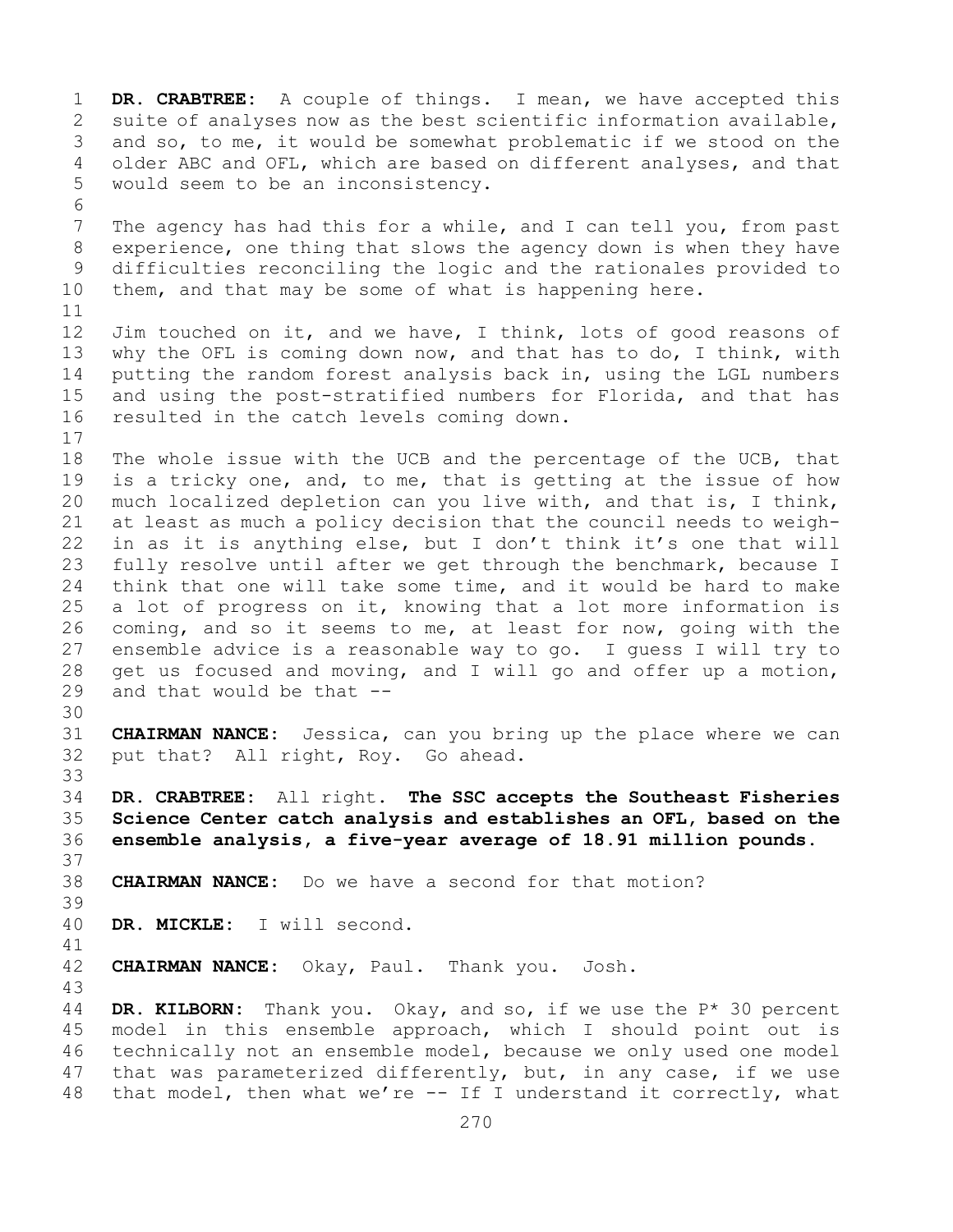1 we're saying is that this mean value is our OFL, and then the ABC<br>2 would be the  $P* 30$  percent. Then, if we set  $-$ would be the  $P*$  30 percent. Then, if we set --3 **CHAIRMAN NANCE:** Josh, we could choose -- We would choose an ABC 5 after this motion. 6<br>7 DR. KILBORN: Okay. Well, let's say we choose the P\* 30. 8 9 **CHAIRMAN NANCE:** Absolutely. Go ahead. 10<br>11 11 **DR. KILBORN:** Then, if we also recall that, in only Florida, the<br>12 2021 quota was exceeded by 13 percent, then what we would actually 12 2021 quota was exceeded by 13 percent, then what we would actually 13 have coming out of the water is more likely to be 18.5, for the 14 ABC, assuming only Florida overfishes, which gets us very close to<br>15 that OFL value that we're thinking about right now of 18.9, if 15 that OFL value that we're thinking about right now of 18.9, if<br>16 it's the 18.5 million. it's the 18.5 million.  $\begin{array}{c} 17 \\ 18 \end{array}$ 18 Like I said, that's only assuming that Florida overfishes, and no<br>19 one else does, and then, also, if you look at the standard 19 one else does, and then, also, if you look at the standard<br>20 deviations on these ensemble model values for the mean, thev're 20 deviations on these ensemble model values for the mean, they're<br>21 really high, and 4.96 million pounds in either direction for the 21 really high, and 4.96 million pounds in either direction for the<br>22 OFL is quite a bit, and neither of those  $P^*$  values are outside of 22 OFL is quite a bit, and neither of those  $P^*$  values are outside of 23 that confidence range, and so I don't know, and I'm a little uneasy 23 that confidence range, and so I don't know, and I'm a little uneasy<br>24 with this, although I will say that, given what's under 24 with this, although I will say that, given what's under<br>25 consideration of 25.6 million pounds, this would be better, but I 25 consideration of 25.6 million pounds, this would be better, but I<br>26 iust think that we need to think about the uncertainty involved in 26 just think that we need to think about the uncertainty involved in<br>27 this, if we then extend this OFL to an ABC. Thank you. this, if we then extend this OFL to an ABC. Thank you. 28<br>29 29 **CHAIRMAN NANCE:** Thank you. Roy. 30<br>31 31 **DR. CRABTREE:** Just to the motion, I think we should add "pounds<br>32 whole weight". I appreciate your comment there, but I think this whole weight". I appreciate your comment there, but I think this 33 is much a more realistic OFL, where we are, than what's on the<br>34 books now. It is possible, if the council has big overruns, that 34 books now. It is possible, if the council has big overruns, that<br>35 they would go over it, and they would then have to address that. they would go over it, and they would then have to address that. 36<br>37 They have paybacks in place, in terms of the AMs, and so it would 38 be a self-correcting sort of mechanism. Also, we would give an<br>39 ABC to the council, and they can set the ACL at or below that 39 ABC to the council, and they can set the ACL at or below that<br>40 value, and so, if they want to have bigger buffers, as unlikely as 40 value, and so, if they want to have bigger buffers, as unlikely as 41 that may seem to us, they could certainly do that. that may seem to us, they could certainly do that. 42 43 I appreciate your concern, and I would point out that,<br>44 historically, with red snapper, this is a bigger buffer than we historically, with red snapper, this is a bigger buffer than we 45 have normally had between the ABC and the OFL, and I think what is 46 actually on the books right now, approved by the Fisheries Service,<br>47 is -- What was it? is  $-$  What was it? 48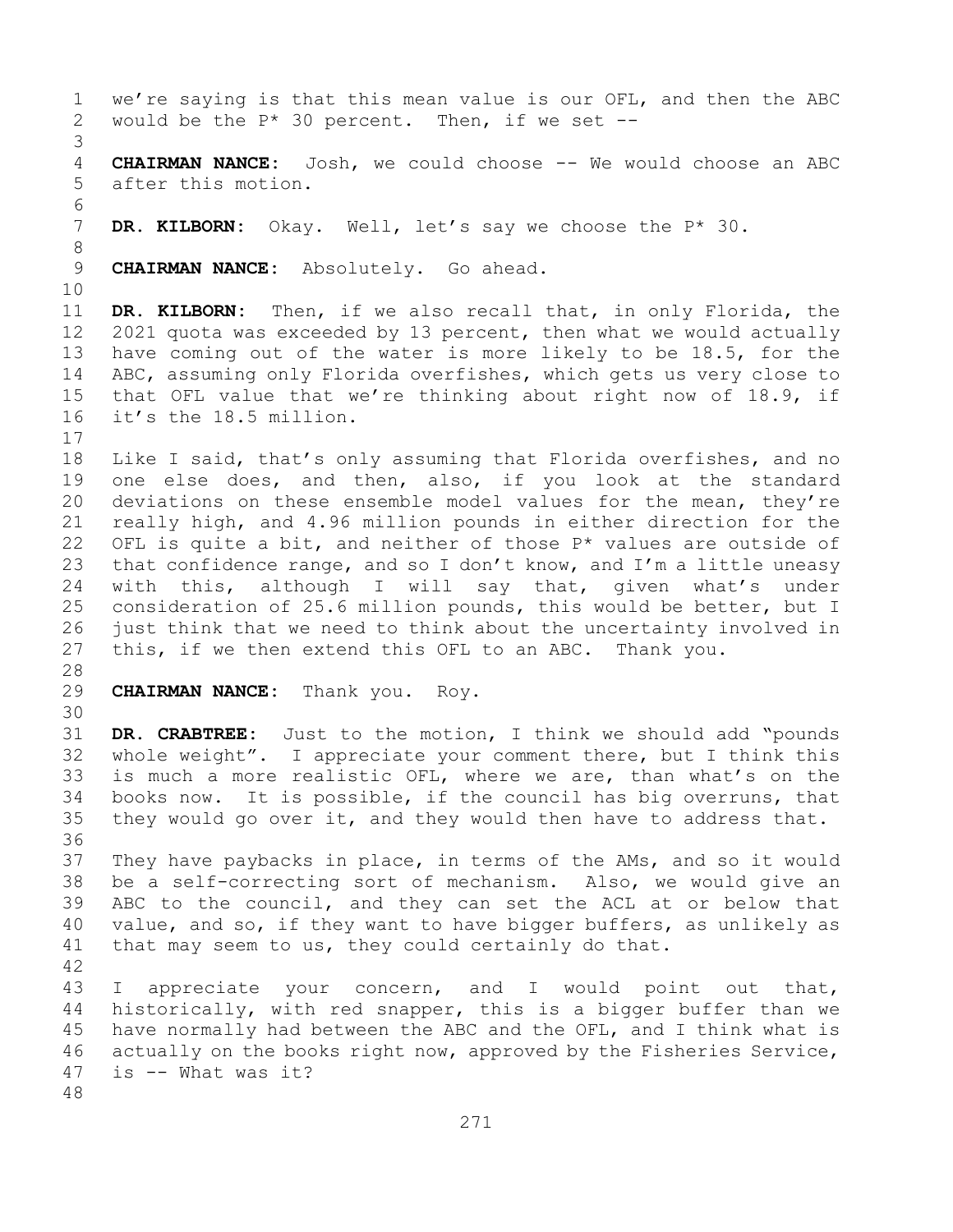1 **MR. RINDONE:** 2.51 percent is the difference, and it's 15.5 to 2 15.1 million pounds. 3 DR. CRABTREE: So that's a much smaller buffer, actually, than the 5 one we have here. 6<br>7 7 **CHAIRMAN NANCE:** Thank you. Any other discussion on the motion? 8 Jason.  $\frac{9}{10}$ 10 **MR. ADRIANCE:** Thank you, Mr. Chair. I just want to say that I 11 will oppose this motion, just given the discussions we've had about<br>12 the ensemble. Thank you. the ensemble. Thank you. 13 14 **CHAIRMAN NANCE:** Okay. Do you have a substitute motion, Jason?  $15$ <br> $16$ MR. ADRIANCE: Not at this time, Mr. Chair.  $\begin{array}{c} 17 \\ 18 \end{array}$ 18 **CHAIRMAN NANCE:** Okay. Thank you. Any other discussion on this particular motion? Sean. 20<br>21 21 **DR. POWERS:** I just want to echo what Jason said, and I just think<br>22 that the 8 percent that this represents of the UCB isn't supported 22 that the 8 percent that this represents of the UCB isn't supported<br>23 by the Gardner analysis, and I know that John didn't -- I mean, I 23 by the Gardner analysis, and I know that John didn't  $-$  I mean, I<br>24 am not putting a number in John Walter's head, but it seems very 24 am not putting a number in John Walter's head, but it seems very<br>25 low to go with the 8 percent UCB, and I realize it is an increase 25 low to go with the 8 percent UCB, and I realize it is an increase<br>26 in the OFL, and Roy brings up an interesting point, that, if we do 26 in the OFL, and Roy brings up an interesting point, that, if we do<br>27 raise it, there will be probably more localized depletion issues, 27 raise it, there will be probably more localized depletion issues,<br>28 and, you know, I never thought about it as a policy decision, but 28 and, you know, I never thought about it as a policy decision, but<br>29 I think Roy is right. I think Roy is right. 30<br>31 31 I mean, how much appetite the -- How much localized depletion we<br>32 take can meet the overall goals of the stock is probably more take can meet the overall goals of the stock is probably more 33 likely a policy decision, but, again, just echoing Jason's comment<br>34 that I think this represents only 8 percent UCB, and that's not 34 that I think this represents only 8 percent UCB, and that's not<br>35 supported by the analyses that we saw. supported by the analyses that we saw. 36<br>37 37 **CHAIRMAN NANCE:** Okay. Thank you. Doug. 38<br>39 39 **MR. GREGORY:** I guess this is my time to battle with Sean, and I 40 will never forgive him for that time in 2012 when he stole my<br>41 motion, but that's a different story. The 8 percent, 10 percent, 41 motion, but that's a different story. The 8 percent, 10 percent,<br>42 15 percent, those were not the result of determined calculations. 42 15 percent, those were not the result of determined calculations.<br>43 Those were just quidelines, estimates, quesses, and so it's 43 Those were just guidelines, estimates, guesses, and so it's<br>44 irrelevant to the actual argument of the motion as to which percent irrelevant to the actual argument of the motion as to which percent 45 of unconsolidated bottom we're going to choose for this analysis. 46<br>47 47 I will point out, again, that we have no idea how this is going to<br>48 disrupt our standard rebuilding program that's been in place for disrupt our standard rebuilding program that's been in place for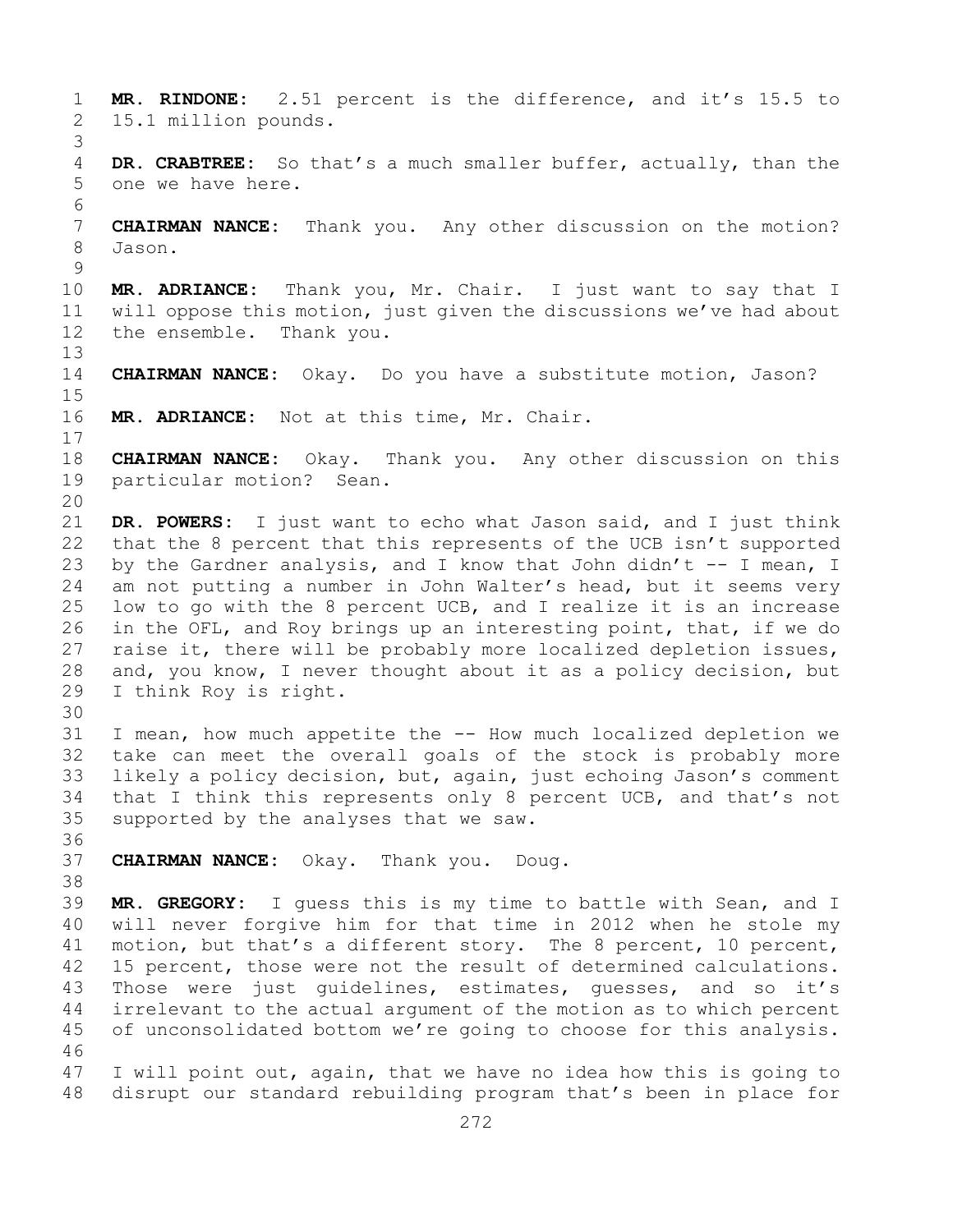1 probably about thirty years, and so we've really got a high-risk<br>2 effort going here that people need to remember, and, again, the 2 effort going here that people need to remember, and, again, the<br>3 Great Red Snapper Count is one data point in a thirty-year history 3 Great Red Snapper Count is one data point in a thirty-year history<br>4 of managing this fishery. Thank you. of managing this fishery. Thank you. 5 6 **CHAIRMAN NANCE:** Thank you, Doug. Harry. 7 8 **MR. BLANCHET:** Thank you. To the point of what value of UCB -- If<br>9 I recall correctly, that was derived from the estimates of the 9 I recall correctly, that was derived from the estimates of the<br>10 random forest model, and is that -- Am I wrong in that? I mean, 10 random forest model, and is that -- Am I wrong in that? I mean,<br>11 that was a basis for those numbers, and so I think that, if 11 that was a basis for those numbers, and so I think that, if<br>12 necessary, to go back and review the basis of that number, it might necessary, to go back and review the basis of that number, it might 13 be appropriate, if somebody has got a problem with that specific 14 value.  $15$ <br> $16$ 16 I agree with Jason that using 8 percent is probably low, but the<br>17 other part of that OFL, and we had some discussion yesterday and 17 other part of that OFL, and we had some discussion yesterday and<br>18 discussing about what the state managers thought about various and 18 discussing about what the state managers thought about various and<br>19 sundry pieces of biomass and exploitation rate across the Gulf, 19 sundry pieces of biomass and exploitation rate across the Gulf,<br>20 and one of the -- One of many elephants in the room is the large 20 and one of the -- One of many elephants in the room is the large<br>21 amount of biomass seemingly unexploited, or relatively 21 amount of biomass seemingly unexploited, or relatively<br>22 unexploited, in the Big Bend of Florida. unexploited, in the Big Bend of Florida. 23 24 To me, that is really one of the big uncertainties that drives<br>25 both the overall estimate of red snapper in the Gulf of Mexico and 25 both the overall estimate of red snapper in the Gulf of Mexico and<br>26 all of the values derived from that, and, as several people 26 all of the values derived from that, and, as several people<br>27 commented in the public comment period, there is not a whole lot commented in the public comment period, there is not a whole lot 28 of places, especially handy to civilization, that don't have<br>29 exploited red snapper, if you can find them, and, with the natural 29 exploited red snapper, if you can find them, and, with the natural<br>30 bottom off of Florida, that's different than some of the cryptic 30 bottom off of Florida, that's different than some of the cryptic<br>31 biomass scattered in little pockets across mud bottom in Louisiana. biomass scattered in little pockets across mud bottom in Louisiana. 32 33 It's a lot better characterized, and I think a lot more -- I will<br>34 say available for utility than those little pockets that we see, 34 say available for utility than those little pockets that we see,<br>35 and so those are the issues that I have, is one is on the -- How 35 and so those are the issues that I have, is one is on the  $-$ - How<br>36 we derive those estimates of UCB, and the other is really a we derive those estimates of UCB, and the other is really a 37 question to throw back at Luiz regarding his comfort level on that 38 estimate of  $-$  I forget what the value would be, and I don't know<br>39 if it was even  $-$  If I added it up right, it's like thirty-six 39 if it was even -- If I added it up right, it's like thirty-six<br>40 million pounds of red snapper in that northwest Florida area, and 40 million pounds of red snapper in that northwest Florida area, and<br>41 that's over a third of our total, and it seems remarkable that 41 that's over a third of our total, and it seems remarkable that<br>42 that is not exploited more than it is. that is not exploited more than it is. 43 **CHAIRMAN NANCE:** Thank you, Harry. Those are fish and not pounds, 45 but we get your point, for sure. Trevor. 46<br>47 47 **MR. MONCRIEF:** Thanks, Mr. Chair, and I was going to bring up --<br>48 I had the same kind of concerns that Doug was bringing up, and I had the same kind of concerns that Doug was bringing up, and

273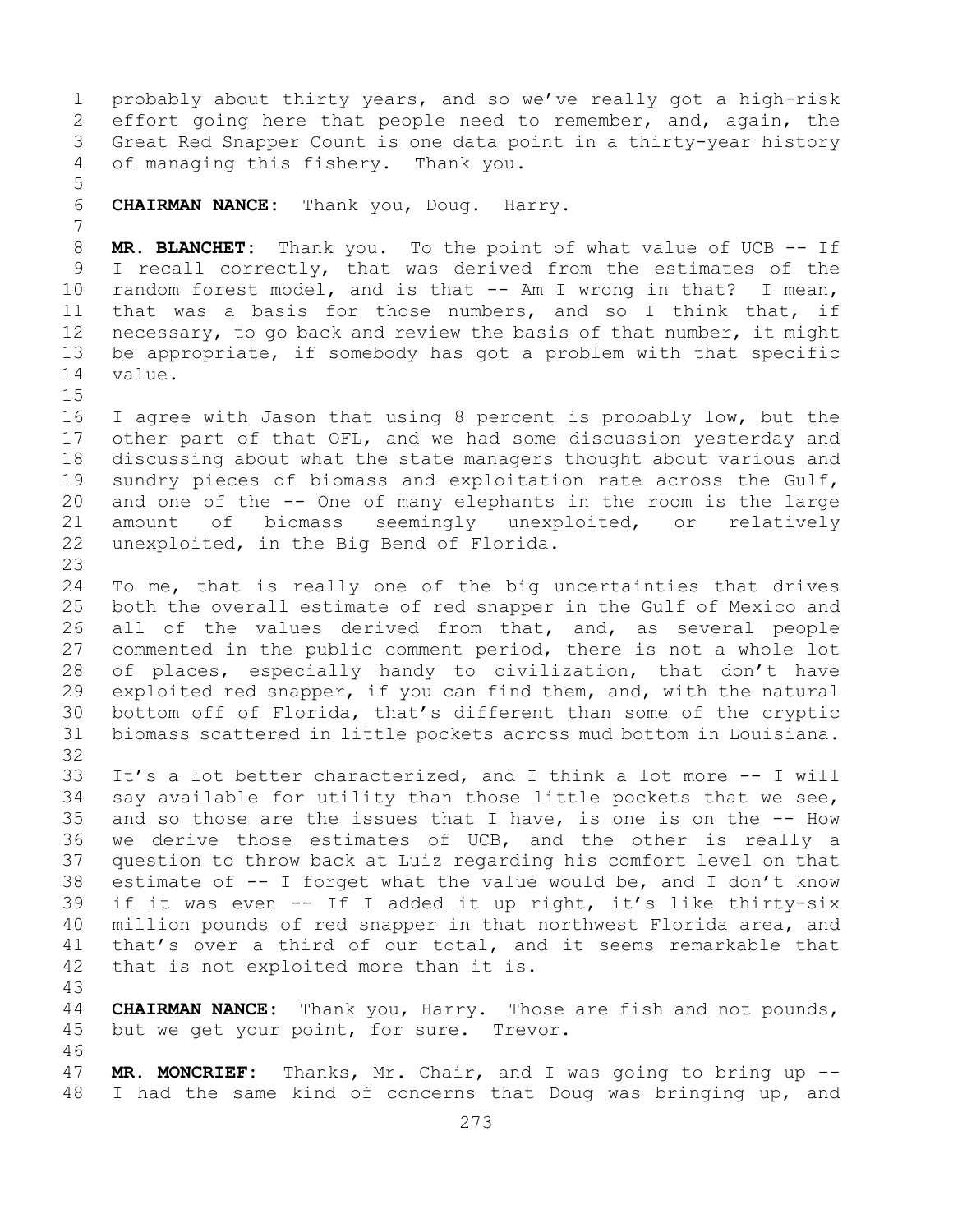1 that's why I asked the question yesterday about, on that fourth<br>2 objective that was listed in the Gardner analysis of whether the 2 objective that was listed in the Gardner analysis of whether the<br>3 10 to 15 percent was supported by the empirical data, and I think 3 10 to 15 percent was supported by the empirical data, and I think<br>4 the answer that I got was that, while there are caveats, it is the answer that I got was that, while there are caveats, it is 5 supported empirically, but it's not empirically derived directly. 6 I feel like that 10 to 15 percent wasn't just out of nowhere, and<br>7 I understand it's a round number, but if it had empirical support. I understand it's a round number, but if it had empirical support.

- 8<br>9 9 **CHAIRMAN NANCE:** Thank you, Trevor. Sean.
- 10<br>11

11 **DR. POWERS:** Trevor touched on one of my points that I wanted to 12 counter Doug on, is those numbers are supported. Obviously, the counter Doug on, is those numbers are supported. Obviously, the 13 extent of the UCB is just a GIS calculation. What percent of that 14 is likely exploited, I think the Gardner analysis justifies those<br>15 10 or 15 percent scenarios, but remember that the other way to 15 10 or 15 percent scenarios, but remember that the other way to<br>16 think about that percentage is that, if 15 percent is exploited, 16 think about that percentage is that, if 15 percent is exploited,<br>17 that means that 85 percent is not. that means that 85 percent is not.

18<br>19 19 That is a large buffer in spawning stock in that uncharacterized<br>20 bottom, and so I don't think that we're not proceeding with caution bottom, and so I don't think that we're not proceeding with caution 21 if we use a higher UCB, and we recognize that a large portion of<br>22 that uncharacterized bottom biomass is not exploited, and so it 22 that uncharacterized bottom biomass is not exploited, and so it<br>23 does serve as a buffer for our decisions. Thanks. does serve as a buffer for our decisions.

 $\frac{24}{25}$ 25 **CHAIRMAN NANCE:** Thank you. From my perspective, I liked the 26 ensemble when it was presented yesterday, and I think it gives us<br>27 a -- It's an average drawn from data, and it goes all the way from a -- It's an average drawn from data, and it goes all the way from 28 thirty-five to -- The draw is all the way from thirty-five million<br>29 pounds of landings down to five million pounds, and so it certainly 29 pounds of landings down to five million pounds, and so it certainly<br>30 is a broad spec, with the average being around eighteen, and so I 30 is a broad spec, with the average being around eighteen, and so I<br>31 am comfortable with the logic in it. am comfortable with the logic in it.

32

33 While it gives us, I think, an average of the uncharacterized<br>34 bottom usage, it's hard for me to choose between all structure 34 bottom usage, it's hard for me to choose between all structure<br>35 without, and I know there is some out there, and so how much -- We 35 without, and I know there is some out there, and so how much -- We<br>36 can go with 10 percent or 15 percent, or we can do an average, and can go with 10 percent or 15 percent, or we can do an average, and 37 so, from my perspective, I am comfortable with what we're basing 38 it on here. Any other discussion? David, please.

39 40 **DR. CHAGARIS:** I mean, just to add to the discussion a little bit, 41 I mean, we think about this population on the unconsolidated bottom<br>42 as if it's completely independent of the populations that exist on 42 as if it's completely independent of the populations that exist on<br>43 structures, but it's likely that, as you draw down the populations 43 structures, but it's likely that, as you draw down the populations<br>44 on the structures, that it would actually draw fish in from the on the structures, that it would actually draw fish in from the 45 unconsolidated bottom, and I don't think we know a lot about that, 46 because, as far as I know, nobody has tagged fish on the<br>47 unconsolidated bottom, because it really wouldn't be an efficient 47 unconsolidated bottom, because it really wouldn't be an efficient<br>48 thing to do, but it's just something to keep in mind, that these thing to do, but it's just something to keep in mind, that these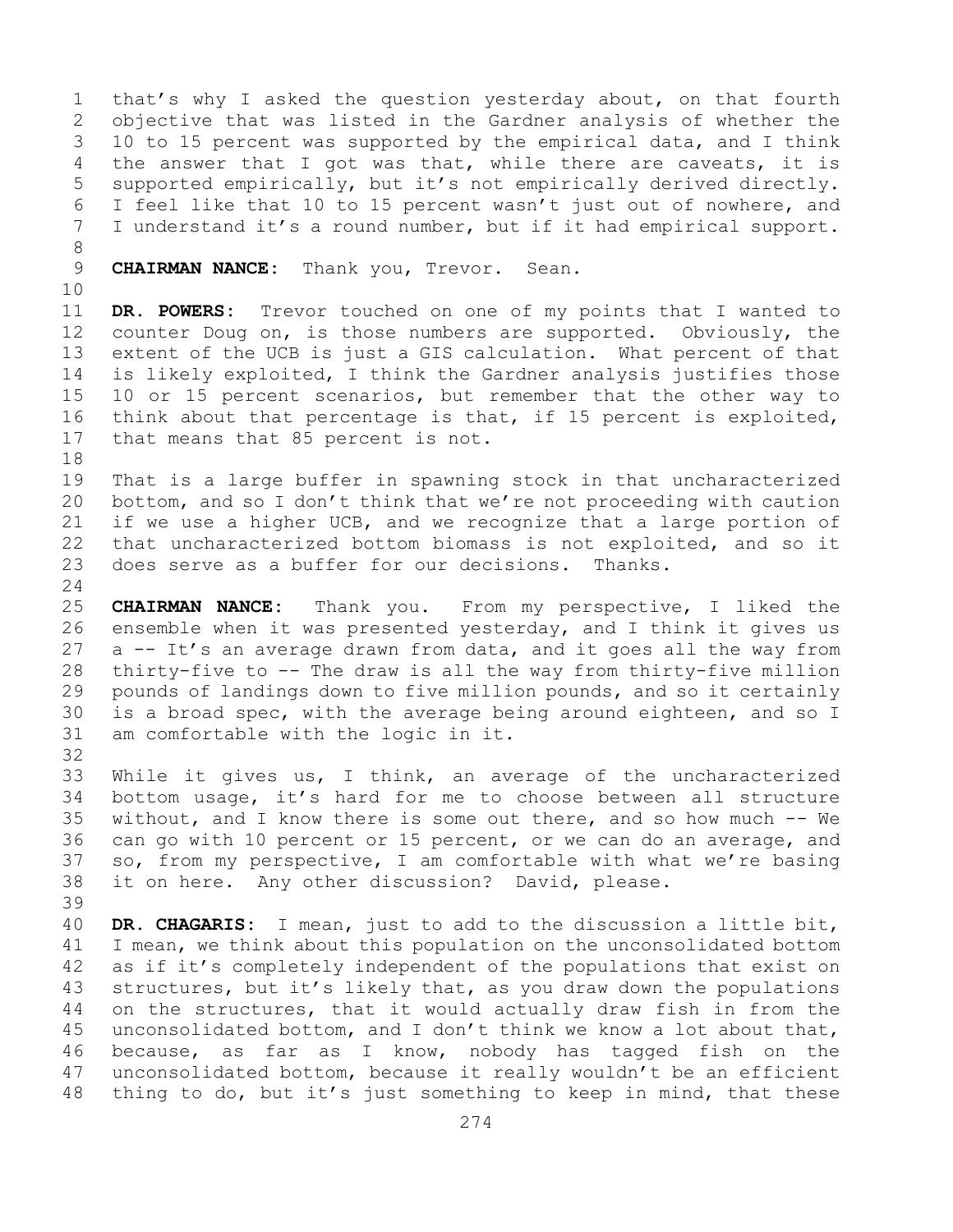1 populations aren't separate from one another. You could be locally<br>2 depleting a structure site, but also partially depleting the 2 depleting a structure site, but also partially depleting the<br>3 unconsolidated population in the vicinity of that, and so I just 3 unconsolidated population in the vicinity of that, and so I just<br>4 wanted to have folks keep that in mind. Thank you. wanted to have folks keep that in mind. Thank you.

5

6 **CHAIRMAN NANCE:** David, thank you. Steven, please.

7 8 **DR. SCYPHERS:** Thank you, Mr. Chair. Just kind of a quick question,<br>9 for clarification, and so I understand the benefits of averaging 9 for clarification, and so I understand the benefits of averaging<br>10 the different UCB scenarios, but I was curious about the thoughts 10 the different UCB scenarios, but I was curious about the thoughts<br>11 on including the zero, because it seems like, when we talked about 11 on including the zero, because it seems like, when we talked about<br>12 this last March, we didn't discuss the zero that much, and we kind this last March, we didn't discuss the zero that much, and we kind 13 of focused on the other numbers, all the way up to 22, I believe, 14 but, if we average the 8 and the 15, that, I believe, would be<br>15 right around 13, where we were last time as well. I quess that's 15 right around 13, where we were last time as well. I guess that's<br>16 what I am still trying to understand, is the rationalization of 16 what I am still trying to understand, is the rationalization of<br>17 that number. Thank you. that number. Thank you.

18<br>19 19 **CHAIRMAN NANCE:** I think it's the average of 10 and 15, and so we<br>20 haven't -- Throughout the document, we have all structure, without haven't  $-$ - Throughout the document, we have all structure, without 21 any landings or without any from the uncharacterized bottom, and<br>22 then we have a scenario with all structure plus 10 percent, all 22 then we have a scenario with all structure plus 10 percent, all<br>23 structure plus 15 percent, and so simply what this other one is 23 structure plus 15 percent, and so simply what this other one is<br>24 doing is we're not choosing a 10 or a 15, but we're using an 24 doing is we're not choosing a 10 or a 15, but we're using an<br>25 average of those, and I can't remember what Matt said yesterday 25 average of those, and I can't remember what Matt said yesterday<br>26 that it would be, but I think 13 percent, around there, would be 26 that it would be, but I think 13 percent, around there, would be<br>27 the average between those, and so the ensemble advice is from an the average between those, and so the ensemble advice is from an 28 all structure with around a 13 percent, 12 to 13 percent, from the<br>29 uncharacterized bottom, and so it simply gives us an average, and 29 uncharacterized bottom, and so it simply gives us an average, and<br>30 we're not having to choose between 10 and 15 in our debate. Trevor. we're not having to choose between 10 and 15 in our debate. Trevor.

31<br>32 MR. MONCRIEF: I had the same kind of thoughts as what Steven just 33 brought up, and I think the question still remains of, to my<br>34 knowledge, it was the all structure, 10, and 15 that was being 34 knowledge, it was the all structure, 10, and 15 that was being<br>35 averaged and not between the 10 and 15 alone, and, given the 35 averaged and not between the 10 and 15 alone, and, given the<br>36 conversation we've been having, I am wondering if that might be a conversation we've been having, I am wondering if that might be a 37 realistic option here, to try to balance, and I will support 38 Steven's question and his thought process there.

39

**CHAIRMAN NANCE:** Okay. Matt, can you address that question?

41<br>42 42 **MR. SMITH:** Sure. Thank you, Chair. The current ensemble does<br>43 include the all structure, and so it's an average of the results 43 include the all structure, and so it's an average of the results<br>44 from essentially zero UCB, 10 percent, and 15 percent, and so it's from essentially zero UCB, 10 percent, and 15 percent, and so it's 45 going to wind up somewhere below 10 percent, probably, in terms of 46 what it's accurately characterizing for UCB.

47 I can do an ensemble between just the 10 and 15, and I can do runs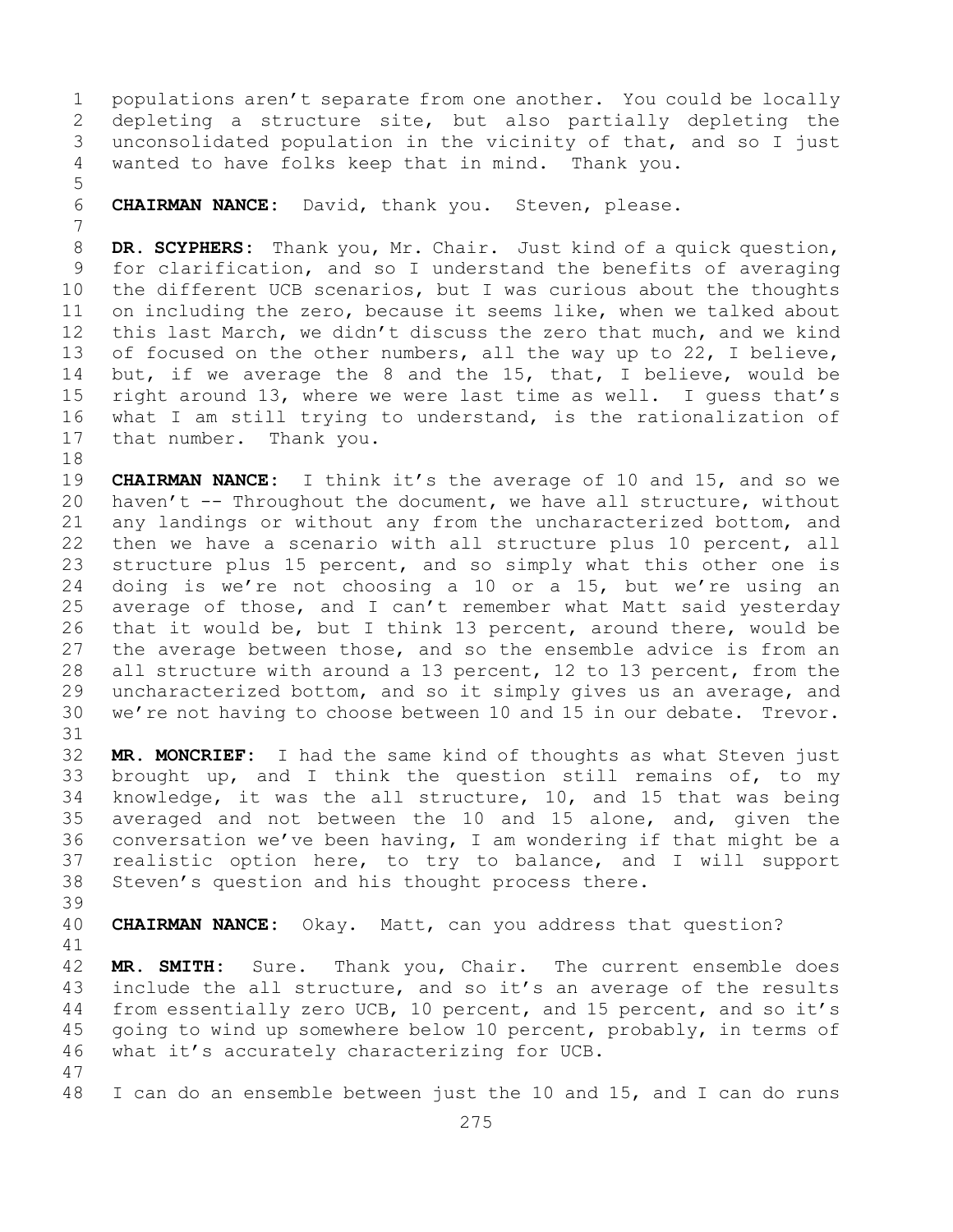1 at any other UCB that the SSC would like, and I know we're into<br>2 the third day, and decisions are being made, and maybe the time to 2 the third day, and decisions are being made, and maybe the time to<br>3 do this was last night, but, if there's something you want to see, 3 do this was last night, but, if there's something you want to see,<br>4 the turnaround is relatively quick to get those done, but the the turnaround is relatively quick to get those done, but the 5 current ensemble that you're looking at is going to be probably in 6 the 8 percent range, more so than the 13 percent range, because it<br>7 does include the zero UCB estimates. does include the zero UCB estimates. 8<br>9 9 **CHAIRMAN NANCE:** Thank you. If we do any more runs, I will have<br>10 to apologize to Shannon, because I told her, last night, that we 10 to apologize to Shannon, because I told her, last night, that we<br>11 weren't going to ask for any, but, anyway, thanks, and I appreciate 11 weren't going to ask for any, but, anyway, thanks, and I appreciate<br>12 that option, Matt. Jason. that option, Matt. Jason. 13 14 **MR. ADRIANCE:** Thank you. Between Trevor and Matt, my issues were addressed. Thanks. 16<br>17 17 **CHAIRMAN NANCE:** Thank you. Any other discussion on this motion?<br>18 Steven. Steven.  $\begin{array}{c} 19 \\ 20 \end{array}$ 20 **DR. SAUL:** Thank you, Mr. Chair. I just emailed over a potential 21 clarifying sentence, but I can just read it, probably easier, but<br>22 I don't know if folks want to, as a friendly amendment, add, to 22 I don't know if folks want to, as a friendly amendment, add, to<br>23 this motion, something to the effect that fishing on additional 23 this motion, something to the effect that fishing on additional<br>24 uncharacterized bottom will indicate, or mean, that the stock is 24 uncharacterized bottom will indicate, or mean, that the stock is<br>25 most likely to collapse, but that removing the ABC will probably 25 most likely to collapse, but that removing the ABC will probably<br>26 lead to additional localized depletion, and so I don't know if 26 lead to additional localized depletion, and so I don't know if<br>27 want some caveat in there that indicates that localized depletion want some caveat in there that indicates that localized depletion 28 may occur and may impact the ABC recommendations. 29<br>30 **CHAIRMAN NANCE:** Thank you. Ryan, to that point? 31<br>32 MR. RINDONE: Thank you, Mr. Chair. Just a point of order on this, 33 for Steven, and this would be a good statement, or a<br>34 recommendation, for the SSC to give, if the SSC agrees with this 34 recommendation, for the SSC to give, if the SSC agrees with this<br>35 statement, and I think it's a separate motion, as opposed to 35 statement, and I think it's a separate motion, as opposed to<br>36 something that's included in this particular motion, because this something that's included in this particular motion, because this 37 could be applied to numerous different combinations of OFL and ABC 38 recommendations, and so it is a little bit more generalized. 39 40 I think, if the SSC wanted to make this recommendation to the<br>41 council, it would be most appropriate that it's done as a separate 41 council, it would be most appropriate that it's done as a separate<br>42 motion, and then you quys can vote on that, or not, and the council 42 motion, and then you guys can vote on that, or not, and the council<br>43 can take that advice from the SSC as that, as general advice that 43 can take that advice from the SSC as that, as general advice that<br>44 would apply, regardless of what the recommended OFL and ABC values 44 would apply, regardless of what the recommended OFL and ABC values 45 are. 46<br>47 DR. SAUL: Yes, that would be fine, Ryan. Thanks. 48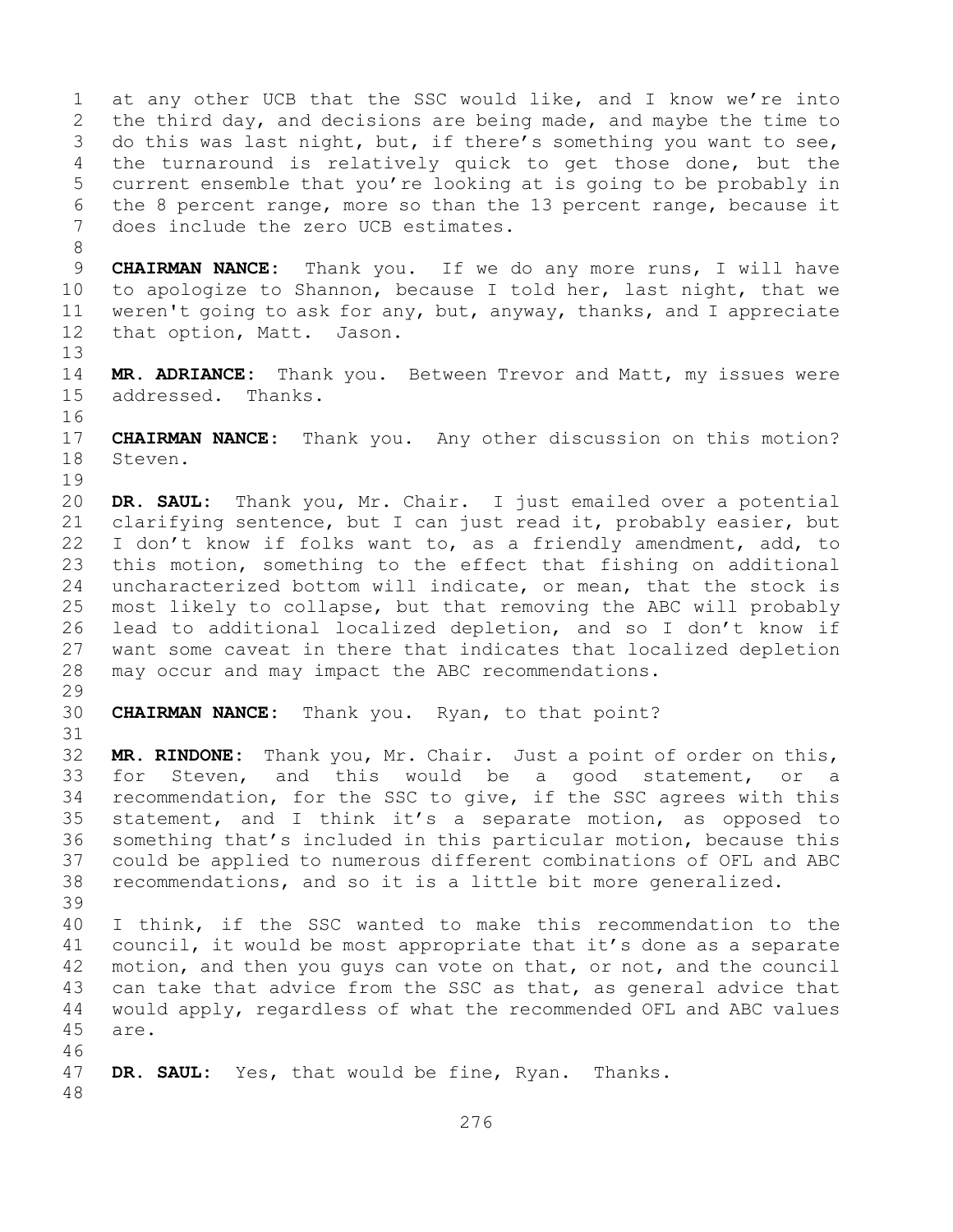1 **CHAIRMAN NANCE:** Okay. Let's go ahead and -- Matt, did you have a comment? Go ahead, please. 3 MR. SMITH: Just a quick thought, and thank you, Chair. If people 5 are still thinking about additional runs, I just wanted to 6 reemphasize that the main advantage of the ensemble model is that<br>7 it gives you wider tails on the distribution, and so, if you go 7 it gives you wider tails on the distribution, and so, if you go<br>8 ahead and apply a P\*-type approach, you get a little bit more space 8 ahead and apply a  $P^*$ -type approach, you get a little bit more space<br>9 than you do from the individual run, and I think it was brought up 9 than you do from the individual run, and I think it was brought up<br>10 vesterday that, if that's the concern, or if that's the attraction, 10 yesterday that, if that's the concern, or if that's the attraction,<br>11 to the ensemble, that there are other avenues available to the SSC 11 to the ensemble, that there are other avenues available to the SSC<br>12 to get more space from the OFL to the ABC, and we don't necessarily 12 to get more space from the OFL to the ABC, and we don't necessarily<br>13 have to rely on the  $P^*$  approach. have to rely on the  $P^*$  approach.  $\frac{14}{15}$ 15 It was a tact we took, because it was something that was familiar<br>16 to the group, and we thought it could gain some traction, but, if 16 to the group, and we thought it could gain some traction, but, if<br>17 they're really struggling about the ensemble, we could get the 17 they're really struggling about the ensemble, we could get the<br>18 same mean result from just a straight-up 13 percent run, or a 15 18 same mean result from just a straight-up 13 percent run, or a 15<br>19 percent, or whatever it is that the SSC likes, and other avenues 19 percent, or whatever it is that the SSC likes, and other avenues<br>20 could be taken to increase that buffer to the ABC, and that's it. 20 could be taken to increase that buffer to the ABC, and that's it.<br>21 Thank you for the time. Thank you for the time.  $\begin{array}{c} 22 \\ 23 \end{array}$ 23 **CHAIRMAN NANCE:** Thank you, and so at least we have that option,<br>24 depending on what happens here. Let's go ahead and take a vote on 24 depending on what happens here. Let's go ahead and take a vote on<br>25 this motion. I am going to read it. The SSC accepts the Southeast 25 this motion. I am going to read it. **The SSC accepts the Southeast**  26 **Fisheries Science Center catch analysis and establishes an OFL**  27 **based on the ensemble analysis using the five-year average of 18.91**  28 **million pounds whole weight.** Let's go ahead and do a roll call. 29<br>30 MS. MATOS: Jim Tolan. 31<br>32 DR. TOLAN: Yes. 33<br>34 MS. MATOS: Sean Powers. 35<br>36 36 **DR. POWERS:** No. 37 38 **MS. MATOS:** Trevor Moncrief. 39 40 **MR. MONCRIEF:** No. 41<br>42 MS. MATOS: Doug Gregory. 43 MR. GREGORY: A cautious yes. 45 46 **MS. MATOS:** Dave Chagaris. 47 48 **DR. CHAGARIS:** Yes.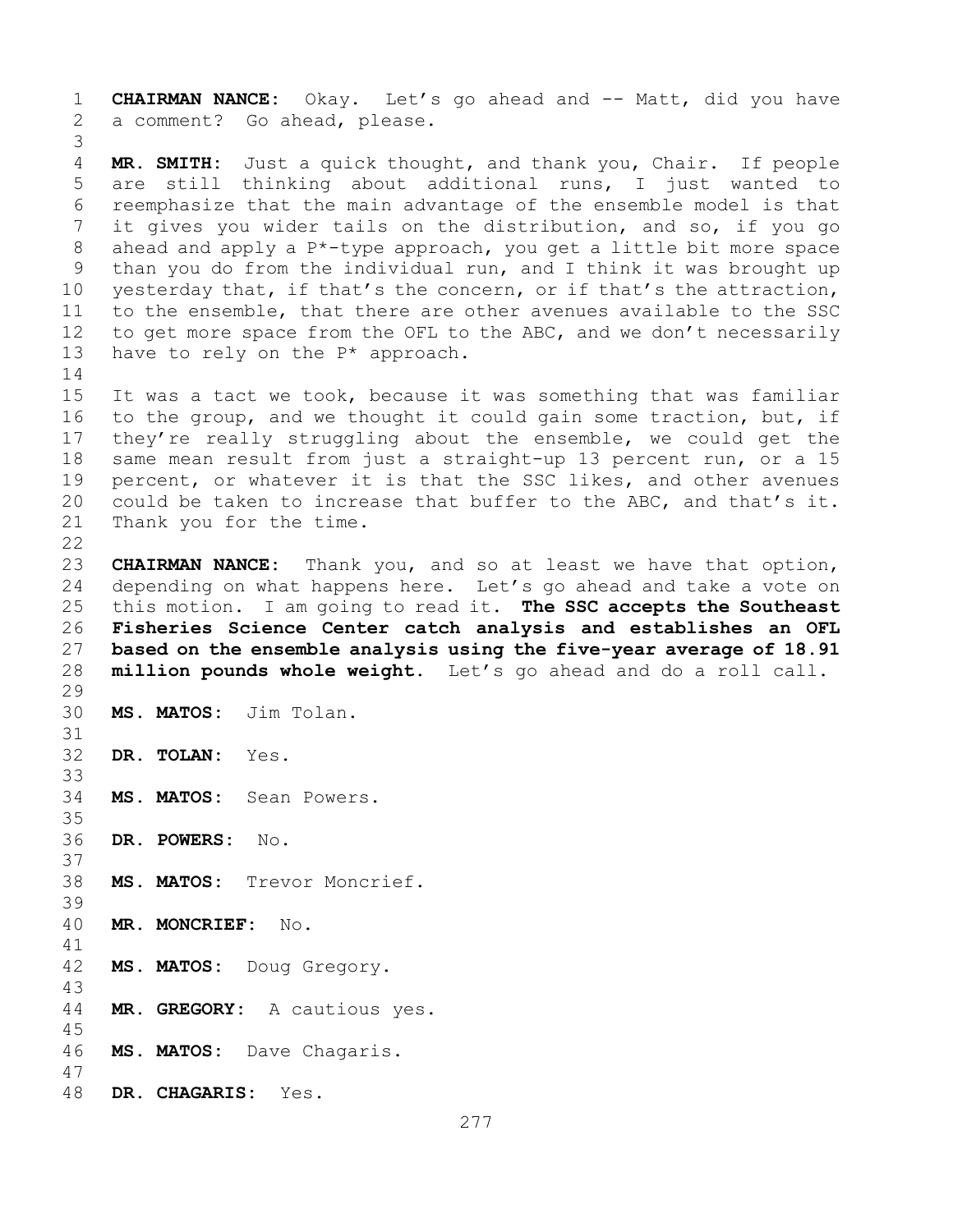| 1              |                              |
|----------------|------------------------------|
| 2              | MS. MATOS: Lee Anderson.     |
| 3              |                              |
| $\overline{4}$ | DR. ANDERSON: Abstain.       |
| 5              |                              |
| 6              | MS. MATOS: John Mareska.     |
| 7              |                              |
| 8              | MR. MARESKA: No.             |
| 9              |                              |
| 10<br>11       | MS. MATOS: Jack Isaacs.      |
| 12             | DR. ISAACS: Yes.             |
| 13             |                              |
| 14             | MS. MATOS: Steven Saul.      |
| 15             |                              |
| 16             | DR. SAUL: No.                |
| 17             |                              |
| 18             | MS. MATOS: Luke Fairbanks.   |
| 19             |                              |
| 20<br>21       | DR. FAIRBANKS: Yes.          |
| 22             | MS. MATOS: Jason Adriance.   |
| 23             |                              |
| 24             | MR. ADRIANCE: No.            |
| 25             |                              |
| 26             | MS. MATOS: Harry Blanchet.   |
| 27             |                              |
| 28             | MR. BLANCHET: No.            |
| 29             |                              |
| 30             | MS. MATOS: Benny Gallaway.   |
| 31<br>32       |                              |
| 33             | DR. GALLAWAY: Yes.           |
| 34             | MS. MATOS: Paul Mickle.      |
| 35             |                              |
| 36             | DR. MICKLE: Yes.             |
| 37             |                              |
| 38             | MS. MATOS: Will Patterson.   |
| 39             |                              |
| 40             | DR. PATTERSON: Abstain.      |
| 41             |                              |
| 43             | 42 MS. MATOS: Rich Woodward. |
| 44             | DR. WOODWARD: Abstain.       |
| 45             |                              |
| 46             | MS. MATOS: Steven Scyphers.  |
| 47             |                              |
| 48             | DR. SCYPHERS: No.            |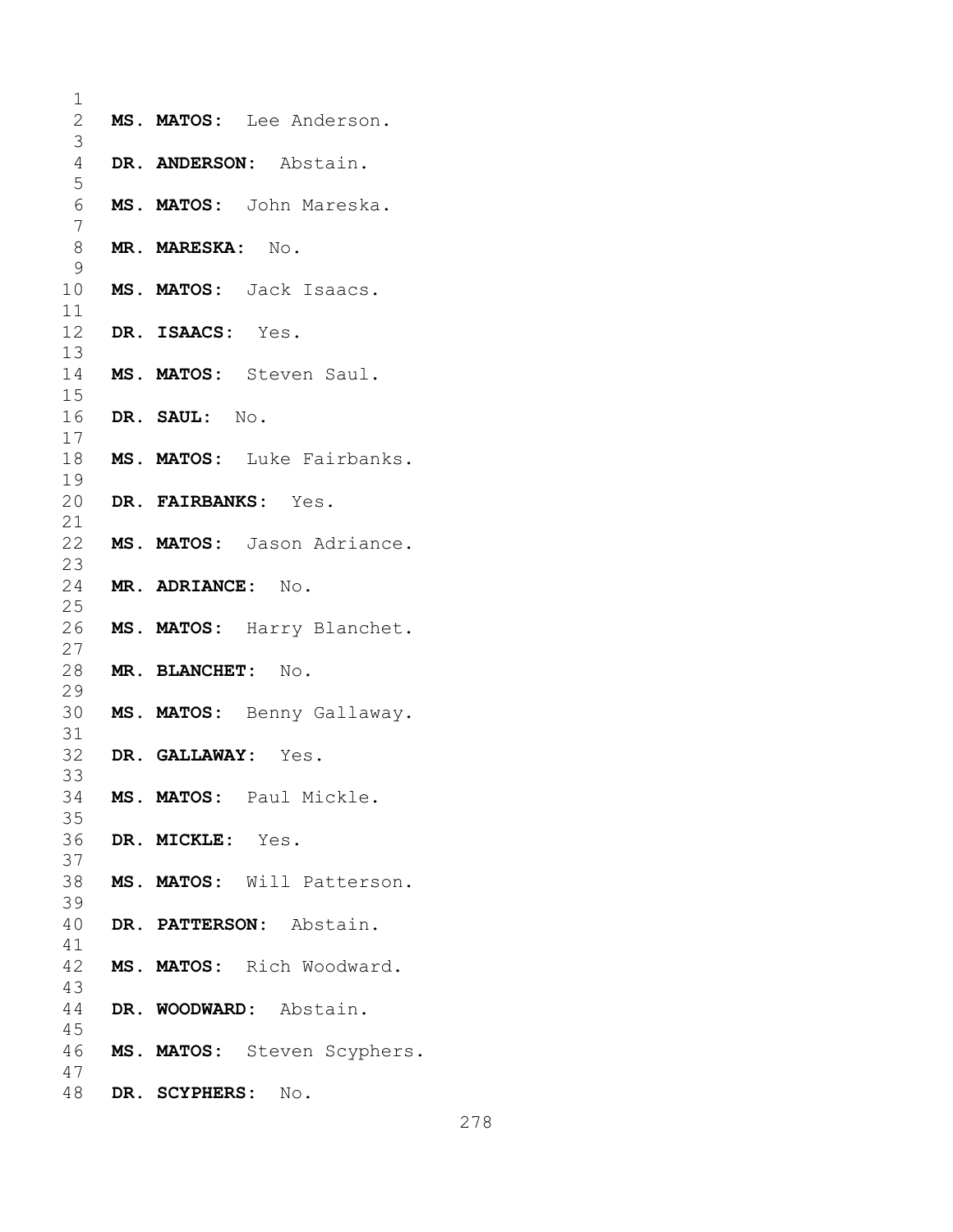$\frac{1}{2}$ MS. MATOS: Jim Nance. 3 4 **CHAIRMAN NANCE:** Yes. 5 6 **MS. MATOS:** David Griffith. 7 8 **DR. GRIFFITH:** Yes.  $\frac{9}{10}$ MS. MATOS: Roy Crabtree.  $\begin{array}{c} 11 \\ 12 \end{array}$ 12 **DR. CRABTREE:** Yes. 13 14 **MS. MATOS:** Luiz Barbieri.  $15$ <br> $16$ 16 **DR. BARBIERI:** No.  $\begin{array}{c} 17 \\ 18 \end{array}$ MS. MATOS: Michael Allen.  $\begin{array}{c} 19 \\ 20 \end{array}$ DR. ALLEN: Yes. 21<br>22 MS. MATOS: Cindy Grace-McCaskey.  $\frac{23}{24}$ 24 **DR. GRACE-MCCASKEY:** Yes.  $\frac{25}{26}$ 26 **MS. MATOS:** Josh Kilborn. 27 28 **DR. KILBORN:** No thank you. 29<br>30 30 **CHAIRMAN NANCE:** Thank you. **It looks like the motion carries**  31 **twelve to nine with three abstentions.** Okay, and so we have -- Anyway, it's one of those deals that I know each of us have our 33 rationale on our votes, and, from a science perspective, how<br>34 comfortable we are with different things. I appreciate though the 34 comfortable we are with different things. I appreciate though the<br>35 SSC and its willingness to move forward on these items. SSC and its willingness to move forward on these items. 36 37 With an established OFL, or, excuse me, a recommended OFL, of 38 18.94, let's entertain the ABC for our recommendation. We have a<br>39 P\* in our document, and we have a P\* of 0.4 and a P\* of 0.3. If 39 P\* in our document, and we have a P\* of 0.4 and a P\* of 0.3. If  $40$  we used the same five-year average, that would give us a -- For 40 we used the same five-year average, that would give us a  $-$  For<br>41 the 0.4, it would give us a 17.5-million-pound ABC, and a P\* of 41 the 0.4, it would give us a 17.5-million-pound ABC, and a  $P^*$  of 42 0.3 would give us an ABC of 16.31 million pounds, and so do we 42 0.3 would give us an ABC of 16.31 million pounds, and so do we<br>43 have a motion, or we can have discussion first and then a motion. 43 have a motion, or we can have discussion first and then a motion.<br>44 Rov. Roy. 45 46 **DR. CRABTREE:** I will kick off the discussion, and so I think, in<br>47 the past, we have used 40 percent P\* for red snapper, and I believe 47 the past, we have used 40 percent  $P*$  for red snapper, and I believe 48 Ryan told us yesterday that's what was used after SEDAR 52, and so Ryan told us yesterday that's what was used after SEDAR 52, and so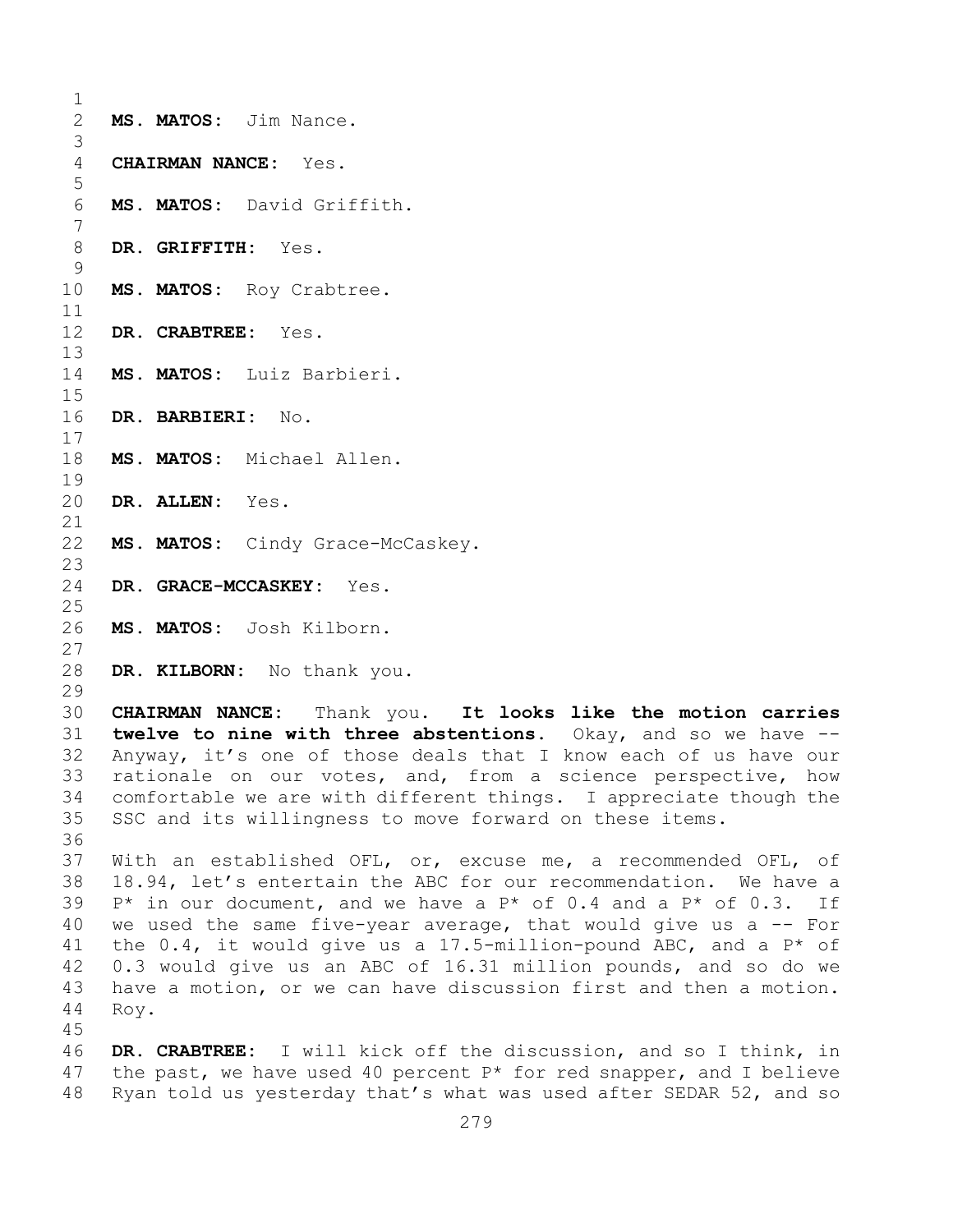1 that would be an argument for 17.65, but we've all discussed, in<br>2 this case, that there are additional uncertainties. this case, that there are additional uncertainties. 3 In SEDAR 52, we had a full assessment, and we don't have that now, 5 and we have a catch level analysis from the Center, and there's a 6 lot of new data in it, and there's a lot of fish in the UCB that<br>7 we've talked about quite a bit, and that's probably the most 7 we've talked about quite a bit, and that's probably the most<br>8 uncertain estimate that we have, and so a way to qauqe how much 8 uncertain estimate that we have, and so a way to gauge how much<br>9 should we reduce from 17.65 to address this uncertainty would be 9 should we reduce from 17.65 to address this uncertainty would be  $10$  to look at 30 percent  $P^*$ , and that's one way to get at it that I 10 to look at 30 percent  $P^*$ , and that's one way to get at it that I<br>11 think is calculated, and I think you could pull something in 11 think is calculated, and I think you could pull something in<br>12 between the two numbers, if you wanted to, but that's the way I'm 12 between the two numbers, if you wanted to, but that's the way  $I'm$ <br>13 thinking about it. thinking about it.  $\frac{14}{15}$ 15 We would normally use 40 percent, but this isn't a normal type of<br>16 analysis and situation that we normally are in, and we have 16 analysis and situation that we normally are in, and we have<br>17 concerns about localized depletion in certain areas, and we have 17 concerns about localized depletion in certain areas, and we have<br>18 concerns about the trends we've seen in the longline index, and 18 concerns about the trends we've seen in the longline index, and<br>19 we've heard concerns voiced by fishermen, and so I think going to 19 we've heard concerns voiced by fishermen, and so I think going to  $20$  closer to  $P^*$  30 percent is a way to incorporate that into our ABC 20 closer to  $P*$  30 percent is a way to incorporate that into our ABC advice. advice.  $\begin{array}{c} 22 \\ 23 \end{array}$ 23 **CHAIRMAN NANCE:** Thank you, Roy. Josh.  $\frac{24}{25}$ 25 **DR. KILBORN:** Thank you, and I guess I want to echo some of what 26 Roy just said, but, in particular, the fact that the bottom<br>27 longline and the people on the water are telling us that things longline and the people on the water are telling us that things 28 aren't as rosy as we are perceiving them to be, given this higher<br>29 estimate of total abundance, and so I definitely think that we 29 estimate of total abundance, and so I definitely think that we<br>30 need to put a lot of weight into that. need to put a lot of weight into that. 31<br>32 Then, also, like I said before, bear in mind that the standard 33 deviations are pretty high on these models, and so, if we look at<br>34 the mean of 18.9, minus the standard deviation value, we're looking 34 the mean of 18.9, minus the standard deviation value, we're looking<br>35 at about 13.95 million pounds, and then the  $P^*$  30 percent of 16.3, 35 at about 13.95 million pounds, and then the  $P*$  30 percent of 16.3,<br>36 and so, in my opinion, I feel like we should be somewhere between 36 and so, in my opinion, I feel like we should be somewhere between<br>37 fourteen and sixteen million pounds, if we're going to be setting fourteen and sixteen million pounds, if we're going to be setting 38 an ABC, given the amount of uncertainty that we have throughout<br>39 all of this stuff. That's my take. Thank you. all of this stuff. That's my take. Thank you. 40 41 **CHAIRMAN NANCE:** Thank you, Josh. Benny. 42 43 **DR. GALLAWAY:** I want to point out that my contacts in the Texas<br>44 fisheries, mainly commercial and charter, suggest that, likewise fisheries, mainly commercial and charter, suggest that, likewise 45 in Texas, that there are localized areas of depletion and changes 46 in length, or smaller fish, and some of them further characterize<br>47 the localized depletions as being large localized depletions, and 47 the localized depletions as being large localized depletions, and<br>48 so I think caution is recommended on setting the limits here. so I think caution is recommended on setting the limits here.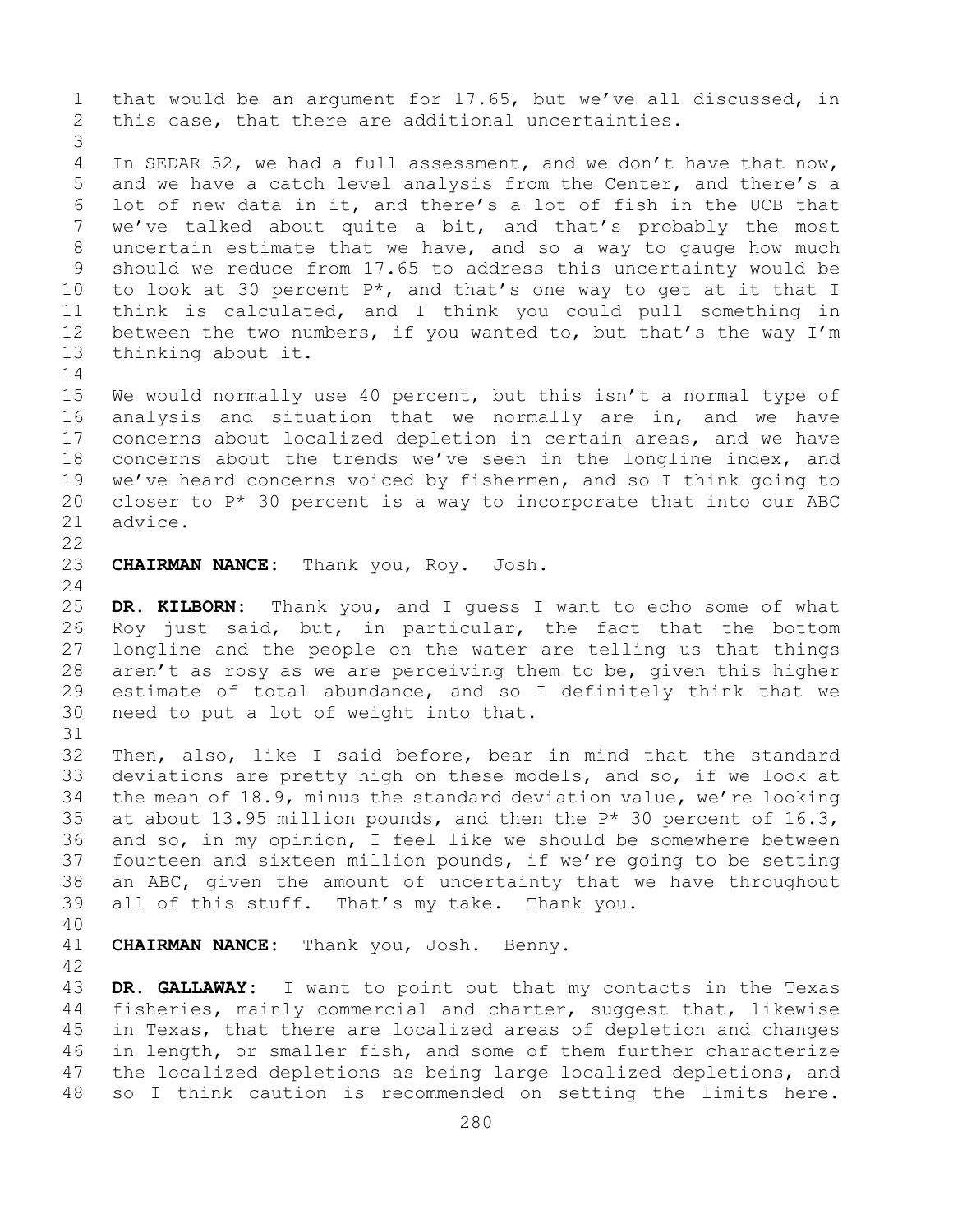1 Thanks.

## $\frac{2}{3}$ **CHAIRMAN NANCE:** Thank you. Jim.

5 **DR. TOLAN:** Thank you, Mr. Chairman. I will touch on something 6 that Roy just said, in that we're kind of coming at this ABC and<br>7 OFL in a little bit different direction, and so we're kind of mavbe 7 OFL in a little bit different direction, and so we're kind of maybe<br>8 in uncharted waters, but the question that I have is, is this 8 in uncharted waters, but the question that I have is, is this<br>9 setting the ABC at 75 percent of the OFL on the table, and that's 9 setting the ABC at 75 percent of the OFL on the table, and that's<br>10 a quick calculation of 14.18, which is kind of the area that Josh 10 a quick calculation of 14.18, which is kind of the area that Josh<br>11 was talking about. Thank you. was talking about.

12<br>13

4

CHAIRMAN NANCE: Thank you, Jim. Josh.

 $\frac{14}{15}$ 15 **DR. KILBORN:** I wanted to maybe see if we could have a little bit 16 of a conversation about the fact that we heard, several times now, 16 of a conversation about the fact that we heard, several times now,<br>17 that the size distribution is changing and trending down, right, 17 that the size distribution is changing and trending down, right,<br>18 and, to me, that's a big red flag, that we should not be considering 18 and, to me, that's a big red flag, that we should not be considering<br>19 increases in quotas at all, frankly, but am I the only one that 19 increases in quotas at all, frankly, but am I the only one that<br>20 has that concern? We've heard this several times over the past 20 has that concern? We've heard this several times over the past<br>21 couple of days, that people are witnessing this change in the size 21 couple of days, that people are witnessing this change in the size distribution.

23 24 As we heard before, the size distribution, and the age<br>25 distribution, has a pretty significant effect on these models that 25 distribution, has a pretty significant effect on these models that<br>26 we're considering, and so, again, I think that's a big red flag, 26 we're considering, and so, again, I think that's a big red flag,<br>27 and I'm just curious how other people feel about that as well. and I'm just curious how other people feel about that as well.

## 28<br>29 **CHAIRMAN NANCE:** Josh, thank you. Luiz.

30<br>31

31 **DR. BARBIERI:** Thank you, Mr. Chairman. I mean, just in the interest of adding perspective to this discussion, and I was not 33 going to do this, because I felt some of this discussion seems to<br>34 be stepping too outside of the realm of science, explicitly, and 34 be stepping too outside of the realm of science, explicitly, and<br>35 just going into more policy-related issues, like local depletion, 35 just going into more policy-related issues, like local depletion,<br>36 but I just emailed, I quess Jessica, an email that I got that is 36 but I just emailed, I guess Jessica, an email that I got that is<br>37 information from the Science Center that shows a time series of 37 information from the Science Center that shows a time series of<br>38 the bottom longline survey broken down by east versus west over 38 the bottom longline survey broken down by east versus west over<br>39 the last I quess it's ten years or so. That's it. Thank you, 39 the last I guess it's ten years or so. That's it. Thank you,<br>40 Jessica. Jessica.

41<br>42

42 Again, not to step too far into management issues here, but this<br>43 is something that I think just points out the fact that going 43 is something that I think just points out the fact that going<br>44 forward with this recommendation, again, and I said this vesterday, forward with this recommendation, again, and I said this yesterday, 45 and so I am repeating myself, but just to emphasize that we're 46 going to have to keep our finger on the pulse of what is going on<br>47 there, because, at least as the eastern Gulf is concerned, things 47 there, because, at least as the eastern Gulf is concerned, things<br>48 are not looking too well, and maybe -- I don't know what the sample are not looking too well, and maybe  $-$  I don't know what the sample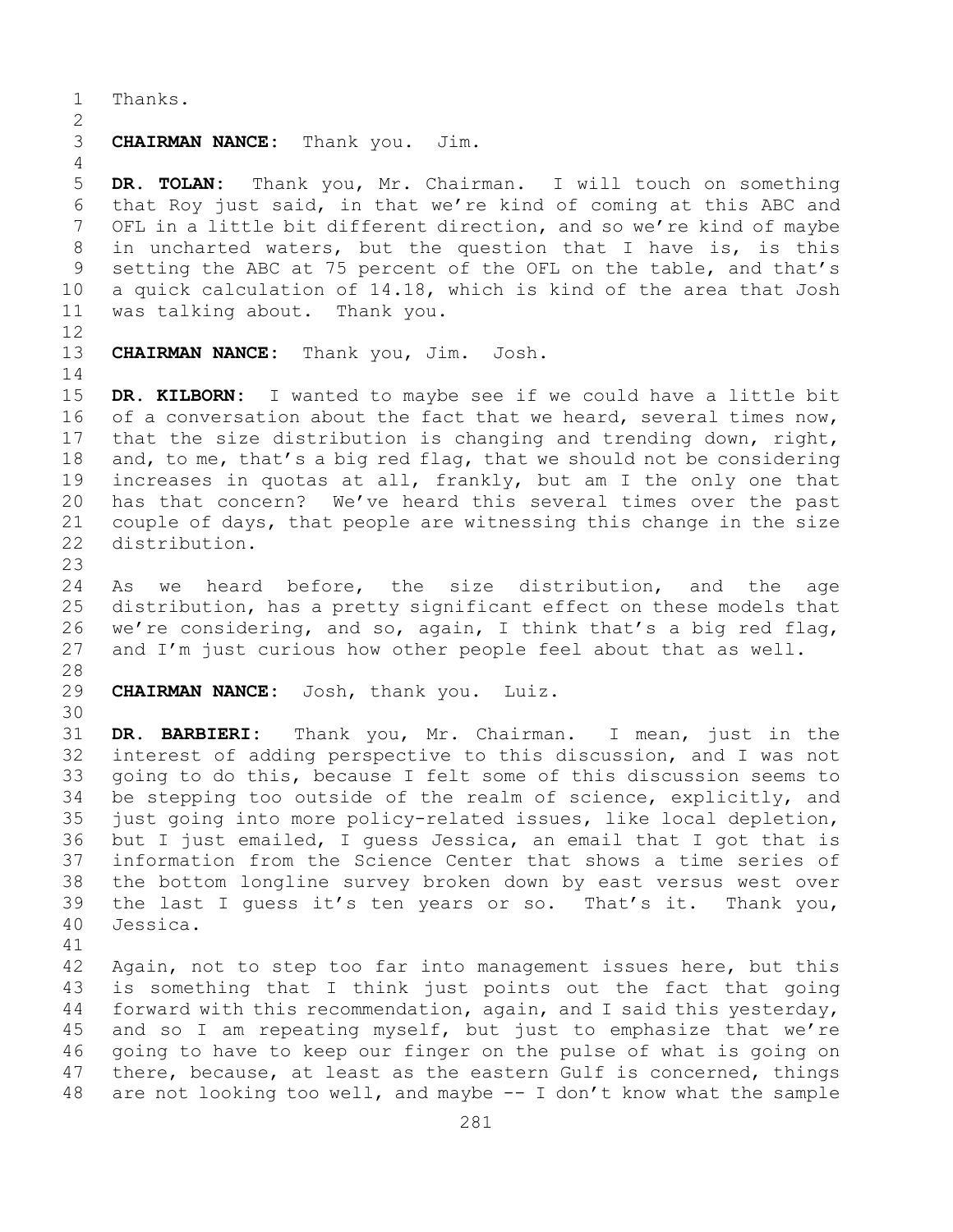1 sizes are here, and I don't know what, really, the main caveats<br>2 associated with the survey are, but, when you think about it, the 2 associated with the survey are, but, when you think about it, the<br>3 bottom longline survey has been an anchor for us in trying to get 3 bottom longline survey has been an anchor for us in trying to get<br>4 a health check on what's going on with a lot of these reef fish a health check on what's going on with a lot of these reef fish 5 stocks. 6<br>7 7 We use it often for red grouper, and I believe gag as well, and<br>8 definitely for red snapper over the years, and surveys have some 8 definitely for red snapper over the years, and surveys have some<br>9 degree of error associated with them, and so we're not taking this 9 degree of error associated with them, and so we're not taking this<br>10 as gospel, but I think it does raise a red flag, and I think this 10 as gospel, but I think it does raise a red flag, and I think this<br>11 is a point that Roy made earlier, about the need to just keep an 11 is a point that Roy made earlier, about the need to just keep an<br>12 eve on what's going on here, so the council is aware that there 12 eye on what's going on here, so the council is aware that there<br>13 may be some issues here in parts of the Gulf that are going to be may be some issues here in parts of the Gulf that are going to be 14 potentially impactful.  $15$ <br> $16$ **CHAIRMAN NANCE:** Thank you. Tom.  $\begin{array}{c} 17 \\ 18 \end{array}$ 18 **DR. FRAZER:** Luiz, I think I want to kind of drill into your 19 comments a little bit, because the bottom longline survey is<br>20 comprised of a large number of stations, right, throughout the 20 comprised of a large number of stations, right, throughout the<br>21 Gulf, and, when we look at the index value, we get focused on a 21 Gulf, and, when we look at the index value, we get focused on a<br>22 mean value, or some measure of central tendency there, and what I 22 mean value, or some measure of central tendency there, and what I<br>23 don't know is can we get an idea, for example, if the catches in 23 don't know is can we get an idea, for example, if the catches in<br>24 the survey are reflective of the observations that we're seeing on 24 the survey are reflective of the observations that we're seeing on<br>25 the water. the water. 26<br>27 For example, are the catches in the northern Gulf lower, right, 28 and so I don't have any -- When I look this figure on the board,<br>29 I am not seeing any measure of dispersion, right, and so one of 29 I am not seeing any measure of dispersion, right, and so one of<br>30 the things that you would expect, if you have localized depletion, 30 the things that you would expect, if you have localized depletion,<br>31 is an increase in your variance here, and that would be helpful, 31 is an increase in your variance here, and that would be helpful,<br>32 and so, from a council perspective, I am trving to figure out what and so, from a council perspective, I am trying to figure out what 33 are the metrics that you would be looking for, right, if you make<br>34 an adjustment in both the OFL and the ABC, that suggests that we 34 an adjustment in both the OFL and the ABC, that suggests that we<br>35 need to move backwards, and so that's what I am hoping to get from 35 need to move backwards, and so that's what I am hoping to get from<br>36 the SSC. the SSC. 37 38 **DR. BARBIERI:** Briefly, to that point? 39 CHAIRMAN NANCE: Yes, please.

41<br>42 42 DR. BARBIERI: Thank you, Tom, because that's spot-on, and I agree,<br>43 and I was lazy here, and I got the Excel files that came with this, 43 and I was lazy here, and I got the Excel files that came with this,<br>44 and the confidence intervals, and I just -- I was not going to and the confidence intervals, and I just  $-$ - I was not going to 45 bring this issue up, because I didn't want to delve too far into 46 an area that can be perceived as intruding into management issues<br>47 that are too explicit to that point, and so I didn't put those 47 that are too explicit to that point, and so I didn't put those<br>48 confidence intervals in there, but I would imagine that the Center confidence intervals in there, but I would imagine that the Center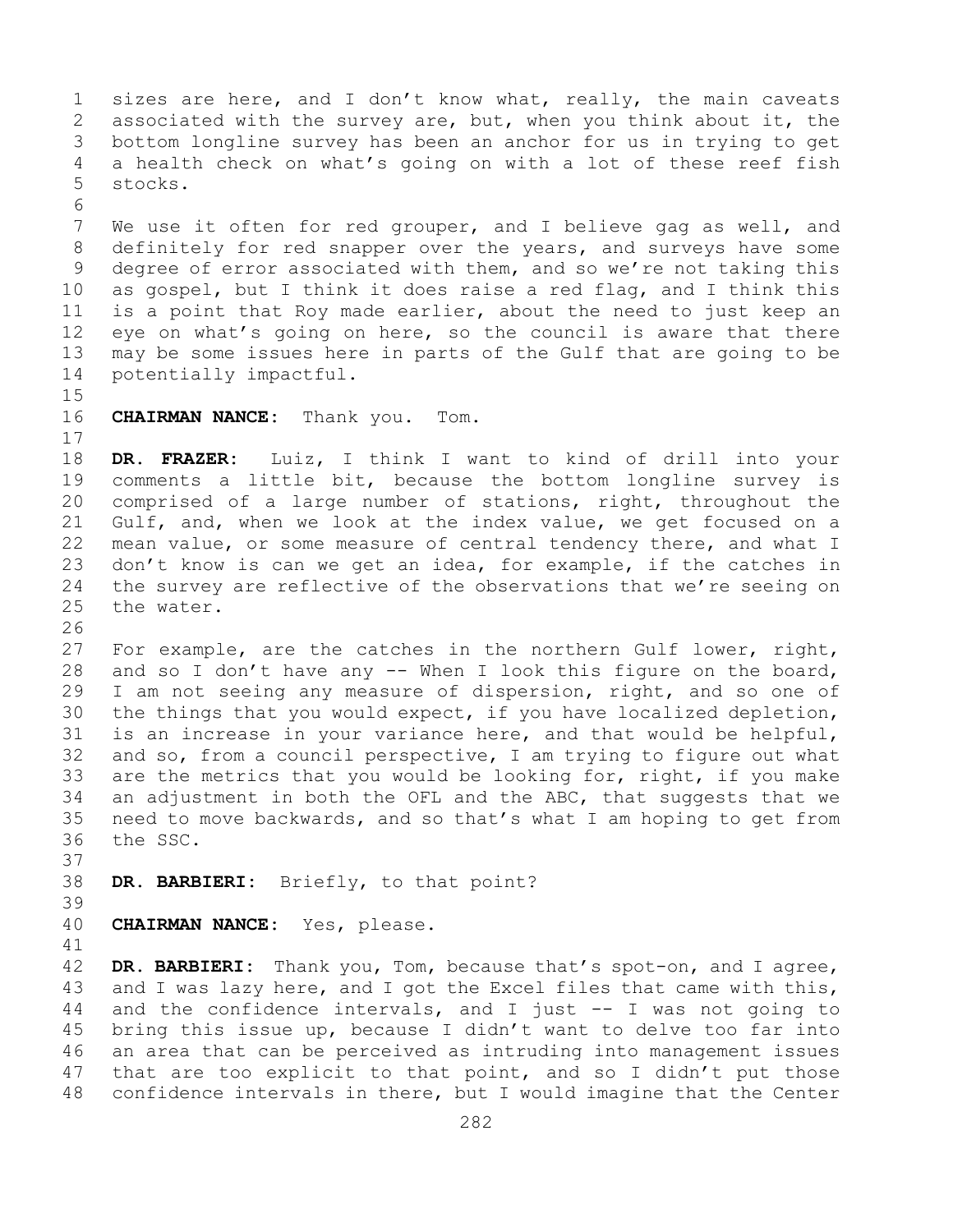1 has this information, and that the standardized index is developed.

 $\frac{2}{3}$ 3 I mean, we see this index on a regular basis, and my point is also<br>4 that, unless we're going to be having periodic Great Red Snapper that, unless we're going to be having periodic Great Red Snapper 5 Counts, going into the future, and that might be the case, right, 6 and, unless that is the case, we're going to have to rely on the 7 long-term monitoring programs that our Science Center has been<br>8 conducting for decades and that really provide the quidance to us, 8 conducting for decades and that really provide the guidance to us,<br>9 and that are explicitly described in our interim analysis process, 9 and that are explicitly described in our interim analysis process,<br>10 that paper that Center folks wrote, and I quess with some co-10 that paper that Center folks wrote, and I guess with some co-<br>11 authors at the national level from the Fisheries Service, but those 11 authors at the national level from the Fisheries Service, but those<br>12 are the procedures that we use to have those health checks, similar 12 are the procedures that we use to have those health checks, similar<br>13 to what we just saw, and I think it was Katie who presented for to what we just saw, and I think it was Katie who presented for 14 Skyler.

 $15$ <br> $16$ 16 I am thinking of the bottom longline, given everything that you<br>17 pointed out that we're going to have to assess what the uncertainty 17 pointed out that we're going to have to assess what the uncertainty<br>18 of these estimates and what the trends are and how much confidence 18 of these estimates and what the trends are and how much confidence<br>19 can we have on these trends, but I don't see -- I would welcome 19 can we have on these trends, but I don't see -- I would welcome<br>20 input from the Science Center folks who are listening to help us 20 input from the Science Center folks who are listening to help us<br>21 identify what would be the long-term data collection program, 21 identify what would be the long-term data collection program,<br>22 fishery-independent, that we're going to be using to keep our 22 fishery-independent, that we're going to be using to keep our<br>23 finger on the pulse of this population as we look forward. finger on the pulse of this population as we look forward.

# $\frac{24}{25}$

## 25 **CHAIRMAN NANCE:** Roy.

26<br>27 DR. CRABTREE: Well, I am glad you -- I am really kind of glad 28 that you put this up. If you look at the eastern Gulf, it is<br>29 worrisome, and you see this real abrupt drop in 2017. Well, that 29 worrisome, and you see this real abrupt drop in 2017. Well, that<br>30 is the year that Secretary Ross extended the red snapper season, 30 is the year that Secretary Ross extended the red snapper season,<br>31 really without rationale, and then, starting in 2018, and I'm 31 really without rationale, and then, starting in 2018, and I'm<br>32 retired, and so -- Starting in 2018, the EFPs were issued for state 32 retired, and so  $-$ - Starting in 2018, the EFPs were issued for state 33 management, and you can see the indexes remained low. management, and you can see the indexes remained low.

34<br>35 35 Now, the council has approved -- You know, the issue of the state<br>36 surveys and the calibration of the state surveys to a common 36 surveys and the calibration of the state surveys to a common<br>37 currency has been one that everyone is aware of, and we've talked currency has been one that everyone is aware of, and we've talked 38 about it a lot, and the council did submit an amendment to the<br>39 Fisheries Service that I believe would introduce calibrations to 39 Fisheries Service that I believe would introduce calibrations to<br>40 a common currency, effective at the beginning of the 2023 season, 40 a common currency, effective at the beginning of the 2023 season,<br>41 and I don't know that the Fisheries Service has approved that yet 41 and I don't know that the Fisheries Service has approved that yet<br>42 or not, but, assuming that is put in place, I think that will 42 or not, but, assuming that is put in place, I think that will<br>43 address a number of the issues with respect to the state surveys 43 address a number of the issues with respect to the state surveys<br>44 that may be -- I mean, I don't know why that index goes down in that may be  $-$  I mean, I don't know why that index goes down in 45 2017, but it could be coincidental that that's when these things 46 happened, but it also could be that it's elevated recreational<br>47 fishing mortality that has driven it down, and so the calibration, 47 fishing mortality that has driven it down, and so the calibration,<br>48 I think, is a very important way to address some of those issues, I think, is a very important way to address some of those issues,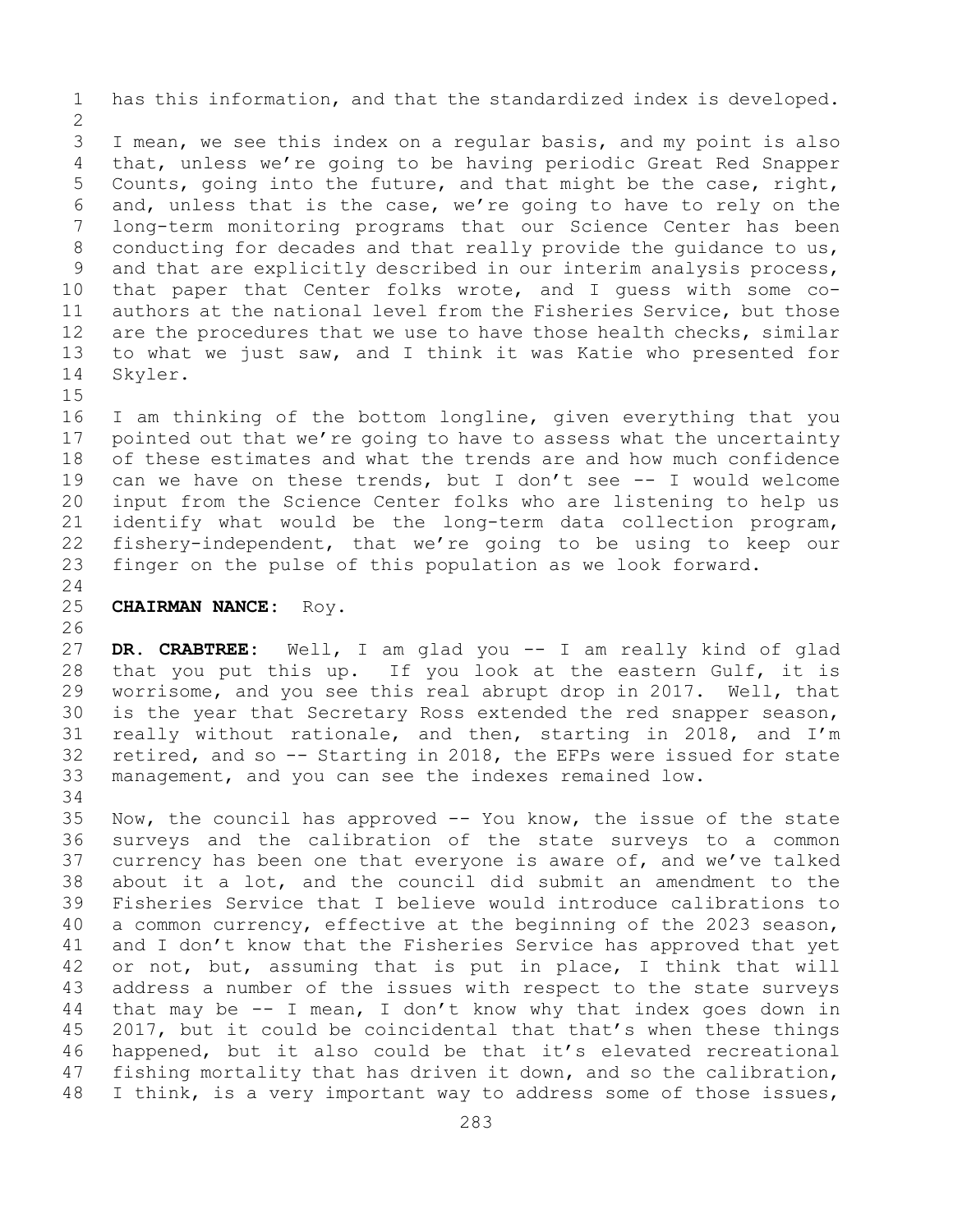1 and so that may address some of this, but I completely agree, Luiz,<br>2 that we want to keep an eye on this and keep the council attuned 2 that we want to keep an eye on this and keep the council attuned<br>3 to what's going on. to what's going on. 4

### 5 **CHAIRMAN NANCE:** Thank you. Katie, to that point?

6<br>7 7 **DR. SIEGFRIED:** Thank you, Chair. I just wanted to comment on<br>8 what Luiz originally brought up, as far as which indices would 8 what Luiz originally brought up, as far as which indices would<br>9 potentially be used to monitor the health of the stock, and, at 9 potentially be used to monitor the health of the stock, and, at<br>10 this point, we really have a suite of options, and, during the 10 this point, we really have a suite of options, and, during the<br>11 research track, we'll be able to take a better look at the combined 11 research track, we'll be able to take a better look at the combined<br>12 video, and we're hoping, through the Procedural Workshop 8 that 12 video, and we're hoping, through the Procedural Workshop 8 that<br>13 SEDAR is coordinating, we'll have a better idea of how to combine SEDAR is coordinating, we'll have a better idea of how to combine 14 the three video surveys in the Gulf to -- One of the specific goals<br>15 is to give us an index for red snapper. With that, the bottom 15 is to give us an index for red snapper. With that, the bottom<br>16 longline, the trawl, and larval surveys, we would have sort of a 16 longline, the trawl, and larval surveys, we would have sort of a<br>17 suite of options to keep an eye on the health of the stock. suite of options to keep an eye on the health of the stock.

18<br>19 CHAIRMAN NANCE: Luiz, to that point?

20

21 **DR. BARBIERI:** Thank you so much, Katie. I mean, that's exactly 22 the type of information that we are looking for, because having<br>23 more than one survey, or data source, information, to look at, the 23 more than one survey, or data source, information, to look at, the<br>24 better for us to keep an eye on this, and so I appreciate that, 24 better for us to keep an eye on this, and so I appreciate that,<br>25 Katie. Thank you. Thank you.

26<br>27 CHAIRMAN NANCE: Ryan, to that point?

28<br>29

29 **MR. RINDONE:** Thank you, Mr. Chair, and I guess all is fair in 30 love and war and making sure you guys have all the information in<br>31 front of you, and I will remind you guys that the other index that 31 front of you, and I will remind you guys that the other index that<br>32 vou looked at the last time was the standardized CPUE index for you looked at the last time was the standardized CPUE index for 33 the video surveys that Katie was talking about.

34<br>35 35 This is SEDAR 74 Stock ID Document Number 3, and, just so that you<br>36 -- You quys can look through that, just like you're looking through -- You guys can look through that, just like you're looking through 37 this other information that you considered at the January meeting, 38 and you do have some, at least in terms of trends, conflicting<br>39 signals between the video surveys and the NMFS bottom longline 39 signals between the video surveys and the NMFS bottom longline<br>40 survey for the eastern Gulf. Of course, the NMFS bottom longline 40 survey for the eastern Gulf. Of course, the NMFS bottom longline<br>41 survey doesn't look all that swell, and the video index though 41 survey doesn't look all that swell, and the video index though<br>42 paints a little bit of a different picture, and so it's also worth 42 paints a little bit of a different picture, and so it's also worth<br>43 noting the differences in the selectivities of these different 43 noting the differences in the selectivities of these different<br>44 qears. gears.

45

46 The bottom longline survey is typically going to select for larger,<br>47 older fish than the video surveys, or than the combined video 47 older fish than the video surveys, or than the combined video<br>48 survey, on average, and the Panama City operates in a little bit survey, on average, and the Panama City operates in a little bit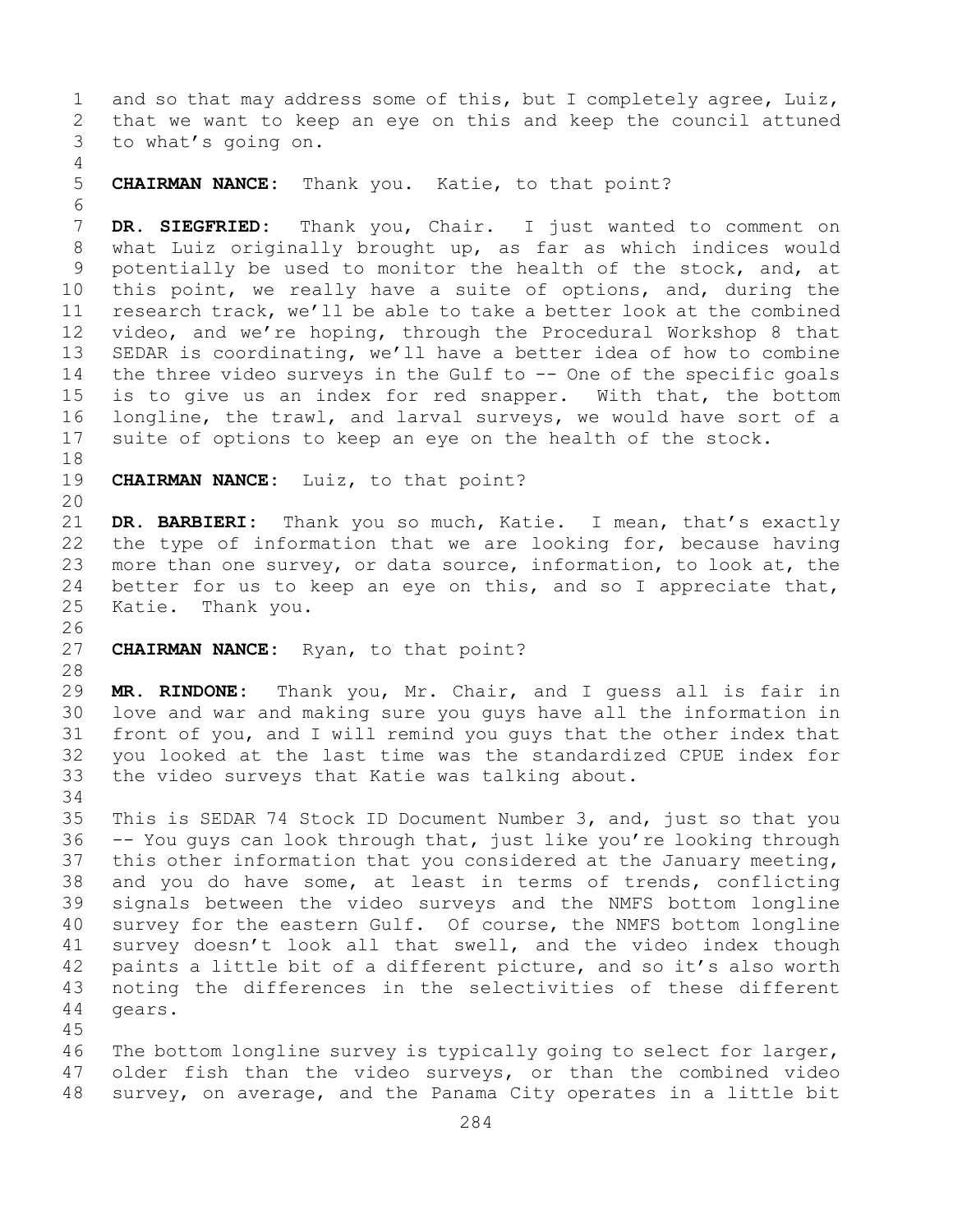1 shallower water, and it gets a little bit younger, smaller fish<br>2 than the Pascagoula Lab survey, which operates along the deeper 2 than the Pascagoula Lab survey, which operates along the deeper<br>3 water with a little bit older, larger fish. Then the FWRI survey 3 water with a little bit older, larger fish. Then the FWRI survey<br>4 operates across those depth zones, and so it gets a little bit operates across those depth zones, and so it gets a little bit 5 more of the full gamut, and so just kind of an FYI that that 6 information is also in the January SSC archived materials. 7 8 **CHAIRMAN NANCE:** Thank you, Ryan. Katie, to that point?  $\frac{9}{10}$ 10 **DR. SIEGFRIED:** (Dr. Siegfried's comment is not audible on the recording.) 12 13 **MR. RINDONE:** Katie, we can't hear you.  $\frac{14}{15}$ DR. SIEGFRIED: Can you hear me better now? 16<br>17 CHAIRMAN NANCE: Yes, we can. 18<br>19 19 **DR. SIEGFRIED:** I don't know if anybody else has trouble with<br>20 Bluetooth like I do. You've got to just stick with the cord. Bluetooth like I do. You've got to just stick with the cord. 21 Anyway, sorry about that. What I was going to say is thanks to<br>22 Ryan for pointing out that the selectivity differences exist across 22 Ryan for pointing out that the selectivity differences exist across<br>23 these indices, and that's actually why we would want to look at 23 these indices, and that's actually why we would want to look at 24 the suite. the suite.  $\frac{25}{26}$ 26 The other thing to note is that the combined video wasn't used in<br>27 SEDAR 52, which is why it wasn't on the list for interims at this SEDAR 52, which is why it wasn't on the list for interims at this 28 point. However, like I said, that SEDAR procedural workshop is<br>29 specifically designed to take a look at how we can get the combined 29 specifically designed to take a look at how we can get the combined<br>30 video together for SEDAR 74. video together for SEDAR 74. 31<br>32 Then the other point that I wanted to make is that the stock ID 33 that has been finalized actually will allow us to keep a great eye<br>34 on things like if the central zone, the central zone of the Gulf, 34 on things like if the central zone, the central zone of the Gulf,<br>35 actually takes quite a hit. If there is an increased exploitation, 35 actually takes quite a hit. If there is an increased exploitation,<br>36 we'll be able to detect that in those specific indices, and so I we'll be able to detect that in those specific indices, and so I 37 think we really have a good suite of options to monitor the health 38 of the stock. 39 40 **CHAIRMAN NANCE:** Thank you, Katie. I appreciate all that discussion. Will. Thanks for your patience. 42 43 DR. PATTERSON: Thanks, Mr. Chair. I'm glad that Luiz presented<br>44 these updated indices, especially broken out by region. I think these updated indices, especially broken out by region. 45 one thing that's important to remember here is that, in the 46 standardization, these are scaled, and so they appear to show a<br>47 common scale between the east and the west, but the magnitude of 47 common scale between the east and the west, but the magnitude of<br>48 the catch in the longline survey is much greater in the west, and the catch in the longline survey is much greater in the west, and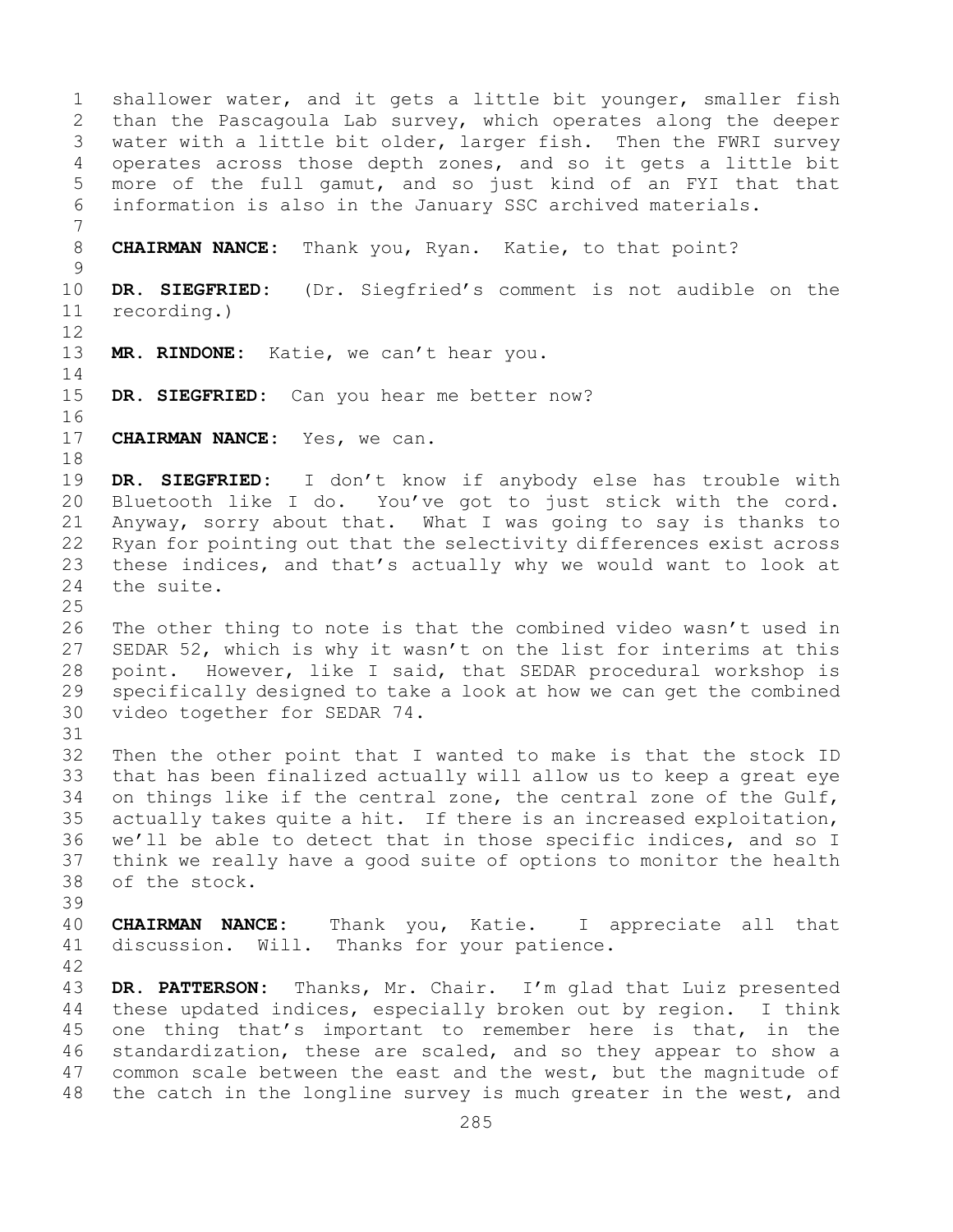1 the age composition of the population in the western Gulf is<br>2 estimated to have a lot more larger, older fish in it than in the 2 estimated to have a lot more larger, older fish in it than in the<br>3 east. east. 4 5 If these weren't actually scaled to the median, or scaled to one 6 here, and shown in just the CPUE data, standardized by the factors<br>7 in the model, the east would be almost a flat line compared to the 7 in the model, the east would be almost a flat line compared to the<br>8 west, given the magnitude of the catch in the survey. west, given the magnitude of the catch in the survey.  $\frac{9}{10}$ 10 The second thing is folks have talked about the selectivity here,<br>11 and I believe, and I could be mistaken here, but I believe the age 11 and I believe, and I could be mistaken here, but I believe the age<br>12 at full selectivity is estimated to be eight, and so, if you have 12 at full selectivity is estimated to be eight, and so, if you have<br>13 this drop in 2017 that shows up in the east, this actually matches this drop in 2017 that shows up in the east, this actually matches 14 the data that I was talking about earlier and that we published<br>15 about declines in the eastern Gulf since Deepwater Horizon in 2010 15 about declines in the eastern Gulf since Deepwater Horizon in 2010<br>16 in the north central Gulf, where the predominant catches in the 16 in the north central Gulf, where the predominant catches in the<br>17 bottom longline survey come from in the eastern half of the Gulf 17 bottom longline survey come from in the eastern half of the Gulf<br>18 of Mexico. of Mexico. 19<br>20 20 As those fish, as those age classes, would be recruiting to this<br>21 qear, that's about when you see this decline, and 2010 is also 21 gear, that's about when you see this decline, and 2010 is also<br>22 when lionfish first show up in the system and, on study sites that 22 when lionfish first show up in the system and, on study sites that<br>23 we've been monitoring, we see a negative correlation between 23 we've been monitoring, we see a negative correlation between<br>24 lionfish abundance and red snapper, likely due to competitive 24 lionfish abundance and red snapper, likely due to competitive<br>25 interactions that Dave Chagaris's model as elucidated. interactions that Dave Chagaris's model as elucidated. 26<br>27 The last thing is I thought that Josh made an important point 28 earlier about people indicating small red snapper being abundant<br>29 in places and that one potential reason for that could be that you 29 in places and that one potential reason for that could be that you<br>30 have a truncated age distribution, and larger fish are missing, 30 have a truncated age distribution, and larger fish are missing,<br>31 but another explanation could be recent strong recruitment, and, 31 but another explanation could be recent strong recruitment, and,<br>32 in these reefs in the north-central Gulf, and so from off of in these reefs in the north-central Gulf, and so from off of 33 Alabama to east of Destin, that we've been studying for quite a<br>34 while, we actually see, in the past two years, more small, young 34 while, we actually see, in the past two years, more small, young<br>35 fish showing up, and that appears to be a recruitment pulse, and 35 fish showing up, and that appears to be a recruitment pulse, and<br>36 then, obviously, in the eastern Gulf of Mexico, folks have been 36 then, obviously, in the eastern Gulf of Mexico, folks have been<br>37 reporting this as well, south of San Blas. reporting this as well, south of San Blas. 38<br>39 39 I think we have to be careful when interpreting those types of<br>40 anecdotal reports, because it could be explained by recruitment as 40 anecdotal reports, because it could be explained by recruitment as 41 well as missing older fish. well as missing older fish. 42 CHAIRMAN NANCE: Thank you, Will. Benny. 44 45 **DR. GALLAWAY:** A question for Roy. How large was that increase in 46 fishing mortality in Florida that corresponded to the decline,<br>47 which hasn't really come back yet? Was that a very large increase 47 which hasn't really come back yet? Was that a very large increase<br>48 in fishing mortality? in fishing mortality?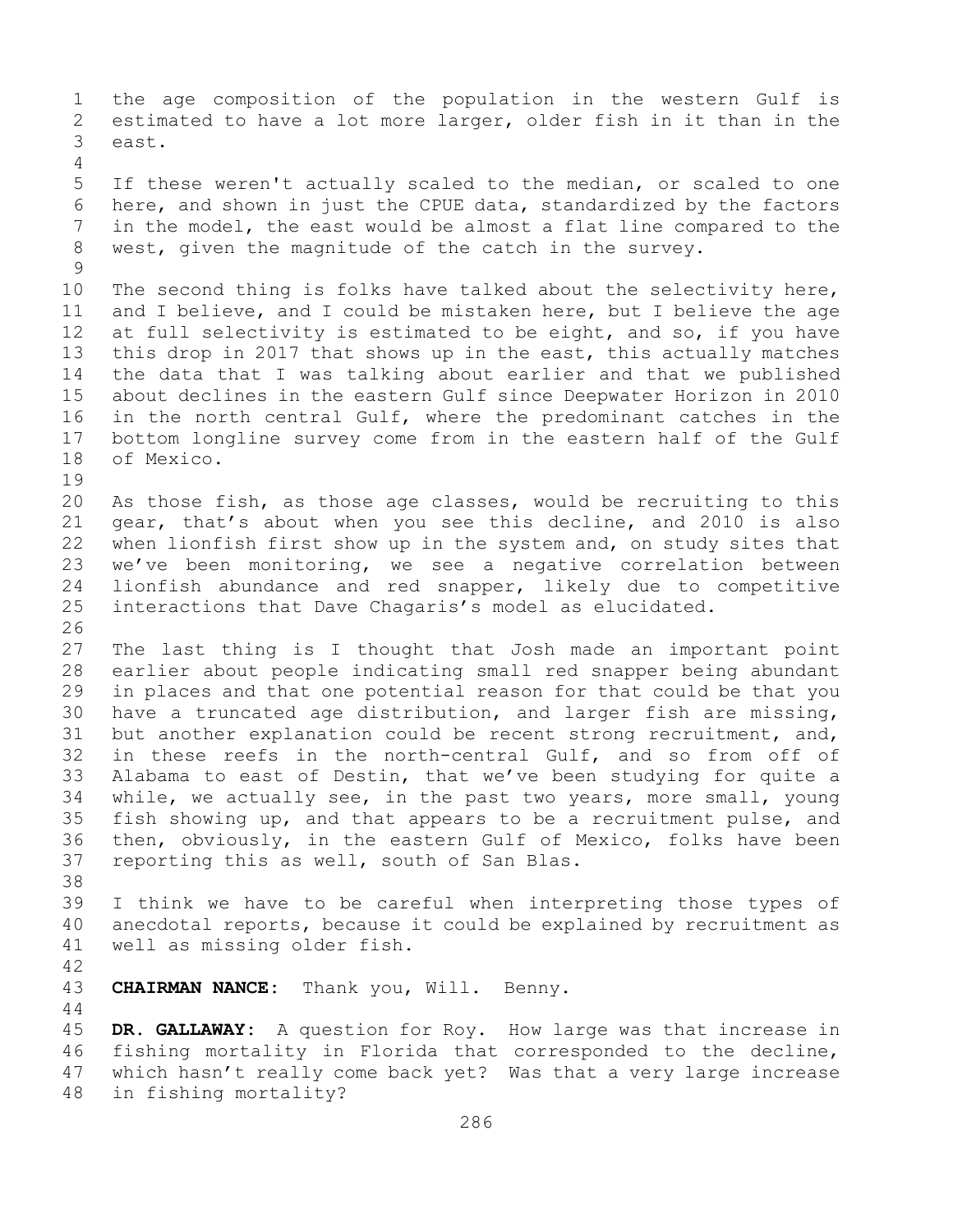$\frac{1}{2}$ 2 **DR. CRABTREE:** I don't recall any of the specifics, and I know, in<br>3 2017, I believe that the season was set to be three days, 3 2017, I believe that the season was set to be three days,<br>4 initially, and then the Secretary extended it to I don't remember initially, and then the Secretary extended it to I don't remember 5 how many, but it was in the forty-day ballpark, and it was a 6 substantial increase. 7 8 Then, when the EFPs went in place in 2018, we started monitoring<br>9 based on the state surveys, and that interjected the whole 9 based on the state surveys, and that interjected the whole<br>10 calibration issue, in terms of how the catches are comparable to 10 calibration issue, in terms of how the catches are comparable to<br>11 the assessment, and so I can't answer the specifics of that, Benny, 11 the assessment, and so I can't answer the specifics of that, Benny,<br>12 but I know that there is a lot of reason to believe that the Fs but I know that there is a lot of reason to believe that the Fs 13 went up beginning in 2017, but, as I said, whether that's driving 14 this, or it's something more recruitment related, I don't know.  $15$ <br> $16$ DR. GALLAWAY: Thank you.  $\begin{array}{c} 17 \\ 18 \end{array}$ **CHAIRMAN NANCE:** Thank you. Doug.  $\begin{array}{c} 19 \\ 20 \end{array}$ MR. GREGORY: Thank you, Mr. Chair. I also appreciate these graphs 21 and what Will was saying about the studies they did with the oil<br>22 spill and lionfish, and I have to note that the Great Red Snapper 22 spill and lionfish, and I have to note that the Great Red Snapper<br>23 Count was done in 2019, and it shows a larger abundance of fish in 23 Count was done in 2019, and it shows a larger abundance of fish in<br>24 the eastern Gulf than in the western Gulf, which is contradictory 24 the eastern Gulf than in the western Gulf, which is contradictory<br>25 to what this bottom longline survey is showing. to what this bottom longline survey is showing. 26<br>27 It's got to cause one to want to be more cautious about taking a 28 risk of relying on the Great Red Snapper Count as a true index, or<br>29 a true indication, of abundance, or as an indication of the true 29 a true indication, of abundance, or as an indication of the true<br>30 abundance that is in the eastern and western Gulf. I would much 30 abundance that is in the eastern and western Gulf. I would much<br>31 rather rely on a survey that is ten or fifteen years old than one 31 rather rely on a survey that is ten or fifteen years old than one<br>32 data point. Thank you. data point. Thank you. 33<br>34 **CHAIRMAN NANCE:** Thank you, Doug. Luiz. 35<br>36 DR. BARBIERI: Thank you, Mr. Chairman, and, just briefly, because 37 I see that Adam Pollack is actually listening to this, and I don't 38 know, Adam, if you are able to speak, in terms of getting your mic<br>39 set, but that's nice, to have the uncertainty associated with that 39 set, but that's nice, to have the uncertainty associated with that<br>40 index, but another point that I thought would be interesting for 40 index, but another point that I thought would be interesting for<br>41 us to think about, and, again, we're just thinking through a lot 41 us to think about, and, again, we're just thinking through a lot<br>42 of these issues and doing what we as SSC members often do, 42 of these issues and doing what we as SSC members often do,<br>43 invariably, in every meeting, is questioning things, asking 43 invariably, in every meeting, is questioning things, asking<br>44 questions, and trying to address all the uncertainties that may be questions, and trying to address all the uncertainties that may be 45 in this whole discussion. 46<br>47 47 Another issue that worries me a little bit about that bottom<br>48 longline index, and the difference between east and west, is that, longline index, and the difference between east and west, is that,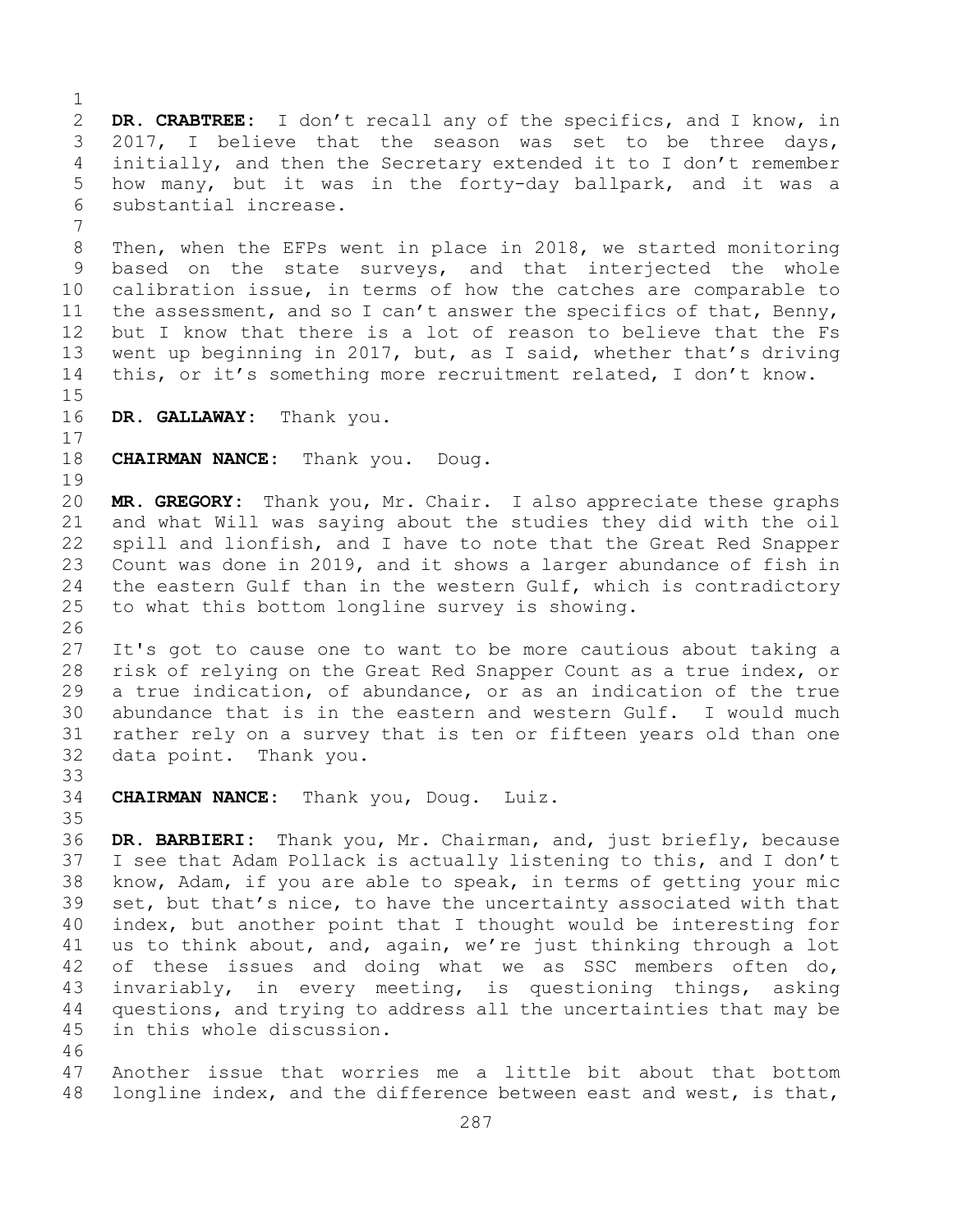1 as far as I understand it, even though we have other indices, the<br>2 bottom longline is really set on that uncharacterized bottom, UCB, 2 bottom longline is really set on that uncharacterized bottom, UCB,<br>3 and that large biomass of UCB fish there don't seem to be holding 3 and that large biomass of UCB fish there don't seem to be holding<br>4 higher abundance, if we believe in the trends of the survey, right, higher abundance, if we believe in the trends of the survey, right, 5 as expected, because we would expect that that area of the Gulf is 6 not being very heavily fished and targeted by different fishing<br>7 fleets, right, and so, to me, this index gives us some idea of how 7 fleets, right, and so, to me, this index gives us some idea of how<br>8 things are going in the UCB. things are going in the UCB.

 $\frac{9}{10}$ 10 I am surprised to see that, despite the large abundance predicted<br>11 to exist in the UCB area of red snapper, that the area seems to be 11 to exist in the UCB area of red snapper, that the area seems to be<br>12 showing signs of lower abundance that could be indicative of 12 showing signs of lower abundance that could be indicative of<br>13 depletion on the eastern side of the Gulf. depletion on the eastern side of the Gulf.

 $\frac{14}{15}$ 

CHAIRMAN NANCE: Thank you, Luiz. Carrie, to that point?

16<br>17 17 **EXECUTIVE DIRECTOR SIMMONS:** Yes, and thank you, Mr. Chair. I was 18 just wondering if perhaps the Science Center could comment on the<br>19 percentage of UCB they thought was sampled from the NFMS bottom 19 percentage of UCB they thought was sampled from the NFMS bottom<br>20 longline survey. I believe I've asked this question before, and 20 longline survey. I believe I've asked this question before, and<br>21 I think it's around 11 percent Gulf-wide, and so, if they could 21 I think it's around 11 percent Gulf-wide, and so, if they could<br>22 comment on that, that would be good. comment on that, that would be good.

23 24 The other thing to keep in mind is this is a long-term monitoring<br>25 trend tool that we have, but it is not the best gear to catch red 25 trend tool that we have, but it is not the best gear to catch red<br>26 snapper, and we all know that, and, if you take a look at the 26 snapper, and we all know that, and, if you take a look at the<br>27 Gardner et al. paper that John Walter just presented vesterday, it Gardner et al. paper that John Walter just presented yesterday, it 28 was removed from the exploitation analysis, because it's not the<br>29 best gear for catching red snapper. best gear for catching red snapper.

30<br>31

31 It is a very good gear, very efficient, for catching red grouper,<br>32 right, and so I do think we need to keep those types of things in right, and so I do think we need to keep those types of things in 33 mind, and, also, in the eastern Gulf, recall there is a lot more<br>34 hard bottom, which makes it that much more difficult when they're 34 hard bottom, which makes it that much more difficult when they're<br>35 sampling that area with this type of gear. Thank you. sampling that area with this type of gear. Thank you.

36<br>37

CHAIRMAN NANCE: Thank you, Carrie. Mike Allen.

38<br>39 39 **DR. ALLEN:** Thank you, Mr. Chair. I just wanted to add a general 40 comment that I think these long-term indices are, of course, going<br>41 to be critically important, moving forward, but, when trying to 41 to be critically important, moving forward, but, when trying to<br>42 interpret what they mean relative to the Great Red Snapper Count, 42 interpret what they mean relative to the Great Red Snapper Count,<br>43 I think it's important to think about the habitats and the spatial 43 I think it's important to think about the habitats and the spatial<br>44 coverage of these indices, and that was one of my questions that coverage of these indices, and that was one of my questions that 45 has been discussed, to some degree, is how much of the bottom 46 longline survey is done in the UCB habitat, and, for the other<br>47 indices, I think that's good to keep in mind, because it may be a 47 indices, I think that's good to keep in mind, because it may be a<br>48 way to put these long-standing indices in reference, or at least way to put these long-standing indices in reference, or at least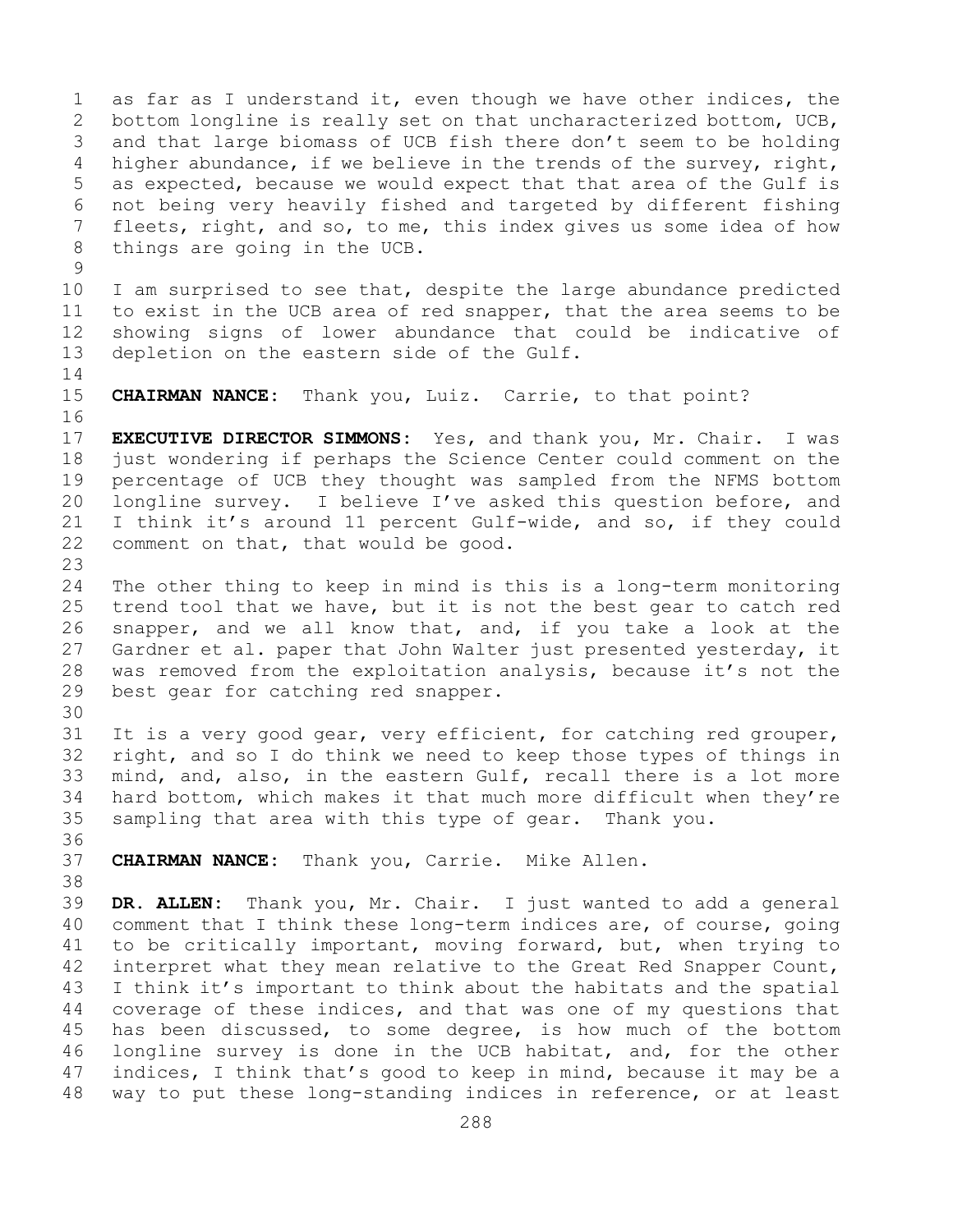1 in some interpretation, with the Great Red Snapper Count, and so<br>2 I think that's something important to keep in mind. I think that's something important to keep in mind. 3

4<br>5 5 **CHAIRMAN NANCE:** Thank you, Mike. John probably has a -- To 6 address Carrie's question, and so John Walter, please.

7 8 **DR. WALTER:** Thanks, and good morning, everyone. I wanted to just<br>9 reiterate that the Center does use a portfolio of surveys for red 9 reiterate that the Center does use a portfolio of surveys for red<br>10 snapper, to evaluate its status and its abundance and the age and 10 snapper, to evaluate its status and its abundance and the age and<br>11 length composition, but what we're seeing here is the bottom 11 length composition, but what we're seeing here is the bottom<br>12 longline, which really has influence over all of the 12 longline, which really has influence over all of the<br>13 unconsolidated, or uncharacterized, bottom. There is few unconsolidated, or uncharacterized, bottom. There is few 14 exclusion points for it, which are like oil platforms or no-passage<br>15 areas or like sanctuaries, but it actually does specifically hit 15 areas or like sanctuaries, but it actually does specifically hit<br>16 the entire UCB, and so that's one of the reasons that it does have 16 the entire UCB, and so that's one of the reasons that it does have<br>17 influence over that, because it's not on a lot of the -- It doesn't 17 influence over that, because it's not on a lot of the -- It doesn't<br>18 specifically hit the known structures that are part of where the 18 specifically hit the known structures that are part of where the<br>19 Great Red Snapper Count had separated the known structures, 19 Great Red Snapper Count had separated the known structures,<br>20 platforms, and artificial and natural structures, and so it covers 20 platforms, and artificial and natural structures, and so it covers<br>21 it all. Thanks. it all.

 $\begin{array}{c} 22 \\ 23 \end{array}$ 

CHAIRMAN NANCE: John, thank you very much. Jason.

 $\frac{24}{25}$ 25 **MR. ADRIANCE:** Thank you, Mr. Chair, and Carrie -- To Luiz's point, 26 and Carrie touched on it, and I see that Will is behind me, and I<br>27 was just going to mention that, given what we heard about the was just going to mention that, given what we heard about the 28 selectivity of that bottom longline, and I think, from what the<br>29 Great Red Snapper Count saw in Florida, as far as -- I think the 29 Great Red Snapper Count saw in Florida, as far as -- I think the<br>30 two are very different, and I would let Will probably comment on 30 two are very different, and I would let Will probably comment on<br>31 that, given the disparity seen there, as to what they saw and what 31 that, given the disparity seen there, as to what they saw and what<br>32 that bottom longline may be picking up, but I do understand, and, 32 that bottom longline may be picking up, but I do understand, and,  $33$  obviously, there is a drop in that, but I think  $-$  Well, we almost 33 obviously, there is a drop in that, but I think  $--$  Well, we almost 34 might be talking apples and oranges. Thanks. might be talking apples and oranges. Thanks.

35<br>36 36 **CHAIRMAN NANCE:** Thank you, Jason. Will.

38 DR. PATTERSON: Thanks, Mr. Chair. I wonder if we can scroll down,<br>39 and I don't know if the figures here that Adam sent have it broken 39 and I don't know if the figures here that Adam sent have it broken<br>40 out by east and west, or is it just the Gulf-wide survey here? out by east and west, or is it just the Gulf-wide survey here?

41<br>42

37

MR. RINDONE: That's Gulf-wide.

43 DR. PATTERSON: Do you have the eastern Gulf with the confidence 45 intervals? I think that would get to what Dr. Frazer was 46 indicating earlier, but, while that's looked for, Jason correctly<br>47 anticipated that I was going to comment on what Doug had said, and 47 anticipated that I was going to comment on what Doug had said, and<br>48 I think it's really important, as Doug was talking about, to try I think it's really important, as Doug was talking about, to try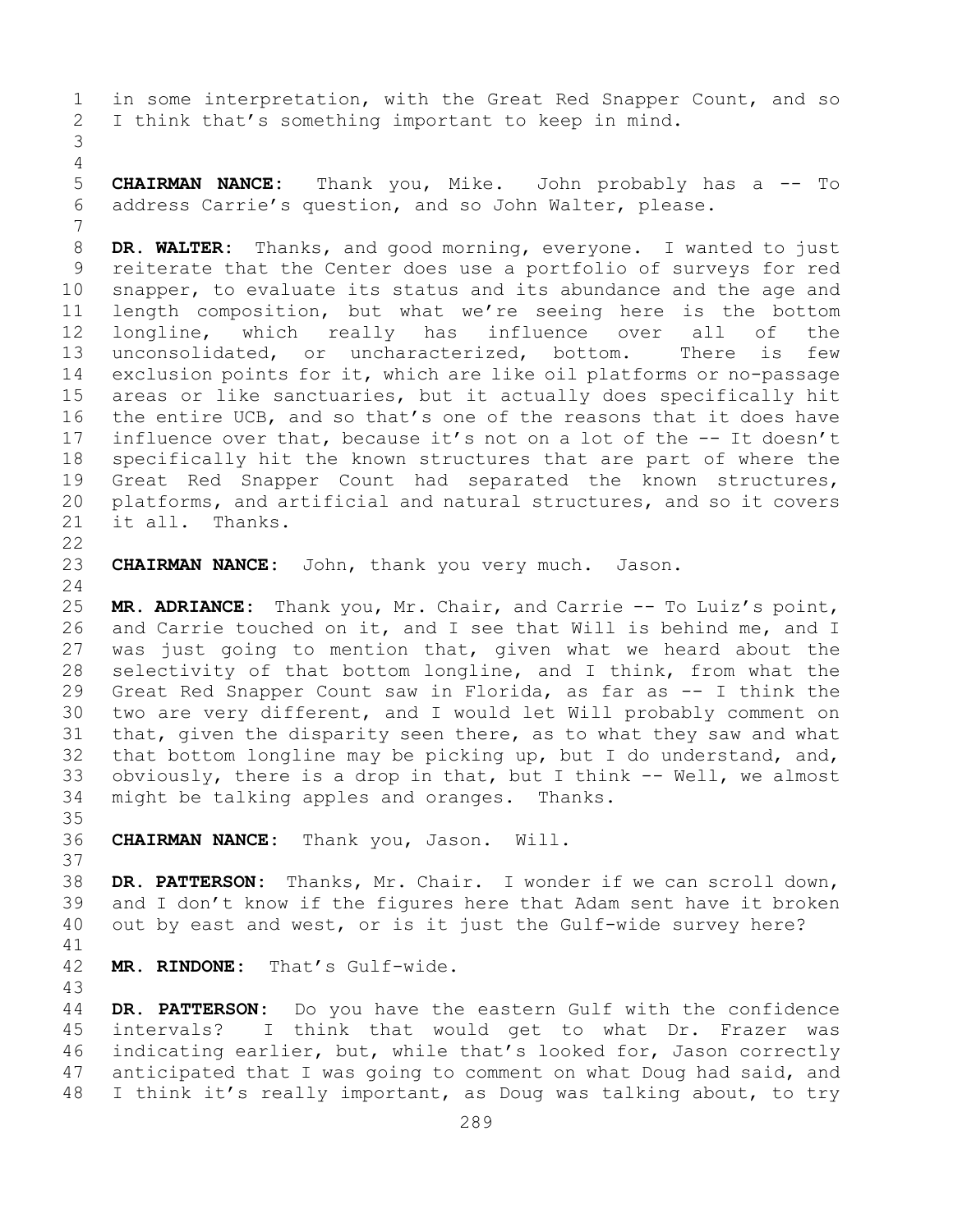1 to look for consistencies versus inconsistencies and different<br>2 forms of information and what could be in conflict. forms of information and what could be in conflict.

3 What at first may appear to be a conflict, and a flat or declining 5 longline in the eastern Gulf, versus the estimates from the Great 6 Red Snapper Count, from Florida in particular, but also Alabama<br>7 and Mississippi, in that, vou know, we're estimating to have quite 7 and Mississippi, in that, you know, we're estimating to have quite<br>8 a few fish in those regions, and the Florida number has been talked 8 a few fish in those regions, and the Florida number has been talked<br>9 about quite extensively here. about quite extensively here.

10<br>11 11 I think it's important to remember that those were mostly small,<br>12 voung fish, less than 500 millimeters total length, with a mean 12 young fish, less than 500 millimeters total length, with a mean<br>13 size of 400 and a mode of 350 millimeters, and those are two-vearsize of 400 and a mode of 350 millimeters, and those are two-year-14 old fish, and so what we're seeing in those areas matches what<br>15 fishermen have reported for the West Florida Shelf of having small, 15 fishermen have reported for the West Florida Shelf of having small,<br>16 young fish abundant in the system, and that's not inconsistent 16 young fish abundant in the system, and that's not inconsistent<br>17 with the longline survey in the eastern Gulf having plateaued and 17 with the longline survey in the eastern Gulf having plateaued and<br>18 then declined in the more recent years, because the fish of the 18 then declined in the more recent years, because the fish of the<br>19 sizes that we're talking about -- They wouldn't have recruited to 19 sizes that we're talking about -- They wouldn't have recruited to<br>20 that gear yet, and so they wouldn't be seen. The longline survey that gear yet, and so they wouldn't be seen. The longline survey 21 has traditionally been used as an index of adult red snapper, but<br>22 these fish that we're talking about may not even have spawned yet. these fish that we're talking about may not even have spawned yet.

23

24 **CHAIRMAN NANCE:** Thank you, Will. Ryan, to that point?

 $\frac{25}{26}$ 26 **MR. RINDONE:** Yes, Mr. Chair, and I was just going to -- Directly to what Dr. Patterson was talking about is on Slide 4 of Item 15(b) 28 from the January SSC meeting, and this is the bottom longline<br>29 sampling by the Science Center and Dauphin Island Sea Lab for 2021, sampling by the Science Center and Dauphin Island Sea Lab for 2021, 30 where it's showing a very low to negligible CPUE in the eastern<br>31 Gulf, and this lines up well, I think, with what Dr. Patterson was 31 Gulf, and this lines up well, I think, with what Dr. Patterson was<br>32 saving, and the NMFS bottom longline gear is simply not selecting saying, and the NMFS bottom longline gear is simply not selecting 33 for these younger, smaller red snapper.

## 34<br>35 35 **CHAIRMAN NANCE:** Okay. Thank you, Ryan.

36<br>37 DR. PATTERSON: Along those lines, one thing that we didn't talk 38 about yesterday, in the exploitation rate analyses, and trying to<br>39 figure out about mean sizes, is that many of these fish that we 39 figure out about mean sizes, is that many of these fish that we<br>40 estimated to occur in Florida would be sub-legal fish, especially 40 estimated to occur in Florida would be sub-legal fish, especially<br>41 in the recreational fisherv. in the recreational fishery.

42

44

CHAIRMAN NANCE: Yes. Thank you, Will. Roy.

45 **DR. CRABTREE:** Let me try to focus us back in on the task at-hand, 46 which is to set an ABC for moving forward, and so, to try and get<br>47 this conversation moving and bring us to some conclusion, I would 47 this conversation moving and bring us to some conclusion, I would<br>48 like to offer a motion. like to offer a motion.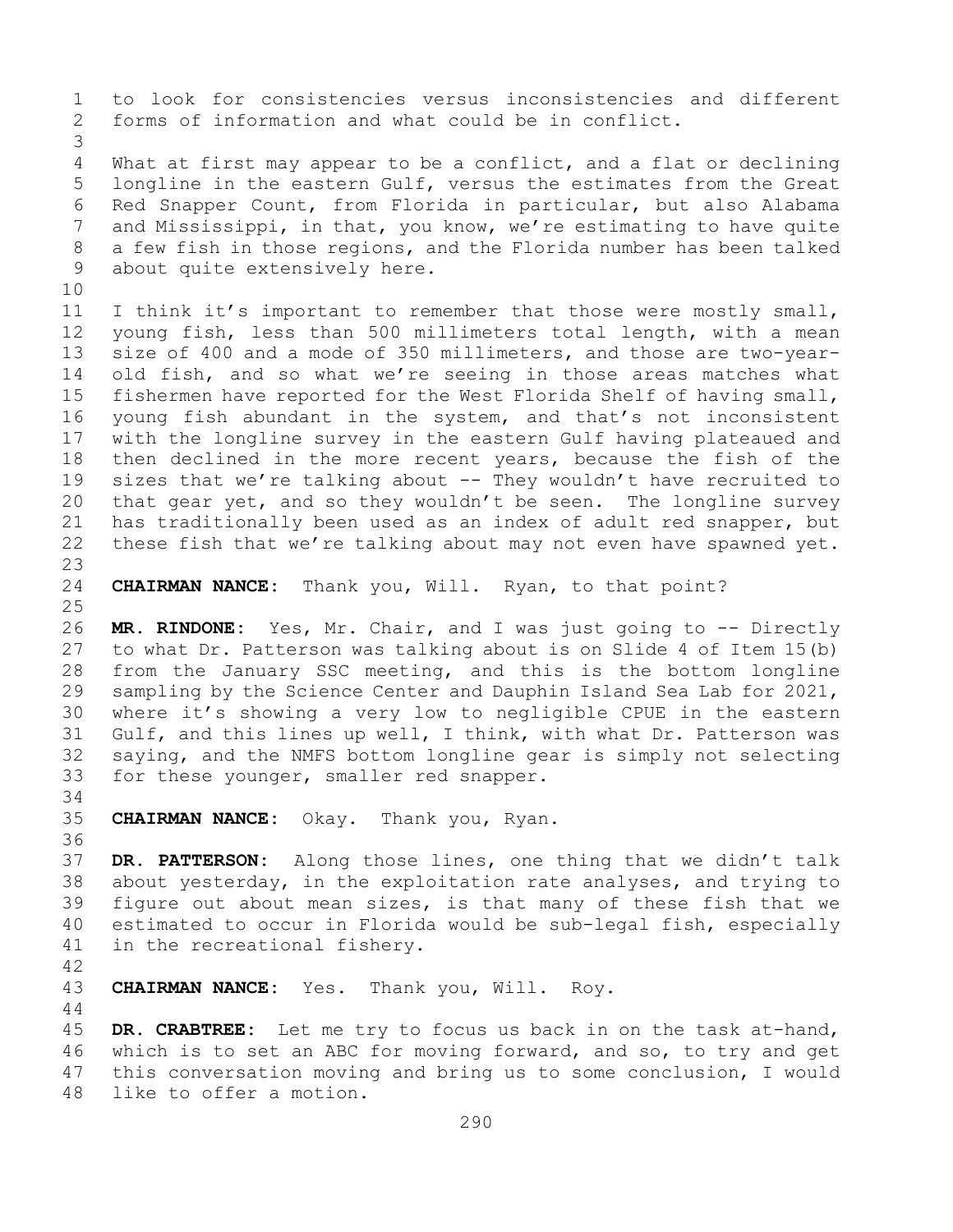```
\frac{1}{2}2 CHAIRMAN NANCE: Let Jessica get set.
 3
       4 DR. CRABTREE: All right. The SSC approves an ABC of 16.31 million 
 5 pounds whole weight. If I get a second, I will offer some 
 6 rationale.
 7
       8 CHAIRMAN NANCE: Do we have a second for that motion?
\frac{9}{10}DR. BARBIERI: I will second for discussion.
11<br>12
       CHAIRMAN NANCE: Okay. Luiz seconds that.
\begin{array}{c} 13 \\ 14 \end{array}14 DR. CRABTREE: All right, and so I think, normally, we would use<br>15 the P* of 40 percent, which would set an ABC here of 17.65 million
15 the P* of 40 percent, which would set an ABC here of 17.65 million<br>16 pounds, but I think we've had a lot of discussion about there are
16 pounds, but I think we've had a lot of discussion about there are<br>17 more uncertainties and more concerns here than we would normally
17 more uncertainties and more concerns here than we would normally<br>18 have if we had a full assessment, and we also have talked
18 have if we had a full assessment, and we also have talked<br>19 extensively about the concerns with the trends in the longline
19 extensively about the concerns with the trends in the longline<br>20 fisherv and public testimony that we've heard that is advising us
       fishery and public testimony that we've heard that is advising us
21 to be cautious, and so I feel like, in this case, the uncertainty<br>22 is greater than normal, and, if you read through the Science Center
22 is greater than normal, and, if you read through the Science Center<br>23 report, they're pretty clear that this P^* value does not capture
23 report, they're pretty clear that this P^* value does not capture<br>24 all of the uncertainty that exists, because there are a lot of
24 all of the uncertainty that exists, because there are a lot of<br>25 things that have unguantified uncertainties.
       things that have unquantified uncertainties.
26<br>27
       I have used the P* of 30 percent as sort of a metric to incorporate
28 the additional uncertainty into our ABC, and so the basis of this<br>29 then would be the five-year average with the P* of 30 percent, and
29 then would be the five-year average with the P* of 30 percent, and<br>30 that is intended to incorporate the additional uncertainty into
30 that is intended to incorporate the additional uncertainty into<br>31 our ABC, beyond what the P^* of 40 percent would normally account
31 our ABC, beyond what the P* of 40 percent would normally account 32 for.
       for.
33<br>34
       CHAIRMAN NANCE: Is there discussion? Josh.
35<br>36
       36 DR. KILBORN: I just want to, I guess, go on record that I don't 
37 think that that is conservative enough, and I think that the 
38 uncertainties are greater than the buffer that this provides, and<br>39 so I would like to consider, like I said before, a lower ABC, and,
39 so I would like to consider, like I said before, a lower ABC, and,<br>40 honestly, I would probably be comfortable considering the one that
40 honestly, I would probably be comfortable considering the one that<br>41 is under review right now with the Science Center, or whoever it
41 is under review right now with the Science Center, or whoever it<br>42 is, and I forget, and I'm sorry, of 15.4, but I don't think I could
42 is, and I forget, and I'm sorry, of 15.4, but I don't think I could<br>43 -- I don't think I could vote for this, and I think I would have
43 -- I don't think I could vote for this, and I think I would have 44 to vote no for a 16.3 million ABC. Thank you.
       to vote no for a 16.3 million ABC. Thank you.
45
46 CHAIRMAN NANCE: Josh, thank you. Harry.
47
       48 MR. BLANCHET: I pulled my hand down, but I guess I wasn't quick
```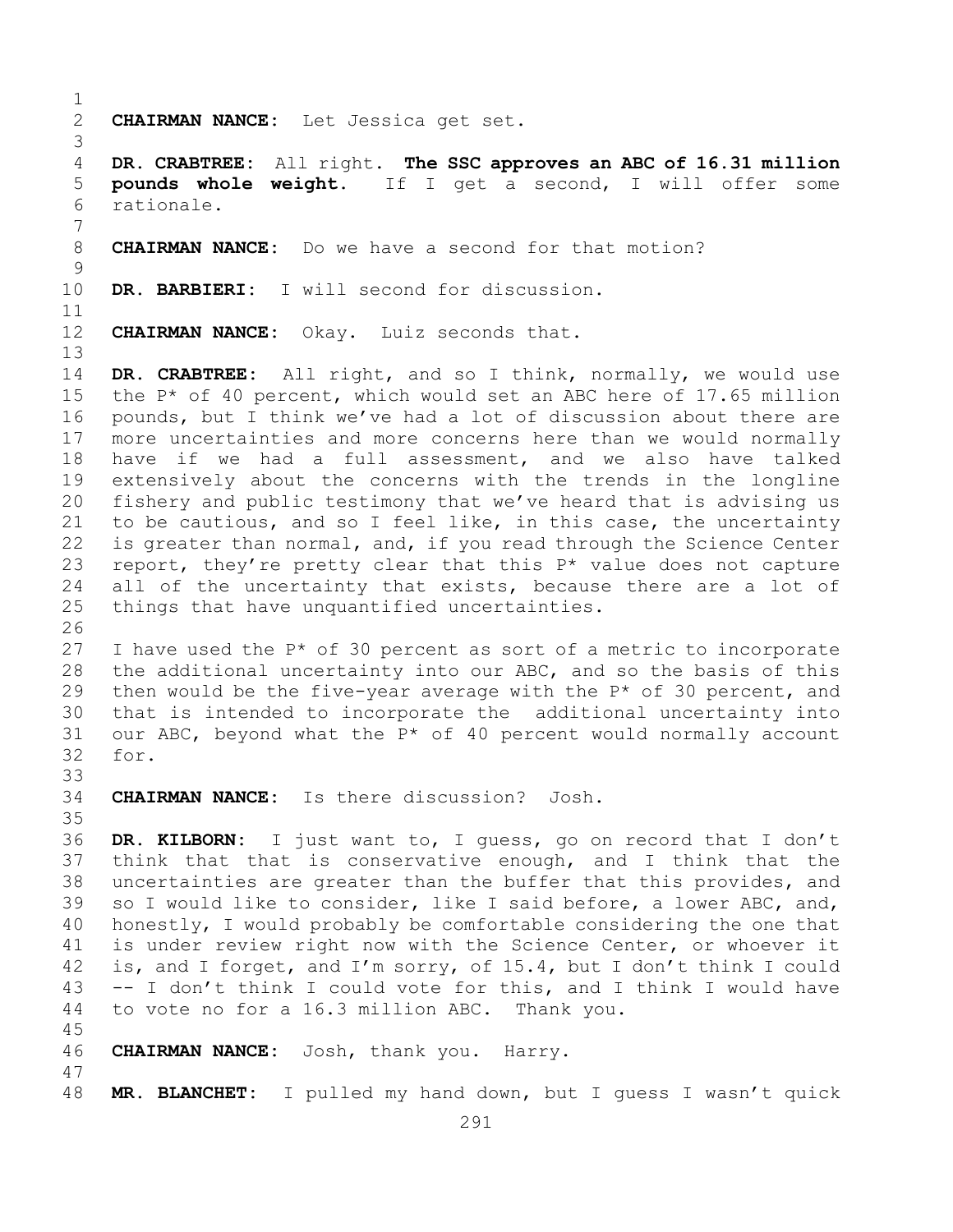1 enough, but that's okay. My question really goes -- So we've<br>2 already taken the OFL value and approved it, and so, just as an 2 already taken the OFL value and approved it, and so, just as an<br>3 explanation, given what the OFL has been set at, I think that we 3 explanation, given what the OFL has been set at, I think that we<br>4 need to clearly lay out, and I think Roy did a pretty good job of need to clearly lay out, and I think Roy did a pretty good job of 5 it, why we think the 0.3 is appropriate, as opposed to a different 6 value, whether it's 75 percent or so other reduction off of the OFL, but just to be clear where that is. 8<br>9 9 I don't have an issue, as such, with the current motion, given<br>10 where the OFL is, and I had more of an issue with the OFL, and so 10 where the OFL is, and I had more of an issue with the OFL, and so<br>11 I would probably yote for the motion, because the OFL has already 11 I would probably vote for the motion, because the OFL has already<br>12 been set, and I have no better alternative to offer for the setting been set, and I have no better alternative to offer for the setting 13 of the ABC off of that, but it does give me a lot of pause, in 14 terms of how we defend this motion to the council. Thank you.  $15$ <br> $16$ **CHAIRMAN NANCE:** Thank you, Harry. Jim.  $\begin{array}{c} 17 \\ 18 \end{array}$ 18 **DR. TOLAN:** Thank you, Mr. Chairman. I think Roy has definitely 19 laid out a good rationale of why the ABC would be set at this<br>20 level, given how we got to this point, and my comment may or may level, given how we got to this point, and my comment may or may 21 not be directly tied to the motion, but I'm still a big fan of<br>22 setting the ABC at 75 percent of the OFL, and I think it's a viable 22 setting the ABC at 75 percent of the OFL, and I think it's a viable<br>23 option, and it's a much bigger buffer. Thank you. option, and it's a much bigger buffer. Thank you.  $\frac{24}{25}$ 25 **CHAIRMAN NANCE:** Thank you, Jim. Jason. 26<br>27 27 **MR. ADRIANCE:** Thank you, Mr. Chair. **This time, I do have a**  28 **substitute, and I am going to go back to the discussion we had**  29 **about the ensemble, and I know we've had a lot of discussion around**  30 **the uncertainty, but I think the ensemble already brings us down**  31 **a lot, and it's basically the above motion and substituting the**  32 **17.65, which would be that 0.4 P\*, which we have typically used in**  33 **the past, and that's it.** 34<br>35 35 **CHAIRMAN NANCE:** Okay. Do we have a second for the substitute motion? 37 38 **DR. POWERS:** I will second. 39 40 **CHAIRMAN NANCE:** Sean. Sean, you're up next. Go ahead. 41<br>42 42 **DR. POWERS:** I mean, Jason already talked about it, and I 43 understand the rationale that was presented before, but I think<br>44 0.4 is consistent with our control rule, and I know we have no 0.4 is consistent with our control rule, and I know we have no 45 specific rule about integrating counts like the Great Red Snapper 46 Count, but, you know, I agree, and I think the UCB, the more<br>47 conservative UCB, inclusion, as well as that 0.14 is consistent 47 conservative UCB, inclusion, as well as that 0.14 is consistent<br>48 with what we've done in the past, in the last stock assessment. with what we've done in the past, in the last stock assessment.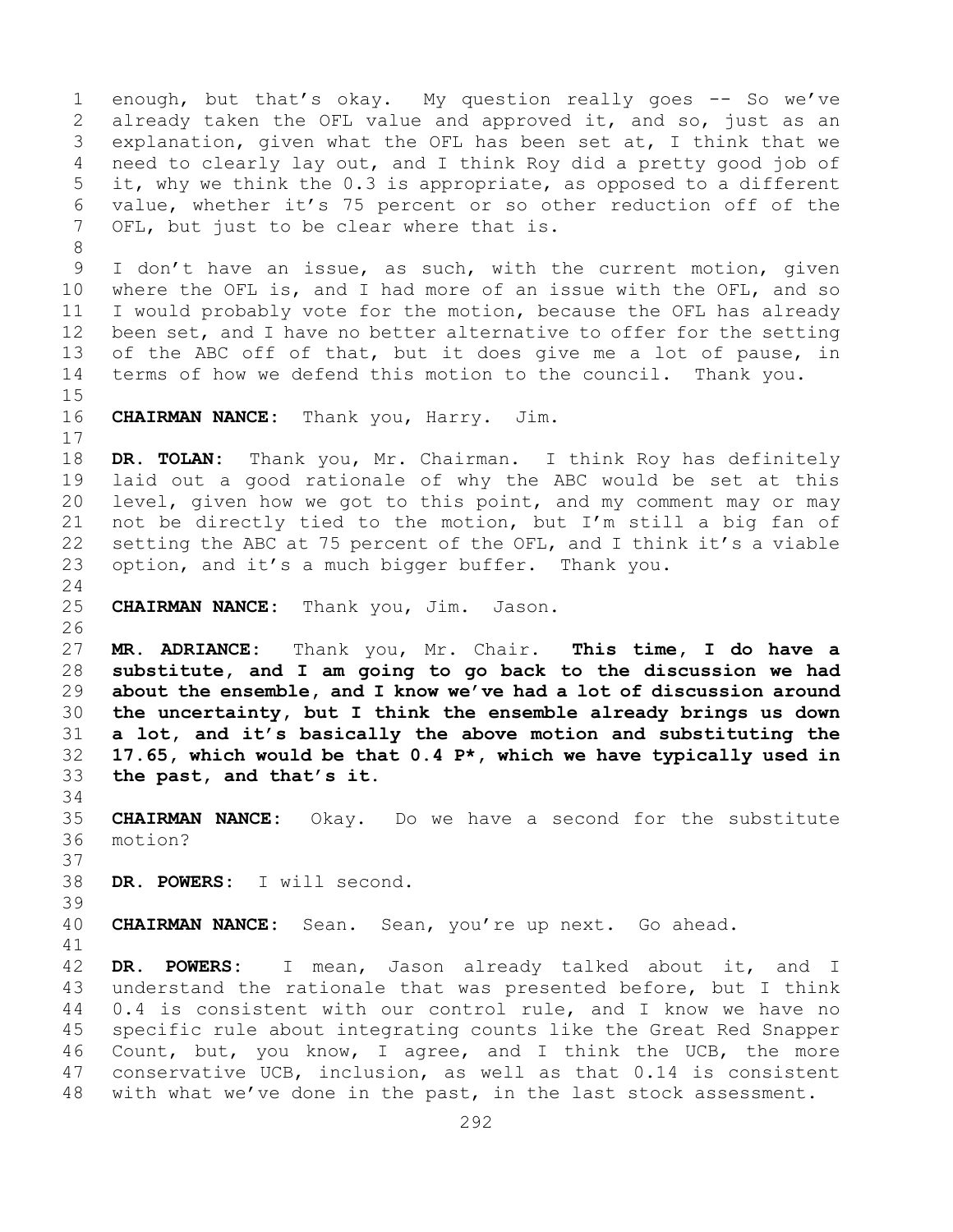$\frac{1}{2}$ 2 **CHAIRMAN NANCE:** Okay. Thank you. Any other comments? Usually<br>3 Will does this, but do we need to have in this that we're using 3 Will does this, but do we need to have in this that we're using<br>4 the ensemble model with a  $P^*$  of -- Those types of things? the ensemble model with a  $P*$  of -- Those types of things? 5 6 **MR. RINDONE:** Yes, and so, using the ensemble approach and a  $P^*$  of  $7 \t0.4$ .  $0.4.$ 8 9 **CHAIRMAN NANCE:** 0.4. Okay. That just makes it to where somebody<br>10 can see this motion and see exactly where it's coming from. Okay. 10 can see this motion and see exactly where it's coming from. Okay.<br>11 With no other discussion, let me read the motion, the substitute 11 With no other discussion, let me read the motion, the substitute  $-2$  -- Doug, go ahead. -- Doug, go ahead. 13 14 **MR. GREGORY:** Thank you, sir. I would have been quicker, but I 15 was trying to do some basic arithmetic. The 17.65 is 17 percent<br>16 above the existing ABC of 15.1 million pounds, and it's only 7 16 above the existing ABC of 15.1 million pounds, and it's only 7<br>17 percent less than the OFL, which the latter gets back to the 17 percent less than the OFL, which the latter gets back to the<br>18 ongoing issue of the buffers being very small, and I think the 18 ongoing issue of the buffers being very small, and I think the<br>19 desire, from management, has been to have a buffer big enough that 19 desire, from management, has been to have a buffer big enough that<br>20 we can put a stop on the harvest, if the ABC is being exceeded, we can put a stop on the harvest, if the ABC is being exceeded, 21 before the OFL is exceeded. Now, the 16.1 is 8 percent above the<br>22 existing ABC, and 13 percent below the OFL, and so even an 8 22 existing ABC, and 13 percent below the OFL, and so even an 8<br>23 percent increase is a substantial increase in the ABC. Thank you. percent increase is a substantial increase in the ABC. Thank you.  $\frac{24}{25}$ 25 **CHAIRMAN NANCE:** Thank you, Doug. Jason. 26<br>27 MR. ADRIANCE: Thank you, Mr. Chair. To Doug's point, I would 28 simply say that, while the council can't exceed our ABC, they are<br>29 certainly not restricted to going lower, and they have obviously certainly not restricted to going lower, and they have obviously 30 heard these discussions, and they will be able to wrangle over<br>31 that management uncertainty, and they certainly have that ability 31 that management uncertainty, and they certainly have that ability<br>32 to go lower. Thank you. to go lower. Thank you. 33<br>34 34 **CHAIRMAN NANCE:** Jason, thank you. Doug. 35<br>36 MR. GREGORY: Jason, would you like to place a wager on that? 37 38 **MR. ADRIANCE:** No, sir. 39 40 **CHAIRMAN NANCE:** Luiz. 41<br>42 42 DR. BARBIERI: Smart man, Jason. Jason, just a comment here, and<br>43 I understand your rationale, and, I mean, you explained it well, 43 I understand your rationale, and, I mean, you explained it well,<br>44 but I am just thinking that, in terms of the scientific uncertainty but I am just thinking that, in terms of the scientific uncertainty 45 here, we are telling the council, through this motion, that we 46 find acceptable it, right, to go with a 40 percent probability of<br>47 overfishing, given the amount of uncertainty involved in this 47 overfishing, given the amount of uncertainty involved in this<br>48 process, and this is the only way that I can read this, right, process, and this is the only way that I can read this, right,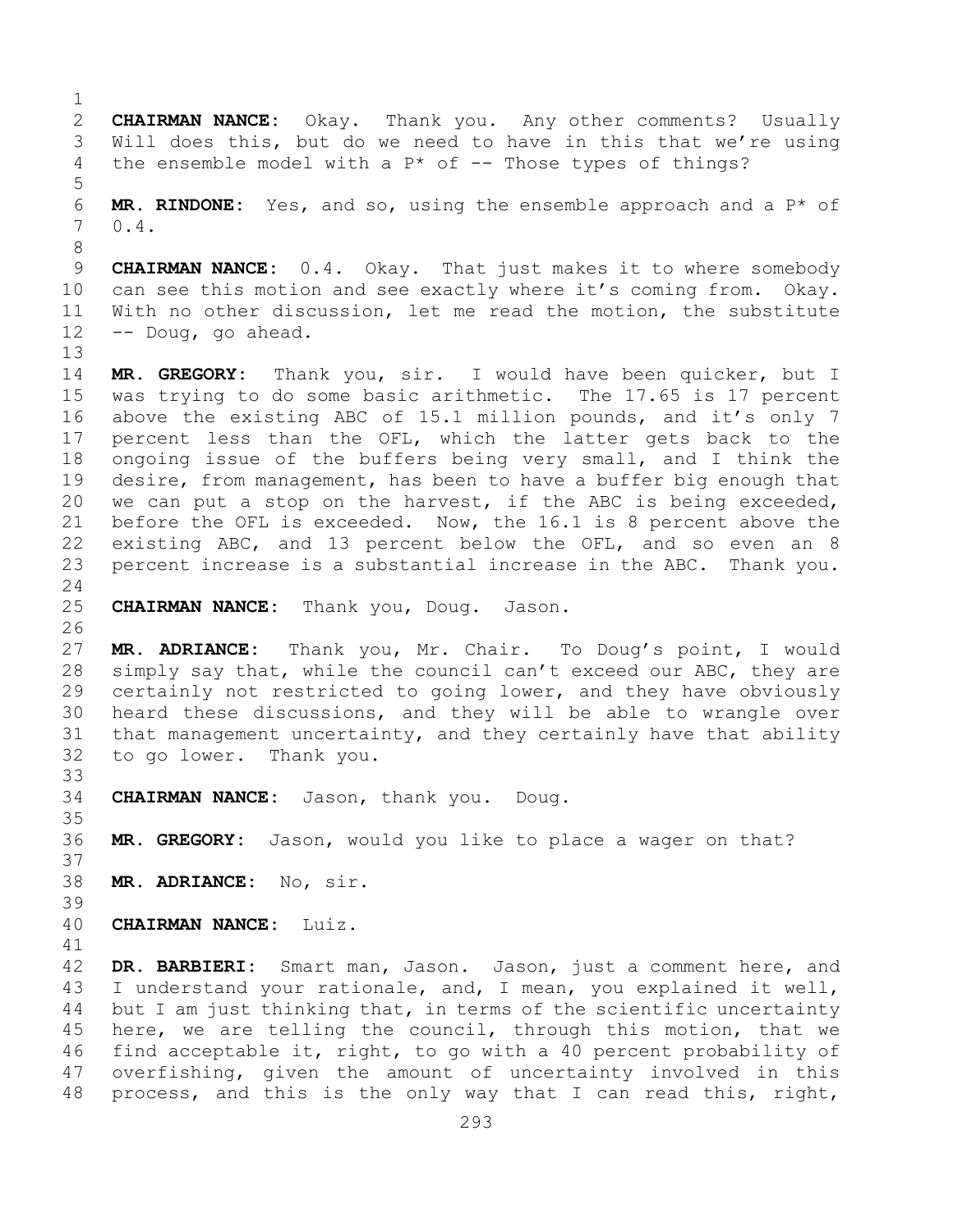1 because  $P^*$  is the probability of overfishing that is acceptable,<br>2 qiven our risk tolerance, in this case, accounting for scientific 2 given our risk tolerance, in this case, accounting for scientific<br>3 uncertainty. uncertainty. 4 5 I am having -- You know, I'm having trouble finding this a way to 6 account properly for that uncertainty, and I am not perfectly happy<br>7 with the 30 percent either, because of the reasons that Dr. 7 with the 30 percent either, because of the reasons that Dr.<br>8 Crabtree pointed out, and, Roy, you said that's right explicitly 8 Crabtree pointed out, and, Roy, you said that's right explicitly<br>9 in the Center's paper, that they feel that even the ensemble is 9 in the Center's paper, that they feel that even the ensemble is<br>10 not really properly capturing all the uncertainty here, but to go 10 not really properly capturing all the uncertainty here, but to go<br>11 to 40, to me, departs from our rationale for making recommendations 11 to 40, to me, departs from our rationale for making recommendations<br>12 to the council, based on what we assume to be very high scientific 12 to the council, based on what we assume to be very high scientific<br>13 uncertainty here. uncertainty here.  $\frac{14}{15}$ CHAIRMAN NANCE: Thank you, Luiz. Paul. 16<br>17 17 **DR. MICKLE:** Thank you, Mr. Chair, and, Luiz, you teed me up pretty<br>18 good there, and I appreciate it. I'm going to talk about 18 good there, and I appreciate it.<br>19 uncertainty and really how I am pe 19 uncertainty and really how I am perceiving this, and I really<br>20 appreciate the discussion by evervone the whole week, and all the 20 appreciate the discussion by everyone the whole week, and all the<br>21 comments were -- I was making lists of uncertainty and then our 21 comments were -- I was making lists of uncertainty and then our<br>22 issues of uncertainty and understanding the impacts of those 22 issues of uncertainty and understanding the impacts of those<br>23 uncertainties on the analysis that the Southeastern Science Center

23 uncertainties on the analysis that the Southeastern Science Center<br>24 was putting forth.

was putting forth.

 $\frac{25}{26}$ 26 When you have UCB percentages being discussed on what percentage  $27$  is best representative, and then we all know that  $P^*$  is not the 27 is best representative, and then we all know that  $P^*$  is not the 28 best, and we've documented that in some of our decisions in the 28 best, and we've documented that in some of our decisions in the  $29$  past, and our recommendations of our insecurities in  $P^*$  itself, 29 past, and our recommendations of our insecurities in  $P^*$  itself,<br>30 and the bottom longline uncertainties, with gear selection and age 30 and the bottom longline uncertainties, with gear selection and age<br>31 selection of red snapper, and, even though it's a long-running 31 selection of red snapper, and, even though it's a long-running<br>32 survey, I thought that Carrie made some really great points there 32 survey, I thought that Carrie made some really great points there<br>33 of really trying to take bottom longline as it is and what it is, 33 of really trying to take bottom longline as it is and what it is,<br>34 both spatially and selectively. both spatially and selectively.

35<br>36 36 Also, local depletion issues, and, you know, this is managed as a<br>37 Gulf-wide stock, and we need to scientifically look at it as a Gulf-wide stock, and we need to scientifically look at it as a 38 Gulf-wide stock, and so I'm not quite sure, and those regional<br>39 fishing efforts is obviously playing a big role in some of the 39 fishing efforts is obviously playing a big role in some of the<br>40 trends we're seeing, both in the data and the anecdotal stuff 40 trends we're seeing, both in the data and the anecdotal stuff<br>41 that's been brought forward. that's been brought forward.

42 43 One thing that I am having real trouble with is it seems like all<br>44 the depletion issues are coming from one area of the Gulf, the depletion issues are coming from one area of the Gulf, 45 especially the ones that have been brought forward to us today and 46 yesterday, and so you've kind of got to -- We still give scientific<br>47 recommendations Gulf-wide, and so I am really not recognizing a 47 recommendations Gulf-wide, and so I am really not recognizing a<br>48 lot of those comments. lot of those comments.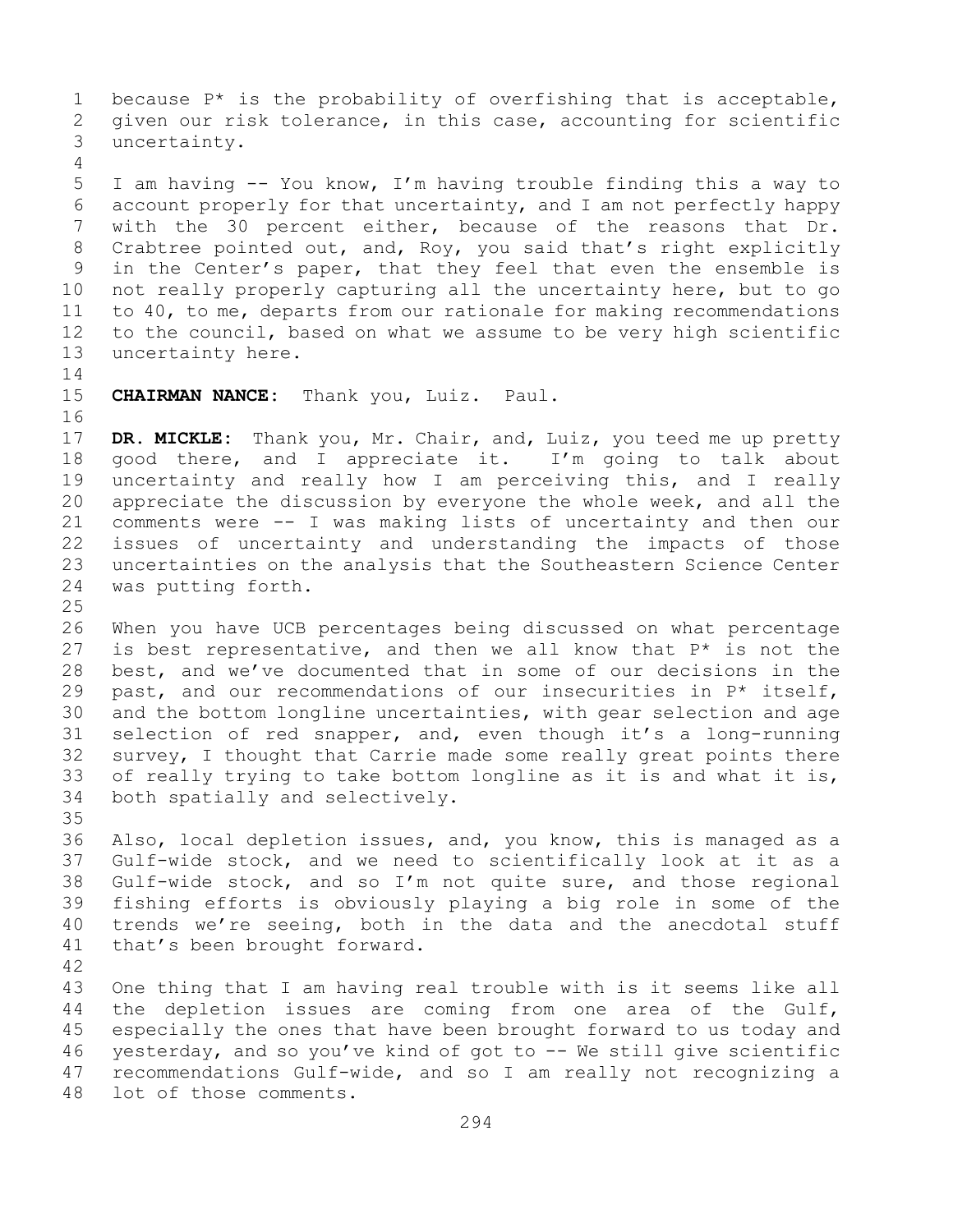$\frac{1}{2}$ 2 Then, also, the 75 percent OFL, that's another strategy, but all<br>3 of this that I'm trying to lay out in my statement is just the 3 of this that I'm trying to lay out in my statement is just the<br>4 overall uncertainty is great, and it's become greater because the overall uncertainty is great, and it's become greater because the 5 science has become more focused on red snapper, and that's a good 6 thing, and so, the less we knew about red snapper ten years ago,  $\overline{a}$  the uncertainties were less, because we weren't -- We didn't have 7 the uncertainties were less, because we weren't -- We didn't have<br>8 as much data, and we didn't have as much focus on the species, and 8 as much data, and we didn't have as much focus on the species, and<br>9 we didn't have as much effort toward the data streams and the 9 we didn't have as much effort toward the data streams and the<br>10 analysis that we have out of those data streams. analysis that we have out of those data streams.

 $\begin{array}{c} 11 \\ 12 \end{array}$ The point that I am trying to get at is it's a good thing, in a 13 way, because we're finally getting a grasp on the uncertainties of 14 the data, and all the data that we're getting, and so it's not<br>15 such a bad thing that uncertainty is increasing, and that's just 15 such a bad thing that uncertainty is increasing, and that's just<br>16 because we're getting a better handle on the uncertainty, and it 16 because we're getting a better handle on the uncertainty, and it<br>17 makes us all more nervous, because we're starting to understand 17 makes us all more nervous, because we're starting to understand<br>18 that there's a lot of uncertainty. that there's a lot of uncertainty.

19<br>20 I think we can all agree upon that, but, as far as these motions 21 here, the more that we see of uncertainty, I agree with a lot of<br>22 the statements coming from some of the SSC members of, because of 22 the statements coming from some of the SSC members of, because of<br>23 this large uncertainty, we need to move forward in a cautious way, 23 this large uncertainty, we need to move forward in a cautious way,<br>24 but, again, we have to balance that Gulf-wide approach and keep it 24 but, again, we have to balance that Gulf-wide approach and keep it<br>25 scientific and get away from management-type statements from this 25 scientific and get away from management-type statements from this<br>26 group. group.

28 It's not our responsibility, and it's not our job. We need to<br>29 focus on the science and do the best we can at grasping it and 29 focus on the science and do the best we can at grasping it and<br>30 qive recommendations to the council that are based on how we 30 give recommendations to the council that are based on how we<br>31 perceive the uncertainty, and it's going to be hard for me to 31 perceive the uncertainty, and it's going to be hard for me to<br>32 approach this substitute motion in a way that I'm thinking of all approach this substitute motion in a way that I'm thinking of all 33 of these points that I've tried to make here, but that's my two-<br>34 cents' worth, and I appreciate it, but I'm going to have a hard 34 cents' worth, and I appreciate it, but I'm going to have a hard<br>35 time supporting this motion, and I would just lean on a more 35 time supporting this motion, and I would just lean on a more<br>36 conservative approach, as a Gulf-wide approach, looking at, if we conservative approach, as a Gulf-wide approach, looking at, if we 37 have to swallow  $P^*$  in a way that we justify it, we need to swallow 38 it in a way that's conservative, and so thank you.

39

27

CHAIRMAN NANCE: Paul, thank you. Harry.

41<br>42 42 **MR. BLANCHET:** Going back to the logic behind P<sup>\*</sup>, the council has<br>43 qiven us a range of P<sup>\*</sup> that we can apply with our ABC Control Rule, 43 given us a range of  $P^*$  that we can apply with our ABC Control Rule,<br>44 and, if I'm mistaken, and, Ryan, correct me if I'm wrong, the and, if I'm mistaken, and, Ryan, correct me if I'm wrong, the 45 minimum that we can go with  $P*$  is 0.3, and is that correct, Ryan?

46<br>47 47 **MR. RINDONE:** Yes, according to the current control rule, and it's 48 bracketed with 0.5 and 0.3, with 0.5 representing a 50 percent 48 bracketed with 0.5 and 0.3, with 0.5 representing a 50 percent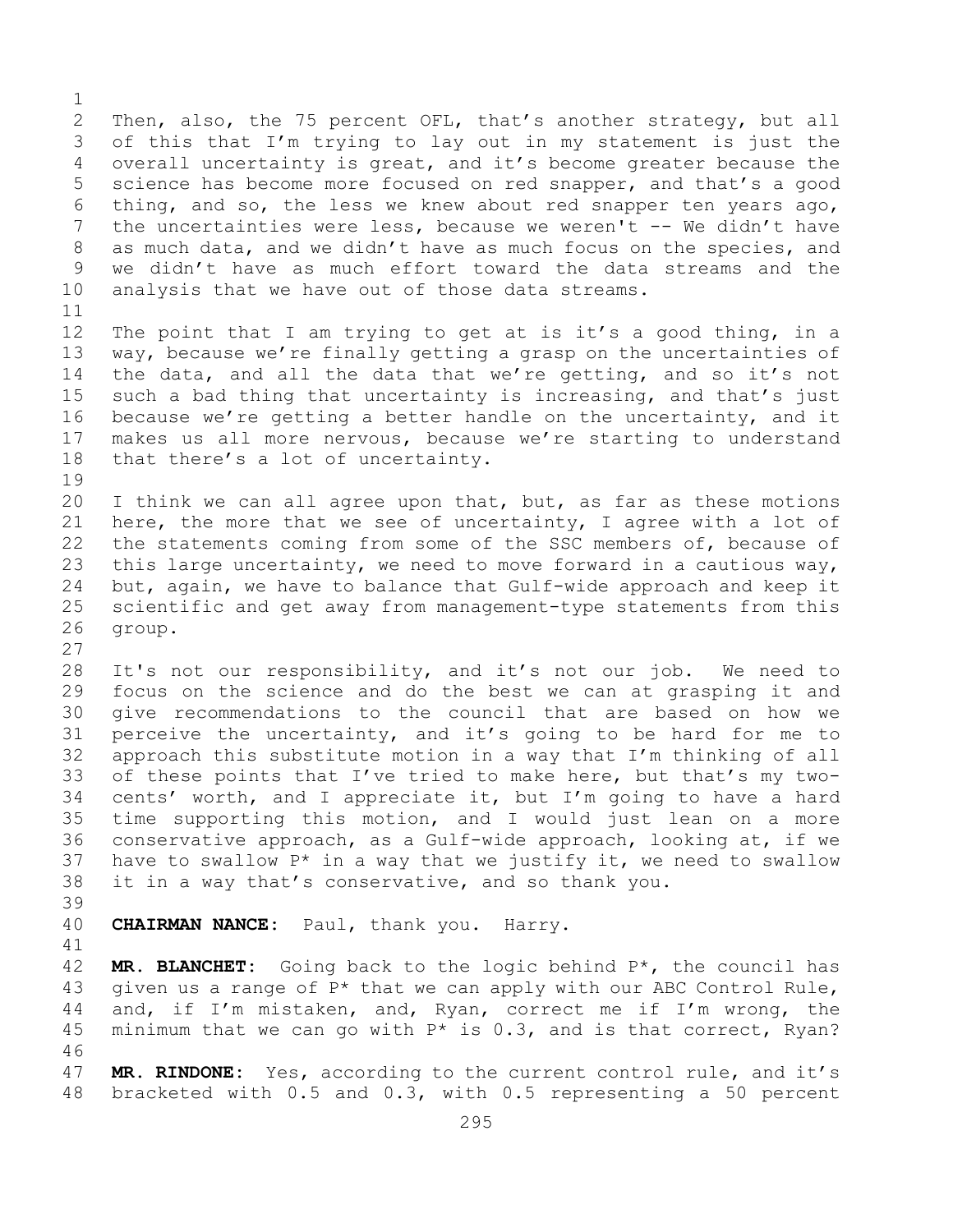1 probability, or risk, of overfishing, and that's usually reserved<br>2 for the OFL, and then the ABC being somewhere below that, as far 2 for the OFL, and then the ABC being somewhere below that, as far<br>3 down as 0.3. down as  $0.3$ . 4 5 **MR. BLANCHET:** So the use of 0.3 to set an ABC would be where we 6 have very little information to otherwise capture -- If we were 7 looking at something like, I don't know, blueline tilefish, we<br>8 would be looking at something like a  $P^*$  of 0.3, if we were to use 8 would be looking at something like a  $P^*$  of 0.3, if we were to use<br>9 that ABC Control Rule and not some alternative. that ABC Control Rule and not some alternative. 10<br>11 11 If we use 0.3, with the most well-studied stock in the Gulf of<br>12 Mexico, I think that we are going to get some serious questions Mexico, I think that we are going to get some serious questions 13 asked about why did we go that low, with all of this information 14 that is available, and I understand all of the arguments that have<br>15 been made about how much is vet to be determined, and I think we're 15 been made about how much is yet to be determined, and I think we're<br>16 always going to have questions, and perhaps not to this degree, 16 always going to have questions, and perhaps not to this degree,<br>17 and certainly, after this is all run through a stock assessment, 17 and certainly, after this is all run through a stock assessment,<br>18 we're going to be a lot more understanding of what's going on, but 18 we're going to be a lot more understanding of what's going on, but<br>19 I just don't see how we can support a lower  $P^*$  than what we have. I just don't see how we can support a lower  $P*$  than what we have. 20<br>21 21 There was a prior comment regarding the use of caution in this<br>22 stock, and I support that, and I think that, if we're thinking of 22 stock, and I support that, and I think that, if we're thinking of  $23$  this in an ABC sense, I think that  $P^*$  is more appropriate than 23 this in an ABC sense, I think that  $P^*$  is more appropriate than 24 0.3. Thank you. 0.3. Thank you.  $\frac{25}{26}$ 26 **CHAIRMAN NANCE:** Thank you, Harry. Jim. 27 28 **DR. TOLAN:** Thank you, Mr. Chairman. **I just sent in, to the**  29 **meetings email, a second substitute motion, and I guess this is a**  30 **question for Ryan, how that works, if that's the place to put it,**  31 **as a second substitute, and, if I get a second on that, we can**  have that discussion, and, if not, then we can vote on this, the 33 **original substitute motion, but they should have it now, and it**  34 **deals with setting the ABC at 75 percent of the OFL.** Thank you. 35<br>36 **CHAIRMAN NANCE:** Go ahead and put that second --37 38 **DR. TOLAN:** On that, I just have XX million pounds, because it's 39 somewhere in the range of fourteen-point-something, and I don't<br>40 have the OFL number in front of me to make that conversation, but 40 have the OFL number in front of me to make that conversation, but<br>41 it's around fourteen-something million pounds. it's around fourteen-something million pounds.  $\frac{42}{43}$ 43 **MR. RINDONE:** 14.18. 44 45 **DR. TOLAN:** Okay. Yes. Thank you, Ryan. 46<br>47 **CHAIRMAN NANCE:** Okay. Do we have a second for this motion? 48

296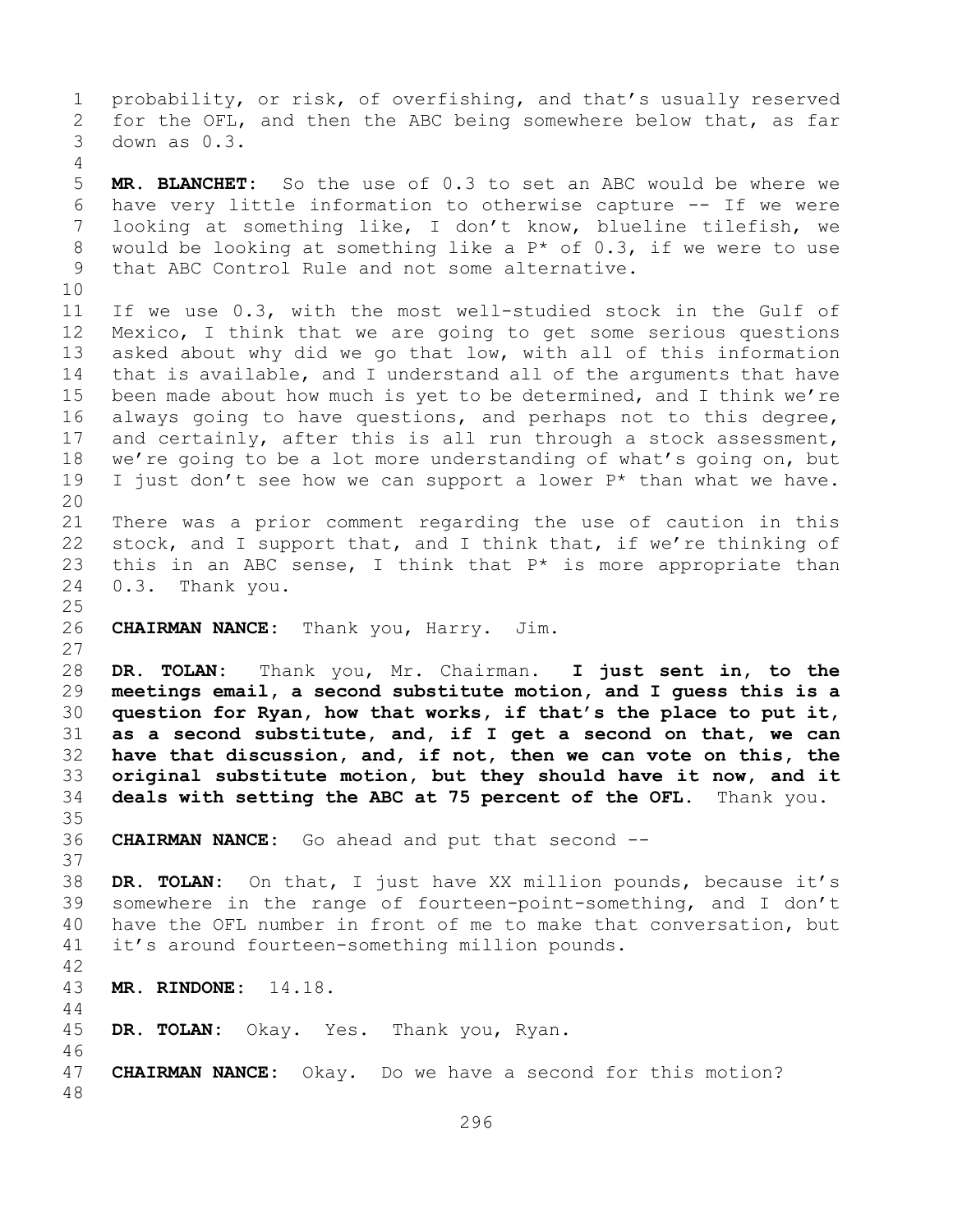1 **DR. SAUL:** I will second, for discussion.

 $\frac{2}{3}$ 3 **CHAIRMAN NANCE:** Okay. Steve, thank you. **We have a second**  4 **substitute motion that the SSC approves setting the ABC to 75**  5 **percent of the OFL, which corresponds to 14.18 million pounds whole**  6 **weight.** Okay. Is there discussion? Josh. I know you were 7 probably going to discuss something else, but, Josh, do you have<br>8 any -- Go ahead and -any  $-$  Go ahead and  $-$ 

 $\begin{array}{c} 9 \\ 10 \end{array}$ 10 **DR. KILBORN:** Yes, and I was actually trying to do some math as<br>11 well, real quick, but essentially, my -- I didn't get the math 11 well, real quick, but essentially, my -- I didn't get the math<br>12 done, unfortunately. done, unfortunately.

13

14 **CHAIRMAN NANCE:** That's okay.

 $15$ <br> $16$ 

16 **DR. KILBORN:** But my point was that the pending recommendation is 17 25.6 on the OFL and 15.4 on the ABC, which is about 60 percent of 17 25.6 on the OFL and 15.4 on the ABC, which is about 60 percent of<br>18 the OFL, and so a 60 percent of the 18,9 that we're considering 18 the OFL, and so a 60 percent of the 18,9 that we're considering<br>19 now, I believe is somewhere around the eleven to twelve-million 19 now, I believe is somewhere around the eleven to twelve-million<br>20 range. Again, I didn't get the math done, but, if we're looking range. Again, I didn't get the math done, but, if we're looking 21 at precedent, and something that has been done in the past, then<br>22 that would be in line with that as well, but this kind of falls in 22 that would be in line with that as well, but this kind of falls in<br>23 line with this second substitute motion as well, and so that's -line with this second substitute motion as well, and so that's  $-$ -

 $\frac{24}{25}$ 25 **CHAIRMAN NANCE:** Okay. Ryan, to that point?

 $\frac{26}{27}$ MR. RINDONE: Yes, and thank you, Mr. Chair. To that point, Dr. 28 Saul, one of the issues with that is that the OFL, in that scenario,<br>29 or sorry, Josh, Dr. Kilborn, the issue with that is that, in that 29 or sorry, Josh, Dr. Kilborn, the issue with that is that, in that<br>30 scenario, the 25.6 was based on the Great Red Snapper Count, and 30 scenario, the 25.6 was based on the Great Red Snapper Count, and<br>31 the 15.4 was based on the NMFS bottom longline survey, and I think, 31 the 15.4 was based on the NMFS bottom longline survey, and I think,<br>32 at this point, the SSC has established a record for why using at this point, the SSC has established a record for why using 33 different surveys for catch advice in that manner is inappropriate,<br>34 especially since the ABC is supposed to be derived from the OFL. especially since the ABC is supposed to be derived from the OFL.

- 35<br>36 DR. KILBORN: Thank you.
- 37

- 38 **CHAIRMAN NANCE:** Doug.
- 39

40 **MR. GREGORY:** Thank you. I have a few points. One, I don't think 41 the substitute motion is reasonable, since the current ABC is 15.1<br>42 million pounds, and, in Tom Frazer's language, that is going 42 million pounds, and, in Tom Frazer's language, that is going<br>43 backwards. backwards.

44

45 The other thing, with Harry, is, if this was an analysis that we 46 had done year-after-year, and had a track record, I would agree<br>47 with you completely, but this is a one-off analysis, and there is 47 with you completely, but this is a one-off analysis, and there is  $48$  no problem rationalizing why we should take the low end of the  $P^*$ , no problem rationalizing why we should take the low end of the  $P^{\star}$ ,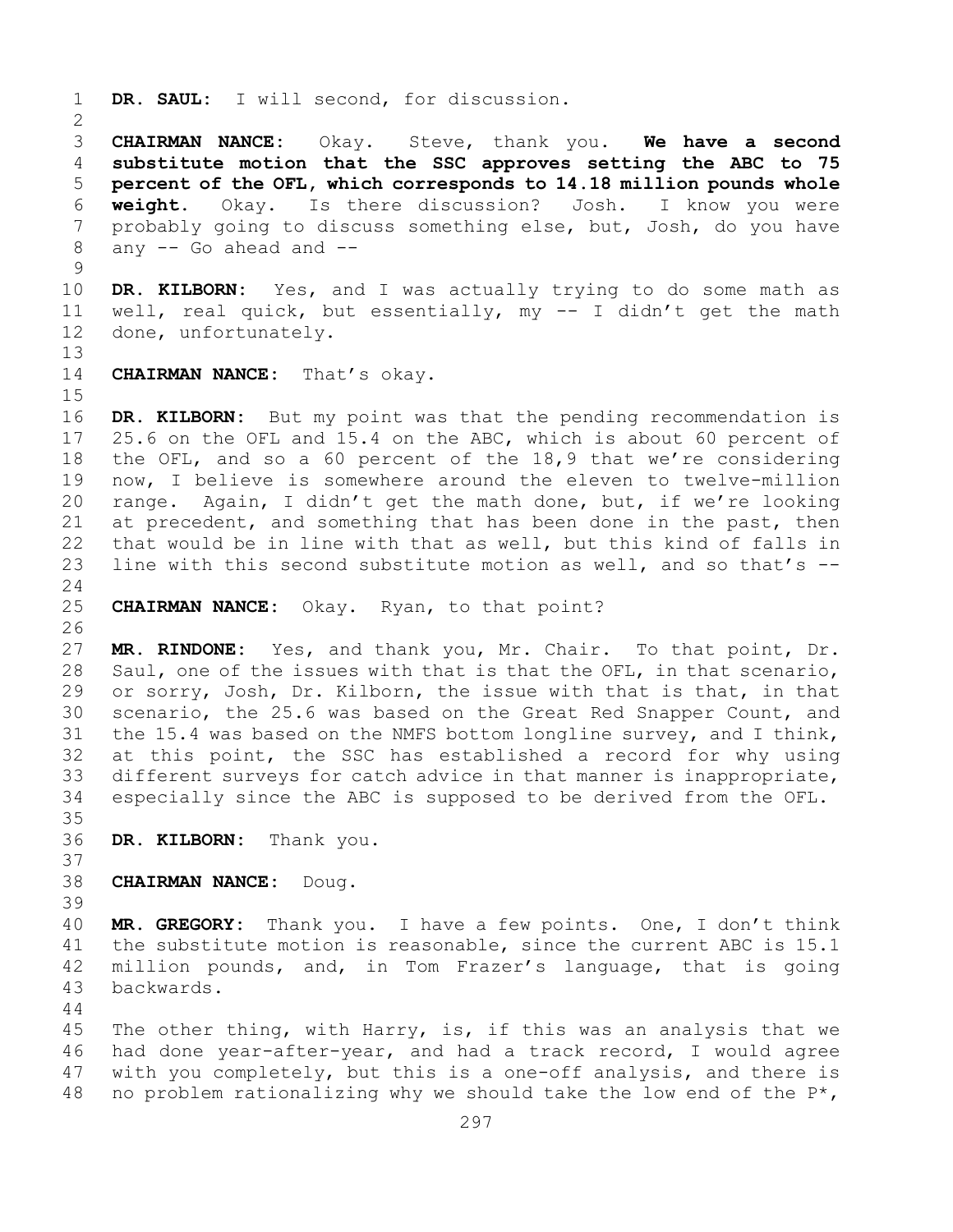1 particularly given how we know how narrow the distributions that<br>2 the P\* is coming from are, and the Science Center, and we, I think 2 the  $P^*$  is coming from are, and the Science Center, and we, I think<br>3 -- Nobody on the SSC would say that all the uncertainty has been  $3$  -- Nobody on the SSC would say that all the uncertainty has been<br>4 documented, and so I think a  $P^*$  of 0.3 is perfectly fine. I had documented, and so I think a  $P*$  of 0.3 is perfectly fine. I had 5 one other point, but I forgot it. Sorry. Thank you.

6<br>7 7 **CHAIRMAN NANCE:** Thank you, Doug. John.

8 9 **MR. MARESKA:** Doug made my first point, and I couldn't support the<br>10 second substitute motion, because the ABC is below the current 10 second substitute motion, because the ABC is below the current<br>11 one, and I am in agreement with the substitute motion, the  $P^*$  at 11 one, and I am in agreement with the substitute motion, the  $P^*$  at 12 0.4, and I think that incorporates enough of the uncertainty, and  $0.4$ , and I think that incorporates enough of the uncertainty, and 13 so, when we passed the original one, there was a lot of uncertainty 14 about the estimates themselves, and I feel like those have been<br>15 corrected, and evervone has their chance to speak to that, and so 15 corrected, and everyone has their chance to speak to that, and so<br>16 I'm not sure where all this uncertainty concerns are stemming from. I'm not sure where all this uncertainty concerns are stemming from.

 $\begin{array}{c} 17 \\ 18 \end{array}$ 

CHAIRMAN NANCE: Thank you, John. Trevor.

 $\begin{array}{c} 19 \\ 20 \end{array}$ 20 **MR. MONCRIEF:** John covered what I was going to speak to, and I<br>21 was just wondering, with the 75 percent of OFL, dropping it below 21 was just wondering, with the 75 percent of OFL, dropping it below<br>22 what the current ABC is, and below the current proposed ABC that's 22 what the current ABC is, and below the current proposed ABC that's<br>23 being considered by the agency, is that -- I want to make sure 23 being considered by the agency, is that  $--$  I want to make sure<br>24 that I understand the rationale behind it, Jim, and is it that 24 that I understand the rationale behind it, Jim, and is it that<br>25 there is so much uncertainty at play, in your mind, along with the there is so much uncertainty at play, in your mind, along with the 26 bottom longline trends, that's making you think that that's a more<br>27 conservative, or a better, option, and I just want to make sure conservative, or a better, option, and I just want to make sure 28 that I understand where this is all coming from.

29<br>30

DR. TOLAN: To that point, Mr. Chairman?

31<br>32 CHAIRMAN NANCE: Absolutely, Jim.

33<br>34 34 **DR. TOLAN:** Trevor, you're completely right, and we've had a lot 35 of discussion, in the last couple of days, about the uncertainty, 35 of discussion, in the last couple of days, about the uncertainty,<br>36 and we've had some discussion about how the route that we got to and we've had some discussion about how the route that we got to 37 this point to set an OFL is way different than we've really ever 38 done, and we're using a whole different metric, a whole different<br>39 set of numbers, and it's been sort of massaged up to this point, 39 set of numbers, and it's been sort of massaged up to this point,<br>40 and the uncertainty about the things that went into that, the 40 and the uncertainty about the things that went into that, the 41 bottom longline, the east versus west, the difference in trends, 41 bottom longline, the east versus west, the difference in trends,<br>42 and I was really going -- I appreciate the fact that people notice 42 and I was really going  $-$  I appreciate the fact that people notice<br>43 that the ABC is now going to be lower than what's being established 43 that the ABC is now going to be lower than what's being established<br>44 right now, but I was going on the fact that there is precedent to right now, but I was going on the fact that there is precedent to 45 setting the ABC to 75 percent of the OFL, and, given how we got to 46 the OFL now, yes, it's going to be a little bit lower, but I think<br>47 the buffer that we're all looking for between those two numbers is 47 the buffer that we're all looking for between those two numbers is<br>48 a little greater going in this direction than setting it through a little greater going in this direction than setting it through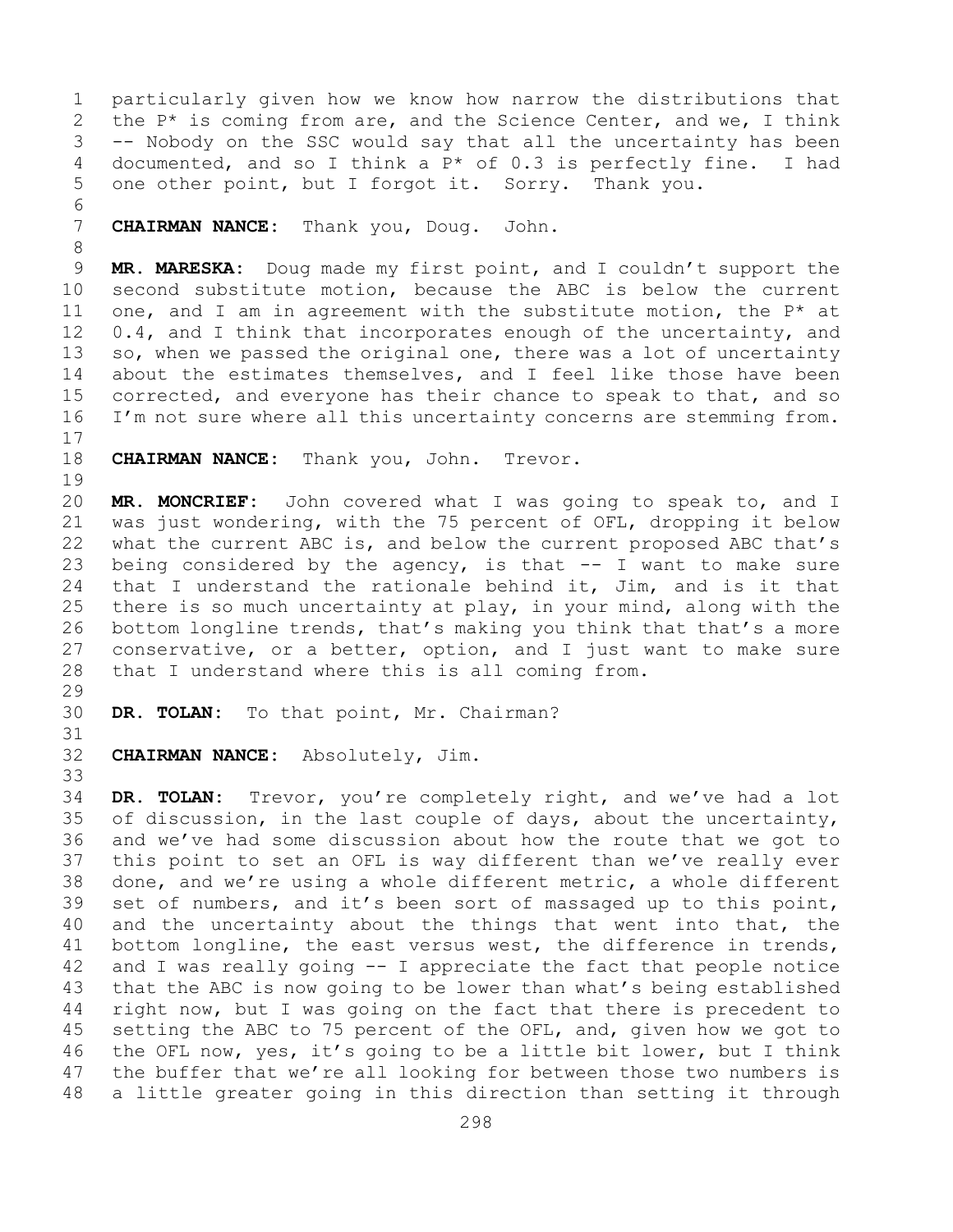1 either of the  $P*$ s, and so that was sort of my rationale. Thank<br>2 you. 2 you.

3 MR. MONCRIEF: Thank you, Jim.

6 **CHAIRMAN NANCE:** Will.

7 8 **DR. PATTERSON:** Thanks, Mr. Chair. I just have a question here<br>9 about the procedure, and I know that we often take sort of a loose 9 about the procedure, and I know that we often take sort of a loose<br>10 interpretation of rules of order here, but it's my understanding 10 interpretation of rules of order here, but it's my understanding<br>11 that, when a substitute motion is offered, it has to be voted up 11 that, when a substitute motion is offered, it has to be voted up<br>12 or down as substituting the original motion, and so we have a or down as substituting the original motion, and so we have a 13 substitute here, and then a second on top of that, but I don't 14 think there was ever a vote on the original substitute, and so<br>15 perhaps somebody from the council staff can weigh-in on this, but 15 perhaps somebody from the council staff can weigh-in on this, but<br>16 it seems like we're kind of setting ourselves up for some trouble 16 it seems like we're kind of setting ourselves up for some trouble<br>17 here. here.

- 18<br>19 CHAIRMAN NANCE: Ryan, go ahead.
- 20

5

21 **MR. RINDONE:** Thank you, Mr. Chair. You can have up to two 22 substitute motions to the original motion.<br>23 additional substitute motions at this point, a 23 additional substitute motions at this point, and so the order of<br>24 operations here would be to, unless it's withdrawn, to vote up or 24 operations here would be to, unless it's withdrawn, to vote up or<br>25 down the second substitute motion. If it's voted up, and it 25 down the second substitute motion. If it's voted up, and it<br>26 passes, then the substitute motion and the original motion are 26 passes, then the substitute motion and the original motion are<br>27 null. If it's voted down, then we move to the substitute motion, null. If it's voted down, then we move to the substitute motion, 28 and, if it's not withdrawn, then it's either voted up or down,<br>29 and, if it's voted down, then we move to the original motion. and, if it's voted down, then we move to the original motion.

30<br>31 32

DR. PATTERSON: Okay. Thanks for that clarification.

33 **CHAIRMAN NANCE:** Thank you, Will. Jason. We're going to have to get ready to vote here in a minute, but Jason.

35<br>36 36 **MR. ADRIANCE:** Thank you, Mr. Chair. Most of my points were addressed, and I just had a procedural question about the 75 38 percent. I know that we had some discussion the other day about<br>39 that, and it's not quite a mathematical 75 percent, and would that 39 that, and it's not quite a mathematical 75 percent, and would that<br>40 actually need to be projected by the Science Center, or is taking 40 actually need to be projected by the Science Center, or is taking<br>41 a straight 75 percent the proper way to go about that? Thanks. a straight 75 percent the proper way to go about that? Thanks.

 $42$ <br> $43$ 

44

CHAIRMAN NANCE: Ryan, to that point?

45 **MR. RINDONE:** Jason, I think what you're talking about is the 75 46 percent at the FMSY proxy of 26 percent SPR, and what Matt Smith<br>47 had talked about yesterday, with respect to that not being a 47 had talked about yesterday, with respect to that not being a<br>48 straight 75 percent, has to do with the discard fleets not actually straight 75 percent, has to do with the discard fleets not actually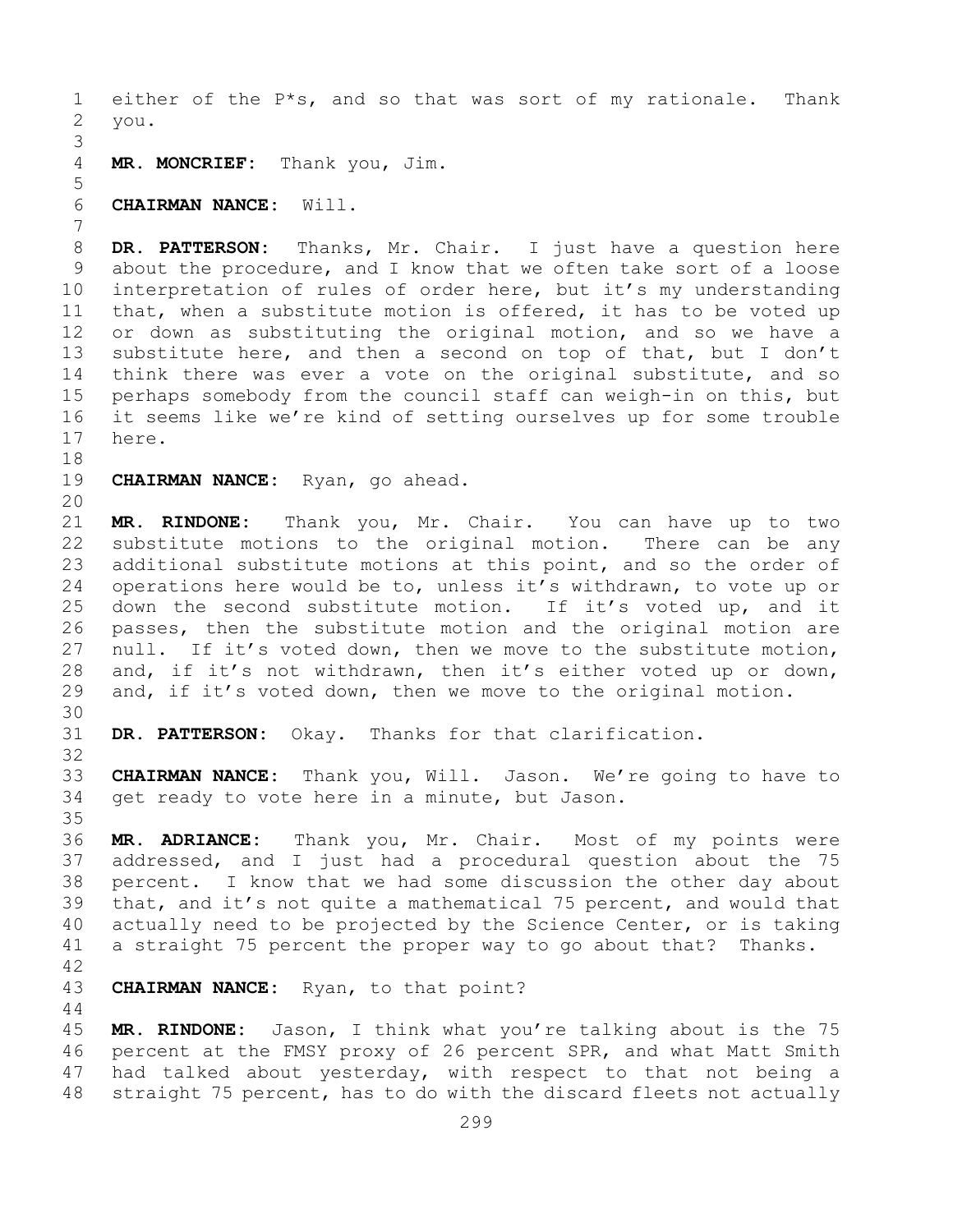1 being scaled down to 75 percent as well, because that discarding<br>2 isn't expected to be functionally different as a result of that 2 isn't expected to be functionally different as a result of that<br>3 decreased vield from the actual directed fleets and the directed 3 decreased yield from the actual directed fleets and the directed 4 removals. 5 6 In this case, in the case of the second substitute motion, and I 7 will let Jim Tolan and Steve Saul tell me I'm wrong, but this is<br>8 a straight 75 -- Setting the ABC at a straight 75 percent of the 8 a straight 75 -- Setting the ABC at a straight 75 percent of the<br>9 OFL and not based on the 75 percent of the FMSY proxy that was 9 OFL and not based on the 75 percent of the FMSY proxy that was<br>10 discussed vesterday, and so this constitutes a 25 percent buffer 10 discussed yesterday, and so this constitutes a 25 percent buffer<br>11 between the OFL and the ABC and not setting the ABC at 75 percent 11 between the OFL and the ABC and not setting the ABC at 75 percent<br>12 of FMSY. of FMSY. 13 14 **CHAIRMAN NANCE:** That's where that 14.18 comes from. Jim.  $15$ <br> $16$ 16 **DR. TOLAN:** You captured that perfectly, Ryan. Thank you. That's exactly what I had in mind. exactly what I had in mind. 18<br>19 19 **CHAIRMAN NANCE:** Okay. Roy. 20<br>21 21 **DR. CRABTREE:** In terms of the second substitute motion, the<br>22 problem I have is that essentially where that leaves us is that we 22 problem I have is that essentially where that leaves us is that we<br>23 have new information that we're reviewing that indicates the stock 23 have new information that we're reviewing that indicates the stock<br>24 is bigger than we thought it was, and our response would then be 24 is bigger than we thought it was, and our response would then be<br>25 to recommend an even lower catch rate than what we have now, and 25 to recommend an even lower catch rate than what we have now, and  $26$  that doesn't follow, to me, and so I can't go there. that doesn't follow, to me, and so I can't go there. 27 28 In terms of the original motion of the 16.31 at the 30 percent  $P^*$ ,<br>29 what I am trying to do is actually achieve the 40 percent  $P^*$ , and 29 what I am trying to do is actually achieve the 40 percent  $P^*$ , and 30 I think that's a very reasonable chance of overfishing to go for, 30 I think that's a very reasonable chance of overfishing to go for,<br>31 but I don't think you get there by taking the  $P^*$ , because, as the 31 but I don't think you get there by taking the  $P^*$ , because, as the 32 Science Center said, there is more uncertainty than is actually Science Center said, there is more uncertainty than is actually 33 incorporated into the analysis, and so, in order to try and realize<br>34 an actual 40 percent chance of overfishing, I think you have to go 34 an actual 40 percent chance of overfishing, I think you have to go<br>35 below that, and that's the rationale for the 30 percent. below that, and that's the rationale for the 30 percent. 36<br>37 37 **CHAIRMAN NANCE:** Okay. Thank you. Doug, and then we're going to 38 take a vote. 39 40 **MR. GREGORY:** Thank you. Somebody raised a procedural point, and<br>41 so it sent me searching, and I am looking at the national 41 so it sent me searching, and I am looking at the national<br>42 quidelines for National Standard 1, and, in it, National Marine 42 guidelines for National Standard 1, and, in it, National Marine<br>43 Fisheries Service says -- It's talking about species, and it's 43 Fisheries Service says -- It's talking about species, and it's<br>44 listed as a stock in the fishery, and the reference points for the listed as a stock in the fishery, and the reference points for the 45 species, such as OFL and ABC, should be set based on the MSY for 46 the stock, and is this whole process we're going through, where<br>47 it's not based on MSY, that I recall, that it could be invalidated? it's not based on MSY, that I recall, that it could be invalidated? 48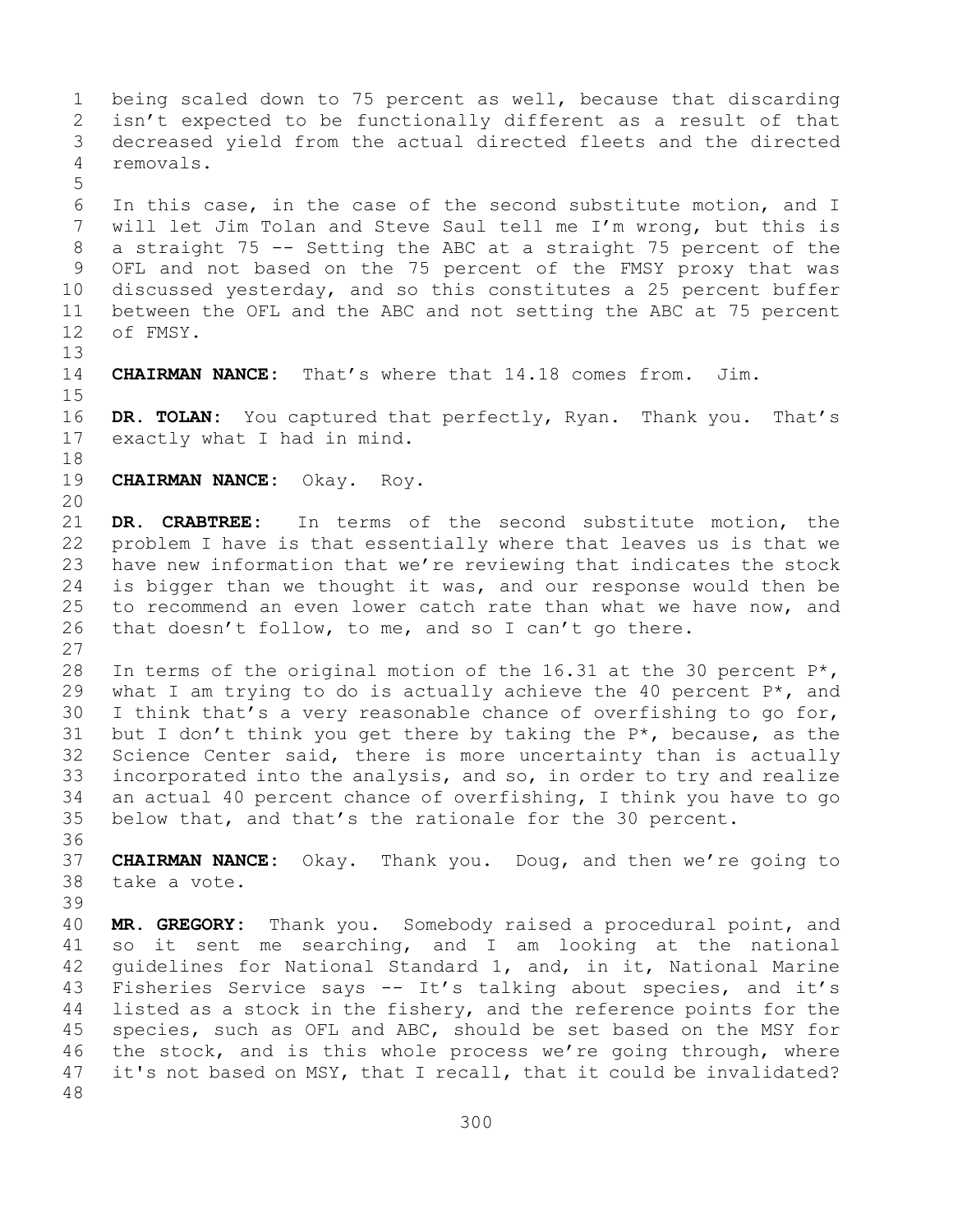1 **CHAIRMAN NANCE:** Ryan, to that point?  $\frac{2}{3}$ 3 **MR. RINDONE:** This is all based on the FMSY proxy of 26 percent SPR for the OFL, derived from the ensemble approach of blending 5 the three scenarios from the model that Matt produced, and so it's 6 all based on the FMSY proxy, and so, if the ABC is derived from<br>7 the OFL, then, by default, the ABC is also derived from the MSY 7 the OFL, then, by default, the ABC is also derived from the MSY<br>8 proxy, or F at MSY proxy. proxy, or F at MSY proxy.  $\begin{array}{c} 9 \\ 10 \end{array}$ MR. GREGORY: Thank you. 11<br>12 **CHAIRMAN NANCE:** Okay. Thank you, Ryan. Go ahead, Luiz. 13 14 **DR. BARBIERI:** Thank you, Mr. Chairman, and I guess this explains<br>15 -- I mean, that was my misunderstanding as well, right, about what 15 -- I mean, that was my misunderstanding as well, right, about what<br>16 that analysis had produced, and I think that explains what Will 16 that analysis had produced, and I think that explains what Will<br>17 asked yesterday about my comments regarding the reference point, 17 asked yesterday about my comments regarding the reference point,<br>18 and I did not believe -- I didn't think that we had an estimate of 18 and I did not believe -- I didn't think that we had an estimate of<br>19 the MSY proxy, through this analysis, and I thought we had 19 the MSY proxy, through this analysis, and I thought we had<br>20 developed projections that were applying F 26 percent SPR levels developed projections that were applying F 26 percent SPR levels 21 onto the biomass, but, if that was wrong, then, sure, by all means,<br>22 and that was my misunderstanding, but I did not think that that 22 and that was my misunderstanding, but I did not think that that<br>23 analysis had produced a new estimate of the MSY proxy. analysis had produced a new estimate of the MSY proxy.  $\frac{24}{25}$ 25 **CHAIRMAN NANCE:** Ryan, to that point? 26<br>27 MR. RINDONE: It's not a new analysis. It's using the proxy that 28 was used in the SEDAR 52, and so the FMSY proxy that was used for<br>29 Matt's analysis was 26 percent SPR. Matt's analysis was 26 percent SPR. 30<br>31 31 **DR. BARBIERI:** Right, and I mean the value, what the estimate of that quantity is, and that's what  $I'm$  saying and not the actual 33 what the proxy is, but the estimated value of that proxy quantity. 34<br>35 35 **CHAIRMAN NANCE:** Yes. Okay. Thank you. Jessica, go ahead and bring up the language, and we'll go ahead and vote on the second 37 substitute motion. 38<br>39 MS. MATOS: Rich Woodward. 40 DR. WOODWARD: Abstain. 42 MS. MATOS: Steven Scyphers. 44 45 **DR. SCYPHERS:** No. 46<br>47 47 **MS. MATOS:** Jim Nance. 48

301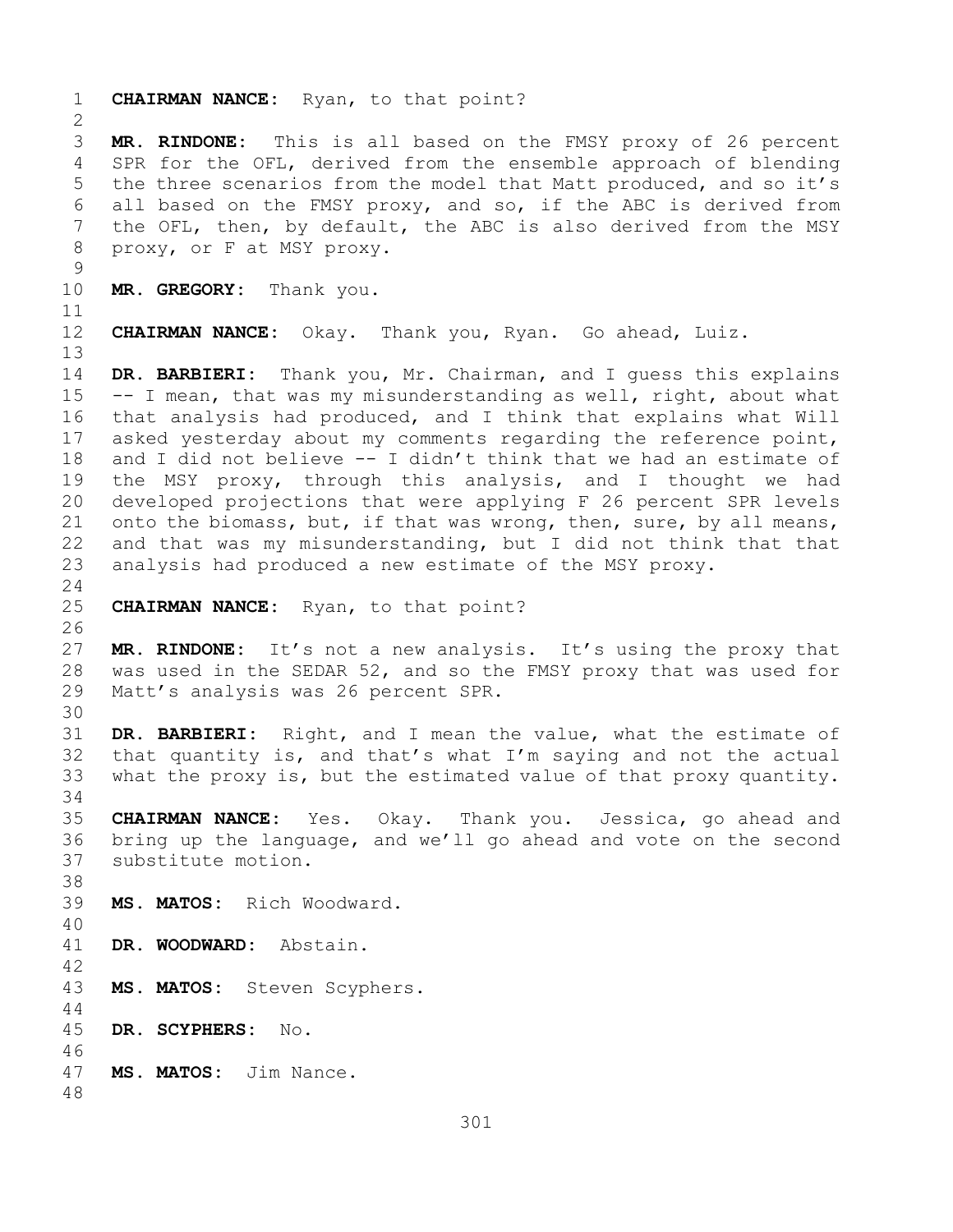| 1                   |                      | CHAIRMAN NANCE: No.         |
|---------------------|----------------------|-----------------------------|
| 2                   |                      |                             |
| 3<br>$\overline{4}$ |                      | MS. MATOS: Will Patterson.  |
| 5                   |                      | DR. PATTERSON: Abstain.     |
| 6                   |                      |                             |
| $\overline{7}$      |                      | MS. MATOS: Sean Powers.     |
| 8                   |                      |                             |
| 9                   | DR. POWERS: No.      |                             |
| 10                  |                      |                             |
| 11                  |                      | MS. MATOS: Jim Tolan.       |
| 12                  |                      |                             |
| 13                  | DR. TOLAN: Yes.      |                             |
| 14                  |                      |                             |
| 15                  |                      | MS. MATOS: Trevor Moncrief. |
| 16                  |                      |                             |
| 17                  | MR. MONCRIEF: No.    |                             |
| 18                  |                      |                             |
| 19                  |                      | MS. MATOS: Paul Mickle.     |
| 20                  |                      |                             |
| 21<br>22            | DR. MICKLE: No.      |                             |
| 23                  |                      | MS. MATOS: David Griffith.  |
| 24                  |                      |                             |
| 25                  | DR. GRIFFITH: No.    |                             |
| 26                  |                      |                             |
| 27                  |                      | MS. MATOS: Doug Gregory.    |
| 28                  |                      |                             |
| 29                  | MR. GREGORY: No.     |                             |
| 30                  |                      |                             |
| 31                  |                      | MS. MATOS: Benny Gallaway.  |
| 32                  |                      |                             |
|                     | 33 DR. GALLAWAY: No. |                             |
| 34                  |                      |                             |
| 35                  |                      | MS. MATOS: Roy Crabtree.    |
| 36<br>37            | DR. CRABTREE: No.    |                             |
| 38                  |                      |                             |
| 39                  |                      | MS. MATOS: David Chagaris.  |
| 40                  |                      |                             |
| 41                  | DR. CHAGARIS: No.    |                             |
| 42                  |                      |                             |
| 43                  |                      | MS. MATOS: Harry Blanchet.  |
| 44                  |                      |                             |
|                     | 45 MR. BLANCHET: No. |                             |
| 46                  |                      |                             |
| 47                  |                      | MS. MATOS: Luiz Barbieri.   |
| 48                  |                      |                             |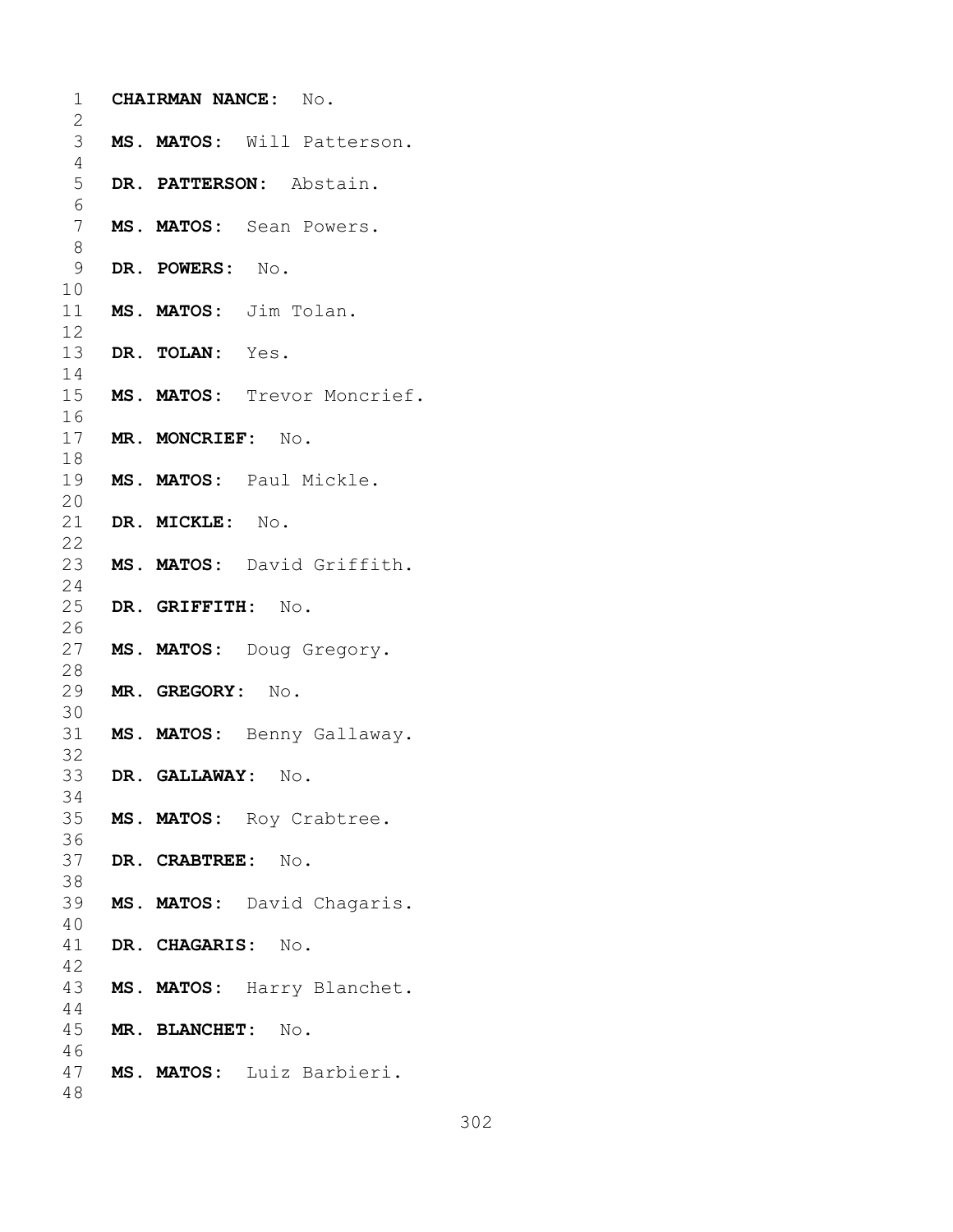| 1              | DR. BARBIERI: No.                                                 |
|----------------|-------------------------------------------------------------------|
| 2              |                                                                   |
| 3              | MS. MATOS: Lee Anderson is absent. Jason Adriance.                |
| 4              |                                                                   |
| 5              | MR. ADRIANCE: No.                                                 |
| 6              |                                                                   |
| $\overline{7}$ | MS. MATOS: Michael Allen.                                         |
| $8\,$          |                                                                   |
| 9              | DR. ALLEN: No.                                                    |
| 10             |                                                                   |
| 11             | MS. MATOS: John Mareska.                                          |
| 12             |                                                                   |
| 13             | MR. MARESKA: No.                                                  |
| 14             |                                                                   |
| 15             | MS. MATOS: Luke Fairbanks.                                        |
| 16             |                                                                   |
| 17             | DR. FAIRBANKS: No.                                                |
| 18             |                                                                   |
| 19             | MS. MATOS: She's absent as well. Jack Isaacs.                     |
| 20             |                                                                   |
| 21             | DR. ISAACS:<br>$\mathbb N\circ$ .                                 |
| 22             |                                                                   |
| 23             | MS. MATOS: Mandy is not here either. Josh Kilborn.                |
| 24             |                                                                   |
| 25             | DR. KILBORN: I do think this number is too low, but I think it's  |
| 26             | better than the others, and so I am going to vote yes.            |
| 27             |                                                                   |
| 28             | MS. MATOS: Steven Saul.                                           |
| 29             |                                                                   |
| 30             | DR. SAUL: No.                                                     |
| 31             |                                                                   |
| 32             | CHAIRMAN NANCE: Okay, and so the second substitute motion has     |
| 33             | failed. We will go ahead now and vote on the substitute motion,   |
| 34             | as soon as Jessica is ready. I am going to go ahead and read the  |
| 35             | substitute motion. The SSC approves an ABC of 17.6 million pounds |
| 36             | whole weight, using the ensemble approach, and a $P*$ of 0.4.     |
| 37             |                                                                   |
| 38             | MS. MATOS: Jim Tolan.                                             |
| 39             |                                                                   |
| 40             | DR. TOLAN:<br>No.                                                 |
| 41             |                                                                   |
| 42             | MS. MATOS: Sean Powers.                                           |
| 43             |                                                                   |
| 44             | DR. POWERS:<br>Yes.                                               |
| 45             |                                                                   |
| 46             | MS. MATOS: Trevor Moncrief.                                       |
| 47             |                                                                   |
| 48             | MR. MONCRIEF:<br>Yes.                                             |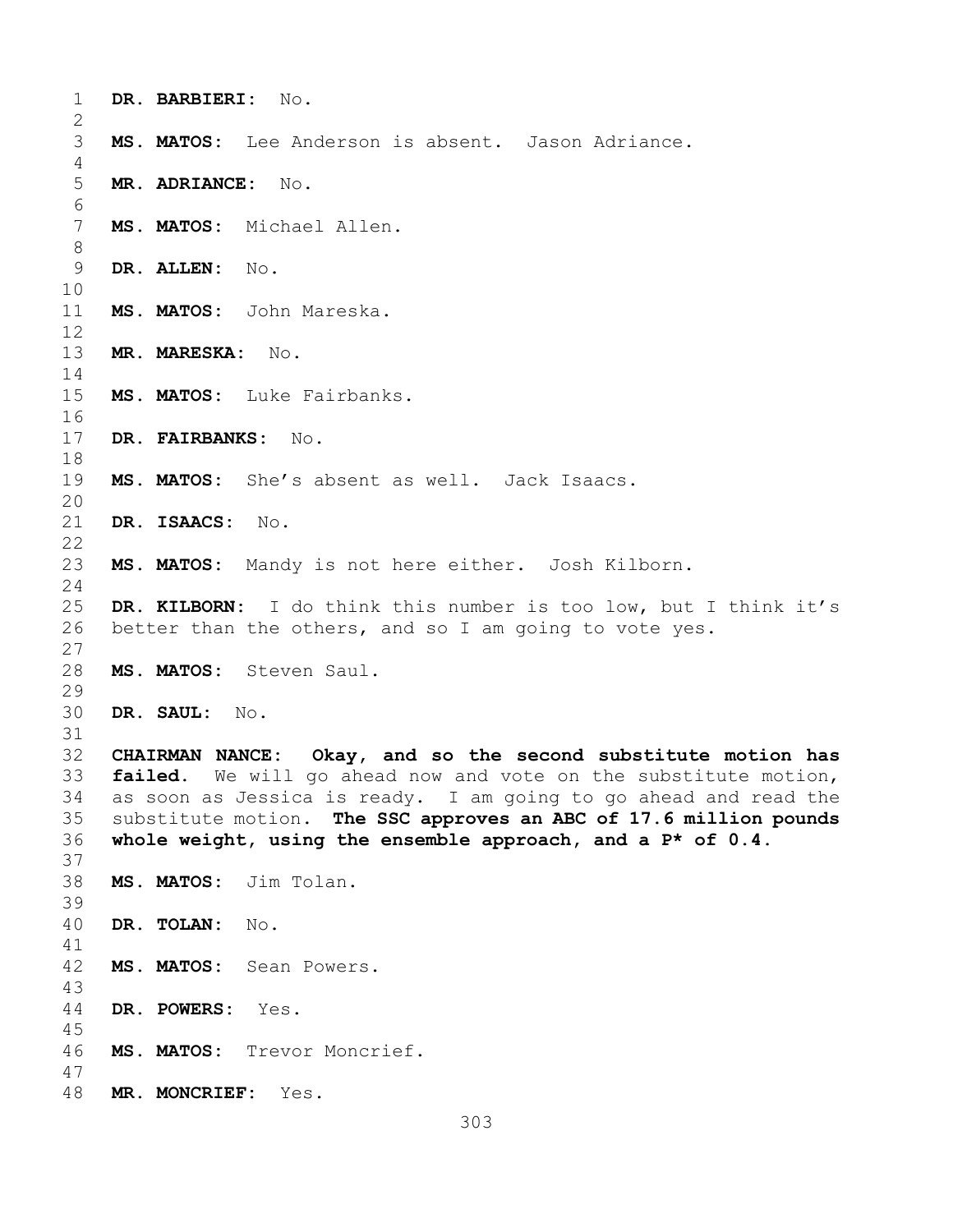| 1               |                    |                                                  |
|-----------------|--------------------|--------------------------------------------------|
| $\overline{2}$  |                    | MS. MATOS: Doug Gregory.                         |
| 3<br>4          | MR. GREGORY: No.   |                                                  |
| 5               |                    |                                                  |
| 6               |                    | MS. MATOS: David Chagaris.                       |
| 7               |                    |                                                  |
| $8\,$<br>9      | DR. CHAGARIS: No.  |                                                  |
| 10              |                    | MS. MATOS: Lee Anderson is absent. John Mareska. |
| 11              |                    |                                                  |
| 12 <sup>°</sup> | MR. MARESKA: Yes.  |                                                  |
| 13              |                    | MS. MATOS: Jack Isaacs.                          |
| 14<br>15        |                    |                                                  |
| 16              | DR. ISAACS: Yes.   |                                                  |
| 17              |                    |                                                  |
| 18              |                    | MS. MATOS: Steven Saul.                          |
| 19<br>20        | DR. SAUL: No.      |                                                  |
| 21              |                    |                                                  |
| 22              |                    | MS. MATOS: Rich Woodward.                        |
| 23              |                    |                                                  |
| 24<br>25        |                    | DR. WOODWARD: As usual, abstain.                 |
| 26              |                    | MS. MATOS: Will Patterson.                       |
| 27              |                    |                                                  |
| 28              |                    | DR. PATTERSON: Abstain.                          |
| 29<br>30        |                    | MS. MATOS: Paul Mickle.                          |
| 31              |                    |                                                  |
| 32              | DR. MICKLE:        | No.                                              |
| 33              |                    |                                                  |
| 34<br>35        |                    | MS. MATOS: Benny Gallaway.                       |
| 36              | DR. GALLAWAY: No.  |                                                  |
| 37              |                    |                                                  |
| 38              |                    | MS. MATOS: Harry Blanchet.                       |
| 39<br>40        | MR. BLANCHET: Yes. |                                                  |
| 41              |                    |                                                  |
| 42              |                    | MS. MATOS: Jason Adriance.                       |
| 43              |                    |                                                  |
| 44<br>45        | MR. ADRIANCE: Yes. |                                                  |
| 46              |                    | MS. MATOS: Luke Fairbanks.                       |
| 47              |                    |                                                  |
| 48              | DR. FAIRBANKS:     | No.                                              |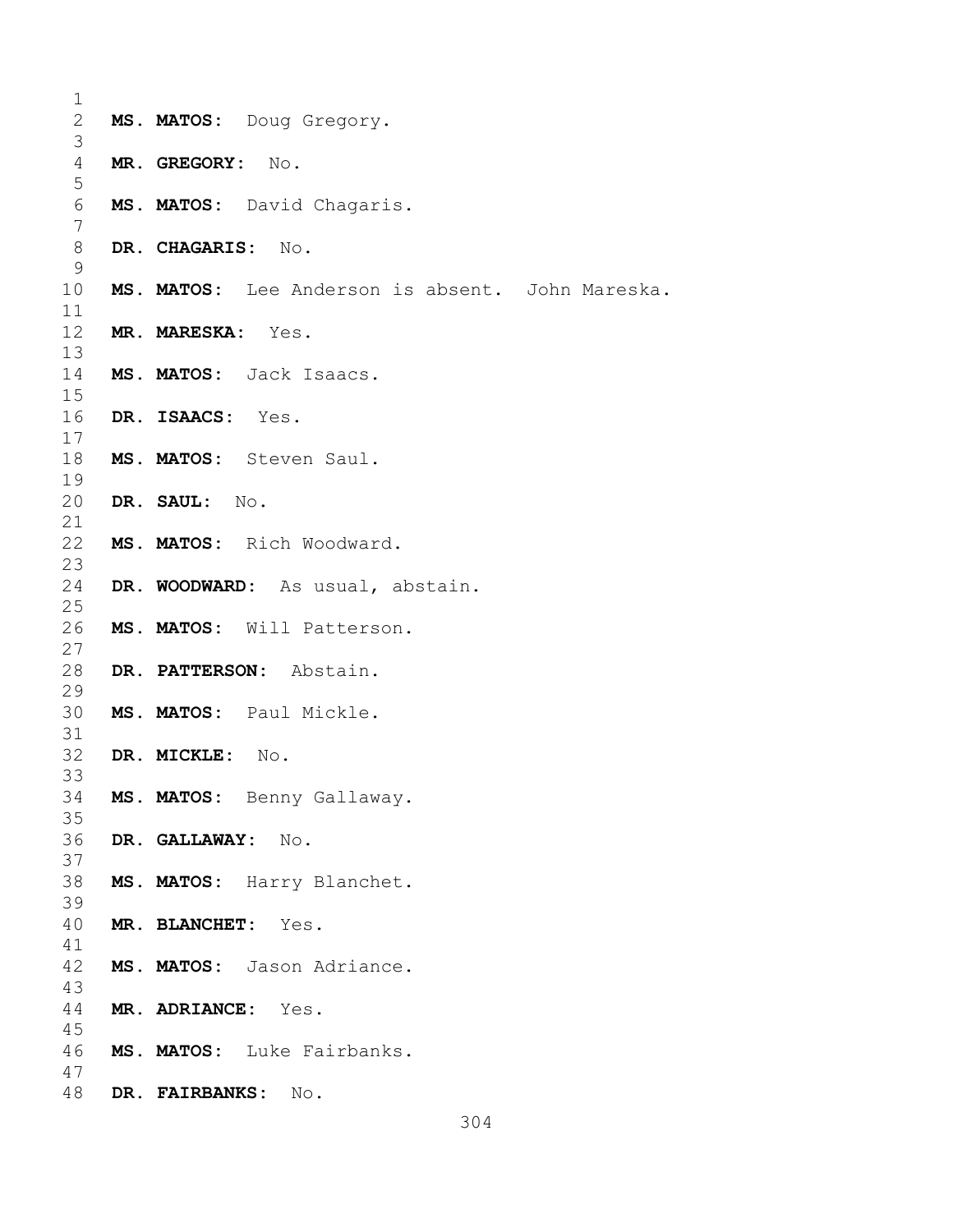$\frac{1}{2}$ 2 **MS. MATOS:** Josh Kilborn. 3 4 **DR. KILBORN:** No. 5 6 **MS. MATOS:** Michael Allen. 7 8 **DR. ALLEN:** No.  $\frac{9}{10}$ MS. MATOS: Luiz Barbieri.  $\begin{array}{c} 11 \\ 12 \end{array}$ 12 **DR. BARBIERI:** No. 13 14 MS. MATOS: Roy Crabtree. 15<br>16 16 **DR. CRABTREE:** No.  $\frac{17}{18}$ MS. MATOS: David Griffith.  $\begin{array}{c} 19 \\ 20 \end{array}$ 20 **DR. GRIFFITH:** No. 21<br>22 MS. MATOS: Jim Nance.  $\frac{23}{24}$ 24 **CHAIRMAN NANCE:** No.  $\frac{25}{26}$ MS. MATOS: Steven Scyphers.  $\frac{27}{28}$ 28 **DR. SCYPHERS:** Yes. 29<br>30 30 **CHAIRMAN NANCE:** Okay. **The motion fails seven to thirteen with**  31 **two abstentions.** We will go back to the original motion, which I am going to edit. We need to add  $-$  I am going to change the 33 motion here a little bit, just to add the SSC approves an ABC of<br>34 16.31 million pounds whole weight, using the ensemble approach and 34 16.31 million pounds whole weight, using the ensemble approach and<br>35 a P\* of 0.3. Let's go ahead and vote on this motion.  $a P*$  of 0.3. Let's go ahead and vote on this motion. 36 37 **DR. PATTERSON:** Jim, while you're editing this, Roy said something 38 about a five-year average before, which I would include "red<br>39 snapper" in this. snapper" in this. 40 41 **CHAIRMAN NANCE:** Okay. Let's see. Approves an ABC whole weight using the  $-$ -43 MR. RINDONE: We could say based on the five-year average, using 45 the ensemble approach. 46<br>47 47 **CHAIRMAN NANCE:** Okay. Based on the five-year average, using the ensemble approach, and I think ABC of 16.31 million pounds whole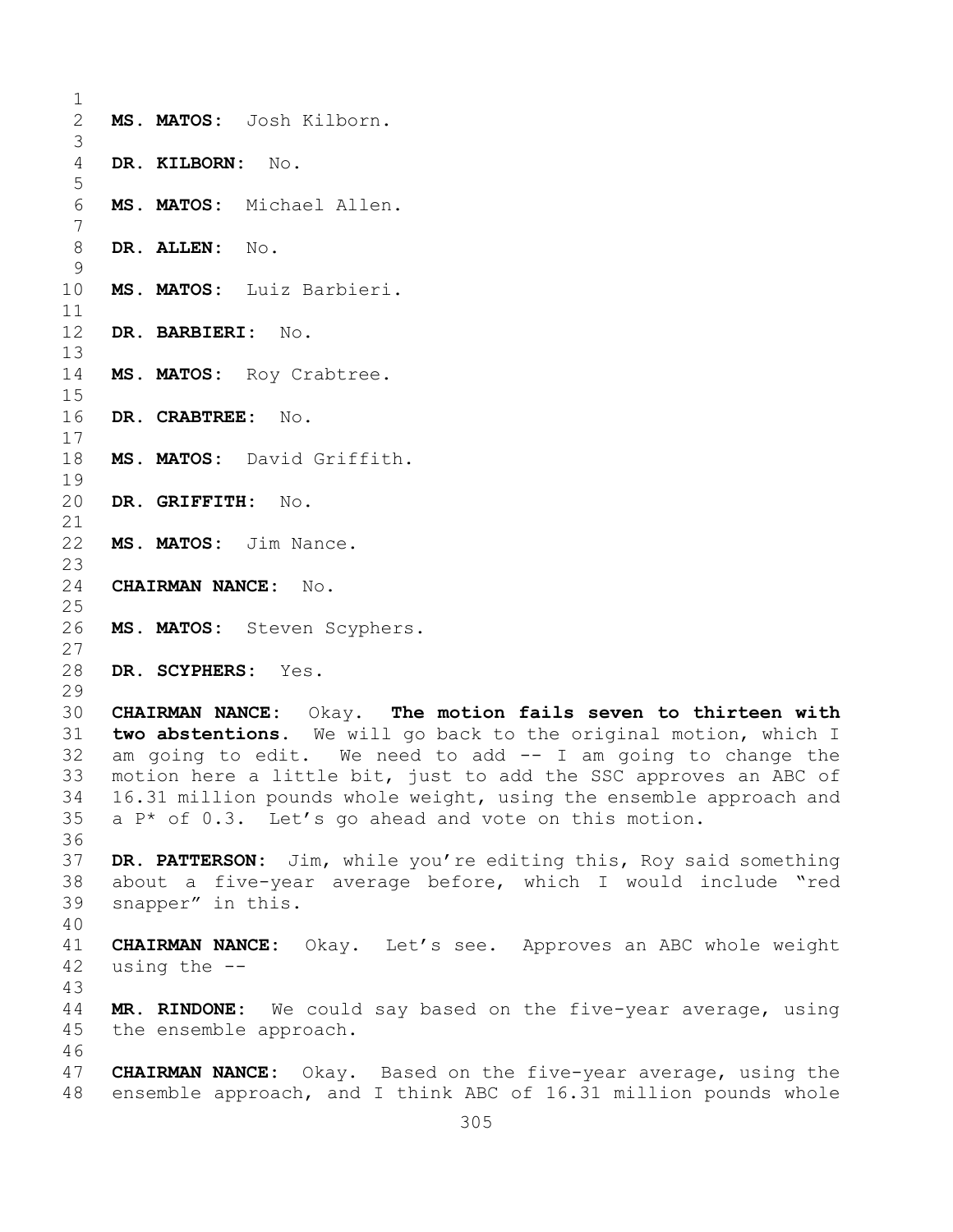1 weight, and I guess we need to put red snapper in there. Thank<br>2 you, Will. Okay. Perfect. Okay. Let's go ahead and vote on 2 you, Will. Okay. Perfect. Okay. Let's go ahead and vote on this one. 4 5 **MS. MATOS:** Steven Saul. 6<br>7 DR. SAUL: No. 8 9 **MS. MATOS:** Jack Isaacs. 10<br>11 DR. ISAACS: Yes. 12 13 **MS. MATOS:** Josh Kilborn.  $\frac{14}{15}$ 15 **DR. KILBORN:** No. 16<br>17 MS. MATOS: Luke Fairbanks. 18<br>19 DR. FAIRBANKS: Yes. 20<br>21 MS. MATOS: John Mareska.  $\begin{array}{c} 22 \\ 23 \end{array}$ 23 **MR. MARESKA:** No.  $\frac{24}{25}$ MS. MATOS: Jason Adriance.  $\frac{26}{27}$ 27 **MR. ADRIANCE:** No. 28<br>29 MS. MATOS: Michael Allen. 30<br>31 DR. ALLEN: Yes. 32<br>33 33 **MS. MATOS:** Luiz Barbieri. 34<br>35 35 **DR. BARBIERI:** Yes. 36<br>37 MS. MATOS: Harry Blanchet. 38<br>39 39 **MR. BLANCHET:** No. 40 MS. MATOS: David Chagaris.  $42$ <br> $43$ 43 **DR. CHAGARIS:** Yes. 44 45 **MS. MATOS:** Doug Gregory. 46<br>47 47 **MR. GREGORY:** Yes. 48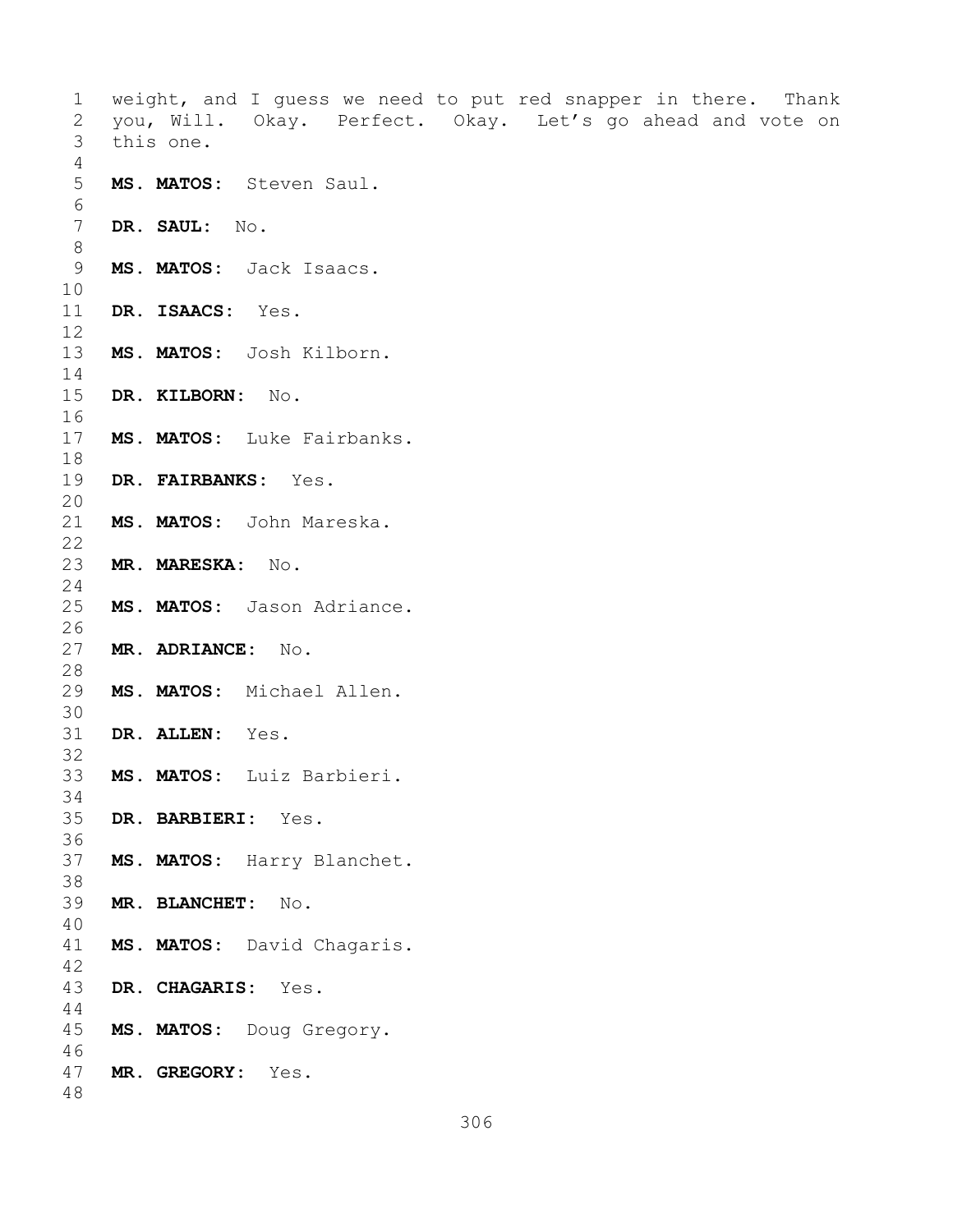| 1<br>2         | MS. MATOS: Benny Gallaway.                                 |
|----------------|------------------------------------------------------------|
| 3<br>4         | DR. GALLAWAY: Yes.                                         |
| 5<br>6         | MS. MATOS: Roy Crabtree.                                   |
| 7<br>$8\,$     | DR. CRABTREE: Yes.                                         |
| 9              | MS. MATOS: David Griffith.                                 |
| 10<br>11<br>12 | MR. GRIFFITH: Yes.                                         |
| 13<br>14       | MS. MATOS: Paul Mickle.                                    |
| 15<br>16       | DR. MICKLE: Yes.                                           |
| 17<br>18       | MS. MATOS: Trevor Moncrief.                                |
| 19<br>20       | MR. MONCRIEF: No.                                          |
| 21<br>22       | MS. MATOS: Sean Powers.                                    |
| 23<br>24       | DR. POWERS: No.                                            |
| 25<br>26       | MS. MATOS: Will Patterson.                                 |
| 27<br>28       | DR. PATTERSON: Abstain.                                    |
| 29<br>30       | MS. MATOS: Jim Nance.                                      |
| 31<br>32       | <b>CHAIRMAN NANCE:</b> Yes.                                |
| 33<br>34       | MS. MATOS: Steven Scyphers.                                |
| 35<br>36       | DR. SCYPHERS: No.                                          |
| 37<br>38       | MS. MATOS: Rich Woodward.                                  |
| 39<br>40       | DR. WOODWARD: Abstain.                                     |
| 41<br>42       | MS. MATOS: Jim Tolan.                                      |
| 43<br>44       | DR. TOLAN: No.                                             |
| 45             | <b>CHAIRMAN NANCE:</b> Thank you very much. These are clos |
|                | 46 we have had a great deal of discussion, and I wa        |

ose votes<mark>,</mark> and<br>ant to say I we have had a great deal of discussion, and I want to say I appreciate all of that discussion, and I know it's hard to make these decisions, and I know we're doing it on the best science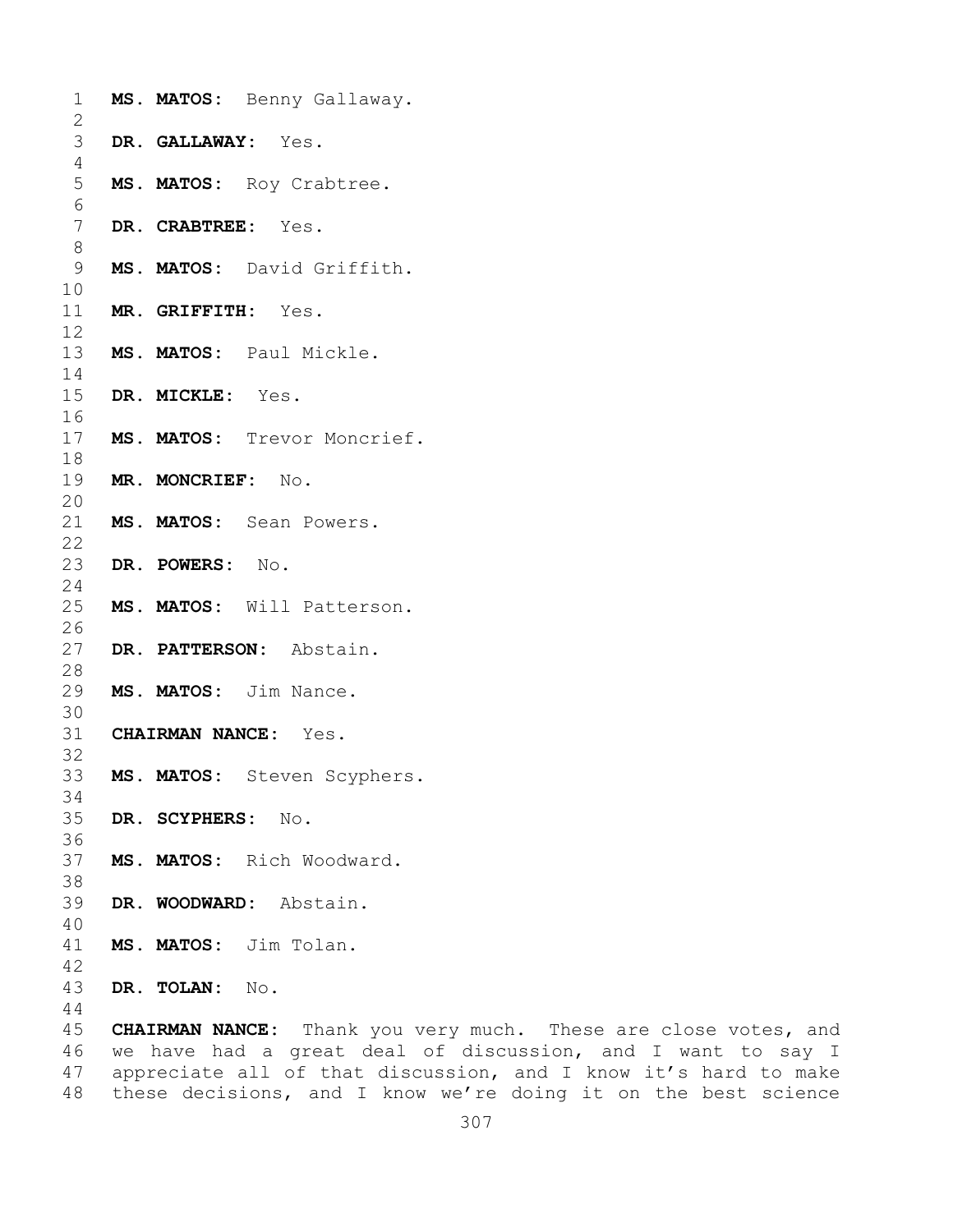1 here, but I appreciate all of the discussion. Sean.  $\frac{2}{3}$ 3 **DR. POWERS:** Jim, I was just going to say that, I mean, even though they're close votes, obviously, the council will have some 5 decision, but, realistically, I mean, we're talking differences of 6 a million pounds, with sixteen, and so I think, as long as we keep<br>7 that in mind -- The votes are tight, but the real differences 7 that in mind  $-$  The votes are tight, but the real differences aren't that large. aren't that large.  $\begin{array}{c} 9 \\ 10 \end{array}$ 10 **CHAIRMAN NANCE:** I appreciate that, Sean. You're absolutely right.<br>11 Red snapper is done, or red snapper is done for this meeting, and 11 Red snapper is done, or red snapper is done for this meeting, and<br>12 let me say this, and, while my voice is at the council meeting, I let me say this, and, while my voice is at the council meeting, I 13 hope that I do an admirable job of portraying what this body is 14 recommending, and it's not just mean standing up there, but what<br>15 I'm trving to do is all twentv-five of us are up there talking 15 I'm trying to do is all twenty-five of us are up there talking<br>16 about this, and so I try to carry all the discussions we've had 16 about this, and so I try to carry all the discussions we've had<br>17 and all of the risks and things like that that we have talked 17 and all of the risks and things like that that we have talked<br>18 about, and so I appreciate your support there. Doug. about, and so I appreciate your support there. Doug.  $\begin{array}{c} 19 \\ 20 \end{array}$ 20 **MR. GREGORY:** Before we go to lunch, I just wanted to say that I 21 would be willing to make a collection, so that we can get you an armored vest.  $\frac{23}{24}$ 24 **CHAIRMAN NANCE:** So we can't start shrimp, and that's our next<br>25 item, and so let's go ahead, and we'll break until 1:00, and we'll 25 item, and so let's go ahead, and we'll break until 1:00, and we'll<br>26 come back at 1:00 Eastern Standard Time, and we'll have Item Number 26 come back at 1:00 Eastern Standard Time, and we'll have Item Number<br>27 XV, which is an Update on the Development of the Brown and White XV, which is an Update on the Development of the Brown and White 28 Shrimp Empirical Dynamic Models, and we'll have a presentation<br>29 after lunch, and so thanks, everybody. after lunch, and so thanks, everybody. 30<br>31 (Whereupon, the meeting recessed for lunch on March 10, 2022.) 32<br>33 33 - - - 34<br>35 March 10, 2022 36<br>37 THURSDAY AFTERNOON SESSION 38<br>39  $39$  - - -40 41 The Meeting of the Gulf of Mexico Fishery Management Council<br>42 Standing and Special Reef Fish, Special Socioeconomic & Special 42 Standing and Special Reef Fish, Special Socioeconomic & Special<br>43 Ecosystem Scientific and Statistical Committees reconvened on 43 Ecosystem Scientific and Statistical Committees reconvened on<br>44 Thursday afternoon, March 10, 2022, and was called to order by Thursday afternoon, March 10, 2022, and was called to order by 45 Chairman Jim Nance. 46<br>47 47 **CHAIRMAN NANCE:** Our item here is Number XV, and it's an Update of 48 the Development of the Brown and White Shrimp Empirical Dynamic the Development of the Brown and White Shrimp Empirical Dynamic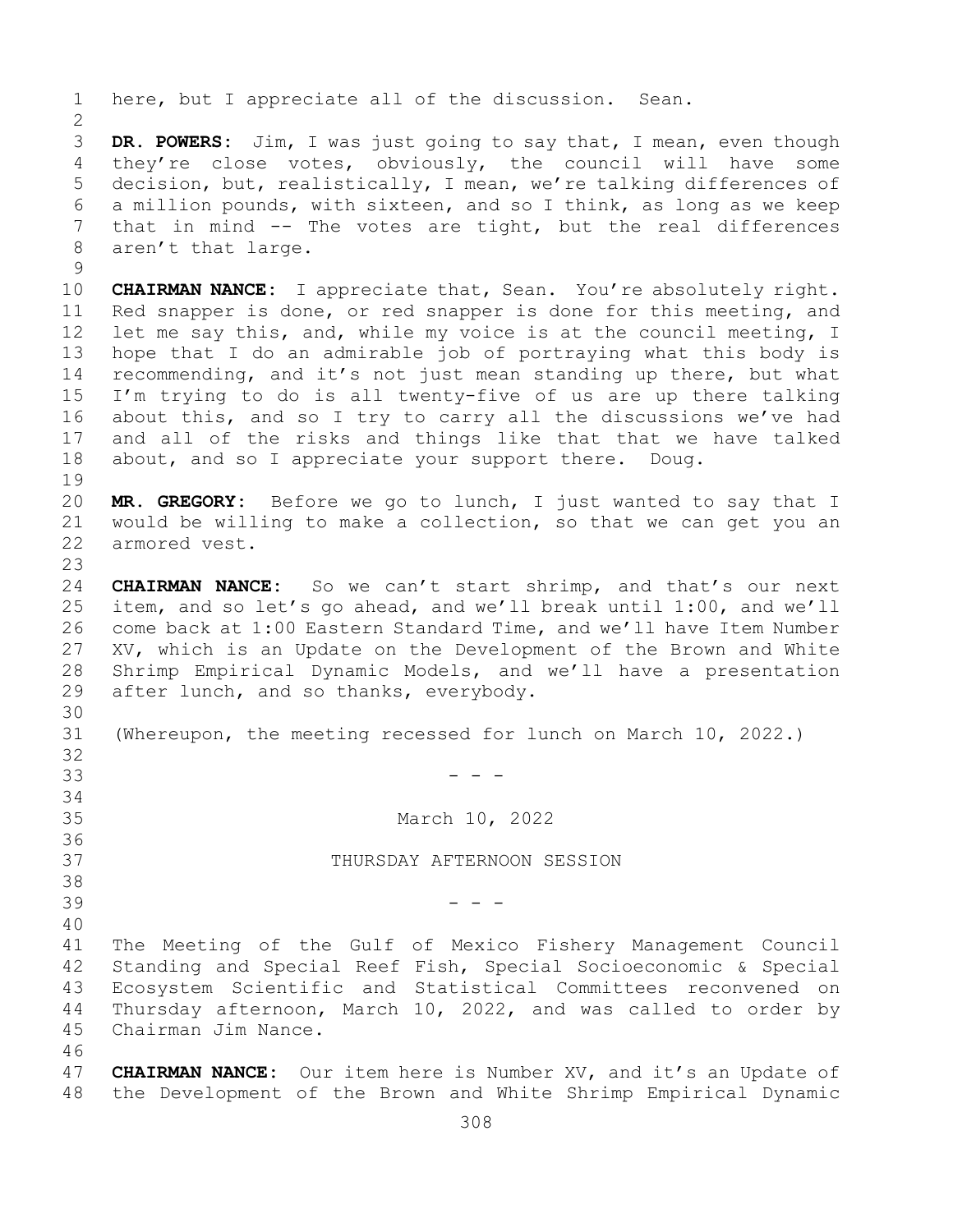1 Models, and Dr. Masi and Dr. Munch, and I'm not sure who is going<br>2 to present. to present. 3 4 **REVIEW: AN UPDATE ON THE DEVELOPMENT OF BROWN AND WHITE SHRIMP**  5 **EMPIRICAL DYNAMIC MODELS (EDM)** 6<br>7 7 **DR. MICHELLE MASI:** Thanks, Mr. Chair. I think Steve is going to share his screen, if council staff can allow that. share his screen, if council staff can allow that.  $\begin{array}{c} 9 \\ 10 \end{array}$ 10 **CHAIRMAN NANCE:** Okay, and I'm sure that Jessica knows exactly<br>11 what to do. Before we begin, and Matt reminds me, and I appreciate 11 what to do. Before we begin, and Matt reminds me, and I appreciate<br>12 that, let's go ahead and go through the scope of work, and then, that, let's go ahead and go through the scope of work, and then, 13 Dr. Masi, we'll turn it over to you for the presentation.  $\frac{14}{15}$ DR. MASI: Okay. Thanks, Mr. Chair. 16<br>17 17 **DR. MATT FREEMAN:** For this agenda item, Dr. Michelle Masi with 18 SERO and Dr. Steve Munch with the Southwest Fisheries Science<br>19 Center will present an update on the development of empirical 19 Center will present an update on the development of empirical<br>20 dynamic models for predicting brown and white shrimp abundance in 20 dynamic models for predicting brown and white shrimp abundance in<br>21 the Gulf of Mexico and provide input on those this project relates 21 the Gulf of Mexico and provide input on those this project relates<br>22 to the previous efforts by the various working groups for shrimp 22 to the previous efforts by the various working groups for shrimp<br>23 and the broader upcoming SEDAR research track assessment scheduled 23 and the broader upcoming SEDAR research track assessment scheduled<br>24 to start in mid-2023. to start in mid-2023.  $\frac{25}{26}$ 26 The SSC should consider the information presented and ask questions<br>27 and make recommendations, as appropriate, and I did want to add, and make recommendations, as appropriate, and I did want to add, 28 just for additional information for the SSC, the Shrimp AP will be<br>29 receiving a similar presentation to this at the end of the month. receiving a similar presentation to this at the end of the month. 30<br>31 31 **CHAIRMAN NANCE:** Okay. Thank you. Doug Gregory, please. 32 33 **MR. GREGORY:** Just a minor point. While this might be an update 34 to the models that we presented to the shrimp working group, I<br>35 don't believe this has ever been presented to the SSC. don't believe this has ever been presented to the SSC. 36<br>37 37 **CHAIRMAN NANCE:** You're absolutely correct. It has not. 38<br>39 MR. GREGORY: Okay. I'm just being persnickety. 40 41 **CHAIRMAN NANCE:** Okay. Thanks, Doug. Michelle, go ahead, please.  $\frac{42}{43}$ 43 **DR. MASI:** Great. Thanks, Mr. Chair. Steve, I am guessing you're on and managing the slides. 45 46 **DR. STEPHAN MUNCH:** I think I am. Can you guys see the title slide? 48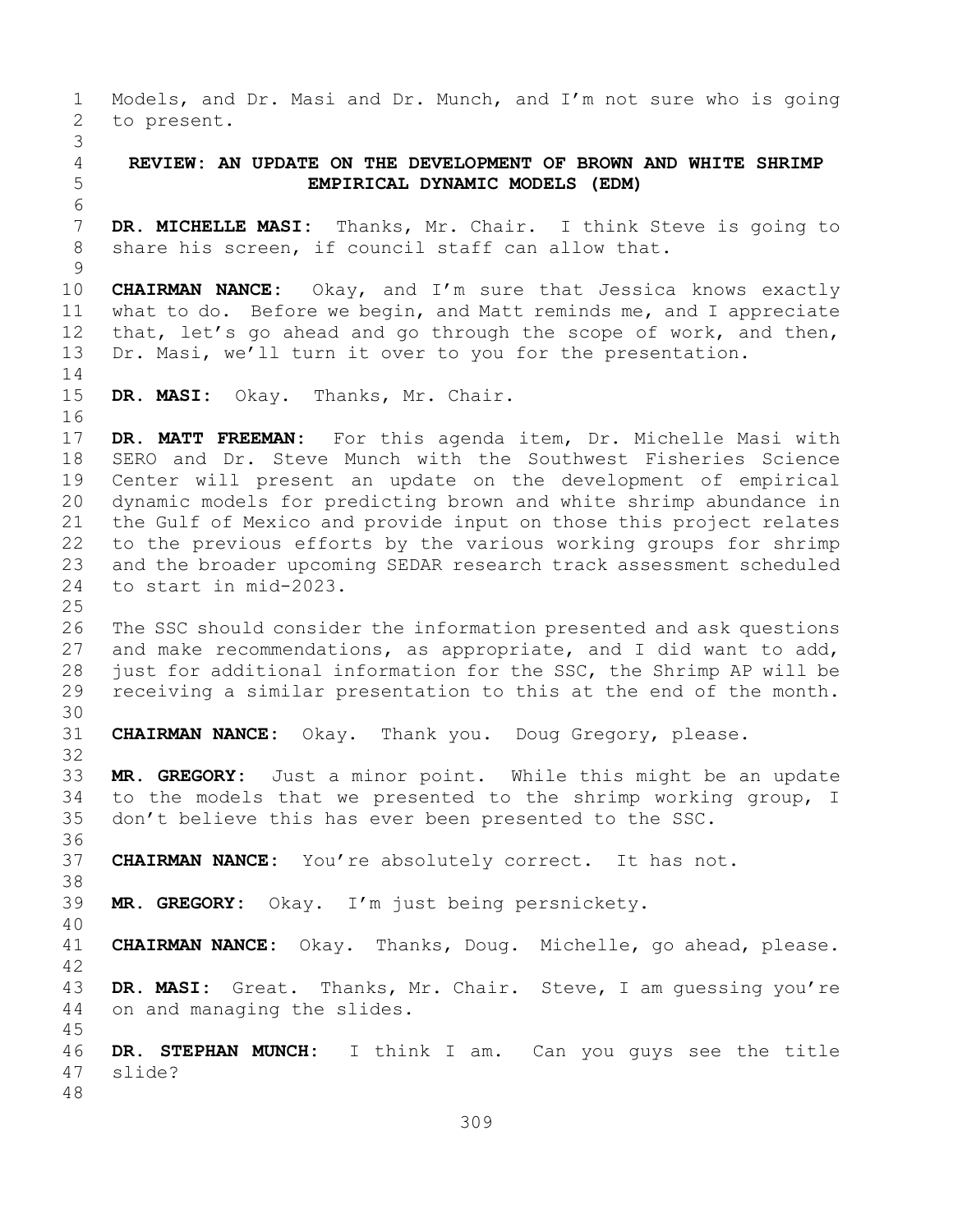1 **CHAIRMAN NANCE:** Yes, we can, and we can hear you loud and clear.  $\frac{2}{3}$ 3 **DR. MASI:** Perfect. Thanks. All right, and so hello, everyone.<br>4 I'm Dr. Michelle Masi, and I'm with Dr. Steve Munch today, and, I'm Dr. Michelle Masi, and I'm with Dr. Steve Munch today, and, 5 together, we're going to show you some exciting progress that we've 6 made on the development of empirical dynamic models for brown and<br>7 white shrimp, and I promise that we will not mention red snapper 7 white shrimp, and I promise that we will not mention red snapper<br>8 one time throughout the entire presentation. one time throughout the entire presentation.  $\begin{array}{c} 9 \\ 10 \end{array}$ 10 To get us started, on this slide, I wanted to remind everyone how<br>11 we got to this point in the research process for shrimp, and so, 11 we got to this point in the research process for shrimp, and so,<br>12 in 2019, I hosted an internal model review workshop, where Center 12 in 2019, I hosted an internal model review workshop, where Center<br>13 stock assessment analysts reviewed the historic shrimp agestock assessment analysts reviewed the historic shrimp age-14 structured models, and then, following that internal review<br>15 process, I worked on updating and improving the historic brown 15 process, I worked on updating and improving the historic brown<br>16 shrimp model, based on the recommendations from the review panel. shrimp model, based on the recommendations from the review panel.  $\begin{array}{c} 17 \\ 18 \end{array}$ 18 Then, in November of 2019, I worked with Rick Methot, and, at the<br>19 time, Methot pointed out some technical concerns about the models, 19 time, Methot pointed out some technical concerns about the models,<br>20 and so I spent the next several months working on updating the 20 and so I spent the next several months working on updating the<br>21 historic models to present day and also running model diagnostics 21 historic models to present day and also running model diagnostics<br>22 and creating diagnostic plots, and then, prior to the SSC meeting 22 and creating diagnostic plots, and then, prior to the SSC meeting<br>23 in 2020, I met with Center leadership and Rick Methot, and, 23 in 2020, I met with Center leadership and Rick Methot, and,<br>24 together, we reviewed the model outputs and the model diagnostics 24 together, we reviewed the model outputs and the model diagnostics<br>25 and highlighted a number of technical issues among all three models 25 and highlighted a number of technical issues among all three models<br>26 that had not been previously identified. that had not been previously identified.  $\frac{27}{28}$ 28 Then, following the leadership-level review, I then went to the<br>29 SSC, to present the 2020 penaeid assessment model outputs, in the 29 SSC, to present the 2020 penaeid assessment model outputs, in the<br>30 spring of 2020, and, at that time, the SSC decided not to use the 30 spring of 2020, and, at that time, the SSC decided not to use the<br>31 2020 assessment runs for management advice, at which point the 31 2020 assessment runs for management advice, at which point the<br>32 research track planned for the penaeid shrimp began, and the five 32 research track planned for the penaeid shrimp began, and the five<br>33 shrimp data working groups were formed. shrimp data working groups were formed. 34<br>35 35 Then, by July of 2021, several of the shrimp data working groups<br>36 had concluded, and that's including the shrimp SEAMAP working 36 had concluded, and that's including the shrimp SEAMAP working<br>37 qroup, which found that the SEAMAP index is a representative index group, which found that the SEAMAP index is a representative index 38 of penaeid shrimp abundance, and, also, throughout 2021, I was<br>39 simultaneously working with Dr. Munch, in order to develop 39 simultaneously working with Dr. Munch, in order to develop<br>40 alternative assessment models, and that, of course, brings to me 40 alternative assessment models, and that, of course, brings to me<br>41 today and why we're here, which is to present an update to the SSC 41 today and why we're here, which is to present an update to the SSC<br>42 on the development of those models. on the development of those models. 43 On this slide, I want to spend just a little time reviewing with 45 you all some of the considerations that make assessing penaeids 46 more complicated than perhaps many of the finfish stocks that we're<br>47 used to assessing, and so, primarily, of course, is the issue that 47 used to assessing, and so, primarily, of course, is the issue that<br>48 penaeids are considered annual crops, and that's, of course, due penaeids are considered annual crops, and that's, of course, due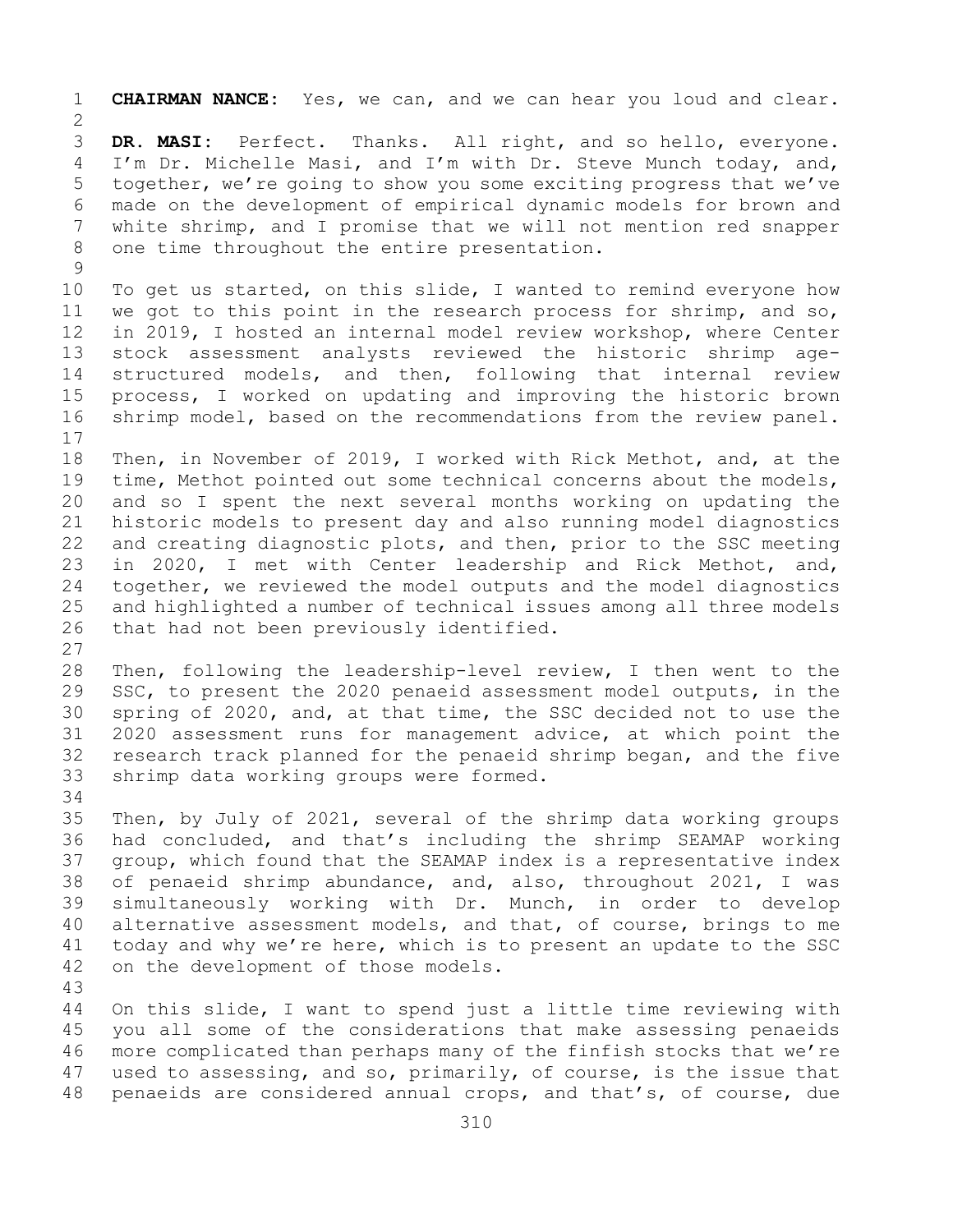1 to their high natural mortality, and, also, in addition, we found<br>2 -- Or perhaps I should say we were reminded, during the shrimp 2 -- Or perhaps I should say we were reminded, during the shrimp<br>3 life history working group sessions, that, today, we still lack 3 life history working group sessions, that, today, we still lack<br>4 age structure data for all three penaeid stocks, and we also have age structure data for all three penaeid stocks, and we also have 5 limited biology data for all three, and, actually, the only 6 available data that we do have is based on studies from the 1970s,<br>7 and, importantly, we lack a recruitment signal, or an environmental 7 and, importantly, we lack a recruitment signal, or an environmental<br>8 signal, for all three penaeids, and this one is important, given 8 signal, for all three penaeids, and this one is important, given<br>9 we know that these stocks have highly variable annual biomass, and 9 we know that these stocks have highly variable annual biomass, and<br>10 that's being driven by environmental processes. that's being driven by environmental processes.

11<br>12 12 The last bullet here is just an important consideration about the<br>13 time lag to receive the processed landings data from state trip time lag to receive the processed landings data from state trip 14 tickets, and so the issue is that the Science Center doesn't<br>15 receive last vear's landing data until about mid to late March of 15 receive last year's landing data until about mid to late March of<br>16 the current year, and so, as an example, in March of 2020, I 16 the current year, and so, as an example, in March of 2020, I<br>17 reported on the 2018 stock status of brown, white, and pink shrimp, 17 reported on the 2018 stock status of brown, white, and pink shrimp,<br>18 because the assessment reports are due to the council in the 18 because the assessment reports are due to the council in the<br>19 spring, and yet we don't have the complete landings data from last 19 spring, and yet we don't have the complete landings data from last<br>20 year in time to be able to update those historic models and then 20 year in time to be able to update those historic models and then<br>21 be able to present those model outputs by the March meetings. be able to present those model outputs by the March meetings.

 $\begin{array}{c} 22 \\ 23 \end{array}$ 23 That is a problem, given these are annual crops, and so remember<br>24 that, because of the time lags to receive the landings data, we 24 that, because of the time lags to receive the landings data, we<br>25 have historically presented the annual penaeid stock status based 25 have historically presented the annual penaeid stock status based<br>26 on individuals that are no longer alive in the system. on individuals that are no longer alive in the system.

 $\frac{27}{28}$ 28 On this slide, I wanted to review the penaeid shrimp reporting<br>29 requirements, and so, as a reminder, Shrimp Amendment 15 requires 29 requirements, and so, as a reminder, Shrimp Amendment 15 requires<br>30 that NMFS produce annual stock determination criteria, or SDC, for 30 that NMFS produce annual stock determination criteria, or SDC, for<br>31 penaeids, and, importantly, these benchmarks that are listed in 31 penaeids, and, importantly, these benchmarks that are listed in<br>32 Shrimp Amendment 15 were established using 2012 SS model outputs. 32 Shrimp Amendment 15 were established using 2012 SS model outputs.<br>33 The point here is that this amendment requires these benchmarks to 33 The point here is that this amendment requires these benchmarks to<br>34 be updated every five years, and so, of course, it is time to 34 be updated every five years, and so, of course, it is time to<br>35 update that amendment and those estimates. update that amendment and those estimates.

36<br>37

Also, in Shrimp Amendment 15, it stated that, if the maximum 38 fishing mortality threshold is exceeded for two consecutive years,<br>39 then action is required by the council to prevent any continued 39 then action is required by the council to prevent any continued<br>40 overfishing. However, remember that, given the fishery data lags 40 overfishing. However, remember that, given the fishery data lags<br>41 that I just highlighted, individuals are largely gone from the 41 that I just highlighted, individuals are largely gone from the<br>42 system when the SDC got presented, and so, if you were to add two 42 system when the SDC got presented, and so, if you were to add two<br>43 vears of monitoring overfishing for these stocks, then you would 43 years of monitoring overfishing for these stocks, then you would<br>44 be about four vears out from taking any action on protecting these be about four years out from taking any action on protecting these 45 annual crops. In other words, it's not very responsive modeling 46 or management.

47

I also wanted to highlight here that Shrimp Amendment 17B defines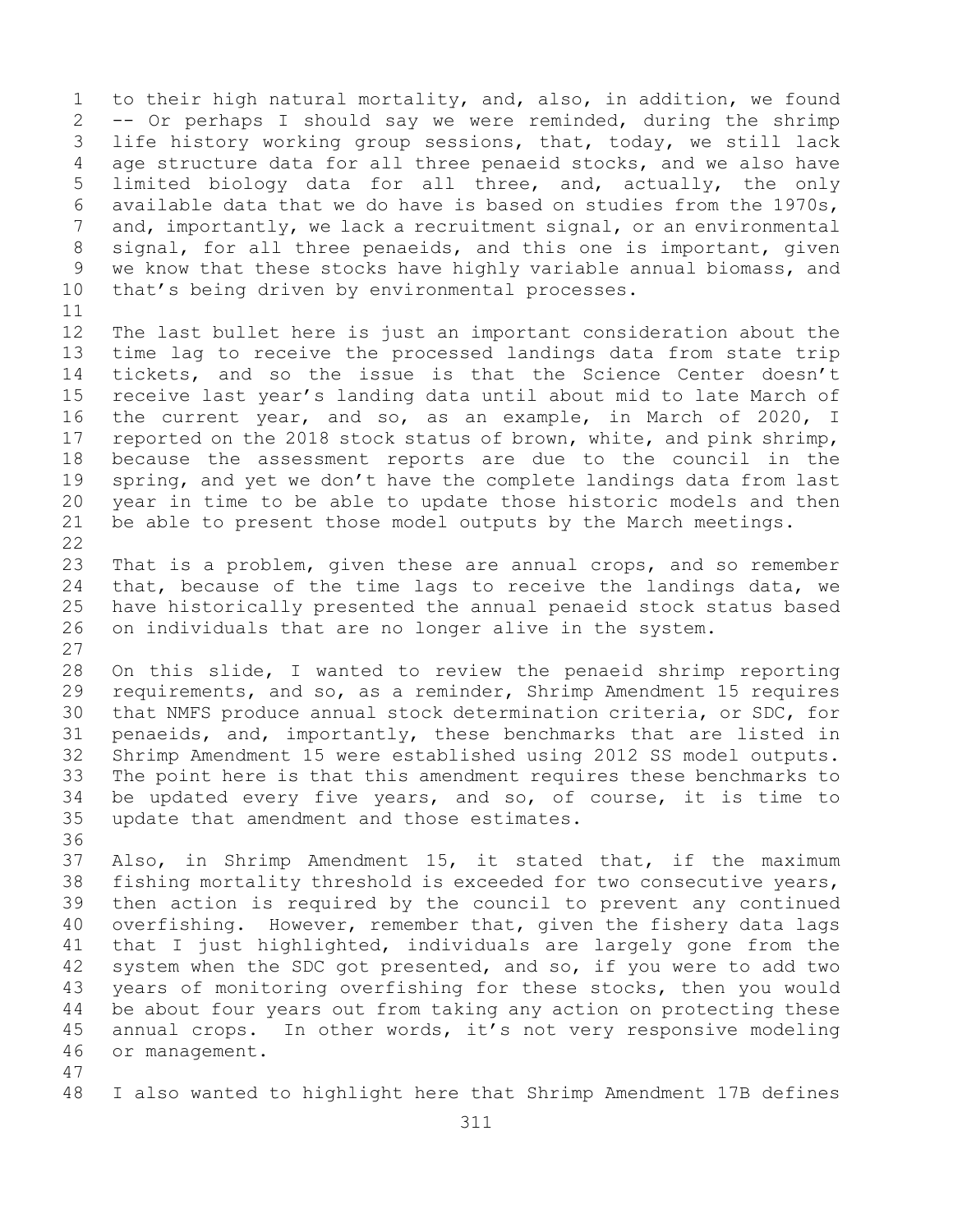1 aggregate MSY and OY, but note that the aggregate OY is actually<br>2 based on a Schaeffer production model, and so it's completely 2 based on a Schaeffer production model, and so it's completely<br>3 separate from the species-specific SS models, and, also, aggregate 3 separate from the species-specific SS models, and, also, aggregate<br>4 MSY and OY are accounting for all managed shrimp species, and so MSY and OY are accounting for all managed shrimp species, and so 5 that's brown, white, and royal red, and they are also solely based 6 on offshore landings, whereas the species-specific benchmarks are<br>7 based on the Stock Synthesis model outputs, and those models are 7 based on the Stock Synthesis model outputs, and those models are<br>8 based on inputs of species-specific effort, in the form of catch 8 based on inputs of species-specific effort, in the form of catch<br>9 per unit effort anyway, and those models use inshore and offshore 9 per unit effort anyway, and those models use inshore and offshore<br>10 landings. landings. 11<br>12 12 The point here is that, should we decide to move away from age-<br>13 structured models for penaeids, then that decision alone would not structured models for penaeids, then that decision alone would not 14 mean that we need to alter the aggregate MSY or OY estimates. 15<br>16 16 To summarize here some modeling take-aways, our preliminary<br>17 findings of the research track process, to-date, show that the 17 findings of the research track process, to-date, show that the<br>18 existing data limitations make age-structured models inappropriate 18 existing data limitations make age-structured models inappropriate<br>19 for assessing penaeids. Also, in 2021, the SEAMAP working group 19 for assessing penaeids. Also, in 2021, the SEAMAP working group<br>20 found SEAMAP to be a representative index of penaeid shrimp found SEAMAP to be a representative index of penaeid shrimp 21 abundance, and, further, considering the large number of technical<br>22 concerns among the three penaeid age-structured models, the 22 concerns among the three penaeid age-structured models, the<br>23 derived benchmarks from those models were inaccurate, and, also, 23 derived benchmarks from those models were inaccurate, and, also,<br>24 they are in need of updating, based on the five-year timeline that 24 they are in need of updating, based on the five-year timeline that<br>25 is defined in Shrimp Amendment 15. is defined in Shrimp Amendment 15. 26<br>27 CHAIRMAN NANCE: Michelle, we have a question, if you want to pause 28 just for a sec. Harry. 29<br>30 30 **MR. BLANCHET:** I am sorry, and this is a couple of slides back, and I can wait until the end. 32 33 **DR. MASI:** Okay. No problem. 34<br>35 35 **CHAIRMAN NANCE:** Okay. Thank you. 36 37 **DR. MASI:** Okay. Thanks, Mr. Chair. All right, and so now, as I 38 mentioned already, NMFS is required to present annual estimates of<br>39 SDC for all three penaeid stocks, but I am posing this question to 39 SDC for all three penaeid stocks, but I am posing this question to<br>40 you all for consideration as we continue our presentation today, 40 you all for consideration as we continue our presentation today,<br>41 and do we really need age-structured models, like SS, in order to 41 and do we really need age-structured models, like SS, in order to 42 provide SDC for penaeids? provide SDC for penaeids? 43 I think what we need to do, as the image here suggests, is take a 45 step back and consider a balance, for penaeids, between model 46 complexity and the existing data limitations with the<br>47 responsiveness of the modeling and the derived management advice, 47 responsiveness of the modeling and the derived management advice,<br>48 and so now, with that, and hopefully with your curiosity and so now, with that, and hopefully with your curiosity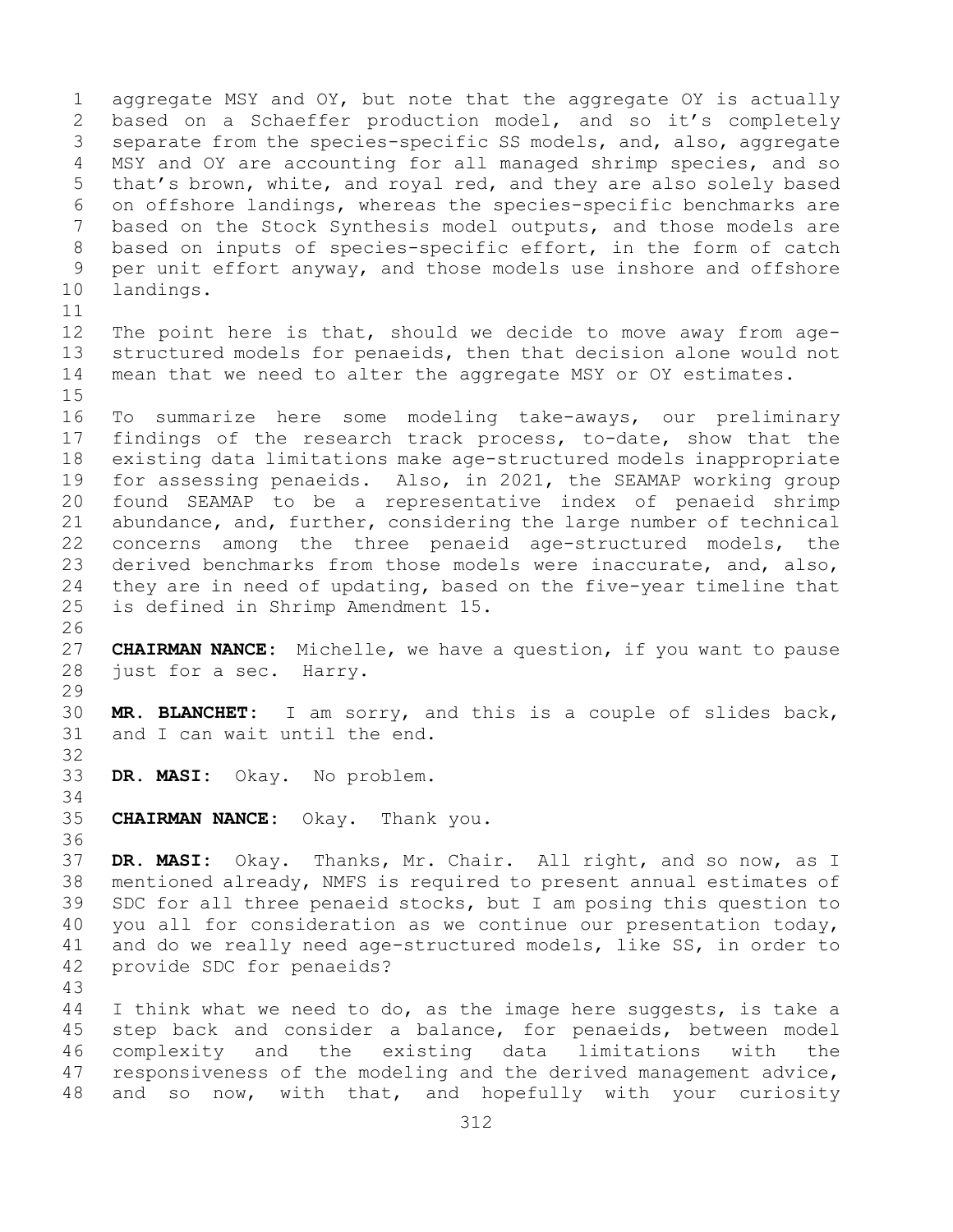1 heightened, I am going to turn it over to Dr. Steve Munch. Steve.  $\frac{2}{3}$ 3 **DR. MUNCH:** Thanks, Michelle. I am going to talk about our empirical dynamic modeling, as applied to brown shrimp and white 5 shrimp, and so I will start off with a little bit of background on 6 EDM, and then I will show you the results for brown and white shrimp. 8<br>9 9 Importantly, while most assessments assume that things like<br>10 fecundity, mortality, and growth are relatively constant, we know 10 fecundity, mortality, and growth are relatively constant, we know<br>11 that these are influenced by the environment and by interactions 11 that these are influenced by the environment and by interactions<br>12 with other species, but we also know that we never have enough 12 with other species, but we also know that we never have enough<br>13 data to really account for all of that, and so empirical dynamic data to really account for all of that, and so empirical dynamic 14 modeling, importantly, based on Takens' theorem of delay<br>15 embedding, the argument is that we can use lags of a single 15 embedding, the argument is that we can use lags of a single<br>16 variable to recover the full system dynamics, and that is, in the 16 variable to recover the full system dynamics, and that is, in the<br>17 specific case of shrimp, we could potentially implicitly account 17 specific case of shrimp, we could potentially implicitly account<br>18 for the effects of the environment and predation by other species 18 for the effects of the environment and predation by other species<br>19 using lags of observed shrimp abundance. using lags of observed shrimp abundance. 20<br>21 21 Now, since that probably sounds too good to be true, here's a<br>22 little illustration, and the illustration here is from a three-22 little illustration, and the illustration here is from a three-<br>23 species food web, composed of a producer, a grazer, and a predator, 23 species food web, composed of a producer, a grazer, and a predator,<br>24 and those, for lack of imagination, will be called X, Y, and Z. and those, for lack of imagination, will be called  $X$ ,  $Y$ , and  $Z$ .  $\frac{25}{26}$ 26 As the simulation runs, the time series is being traced out here,<br>27 and so this abundance versus time, and the dynamics look fairly 27 and so this abundance versus time, and the dynamics look fairly<br>28 complicated, but we could take these points from these three 28 complicated, but we could take these points from these three<br>29 different plots and plot them, the contemporaneous points, in this 29 different plots and plot them, the contemporaneous points, in this<br>30 X, Y, Z space, and so the axes here are the abundance of the 30 X, Y, Z space, and so the axes here are the abundance of the 31 producer, the grazer, and the predator. We can see that the 31 producer, the grazer, and the predator.<br>32 complicated-looking dynamics that are bein 32 complicated-looking dynamics that are being traced out up here<br>33 actually trace out a fairly simple shape over here, and that's the 33 actually trace out a fairly simple shape over here, and that's the attractor for the system. attractor for the system. 35<br>36 36 Now, the red thing on the right also looks like an attractor, but,<br>37 importantly, that's been constructed using only the abundances of 37 importantly, that's been constructed using only the abundances of the producer, and that's the abundance of the producer a step 38 the producer, and that's the abundance of the producer now, a step<br>39 into the future, and three steps into the future, and, now, the 39 into the future, and three steps into the future, and, now, the<br>40 attractor, in these delay coordinates, and so this reconstructive 40 attractor, in these delay coordinates, and so this reconstructive<br>41 attractor, it's obviously not exactly the same shape as the one in 41 attractor, it's obviously not exactly the same shape as the one in<br>42 the original coordinate system, but there is clearly a one-to-one 42 the original coordinate system, but there is clearly a one-to-one<br>43 correspondence between them, and that's the important thing. correspondence between them, and that's the important thing. 44 45 Now, the video is cool and all, but what can we actually do with 46 this, and, well, the idea is that, if we didn't know any equations<br>47 for the system, but we did have enough data to reconstruct the 47 for the system, but we did have enough data to reconstruct the<br>48 attractor, and we knew where we are now, and so let's say we know attractor, and we knew where we are now, and so let's say we know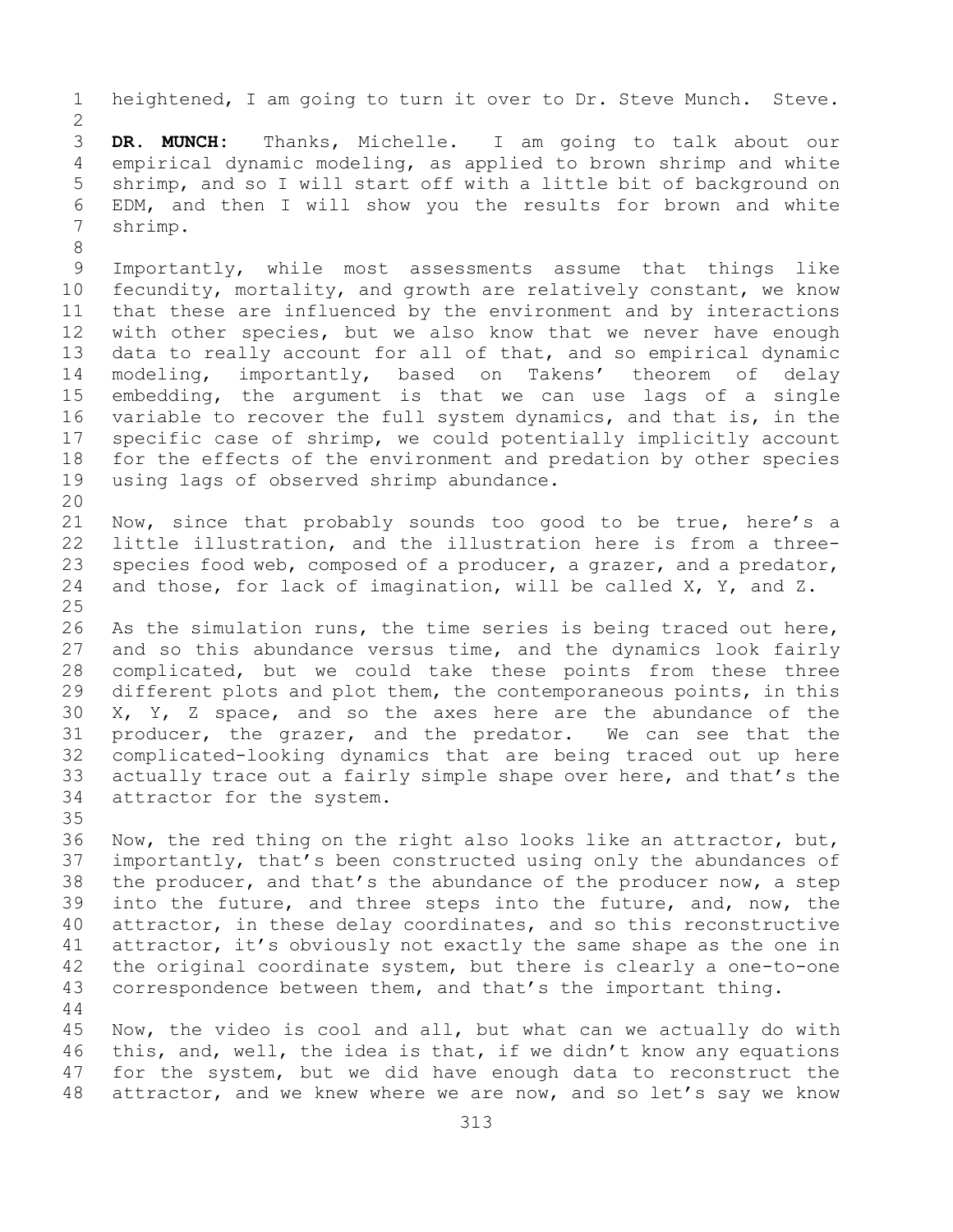1 we're somewhere in this circle, and we could look for times that<br>2 the system had previously passed through that circle and ask where 2 the system had previously passed through that circle and ask where<br>3 those trajectories went and use that to make a prediction. those trajectories went and use that to make a prediction.

5 Now, if we repeated that exercise throughout the sort of state 6 space here, by moving the circle and asking where things went,<br>7 we're effectivelv constructing an empirical discrete time model 7 we're effectively constructing an empirical discrete time model<br>8 for the system, and now we can also do that -- We can play that 8 for the system, and now we can also do that -- We can play that<br>9 same game in the delay coordinates attractor, and, if we do that, 9 same game in the delay coordinates attractor, and, if we do that,<br>10 we end up with an analogous model that is in delay coordinates, 10 we end up with an analogous model that is in delay coordinates,<br>11 and it's predicting shrimp abundance next time using only -- Not 11 and it's predicting shrimp abundance next time using only -- Not<br>12 shrimp. Sorry. Producer abundance next time, using only lags of 12 shrimp. Sorry. Producer abundance next time, using only lags of<br>13 the producer, and the dynamics of this reconstructed model are the producer, and the dynamics of this reconstructed model are 14 equivalent to the model in the full state space, but they're based<br>15 only on the observed time series, and so to emphasize that the two 15 only on the observed time series, and so to emphasize that the two<br>16 important things for EDM, in general, are that we don't need data 16 important things for EDM, in general, are that we don't need data<br>17 on all of the state variables to make accurate predictions, and we 17 on all of the state variables to make accurate predictions, and we<br>18 don't need to have equations to make predictions if we have enough 18 don't need to have equations to make predictions if we have enough<br>19 data to reconstruct the attractant, and so that's a big ask. data to reconstruct the attractant, and so that's a big ask.

20<br>21 21 Now, obviously, what I have shown you is just a simulation, and<br>22 the real world is a lot more complicated, and data are often a lot 22 the real world is a lot more complicated, and data are often a lot<br>23 messier, and so, to see how this stuff works in real life, we 23 messier, and so, to see how this stuff works in real life, we<br>24 applied it, a few years ago, to predicting recruitment, and, as 24 applied it, a few years ago, to predicting recruitment, and, as<br>25 you all know, predicting recruitment is a hundred-year-old problem 25 you all know, predicting recruitment is a hundred-year-old problem<br>26 in fisheries oceanography, in part because stock and recruitment 26 in fisheries oceanography, in part because stock and recruitment<br>27 data often look like the data that I've shown here for sand eels, data often look like the data that I've shown here for sand eels, 28 which is to say not good. That does not look like there is a clear<br>29 relationship between stock and recruitment, and that's what these 29 relationship between stock and recruitment, and that's what these<br>30 often look like. often look like.

31<br>32 32 The point is that predicting recruitment provides us with a<br>33 challenging benchmark to evaluate the utility of EDM for fisheries, 33 challenging benchmark to evaluate the utility of EDM for fisheries,<br>34 and so, to do that, we used Ransom Myers' database of stock and 34 and so, to do that, we used Ransom Myers' database of stock and<br>35 recruitment estimates, which includes survey estimates of 35 recruitment estimates, which includes survey estimates of<br>36 recruitment, as well as VPA-based estimates of recruitment and 36 recruitment, as well as VPA-based estimates of recruitment and<br>37 statistical catch-at-age models, and so we used data for 185 statistical catch-at-age models, and so we used data for 185 38 stocks, representing seventy-two different species, and, to make<br>39 predictions, we fit our EDM models using lags of both stock size 39 predictions, we fit our EDM models using lags of both stock size<br>40 and recruitment, and, for comparison, we fit three different stock 40 and recruitment, and, for comparison, we fit three different stock<br>41 recruitment models that are commonly used, and that is Ricker, 41 recruitment models that are commonly used, and that is Ricker,<br>42 Beverton-Holt, and Schnute. Beverton-Holt, and Schnute.

43

4

Here is how it turned out, and the horizontal axis in this plot is 45 the mean square error for our EDM predictions, and the vertical 46 axis is the mean square error for our Beverton-Holt model, and I<br>47 can show you the results for Ricker and Schnute, and it turns out 47 can show you the results for Ricker and Schnute, and it turns out<br>48 the same. I should point out that the mean square error here is the same. I should point out that the mean square error here is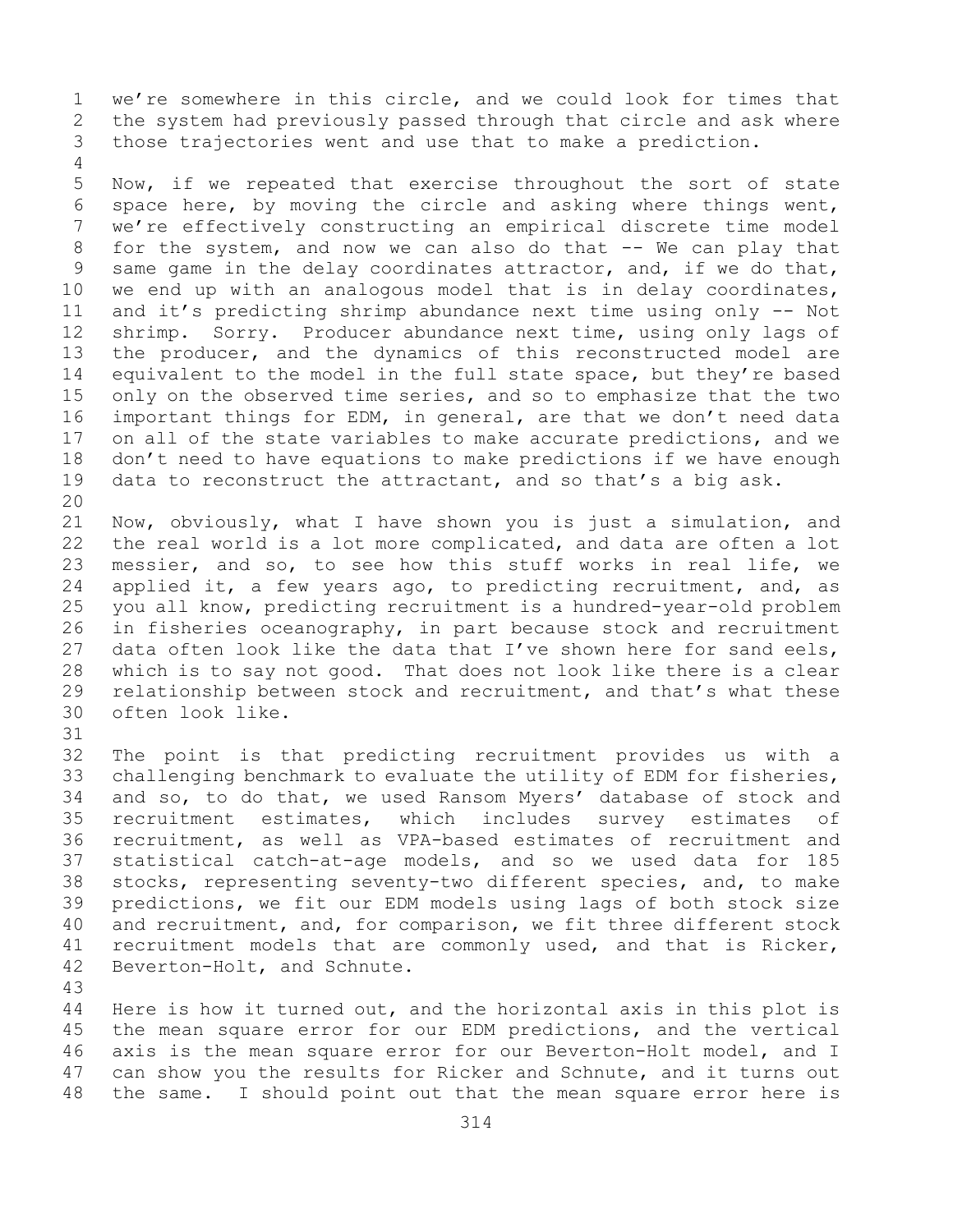1 the error in leave-one-out predictions relative to the total variance. 3 The black line here is the one-to-one line, and so, in 90 percent 5 of the stocks that we looked at, the EDM predictions have a lower 6 prediction error than the Beverton-Holt model, and the prediction 7 error is, on average, 24 percent less, but, in some cases, and so<br>8 that's averaging over everything, but, in some cases, the error is 8 that's averaging over everything, but, in some cases, the error is<br>9 much, much less, right, like up here in the upper-left. much, much less, right, like up here in the upper-left. 10<br>11 11 That's pretty important, and, now, one of the other things that<br>12 comes out of this analysis is that we can look across different comes out of this analysis is that we can look across different 13 species and ask what makes some more predictable than others, and 14 one of the things that comes out is that, if we look at the<br>15 prediction error relative to the number of generations that we've 15 prediction error relative to the number of generations that we've<br>16 sampled, and so this axis is the number of observations divided by 16 sampled, and so this axis is the number of observations divided by<br>17 the age at maturation, and it looks like, if we've seen ten or 17 the age at maturation, and it looks like, if we've seen ten or<br>18 more generations worth of data, that we can actually do a pretty 18 more generations worth of data, that we can actually do a pretty<br>19 qood job of predicting the dynamics, using these methods. good job of predicting the dynamics, using these methods. 20<br>21 21 They work the best when we have long time series, or, put another<br>22 way, short-lived species, and I think it's this plot that actually 22 way, short-lived species, and I think it's this plot that actually<br>23 prompted Rick Methot to suggest that I try this stuff on shrimp. prompted Rick Methot to suggest that I try this stuff on shrimp.  $\frac{24}{25}$ 25 One last method thing before I get to the application for shrimp,<br>26 and, when we have multiple time series, we can try to share 26 and, when we have multiple time series, we can try to share<br>27 information across them by imagining that the delay embedding map information across them by imagining that the delay embedding map 28 for each series comes from a common distribution, which is what we<br>29 do in standard hierarchical modeling, and so the argument here is 29 do in standard hierarchical modeling, and so the argument here is<br>30 that the delay embedding map for a given location shares a common 30 that the delay embedding map for a given location shares a common<br>31 mean across all different sites, and then there's a site-specific 31 mean across all different sites, and then there's a site-specific<br>32 deviation, and that's sort of illustrated here, where we have the deviation, and that's sort of illustrated here, where we have the 33 average delay embedding map, and then within-site dynamics are<br>34 allowed to be a little bit different from that. This way, we can 34 allowed to be a little bit different from that. This way, we can<br>35 combine information without having to assume that the dynamics are 35 combine information without having to assume that the dynamics are identical. 37 38 Now, we do this by adding a single additional parameter, which is<br>39 this Row D, which we're calling the dynamic correlation, because 39 this Row D, which we're calling the dynamic correlation, because<br>40 it estimates the similarity across sites in the delay embedding 40 it estimates the similarity across sites in the delay embedding<br>41 map, and so, when Row D is equal to one, the within-site dynamics 41 map, and so, when Row D is equal to one, the within-site dynamics<br>42 are identical in both locations, and, where Row D is zero, then 42 are identical in both locations, and, where Row D is zero, then<br>43 the dynamics in each location are independent, and so what this 43 the dynamics in each location are independent, and so what this<br>44 qives us is a way to determine whether there is any spatial gives us is a way to determine whether there is any spatial 45 variation in dynamics as we move across the Gulf. 46<br>47 47 All right, and so, finally, to something about shrimp, we applied<br>48 our hierarchical EDM approach to zone-specific estimates of catch our hierarchical EDM approach to zone-specific estimates of catch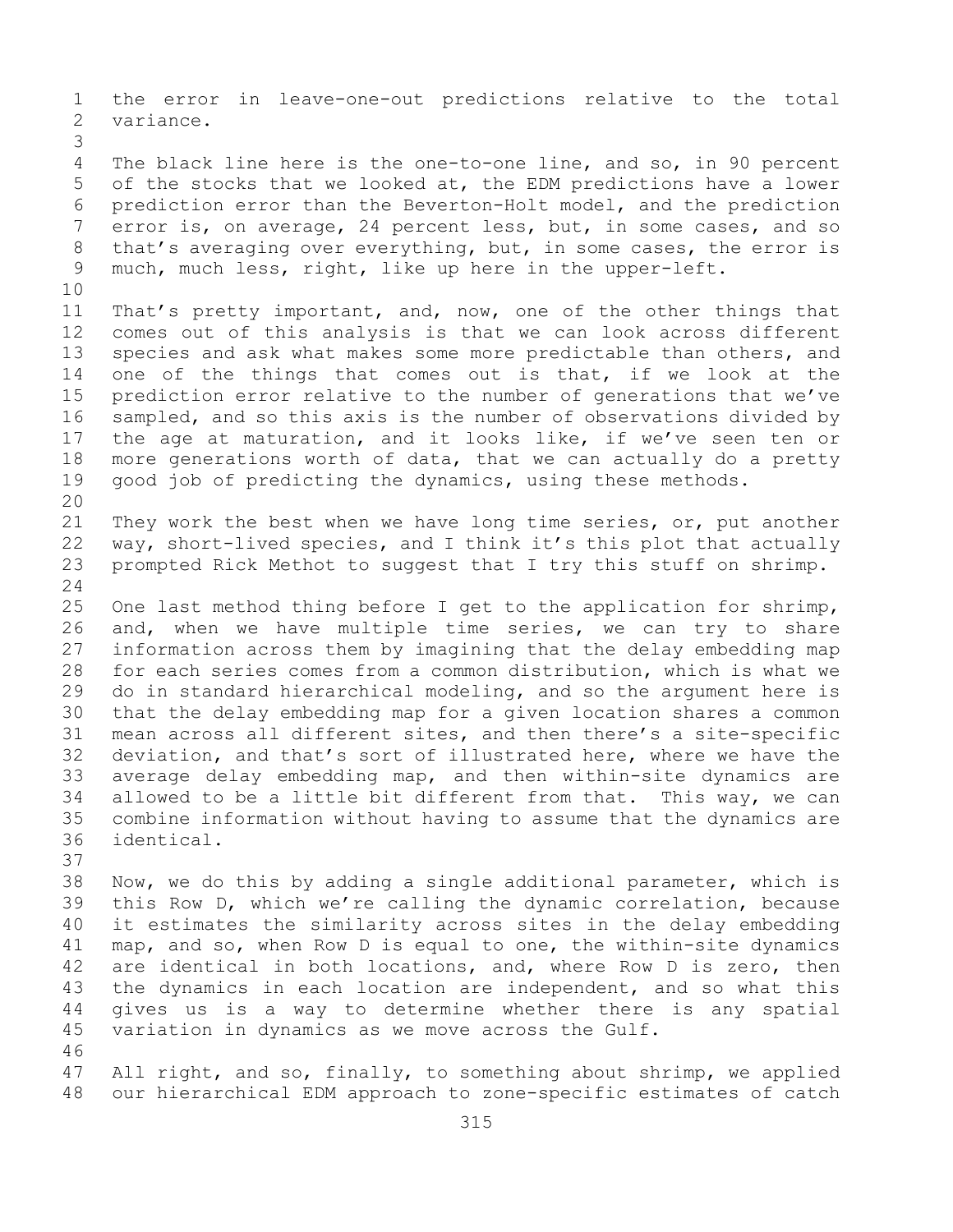1 per unit effort on brown shrimp and white shrimp from the SEAMAP<br>2 survey. I should note that, because of limited data, and we 2 survey. I should note that, because of limited data, and we<br>3 combined Zones 9, 10, 11, and 12, and we combined Zones 13 and 14, 3 combined Zones 9, 10, 11, and 12, and we combined Zones 13 and 14,<br>4 and the time series -- Any data available from Zones 1 through 8 4 and the time series -- Any data available from Zones 1 through 8<br>5 were too short for us to use, and so we focused primarily on the were too short for us to use, and so we focused primarily on the 6 western Gulf.

7 8 The delay embedding models that we fit included lags of abundance<br>9 in each zone, as well as the current temperature, salinity, and 9 in each zone, as well as the current temperature, salinity, and<br>10 dissolved oxygen, but we found that only temperature and lags of 10 dissolved oxygen, but we found that only temperature and lags of<br>11 abundance were relevant to making predictions, and I should also 11 abundance were relevant to making predictions, and I should also<br>12 point out that the predictions that I am going to show are point out that the predictions that I am going to show are 13 sequential, which is that the prediction for a given year uses 14 only data from previous years, and so we did this rather than leave<br>15 one out. Although the predication accuracy is less, it gives us 15 one out. Although the predication accuracy is less, it gives us<br>16 a better sense of how it would perform in real online prediction. a better sense of how it would perform in real online prediction.

 $\begin{array}{c} 17 \\ 18 \end{array}$ 18 Here are the results for brown shrimp, and there's a lot of things<br>19 qoing on in this slide, and so on the left are within-zone 19 going on in this slide, and so on the left are within-zone<br>20 predictions, and the black dots are the observed catch per unit 20 predictions, and the black dots are the observed catch per unit<br>21 effort for each year, and the blue lines are the EDM year ahead 21 effort for each year, and the blue lines are the EDM year ahead<br>22 predictions, and so, across these nine statistical zones, we see 22 predictions, and so, across these nine statistical zones, we see<br>23 the correlation between the predictions and observed, ranging from 23 the correlation between the predictions and observed, ranging from<br>24 0.72 to 0.91, which is pretty good, and then overall performance 24 0.72 to 0.91, which is pretty good, and then overall performance<br>25 is summarized in these two panels up here, and so this is a plot 25 is summarized in these two panels up here, and so this is a plot<br>26 of the predicted catch per unit effort within each zone, versus 26 of the predicted catch per unit effort within each zone, versus<br>27 the observed, and the correlation here is 0.86. the observed, and the correlation here is 0.86.

28<br>29

29 It seems, for management purposes, we are probably more interested<br>30 in being able to predict Gulf-wide abundance rather than in a 30 in being able to predict Gulf-wide abundance rather than in a<br>31 specific stat zone, and so here we have a plot of the average catch 31 specific stat zone, and so here we have a plot of the average catch<br>32 per unit effort, or the abundance index, for the Gulf-wide -- The per unit effort, or the abundance index, for the Gulf-wide -- The 33 Gulf-wide abundance index, and that's the black dots, and the blue<br>34 dots are the EDM predictions, and the correlation there is 0.89. dots are the EDM predictions, and the correlation there is 0.89.

35<br>36 One last thing is we have our comparison, down here, between the 37 dynamic correlation versus the Pearson correlations through time, 38 and so, just to remind you, the dynamic correlation measure is how<br>39 similar the delay embedding map is, and so how similar the 39 similar the delay embedding map is, and so how similar the<br>40 dynamics, the model, is, versus the temporal correlations, which 40 dynamics, the model, is, versus the temporal correlations, which<br>41 just tell us how similar the time series are through time. just tell us how similar the time series are through time.

 $42$ <br> $43$ 43 The thing to take from this is that there isn't a lot of evidence<br>44 for very strong spatial variation, at least across the western for very strong spatial variation, at least across the western 45 Gulf, with the exception of Zone 11, which I will remind you is 46 the sort of pooled zone that is just at the mouth of the 47 Mississippi. Mississippi.

48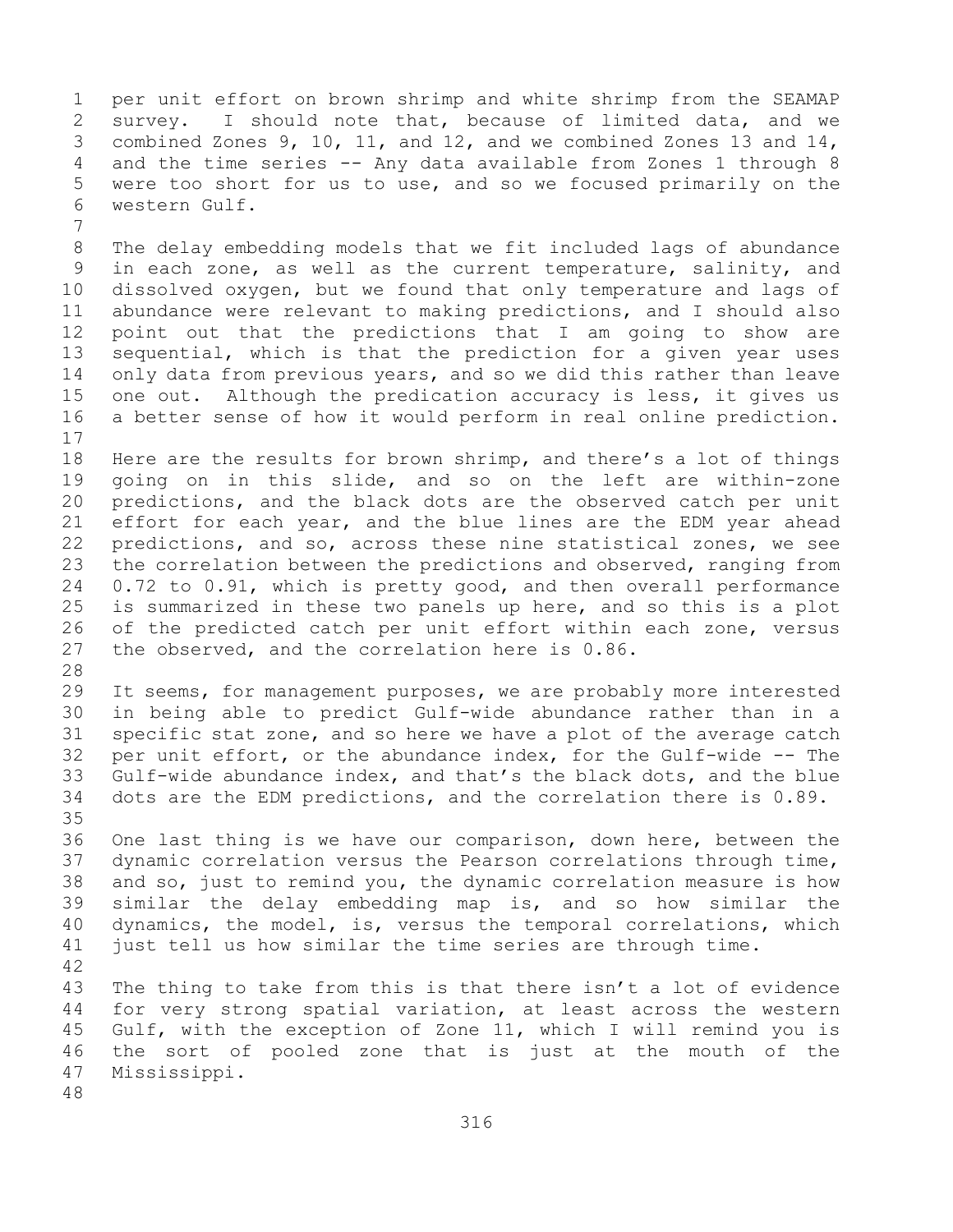1 Results for white shrimp are broadly similar, with the caveat that<br>2 the overall predictions within zone are somewhat less well 2 the overall predictions within zone are somewhat less well<br>3 correlated, and so the overall correlation is 0.75, as opposed to 3 correlated, and so the overall correlation is 0.75, as opposed to<br>4 0.86, though the prediction for the Gulf-wide index is still pretty 0.86, though the prediction for the Gulf-wide index is still pretty 5 good, and the correlation there is 0.85, and so it's still pretty 6 good.

7 8 I think that these results indicate that the combination of<br>9 empirical dynamic modeling, with the SEAMAP survey, gets us a 9 empirical dynamic modeling, with the SEAMAP survey, gets us a<br>10 pretty good handle on predicting abundance for shrimp a year ahead, 10 pretty good handle on predicting abundance for shrimp a year ahead,<br>11 which could be useful for either index-based management or possibly 11 which could be useful for either index-based management or possibly<br>12 for setting new management reference points, and so our next step for setting new management reference points, and so our next step 13 -- We haven't done this for shrimp yet, but our next step is to 14 evaluate -- Is to use EDM to define reference points, and then<br>15 potentially to determine stock status. potentially to determine stock status.

16<br>17 17 The idea here is that we would expand our delay embedding model to<br>18 include not just lags of abundance and temperature, but also lags 18 include not just lags of abundance and temperature, but also lags<br>19 of catch, and then, if we do that, we can solve with -- Once we 19 of catch, and then, if we do that, we can solve with  $-$  Once we<br>20 fit that to the available data, we can solve for steady state, and 20 fit that to the available data, we can solve for steady state, and<br>21 we can fix catch at some level and find the steady-state biomass 21 we can fix catch at some level and find the steady-state biomass<br>22 that is the most consistent with that catch, and then can vary 22 that is the most consistent with that catch, and then can vary<br>23 catch along the grid, and the answer ends up being a plot that 23 catch along the grid, and the answer ends up being a plot that<br>24 looks like this, and this thing on the right here is results from 24 looks like this, and this thing on the right here is results from<br>25 a simulation, where, importantly -- Since it's a simulation, we 25 a simulation, where, importantly  $-$  Since it's a simulation, we<br>26 know what the right answer is, and so the black line is the true 26 know what the right answer is, and so the black line is the true<br>27 MSY for our simulation, and our EDM-based estimate for that is MSY for our simulation, and our EDM-based estimate for that is 28 right here, and so that's pretty accurate.

29<br>30 30 Then to determine stock status, once we've estimated our reference<br>31 points, we just ask whether our predictions are above or below, 31 points, we just ask whether our predictions are above or below,<br>32 and, at least in a bunch of simulations that we've done so far, we and, at least in a bunch of simulations that we've done so far, we 33 get correct status about 80 percent of the time, doing it this<br>34 way, and so I think that it seems like this is a reasonable next 34 way, and so I think that it seems like this is a reasonable next<br>35 step for shrimp. I came to hear what you quys have to say, but, 35 step for shrimp. I came to hear what you guys have to say, but,<br>36 before that, let me turn the mic back over to Michelle, so that 36 before that, let me turn the mic back over to Michelle, so that<br>37 she can wrap things up. she can wrap things up.

38<br>39 39 **DR. MASI:** Thanks, Steve, really for that great overview of EDM<br>40 and how it's being applied to shrimp, but, most importantly, thanks 40 and how it's being applied to shrimp, but, most importantly, thanks<br>41 for joining us today from California. On this slide, I want to 41 for joining us today from California. On this slide, I want to<br>42 just summarize our conclusions and next steps, before we move to 42 just summarize our conclusions and next steps, before we move to 43 discussion. discussion.

44

45 Following the data working groups, the preliminary findings show 46 that data limitations for penaeids suggest that age-structured<br>47 models aren't appropriate and aren't responsive enough for an 47 models aren't appropriate and aren't responsive enough for an<br>48 annual crop. Our research, to-date, suggests EDM is a viable annual crop. Our research, to-date, suggests EDM is a viable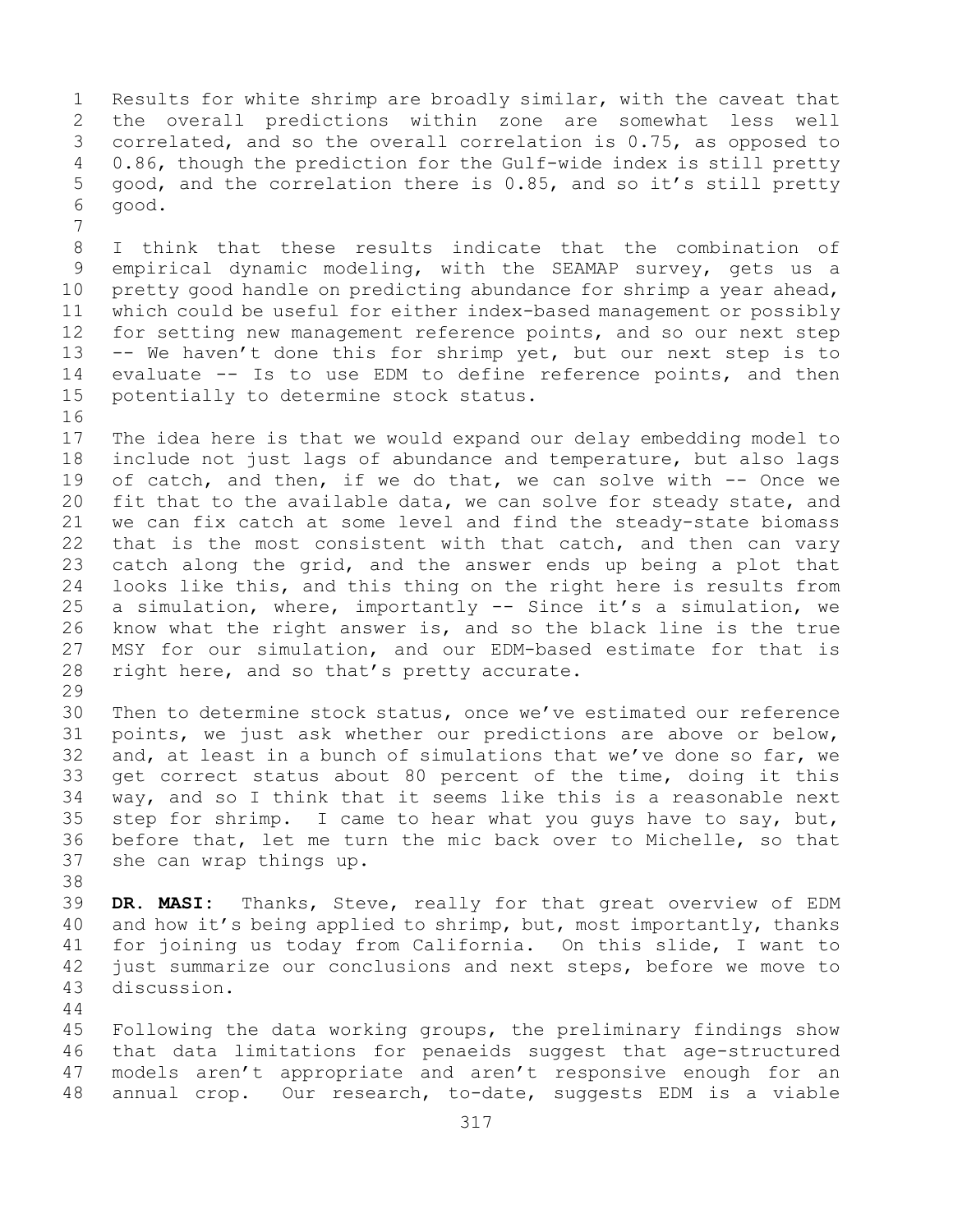1 alternative for assessing brown and white shrimp stock dynamics,<br>2 with the intention of using these models to derive annual SDC, and 2 with the intention of using these models to derive annual SDC, and<br>3 so our next steps are to derive SDC for brown and white and then 3 so our next steps are to derive SDC for brown and white and then<br>4 provide an update to the SSC later this year. provide an update to the SSC later this year. 5 6 Of course, we do intend to put these through thorough peer review.<br>7 Right now, we actually have a manuscript submitted for publication, 7 Right now, we actually have a manuscript submitted for publication,<br>8 and we also intend to review these through the shrimp SEDAR 8 and we also intend to review these through the shrimp SEDAR<br>9 research track process, which is scheduled to start next year. 9 research track process, which is scheduled to start next year.<br>10 Also, today, we're just requesting that the SSC provide any input 10 Also, today, we're just requesting that the SSC provide any input<br>11 on their interpretation of EDM as being an appropriate 11 on their interpretation of EDM as being an appropriate<br>12 consideration for brown and white shrimp assessment models, and 12 consideration for brown and white shrimp assessment models, and<br>13 so, Mr. Chair, with that, I am going to open the floor up for so, Mr. Chair, with that, I am going to open the floor up for 14 discussion.  $15$ <br> $16$ 16 **CHAIRMAN NANCE:** Okay. Thank you. I had -- Steve and Michelle,<br>17 I had one question. On Slide Number 12, and I think it's brown 17 I had one question. On Slide Number 12, and I think it's brown<br>18 shrimp, and so the SEAMAP data being used -- Is it summer SEAMAP 18 shrimp, and so the SEAMAP data being used -- Is it summer SEAMAP<br>19 or fall or a combination? or fall or a combination? 20<br>21 21 **DR. MUNCH:** We did this several different ways, and I think that 22 we eventually settled on just using the fall. Whichever one it<br>23 is, it's the one that I remember the working group saying the brown 23 is, it's the one that I remember the working group saying the brown<br>24 shrimp are best represented in that season. shrimp are best represented in that season.  $\frac{25}{26}$ 26 **CHAIRMAN NANCE:** I guess the -- Did you use the same for both brown and white? 28<br>29 29 **DR. MUNCH:** I am really sorry that I don't have this detail in my 30 head at the moment, but I remember using -- We ended up using the<br>31 recommendations from the working group about what was the best 31 recommendations from the working group about what was the best

representation.

33<br>34 34 **CHAIRMAN NANCE:** Okay. Thank you. Then one last question I have. 35 On the next steps and things, this is falling under a research-<br>36 type SEDAR environment, I quess, and so are you going to have --36 type SEDAR environment, I guess, and so are you going to have --<br>37 While you're in the development stages of these things, are you While you're in the development stages of these things, are you 38 going to have involvement while you're doing this, or are you just<br>39 qoing to in-house produce these and then bring it back to the SSC? 39 going to in-house produce these and then bring it back to the SSC?

40 41 **DR. MASI:** Mr. Chair, I will start, and I will say that our 42 intention is to bring it back to the SSC, later this year, to talk<br>43 about the derivation of the SDC, if we get to that point, and I am 43 about the derivation of the SDC, if we get to that point, and I am<br>44 qoing to open the floor to probably Katie, because I can't really going to open the floor to probably Katie, because I can't really 45 speak for the intention of the Science Center and the shrimp 46 research track process, since I'm now with SERO, and so, Katie, if<br>47 vou want to speak up about the involvement and how that process 47 you want to speak up about the involvement and how that process<br>48 works, I would appreciate that. works, I would appreciate that.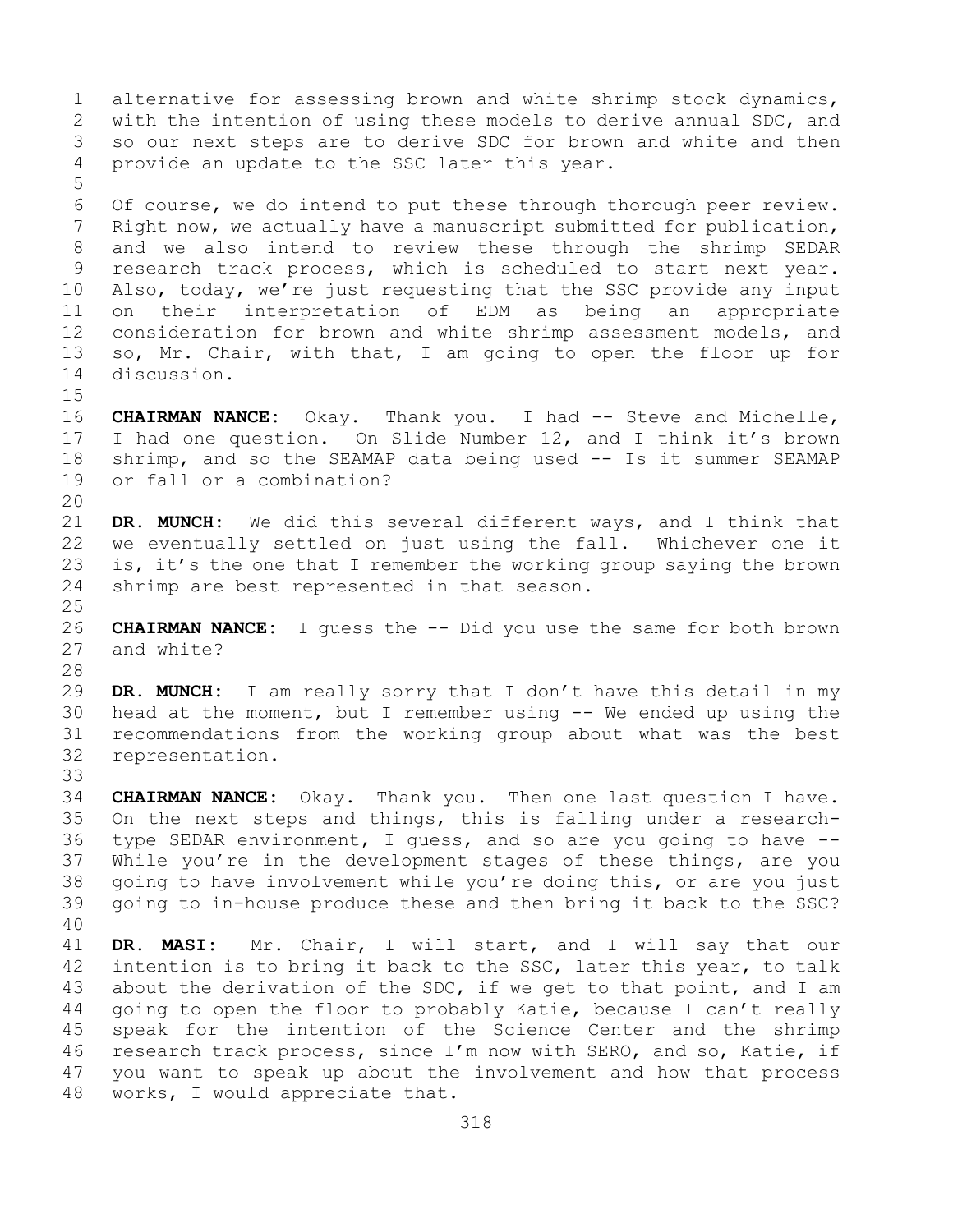$\frac{1}{2}$ 2 **CHAIRMAN NANCE:** Thank you. Katie, if you're on, for sure. 3 DR. SIEGFRIED: Yes, and thank you, Mr. Chair. Our intention of 5 presenting this now is to introduce this type of modeling to the 6 SSC. We gave you a number of papers with all of your materials,<br>7 and you may not have had a chance to look at those, but we would 7 and you may not have had a chance to look at those, but we would<br>8 like you to become more versed in this methodology before we finish 8 like you to become more versed in this methodology before we finish<br>9 -- Well, not we, and I'm sorry, but Michelle and Steve finish the 9 -- Well, not we, and I'm sorry, but Michelle and Steve finish the<br>10 project, to get those SDCs and present them to you, maybe sometime 10 project, to get those SDCs and present them to you, maybe sometime<br>11 in the fall. in the fall. 12<br>13 The intention today was to socialize this methodology with you, 14 and we would welcome involvement of the SSC, once the research<br>15 portion is completed, and once the research track begins, in 15 portion is completed, and once the research track begins, in<br>16 qetting this ready for use in a tactical assessment. Because we 16 getting this ready for use in a tactical assessment. Because we<br>17 have white, brown, and pink, which this does not cover pink, I 17 have white, brown, and pink, which this does not cover pink, I<br>18 think we're going to need all the help we can get when it comes to 18 think we're going to need all the help we can get when it comes to<br>19 that research track. that research track. 20<br>21 21 **CHAIRMAN NANCE:** Okay. Katie, thank you so much. Harry.  $\begin{array}{c} 22 \\ 23 \end{array}$ 23 **MR. BLANCHET:** Thank you, Mr. Chairman. This is -- I have reviewed 24 a lot of the material, and, to be honest, a lot of material is<br>25 qoing to need me to read it four or five times before I really 25 going to need me to read it four or five times before I really<br>26 understand what's going on, and so I'm going to keep it simple. understand what's going on, and so I'm going to keep it simple. 27 28 Back on your third page of your presentation, there was a comment<br>29 about a lack of recruitment signal, and I was wondering why you 29 about a lack of recruitment signal, and I was wondering why you<br>30 were not considering the Louisiana in-shore spring shrimp 30 were not considering the Louisiana in-shore spring shrimp<br>31 sampling, or summer white shrimp sampling, as an index, and those 31 sampling, or summer white shrimp sampling, as an index, and those<br>32 have been used as indices of abundance in prior shrimp assessments. have been used as indices of abundance in prior shrimp assessments. 33 Thank you. 34<br>35 35 **DR. MASI:** Harry, with that, that was actually one of the technical issues that Methot pointed out, when I went and worked with him, 37 specifically. The Louisiana west index, which was used in the 38 brown and white models, is actually in conflict with the other<br>39 indices in the model, and so it's actually just causing delays in 39 indices in the model, and so it's actually just causing delays in<br>40 the model and convergence issues. the model and convergence issues. 41<br>42 42 We looked at, month-by-month, is there any signal from that that<br>43 could be used, but remember these are Gulf-wide models, and so, in 43 could be used, but remember these are Gulf-wide models, and so, in<br>44 trying to incorporate a small west Louisiana signal as the trying to incorporate a small west Louisiana signal as the 45 recruitment signal for the whole Gulf, it just kind of 46 overcomplicates it. 47 What we need, and I worked with the shrimp life history working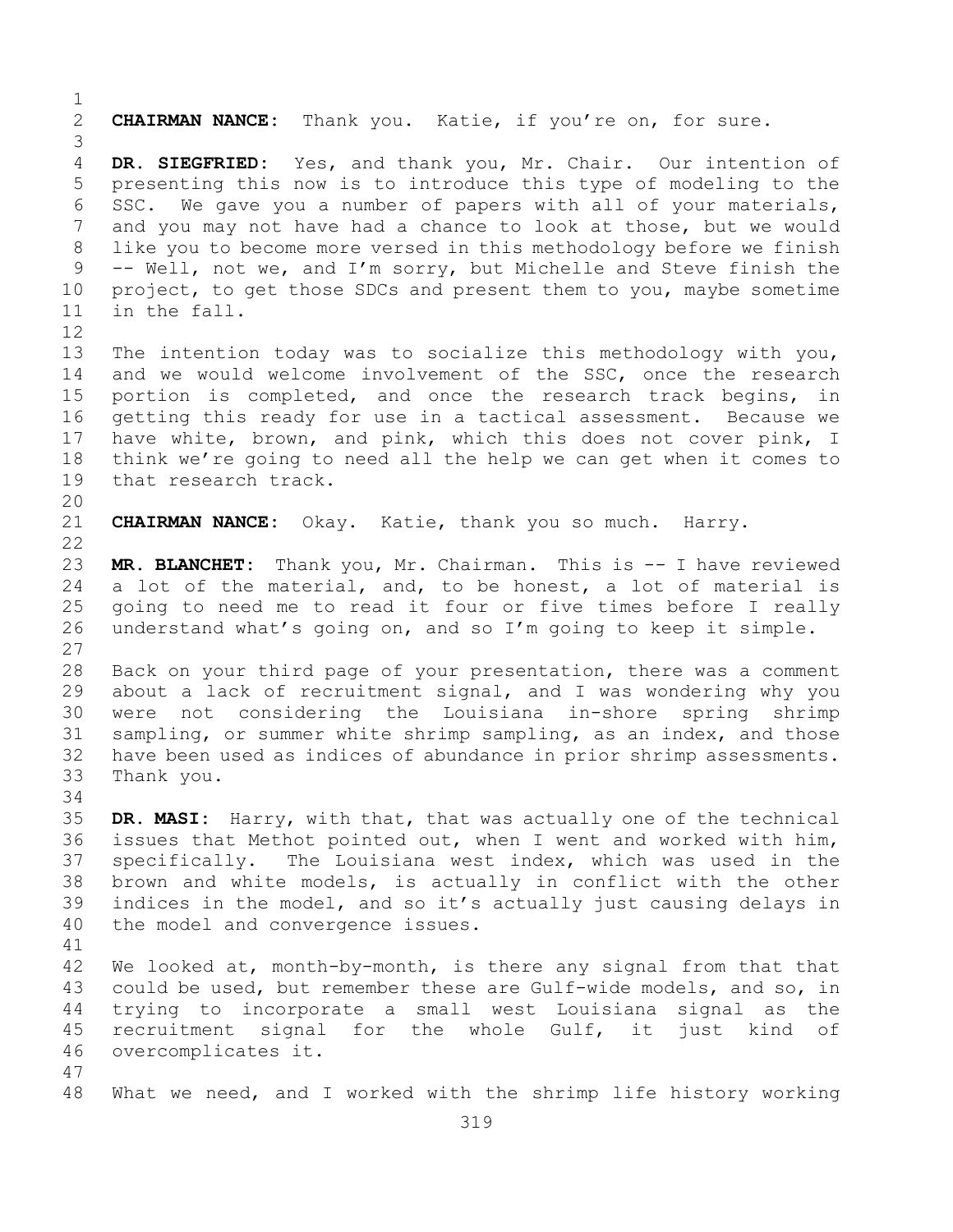1 group, is to kind of figure out how we could potentially derive an<br>2 index from states like Texas, Louisiana, Mississippi, and Alabama, 2 index from states like Texas, Louisiana, Mississippi, and Alabama,<br>3 and I worked with those states throughout the shrimp life history 3 and I worked with those states throughout the shrimp life history<br>4 working group, and, really, the only states that are doing inshore working group, and, really, the only states that are doing inshore 5 sampling is Texas and Louisiana. 6<br>7 7 As I was working through the process, I was working towards trying<br>8 to develop some sort of recruitment index, but, actually, in July 8 to develop some sort of recruitment index, but, actually, in July<br>9 of 2021, I took a job at SERO, and so my predecessor, the person 9 of 2021, I took a job at SERO, and so my predecessor, the person<br>10 that's going to take over, potentially might work down that path, 10 that's going to take over, potentially might work down that path,<br>11 but, as of today, we have no recruitment signal for brown and white 11 but, as of today, we have no recruitment signal for brown and white<br>12 shrimp or pink shrimp. shrimp or pink shrimp. 13 14 **MR. BLANCHET:** Well, I would agree that western Louisiana is 15 probably not the way to go, but we do have samples that are taken<br>16 basically from the Pearl to the Sabine, and so -- Actually, we 16 basically from the Pearl to the Sabine, and so -- Actually, we<br>17 have seen a fairly good correspondence between what those samples 17 have seen a fairly good correspondence between what those samples<br>18 that we provide for setting the spring shrimp season and our brown 18 that we provide for setting the spring shrimp season and our brown<br>19 shrimp harvest of that season, and it's not 100 percent, but it 19 shrimp harvest of that season, and it's not 100 percent, but it<br>20 does have some predictive power on that, at least for the inshore 20 does have some predictive power on that, at least for the inshore 21 fleet. fleet.  $\begin{array}{c} 22 \\ 23 \end{array}$ 23 The white shrimp is perhaps more challenging, because that's a<br>24 broader recruitment signal than we see in the brown shrimp, but I 24 broader recruitment signal than we see in the brown shrimp, but I<br>25 just encourage further exploration of that, at least as far as 25 just encourage further exploration of that, at least as far as far as<br>26 possible. Thank you. possible. Thank you.  $\frac{27}{28}$ **CHAIRMAN NANCE:** Katie, do you have anything to that point? 29<br>30 30 **DR. SIEGFRIED:** Yes, and thank you, Mr. Chair. Harry, would I be 31 able to put you in contact with Lew Coggins, our new shrimp<br>32 assessment scientist, to talk about that index? I think it would assessment scientist, to talk about that index? I think it would 33 be important not only for him to get to know you and the other<br>34 Iouisiana folks, but also to get to know all of those data sources, 34 Louisiana folks, but also to get to know all of those data sources,<br>35 and not just at the data workshop, but at the research track, and 35 and not just at the data workshop, but at the research track, and<br>36 so would that be okay, if I put you two in contact? so would that be okay, if I put you two in contact? 37 38 **MR. BLANCHET:** Absolutely, yes. There are probably four people in 39 the state that can speak more eloquently than I can with regard to<br>40 those indices, but I will be glad to be a point of contact. those indices, but I will be glad to be a point of contact. 41<br>42 42 **DR. SIEGFRIED:** Great. Thanks, Harry. The other thing I wanted<br>43 to mention is, while the biology is interesting, the small-scale 43 to mention is, while the biology is interesting, the small-scale<br>44 dynamics and small-scale management that's potentially gone on 44 dynamics and small-scale management that's potentially gone on 45 with shrimp -- It's all interesting, but we don't necessarily -- 46<br>47 47 We were not necessarily asked to provide management advice at that<br>48 scale, and it's not just whether the model is representative of scale, and it's not just whether the model is representative of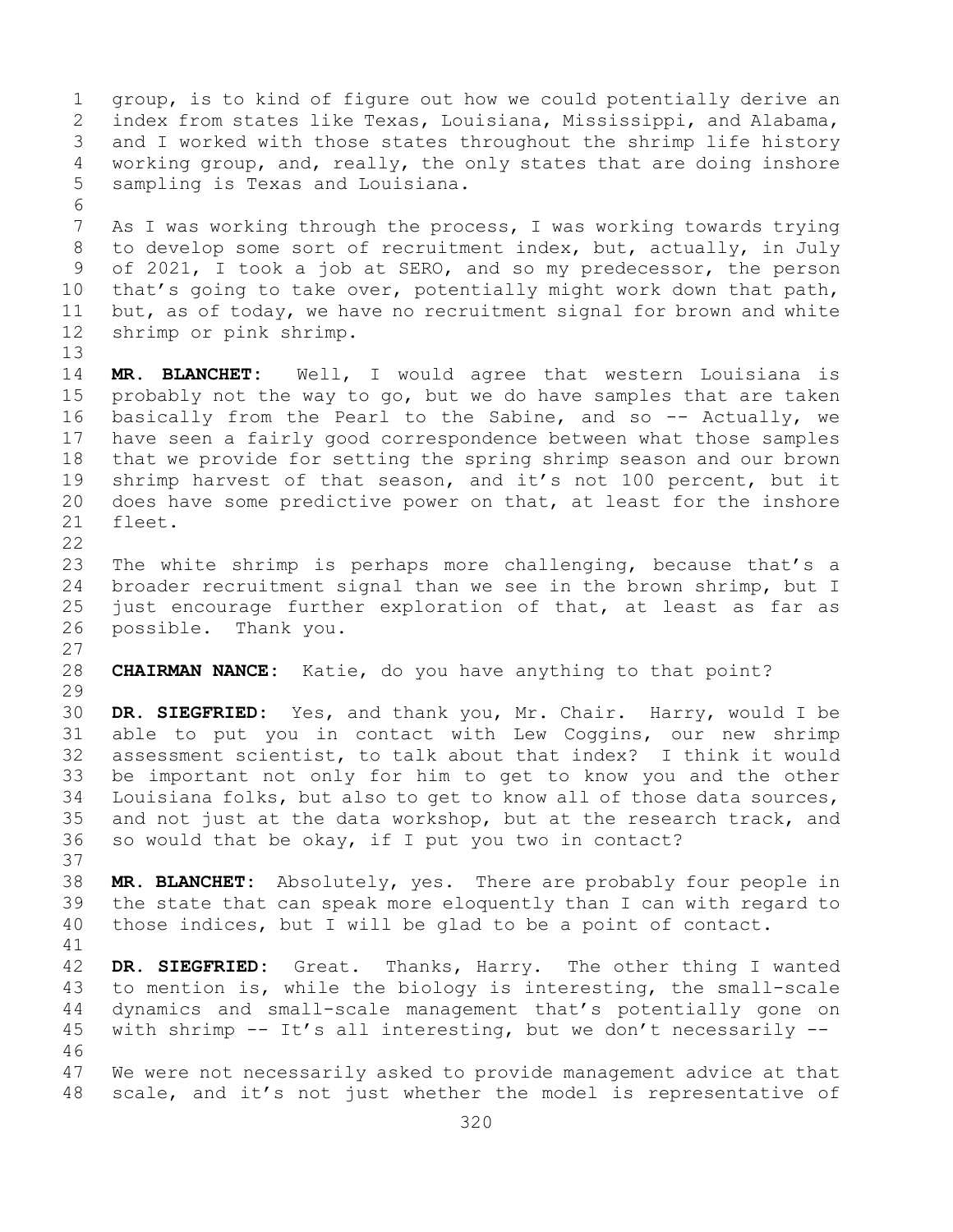1 the whole Gulf, but why shrimp, and how shrimp, are managed is<br>2 kind of different from the other finfish, and we don't necessarily 2 kind of different from the other finfish, and we don't necessarily<br>3 believe that everything about the stock abundance this year has to 3 believe that everything about the stock abundance this year has to<br>4 do with just recruitment from last year, and so these -- The type 4 do with just recruitment from last year, and so these -- The type 5 of modeling, like EDM here, may take into account environmental 6 variables that we just haven't been able to do with our other types<br>7 of assessments. That was just something that I wanted to add to 7 of assessments. That was just something that I wanted to add to<br>8 that, but I will go ahead and put Lew in contact with you and the 8 that, but I will go ahead and put Lew in contact with you and the<br>9 other Louisiana folks. Thanks. other Louisiana folks. Thanks. 10<br>11 DR. MASI: Mr. Chair, if I can just respond real quick to Harry? 12 13 **CHAIRMAN NANCE:** Yes, you may. Thank you.  $\frac{14}{15}$ 15 **DR. MASI:** Okay. Thank you. Actually, Dr. Munch and I applied 16 for funding this year to use the state inshore survey data,<br>17 including the Louisiana data, and the idea there was to be able to 17 including the Louisiana data, and the idea there was to be able to<br>18 derive the recruitment indices. We didn't get funding for it, and 18 derive the recruitment indices. We didn't get funding for it, and<br>19 it was internal funding, this year, but, of course, that's 19 it was internal funding, this year, but, of course, that's<br>20 something that was very interesting to me, and I actually have 20 something that was very interesting to me, and I actually have<br>21 communicated with Jason Saucier from Louisiana, and he was 21 communicated with Jason Saucier from Louisiana, and he was<br>22 extremely helpful in working with me to try to derive not just a 22 extremely helpful in working with me to try to derive not just a<br>23 west Louisiana index, but a Louisiana-wide index, and also a west 23 west Louisiana index, but a Louisiana-wide index, and also a west<br>24 and an east, and so I have all of that. and an east, and so I have all of that.  $\frac{25}{26}$ 26 I have worked with them, and it's sitting there ready to go, and<br>27 it's just testing different configurations of an age-structured it's just testing different configurations of an age-structured 28 model, if we went that route, but thank you for that comment. 29<br>30 MR. BLANCHET: Who is Jason Saucier? 31<br>32 DR. MASI: Jason Saucier is from the Louisiana State -- I am 33 forgetting the name of the state department, but he works there,<br>34 and he's the one that was always providing the west Louisiana index 34 and he's the one that was always providing the west Louisiana index<br>35 for the SS models. for the SS models. 36 37 **CHAIRMAN NANCE:** I think Jason is from Mississippi, isn't he? I 38 think you were dealing with Joe West, if I'm not mistaken, from<br>39 Louisiana. Louisiana. 40 41 **DR. MASI:** Maybe you're right. I'm sorry. I am probably getting the names wrong. It's been a while. Thank you. 43 CHAIRMAN NANCE: Harry, I think that's who Michelle was talking 45 with, is Joe, for Louisiana. 46<br>47 47 **MR. BLANCHET:** Okay. Well, obviously, Payton Cagle would be the appropriate person, or Joe West, for Louisiana.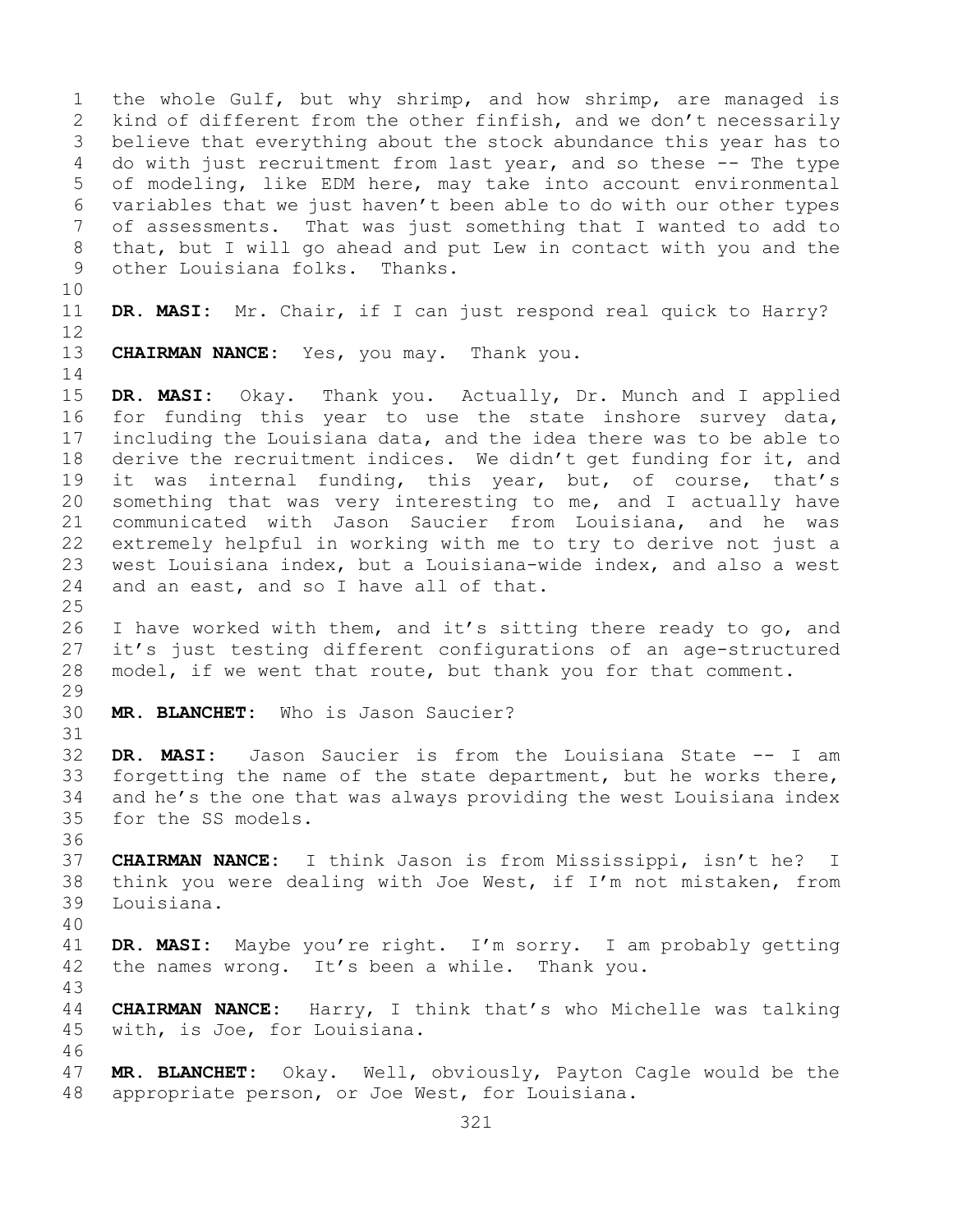$\frac{1}{2}$ 2 **CHAIRMAN NANCE:** Okay. Katie, can you -- Who is the new shrimp biologist for the Center?

DR. SIEGFRIED: His name is Lew Coggins.

**CHAIRMAN NANCE:** Okay. Thank you.

8 9 **DR. SIEGFRIED:** He actually was an assessment scientist at the<br>10 Beaufort Lab for about four years before he moved onto other 10 Beaufort Lab for about four years before he moved onto other<br>11 natural resource management, and he's back. natural resource management, and he's back.

12

4<br>5

6<br>7

13 **CHAIRMAN NANCE:** Okay. Thank you. Trevor.

 $\frac{14}{15}$ 15 **MR. MONCRIEF:** Sorry. I had to log-off and go to another call,<br>16 but I am back, and I'm unmuted now. Jason Saucier works for our 16 but I am back, and I'm unmuted now. Jason Saucier works for our<br>17 department, the Mississippi Department of Marine Resources, and 17 department, the Mississippi Department of Marine Resources, and<br>18 he's shrimp director, and I was going to bring up the same points 18 he's shrimp director, and I was going to bring up the same points<br>19 that Harry brought up with the state surveys, and I know it's a 19 that Harry brought up with the state surveys, and I know it's a<br>20 small scale, but we've definitely seen the pattern with the 20 small scale, but we've definitely seen the pattern with the<br>21 freshwater events that we've had to deal with for the last few 21 freshwater events that we've had to deal with for the last few years.

 $\frac{23}{24}$ 

24 We have definitely been able to see that pattern carry out between<br>25 our sampling and what's actually being produced across the fishery, 25 our sampling and what's actually being produced across the fishery,<br>26 and my comment was more that I wanted to take this back a step, 26 and my comment was more that I wanted to take this back a step,<br>27 and forgive me if this is a little bit naïve, in the sense of and forgive me if this is a little bit naïve, in the sense of 28 trying to understand the shrimp fishery the best I can, but, if I<br>29 think about it through the past, through the 1990s and everything 29 think about it through the past, through the 1990s and everything<br>30 else, the areas of high exploitation and the larger fleet and what 30 else, the areas of high exploitation and the larger fleet and what<br>31 I've seen in our state over the last decade, are there really --31 I've seen in our state over the last decade, are there really --<br>32 Are there resources associated with this stock that requires it to Are there resources associated with this stock that requires it to 33 be annually evaluated, or is this more trying to assign an SDC to<br>34 this stock, just to have something to be able to monitor over time? 34 this stock, just to have something to be able to monitor over time?<br>35 I quess what I'm asking is are there pressing resource issues 35 I guess what I'm asking is are there pressing resource issues<br>36 associated with these stocks? associated with these stocks? 37

38 **DR. MASI:** I can take that one, and so I think, to date, we haven't 39 seen any issue of overfishing with these stocks, and the reason<br>40 that they're annually assessed is just, as you said, it's sort of 40 that they're annually assessed is just, as you said, it's sort of 41 a monitoring of the stock, which, you remember, they're an annual 41 a monitoring of the stock, which, you remember, they're an annual<br>42 crop, and so I think -- I wasn't around at the time, but I imagine 42 crop, and so I think  $-$  I wasn't around at the time, but I imagine<br>43 the management was put into place so that they could take a look 43 the management was put into place so that they could take a look<br>44 at it every year and just ensure no overfishing was occurring. I at it every year and just ensure no overfishing was occurring. I 45 am guessing Dr. Nance, who is the Chair, could probably speak to 46 this better than me.

47 48 **CHAIRMAN NANCE:** Michelle, you did well.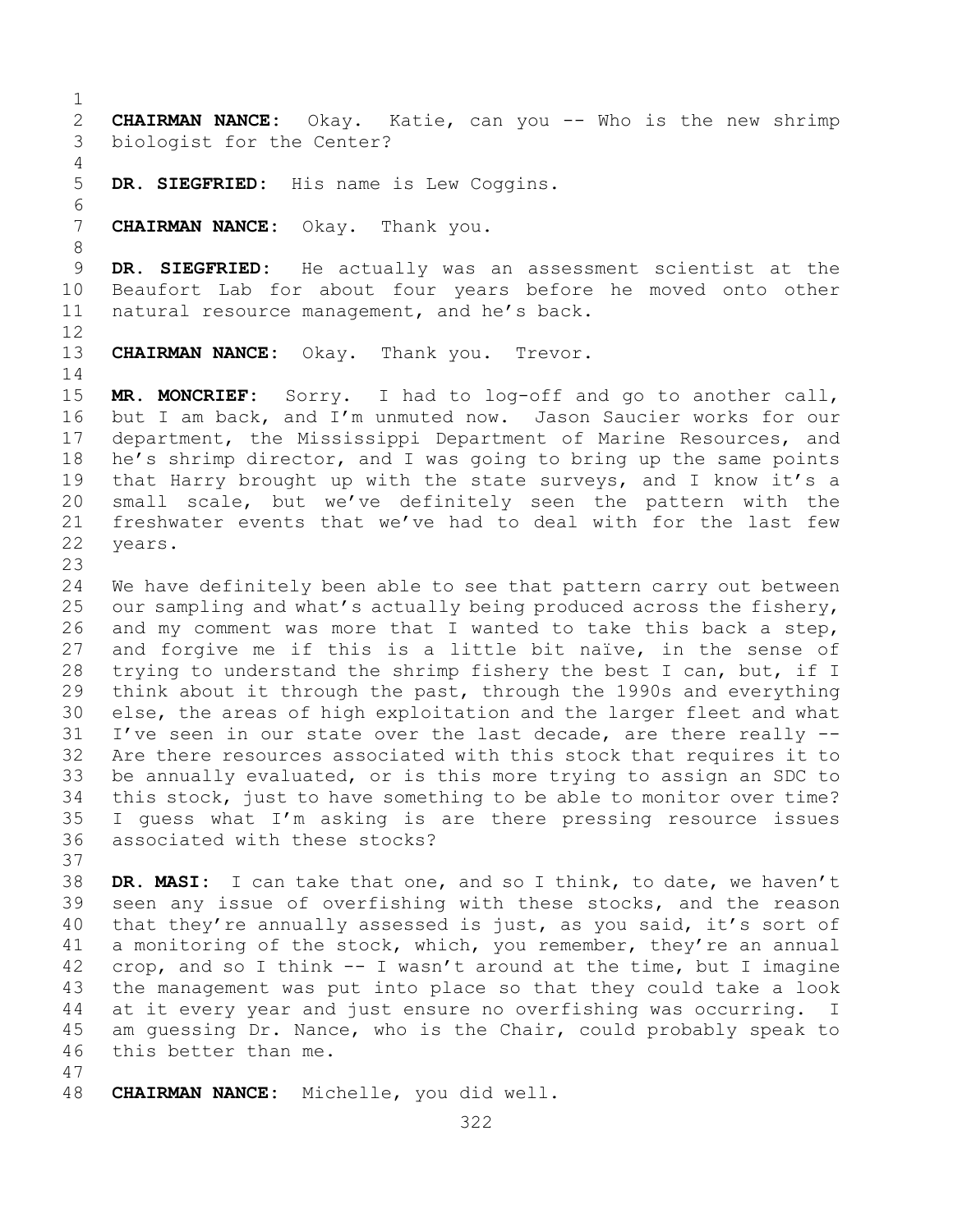$\frac{1}{2}$ DR. MASI: Thank you.

3 CHAIRMAN NANCE: Thank you, Trevor. Dave, please.

6 **DR. CHAGARIS:** Thank you, and, Michelle, great presentation, and 7 I think this is all really exciting, and I think it's definitely<br>8 a good idea to move away from age-structured models for shrimp, 8 a good idea to move away from age-structured models for shrimp,<br>9 obviously, for all the reasons that you stated, and I do think 9 obviously, for all the reasons that you stated, and I do think<br>10 that EDM is an appropriate tool. that EDM is an appropriate tool.

11<br>12 12 There's a student working in my lab who has been using EDM for a<br>13 different type of question, but, through that process, we did a different type of question, but, through that process, we did a 14 little simulation test, with data simulated by the ecosystem model,<br>15 and it performs -- What we learned is that it performs best at 15 and it performs -- What we learned is that it performs best at<br>16 lower trophic levels, which is good for the shrimp application, 16 lower trophic levels, which is good for the shrimp application,<br>17 but it also would tend to produce maybe some spurious correlations 17 but it also would tend to produce maybe some spurious correlations<br>18 for upper-trophic-level species, especially those that have more 18 for upper-trophic-level species, especially those that have more<br>19 trophic pathways, but I don't think that would be necessarily an 19 trophic pathways, but I don't think that would be necessarily an  $20$  issue here with shrimp. issue here with shrimp.

44

5

21<br>22 22 I do think that it's a good way to go, but I would also -- Just,<br>23 to Harry's comment, it is one of the hardest things to wrap your 23 to Harry's comment, it is one of the hardest things to wrap your<br>24 head around, I think, EDM, and the fact that it is equation free 24 head around, I think, EDM, and the fact that it is equation free<br>25 is -- It definitely feels like more of a black box than what we're 25 is  $-$  It definitely feels like more of a black box than what we're<br>26 used to seeing, and so I would just encourage you quys to think 26 used to seeing, and so I would just encourage you guys to think<br>27 also about developing some other simple models to run alongside of also about developing some other simple models to run alongside of 28 this, like just some simple biomass dynamic models, but if that<br>29 could be compared and contrasted, and I think, as you bring 29 could be compared and contrasted, and I think, as you bring<br>30 something new like this to the SEDAR process, or even to the SSC, 30 something new like this to the SEDAR process, or even to the SSC,<br>31 it's good to have a suite of tools, maybe for comparison, and so 31 it's good to have a suite of tools, maybe for comparison, and so<br>32 I would maybe consider that, going forward, and whether that would 32 I would maybe consider that, going forward, and whether that would<br>33 be you or Lew or whoever is part of that process. be you or Lew or whoever is part of that process.

34<br>35 35 Then the other just comment I had about environmental variables is<br>36 I think you can throw a lot at EDM, and I would -- Because there 36 I think you can throw a lot at EDM, and I would  $-$  Because there<br>37 is no mechanistic formulation within EDM, and it's just sort of is no mechanistic formulation within EDM, and it's just sort of 38 these lag correlations and regressions, I would try to think about<br>39 the mechanisms of why you would include a particular environmental 39 the mechanisms of why you would include a particular environmental<br>40 index, because, if you're just taking like the annual average 40 index, because, if you're just taking like the annual average<br>41 temperature, and it might be the temperature two months prior, or 41 temperature, and it might be the temperature two months prior, or<br>42 salinity, but just to try and -- You can use it to understand a 42 salinity, but just to try and  $-$  You can use it to understand a 43 little bit more what might be happening. little bit more what might be happening.

45 Anyhow, those are just some suggestions, and I am excited to see 46 where this goes, and I think that EDM is slowly getting into<br>47 fisheries a little bit more, I believe, and it's actually part of 47 fisheries a little bit more, I believe, and it's actually part of<br>48 the recruitment forecasting in some of the other age-structured the recruitment forecasting in some of the other age-structured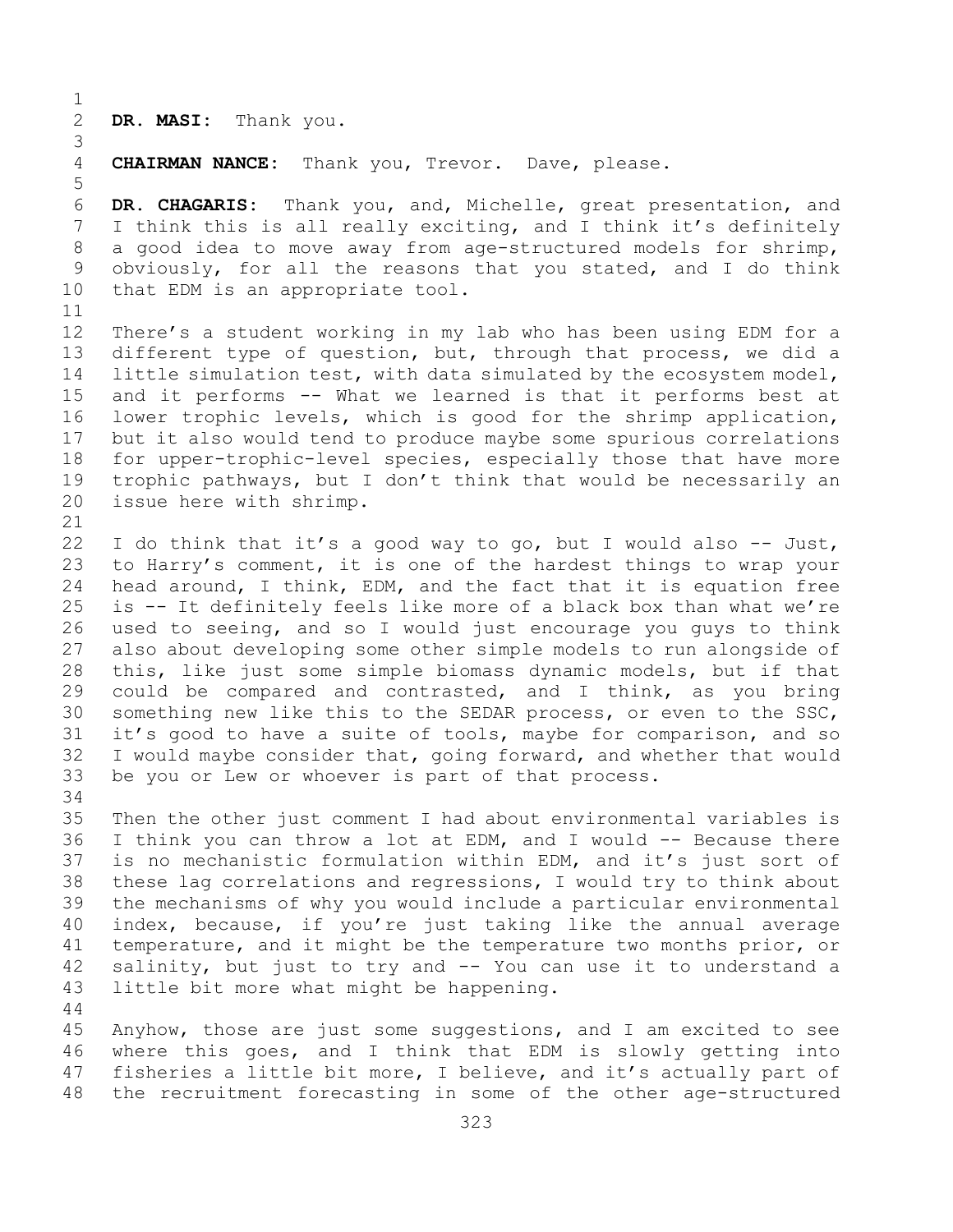1 models, and so I do encourage the committee to try to read up and<br>2 try to understand a little bit about EDM, because it might be 2 try to understand a little bit about EDM, because it might be<br>3 something that we'll likely see more of in the future, and that's 3 something that we'll likely see more of in the future, and that's all. Thank you. Thank you. 5 6 **CHAIRMAN NANCE:** Thank you. Katie, I think you're -- 7 8 **DR. MASI:** Mr. Chair, can I just respond to Dave's comment, real<br>9 quick? 9 quick? 10<br>11 CHAIRMAN NANCE: Yes, you may. 12<br>13 DR. MASI: Thanks. I just wanted to say, first and foremost, hi, 14 Dave, and thank you for those comments. They were really great.<br>15 I wanted to just highlight, and I don't think it was mentioned, 15 I wanted to just highlight, and I don't think it was mentioned,<br>16 that we actually used the SEAMAP data in situ environmental data 16 that we actually used the SEAMAP data in situ environmental data<br>17 that was collected with each sample, and so it actually is like 17 that was collected with each sample, and so it actually is like<br>18 the real-time with the collection of the shrimp environmental data, 18 the real-time with the collection of the shrimp environmental data,<br>19 and I think Steve could probably speak to this better than me, 19 and I think Steve could probably speak to this better than me,<br>20 since he was working on the analysis more than I, but I believe we 20 since he was working on the analysis more than  $I$ , but I believe we<br>21 found that the environmental correlates really were not  $-$ - They 21 found that the environmental correlates really were not  $-$ - They<br>22 didn't improve the overall fit that much more, but incorporating 22 didn't improve the overall fit that much more, but incorporating<br>23 them, of course, gets us one step closer to the EBFM initiative, 23 them, of course, gets us one step closer to the EBFM initiative,<br>24 and so, even though it wasn't much more, we thought that -- For 24 and so, even though it wasn't much more, we thought that  $-$  For<br>25 white shrimp, I think it was that temperature was found to be

25 white shrimp, I think it was that temperature was found to be<br>26 important in that model, and that was the reason why we left that 26 important in that model, and that was the reason why we left that<br>27 one in there, but I think maybe Steve wants to speak to it a little one in there, but I think maybe Steve wants to speak to it a little 28 bit better than I. Go ahead, Steve.

29<br>30 30 **DR. MUNCH:** I think it's probably worth noting that what we're 31 doing is a little bit different than the sort of off-the-shelf EDM<br>32 stuff that folks are applying through our EDM, and, specifically, stuff that folks are applying through our EDM, and, specifically, 33 we're using this Gaussian-process-driven EDM, which has built in<br>34 an automatic relevance determination prior, and so it tends to 34 an automatic relevance determination prior, and so it tends to<br>35 select out things that are irrelevant, and we've tried this on 35 select out things that are irrelevant, and we've tried this on<br>36 many, many, many time series, and it does actually a much better 36 many, many, many time series, and it does actually a much better<br>37 job of identifying what the relevant inputs are than either CCM or job of identifying what the relevant inputs are than either CCM or 38 the other sort of things in our EDM toolbox.

39

DR. CHAGARIS: Mr. Chair, if I could follow-up?

- 41<br>42 CHAIRMAN NANCE: Go ahead, Dave.
- 43

DR. CHAGARIS: Thank you for that explanation, and I wasn't quite 45 aware, and I could tell you guys were doing something different, 46 and so, yes, it sounds like you're using the temperature collected<br>47 at the site, whereas what I was talking about is trying to 47 at the site, whereas what I was talking about is trying to<br>48 understand more about the process and the mechanism, which might understand more about the process and the mechanism, which might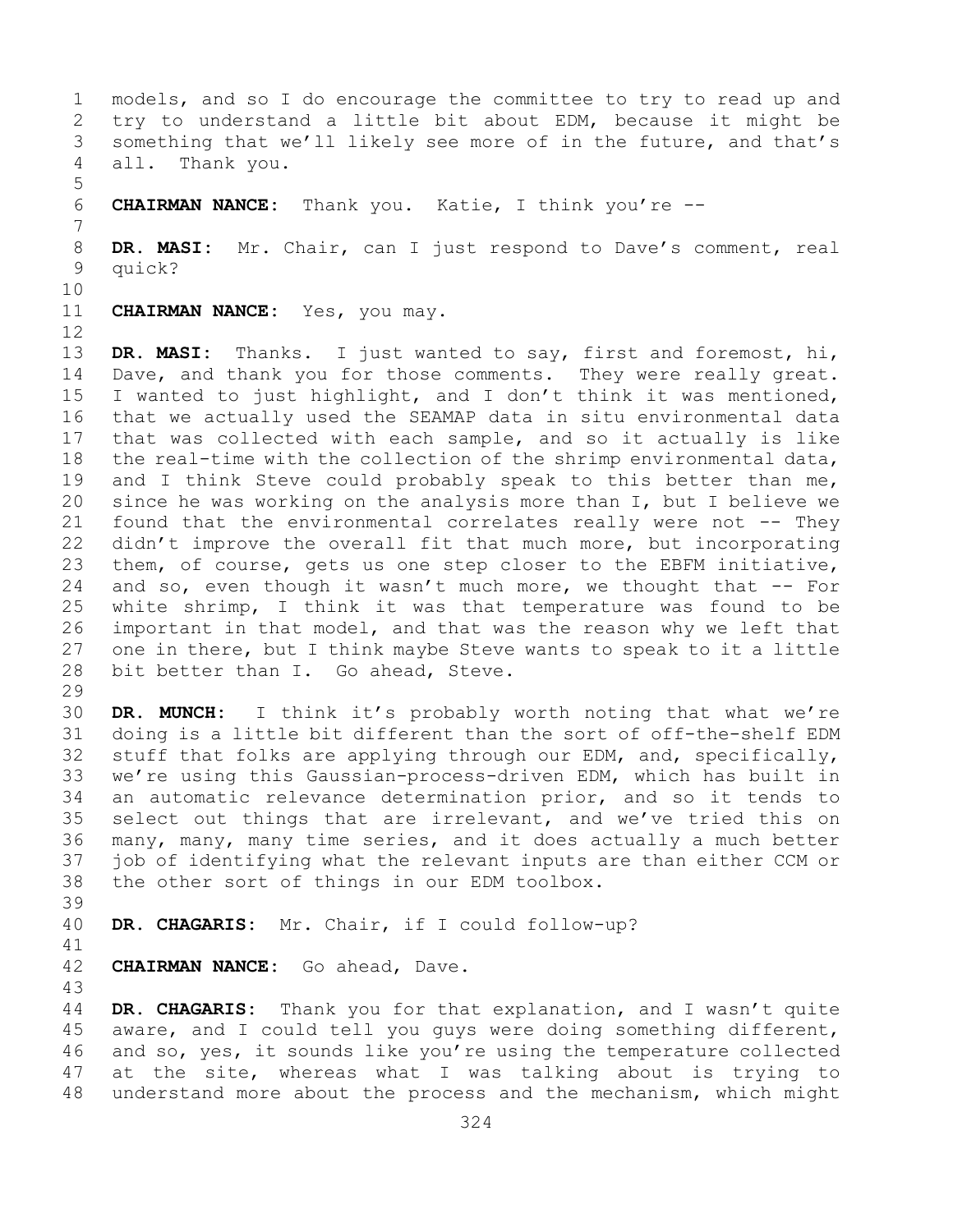1 be driven by larger environmental conditions, or variables that<br>2 could be considered, and I am -- It got me thinking, when you 2 could be considered, and I am -- It got me thinking, when you<br>3 mentioned the site-specific data, that there is other species 3 mentioned the site-specific data, that there is other species<br>4 collected in that trawl, and I'm wondering if you have considered collected in that trawl, and I'm wondering if you have considered 5 any multispecies interactions, as far as if you had high predator 6 biomass in the trawl, and could that be another variable that you<br>7 could add into this. could add into this. 8<br>9 9 **DR. MUNCH:** That was something we talked about, but we haven't 10 tried yet, and I would definitely be keen to do that, and, if 10 tried yet, and I would definitely be keen to do that, and, if<br>11 vou're interested more in the sort of technical stuff too. I'm 11 you're interested more in the sort of technical stuff too, I'm<br>12 happy to chat more offline about how we're doing it, but I didn't 12 happy to chat more offline about how we're doing it, but I didn't<br>13 think it was relevant for this group. think it was relevant for this group.  $\frac{14}{15}$ DR. CHAGARIS: Okay. Very good. Thank you. 16<br>17 17 **CHAIRMAN NANCE:** Thank you, Dave. Just, while we're on that<br>18 subject, I think it's -- While you've collected the shrimp and the 18 subject, I think it's -- While you've collected the shrimp and the<br>19 temperature at the same point, the shrimp that are there may have 19 temperature at the same point, the shrimp that are there may have<br>20 been influenced two months before by some temperature or variable, been influenced two months before by some temperature or variable, 21 and so I think it may be good to look back a couple of months, in<br>22 different -- Inshore and those types of things, that you may find 22 different -- Inshore and those types of things, that you may find<br>23 a pattern. Katie, I think you're still on, but I was just going 23 a pattern. Katie, I think you're still on, but I was just going<br>24 to check and see if you wanted to say anything. to check and see if you wanted to say anything.  $\frac{25}{26}$ DR. SIEGFRIED: It's an old hand. Thanks, Mr. Chair.  $\frac{27}{28}$ 28 **CHAIRMAN NANCE:** Okay. Thank you. Just checking. Benny. 29<br>30 30 **DR. GALLAWAY:** Thanks for the presentation, and it was very 31 informative and nicely done. As I have stated before, what I am<br>32 concerned about is, in the 1970s, the shrimp fisherv was recognized concerned about is, in the 1970s, the shrimp fishery was recognized 33 as the most important fishery in the Gulf of Mexico, and research<br>34 centered on shrimp biology and what would you need to know in order 34 centered on shrimp biology and what would you need to know in order<br>35 to manage shrimp, and Galveston was the center for those 35 to manage shrimp, and Galveston was the center for those<br>36 activities, and a lot of people began their careers, like our activities, and a lot of people began their careers, like our 37 chairman, for example, during those days, and it seems, to me, 38 that all of those historical participants in shrimp fishery biology<br>39 and management research and management are now -- Everyone is new, 39 and management research and management are now -- Everyone is new,<br>40 and I am concerned that a lot of the old information may not be 40 and I am concerned that a lot of the old information may not be<br>41 appropriately carried forward with the development of new 41 appropriately carried forward with the development of new<br>42 management criteria. management criteria. 43 I think it would be worthwhile, and I think I will volunteer our 45 chairman to be a part of your committee and work directly with

46 you, so that the -- What I am saying is I think some members,<br>47 especially people like our chairman, should be involved in a 47 especially people like our chairman, should be involved in a<br>48 transition period, as we move from what has been to what is going transition period, as we move from what has been to what is going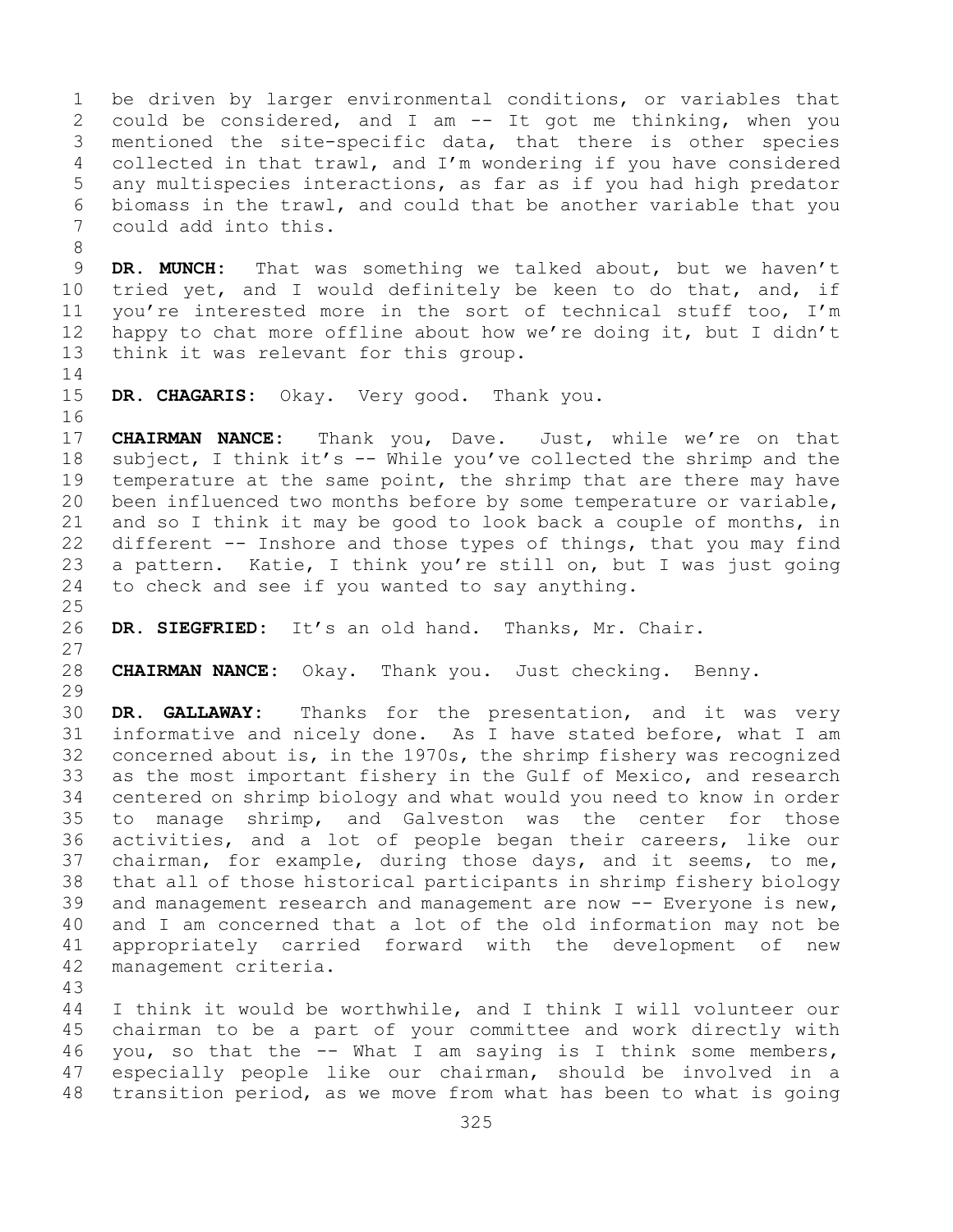1 to be, and to make sure that we're not recreating the wheel, in<br>2 some circumstances, or getting it wrong in others, and that we go 2 some circumstances, or getting it wrong in others, and that we go<br>3 forward to make sure that whatever we come up with is better than 3 forward to make sure that whatever we come up with is better than<br>4 what it has been in the past. what it has been in the past. 5 6 My main point is I would like, Mr. Chairman, to see some SSC direct<br>7 involvement in the development process, rather than coming in and 7 involvement in the development process, rather than coming in and<br>8 asking to review it at the end, and I would suggest that you would 8 asking to review it at the end, and I would suggest that you would<br>9 be the ideal person to be part of that group, developing that, and 9 be the ideal person to be part of that group, developing that, and<br>10 so, like I say, I am concerned about integrating the past and the 10 so, like I say, I am concerned about integrating the past and the<br>11 future and making sure that we don't lose that information that we 11 future and making sure that we don't lose that information that we<br>12 already have. Thank you. already have. Thank you. 13 14 **MR. RINDONE:** Mr. Chairman, that's called volun-told.  $15$ <br> $16$ 16 **CHAIRMAN NANCE:** Thank you, Benny. I would be happy to work. 17 Katie, if you need any input, please reach out, and I would be 18 happy to help. Mike Allen. happy to help. Mike Allen. 19<br>20 20 **DR. ALLEN:** Thank you, Mr. Chairman, and thank you, Michelle and<br>21 Steve, for the presentation, and I am learning about this too, and 21 Steve, for the presentation, and I am learning about this too, and<br>22 it's relatively new to me, but I think it's a very exciting 22 it's relatively new to me, but I think it's a very exciting<br>23 approach, and the meta-analysis that's in the fisheries paper, 23 approach, and the meta-analysis that's in the fisheries paper,<br>24 using the Ransom Myers database, is really compelling. I mean, it 24 using the Ransom Myers database, is really compelling. I mean, it<br>25 performed really well across a wide range of fish families, which 25 performed really well across a wide range of fish families, which<br>26 is encouraging. is encouraging.  $\frac{27}{28}$ 28 I guess my question is the next steps here, and how do you foresee<br>29 using this approach and the time series predictions that it's going 29 using this approach and the time series predictions that it's going<br>30 to give for the future, and how would you use those to develop 30 to give for the future, and how would you use those to develop<br>31 reference points, or status determination, and like what is the 31 reference points, or status determination, and like what is the 32 plan to bring that in, because I quess  $I'm$  in the  $-$  I am biased, 32 plan to bring that in, because I guess I'm in the  $-$ - I am biased, 33 a bit, from a long history of using population models, and I can

33 a bit, from a long history of using population models, and I can<br>34 clearly see how you determine reference points from those, but 34 clearly see how you determine reference points from those, but<br>35 what would be the next steps here for those kind of status 35 what would be the next steps here for those kind of status criteria? 37

38 **DR. MUNCH:** May I? The idea is to do exactly the same thing that 39 we would do is we had equations. If you think about what we<br>40 normally do when we have say a biomass dynamic model, and we're 40 normally do when we have say a biomass dynamic model, and we're<br>41 trying to set MSY, we set it to steady state, and we vary either 41 trying to set MSY, we set it to steady state, and we vary either<br>42 the effort or the catch, until we find an estimate that produces 42 the effort or the catch, until we find an estimate that produces<br>43 the maximum sustainable vield, and we can do exactly the same thing 43 the maximum sustainable yield, and we can do exactly the same thing<br>44 with the EDM models. with the EDM models.

45

46 We just don't have an equation, and we just do it all numerically,<br>47 and, frankly, that's what we do with sufficiently complicated age-47 and, frankly, that's what we do with sufficiently complicated age-<br>48 structured models anyway, and so there is, conceptually, no structured models anyway, and so there is, conceptually, no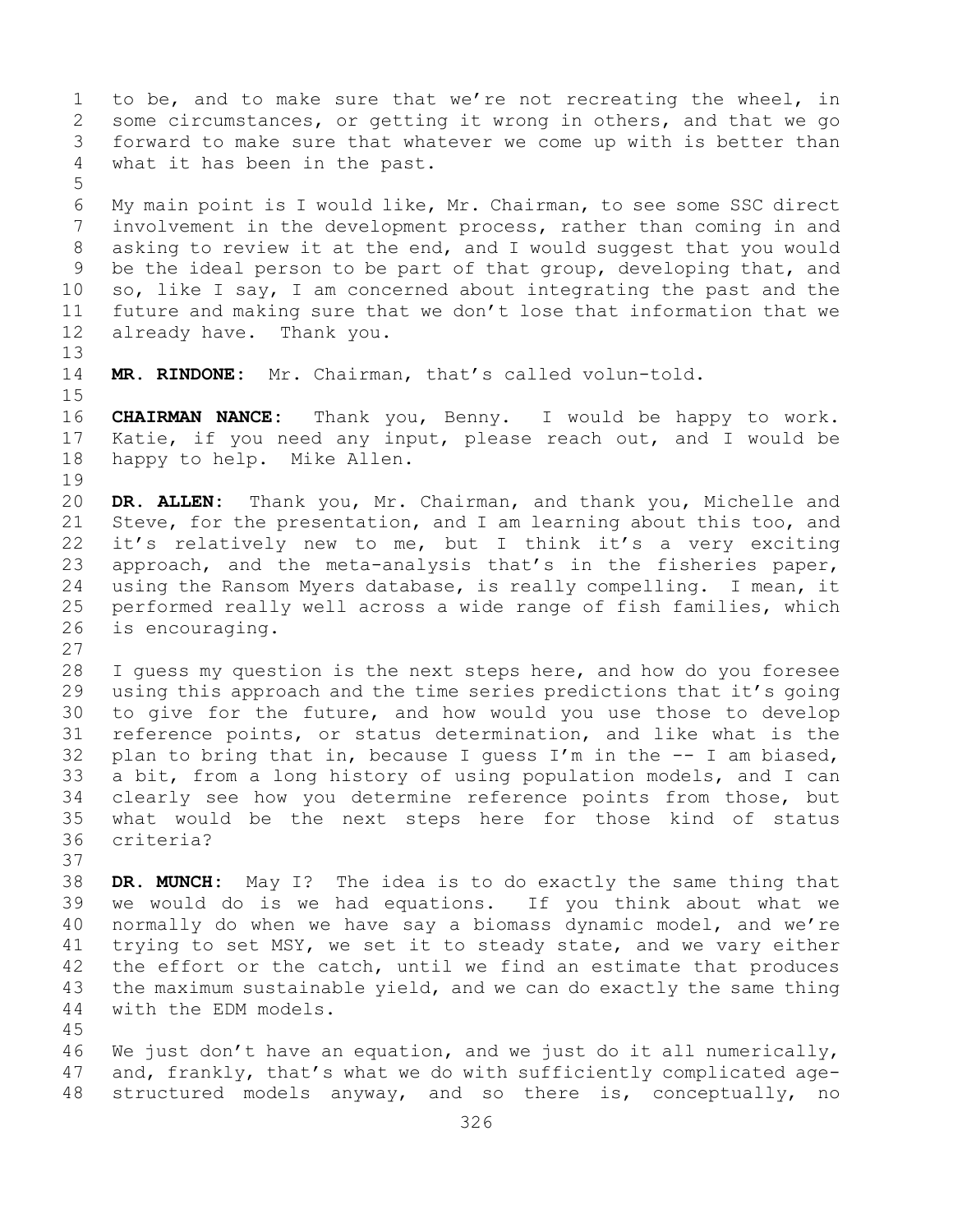1 difference, and we find that it actually works very well across a<br>2 wide range of simulations. wide range of simulations. 3 I think at least one of the papers that is included in the 5 admittedly overlarge pile that I sent to you guys does evaluate 6 not just the steady state estimates, but it also combines the EDM<br>7 stuff with dynamic programming, to identify optimal control rules 7 stuff with dynamic programming, to identify optimal control rules<br>8 for management, and so the mathematical tools for doing this are 8 for management, and so the mathematical tools for doing this are<br>9 actually all very well developed already, and we just have to apply 9 actually all very well developed already, and we just have to apply<br>10 them to shrimp. them to shrimp. 11<br>12 DR. ALLEN: Okay. Excellent. Thank you. 13 14 **CHAIRMAN NANCE:** Thank you. Katie, I saw your hand go up.  $15$ <br> $16$ 16 DR. SIEGFRIED: Thanks, Mr. Chair. I can't answer about the<br>17 technical details, of course, any better than Steve can, but I did 17 technical details, of course, any better than Steve can, but I did<br>18 want to address that a bit, as well as Benny's comment about making 18 want to address that a bit, as well as Benny's comment about making<br>19 sure we don't lose the institutional knowledge of the shrimp 19 sure we don't lose the institutional knowledge of the shrimp fishery. fishery. 21<br>22 22 First, to the point that Steve started with, the technical details,<br>23 because this -- We don't see a huge effect of fishing on the status 23 because this -- We don't see a huge effect of fishing on the status<br>24 of the stock with the current modeling that we have going, and we 24 of the stock with the current modeling that we have going, and we<br>25 don't expect to see that going into the future, but we still need 25 don't expect to see that going into the future, but we still need<br>26 the status, in order to meet our Magnuson requirements, and so, 26 the status, in order to meet our Magnuson requirements, and so,<br>27 really, what we're trying to do is create a more versatile, sort 27 really, what we're trying to do is create a more versatile, sort<br>28 of nimble modeling approach that provides timely advice. of nimble modeling approach that provides timely advice. 29<br>30 30 By doing what Steve and company are doing, we can actually free up<br>31 some operational research time, so that we can better address what 31 some operational research time, so that we can better address what<br>32 is really happening in the shrimp fishery that our past analysts 32 is really happening in the shrimp fishery that our past analysts<br>33 really haven't had time to do, like look at the effect of market 33 really haven't had time to do, like look at the effect of market<br>34 prices, the effect of fuel prices, those sorts of economic models 34 prices, the effect of fuel prices, those sorts of economic models<br>35 that really are appropriate for shrimp, and so that's the plan 35 that really are appropriate for shrimp, and so that's the plan<br>36 forward, is just to provide more nimble catch advice with this 36 forward, is just to provide more nimble catch advice with this versatile model in real-time. 38<br>39 39 I mean, all of the technical details that Steve and company have<br>40 come up with are much better suited for shrimp than I have seen 40 come up with are much better suited for shrimp than I have seen<br>41 for other models that have been used to manage the species in the 41 for other models that have been used to manage the species in the<br>42 past, and we certainly can use your help, Chairman and Benny, to 42 past, and we certainly can use your help, Chairman and Benny, to<br>43 contribute to our research track, and I think that the council is 43 contribute to our research track, and I think that the council is<br>44 qoing to appoint folks to participate, and we will reach out if we 44 going to appoint folks to participate, and we will reach out if we 45 don't think that somebody that should have been on the list is on 46 the list, because we do want a good transfer of knowledge, and a<br>47 maintenance of knowledge. I know that Mike Travis will be 47 maintenance of knowledge. I know that Mike Travis will be<br>48 potentially -- He keeps threatening to not be available sometime potentially -- He keeps threatening to not be available sometime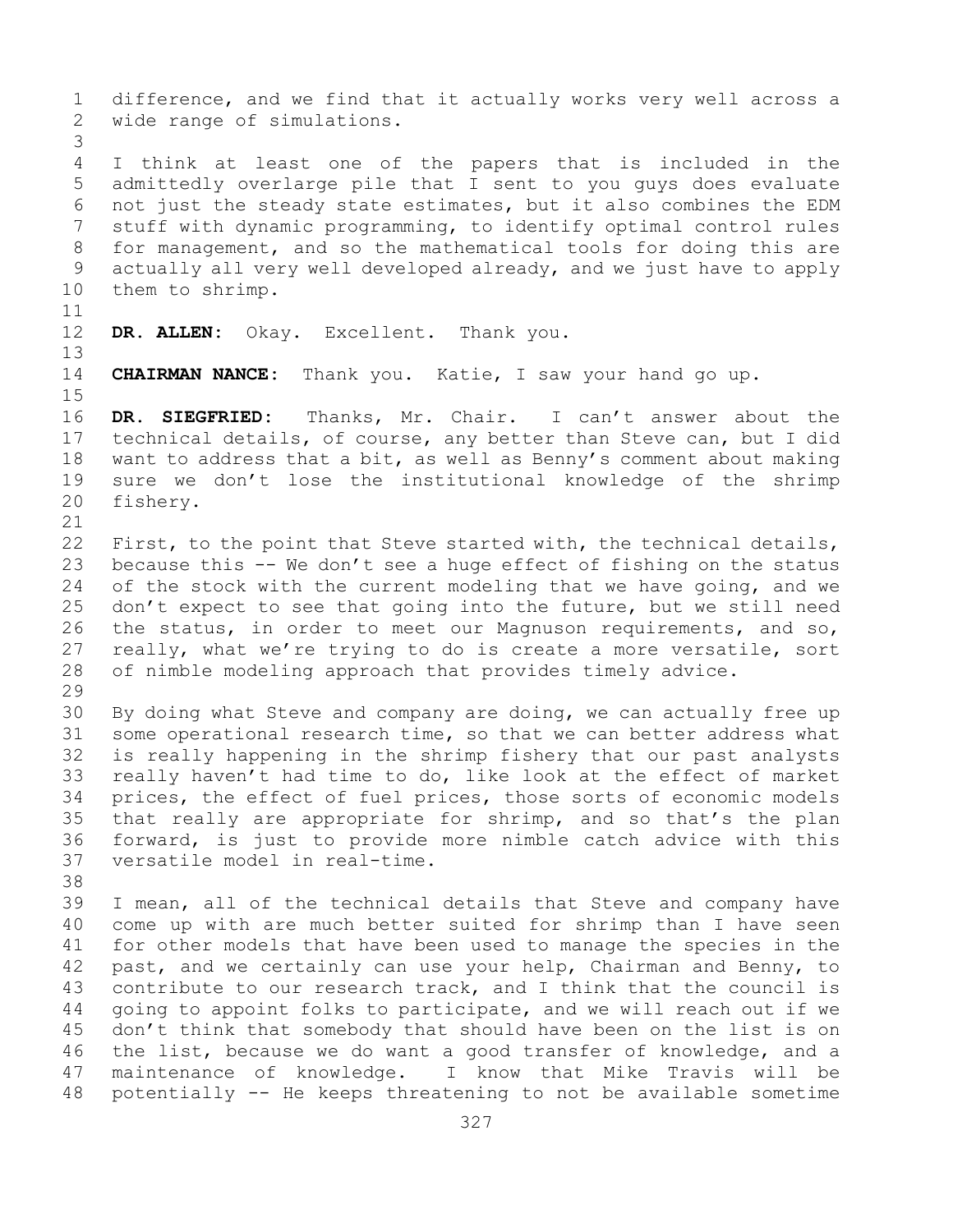1 soon too, and so we do have a lot of institutional knowledge that<br>2 we need to pass on. Thanks. we need to pass on. Thanks. 3 CHAIRMAN NANCE: Thank you, Katie. Mandy. 5 6 **DR. KARNAUSKAS:** Thanks, Mr. Chair. Thanks to Michelle and Steve 7 for a really great presentation, and I'm really excited to see<br>8 this work. I have worked with EDM, as you quys know, and I think 8 this work. I have worked with EDM, as you guys know, and I think<br>9 that the application to shrimp is a really good one, a really 9 that the application to shrimp is a really good one, a really<br>10 necessary one, and so, again, I'm really happy to see the work, 10 necessary one, and so, again, I'm really happy to see the work,<br>11 and it looks like a really promising method to be applied. and it looks like a really promising method to be applied. 12<br>13 I did have a question, along the lines of Dave's question with 14 regard to the environmental variables, and I was curious if you<br>15 had looked at different temporal scales and if vou've looked at 15 had looked at different temporal scales and if you've looked at<br>16 like daily, monthly, annual averages, for example, of temperature 16 like daily, monthly, annual averages, for example, of temperature<br>17 and salinity and DO, and, to Benny's point, I think that's where 17 and salinity and DO, and, to Benny's point, I think that's where<br>18 some of this historical knowledge on sort of the mechanisms could 18 some of this historical knowledge on sort of the mechanisms could<br>19 potentially be incorporated into the models. potentially be incorporated into the models. 20<br>21 21 I also wanted to just touch on the methodology is quite different,<br>22 and it can appear to be a black box, and I have gone through the 22 and it can appear to be a black box, and I have gone through the<br>23 painful learning process of trying to wrap my head around these 23 painful learning process of trying to wrap my head around these<br>24 models, and, if folks are interested, I am happy to share some of 24 models, and, if folks are interested, I am happy to share some of<br>25 the papers that I found to be particularly useful, as sort of a 25 the papers that I found to be particularly useful, as sort of a<br>26 traditional stock assessment biologist, in sort of making that 26 traditional stock assessment biologist, in sort of making that<br>27 leap into understanding the methodologies. leap into understanding the methodologies. 28<br>29 29 I think, when you wrap your head around it, it's really quite<br>30 simple, and you are just using the behavior of the past to predict 30 simple, and you are just using the behavior of the past to predict<br>31 the future, and you're just looking for similar patterns in the 31 the future, and you're just looking for similar patterns in the<br>32 time series and then saying, okay, if this happened in the past, time series and then saying, okay, if this happened in the past, 33 and we saw this response, and we see this same occurrence now, and<br>34 then we expect the same thing to happen in the future, and so it's 34 then we expect the same thing to happen in the future, and so it's<br>35 actually, I think, very sensible, when you think about it, but, 35 actually, I think, very sensible, when you think about it, but,<br>36 anyway, I'm happy to share or have discussions with folks on that. 36 anyway, I'm happy to share or have discussions with folks on that.<br>37 Thank you. Thank you. 38<br>39 39 **CHAIRMAN NANCE:** Mandy, thank you so much. Jess, any other hands? Harry. 41<br>42 42 **MR. BLANCHET:** You knew I would be back, I'm sure. Bad pennies.<br>43 The two questions -- Or a comment and a question. I would very 43 The two questions -- Or a comment and a question.<br>44 much be interested to have Mandy share those pap much be interested to have Mandy share those papers that she 45 mentioned just now, but, more on a procedural point, the point was 46 made earlier that this has to be provided early in the year, and<br>47 that prevents the use of the most recent landings data. that prevents the use of the most recent landings data. 48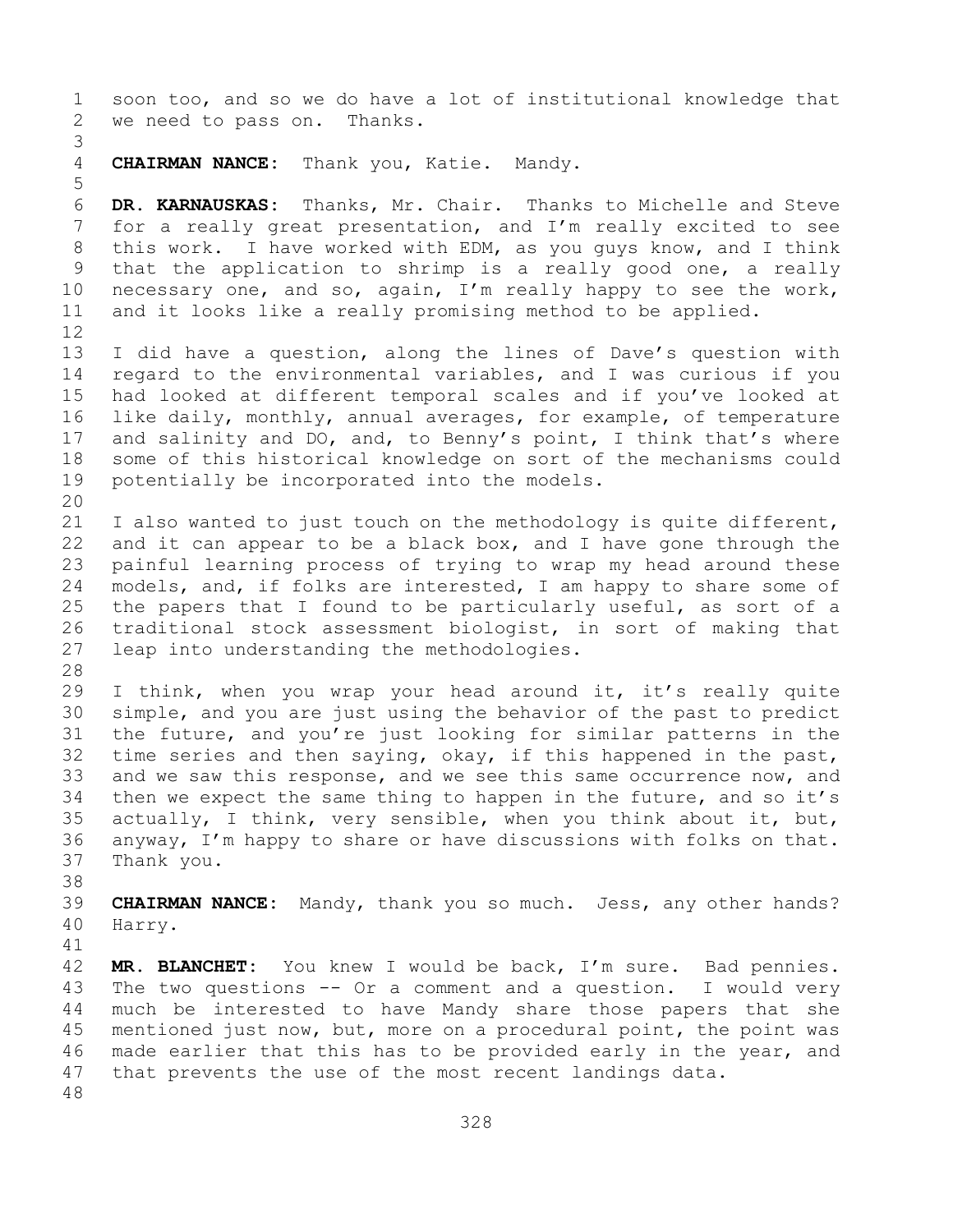1 I am not quite sure if the council couldn't consider this later in<br>2 the year, and I understand what they're trying to do with the Texas 2 the year, and I understand what they're trying to do with the Texas<br>3 closure, but I don't know if that is necessarily bound up with the 3 closure, but I don't know if that is necessarily bound up with the<br>4 shrimp stock status determination, and so, to me, that seems to be 4 shrimp stock status determination, and so, to me, that seems to be<br>5 more of a management action and not necessarily dependent upon the more of a management action and not necessarily dependent upon the 6 outcome of the assessment.

7 8 It seems that, if this could be including an additional year's<br>9 data, if the information were provided, perhaps, mid-year or later, 9 data, if the information were provided, perhaps, mid-year or later,<br>10 that might be more useful to the council in working through its 10 that might be more useful to the council in working through its<br>11 consideration of status of shrimp, while you could use other 11 consideration of status of shrimp, while you could use other<br>12 information, outside of a stock assessment process, to evaluate information, outside of a stock assessment process, to evaluate 13 the need for the management actions that the council might be 14 taking, and so, to me, that seems -- Why we need to provide --<br>15 That time of vear, why we need to provide a stock assessment to 15 That time of year, why we need to provide a stock assessment to<br>16 the council, and it seems to be limiting the timeliness of the 16 the council, and it seems to be limiting the timeliness of the<br>17 information that can be provided within that assessment, and there 17 information that can be provided within that assessment, and there<br>18 may be a better way to skin that cat, and so maybe that might be 18 may be a better way to skin that cat, and so maybe that might be<br>19 something that, as the Chairman, you might toss out, in your 19 something that, as the Chairman, you might toss out, in your<br>20 discussions with them. Thank you. discussions with them.

21<br>22

22 **CHAIRMAN NANCE:** Sure, and I agree that -- Go ahead, Michelle.

23 24 **DR. MASI:** I was just going to respond, real quick, to Harry's<br>25 comment, and so I appreciate the comment, Harry. First of all, 25 comment, and so I appreciate the comment, Harry. First of all,<br>26 just note that, if we push back the assessment timeline, and, of 26 just note that, if we push back the assessment timeline, and, of<br>27 course, we have to go to the March meetings for the Texas closure, course, we have to go to the March meetings for the Texas closure, 28 as you mentioned, but, if we push back showing the age-structured<br>29 model outputs towards later in the year, the end of the year, we're 29 model outputs towards later in the year, the end of the year, we're<br>30 still losing that more timely information that we could gain from 30 still losing that more timely information that we could gain from<br>31 the EDM model outputs, because we would have the SEAMAP data at 31 the EDM model outputs, because we would have the SEAMAP data at<br>32 the close of the vear, and I think they run that one in the fall, the close of the year, and I think they run that one in the fall, 33 and so we would be able to produce these model outputs at the end<br>34 of the year, essentially, to have basically real-time information 34 of the year, essentially, to have basically real-time information<br>35 to be able to go to the council with, but, I mean, that is just 35 to be able to go to the council with, but, I mean, that is just<br>36 one issue in the whole story, right, and so there's a number of 36 one issue in the whole story, right, and so there's a number of technical issues. technical issues.

38<br>39 39 The reason that we wanted to move away from those age-structured<br>40 models is that they were all -- Of the different technical issues 40 models is that they were all  $-$  Of the different technical issues<br>41 among them, and so, considering that, we still need to find an 41 among them, and so, considering that, we still need to find an<br>42 alternative to those historic age-structured models, even if the 42 alternative to those historic age-structured models, even if the<br>43 council wanted to consider having some sort of assessment model 43 council wanted to consider having some sort of assessment model<br>44 output. output.

45

46 The other value of EDM that we really haven't touched too much on<br>47 is the potential to be able to forecast further into the future, 47 is the potential to be able to forecast further into the future,<br>48 and maybe we're providing some sort of input on six months into and maybe we're providing some sort of input on six months into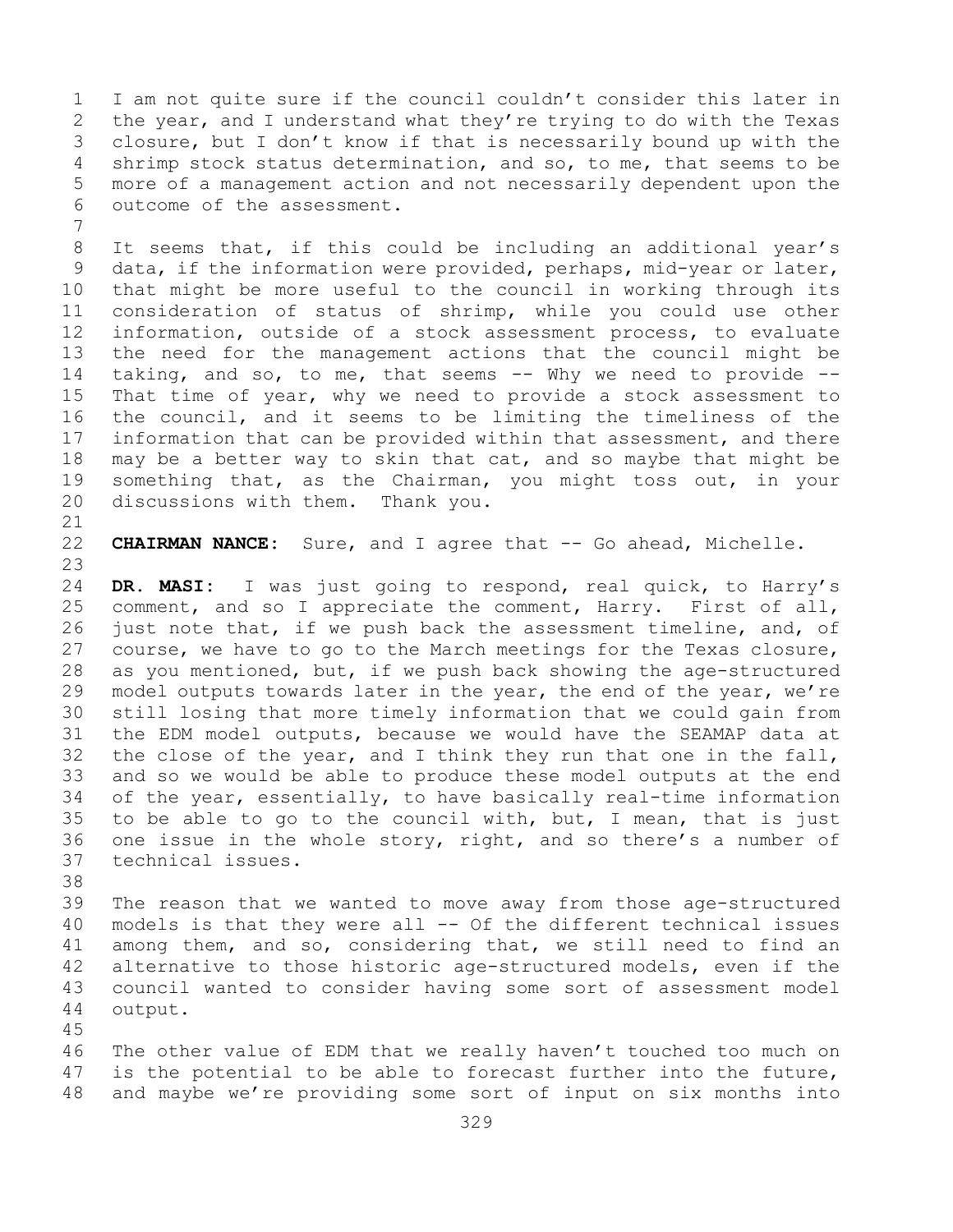1 the future and what abundance looks like for that, because we do<br>2 have good prediction capability, and so those are my comments, and 2 have good prediction capability, and so those are my comments, and<br>3 so I don't know if Katie or Jim wanted to add anything to that. so I don't know if Katie or Jim wanted to add anything to that. 4 5 **CHAIRMAN NANCE:** No, and I was just going to say that the Texas 6 closure and the assessments were all tied together, but certainly<br>7 the Center and the council could come to some consensus on when 7 the Center and the council could come to some consensus on when<br>8 different things were due. different things were due.  $\begin{array}{c} 9 \\ 10 \end{array}$ 10 **MR. BLANCHET:** I mean, it seems that they have continued to be 11 able to do a Texas closure, over the last couple of vears, without 11 able to do a Texas closure, over the last couple of years, without<br>12 an assessment at all, and so I don't know that the two are an assessment at all, and so I don't know that the two are 13 necessarily linked, and I was just trying to see if there was a 14 method by which we could provide a more timely assessment, and, if<br>15 we can do it all with SEAMAP, and not have to touch landings data, 15 we can do it all with SEAMAP, and not have to touch landings data,<br>16 then yes, but, you know, it's -- Different models have different 16 then yes, but, you know, it's -- Different models have different<br>17 benefits. Thank you. benefits. Thank you. 18<br>19 19 **CHAIRMAN NANCE:** Thank you, Harry. Just a quick question, as far 20 as is pink on track to do something with, and, also, is royal red<br>21 being changed at all, or is it going to stay with its current 21 being changed at all, or is it going to stay with its current<br>22 methodology? methodology? 23 24 **DR. MASI:** I can respond to that, and so, on royal red, just note<br>25 that that was never an SS model, and I know you know that, Jim, 25 that that was never an SS model, and I know you know that, Jim,<br>26 but for everyone else, and that one is actually just based on 26 but for everyone else, and that one is actually just based on<br>27 tracking landings in relation to the ACL, and I think that's tracking landings in relation to the ACL, and I think that's 28 staying as it is, because there is no more information to develop 29 a model for that. a model for that. 30<br>31 31 There is also probably not a long enough time series, and so we<br>32 could produce an EDM for roval red, potentially, assuming there 32 could produce an EDM for royal red, potentially, assuming there<br>33 were enough data points in that series, but I don't know that it 33 were enough data points in that series, but I don't know that it<br>34 would be much better than the current methodology, without really 34 would be much better than the current methodology, without really<br>35 looking into it. looking into it. 36<br>37 For pink shrimp, the issue that we had is there's not enough points 38 in the time series from the SEAMAP trawl survey, and Steve touched<br>39 on it briefly, when he talked about Stat Zones 1 through 8, and 39 on it briefly, when he talked about Stat Zones 1 through 8, and<br>40 the SEAMAP trawl didn't actually move over to the West Florida 40 the SEAMAP trawl didn't actually move over to the West Florida<br>41 Shelf until -- I think it was like 2008 or 2009, and Adam Pollack 41 Shelf until -- I think it was like 2008 or 2009, and Adam Pollack<br>42 is on the line, and he can correct me, and so the issue there is 42 is on the line, and he can correct me, and so the issue there is<br>43 that we just haven't acquired enough years in order to be able to 43 that we just haven't acquired enough years in order to be able to<br>44 use the EDM for that, and Katie mentioned that, given that we don't use the EDM for that, and Katie mentioned that, given that we don't 45 have the ability to use EDM for pink, that's one of the main 46 reasons that we need all the penaeids to go through the research<br>47 track process, because we need to come up with some sort of a 47 track process, because we need to come up with some sort of a<br>48 method for pink. method for pink.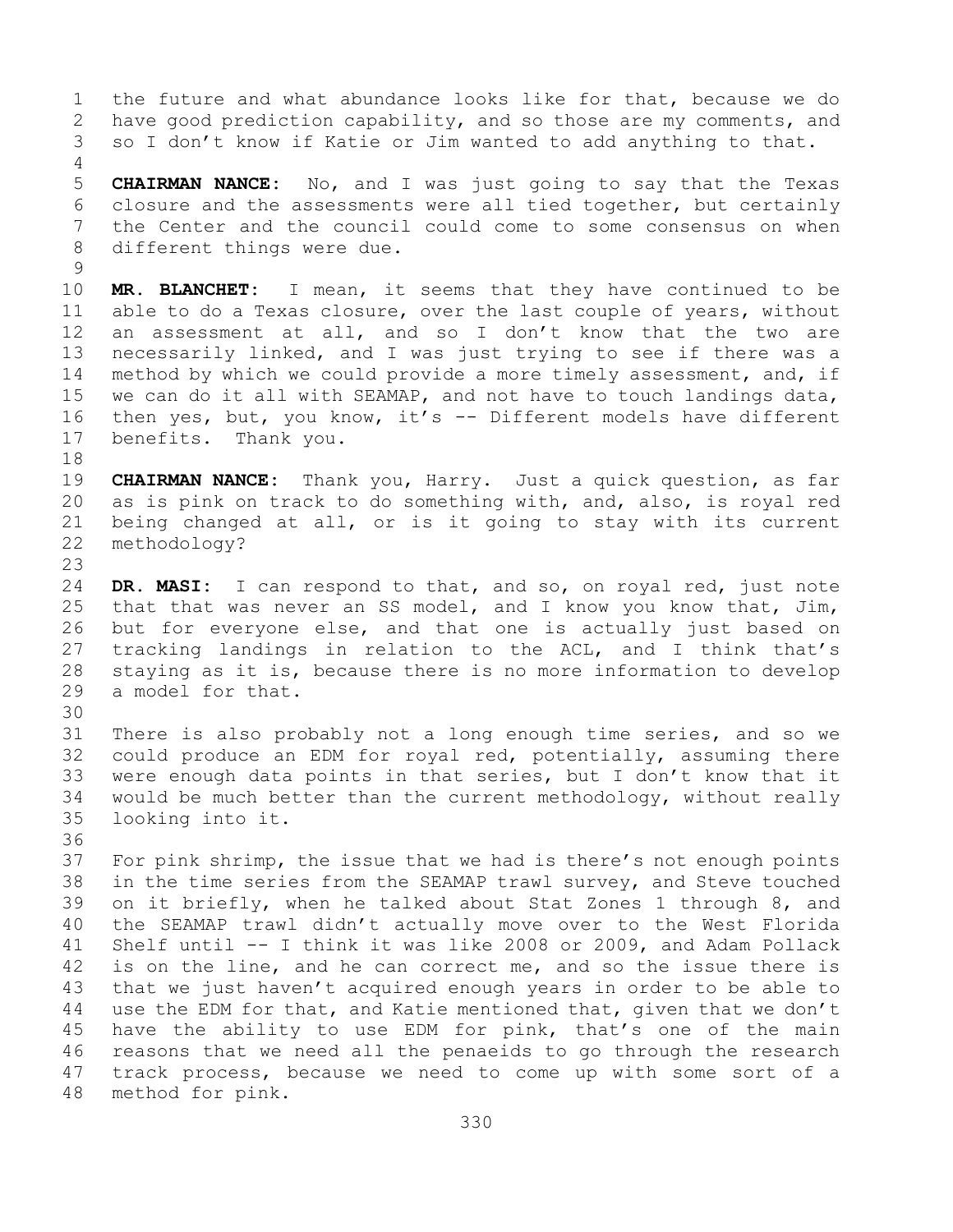$\frac{1}{2}$ 2 **CHAIRMAN NANCE:** Okay. Thank you. Katie. 3 DR. SIEGFRIED: Thanks, Mr. Chair. I mean, it's another piece of 5 institutional knowledge, is Michelle. I mean, she sounds like 6 she's still a shrimp analyst, but she is in a different job, and<br>7 so we are going to have to somehow move along to these assessments, 7 so we are going to have to somehow move along to these assessments,<br>8 now that she's at SERO, and, honestly, I'm not sure about pink 8 now that she's at SERO, and, honestly, I'm not sure about pink<br>9 yet, and, I mean, it's unusual to do three species in one 9 yet, and, I mean, it's unusual to do three species in one<br>10 assessment with one person, and we're going to have to figure out 10 assessment with one person, and we're going to have to figure out<br>11 what to do with that, and so that's the honest answer, is we're 11 what to do with that, and so that's the honest answer, is we're 12 not vet sure about pink. not yet sure about pink. 13 14 As far as -- There was something else that I was going to comment<br>15 on. Oh, it was the stuff that Harry Blanchet was bringing up, as 15 on. Oh, it was the stuff that Harry Blanchet was bringing up, as<br>16 far as trying to find a way to get the right timing for the products 16 far as trying to find a way to get the right timing for the products<br>17 that the council needs to manage the stock, and we're in a state 17 that the council needs to manage the stock, and we're in a state<br>18 of flux when it comes to shrimp with the Center. of flux when it comes to shrimp with the Center. 19<br>20 20 Our data is moving around, and our analysts have changed, and we're<br>21 set up to do a research track soon, and, I mean, we're at a really 21 set up to do a research track soon, and, I mean, we're at a really<br>22 qood point right now to reconfigure the way that we provide this 22 good point right now to reconfigure the way that we provide this<br>23 information, and we would like to talk more with the AP, coming up 23 information, and we would like to talk more with the AP, coming up<br>24 soon, and then, also, through you all to the council about the 24 soon, and then, also, through you all to the council about the<br>25 best way to provide that advice, because we just haven't been able best way to provide that advice, because we just haven't been able 26 to do it with the models that we have going now, and so this is a<br>27 qood time to change the timing for all of that, and so we're open good time to change the timing for all of that, and so we're open 28 to all of that input. 29<br>30 30 Then I see Leann's hand is up, and that's good, because, at the<br>31 AP, we can talk quite a bit about this, in a couple of weeks, and 31 AP, we can talk quite a bit about this, in a couple of weeks, and<br>32 we're hoping that maybe we can get some movement from the council we're hoping that maybe we can get some movement from the council<br>through the AP as well, but I will go ahead and stop there. Thanks. 33 through the AP as well, but I will go ahead and stop there. 34<br>35 CHAIRMAN NANCE: You're very welcome, Katie. Leann. 36 37 **MS. LEANN BOSARGE:** Hello, Mr. Chairman. It's good to hear you 38 all's voices. I was just going to say that I really enjoyed the<br>39 conversation thus far, and I think it's been extremely beneficial 39 conversation thus far, and I think it's been extremely beneficial<br>40 and helpful for me to kind of get my feet wet and understand this 40 and helpful for me to kind of get my feet wet and understand this<br>41 new model a little bit better. new model a little bit better. 42 43 My question is around this idea of the involvement of some SSC<br>44 members, the volun-tolders, I think is what Ryan called them, and members, the volun-tolders, I think is what Ryan called them, and 45 so Dr. Nance and I guess possibly Dr. Gallaway or Mr. Gregory, but 46 so, obviously, I can foresee you all being part of that research<br>47 track, which, on the screen, shows as starting in 2023, but I just 47 track, which, on the screen, shows as starting in 2023, but I just<br>48 wanted to make sure that did formally also have that discussion wanted to make sure that did formally also have that discussion

331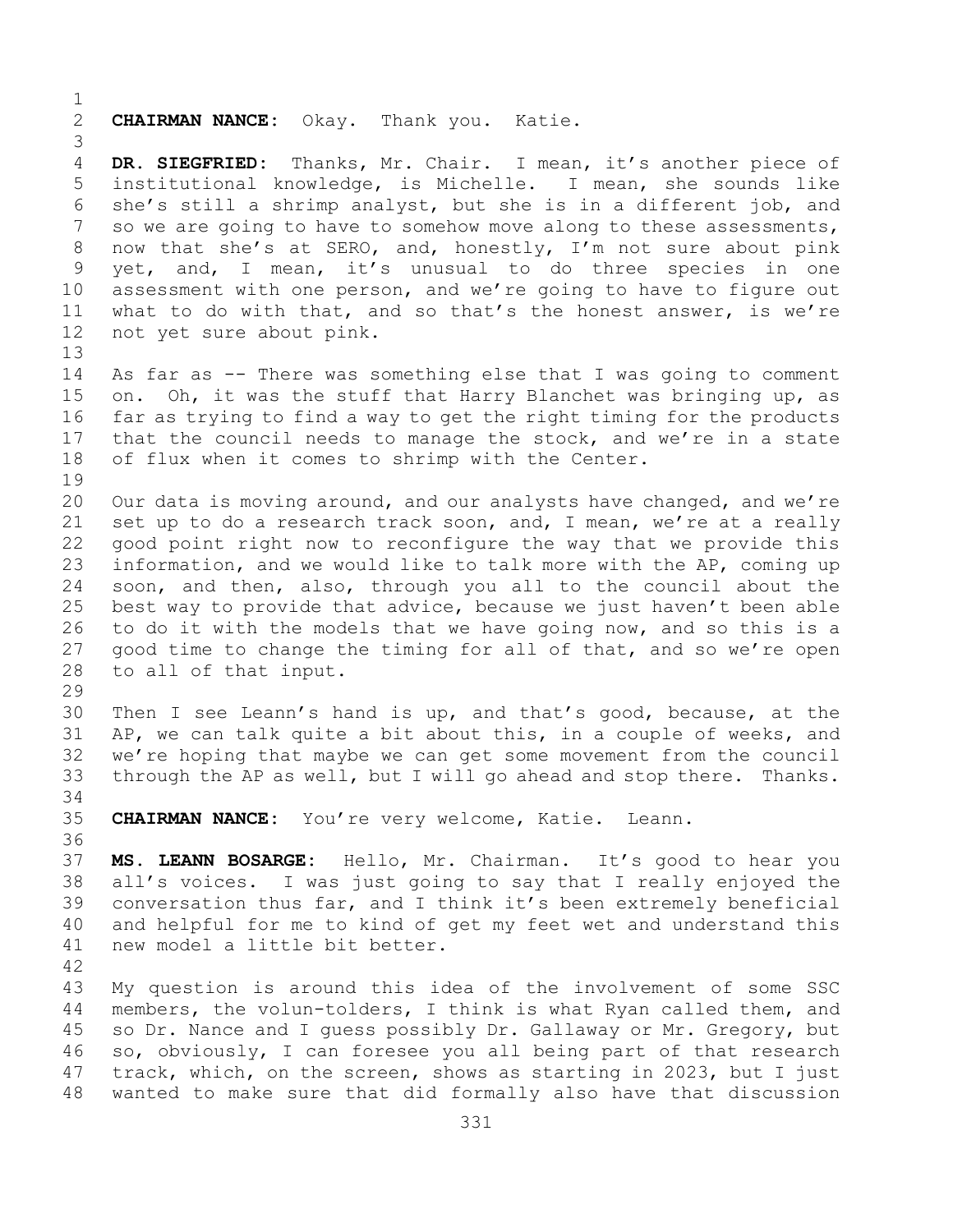1 about you all being part of the bullet right above that, where it<br>2 says "derive SDC for brown and white shrimp and provide an update 2 says "derive SDC for brown and white shrimp and provide an update<br>3 to the SSC in late 2022". to the SSC in late 2022". 4 5 I just want to make sure that we are going to try and involve some 6 of that institutional knowledge, and historic knowledge, working<br>7 with Dr. Lew, and I'm sorry, Lew, that I don't have your last name 7 with Dr. Lew, and I'm sorry, Lew, that I don't have your last name<br>8 quite right yet, and I think Coggins, but I can't wait to meet 8 quite right yet, and I think Coggins, but I can't wait to meet<br>9 you, but, anyway, with him and whoever else, Katie and whoever 9 you, but, anyway, with him and whoever else, Katie and whoever<br>10 else in the Science Center that are going to be working on this, 10 else in the Science Center that are going to be working on this,<br>11 that we are going to have that formal involvement from the 11 that we are going to have that formal involvement from the<br>12 volunteers too, right? volunteers too, right? 13 14 **DR. SIEGFRIED:** Mr. Chair, can I speak to that?  $15$ <br> $16$ CHAIRMAN NANCE: Yes, Katie, please.  $\begin{array}{c} 17 \\ 18 \end{array}$ 18 DR. SIEGFRIED: Thanks, Leann, and, yes, of course. Our goal is<br>19 to have the SSC review all of the results of this research, every 19 to have the SSC review all of the results of this research, every<br>20 step along the way, and I am not opposed to sharing that in between 20 step along the way, and I am not opposed to sharing that in between<br>21 SSC meetings, and we have manuscripts that we can share, but I do 21 SSC meetings, and we have manuscripts that we can share, but I do<br>22 think that this type of modeling is complicated enough that it 22 think that this type of modeling is complicated enough that it<br>23 will take some time to absorb, and I'm still learning it too, and 23 will take some time to absorb, and I'm still learning it too, and  $24$  so I'm very happy to involve everybody along the way. so I'm very happy to involve everybody along the way.  $\frac{25}{26}$ 26 I'm not sure that like the technical team -- I am not sure how<br>27 much they want to participate in the actual technical modeling, much they want to participate in the actual technical modeling, 28 but we are happy to provide updates along the way, in between SSC<br>29 meetings, yes. meetings, yes. 30<br>31 MS. BOSARGE: Mr. Chairman, can I follow-up, real quick? 32 33 **CHAIRMAN NANCE:** Yes, you may. 34<br>35 35 **MS. BOSARGE:** Katie, I am kind of -- I'm a little worried about maybe, if we don't have that historical knowledge in the room, as 37 you're actually developing some of this, and going into some of 38 the assumptions, and let's make sure that we get some pretty strong<br>39 relevant outputs on the frontend, rather than having to do it 39 relevant outputs on the frontend, rather than having to do it 40 twice. twice. 41<br>42 42 I mean, I heard you mention a prior for relevance, as far as these<br>43 environmental variables are concerned, and I saw where you had 43 environmental variables are concerned, and I saw where you had<br>44 salinity in there, and I just think sometimes that little things salinity in there, and I just think sometimes that little things 45 like that, and so rain and salinity might mean the same thing to 46 some people, but, for shrimp, I think that you actually could<br>47 probably look at rainfall during certain months of the year, and 47 probably look at rainfall during certain months of the year, and<br>48 that will be much more highly correlated with certain things, as that will be much more highly correlated with certain things, as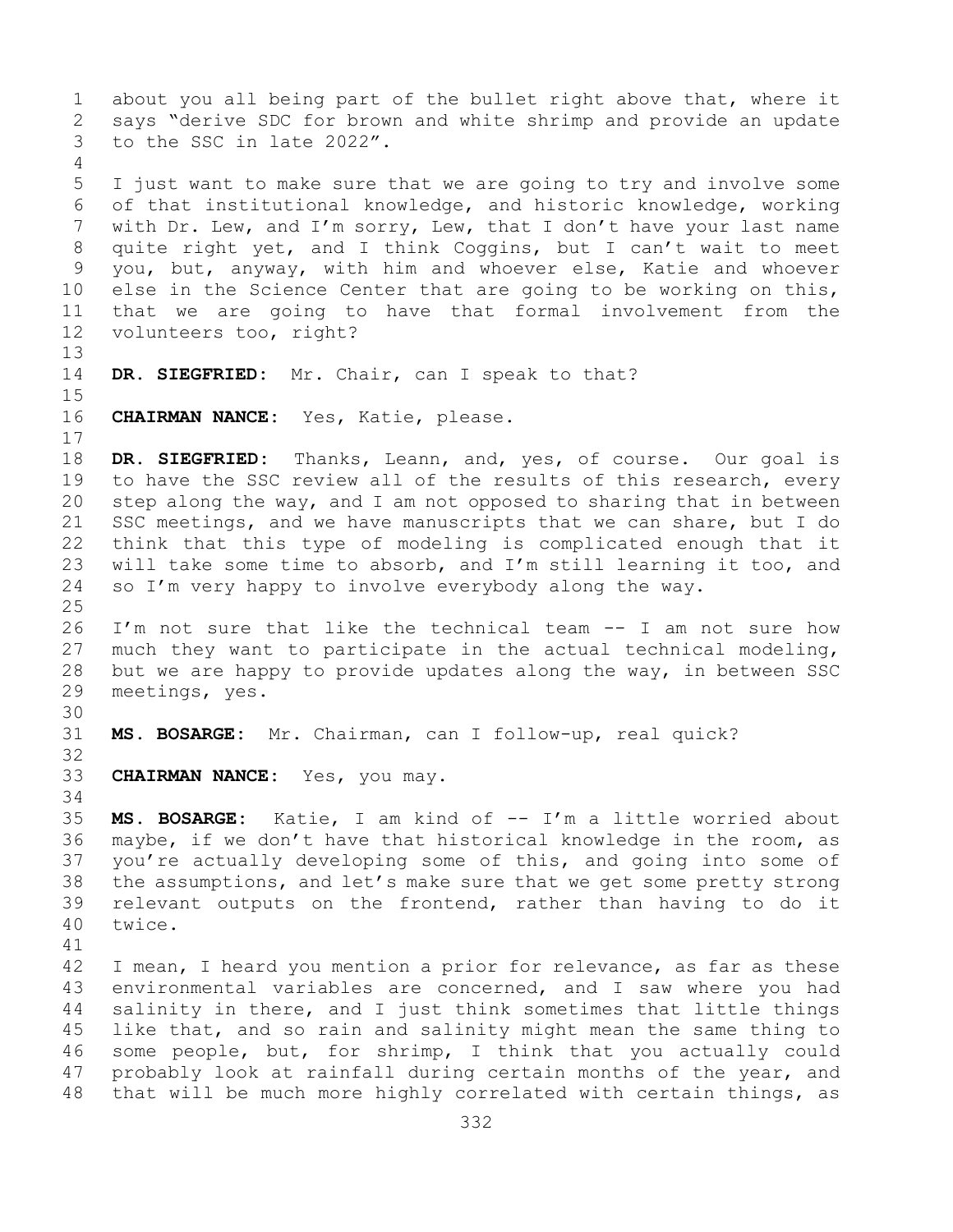1 a predictor, as opposed to maybe salinity, but that's just one<br>2 example, and I think it is going to be very important to have that 2 example, and I think it is going to be very important to have that<br>3 historical knowledge in the room, as you're developing this, and 3 historical knowledge in the room, as you're developing this, and<br>4 it's important to me, as part of the industry. it's important to me, as part of the industry.

6 I mean, you're talking about trying to derive the status<br>7 determination criteria for shrimp, and, you know, we may not have 7 determination criteria for shrimp, and, you know, we may not have<br>8 quotas, and the forecasting isn't quite as important for us, right, 8 quotas, and the forecasting isn't quite as important for us, right,<br>9 but, however, those status determination criteria are, and we don't 9 but, however, those status determination criteria are, and we don't<br>10 want to see ourselves end up in a spot where maybe one assumption 10 want to see ourselves end up in a spot where maybe one assumption<br>11 was a little off, and we end up with something on paper that shows 11 was a little off, and we end up with something on paper that shows<br>12 us as overfishing, when maybe that's not indeed the case, and so 12 us as overfishing, when maybe that's not indeed the case, and so<br>13 I hope you will involve them on the frontend and not just in the I hope you will involve them on the frontend and not just in the 14 review process.

 $15$ <br> $16$ 

5

16 **DR. MASI:** Mr. Chair, if I can follow-up, real quick? Katie, if you want to go first, go ahead.

18<br>19 19 **DR. SIEGFRIED:** I was just going to say that we agree that it's 20 important to involve everyone with the knowledge along the way. 20 important to involve everyone with the knowledge along the way.<br>21 However, EDM is a dynamic -- We can change the way that we use the 21 However, EDM is a dynamic -- We can change the way that we use the<br>22 modeling even after a manuscript is produced, and so, even at the 22 modeling even after a manuscript is produced, and so, even at the<br>23 research track phase, and, I mean, this is something that we assume 23 research track phase, and, I mean, this is something that we assume<br>24 that Luke Coggins is going to be well-versed in and capable of 24 that Luke Coggins is going to be well-versed in and capable of<br>25 running by the time that the assessment comes around, at which 25 running by the time that the assessment comes around, at which<br>26 point we can run it lots of different ways. I am not opposed to 26 point we can run it lots of different ways. I am not opposed to<br>27 involving people now, in the near future, and in the long-term. 27 involving people now, in the near future, and in the long-term.<br>28 Go ahead, Michelle. Go ahead, Michelle.

29<br>30

30 **DR. MASI:** Thanks, Katie. First of all, hi, Ms. Bosarge, how are 31 you, and it's good to hear your voice. I just wanted to clear up<br>32 a little bit of understanding about the EDM process, and Steve a little bit of understanding about the EDM process, and Steve 33 could probably talk better to this, and so I will start and have<br>34 him come on afterwards, if that's okay, but I would like to do it 34 him come on afterwards, if that's okay, but I would like to do it<br>35 here, while, Leann, you're on the call, and while Steve is on the 35 here, while, Leann, you're on the call, and while Steve is on the 36 call, because he won't be on the call for the Shrimp AP. call, because he won't be on the call for the Shrimp AP. 37

38 With the EDM modeling, remember that it's implicitly accounting<br>39 for those other variables, and remember that we're looking at time 39 for those other variables, and remember that we're looking at time<br>40 lags throughout the model, and we're predicting next year's 40 lags throughout the model, and we're predicting next year's<br>41 abundance, and so, in this particular instance, we're using SEAMAP 41 abundance, and so, in this particular instance, we're using SEAMAP<br>42 data, which looks at the essential adult population and the 42 data, which looks at the essential adult population and the<br>43 temperature and salinity associated with the adult individuals. temperature and salinity associated with the adult individuals. 44

45 Part of the process where I was looking to get some funding to 46 look at the juveniles is that we would expect that the juveniles  $47$  inshore are going to be  $-$  Their abundance is going to be based 47 inshore are going to be -- Their abundance is going to be based<br>48 more on environmental processes, right, and so things like more on environmental processes, right, and so things like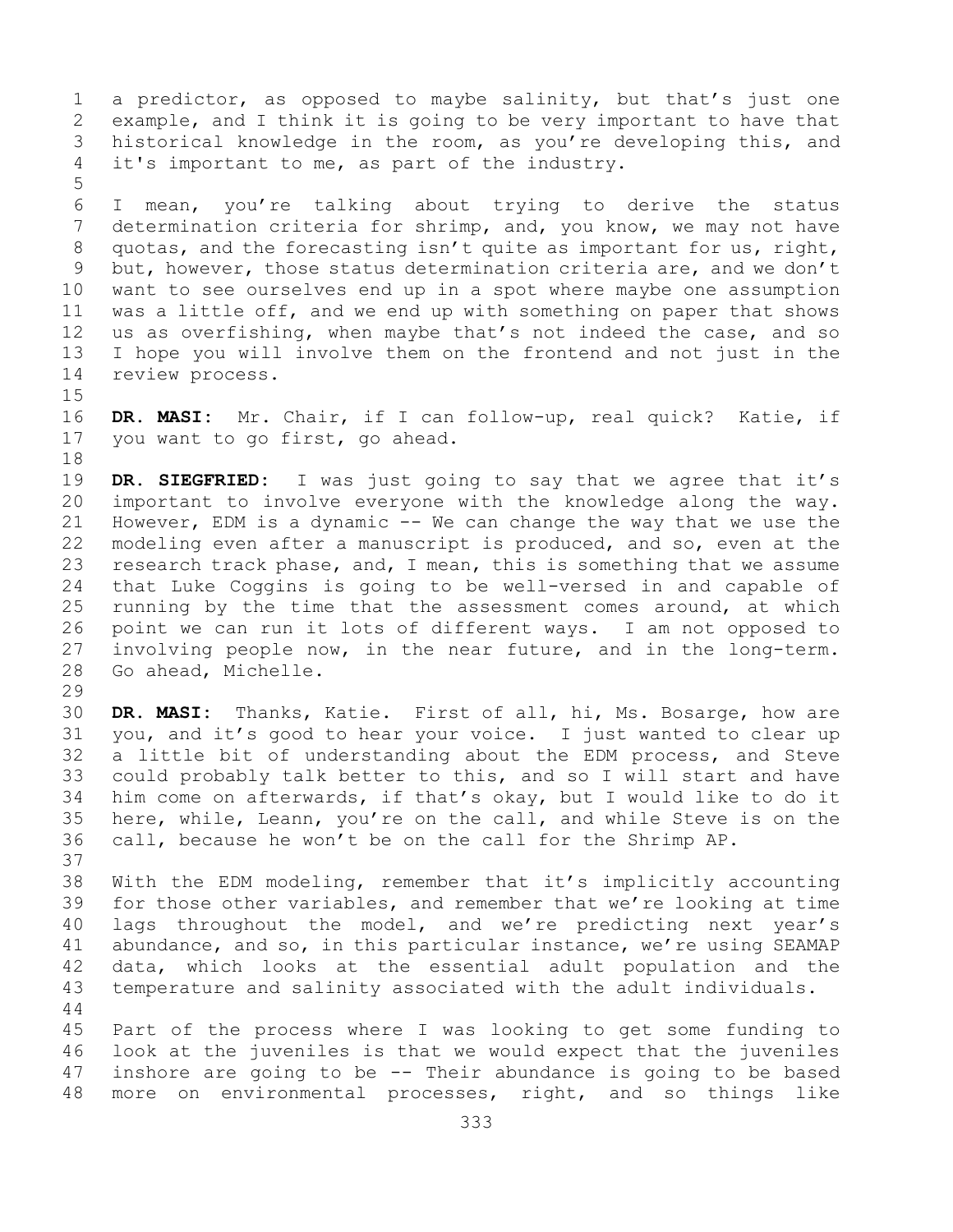1 temperature and salinity and rainfall and things like that are<br>2 qoing to be the dynamics inshore that are going to drive abundance 2 going to be the dynamics inshore that are going to drive abundance<br>3 next year, but we are capturing that in the EDM, based on how the 3 next year, but we are capturing that in the EDM, based on how the<br>4 model is capturing those time lags and implicitly accounting for model is capturing those time lags and implicitly accounting for 5 the juveniles in the next year's prediction. Steve, if you want 6 to make that more clear, feel free. 7 8 **DR. MUNCH:** I actually thought that you did just great, Michelle,<br>9 and, yes, the salient point is that the dynamics for the system 9 and, yes, the salient point is that the dynamics for the system<br>10 are captured in the lags, and including other things often helps 10 are captured in the lags, and including other things often helps<br>11 improve prediction accuracy, to some extent, but, a lot of the 11 improve prediction accuracy, to some extent, but, a lot of the<br>12 time, if you have a long enough time series, it really doesn't 12 time, if you have a long enough time series, it really doesn't<br>13 change things very much. change things very much.  $\frac{14}{15}$ 15 For shrimp, where we don't have very, very, very long time series,<br>16 including relevant drivers is probably useful, and I am game to 16 including relevant drivers is probably useful, and I am game to<br>17 have anybody tell me what to put in there. That seems like a good 17 have anybody tell me what to put in there. That seems like a good idea.  $\begin{array}{c} 19 \\ 20 \end{array}$ 20 **CHAIRMAN NANCE:** Thank you very much. Any other input from the 21 SSC? We greatly appreciate this presentation, and I was well<br>22 informed, and I appreciate having both of you here and on this 22 informed, and I appreciate having both of you here and on this 23 talk with us. talk with us.  $\frac{24}{25}$ DR. MUNCH: Thank you for having me. 26<br>27 CHAIRMAN NANCE: Let's go ahead, and I guess we'll move on to our 28 last item, which is Public Comment. Any individuals from the<br>29 public that would like to comment at this point, we are certainly 29 public that would like to comment at this point, we are certainly<br>30 willing to take that now. Bob Zales, please. willing to take that now. Bob Zales, please. 31<br>32 32 **PUBLIC COMMENT** 33<br>34 34 **MR. ZALES:** Again, I appreciate you all's discussion over the past 35 few days, and especially on the red snapper thing, and that was<br>36 very interesting, and it's going to be interesting to see how the very interesting, and it's going to be interesting to see how the 37 council reacts to this and what their discussion is going to be 38 with it, because it appears, even though the Great Red Snapper<br>39 Count, and I appreciate all the hard work that those people did on 39 Count, and I appreciate all the hard work that those people did on<br>40 that, and the money that was spent, because it clearly was an 40 that, and the money that was spent, because it clearly was an<br>41 extensive study, and I quess it is showing us a different way to 41 extensive study, and I guess it is showing us a different way to<br>42 look at things, but, at the same time, the downside of that was 42 look at things, but, at the same time, the downside of that was<br>43 when it was finished up and they came out and told the world about 43 when it was finished up and they came out and told the world about<br>44 all these red snapper, and everybody got all excited, and now the all these red snapper, and everybody got all excited, and now the 45 reality is hitting, and so we'll see where all that goes. 46<br>47 47 The little bit of an increase that you all are recommending I think<br>48 is going to be reasonable, and we'll see where that goes, because is going to be reasonable, and we'll see where that goes, because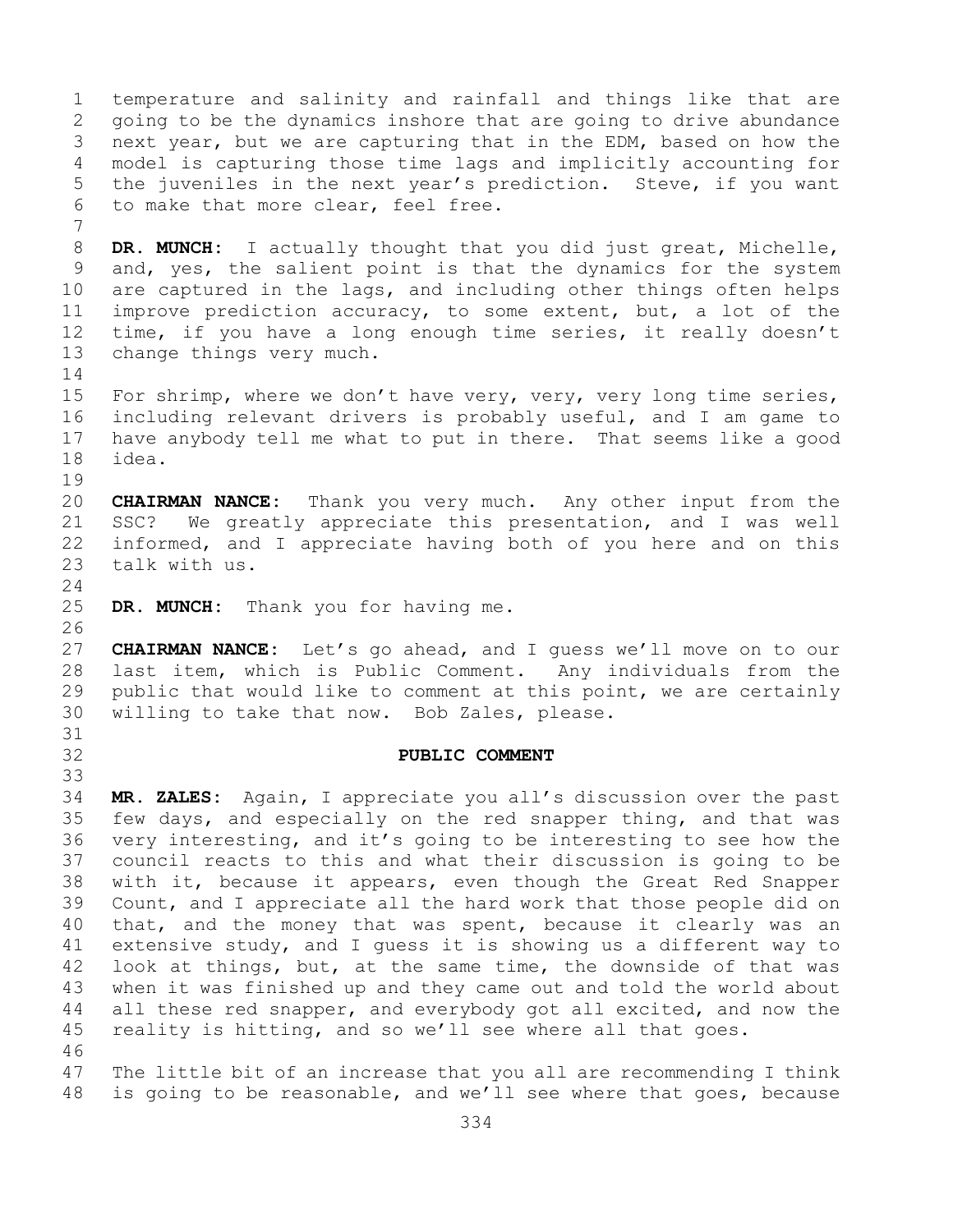335 1 that will give us an indication on how those fish are caught and<br>2 prosecuted, and hopefully they will be, which would indicate the 2 prosecuted, and hopefully they will be, which would indicate the<br>3 stocks can handle it, and, if they can't, then it shouldn't be too 3 stocks can handle it, and, if they can't, then it shouldn't be too<br>4 much of an overrun to pull back and redo the thing. much of an overrun to pull back and redo the thing. 5 6 I just wanted to say thanks again for all the discussion, and I<br>7 appreciate the social and economic discussion that was in there 7 appreciate the social and economic discussion that was in there<br>8 the other day, because clearly, as I have discussed before, the 8 the other day, because clearly, as I have discussed before, the<br>9 social and economic impacts on requlations that it has on the 9 social and economic impacts on regulations that it has on the<br>10 stakeholders that are out there are significant, and clearly the 10 stakeholders that are out there are significant, and clearly the<br>11 standards require some consideration of those impacts when they 11 standards require some consideration of those impacts when they<br>12 are making regulations. Thank you all again, and you all did a 12 are making regulations. Thank you all again, and you all did a<br>13 good job, and we'll see you later. good job, and we'll see you later.  $\frac{14}{15}$ 15 **CHAIRMAN NANCE:** Bob, thank you very much. Any other public<br>16 comment? Okay. I appreciate everyone's attendance from the public 16 comment? Okay. I appreciate everyone's attendance from the public<br>17 and SSC members and everyone else. It's been a good three-day 17 and SSC members and everyone else. It's been a good three-day<br>18 discussion, and I will point out that, you know, I greatly 18 discussion, and I will point out that, you know, I greatly<br>19 appreciate the SSC membership. appreciate the SSC membership. 20<br>21 21 It's been three days, and everyone stayed in attendance, and<br>22 sometimes, back in the earlier days, we had trouble getting a 22 sometimes, back in the earlier days, we had trouble getting a<br>23 quorum, and so I want to say, to each of the SSC members, thank 23 quorum, and so I want to say, to each of the SSC members, thank<br>24 vou for vou input, and thanks for being willing to be members and 24 you for you input, and thanks for being willing to be members and<br>25 reading the materials and coming to discuss, and so Ryan will be 25 reading the materials and coming to discuss, and so Ryan will be<br>26 sending out the meeting summary and things like that, and so please 26 sending out the meeting summary and things like that, and so please<br>27 qo over, and, also, we're looking at having the next SSC meeting 27 go over, and, also, we're looking at having the next SSC meeting 28 probably in May. 29<br>30 30 **MR. RINDONE:** May 10 to 12 is what I am looking at, but I will doodle you all for that week. 32 33 **CHAIRMAN NANCE:** Okay. We have most -- Well, I won't say most of 34 us, but there's a lot that will be in attendance the week before 34 us, but there's a lot that will be in attendance the week before<br>35 that, at the red snapper data workshop. Harry. that, at the red snapper data workshop. Harry. 36<br>37 MR. BLANCHET: Mr. Chairman, I just didn't hear -- I don't have 38 any other business, but I didn't hear you call for other business,<br>39 iust in case someone else has anv. just in case someone else has any. 40 41 **CHAIRMAN NANCE:** Okay. I'm sorry. I apologize. Is there any<br>42 other business that we need to bring up with the SSC? Thanks for 42 other business that we need to bring up with the SSC? Thanks for<br>43 the reminder, Harry. the reminder, Harry. 44 45 **MR. BLANCHET:** You all keep me around for some reason, and I don't 46 know what it is. 47 48 **CHAIRMAN NANCE:** Because we like you. Okay, and so you guys all